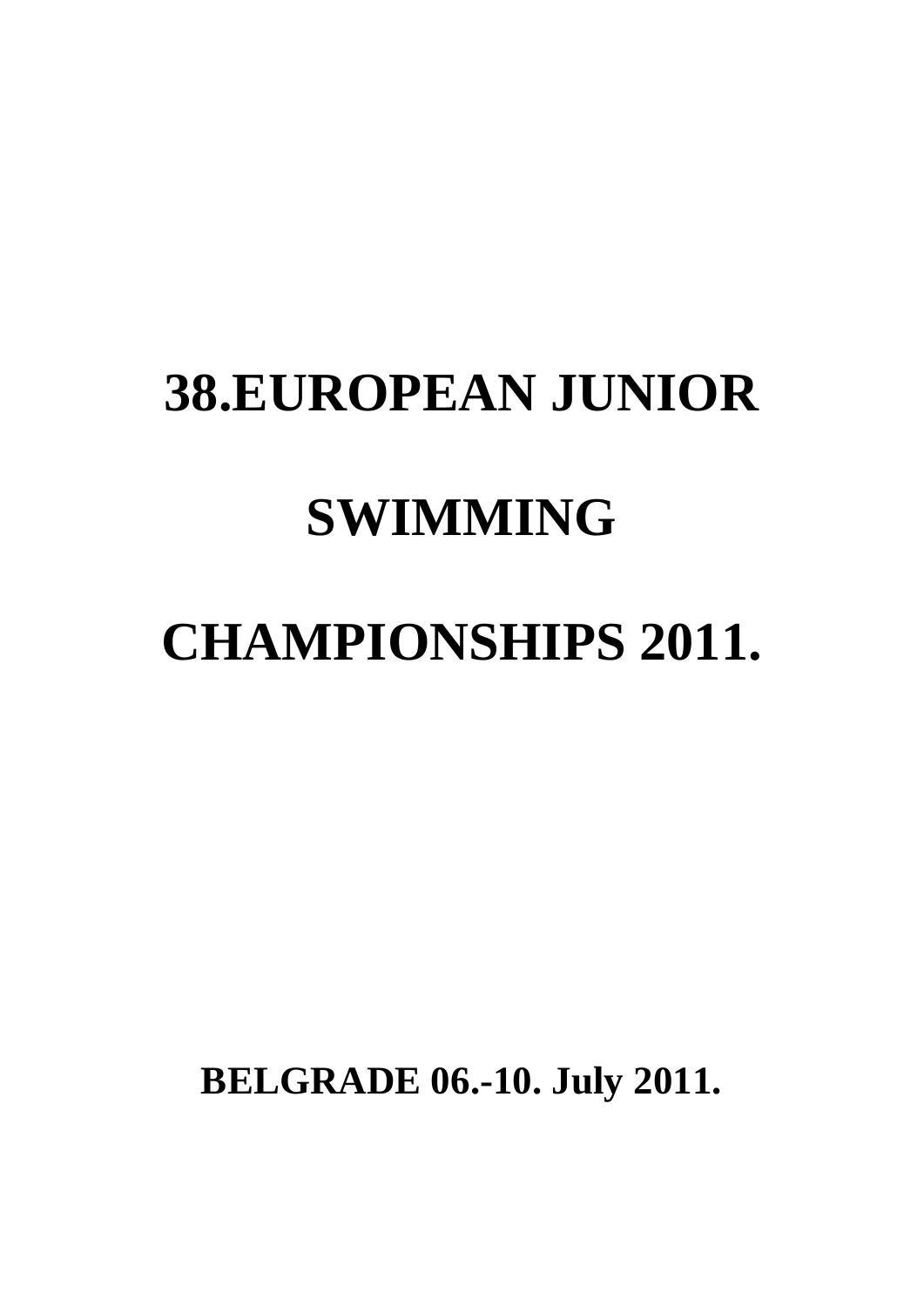Vračar Electronic System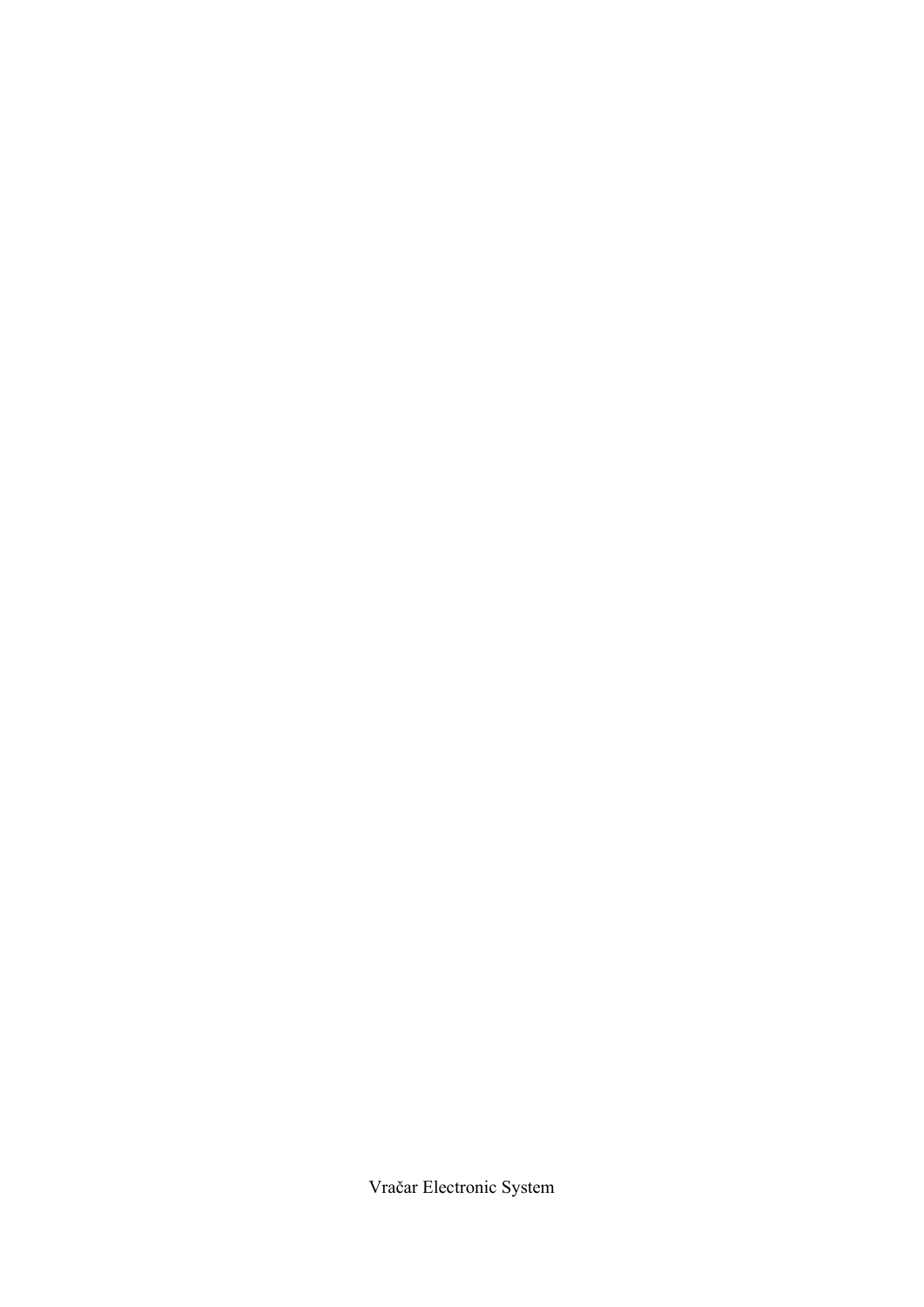| European Junior Swimming Championships 2011 |  |
|---------------------------------------------|--|
| Beograd, 6.7.2010 - 10.7.2011               |  |

## Entry Statistics All Events

| Club                     | Code       | Nation     | Men | <b>Athletes</b><br>Women | Total                     | Men                      | Individuals<br>Women         | Total          | Men                      | Relays<br>Women          | Total          |
|--------------------------|------------|------------|-----|--------------------------|---------------------------|--------------------------|------------------------------|----------------|--------------------------|--------------------------|----------------|
| Armenia                  | <b>ARM</b> | <b>ARM</b> | 1   | $\overline{a}$           | 1                         | 2                        | $\qquad \qquad \blacksquare$ | 2              | ٠                        |                          |                |
| Austria                  | <b>AUT</b> | <b>AUT</b> | 5   | 4                        | 9                         | 15                       | 15                           | 30             | ٠                        |                          | ٠              |
| Belgium                  | <b>BEL</b> | <b>BEL</b> | 6   | 5                        | 11                        | 14                       | 12                           | 26             | 2                        | ÷                        | 2              |
| Bosnia and Hercegovina   | <b>BIH</b> | <b>BIH</b> | 4   | $\overline{2}$           | 6                         | 12                       | 4                            | 16             | $\overline{\phantom{0}}$ | ٠                        | $\blacksquare$ |
| <b>Belarus</b>           | <b>BLR</b> | <b>BLR</b> | 5   | 1                        | 6                         | 10                       | $\overline{2}$               | 12             | 1                        | ÷                        | 1              |
| <b>Bulgaria</b>          | <b>BUL</b> | <b>BUL</b> | ÷,  | 1                        | 1                         | $\overline{\phantom{a}}$ | 3                            | 3              | $\blacksquare$           | ÷                        | ÷,             |
| Croatia                  | CRO        | CRO        | 7   | 5                        | 12                        | 18                       | 14                           | 32             | $\blacksquare$           | 1                        | 1              |
| Cyprus                   | <b>CYP</b> | <b>CYP</b> | 1   | $\overline{\phantom{a}}$ | 1                         | $\overline{c}$           | $\qquad \qquad \blacksquare$ | $\overline{2}$ | $\overline{a}$           | ٠                        |                |
| <b>Czech Republic</b>    | <b>CZE</b> | <b>CZE</b> | 6   | 2                        | 8                         | 19                       | 6                            | 25             | 1                        | ٠                        | 1              |
| Denmark                  | <b>DEN</b> | <b>DEN</b> | 6   | 10                       | 16                        | 20                       | 31                           | 51             | 3                        | 3                        | 6              |
| Spain                    | <b>ESP</b> | <b>ESP</b> | 11  | 15                       | 26                        | 19                       | 28                           | 47             | 3                        | 3                        | 6              |
| Estonia                  | <b>EST</b> | <b>EST</b> | 7   | 4                        | 11                        | 21                       | 14                           | 35             | 2                        | 2                        | 4              |
| Faroes                   | <b>FAR</b> | <b>FAR</b> | 2   | $\overline{2}$           | 4                         | 10                       | 9                            | 19             | ٠                        | ÷                        |                |
| Finland                  | <b>FIN</b> | <b>FIN</b> | 3   | 6                        | 9                         | 14                       | 21                           | 35             | $\overline{\phantom{a}}$ | 1                        | 1              |
| France                   | <b>FRA</b> | <b>FRA</b> | 9   | 11                       | 20                        | 11                       | 17                           | 28             | 2                        | 3                        | 5              |
| <b>Great Britain</b>     | <b>GBR</b> | <b>GBR</b> | 13  | 15                       | 28                        | 31                       | 46                           | 77             | 3                        | 3                        | 6              |
| Germany                  | <b>GER</b> | <b>GER</b> | 18  | 15                       | 33                        | 50                       | 43                           | 93             | 3                        | 3                        | 6              |
| Greece                   | <b>GRE</b> | <b>GRE</b> | 7   | 5                        | 12                        | 18                       | 11                           | 29             | 1                        | 1                        | 2              |
| Hungary                  | <b>HUN</b> | <b>HUN</b> | 4   | 9                        | 13                        | 12                       | 31                           | 43             | ٠                        | 3                        | 3              |
| Ireland                  | <b>IRL</b> | <b>IRL</b> | 6   | $\overline{2}$           | 8                         | 21                       | 13                           | 34             | 3                        | $\overline{\phantom{a}}$ | 3              |
| Iceland                  | <b>ISL</b> | <b>ISL</b> | 2   | 3                        | 5                         | 7                        | 8                            | 15             | $\overline{\phantom{a}}$ | ٠                        | ٠              |
| Israel                   | <b>ISR</b> | <b>ISR</b> | 12  | 3                        | 15                        | 35                       | 10                           | 45             | 2                        | $\overline{\phantom{a}}$ | 2              |
| Italy                    | <b>ITA</b> | <b>ITA</b> | 17  | 15                       | 32                        | 43                       | 38                           | 81             | 3                        | 3                        | 6              |
| Latvia                   | LAT        | LAT        | 3   | $\overline{\phantom{a}}$ | 3                         | 8                        | $\blacksquare$               | 8              | $\overline{\phantom{0}}$ | $\blacksquare$           | ٠              |
| Liechtenstein            | LIE        | LIE        | 1   | $\overline{c}$           | 3                         | 4                        | $\overline{7}$               | 11             |                          | ۰                        | $\blacksquare$ |
| Lithuania                | LTU        | LTU        | 4   | $\overline{c}$           | 6                         | 11                       | $\overline{7}$               | 18             |                          | ۰                        |                |
| Luxembourg               | LUX        | <b>LUX</b> | ÷,  | 1                        | 1                         | $\overline{\phantom{a}}$ | 2                            | 2              | $\overline{\phantom{0}}$ | ٠                        | -              |
| Moldova                  | <b>MDA</b> | <b>MDA</b> | 2   | 4                        | 6                         | 6                        | 8                            | 14             | $\overline{\phantom{0}}$ | 1                        | 1              |
| FYRMacedonia             | <b>MKD</b> | <b>MKD</b> | 4   | $\overline{2}$           | 6                         | 18                       | 7                            | 25             | 3                        | ä,                       | 3              |
| Montenegro               | <b>MNE</b> | <b>MNE</b> | ÷,  | 1                        | 1                         | $\blacksquare$           | 3                            | 3              | ä,                       | $\blacksquare$           | $\overline{a}$ |
| Netherlands              | <b>NED</b> | <b>NED</b> | 3   | 9                        | 12                        | $\overline{7}$           | 20                           | 27             | $\overline{\phantom{0}}$ | 1                        | 1              |
| Norway                   | <b>NOR</b> | <b>NOR</b> | ÷,  | 1                        | 1                         | $\blacksquare$           | $\sqrt{3}$                   | 3              | ٠                        | ÷                        | ٠              |
| Poland                   | <b>POL</b> | POL        | 15  | 8                        | 23                        | 37                       | 23                           | 60             | 3                        | 1                        | 4              |
| Portugal                 | <b>POR</b> | <b>POR</b> | 3   | 5                        | 8                         | 9                        | 14                           | 23             | ٠                        | 1                        | 1              |
| Romania                  | ROU        | ROU        | 3   | 6                        | 9                         | 9                        | 23                           | 32             | $\blacksquare$           | 3                        | 3              |
| Russia                   | <b>RUS</b> | <b>RUS</b> | 20  | 17                       | 37                        | 39                       | 40                           | 79             | 3                        | 3                        | 6              |
| Slovenia                 | <b>SLO</b> | <b>SLO</b> | 5   | 10                       | 15                        | 14                       | 28                           | 42             | $\overline{\phantom{a}}$ | 2                        | 2              |
| Serbia                   | <b>SRB</b> | SRB        | 11  | 6                        | 17                        | 34                       | 18                           | 52             | 3                        | 3                        | 6              |
| Switzerland              | SUI        | SUI        | 3   | 4                        | $\overline{7}$            | 11                       | 12                           | 23             |                          | 1                        | 1              |
| Slovakia                 | <b>SVK</b> | <b>SVK</b> | 3   | $\blacksquare$           | $\ensuremath{\mathsf{3}}$ | 9                        | $\overline{\phantom{a}}$     | 9              |                          |                          |                |
| Sweden                   | <b>SWE</b> | SWE        | 8   | 11                       | 19                        | 20                       | 34                           | 54             | 3                        | 3                        | 6              |
| Turkey                   | <b>TUR</b> | <b>TUR</b> | 9   | 8                        | 17                        | 26                       | 20                           | 46             | 3                        | 3                        | 6              |
| Ukraine                  | <b>UKR</b> | <b>UKR</b> | 12  | 12                       | 24                        | 39                       | 36                           | 75             | 3                        | 3                        | 6              |
|                          |            |            |     |                          |                           |                          |                              |                |                          |                          |                |
| Total number of 43 clubs |            |            | 261 | 244                      | 505                       | 705                      | 681                          | 1386           | 50                       | 51                       | 101            |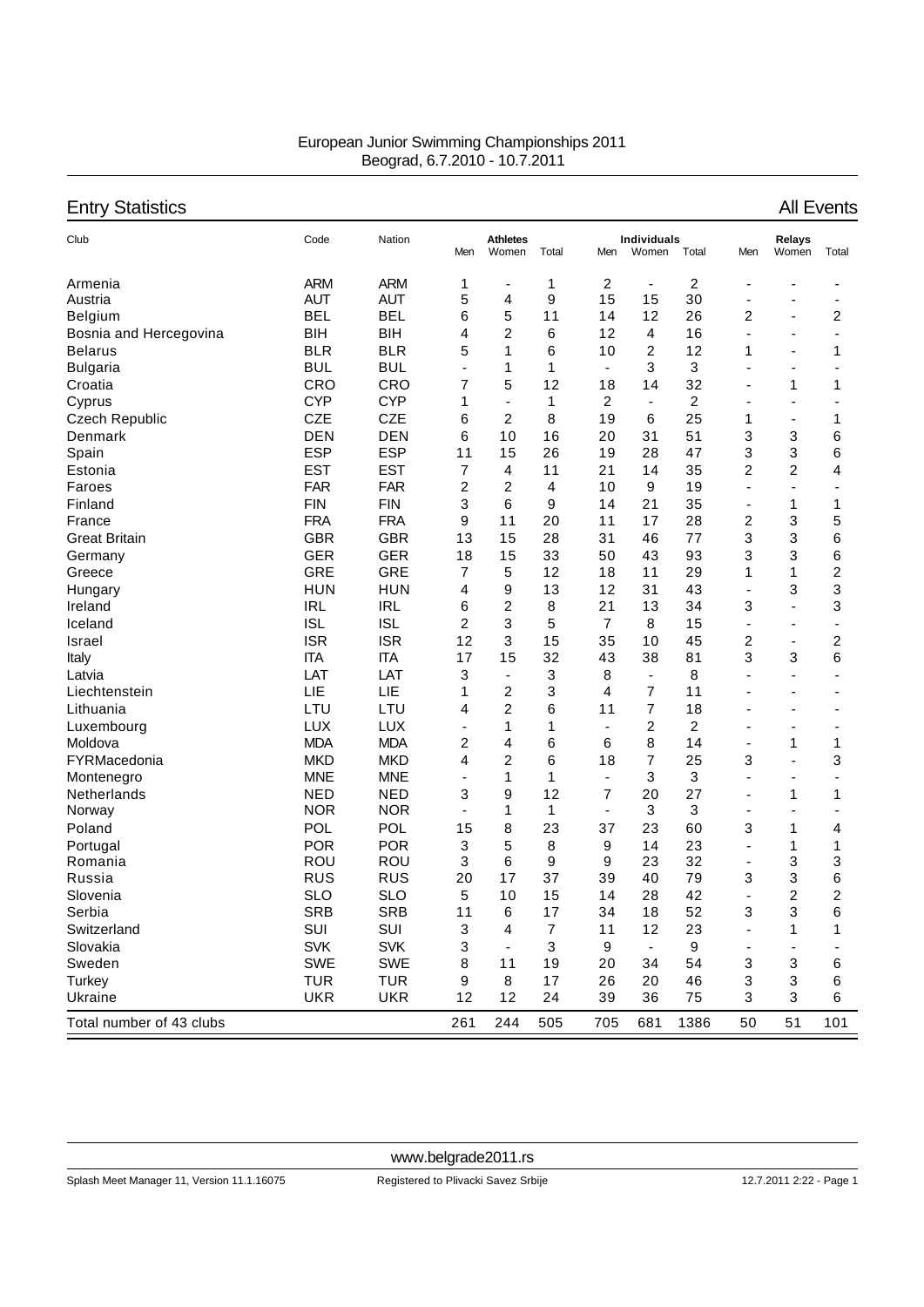|                         |     | Schedule Session No. 1 - Day 1 - Prelims          |             |                     |                       |      | $6.7.2010 - 9:00$       |
|-------------------------|-----|---------------------------------------------------|-------------|---------------------|-----------------------|------|-------------------------|
| Warmup: 8:00 until 8:45 |     |                                                   |             |                     |                       |      | Officials Meeting: 8:00 |
| 9:00                    | 1.  | 50m Breaststroke                                  | Girls       | Prelim              | $15 - 16$             | 0:09 | 6 Heats                 |
| 9:09                    | 2.  | 50m Fly                                           | <b>Boys</b> | Prelim              | $17 - 18$             | 0:10 | 7 Heats                 |
| 9:19                    | 3.  | 400m Medley                                       | Girls       | Prelim              | $15 - 16$             | 0:25 | 4 Heats                 |
| 9:44                    | 4.  | 400m Freestyle                                    | <b>Boys</b> | Prelim              | $17 - 18$             | 0:31 | 6 Heats                 |
| 10:15                   | 5.  | 200m Fly                                          | Girls       | Prelim              | $15 - 16$             | 0:10 | 3 Heats                 |
| 10:25                   | 6.  | 100m Backstroke                                   | <b>Boys</b> | Prelim              | $17 - 18$             | 0:12 | 6 Heats                 |
| 10:37                   | 7.  | 100m Freestyle                                    | Girls       | Prelim              | $15 - 16$             | 0:16 | 8 Heats                 |
| 10:53                   | 8.  | 200m Breaststroke                                 | <b>Boys</b> | Prelim              | $17 - 18$             | 0:17 | 5 Heats                 |
| 11:10                   | 9.  | 200m Backstroke                                   | Girls       | Prelim              | $15 - 16$             | 0:17 | 5 Heats                 |
| 11:27                   | 10. | 4 x 100m Freestyle                                | <b>Boys</b> | Prelim              | $17 - 18$             | 0:09 | 2 Heats                 |
| 11:36                   | 11. | 800m Freestyle                                    | Girls       | <b>Slower Heats</b> | $15 - 16$             | 0:21 | 2 Heats                 |
| 11:57                   |     | End of session                                    |             |                     | <b>Total duration</b> | 2:57 |                         |
|                         |     | Schedule Session No. 2 - Day 1 - Semis and Finals |             |                     |                       |      | 6.7.2010 - 17:00        |
|                         |     | Warmup: 15:00 until 16:25                         |             |                     |                       |      |                         |
| 17:00                   | 1.  | 50m Breaststroke                                  | Girls       | Semifinal           | $15 - 16$             | 0:07 | 2 Heats                 |
| 17:07                   | 2.  | 50m Fly                                           | <b>Boys</b> | Semifinal           | $17 - 18$             | 0:07 | 2 Heats                 |
| 17:14                   | 3.  | 400m Medley                                       | Girls       | Final               | $15 - 16$             | 0:08 | 1 Heat                  |
| 17:22                   | 8.  | 200m Breaststroke                                 | <b>Boys</b> | Semifinal           | $17 - 18$             | 0:10 | 2 Heats                 |
| 17:32                   | 5.  | 200m Fly                                          | Girls       | Semifinal           | $15 - 16$             | 0:10 | 2 Heats                 |
| 17:42                   | 3.  | 400m Medley                                       | Girls       | Medal ceremony      |                       | 0:05 |                         |
| 17:47                   | 4.  | 400m Freestyle                                    | <b>Boys</b> | Final               | $17 - 18$             | 0:08 | 1 Heat                  |
| 17:55                   | 7.  | 100m Freestyle                                    | Girls       | Semifinal           | $15 - 16$             | 0:08 | 2 Heats                 |
| 18:03                   | 6.  | 100m Backstroke                                   | <b>Boys</b> | Semifinal           | 17 - 18               | 0:08 | 2 Heats                 |
| 18:11                   | 4.  | 400m Freestyle                                    | <b>Boys</b> | Medal ceremony      |                       | 0:05 |                         |
| 18:16                   | 9.  | 200m Backstroke                                   | Girls       | Semifinal           | $15 - 16$             | 0:10 | 2 Heats                 |
| 18:26                   | 2.  | 50m Fly                                           | <b>Boys</b> | Final               | $17 - 18$             | 0:04 | 1 Heat                  |
| 18:30                   | 1.  | 50m Breaststroke                                  | Girls       | Final               | $15 - 16$             | 0:04 | 1 Heat                  |
| 18:34                   | 11. | 800m Freestyle                                    | Girls       | <b>Fastest Heat</b> | $15 - 16$             | 0:11 | 1 Heat                  |
| 18:45                   | 2.  | 50m Fly                                           | <b>Boys</b> | Medal ceremony      |                       | 0:05 |                         |
| 18:50                   | 1.  | 50m Breaststroke                                  | Girls       | Medal ceremony      |                       | 0:07 |                         |
| 18:57                   | 10. | 4 x 100m Freestyle                                | <b>Boys</b> | Final               | 17 - 18               | 0:07 | 1 Heat                  |
| 19:04                   | 11. | 800m Freestyle                                    | Girls       | Medal ceremony      |                       | 0:05 |                         |
| 19:09                   | 10. | 4 x 100m Freestyle                                | <b>Boys</b> | Medal ceremony      |                       | 0:06 |                         |
| 19:15                   |     | End of session                                    |             |                     | <b>Total duration</b> | 2:15 |                         |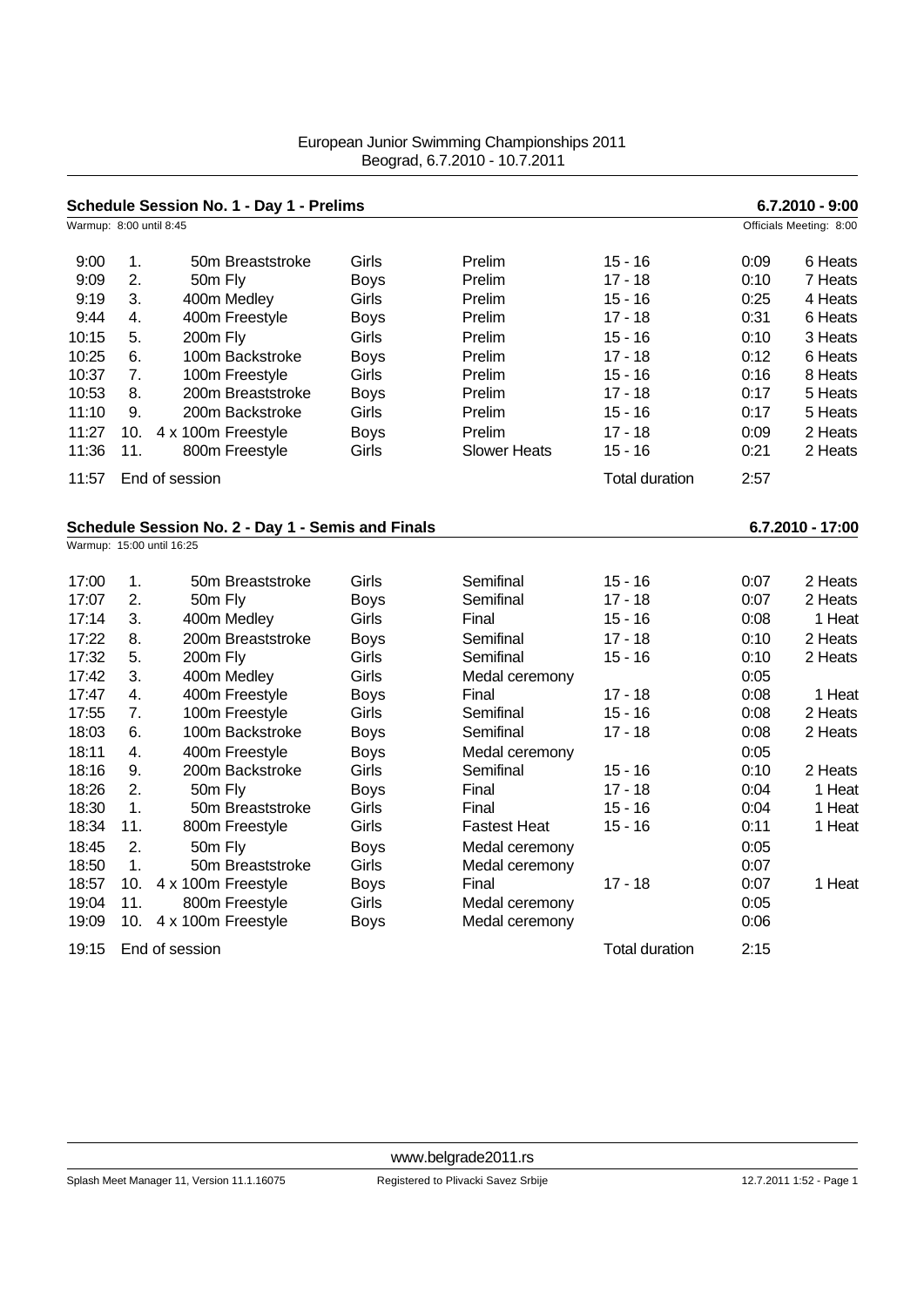|                         |     | Schedule Session No. 3 - Day 2 - Prelims          |             |                     |                       |      | 7.7.2011 - 9:00  |
|-------------------------|-----|---------------------------------------------------|-------------|---------------------|-----------------------|------|------------------|
| Warmup: 8:00 until 8:45 |     |                                                   |             |                     |                       |      |                  |
| 9:00                    | 12. | 200m Fly                                          | <b>Boys</b> | Prelim              | $17 - 18$             | 0:13 | 4 Heats          |
| 9:13                    | 13. | 400m Freestyle                                    | Girls       | Prelim              | $15 - 16$             | 0:22 | 4 Heats          |
| 9:35                    | 14. | 100m Freestyle                                    | <b>Boys</b> | Prelim              | $17 - 18$             | 0:15 | 8 Heats          |
| 9:50                    | 15. | 200m Breaststroke                                 | Girls       | Prelim              | $15 - 16$             | 0:18 | 5 Heats          |
| 10:08                   | 16. | 200m Medley                                       | <b>Boys</b> | Prelim              | $17 - 18$             | 0:16 | 5 Heats          |
| 10:24                   | 17. | 4 x 100m Freestyle                                | Girls       | Prelim              | $15 - 16$             | 0:15 | 3 Heats          |
| 10:39                   | 18. | 1500m Freestyle                                   | <b>Boys</b> | <b>Slower Heats</b> | $17 - 18$             | 0:53 | 3 Heats          |
| 11:32                   |     | End of session                                    |             |                     | <b>Total duration</b> | 2:32 |                  |
|                         |     | Schedule Session No. 4 - Day 2 - Semis and Finals |             |                     |                       |      | 7.7.2011 - 17:00 |
|                         |     | Warmup: 16:00 until 16:45                         |             |                     |                       |      |                  |
| 17:00                   | 6.  | 100m Backstroke                                   | <b>Boys</b> | Final               | $17 - 18$             | 0:04 | 1 Heat           |
| 17:04                   | 13. | 400m Freestyle                                    | Girls       | Final               | $15 - 16$             | 0:08 | 1 Heat           |
| 17:12                   | 12. | 200m Fly                                          | <b>Boys</b> | Semifinal           | $17 - 18$             | 0:10 | 2 Heats          |
| 17:22                   | 6.  | 100m Backstroke                                   | <b>Boys</b> | Medal ceremony      |                       | 0:05 |                  |
| 17:27                   | 5.  | 200m Fly                                          | Girls       | Final               | $15 - 16$             | 0:05 | 1 Heat           |
| 17:32                   | 16. | 200m Medley                                       | <b>Boys</b> | Semifinal           | $17 - 18$             | 0:10 | 2 Heats          |
| 17:42                   | 13. | 400m Freestyle                                    | Girls       | Medal ceremony      |                       | 0:05 |                  |
| 17:47                   | 7.  | 100m Freestyle                                    | Girls       | Final               | $15 - 16$             | 0:04 | 1 Heat           |
| 17:51                   | 8.  | 200m Breaststroke                                 | <b>Boys</b> | Final               | $17 - 18$             | 0:06 | 1 Heat           |
| 17:57                   | 5.  | 200m Fly                                          | Girls       | Medal ceremony      |                       | 0:05 |                  |
| 18:02                   | 9.  | 200m Backstroke                                   | Girls       | Final               | $15 - 16$             | 0:05 | 1 Heat           |
| 18:07                   | 14. | 100m Freestyle                                    | <b>Boys</b> | Semifinal           | $17 - 18$             | 0:08 | 2 Heats          |
| 18:15                   | 7.  | 100m Freestyle                                    | Girls       | Medal ceremony      |                       | 0:05 |                  |
| 18:20                   | 15. | 200m Breaststroke                                 | Girls       | Semifinal           | $15 - 16$             | 0:10 | 2 Heats          |
| 18:30                   | 18. | 1500m Freestyle                                   | <b>Boys</b> | <b>Fastest Heat</b> | $17 - 18$             | 0:18 | 1 Heat           |
| 18:48                   | 8.  | 200m Breaststroke                                 | <b>Boys</b> | Medal ceremony      |                       | 0:05 |                  |
| 18:53                   | 9.  | 200m Backstroke                                   | Girls       | Medal ceremony      |                       | 0:05 |                  |
| 18:58                   | 17. | 4 x 100m Freestyle                                | Girls       | Final               | $15 - 16$             | 0:07 | 1 Heat           |
| 19:05                   | 18. | 1500m Freestyle                                   | <b>Boys</b> | Medal ceremony      |                       | 0:05 |                  |
| 19:10                   | 17. | 4 x 100m Freestyle                                | Girls       | Medal ceremony      |                       | 0:06 |                  |
| 19:16                   |     | End of session                                    |             |                     | <b>Total duration</b> | 2:16 |                  |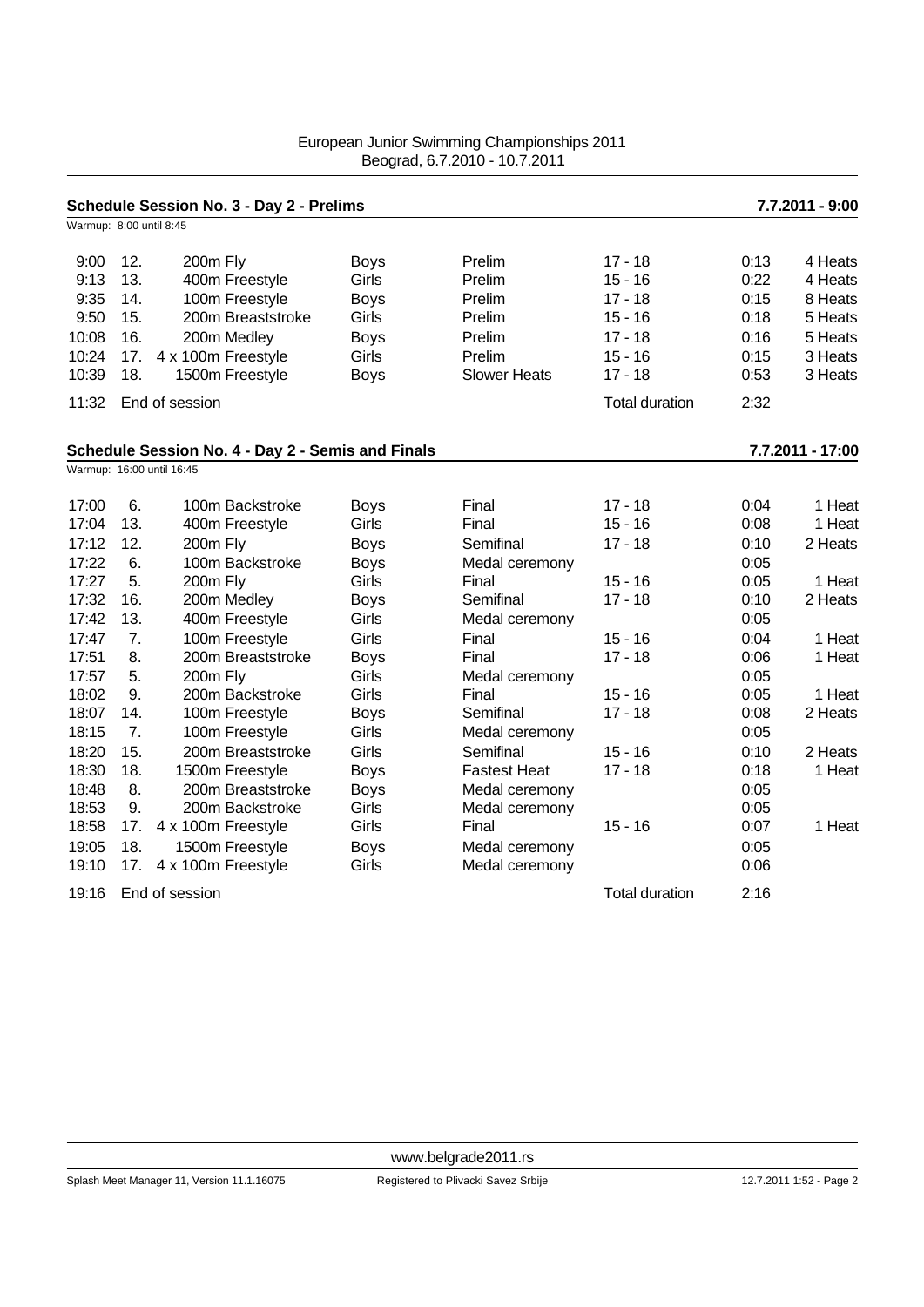| Warmup: 8:00 until 8:45 |     | Schedule Session No. 5 - Day 3 - Prelims          |             |                     |                       |      | 8.7.2011 - 9:00  |
|-------------------------|-----|---------------------------------------------------|-------------|---------------------|-----------------------|------|------------------|
|                         |     |                                                   |             |                     |                       |      |                  |
| 9:00                    | 19. | 50m Backstroke                                    | Girls       | Prelim              | $15 - 16$             | 0:09 | 6 Heats          |
| 9:09                    | 20. | 50m Breaststroke                                  | <b>Boys</b> | Prelim              | $17 - 18$             | 0:09 | 6 Heats          |
| 9:18                    | 21. | 200m Freestyle                                    | Girls       | Prelim              | $15 - 16$             | 0:22 | 7 Heats          |
| 9:40                    | 22. | 200m Backstroke                                   | <b>Boys</b> | Prelim              | $17 - 18$             | 0:16 | 5 Heats          |
| 9:56                    | 23. | 100m Fly                                          | Girls       | Prelim              | $15 - 16$             | 0:10 | 5 Heats          |
| 10:06                   | 24. | 4 x 200m Freestyle                                | <b>Boys</b> | Prelim              | $17 - 18$             | 0:19 | 2 Heats          |
| 10:25                   | 25. | 1500m Freestyle                                   | Girls       | <b>Slower Heats</b> | $15 - 16$             | 0:37 | 2 Heats          |
| 11:02                   |     | End of session                                    |             |                     | <b>Total duration</b> | 2:02 |                  |
|                         |     | Schedule Session No. 6 - Day 3 - Semis and Finals |             |                     |                       |      | 8.7.2011 - 17:00 |
|                         |     | Warmup: 16:00 until 16:45                         |             |                     |                       |      |                  |
| 17:00                   | 20. | 50m Breaststroke                                  | <b>Boys</b> | Semifinal           | 17 - 18               | 0:07 | 2 Heats          |
| 17:07                   | 19. | 50m Backstroke                                    | Girls       | Semifinal           | $15 - 16$             | 0:07 | 2 Heats          |
| 17:14                   | 12. | 200m Fly                                          | <b>Boys</b> | Final               | $17 - 18$             | 0:05 | 1 Heat           |
| 17:19                   | 21. | 200m Freestyle                                    | Girls       | Semifinal           | $15 - 16$             | 0:10 | 2 Heats          |
| 17:29                   | 22. | 200m Backstroke                                   | <b>Boys</b> | Semifinal           | $17 - 18$             | 0:10 | 2 Heats          |
| 17:39                   | 12. | 200m Fly                                          | <b>Boys</b> | Medal ceremony      |                       | 0:05 |                  |
| 17:44                   | 15. | 200m Breaststroke                                 | Girls       | Final               | $15 - 16$             | 0:05 | 1 Heat           |
| 17:49                   | 14. | 100m Freestyle                                    | <b>Boys</b> | Final               | $17 - 18$             | 0:04 | 1 Heat           |
| 17:53                   | 23. | 100m Fly                                          | Girls       | Semifinal           | $15 - 16$             | 0:08 | 2 Heats          |
| 18:01                   | 15. | 200m Breaststroke                                 | Girls       | Medal ceremony      |                       | 0:05 |                  |
| 18:06                   | 16. | 200m Medley                                       | <b>Boys</b> | Final               | $17 - 18$             | 0:05 | 1 Heat           |
| 18:11                   | 14. | 100m Freestyle                                    | <b>Boys</b> | Medal ceremony      |                       | 0:05 |                  |
| 18:16                   | 19. | 50m Backstroke                                    | Girls       | Final               | $15 - 16$             | 0:04 | 1 Heat           |
| 18:20                   | 20. | 50m Breaststroke                                  | <b>Boys</b> | Final               | $17 - 18$             | 0:04 | 1 Heat           |
| 18:24                   | 16. | 200m Medley                                       | <b>Boys</b> | Medal ceremony      |                       | 0:05 |                  |
| 18:29                   | 25. | 1500m Freestyle                                   | Girls       | <b>Fastest Heat</b> | $15 - 16$             | 0:18 | 1 Heat           |
| 18:47                   | 19. | 50m Backstroke                                    | Girls       | Medal ceremony      |                       | 0:05 |                  |
| 18:52                   | 20. | 50m Breaststroke                                  | <b>Boys</b> | Medal ceremony      |                       | 0:05 |                  |
| 18:57                   | 24. | 4 x 200m Freestyle                                | <b>Boys</b> | Final               | $17 - 18$             | 0:10 | 1 Heat           |
| 19:07                   | 25. | 1500m Freestyle                                   | Girls       | Medal ceremony      |                       | 0:05 |                  |
| 19:12                   | 24. | 4 x 200m Freestyle                                | Boys        | Medal ceremony      |                       | 0:06 |                  |
| 19:18                   |     | End of session                                    |             |                     | <b>Total duration</b> | 2:18 |                  |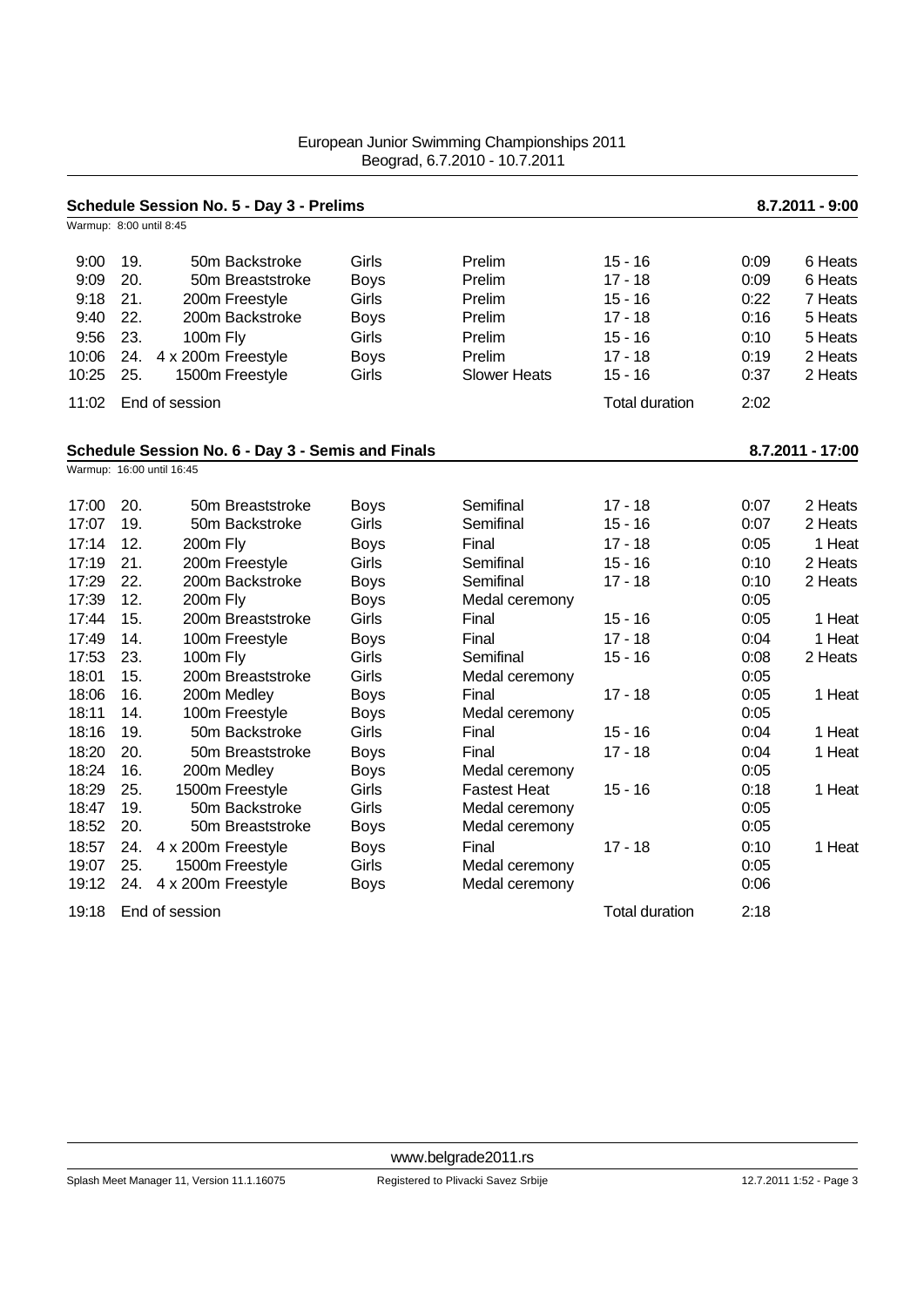| Warmup: 8:00 until 8:45 |     | Schedule Session No. 7 - Day 4 - Prelims          |             |                     |                       |      | $9.7.2011 - 9:00$  |
|-------------------------|-----|---------------------------------------------------|-------------|---------------------|-----------------------|------|--------------------|
|                         |     |                                                   |             |                     |                       |      |                    |
| 9:00                    | 26. | 50m Freestyle                                     | Girls       | Prelim              | $15 - 16$             | 0:10 | 7 Heats            |
| 9:10                    | 27. | 50m Backstroke                                    | <b>Boys</b> | Prelim              | $17 - 18$             | 0:09 | 6 Heats            |
| 9:19                    | 28. | 100m Backstroke                                   | Girls       | Prelim              | $15 - 16$             | 0:13 | 6 Heats            |
| 9:32                    | 29. | 200m Freestyle                                    | <b>Boys</b> | Prelim              | $17 - 18$             | 0:20 | 7 Heats            |
| 9:52                    | 30. | 200m Medley                                       | Girls       | Prelim              | $15 - 16$             | 0:21 | 6 Heats            |
|                         | 27. | 50m Backstroke                                    | <b>Boys</b> | Swim Off Prelim     | $17 - 18$             |      | 1 Heat             |
| 10:13                   | 31. | 100m Fly                                          | <b>Boys</b> | Prelim              | $17 - 18$             | 0:13 | 7 Heats            |
| 10:26                   | 32. | 100m Breaststroke                                 | Girls       | Prelim              | $15 - 16$             | 0:16 | 7 Heats            |
| 10:42                   | 33. | 100m Breaststroke                                 | <b>Boys</b> | Prelim              | $17 - 18$             | 0:13 | 6 Heats            |
| 10:55                   | 34. | 4 x 100m Medley                                   | Girls       | Prelim              | $15 - 16$             | 0:16 | 3 Heats            |
| 11:11                   | 35. | 800m Freestyle                                    | <b>Boys</b> | <b>Slower Heats</b> | $17 - 18$             | 0:29 | 3 Heats            |
| 11:40                   |     | End of session                                    |             |                     | <b>Total duration</b> | 2:40 |                    |
|                         |     | Schedule Session No. 8 - Day 4 - Semis and Finals |             |                     |                       |      | $9.7.2011 - 17:00$ |
|                         |     | Warmup: 16:00 until 16:45                         |             |                     |                       |      |                    |
|                         |     |                                                   |             |                     |                       |      |                    |
| 17:00                   | 26. | 50m Freestyle                                     | Girls       | Semifinal           | $15 - 16$             | 0:07 | 2 Heats            |
| 17:07                   | 27. | 50m Backstroke                                    | <b>Boys</b> | Semifinal           | $17 - 18$             | 0:07 | 2 Heats            |
| 17:14                   | 28. | 100m Backstroke                                   | Girls       | Semifinal           | $15 - 16$             | 0:08 | 2 Heats            |
| 17:22                   | 31. | 100m Fly                                          | <b>Boys</b> | Semifinal           | $17 - 18$             | 0:08 | 2 Heats            |
| 17:30                   | 30. | 200m Medley                                       | Girls       | Semifinal           | $15 - 16$             | 0:10 | 2 Heats            |
| 17:40                   | 29. | 200m Freestyle                                    | <b>Boys</b> | Semifinal           | $17 - 18$             | 0:10 | 2 Heats            |
| 17:50                   | 32. | 100m Breaststroke                                 | Girls       | Semifinal           | $15 - 16$             | 0:08 | 2 Heats            |
| 17:58                   | 22. | 200m Backstroke                                   | <b>Boys</b> | Final               | $17 - 18$             | 0:05 | 1 Heat             |
| 18:03                   | 21. | 200m Freestyle                                    | Girls       | Final               | $15 - 16$             | 0:05 | 1 Heat             |
| 18:08                   | 33. | 100m Breaststroke                                 | <b>Boys</b> | Semifinal           | $17 - 18$             | 0:08 | 2 Heats            |
| 18:16                   | 22. | 200m Backstroke                                   | <b>Boys</b> | Medal ceremony      |                       | 0:05 |                    |
| 18:21                   | 23. | 100m Fly                                          | Girls       | Final               | $15 - 16$             | 0:04 | 1 Heat             |
| 18:25                   | 21. | 200m Freestyle                                    | Girls       | Medal ceremony      |                       | 0:05 |                    |
| 18:30                   | 35. | 800m Freestyle                                    | <b>Boys</b> | <b>Fastest Heat</b> | $17 - 18$             | 0:11 | 1 Heat             |
| 18:41                   | 23. | 100m Fly                                          | Girls       | Medal ceremony      |                       | 0:05 |                    |
| 18:46                   | 26. | 50m Freestyle                                     | Girls       | Final               | $15 - 16$             | 0:04 | 1 Heat             |
| 18:50                   | 27. | 50m Backstroke                                    | <b>Boys</b> | Final               | $17 - 18$             | 0:04 | 1 Heat             |
| 18:54                   | 35. | 800m Freestyle                                    | <b>Boys</b> | Medal ceremony      |                       | 0:05 |                    |
| 18:59                   | 34. | 4 x 100m Medley                                   | Girls       | Final               | $15 - 16$             | 0:08 | 1 Heat             |
| 19:07                   | 26. | 50m Freestyle                                     | Girls       | Medal ceremony      |                       | 0:05 |                    |
| 19:12                   | 27. | 50m Backstroke                                    | <b>Boys</b> | Medal ceremony      |                       | 0:05 |                    |
| 19:17                   | 34. | 4 x 100m Medley                                   | Girls       | Medal ceremony      |                       | 0:06 |                    |
| 19:23                   |     | End of session                                    |             |                     | <b>Total duration</b> | 2:23 |                    |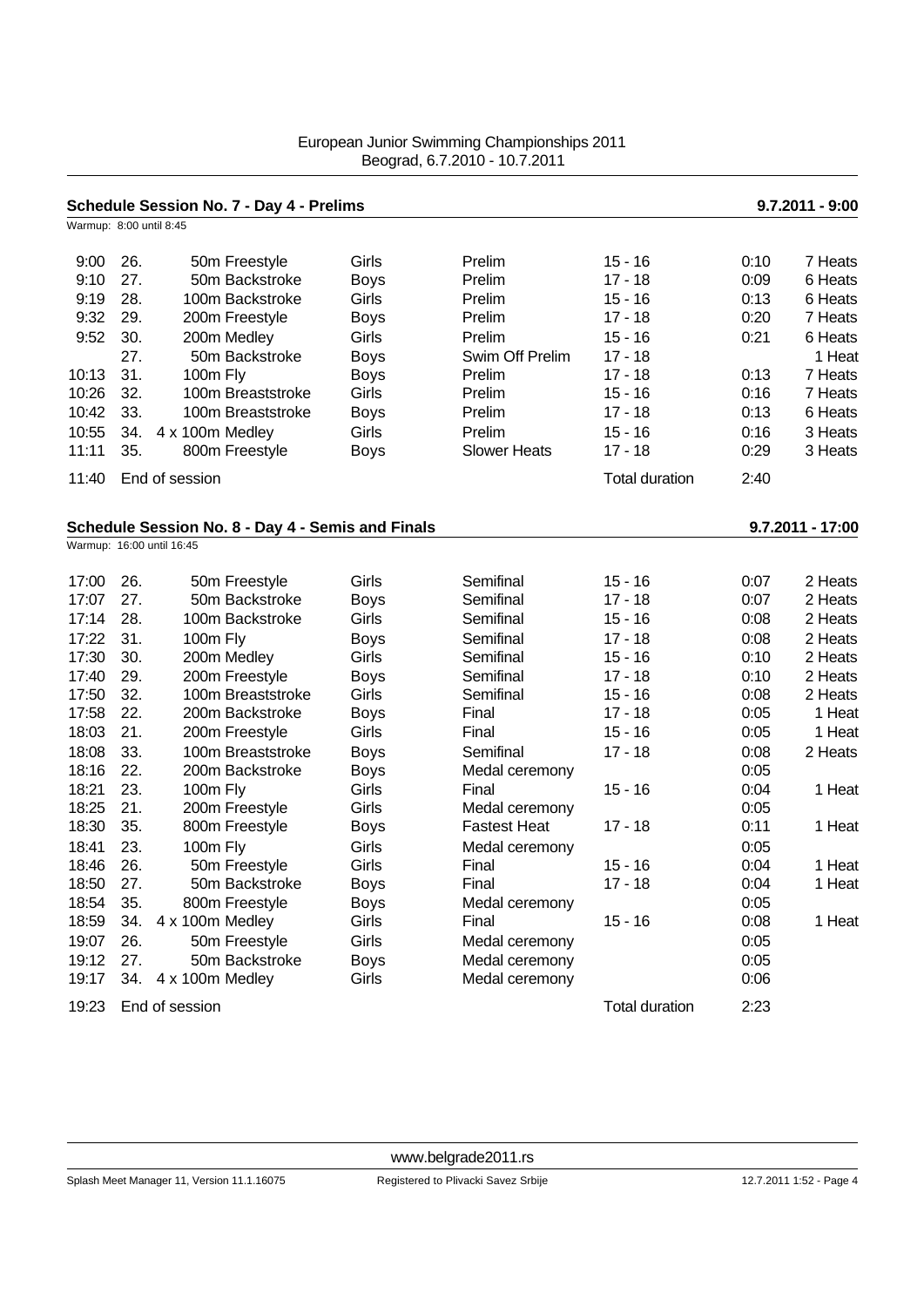|                         |     | Schedule Session No. 9 - Day 5 - Prelims |             |                 |                |      | 10.7.2011 - 9:00  |
|-------------------------|-----|------------------------------------------|-------------|-----------------|----------------|------|-------------------|
| Warmup: 8:00 until 8:45 |     |                                          |             |                 |                |      |                   |
| 9:00                    | 36. | 50m Freestyle                            | <b>Boys</b> | Prelim          | $17 - 18$      | 0:10 | 7 Heats           |
| 9:10                    | 37. | 50m Fly                                  | Girls       | Prelim          | $15 - 16$      | 0:10 | 7 Heats           |
| 9:20                    | 38. | 400m Medley                              | <b>Boys</b> | Prelim          | $17 - 18$      | 0:23 | 4 Heats           |
| 9:43                    | 39. | 4 x 200m Freestyle                       | Girls       | Prelim          | $15 - 16$      | 0:20 | 2 Heats           |
| 10:03                   | 40. | 4 x 100m Medley                          | <b>Boys</b> | Prelim          | $17 - 18$      | 0:16 | 3 Heats           |
|                         | 37. | 50m Fly                                  | Girls       | Swim Off Prelim | $15 - 16$      |      | 1 Heat            |
|                         |     | Schedule Session No. 10 - Day 5 - Finals |             |                 |                |      | 10.7.2011 - 17:00 |
|                         |     | Warmup: 16:00 until 16:45                |             |                 |                |      |                   |
| 17:00                   | 36. | 50m Freestyle                            | <b>Boys</b> | Semifinal       | $17 - 18$      | 0:07 | 2 Heats           |
| 17:07                   | 37. | 50m Fly                                  | Girls       | Semifinal       | $15 - 16$      | 0:07 | 2 Heats           |
| 17:14                   | 38. | 400m Medley                              | <b>Boys</b> | Final           | $17 - 18$      | 0:08 | 1 Heat            |
| 17:22                   | 28. | 100m Backstroke                          | Girls       | Final           | $15 - 16$      | 0:04 | 1 Heat            |
| 17:26                   | 33. | 100m Breaststroke                        | <b>Boys</b> | Final           | $17 - 18$      | 0:04 | 1 Heat            |
| 17:30                   | 38. | 400m Medley                              | <b>Boys</b> | Medal ceremony  |                | 0:05 |                   |
| 17:35                   | 32. | 100m Breaststroke                        | Girls       | Final           | $15 - 16$      | 0:04 | 1 Heat            |
| 17:39                   | 28. | 100m Backstroke                          | Girls       | Medal ceremony  |                | 0:05 |                   |
| 17:44                   | 29. | 200m Freestyle                           | <b>Boys</b> | Final           | $17 - 18$      | 0:05 | 1 Heat            |
| 17:49                   | 33. | 100m Breaststroke                        | <b>Boys</b> | Medal ceremony  |                | 0:05 |                   |
| 17:54                   | 30. | 200m Medley                              | Girls       | Final           | $15 - 16$      | 0:05 | 1 Heat            |
| 17:59                   | 32. | 100m Breaststroke                        | Girls       | Medal ceremony  |                | 0:05 |                   |
| 18:04                   | 31. | 100m Fly                                 | <b>Boys</b> | Final           | $17 - 18$      | 0:04 | 1 Heat            |
| 18:08                   | 29. | 200m Freestyle                           | <b>Boys</b> | Medal ceremony  |                | 0:05 |                   |
| 18:13                   | 37. | 50m Fly                                  | Girls       | Final           | $15 - 16$      | 0:04 | 1 Heat            |
| 18:17                   | 30. | 200m Medley                              | Girls       | Medal ceremony  |                | 0:05 |                   |
| 18:22                   | 36. | 50m Freestyle                            | <b>Boys</b> | Final           | $17 - 18$      | 0:04 | 1 Heat            |
| 18:26                   | 31. | 100m Fly                                 | <b>Boys</b> | Medal ceremony  |                | 0:05 |                   |
| 18:31                   | 39. | 4 x 200m Freestyle                       | Girls       | Final           | $15 - 16$      | 0:11 | 1 Heat            |
| 18:42                   | 37. | 50m Fly                                  | Girls       | Medal ceremony  |                | 0:05 |                   |
| 18:47                   | 36. | 50m Freestyle                            | <b>Boys</b> | Medal ceremony  |                | 0:05 |                   |
| 18:52                   | 40. | 4 x 100m Medley                          | <b>Boys</b> | Final           | $17 - 18$      | 0:07 | 1 Heat            |
| 18:59                   | 39. | 4 x 200m Freestyle                       | Girls       | Medal ceremony  |                | 0:06 |                   |
| 19:05                   | 40. | 4 x 100m Medley                          | <b>Boys</b> | Medal ceremony  |                | 0:06 |                   |
| 19:11                   |     | End of session                           |             |                 | Total duration | 2:11 |                   |

Splash Meet Manager 11, Version 11.1.16075 Registered to Plivacki Savez Srbije 12.7.2011 1:52 - Page 5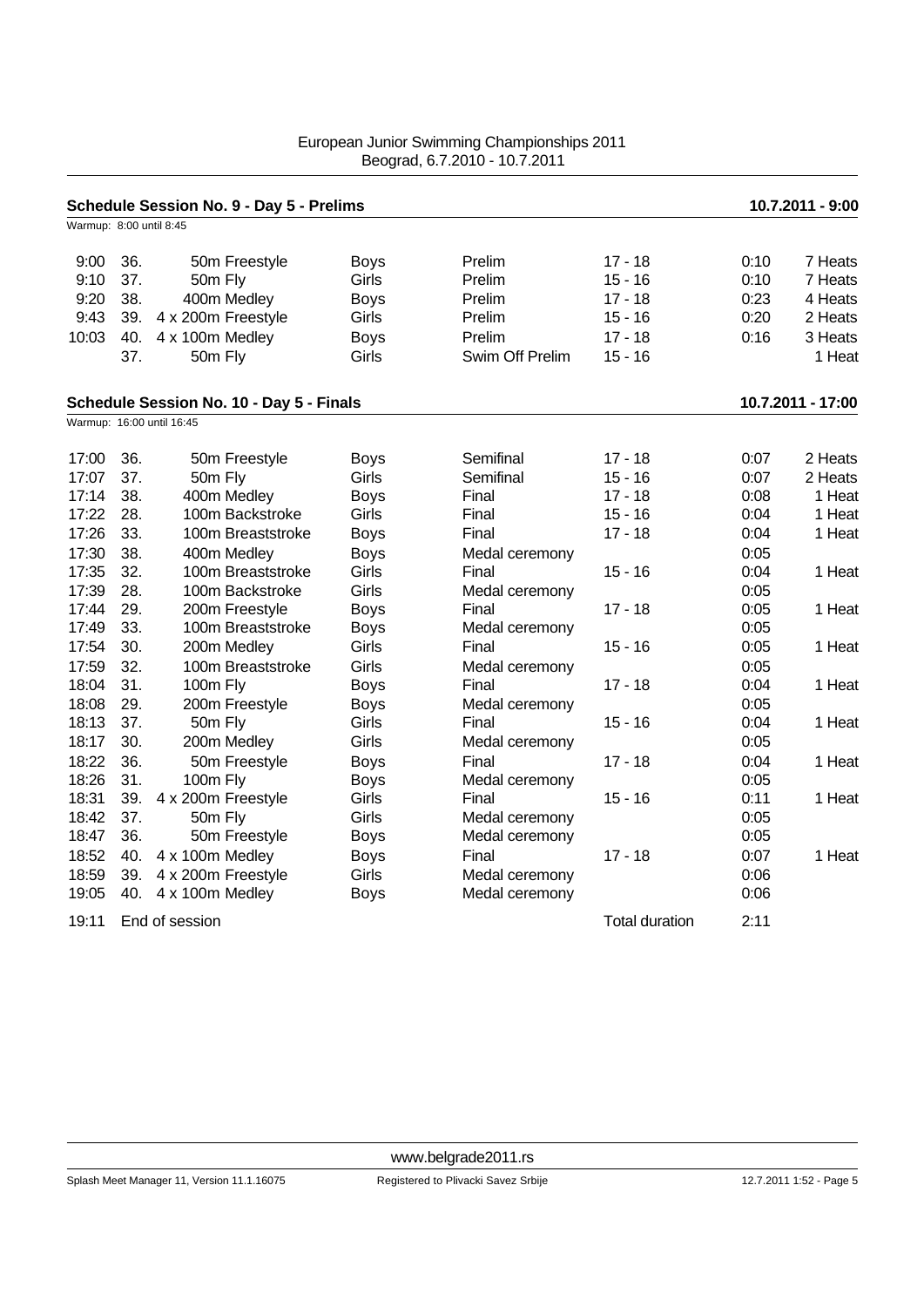| European Junior Swimming Championships 2011 |
|---------------------------------------------|
| Beograd, 6.7.2010 - 10.7.2011               |

| Meet name:       | European Junior Swimming Championships 2011 |                                      |                           |  |  |  |
|------------------|---------------------------------------------|--------------------------------------|---------------------------|--|--|--|
| Location (City): | Beograd (SRB)                               | Pool:                                | Long Course (50m)         |  |  |  |
| Date:            | 06.07.2010 - 10.07.2011                     | Number of lanes:                     | $8(1 - 8)$                |  |  |  |
| Pool name:       | <b>SRC Tasmajdan</b>                        | Timining equipment:<br>Start method: | Automatic<br>1 start rule |  |  |  |

| # Role                                           | No. | Name                        |   |            | Club       | City | Grade       | Remarks |  |
|--------------------------------------------------|-----|-----------------------------|---|------------|------------|------|-------------|---------|--|
| 1 LEN Technical Delegate                         |     | <b>Stratemans Georges</b>   | M |            | <b>BEL</b> |      | LEN         |         |  |
| 2 LEN Technical Delegate                         |     | Gross Gianni                | M | <b>ITA</b> |            |      | LEN         |         |  |
| 3 LEN Referee                                    |     | Cadon Denis                 | М |            | <b>FRA</b> |      | LEN         |         |  |
| 4 LEN Referee                                    |     | Kilian Waldemar             | М |            | <b>POL</b> |      | LEN         |         |  |
| 5 LEN Control Room SupervisorHardarson Gudmundur |     |                             | M | <b>ISL</b> |            |      | <b>LEN</b>  |         |  |
| 6 LEN Starter                                    |     | Wisniewski Pawel            | М |            | <b>POL</b> |      | <b>LEN</b>  |         |  |
| 7 LEN Starter                                    |     | Stojadinovic Dragan         | M |            | <b>SRB</b> |      | <b>FINA</b> |         |  |
| 8 LEN Competition Analysis                       |     | <b>Haljand Holger</b>       | М |            | <b>EST</b> |      | <b>LEN</b>  |         |  |
| 9 LEN Competition Analysis                       |     | <b>Haljand Rein</b>         | М |            | <b>EST</b> |      | LEN         |         |  |
| 10 LEN Medical Delegate                          |     | Angelescu Marian            | М |            | <b>ROU</b> |      | <b>LEN</b>  |         |  |
| 11 LEN Medical Delegate                          |     | Panduro Jensen Leif         | M |            | <b>DEN</b> |      | LEN         |         |  |
| 12 Lecturer LEN Coaches Clinic Arellano Raul     |     |                             | М |            | <b>ESP</b> |      | <b>LEN</b>  |         |  |
| 13 LEN Bureau Delegate                           |     | Kolwalski Jerzy             | М |            | <b>POL</b> |      | <b>LEN</b>  |         |  |
| 14 Referee                                       |     | Zamponi Hans-Jorg           | М |            | <b>AUT</b> |      | <b>FINA</b> |         |  |
| 15 Referee                                       |     | Classen-Schwall Martina     | F |            | <b>BEL</b> |      | <b>FINA</b> |         |  |
| 16 Referee                                       |     | <b>Buggenhout Ronny</b>     | M |            | <b>BEL</b> |      | <b>FINA</b> |         |  |
| 17 Referee                                       |     | Miletic Lea                 | F |            | <b>CRO</b> |      | <b>FINA</b> |         |  |
| 18 Referee                                       |     | Prosen Edita                | F |            | <b>CRO</b> |      | <b>FINA</b> |         |  |
| 19 Referee                                       |     | Kocovsky Ondrej             | М |            | CZE        |      | <b>FINA</b> |         |  |
| 20 Referee                                       |     | <b>Brander Bjoern</b>       | M |            | <b>DEN</b> |      | <b>FINA</b> |         |  |
| 21 Referee                                       |     | Hammer Anne-Marje           | F | <b>FIN</b> |            |      | <b>FINA</b> |         |  |
| 22 Referee                                       |     | Luttmann Yves               | F |            | <b>FRA</b> |      | <b>FINA</b> |         |  |
| 23 Referee                                       |     | <b>Troll Marco</b>          | M |            | <b>GER</b> |      | <b>FINA</b> |         |  |
| 24 Referee                                       |     | <b>Frank Volker</b>         | M |            | <b>GER</b> |      | <b>FINA</b> |         |  |
| 25 Referee                                       |     | Dede Angeliki               | F |            | <b>GRE</b> |      | <b>FINA</b> |         |  |
| 26 Referee                                       |     | Ademaskine Kemeny Petra     | F |            | <b>HUN</b> |      | <b>FINA</b> |         |  |
| 27 Referee                                       |     | <b>Fitzpatrick Phillip</b>  | M | <b>IRL</b> |            |      | <b>FINA</b> |         |  |
| 28 Referee                                       |     | Avnerre Barri               | м |            | <b>ISR</b> |      | <b>FINA</b> |         |  |
| 29 Referee                                       |     | Arcelli Paola               | F | <b>ITA</b> |            |      | <b>FINA</b> |         |  |
| 30 Referee                                       |     | Meini Beatrice              | F | <b>ITA</b> |            |      | <b>FINA</b> |         |  |
| 31 Referee                                       |     | <b>Broeks Nel</b>           | М |            | <b>NED</b> |      | <b>FINA</b> |         |  |
| 32 Referee                                       |     | Boyd Alice C.               | F |            | <b>NOR</b> |      | <b>FINA</b> |         |  |
| 33 Referee                                       |     | Ravn Trgve                  | M |            | <b>NOR</b> |      | <b>FINA</b> |         |  |
| 34 Referee                                       |     | Furman Ewa                  | F |            | <b>POL</b> |      | <b>FINA</b> |         |  |
| 35 Referee                                       |     | Quon Jan                    | M |            | <b>POR</b> |      | <b>FINA</b> |         |  |
| 36 Referee                                       |     | Sadovyy Evgeny              | M |            | <b>RUS</b> |      | <b>FINA</b> |         |  |
| 37 Referee                                       |     | <b>Plut Rafael</b>          | М |            | <b>SLO</b> |      | <b>FINA</b> |         |  |
| 38 Referee                                       |     | Lopez Rosario               | M |            | <b>ESP</b> |      | <b>FINA</b> |         |  |
| 39 Referee                                       |     | Glusac Rajko                | M |            | <b>SRB</b> |      | <b>FINA</b> |         |  |
| 40 Referee                                       |     | <b>Gurtner Marie-Claire</b> | F |            | <b>SUI</b> |      | <b>FINA</b> |         |  |
| 41 Referee                                       |     | Astrom Jonas                | M |            | <b>SWE</b> |      | <b>FINA</b> |         |  |
| 42 Referee                                       |     | Agdahl Tomas                | M |            | <b>SWE</b> |      | <b>FINA</b> |         |  |
| 43 Referee                                       |     | Yildiz Ahmet                | М |            | TUR        |      | <b>FINA</b> |         |  |
| 44 Referee                                       |     | Salgin Ahmet                | М |            | <b>TUR</b> |      | <b>FINA</b> |         |  |

### Session No. 1 - Day 1 - Prelims, 6.7.2010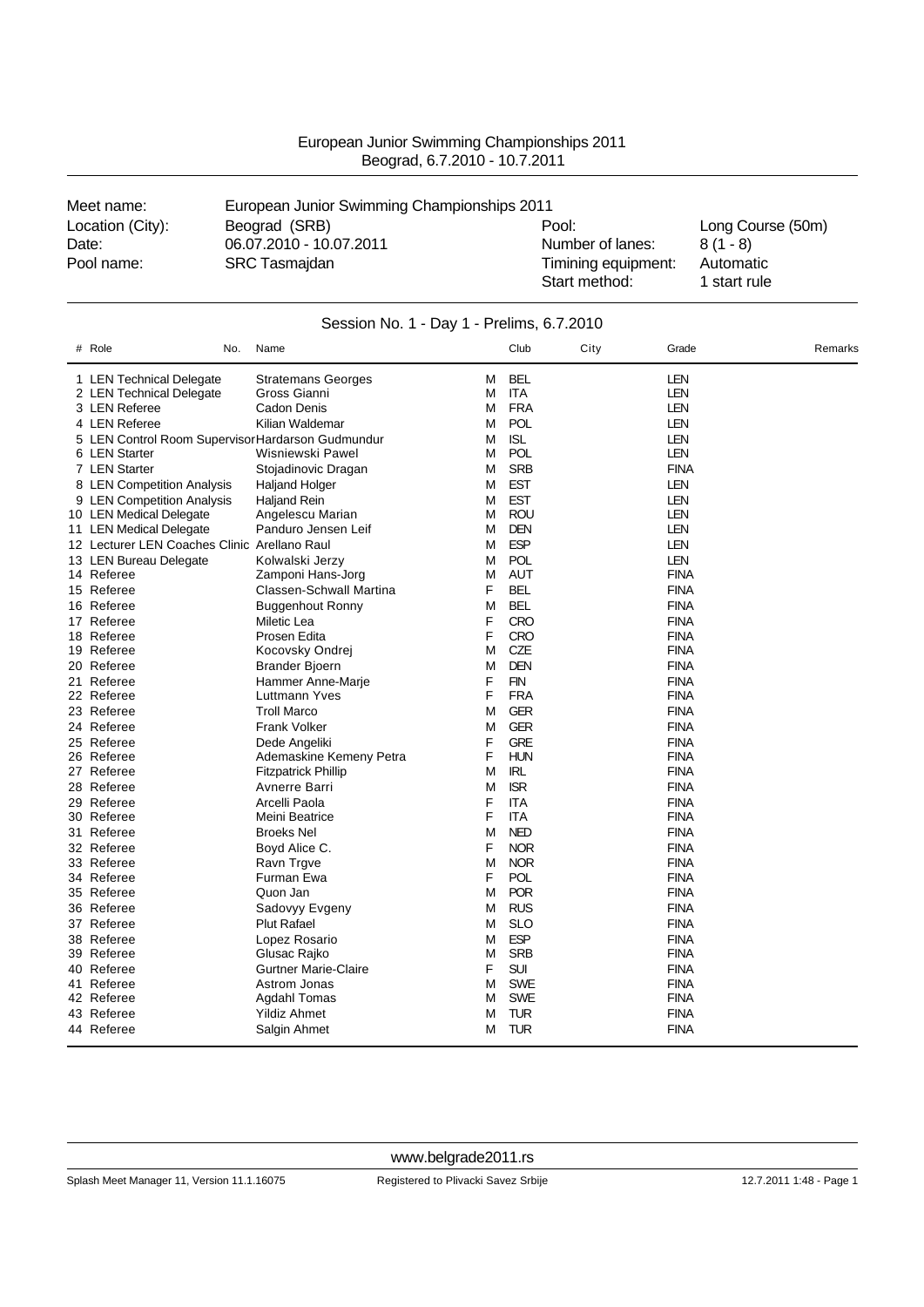| Meet name:       | European Junior Swimming Championships 2011 |                                      |                           |
|------------------|---------------------------------------------|--------------------------------------|---------------------------|
| Location (City): | Beograd (SRB)                               | Pool:                                | Long Course (50m)         |
| Date:            | 06.07.2011 - 10.07.2011                     | Number of lanes:                     | $8(1 - 8)$                |
| Pool name:       | <b>SRC Tasmajdan</b>                        | Timining equipment:<br>Start method: | Automatic<br>1 start rule |

| Session No. 1 - Day 1 - Prelims, 6.7.2011 |  |  |  |  |  |
|-------------------------------------------|--|--|--|--|--|
|-------------------------------------------|--|--|--|--|--|

| #  | Role                                    | Name<br>No.                                         |   | Club       | City | Grade       | Remarks |
|----|-----------------------------------------|-----------------------------------------------------|---|------------|------|-------------|---------|
|    | Time keeper                             | Golusin Zoran                                       | M | <b>SRB</b> |      | <b>FINA</b> |         |
|    | Time keeper                             | Gerstmajer Imre                                     | M | <b>SRB</b> |      | National    |         |
| 3  | Time keeper                             | Pogancev Gorana                                     | F | <b>SRB</b> |      | National    |         |
|    | Time keeper                             | Spasic Milos                                        | M | <b>SRB</b> |      | National    |         |
| 5  | Time keeper                             | Dragumilo Dejan                                     | M | <b>SRB</b> |      | National    |         |
| 6  | Time keeper                             | Jocic Dusan                                         | M | <b>SRB</b> |      | National    |         |
|    | Time keeper                             | Markovic Dragan                                     | M | <b>SRB</b> |      | National    |         |
|    | Time keeper                             | Radojkovic Anita                                    | F | <b>SRB</b> |      | National    |         |
|    | Time keeper                             | Zebic Goran                                         | м | <b>SRB</b> |      | National    |         |
| 10 | Time keeper                             | Djordjevic Dragan                                   | M | <b>SRB</b> |      | National    |         |
| 11 | Time keeper                             | Ziskovic Branislav                                  | M | <b>SRB</b> |      | National    |         |
| 12 | Time keeper                             | Medakovic Vladimir                                  | M | <b>SRB</b> |      | National    |         |
| 13 | Time keeper                             | Car Aleksandar                                      | M | <b>SRB</b> |      | National    |         |
| 14 | Time keeper                             | Vasic Dejan                                         | M | <b>SRB</b> |      | National    |         |
| 15 | Time keeper                             | Dodic Dejan                                         | M | <b>SRB</b> |      | National    |         |
| 16 | Time keeper                             | Vucetic Jugoslav                                    | M | <b>SRB</b> |      | National    |         |
| 17 | Time keeper                             | Zelenovic Marko                                     | M | <b>SRB</b> |      | National    |         |
| 18 | Time keeper                             | Zivkovic Katarina                                   | F | <b>SRB</b> |      | National    |         |
| 19 |                                         | Timing system and scoreboar Colorado Timming system | M | unattached |      |             |         |
| 20 | Operator on the Timing systemMatic Sasa |                                                     | M | <b>SRB</b> |      | National    |         |
| 21 |                                         | Operator on the scoreboard Mutavdzic Nebojsa        | M | <b>SRB</b> |      | National    |         |
|    | 22 Data processing                      | Djokic Dr.Aleksandra                                | F | <b>SRB</b> |      | National    |         |
|    | 23 Data processing                      | Rosic Aleksandar                                    | M | <b>SRB</b> |      | National    |         |
|    | 24 Data processing                      | Martinovic Predrag                                  | M | <b>SRB</b> |      | National    |         |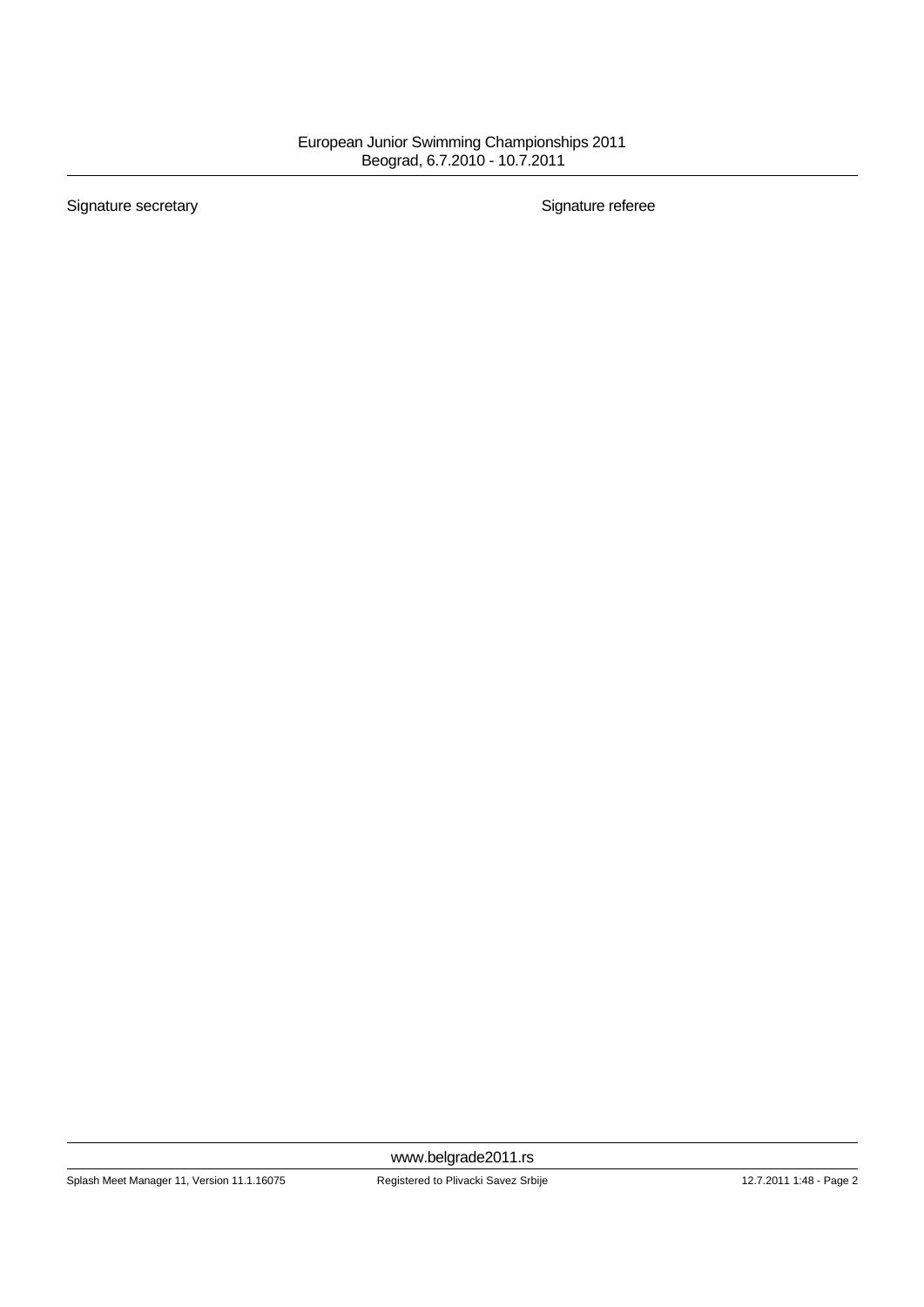| European Junior Swimming Championships 2011<br>Beograd, 6.7.2010 - 10.7.2011 |
|------------------------------------------------------------------------------|
|------------------------------------------------------------------------------|

| Meet name:       | European Junior Swimming Championships 2011 |                                      |                           |  |  |  |  |
|------------------|---------------------------------------------|--------------------------------------|---------------------------|--|--|--|--|
| Location (City): | Beograd (SRB)                               | Pool:                                | Long Course (50m)         |  |  |  |  |
| Date:            | 06.07.2010 - 10.07.2011                     | Number of lanes:                     | $8(1 - 8)$                |  |  |  |  |
| Pool name:       | <b>SRC Tasmajdan</b>                        | Timining equipment:<br>Start method: | Automatic<br>1 start rule |  |  |  |  |

| Session No. 2 - Day 1 - Semis and Finals, 6.7.2010 |                                                  |                             |   |            |      |             |         |
|----------------------------------------------------|--------------------------------------------------|-----------------------------|---|------------|------|-------------|---------|
|                                                    | # Role<br>No.                                    | Name                        |   | Club       | City | Grade       | Remarks |
|                                                    | 1 LEN Technical Delegate                         | <b>Stratemans Georges</b>   | м | <b>BEL</b> |      | <b>LEN</b>  |         |
|                                                    | 2 LEN Technical Delegate                         | Gross Gianni                | M | ITA        |      | LEN         |         |
|                                                    | 3 LEN Referee                                    | Cadon Denis                 | М | <b>FRA</b> |      | <b>LEN</b>  |         |
|                                                    | 4 LEN Referee                                    | Kilian Waldemar             | М | <b>POL</b> |      | <b>LEN</b>  |         |
|                                                    | 5 LEN Control Room SupervisorHardarson Gudmundur |                             | М | <b>ISL</b> |      | <b>LEN</b>  |         |
|                                                    | 6 LEN Starter                                    | Wisniewski Pawel            | M | <b>POL</b> |      | <b>LEN</b>  |         |
|                                                    | 7 LEN Starter                                    | Stojadinovic Dragan         | M | <b>SRB</b> |      | <b>FINA</b> |         |
|                                                    | 8 LEN Competition Analysis                       | <b>Haljand Holger</b>       | М | <b>EST</b> |      | <b>LEN</b>  |         |
|                                                    | 9 LEN Competition Analysis                       | Haljand Rein                | м | <b>EST</b> |      | <b>LEN</b>  |         |
|                                                    | 10 LEN Medical Delegate                          | Angelescu Marian            | М | <b>ROU</b> |      | LEN         |         |
|                                                    | 11 LEN Medical Delegate                          | Panduro Jensen Leif         | М | <b>DEN</b> |      | <b>LEN</b>  |         |
|                                                    | 12 Lecturer LEN Coaches Clinic Arellano Raul     |                             | м | <b>ESP</b> |      | <b>LEN</b>  |         |
|                                                    | 13 LEN Bureau Delegate                           | Kolwalski Jerzy             | м | <b>POL</b> |      | <b>LEN</b>  |         |
|                                                    | 14 Referee                                       | Zamponi Hans-Jorg           | M | <b>AUT</b> |      | <b>FINA</b> |         |
|                                                    | 15 Referee                                       | Classen-Schwall Martina     | F | <b>BEL</b> |      | <b>FINA</b> |         |
|                                                    | 16 Referee                                       | <b>Buggenhout Ronny</b>     | M | <b>BEL</b> |      | <b>FINA</b> |         |
|                                                    | 17 Referee                                       | Miletic Lea                 | F | <b>CRO</b> |      | <b>FINA</b> |         |
|                                                    | 18 Referee                                       | Prosen Edita                | F | <b>CRO</b> |      | <b>FINA</b> |         |
|                                                    | 19 Referee                                       | Kocovsky Ondrej             | M | <b>CZE</b> |      | <b>FINA</b> |         |
|                                                    | 20 Referee                                       | Brander Bjoern              | М | <b>DEN</b> |      | <b>FINA</b> |         |
| 21                                                 | Referee                                          | Hammer Anne-Marje           | F | <b>FIN</b> |      | <b>FINA</b> |         |
|                                                    | 22 Referee                                       | Luttmann Yves               | F | <b>FRA</b> |      | <b>FINA</b> |         |
|                                                    | 23 Referee                                       | <b>Troll Marco</b>          | M | <b>GER</b> |      | <b>FINA</b> |         |
|                                                    | 24 Referee                                       | <b>Frank Volker</b>         | M | <b>GER</b> |      | <b>FINA</b> |         |
|                                                    | 25 Referee                                       | Dede Angeliki               | F | <b>GRE</b> |      | <b>FINA</b> |         |
|                                                    | 26 Referee                                       | Ademaskine Kemeny Petra     | F | <b>HUN</b> |      | <b>FINA</b> |         |
|                                                    | 27 Referee                                       | <b>Fitzpatrick Phillip</b>  | M | <b>IRL</b> |      | <b>FINA</b> |         |
|                                                    | 28 Referee                                       | Avnerre Barri               | M | <b>ISR</b> |      | <b>FINA</b> |         |
|                                                    | 29 Referee                                       | Arcelli Paola               | F | <b>ITA</b> |      | <b>FINA</b> |         |
|                                                    | 30 Referee                                       | Meini Beatrice              | F | <b>ITA</b> |      | <b>FINA</b> |         |
|                                                    | 31 Referee                                       | <b>Broeks Nel</b>           | M | <b>NED</b> |      | <b>FINA</b> |         |
|                                                    | 32 Referee                                       | Boyd Alice C.               | F | <b>NOR</b> |      | <b>FINA</b> |         |
|                                                    | 33 Referee                                       | Ravn Trgve                  | M | <b>NOR</b> |      | <b>FINA</b> |         |
|                                                    | 34 Referee                                       | Furman Ewa                  | F | <b>POL</b> |      | <b>FINA</b> |         |
|                                                    | 35 Referee                                       | Quon Jan                    | М | <b>POR</b> |      | <b>FINA</b> |         |
|                                                    | 36 Referee                                       | Sadovyy Evgeny              | М | <b>RUS</b> |      | <b>FINA</b> |         |
|                                                    | 37 Referee                                       | <b>Plut Rafael</b>          | M | <b>SLO</b> |      | <b>FINA</b> |         |
|                                                    | 38 Referee                                       | Lopez Rosario               | м | <b>ESP</b> |      | <b>FINA</b> |         |
|                                                    | 39 Referee                                       | Glusac Rajko                | M | <b>SRB</b> |      | <b>FINA</b> |         |
|                                                    | 40 Referee                                       | <b>Gurtner Marie-Claire</b> | F | <b>SUI</b> |      | <b>FINA</b> |         |
|                                                    | 41 Referee                                       | Astrom Jonas                | м | <b>SWE</b> |      | <b>FINA</b> |         |
|                                                    | 42 Referee                                       | Agdahl Tomas                | M | <b>SWE</b> |      | <b>FINA</b> |         |
|                                                    | 43 Referee                                       | Yildiz Ahmet                | M | <b>TUR</b> |      | <b>FINA</b> |         |
|                                                    | 44 Referee                                       | Salgin Ahmet                | м | <b>TUR</b> |      | <b>FINA</b> |         |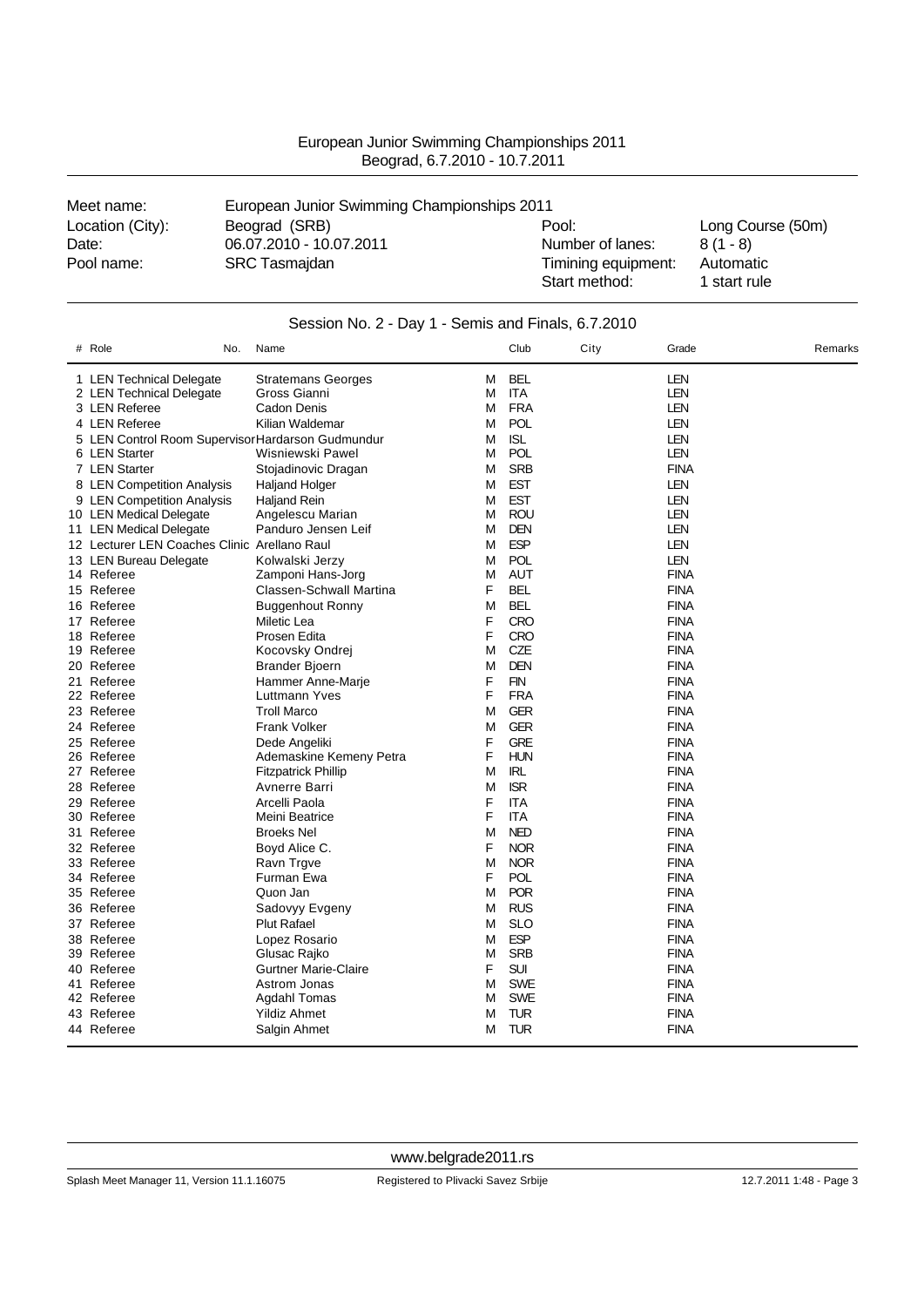| Meet name:       | European Junior Swimming Championships 2011 |                     |                   |
|------------------|---------------------------------------------|---------------------|-------------------|
| Location (City): | Beograd (SRB)                               | Pool:               | Long Course (50m) |
| Date:            | 06.07.2011 - 10.07.2011                     | Number of lanes:    | $8(1 - 8)$        |
| Pool name:       | <b>SRC Tasmajdan</b>                        | Timining equipment: | Automatic         |
|                  |                                             | Start method:       | 1 start rule      |

|    | Session No. 2 - Day 1 - Semis and Finals, 6.7.2011 |                                                     |   |            |      |             |         |  |
|----|----------------------------------------------------|-----------------------------------------------------|---|------------|------|-------------|---------|--|
|    | # Role                                             | Name<br>No.                                         |   | Club       | City | Grade       | Remarks |  |
|    | Time keeper                                        | Golusin Zoran                                       | М | <b>SRB</b> |      | <b>FINA</b> |         |  |
|    | Time keeper                                        | Gerstmajer Imre                                     | м | <b>SRB</b> |      | National    |         |  |
|    | Time keeper                                        | Pogancev Gorana                                     | F | <b>SRB</b> |      | National    |         |  |
|    | Time keeper                                        | <b>Spasic Milos</b>                                 | М | <b>SRB</b> |      | National    |         |  |
|    | Time keeper                                        | Dragumilo Dejan                                     | м | <b>SRB</b> |      | National    |         |  |
| 6  | Time keeper                                        | Jocic Dusan                                         | М | <b>SRB</b> |      | National    |         |  |
|    | Time keeper                                        | Markovic Dragan                                     | М | <b>SRB</b> |      | National    |         |  |
|    | Time keeper                                        | Radojkovic Anita                                    | F | <b>SRB</b> |      | National    |         |  |
|    | Time keeper                                        | Zebic Goran                                         | М | <b>SRB</b> |      | National    |         |  |
| 10 | Time keeper                                        | Djordjevic Dragan                                   | М | <b>SRB</b> |      | National    |         |  |
| 11 | Time keeper                                        | Ziskovic Branislav                                  | М | <b>SRB</b> |      | National    |         |  |
| 12 | Time keeper                                        | Medakovic Vladimir                                  | М | <b>SRB</b> |      | National    |         |  |
| 13 | Time keeper                                        | Car Aleksandar                                      | М | <b>SRB</b> |      | National    |         |  |
| 14 | Time keeper                                        | Vasic Dejan                                         | М | <b>SRB</b> |      | National    |         |  |
| 15 | Time keeper                                        | Dodic Dejan                                         | М | <b>SRB</b> |      | National    |         |  |
| 16 | Time keeper                                        | Vucetic Jugoslav                                    | М | <b>SRB</b> |      | National    |         |  |
| 17 | Time keeper                                        | Zelenovic Marko                                     | м | <b>SRB</b> |      | National    |         |  |
| 18 | Time keeper                                        | Zivkovic Katarina                                   | F | <b>SRB</b> |      | National    |         |  |
| 19 |                                                    | Timing system and scoreboar Colorado Timming system | М | unattached |      |             |         |  |
| 20 | Operator on the Timing systemMatic Sasa            |                                                     | М | <b>SRB</b> |      | National    |         |  |
| 21 | Operator on the scoreboard Mutavdzic Nebojsa       |                                                     | М | <b>SRB</b> |      | National    |         |  |
|    | 22 Data processing                                 | Djokic Dr.Aleksandra                                | F | <b>SRB</b> |      | National    |         |  |
| 23 | Data processing                                    | Rosic Aleksandar                                    | М | <b>SRB</b> |      | National    |         |  |
|    | 24 Data processing                                 | Martinovic Predrag                                  | М | <b>SRB</b> |      | National    |         |  |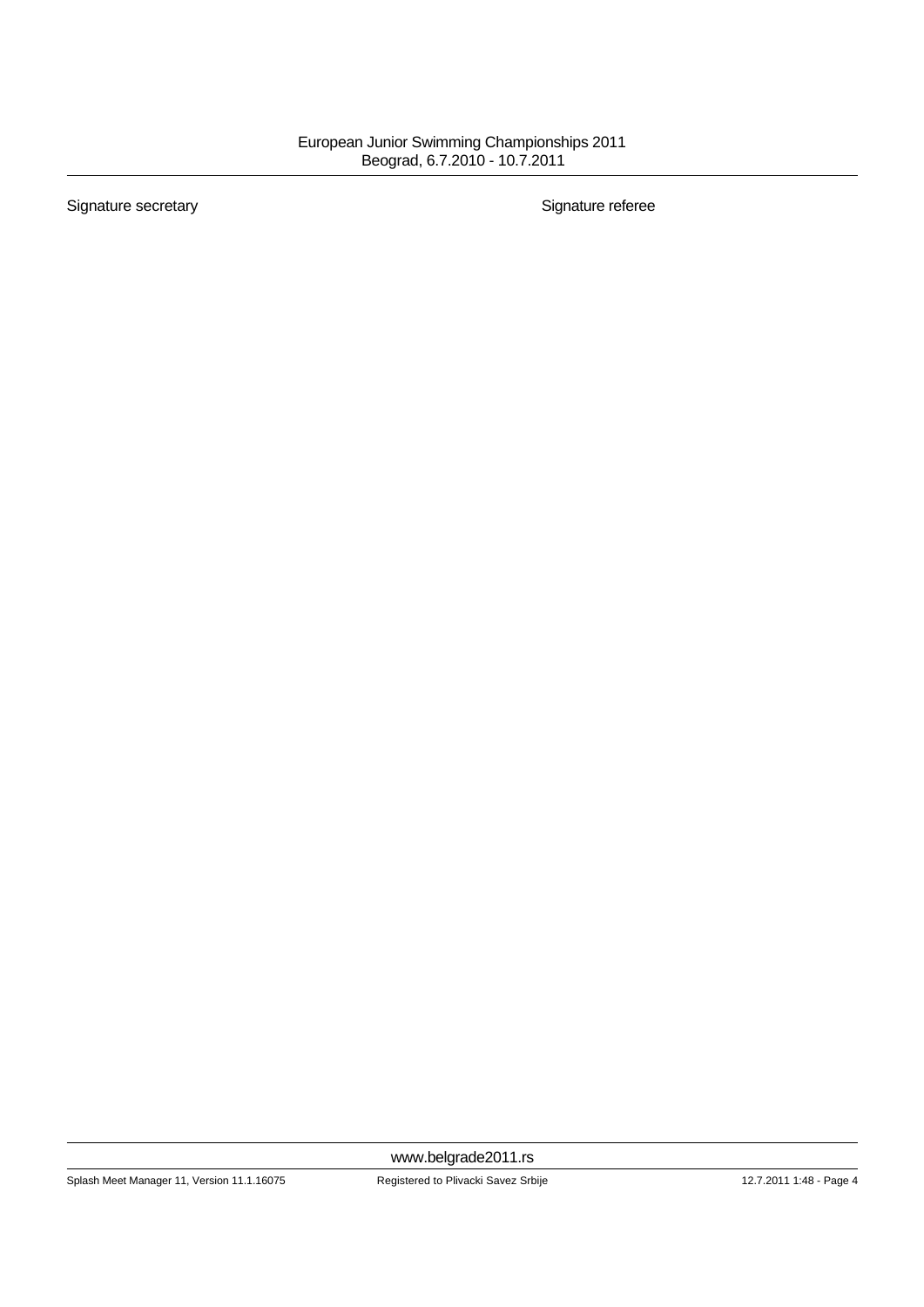| European Junior Swimming Championships 2011 |
|---------------------------------------------|
| Beograd, 6.7.2010 - 10.7.2011               |

| Meet name:          | European Junior Swimming Championships 2011     |                                         |                         |  |  |  |
|---------------------|-------------------------------------------------|-----------------------------------------|-------------------------|--|--|--|
| Location (City):    | Beograd (SRB)                                   | Pool:                                   | Long Course (50m)       |  |  |  |
| Date:<br>Pool name: | 06.07.2010 - 10.07.2011<br><b>SRC Tasmajdan</b> | Number of lanes:<br>Timining equipment: | $8(1 - 8)$<br>Automatic |  |  |  |
|                     |                                                 | Start method:                           | 1 start rule            |  |  |  |

| # Role<br>No.                                    | Name                           |   | Club       | City | Grade       | Remarks |
|--------------------------------------------------|--------------------------------|---|------------|------|-------------|---------|
| 1 LEN Technical Delegate                         | <b>Stratemans Georges</b>      | M | <b>BEL</b> |      | <b>LEN</b>  |         |
| 2 LEN Technical Delegate                         | Gross Gianni                   | М | <b>ITA</b> |      | LEN         |         |
| 3 LEN Referee                                    | Cadon Denis                    | М | <b>FRA</b> |      | <b>LEN</b>  |         |
| 4 LEN Referee                                    | Kilian Waldemar                | м | <b>POL</b> |      | <b>LEN</b>  |         |
| 5 LEN Control Room SupervisorHardarson Gudmundur |                                | М | <b>ISL</b> |      | LEN         |         |
| 6 LEN Starter                                    | Wisniewski Pawel               | M | POL        |      | <b>LEN</b>  |         |
| 7 LEN Starter                                    | Stojadinovic Dragan            | М | <b>SRB</b> |      | <b>FINA</b> |         |
| 8 LEN Competition Analysis                       | <b>Haljand Holger</b>          | M | <b>EST</b> |      | <b>LEN</b>  |         |
| 9 LEN Competition Analysis                       | <b>Haljand Rein</b>            | м | <b>EST</b> |      | LEN         |         |
| 10 LEN Medical Delegate                          | Angelescu Marian               | М | ROU        |      | LEN         |         |
| 11 LEN Medical Delegate                          | Panduro Jensen Leif            | M | <b>DEN</b> |      | LEN         |         |
| 12 Lecturer LEN Coaches Clinic Arellano Raul     |                                | М | <b>ESP</b> |      | <b>LEN</b>  |         |
| 13 LEN Bureau Delegate                           | Kolwalski Jerzy                | M | POL        |      | <b>LEN</b>  |         |
| 14 Referee                                       | Zamponi Hans-Jorg              | M | <b>AUT</b> |      | <b>FINA</b> |         |
| 15 Referee                                       | <b>Classen-Schwall Martina</b> | F | <b>BEL</b> |      | <b>FINA</b> |         |
| 16 Referee                                       | <b>Buggenhout Ronny</b>        | M | <b>BEL</b> |      | <b>FINA</b> |         |
| 17 Referee                                       | Miletic Lea                    | F | <b>CRO</b> |      | <b>FINA</b> |         |
| 18 Referee                                       | Prosen Edita                   | F | <b>CRO</b> |      | <b>FINA</b> |         |
| 19 Referee                                       | Kocovsky Ondrej                | М | <b>CZE</b> |      | <b>FINA</b> |         |
| 20 Referee                                       | <b>Brander Bjoern</b>          | M | <b>DEN</b> |      | <b>FINA</b> |         |
| 21 Referee                                       | Hammer Anne-Marje              | F | <b>FIN</b> |      | <b>FINA</b> |         |
| 22 Referee                                       | Luttmann Yves                  | F | <b>FRA</b> |      | <b>FINA</b> |         |
| 23 Referee                                       | <b>Troll Marco</b>             | M | <b>GER</b> |      | <b>FINA</b> |         |
| 24 Referee                                       | <b>Frank Volker</b>            | M | <b>GER</b> |      | <b>FINA</b> |         |
| 25 Referee                                       | Dede Angeliki                  | F | <b>GRE</b> |      | <b>FINA</b> |         |
| 26 Referee                                       | Ademaskine Kemeny Petra        | F | <b>HUN</b> |      | <b>FINA</b> |         |
| 27 Referee                                       | <b>Fitzpatrick Phillip</b>     | М | <b>IRL</b> |      | <b>FINA</b> |         |
| 28 Referee                                       | Avnerre Barri                  | M | <b>ISR</b> |      | <b>FINA</b> |         |
| 29 Referee                                       | Arcelli Paola                  | F | <b>ITA</b> |      | <b>FINA</b> |         |
| 30 Referee                                       | Meini Beatrice                 | F | <b>ITA</b> |      | <b>FINA</b> |         |
| 31 Referee                                       | <b>Broeks Nel</b>              | М | <b>NED</b> |      | <b>FINA</b> |         |
| 32 Referee                                       | Boyd Alice C.                  | F | <b>NOR</b> |      | <b>FINA</b> |         |
| 33 Referee                                       | Ravn Trgve                     | M | <b>NOR</b> |      | <b>FINA</b> |         |
| 34 Referee                                       | Furman Ewa                     | F | <b>POL</b> |      | <b>FINA</b> |         |
| 35 Referee                                       | Quon Jan                       | M | <b>POR</b> |      | <b>FINA</b> |         |
| 36 Referee                                       | Sadovyy Evgeny                 | М | <b>RUS</b> |      | <b>FINA</b> |         |
| 37 Referee                                       | <b>Plut Rafael</b>             | м | <b>SLO</b> |      | <b>FINA</b> |         |
| 38 Referee                                       | Lopez Rosario                  | M | <b>ESP</b> |      | <b>FINA</b> |         |
| 39 Referee                                       | Glusac Rajko                   | M | <b>SRB</b> |      | <b>FINA</b> |         |
| 40 Referee                                       | <b>Gurtner Marie-Claire</b>    | F | <b>SUI</b> |      | <b>FINA</b> |         |
| 41 Referee                                       | Astrom Jonas                   | М | <b>SWE</b> |      | <b>FINA</b> |         |
| 42 Referee                                       | Agdahl Tomas                   | M | <b>SWE</b> |      | <b>FINA</b> |         |
| 43 Referee                                       | <b>Yildiz Ahmet</b>            | M | TUR        |      | <b>FINA</b> |         |
| 44 Referee                                       | Salgin Ahmet                   | М | <b>TUR</b> |      | <b>FINA</b> |         |

#### Session No. 3 - Day 2 - Prelims, 7.7.2011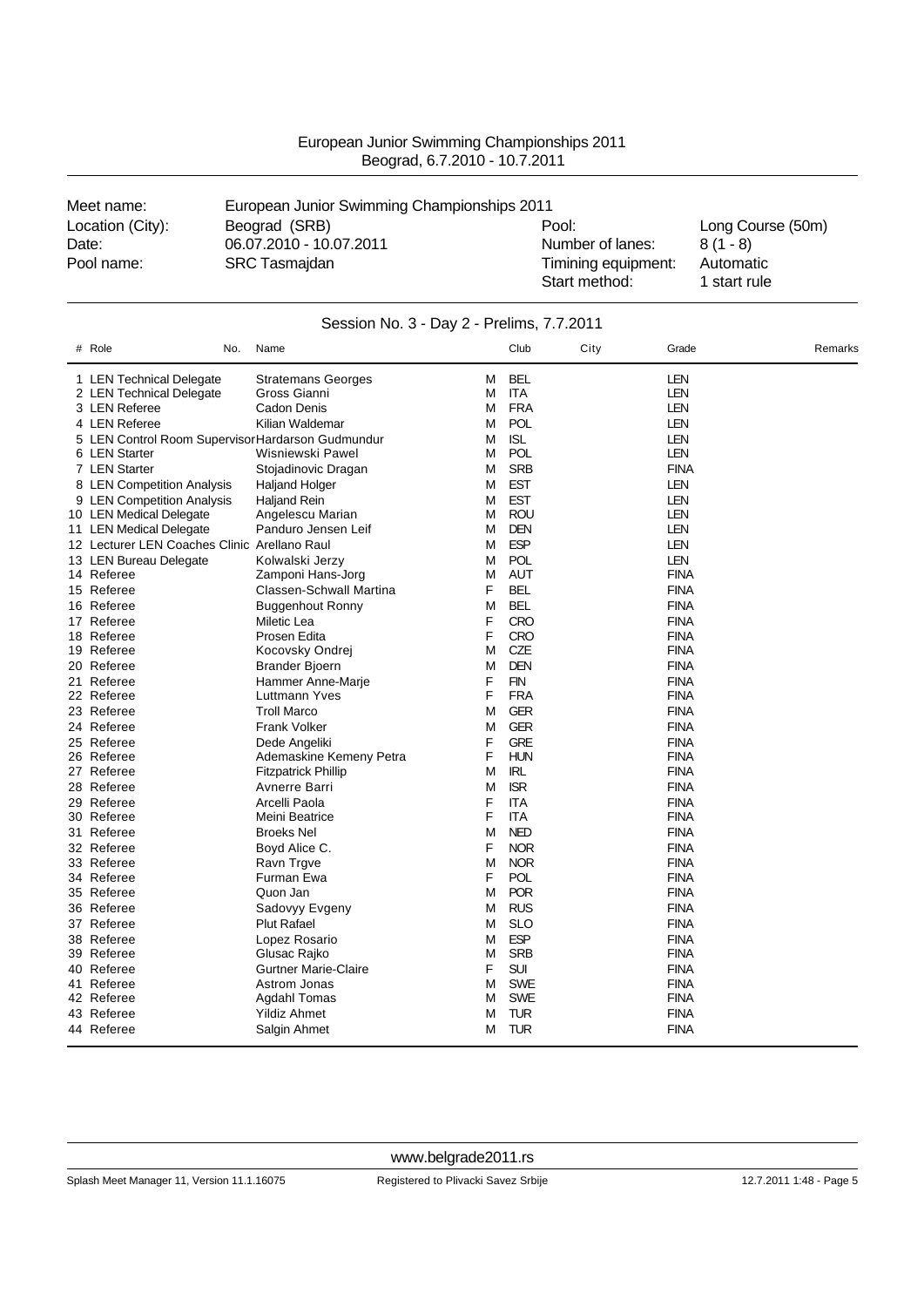| Meet name:       | European Junior Swimming Championships 2011 |                     |                   |
|------------------|---------------------------------------------|---------------------|-------------------|
| Location (City): | Beograd (SRB)                               | Pool:               | Long Course (50m) |
| Date:            | 06.07.2011 - 10.07.2011                     | Number of lanes:    | $8(1 - 8)$        |
| Pool name:       | SRC Tasmajdan                               | Timining equipment: | Automatic         |
|                  |                                             | Start method:       | 1 start rule      |

### Session No. 3 - Day 2 - Prelims, 7.7.2011

|     | # Role                                  | No. | Name                                                |   | Club       | City | Grade       | Remarks |
|-----|-----------------------------------------|-----|-----------------------------------------------------|---|------------|------|-------------|---------|
|     | Time keeper                             |     | Golusin Zoran                                       | M | <b>SRB</b> |      | <b>FINA</b> |         |
|     | Time keeper                             |     | Gerstmajer Imre                                     | M | <b>SRB</b> |      | National    |         |
| 3.  | Time keeper                             |     | Pogancev Gorana                                     | F | <b>SRB</b> |      | National    |         |
|     | Time keeper                             |     | <b>Spasic Milos</b>                                 | M | <b>SRB</b> |      | National    |         |
| 5   | Time keeper                             |     | Dragumilo Dejan                                     | м | <b>SRB</b> |      | National    |         |
|     | Time keeper                             |     | Jocic Dusan                                         | M | <b>SRB</b> |      | National    |         |
|     | Time keeper                             |     | Markovic Dragan                                     | M | <b>SRB</b> |      | National    |         |
| 8   | Time keeper                             |     | Radojkovic Anita                                    | F | <b>SRB</b> |      | National    |         |
|     | Time keeper                             |     | Zebic Goran                                         | M | <b>SRB</b> |      | National    |         |
| 10  | Time keeper                             |     | Djordjevic Dragan                                   | M | <b>SRB</b> |      | National    |         |
|     | Time keeper                             |     | Ziskovic Branislav                                  | M | <b>SRB</b> |      | National    |         |
| 12  | Time keeper                             |     | Medakovic Vladimir                                  | M | <b>SRB</b> |      | National    |         |
| 13. | Time keeper                             |     | Car Aleksandar                                      | M | <b>SRB</b> |      | National    |         |
| 14  | Time keeper                             |     | Vasic Dejan                                         | м | <b>SRB</b> |      | National    |         |
| 15  | Time keeper                             |     | Dodic Dejan                                         | м | <b>SRB</b> |      | National    |         |
| 16  | Time keeper                             |     | Vucetic Jugoslav                                    | M | <b>SRB</b> |      | National    |         |
| 17  | Time keeper                             |     | Zelenovic Marko                                     | M | <b>SRB</b> |      | National    |         |
| 18  | Time keeper                             |     | Zivkovic Katarina                                   | F | <b>SRB</b> |      | National    |         |
| 19  |                                         |     | Timing system and scoreboar Colorado Timming system | M | unattached |      |             |         |
| 20  | Operator on the Timing systemMatic Sasa |     |                                                     | M | <b>SRB</b> |      | National    |         |
| 21  | Operator on the scoreboard              |     | Mutavdzic Nebojsa                                   | M | <b>SRB</b> |      | National    |         |
| 22  | Data processing                         |     | Djokic Dr.Aleksandra                                | F | <b>SRB</b> |      | National    |         |
|     | 23 Data processing                      |     | Rosic Aleksandar                                    | M | <b>SRB</b> |      | National    |         |
|     | 24 Data processing                      |     | Martinovic Predrag                                  | М | <b>SRB</b> |      | National    |         |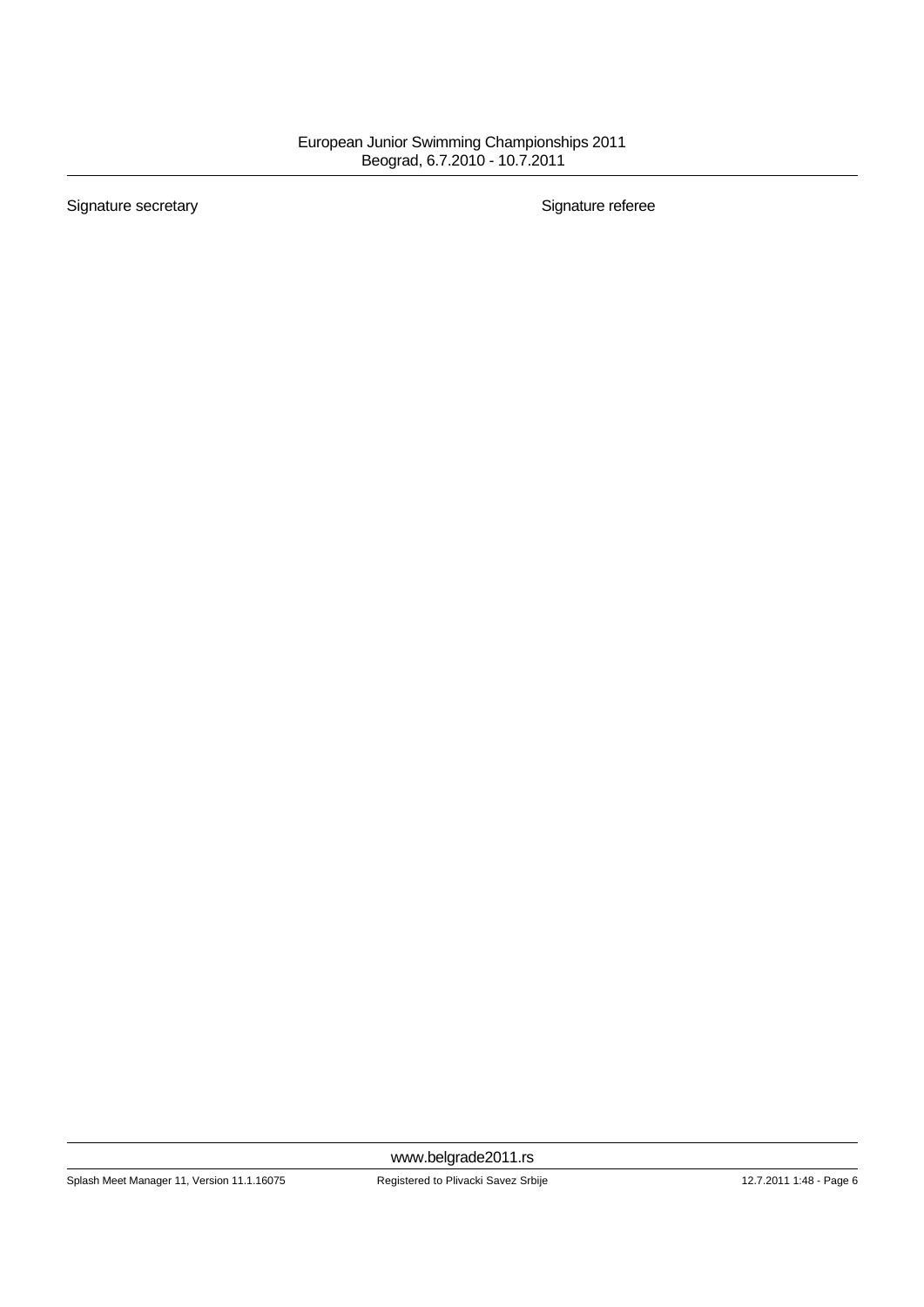| <b>PUDY 10.1.2010</b> 10.1.2011 |                                             |                     |                   |  |  |  |  |
|---------------------------------|---------------------------------------------|---------------------|-------------------|--|--|--|--|
| Meet name:                      | European Junior Swimming Championships 2011 |                     |                   |  |  |  |  |
| Location (City):                | Beograd (SRB)                               | Pool:               | Long Course (50m) |  |  |  |  |
| Date:                           | 06.07.2010 - 10.07.2011                     | Number of lanes:    | $8(1 - 8)$        |  |  |  |  |
| Pool name:                      | <b>SRC Tasmajdan</b>                        | Timining equipment: | Automatic         |  |  |  |  |
|                                 |                                             | Start method:       | 1 start rule      |  |  |  |  |

| Session No. 4 - Day 2 - Semis and Finals, 7.7.2011 |                                |   |            |      |             |         |  |
|----------------------------------------------------|--------------------------------|---|------------|------|-------------|---------|--|
| # Role<br>No.                                      | Name                           |   | Club       | City | Grade       | Remarks |  |
| 1 LEN Technical Delegate                           | <b>Stratemans Georges</b>      | M | <b>BEL</b> |      | <b>LEN</b>  |         |  |
| 2 LEN Technical Delegate                           | Gross Gianni                   | м | <b>ITA</b> |      | <b>LEN</b>  |         |  |
| 3 LEN Referee                                      | Cadon Denis                    | м | <b>FRA</b> |      | <b>LEN</b>  |         |  |
| 4 LEN Referee                                      | Kilian Waldemar                | M | <b>POL</b> |      | <b>LEN</b>  |         |  |
| 5 LEN Control Room SupervisorHardarson Gudmundur   |                                | M | <b>ISL</b> |      | LEN         |         |  |
| 6 LEN Starter                                      | Wisniewski Pawel               | м | <b>POL</b> |      | LEN         |         |  |
| 7 LEN Starter                                      | Stojadinovic Dragan            | м | <b>SRB</b> |      | <b>FINA</b> |         |  |
| 8 LEN Competition Analysis                         | Haljand Holger                 | M | <b>EST</b> |      | <b>LEN</b>  |         |  |
| 9 LEN Competition Analysis                         | <b>Haljand Rein</b>            | M | <b>EST</b> |      | <b>LEN</b>  |         |  |
| 10 LEN Medical Delegate                            | Angelescu Marian               | м | <b>ROU</b> |      | LEN         |         |  |
| 11 LEN Medical Delegate                            | Panduro Jensen Leif            | M | <b>DEN</b> |      | <b>LEN</b>  |         |  |
| 12 Lecturer LEN Coaches Clinic Arellano Raul       |                                | M | <b>ESP</b> |      | LEN         |         |  |
| 13 LEN Bureau Delegate                             | Kolwalski Jerzy                | М | <b>POL</b> |      | <b>LEN</b>  |         |  |
| 14 Referee                                         | Zamponi Hans-Jorg              | м | <b>AUT</b> |      | <b>FINA</b> |         |  |
| 15 Referee                                         | <b>Classen-Schwall Martina</b> | F | <b>BEL</b> |      | <b>FINA</b> |         |  |
| 16 Referee                                         | <b>Buggenhout Ronny</b>        | M | <b>BEL</b> |      | <b>FINA</b> |         |  |
| 17 Referee                                         | Miletic Lea                    | F | <b>CRO</b> |      | <b>FINA</b> |         |  |
| 18 Referee                                         | Prosen Edita                   | F | <b>CRO</b> |      | <b>FINA</b> |         |  |
| 19 Referee                                         | Kocovsky Ondrej                | M | <b>CZE</b> |      | <b>FINA</b> |         |  |
| 20 Referee                                         | Brander Bjoern                 | M | <b>DEN</b> |      | <b>FINA</b> |         |  |
| 21 Referee                                         | Hammer Anne-Marje              | F | <b>FIN</b> |      | <b>FINA</b> |         |  |
| 22 Referee                                         | Luttmann Yves                  | F | <b>FRA</b> |      | <b>FINA</b> |         |  |
| 23 Referee                                         | <b>Troll Marco</b>             | M | <b>GER</b> |      | <b>FINA</b> |         |  |
| 24 Referee                                         | <b>Frank Volker</b>            | M | <b>GER</b> |      | <b>FINA</b> |         |  |
| 25 Referee                                         | Dede Angeliki                  | F | <b>GRE</b> |      | <b>FINA</b> |         |  |
| 26 Referee                                         | Ademaskine Kemeny Petra        | F | <b>HUN</b> |      | <b>FINA</b> |         |  |
| 27 Referee                                         | <b>Fitzpatrick Phillip</b>     | M | <b>IRL</b> |      | <b>FINA</b> |         |  |
| 28 Referee                                         | Avnerre Barri                  | м | <b>ISR</b> |      | <b>FINA</b> |         |  |
| 29 Referee                                         | Arcelli Paola                  | F | <b>ITA</b> |      | <b>FINA</b> |         |  |
| 30 Referee                                         | Meini Beatrice                 | F | <b>ITA</b> |      | <b>FINA</b> |         |  |
| 31 Referee                                         | <b>Broeks Nel</b>              | M | <b>NED</b> |      | <b>FINA</b> |         |  |
| 32 Referee                                         | Boyd Alice C.                  | F | <b>NOR</b> |      | <b>FINA</b> |         |  |
| 33 Referee                                         | Ravn Trgve                     | M | <b>NOR</b> |      | <b>FINA</b> |         |  |
| 34 Referee                                         | Furman Ewa                     | F | <b>POL</b> |      | <b>FINA</b> |         |  |
| 35 Referee                                         | Quon Jan                       | M | <b>POR</b> |      | <b>FINA</b> |         |  |
| 36 Referee                                         | Sadovyy Evgeny                 | M | <b>RUS</b> |      | <b>FINA</b> |         |  |
| 37 Referee                                         | <b>Plut Rafael</b>             | м | <b>SLO</b> |      | <b>FINA</b> |         |  |
| 38 Referee                                         | Lopez Rosario                  | м | <b>ESP</b> |      | <b>FINA</b> |         |  |
| 39 Referee                                         | Glusac Rajko                   | M | <b>SRB</b> |      | <b>FINA</b> |         |  |
| 40 Referee                                         | <b>Gurtner Marie-Claire</b>    | F | <b>SUI</b> |      | <b>FINA</b> |         |  |
| 41 Referee                                         | Astrom Jonas                   | м | <b>SWE</b> |      | <b>FINA</b> |         |  |
| 42 Referee                                         | Agdahl Tomas                   | M | <b>SWE</b> |      | <b>FINA</b> |         |  |
| 43 Referee                                         | <b>Yildiz Ahmet</b>            | M | <b>TUR</b> |      | <b>FINA</b> |         |  |
| 44 Referee                                         | Salgin Ahmet                   | м | <b>TUR</b> |      | <b>FINA</b> |         |  |

Splash Meet Manager 11, Version 11.1.16075 Registered to Plivacki Savez Srbije 12.7.2011 1:48 - Page 7

Salgin Ahmet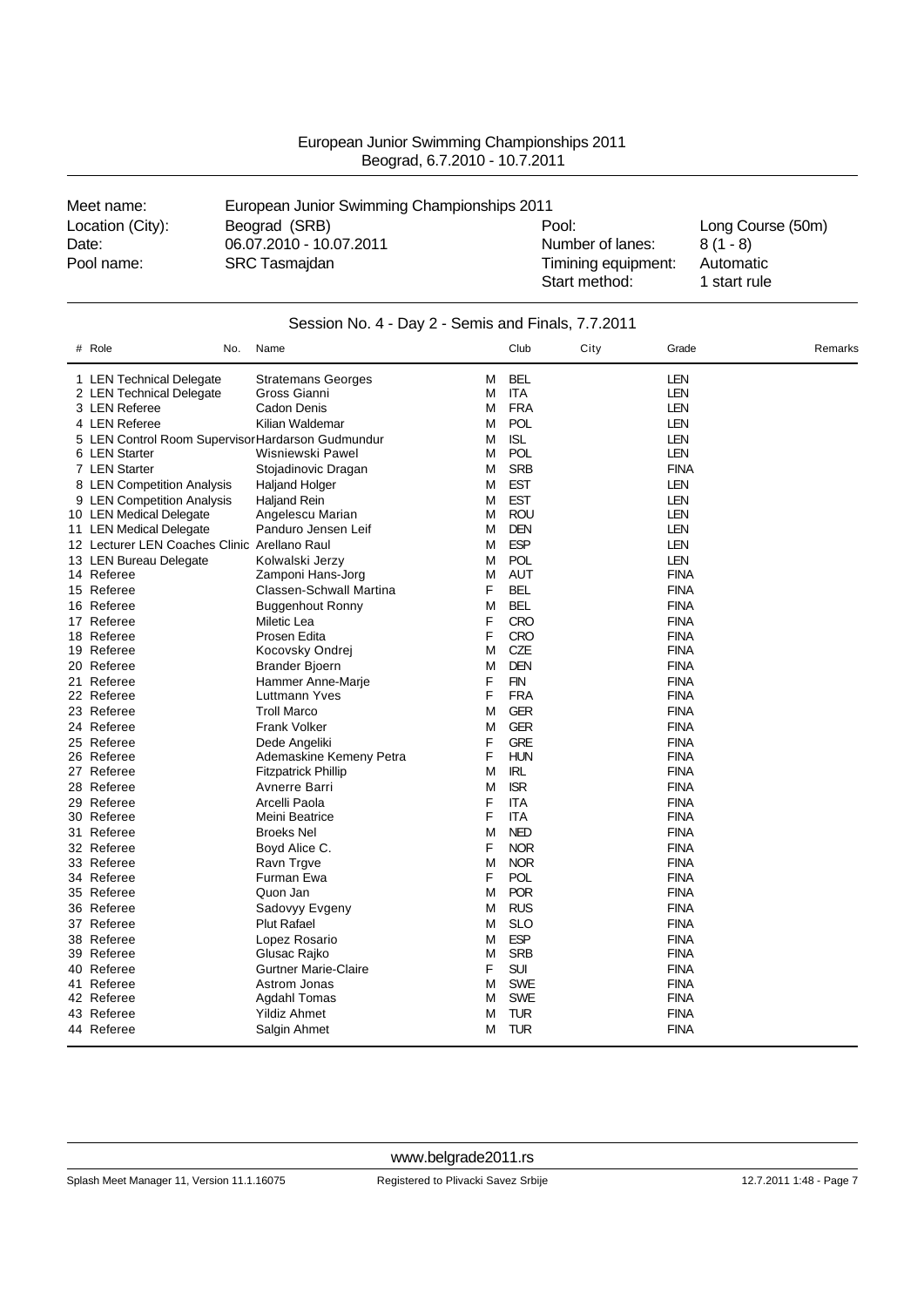| Meet name:       | European Junior Swimming Championships 2011 |                     |                   |
|------------------|---------------------------------------------|---------------------|-------------------|
| Location (City): | Beograd (SRB)                               | Pool:               | Long Course (50m) |
| Date:            | 06.07.2011 - 10.07.2011                     | Number of lanes:    | $8(1 - 8)$        |
| Pool name:       | <b>SRC Tasmajdan</b>                        | Timining equipment: | Automatic         |
|                  |                                             | Start method:       | 1 start rule      |

|    | Session No. 4 - Day 2 - Semis and Finals, 7.7.2011 |                                                     |   |            |      |             |         |
|----|----------------------------------------------------|-----------------------------------------------------|---|------------|------|-------------|---------|
|    | # Role<br>No.                                      | Name                                                |   | Club       | City | Grade       | Remarks |
|    | 1 Time keeper                                      | Golusin Zoran                                       | M | <b>SRB</b> |      | <b>FINA</b> |         |
|    | 2 Time keeper                                      | Gerstmajer Imre                                     | M | <b>SRB</b> |      | National    |         |
| 3  | Time keeper                                        | Pogancey Gorana                                     | F | <b>SRB</b> |      | National    |         |
|    | 4 Time keeper                                      | Spasic Milos                                        | M | <b>SRB</b> |      | National    |         |
| 5  | Time keeper                                        | Dragumilo Dejan                                     | M | <b>SRB</b> |      | National    |         |
| 6  | Time keeper                                        | Jocic Dusan                                         | M | <b>SRB</b> |      | National    |         |
|    | Time keeper                                        | Markovic Dragan                                     | M | <b>SRB</b> |      | National    |         |
|    | Time keeper                                        | Radojkovic Anita                                    | F | <b>SRB</b> |      | National    |         |
|    | Time keeper                                        | Zebic Goran                                         | M | <b>SRB</b> |      | National    |         |
| 10 | Time keeper                                        | Djordjevic Dragan                                   | M | <b>SRB</b> |      | National    |         |
| 11 | Time keeper                                        | Ziskovic Branislav                                  | M | <b>SRB</b> |      | National    |         |
| 12 | Time keeper                                        | Medakovic Vladimir                                  | M | <b>SRB</b> |      | National    |         |
| 13 | Time keeper                                        | Car Aleksandar                                      | M | <b>SRB</b> |      | National    |         |
| 14 | Time keeper                                        | Vasic Dejan                                         | M | <b>SRB</b> |      | National    |         |
| 15 | Time keeper                                        | Dodic Dejan                                         | м | <b>SRB</b> |      | National    |         |
| 16 | Time keeper                                        | Vucetic Jugoslav                                    | M | <b>SRB</b> |      | National    |         |
| 17 | Time keeper                                        | Zelenovic Marko                                     | м | <b>SRB</b> |      | National    |         |
| 18 | Time keeper                                        | Zivkovic Katarina                                   | F | <b>SRB</b> |      | National    |         |
| 19 |                                                    | Timing system and scoreboar Colorado Timming system | M | unattached |      |             |         |
| 20 | Operator on the Timing systemMatic Sasa            |                                                     | M | <b>SRB</b> |      | National    |         |
|    | 21 Operator on the scoreboard                      | Mutavdzic Nebojsa                                   | м | <b>SRB</b> |      | National    |         |
|    | 22 Data processing                                 | Djokic Dr.Aleksandra                                | F | <b>SRB</b> |      | National    |         |
|    | 23 Data processing                                 | Rosic Aleksandar                                    | м | <b>SRB</b> |      | National    |         |
|    | 24 Data processing                                 | Martinovic Predrag                                  | M | <b>SRB</b> |      | National    |         |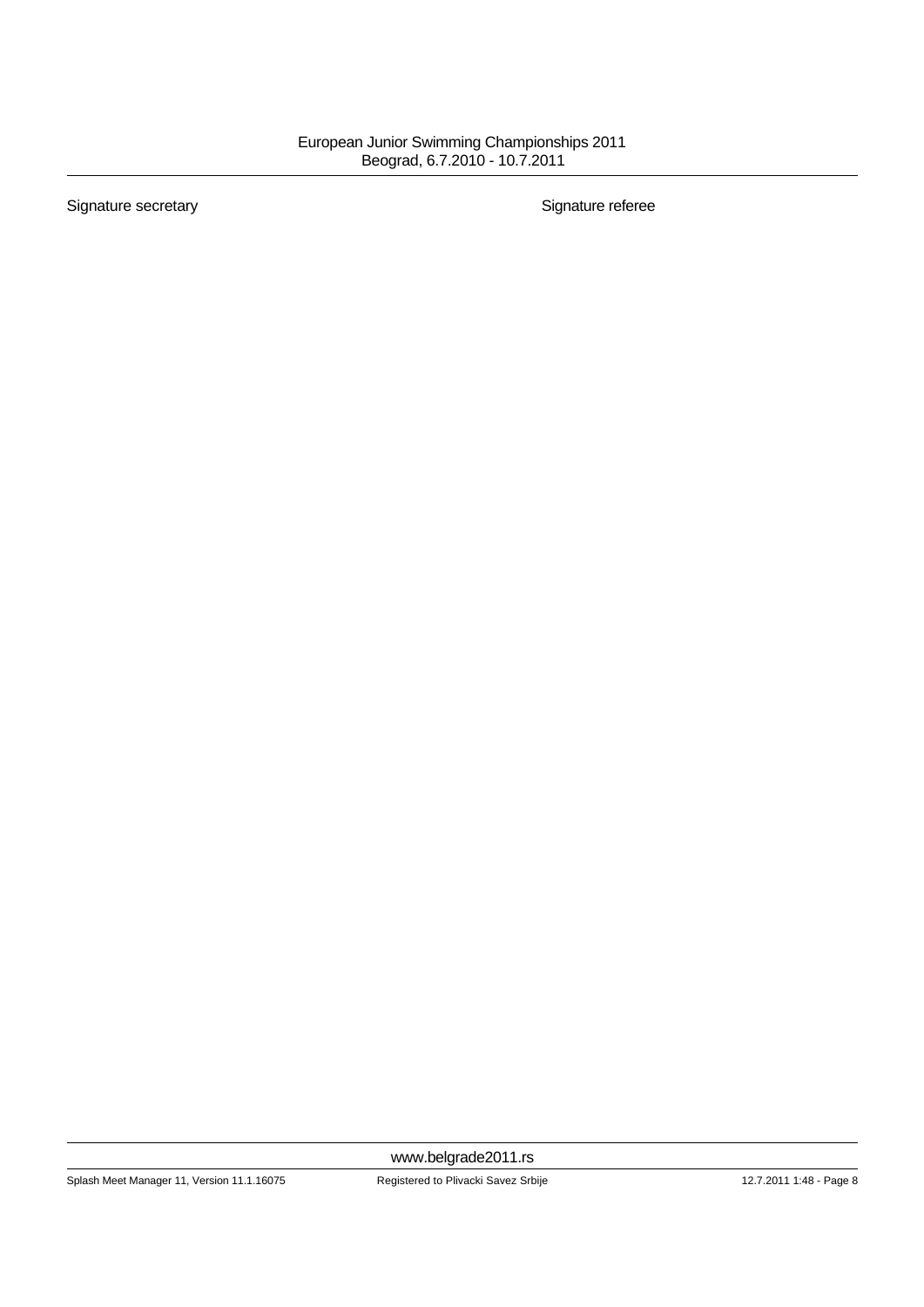| European Junior Swimming Championships 2011 |
|---------------------------------------------|
| Beograd, 6.7.2010 - 10.7.2011               |

| Meet name:       | European Junior Swimming Championships 2011 |                                      |                           |  |  |  |
|------------------|---------------------------------------------|--------------------------------------|---------------------------|--|--|--|
| Location (City): | Beograd (SRB)                               | Pool:                                | Long Course (50m)         |  |  |  |
| Date:            | 06.07.2010 - 10.07.2011                     | Number of lanes:                     | $8(1 - 8)$                |  |  |  |
| Pool name:       | <b>SRC Tasmajdan</b>                        | Timining equipment:<br>Start method: | Automatic<br>1 start rule |  |  |  |

| Session No. 5 - Day 3 - Prelims, 8.7.2011 |                                                   |                                |   |            |      |             |         |  |
|-------------------------------------------|---------------------------------------------------|--------------------------------|---|------------|------|-------------|---------|--|
|                                           | # Role<br>No.                                     | Name                           |   | Club       | City | Grade       | Remarks |  |
|                                           | 1 LEN Technical Delegate                          | <b>Stratemans Georges</b>      | м | <b>BEL</b> |      | <b>LEN</b>  |         |  |
|                                           | 2 LEN Technical Delegate                          | Gross Gianni                   | M | ITA        |      | LEN         |         |  |
|                                           | 3 LEN Referee                                     | Cadon Denis                    | М | <b>FRA</b> |      | <b>LEN</b>  |         |  |
|                                           | 4 LEN Referee                                     | Kilian Waldemar                | M | <b>POL</b> |      | <b>LEN</b>  |         |  |
|                                           | 5 LEN Control Room Supervisor Hardarson Gudmundur |                                | М | <b>ISL</b> |      | <b>LEN</b>  |         |  |
|                                           | 6 LEN Starter                                     | Wisniewski Pawel               | М | <b>POL</b> |      | <b>LEN</b>  |         |  |
|                                           | 7 LEN Starter                                     | Stojadinovic Dragan            | M | <b>SRB</b> |      | <b>FINA</b> |         |  |
|                                           | 8 LEN Competition Analysis                        | <b>Haljand Holger</b>          | м | <b>EST</b> |      | <b>LEN</b>  |         |  |
|                                           | 9 LEN Competition Analysis                        | <b>Haljand Rein</b>            | М | <b>EST</b> |      | <b>LEN</b>  |         |  |
|                                           | 10 LEN Medical Delegate                           | Angelescu Marian               | M | <b>ROU</b> |      | <b>LEN</b>  |         |  |
|                                           | 11 LEN Medical Delegate                           | Panduro Jensen Leif            | м | <b>DEN</b> |      | <b>LEN</b>  |         |  |
|                                           | 12 Lecturer LEN Coaches Clinic Arellano Raul      |                                | M | <b>ESP</b> |      | LEN         |         |  |
|                                           | 13 LEN Bureau Delegate                            | Kolwalski Jerzy                | М | <b>POL</b> |      | <b>LEN</b>  |         |  |
|                                           | 14 Referee                                        | Zamponi Hans-Jorg              | M | <b>AUT</b> |      | <b>FINA</b> |         |  |
|                                           | 15 Referee                                        | <b>Classen-Schwall Martina</b> | F | <b>BEL</b> |      | <b>FINA</b> |         |  |
|                                           | 16 Referee                                        | <b>Buggenhout Ronny</b>        | M | <b>BEL</b> |      | <b>FINA</b> |         |  |
|                                           | 17 Referee                                        | Miletic Lea                    | F | <b>CRO</b> |      | <b>FINA</b> |         |  |
|                                           | 18 Referee                                        | Prosen Edita                   | F | <b>CRO</b> |      | <b>FINA</b> |         |  |
|                                           | 19 Referee                                        | Kocovsky Ondrej                | M | <b>CZE</b> |      | <b>FINA</b> |         |  |
|                                           | 20 Referee                                        | <b>Brander Bjoern</b>          | M | <b>DEN</b> |      | <b>FINA</b> |         |  |
| 21                                        | Referee                                           | Hammer Anne-Marje              | F | <b>FIN</b> |      | <b>FINA</b> |         |  |
|                                           | 22 Referee                                        | Luttmann Yves                  | F | <b>FRA</b> |      | <b>FINA</b> |         |  |
|                                           | 23 Referee                                        | <b>Troll Marco</b>             | M | <b>GER</b> |      | <b>FINA</b> |         |  |
|                                           | 24 Referee                                        | <b>Frank Volker</b>            | M | <b>GER</b> |      | <b>FINA</b> |         |  |
|                                           | 25 Referee                                        | Dede Angeliki                  | F | <b>GRE</b> |      | <b>FINA</b> |         |  |
|                                           | 26 Referee                                        | Ademaskine Kemeny Petra        | F | <b>HUN</b> |      | <b>FINA</b> |         |  |
|                                           | 27 Referee                                        | <b>Fitzpatrick Phillip</b>     | M | IRL        |      | <b>FINA</b> |         |  |
|                                           | 28 Referee                                        | Avnerre Barri                  | M | <b>ISR</b> |      | <b>FINA</b> |         |  |
|                                           | 29 Referee                                        | Arcelli Paola                  | F | <b>ITA</b> |      | <b>FINA</b> |         |  |
|                                           | 30 Referee                                        | Meini Beatrice                 | F | <b>ITA</b> |      | <b>FINA</b> |         |  |
|                                           | 31 Referee                                        | <b>Broeks Nel</b>              | M | <b>NED</b> |      | <b>FINA</b> |         |  |
|                                           | 32 Referee                                        | Boyd Alice C.                  | F | <b>NOR</b> |      | <b>FINA</b> |         |  |
|                                           | 33 Referee                                        | Ravn Trgve                     | M | <b>NOR</b> |      | <b>FINA</b> |         |  |
|                                           | 34 Referee                                        | Furman Ewa                     | F | <b>POL</b> |      | <b>FINA</b> |         |  |
|                                           | 35 Referee                                        | Quon Jan                       | M | <b>POR</b> |      | <b>FINA</b> |         |  |
|                                           | 36 Referee                                        | Sadovyy Evgeny                 | M | <b>RUS</b> |      | <b>FINA</b> |         |  |
|                                           | 37 Referee                                        | <b>Plut Rafael</b>             | M | <b>SLO</b> |      | <b>FINA</b> |         |  |
|                                           | 38 Referee                                        | Lopez Rosario                  | М | <b>ESP</b> |      | <b>FINA</b> |         |  |
|                                           | 39 Referee                                        | Glusac Rajko                   | M | <b>SRB</b> |      | <b>FINA</b> |         |  |
|                                           | 40 Referee                                        | <b>Gurtner Marie-Claire</b>    | F | <b>SUI</b> |      | <b>FINA</b> |         |  |
|                                           | 41 Referee                                        | Astrom Jonas                   | м | <b>SWE</b> |      | <b>FINA</b> |         |  |
|                                           | 42 Referee                                        | Agdahl Tomas                   | м | <b>SWE</b> |      | <b>FINA</b> |         |  |
|                                           | 43 Referee                                        | <b>Yildiz Ahmet</b>            | M | <b>TUR</b> |      | <b>FINA</b> |         |  |
|                                           | 44 Referee                                        | Salgin Ahmet                   | M | <b>TUR</b> |      | <b>FINA</b> |         |  |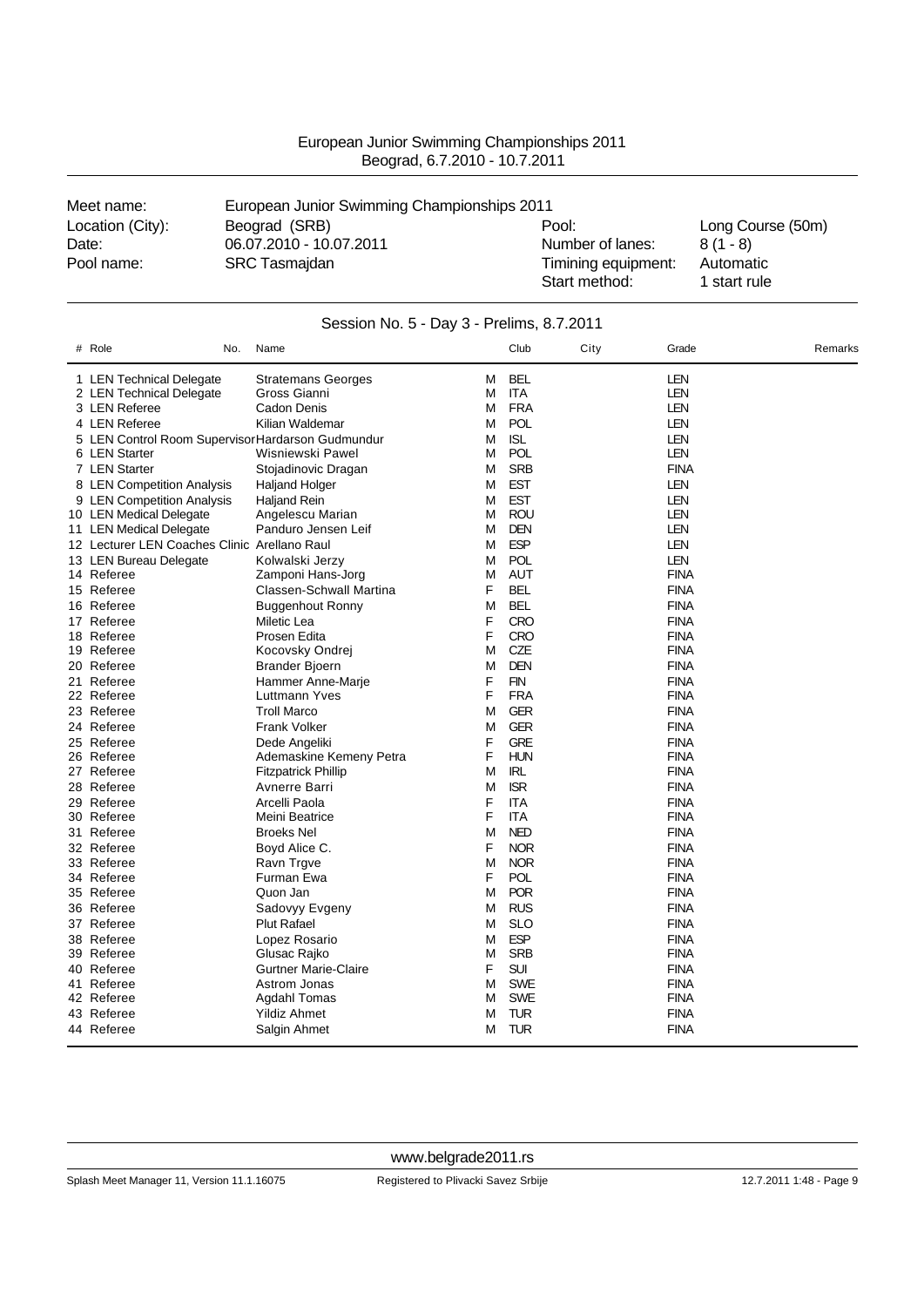| Meet name:       | European Junior Swimming Championships 2011 |                                      |                           |
|------------------|---------------------------------------------|--------------------------------------|---------------------------|
| Location (City): | Beograd (SRB)                               | Pool:                                | Long Course (50m)         |
| Date:            | 06.07.2011 - 10.07.2011                     | Number of lanes:                     | $8(1 - 8)$                |
| Pool name:       | <b>SRC Tasmajdan</b>                        | Timining equipment:<br>Start method: | Automatic<br>1 start rule |

|    | # Role<br>No.                                | Name                                                |   | Club       | City | Grade       | Remarks |
|----|----------------------------------------------|-----------------------------------------------------|---|------------|------|-------------|---------|
|    | Time keeper                                  | Golusin Zoran                                       | М | <b>SRB</b> |      | <b>FINA</b> |         |
|    | Time keeper                                  | Gerstmajer Imre                                     | M | <b>SRB</b> |      | National    |         |
|    | Time keeper                                  | Pogancev Gorana                                     | F | <b>SRB</b> |      | National    |         |
|    | Time keeper                                  | <b>Spasic Milos</b>                                 | м | <b>SRB</b> |      | National    |         |
| 5  | Time keeper                                  | Dragumilo Dejan                                     | м | <b>SRB</b> |      | National    |         |
| 6  | Time keeper                                  | Jocic Dusan                                         | м | <b>SRB</b> |      | National    |         |
|    | Time keeper                                  | Markovic Dragan                                     | м | <b>SRB</b> |      | National    |         |
| 8  | Time keeper                                  | Radojkovic Anita                                    | F | <b>SRB</b> |      | National    |         |
|    | Time keeper                                  | Zebic Goran                                         | м | <b>SRB</b> |      | National    |         |
| 10 | Time keeper                                  | Djordjevic Dragan                                   | м | <b>SRB</b> |      | National    |         |
| 11 | Time keeper                                  | Ziskovic Branislav                                  | м | <b>SRB</b> |      | National    |         |
| 12 | Time keeper                                  | Medakovic Vladimir                                  | м | <b>SRB</b> |      | National    |         |
| 13 | Time keeper                                  | Car Aleksandar                                      | м | <b>SRB</b> |      | National    |         |
| 14 | Time keeper                                  | Vasic Dejan                                         | м | <b>SRB</b> |      | National    |         |
| 15 | Time keeper                                  | Dodic Dejan                                         | м | <b>SRB</b> |      | National    |         |
| 16 | Time keeper                                  | Vucetic Jugoslav                                    | M | <b>SRB</b> |      | National    |         |
| 17 | Time keeper                                  | Zelenovic Marko                                     | м | <b>SRB</b> |      | National    |         |
| 18 | Time keeper                                  | Zivkovic Katarina                                   | F | <b>SRB</b> |      | National    |         |
| 19 |                                              | Timing system and scoreboar Colorado Timming system | м | unattached |      |             |         |
| 20 | Operator on the Timing systemMatic Sasa      |                                                     | м | <b>SRB</b> |      | National    |         |
| 21 | Operator on the scoreboard Mutavdzic Nebojsa |                                                     | м | <b>SRB</b> |      | National    |         |
|    | 22 Data processing                           | Djokic Dr.Aleksandra                                | F | <b>SRB</b> |      | National    |         |
|    | 23 Data processing                           | Rosic Aleksandar                                    | м | <b>SRB</b> |      | National    |         |
|    | 24 Data processing                           | Martinovic Predrag                                  | М | <b>SRB</b> |      | National    |         |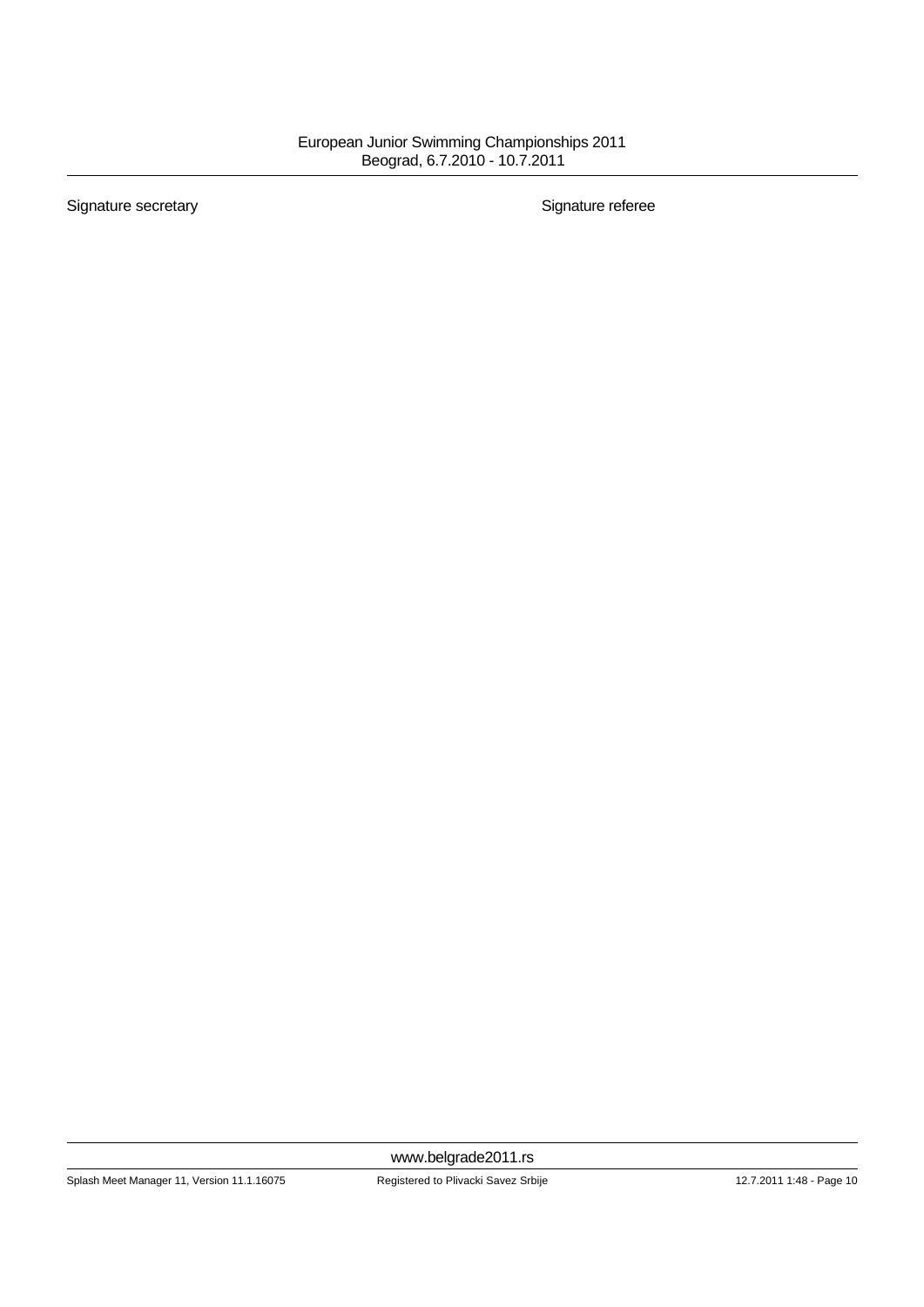| Beograd, 6.7.2010 - 10.7.2011 |                                             |                  |                   |  |  |  |  |
|-------------------------------|---------------------------------------------|------------------|-------------------|--|--|--|--|
| Meet name:                    | European Junior Swimming Championships 2011 |                  |                   |  |  |  |  |
| Location (City):              | Beograd (SRB)                               | Pool:            | Long Course (50m) |  |  |  |  |
| Date:                         | 06.07.2010 - 10.07.2011                     | Number of lanes: | $8(1 - 8)$        |  |  |  |  |

European Junior Swimming Championships 2011

| Pool name:                                        | <b>SRC Tasmajdan</b>                               |   |            | Timining equipment:<br>Start method: |             | Automatic<br>1 start rule |         |
|---------------------------------------------------|----------------------------------------------------|---|------------|--------------------------------------|-------------|---------------------------|---------|
|                                                   | Session No. 6 - Day 3 - Semis and Finals, 8.7.2011 |   |            |                                      |             |                           |         |
| # Role<br>No.                                     | Name                                               |   | Club       | City                                 | Grade       |                           | Remarks |
| 1 LEN Technical Delegate                          | <b>Stratemans Georges</b>                          | M | <b>BEL</b> |                                      | LEN         |                           |         |
| 2 LEN Technical Delegate                          | Gross Gianni                                       | М | ITA        |                                      | LEN         |                           |         |
| 3 LEN Referee                                     | Cadon Denis                                        | м | <b>FRA</b> |                                      | LEN         |                           |         |
| 4 LEN Referee                                     | Kilian Waldemar                                    |   | M POL      |                                      | LEN         |                           |         |
| 5 LEN Control Room Supervisor Hardarson Gudmundur |                                                    | м | <b>ISL</b> |                                      | LEN         |                           |         |
| 6 LEN Starter                                     | Wisniewski Pawel                                   | м | POL        |                                      | LEN         |                           |         |
| 7 LEN Starter                                     | Stojadinovic Dragan                                | M | <b>SRB</b> |                                      | <b>FINA</b> |                           |         |
| 8 LEN Competition Analysis                        | <b>Haljand Holger</b>                              | M | <b>EST</b> |                                      | LEN         |                           |         |
|                                                   |                                                    |   |            |                                      |             |                           |         |

| 3 LEN Referee                                    | Cadon Denis                 | м | FRA        | LEN         |
|--------------------------------------------------|-----------------------------|---|------------|-------------|
| 4 LEN Referee                                    | Kilian Waldemar             | M | <b>POL</b> | LEN         |
| 5 LEN Control Room SupervisorHardarson Gudmundur |                             | M | <b>ISL</b> | LEN         |
| 6 LEN Starter                                    | Wisniewski Pawel            | M | <b>POL</b> | LEN         |
| 7 LEN Starter                                    | Stojadinovic Dragan         | м | <b>SRB</b> | <b>FINA</b> |
| 8 LEN Competition Analysis                       | <b>Haljand Holger</b>       | M | <b>EST</b> | <b>LEN</b>  |
| 9 LEN Competition Analysis                       | <b>Haljand Rein</b>         | M | <b>EST</b> | LEN         |
| 10 LEN Medical Delegate                          | Angelescu Marian            | M | <b>ROU</b> | LEN         |
| 11 LEN Medical Delegate                          | Panduro Jensen Leif         | M | <b>DEN</b> | <b>LEN</b>  |
| 12 Lecturer LEN Coaches Clinic Arellano Raul     |                             | м | <b>ESP</b> | <b>LEN</b>  |
| 13 LEN Bureau Delegate                           | Kolwalski Jerzy             | M | POL        | <b>LEN</b>  |
| 14 Referee                                       | Zamponi Hans-Jorg           | M | <b>AUT</b> | <b>FINA</b> |
| 15 Referee                                       | Classen-Schwall Martina     | F | <b>BEL</b> | <b>FINA</b> |
| 16 Referee                                       | <b>Buggenhout Ronny</b>     | M | <b>BEL</b> | <b>FINA</b> |
| 17 Referee                                       | <b>Miletic Lea</b>          | F | <b>CRO</b> | <b>FINA</b> |
| 18 Referee                                       | Prosen Edita                | F | <b>CRO</b> | <b>FINA</b> |
| 19 Referee                                       | Kocovsky Ondrej             | M | CZE        | <b>FINA</b> |
| 20 Referee                                       | <b>Brander Bjoern</b>       | M | <b>DEN</b> | <b>FINA</b> |
| 21 Referee                                       | Hammer Anne-Marje           | F | <b>FIN</b> | <b>FINA</b> |
| 22 Referee                                       | Luttmann Yves               | F | <b>FRA</b> | <b>FINA</b> |
| 23 Referee                                       | <b>Troll Marco</b>          | M | <b>GER</b> | <b>FINA</b> |
| 24 Referee                                       | <b>Frank Volker</b>         | M | <b>GER</b> | <b>FINA</b> |
| 25 Referee                                       | Dede Angeliki               | F | <b>GRE</b> | <b>FINA</b> |
| 26 Referee                                       | Ademaskine Kemeny Petra     | F | <b>HUN</b> | <b>FINA</b> |
| 27 Referee                                       | <b>Fitzpatrick Phillip</b>  | M | <b>IRL</b> | <b>FINA</b> |
| 28 Referee                                       | Avnerre Barri               | M | <b>ISR</b> | <b>FINA</b> |
| 29 Referee                                       | Arcelli Paola               | F | <b>ITA</b> | <b>FINA</b> |
| 30 Referee                                       | Meini Beatrice              | F | <b>ITA</b> | <b>FINA</b> |
| 31 Referee                                       | <b>Broeks Nel</b>           | M | <b>NED</b> | <b>FINA</b> |
| 32 Referee                                       | Boyd Alice C.               | F | <b>NOR</b> | <b>FINA</b> |
| 33 Referee                                       | Ravn Trgve                  | M | <b>NOR</b> | <b>FINA</b> |
| 34 Referee                                       | Furman Ewa                  | F | <b>POL</b> | <b>FINA</b> |
| 35 Referee                                       | Quon Jan                    | M | <b>POR</b> | <b>FINA</b> |
| 36 Referee                                       | Sadovyy Evgeny              | M | <b>RUS</b> | <b>FINA</b> |
| 37 Referee                                       | <b>Plut Rafael</b>          | M | <b>SLO</b> | <b>FINA</b> |
| 38 Referee                                       | Lopez Rosario               | M | <b>ESP</b> | <b>FINA</b> |
| 39 Referee                                       | Glusac Rajko                | M | <b>SRB</b> | <b>FINA</b> |
| 40 Referee                                       | <b>Gurtner Marie-Claire</b> | F | <b>SUI</b> | <b>FINA</b> |
| 41 Referee                                       | Astrom Jonas                | M | <b>SWE</b> | <b>FINA</b> |
| 42 Referee                                       | Agdahl Tomas                | M | <b>SWE</b> | <b>FINA</b> |
| 43 Referee                                       | <b>Yildiz Ahmet</b>         | M | <b>TUR</b> | <b>FINA</b> |
| 44 Referee                                       | Salgin Ahmet                | M | <b>TUR</b> | <b>FINA</b> |
|                                                  |                             |   |            |             |

#### <www.belgrade2011.rs>

 $\frac{1}{2}$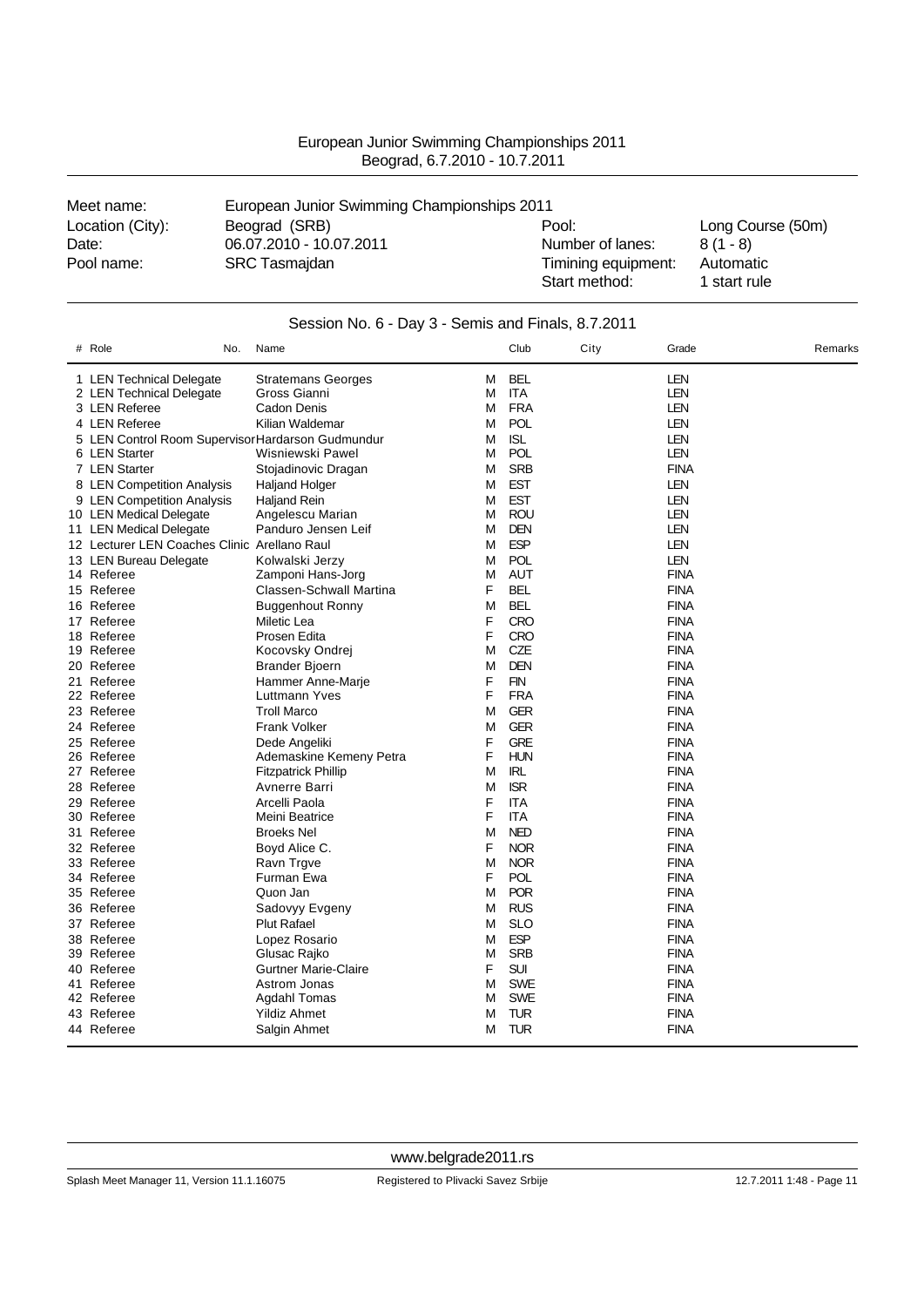| Meet name:       | European Junior Swimming Championships 2011 |                     |                   |
|------------------|---------------------------------------------|---------------------|-------------------|
| Location (City): | Beograd (SRB)                               | Pool:               | Long Course (50m) |
| Date:            | 06.07.2011 - 10.07.2011                     | Number of lanes:    | $8(1 - 8)$        |
| Pool name:       | <b>SRC Tasmajdan</b>                        | Timining equipment: | Automatic         |
|                  |                                             | Start method:       | 1 start rule      |

|    | Session No. 6 - Day 3 - Semis and Finals, 8.7.2011 |                                                     |   |            |      |             |         |
|----|----------------------------------------------------|-----------------------------------------------------|---|------------|------|-------------|---------|
|    | # Role<br>No.                                      | Name                                                |   | Club       | City | Grade       | Remarks |
|    | Time keeper                                        | Golusin Zoran                                       | M | <b>SRB</b> |      | <b>FINA</b> |         |
|    | Time keeper                                        | Gerstmajer Imre                                     | M | <b>SRB</b> |      | National    |         |
|    | Time keeper                                        | Pogancev Gorana                                     | F | <b>SRB</b> |      | National    |         |
|    | Time keeper                                        | <b>Spasic Milos</b>                                 | M | <b>SRB</b> |      | National    |         |
|    | Time keeper                                        | Dragumilo Dejan                                     | M | <b>SRB</b> |      | National    |         |
| 6  | Time keeper                                        | Jocic Dusan                                         | M | <b>SRB</b> |      | National    |         |
|    | Time keeper                                        | Markovic Dragan                                     | M | <b>SRB</b> |      | National    |         |
|    | Time keeper                                        | Radojkovic Anita                                    | F | <b>SRB</b> |      | National    |         |
| 9  | Time keeper                                        | Zebic Goran                                         | M | <b>SRB</b> |      | National    |         |
| 10 | Time keeper                                        | Djordjevic Dragan                                   | M | <b>SRB</b> |      | National    |         |
|    | Time keeper                                        | Ziskovic Branislav                                  | м | <b>SRB</b> |      | National    |         |
| 12 | Time keeper                                        | Medakovic Vladimir                                  | M | <b>SRB</b> |      | National    |         |
| 13 | Time keeper                                        | Car Aleksandar                                      | M | <b>SRB</b> |      | National    |         |
| 14 | Time keeper                                        | Vasic Dejan                                         | м | <b>SRB</b> |      | National    |         |
| 15 | Time keeper                                        | Dodic Dejan                                         | M | <b>SRB</b> |      | National    |         |
| 16 | Time keeper                                        | Vucetic Jugoslav                                    | M | <b>SRB</b> |      | National    |         |
| 17 | Time keeper                                        | Zelenovic Marko                                     | м | <b>SRB</b> |      | National    |         |
| 18 | Time keeper                                        | Zivkovic Katarina                                   | F | <b>SRB</b> |      | National    |         |
| 19 |                                                    | Timing system and scoreboar Colorado Timming system | м | unattached |      |             |         |
| 20 | Operator on the Timing systemMatic Sasa            |                                                     | M | <b>SRB</b> |      | National    |         |
| 21 | Operator on the scoreboard Mutavdzic Nebojsa       |                                                     | M | <b>SRB</b> |      | National    |         |
|    | 22 Data processing                                 | Djokic Dr. Aleksandra                               | F | <b>SRB</b> |      | National    |         |
|    | 23 Data processing                                 | Rosic Aleksandar                                    | м | <b>SRB</b> |      | National    |         |
|    | 24 Data processing                                 | <b>Martinovic Predrag</b>                           | М | <b>SRB</b> |      | National    |         |

Splash Meet Manager 11, Version 11.1.16075 Registered to Plivacki Savez Srbije 12.7.2011 1:35 - Page 6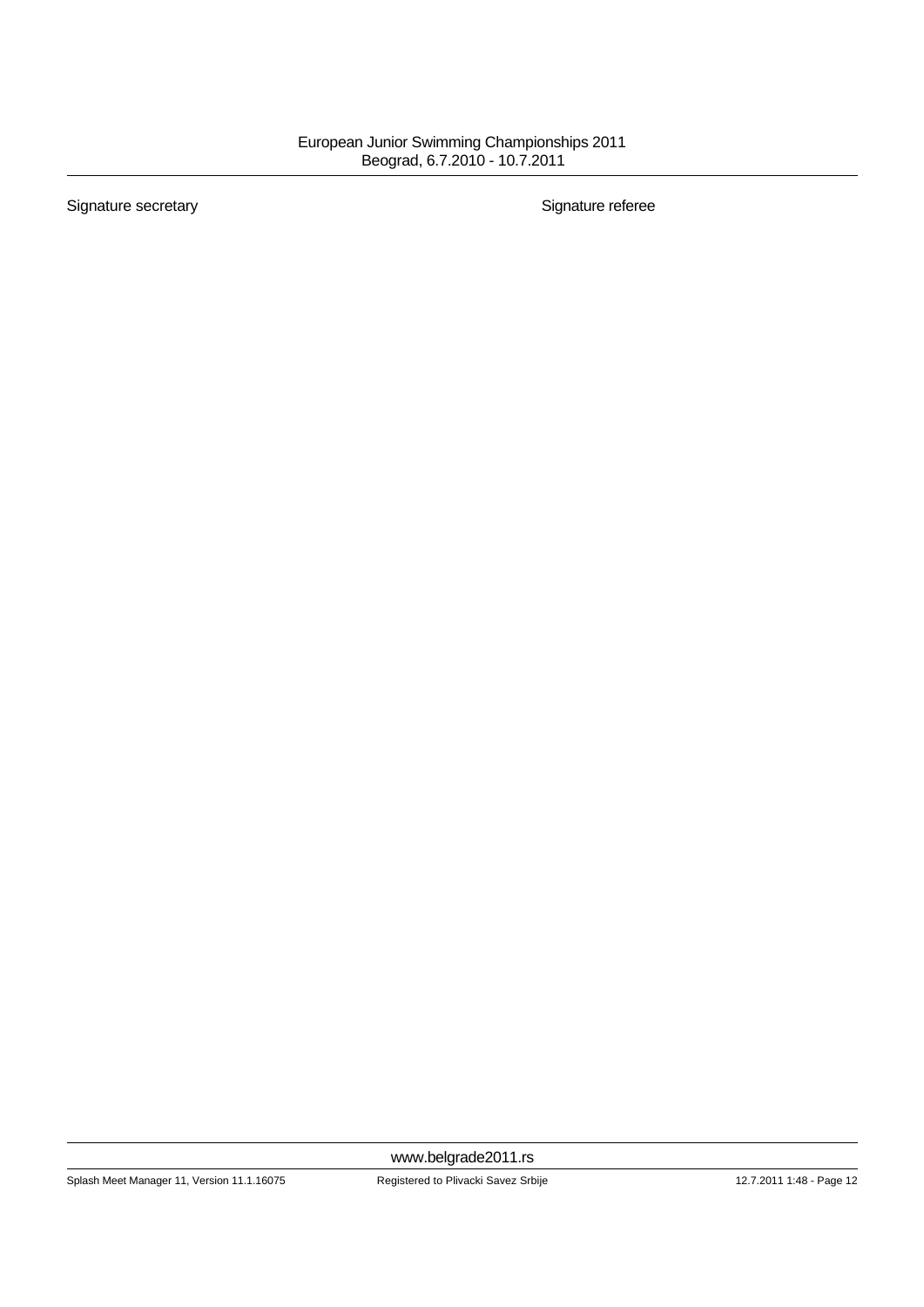| European Junior Swimming Championships 2011 |
|---------------------------------------------|
| Beograd, 6.7.2010 - 10.7.2011               |

| Meet name:       | European Junior Swimming Championships 2011 |                                      |                           |  |  |
|------------------|---------------------------------------------|--------------------------------------|---------------------------|--|--|
| Location (City): | Beograd (SRB)                               | Pool:                                | Long Course (50m)         |  |  |
| Date:            | 06.07.2010 - 10.07.2011                     | Number of lanes:                     | $8(1 - 8)$                |  |  |
| Pool name:       | <b>SRC Tasmajdan</b>                        | Timining equipment:<br>Start method: | Automatic<br>1 start rule |  |  |

| # Role<br>No.                                    | Name                                        |        | Club                     | City | Grade                      | Remarks |
|--------------------------------------------------|---------------------------------------------|--------|--------------------------|------|----------------------------|---------|
| 1 LEN Technical Delegate                         | <b>Stratemans Georges</b>                   | м      | <b>BEL</b>               |      | <b>LEN</b>                 |         |
| 2 LEN Technical Delegate                         | Gross Gianni                                | Μ      | ITA                      |      | LEN                        |         |
| 3 LEN Referee                                    | Cadon Denis                                 | м      | <b>FRA</b>               |      | <b>LEN</b>                 |         |
| 4 LEN Referee                                    | Kilian Waldemar                             | М      | POL                      |      | <b>LEN</b>                 |         |
| 5 LEN Control Room SupervisorHardarson Gudmundur |                                             | М      | <b>ISL</b>               |      | <b>LEN</b>                 |         |
| 6 LEN Starter                                    | Wisniewski Pawel                            | М      | POL                      |      | <b>LEN</b>                 |         |
| 7 LEN Starter                                    | Stojadinovic Dragan                         | м      | <b>SRB</b>               |      | <b>FINA</b>                |         |
| 8 LEN Competition Analysis                       | Haljand Holger                              | М      | <b>EST</b>               |      | <b>LEN</b>                 |         |
| 9 LEN Competition Analysis                       | Haljand Rein                                | м      | <b>EST</b>               |      | LEN                        |         |
| 10 LEN Medical Delegate                          | Angelescu Marian                            | М      | <b>ROU</b>               |      | <b>LEN</b>                 |         |
| 11 LEN Medical Delegate                          | Panduro Jensen Leif                         | Μ      | <b>DEN</b>               |      | LEN                        |         |
| 12 Lecturer LEN Coaches Clinic Arellano Raul     |                                             | м      | <b>ESP</b>               |      | <b>LEN</b>                 |         |
| 13 LEN Bureau Delegate                           | Kolwalski Jerzy                             | М      | <b>POL</b>               |      | <b>LEN</b>                 |         |
| 14 Referee                                       | Zamponi Hans-Jorg                           | М      | <b>AUT</b>               |      | <b>FINA</b>                |         |
| 15 Referee                                       | Classen-Schwall Martina                     | F      | <b>BEL</b>               |      | <b>FINA</b>                |         |
| 16 Referee                                       | <b>Buggenhout Ronny</b>                     | М      | <b>BEL</b>               |      | <b>FINA</b>                |         |
| 17 Referee                                       | Miletic Lea                                 | F      | <b>CRO</b>               |      | <b>FINA</b>                |         |
| 18 Referee                                       | Prosen Edita                                | F      | <b>CRO</b>               |      | <b>FINA</b>                |         |
| 19 Referee                                       | Kocovsky Ondrej                             | Μ      | CZE                      |      | <b>FINA</b>                |         |
| 20 Referee                                       | <b>Brander Bjoern</b>                       | M      | <b>DEN</b>               |      | <b>FINA</b>                |         |
| 21 Referee                                       | Hammer Anne-Marje                           | F      | <b>FIN</b>               |      | <b>FINA</b>                |         |
| 22 Referee                                       | Luttmann Yves                               | F      | <b>FRA</b>               |      | <b>FINA</b>                |         |
| 23 Referee                                       | <b>Troll Marco</b>                          | М      | <b>GER</b>               |      | <b>FINA</b>                |         |
| 24 Referee                                       | <b>Frank Volker</b>                         | М      | <b>GER</b>               |      | <b>FINA</b>                |         |
| 25 Referee                                       | Dede Angeliki                               | F      | <b>GRE</b>               |      | <b>FINA</b>                |         |
| 26 Referee                                       | Ademaskine Kemeny Petra                     | F      | <b>HUN</b>               |      | <b>FINA</b>                |         |
| 27 Referee                                       | Fitzpatrick Phillip                         | М      | <b>IRL</b>               |      | <b>FINA</b>                |         |
| 28 Referee                                       | Avnerre Barri                               | М      | <b>ISR</b>               |      | <b>FINA</b>                |         |
| 29 Referee                                       | Arcelli Paola                               | F      | <b>ITA</b>               |      | <b>FINA</b>                |         |
| 30 Referee                                       | Meini Beatrice                              | F      | <b>ITA</b>               |      | <b>FINA</b>                |         |
| 31 Referee                                       | <b>Broeks Nel</b>                           | М      | <b>NED</b>               |      | <b>FINA</b>                |         |
| 32 Referee                                       | Boyd Alice C.                               | F      | <b>NOR</b>               |      | <b>FINA</b>                |         |
| 33 Referee                                       | Ravn Trgve                                  | М      | <b>NOR</b>               |      | <b>FINA</b>                |         |
| 34 Referee                                       | Furman Ewa                                  | F      | <b>POL</b>               |      | <b>FINA</b>                |         |
| 35 Referee                                       | Quon Jan                                    | м      | <b>POR</b>               |      | <b>FINA</b>                |         |
| 36 Referee                                       | Sadovyy Evgeny                              | М      | <b>RUS</b>               |      | <b>FINA</b>                |         |
| 37 Referee                                       | <b>Plut Rafael</b>                          | м      | SLO                      |      | <b>FINA</b>                |         |
| 38 Referee                                       | Lopez Rosario                               | М      | <b>ESP</b><br><b>SRB</b> |      | <b>FINA</b><br><b>FINA</b> |         |
| 39 Referee                                       | Glusac Rajko                                | м<br>F | <b>SUI</b>               |      |                            |         |
| 40 Referee<br>41 Referee                         | <b>Gurtner Marie-Claire</b><br>Astrom Jonas |        | <b>SWE</b>               |      | <b>FINA</b><br><b>FINA</b> |         |
| 42 Referee                                       | Agdahl Tomas                                | М<br>M | <b>SWE</b>               |      | <b>FINA</b>                |         |
| 43 Referee                                       | <b>Yildiz Ahmet</b>                         | м      | <b>TUR</b>               |      | <b>FINA</b>                |         |
| 44 Referee                                       |                                             | М      | <b>TUR</b>               |      | <b>FINA</b>                |         |
|                                                  | Salgin Ahmet                                |        |                          |      |                            |         |

### Session No. 7 - Day 4 - Prelims, 9.7.2011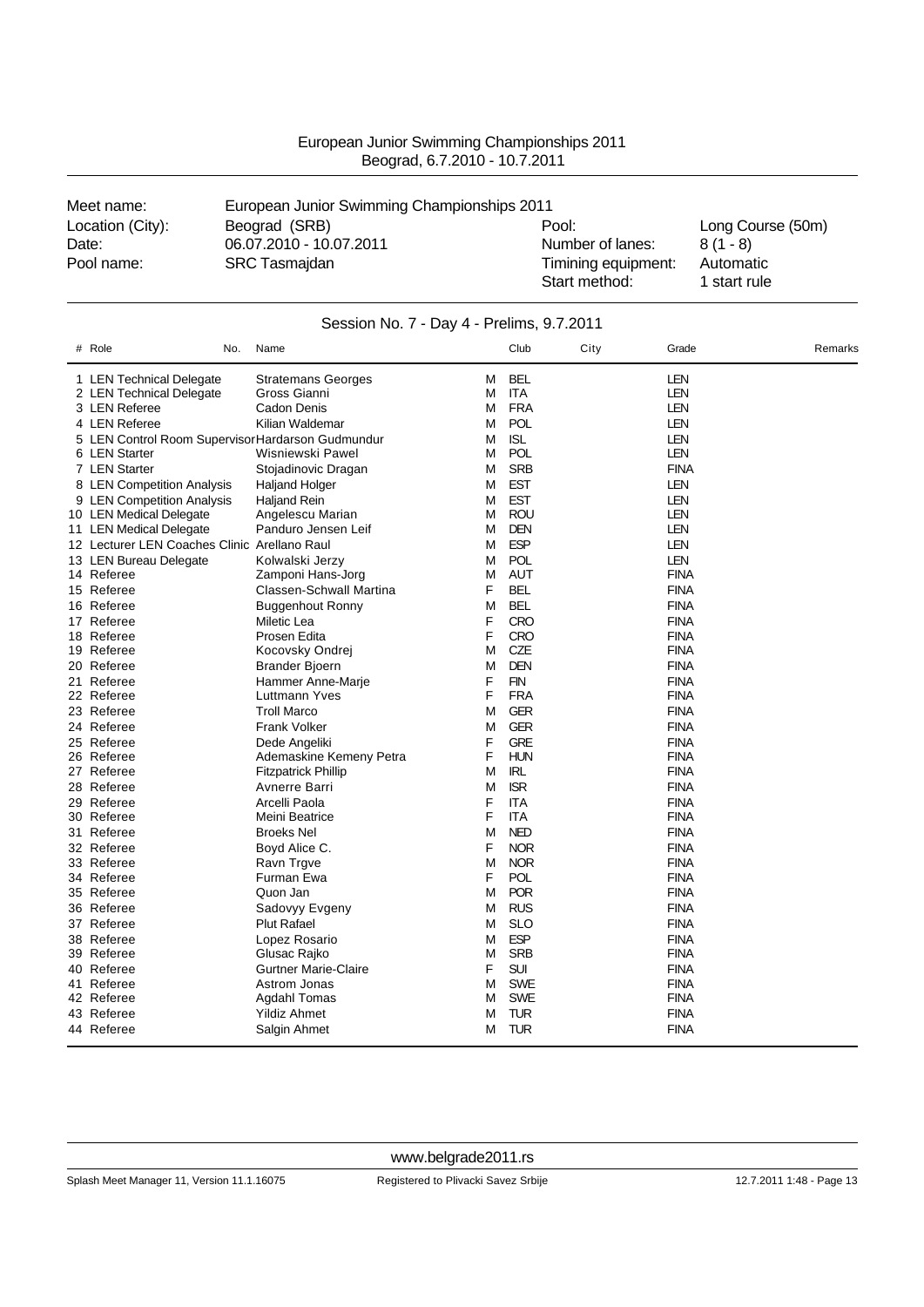| Meet name:       | European Junior Swimming Championships 2011 |                     |                   |
|------------------|---------------------------------------------|---------------------|-------------------|
| Location (City): | Beograd (SRB)                               | Pool:               | Long Course (50m) |
| Date:            | 06.07.2011 - 10.07.2011                     | Number of lanes:    | $8(1 - 8)$        |
| Pool name:       | <b>SRC Tasmajdan</b>                        | Timining equipment: | Automatic         |
|                  |                                             | Start method:       | 1 start rule      |

### Session No. 7 - Day 4 - Prelims, 9.7.2011

| #  | Role                                    | Name<br>No.                                         |   | Club       | City | Grade       | Remarks |
|----|-----------------------------------------|-----------------------------------------------------|---|------------|------|-------------|---------|
|    | 1 Time keeper                           | Golusin Zoran                                       | M | <b>SRB</b> |      | <b>FINA</b> |         |
|    | Time keeper                             | Gerstmajer Imre                                     | M | <b>SRB</b> |      | National    |         |
| 3  | Time keeper                             | Pogancev Gorana                                     | F | <b>SRB</b> |      | National    |         |
|    | Time keeper                             | Spasic Milos                                        | M | <b>SRB</b> |      | National    |         |
| 5  | Time keeper                             | Dragumilo Dejan                                     | M | <b>SRB</b> |      | National    |         |
| 6  | Time keeper                             | Jocic Dusan                                         | м | <b>SRB</b> |      | National    |         |
|    | Time keeper                             | Markovic Dragan                                     | M | <b>SRB</b> |      | National    |         |
|    | Time keeper                             | Radojkovic Anita                                    | F | <b>SRB</b> |      | National    |         |
|    | Time keeper                             | Zebic Goran                                         | м | <b>SRB</b> |      | National    |         |
| 10 | Time keeper                             | Djordjevic Dragan                                   | M | <b>SRB</b> |      | National    |         |
| 11 | Time keeper                             | Ziskovic Branislav                                  | M | <b>SRB</b> |      | National    |         |
| 12 | Time keeper                             | Medakovic Vladimir                                  | M | <b>SRB</b> |      | National    |         |
| 13 | Time keeper                             | Car Aleksandar                                      | M | <b>SRB</b> |      | National    |         |
| 14 | Time keeper                             | Vasic Dejan                                         | M | <b>SRB</b> |      | National    |         |
| 15 | Time keeper                             | Dodic Dejan                                         | M | <b>SRB</b> |      | National    |         |
| 16 | Time keeper                             | Vucetic Jugoslav                                    | M | <b>SRB</b> |      | National    |         |
| 17 | Time keeper                             | Zelenovic Marko                                     | M | <b>SRB</b> |      | National    |         |
| 18 | Time keeper                             | Zivkovic Katarina                                   | F | <b>SRB</b> |      | National    |         |
| 19 |                                         | Timing system and scoreboar Colorado Timming system | M | unattached |      |             |         |
| 20 | Operator on the Timing systemMatic Sasa |                                                     | M | <b>SRB</b> |      | National    |         |
| 21 |                                         | Operator on the scoreboard Mutavdzic Nebojsa        | M | <b>SRB</b> |      | National    |         |
|    | 22 Data processing                      | Djokic Dr.Aleksandra                                | F | <b>SRB</b> |      | National    |         |
|    | 23 Data processing                      | Rosic Aleksandar                                    | м | <b>SRB</b> |      | National    |         |
|    | 24 Data processing                      | Martinovic Predrag                                  | М | <b>SRB</b> |      | National    |         |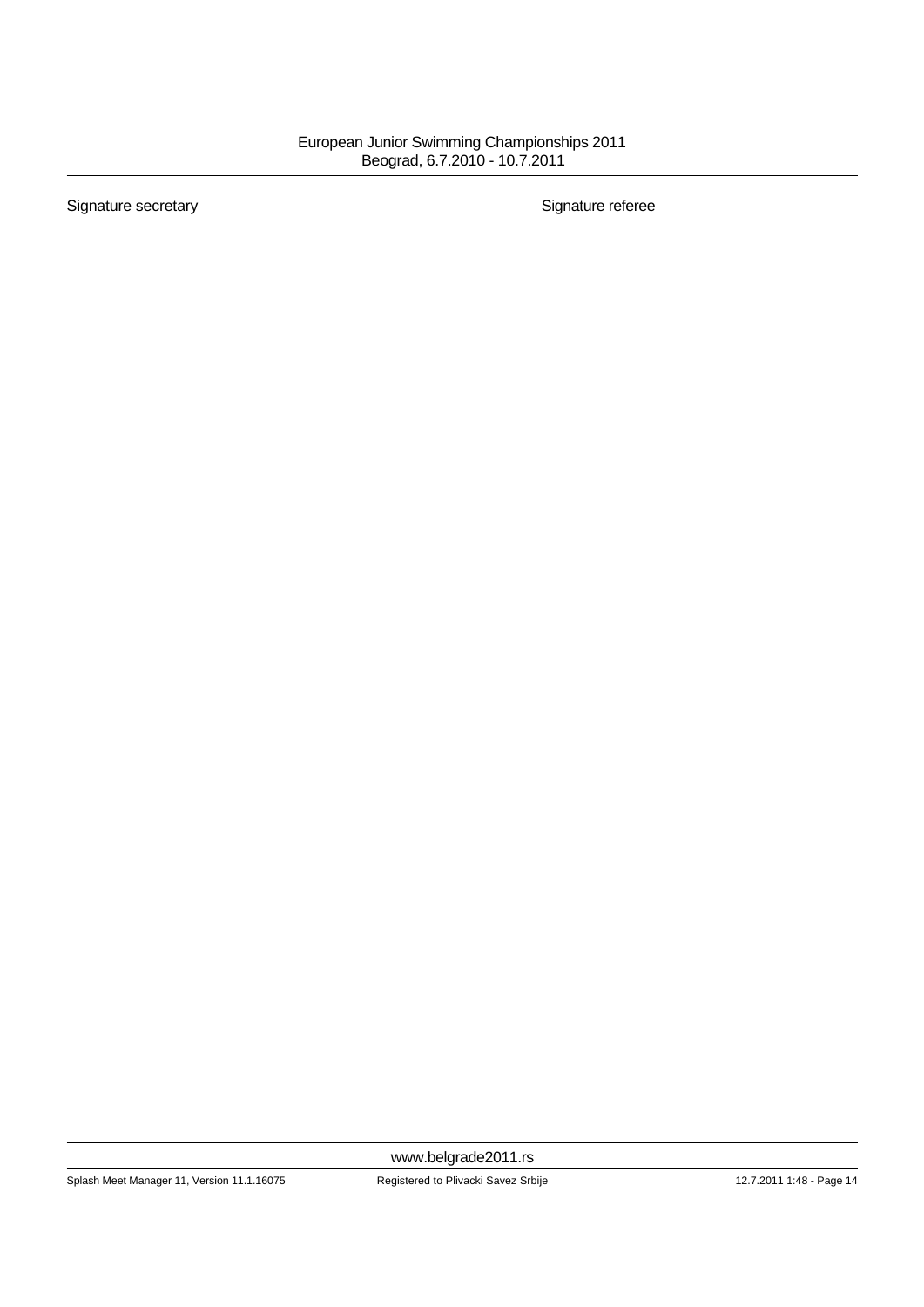| European Junior Swimming Championships 2011 |  |
|---------------------------------------------|--|
| Beograd, 6.7.2010 - 10.7.2011               |  |
|                                             |  |

| Meet name:       | European Junior Swimming Championships 2011 |                     |                   |  |  |
|------------------|---------------------------------------------|---------------------|-------------------|--|--|
| Location (City): | Beograd (SRB)                               | Pool:               | Long Course (50m) |  |  |
| Date:            | 06.07.2010 - 10.07.2011                     | Number of lanes:    | $8(1 - 8)$        |  |  |
| Pool name:       | <b>SRC Tasmajdan</b>                        | Timining equipment: | Automatic         |  |  |
|                  |                                             | Start method:       | 1 start rule      |  |  |

| Session No. 8 - Day 4 - Semis and Finals, 9.7.2011 |                                                   |                                          |        |                   |      |                            |         |
|----------------------------------------------------|---------------------------------------------------|------------------------------------------|--------|-------------------|------|----------------------------|---------|
|                                                    | # Role<br>No.                                     | Name                                     |        | Club              | City | Grade                      | Remarks |
|                                                    | 1 LEN Technical Delegate                          | <b>Stratemans Georges</b>                | М      | <b>BEL</b>        |      | <b>LEN</b>                 |         |
|                                                    | 2 LEN Technical Delegate                          | Gross Gianni                             | M      | ITA               |      | LEN                        |         |
|                                                    | 3 LEN Referee                                     | Cadon Denis                              | M      | <b>FRA</b>        |      | <b>LEN</b>                 |         |
|                                                    | 4 LEN Referee                                     | Kilian Waldemar                          | м      | POL               |      | <b>LEN</b>                 |         |
|                                                    | 5 LEN Control Room Supervisor Hardarson Gudmundur |                                          | M      | <b>ISL</b>        |      | LEN                        |         |
|                                                    | 6 LEN Starter                                     | Wisniewski Pawel                         | M      | <b>POL</b>        |      | LEN                        |         |
|                                                    | 7 LEN Starter                                     | Stojadinovic Dragan                      | м      | <b>SRB</b>        |      | <b>FINA</b>                |         |
|                                                    | 8 LEN Competition Analysis                        | <b>Haljand Holger</b>                    | M      | <b>EST</b>        |      | <b>LEN</b>                 |         |
|                                                    | 9 LEN Competition Analysis                        | <b>Haljand Rein</b>                      | М      | <b>EST</b>        |      | <b>LEN</b>                 |         |
|                                                    | 10 LEN Medical Delegate                           | Angelescu Marian                         | м      | <b>ROU</b>        |      | <b>LEN</b>                 |         |
|                                                    | 11 LEN Medical Delegate                           | Panduro Jensen Leif                      | M      | <b>DEN</b>        |      | <b>LEN</b>                 |         |
|                                                    | 12 Lecturer LEN Coaches Clinic Arellano Raul      |                                          | M      | <b>ESP</b>        |      | <b>LEN</b>                 |         |
|                                                    | 13 LEN Bureau Delegate                            | Kolwalski Jerzy                          | м      | <b>POL</b>        |      | LEN                        |         |
|                                                    | 14 Referee                                        | Zamponi Hans-Jorg                        | M      | AUT               |      | <b>FINA</b>                |         |
|                                                    | 15 Referee                                        | Classen-Schwall Martina                  | F      | <b>BEL</b>        |      | <b>FINA</b>                |         |
|                                                    | 16 Referee                                        | <b>Buggenhout Ronny</b>                  | M      | <b>BEL</b>        |      | <b>FINA</b>                |         |
|                                                    | 17 Referee                                        | Miletic Lea                              | F      | <b>CRO</b>        |      | <b>FINA</b>                |         |
|                                                    | 18 Referee                                        | Prosen Edita                             | F      | CRO               |      | <b>FINA</b>                |         |
|                                                    | 19 Referee                                        | Kocovsky Ondrej                          | M      | CZE               |      | <b>FINA</b>                |         |
|                                                    | 20 Referee                                        | Brander Bjoern                           | M      | <b>DEN</b>        |      | <b>FINA</b>                |         |
|                                                    | 21 Referee                                        | Hammer Anne-Marje                        | F      | <b>FIN</b>        |      | <b>FINA</b>                |         |
|                                                    | 22 Referee                                        | Luttmann Yves                            | F      | <b>FRA</b>        |      | <b>FINA</b>                |         |
|                                                    | 23 Referee                                        | <b>Troll Marco</b>                       | M      | <b>GER</b>        |      | <b>FINA</b>                |         |
|                                                    | 24 Referee                                        | <b>Frank Volker</b>                      | M      | <b>GER</b>        |      | <b>FINA</b>                |         |
|                                                    | 25 Referee                                        |                                          | F      | <b>GRE</b>        |      | <b>FINA</b>                |         |
|                                                    | 26 Referee                                        | Dede Angeliki<br>Ademaskine Kemeny Petra | F      | <b>HUN</b>        |      | <b>FINA</b>                |         |
|                                                    | 27 Referee                                        |                                          | м      | IRL               |      | <b>FINA</b>                |         |
|                                                    |                                                   | <b>Fitzpatrick Phillip</b>               |        |                   |      |                            |         |
|                                                    | 28 Referee                                        | Avnerre Barri                            | M      | <b>ISR</b>        |      | <b>FINA</b>                |         |
|                                                    | 29 Referee                                        | Arcelli Paola                            | F<br>F | <b>ITA</b><br>ITA |      | <b>FINA</b><br><b>FINA</b> |         |
|                                                    | 30 Referee                                        | Meini Beatrice                           |        |                   |      |                            |         |
|                                                    | 31 Referee                                        | <b>Broeks Nel</b>                        | M      | <b>NED</b>        |      | <b>FINA</b>                |         |
|                                                    | 32 Referee                                        | Boyd Alice C.                            | F      | <b>NOR</b>        |      | <b>FINA</b>                |         |
|                                                    | 33 Referee                                        | Ravn Trgve                               | M      | <b>NOR</b>        |      | <b>FINA</b>                |         |
|                                                    | 34 Referee                                        | Furman Ewa                               | F      | <b>POL</b>        |      | <b>FINA</b>                |         |
|                                                    | 35 Referee                                        | Quon Jan                                 | м      | <b>POR</b>        |      | <b>FINA</b>                |         |
|                                                    | 36 Referee                                        | Sadovyy Evgeny                           | M      | <b>RUS</b>        |      | <b>FINA</b>                |         |
|                                                    | 37 Referee                                        | <b>Plut Rafael</b>                       | M      | <b>SLO</b>        |      | <b>FINA</b>                |         |
|                                                    | 38 Referee                                        | Lopez Rosario                            | M      | <b>ESP</b>        |      | <b>FINA</b>                |         |
|                                                    | 39 Referee                                        | Glusac Rajko                             | M      | <b>SRB</b>        |      | <b>FINA</b>                |         |
|                                                    | 40 Referee                                        | <b>Gurtner Marie-Claire</b>              | F      | <b>SUI</b>        |      | <b>FINA</b>                |         |
|                                                    | 41 Referee                                        | Astrom Jonas                             | м      | <b>SWE</b>        |      | <b>FINA</b>                |         |
|                                                    | 42 Referee                                        | Agdahl Tomas                             | M      | <b>SWE</b>        |      | <b>FINA</b>                |         |
|                                                    | 43 Referee                                        | <b>Yildiz Ahmet</b>                      | М      | <b>TUR</b>        |      | <b>FINA</b>                |         |
|                                                    | 44 Referee                                        | Salgin Ahmet                             | М      | TUR               |      | <b>FINA</b>                |         |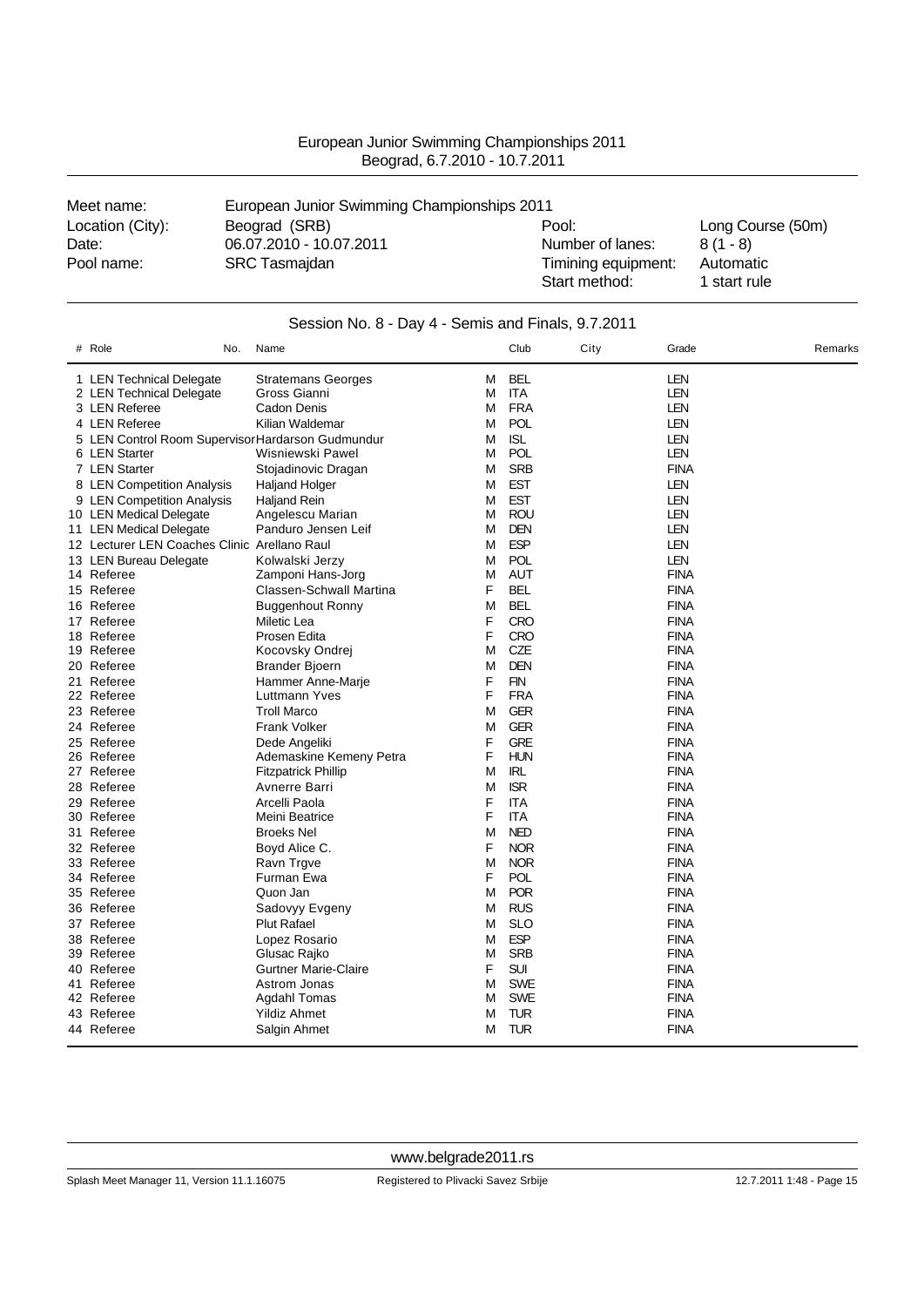| Meet name:       | European Junior Swimming Championships 2011 |                     |                   |
|------------------|---------------------------------------------|---------------------|-------------------|
| Location (City): | Beograd (SRB)                               | Pool:               | Long Course (50m) |
| Date:            | 06.07.2011 - 10.07.2011                     | Number of lanes:    | $8(1 - 8)$        |
| Pool name:       | <b>SRC Tasmajdan</b>                        | Timining equipment: | Automatic         |
|                  |                                             | Start method:       | 1 start rule      |

|    | Session No. 8 - Day 4 - Semis and Finals, 9.7.2011 |                                                     |   |            |      |             |         |  |
|----|----------------------------------------------------|-----------------------------------------------------|---|------------|------|-------------|---------|--|
|    | # Role                                             | Name<br>No.                                         |   | Club       | City | Grade       | Remarks |  |
|    | Time keeper                                        | Golusin Zoran                                       | М | <b>SRB</b> |      | <b>FINA</b> |         |  |
|    | Time keeper                                        | Gerstmajer Imre                                     | М | <b>SRB</b> |      | National    |         |  |
| 3  | Time keeper                                        | Pogancev Gorana                                     | F | <b>SRB</b> |      | National    |         |  |
|    | Time keeper                                        | <b>Spasic Milos</b>                                 | М | <b>SRB</b> |      | National    |         |  |
|    | Time keeper                                        | Dragumilo Dejan                                     | М | <b>SRB</b> |      | National    |         |  |
| 6  | Time keeper                                        | Jocic Dusan                                         | М | <b>SRB</b> |      | National    |         |  |
|    | Time keeper                                        | Markovic Dragan                                     | М | <b>SRB</b> |      | National    |         |  |
|    | Time keeper                                        | Radojkovic Anita                                    | F | <b>SRB</b> |      | National    |         |  |
|    | Time keeper                                        | Zebic Goran                                         | М | <b>SRB</b> |      | National    |         |  |
| 10 | Time keeper                                        | Djordjevic Dragan                                   | М | <b>SRB</b> |      | National    |         |  |
| 11 | Time keeper                                        | Ziskovic Branislav                                  | М | <b>SRB</b> |      | National    |         |  |
| 12 | Time keeper                                        | Medakovic Vladimir                                  | М | <b>SRB</b> |      | National    |         |  |
| 13 | Time keeper                                        | Car Aleksandar                                      | М | <b>SRB</b> |      | National    |         |  |
| 14 | Time keeper                                        | Vasic Dejan                                         | M | <b>SRB</b> |      | National    |         |  |
| 15 | Time keeper                                        | Dodic Dejan                                         | М | <b>SRB</b> |      | National    |         |  |
| 16 | Time keeper                                        | Vucetic Jugoslav                                    | М | <b>SRB</b> |      | National    |         |  |
| 17 | Time keeper                                        | Zelenovic Marko                                     | м | <b>SRB</b> |      | National    |         |  |
| 18 | Time keeper                                        | Zivkovic Katarina                                   | F | <b>SRB</b> |      | National    |         |  |
| 19 |                                                    | Timing system and scoreboar Colorado Timming system | М | unattached |      |             |         |  |
| 20 | Operator on the Timing systemMatic Sasa            |                                                     | М | <b>SRB</b> |      | National    |         |  |
| 21 | Operator on the scoreboard Mutavdzic Nebojsa       |                                                     | М | <b>SRB</b> |      | National    |         |  |
|    | 22 Data processing                                 | Djokic Dr.Aleksandra                                | F | <b>SRB</b> |      | National    |         |  |
| 23 | Data processing                                    | Rosic Aleksandar                                    | М | <b>SRB</b> |      | National    |         |  |
|    | 24 Data processing                                 | Martinovic Predrag                                  | М | <b>SRB</b> |      | National    |         |  |

Splash Meet Manager 11, Version 11.1.16075 Registered to Plivacki Savez Srbije 12.7.2011 1:35 - Page 8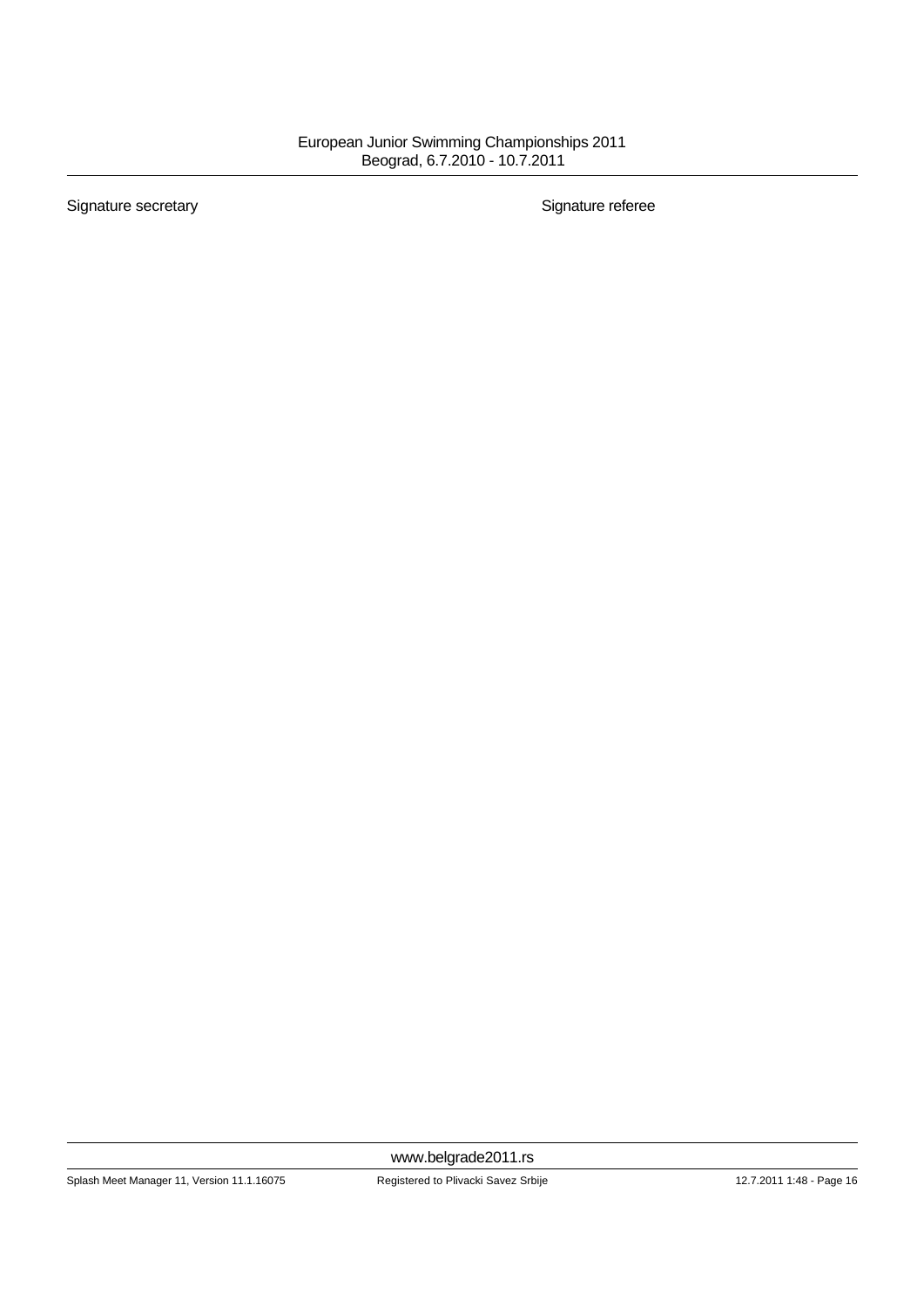| European Junior Swimming Championships 2011 |
|---------------------------------------------|
| Beograd, 6.7.2010 - 10.7.2011               |

| Meet name:       | European Junior Swimming Championships 2011 |                     |                   |  |
|------------------|---------------------------------------------|---------------------|-------------------|--|
| Location (City): | Beograd (SRB)                               | Pool:               | Long Course (50m) |  |
| Date:            | 06.07.2010 - 10.07.2011                     | Number of lanes:    | $8(1 - 8)$        |  |
| Pool name:       | <b>SRC Tasmajdan</b>                        | Timining equipment: | Automatic         |  |
|                  |                                             | Start method:       | 1 start rule      |  |

| Session No. 9 - Day 5 - Prelims, 10.7.2011 |                                                  |                                |   |            |      |             |         |
|--------------------------------------------|--------------------------------------------------|--------------------------------|---|------------|------|-------------|---------|
|                                            | # Role<br>No.                                    | Name                           |   | Club       | City | Grade       | Remarks |
|                                            | 1 LEN Technical Delegate                         | <b>Stratemans Georges</b>      | м | <b>BEL</b> |      | LEN         |         |
|                                            | 2 LEN Technical Delegate                         | Gross Gianni                   | М | <b>ITA</b> |      | <b>LEN</b>  |         |
|                                            | 3 LEN Referee                                    | Cadon Denis                    | М | <b>FRA</b> |      | LEN         |         |
|                                            | 4 LEN Referee                                    | Kilian Waldemar                | М | <b>POL</b> |      | LEN         |         |
|                                            | 5 LEN Control Room SupervisorHardarson Gudmundur |                                | М | <b>ISL</b> |      | <b>LEN</b>  |         |
|                                            | 6 LEN Starter                                    | Wisniewski Pawel               | м | <b>POL</b> |      | <b>LEN</b>  |         |
|                                            | 7 LEN Starter                                    | Stojadinovic Dragan            | м | <b>SRB</b> |      | <b>FINA</b> |         |
|                                            | 8 LEN Competition Analysis                       | Haljand Holger                 | Μ | <b>EST</b> |      | LEN         |         |
|                                            | 9 LEN Competition Analysis                       | <b>Haljand Rein</b>            | м | <b>EST</b> |      | <b>LEN</b>  |         |
|                                            | 10 LEN Medical Delegate                          | Angelescu Marian               | М | <b>ROU</b> |      | LEN         |         |
|                                            | 11 LEN Medical Delegate                          | Panduro Jensen Leif            | м | <b>DEN</b> |      | <b>LEN</b>  |         |
|                                            | 12 Lecturer LEN Coaches Clinic Arellano Raul     |                                | м | <b>ESP</b> |      | <b>LEN</b>  |         |
|                                            | 13 LEN Bureau Delegate                           | Kolwalski Jerzy                | М | <b>POL</b> |      | <b>LEN</b>  |         |
|                                            | 14 Referee                                       | Zamponi Hans-Jorg              | Μ | <b>AUT</b> |      | <b>FINA</b> |         |
|                                            | 15 Referee                                       | <b>Classen-Schwall Martina</b> | F | <b>BEL</b> |      | <b>FINA</b> |         |
|                                            | 16 Referee                                       | Buggenhout Ronny               | м | <b>BEL</b> |      | <b>FINA</b> |         |
|                                            | 17 Referee                                       | Miletic Lea                    | F | <b>CRO</b> |      | <b>FINA</b> |         |
|                                            | 18 Referee                                       | Prosen Edita                   | F | <b>CRO</b> |      | <b>FINA</b> |         |
|                                            | 19 Referee                                       | Kocovsky Ondrej                | М | CZE        |      | <b>FINA</b> |         |
|                                            | 20 Referee                                       | <b>Brander Bjoern</b>          | М | <b>DEN</b> |      | <b>FINA</b> |         |
|                                            | 21 Referee                                       | Hammer Anne-Marje              | F | <b>FIN</b> |      | <b>FINA</b> |         |
|                                            | 22 Referee                                       | Luttmann Yves                  | F | <b>FRA</b> |      | <b>FINA</b> |         |
|                                            | 23 Referee                                       | <b>Troll Marco</b>             | Μ | <b>GER</b> |      | <b>FINA</b> |         |
|                                            | 24 Referee                                       | <b>Frank Volker</b>            | M | <b>GER</b> |      | <b>FINA</b> |         |
|                                            | 25 Referee                                       | Dede Angeliki                  | F | <b>GRE</b> |      | <b>FINA</b> |         |
|                                            | 26 Referee                                       | Ademaskine Kemeny Petra        | F | <b>HUN</b> |      | <b>FINA</b> |         |
|                                            | 27 Referee                                       | <b>Fitzpatrick Phillip</b>     | М | <b>IRL</b> |      | <b>FINA</b> |         |
|                                            | 28 Referee                                       | Avnerre Barri                  | М | <b>ISR</b> |      | <b>FINA</b> |         |
|                                            | 29 Referee                                       | Arcelli Paola                  | F | <b>ITA</b> |      | <b>FINA</b> |         |
|                                            | 30 Referee                                       | Meini Beatrice                 | F | <b>ITA</b> |      | <b>FINA</b> |         |
|                                            | 31 Referee                                       | <b>Broeks Nel</b>              | м | <b>NED</b> |      | <b>FINA</b> |         |
|                                            | 32 Referee                                       | Boyd Alice C.                  | F | <b>NOR</b> |      | <b>FINA</b> |         |
|                                            | 33 Referee                                       | Ravn Trgve                     | Μ | <b>NOR</b> |      | <b>FINA</b> |         |
|                                            | 34 Referee                                       | Furman Ewa                     | F | <b>POL</b> |      | <b>FINA</b> |         |
|                                            | 35 Referee                                       | Quon Jan                       | М | <b>POR</b> |      | <b>FINA</b> |         |
|                                            | 36 Referee                                       | Sadovyy Evgeny                 | м | <b>RUS</b> |      | <b>FINA</b> |         |
|                                            | 37 Referee                                       | <b>Plut Rafael</b>             | м | SLO        |      | <b>FINA</b> |         |
|                                            | 38 Referee                                       | Lopez Rosario                  | м | <b>ESP</b> |      | <b>FINA</b> |         |
|                                            | 39 Referee                                       | Glusac Rajko                   | М | <b>SRB</b> |      | <b>FINA</b> |         |
|                                            | 40 Referee                                       | <b>Gurtner Marie-Claire</b>    | F | <b>SUI</b> |      | <b>FINA</b> |         |
|                                            | 41 Referee                                       | Astrom Jonas                   | м | <b>SWE</b> |      | <b>FINA</b> |         |
|                                            | 42 Referee                                       | Agdahl Tomas                   | м | <b>SWE</b> |      | <b>FINA</b> |         |
|                                            | 43 Referee                                       | <b>Yildiz Ahmet</b>            | M | TUR        |      | <b>FINA</b> |         |
|                                            | 44 Referee                                       | Salgin Ahmet                   | М | <b>TUR</b> |      | <b>FINA</b> |         |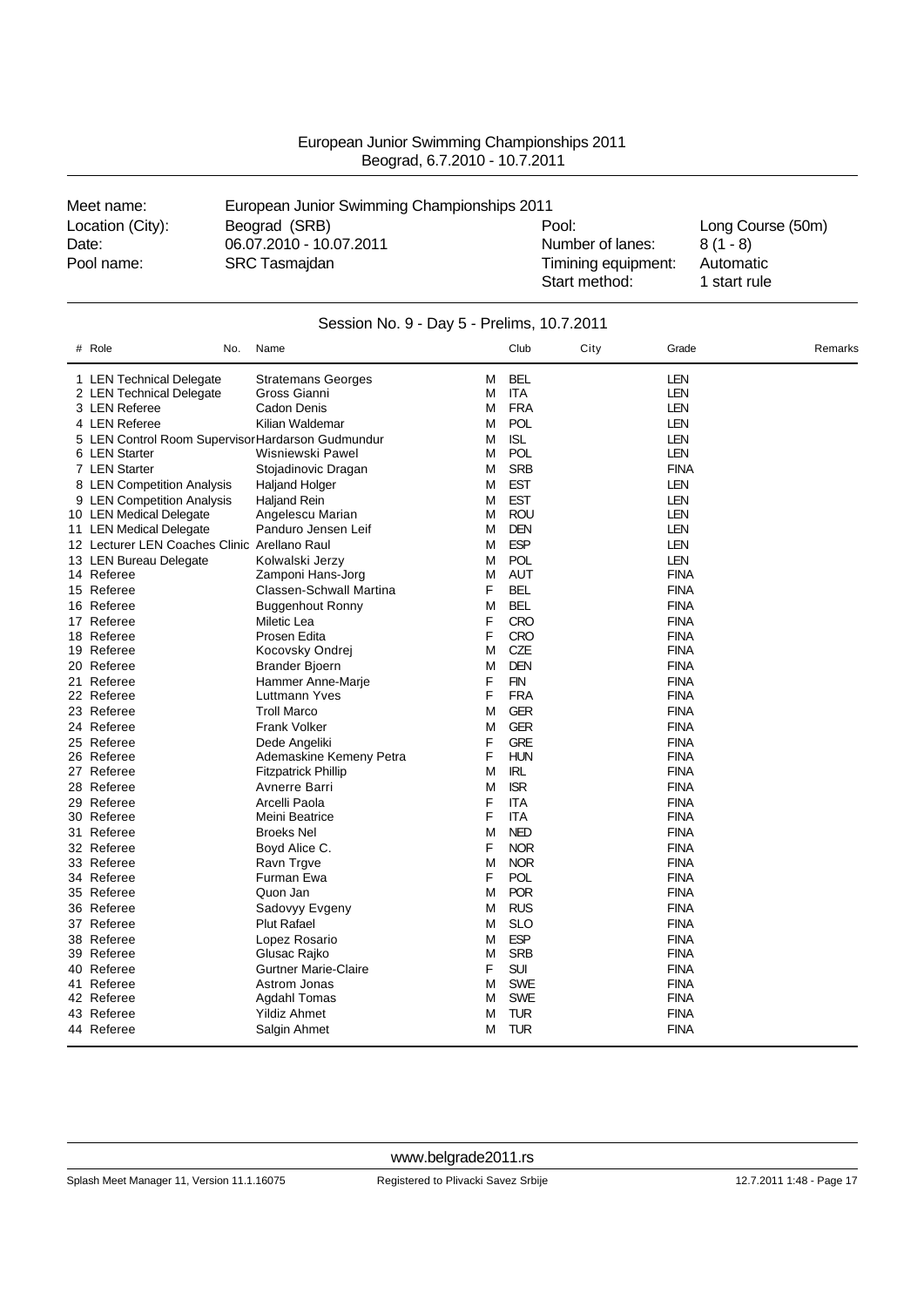| Meet name:       | European Junior Swimming Championships 2011 |                     |                   |
|------------------|---------------------------------------------|---------------------|-------------------|
| Location (City): | Beograd (SRB)                               | Pool:               | Long Course (50m) |
| Date:            | 06.07.2011 - 10.07.2011                     | Number of lanes:    | $8(1 - 8)$        |
| Pool name:       | <b>SRC Tasmajdan</b>                        | Timining equipment: | Automatic         |
|                  |                                             | Start method:       | 1 start rule      |

|    | Session No. 9 - Day 5 - Prelims, 10.7.2011   |                                                     |   |            |      |             |         |  |
|----|----------------------------------------------|-----------------------------------------------------|---|------------|------|-------------|---------|--|
|    | # Role<br>No.                                | Name                                                |   | Club       | City | Grade       | Remarks |  |
|    | Time keeper                                  | Golusin Zoran                                       | M | <b>SRB</b> |      | <b>FINA</b> |         |  |
|    | Time keeper                                  | Gerstmajer Imre                                     | M | <b>SRB</b> |      | National    |         |  |
| З  | Time keeper                                  | Pogancev Gorana                                     | F | <b>SRB</b> |      | National    |         |  |
|    | Time keeper                                  | <b>Spasic Milos</b>                                 | M | <b>SRB</b> |      | National    |         |  |
| 5  | Time keeper                                  | Dragumilo Dejan                                     | M | <b>SRB</b> |      | National    |         |  |
| 6  | Time keeper                                  | Jocic Dusan                                         | M | <b>SRB</b> |      | National    |         |  |
|    | Time keeper                                  | Markovic Dragan                                     | M | <b>SRB</b> |      | National    |         |  |
|    | Time keeper                                  | Radojkovic Anita                                    | F | <b>SRB</b> |      | National    |         |  |
| 9  | Time keeper                                  | Zebic Goran                                         | M | <b>SRB</b> |      | National    |         |  |
| 10 | Time keeper                                  | Djordjevic Dragan                                   | M | <b>SRB</b> |      | National    |         |  |
| 11 | Time keeper                                  | Ziskovic Branislav                                  | M | <b>SRB</b> |      | National    |         |  |
| 12 | Time keeper                                  | Medakovic Vladimir                                  | M | <b>SRB</b> |      | National    |         |  |
| 13 | Time keeper                                  | Car Aleksandar                                      | M | <b>SRB</b> |      | National    |         |  |
| 14 | Time keeper                                  | Vasic Dejan                                         | M | <b>SRB</b> |      | National    |         |  |
| 15 | Time keeper                                  | Dodic Dejan                                         | M | <b>SRB</b> |      | National    |         |  |
| 16 | Time keeper                                  | Vucetic Jugoslav                                    | M | <b>SRB</b> |      | National    |         |  |
| 17 | Time keeper                                  | Zelenovic Marko                                     | M | <b>SRB</b> |      | National    |         |  |
| 18 | Time keeper                                  | Zivkovic Katarina                                   | F | <b>SRB</b> |      | National    |         |  |
| 19 |                                              | Timing system and scoreboar Colorado Timming system | M | unattached |      |             |         |  |
| 20 | Operator on the Timing systemMatic Sasa      |                                                     | M | <b>SRB</b> |      | National    |         |  |
| 21 | Operator on the scoreboard Mutavdzic Nebojsa |                                                     | M | <b>SRB</b> |      | National    |         |  |
|    | 22 Data processing                           | Djokic Dr.Aleksandra                                | F | <b>SRB</b> |      | National    |         |  |
|    | 23 Data processing                           | Rosic Aleksandar                                    | M | <b>SRB</b> |      | National    |         |  |
|    | 24 Data processing                           | Martinovic Predrag                                  | М | <b>SRB</b> |      | National    |         |  |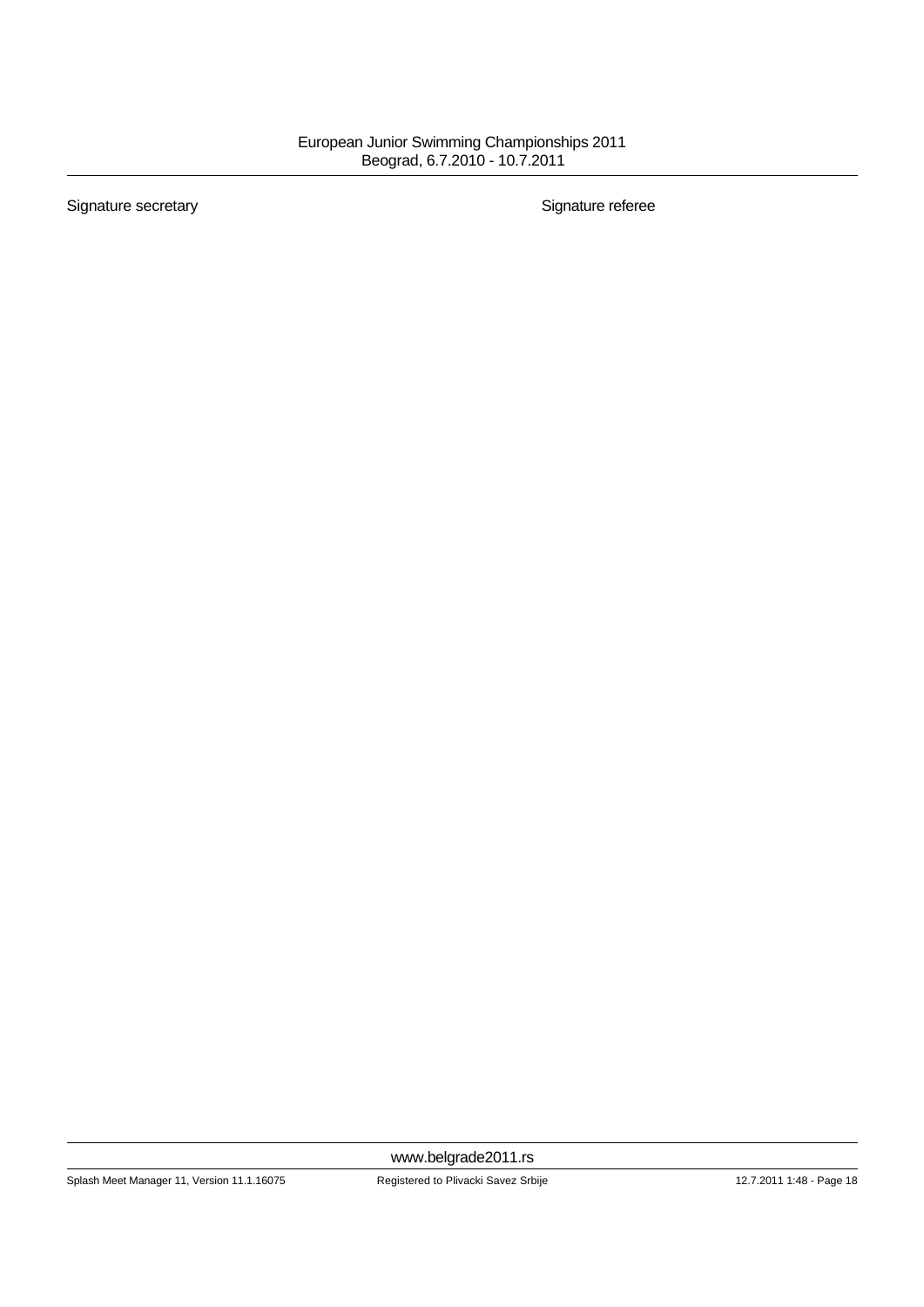| European Junior Swimming Championships 2011 |
|---------------------------------------------|
| Beograd, 6.7.2010 - 10.7.2011               |

| Meet name:       | European Junior Swimming Championships 2011 |                                      |                           |  |  |
|------------------|---------------------------------------------|--------------------------------------|---------------------------|--|--|
| Location (City): | Beograd (SRB)                               | Pool:                                | Long Course (50m)         |  |  |
| Date:            | 06.07.2010 - 10.07.2011                     | Number of lanes:                     | $8(1 - 8)$                |  |  |
| Pool name:       | <b>SRC Tasmajdan</b>                        | Timining equipment:<br>Start method: | Automatic<br>1 start rule |  |  |

| Session No. 10 - Day 5 - Finals, 10.7.2011 |                                                  |                                          |        |                          |      |                            |  |         |
|--------------------------------------------|--------------------------------------------------|------------------------------------------|--------|--------------------------|------|----------------------------|--|---------|
|                                            | # Role<br>No.                                    | Name                                     |        | Club                     | City | Grade                      |  | Remarks |
|                                            | 1 LEN Technical Delegate                         | <b>Stratemans Georges</b>                | м      | <b>BEL</b>               |      | LEN                        |  |         |
|                                            | 2 LEN Technical Delegate                         | Gross Gianni                             | м      | ITA                      |      | LEN                        |  |         |
|                                            | 3 LEN Referee                                    | Cadon Denis                              | М      | <b>FRA</b>               |      | LEN                        |  |         |
|                                            | 4 LEN Referee                                    | Kilian Waldemar                          | М      | <b>POL</b>               |      | LEN                        |  |         |
|                                            | 5 LEN Control Room SupervisorHardarson Gudmundur |                                          | м      | <b>ISL</b>               |      | <b>LEN</b>                 |  |         |
|                                            | 6 LEN Starter                                    | Wisniewski Pawel                         | М      | <b>POL</b>               |      | LEN                        |  |         |
|                                            | 7 LEN Starter                                    | Stojadinovic Dragan                      | M      | <b>SRB</b>               |      | <b>FINA</b>                |  |         |
|                                            | 8 LEN Competition Analysis                       | <b>Haljand Holger</b>                    | M      | <b>EST</b>               |      | LEN                        |  |         |
|                                            | 9 LEN Competition Analysis                       | <b>Haljand Rein</b>                      | М      | <b>EST</b>               |      | <b>LEN</b>                 |  |         |
|                                            | 10 LEN Medical Delegate                          | Angelescu Marian                         | м      | ROU                      |      | LEN                        |  |         |
|                                            | 11 LEN Medical Delegate                          | Panduro Jensen Leif                      | M      | <b>DEN</b>               |      | LEN                        |  |         |
|                                            | 12 Lecturer LEN Coaches Clinic Arellano Raul     |                                          | М      | <b>ESP</b>               |      | LEN                        |  |         |
|                                            | 13 LEN Bureau Delegate                           | Kolwalski Jerzy                          | М      | <b>POL</b>               |      | <b>LEN</b>                 |  |         |
|                                            | 14 Referee                                       | Zamponi Hans-Jorg                        | M      | <b>AUT</b>               |      | <b>FINA</b>                |  |         |
|                                            | 15 Referee                                       | Classen-Schwall Martina                  | F      | <b>BEL</b>               |      | <b>FINA</b>                |  |         |
|                                            | 16 Referee                                       | <b>Buggenhout Ronny</b>                  | M      | <b>BEL</b>               |      | <b>FINA</b>                |  |         |
|                                            | 17 Referee                                       | Miletic Lea                              | F      | <b>CRO</b>               |      | <b>FINA</b>                |  |         |
|                                            | 18 Referee                                       | Prosen Edita                             | F      | <b>CRO</b>               |      | <b>FINA</b>                |  |         |
|                                            | 19 Referee                                       | Kocovsky Ondrej                          | М      | <b>CZE</b>               |      | <b>FINA</b>                |  |         |
|                                            | 20 Referee                                       | Brander Bjoern                           | M      | <b>DEN</b>               |      | <b>FINA</b>                |  |         |
|                                            | 21 Referee                                       | Hammer Anne-Marje                        | F<br>F | <b>FIN</b><br><b>FRA</b> |      | <b>FINA</b><br><b>FINA</b> |  |         |
|                                            | 22 Referee                                       | Luttmann Yves                            |        |                          |      |                            |  |         |
|                                            | 23 Referee                                       | <b>Troll Marco</b>                       | M      | <b>GER</b>               |      | <b>FINA</b>                |  |         |
|                                            | 24 Referee                                       | <b>Frank Volker</b>                      | M      | <b>GER</b>               |      | <b>FINA</b>                |  |         |
|                                            | 25 Referee<br>26 Referee                         | Dede Angeliki<br>Ademaskine Kemeny Petra | F<br>F | <b>GRE</b><br><b>HUN</b> |      | <b>FINA</b><br><b>FINA</b> |  |         |
|                                            | 27 Referee                                       |                                          | M      | <b>IRL</b>               |      | <b>FINA</b>                |  |         |
|                                            | 28 Referee                                       | <b>Fitzpatrick Phillip</b>               | М      | <b>ISR</b>               |      | <b>FINA</b>                |  |         |
|                                            | 29 Referee                                       | Avnerre Barri<br>Arcelli Paola           | F      | ITA                      |      | <b>FINA</b>                |  |         |
|                                            | 30 Referee                                       | Meini Beatrice                           | F      | <b>ITA</b>               |      | <b>FINA</b>                |  |         |
|                                            | 31 Referee                                       | <b>Broeks Nel</b>                        | M      | <b>NED</b>               |      | <b>FINA</b>                |  |         |
|                                            | 32 Referee                                       | Boyd Alice C.                            | F      | <b>NOR</b>               |      | <b>FINA</b>                |  |         |
|                                            | 33 Referee                                       | Ravn Trgve                               | М      | <b>NOR</b>               |      | <b>FINA</b>                |  |         |
|                                            | 34 Referee                                       | Furman Ewa                               | F      | POL                      |      | <b>FINA</b>                |  |         |
|                                            | 35 Referee                                       | Quon Jan                                 | М      | <b>POR</b>               |      | <b>FINA</b>                |  |         |
|                                            | 36 Referee                                       | Sadovyy Evgeny                           | M      | <b>RUS</b>               |      | <b>FINA</b>                |  |         |
|                                            | 37 Referee                                       | <b>Plut Rafael</b>                       | M      | <b>SLO</b>               |      | <b>FINA</b>                |  |         |
|                                            | 38 Referee                                       | Lopez Rosario                            | M      | <b>ESP</b>               |      | <b>FINA</b>                |  |         |
|                                            | 39 Referee                                       | Glusac Rajko                             | M      | <b>SRB</b>               |      | <b>FINA</b>                |  |         |
|                                            | 40 Referee                                       | <b>Gurtner Marie-Claire</b>              | F      | SUI                      |      | <b>FINA</b>                |  |         |
|                                            | 41 Referee                                       | Astrom Jonas                             | М      | <b>SWE</b>               |      | <b>FINA</b>                |  |         |
|                                            | 42 Referee                                       | Agdahl Tomas                             | м      | <b>SWE</b>               |      | <b>FINA</b>                |  |         |
|                                            | 43 Referee                                       | <b>Yildiz Ahmet</b>                      | M      | <b>TUR</b>               |      | <b>FINA</b>                |  |         |
|                                            | 44 Referee                                       | Salgin Ahmet                             | M      | <b>TUR</b>               |      | <b>FINA</b>                |  |         |
|                                            |                                                  |                                          |        |                          |      |                            |  |         |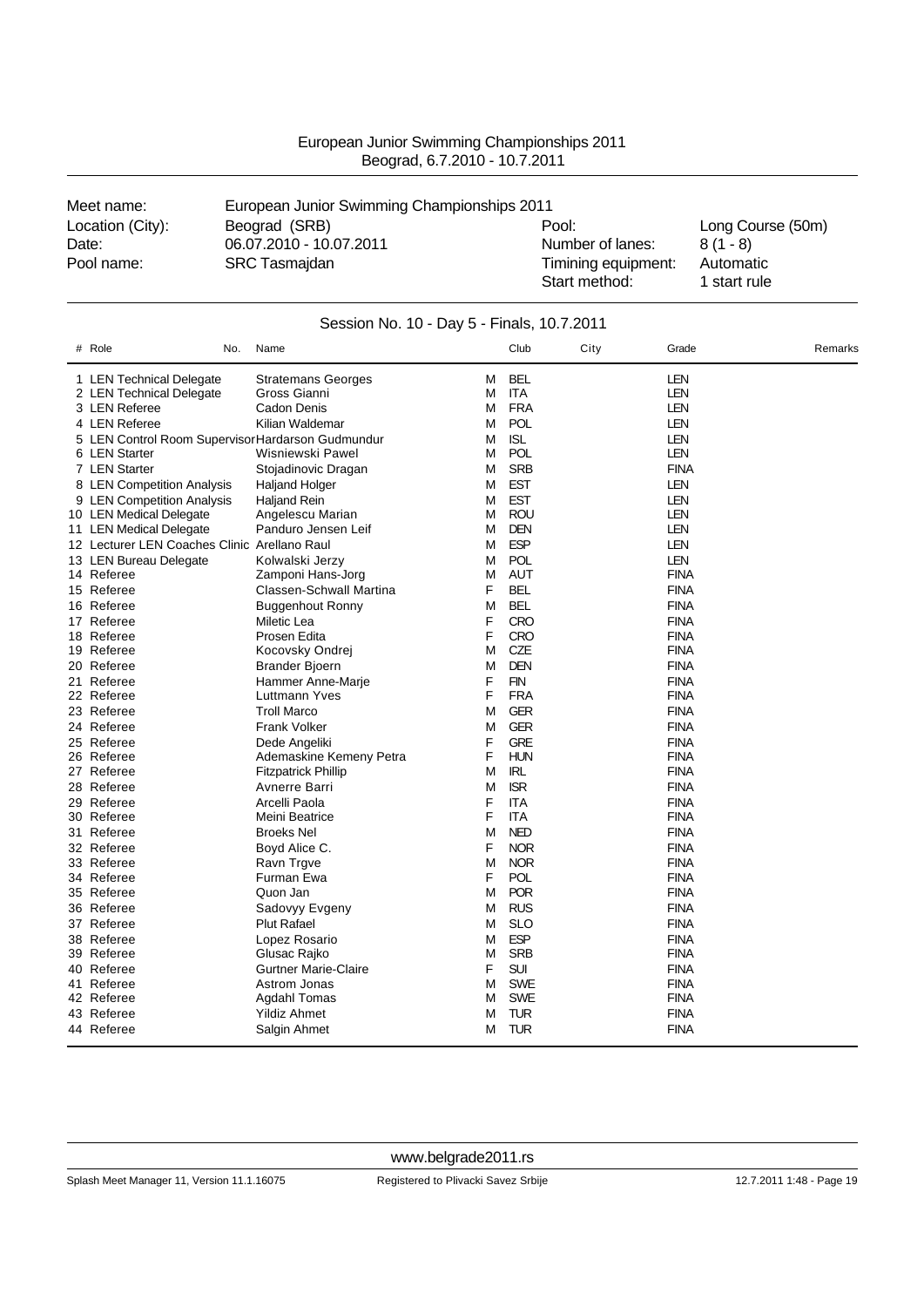| Meet name:       | European Junior Swimming Championships 2011 |                                      |                           |
|------------------|---------------------------------------------|--------------------------------------|---------------------------|
| Location (City): | Beograd (SRB)                               | Pool:                                | Long Course (50m)         |
| Date:            | 06.07.2011 - 10.07.2011                     | Number of lanes:                     | $8(1 - 8)$                |
| Pool name:       | <b>SRC Tasmajdan</b>                        | Timining equipment:<br>Start method: | Automatic<br>1 start rule |

|    | Session No. 10 - Day 5 - Finals, 10.7.2011      |                                                     |   |            |      |             |         |  |  |  |  |  |  |  |
|----|-------------------------------------------------|-----------------------------------------------------|---|------------|------|-------------|---------|--|--|--|--|--|--|--|
|    | # Role<br>No.                                   | Name                                                |   | Club       | City | Grade       | Remarks |  |  |  |  |  |  |  |
|    | 1 Time keeper                                   | Golusin Zoran                                       | М | <b>SRB</b> |      | <b>FINA</b> |         |  |  |  |  |  |  |  |
|    | 2 Time keeper                                   | Gerstmajer Imre                                     | M | <b>SRB</b> |      | National    |         |  |  |  |  |  |  |  |
|    | Time keeper                                     | Pogancev Gorana                                     | F | <b>SRB</b> |      | National    |         |  |  |  |  |  |  |  |
|    | 4 Time keeper                                   | Spasic Milos                                        | M | <b>SRB</b> |      | National    |         |  |  |  |  |  |  |  |
| 5. | Time keeper                                     | Dragumilo Dejan                                     | M | <b>SRB</b> |      | National    |         |  |  |  |  |  |  |  |
| 6  | Time keeper                                     | Jocic Dusan                                         | м | <b>SRB</b> |      | National    |         |  |  |  |  |  |  |  |
|    | Time keeper                                     | Markovic Dragan                                     | M | <b>SRB</b> |      | National    |         |  |  |  |  |  |  |  |
| 8  | Time keeper                                     | Radojkovic Anita                                    | F | <b>SRB</b> |      | National    |         |  |  |  |  |  |  |  |
| 9  | Time keeper                                     | Zebic Goran                                         | M | <b>SRB</b> |      | National    |         |  |  |  |  |  |  |  |
| 10 | Time keeper                                     | Djordjevic Dragan                                   | M | <b>SRB</b> |      | National    |         |  |  |  |  |  |  |  |
| 11 | Time keeper                                     | Ziskovic Branislav                                  | M | <b>SRB</b> |      | National    |         |  |  |  |  |  |  |  |
| 12 | Time keeper                                     | Medakovic Vladimir                                  | М | <b>SRB</b> |      | National    |         |  |  |  |  |  |  |  |
| 13 | Time keeper                                     | Car Aleksandar                                      | м | <b>SRB</b> |      | National    |         |  |  |  |  |  |  |  |
| 14 | Time keeper                                     | Vasic Dejan                                         | M | <b>SRB</b> |      | National    |         |  |  |  |  |  |  |  |
| 15 | Time keeper                                     | Dodic Dejan                                         | М | <b>SRB</b> |      | National    |         |  |  |  |  |  |  |  |
| 16 | Time keeper                                     | Vucetic Jugoslav                                    | М | <b>SRB</b> |      | National    |         |  |  |  |  |  |  |  |
| 17 | Time keeper                                     | Zelenovic Marko                                     | M | <b>SRB</b> |      | National    |         |  |  |  |  |  |  |  |
| 18 | Time keeper                                     | Zivkovic Katarina                                   | F | <b>SRB</b> |      | National    |         |  |  |  |  |  |  |  |
| 19 |                                                 | Timing system and scoreboar Colorado Timming system | M | unattached |      |             |         |  |  |  |  |  |  |  |
|    | 20 Operator on the Timing systemMatic Sasa      |                                                     | М | <b>SRB</b> |      | National    |         |  |  |  |  |  |  |  |
|    | 21 Operator on the scoreboard Mutavdzic Nebojsa |                                                     | M | <b>SRB</b> |      | National    |         |  |  |  |  |  |  |  |
|    | 22 Data processing                              | Djokic Dr.Aleksandra                                | F | <b>SRB</b> |      | National    |         |  |  |  |  |  |  |  |
|    | 23 Data processing                              | Rosic Aleksandar                                    | М | <b>SRB</b> |      | National    |         |  |  |  |  |  |  |  |
|    | 24 Data processing                              | Martinovic Predrag                                  | М | <b>SRB</b> |      | National    |         |  |  |  |  |  |  |  |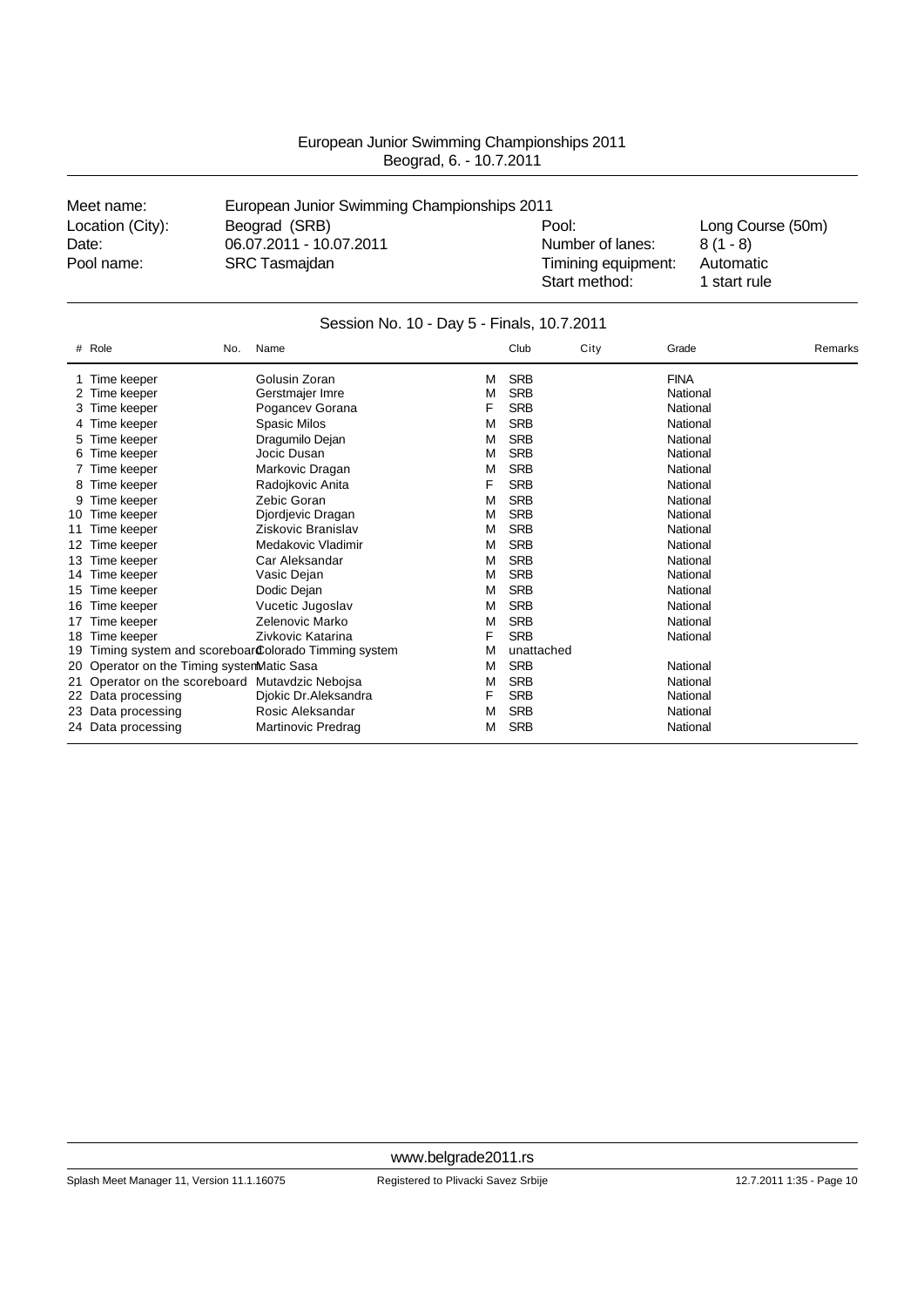Signature secretary **Signature referee**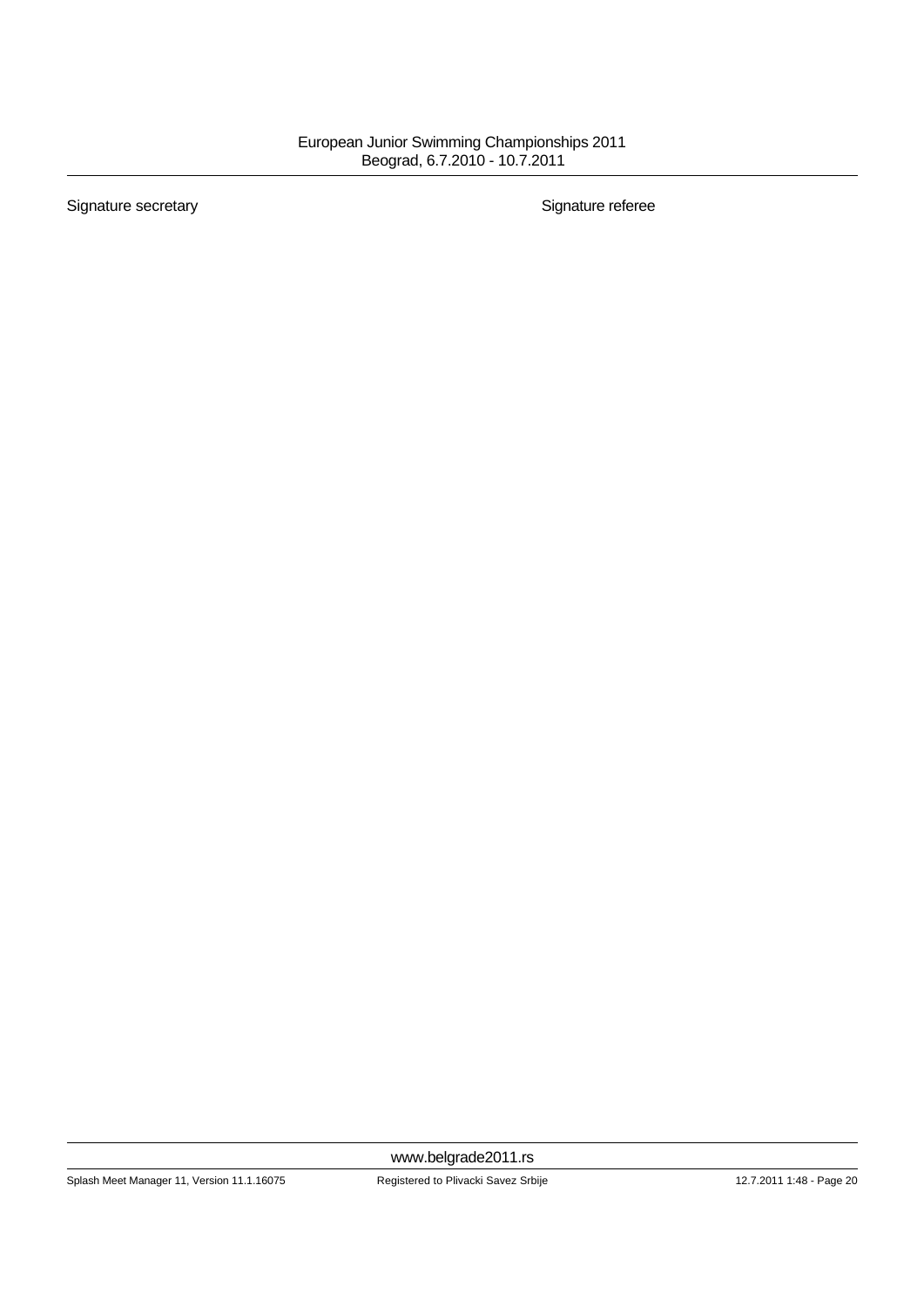# 1 - Day 1 - Prelims 6.7.2010 - 9:00

| Event 1           | $6.7.2010 - 9:00$             |       | Girls, 50m Breaststroke |                        | <b>Results Prelim</b> | 15 - 16 years |                |       |                    |
|-------------------|-------------------------------|-------|-------------------------|------------------------|-----------------------|---------------|----------------|-------|--------------------|
| <b>EJC REC</b>    |                               | 31.45 | Efimova Yuliya          |                        | <b>RUS</b>            | Antwerp (BEL) |                |       | 2007               |
| Points: FINA 2010 |                               |       |                         |                        |                       |               |                |       |                    |
| Rank              |                               |       | YB                      |                        |                       |               | Time<br>RT     | Pts   |                    |
| 1.                | Mc Mahon Sycerika             |       | 95                      | Ireland                |                       |               | $32.40 + 0.70$ | 778   | Q                  |
| 2.                | Laukkanen Jenna               |       | 95                      | Finland                |                       |               | $32.55 + 0.76$ | 767   | Q                  |
| 3.                | Bazarova Elizaveta            |       | 95                      | Russia                 |                       |               | $32.76 + 0.74$ | 752 Q |                    |
|                   | 4. Sztankovics Anna           |       | 96                      | Hungary                |                       |               | $32.86 + 0.80$ | 745 Q |                    |
| 5.                | <b>Holten Cecilie</b>         |       | 96                      | <b>Denmark</b>         |                       |               | $32.90 + 0.80$ | 743 Q |                    |
| 6.                | Chwadeczko Zuzanna            |       | 95                      | Poland                 |                       |               | $32.92 + 0.80$ | 741   | Q                  |
| 7.                | <b>Willers Julia</b>          |       | 96                      | Germany                |                       |               | 32.96          | 739   | Q                  |
| 8.                | Lowe Danielle                 |       | 95                      | <b>Great Britain</b>   |                       |               | $33.02 + 0.79$ | 735 Q |                    |
| 9.                | Kivirinta Veera               |       | 95                      | Finland                |                       |               | 33.13          | 727   | Q                  |
| 10.               | Chisca Tatiana                |       | 95                      | Moldova                |                       |               | 33.14          | 727   | Q                  |
| 11.               | Novikova Irina                |       | 95                      | Russia                 |                       |               | $33.20 + 0.79$ | 723   | Q                  |
|                   | Vaisse Sarah                  |       | 95                      | France                 |                       |               | $33.20 + 0.84$ | 723   | Q                  |
|                   | 13. Hawksworth Jodie          |       | 95                      | <b>Great Britain</b>   |                       |               | $33.25 + 0.74$ | 719   | Q                  |
| 14.               | <b>Polit Claire</b>           |       | 95                      | France                 |                       |               | $33.29 + 0.84$ | 717   | Q                  |
| 15.               | Antonelli Elisa               |       | 95                      | Italy                  |                       |               | $33.36 + 0.73$ | 712   | Q                  |
| 16.               | Ninkovic Ivana                |       | 95                      | Bosnia and Hercegovina |                       |               | $33.47 + 0.71$ | 705 Q |                    |
| 17.               | Tovstogan Ol'ga               |       | 96                      | Ukraine                |                       |               | $33.61 + 0.90$ | 697   | $\overline{\cdot}$ |
|                   | De Coster Julie               |       | 95                      | Belgium                |                       |               | $33.61 + 0.67$ | 697   | ?                  |
|                   | 19. Liljedahl Katrine         |       | 95                      | Denmark                |                       |               | $33.70 + 0.76$ | 691   |                    |
|                   | Naustvik Ingalill Urrang      |       | 95                      | Norway                 |                       |               | $33.70 + 0.84$ | 691   |                    |
| 21.               | Westman Malin                 |       | 95                      | Sweden                 |                       |               | $33.72 + 0.76$ | 690   |                    |
| 22.               | Maekinen Anna                 |       | 95                      | Finland                |                       |               | $33.80 + 0.87$ | 685   |                    |
| 23.               | Draganova Vangelina           |       | 95                      | <b>Bulgaria</b>        |                       |               | $33.84 + 0.84$ | 682   |                    |
|                   | <b>ILIE Florina Alexandra</b> |       | 96                      | Romania                |                       |               | $33.84 + 0.90$ | 682   |                    |
| 25.               | Temnikova Maria               |       | 95                      | Russia                 |                       |               | $33.96 + 0.87$ | 675   |                    |
| 26.               | <b>Marcun Neza</b>            |       | 95                      | Slovenia               |                       |               | $33.99 + 0.84$ | 673   |                    |
| 27.               | Nova Nicole                   |       | 95                      | <b>Czech Republic</b>  |                       |               | $34.00 + 0.86$ | 673   |                    |
| 28.               | Heinemann Anna                |       | 96                      | Germany                |                       |               | $34.02 + 0.80$ | 672   |                    |
| 29.               | Huber Silvana                 |       | 95                      | Switzerland            |                       |               | 34.13          | 665   |                    |
| 30.               | Kuce Banu                     |       | 95                      | <b>Turkey</b>          |                       |               | $34.14 + 0.74$ | 665   |                    |
|                   | Jaervelae Saara-Maija         |       | 95                      | Finland                |                       |               | $34.14 + 0.72$ | 665   |                    |
| 32.               | Oliveira Paula Alexandra      |       | 96                      | Portugal               |                       |               | $34.20 + 0.86$ | 661   |                    |
| 33.               | Harutjunjan Maria             |       | 95                      | Estonia                |                       |               | $34.23 + 0.81$ | 659   |                    |
| 34.               | Altintop Dilara               |       | 95                      | <b>Turkey</b>          |                       |               | $34.29 + 0.78$ | 656   |                    |
| 35.               | Kunenko Viktoriya             |       | 96                      | Ukraine                |                       |               | $34.39 + 0.97$ | 650   |                    |
| 36.               | Sauer Isabella                |       | 96                      | Austria                |                       |               | $34.43 + 0.87$ | 648   |                    |
| 37.               | Rehberger Vita                |       | 95                      | Slovenia               |                       |               | $34.53 + 0.83$ | 642   |                    |
| 38.               | Boszormenyi Borbala           |       | 95                      | Hungary                |                       |               | 34.56          | 641   |                    |
| 39.               | Nikolaeva Dorida              |       | 95                      | Russia                 |                       |               | $34.64 + 0.63$ | 636   |                    |
| 40.               | Bovay Jennifer                |       | 96                      | Switzerland            |                       |               | $34.94 + 0.85$ | 620   |                    |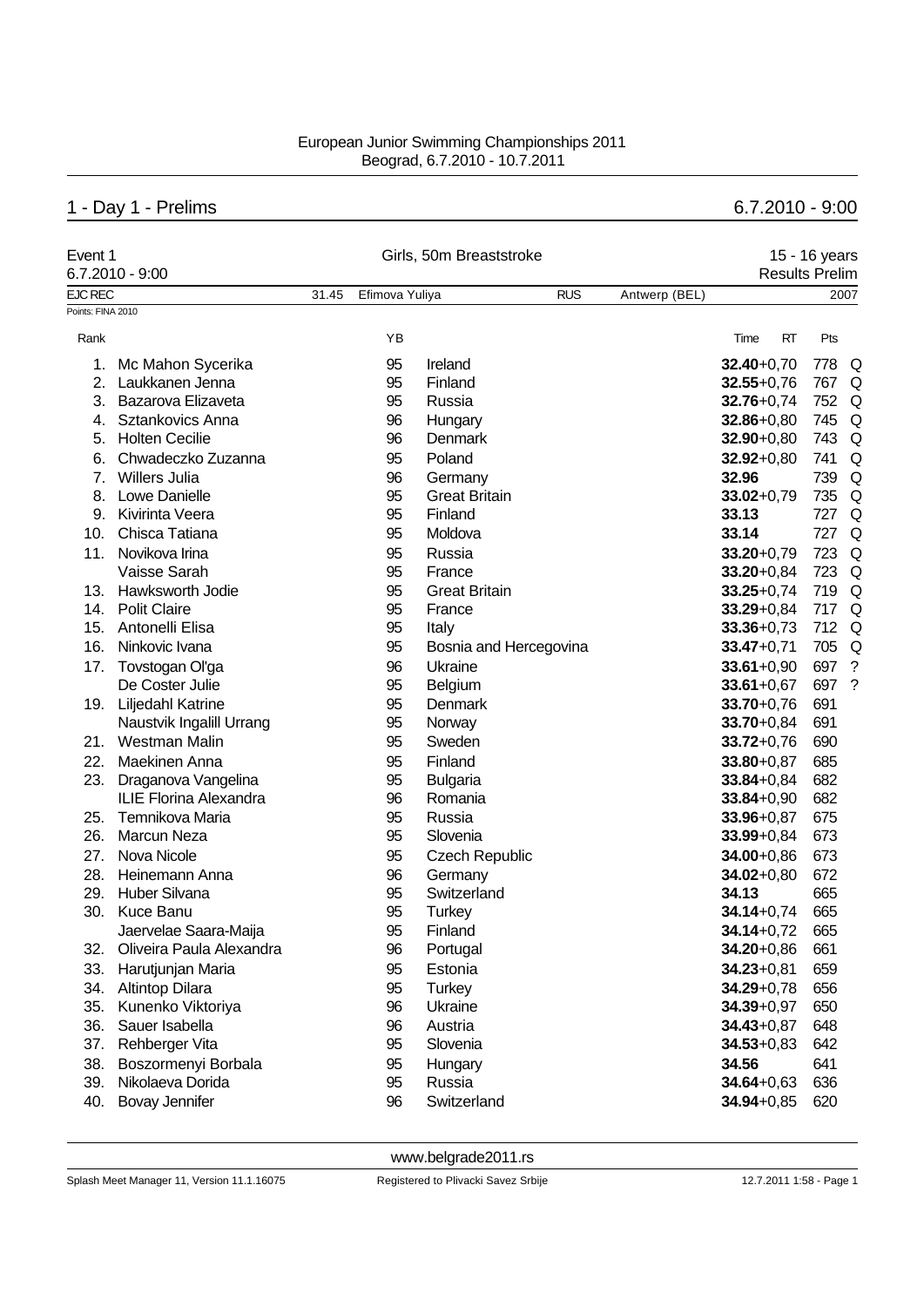### Event 1, Girls, 50m Breaststroke, Prelim, 15 - 16 years

| Rank |                              | ΥB |               | RT<br>Time             | Pts   |
|------|------------------------------|----|---------------|------------------------|-------|
|      | 41. Pawlisz Agata            | 95 | Poland        | <b>34.96</b> +0.84 619 |       |
|      | 42. Banzer Theresa           | 96 | Liechtenstein | 34.97                  | 618   |
|      | 43. CIOROBEA Maria Alexandra | 96 | Romania       | $35.03 + 0.81$         | 615   |
|      | 44. Kyselyova Alyona         | 96 | Ukraine       | $35.21 + 0.87$         | 606   |
|      | 45. Kozlowska Anna           | 96 | Poland        | $35.49 + 0.64$         | - 592 |

| Event 2           |                                |                | Boys, 50m Fly         |            |                |                       | 17 - 18 years |              |
|-------------------|--------------------------------|----------------|-----------------------|------------|----------------|-----------------------|---------------|--------------|
|                   | $6.7.2010 - 9:09$              |                |                       |            |                | <b>Results Prelim</b> |               |              |
| <b>EJC REC</b>    | 23.57                          | Govorov Andriy |                       | <b>UKR</b> | Helsinki (FIN) |                       |               | 2010         |
| Points: FINA 2010 |                                |                |                       |            |                |                       |               |              |
| Rank              |                                | YB             |                       |            |                | Time<br><b>RT</b>     | Pts           |              |
| 1.                | <b>Vukic Mihael</b>            | 94             | Croatia               |            |                | $24.34 + 0.75$        | 782 Q         |              |
| 2.                | Lucatello Martino              | 94             | Italy                 |            |                | $24.64 + 0.73$        | 754           | Q            |
| 3.                | Koptyelov Yevgen               | 93             | Ukraine               |            |                | $24.68 + 0.77$        | 750           | Q            |
|                   | 4. Tambovskiy Andrey           | 94             | Russia                |            |                | $24.77 + 0.72$        | 742           | Q            |
| 5.                | <b>Alpatov Vitaliy</b>         | 93             | Ukraine               |            |                | $24.81 + 0.71$        | 738           | Q            |
| 6.                | Jonsson Jesper                 | 93             | Sweden                |            |                | $24.82 + 0.83$        | 738           | Q            |
| 7.                | Dahl Soeren                    | 93             | Denmark               |            |                | $24.84 + 0.76$        | 736           | Q            |
| 8.                | <b>Bellance Matthias</b>       | 93             | France                |            |                | $24.86 + 0.68$        | 734           | Q            |
| 9.                | Dodaleu Yahor                  | 93             | <b>Belarus</b>        |            |                | $24.95 + 0.81$        | 726           | Q            |
| 10.               | <b>Burtez Mathieu</b>          | 93             | France                |            |                | $24.98 + 0.72$        | 723           | Q            |
|                   | Valdivia Canizares Jose Manuel | 94             | Spain                 |            |                | $24.98 + 0.80$        | 723           | Q            |
| 12.               | Jakupsson Magnus               | 94             | Faroes                |            |                | $25.00 + 0.65$        | 722           | Q            |
| 13.               | Bonacchi Niccolo'              | 94             | Italy                 |            |                | $25.11+0,74$          | 712           | Q            |
| 14.               | Cofrani Manuel Franco          | 93             | Italy                 |            |                | $25.12 + 0.70$        | 711           | $\ddot{?}$   |
|                   | Golban Sergey                  | 93             | Moldova               |            |                | $25.12 + 0.68$        | 711           | ?Q           |
| 16.               | <b>Kuleshov Dmitry</b>         | 93             | Russia                |            |                | $25.18 + 0.74$        | 706           | Q            |
| 17.               | Popkov Alexander               | 94             | Russia                |            |                | $25.21 + 0.77$        | 704           |              |
| 18.               | <b>Kusch Marius</b>            | 93             | Germany               |            |                | $25.22 + 0.68$        | 703           | Q            |
| 19.               | <b>Vollmer Bastian</b>         | 93             | Germany               |            |                | $25.23 + 0.70$        | 702           | $\mathsf{R}$ |
| 20.               | Andrzejczak Mateusz            | 94             | Poland                |            |                | $25.26 + 0.64$        | 700           | R            |
| 21.               | <b>Duskinas Tadas</b>          | 94             | Lithuania             |            |                | $25.30 + 0.82$        | 696           |              |
| 22.               | <b>Mollenhauer Nils</b>        | 93             | Germany               |            |                | $25.31 + 0.75$        | 696           |              |
| 23.               | Vazaios Andreas                | 94             | Greece                |            |                | $25.35 + 0.82$        | 692           |              |
| 24.               | Juerisoo Kristjan              | 93             | Estonia               |            |                | $25.66 + 0.73$        | 667           |              |
| 25.               | <b>Dittrich Nikolaus</b>       | 93             | Austria               |            |                | $25.67 + 0.78$        | 667           |              |
| 26.               | Straughan Sam                  | 93             | <b>Great Britain</b>  |            |                | $25.68 + 0.75$        | 666           |              |
| 27.               | Ljevar Lovro                   | 93             | Croatia               |            |                | $25.70 + 0.72$        | 664           |              |
| 28.               | Voboril Matej                  | 93             | <b>Czech Republic</b> |            |                | $25.73 + 0.79$        | 662           |              |
| 29.               | Zajusch Tobias                 | 94             | Germany               |            |                | $25.75 + 0.71$        | 660           |              |
| 30.               | Olshtein Almog                 | 93             | Israel                |            |                | $25.76 + 0.73$        | 660           |              |
| 31.               | <b>Zhukov Denis</b>            | 94             | Russia                |            |                | $25.78 + 0.86$        | 658           |              |
| 32.               | Seles Luka                     | 94             | Croatia               |            |                | $25.84 + 0.67$        | 654           |              |
|                   | Shahaff Yahav                  | 93             | Israel                |            |                | $25.84 + 0.65$        | 654           |              |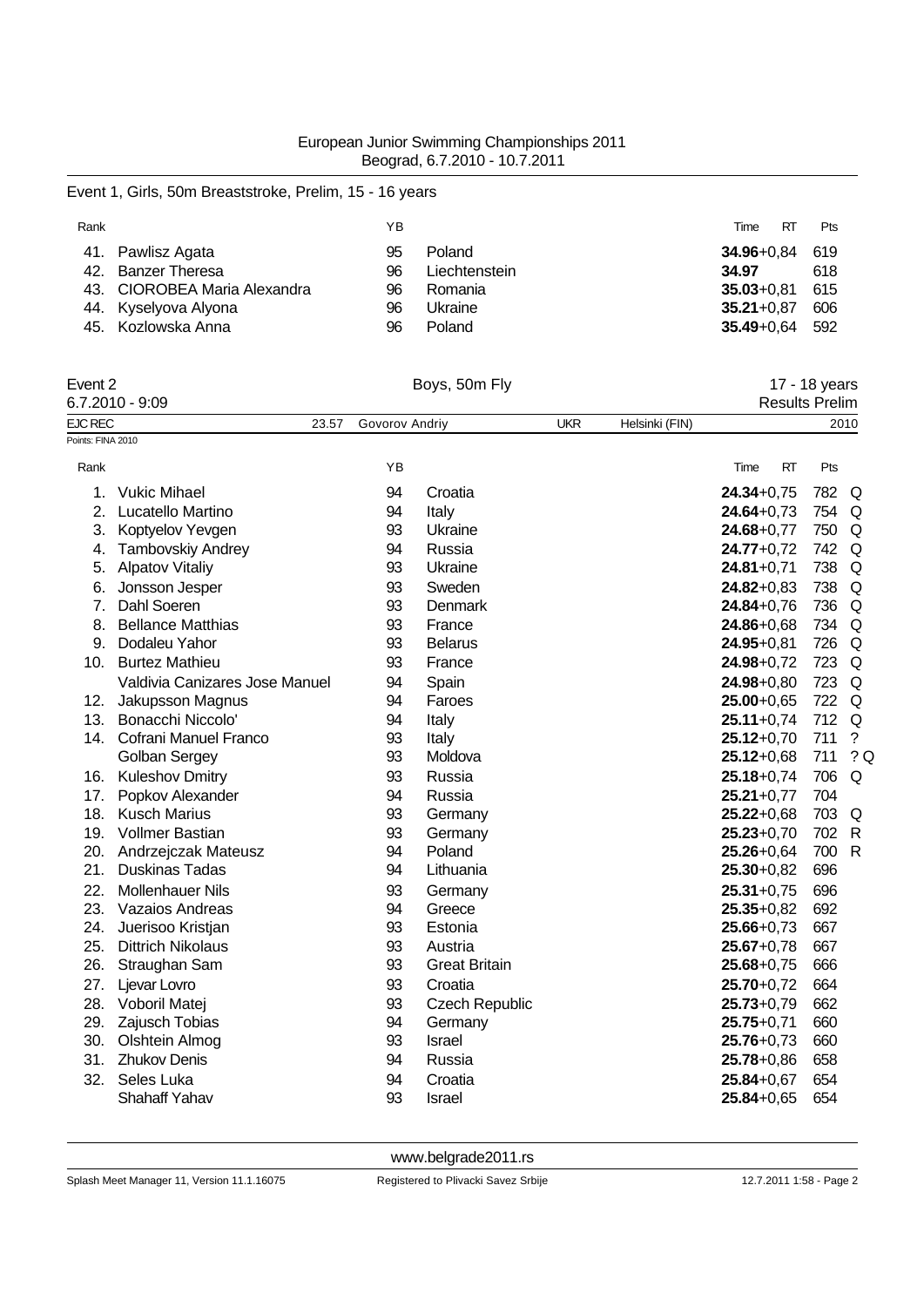### Event 2, Boys, 50m Fly, Prelim, 17 - 18 years

| Rank |                        | ΥB |                        | Time           | RT | Pts |
|------|------------------------|----|------------------------|----------------|----|-----|
| 34.  | Vukobrat Dusan         | 94 | Serbia                 | $25.85 + 0.87$ |    | 653 |
| 35.  | Degtjarjov Pjotr       | 93 | Estonia                | $25.86 + 0.74$ |    | 652 |
| 36.  | <b>Belahsan Victor</b> | 94 | Israel                 | $25.87 + 0.73$ |    | 651 |
| 37.  | Cerkovnik Ziga         | 94 | Slovenia               | $25.89 + 0.74$ |    | 650 |
| 38.  | Cohen Avi              | 93 | Israel                 | $25.95 + 0.67$ |    | 645 |
| 39.  | <b>Zikmund Martin</b>  | 93 | <b>Czech Republic</b>  | $26.01 + 0.79$ |    | 641 |
| 40.  | <b>Wartner Daniel</b>  | 93 | Austria                | $26.02 + 0.71$ |    | 640 |
| 41.  | <b>Paelling Daniel</b> | 94 | Estonia                | $26.11+0.66$   |    | 633 |
| 42.  | Przyborowski Piotr     | 93 | Poland                 | $26.15 + 0.73$ |    | 631 |
| 43.  | Vuorela Teemu          | 94 | Finland                | $26.17 + 0.76$ |    | 629 |
| 44.  | Udicki Bojan           | 93 | Serbia                 | $26.27 + 0.86$ |    | 622 |
| 45.  | Perisic Dejan          | 93 | Serbia                 | $26.29 + 0.75$ |    | 621 |
| 46.  | <b>Bjoerk Jesper</b>   | 93 | Sweden                 | $26.36 + 0.71$ |    | 616 |
| 47.  | Strieborny Adam        | 94 | Slovakia               | $26.41 + 0.78$ |    | 612 |
| 48.  | Kemer Ozan             | 93 | Turkey                 | $26.45 + 0.89$ |    | 609 |
| 49.  | Grizovic Amir          | 94 | Bosnia and Hercegovina | $26.86 + 0.75$ |    | 582 |
| 50.  | Olsen Hedin            | 94 | Faroes                 | $27.38 + 0.78$ |    | 549 |
| 51.  | Simic Andrej           | 94 | Bosnia and Hercegovina | 27.68+0,90     |    | 532 |
| 52.  | Tasevski Nenad         | 93 | FYRMacedonia           | 28.02+0,86     |    | 512 |

# Event 3 Girls, 400m Medley 15 - 16 years<br>
6.7.2010 - 9:19 Results Prelim

|                   | $6.7.2010 - 9:19$          |                        |                |                |                    |                      |                |                    |                |                |                    | <b>Results Prelim</b> |       |      |
|-------------------|----------------------------|------------------------|----------------|----------------|--------------------|----------------------|----------------|--------------------|----------------|----------------|--------------------|-----------------------|-------|------|
| <b>EJC REC</b>    |                            |                        |                | 4:40.88        | Murphy Grainne     |                      |                | <b>IRL</b>         |                | Prague (CZE)   |                    |                       |       | 2009 |
| Points: FINA 2010 |                            |                        |                |                |                    |                      |                |                    |                |                |                    |                       |       |      |
| Rank              |                            |                        |                |                | YB                 |                      |                |                    |                |                | Time               | RT                    | Pts   |      |
| 1.                |                            | O'Connor Siobhan-Marie |                |                | 95                 | <b>Great Britain</b> |                |                    |                |                | $4:49.09 + 0.81$   |                       | 809 A |      |
|                   | 50 <sub>m</sub> :<br>100m: | 29.61<br>1:04.41       | 29.61<br>34.80 | 150m:<br>200m: | 1:40.13<br>2:16.14 | 35.72<br>36.01       | 250m:<br>300m: | 2:58.33<br>3:39.26 | 42.19<br>40.93 | 350m:<br>400m: | 4:14.85<br>4:49.09 | 35.59<br>34.24        |       |      |
| 2.                |                            | Vilas Vidal Maria      |                |                | 96                 | Spain                |                |                    |                |                | 4:49.78            |                       | 803 A |      |
|                   | 50m:                       | 31.60                  | 31.60          | 150m:          | 1:45.97            | 37.74                | 250m:          | 3:03.92            | 40.38          | 350m:          | 4:17.58            | 33.70                 |       |      |
|                   | 100m:                      | 1:08.23                | 36.63          | 200m:          | 2:23.54            | 37.57                | 300m:          | 3:43.88            | 39.96          | 400m:          | 4:49.78            | 32.20                 |       |      |
| 3.                |                            | Serra Nitti Cristina   |                |                | 96                 | Spain                |                |                    |                |                | 4:51.73            |                       | 787 A |      |
|                   | 50m:                       | 30.99                  | 30.99          | 150m:          | 1:45.45            | 38.18                | 250m:          | 3:03.57            | 40.26          | 350m:          | 4:19.31            | 33.62                 |       |      |
|                   | 100m:                      | 1:07.27                | 36.28          | 200m:          | 2:23.31            | 37.86                | 300m:          | 3:45.69            | 42.12          | 400m:          | 4:51.73            | 32.42                 |       |      |
| 4.                | Joo Sara                   |                        |                |                | 95                 | Hungary              |                |                    |                |                | 4:52.48            |                       | 781 A |      |
|                   | 50 <sub>m</sub> :          | 30.64                  | 30.64          | 150m:          | 1:43.73            | 37.98                | 250m:          | 3:04.09            | 43.36          | 350m:          | 4:19.68            | 32.90                 |       |      |
|                   | 100m:                      | 1:05.75                | 35.11          | 200m:          | 2:20.73            | 37.00                | 300m:          | 3:46.78            | 42.69          | 400m:          | 4:52.48            | 32.80                 |       |      |
| 5.                |                            | Garcia Mauri Cristina  |                |                | 95                 | Spain                |                |                    |                |                | $4:52.89 + 0.73$   |                       | 778   |      |
|                   | 50m:                       | 30.44                  | 30.44          | 150m:          | 1:42.87            | 37.86                | 250m:          | 3:02.83            | 42.46          | 350m:          | 4:19.79            | 34.02                 |       |      |
|                   | 100m:                      | 1:05.01                | 34.57          | 200m:          | 2:20.37            | 37.50                | 300m:          | 3:45.77            | 42.94          | 400m:          | 4:52.89            | 33.10                 |       |      |
| 6.                | Gyorgy Reka                |                        |                |                | 96                 | Hungary              |                |                    |                |                | 4:52.95            |                       | 778 A |      |
|                   | 50 <sub>m</sub> :          | 31.05                  | 31.05          | 150m:          | 1:42.46            | 36.98                | 250m:          | 3:01.97            | 41.88          | 350m:          | 4:20.18            | 33.96                 |       |      |
|                   | 100m:                      | 1:05.48                | 34.43          | 200m:          | 2:20.09            | 37.63                | 300m:          | 3:46.22            | 44.25          | 400m:          | 4:52.95            | 32.77                 |       |      |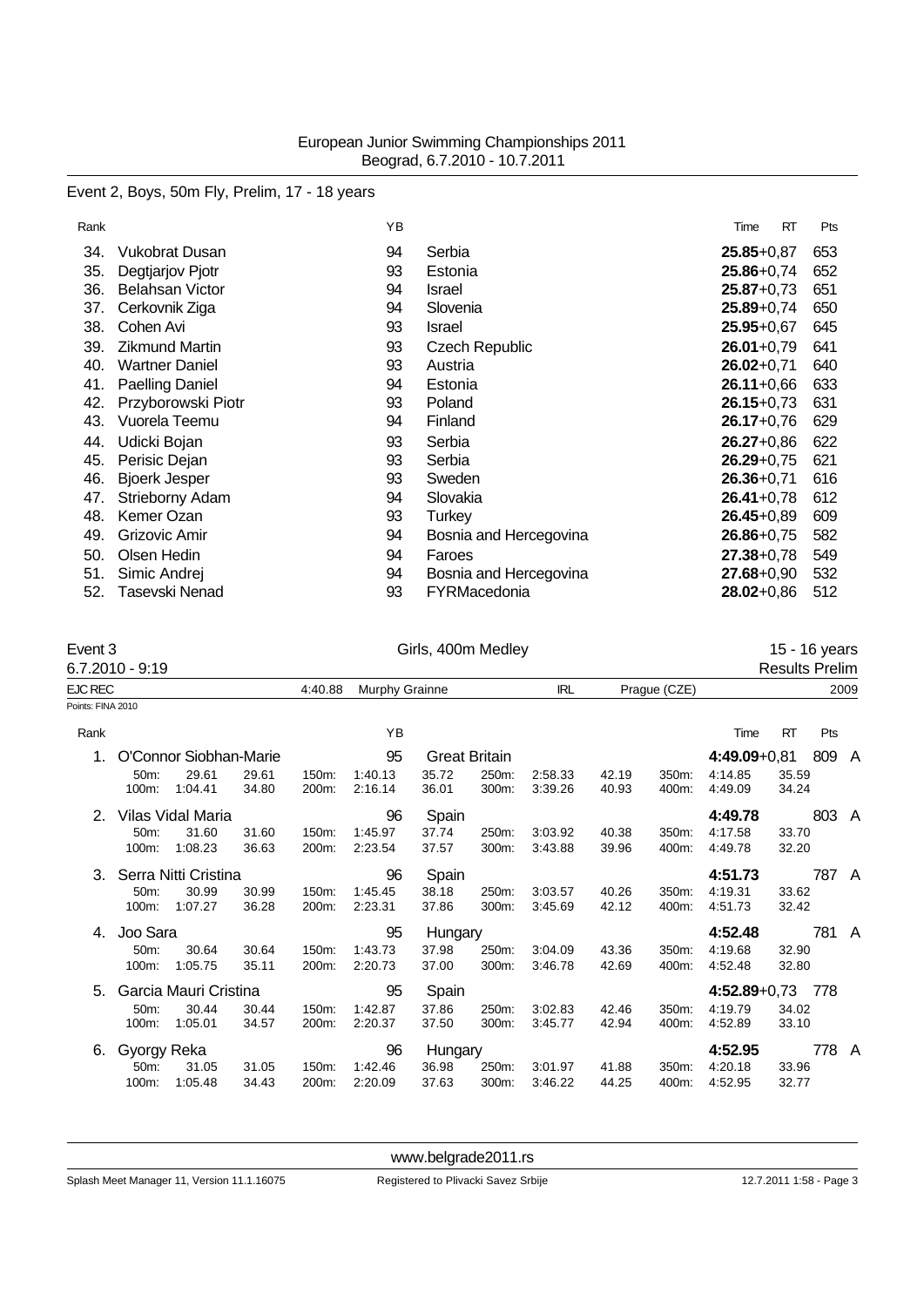### Event 3, Girls, 400m Medley, Prelim, 15 - 16 years

| Rank |                                                             |                                  | ΥB                       |                                        |                |                    |                |                | Time                                     | RT             | Pts   |   |
|------|-------------------------------------------------------------|----------------------------------|--------------------------|----------------------------------------|----------------|--------------------|----------------|----------------|------------------------------------------|----------------|-------|---|
| 7.   | Mc Mahon Sycerika<br>50m:<br>30.17<br>100m:<br>1:05.21      | 30.17<br>150m:<br>35.04<br>200m: | 95<br>1:43.94<br>2:22.15 | Ireland<br>38.73<br>38.21              | 250m:<br>300m: | 3:03.48<br>3:44.83 | 41.33<br>41.35 | 350m:<br>400m: | $4:53.06 + 0.77$<br>4:19.59<br>4:53.06   | 34.76<br>33.47 | 777 A |   |
| 8.   | Corro Lorente Catalina<br>50m:<br>31.14<br>100m:<br>1:06.43 | 31.14<br>150m:<br>35.29<br>200m: | 95<br>1:44.30<br>2:20.88 | Spain<br>37.87<br>36.58                | 250m:<br>300m: | 3:02.80<br>3:46.27 | 41.92<br>43.47 | 350m.<br>400m: | 4:53.46<br>4:20.31<br>4:53.46            | 34.04<br>33.15 | 774   |   |
|      | 9. Renshaw Molly<br>50m:<br>31.81<br>100m:<br>1:08.88       | 31.81<br>150m:<br>37.07<br>200m: | 96<br>1:48.43<br>2:25.81 | <b>Great Britain</b><br>39.55<br>37.38 | 250m:<br>300m: | 3:04.35<br>3:43.53 | 38.54<br>39.18 | 350m.<br>400m: | 4:53.99+0,79 769 A<br>4:20.02<br>4:53.99 | 36.49<br>33.97 |       |   |
| 10.  | Glavnyk Iryna<br>50m:<br>30.74<br>100m:<br>1:06.96          | 30.74<br>150m:<br>36.22<br>200m: | 96<br>1:43.11<br>2:20.37 | Ukraine<br>36.15<br>37.26              | 250m:<br>300m: | 3:03.85<br>3:47.94 | 43.48<br>44.09 | 350m:<br>400m: | 4:54.70+0,92 764 A<br>4:21.43<br>4:54.70 | 33.49<br>33.27 |       |   |
| 11.  | Toni Carlotta<br>50m:<br>30.94<br>1:06.87<br>100m:          | 30.94<br>150m:<br>35.93<br>200m: | 95<br>1:46.31<br>2:23.83 | Italy<br>39.44<br>37.52                | 250m:<br>300m: | 3:05.02<br>3:47.14 | 41.19<br>42.12 | 350m:<br>400m: | 4:55.16<br>4:21.29<br>4:55.16            | 34.15<br>33.87 | 760 R |   |
| 12.  | Donnelly Fiona<br>50m:<br>31.24<br>100m:<br>1:06.44         | 31.24<br>150m:<br>35.20<br>200m: | 95<br>1:44.16<br>2:21.02 | <b>Great Britain</b><br>37.72<br>36.86 | 250m:<br>300m: | 3:04.86<br>3:49.08 | 43.84<br>44.22 | 350m:<br>400m: | 4:55.83+0,81 755<br>4:22.29<br>4:55.83   | 33.21<br>33.54 |       |   |
| 13.  | Krasyukova Kristina<br>50m:<br>30.53<br>1:05.87<br>100m:    | 30.53<br>150m:<br>35.34<br>200m: | 95<br>1:44.21<br>2:22.09 | Russia<br>38.34<br>37.88               | 250m:<br>300m: | 3:03.85<br>3:46.33 | 41.76<br>42.48 | 350m:<br>400m: | $4:56.82+1,00$<br>4:22.28<br>4:56.82     | 35.95<br>34.54 | 748   | R |
| 14.  | Lauridsen Julie Aglund<br>50m:<br>31.50<br>1:07.20<br>100m: | 31.50<br>150m:<br>35.70<br>200m: | 96<br>1:45.10<br>2:22.07 | Denmark<br>37.90<br>36.97              | 250m:<br>300m: | 3:05.68<br>3:49.37 | 43.61<br>43.69 | 350m:<br>400m: | 4:57.14+0,86 745<br>4:23.79<br>4:57.14   | 34.42<br>33.35 |       |   |
| 15.  | Kaminskaya Victoria<br>50m:<br>32.40<br>1:07.83<br>100m:    | 32.40<br>150m:<br>35.43<br>200m: | 95<br>1:46.12<br>2:24.85 | Portugal<br>38.29<br>38.73             | 250m:<br>300m: | 3:06.46<br>3:48.99 | 41.61<br>42.53 | 350m:<br>400m: | $5:01.87+0.85$ 711<br>4:25.20<br>5:01.87 | 36.21<br>36.67 |       |   |
| 16.  | Demler Kathrin<br>50m:<br>30.86<br>100m:<br>1:06.95         | 30.86<br>150m:<br>36.09<br>200m: | 96<br>1.44.43<br>2:22.19 | Germany<br>37.48<br>37.76              | 250m:<br>300m: | 3:07.34<br>3:53.55 | 45.15<br>46.21 | 350m:<br>400m: | 5:02.11<br>4:28.21<br>5:02.11            | 34.66<br>33.90 | 709   |   |
| 17.  | Romanjuk Maria<br>50m:<br>32.36<br>100m:<br>1:11.00         | 32.36<br>150m:<br>38.64<br>200m: | 96<br>1:49.40<br>2:27.76 | Estonia<br>38.40<br>38.36              | 250m:<br>300m: | 3:10.29<br>3:53.27 | 42.53<br>42.98 | 350m:<br>400m: | 5:04.30<br>4:29.33<br>5:04.30            | 36.06<br>34.97 | 694   |   |
|      | 18. Dahlberg Jonna<br>31.48<br>50m:<br>1:06.95<br>100m:     | 31.48<br>150m:<br>35.47<br>200m: | 95<br>1:46.08<br>2:26.52 | Sweden<br>39.13<br>40.44               | 250m:<br>300m: | 3:10.81<br>3:55.15 | 44.29<br>44.34 | 350m:<br>400m: | $5:05.02 + 0.72$<br>4:29.76<br>5:05.02   | 34.61<br>35.26 | 689   |   |
| 19.  | Rados Katarina<br>50m:<br>30.37<br>100m:<br>1:08.16         | 30.37<br>150m:<br>37.79<br>200m: | 96<br>1:46.23<br>2:24.07 | Croatia<br>38.07<br>37.84              | 250m:<br>300m: | 3:08.77<br>3:53.58 | 44.70<br>44.81 | 350m:<br>400m: | $5:05.41+0.99$ 686<br>4:30.12<br>5:05.41 | 36.54<br>35.29 |       |   |
| 20.  | <b>Kehlet Sidse</b><br>50m:<br>31.21<br>1:06.42<br>100m:    | 31.21<br>150m:<br>35.21<br>200m: | 96<br>1:47.51<br>2:27.67 | Denmark<br>41.09<br>40.16              | 250m:<br>300m: | 3:10.24<br>3:54.04 | 42.57<br>43.80 | 350m:<br>400m: | $5:07.25+0.75$ 674<br>4:31.03<br>5:07.25 | 36.99<br>36.22 |       |   |
| 21.  | <b>Traven Sara</b><br>50m:<br>31.63<br>100m:<br>1:08.61     | 31.63<br>150m:<br>36.98<br>200m: | 95<br>1:49.16<br>2:29.56 | Slovenia<br>40.55<br>40.40             | 250m:<br>300m: | 3:13.97<br>3:59.02 | 44.41<br>45.05 | 350m:<br>400m: | 5:08.21<br>4:33.80<br>5:08.21            | 34.78<br>34.41 | 668   |   |

<www.belgrade2011.rs>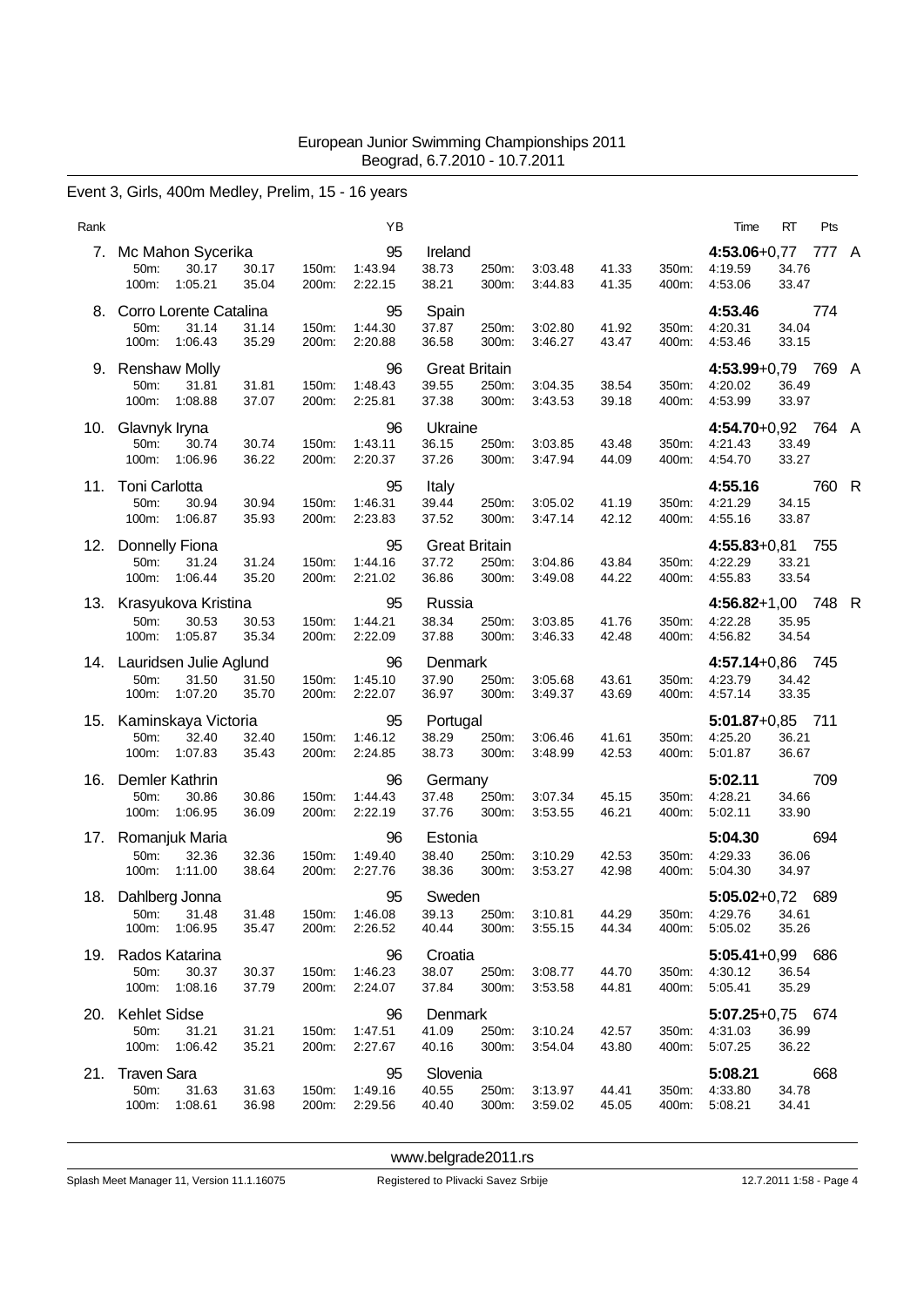#### Event 3, Girls, 400m Medley, Prelim, 15 - 16 years

| Rank |                   |                            |                |                | ΥB                 |                   |                |                    |                |                | Time                        | <b>RT</b>      | Pts |
|------|-------------------|----------------------------|----------------|----------------|--------------------|-------------------|----------------|--------------------|----------------|----------------|-----------------------------|----------------|-----|
| 22.  | 50 <sub>m</sub> : | Miranda Ana Marta<br>32.01 | 32.01          | 150m:          | 96<br>1:47.07      | Portugal<br>38.96 | 250m:          | 3:11.23            | 44.88          | 350m:          | $5:08.68 + 0.93$<br>4:32.72 | 36.12          | 665 |
| 23.  | 100m:             | 1:08.11<br>Polushina Anna  | 36.10          | 200m:          | 2:26.35<br>95      | 39.28<br>Russia   | 300m:          | 3:56.60            | 45.37          | 400m:          | 5:08.68<br>$5:11.54+1.01$   | 35.96          | 646 |
|      | 50m:<br>100m:     | 30.41<br>1:08.16           | 30.41<br>37.75 | 150m:<br>200m: | 1:50.15<br>2:32.44 | 41.99<br>42.29    | 250m:<br>300m: | 3:15.47<br>3:58.87 | 43.03<br>43.40 | 350m:<br>400m: | 4:36.06<br>5:11.54          | 37.19<br>35.48 |     |
| 24.  |                   | Ivanovic Dragana           |                |                | 95                 | Serbia            |                |                    |                |                | 5:13.45                     |                | 635 |
|      | 50 <sub>m</sub> : | 33.41                      | 33.41          | 150m:          | 1:51.69            | 39.62             | 250m:          | 3.16.30            | 44.93          | 350m:          | 4:38.58                     | 36.88          |     |
|      | 100m:             | 1:12.07                    | 38.66          | 200m:          | 2:31.37            | 39.68             | 300m:          | 4:01.70            | 45.40          | 400m:          | 5:13.45                     | 34.87          |     |
| 25.  |                   | Jonsdottir Salome          |                |                | 95                 | Iceland           |                |                    |                |                | 5:13.69                     |                | 633 |
|      | 50 <sub>m</sub> : | 32.40                      | 32.40          | 150m:          | 1:48.68            | 39.04             | 250m:          | 3:15.60            | 47.57          | 350m:          | 4:37.92                     | 36.34          |     |
|      | 100m:             | 1:09.64                    | 37.24          | 200m:          | 2:28.03            | 39.35             | 300m:          | 4:01.58            | 45.98          | 400m:          | 5:13.69                     | 35.77          |     |
| 26.  |                   | Duraes Diana Margarida     |                |                | 96                 | Portugal          |                |                    |                |                | $5:15.73+0.91$              |                | 621 |
|      | 50 <sub>m</sub> : | 31.50                      | 31.50          | 150m:          | 1:50.37            | 39.96             | 250m:          | 3:17.30            | 45.54          | 350m:          | 4:39.79                     | 35.74          |     |
|      | 100m:             | 1:10.41                    | 38.91          | 200m:          | 2:31.76            | 41.39             | 300m:          | 4:04.05            | 46.75          | 400m:          | 5:15.73                     | 35.94          |     |

| Event 4           | 6.7.2010 - 9:44            |                       |                |                |                    |                | Boys, 400m Freestyle |                    |                |                |                    |                | 17 - 18 years<br><b>Results Prelim</b> |      |
|-------------------|----------------------------|-----------------------|----------------|----------------|--------------------|----------------|----------------------|--------------------|----------------|----------------|--------------------|----------------|----------------------------------------|------|
| <b>EJC REC</b>    |                            |                       |                | 3:46.26        | Agnel Yannick      |                |                      | <b>FRA</b>         |                | Helsinki (FIN) |                    |                |                                        | 2010 |
| Points: FINA 2010 |                            |                       |                |                |                    |                |                      |                    |                |                |                    |                |                                        |      |
| Rank              |                            |                       |                |                | YB                 |                |                      |                    |                |                | Time               | RT             | Pts                                    |      |
| 1.                |                            | Scheruebl Christian   |                |                | 94                 | Austria        |                      |                    |                |                | $3:55.87+0.82$     |                | 812 A                                  |      |
|                   | 50m:<br>100m:              | 27.80<br>57.50        | 27.80<br>29.70 | 150m:<br>200m: | 1:27.45<br>1:57.52 | 29.95<br>30.07 | 250m:<br>300m:       | 2:26.77<br>2:56.83 | 29.25<br>30.06 | 350m:<br>400m: | 3:27.46<br>3:55.87 | 30.63<br>28.41 |                                        |      |
| 2.                |                            | Crouch-Anderson Myles |                |                | 93                 |                | <b>Great Britain</b> |                    |                |                | $3:55.91 + 0.81$   |                | 811 A                                  |      |
|                   | 50 <sub>m</sub> :<br>100m: | 27.86<br>57.24        | 27.86<br>29.38 | 150m:<br>200m: | 1:27.09<br>1:57.12 | 29.85<br>30.03 | 250m:<br>300m:       | 2:26.86<br>2:56.86 | 29.74<br>30.00 | 350m:<br>400m: | 3:27.27<br>3:55.91 | 30.41<br>28.64 |                                        |      |
| 3.                | Detti Gabriele             |                       |                |                | 94                 | Italy          |                      |                    |                |                | $3:56.25+0.87$     |                | 808 A                                  |      |
|                   | 50m:<br>100m:              | 27.33<br>56.75        | 27.33<br>29.42 | 150m:<br>200m: | 1:27.12<br>1:57.30 | 30.37<br>30.18 | 250m:<br>300m:       | 2:27.54<br>2:57.58 | 30.24<br>30.04 | 350m:<br>400m: | 3:27.18<br>3:56.25 | 29.60<br>29.07 |                                        |      |
| 4.                | Lloyd leuan                |                       |                |                | 93                 |                | <b>Great Britain</b> |                    |                |                | $3:56.46+0.79$     |                | 806 A                                  |      |
|                   | 50m:<br>100m:              | 27.07<br>57.11        | 27.07<br>30.04 | 150m:<br>200m: | 1:27.48<br>1:57.82 | 30.37<br>30.34 | 250m:<br>300m:       | 2:28.05<br>2:58.01 | 30.23<br>29.96 | 350m:<br>400m: | 3:27.83<br>3:56.46 | 29.82<br>28.63 |                                        |      |
| 5.                | Szuba Michal               |                       |                |                | 93                 | Poland         |                      |                    |                |                | $3:56.62+0.88$     |                | 804 A                                  |      |
|                   | 50m:<br>100m:              | 27.46<br>57.39        | 27.46<br>29.93 | 150m:<br>200m: | 1:27.80<br>1:58.17 | 30.41<br>30.37 | 250m:<br>300m:       | 2:28.25<br>2:58.44 | 30.08<br>30.19 | 350m:<br>400m: | 3:28.62<br>3:56.62 | 30.18<br>28.00 |                                        |      |
| 6.                | Koski Matias               |                       |                |                | 94                 | Finland        |                      |                    |                |                | $3:56.65+0.71$     |                | 804 A                                  |      |
|                   | 50m:<br>100m:              | 27.26<br>57.10        | 27.26<br>29.84 | 150m:<br>200m: | 1:27.19<br>1:57.54 | 30.09<br>30.35 | 250m:<br>300m:       | 2:27.84<br>2:57.89 | 30.30<br>30.05 | 350m:<br>400m: | 3:27.77<br>3:56.65 | 29.88<br>28.88 |                                        |      |
| 7.                | Dreesens Dion              |                       |                |                | 93                 |                | Netherlands          |                    |                |                | $3:57.06 + 0.80$   |                | 800 A                                  |      |

<www.belgrade2011.rs>

50m: 27.22 27.22 150m: 1:27.01 30.16 250m: 2:27.20 29.85 350m: 3:27.61 30.16 100m: 56.85 29.63 200m: 1:57.35 30.34 300m: 2:57.45 30.25 400m: 3:57.06 29.45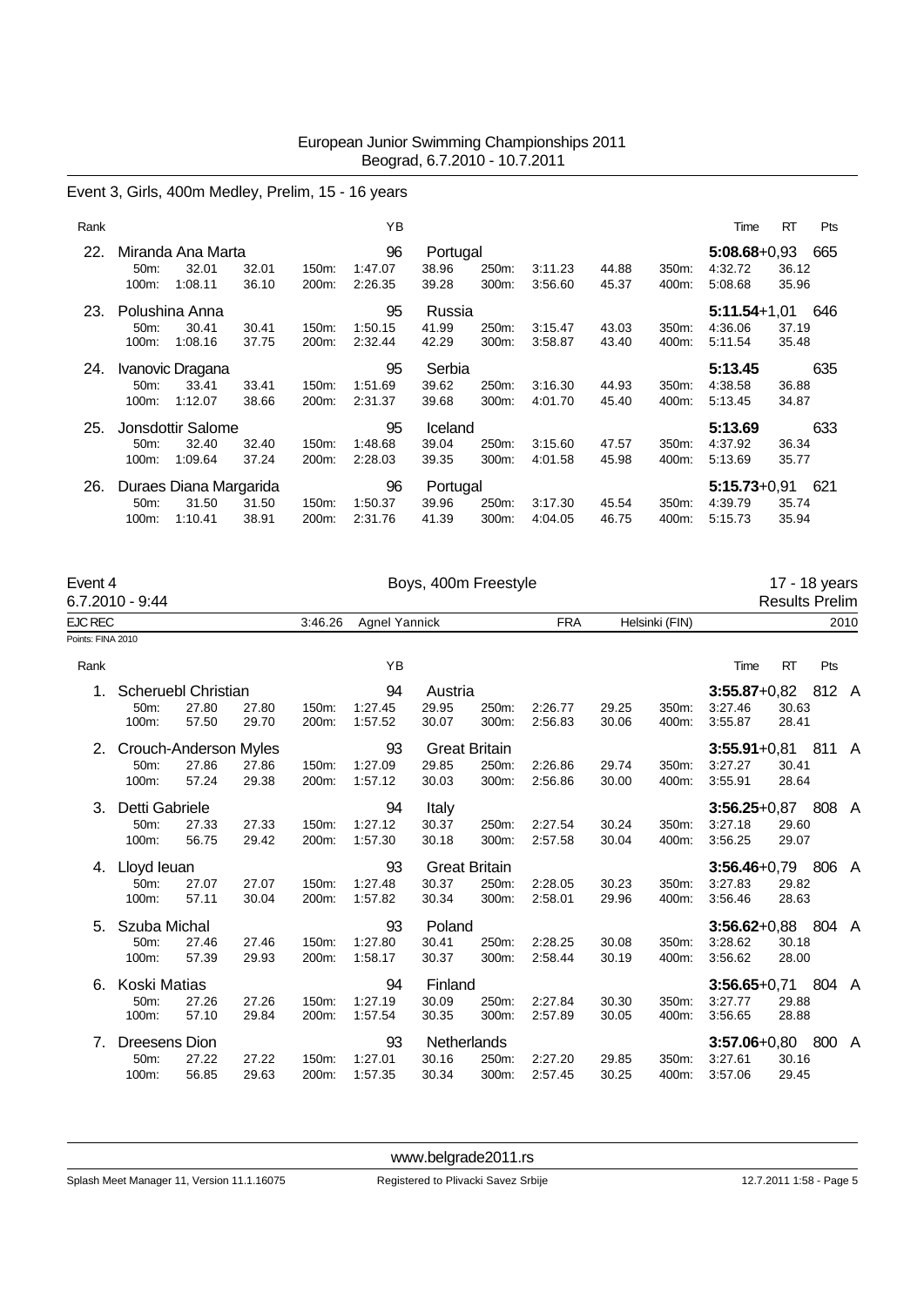# Event 4, Boys, 400m Freestyle, Prelim, 17 - 18 years

| Rank |                                                |                |                |                | ΥB                       |                                        |                |                    |                |                | Time                                     | RT             | Pts   |  |
|------|------------------------------------------------|----------------|----------------|----------------|--------------------------|----------------------------------------|----------------|--------------------|----------------|----------------|------------------------------------------|----------------|-------|--|
| 8.   | Zaborowski Filip<br>50m:<br>100m:              | 27.75<br>57.79 | 27.75<br>30.04 | 150m:<br>200m: | 94<br>1:27.83<br>1.58.14 | Poland<br>30.04<br>30.31               | 250m:<br>300m: | 2:27.84<br>2:57.92 | 29.70<br>30.08 | 350m:<br>400m: | $3:57.18 + 0.78$<br>3:27.77<br>3:57.18   | 29.85<br>29.41 | 798 A |  |
| 9.   | <b>Bauwens Ward</b><br>50m:<br>100m:           | 27.34<br>56.21 | 27.34<br>28.87 | 150m:<br>200m: | 93<br>1:25.67<br>1:55.79 | <b>Belgium</b><br>29.46<br>30.12       | 250m:<br>300m: | 2:26.29<br>2:56.65 | 30.50<br>30.36 | 350m:<br>400m: | $3:57.23 + 0.68$<br>3:27.53<br>3:57.23   | 30.88<br>29.70 | 798 R |  |
| 10.  | Stjepanovic Velimir<br>50m:<br>100m:           | 26.96<br>57.22 | 26.96<br>30.26 | 150m:<br>200m: | 93<br>1:26.98<br>1:56.92 | Serbia<br>29.76<br>29.94               | 250m:<br>300m: | 2:27.27<br>2:57.39 | 30.35<br>30.12 | 350m:<br>400m: | 3:57.30+0,70 797 R<br>3:27.78<br>3:57.30 | 30.39<br>29.52 |       |  |
| 11.  | Cortens Ken<br>50m:<br>100m:                   | 27.86<br>57.74 | 27.86<br>29.88 | 150m:<br>200m: | 93<br>1:28.26<br>1:58.98 | <b>Belgium</b><br>30.52<br>30.72       | 250m:<br>300m: | 2:28.81<br>2:59.58 | 29.83<br>30.77 | 350m:<br>400m: | $3:57.87+0.75$ 791<br>3:29.65<br>3:57.87 | 30.07<br>28.22 |       |  |
| 12.  | Moss Thomas<br>50m:<br>100m:                   | 27.87<br>57.46 | 27.87<br>29.59 | 150m:<br>200m: | 94<br>1:27.60<br>1:58.05 | <b>Great Britain</b><br>30.14<br>30.45 | 250m:<br>300m: | 2:28.14<br>2:58.47 | 30.09<br>30.33 | 350m:<br>400m: | 3:57.94<br>3:28.56<br>3:57.94            | 30.09<br>29.38 | 791   |  |
| 13.  | <b>Bujoczek Filip</b><br>50m:<br>100m:         | 26.80<br>56.19 | 26.80<br>29.39 | 150m:<br>200m: | 94<br>1:26.72<br>1:57.32 | Poland<br>30.53<br>30.60               | 250m:<br>300m: | 2:27.44<br>2:58.13 | 30.12<br>30.69 | 350m:<br>400m: | $3:57.95 + 0.92$<br>3:28.34<br>3:57.95   | 30.21<br>29.61 | 791   |  |
| 14.  | Paltrinieri Gregorio<br>50m:<br>100m:          | 27.66<br>57.21 | 27.66<br>29.55 | 150m:<br>200m: | 94<br>1:27.26<br>1:57.54 | Italy<br>30.05<br>30.28                | 250m:<br>300m: | 2:27.69<br>2:58.47 | 30.15<br>30.78 | 350m:<br>400m: | $3:58.05 + 0.81$<br>3:28.50<br>3:58.05   | 30.03<br>29.55 | 790   |  |
| 15.  | Hendrickx Lander<br>50 <sub>m</sub> :<br>100m: | 27.18<br>57.14 | 27.18<br>29.96 | 150m:<br>200m: | 94<br>1:27.34<br>1:57.88 | Belgium<br>30.20<br>30.54              | 250m:<br>300m: | 2:28.11<br>2:58.62 | 30.23<br>30.51 | 350m:<br>400m: | 3:58.70+0,67 783<br>3:29.05<br>3:58.70   | 30.43<br>29.65 |       |  |
| 16.  | McKee Anton Sveinn<br>50m:<br>100m:            | 27.89<br>58.04 | 27.89<br>30.15 | 150m:<br>200m: | 93<br>1:28.32<br>1:58.61 | Iceland<br>30.28<br>30.29              | 250m:<br>300m: | 2:29.10<br>2:59.69 | 30.49<br>30.59 | 350m:<br>400m: | $3:59.48 + 0.79$<br>3:30.13<br>3:59.48   | 30.44<br>29.35 | 776   |  |
| 17.  | Rybinski Dawid<br>50m:<br>100m:                | 27.64<br>57.33 | 27.64<br>29.69 | 150m:<br>200m: | 93<br>1:27.69<br>1:58.34 | Poland<br>30.36<br>30.65               | 250m:<br>300m: | 2:28.51<br>2:59.33 | 30.17<br>30.82 | 350m:<br>400m: | $3:59.91+0.74$ 771<br>3:30.49<br>3:59.91 | 31.16<br>29.42 |       |  |
| 18.  | Vogel Florian<br>50m:<br>100m:                 | 27.93<br>58.70 | 27.93<br>30.77 | 150m:<br>200m: | 94<br>1:29.65<br>1:59.88 | Germany<br>30.95<br>30.23              | 250m:<br>300m: | 2:29.97<br>3:00.42 | 30.09<br>30.45 | 350m:<br>400m: | $4:00.35 + 0.74$<br>3:30.62<br>4:00.35   | 30.20<br>29.73 | - 767 |  |
| 19.  | <b>Yildirimer Ediz</b><br>50m:<br>100m:        | 28.18<br>58.16 | 28.18<br>29.98 | 150m:<br>200m: | 93<br>1:28.19<br>1:58.98 | Turkey<br>30.03<br>30.79               | 250m:<br>300m: | 2:29.27<br>3:00.32 | 30.29<br>31.05 | 350m:<br>400m: | $4:00.52 + 0.82$<br>3:31.01<br>4:00.52   | 30.69<br>29.51 | 766   |  |
| 20.  | Horn Tobias<br>50m:<br>100m:                   | 27.74<br>57.67 | 27.74<br>29.93 | 150m:<br>200m: | 93<br>1:27.56<br>1:58.10 | Germany<br>29.89<br>30.54              | 250m:<br>300m: | 2:27.90<br>2:58.59 | 29.80<br>30.69 | 350m:<br>400m: | 4:00.65+0,81 764<br>3:29.90<br>4:00.65   | 31.31<br>30.75 |       |  |
| 21.  | Croenen Louis<br>50m:<br>100m:                 | 27.53<br>56.97 | 27.53<br>29.44 | 150m:<br>200m: | 94<br>1:27.23<br>1:57.67 | Belgium<br>30.26<br>30.44              | 250m:<br>300m: | 2:28.36<br>2:59.11 | 30.69<br>30.75 | 350m:<br>400m: | 4:00.67+0,79 764<br>3:30.04<br>4:00.67   | 30.93<br>30.63 |       |  |
| 22.  | Rozas Lopez Miguel Angel<br>50m:<br>100m:      | 27.76<br>57.14 | 27.76<br>29.38 | 150m:<br>200m: | 94<br>1:27.09<br>1:57.42 | Spain<br>29.95<br>30.33                | 250m:<br>300m: | 2:27.97<br>2:58.95 | 30.55<br>30.98 | 350m:<br>400m: | 4:00.69+0,80 764<br>3:30.38<br>4:00.69   | 31.43<br>30.31 |       |  |

<www.belgrade2011.rs>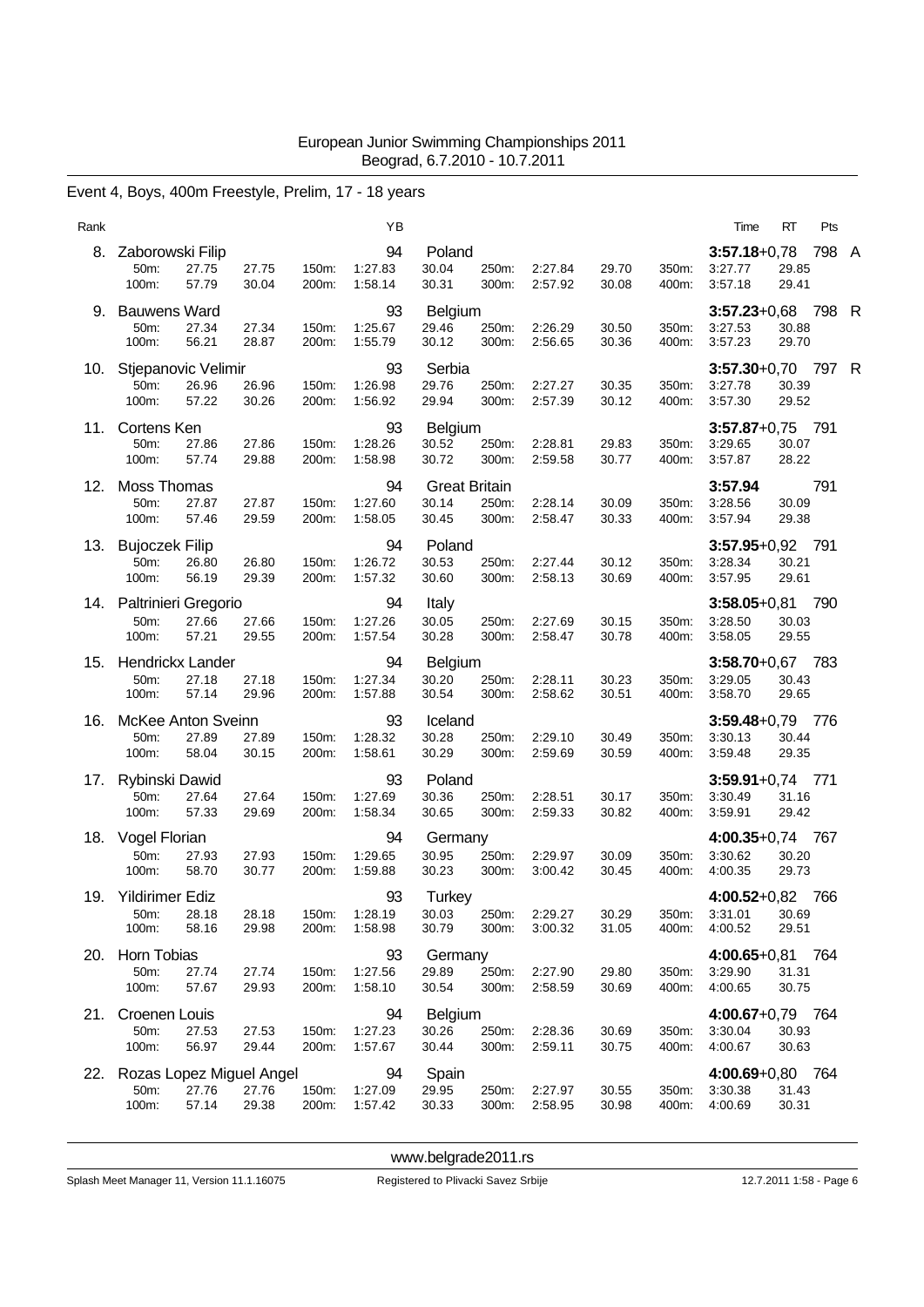# Event 4, Boys, 400m Freestyle, Prelim, 17 - 18 years

| Rank |                                                     |                |                |                | YB                       |                                        |                |                    |                |                | Time                                   | RT             | Pts   |
|------|-----------------------------------------------------|----------------|----------------|----------------|--------------------------|----------------------------------------|----------------|--------------------|----------------|----------------|----------------------------------------|----------------|-------|
| 23.  | Pancari Luca<br>50 <sub>m</sub> :<br>100m:          | 27.77<br>57.46 | 27.77<br>29.69 | 150m:<br>200m: | 93<br>1:27.94<br>1:59.27 | Italy<br>30.48<br>31.33                | 250m:<br>300m: | 2:30.54<br>3:01.25 | 31.27<br>30.71 | 350m:<br>400m: | $4:00.90 + 0,80$<br>3:30.96<br>4:00.90 | 29.71<br>29.94 | 762   |
| 24.  | <b>Parks Matthew</b><br>50m:<br>100m:               | 27.45<br>57.26 | 27.45<br>29.81 | 150m:<br>200m: | 93<br>1:27.79<br>1:58.33 | <b>Great Britain</b><br>30.53<br>30.54 | 250m:<br>300m: | 2:28.68<br>2:59.56 | 30.35<br>30.88 | 350m:<br>400m: | $4:01.60 + 0.71$<br>3:30.80<br>4:01.60 | 31.24<br>30.80 | 755   |
| 25.  | <b>Kiraly Bence</b><br>50 <sub>m</sub> :<br>100m:   | 27.65<br>57.37 | 27.65<br>29.72 | 150m:<br>200m: | 93<br>1:27.71<br>1:58.56 | Hungary<br>30.34<br>30.85              | 250m:<br>300m: | 2:29.17<br>3:00.77 | 30.61<br>31.60 | 350m:<br>400m: | 4:01.75+0,86 754<br>3:31.96<br>4:01.75 | 31.19<br>29.79 |       |
| 26.  | Nagy Richard<br>50 <sub>m</sub> :<br>100m:          | 27.90<br>57.89 | 27.90<br>29.99 | 150m:<br>200m: | 93<br>1:28.19<br>1:58.95 | Slovakia<br>30.30<br>30.76             | 250m:<br>300m: | 2:30.05<br>3:01.64 | 31.10<br>31.59 | 350m:<br>400m: | 4:03.05+0,80 742<br>3:32.84<br>4:03.05 | 31.20<br>30.21 |       |
| 27.  | <b>CRISTEA Horia Stefan</b><br>50m:<br>100m:        | 27.55<br>57.40 | 27.55<br>29.85 | 150m:<br>200m: | 93<br>1:27.48<br>1:58.34 | Romania<br>30.08<br>30.86              | 250m:<br>300m: | 2:29.04<br>3:00.26 | 30.70<br>31.22 | 350m:<br>400m: | 4:03.22+0,78 740<br>3:32.07<br>4:03.22 | 31.81<br>31.15 |       |
| 28.  | Drumov Dmytro<br>50m:<br>100m:                      | 28.13<br>58.36 | 28.13<br>30.23 | 150m:<br>200m: | 94<br>1:28.24<br>1:58.75 | Ukraine<br>29.88<br>30.51              | 250m:<br>300m: | 2:29.36<br>3:00.79 | 30.61<br>31.43 | 350m:<br>400m: | 4:03.45+0,84 738<br>3:32.40<br>4:03.45 | 31.61<br>31.05 |       |
| 29.  | <b>Bau Martin</b><br>50 <sub>m</sub> :<br>100m:     | 28.25<br>58.90 | 28.25<br>30.65 | 150m:<br>200m: | 94<br>1:29.69<br>2:00.91 | Slovenia<br>30.79<br>31.22             | 250m:<br>300m: | 2:31.95<br>3:03.15 | 31.04<br>31.20 | 350m:<br>400m: | $4:04.12+0.81$<br>3:34.04<br>4:04.12   | 30.89<br>30.08 | 732   |
| 30.  | <b>Ekstroem Oscar</b><br>50 <sub>m</sub> :<br>100m: | 27.74<br>58.02 | 27.74<br>30.28 | 150m:<br>200m: | 94<br>1:28.84<br>1:59.67 | Sweden<br>30.82<br>30.83               | 250m:<br>300m: | 2:30.67<br>3:01.73 | 31.00<br>31.06 | 350m:<br>400m: | $4:04.13 + 0.80$<br>3:32.97<br>4:04.13 | 31.24<br>31.16 | - 732 |
| 31.  | Diogo Miguel Monteiro<br>50m:<br>100m:              | 27.91<br>58.20 | 27.91<br>30.29 | 150m:<br>200m: | 93<br>1:29.15<br>1:59.89 | Portugal<br>30.95<br>30.74             | 250m:<br>300m: | 2:31.13<br>3:02.28 | 31.24<br>31.15 | 350m:<br>400m: | $4:04.59 + 0.86$<br>3:33.53<br>4:04.59 | 31.25<br>31.06 | 728   |
| 32.  | Santa Gustavo Manuel<br>50 <sub>m</sub> :<br>100m:  | 27.95<br>57.80 | 27.95<br>29.85 | 150m:<br>200m: | 93<br>1:28.79<br>1:59.77 | Portugal<br>30.99<br>30.98             | 250m:<br>300m: | 2:30.61<br>3:02.74 | 30.84<br>32.13 | 350m:<br>400m: | 4:04.71+0,79 727<br>3:33.97<br>4:04.71 | 31.23<br>30.74 |       |
| 33.  | Golob Matej<br>50m:<br>100m:                        | 27.43<br>57.02 | 27.43<br>29.59 | 150m:<br>200m: | 93<br>1:27.52<br>1:58.55 | Slovenia<br>30.50<br>31.03             | 250m:<br>300m: | 2:29.97<br>3:01.97 | 31.42<br>32.00 | 350m:<br>400m: | 4:04.79+0,78<br>3:34.05<br>4:04.79     | 32.08<br>30.74 | 726   |
|      | 34. Karap Nezir<br>50m:<br>100m:                    | 28.17<br>58.46 | 28.17<br>30.29 | 150m:<br>200m: | 94<br>1:29.55<br>2:00.91 | Turkey<br>31.09<br>31.36               | 250m:<br>300m: | 2:32.49<br>3:04.04 | 31.58<br>31.55 | 350m:<br>400m: | $4:04.98 + 0.83$<br>3:35.54<br>4:04.98 | 31.50<br>29.44 | 724   |
| 35.  | <b>Turner Conor</b><br>50m:<br>100m:                | 28.11<br>58.65 | 28.11<br>30.54 | 150m:<br>200m: | 94<br>1:29.96<br>2:00.88 | Ireland<br>31.31<br>30.92              | 250m:<br>300m: | 2:32.26<br>3:03.55 | 31.38<br>31.29 | 350m:<br>400m: | 4:04.99<br>3:34.78<br>4:04.99          | 31.23<br>30.21 | 724   |
| 36.  | Johansen Mikkel<br>50m:<br>100m:                    | 28.13<br>58.48 | 28.13<br>30.35 | 150m:<br>200m: | 94<br>1:29.47<br>2:01.08 | Denmark<br>30.99<br>31.61              | 250m:<br>300m: | 2:32.14<br>3:03.76 | 31.06<br>31.62 | 350m:<br>400m: | 4:05.36+0,74 721<br>3:34.95<br>4:05.36 | 31.19<br>30.41 |       |
| 37.  | Vigroux Sebastien<br>50m:<br>100m:                  | 27.77<br>57.42 | 27.77<br>29.65 | 150m:<br>200m: | 93<br>1:27.88<br>1:58.76 | France<br>30.46<br>30.88               | 250m:<br>300m: | 2:29.34<br>3:00.94 | 30.58<br>31.60 | 350m:<br>400m: | 4:05.42+0,75 721<br>3:33.28<br>4:05.42 | 32.34<br>32.14 |       |

<www.belgrade2011.rs>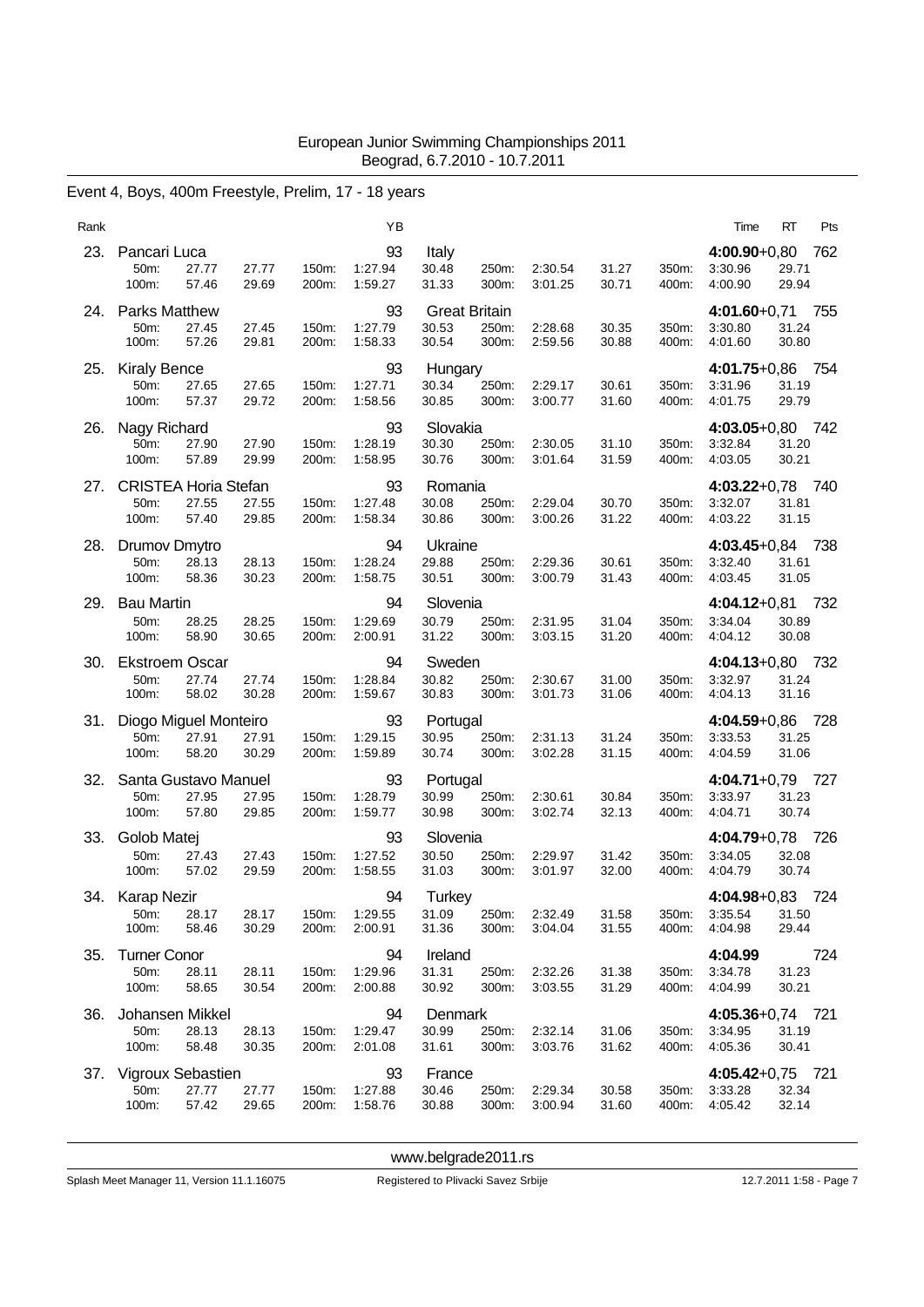# Event 4, Boys, 400m Freestyle, Prelim, 17 - 18 years

| Rank |                                       |                  |                |                | YB                       |                            |                                |                                              |                |                | Time                                     | RT             | Pts   |
|------|---------------------------------------|------------------|----------------|----------------|--------------------------|----------------------------|--------------------------------|----------------------------------------------|----------------|----------------|------------------------------------------|----------------|-------|
| 38.  | Mathiesen Martin<br>50m:<br>100m:     | 27.94<br>58.71   | 27.94<br>30.77 | 150m:<br>200m: | 94<br>1:29.89<br>2:00.96 | Denmark<br>31.18<br>31.07  | 250m:<br>300m:                 | 2:31.89<br>3:03.01                           | 30.93<br>31.12 | 350m:<br>400m: | $4:05.62 + 0.76$<br>3:34.53<br>4:05.62   | 31.52<br>31.09 | - 719 |
| 39.  | Mijatovic Igor<br>50m:<br>100m:       | 28.29<br>58.99   | 28.29<br>30.70 | 150m:<br>200m: | 94<br>1:30.08<br>2:01.78 | Serbia<br>31.09<br>31.70   | 250m:<br>300m:                 | 2:33.57<br>3:05.36                           | 31.79<br>31.79 | 350m:<br>400m: | 4:06.34+0,74 712<br>3:36.77<br>4:06.34   | 31.41<br>29.57 |       |
| 40.  | Pejovic Ivo<br>50m:<br>100m:          | 28.69<br>59.73   | 28.69<br>31.04 | 150m:<br>200m: | 94<br>1:30.96<br>2:03.29 | Serbia<br>31.23<br>32.33   | 250m:<br>300m:                 | 2:34.70<br>3:06.76                           | 31.41<br>32.06 | 350m:<br>400m: | 4:07.61+0,73 702<br>3:37.75<br>4:07.61   | 30.99<br>29.86 |       |
| 41.  | Posta Ivan<br>50m:<br>100m:           | 27.93<br>58.81   | 27.93<br>30.88 | 150m:<br>200m: | 94<br>1:30.06<br>2:01.68 | Croatia<br>31.25<br>31.62  | 250m:<br>300m:                 | 2:33.39<br>3:05.30                           | 31.71<br>31.91 | 350m:<br>400m: | 4:07.62<br>3:37.07<br>4:07.62            | 31.77<br>30.55 | 701   |
| 42.  | Komadina Pasko<br>50m:<br>100m:       | 27.54<br>57.47   | 27.54<br>29.93 | 150m:<br>200m: | 93<br>1:28.16<br>1:59.63 | Croatia<br>30.69<br>31.47  | 250m:<br>300m:                 | 2:31.20<br>3:03.99                           | 31.57<br>32.79 | 350m:<br>400m: | 4:09.54+0,79 685<br>3:37.03<br>4:09.54   | 33.04<br>32.51 |       |
| 43.  | Marasli Furkan D.<br>50m:<br>100m:    | 28.11<br>58.13   | 28.11<br>30.02 | 150m:<br>200m: | 94<br>1:29.22<br>2:00.83 | Turkey<br>31.09<br>31.61   | 250m:<br>300m:                 | 2:32.69<br>3:05.04                           | 31.86<br>32.35 | 350m:<br>400m: | 4:09.78+0,78 683<br>3:37.66<br>4:09.78   | 32.62<br>32.12 |       |
| 44.  | Oliveira Tiago Silva<br>50m:<br>100m: | 28.07<br>58.37   | 28.07<br>30.30 | 150m:<br>200m: | 94<br>1:29.29<br>2:00.96 | Portugal<br>30.92<br>31.67 | 250m:<br>300m:                 | 2:33.50<br>3:05.94                           | 32.54<br>32.44 | 350m:<br>400m: | 4:10.11<br>3:38.25<br>4:10.11            | 32.31<br>31.86 | 681   |
| 45.  | Muffels Rob<br>50m:<br>100m:          | 27.60<br>58.38   | 27.60<br>30.78 | 150m:<br>200m: | 94<br>1:29.64<br>2:01.38 | Germany<br>31.26<br>31.74  | 250m:<br>300m:                 | 2:33.19<br>3:06.02                           | 31.81<br>32.83 | 350m:<br>400m: | 4:10.45+0,82 678<br>3:38.92<br>4:10.45   | 32.90<br>31.53 |       |
| 46.  | Hodzic Damir<br>50m:<br>100m:         | 29.20<br>1:01.30 | 29.20<br>32.10 | 150m:<br>200m: | 93<br>1:34.43<br>2:08.17 | 33.13<br>33.74             | 250m:<br>300m:                 | Bosnia and Hercegovina<br>2:41.90<br>3:17.08 | 33.73<br>35.18 | 350m:<br>400m: | $4:28.43+0.84$ 551<br>3.52.51<br>4:28.43 | 35.43<br>35.92 |       |
| 47.  | Stojanoski Andrej<br>50m:<br>100m:    | 29.56<br>1:02.89 | 29.56<br>33.33 | 150m:<br>200m: | 94<br>1:37.23<br>2:11.66 | 34.34<br>34.43             | FYRMacedonia<br>250m:<br>300m: | 2:46.91<br>3:22.05                           | 35.25<br>35.14 | 350m:<br>400m: | 4:31.05+0,99 535<br>3:57.15<br>4:31.05   | 35.10<br>33.90 |       |

| Event 5           | $6.7.2010 - 10:15$                         |       |       | Girls, 200m Fly |                     |                  |                                  |            |       | 15 - 16 years<br><b>Results Prelim</b> |                             |       |       |     |  |
|-------------------|--------------------------------------------|-------|-------|-----------------|---------------------|------------------|----------------------------------|------------|-------|----------------------------------------|-----------------------------|-------|-------|-----|--|
| <b>EJC REC</b>    |                                            |       |       | 2:08.55         | <b>Kovacs Emese</b> |                  |                                  | <b>HUN</b> |       | Antwerp (BEL)                          |                             |       | 2007  |     |  |
| Points: FINA 2010 |                                            |       |       |                 |                     |                  |                                  |            |       |                                        |                             |       |       |     |  |
| Rank              |                                            |       |       |                 | ΥB                  |                  |                                  |            |       |                                        | Time                        | RT    | Pts   |     |  |
| $1_{-}$           | Sheridan Elena<br>50 <sub>m</sub> :        | 30.44 | 30.44 | 100m:           | 95<br>1:04.41       | 33.97            | <b>Great Britain</b><br>150m:    | 1:39.44    | 35.03 | 200m:                                  | 2:13.39<br>2:13.39          | 33.95 | 791   | - Q |  |
| 2.                | <b>Barton Georgia</b><br>50 <sub>m</sub> : | 30.22 | 30.22 | $100m$ :        | 95<br>1:04.54       | 34.32            | <b>Great Britain</b><br>$150m$ : | 1:38.87    | 34.33 | 200m:                                  | 2:14.53<br>2:14.53          | 35.66 | 771 Q |     |  |
|                   | Szilagyi Liliana<br>50m:                   | 31.03 | 31.03 | 100m:           | 96<br>1:04.60       | Hungary<br>33.57 | 150m:                            | 1:39.77    | 35.17 | 200m:                                  | $2:15.20 + 0.80$<br>2:15.20 | 35.43 | 760 Q |     |  |

<www.belgrade2011.rs>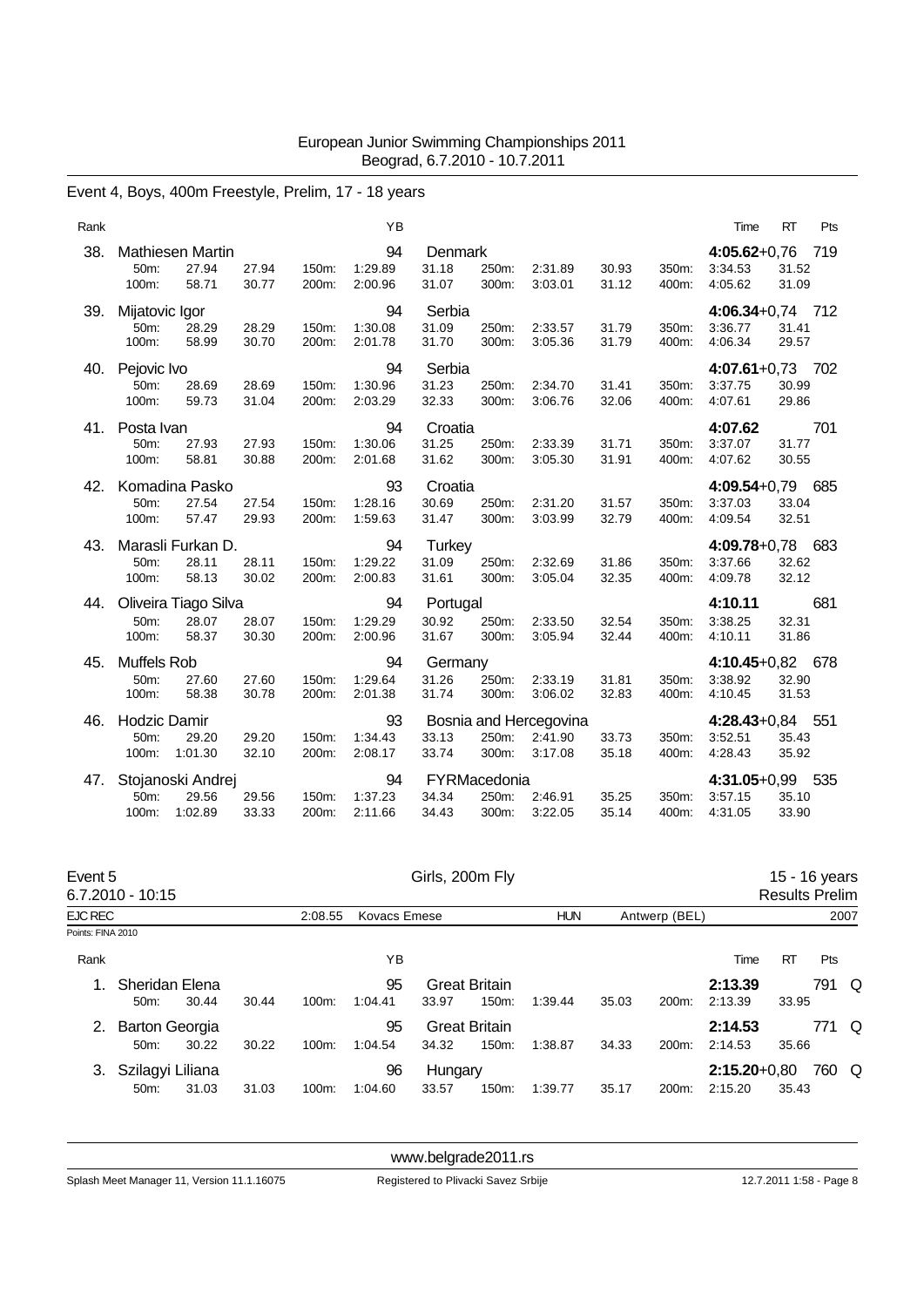### Event 5, Girls, 200m Fly, Prelim, 15 - 16 years

|     |                                                   |       |       | ΥB                  |                                |       |                     |       |       | Time                                    | RT    | Pts   |  |
|-----|---------------------------------------------------|-------|-------|---------------------|--------------------------------|-------|---------------------|-------|-------|-----------------------------------------|-------|-------|--|
|     | 4. Mc Mahon Sycerika<br>31.65<br>50m:             | 31.65 | 100m: | 95<br>1:05.45       | Ireland<br>33.80               | 150m: | 1:41.06             | 35.61 | 200m: | 2:15.98<br>2:15.98                      | 34.92 | 747 Q |  |
|     | 5. Beyer Paula<br>50m:<br>31.53                   | 31.53 | 100m: | 95<br>1:05.27       | Germany<br>33.74               |       | 150m: 1:40.96       | 35.69 | 200m: | 2:17.42<br>2:17.42                      | 36.46 | 724 Q |  |
|     | 6. Czeschner Elena<br>50m:<br>31.53               | 31.53 | 100m: | 96<br>1:06.71       | Germany<br>35.18               |       | 150m: 1:42.54       | 35.83 | 200m: | 2:17.56<br>2:17.56                      | 35.02 | 722 Q |  |
|     | 7. Kyselyova Yuliya<br>50m:<br>32.12              | 32.12 | 100m: | 95<br>1:06.44       | Ukraine<br>34.32               | 150m: | 1:41.90             | 35.46 | 200m: | 2:18.02<br>2:18.02                      | 36.12 | 714 Q |  |
|     | Ferenczi Fanni<br>50m:<br>31.61                   | 31.61 | 100m: | 96<br>1:06.01       | Hungary<br>34.40               |       | 150m: 1:41.58       | 35.57 | 200m: | $2:18.02+0.68$ 714 Q<br>2:18.02         | 36.44 |       |  |
|     | 9. Chavez-Diaz Eva<br>50m:<br>30.65               | 30.65 | 100m: | 95<br>1:05.08       | Austria<br>34.43               | 150m: | 1:40.57             | 35.49 | 200m: | $2:18.26 + 0.74$ 711 Q<br>2:18.26       | 37.69 |       |  |
|     | 10. Grandjean Joan<br>50m:<br>31.00               | 31.00 | 100m: | 96<br>1:05.97       | <b>Belgium</b><br>34.97        | 150m: | 1:42.70             | 36.73 | 200m: | 2:19.26+0,72 695 Q<br>2:19.26           | 36.56 |       |  |
|     | 11. Ustundag Nida Eliz<br>50m:<br>31.50           | 31.50 | 100m: | 96<br>1:08.53       | Turkey<br>37.03                | 150m: | 1:44.22             | 35.69 | 200m: | $2:20.90+0.83$ 671 Q<br>2:20.90         | 36.68 |       |  |
|     | 12. Wasserman Shir<br>50m:<br>30.45               | 30.45 | 100m: | 95<br>1:06.26       | Israel<br>35.81                | 150m: | 1:43.11             | 36.85 | 200m: | 2:21.05+0,77 669 Q<br>2:21.05           | 37.94 |       |  |
|     | 13. Martiradonna Jennifer Grazia<br>31.51<br>50m: | 31.51 | 100m: | 95<br>1:07.47       | Italy<br>35.96                 | 150m: | 1:44.61             | 37.14 | 200m: | 2:21.87+0,82 658 Q<br>2:21.87           | 37.26 |       |  |
|     | 14. Ay Oezge Tugba<br>33.03<br>50 <sub>m</sub> :  | 33.03 | 100m: | 96<br>1:09.36       | Turkey<br>36.33                | 150m: | 1:46.51             | 37.15 |       | $2:22.45+0.83$ 650 Q<br>200m: 2:22.45   | 35.94 |       |  |
|     | 15. Zarnoianu Ioana Alexandra<br>50m:<br>31.17    | 31.17 | 100m: | 96<br>1:06.79       | Romania<br>35.62               | 150m: | 1:43.81             | 37.02 | 200m: | 2:22.65<br>2:22.65                      | 38.84 | 647 Q |  |
| 16. | Garcia Mauri Cristina<br>31.10<br>50m:            | 31.10 | 100m: | 95<br>1:07.36       | Spain<br>36.26                 | 150m: | 1:45.32             | 37.96 | 200m: | 2:23.55+0,73 635 Q<br>2:23.55           | 38.23 |       |  |
|     | 17. Munkholm Christina<br>50m:<br>32.68           | 32.68 | 100m: | 96<br>1:08.59       | Denmark<br>35.91               | 150m: | 1:45.75             | 37.16 |       | 2:23.73+0,80 633 R<br>200m: 2:23.73     | 37.98 |       |  |
|     | 18. Sanchez Rodriguez Maria<br>50m:<br>31.56      | 31.56 | 100m: | 96<br>1:07.35       | Spain<br>35.79                 | 150m: | 1:45.67             | 38.32 |       | 2:24.73+0,84 619 R<br>200m: 2:24.73     | 39.06 |       |  |
|     | 19. Jovanov Mila<br>50m: 30.62                    | 30.62 |       | 95<br>100m: 1:06.67 | Serbia                         |       | 36.05 150m: 1:43.84 | 37.17 |       | 2:24.92+0,77 617<br>200m: 2:24.92 41.08 |       |       |  |
|     | 20. Sekulovska Eli<br>33.80<br>50m:               | 33.80 |       | 100m: 1:10.59       | 96 FYRMacedonia                |       | 36.79 150m: 1:49.02 | 38.43 |       | $2:25.57+1.03$ 609<br>200m: 2:25.57     | 36.55 |       |  |
|     | 21. Baron Linda<br>50m: 32.07                     | 32.07 | 100m: | 95<br>1:09.72       | Sweden<br>37.65 150m: 1:45.80  |       |                     | 36.08 |       | 2:25.79 606<br>200m: 2:25.79            | 39.99 |       |  |
|     | 22. Kleschuk Sofiya<br>50m:<br>32.57              | 32.57 | 100m: | 95<br>1:08.31       | Ukraine<br>35.74 150m: 1:47.74 |       |                     | 39.43 |       | $2:26.14+0.86$ 602<br>200m: 2:26.14     | 38.40 |       |  |
|     | 23. Jonsdottir Salome<br>32.76<br>50m:            | 32.76 |       | 95<br>100m: 1:10.06 | Iceland                        |       | 37.30 150m: 1:48.29 | 38.23 |       | <b>2:26.47</b> 598<br>200m: 2:26.47     | 38.18 |       |  |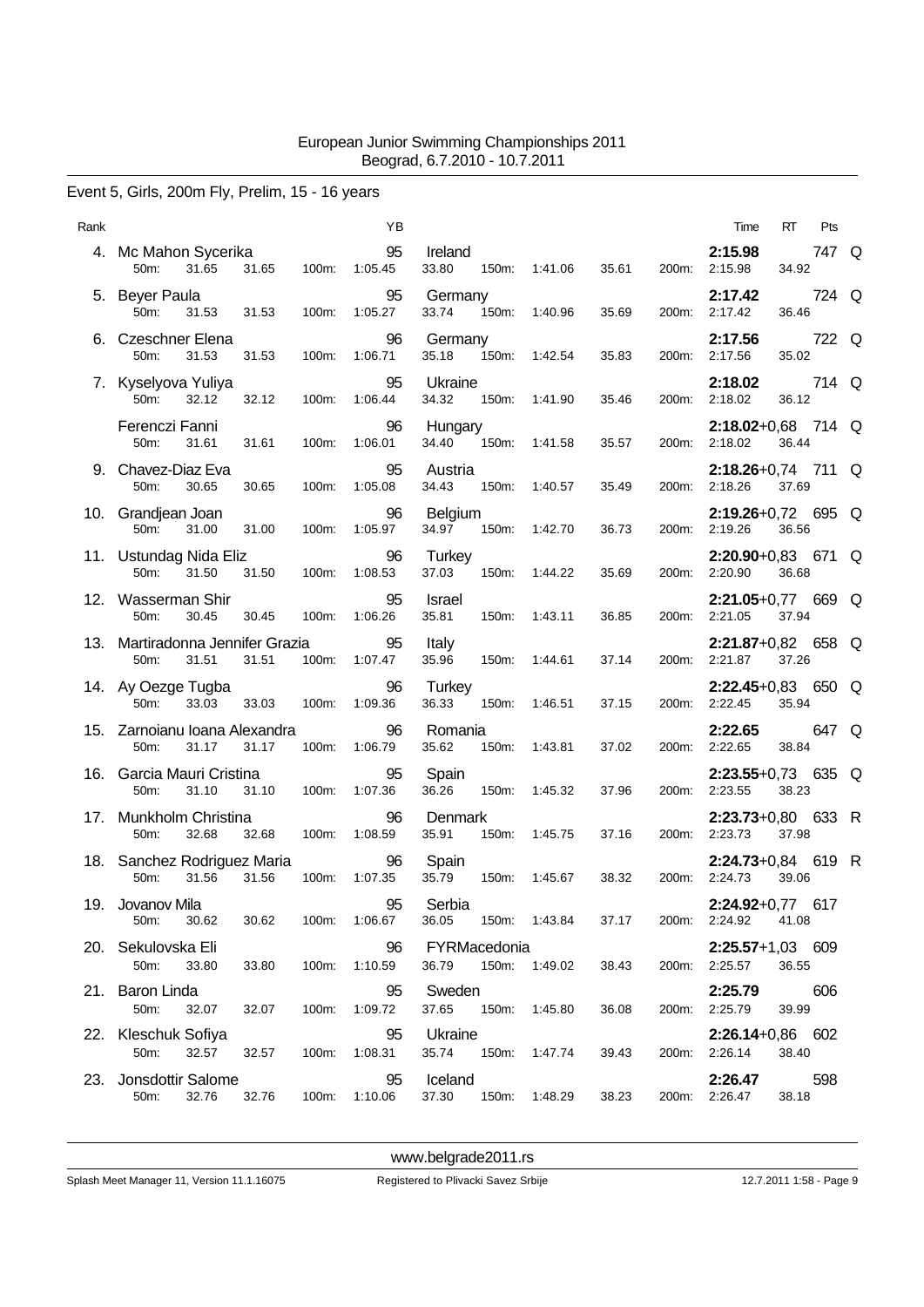| Event 6           |                                                     |       |       |             | Boys, 100m Backstroke         |            |               |                       | 17 - 18 years |      |
|-------------------|-----------------------------------------------------|-------|-------|-------------|-------------------------------|------------|---------------|-----------------------|---------------|------|
| <b>EJC REC</b>    | 6.7.2010 - 10:25                                    |       | 55.06 | Cseh Laszlo |                               | <b>HUN</b> | Glasgow (GBR) | <b>Results Prelim</b> |               | 2003 |
| Points: FINA 2010 |                                                     |       |       |             |                               |            |               |                       |               |      |
| Rank              |                                                     |       |       | ΥB          |                               |            |               | Time<br>RT            | Pts           |      |
| 1.                | Diener Christian<br>27.44<br>50m:                   | 27.44 | 100m: | 93<br>55.99 | Germany<br>28.55              |            |               | $55.99 + 0.72$        | 798 Q         |      |
|                   | 2. Laugeni Fabio<br>27.61<br>50m:                   | 27.61 | 100m: | 94<br>56.20 | Italy<br>28.59                |            |               | $56.20 + 0.59$        | 789 Q         |      |
| З.                | <b>Theocharidis Alexandros</b><br>50m:<br>27.44     | 27.44 | 100m: | 93<br>56.53 | Greece<br>29.09               |            |               | $56.53 + 0.64$        | 775 Q         |      |
|                   | 4. Bonacchi Niccolo'<br>50m:<br>27.16               | 27.16 | 100m: | 94<br>56.75 | Italy<br>29.59                |            |               | $56.75 + 0.58$        | 766 Q         |      |
|                   | 5. Patching Joseph<br>50m:<br>27.64                 | 27.64 | 100m: | 94<br>56.79 | <b>Great Britain</b><br>29.15 |            |               | $56.79 + 0.64$        | 765 Q         |      |
| 6.                | Claussen Max<br>50m:<br>27.69                       | 27.69 | 100m: | 93<br>56.84 | Germany<br>29.15              |            |               | $56.84 + 0.64$        | 763 Q         |      |
|                   | 7. Sorokin Igor<br>27.56<br>50m:                    | 27.56 | 100m: | 94<br>57.12 | Russia<br>29.56               |            |               | $57.12 + 0.58$        | 751 Q         |      |
|                   | 8. Schiellerup Andreas<br>28.15<br>50m:             | 28.15 | 100m: | 93<br>57.20 | Denmark<br>29.05              |            |               | $57.20 + 0.62$        | 748 Q         |      |
|                   | 9. Segura Gutierrez Juan Francisco<br>50m:<br>28.17 | 28.17 | 100m: | 94<br>57.39 | Spain<br>29.22                |            |               | $57.39 + 0.61$        | 741 Q         |      |
|                   | 10. Gamburg David<br>50m:<br>28.20                  | 28.20 | 100m: | 93<br>57.44 | Israel<br>29.24               |            |               | $57.44 + 0.54$        | 739 Q         |      |
|                   | 11. Stepanenko Dmitry<br>28.01<br>50m:              | 28.01 | 100m: | 94<br>57.73 | Russia<br>29.72               |            |               | $57.73 + 0.61$        | 728 Q         |      |
| 12.               | Straughan Sam<br>28.44<br>50m:                      | 28.44 | 100m: | 93<br>57.87 | <b>Great Britain</b><br>29.43 |            |               | $57.87 + 0.67$        | 723 Q         |      |
|                   | <b>Bohus Richard</b><br>28.48<br>50m:               | 28.48 | 100m: | 93<br>57.87 | Hungary<br>29.39              |            |               | $57.87 + 0.61$        | 723 Q         |      |
|                   | 14. Mcmanemy Barrera Matthew<br>27.99<br>50m:       | 27.99 | 100m: | 93<br>57.88 | Spain<br>29.89                |            |               | 57.88+0,72 722 Q      |               |      |
|                   | 15. Vasyl'yev Oleksandr<br>50m:<br>28.33            | 28.33 | 100m: | 94<br>57.98 | Ukraine<br>29.65              |            |               | 57.98+0,64 718 Q      |               |      |
|                   | Verjans Renaud<br>50m:<br>28.11                     | 28.11 | 100m: | 94<br>57.98 | Belgium<br>29.87              |            |               | $57.98 + 0.68$        | 718 Q         |      |
|                   | 17. Varvaruk Sergiy<br>50m:<br>28.28                | 28.28 | 100m: | 94<br>58.00 | Ukraine<br>29.72              |            |               | $58.00 + 0.77$        | 718 R         |      |
| 18.               | Morawski Krzysztof<br>50m:<br>28.27                 | 28.27 | 100m: | 94<br>58.03 | Poland<br>29.76               |            |               | $58.03 + 0.62$        | 717 R         |      |
| 19.               | <b>Chornyy Yegor</b><br>50m:<br>28.66               | 28.66 | 100m: | 93<br>58.12 | Ukraine<br>29.46              |            |               | $58.12 + 0.64$ 713    |               |      |

<www.belgrade2011.rs>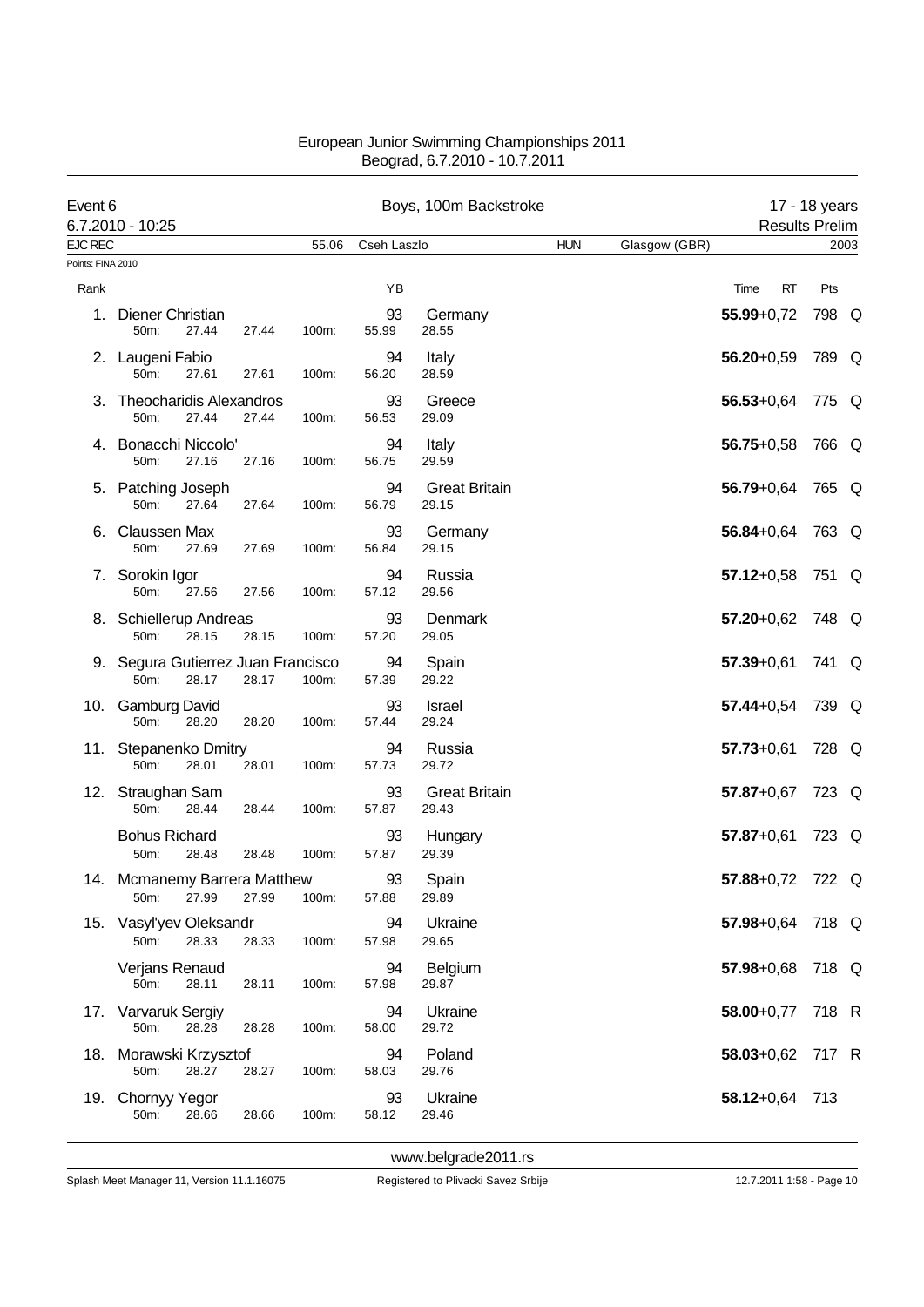# Event 6, Boys, 100m Backstroke, Prelim, 17 - 18 years

| Rank |                                            |       |       | YB          |                                | Time<br>RT     | Pts |
|------|--------------------------------------------|-------|-------|-------------|--------------------------------|----------------|-----|
| 20.  | <b>Vorzhev Maxim</b><br>28.09<br>50m:      | 28.09 | 100m: | 93<br>58.14 | Russia<br>30.05                | $58.14 + 0.60$ | 712 |
| 21.  | Karakaidos Charilaos<br>50m:<br>28.64      | 28.64 | 100m: | 94<br>58.24 | Greece<br>29.60                | $58.24 + 0.66$ | 709 |
|      | 22. Ayhan Bogac<br>50m:<br>28.48           | 28.48 | 100m: | 93<br>58.32 | Turkey<br>29.84                | $58.32 + 0.64$ | 706 |
| 23.  | Cofrani Manuel Franco<br>50m:<br>28.37     | 28.37 | 100m: | 93<br>58.35 | Italy<br>29.98                 | $58.35 + 0.58$ | 705 |
| 24.  | Staselovich Viktar<br>50m:<br>28.27        | 28.27 | 100m: | 94<br>58.40 | <b>Belarus</b><br>30.13        | $58.40 + 0.62$ | 703 |
| 25.  | Hanani Tal<br>50m:<br>28.98                | 28.98 | 100m: | 93<br>58.43 | Israel<br>29.45                | $58.43 + 0.62$ | 702 |
| 26.  | Di Deodato Daniele<br>50m:<br>28.14        | 28.14 | 100m: | 93<br>58.45 | Italy<br>30.31                 | $58.45 + 0.60$ | 701 |
| 27.  | Wysoczynski Mateusz<br>50m:<br>28.32       | 28.32 | 100m: | 93<br>58.46 | Poland<br>30.14                | $58.46 + 0.64$ | 701 |
| 28.  | Jakupsson Magnus<br>50m:<br>28.83          | 28.83 | 100m: | 94<br>58.51 | Faroes<br>29.68                | $58.51 + 0.65$ | 699 |
| 29.  | Kocar Jakub<br>50m:<br>28.16               | 28.16 | 100m: | 94<br>58.54 | <b>Czech Republic</b><br>30.38 | $58.54 + 0.63$ | 698 |
| 30.  | Janecek Pavel<br>28.43<br>50m:             | 28.43 | 100m: | 94<br>58.83 | <b>Czech Republic</b><br>30.40 | $58.83 + 0.71$ | 688 |
| 31.  | Lukacovsky Tibor<br>50m:<br>28.56          | 28.56 | 100m: | 93<br>58.86 | <b>Czech Republic</b><br>30.30 | $58.86 + 0.65$ | 687 |
| 32.  | Nilsson Martin<br>50m:<br>28.66            | 28.66 | 100m: | 93<br>58.95 | Sweden<br>30.29                | $58.95 + 0.68$ | 683 |
| 33.  | <b>Zamir Tomer</b><br>50m:<br>28.79        | 28.79 | 100m: | 94<br>59.09 | Israel<br>30.30                | 59.09+0,64     | 679 |
|      | Hrafnkelsson Kolbeinn<br>50m:<br>28.35     | 28.35 | 100m: | 94<br>59.09 | Iceland<br>30.74               | $59.09 + 0.62$ | 679 |
| 35.  | <b>Tribuntsov Ralf</b><br>28.29<br>$50m$ : | 28.29 | 100m: | 94<br>59.17 | Estonia<br>30.88               | 59.17+0,68 676 |     |
| 36.  | Sabalenka Aliaksandr<br>27.85<br>50m:      | 27.85 | 100m: | 93<br>59.24 | <b>Belarus</b><br>31.39        | 59.24+0,59 674 |     |
|      | 37. Stolz Elijah<br>50m:<br>28.69          | 28.69 | 100m: | 93<br>59.27 | Switzerland<br>30.58           | $59.27 + 0.75$ | 672 |
|      | 38. Lytvynok Yegor<br>50m:<br>28.87        | 28.87 | 100m: | 93<br>59.62 | Ukraine<br>30.75               | $59.62 + 0.65$ | 661 |
| 39.  | Vinter Endri<br>50m:<br>28.51              | 28.51 | 100m: | 93<br>59.69 | Estonia<br>31.18               | $59.69 + 0.74$ | 658 |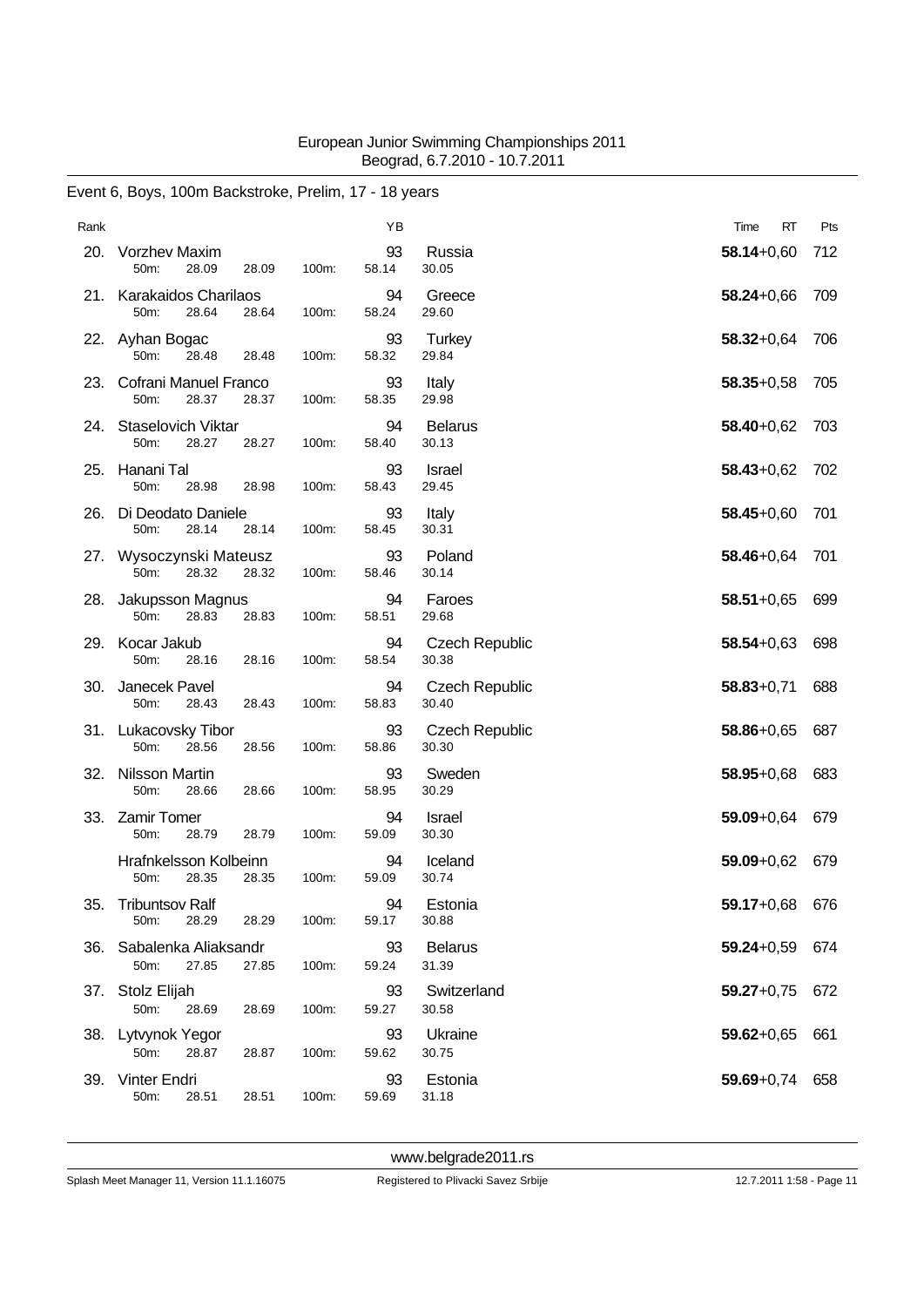### Event 6, Boys, 100m Backstroke, Prelim, 17 - 18 years

| Rank |                                            |       |       |          | ΥB            |                              | RT<br>Time       | <b>Pts</b> |
|------|--------------------------------------------|-------|-------|----------|---------------|------------------------------|------------------|------------|
| 40.  | Danielewski Aleksander<br>$50m$ :          | 28.36 | 28.36 | $100m$ : | 94<br>59.83   | Poland<br>31.47              | $59.83 + 0.56$   | 654        |
| 41.  | Kubicky Rostislav<br>$50m$ :               | 28.88 | 28.88 | $100m$ : | 94<br>1:00.38 | Slovakia<br>31.50            | $1:00.38 + 0.72$ | 636        |
| 42.  | Erdogan Atilla Ugur<br>$50m$ :             | 29.00 | 29.00 | $100m$ : | 93<br>1:00.43 | Turkey<br>31.43              | $1:00.43 + 0.66$ | 634        |
| 43.  | Cepisevski Gorazd<br>$50m$ :               | 29.57 | 29.57 | $100m$ : | 93<br>1:00.83 | <b>FYRMacedonia</b><br>31.26 | $1:00.83 + 0.58$ | 622        |
| 44.  | <b>Voitovs Antons</b><br>50 <sub>m</sub> : | 29.78 | 29.78 | $100m$ : | 94<br>1:02.48 | Latvia<br>32.70              | $1:02.48 + 0.66$ | 574        |

| Event 7           | 6.7.2010 - 10:37                             |       |       |       | Girls, 100m Freestyle |                               |            |              | 15 - 16 years         |       |      |
|-------------------|----------------------------------------------|-------|-------|-------|-----------------------|-------------------------------|------------|--------------|-----------------------|-------|------|
|                   |                                              |       |       |       |                       |                               |            |              | <b>Results Prelim</b> |       |      |
| EJC REC           |                                              |       |       | 55.02 | Lippok Silke          |                               | <b>GER</b> | Prague (CZE) |                       |       | 2009 |
| Points: FINA 2010 |                                              |       |       |       |                       |                               |            |              |                       |       |      |
| Rank              |                                              |       |       |       | YB                    |                               |            |              | <b>RT</b><br>Time     | Pts   |      |
| 1.                | <b>Bonnet Charlotte</b><br>50 <sub>m</sub> : | 27.46 | 27.46 | 100m: | 95<br>55.76           | France<br>28.30               |            |              | $55.76 + 0.73$        | 814 Q |      |
|                   | 2. Lloyd Jessica<br>50m:                     | 27.37 | 27.37 | 100m: | 95<br>56.07           | <b>Great Britain</b><br>28.70 |            |              | $56.07 + 0.77$        | 800 Q |      |
|                   | 3. Nielsen Mie OE.<br>50m:                   | 27.76 | 27.76 | 100m: | 96<br>56.67           | Denmark<br>28.91              |            |              | 56.67                 | 775 Q |      |
|                   | 4. Wenk Alexandra<br>50m:                    | 27.35 | 27.35 | 100m: | 95<br>56.81           | Germany<br>29.46              |            |              | 56.81                 | 769 Q |      |
| 5.                | Chavez-Diaz Eva<br>50m:                      | 27.59 | 27.59 | 100m: | 95<br>56.93           | Austria<br>29.34              |            |              | 56.93                 | 765 Q |      |
| 6.                | <b>Touati Assia</b><br>50m:                  | 27.96 | 27.96 | 100m: | 95<br>57.01           | France<br>29.05               |            |              | $57.01 + 0.74$        | 761 Q |      |
|                   | 7. Gastaldello Beryl<br>50m:                 | 27.34 | 27.34 | 100m: | 95<br>57.11           | France<br>29.77               |            |              | $57.11+0.71$          | 757   |      |
|                   | 8. Koba Nadiya<br>50m:                       | 27.78 | 27.78 | 100m: | 95<br>57.13           | Ukraine<br>29.35              |            |              | 57.13                 | 757 Q |      |
|                   | 9. Maughan Amelia<br>50m:                    | 27.77 | 27.77 | 100m: | 96<br>57.19           | <b>Great Britain</b><br>29.42 |            |              | $57.19 + 0.74$        | 754 Q |      |
| 10.               | <b>Trentin Giada</b><br>50 <sub>m</sub> :    | 27.42 | 27.42 | 100m: | 95<br>57.20           | Italy<br>29.78                |            |              | $57.20 + 0.71$        | 754 Q |      |
| 11.               | <b>Hansson Louise</b><br>50m:                | 27.63 | 27.63 | 100m: | 96<br>57.24           | Sweden<br>29.61               |            |              | $57.24 + 0.81$        | 752 Q |      |
| 12.               | Friedrich Johanna<br>50m:                    | 28.24 | 28.24 | 100m: | 95<br>57.45           | Germany<br>29.21              |            |              | $57.45 + 0.78$        | 744 Q |      |

<www.belgrade2011.rs>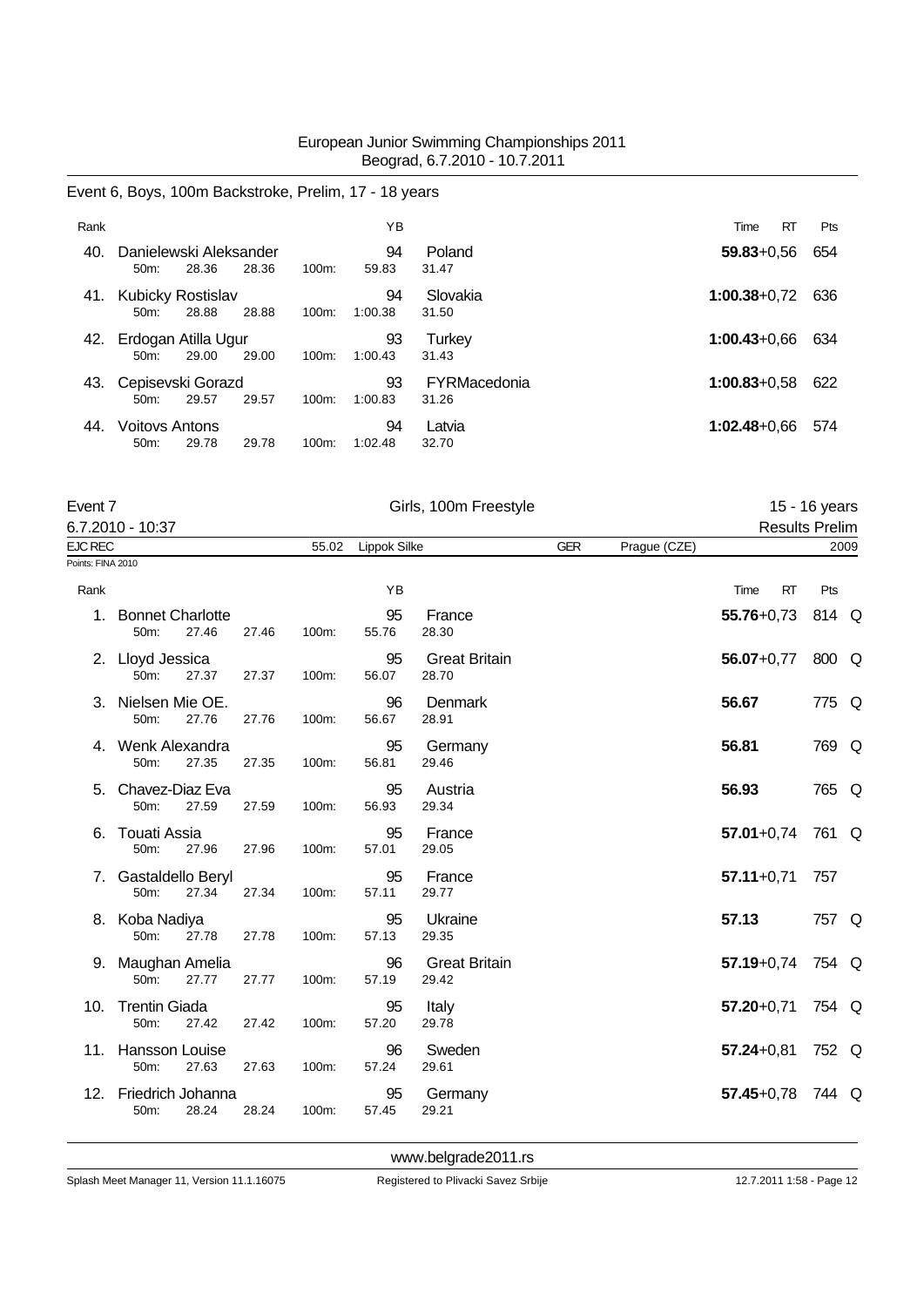# Event 7, Girls, 100m Freestyle, Prelim, 15 - 16 years

| Rank |                                                    |       |       | YB          |                                | Time<br>RT         | Pts   |  |
|------|----------------------------------------------------|-------|-------|-------------|--------------------------------|--------------------|-------|--|
| 13.  | <b>Bertrand Celine</b><br>50m:<br>27.63            | 27.63 | 100m: | 95<br>57.52 | Sweden<br>29.89                | $57.52 + 0.70$     | 741 Q |  |
|      | 14. Sokolowska Diana<br>27.49<br>50m:              | 27.49 | 100m: | 96<br>57.53 | Poland<br>30.04                | 57.53+0,77 741 Q   |       |  |
|      | Costa Eleonora<br>50m:<br>27.66                    | 27.66 | 100m: | 95<br>57.53 | Italy<br>29.87                 | $57.53 + 0.76$     | 741 Q |  |
| 16.  | Serko Elena<br>50m:<br>27.96                       | 27.96 | 100m: | 95<br>57.69 | Russia<br>29.73                | $57.69 + 0.77$     | 735 Q |  |
| 17.  | <b>Batliner Maria</b><br>50m:<br>28.16             | 28.16 | 100m: | 96<br>57.77 | Austria<br>29.61               | 57.77+0,73 732 ? Q |       |  |
|      | <b>Tutton Chloe</b><br>50m:<br>27.79               | 27.79 | 100m: | 96<br>57.77 | <b>Great Britain</b><br>29.98  | $57.77 + 0.75$     | 732 ? |  |
|      | 19. Sineva Anastasia<br>27.94<br>50 <sub>m</sub> : | 27.94 | 100m: | 95<br>57.79 | Russia<br>29.85                | $57.79 + 0.82$     | 731 R |  |
| 20.  | Galvez Sole Laura<br>28.27<br>50m:                 | 28.27 | 100m: | 95<br>57.89 | Spain<br>29.62                 | 57.89              | 727 R |  |
|      | 21. Kolotushkina Valeriya<br>50m:<br>27.77         | 27.77 | 100m: | 96<br>57.91 | Russia<br>30.14                | $57.91 + 0.77$     | 726   |  |
|      | 22. Weber Alina<br>50m:<br>27.43                   | 27.43 | 100m: | 95<br>57.92 | Germany<br>30.49               | $57.92 + 0.76$     | 726   |  |
| 23.  | Sagmeister Mojca<br>50m:<br>28.30                  | 28.30 | 100m: | 96<br>57.95 | Slovenia<br>29.65              | 57.95              | 725   |  |
|      | Sciarrini Ylenia<br>50m:<br>28.00                  | 28.00 | 100m: | 95<br>57.95 | Italy<br>29.95                 | $57.95 + 0.86$     | 725   |  |
|      | 25. de Wit Maartje<br>50m:<br>28.17                | 28.17 | 100m: | 95<br>57.96 | Netherlands<br>29.79           | $57.96 + 0.84$     | 725   |  |
| 26.  | <b>Gonzalez Crivillers Marta</b><br>50m:<br>28.56  | 28.56 | 100m: | 95<br>57.97 | Spain<br>29.41                 | $57.97 + 0.79$     | 724   |  |
|      | 27. Wegel Sina<br>27.76<br>50m:                    | 27.76 | 100m: | 96<br>58.08 | Germany<br>30.32               | $58.08 + 0.78$     | 720   |  |
|      | 28. Karantakou Stavroula<br>28.14<br>50m:          | 28.14 | 100m: | 95<br>58.09 | Greece<br>29.95                | 58.09+0,78 720     |       |  |
|      | Sheyko Alina<br>50m:<br>28.29                      | 28.29 | 100m: | 95<br>58.09 | Ukraine<br>29.80               | 58.09+0,92         | 720   |  |
|      | 30. Hansen Kia<br>50m:<br>28.32                    | 28.32 | 100m: | 95<br>58.15 | Denmark<br>29.83               | 58.15              | 717   |  |
| 31.  | Gimbutyte Vaiva<br>50m:<br>28.04                   | 28.04 | 100m: | 95<br>58.21 | Lithuania<br>30.17             | $58.21 + 0.88$     | 715   |  |
| 32.  | Bukovanova Jana<br>50m:<br>27.42                   | 27.42 | 100m: | 95<br>58.22 | <b>Czech Republic</b><br>30.80 | 58.22+0,69         | 715   |  |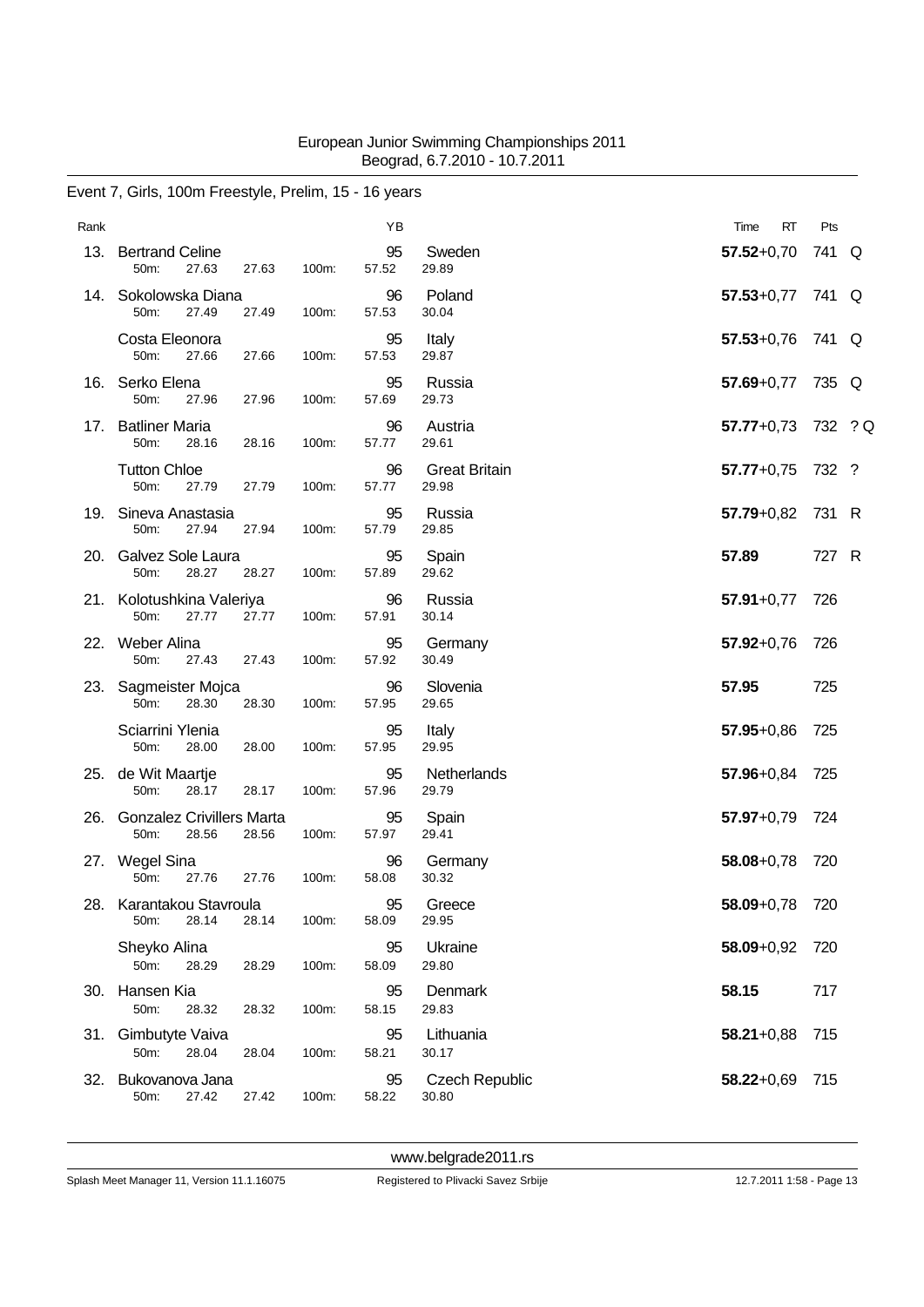# Event 7, Girls, 100m Freestyle, Prelim, 15 - 16 years

| Rank |                                             |                | YB            |                      | RT<br>Time       | Pts |
|------|---------------------------------------------|----------------|---------------|----------------------|------------------|-----|
| 33.  | <b>Rico Fuentes Marina</b><br>50m:<br>28.23 | 28.23<br>100m: | 95<br>58.27   | Spain<br>30.04       | $58.27 + 0.76$   | 713 |
| 34.  | Samara Savvina<br>28.68<br>50m:             | 28.68<br>100m: | 96<br>58.29   | Greece<br>29.61      | 58.29            | 712 |
| 35.  | Mor Baranyai Erika<br>50m:<br>27.64         | 27.64<br>100m: | 95<br>58.33   | Hungary<br>30.69     | $58.33 + 0.75$   | 711 |
| 36.  | <b>Marcs Martina</b><br>50m:<br>28.33       | 28.33<br>100m: | 95<br>58.45   | Israel<br>30.12      | $58.45 + 0.76$   | 706 |
| 37.  | Gorniak Katarzyna<br>50m:<br>27.83          | 27.83<br>100m: | 95<br>58.57   | Poland<br>30.74      | $58.57 + 0.73$   | 702 |
| 38.  | Benson Jahnay<br>50m:<br>28.22              | 28.22<br>100m: | 95<br>58.64   | Denmark<br>30.42     | $58.64 + 0.81$   | 700 |
|      | 39. Nielsen Maja<br>50m:<br>28.63           | 100m:<br>28.63 | 96<br>58.71   | Denmark<br>30.08     | $58.71 + 0.82$   | 697 |
| 40.  | Fisenko Kateryna<br>50m:<br>28.74           | 28.74<br>100m: | 95<br>58.87   | Ukraine<br>30.13     | 58.87            | 691 |
|      | 41. Veerman Rosa<br>50m:<br>28.05           | 28.05<br>100m: | 96<br>58.88   | Netherlands<br>30.83 | $58.88 + 0.93$   | 691 |
| 42.  | Koens Jovanna<br>50m:<br>28.28              | 28.28<br>100m: | 95<br>58.97   | Netherlands<br>30.69 | 58.97            | 688 |
| 43.  | Boszormenyi Borbala<br>50m:<br>28.31        | 28.31<br>100m: | 95<br>59.00   | Hungary<br>30.69     | $59.00 + 0.80$   | 687 |
|      | 44. Vasileiadou Eleni<br>28.42<br>50m:      | 28.42<br>100m: | 95<br>59.25   | Greece<br>30.83      | $59.25 + 0.72$   | 678 |
| 45.  | Hippi Jaqueline<br>50m:<br>28.48            | 28.48<br>100m: | 96<br>59.27   | Sweden<br>30.79      | $59.27 + 0.82$   | 678 |
| 46.  | Eriksen Josefin<br>50m:<br>28.38            | 100m:<br>28.38 | 95<br>59.31   | Sweden<br>30.93      | 59.31            | 676 |
| 47.  | Roberts Jane<br>28.25<br>50 <sub>m</sub> :  | 28.25<br>100m: | 96<br>59.71   | Ireland<br>31.46     | 59.71            | 663 |
|      | 48. Vrcic Dora<br>28.19<br>50m:             | 100m:<br>28.19 | 96<br>59.81   | Croatia<br>31.62     | 59.81+0,88 659   |     |
| 49.  | Leenstra Femke<br>28.74<br>50m:             | 28.74<br>100m: | 95<br>59.96   | Netherlands<br>31.22 | $59.96 + 0.81$   | 654 |
|      | 50. Della Bruna Alice<br>50m:<br>28.86      | 28.86<br>100m: | 95<br>1:00.03 | Switzerland<br>31.17 | 1:00.03          | 652 |
|      | 51. Hatipoglu Ceren<br>50m:<br>28.45        | 28.45<br>100m: | 95<br>1:00.04 | Turkey<br>31.59      | $1:00.04 + 0.81$ | 652 |
| 52.  | Gurzhyy Anna<br>50m:<br>28.75               | 28.75<br>100m: | 95<br>1:00.08 | Ukraine<br>31.33     | $1:00.08 + 0.82$ | 650 |

<www.belgrade2011.rs>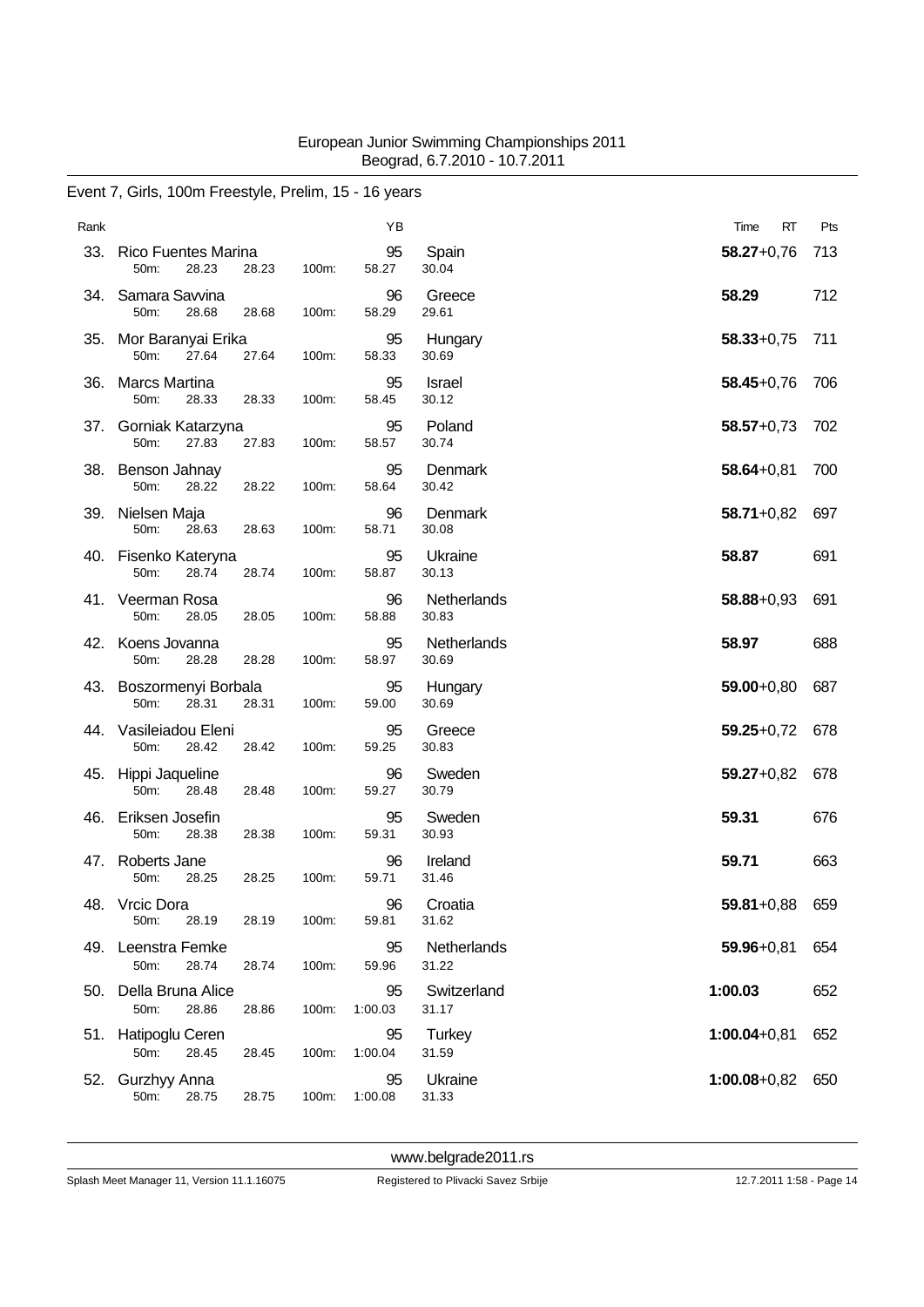# Event 7, Girls, 100m Freestyle, Prelim, 15 - 16 years

| Rank |                                             |       |          | YB            |                        | Time<br>RT       | Pts |
|------|---------------------------------------------|-------|----------|---------------|------------------------|------------------|-----|
| 53.  | Novello Kelly<br>50m:<br>28.11              | 28.11 | 100m:    | 96<br>1:00.09 | Italy<br>31.98         | $1:00.09 + 0.80$ | 650 |
| 54.  | <b>Banky Jacqueline</b><br>28.94<br>$50m$ : | 28.94 | 100m:    | 96<br>1:00.89 | Luxembourg<br>31.95    | 1:00.89          | 625 |
| 55.  | Kuutamo Sini<br>50m:<br>28.70               | 28.70 | 100m:    | 95<br>1:00.96 | Finland<br>32.26       | $1:00.96 + 0.83$ | 623 |
| 56.  | Vukobrat Tamara<br>29.02<br>50m:            | 29.02 | 100m:    | 95<br>1:01.04 | Serbia<br>32.02        | $1:01.04 + 0.73$ | 620 |
| 57.  | Ivanova Sandra<br>50m:<br>29.55             | 29.55 | $100m$ : | 96<br>1:01.45 | FYRMacedonia<br>31.90  | $1:01.45 + 0.83$ | 608 |
| 58.  | Debes Birita<br>50m:<br>29.64               | 29.64 | 100m:    | 95<br>1:01.76 | Faroes<br>32.12        | $1:01.76 + 0.86$ | 599 |
| 59.  | Semiruncic Ana<br>50m:<br>29.58             | 29.58 | $100m$ : | 96<br>1:02.37 | Moldova<br>32.79       | $1:02.37+0.90$   | 581 |
| 60.  | <b>Basic Milana</b><br>50m:<br>29.14        | 29.14 | 100m:    | 95<br>1:02.40 | Serbia<br>33.26        | 1:02.40          | 581 |
| 61.  | Manco Laura<br>50m:<br>29.28                | 29.28 | 100m:    | 96<br>1:03.32 | Liechtenstein<br>34.04 | $1:03.32+0.68$   | 556 |
| 62.  | Eysturdal Cecilia<br>$50m$ :<br>30.55       | 30.55 | $100m$ : | 96<br>1:03.62 | Faroes<br>33.07        | $1:03.62 + 0.76$ | 548 |
| 63.  | Jovic Ksenija<br>50m:<br>30.43              | 30.43 | 100m:    | 96<br>1:04.36 | Montenegro<br>33.93    | $1:04.36 + 0.89$ | 529 |
| 64.  | Sekulovska Eli<br>31.61<br>50m:             | 31.61 | 100m:    | 96<br>1:04.37 | FYRMacedonia<br>32.76  | $1:04.37+0.99$   | 529 |

| Event 8           |                                              |       |       |          |               |                  | Boys, 200m Breaststroke |            |       |               |                                 |                       | 17 - 18 years |  |
|-------------------|----------------------------------------------|-------|-------|----------|---------------|------------------|-------------------------|------------|-------|---------------|---------------------------------|-----------------------|---------------|--|
|                   | 6.7.2010 - 10:53                             |       |       |          |               |                  |                         |            |       |               |                                 | <b>Results Prelim</b> |               |  |
| EJC REC           |                                              |       |       | 2:10.71  | Gyurta Daniel |                  |                         | <b>HUN</b> |       | Antwerp (BEL) |                                 |                       | 2007          |  |
| Points: FINA 2010 |                                              |       |       |          |               |                  |                         |            |       |               |                                 |                       |               |  |
| Rank              |                                              |       |       |          | ΥB            |                  |                         |            |       |               | Time                            | RT                    | Pts           |  |
|                   | Bizzarri Flavio<br>50 <sub>m</sub> :         | 31.20 | 31.20 | 100m:    | 93<br>1:03.95 | Italy<br>32.75   | 150m:                   | 1:40.39    | 36.44 | 200m:         | $2:14.68+0.63$ 844 Q<br>2:14.68 | 34.29                 |               |  |
| 2.                | Samilidis Panagiotis<br>50 <sub>m</sub> :    | 30.81 | 30.81 | $100m$ : | 93<br>1:04.71 | Greece<br>33.90  | 150m:                   | 1:40.04    | 35.33 | 200m:         | 2:15.72+0,82 825 Q<br>2:15.72   | 35.68                 |               |  |
| 3.                | Shemberyev Maxym<br>50 <sub>m</sub> :        | 32.00 | 32.00 | 100m:    | 93<br>1:06.41 | Ukraine<br>34.41 | 150m:                   | 1:41.82    | 35.41 | 200m:         | 2:15.80<br>2:15.80              | 33.98                 | 823 Q         |  |
| 4.                | Rozhkov Olexiy<br>50 <sub>m</sub> :          | 32.17 | 32.17 | 100m:    | 93<br>1:07.01 | Ukraine<br>34.84 | 150m:                   | 1:41.76    | 34.75 | 200m:         | $2:15.95 + 0.83$<br>2:15.95     | 34.19                 | 821 Q         |  |
| 5.                | <b>Amaltdinov Marat</b><br>50 <sub>m</sub> : | 31.46 | 31.46 | 100m:    | 94<br>1:06.97 | Russia<br>35.51  | 150m:                   | 1:41.32    | 34.35 | 200m:         | $2:16.43 + 0.93$<br>2:16.43     | 35.11                 | 812 Q         |  |

<www.belgrade2011.rs>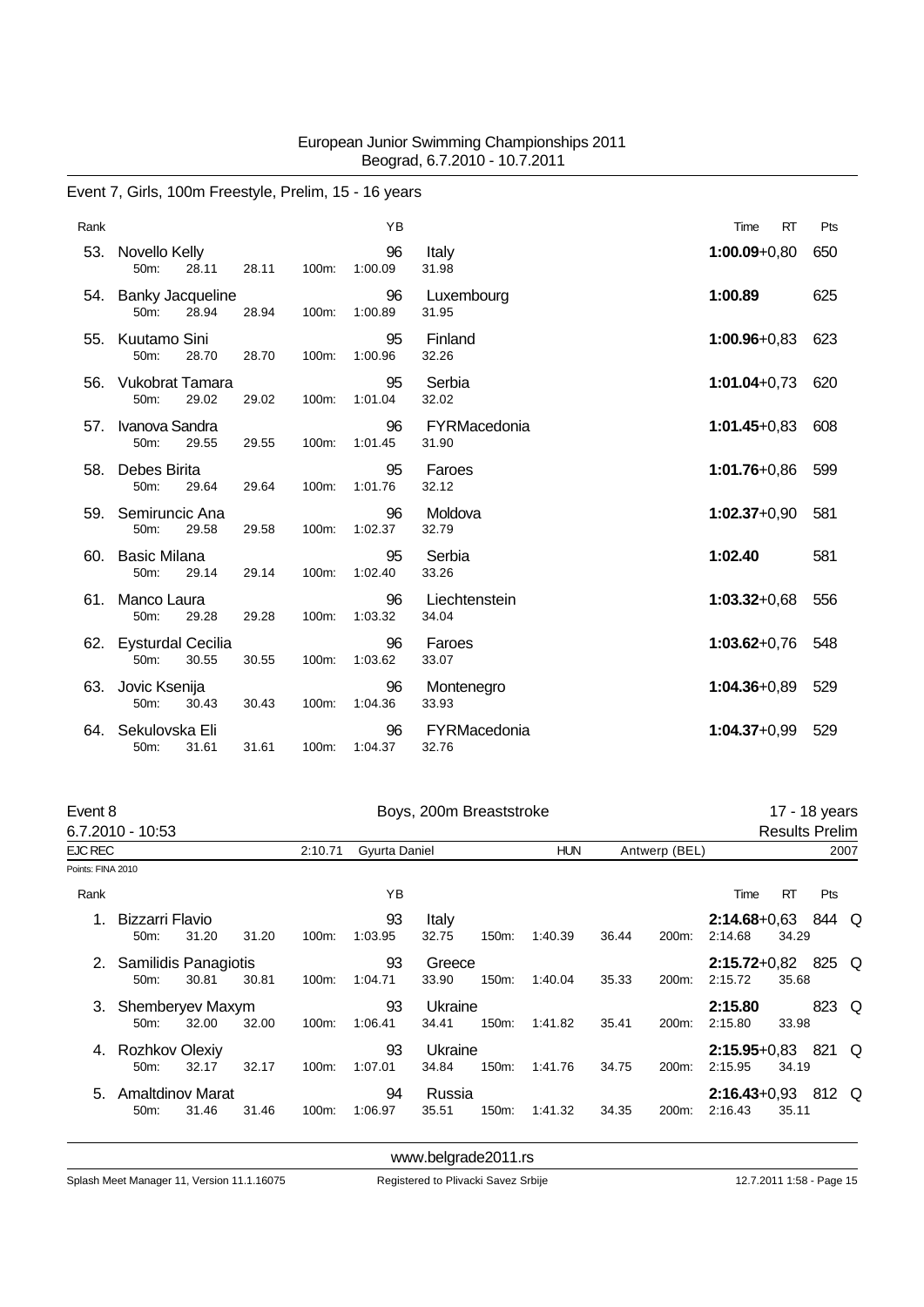# Event 8, Boys, 200m Breaststroke, Prelim, 17 - 18 years

| Rank |                                         |       |       | YB            |                                        |               |       |       | RT<br>Pts<br>Time                            |  |
|------|-----------------------------------------|-------|-------|---------------|----------------------------------------|---------------|-------|-------|----------------------------------------------|--|
|      | 6. Mattsson Matti<br>50m:<br>31.06      | 31.06 | 100m: | 93<br>1:05.83 | Finland<br>34.77<br>150m:              | 1:41.19       | 35.36 | 200m: | 2:16.49+0,76 811 Q<br>2:16.49<br>35.30       |  |
|      | 7. Tishchenko Anton<br>50m:<br>31.34    | 31.34 | 100m: | 93<br>1:07.24 | Russia<br>35.90<br>150m:               | 1:42.50       | 35.26 | 200m: | 2:17.54+0,71 793 Q<br>2:17.54<br>35.04       |  |
|      | 8. Vandevelde Raf<br>50m:<br>30.63      | 30.63 | 100m: | 93<br>1:05.14 | Belgium<br>34.51<br>150m:              | 1:40.93       | 35.79 | 200m: | 2:17.66+0,69 790 Q<br>36.73<br>2:17.66       |  |
|      | 9. Wiechhusen Paul<br>50m:<br>31.00     | 31.00 | 100m: | 93<br>1:05.58 | Germany<br>150m:<br>34.58              | 1:41.11       | 35.53 | 200m: | 2:17.95+0,77 785 Q<br>2:17.95<br>36.84       |  |
|      | 10. Klepikov Nikolay<br>50m:<br>31.39   | 31.39 | 100m: | 93<br>1:06.46 | Russia<br>35.07<br>150m:               | 1:43.46       | 37.00 | 200m: | 2:18.06+0,84 784<br>2:18.06<br>34.60         |  |
|      | 11. Wallace Dan<br>50m:<br>30.97        | 30.97 | 100m: | 93<br>1:06.20 | <b>Great Britain</b><br>35.23<br>150m: | 1:41.84       | 35.64 | 200m: | 2:18.37+0,75 778 Q<br>36.53<br>2:18.37       |  |
| 12.  | Parisi Roberto<br>32.00<br>50m:         | 32.00 | 100m: | 93<br>1:06.38 | Italy<br>34.38<br>150m:                | 1:42.55       | 36.17 | 200m: | 2:18.79+0,79 771 Q<br>2:18.79<br>36.24       |  |
|      | 13. Parker Joseph<br>50m:<br>31.89      | 31.89 | 100m: | 93<br>1:07.08 | <b>Great Britain</b><br>35.19<br>150m: | 1:43.79       | 36.71 | 200m: | $2:18.81+0.79$ 771 Q<br>35.02<br>2:18.81     |  |
|      | 14. Benson Craig H<br>50m:<br>32.21     | 32.21 | 100m: | 94<br>1:08.02 | <b>Great Britain</b><br>35.81<br>150m: | 1:44.02       | 36.00 | 200m: | 2:19.03+0,79 767<br>35.01<br>2:19.03         |  |
|      | 15. Oseledets Dmytro<br>50m:<br>30.30   | 30.30 | 100m: | 94<br>1:05.88 | Ukraine<br>150m:<br>35.58              | 1:41.27       | 35.39 | 200m: | 2:19.55+0,72 759<br>2:19.55<br>38.28         |  |
|      | 16. Persson Erik<br>50m:<br>32.28       | 32.28 | 100m: | 94<br>1:07.47 | Sweden<br>35.19<br>150m:               | 1:43.03       | 35.56 | 200m: | $2:19.80+0.75$ 755 Q<br>2:19.80<br>36.77     |  |
|      | 17. Terzic Igor<br>50m:<br>32.98        | 32.98 | 100m: | 94<br>1:07.40 | Serbia<br>34.42<br>150m:               | 1:43.35       | 35.95 | 200m: | 2:19.84+0,81 754 Q<br>2:19.84<br>36.49       |  |
|      | 18. Desplanches Jeremy<br>50m:<br>31.95 | 31.95 | 100m: | 94<br>1:07.90 | Switzerland<br>35.95<br>150m:          | 1:44.33       | 36.43 | 200m: | 2:20.75+0,72 740 Q<br>2:20.75<br>36.42       |  |
|      | 19. Quinn Nicholas<br>50m:<br>31.91     | 31.91 | 100m: | 93<br>1:07.39 | Ireland<br>35.48<br>150m:              | 1:43.58       | 36.19 | 200m: | $2:21.07+0.80$ 734 Q<br>2:21.07<br>37.49     |  |
|      | 20. Sweeney Dan<br>50m:<br>31.53        | 31.53 | 100m: | 93<br>1:07.46 | Ireland<br>35.93<br>150m:              | 1:43.68       | 36.22 | 200m: | $2:21.30+0.73$ 731 R<br>2:21.30<br>37.62     |  |
|      | 21. Clarke Peter<br>31.98<br>50m:       | 31.98 | 100m: | 94<br>1:07.38 | Ireland<br>35.40                       | 150m: 1:44.10 | 36.72 |       | 2:22.26+0,82 716<br>200m: 2:22.26<br>38.16   |  |
|      | 22. De La Vega Itay<br>31.94<br>50m:    | 31.94 | 100m: | 93<br>1:09.40 | Israel<br>37.46                        | 150m: 1:45.44 | 36.04 |       | 2:22.30+0,73 716 R<br>200m: 2:22.30<br>36.86 |  |
|      | 23. Romagnoli Valerio<br>50m:<br>32.28  | 32.28 | 100m: | 94<br>1:08.21 | Switzerland<br>35.93<br>150m:          | 1:44.99       | 36.78 |       | $2:22.35+0.77$ 715<br>200m: 2:22.35<br>37.36 |  |
|      | 24. Dietrich Johannes<br>50m:<br>31.71  | 31.71 | 100m: | 93<br>1:08.14 | Austria<br>36.43                       | 150m: 1:44.10 | 35.96 |       | 2:22.76+0,80 709<br>200m: 2:22.76<br>38.66   |  |
|      | 25. Mikalauskas Marius<br>50m:<br>31.61 | 31.61 | 100m: | 94<br>1:07.41 | Lithuania<br>35.80                     | 150m: 1:45.02 | 37.61 |       | 2:22.95+0,83 706<br>200m: 2:22.95<br>37.93   |  |
|      |                                         |       |       |               |                                        |               |       |       |                                              |  |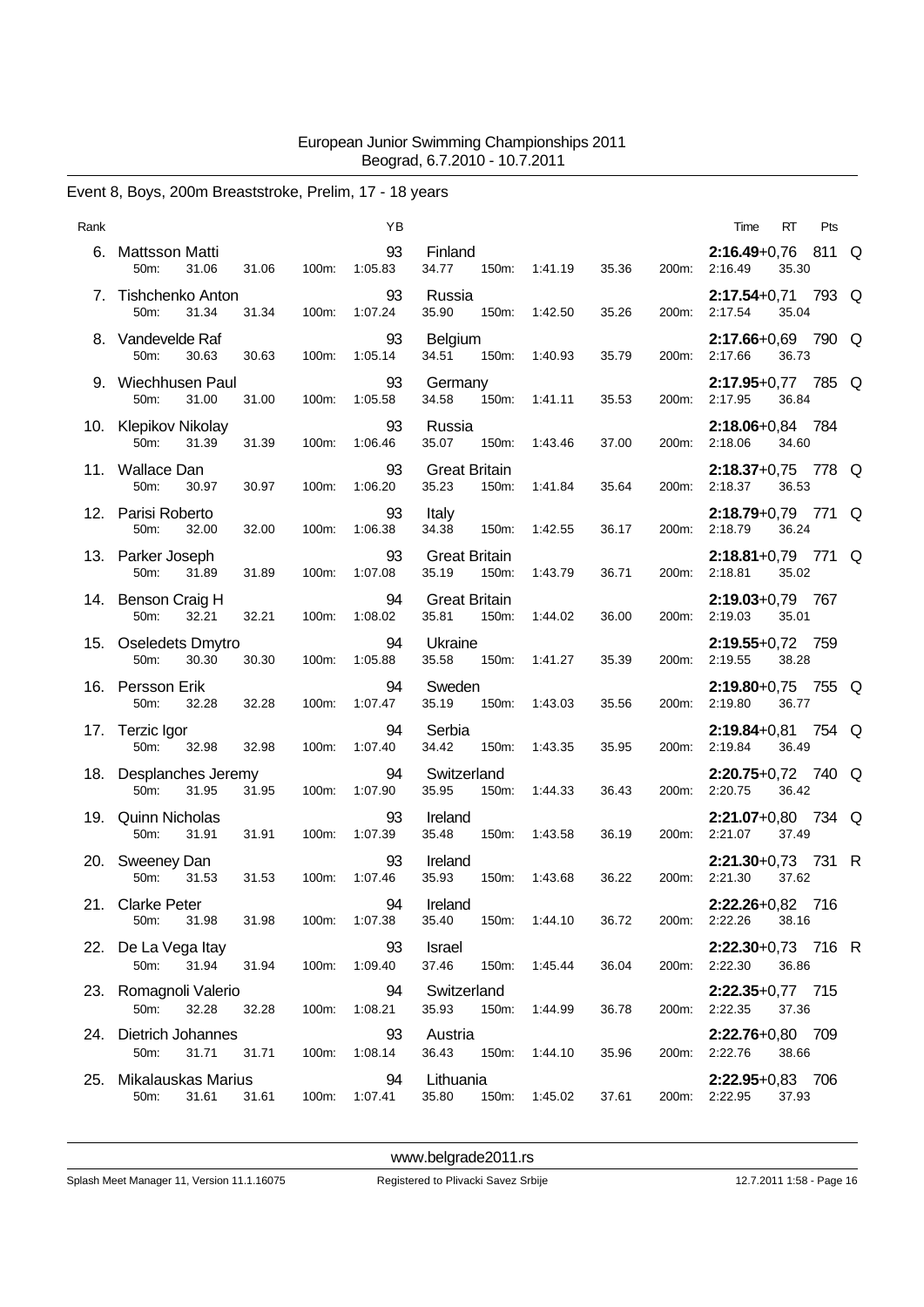# Event 8, Boys, 200m Breaststroke, Prelim, 17 - 18 years

| Rank |                                       |       |       |       | YB            |                        |                       |         |       |       | Time                          | RT    | <b>Pts</b> |
|------|---------------------------------------|-------|-------|-------|---------------|------------------------|-----------------------|---------|-------|-------|-------------------------------|-------|------------|
| 26.  | Duffy Philip<br>50m:                  | 32.90 | 32.90 | 100m: | 93<br>1:09.27 | Ireland<br>36.37       | 150m:                 | 1:46.50 | 37.23 | 200m: | $2:23.86+0.87$ 693<br>2:23.86 | 37.36 |            |
| 27.  | Artiomov Danila<br>50 <sub>m</sub> :  | 32.36 | 32.36 | 100m: | 94<br>1:09.60 | Moldova<br>37.24       | 150m:                 | 1:47.04 | 37.44 | 200m: | $2:24.04+0.87$ 690<br>2:24.04 | 37.00 |            |
| 28.  | Kaerki Johannes<br>$50m$ :            | 32.84 | 32.84 | 100m: | 93<br>1:09.46 | Sweden<br>36.62        | 150m:                 | 1:46.27 | 36.81 | 200m: | $2:24.48+0.72$ 684<br>2:24.48 | 38.21 |            |
| 29.  | Meier Christoph<br>50 <sub>m</sub> :  | 32.62 | 32.62 | 100m: | 93<br>1:09.36 | Liechtenstein<br>36.74 | 150m:                 | 1:46.94 | 37.58 | 200m: | $2:25.55+0.86$ 669<br>2:25.55 | 38.61 |            |
| 30.  | Tazans Uldis<br>50 <sub>m</sub> :     | 32.24 | 32.24 | 100m: | 93<br>1:10.45 | Latvia<br>38.21        | 150m:                 | 1:49.23 | 38.78 | 200m: | $2:29.09+0.92$ 622<br>2:29.09 | 39.86 |            |
|      | 31. Petrovski Damjan<br>50m:          | 33.89 | 33.89 | 100m: | 93<br>1:11.56 | 37.67                  | FYRMacedonia<br>150m: | 1:50.17 | 38.61 | 200m: | $2:30.04+0.75$ 610<br>2:30.04 | 39.87 |            |
| 32.  | Jefimov Ilja<br>50 <sub>m</sub> :     | 33.21 | 33.21 | 100m: | 93<br>1:11.28 | Estonia<br>38.07       | 150m:                 | 1:51.04 | 39.76 | 200m: | 2:31.10+0,70 598<br>2:31.10   | 40.06 |            |
| DSQ. | Kraus Maximilian<br>50 <sub>m</sub> : | 31.01 | 31.01 | 100m: | 93<br>1:05.83 | Germany<br>34.82       | 150m:                 | 1:41.43 | 35.60 | 200m: | $2:17.89 + 0.78$<br>2:17.89   | 36.46 |            |

| Event 9           | 6.7.2010 - 11:10                    |       |       | Girls, 200m Backstroke |               |                               |       |            |       |              | 15 - 16 years<br><b>Results Prelim</b> |           |      |  |
|-------------------|-------------------------------------|-------|-------|------------------------|---------------|-------------------------------|-------|------------|-------|--------------|----------------------------------------|-----------|------|--|
| <b>EJC REC</b>    |                                     |       |       | 2:10.08                | Zevina Daryna |                               |       | <b>UKR</b> |       | Praque (CZE) |                                        |           | 2009 |  |
| Points: FINA 2010 |                                     |       |       |                        |               |                               |       |            |       |              |                                        |           |      |  |
| Rank              |                                     |       |       |                        | YB            |                               |       |            |       |              | Time                                   | <b>RT</b> | Pts  |  |
|                   | 1. Sarikaya Hazal<br>50m:           | 31.72 | 31.72 | 100m:                  | 96<br>1:04.90 | Turkey<br>33.18               | 150m: | 1:39.49    | 34.59 | 200m:        | $2:15.40+0.65$ 783 Q<br>2:15.40        | 35.91     |      |  |
|                   | 2. Lenderyou Phoebe<br>50m:         | 31.66 | 31.66 | 100m:                  | 95<br>1:05.74 | <b>Great Britain</b><br>34.08 | 150m: | 1:40.77    | 35.03 | 200m:        | 2:15.66+0,71 778 Q<br>2:15.66          | 34.89     |      |  |
| 3.                | Worst Annemarie<br>50m:             | 32.54 | 32.54 | 100m:                  | 95<br>1:07.23 | <b>Netherlands</b><br>34.69   | 150m: | 1:42.14    | 34.91 | 200m:        | 2:16.70+0,66 761 Q<br>2:16.70          | 34.56     |      |  |
|                   | 4. Gustafsdottir Eyglo Osk<br>50m:  | 31.78 | 31.78 | 100m:                  | 95<br>1:06.03 | Iceland<br>34.25              | 150m: | 1:41.49    | 35.46 | 200m:        | 2:16.75+0,70 760 Q<br>2:16.75          | 35.26     |      |  |
| 5.                | Meloni Federica<br>50m:             | 32.22 | 32.22 | 100m:                  | 95<br>1:05.95 | Italy<br>33.73                | 150m: | 1:41.21    | 35.26 | 200m:        | 2:16.85+0,67 758 Q<br>2:16.85          | 35.64     |      |  |
|                   | 6. Gumenyuk Nadiya<br>50m:          | 33.01 | 33.01 | 100m:                  | 95<br>1:07.44 | Ukraine<br>34.43              | 150m: | 1:42.61    | 35.17 | 200m:        | 2:17.53+0,69 747 Q<br>2:17.53          | 34.92     |      |  |
| $\mathcal{L}$     | Quigley Lauren<br>50m:              | 32.15 | 32.15 | 100m:                  | 95<br>1:06.97 | <b>Great Britain</b><br>34.82 | 150m: | 1:42.72    | 35.75 | 200m:        | 2:17.75+0,66 743 Q<br>2:17.75          | 35.03     |      |  |
|                   | 8. Munoz Del Campo Lidon<br>$50m$ : | 31.69 | 31.69 | 100m:                  | 95<br>1:06.10 | Spain<br>34.41                | 150m: | 1:42.26    | 36.16 | 200m:        | $2:17.90+0.69$ 741 Q<br>2:17.90        | 35.64     |      |  |
| 9.                | Samardzic Matea<br>50m:             | 31.88 | 31.88 | 100m:                  | 95<br>1:06.54 | Croatia<br>34.66              | 150m: | 1:42.46    | 35.92 | 200m:        | 2:18.12+0,71 737 Q<br>2:18.12          | 35.66     |      |  |

<www.belgrade2011.rs>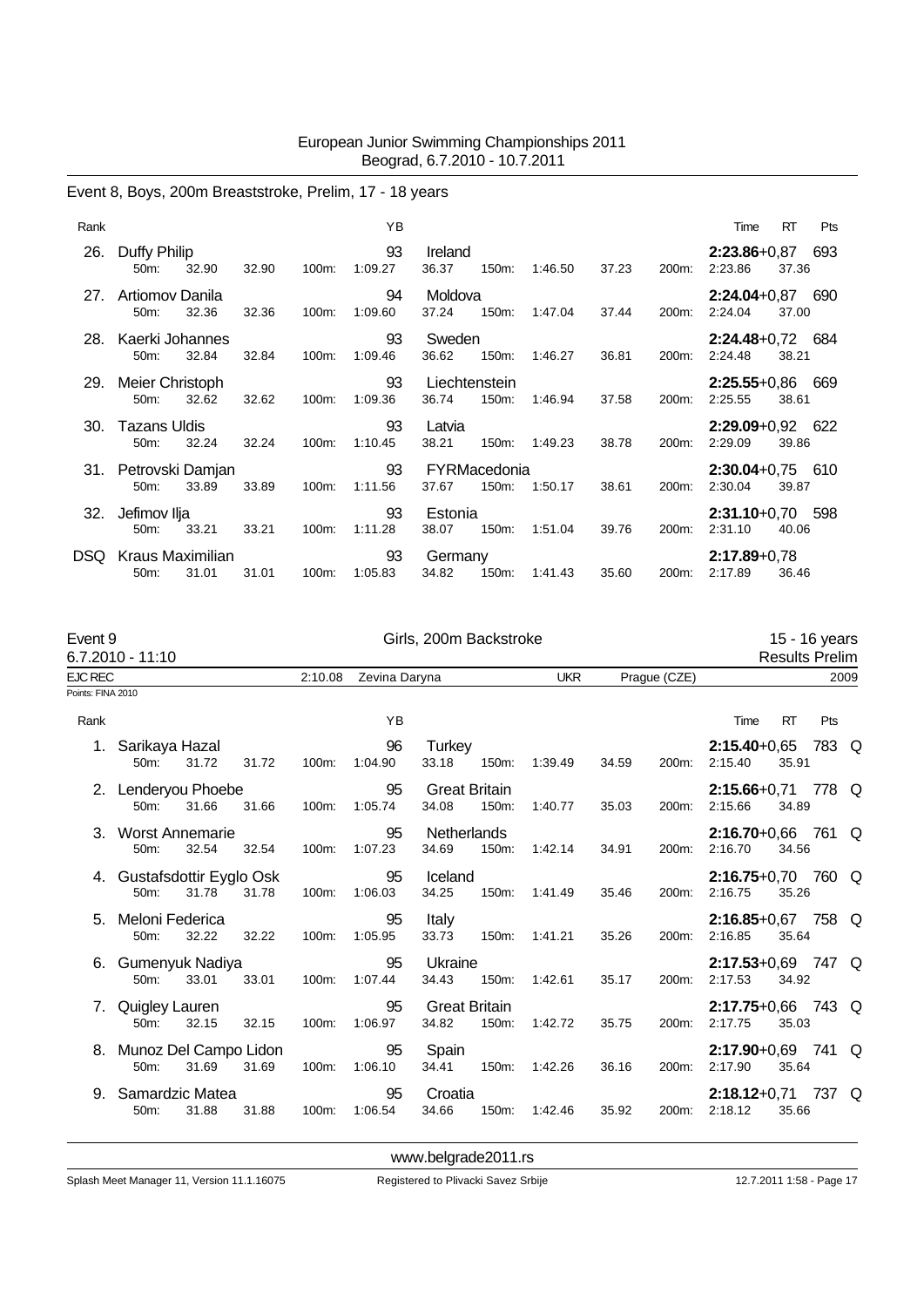### Event 9, Girls, 200m Backstroke, Prelim, 15 - 16 years

| Rank |                                               |       |       | YB                  |                                 |       |               |       |       | Time                                    | RT    | Pts |  |
|------|-----------------------------------------------|-------|-------|---------------------|---------------------------------|-------|---------------|-------|-------|-----------------------------------------|-------|-----|--|
|      | 10. Esposito Ambra<br>33.05<br>50m:           | 33.05 | 100m: | 96<br>1:07.30       | Italy<br>34.25                  | 150m: | 1:43.18       | 35.88 | 200m: | $2:18.68+1,22$ 728 Q<br>2:18.68         | 35.50 |     |  |
|      | 11. Larina Julia<br>50m:<br>32.78             | 32.78 | 100m: | 96<br>1:08.17       | Russia<br>35.39                 | 150m: | 1:44.16       | 35.99 | 200m: | 2:19.17+0,62 721 Q<br>2:19.17           | 35.01 |     |  |
|      | 12. Szilagyi Liliana<br>50m:<br>32.54         | 32.54 | 100m: | 96<br>1:07.46       | Hungary<br>34.92                | 150m: | 1:43.59       | 36.13 | 200m: | 2:19.25+0,64 720 Q<br>2:19.25           | 35.66 |     |  |
|      | 13. Vaskevich Natallia<br>32.97<br>50m:       | 32.97 | 100m: | 95<br>1:07.39       | <b>Belarus</b><br>34.42         | 150m: | 1:43.17       | 35.78 | 200m: | 2:19.26+0,76 719 Q<br>2:19.26           | 36.09 |     |  |
|      | 14. Kozlowska Anna<br>50m:<br>32.85           | 32.85 | 100m: | 96<br>1:08.05       | Poland<br>35.20                 | 150m: | 1:44.30       | 36.25 | 200m: | 2:19.41+0,68 717 Q<br>2:19.41           | 35.11 |     |  |
|      | 15. Martinheira Catia Raquel<br>31.83<br>50m: | 31.83 | 100m: | 95<br>1:06.82       | Portugal<br>34.99               | 150m: | 1:43.31       | 36.49 | 200m: | 2:19.43+0,58 717 Q<br>2:19.43           | 36.12 |     |  |
| 16.  | Nicolae Cristina Andreea<br>32.90<br>50m:     | 32.90 | 100m: | 95<br>1:08.58       | Romania<br>35.68                | 150m: | 1:44.38       | 35.80 | 200m: | 2:19.72+0,63 712 Q<br>2:19.72           | 35.34 |     |  |
| 17.  | Olari Iulia<br>50m:<br>32.20                  | 32.20 | 100m: | 95<br>1:07.02       | Moldova<br>34.82                | 150m: | 1:43.57       | 36.55 | 200m: | 2:19.88+0,69 710 R<br>2:19.88           | 36.31 |     |  |
|      | 18. Makin Lopez Lara Brenda<br>50m:<br>32.45  | 32.45 | 100m: | 96<br>1:06.49       | Spain<br>34.04                  | 150m: | 1:43.25       | 36.76 | 200m: | 2:20.19+0,71 705 R<br>2:20.19           | 36.94 |     |  |
|      | 19. Beyer Paula<br>50m:<br>32.64              | 32.64 | 100m: | 95<br>1:07.70       | Germany<br>35.06                | 150m: | 1:44.05       | 36.35 | 200m: | 2:20.69+0,66 698<br>2:20.69             | 36.64 |     |  |
|      | 20. Kidrol Tal<br>50m:<br>33.55               | 33.55 | 100m: | 95<br>1:08.84       | Israel<br>35.29                 | 150m: | 1:44.56       | 35.72 | 200m: | $2:20.71+0.69$ 697<br>2:20.71           | 36.15 |     |  |
|      | 21. Hufnagl Claudia<br>33.87<br>50m:          | 33.87 | 100m: | 96<br>1:09.68       | Austria<br>35.81                | 150m: | 1:45.78       | 36.10 | 200m: | 2:20.80+0,76 696<br>2:20.80             | 35.02 |     |  |
| 22.  | <b>Goris Mirthe</b><br>33.22<br>50m:          | 33.22 | 100m: | 96<br>1:10.50       | <b>Belgium</b><br>37.28         | 150m: | 1:46.03       | 35.53 | 200m: | $2:20.99 + 0.57$ 693<br>2:20.99         | 34.96 |     |  |
|      | 23. Grgic Ana<br>50m:<br>33.39                | 33.39 | 100m: | 96<br>1:08.03       | Croatia<br>34.64                | 150m: | 1:44.08       | 36.05 | 200m: | $2:21.02+0.76$ 693<br>2:21.02           | 36.94 |     |  |
|      | 24. Majeric Jera<br>32.25<br>50m:             | 32.25 | 100m: | 95<br>1:07.41       | Slovenia<br>35.16               | 150m: | 1:44.17       | 36.76 |       | $2:21.61+0.65$ 684<br>200m: 2:21.61     | 37.44 |     |  |
|      | 25. Vinyukova Nadezhda<br>31.99 31.99<br>50m: |       |       | 96<br>100m: 1:08.01 | Russia<br>36.02 150m: 1:45.20   |       |               | 37.19 |       | 2:22.22+0,68 675<br>200m: 2:22.22 37.02 |       |     |  |
|      | 26. Kost Nina<br>50m:<br>32.65                | 32.65 |       | 95<br>100m: 1:08.47 | Germany<br>35.82  150m: 1:45.38 |       |               | 36.91 |       | 2:22.96+0,67 665<br>200m: 2:22.96       | 37.58 |     |  |
|      | 27. Abay Nemes Anna<br>50m: 32.60             | 32.60 | 100m: | 96<br>1:09.08       | Hungary<br>36.48 150m: 1:46.22  |       |               | 37.14 |       | $2:23.22+0.70$ 661<br>200m: 2:23.22     | 37.00 |     |  |
|      | 28. Roberts Jane<br>33.15<br>50m:             | 33.15 | 100m: | 96<br>1:09.06       | Ireland<br>35.91  150m: 1:46.92 |       |               | 37.86 |       | $2:23.99+0.79$ 651<br>200m: 2:23.99     | 37.07 |     |  |
|      | 29. Kous Lucija<br>33.34<br>50m:              | 33.34 | 100m: | 95<br>1:09.34       | Slovenia<br>36.00               |       | 150m: 1:46.90 | 37.56 |       | 2:24.57+0,78 643<br>200m: 2:24.57       | 37.67 |     |  |
|      |                                               |       |       |                     |                                 |       |               |       |       |                                         |       |     |  |

<www.belgrade2011.rs>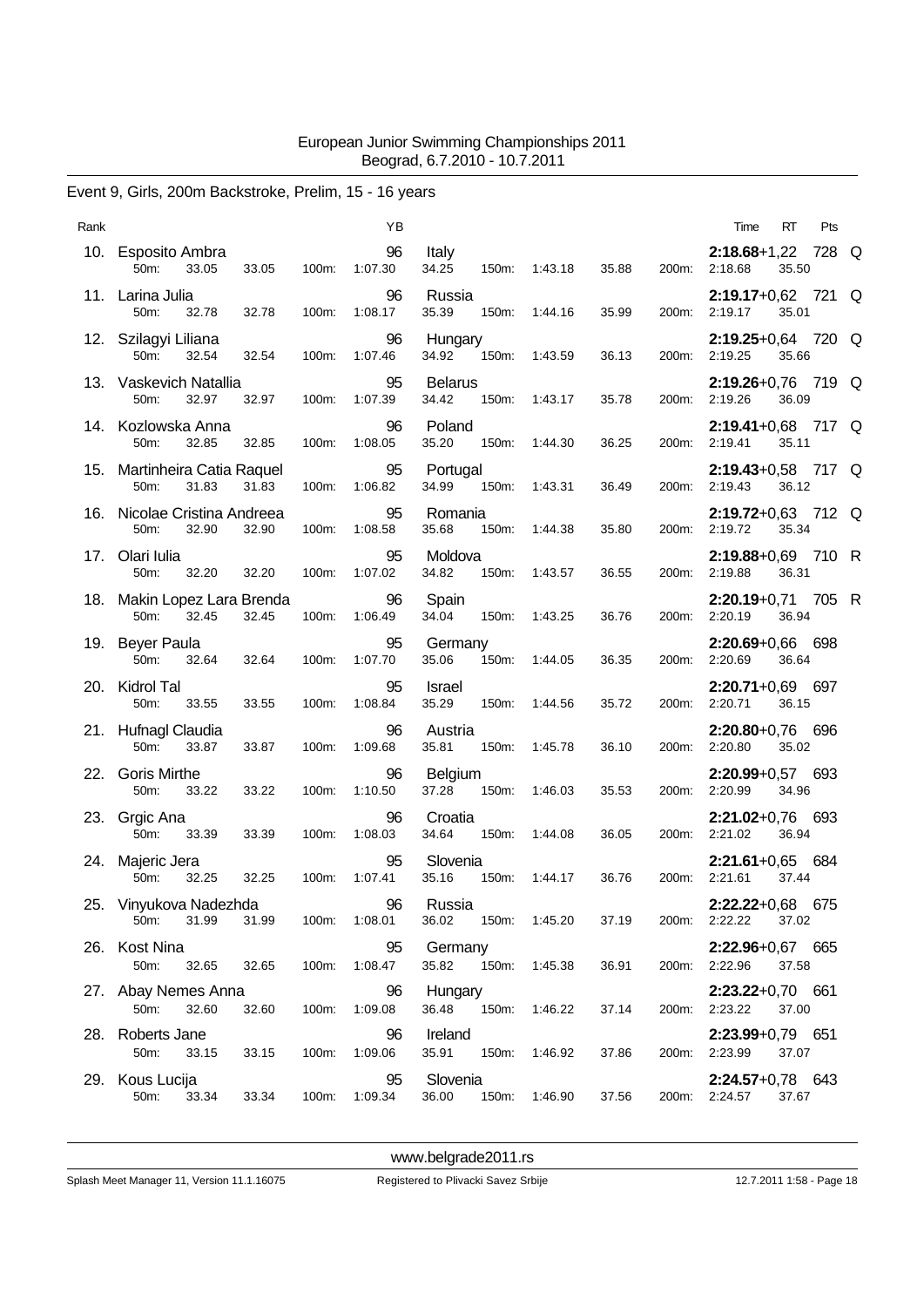### Event 9, Girls, 200m Backstroke, Prelim, 15 - 16 years

| Rank |                                  |       |       |          | ΥB            |                      |          |         |       |       | Time                          | RT    | <b>Pts</b> |
|------|----------------------------------|-------|-------|----------|---------------|----------------------|----------|---------|-------|-------|-------------------------------|-------|------------|
| 30.  | <b>Buschick Betty</b><br>$50m$ : | 32.78 | 32.78 | $100m$ : | 95<br>1:08.38 | Germany<br>35.60     | $150m$ : | 1:46.74 | 38.36 | 200m: | $2:24.76+0.71$<br>2:24.76     | 38.02 | 640        |
| 31.  | Stegu Nina<br>$50m$ :            | 33.50 | 33.50 | 100m:    | 96<br>1:09.62 | Slovenia<br>36.12    | 150m:    | 1:47.33 | 37.71 | 200m: | $2:25.13+0.75$ 636<br>2:25.13 | 37.80 |            |
| 32.  | Voss Joana<br>$50m$ :            | 32.66 | 32.66 | 100m:    | 96<br>1:09.41 | Germany<br>36.75     | $150m$ : | 1:47.67 | 38.26 | 200m: | $2:25.53+0.74$ 630<br>2:25.53 | 37.86 |            |
| 33.  | Crovetto Adriana<br>$50m$ :      | 34.34 | 34.34 | 100m:    | 95<br>1:11.29 | Switzerland<br>36.95 | $150m$ : | 1:49.25 | 37.96 | 200m: | $2:26.08+0.67$<br>2:26.08     | 36.83 | 623        |
| 34.  | Cosic Divna<br>50 <sub>m</sub> : | 33.89 | 33.89 | $100m$ : | 96<br>1:12.82 | Serbia<br>38.93      | 150m:    | 1:53.02 | 40.20 | 200m: | $2:32.47+0.75$ 548<br>2:32.47 | 39.45 |            |

| Event 10                                                         |                    | Boys, 4 x 100m Freestyle | 17 - 18 years<br><b>Results Prelim</b> |                                               |                    |                                  |                |          |
|------------------------------------------------------------------|--------------------|--------------------------|----------------------------------------|-----------------------------------------------|--------------------|----------------------------------|----------------|----------|
| 6.7.2010 - 11:27                                                 |                    |                          |                                        |                                               |                    |                                  |                |          |
| <b>EJC REC</b>                                                   | 3:16.58            | Italy                    |                                        | <b>ITA</b>                                    | Praque (CZE)       |                                  |                | 2009     |
| Points: FINA 2010                                                |                    |                          |                                        |                                               |                    |                                  |                |          |
| Rank                                                             |                    |                          |                                        |                                               |                    | Time                             | RT             | Pts      |
| 1. Spain 1<br>Solaeche Gomez Eduardo<br>Martinez Rodriguez Aitor | $+0,37$            | 25.13<br>23.60           | Spain<br>52.09<br>50.22                | Martin Lozoya Jorge<br>Puig Garrich Albert    | $+0,31$<br>$+0,26$ | 3:24.63<br>24.59<br>24.31        | 51.43<br>50.89 | 778 A    |
| 2. Denmark 1                                                     |                    |                          | Denmark                                |                                               |                    | $3:25.11+0.70$                   |                | 772 A    |
| Bromer Viktor B.<br><b>Skaaning Daniel</b>                       | $+0,70$<br>$+0,28$ | 25.83<br>23.64           | 53.03<br>49.57                         | Dahl Soeren<br>Schiellerup Andreas            | $+0,17$<br>$+0,27$ | 23.91<br>24.56                   | 50.70<br>51.81 |          |
| 3. France 1                                                      |                    |                          | France                                 |                                               |                    | $3:25.36+0.71$                   |                | 770 A    |
| Patamia Jean Baptiste<br>Mignon Clement                          | $+0,71$<br>$+0,18$ | 24.91<br>23.77           | 52.28<br>49.99                         | <b>Regent Vince</b><br><b>Burtez Mathieu</b>  | $+0,38$<br>$+0,39$ | 24.91<br>24.60                   | 51.40<br>51.69 |          |
| 4. Russia 1                                                      |                    |                          | Russia                                 |                                               |                    | $3:25.50 + 0.73$                 |                | 768 A    |
| <b>Kitaev Nikita</b><br>Amosov Alexey                            | $+0.73$<br>$+0,01$ | 24.86<br>24.17           | 51.70<br>51.39                         | <b>Groshev Sergey</b><br>Prudnikov Viacheslav | $+0,40$<br>$+0.37$ | 24.33<br>24.22                   | 51.43<br>50.98 |          |
| 5. Great Britain 1                                               |                    |                          |                                        | <b>Great Britain</b>                          |                    | $3:25.55+0.63$                   |                | 768 A    |
| Samuels Felix<br>Mills Gareth                                    | $+0,63$<br>$+0,13$ | 25.12<br>24.42           | 52.52<br>51.26                         | Rowe Adam<br>Lloyd leuan                      | $+0,18$<br>$+0,22$ | 24.17<br>24.33                   | 51.23<br>50.54 |          |
| 6. Germany 1                                                     |                    |                          | Germany                                |                                               |                    | $3:25.59 + 0.73$                 |                | 767 A    |
| Mral Max<br>Lindenbauer Matthias                                 | $+0,73$<br>$+0,64$ | 24.62<br>24.79           | 51.23<br>51.85                         | <b>Hillmer Steffen</b><br>Oswald Maximilian   | $+0.39$<br>$+0,30$ | 24.31<br>24.91                   | 51.23<br>51.28 |          |
| 7. Italy 1<br>Mottola Maurizio<br><b>Bellacci Francesco</b>      | $+0.73$<br>$+0,15$ | 24.86<br>24.45           | Italy<br>51.59<br>51.55                | Ferri Giacomo<br>Corapi Damiano               | $+0.28$<br>$+0,40$ | $3:25.77+0.73$<br>24.88<br>25.19 | 50.72<br>51.91 | 765 A    |
| 8. Poland 1                                                      |                    |                          | Poland                                 |                                               |                    | $3:26.50+0.77$                   |                | 757 A    |
| Rzadkowski Daniel<br><b>Werner Pawel</b>                         | $+0,77$<br>$+0,24$ | 24.81<br>24.02           | 51.94<br>51.29                         | <b>Bor Radoslaw</b><br>Poprawa Michal         | $+0,29$<br>$+0,25$ | 25.04<br>24.73                   | 51.62<br>51.65 |          |
| 9. Sweden 1                                                      |                    |                          | Sweden                                 |                                               |                    | $3:27.04 + 0.93$                 |                | 751<br>R |
| Jonsson Jesper<br><b>Ekstroem Oscar</b>                          | $+0,93$<br>$+0,41$ | 25.32                    | 51.68<br>51.33                         | Andersson Anton<br><b>Westergren Mats</b>     | $+0,37$<br>$+0,26$ | 24.80<br>24.73                   | 51.78<br>52.25 |          |

<www.belgrade2011.rs>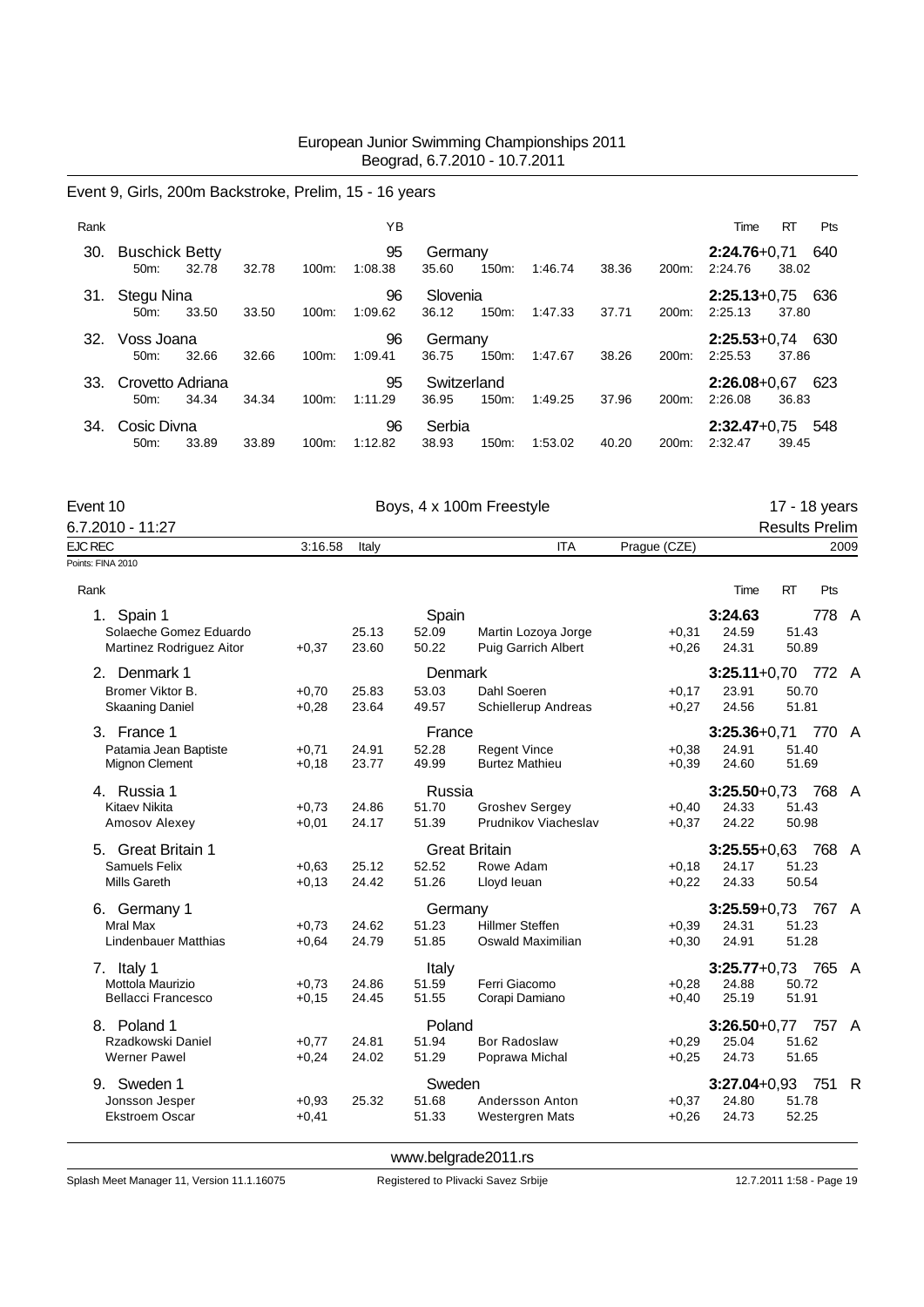Event 10, Boys, 4 x 100m Freestyle, Prelim, 17 - 18 years

| Rank                         |         |       |         |                        |         | Time             | <b>RT</b> | Pts   |  |
|------------------------------|---------|-------|---------|------------------------|---------|------------------|-----------|-------|--|
| Ukraine 1<br>10.             |         |       | Ukraine |                        |         | $3:27.69 + 0.71$ |           | 744 R |  |
| Shul'ga Olexandr             | $+0,71$ | 25.23 | 52.10   | Drumov Dmytro          | $+0.27$ | 25.09            | 51.97     |       |  |
| Suschyk Volodymyr            | $+0.65$ | 25.27 | 52.42   | <b>Alpatov Vitaliy</b> | $+0.63$ | 24.52            | 51.20     |       |  |
| 11.<br>Israel 1              |         |       | Israel  |                        |         | $3:29.27+0.69$   |           | 727   |  |
| <b>Kremer Tom</b>            | $+0.69$ | 25.25 | 52.23   | Shahaff Yahav          | $+0,24$ | 25.21            | 53.62     |       |  |
| Sabatier Or                  | $+0.53$ | 24.59 | 51.94   | Konovalov Alexi        | $+0.38$ | 24.36            | 51.48     |       |  |
| Estonia 1<br>12.             |         |       | Estonia |                        |         | $3:30.73+0.76$   |           | 712   |  |
| <b>Tribuntsov Ralf</b>       | $+0.76$ | 25.61 | 53.10   | <b>Karu Fred</b>       | $+0.34$ | 25.41            | 53.56     |       |  |
| Juerisoo Kristjan            | $+0.44$ | 25.16 | 52.85   | Degtjarjov Pjotr       | $+0,41$ | 24.39            | 51.22     |       |  |
| 13.<br>Turkey 1              |         |       | Turkey  |                        |         | $3:31.16 + 0.83$ |           | 708   |  |
| Bayraktar Deniz Ali          | $+0,83$ | 25.79 | 53.12   | Marasli Furkan D.      | $+0,27$ |                  |           |       |  |
| Kemer Ozan                   | $+0,35$ | 24.90 |         | Coskun Bertug          | $+0.33$ | 24.50            | 52.21     |       |  |
| Serbia 1<br>14.              |         |       | Serbia  |                        |         | $3:32.13+0.80$   |           | 698   |  |
| Djordjevic Aleksa            | $+0.80$ | 25.54 | 53.96   | Udicki Bojan           | $+0.49$ | 25.31            | 53.29     |       |  |
| <b>Vukobrat Dusan</b>        | $+0,44$ | 25.11 | 52.74   | Udicki Miroslav        | $+0,40$ | 24.64            | 52.14     |       |  |
| 15.<br>Ireland 1             |         |       | Ireland |                        |         | 3:35.69          |           | 664   |  |
| <b>Turner Conor</b>          |         |       |         | Quinn Nicholas         | $+0.42$ | 25.73            | 54.22     |       |  |
| Campbell Luke                | $+0,27$ |       |         | Duffy Philip           | $+0.65$ | 26.24            | 54.93     |       |  |
| <b>FYRMacedonia 1</b><br>16. |         |       |         | FYRMacedonia           |         | $3:49.30 + 0.86$ |           | 553   |  |
| Tasevski Nenad               | $+0.86$ | 26.47 | 55.55   | Cepisevski Gorazd      | $+0.56$ | 26.82            | 55.84     |       |  |
| Stojanoski Andrej            | $+0,44$ | 28.17 | 58.87   | Petrovski Damjan       | $+0,75$ | 28.34            | 59.04     |       |  |
|                              |         |       |         |                        |         |                  |           |       |  |

| Event 11          |                  |                    |       |         |             | 15 - 16 years        |       |            |       |             |                  |           |         |  |
|-------------------|------------------|--------------------|-------|---------|-------------|----------------------|-------|------------|-------|-------------|------------------|-----------|---------|--|
|                   | 6.7.2010 - 11:36 |                    |       |         |             |                      |       |            |       |             |                  |           | Results |  |
| <b>EJC REC</b>    |                  |                    |       | 8:32.68 | Grein Heidi |                      |       | <b>GDR</b> |       | West Berlin |                  |           | 1986    |  |
| Points: FINA 2010 |                  |                    |       |         |             |                      |       |            |       |             |                  |           |         |  |
| Rank              |                  |                    |       |         | ΥB          |                      |       |            |       |             | Time             | <b>RT</b> | Pts     |  |
|                   |                  | Kilijanska Donata  |       |         | 95          | Poland               |       |            |       |             | $8:40.48 + 0.66$ |           | 855     |  |
|                   | 50m:             | 29.63              | 29.63 | 250m:   | 2:38.68     | 32.72                | 450m: | 4:49.25    | 33.15 | 650m:       | 7:01.98          | 33.42     |         |  |
|                   | 100m:            | 1:01.35            | 31.72 | 300m:   | 3:10.96     | 32.28                | 500m: | 5:22.10    | 32.85 | 700m:       | 7:34.86          | 32.88     |         |  |
|                   | 150m:            | 1:33.66            | 32.31 | 350m:   | 3:43.54     | 32.58                | 550m: | 5:55.48    | 33.38 | 750m:       | 8:08.19          | 33.33     |         |  |
|                   | 200m:            | 2:05.96            | 32.30 | 400m:   | 4:16.10     | 32.56                | 600m: | 6:28.56    | 33.08 | 800m:       | 8:40.48          | 32.29     |         |  |
| 2.                | Vermeulen Esmee  |                    |       |         | 96          | Netherlands          |       |            |       |             | 8:43.56+0,78 840 |           |         |  |
|                   | 50m:             | 29.68              | 29.68 | 250m:   | 2:39.96     | 32.93                | 450m: | 4:52.79    | 33.25 | 650m:       | 7:06.27          | 33.54     |         |  |
|                   | 100m:            | 1:01.51            | 31.83 | 300m:   | 3:13.24     | 33.28                | 500m: | 5:26.00    | 33.21 | 700m:       | 7:39.75          | 33.48     |         |  |
|                   | 150m:            | 1:34.21            | 32.70 | 350m:   | 3:46.44     | 33.20                | 550m: | 5:59.44    | 33.44 | 750m:       | 8.12.27          | 32.52     |         |  |
|                   | 200m:            | 2:07.03            | 32.82 | 400m:   | 4:19.54     | 33.10                | 600m: | 6:32.73    | 33.29 | 800m:       | 8.43.56          | 31.29     |         |  |
| 3.                |                  | Williamson Rachael |       |         | 95          | <b>Great Britain</b> |       |            |       |             | $8:44.10 + 0.80$ |           | - 837   |  |
|                   | 50m:             | 29.52              | 29.52 | 250m:   | 2:39.57     | 32.84                | 450m: | 4:51.51    | 33.19 | 650m:       | 7:04.89          | 33.46     |         |  |
|                   | 100m:            | 1:01.40            | 31.88 | 300m:   | 3:12.37     | 32.80                | 500m: | 5:24.55    | 33.04 | 700m:       | 7:38.81          | 33.92     |         |  |
|                   | 150m:            | 1:33.91            | 32.51 | 350m:   | 3:45.30     | 32.93                | 550m: | 5:57.78    | 33.23 | 750m:       | 8:11.87          | 33.06     |         |  |
|                   | 200m:            | 2:06.73            | 32.82 | 400m:   | 4:18.32     | 33.02                | 600m: | 6:31.43    | 33.65 | 800m:       | 8.44.10          | 32.23     |         |  |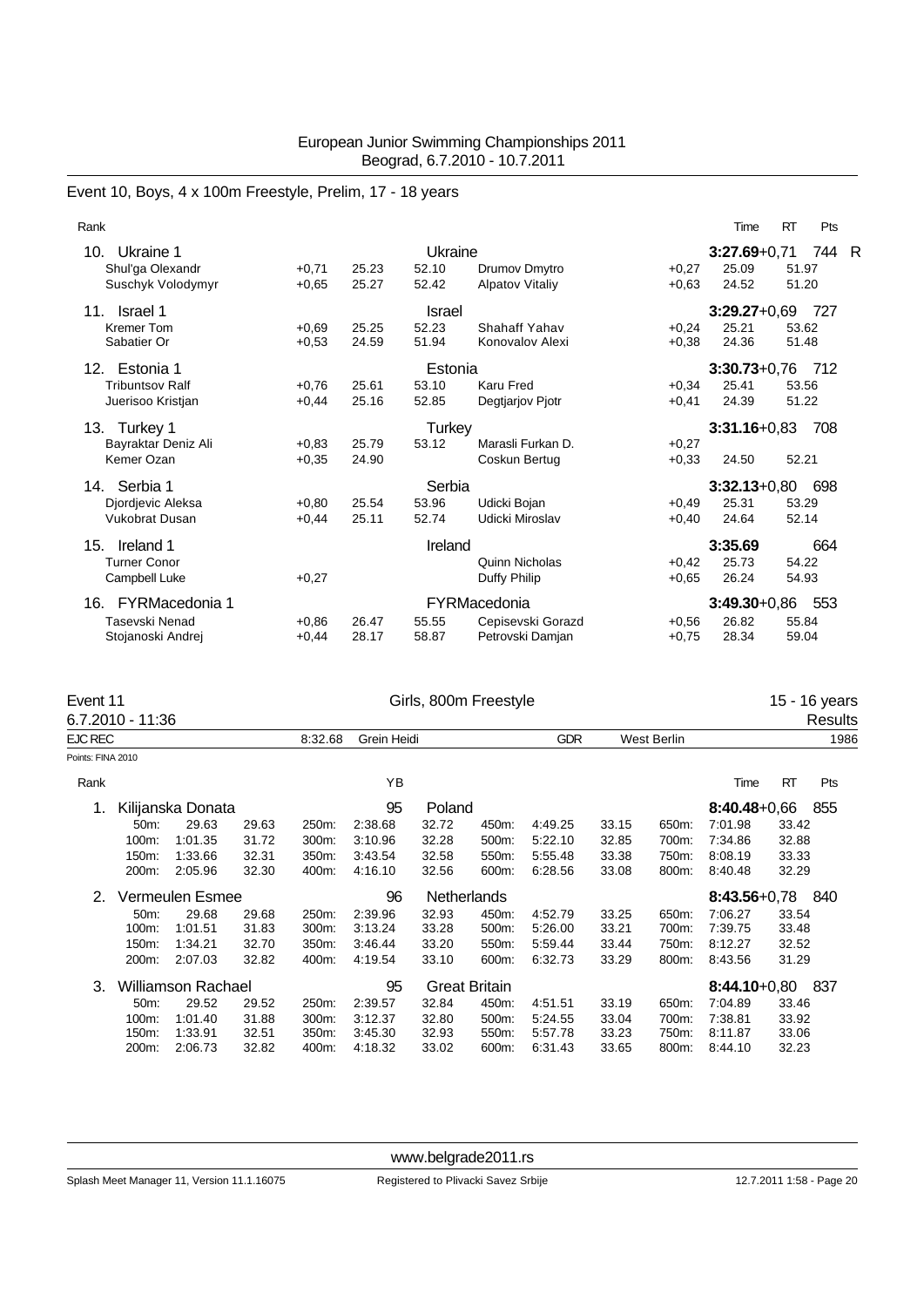### Event 11, Girls, 800m Freestyle, 15 - 16 years

| Rank |                                                                                                    |                                                                      | ΥB                                             |                                                          |                                  |                                          |                                  |                                  | Time                                                         | Pts<br>RT                               |
|------|----------------------------------------------------------------------------------------------------|----------------------------------------------------------------------|------------------------------------------------|----------------------------------------------------------|----------------------------------|------------------------------------------|----------------------------------|----------------------------------|--------------------------------------------------------------|-----------------------------------------|
| 4.   | Vilas Vidal Maria<br>30.64<br>50m:<br>100m:<br>1:03.43<br>1:36.96<br>150m:<br>200m:<br>2:10.25     | 30.64<br>250m:<br>32.79<br>300m:<br>33.53<br>350m:<br>400m:<br>33.29 | 96<br>2:43.78<br>3:17.18<br>3:50.55<br>4:23.82 | Spain<br>33.53<br>33.40<br>33.37<br>33.27                | 450m:<br>500m:<br>550m:<br>600m: | 4:56.86<br>5:29.94<br>6:03.17<br>6:36.39 | 33.04<br>33.08<br>33.23<br>33.22 | 650m:<br>700m:<br>750m:<br>800m: | $8:47.27+0.91$<br>7:09.65<br>7:42.61<br>8:15.15<br>8:47.27   | 822<br>33.26<br>32.96<br>32.54<br>32.12 |
| 5.   | lele Federica<br>50m:<br>30.61<br>100m:<br>1:02.79<br>150m:<br>1:35.85<br>200m:<br>2:08.81         | 30.61<br>250m:<br>32.18<br>300m:<br>33.06<br>350m:<br>32.96<br>400m: | 95<br>2:42.06<br>3:15.18<br>3:48.52<br>4:21.95 | Italy<br>33.25<br>33.12<br>33.34<br>33.43                | 450m:<br>500m:<br>550m:<br>600m: | 4:55.45<br>5:29.10<br>6:02.83<br>6:36.10 | 33.50<br>33.65<br>33.73<br>33.27 | 650m:<br>700m:<br>750m:<br>800m: | 8:48.66+0,93 816<br>7:09.83<br>7:43.15<br>8:16.73<br>8:48.66 | 33.73<br>33.32<br>33.58<br>31.93        |
| 6.   | Gabbrielleschi Giulia<br>50m:<br>30.32<br>1:02.82<br>100m:<br>1:35.71<br>150m:<br>200m:<br>2:09.02 | 30.32<br>250m:<br>32.50<br>300m:<br>32.89<br>350m:<br>33.31<br>400m: | 96<br>2:42.39<br>3:15.85<br>3:49.11<br>4:22.71 | Italy<br>33.37<br>33.46<br>33.26<br>33.60                | 450m:<br>500m:<br>550m:<br>600m: | 4:55.75<br>5:29.19<br>6:02.43<br>6.36.06 | 33.04<br>33.44<br>33.24<br>33.63 | 650m:<br>700m:<br>750m:<br>800m: | $8:48.82+0.83$<br>7:09.66<br>7:42.94<br>8:16.36<br>8:48.82   | 815<br>33.60<br>33.28<br>33.42<br>32.46 |
| 7.   | Borrella Garcia Maria<br>50m:<br>30.55<br>1:03.23<br>100m:<br>150m:<br>1:36.39<br>200m:<br>2:09.68 | 30.55<br>250m:<br>32.68<br>300m:<br>33.16<br>350m:<br>33.29<br>400m: | 95<br>2:43.00<br>3:16.38<br>3:49.96<br>4:23.52 | Spain<br>33.32<br>33.38<br>33.58<br>33.56                | 450m:<br>500m:<br>550m:<br>600m: | 4:57.18<br>5:30.77<br>6:04.50<br>6:38.07 | 33.66<br>33.59<br>33.73<br>33.57 | 650m:<br>700m:<br>750m:<br>800m: | 8:49.57<br>7:11.58<br>7:44.86<br>8:17.69<br>8:49.57          | 812<br>33.51<br>33.28<br>32.83<br>31.88 |
| 8.   | Kasperek Katarzyna<br>50m:<br>30.84<br>100m:<br>1:03.83<br>150m:<br>1:37.02<br>200m:<br>2:10.60    | 30.84<br>250m:<br>32.99<br>300m:<br>33.19<br>350m:<br>33.58<br>400m: | 96<br>2:43.84<br>3:17.15<br>3:50.95<br>4:24.40 | Poland<br>33.24<br>33.31<br>33.80<br>33.45               | 450m:<br>500m:<br>550m:<br>600m: | 4:57.93<br>5:31.48<br>6:05.19<br>6.38.74 | 33.53<br>33.55<br>33.71<br>33.55 | 650m:<br>700m:<br>750m:<br>800m: | 8:50.60<br>7:12.21<br>7:45.61<br>8:18.64<br>8:50.60          | 807<br>33.47<br>33.40<br>33.03<br>31.96 |
| 9.   | <b>Bohinc Spela</b><br>50m:<br>30.36<br>1:02.21<br>100m:<br>150m:<br>1:34.85<br>200m:<br>2:07.96   | 30.36<br>250m:<br>31.85<br>300m:<br>32.64<br>350m:<br>33.11<br>400m: | 95<br>2:41.22<br>3:14.83<br>3:48.26<br>4:22.00 | Slovenia<br>33.26<br>33.61<br>33.43<br>33.74             | 450m:<br>500m:<br>550m:<br>600m: | 4:55.44<br>5:29.31<br>6:03.07<br>6.37.09 | 33.44<br>33.87<br>33.76<br>34.02 | 650m:<br>700m:<br>750m:<br>800m: | $8:52.24 + 0.91$<br>7:11.19<br>7:45.33<br>8:18.94<br>8:52.24 | 800<br>34.10<br>34.14<br>33.61<br>33.30 |
| 10.  | Donnelly Fiona<br>50m:<br>30.80<br>100m:<br>1:03.47<br>1:36.77<br>150m:<br>200m:<br>2:10.03        | 30.80<br>250m:<br>32.67<br>300m:<br>33.30<br>350m:<br>33.26<br>400m: | 95<br>2:43.55<br>3:17.05<br>3:50.81<br>4:24.67 | <b>Great Britain</b><br>33.52<br>33.50<br>33.76<br>33.86 | 450m:<br>500m:<br>550m:<br>600m: | 4:58.79<br>5:32.96<br>6:07.21<br>6:41.71 | 34.12<br>34.17<br>34.25<br>34.50 | 650m:<br>700m:<br>750m:<br>800m: | 8:59.20<br>7:16.66<br>7:50.85<br>8:25.59<br>8:59.20          | 769<br>34.95<br>34.19<br>34.74<br>33.61 |
| 11.  | Perse Spela<br>50m:<br>30.96<br>100m: 1:03.72<br>150m:<br>1:37.15<br>200m:<br>2:10.90              | 30.96<br>250m:<br>32.76<br>300m:<br>33.43<br>350m:<br>33.75<br>400m: | 96<br>2:44.27<br>3:17.99<br>3:51.88<br>4:26.04 | Slovenia<br>33.37<br>33.72<br>33.89<br>34.16             | 450m:<br>500m:<br>550m:<br>600m: | 5:00.53<br>5:35.25<br>6:10.04<br>6:44.92 | 34.49<br>34.72<br>34.79<br>34.88 | 650m:<br>700m:<br>750m:<br>800m: | 9:02.84<br>7:19.95<br>7:54.60<br>8:29.22<br>9:02.84          | 754<br>35.03<br>34.65<br>34.62<br>33.62 |
| 12.  | Midrez Noemie<br>50m:<br>31.70<br>100m:<br>1:04.79<br>150m:<br>1:38.56<br>200m:<br>2:12.48         | 31.70<br>250m:<br>33.09<br>300m:<br>33.77<br>350m:<br>33.92<br>400m: | 96<br>2:46.72<br>3:21.09<br>3:55.80<br>4:30.40 | Belgium<br>34.24<br>34.37<br>34.71<br>34.60              | 450m:<br>500m:<br>550m:<br>600m: | 5:04.87<br>5:39.41<br>6:13.92<br>6:48.53 | 34.47<br>34.54<br>34.51<br>34.61 | 650m:<br>700m:<br>750m:<br>800m: | 9:04.20<br>7:23.01<br>7:57.94<br>8:32.27<br>9:04.20          | 748<br>34.48<br>34.93<br>34.33<br>31.93 |
| 13.  | Szilagyi Nikolett<br>50m:<br>30.91<br>100m:<br>1:04.02<br>150m:<br>1:38.24<br>200m:<br>2:12.39     | 30.91<br>250m:<br>33.11<br>300m:<br>34.22<br>350m:<br>34.15<br>400m: | 95<br>2:46.92<br>3:21.19<br>3:56.00<br>4:30.86 | Hungary<br>34.53<br>34.27<br>34.81<br>34.86              | 450m:<br>500m:<br>550m:<br>600m: | 5:05.50<br>5:40.40<br>6:15.55<br>6:50.58 | 34.64<br>34.90<br>35.15<br>35.03 | 650m:<br>700m:<br>750m:<br>800m: | 9:09.49<br>7:25.77<br>8:00.99<br>8:35.81<br>9:09.49          | 727<br>35.19<br>35.22<br>34.82<br>33.68 |

<www.belgrade2011.rs>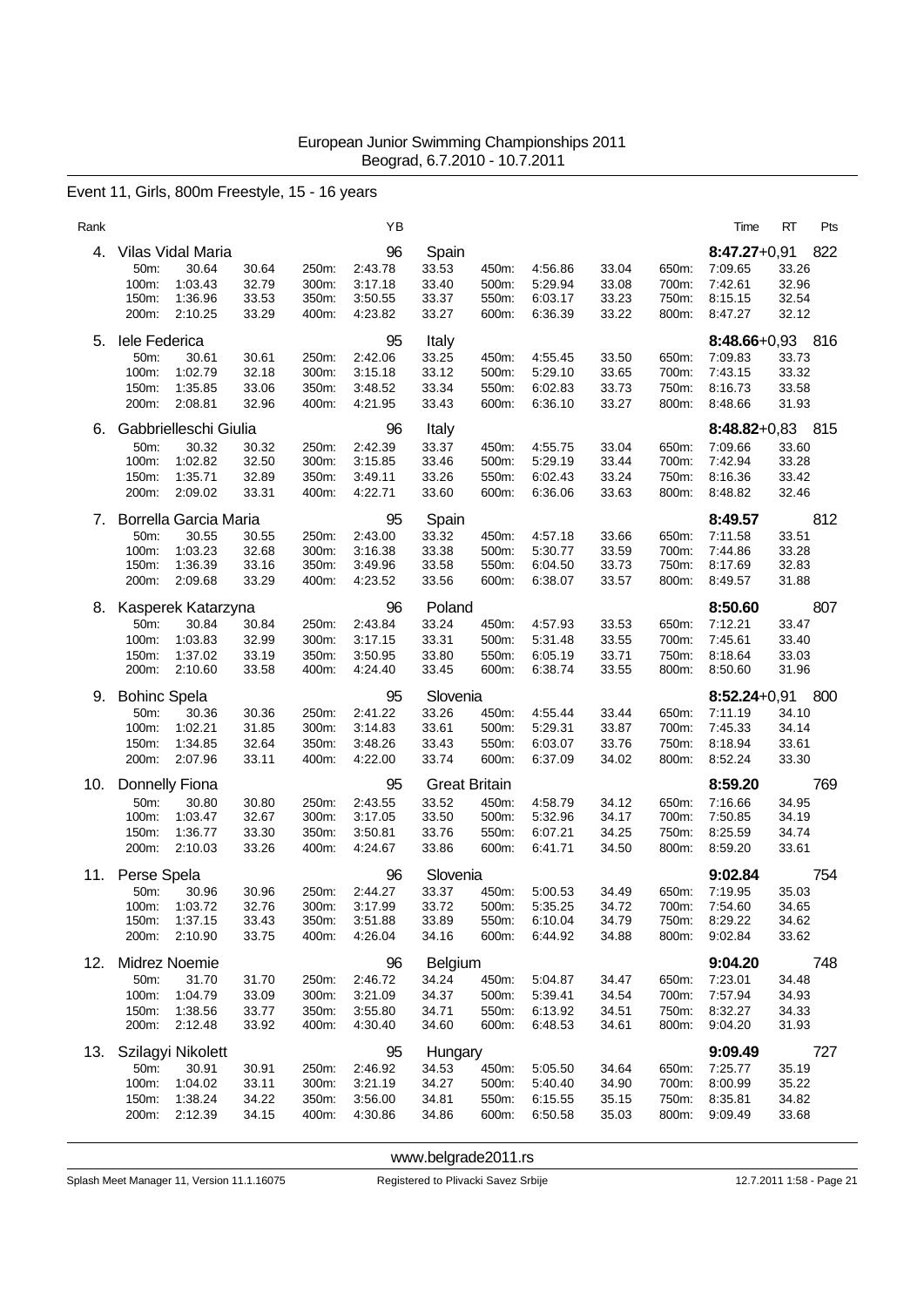### Event 11, Girls, 800m Freestyle, 15 - 16 years

| Rank |                                                                                                                                               | ΥB                                                                                 |                                                                                 |                                                                              |                                  | Time                                                           | RT<br>Pts                               |
|------|-----------------------------------------------------------------------------------------------------------------------------------------------|------------------------------------------------------------------------------------|---------------------------------------------------------------------------------|------------------------------------------------------------------------------|----------------------------------|----------------------------------------------------------------|-----------------------------------------|
| 14.  | Ene Alina Gratiela<br>50m:<br>31.05<br>31.05<br>1:05.32<br>34.27<br>100m:<br>1:40.00<br>34.68<br>150m:<br>200m:<br>2:14.90<br>34.90           | 96<br>250m:<br>2:49.59<br>300m:<br>3:24.90<br>350m:<br>3:59.86<br>400m:<br>4:35.47 | Romania<br>34.69<br>450m:<br>35.31<br>500m:<br>34.96<br>550m:<br>35.61<br>600m: | 34.84<br>5:10.31<br>5:45.70<br>35.39<br>35.47<br>6:21.17<br>6:56.00<br>34.83 | 650m:<br>700m:<br>750m:<br>800m: | $9:12.44+0.96$<br>7:30.21<br>8:05.10<br>8:38.71<br>9:12.44     | 715<br>34.21<br>34.89<br>33.61<br>33.73 |
| 15.  | <b>Bonne Yasmine</b><br>50m:<br>31.29<br>31.29<br>100m:<br>1:05.25<br>33.96<br>150m:<br>1:39.13<br>33.88<br>200m:<br>2:13.23<br>34.10         | 96<br>2:47.12<br>250m:<br>300m:<br>3:21.56<br>350m:<br>3:56.34<br>400m:<br>4:31.32 | Belgium<br>33.89<br>450m:<br>34.44<br>500m:<br>34.78<br>550m:<br>34.98<br>600m: | 5:06.08<br>34.76<br>5:41.16<br>35.08<br>6:16.62<br>35.46<br>6:52.88<br>36.26 | 650m:<br>700m:<br>750m:<br>800m: | 9:13.95<br>7:28.73<br>8:04.66<br>8:39.75<br>9:13.95            | 709<br>35.85<br>35.93<br>35.09<br>34.20 |
| 16.  | Andersson Madelene<br>50m:<br>31.32<br>31.32<br>100m:<br>1:05.42<br>34.10<br>150m:<br>1:39.63<br>34.21<br>34.61<br>200m:<br>2:14.24           | 95<br>2:48.89<br>250m:<br>300m:<br>3:23.71<br>350m:<br>3:58.74<br>400m:<br>4:33.98 | Sweden<br>34.65<br>450m:<br>34.82<br>500m:<br>35.03<br>550m:<br>35.24<br>600m:  | 5:09.47<br>35.49<br>5:45.06<br>35.59<br>6:20.55<br>35.49<br>35.28<br>6:55.83 | 650m:<br>700m:<br>750m:<br>800m: | 9:15.66<br>7:30.91<br>8:06.32<br>8:41.40<br>9:15.66            | 703<br>35.08<br>35.41<br>35.08<br>34.26 |
| 17.  | Domorats'ka Yevgeniya<br>50m:<br>31.57<br>31.57<br>100m:<br>1:06.22<br>34.65<br>150m:<br>1:39.83<br>33.61<br>200m:<br>2:14.18<br>34.35        | 95<br>2:48.93<br>250m:<br>3:24.14<br>300m:<br>350m:<br>3:59.49<br>400m:<br>4:34.77 | Ukraine<br>34.75<br>450m:<br>35.21<br>500m:<br>35.35<br>550m:<br>35.28<br>600m: | 5:10.10<br>35.33<br>35.48<br>5:45.58<br>6:20.96<br>35.38<br>6:56.69<br>35.73 | 650m:<br>700m:<br>750m:<br>800m: | $9:18.68 + 0.75$<br>7:32.31<br>8:08.03<br>8:43.67<br>9:18.68   | 691<br>35.62<br>35.72<br>35.64<br>35.01 |
| 18.  | Ericsson Elsa<br>50m:<br>30.94<br>30.94<br>100m:<br>1:05.10<br>34.16<br>150m:<br>1:39.66<br>34.56<br>200m:<br>2:15.02<br>35.36                | 95<br>2:50.27<br>250m:<br>300m:<br>3:25.68<br>350m:<br>41.62<br>400m:<br>4:37.66   | Sweden<br>35.25<br>450m:<br>35.41<br>500m:<br>550m:<br>3:56.04<br>600m:         | 5:13.86<br>36.20<br>5:49.87<br>36.01<br>6:26.04<br>36.17<br>7:01.95<br>35.91 | 650m:<br>700m:<br>750m:<br>800m: | 9:24.69<br>7:38.45<br>8:14.29<br>8:50.41<br>9:24.69            | 669<br>36.50<br>35.84<br>36.12<br>34.28 |
| 19.  | Erkinaro Aino<br>32.02<br>32.02<br>50m:<br>34.29<br>100m:<br>1:06.31<br>34.91<br>150m:<br>1:41.22<br>200m:<br>2:16.59<br>35.37                | 95<br>2:52.46<br>250m:<br>300m:<br>3:28.44<br>350m:<br>4:04.72<br>400m:<br>4:41.11 | Finland<br>35.87<br>450m:<br>35.98<br>500m:<br>36.28<br>550m:<br>36.39<br>600m: | 36.79<br>5:17.90<br>5:54.87<br>36.97<br>36.22<br>6:31.09<br>7:07.83<br>36.74 | 650m:<br>700m:<br>750m:<br>800m: | 9:32.49<br>7:44.11<br>8:20.54<br>8:56.95<br>9:32.49            | 642<br>36.28<br>36.43<br>36.41<br>35.54 |
| 20.  | Dragomir Gabriela Elena<br>100m:<br>1:07.40<br>1:07.40<br>150m:<br>1:43.97<br>36.57<br>200m:<br>2:20.74<br>36.77<br>250m:<br>2:58.09<br>37.35 | 96<br>300m:<br>3.34.91<br>350m:<br>4:11.64<br>400m:<br>4:48.17<br>5:24.66<br>450m: | Romania<br>36.82<br>500m:<br>36.73<br>550m:<br>36.53<br>600m:<br>36.49<br>650m: | 6:01.33<br>36.67<br>6:37.81<br>36.48<br>7:14.37<br>36.56<br>7:50.44<br>36.07 | 700m:<br>750m:<br>800m:          | $9:37.10+0.99$<br>8:26.54<br>9:02.04<br>9:37.10                | 627<br>36.10<br>35.50<br>35.06          |
| 21.  | <b>Eysturdal Cecilia</b><br>32.39<br>32.39<br>50m:<br>100m:<br>1:07.91<br>35.52<br>36.98<br>1:44.89<br>150m:<br>200m:<br>2:22.38<br>37.49     | 96<br>2:59.62<br>250m:<br>300m:<br>3:37.22<br>350m:<br>4:14.29<br>400m:<br>4:51.79 | Faroes<br>37.24<br>450m:<br>37.60<br>500m:<br>37.07<br>550m:<br>37.50<br>600m:  | 5:28.44<br>36.65<br>6:05.40<br>36.96<br>6:42.48<br>37.08<br>7:19.48<br>37.00 | 650m:<br>700m:<br>750m:<br>800m: | $9:44.18+0.74$ 605<br>7:55.89<br>8:32.48<br>9:08.75<br>9:44.18 | 36.41<br>36.59<br>36.27<br>35.43        |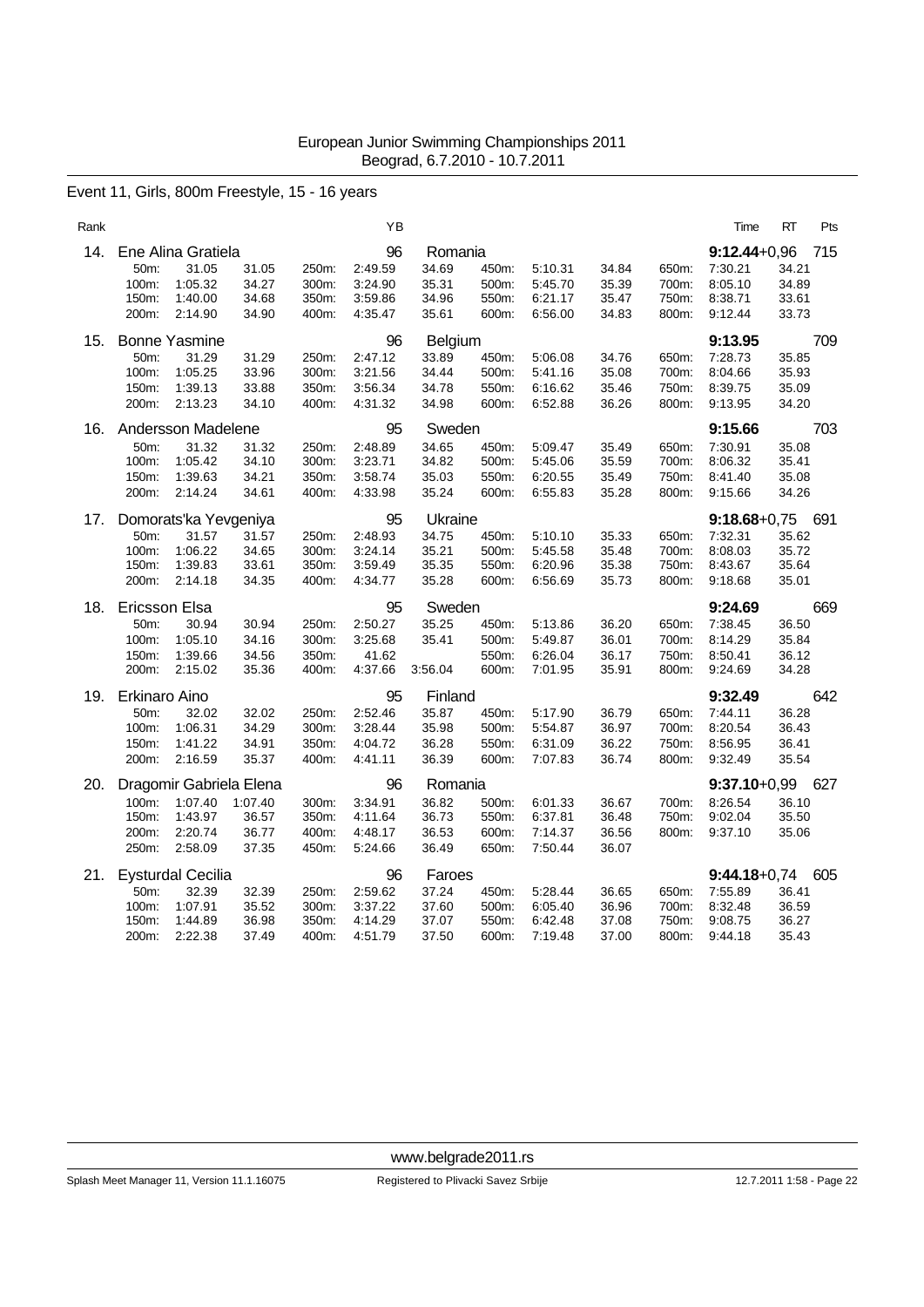# 2 - Day 1 - Semis and Finals 6.7.2010 - 17:00

| Event 1           | 6.7.2010 - 17:00      |       |                | Girls, 50m Breaststroke |            | 15 - 16 years<br><b>Results Semifinal</b> |                |           |       |      |
|-------------------|-----------------------|-------|----------------|-------------------------|------------|-------------------------------------------|----------------|-----------|-------|------|
| <b>EJC REC</b>    |                       | 31.45 | Efimova Yuliya |                         | <b>RUS</b> | Antwerp (BEL)                             |                |           |       | 2007 |
| Points: FINA 2010 |                       |       |                |                         |            |                                           |                |           |       |      |
| Rank              |                       |       | YB             |                         |            |                                           | Time           | <b>RT</b> | Pts   |      |
|                   | Mc Mahon Sycerika     |       | 95             | Ireland                 |            |                                           | 32.05          |           | 803 Q |      |
|                   | Bazarova Elizaveta    |       | 95             | Russia                  |            |                                           | $32.22 + 0.74$ |           | 791   | Q    |
| 3.                | Sztankovics Anna      |       | 96             | Hungary                 |            |                                           | $32.54 + 0.79$ |           | 768   | Q    |
| 4.                | Laukkanen Jenna       |       | 95             | Finland                 |            |                                           | 32.56          |           | 766   | Q    |
| 5.                | <b>Willers Julia</b>  |       | 96             | Germany                 |            |                                           | 32.69          |           | 757   | Q    |
| 6.                | Antonelli Elisa       |       | 95             | Italy                   |            |                                           | $32.74 + 0.69$ |           | 754   | Q    |
| 7.                | Lowe Danielle         |       | 95             | <b>Great Britain</b>    |            |                                           | 32.76          |           | 752   | Q    |
| 8.                | Vaisse Sarah          |       | 95             | France                  |            |                                           | $32.77 + 0.78$ |           | 752   | Q    |
| 9.                | <b>Polit Claire</b>   |       | 95             | France                  |            |                                           | $32.79 + 0.85$ |           | 750   | - ?  |
|                   | Hawksworth Jodie      |       | 95             | <b>Great Britain</b>    |            |                                           | $32.79 + 0.74$ |           | 750   | -?   |
| 11.               | Novikova Irina        |       | 95             | Russia                  |            |                                           | $32.84 + 0.79$ |           | 747   |      |
|                   | <b>Holten Cecilie</b> |       | 96             | Denmark                 |            |                                           | $32.84 + 0.84$ |           | 747   |      |
| 13.               | Chwadeczko Zuzanna    |       | 95             | Poland                  |            |                                           | $33.00 + 0.81$ |           | 736   |      |
| 14.               | Chisca Tatiana        |       | 95             | Moldova                 |            |                                           | $33.03 + 0.83$ |           | 734   |      |
| 15.               | Kivirinta Veera       |       | 95             | Finland                 |            |                                           | 33.08          |           | 731   |      |
| 16.               | Ninkovic Ivana        |       | 95             | Bosnia and Hercegovina  |            |                                           | $33.14 + 0.73$ |           | 727   |      |

| Event 2           |                                |                | Boys, 50m Fly  |            | 17 - 18 years  |                |    |                          |      |
|-------------------|--------------------------------|----------------|----------------|------------|----------------|----------------|----|--------------------------|------|
|                   | 6.7.2010 - 17:07               |                |                |            |                |                |    | <b>Results Semifinal</b> |      |
| EJC REC           | 23.57                          | Govorov Andriy |                | <b>UKR</b> | Helsinki (FIN) |                |    |                          | 2010 |
| Points: FINA 2010 |                                |                |                |            |                |                |    |                          |      |
| Rank              |                                | YB             |                |            |                | Time           | RT | Pts                      |      |
|                   | <b>Vukic Mihael</b>            | 94             | Croatia        |            |                | 23.91          |    | 825 Q                    |      |
| 2.                | Koptyelov Yevgen               | 93             | Ukraine        |            |                | $24.49 + 0.72$ |    | 768                      | Q    |
| 3.                | <b>Bellance Matthias</b>       | 93             | France         |            |                | 24.69          |    | 749                      | Q    |
|                   | Lucatello Martino              | 94             | Italy          |            |                | 24.69          |    | 749 Q                    |      |
| 5.                | <b>Tambovskiy Andrey</b>       | 94             | Russia         |            |                | 24.71          |    | 747 Q                    |      |
| 6.                | Alpatov Vitaliy                | 93             | Ukraine        |            |                | $24.77 + 0.73$ |    | 742 Q                    |      |
| 7.                | <b>Kusch Marius</b>            | 93             | Germany        |            |                | $24.78 + 0.65$ |    | 741                      | Q    |
|                   | <b>Kuleshov Dmitry</b>         | 93             | Russia         |            |                | $24.78 + 0.73$ |    | 741                      | Q    |
| 9.                | Dahl Soeren                    | 93             | Denmark        |            |                | $24.80 + 0.74$ |    | 739                      | R    |
| 10.               | Dodaleu Yahor                  | 93             | <b>Belarus</b> |            |                | $24.82 + 0.77$ |    | 738                      | R    |
| 11.               | Valdivia Canizares Jose Manuel | 94             | Spain          |            |                | $24.84 + 0.77$ |    | 736                      |      |
| 12.               | Golban Sergey                  | 93             | Moldova        |            |                | $24.95 + 0.69$ |    | 726                      |      |
| 13.               | Jakupsson Magnus               | 94             | Faroes         |            |                | $24.96 + 0.67$ |    | 725                      |      |
|                   | Bonacchi Niccolo'              | 94             | Italy          |            |                | $24.96 + 0.74$ |    | 725                      |      |
| 15.               | <b>Burtez Mathieu</b>          | 93             | France         |            |                | $24.97 + 0.69$ |    | 724                      |      |
| 16.               | Jonsson Jesper                 | 93             | Sweden         |            |                | $25.02 + 0.82$ |    | 720                      |      |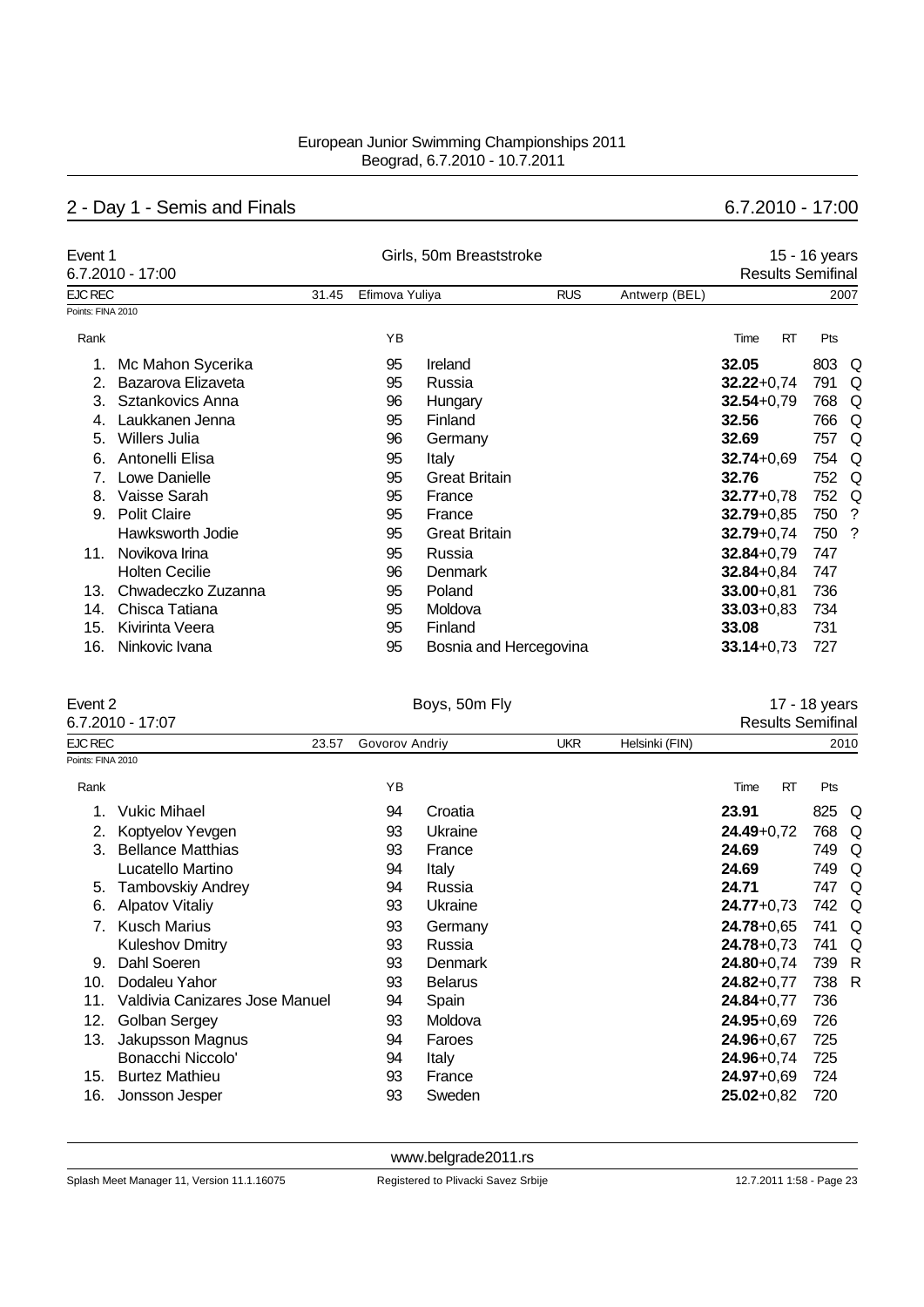| Event 3           | 6.7.2010 - 17:14 |                        |       |         |                | Girls, 400m Medley |                      |            |       |              |                    |           | 15 - 16 years<br><b>Results Final</b> |
|-------------------|------------------|------------------------|-------|---------|----------------|--------------------|----------------------|------------|-------|--------------|--------------------|-----------|---------------------------------------|
| <b>EJC REC</b>    |                  |                        |       | 4:40.88 | Murphy Grainne |                    |                      | <b>IRL</b> |       | Prague (CZE) |                    |           | 2009                                  |
| Points: FINA 2010 |                  |                        |       |         |                |                    |                      |            |       |              |                    |           |                                       |
| Rank              |                  |                        |       |         | YB             |                    |                      |            |       |              | Time               | <b>RT</b> | Pts                                   |
| Final A           |                  |                        |       |         |                |                    |                      |            |       |              |                    |           |                                       |
| 1.                |                  | O'Connor Siobhan-Marie |       |         | 95             |                    | <b>Great Britain</b> |            |       |              | $4:46.61+0.76$ 830 |           |                                       |
|                   | 50m:             | 29.39                  | 29.39 | 150m:   | 1:39.79        | 36.15              | 250m:                | 2:56.93    | 41.26 | 350m:        | 4:13.37            | 34.61     |                                       |
|                   | 100m:            | 1:03.64                | 34.25 | 200m:   | 2:15.67        | 35.88              | 300m:                | 3:38.76    | 41.83 | 400m:        | 4:46.61            | 33.24     |                                       |
| 2.                | Joo Sara         |                        |       |         | 95             | Hungary            |                      |            |       |              | 4:48.25            |           | 816                                   |
|                   | 50m:             | 31.46                  | 31.46 | 150m:   | 1:43.69        | 37.79              | 250m:                | 3:02.27    | 41.91 | 350m.        | 4:16.73            | 31.77     |                                       |
|                   | 100m:            | 1:05.90                | 34.44 | 200m:   | 2:20.36        | 36.67              | 300m:                | 3:44.96    | 42.69 | 400m:        | 4:48.25            | 31.52     |                                       |
| 3.                | Gyorgy Reka      |                        |       |         | 96             | Hungary            |                      |            |       |              | $4:49.80 + 0.81$   |           | 803                                   |
|                   | 50m:             | 30.51                  | 30.51 | 150m:   | 1:42.64        | 37.00              | 250m:                | 3:02.46    | 42.41 | 350m:        | 4:18.09            | 33.97     |                                       |
|                   | 100m:            | 1:05.64                | 35.13 | 200m:   | 2:20.05        | 37.41              | 300m:                | 3:44.12    | 41.66 | 400m:        | 4:49.80            | 31.71     |                                       |
|                   |                  | 4. Krasyukova Kristina |       |         | 95             | Russia             |                      |            |       |              | $4:50.64 + 0.88$   |           | 796                                   |
|                   | 50m:             | 30.90                  | 30.90 | 150m:   | 1:45.28        | 38.41              | 250m:                | 3:02.89    | 40.40 | 350m:        | 4:17.69            | 33.51     |                                       |
|                   | 100m:            | 1:06.87                | 35.97 | 200m:   | 2:22.49        | 37.21              | 300m:                | 3:44.18    | 41.29 | 400m:        | 4:50.64            | 32.95     |                                       |
| 5.                |                  | Serra Nitti Cristina   |       |         | 96             | Spain              |                      |            |       |              | 4:51.98            |           | 785                                   |
|                   | 50m:             | 31.38                  | 31.38 | 150m:   | 1:46.06        | 39.29              | 250m:                | 3:05.62    | 41.40 | 350m:        | 4:19.84            | 33.42     |                                       |
|                   | 100m:            | 1:06.77                | 35.39 | 200m:   | 2:24.22        | 38.16              | 300m:                | 3:46.42    | 40.80 | 400m:        | 4:51.98            | 32.14     |                                       |
| 6.                |                  | Vilas Vidal Maria      |       |         | 96             | Spain              |                      |            |       |              | 4:56.61            |           | 749                                   |
|                   | 50m:             | 31.93                  | 31.93 | 150m:   | 1:48.72        | 39.63              | 250m:                | 3:08.98    | 42.32 | 350m:        | 4:23.33            | 33.80     |                                       |
|                   | 100m:            | 1:09.09                | 37.16 | 200m:   | 2:26.66        | 37.94              | 300m:                | 3:49.53    | 40.55 | 400m:        | 4:56.61            | 33.28     |                                       |
|                   |                  | Lauridsen Julie Aglund |       |         | 96             | Denmark            |                      |            |       |              | $4:57.80 + 0.85$   |           | - 740                                 |
|                   | 50m:             | 31.39                  | 31.39 | 150m:   | 1:46.19        | 38.56              | 250m:                | 3:06.97    | 43.37 | 350m:        | 4:25.47            | 35.04     |                                       |
|                   | 100m:            | 1:07.63                | 36.24 | 200m:   | 2:23.60        | 37.41              | 300m:                | 3:50.43    | 43.46 | 400m:        | 4:57.80            | 32.33     |                                       |
| 8.                | Glavnyk Iryna    |                        |       |         | 96             | Ukraine            |                      |            |       |              | $4:57.84 + 0.92$   |           | - 740                                 |
|                   | 50m:             | 31.50                  | 31.50 | 150m:   | 1:44.42        | 37.03              | 250m:                | 3:04.89    | 42.20 | 350m:        | 4:23.83            | 34.56     |                                       |
|                   | 100m:            | 1:07.39                | 35.89 | 200m:   | 2:22.69        | 38.27              | 300m:                | 3:49.27    | 44.38 | 400m:        | 4:57.84            | 34.01     |                                       |
|                   |                  |                        |       |         |                |                    |                      |            |       |              |                    |           |                                       |

| Event 8           | 6.7.2010 - 17:22                      |       |       |          |               |                  | Boys, 200m Breaststroke |            |       |               |                             |       | 17 - 18 years<br><b>Results Semifinal</b> |  |
|-------------------|---------------------------------------|-------|-------|----------|---------------|------------------|-------------------------|------------|-------|---------------|-----------------------------|-------|-------------------------------------------|--|
| <b>EJC REC</b>    |                                       |       |       | 2:10.71  | Gyurta Daniel |                  |                         | <b>HUN</b> |       | Antwerp (BEL) |                             |       | 2007                                      |  |
| Points: FINA 2010 |                                       |       |       |          |               |                  |                         |            |       |               |                             |       |                                           |  |
| Rank              |                                       |       |       |          | ΥB            |                  |                         |            |       |               | Time                        | RT    | Pts                                       |  |
| 1.                | Mattsson Matti<br>50 <sub>m</sub> :   | 30.40 | 30.40 | 100m:    | 93<br>1:04.38 | Finland<br>33.98 | 150m:                   | 1:38.58    | 34.20 | 200m:         | $2:13.28 + 0.76$<br>2:13.28 | 34.70 | 871 Q                                     |  |
| 2.                | Rozhkov Olexiy<br>50 <sub>m</sub> :   | 31.14 | 31.14 | $100m$ : | 93<br>1:05.54 | Ukraine<br>34.40 | 150m:                   | 1:39.79    | 34.25 | 200m:         | $2:13.47+0.77$<br>2:13.47   | 33.68 | 867 Q                                     |  |
| 3.                | Bizzarri Flavio<br>50 <sub>m</sub> :  | 30.87 | 30.87 | 100m:    | 93<br>1:04.00 | Italy<br>33.13   | $150m$ :                | 1:39.44    | 35.44 | 200m:         | $2:14.87 + 0.61$<br>2:14.87 | 35.43 | 841 Q                                     |  |
| 4                 | Amaltdinov Marat<br>50 <sub>m</sub> : | 32.09 | 32.09 | $100m$ : | 94<br>1:05.46 | Russia<br>33.37  | $150m$ :                | 1:39.92    | 34.46 | 200m:         | $2:14.96 + 0.91$<br>2:14.96 | 35.04 | 839 Q                                     |  |

<www.belgrade2011.rs>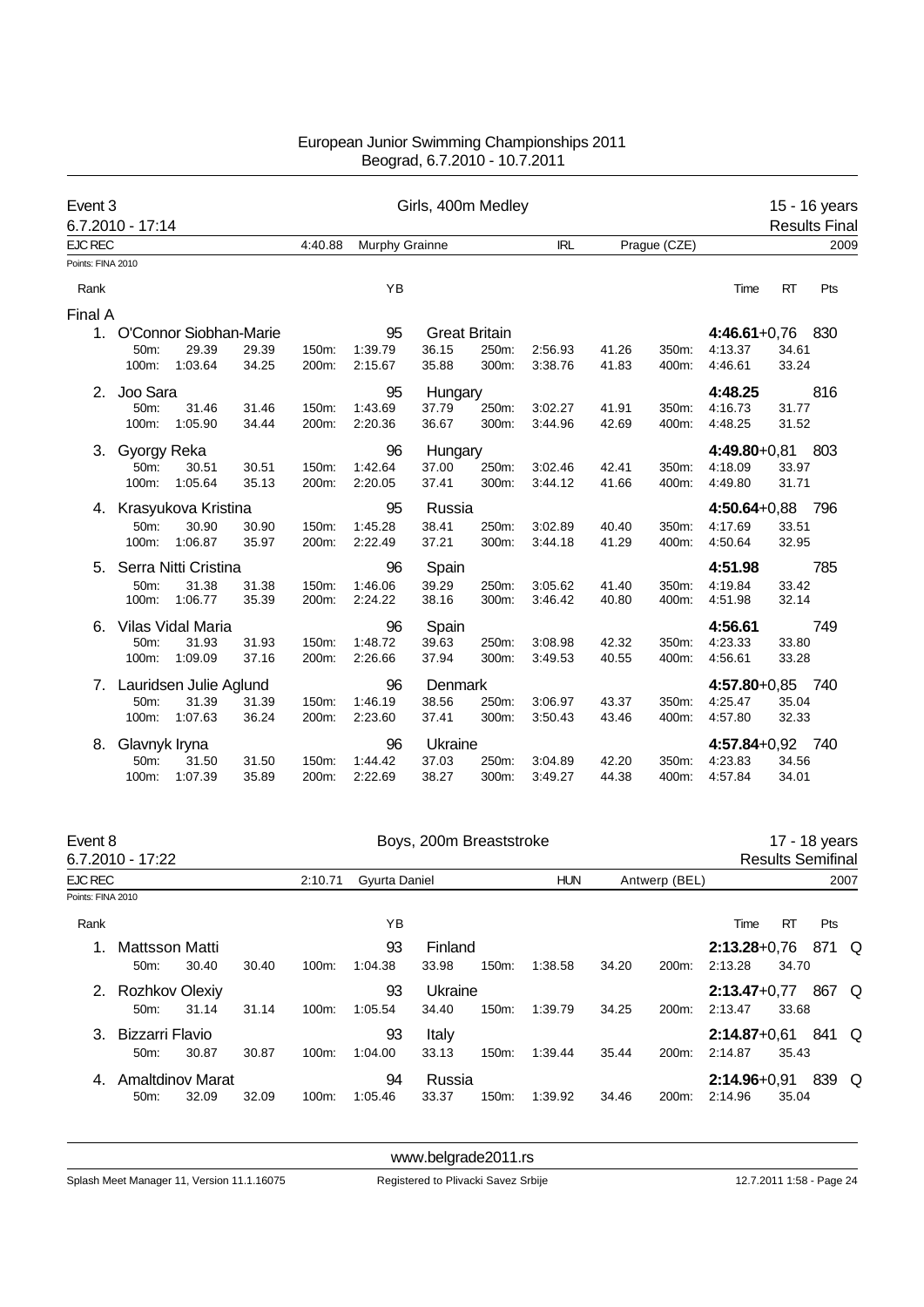# Event 8, Boys, 200m Breaststroke, Semifinal, 17 - 18 years

| Rank |                                                  |       |       | <b>YB</b>     |                               |       |         |       |       | Time                            | <b>RT</b> | Pts   |  |
|------|--------------------------------------------------|-------|-------|---------------|-------------------------------|-------|---------|-------|-------|---------------------------------|-----------|-------|--|
| 5.   | Shemberyev Maxym<br>31.58<br>$50m$ :             | 31.58 | 100m: | 93<br>1:05.92 | Ukraine<br>34.34              | 150m: | 1:40.95 | 35.03 | 200m: | 2:15.73<br>2:15.73              | 34.78     | 825 Q |  |
| 6.   | Vandevelde Raf<br>31.53<br>50m:                  | 31.53 | 100m: | 93<br>1:05.87 | Belgium<br>34.34              | 150m: | 1:41.72 | 35.85 | 200m: | 2:16.46+0,69 812 Q<br>2:16.46   | 34.74     |       |  |
|      | 7. Parker Joseph<br>50m:<br>32.00                | 32.00 | 100m: | 93<br>1:07.22 | <b>Great Britain</b><br>35.22 | 150m: | 1:42.05 | 34.83 | 200m: | 2:17.20+0,74 798 Q<br>2:17.20   | 35.15     |       |  |
| 8.   | Tishchenko Anton<br>50m:<br>31.19                | 31.19 | 100m: | 93<br>1:06.50 | Russia<br>35.31               | 150m: | 1:41.85 | 35.35 | 200m: | 2:17.39+0,74 795 Q<br>2:17.39   | 35.54     |       |  |
|      | 9. Wiechhusen Paul<br>31.44<br>50 <sub>m</sub> : | 31.44 | 100m: | 93<br>1:07.08 | Germany<br>35.64              | 150m: | 1:42.37 | 35.29 | 200m: | 2:17.77+0,76 789 R<br>2:17.77   | 35.40     |       |  |
|      | 10. Terzic Igor<br>50 <sub>m</sub> :<br>32.25    | 32.25 | 100m: | 94<br>1:07.84 | Serbia<br>35.59               | 150m: | 1:43.22 | 35.38 | 200m: | $2:18.81+0.78$ 771 R<br>2:18.81 | 35.59     |       |  |
|      | 11. Parisi Roberto<br>50m:<br>32.33              | 32.33 | 100m: | 93<br>1:07.05 | Italy<br>34.72                | 150m: | 1:43.29 | 36.24 | 200m: | 2:19.15+0,82 765<br>2:19.15     | 35.86     |       |  |
|      | 12. Persson Erik<br>32.67<br>50m:                | 32.67 | 100m: | 94<br>1:07.77 | Sweden<br>35.10               | 150m: | 1:43.14 | 35.37 | 200m: | 2:19.29+0.78 763<br>2:19.29     | 36.15     |       |  |
|      | 13. Quinn Nicholas<br>31.81<br>50m:              | 31.81 | 100m: | 93<br>1:07.11 | Ireland<br>35.30              | 150m: | 1:43.06 | 35.95 | 200m: | $2:19.31+0.77$ 763<br>2:19.31   | 36.25     |       |  |
|      | 14. Wallace Dan<br>31.23<br>50m:                 | 31.23 | 100m: | 93<br>1:06.51 | <b>Great Britain</b><br>35.28 | 150m: | 1:42.98 | 36.47 | 200m: | 2:19.59+0,79 758<br>2:19.59     | 36.61     |       |  |
| 15.  | Desplanches Jeremy<br>31.92<br>50m:              | 31.92 | 100m: | 94<br>1:07.55 | Switzerland<br>35.63          | 150m: | 1:43.90 | 36.35 | 200m: | 2:20.44+0,72 744<br>2:20.44     | 36.54     |       |  |
| DSQ. | Samilidis Panagiotis<br>30.64<br>50m:            | 30.64 | 100m: | 93<br>1:04.65 | Greece<br>34.01               | 150m: | 1:39.01 | 34.36 | 200m: | $2:13.25+0.80$<br>2:13.25       | 34.24     |       |  |

| Event 5           |                                        |       |       |         |                     | Girls, 200m Fly  |                               |            |       |               |                             |       | 15 - 16 years            |      |
|-------------------|----------------------------------------|-------|-------|---------|---------------------|------------------|-------------------------------|------------|-------|---------------|-----------------------------|-------|--------------------------|------|
|                   | 6.7.2010 - 17:32                       |       |       |         |                     |                  |                               |            |       |               |                             |       | <b>Results Semifinal</b> |      |
| <b>EJC REC</b>    |                                        |       |       | 2:08.55 | <b>Kovacs Emese</b> |                  |                               | <b>HUN</b> |       | Antwerp (BEL) |                             |       |                          | 2007 |
| Points: FINA 2010 |                                        |       |       |         |                     |                  |                               |            |       |               |                             |       |                          |      |
| Rank              |                                        |       |       |         | ΥB                  |                  |                               |            |       |               | Time                        | RT    | Pts                      |      |
| 1.                | Sheridan Elena<br>50m:                 | 30.49 | 30.49 | 100m:   | 95<br>1:04.07       | 33.58            | <b>Great Britain</b><br>150m: | 1:38.73    | 34.66 | 200m:         | $2:12.75+0.86$<br>2:12.75   | 34.02 | 803 Q                    |      |
| 2.                | <b>Beyer Paula</b><br>50m:             | 30.58 | 30.58 | 100m:   | 95<br>1:04.95       | Germany<br>34.37 | 150m:                         | 1:39.33    | 34.38 | 200m:         | 2:14.65<br>2:14.65          | 35.32 | 769 Q                    |      |
|                   | Szilagyi Liliana<br>50m:               | 29.74 | 29.74 | 100m:   | 96<br>1:04.69       | Hungary<br>34.95 | 150m:                         | 1:39.54    | 34.85 | 200m:         | $2:14.84 + 0.79$<br>2:14.84 | 35.30 | 766 Q                    |      |
| 4.                | <b>Barton Georgia</b><br>50m:          | 30.38 | 30.38 | 100m:   | 95<br>1:05.13       | 34.75            | <b>Great Britain</b><br>150m: | 1:40.08    | 34.95 | 200m:         | 2:15.20<br>2:15.20          | 35.12 | 760 Q                    |      |
| 5.                | Mc Mahon Sycerika<br>50 <sub>m</sub> : | 31.16 | 31.16 | 100m:   | 95<br>1:05.71       | Ireland<br>34.55 | 150m:                         | 1:40.30    | 34.59 | 200m:         | $2:15.22+0.79$<br>2:15.22   | 34.92 | 760 Q                    |      |

<www.belgrade2011.rs>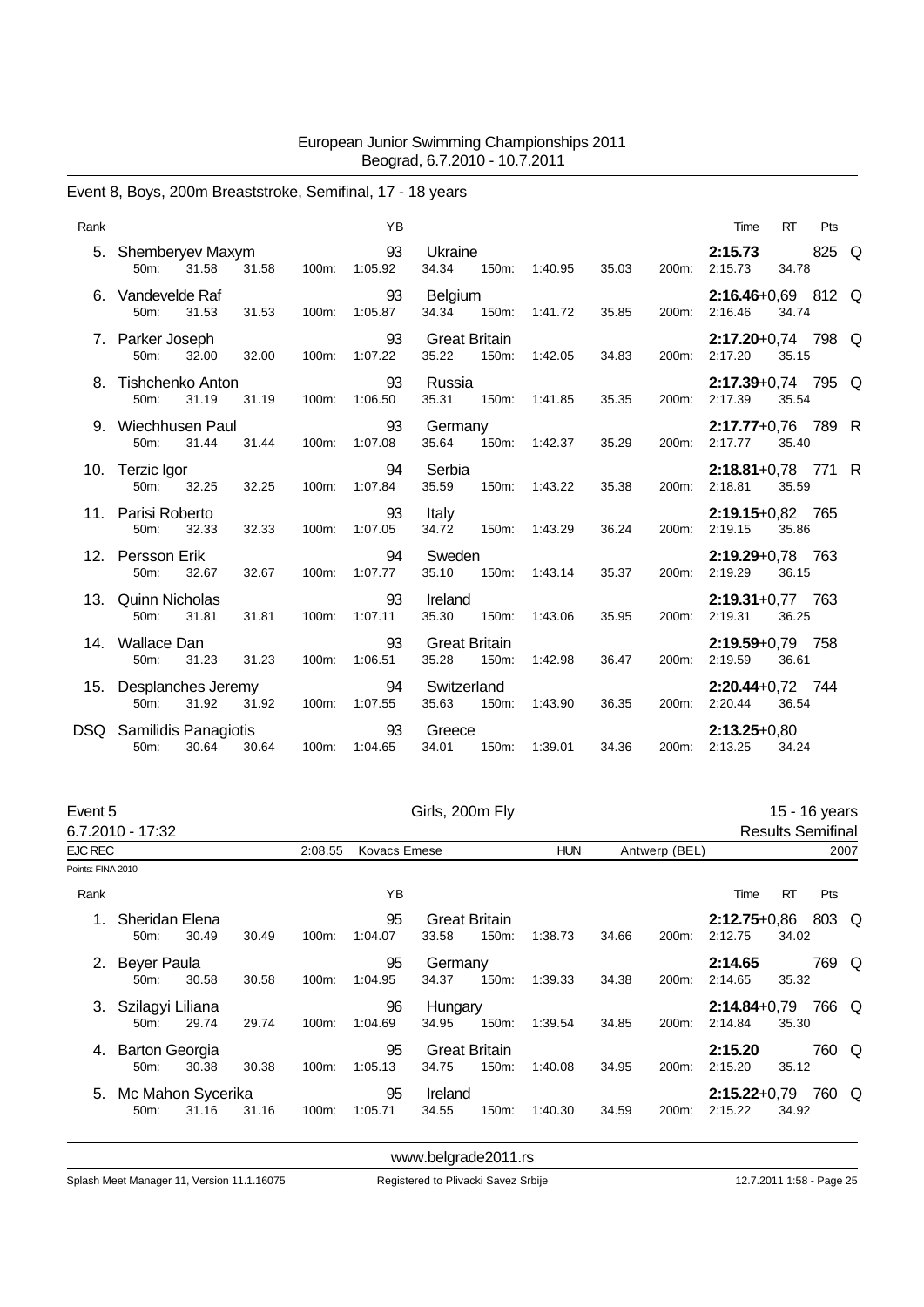### Event 5, Girls, 200m Fly, Semifinal, 15 - 16 years

| Rank |                                         |       |       |       | <b>YB</b>            |                  |       |                     |       |             | Time                              | RT             | Pts   |  |
|------|-----------------------------------------|-------|-------|-------|----------------------|------------------|-------|---------------------|-------|-------------|-----------------------------------|----------------|-------|--|
| 6.   | Garcia Mauri Cristina<br>$50m$ :        | 31.18 | 31.18 | 100m: | $\sim$ 95<br>1:04.99 | Spain<br>33.81   | 150m: | 1:40.17             | 35.18 | 200m:       | 2:15.38+0,72 757 Q<br>2:15.38     | 35.21          |       |  |
|      | 7. Kyselyova Yuliya<br>50m:             | 31.99 | 31.99 | 100m: | 95<br>1:06.10        | Ukraine<br>34.11 |       | 150m: 1:40.89       | 34.79 | 200m:       | 2:16.34<br>2:16.34                | 35.45          | 741 Q |  |
|      | 8. Czeschner Elena<br>50 <sub>m</sub> : | 31.40 | 31.40 | 100m: | 96<br>1:05.79        | Germany<br>34.39 |       | 150m: 1:42.01       | 36.22 | 200m:       | 2:16.38<br>2:16.38                | 740 Q<br>34.37 |       |  |
|      | 9. Ferenczi Fanni<br>50 <sub>m</sub> :  | 31.25 | 31.25 | 100m: | 96<br>1:05.67        | Hungary<br>34.42 |       | 150m: 1:40.99       | 35.32 | 200m:       | $2:16.79 + 0.68$ 734 R<br>2:16.79 | 35.80          |       |  |
|      | 10. Grandjean Joan<br>50m: 30.76        |       | 30.76 | 100m: | 96<br>1:06.19        | Belgium          |       | 35.43 150m: 1:42.42 | 36.23 | 200m:       | 2:18.73+0,74 703 R<br>2:18.73     | 36.31          |       |  |
|      | 11. Ay Oezge Tugba<br>50m: 32.43        |       | 32.43 | 100m: | 96<br>1:07.81        | Turkey<br>35.38  |       | 150m: 1:44.35       | 36.54 | 200m:       | $2:19.70+0.85$ 689<br>2:19.70     | 35.35          |       |  |
|      | 12. Ustundag Nida Eliz<br>50m:          | 32.45 | 32.45 |       | 96<br>100m: 1:08.13  | Turkey<br>35.68  |       | 150m: 1:44.90       | 36.77 | 200m:       | 2:20.76+0,83 673<br>2:20.76       | 35.86          |       |  |
| 13.  | Wasserman Shir<br>50m:                  | 30.53 | 30.53 | 100m: | 95<br>1:05.17        | Israel<br>34.64  | 150m: | 1:43.44             | 38.27 | 200m:       | $2:20.84+0.79$ 672<br>2:20.84     | 37.40          |       |  |
|      | 14. Zarnoianu Ioana Alexandra<br>50m:   | 31.50 | 31.50 | 100m: | 96<br>1:07.33        | Romania<br>35.83 | 150m: | 1:43.38             | 36.05 | 200m:       | 2:21.69+0,98 660<br>2:21.69       | 38.31          |       |  |
| 15.  | Munkholm Christina<br>50 <sub>m</sub> : | 31.82 | 31.82 | 100m: | 96<br>1:07.45        | Denmark<br>35.63 |       | 150m: 1:44.12       |       | 36.67 200m: | $2:21.81+0.80$ 659<br>2:21.81     | 37.69          |       |  |
| 16.  | Martiradonna Jennifer Grazia<br>50m:    | 30.95 | 30.95 | 100m: | 95<br>1:06.67        | Italy<br>35.72   |       | 150m: 1:43.94       | 37.27 | 200m:       | 2:22.10+0,81 655<br>2:22.10       | 38.16          |       |  |

| Event 4           |                                      |       |       |         |               |         | Boys, 400m Freestyle |            |       |                |                  |           | 17 - 18 years        |
|-------------------|--------------------------------------|-------|-------|---------|---------------|---------|----------------------|------------|-------|----------------|------------------|-----------|----------------------|
|                   | 6.7.2010 - 17:47                     |       |       |         |               |         |                      |            |       |                |                  |           | <b>Results Final</b> |
| <b>EJC REC</b>    |                                      |       |       | 3:46.26 | Agnel Yannick |         |                      | <b>FRA</b> |       | Helsinki (FIN) |                  |           | 2010                 |
| Points: FINA 2010 |                                      |       |       |         |               |         |                      |            |       |                |                  |           |                      |
| Rank              |                                      |       |       |         | ΥB            |         |                      |            |       |                | Time             | <b>RT</b> | Pts                  |
| Final A           |                                      |       |       |         |               |         |                      |            |       |                |                  |           |                      |
|                   | Scheruebl Christian<br>27.28<br>50m: |       |       |         | 94            | Austria |                      |            |       |                | $3:51.75+0.79$   |           | 856                  |
|                   |                                      |       | 27.28 | 150m:   | 1:26.05       | 29.57   | 250m:                | 2:25.30    | 29.28 | 350m:          | 3:23.84          | 29.32     |                      |
|                   | 100m:                                | 56.48 | 29.20 | 200m:   | 1:56.02       | 29.97   | 300m:                | 2:54.52    | 29.22 | 400m:          | 3:51.75          | 27.91     |                      |
| 2.                | Detti Gabriele                       |       |       |         | 94            | Italy   |                      |            |       |                | $3:52.05 + 0.86$ |           | - 852                |
|                   | 50m:                                 | 27.36 | 27.36 | 150m:   | 1:26.41       | 29.69   | 250m:                | 2:26.18    | 29.83 | 350m:          | 3:24.38          | 29.15     |                      |
|                   | 100m:                                | 56.72 | 29.36 | 200m:   | 1:56.35       | 29.94   | 300m:                | 2:55.23    | 29.05 | 400m:          | 3:52.05          | 27.67     |                      |
| 3.                | Szuba Michal                         |       |       |         | 93            | Poland  |                      |            |       |                | $3:52.77+0.84$   |           | - 845                |
|                   | 50m:                                 | 27.54 | 27.54 | 150m:   | 1:26.95       | 29.74   | 250m:                | 2:26.40    | 29.46 | 350m:          | 3:25.30          | 29.39     |                      |
|                   | 100m:                                | 57.21 | 29.67 | 200m:   | 1:56.94       | 29.99   | 300m:                | 2:55.91    | 29.51 | 400m:          | 3:52.77          | 27.47     |                      |
| 4.                | Lloyd leuan                          |       |       |         | 93            |         | <b>Great Britain</b> |            |       |                | $3:54.20 + 0.78$ |           | 829                  |
|                   | 50 <sub>m</sub> :                    | 26.97 | 26.97 | 150m:   | 1:26.62       | 29.87   | 250m:                | 2:26.29    | 29.67 | 350m:          | 3:25.34          | 29.12     |                      |
|                   | 100m:                                | 56.75 | 29.78 | 200m:   | 1:56.62       | 30.00   | 300m:                | 2:56.22    | 29.93 | 400m:          | 3:54.20          | 28.86     |                      |
|                   |                                      |       |       |         |               |         |                      |            |       |                |                  |           |                      |

<www.belgrade2011.rs>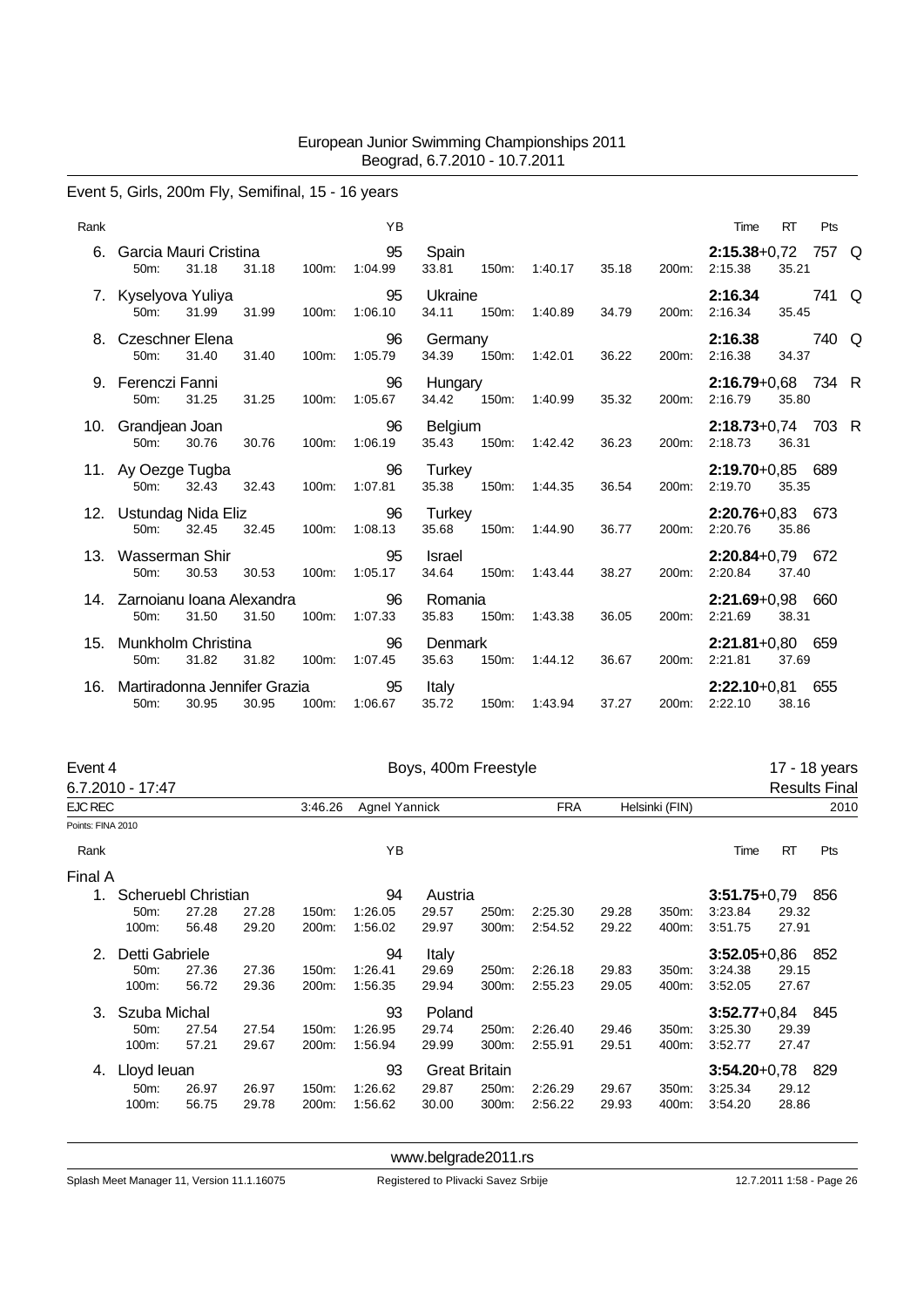# Event 4, Boys, 400m Freestyle, Final, 17 - 18 years

| Rank |                            |                |                |                | ΥB                 |                |                      |                    |                |                | Time               | <b>RT</b>      | Pts |
|------|----------------------------|----------------|----------------|----------------|--------------------|----------------|----------------------|--------------------|----------------|----------------|--------------------|----------------|-----|
| 5.   | Crouch-Anderson Myles      |                |                |                | 93                 |                | <b>Great Britain</b> |                    |                |                | $3:54.49 + 0.82$   |                | 826 |
|      | 50 <sub>m</sub> :<br>100m: | 27.45<br>56.85 | 27.45<br>29.40 | 150m:<br>200m: | 1:26.49<br>1:56.58 | 29.64<br>30.09 | 250m:<br>300m:       | 2:26.39<br>2:56.38 | 29.81<br>29.99 | 350m:<br>400m: | 3:26.00<br>3:54.49 | 29.62<br>28.49 |     |
|      |                            |                |                |                |                    |                |                      |                    |                |                |                    |                |     |
| 6.   | Zaborowski Filip           |                |                |                | 94                 | Poland         |                      |                    |                |                | $3:55.41+0.78$     |                | 816 |
|      | $50m$ :                    | 27.81          | 27.81          | 150m:          | 1:27.54            | 29.91          | 250m:                | 2:27.46            | 29.88          | 350m:          | 3:26.96            | 29.60          |     |
|      | 100m:                      | 57.63          | 29.82          | 200m:          | 1:57.58            | 30.04          | 300m:                | 2:57.36            | 29.90          | 400m:          | 3:55.41            | 28.45          |     |
|      | Dreesens Dion              |                |                |                | 93                 | Netherlands    |                      |                    |                |                | $3:55.65+0.79$     |                | 814 |
|      | 50m:                       | 27.19          | 27.19          | 150m:          | 1:27.60            | 30.30          | 250m:                | 2.26.95            | 29.91          | 350m:          | 3:26.47            | 29.83          |     |
|      | $100m$ :                   | 57.30          | 30.11          | 200m:          | 1:57.04            | 29.44          | $300m$ :             | 2:56.64            | 29.69          | 400m:          | 3:55.65            | 29.18          |     |
| 8.   | Koski Matias               |                |                |                | 94                 | Finland        |                      |                    |                |                | $3:58.17+0.73$     |                | 788 |
|      | 50m:                       | 27.26          | 27.26          | 150m:          | 1:26.98            | 29.99          | 250m:                | 2:27.29            | 30.18          | 350m:          | 3:27.64            | 30.27          |     |
|      | 100m:                      | 56.99          | 29.73          | 200m:          | 1:57.11            | 30.13          | 300m:                | 2:57.37            | 30.08          | 400m:          | 3:58.17            | 30.53          |     |

| Event 7           |                                         |       |       |       |              | Girls, 100m Freestyle         |     |              |                          | 15 - 16 years |      |
|-------------------|-----------------------------------------|-------|-------|-------|--------------|-------------------------------|-----|--------------|--------------------------|---------------|------|
|                   | 6.7.2010 - 17:55                        |       |       |       |              |                               |     |              | <b>Results Semifinal</b> |               |      |
| EJC REC           |                                         |       |       | 55.02 | Lippok Silke |                               | GER | Prague (CZE) |                          |               | 2009 |
| Points: FINA 2010 |                                         |       |       |       |              |                               |     |              |                          |               |      |
| Rank              |                                         |       |       |       | YB           |                               |     |              | Time<br><b>RT</b>        | Pts           |      |
| 1.                | <b>Bonnet Charlotte</b><br>50m:         | 27.40 | 27.40 | 100m: | 95<br>55.56  | France<br>28.16               |     |              | $55.56 + 0.73$           | 823 Q         |      |
|                   | 2. Nielsen Mie OE.<br>50m:              | 27.29 | 27.29 | 100m: | 96<br>56.18  | Denmark<br>28.89              |     |              | 56.18                    | 796 Q         |      |
|                   | 3. Lloyd Jessica<br>50m:                | 27.42 | 27.42 | 100m: | 95<br>56.33  | <b>Great Britain</b><br>28.91 |     |              | $56.33 + 0.77$           | 789 Q         |      |
|                   | 4. Chavez-Diaz Eva<br>50 <sub>m</sub> : | 27.59 | 27.59 | 100m: | 95<br>56.69  | Austria<br>29.10              |     |              | $56.69 + 0.77$           | 774 Q         |      |
|                   | <b>Trentin Giada</b><br>50m:            | 27.42 | 27.42 | 100m: | 95<br>56.79  | Italy<br>29.37                |     |              | $56.79 + 0.73$           | 770 Q         |      |
| 6.                | Wenk Alexandra<br>50m:                  | 27.39 | 27.39 | 100m: | 95<br>56.81  | Germany<br>29.42              |     |              | 56.81                    | 769 Q         |      |
| 7.                | Touati Assia<br>50m:                    | 27.73 | 27.73 | 100m: | 95<br>56.86  | France<br>29.13               |     |              | 56.86                    | 767 Q         |      |
|                   | 8. Hansson Louise<br>50m:               | 27.48 | 27.48 | 100m: | 96<br>56.97  | Sweden<br>29.49               |     |              | $56.97 + 0.85$           | 763 Q         |      |
|                   | 9. Koba Nadiya<br>50m:                  | 28.21 | 28.21 | 100m: | 95<br>57.19  | Ukraine<br>28.98              |     |              | $57.19 + 0.75$           | 754 R         |      |
| 10.               | Sokolowska Diana<br>50m:                | 27.87 | 27.87 | 100m: | 96<br>57.27  | Poland<br>29.40               |     |              | $57.27 + 0.82$           | 751 R         |      |
| 11.               | Maughan Amelia<br>50m:                  | 27.78 | 27.78 | 100m: | 96<br>57.31  | <b>Great Britain</b><br>29.53 |     |              | $57.31 + 0.79$           | 750           |      |
| 12.               | Friedrich Johanna<br>50m:               | 28.05 | 28.05 | 100m: | 95<br>57.33  | Germany<br>29.28              |     |              | $57.33 + 0.77$           | 749           |      |
|                   |                                         |       |       |       |              | www.belgrade2011.rs           |     |              |                          |               |      |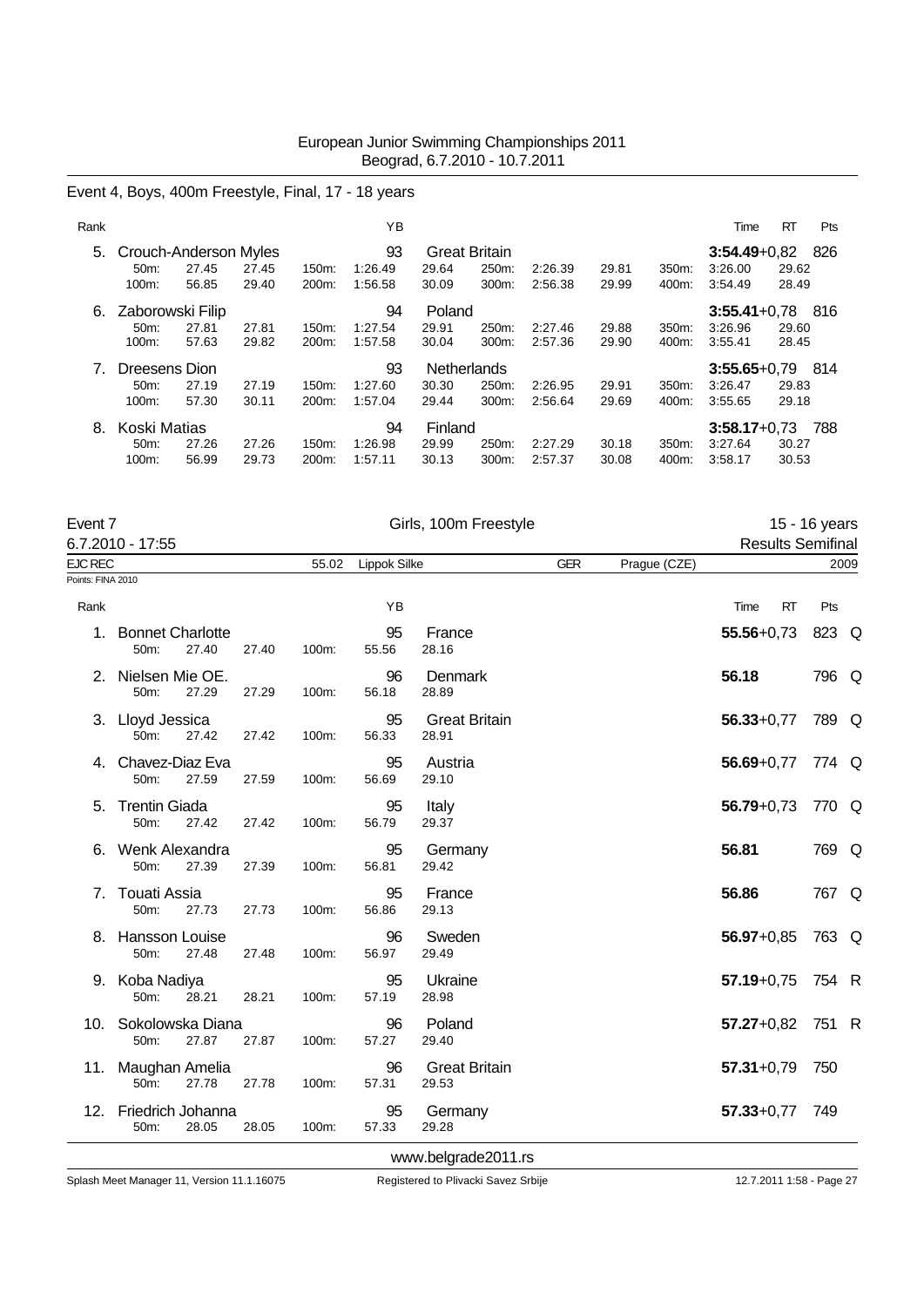### Event 7, Girls, 100m Freestyle, Semifinal, 15 - 16 years

| Rank |                                             |       |       |          | ΥB          |                  | RT<br>Time         | <b>Pts</b> |
|------|---------------------------------------------|-------|-------|----------|-------------|------------------|--------------------|------------|
| 13.  | <b>Bertrand Celine</b><br>50 <sub>m</sub> : | 27.99 | 27.99 | $100m$ : | 95<br>57.62 | Sweden<br>29.63  | $57.62 + 0.73$     | - 737      |
| 14.  | Costa Eleonora<br>$50m$ :                   | 27.75 | 27.75 | $100m$ : | 95<br>57.84 | Italy<br>30.09   | $57.84 + 0.77$     | 729        |
| 15.  | Serko Elena<br>$50m$ :                      | 28.22 | 28.22 | $100m$ : | 95<br>57.99 | Russia<br>29.77  | $57.99 + 0.75$ 723 |            |
| 16.  | <b>Batliner Maria</b><br>50 <sub>m</sub> :  | 28.32 | 28.32 | $100m$ : | 96<br>58.25 | Austria<br>29.93 | $58.25 + 0.71$     | 714        |

| Event 6            | Boys, 100m Backstroke | 17 - 18 years            |
|--------------------|-----------------------|--------------------------|
| $6.7.2010 - 18:03$ |                       | <b>Results Semifinal</b> |

Results Semifinal

|                   | 6.7.2010 - 18:03                           |       |       |       |             |                               |            |               |                |    | <b>Results Semifinal</b> |      |
|-------------------|--------------------------------------------|-------|-------|-------|-------------|-------------------------------|------------|---------------|----------------|----|--------------------------|------|
| <b>EJC REC</b>    |                                            |       |       | 55.06 | Cseh Laszlo |                               | <b>HUN</b> | Glasgow (GBR) |                |    |                          | 2003 |
| Points: FINA 2010 |                                            |       |       |       |             |                               |            |               |                |    |                          |      |
| Rank              |                                            |       |       |       | ΥB          |                               |            |               | Time           | RT | Pts                      |      |
|                   | 1. Diener Christian<br>50m:                | 27.12 | 27.12 | 100m: | 93<br>55.11 | Germany<br>27.99              |            |               | $55.11+0,69$   |    | 837 Q                    |      |
|                   | 2. Theocharidis Alexandros<br>50m:         | 27.22 | 27.22 | 100m: | 93<br>56.00 | Greece<br>28.78               |            |               | $56.00 + 0.68$ |    | 797 Q                    |      |
|                   | 3. Bonacchi Niccolo'<br>50m:               | 27.26 | 27.26 | 100m: | 94<br>56.33 | Italy<br>29.07                |            |               | $56.33 + 0.57$ |    | 783 Q                    |      |
|                   | 4. Stepanenko Dmitry<br>50m:               | 27.28 | 27.28 | 100m: | 94<br>56.65 | Russia<br>29.37               |            |               | $56.65 + 0.60$ |    | 770 Q                    |      |
|                   | 5. Gamburg David<br>50m:                   | 27.76 | 27.76 | 100m: | 93<br>56.78 | <b>Israel</b><br>29.02        |            |               | $56.78 + 0.56$ |    | 765 Q                    |      |
|                   | 6. Sorokin Igor<br>50m:                    | 27.63 | 27.63 | 100m: | 94<br>56.80 | Russia<br>29.17               |            |               | $56.80 + 0.61$ |    | 764 Q                    |      |
|                   | 7. Laugeni Fabio<br>50m:                   | 27.72 | 27.72 | 100m: | 94<br>56.88 | Italy<br>29.16                |            |               | $56.88 + 0.61$ |    | 761 Q                    |      |
| 8.                | Claussen Max<br>50m:                       | 27.72 | 27.72 | 100m: | 93<br>56.93 | Germany<br>29.21              |            |               | $56.93 + 0.66$ |    | 759 Q                    |      |
|                   | 9. Segura Gutierrez Juan Francisco<br>50m: | 28.13 | 28.13 | 100m: | 94<br>57.07 | Spain<br>28.94                |            |               | $57.07 + 0.56$ |    | 753 R                    |      |
|                   | 10. Verjans Renaud<br>50m:                 | 28.03 | 28.03 | 100m: | 94<br>57.51 | Belgium<br>29.48              |            |               | $57.51 + 0.70$ |    | 736 R                    |      |
|                   | 11. Patching Joseph<br>50m:                | 28.14 | 28.14 | 100m: | 94<br>57.54 | <b>Great Britain</b><br>29.40 |            |               | $57.54 + 0.63$ |    | 735                      |      |
| 12.               | <b>Bohus Richard</b><br>50m:               | 28.21 | 28.21 | 100m: | 93<br>57.60 | Hungary<br>29.39              |            |               | $57.60 + 0.63$ |    | 733                      |      |
|                   | 13. Mcmanemy Barrera Matthew<br>50m:       | 27.82 | 27.82 | 100m: | 93<br>57.64 | Spain<br>29.82                |            |               | $57.64 + 0.73$ |    | 731                      |      |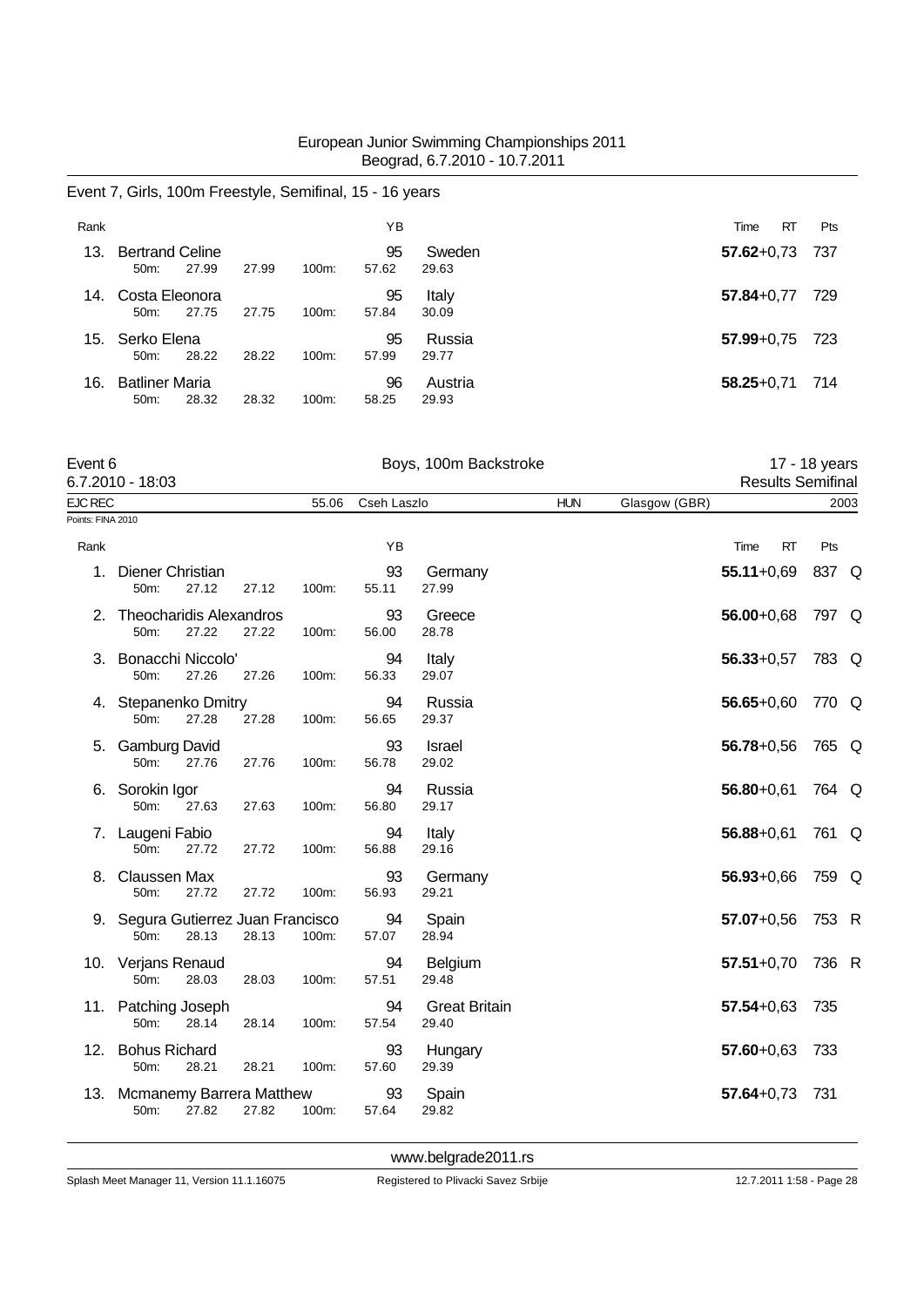|                   | Event 6, Boys, 100m Backstroke, Semifinal, 17 - 18 years |         |                     |                                        |               |                |                                              |               |
|-------------------|----------------------------------------------------------|---------|---------------------|----------------------------------------|---------------|----------------|----------------------------------------------|---------------|
| Rank              |                                                          |         | YB                  |                                        |               |                | Time<br>RT                                   | Pts           |
|                   | 14. Vasyl'yev Oleksandr<br>50m:<br>27.85<br>27.85        | 100m:   | 94<br>58.05         | Ukraine<br>30.20                       |               |                | $58.05 + 0.67$                               | 716           |
|                   | 15. Straughan Sam<br>50m:<br>28.61<br>28.61              | 100m:   | 93<br>58.30         | <b>Great Britain</b><br>29.69          |               |                | $58.30 + 0.63$                               | 707           |
|                   | 16. Schiellerup Andreas<br>50m:<br>30.28<br>30.28        | 100m:   | 93<br>1:01.66       | Denmark<br>31.38                       |               |                | $1:01.66 + 0.75$                             | 597           |
| Event 9           | $6.7.2010 - 18:16$                                       |         |                     | Girls, 200m Backstroke                 |               |                | <b>Results Semifinal</b>                     | 15 - 16 years |
| <b>EJC REC</b>    |                                                          | 2:10.08 | Zevina Daryna       |                                        | <b>UKR</b>    | Prague (CZE)   |                                              | 2009          |
| Points: FINA 2010 |                                                          |         |                     |                                        |               |                |                                              |               |
| Rank              |                                                          |         | YB                  |                                        |               |                | Time<br>RT                                   | Pts           |
|                   | 1. Gustafsdottir Eyglo Osk<br>50m:<br>31.96<br>31.96     | 100m:   | 95<br>1:05.84       | Iceland<br>33.88<br>150m:              | 1:41.02       | 35.18<br>200m: | $2:15.48 + 0.71$<br>2:15.48<br>34.46         | 781 Q         |
|                   | 2. Larina Julia<br>50m:<br>31.45<br>31.45                | 100m:   | 96<br>1:05.38       | Russia<br>33.93<br>150m:               | 1:40.61       | 35.23<br>200m: | $2:15.69 + 0.67$<br>35.08<br>2:15.69         | 778 Q         |
|                   | 3. Lenderyou Phoebe<br>50m:<br>32.46<br>32.46            | 100m:   | 95<br>1:06.06       | <b>Great Britain</b><br>33.60<br>150m: | 1:41.19       | 35.13<br>200m: | $2:16.06+0.65$ 771 Q<br>2:16.06<br>34.87     |               |
|                   | 4. Meloni Federica<br>50m:<br>32.25<br>32.25             | 100m:   | 95<br>1:05.93       | Italy<br>33.68<br>150m:                | 1:41.18       | 35.25<br>200m: | $2:16.27+0.68$<br>35.09<br>2:16.27           | 768 Q         |
|                   | 5. Worst Annemarie<br>50m:<br>32.69<br>32.69             | 100m:   | 95<br>1:07.28       | Netherlands<br>34.59<br>150m:          | 1:42.66       | 35.38<br>200m: | $2:16.36 + 0.63$<br>33.70<br>2:16.36         | 766 Q         |
|                   | 6. Esposito Ambra<br>50m:<br>32.98<br>32.98              | 100m:   | 96<br>1:07.05       | Italy<br>34.07<br>150m:                | 1:42.30       | 35.25<br>200m: | $2:16.59+0.65$ 762 Q<br>2:16.59<br>34.29     |               |
|                   | 7. Sarikaya Hazal<br>50m:<br>32.56<br>32.56              | 100m:   | 96<br>1:07.27       | <b>Turkey</b><br>34.71<br>150m:        | 1:42.78       | 35.51<br>200m: | $2:16.78 + 0.66$<br>2:16.78<br>34.00         | 759 Q         |
|                   | 8. Gumenyuk Nadiya<br>50m:<br>32.64<br>32.64             | 100m:   | 95<br>1:06.41       | Ukraine<br>33.77<br>150m:              | 1:42.05       | 35.64<br>200m: | 2:17.23+0,68 752 Q<br>35.18<br>2:17.23       |               |
|                   | 9. Samardzic Matea<br>32.50<br>50m:<br>32.50             |         | 95<br>100m: 1:06.90 | Croatia<br>150m: 1:42.12<br>34.40      |               | 35.22          | 2:17.43+0,74 749 R<br>200m: 2:17.43<br>35.31 |               |
|                   | 10. Munoz Del Campo Lidon<br>32.37<br>50m:<br>32.37      |         | 95<br>100m: 1:06.51 | Spain<br>34.14 150m: 1:42.00           |               | 35.49          | 2:17.65+0,72 745 R<br>200m: 2:17.65<br>35.65 |               |
|                   | 11. Quigley Lauren<br>50m:<br>32.03<br>32.03             | 100m:   | 95<br>1:07.17       | <b>Great Britain</b><br>35.14<br>150m: | 1:43.26       | 36.09          | 2:18.02+0,66 739<br>200m: 2:18.02<br>34.76   |               |
|                   | 12. Szilagyi Liliana<br>50m:<br>32.55<br>32.55           |         | 96<br>100m: 1:07.49 | Hungary<br>34.94 150m:                 | 1:43.05       | 35.56          | $2:18.87+0.61$ 725<br>200m: 2:18.87<br>35.82 |               |
|                   | 13. Martinheira Catia Raquel<br>50m:<br>31.82<br>31.82   |         | 95<br>100m: 1:07.06 | Portugal<br>35.24 150m: 1:42.81        |               | 35.75          | $2:19.12+0.51$ 722<br>200m: 2:19.12<br>36.31 |               |
|                   | 14. Vaskevich Natallia<br>50m:<br>32.48<br>32.48         | 100m.   | 95<br>1:07.21       | <b>Belarus</b><br>34.73                | 150m: 1:43.48 | 36.27          | $2:20.30+0.73$ 704<br>200m: 2:20.30<br>36.82 |               |

<www.belgrade2011.rs>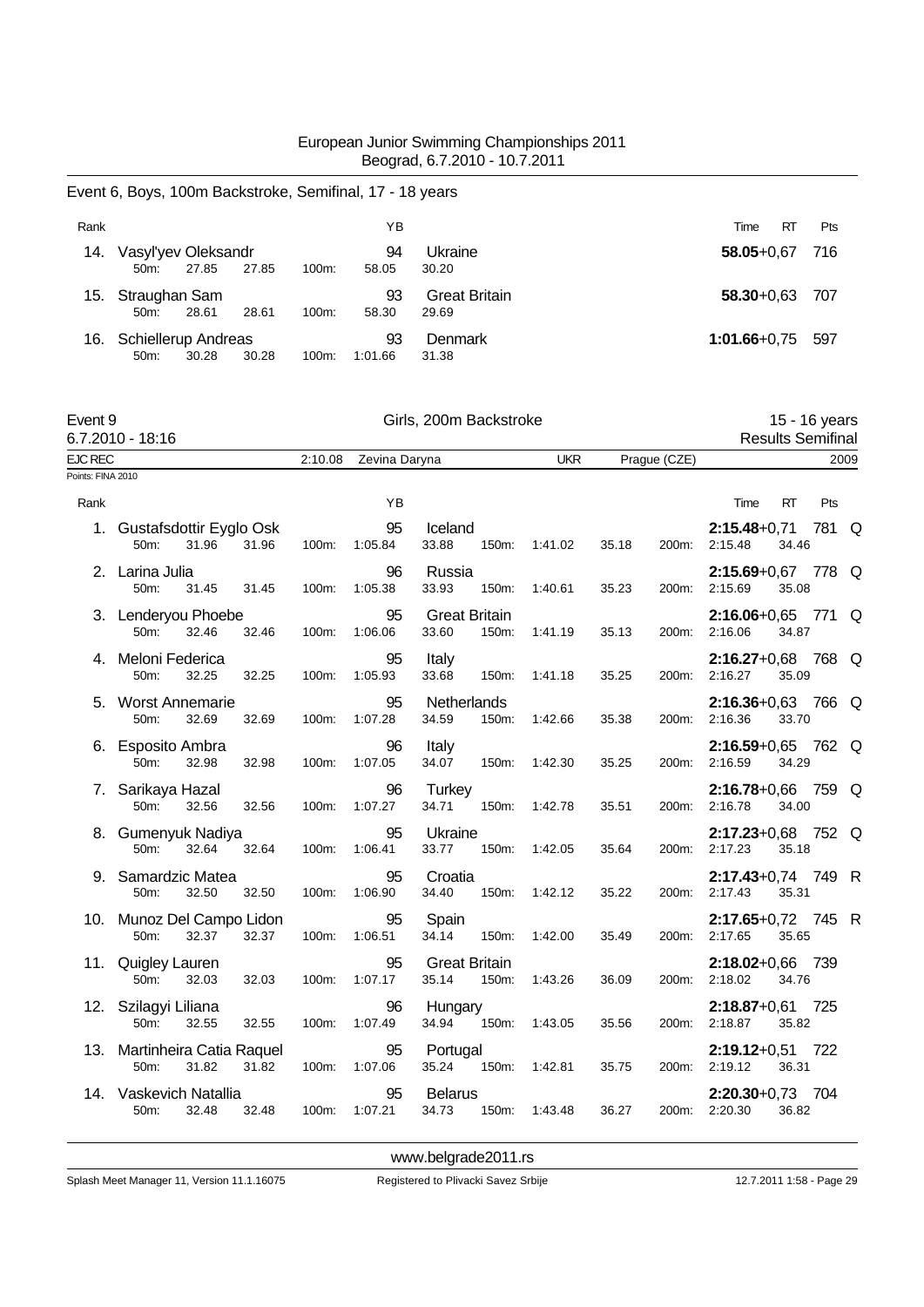Event 9, Girls, 200m Backstroke, Semifinal, 15 - 16 years

| Rank |                                                                |       |       |       | ΥB            |                  |       |         |       |                    | Time                          | RT.   | Pts |
|------|----------------------------------------------------------------|-------|-------|-------|---------------|------------------|-------|---------|-------|--------------------|-------------------------------|-------|-----|
| 15.  | Kozlowska Anna<br>$50m$ :                                      | 33.16 | 33.16 | 100m: | 96<br>1:08.49 | Poland<br>35.33  | 150m: | 1:44.64 | 36.15 | $200m$ :           | $2:20.60+0.69$ 699<br>2:20.60 | 35.96 |     |
| 16.  | Nicolae Cristina Andreea<br>33.31<br>100m:<br>33.31<br>$50m$ : |       |       |       | 95<br>1:09.11 | Romania<br>35.80 | 150m: | 1:46.55 | 37.44 | 200 <sub>m</sub> : | 2:22.07+0.66 678<br>2:22.07   | 35.52 |     |

| Event 2<br>6.7.2010 - 18:26    |       |    | Boys, 50m Fly  |            | 17 - 18 years<br><b>Results Final</b> |                |           |      |  |
|--------------------------------|-------|----|----------------|------------|---------------------------------------|----------------|-----------|------|--|
| EJC REC                        | 23.57 |    | Govorov Andriy | <b>UKR</b> | Helsinki (FIN)                        |                |           | 2010 |  |
| Points: FINA 2010              |       |    |                |            |                                       |                |           |      |  |
| Rank                           |       | ΥB |                |            |                                       | Time           | <b>RT</b> | Pts  |  |
| <b>Vukic Mihael</b>            |       | 94 | Croatia        |            |                                       | 23.90          |           | 826  |  |
| Koptyelov Yevgen<br>2.         |       | 93 | Ukraine        |            |                                       | $24.50 + 0.76$ |           | 767  |  |
| <b>Bellance Matthias</b><br>3. |       | 93 | France         |            |                                       | $24.56 + 0.63$ |           | 761  |  |
| Alpatov Vitaliy<br>4.          |       | 93 | Ukraine        |            |                                       | $24.78 + 0.70$ |           | 741  |  |
| Lucatello Martino<br>5.        |       | 94 | Italy          |            |                                       | 24.85          |           | 735  |  |
| <b>Kuleshov Dmitry</b><br>6.   |       | 93 | Russia         |            |                                       | $24.93 + 0.70$ |           | 728  |  |
| <b>Tambovskiy Andrey</b>       |       | 94 | Russia         |            |                                       | $24.94 + 0.62$ |           | 727  |  |
| <b>Kusch Marius</b><br>8.      |       | 93 | Germany        |            |                                       | $24.99 + 0.66$ |           | 723  |  |
|                                |       |    |                |            |                                       |                |           |      |  |

| Event 1           |                    |       | Girls, 50m Breaststroke |                      | 15 - 16 years        |               |                |           |      |  |
|-------------------|--------------------|-------|-------------------------|----------------------|----------------------|---------------|----------------|-----------|------|--|
|                   | 6.7.2010 - 18:30   |       |                         |                      | <b>Results Final</b> |               |                |           |      |  |
| EJC REC           |                    | 31.45 | Efimova Yuliya          |                      | <b>RUS</b>           | Antwerp (BEL) |                |           | 2007 |  |
| Points: FINA 2010 |                    |       |                         |                      |                      |               |                |           |      |  |
| Rank              |                    |       | ΥB                      |                      |                      |               | Time           | <b>RT</b> | Pts  |  |
|                   | Mc Mahon Sycerika  |       | 95                      | Ireland              |                      |               | 32.00          |           | 807  |  |
| $2_{-}$           | Sztankovics Anna   |       | 96                      | Hungary              |                      |               | $32.02 + 0.77$ |           | 806  |  |
| 3.                | Laukkanen Jenna    |       | 95                      | Finland              |                      |               | $32.11 + 0.76$ |           | 799  |  |
| 4.                | Bazarova Elizaveta |       | 95                      | Russia               |                      |               | $32.24 + 0.76$ |           | 789  |  |
| 5.                | Vaisse Sarah       |       | 95                      | France               |                      |               | $32.67 + 0.77$ |           | 758  |  |
| 6.                | Lowe Danielle      |       | 95                      | <b>Great Britain</b> |                      |               | $32.79 + 0.77$ |           | 750  |  |
|                   | Willers Julia      |       | 96                      | Germany              |                      |               | $32.82 + 0.69$ |           | 748  |  |
| 8.                | Antonelli Elisa    |       | 95                      | Italy                |                      |               | $33.16 + 0.71$ |           | 725  |  |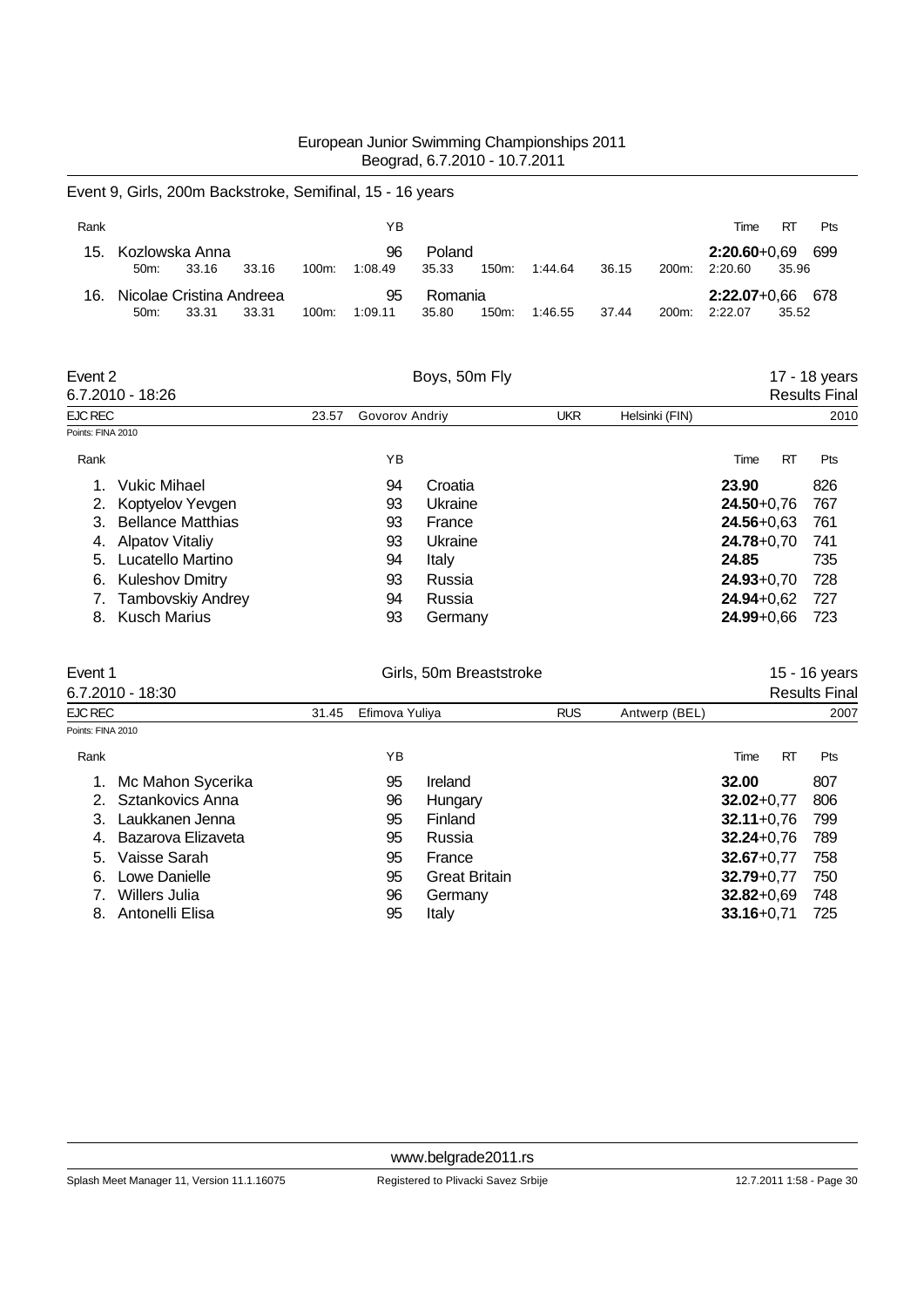| Event 11<br>6.7.2010 - 18:34        |                     |                       |                | Girls, 800m Freestyle |                    |                |                      |                    |                |                    | 15 - 16 years            |                |         |
|-------------------------------------|---------------------|-----------------------|----------------|-----------------------|--------------------|----------------|----------------------|--------------------|----------------|--------------------|--------------------------|----------------|---------|
|                                     |                     |                       |                |                       |                    |                |                      |                    |                |                    |                          |                | Results |
| <b>EJC REC</b><br>Points: FINA 2010 |                     |                       |                | 8:32.68               | Grein Heidi        |                |                      | <b>GDR</b>         |                | <b>West Berlin</b> |                          |                | 1986    |
| Rank                                |                     |                       |                |                       | YB                 |                |                      |                    |                |                    | Time                     | <b>RT</b>      | Pts     |
| 1.                                  |                     | Kilijanska Donata     |                |                       | 95                 | Poland         |                      |                    |                |                    | $8:40.48 + 0.66$         |                | 855     |
|                                     | 50m:                | 29.63                 | 29.63          | 250m:                 | 2:38.68            | 32.72          | 450m:                | 4:49.25            | 33.15          | 650m:              | 7:01.98                  | 33.42          |         |
|                                     | 100m:               | 1:01.35               | 31.72          | 300m:                 | 3:10.96            | 32.28          | 500m:                | 5:22.10            | 32.85          | 700m:              | 7:34.86                  | 32.88          |         |
|                                     | 150m:               | 1:33.66               | 32.31          | 350m:                 | 3:43.54            | 32.58          | 550m:                | 5:55.48            | 33.38          | 750m:              | 8:08.19                  | 33.33          |         |
|                                     | 200m:               | 2:05.96               | 32.30          | 400m:                 | 4:16.10            | 32.56          | 600m:                | 6:28.56            | 33.08          | 800m:              | 8:40.48                  | 32.29          |         |
| 2.                                  |                     | Vermeulen Esmee       |                |                       | 96                 |                | Netherlands          |                    |                |                    | $8:43.56 + 0.78$         |                | 840     |
|                                     | 50m:                | 29.68                 | 29.68          | 250m:                 | 2:39.96            | 32.93          | 450m:                | 4:52.79            | 33.25          | 650m:              | 7:06.27                  | 33.54          |         |
|                                     | 100m:               | 1:01.51               | 31.83          | 300m:                 | 3:13.24            | 33.28          | 500m:                | 5:26.00            | 33.21          | 700m:              | 7:39.75                  | 33.48          |         |
|                                     | 150m:               | 1:34.21               | 32.70          | 350m:                 | 3:46.44            | 33.20          | 550m:                | 5:59.44            | 33.44          | 750m:              | 8:12.27                  | 32.52          |         |
|                                     | 200m:               | 2:07.03               | 32.82          | 400m:                 | 4:19.54            | 33.10          | 600m:                | 6:32.73            | 33.29          | 800m:              | 8:43.56                  | 31.29          |         |
| 3.                                  |                     | Williamson Rachael    |                |                       | 95                 |                | <b>Great Britain</b> |                    |                |                    | $8:44.10 + 0.80$         |                | -837    |
|                                     | 50m:                | 29.52                 | 29.52          | 250m:                 | 2:39.57            | 32.84          | 450m:                | 4:51.51            | 33.19          | 650m:              | 7:04.89                  | 33.46          |         |
|                                     | 100m:               | 1:01.40               | 31.88          | 300m:                 | 3:12.37            | 32.80          | 500m:                | 5:24.55            | 33.04          | 700m:              | 7:38.81                  | 33.92          |         |
|                                     | 150m:               | 1:33.91               | 32.51          | 350m:                 | 3:45.30            | 32.93          | 550m:                | 5:57.78            | 33.23          | 750m:              | 8:11.87                  | 33.06          |         |
|                                     | 200m:               | 2:06.73               | 32.82          | 400m:                 | 4:18.32            | 33.02          | 600m:                | 6:31.43            | 33.65          | 800m:              | 8:44.10                  | 32.23          |         |
| 4.                                  |                     | Vilas Vidal Maria     |                |                       | 96                 | Spain          |                      |                    |                |                    | $8:47.27+0.91$           |                | 822     |
|                                     | 50m:                | 30.64                 | 30.64          | 250m:                 | 2:43.78            | 33.53          | 450m:                | 4:56.86            | 33.04          | 650m:              | 7:09.65                  | 33.26          |         |
|                                     | 100m:               | 1:03.43               | 32.79          | 300m:                 | 3:17.18            | 33.40          | 500m:                | 5:29.94            | 33.08          | 700m:              | 7:42.61                  | 32.96          |         |
|                                     | 150m:               | 1:36.96               | 33.53          | 350m:                 | 3:50.55            | 33.37          | 550m:                | 6:03.17            | 33.23          | 750m:              | 8:15.15                  | 32.54          |         |
|                                     | 200m:               | 2:10.25               | 33.29          | 400m:                 | 4:23.82            | 33.27          | 600m:                | 6:36.39            | 33.22          | 800m:              | 8:47.27                  | 32.12          |         |
| 5.                                  | lele Federica       |                       |                |                       | 95                 | Italy          |                      |                    |                |                    | 8:48.66+0,93             |                | 816     |
|                                     | 50m:                | 30.61                 | 30.61          | 250m:                 | 2:42.06            | 33.25          | 450m:                | 4:55.45            | 33.50          | 650m:              | 7:09.83                  | 33.73          |         |
|                                     | 100m:               | 1:02.79               | 32.18          | 300m:                 | 3:15.18            | 33.12          | 500m:                | 5:29.10            | 33.65          | 700m:              | 7:43.15                  | 33.32          |         |
|                                     | 150m:               | 1:35.85               | 33.06          | 350m:                 | 3:48.52            | 33.34          | 550m:                | 6:02.83            | 33.73          | 750m:              | 8:16.73                  | 33.58          |         |
|                                     | 200m:               | 2:08.81               | 32.96          | 400m:                 | 4:21.95            | 33.43          | 600m:                | 6:36.10            | 33.27          | 800m:              | 8:48.66                  | 31.93          |         |
| 6.                                  |                     | Gabbrielleschi Giulia |                |                       | 96                 | Italy          |                      |                    |                |                    | $8:48.82+0.83$           |                | 815     |
|                                     | 50m:                | 30.32                 | 30.32          | 250m:                 | 2:42.39            | 33.37          | 450m:                | 4:55.75            | 33.04          | 650m:              | 7:09.66                  | 33.60          |         |
|                                     | 100m:               | 1:02.82               | 32.50          | 300m:                 | 3:15.85            | 33.46          | 500m:                | 5:29.19            | 33.44          | 700m:              | 7:42.94                  | 33.28          |         |
|                                     | 150m:               | 1:35.71               | 32.89          | 350m:                 | 3:49.11            | 33.26          | 550m:                | 6:02.43            | 33.24          | 750m:              | 8:16.36                  | 33.42          |         |
|                                     | 200m:               | 2:09.02               | 33.31          | 400m:                 | 4:22.71            | 33.60          | 600m:                | 6:36.06            | 33.63          | 800m:              | 8:48.82                  | 32.46          |         |
| 7.                                  |                     | Borrella Garcia Maria |                |                       | 95                 | Spain          |                      |                    |                |                    | 8:49.57                  |                | 812     |
|                                     | 50m:                | 30.55                 | 30.55          | 250m:                 | 2:43.00            | 33.32          | 450m:                | 4:57.18            | 33.66          | 650m:              | 7:11.58                  | 33.51          |         |
|                                     |                     | 100m: 1:03.23         | 32.68          | 300m:                 | 3:16.38            | 33.38          | 500m:                | 5:30.77            | 33.59          | 700m:              | 7:44.86                  | 33.28          |         |
|                                     | 150m:<br>200m:      | 1:36.39<br>2:09.68    | 33.16<br>33.29 | 350m:<br>400m:        | 3:49.96<br>4:23.52 | 33.58<br>33.56 | 550m:<br>600m:       | 6:04.50<br>6:38.07 | 33.73<br>33.57 | 800m:              | 750m: 8:17.69<br>8:49.57 | 32.83<br>31.88 |         |
|                                     |                     |                       |                |                       |                    |                |                      |                    |                |                    |                          |                |         |
| 8.                                  |                     | Kasperek Katarzyna    |                |                       | 96                 | Poland         |                      |                    |                |                    | 8:50.60                  |                | 807     |
|                                     | 50m:                | 30.84                 | 30.84          | 250m:                 | 2:43.84            | 33.24          | 450m:                | 4:57.93            | 33.53          | 650m:              | 7:12.21                  | 33.47          |         |
|                                     | 100m:               | 1:03.83               | 32.99          | 300m:                 | 3:17.15            | 33.31          | 500m:                | 5:31.48            | 33.55          | 700m:              | 7:45.61                  | 33.40          |         |
|                                     | 150m:<br>200m:      | 1:37.02<br>2:10.60    | 33.19          | 350m:<br>400m:        | 3:50.95<br>4:24.40 | 33.80<br>33.45 | 550m:<br>600m:       | 6:05.19<br>6:38.74 | 33.71<br>33.55 | 750m:<br>800m:     | 8:18.64<br>8:50.60       | 33.03<br>31.96 |         |
|                                     |                     |                       | 33.58          |                       |                    |                |                      |                    |                |                    |                          |                |         |
| 9.                                  | <b>Bohinc Spela</b> |                       |                |                       | 95                 | Slovenia       |                      |                    |                |                    | 8:52.24+0,91 800         |                |         |
|                                     | 50m:                | 30.36                 | 30.36          | 250m:                 | 2:41.22            | 33.26          | 450m:                | 4:55.44            | 33.44          | 650m:              | 7:11.19                  | 34.10          |         |
|                                     | 100m:               | 1:02.21               | 31.85          | 300m:                 | 3:14.83            | 33.61          | 500m:                | 5:29.31            | 33.87          | 700m:              | 7:45.33                  | 34.14          |         |
|                                     | 150m:               | 1:34.85               | 32.64          | 350m:                 | 3:48.26            | 33.43          | 550m:                | 6:03.07            | 33.76          | 750m:              | 8:18.94                  | 33.61          |         |
|                                     | 200m:               | 2:07.96               | 33.11          | 400m:                 | 4:22.00            | 33.74          | 600m:                | 6:37.09            | 34.02          |                    | 800m: 8:52.24            | 33.30          |         |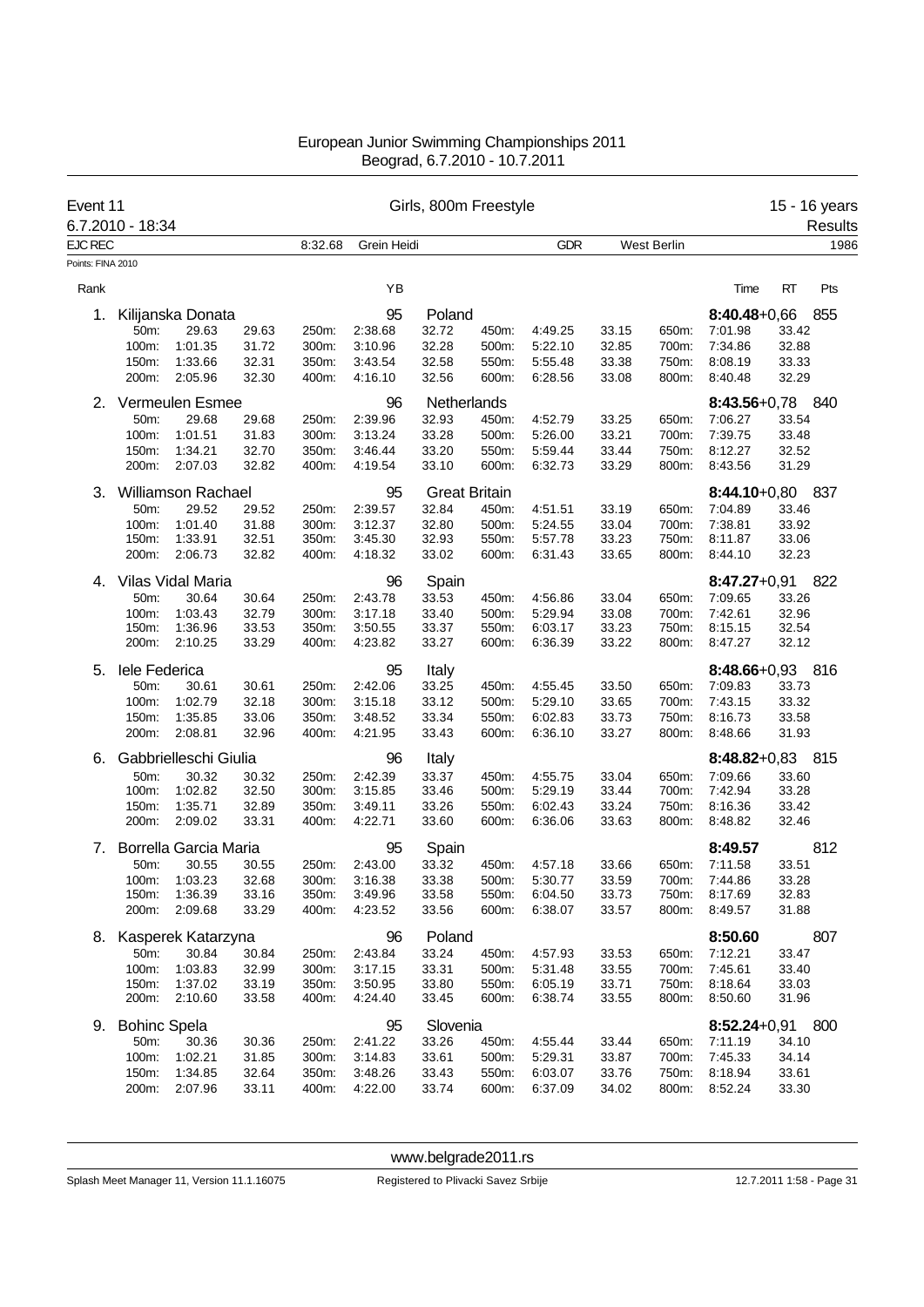### Event 11, Girls, 800m Freestyle, 15 - 16 years

| Rank |                                                   |                                                          |                                  |                                  | ΥB                                             |                                                          |                                  |                                          |                                  |                                  | Time                                                | RT<br>Pts                               |  |
|------|---------------------------------------------------|----------------------------------------------------------|----------------------------------|----------------------------------|------------------------------------------------|----------------------------------------------------------|----------------------------------|------------------------------------------|----------------------------------|----------------------------------|-----------------------------------------------------|-----------------------------------------|--|
| 10.  | Donnelly Fiona<br>50m:<br>100m:<br>150m:<br>200m: | 30.80<br>1:03.47<br>1:36.77<br>2:10.03                   | 30.80<br>32.67<br>33.30<br>33.26 | 250m:<br>300m:<br>350m:<br>400m: | 95<br>2:43.55<br>3:17.05<br>3:50.81<br>4:24.67 | <b>Great Britain</b><br>33.52<br>33.50<br>33.76<br>33.86 | 450m:<br>500m:<br>550m:<br>600m: | 4:58.79<br>5:32.96<br>6:07.21<br>6:41.71 | 34.12<br>34.17<br>34.25<br>34.50 | 650m:<br>700m:<br>750m:<br>800m: | 8:59.20<br>7:16.66<br>7:50.85<br>8:25.59<br>8:59.20 | 769<br>34.95<br>34.19<br>34.74<br>33.61 |  |
| 11.  | Perse Spela<br>50m:<br>100m:<br>150m:<br>200m:    | 30.96<br>1:03.72<br>1:37.15<br>2:10.90                   | 30.96<br>32.76<br>33.43<br>33.75 | 250m:<br>300m:<br>350m:<br>400m: | 96<br>2:44.27<br>3:17.99<br>3:51.88<br>4:26.04 | Slovenia<br>33.37<br>33.72<br>33.89<br>34.16             | 450m:<br>500m:<br>550m:<br>600m: | 5:00.53<br>5:35.25<br>6:10.04<br>6:44.92 | 34.49<br>34.72<br>34.79<br>34.88 | 650m:<br>700m:<br>750m:<br>800m: | 9:02.84<br>7:19.95<br>7:54.60<br>8:29.22<br>9:02.84 | 754<br>35.03<br>34.65<br>34.62<br>33.62 |  |
| 12.  | Midrez Noemie                                     |                                                          |                                  |                                  | 96                                             | Belgium                                                  |                                  |                                          |                                  |                                  | 9:04.20                                             | 748                                     |  |
|      | 50m:<br>100m:<br>150m:<br>200m:                   | 31.70<br>1:04.79<br>1:38.56<br>2:12.48                   | 31.70<br>33.09<br>33.77<br>33.92 | 250m:<br>300m:<br>350m:<br>400m: | 2:46.72<br>3:21.09<br>3:55.80<br>4:30.40       | 34.24<br>34.37<br>34.71<br>34.60                         | 450m:<br>500m:<br>550m:<br>600m: | 5:04.87<br>5:39.41<br>6:13.92<br>6:48.53 | 34.47<br>34.54<br>34.51<br>34.61 | 650m:<br>700m:<br>750m:<br>800m: | 7:23.01<br>7:57.94<br>8:32.27<br>9:04.20            | 34.48<br>34.93<br>34.33<br>31.93        |  |
| 13.  |                                                   | Szilagyi Nikolett                                        |                                  |                                  | 95                                             | Hungary                                                  |                                  |                                          |                                  |                                  | 9:09.49                                             | 727                                     |  |
|      | 50m:<br>100m:<br>150m:<br>200m:                   | 30.91<br>1:04.02<br>1:38.24<br>2:12.39                   | 30.91<br>33.11<br>34.22<br>34.15 | 250m:<br>300m:<br>350m:<br>400m: | 2:46.92<br>3:21.19<br>3:56.00<br>4:30.86       | 34.53<br>34.27<br>34.81<br>34.86                         | 450m:<br>500m:<br>550m:<br>600m: | 5:05.50<br>5:40.40<br>6:15.55<br>6:50.58 | 34.64<br>34.90<br>35.15<br>35.03 | 650m:<br>700m:<br>750m:<br>800m: | 7:25.77<br>8:00.99<br>8:35.81<br>9:09.49            | 35.19<br>35.22<br>34.82<br>33.68        |  |
| 14.  |                                                   | Ene Alina Gratiela                                       |                                  |                                  | 96                                             | Romania                                                  |                                  |                                          |                                  |                                  | $9:12.44+0.96$                                      | 715                                     |  |
|      | 50m:<br>100m:<br>150m:<br>200m:                   | 31.05<br>1:05.32<br>1:40.00<br>2:14.90                   | 31.05<br>34.27<br>34.68<br>34.90 | 250m:<br>300m:<br>350m:<br>400m: | 2:49.59<br>3:24.90<br>3:59.86<br>4:35.47       | 34.69<br>35.31<br>34.96<br>35.61                         | 450m:<br>500m:<br>550m:<br>600m: | 5:10.31<br>5:45.70<br>6:21.17<br>6:56.00 | 34.84<br>35.39<br>35.47<br>34.83 | 650m:<br>700m:<br>750m:<br>800m: | 7:30.21<br>8:05.10<br>8:38.71<br>9:12.44            | 34.21<br>34.89<br>33.61<br>33.73        |  |
| 15.  |                                                   | <b>Bonne Yasmine</b>                                     |                                  |                                  | 96                                             | Belgium                                                  |                                  |                                          |                                  |                                  | 9:13.95                                             | 709                                     |  |
|      | 50m:<br>100m:<br>150m:<br>200m:                   | 31.29<br>1:05.25<br>1:39.13<br>2:13.23                   | 31.29<br>33.96<br>33.88<br>34.10 | 250m:<br>300m:<br>350m:<br>400m: | 2:47.12<br>3:21.56<br>3:56.34<br>4:31.32       | 33.89<br>34.44<br>34.78<br>34.98                         | 450m:<br>500m:<br>550m:<br>600m: | 5:06.08<br>5:41.16<br>6:16.62<br>6:52.88 | 34.76<br>35.08<br>35.46<br>36.26 | 650m:<br>700m:<br>750m:<br>800m: | 7:28.73<br>8:04.66<br>8:39.75<br>9:13.95            | 35.85<br>35.93<br>35.09<br>34.20        |  |
| 16.  |                                                   | Andersson Madelene                                       |                                  |                                  | 95                                             | Sweden                                                   |                                  |                                          |                                  |                                  | 9:15.66                                             | 703                                     |  |
|      | 50m:<br>100m:<br>150m:<br>200m:                   | 31.32<br>1:05.42<br>1:39.63<br>2:14.24                   | 31.32<br>34.10<br>34.21<br>34.61 | 250m:<br>300m:<br>350m:<br>400m: | 2:48.89<br>3:23.71<br>3:58.74<br>4:33.98       | 34.65<br>34.82<br>35.03<br>35.24                         | 450m:<br>500m:<br>550m:<br>600m: | 5:09.47<br>5:45.06<br>6:20.55<br>6:55.83 | 35.49<br>35.59<br>35.49<br>35.28 | 650m:<br>700m:<br>750m:<br>800m: | 7:30.91<br>8:06.32<br>8:41.40<br>9:15.66            | 35.08<br>35.41<br>35.08<br>34.26        |  |
| 17.  |                                                   | Domorats'ka Yevgeniya                                    |                                  |                                  | 95                                             | Ukraine                                                  |                                  |                                          |                                  |                                  | $9:18.68 + 0.75$                                    | 691                                     |  |
|      | 50m:                                              | 31.57<br>100m: 1:06.22<br>150m: 1:39.83<br>200m: 2:14.18 | 31.57<br>34.65<br>33.61<br>34.35 | 250m:<br>300m:<br>350m:<br>400m: | 2:48.93<br>3:24.14<br>3:59.49<br>4:34.77       | 34.75<br>35.21<br>35.35<br>35.28                         | 450m:<br>500m:<br>550m:<br>600m: | 5:10.10<br>5:45.58<br>6:20.96<br>6:56.69 | 35.33<br>35.48<br>35.38<br>35.73 | 650m:<br>700m:<br>800m:          | 7:32.31<br>8:08.03<br>750m: 8:43.67<br>9:18.68      | 35.62<br>35.72<br>35.64<br>35.01        |  |
|      | 18. Ericsson Elsa                                 |                                                          |                                  |                                  | 95                                             | Sweden                                                   |                                  |                                          |                                  |                                  | 9:24.69                                             | 669                                     |  |
|      | 50m:<br>100m:<br>150m:<br>200m:                   | 30.94<br>1:05.10<br>1:39.66<br>2:15.02                   | 30.94<br>34.16<br>34.56<br>35.36 | 250m:<br>300m:<br>350m:<br>400m: | 2:50.27<br>3:25.68<br>41.62<br>4:37.66         | 35.25<br>35.41<br>3:56.04                                | 450m:<br>500m:<br>550m:<br>600m: | 5:13.86<br>5:49.87<br>6:26.04<br>7:01.95 | 36.20<br>36.01<br>36.17<br>35.91 | 650m.<br>700m:<br>750m:<br>800m: | 7:38.45<br>8:14.29<br>8:50.41<br>9:24.69            | 36.50<br>35.84<br>36.12<br>34.28        |  |
|      | 19. Erkinaro Aino                                 |                                                          |                                  |                                  | 95                                             | Finland                                                  |                                  |                                          |                                  |                                  | 9:32.49                                             | 642                                     |  |
|      | 50m:<br>100m:<br>150m:<br>200m:                   | 32.02<br>1:06.31<br>1:41.22<br>2:16.59                   | 32.02<br>34.29<br>34.91<br>35.37 | 250m:<br>300m:<br>350m:<br>400m: | 2:52.46<br>3:28.44<br>4:04.72<br>4:41.11       | 35.87<br>35.98<br>36.28<br>36.39                         | 450m:<br>500m:<br>550m:<br>600m: | 5:17.90<br>5:54.87<br>6:31.09<br>7:07.83 | 36.79<br>36.97<br>36.22<br>36.74 | 650m:<br>700m:<br>750m:<br>800m: | 7:44.11<br>8:20.54<br>8:56.95<br>9:32.49            | 36.28<br>36.43<br>36.41<br>35.54        |  |

<www.belgrade2011.rs>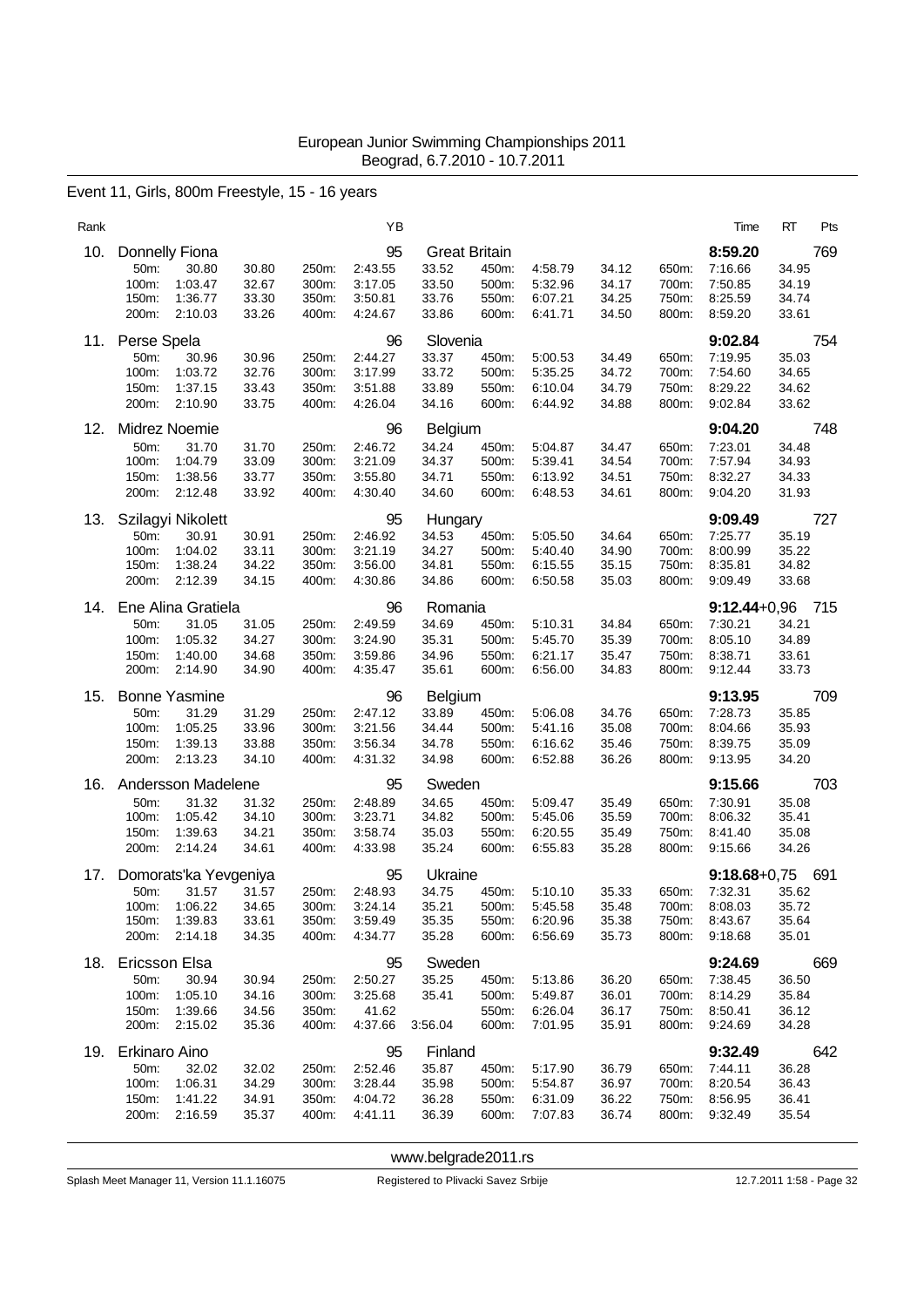### Event 11, Girls, 800m Freestyle, 15 - 16 years

| Rank |                    |         |                         |                    | ΥB      |         |       |         |       |       | Time           | <b>RT</b> | <b>Pts</b> |
|------|--------------------|---------|-------------------------|--------------------|---------|---------|-------|---------|-------|-------|----------------|-----------|------------|
| 20.  |                    |         | Dragomir Gabriela Elena |                    | 96      | Romania |       |         |       |       | $9:37.10+0.99$ |           | 627        |
|      | $100m$ :           | 1:07.40 | 1:07.40                 | 300m:              | 3:34.91 | 36.82   | 500m: | 6:01.33 | 36.67 | 700m: | 8:26.54        | 36.10     |            |
|      | 150m:              | 1:43.97 | 36.57                   | 350m:              | 4:11.64 | 36.73   | 550m: | 6:37.81 | 36.48 | 750m: | 9:02.04        | 35.50     |            |
|      | 200 <sub>m</sub> : | 2:20.74 | 36.77                   | 400m:              | 4:48.17 | 36.53   | 600m: | 7:14.37 | 36.56 | 800m: | 9:37.10        | 35.06     |            |
|      | 250m:              | 2:58.09 | 37.35                   | 450m:              | 5:24.66 | 36.49   | 650m: | 7:50.44 | 36.07 |       |                |           |            |
| 21.  | Eysturdal Cecilia  |         |                         |                    | 96      | Faroes  |       |         |       |       | $9:44.18+0.74$ |           | 605        |
|      | $50m$ :            | 32.39   | 32.39                   | 250 <sub>m</sub> : | 2:59.62 | 37.24   | 450m: | 5:28.44 | 36.65 | 650m: | 7:55.89        | 36.41     |            |
|      | $100m$ :           | 1:07.91 | 35.52                   | 300m:              | 3:37.22 | 37.60   | 500m: | 6:05.40 | 36.96 | 700m: | 8:32.48        | 36.59     |            |
|      | 150m:              | 1:44.89 | 36.98                   | 350m:              | 4:14.29 | 37.07   | 550m: | 6:42.48 | 37.08 | 750m: | 9:08.75        | 36.27     |            |
|      | 200m:              | 2:22.38 | 37.49                   | 400m:              | 4:51.79 | 37.50   | 600m: | 7:19.48 | 37.00 | 800m: | 9:44.18        | 35.43     |            |

| <b>Results Final</b><br><b>EJC REC</b><br><b>ITA</b><br>Prague (CZE)<br>3:16.58<br>2009<br>Italy<br>Points: FINA 2010<br><b>RT</b><br>Pts<br>Rank<br>Time<br>$3:23.13+0.72$<br>1. Italy 1<br>Italy<br>795<br>24.67<br>51.27<br><b>Bellacci Francesco</b><br>24.97<br>51.31<br>Mottola Maurizio<br>$+0,72$<br>$+0,36$<br>Ferri Giacomo<br>23.89<br>50.14<br>Corapi Damiano<br>24.18<br>50.41<br>$+0,18$<br>$+0,16$<br>3:23.27<br>794<br>2. Spain 1<br>Spain<br>Solaeche Gomez Eduardo<br>24.94<br>51.60<br>Martin Lozoya Jorge<br>24.48<br>51.01<br>$+0,16$<br>23.85<br>50.20<br><b>Puig Garrich Albert</b><br>24.36<br>50.46<br><b>Martinez Rodriguez Aitor</b><br>$+0.32$<br>$+0.19$<br>$3:23.34+0.73$<br>793<br>3. Germany 1<br>Germany<br><b>Hillmer Steffen</b><br>50.75<br>Mral Max<br>24.55<br>51.10<br>$+0,29$<br>24.00<br>$+0,73$<br><b>Lindenbauer Matthias</b><br>24.51<br>50.97<br>Oswald Maximilian<br>24.16<br>50.52<br>$+0,56$<br>$+0,27$<br>Denmark<br>$3:23.43+0.66$<br>792<br>4. Denmark 1<br><b>Skaaning Daniel</b><br>24.30<br>50.82<br>Bromer Viktor B.<br>$+0,29$<br>24.90<br>51.96<br>$+0.66$<br>23.75<br>50.24<br>23.94<br>50.41<br>Dahl Soeren<br>$+0,09$<br>Schiellerup Andreas<br>$+0,26$<br>5. Russia 1<br>Russia<br>$3:23.63+0.72$<br>789<br>Klyukin Alexander<br>$+0,72$<br>24.11<br>50.88<br><b>Kitaev Nikita</b><br>$+0.31$<br>24.59<br>51.43<br>23.70<br><b>Ermakov Dmitry</b><br>50.24<br>Prudnikov Viacheslav<br>$+0.29$<br>24.52<br>51.08<br>$+0,46$<br><b>Great Britain 1</b><br><b>Great Britain</b><br>$3:24.80 + 0.76$<br>776<br>6.<br><b>Samuels Felix</b><br>25.08<br>52.37<br>Rowe Adam<br>24.35<br>51.12<br>$+0.76$<br>$+0.13$<br>24.37<br>24.24<br>50.29<br><b>Mills Gareth</b><br>$+0,12$<br>51.02<br>Lloyd leuan<br>$+0,14$<br>France<br>$3:24.84 + 0.71$<br>7. France 1<br>776<br>Patamia Jean Baptiste<br>25.01<br>51.85<br><b>Burtez Mathieu</b><br>24.41<br>51.62<br>$+0,71$<br>$+0,30$<br>Mignon Clement<br>23.68<br>50.14<br>24.90<br>51.23<br>$+0,30$<br><b>Regent Vince</b><br>$+0,27$<br>8. Poland 1<br>Poland<br>$3:25.82+0.76$<br>765<br>Rzadkowski Daniel<br>51.29<br>24.71<br>51.56<br>24.12<br><b>Bor Radoslaw</b><br>$+0,76$<br>$+0,40$<br><b>Werner Pawel</b><br>24.77<br>51.84<br>$+0,41$<br>24.00<br>51.13<br>Poprawa Michal<br>$+0,31$ | Event 10         |  | Boys, 4 x 100m Freestyle |  | 17 - 18 years |
|---------------------------------------------------------------------------------------------------------------------------------------------------------------------------------------------------------------------------------------------------------------------------------------------------------------------------------------------------------------------------------------------------------------------------------------------------------------------------------------------------------------------------------------------------------------------------------------------------------------------------------------------------------------------------------------------------------------------------------------------------------------------------------------------------------------------------------------------------------------------------------------------------------------------------------------------------------------------------------------------------------------------------------------------------------------------------------------------------------------------------------------------------------------------------------------------------------------------------------------------------------------------------------------------------------------------------------------------------------------------------------------------------------------------------------------------------------------------------------------------------------------------------------------------------------------------------------------------------------------------------------------------------------------------------------------------------------------------------------------------------------------------------------------------------------------------------------------------------------------------------------------------------------------------------------------------------------------------------------------------------------------------------------------------------------------------------------------------------------------------------------------------------------------------------------------------------------------------------------------------------------------------------------------------------------|------------------|--|--------------------------|--|---------------|
|                                                                                                                                                                                                                                                                                                                                                                                                                                                                                                                                                                                                                                                                                                                                                                                                                                                                                                                                                                                                                                                                                                                                                                                                                                                                                                                                                                                                                                                                                                                                                                                                                                                                                                                                                                                                                                                                                                                                                                                                                                                                                                                                                                                                                                                                                                         | 6.7.2010 - 18:57 |  |                          |  |               |
|                                                                                                                                                                                                                                                                                                                                                                                                                                                                                                                                                                                                                                                                                                                                                                                                                                                                                                                                                                                                                                                                                                                                                                                                                                                                                                                                                                                                                                                                                                                                                                                                                                                                                                                                                                                                                                                                                                                                                                                                                                                                                                                                                                                                                                                                                                         |                  |  |                          |  |               |
|                                                                                                                                                                                                                                                                                                                                                                                                                                                                                                                                                                                                                                                                                                                                                                                                                                                                                                                                                                                                                                                                                                                                                                                                                                                                                                                                                                                                                                                                                                                                                                                                                                                                                                                                                                                                                                                                                                                                                                                                                                                                                                                                                                                                                                                                                                         |                  |  |                          |  |               |
|                                                                                                                                                                                                                                                                                                                                                                                                                                                                                                                                                                                                                                                                                                                                                                                                                                                                                                                                                                                                                                                                                                                                                                                                                                                                                                                                                                                                                                                                                                                                                                                                                                                                                                                                                                                                                                                                                                                                                                                                                                                                                                                                                                                                                                                                                                         |                  |  |                          |  |               |
|                                                                                                                                                                                                                                                                                                                                                                                                                                                                                                                                                                                                                                                                                                                                                                                                                                                                                                                                                                                                                                                                                                                                                                                                                                                                                                                                                                                                                                                                                                                                                                                                                                                                                                                                                                                                                                                                                                                                                                                                                                                                                                                                                                                                                                                                                                         | Final A          |  |                          |  |               |
|                                                                                                                                                                                                                                                                                                                                                                                                                                                                                                                                                                                                                                                                                                                                                                                                                                                                                                                                                                                                                                                                                                                                                                                                                                                                                                                                                                                                                                                                                                                                                                                                                                                                                                                                                                                                                                                                                                                                                                                                                                                                                                                                                                                                                                                                                                         |                  |  |                          |  |               |
|                                                                                                                                                                                                                                                                                                                                                                                                                                                                                                                                                                                                                                                                                                                                                                                                                                                                                                                                                                                                                                                                                                                                                                                                                                                                                                                                                                                                                                                                                                                                                                                                                                                                                                                                                                                                                                                                                                                                                                                                                                                                                                                                                                                                                                                                                                         |                  |  |                          |  |               |
|                                                                                                                                                                                                                                                                                                                                                                                                                                                                                                                                                                                                                                                                                                                                                                                                                                                                                                                                                                                                                                                                                                                                                                                                                                                                                                                                                                                                                                                                                                                                                                                                                                                                                                                                                                                                                                                                                                                                                                                                                                                                                                                                                                                                                                                                                                         |                  |  |                          |  |               |
|                                                                                                                                                                                                                                                                                                                                                                                                                                                                                                                                                                                                                                                                                                                                                                                                                                                                                                                                                                                                                                                                                                                                                                                                                                                                                                                                                                                                                                                                                                                                                                                                                                                                                                                                                                                                                                                                                                                                                                                                                                                                                                                                                                                                                                                                                                         |                  |  |                          |  |               |
|                                                                                                                                                                                                                                                                                                                                                                                                                                                                                                                                                                                                                                                                                                                                                                                                                                                                                                                                                                                                                                                                                                                                                                                                                                                                                                                                                                                                                                                                                                                                                                                                                                                                                                                                                                                                                                                                                                                                                                                                                                                                                                                                                                                                                                                                                                         |                  |  |                          |  |               |
|                                                                                                                                                                                                                                                                                                                                                                                                                                                                                                                                                                                                                                                                                                                                                                                                                                                                                                                                                                                                                                                                                                                                                                                                                                                                                                                                                                                                                                                                                                                                                                                                                                                                                                                                                                                                                                                                                                                                                                                                                                                                                                                                                                                                                                                                                                         |                  |  |                          |  |               |
|                                                                                                                                                                                                                                                                                                                                                                                                                                                                                                                                                                                                                                                                                                                                                                                                                                                                                                                                                                                                                                                                                                                                                                                                                                                                                                                                                                                                                                                                                                                                                                                                                                                                                                                                                                                                                                                                                                                                                                                                                                                                                                                                                                                                                                                                                                         |                  |  |                          |  |               |
|                                                                                                                                                                                                                                                                                                                                                                                                                                                                                                                                                                                                                                                                                                                                                                                                                                                                                                                                                                                                                                                                                                                                                                                                                                                                                                                                                                                                                                                                                                                                                                                                                                                                                                                                                                                                                                                                                                                                                                                                                                                                                                                                                                                                                                                                                                         |                  |  |                          |  |               |
|                                                                                                                                                                                                                                                                                                                                                                                                                                                                                                                                                                                                                                                                                                                                                                                                                                                                                                                                                                                                                                                                                                                                                                                                                                                                                                                                                                                                                                                                                                                                                                                                                                                                                                                                                                                                                                                                                                                                                                                                                                                                                                                                                                                                                                                                                                         |                  |  |                          |  |               |
|                                                                                                                                                                                                                                                                                                                                                                                                                                                                                                                                                                                                                                                                                                                                                                                                                                                                                                                                                                                                                                                                                                                                                                                                                                                                                                                                                                                                                                                                                                                                                                                                                                                                                                                                                                                                                                                                                                                                                                                                                                                                                                                                                                                                                                                                                                         |                  |  |                          |  |               |
|                                                                                                                                                                                                                                                                                                                                                                                                                                                                                                                                                                                                                                                                                                                                                                                                                                                                                                                                                                                                                                                                                                                                                                                                                                                                                                                                                                                                                                                                                                                                                                                                                                                                                                                                                                                                                                                                                                                                                                                                                                                                                                                                                                                                                                                                                                         |                  |  |                          |  |               |
|                                                                                                                                                                                                                                                                                                                                                                                                                                                                                                                                                                                                                                                                                                                                                                                                                                                                                                                                                                                                                                                                                                                                                                                                                                                                                                                                                                                                                                                                                                                                                                                                                                                                                                                                                                                                                                                                                                                                                                                                                                                                                                                                                                                                                                                                                                         |                  |  |                          |  |               |
|                                                                                                                                                                                                                                                                                                                                                                                                                                                                                                                                                                                                                                                                                                                                                                                                                                                                                                                                                                                                                                                                                                                                                                                                                                                                                                                                                                                                                                                                                                                                                                                                                                                                                                                                                                                                                                                                                                                                                                                                                                                                                                                                                                                                                                                                                                         |                  |  |                          |  |               |
|                                                                                                                                                                                                                                                                                                                                                                                                                                                                                                                                                                                                                                                                                                                                                                                                                                                                                                                                                                                                                                                                                                                                                                                                                                                                                                                                                                                                                                                                                                                                                                                                                                                                                                                                                                                                                                                                                                                                                                                                                                                                                                                                                                                                                                                                                                         |                  |  |                          |  |               |
|                                                                                                                                                                                                                                                                                                                                                                                                                                                                                                                                                                                                                                                                                                                                                                                                                                                                                                                                                                                                                                                                                                                                                                                                                                                                                                                                                                                                                                                                                                                                                                                                                                                                                                                                                                                                                                                                                                                                                                                                                                                                                                                                                                                                                                                                                                         |                  |  |                          |  |               |
|                                                                                                                                                                                                                                                                                                                                                                                                                                                                                                                                                                                                                                                                                                                                                                                                                                                                                                                                                                                                                                                                                                                                                                                                                                                                                                                                                                                                                                                                                                                                                                                                                                                                                                                                                                                                                                                                                                                                                                                                                                                                                                                                                                                                                                                                                                         |                  |  |                          |  |               |
|                                                                                                                                                                                                                                                                                                                                                                                                                                                                                                                                                                                                                                                                                                                                                                                                                                                                                                                                                                                                                                                                                                                                                                                                                                                                                                                                                                                                                                                                                                                                                                                                                                                                                                                                                                                                                                                                                                                                                                                                                                                                                                                                                                                                                                                                                                         |                  |  |                          |  |               |
|                                                                                                                                                                                                                                                                                                                                                                                                                                                                                                                                                                                                                                                                                                                                                                                                                                                                                                                                                                                                                                                                                                                                                                                                                                                                                                                                                                                                                                                                                                                                                                                                                                                                                                                                                                                                                                                                                                                                                                                                                                                                                                                                                                                                                                                                                                         |                  |  |                          |  |               |
|                                                                                                                                                                                                                                                                                                                                                                                                                                                                                                                                                                                                                                                                                                                                                                                                                                                                                                                                                                                                                                                                                                                                                                                                                                                                                                                                                                                                                                                                                                                                                                                                                                                                                                                                                                                                                                                                                                                                                                                                                                                                                                                                                                                                                                                                                                         |                  |  |                          |  |               |
|                                                                                                                                                                                                                                                                                                                                                                                                                                                                                                                                                                                                                                                                                                                                                                                                                                                                                                                                                                                                                                                                                                                                                                                                                                                                                                                                                                                                                                                                                                                                                                                                                                                                                                                                                                                                                                                                                                                                                                                                                                                                                                                                                                                                                                                                                                         |                  |  |                          |  |               |
|                                                                                                                                                                                                                                                                                                                                                                                                                                                                                                                                                                                                                                                                                                                                                                                                                                                                                                                                                                                                                                                                                                                                                                                                                                                                                                                                                                                                                                                                                                                                                                                                                                                                                                                                                                                                                                                                                                                                                                                                                                                                                                                                                                                                                                                                                                         |                  |  |                          |  |               |
|                                                                                                                                                                                                                                                                                                                                                                                                                                                                                                                                                                                                                                                                                                                                                                                                                                                                                                                                                                                                                                                                                                                                                                                                                                                                                                                                                                                                                                                                                                                                                                                                                                                                                                                                                                                                                                                                                                                                                                                                                                                                                                                                                                                                                                                                                                         |                  |  |                          |  |               |
|                                                                                                                                                                                                                                                                                                                                                                                                                                                                                                                                                                                                                                                                                                                                                                                                                                                                                                                                                                                                                                                                                                                                                                                                                                                                                                                                                                                                                                                                                                                                                                                                                                                                                                                                                                                                                                                                                                                                                                                                                                                                                                                                                                                                                                                                                                         |                  |  |                          |  |               |
|                                                                                                                                                                                                                                                                                                                                                                                                                                                                                                                                                                                                                                                                                                                                                                                                                                                                                                                                                                                                                                                                                                                                                                                                                                                                                                                                                                                                                                                                                                                                                                                                                                                                                                                                                                                                                                                                                                                                                                                                                                                                                                                                                                                                                                                                                                         |                  |  |                          |  |               |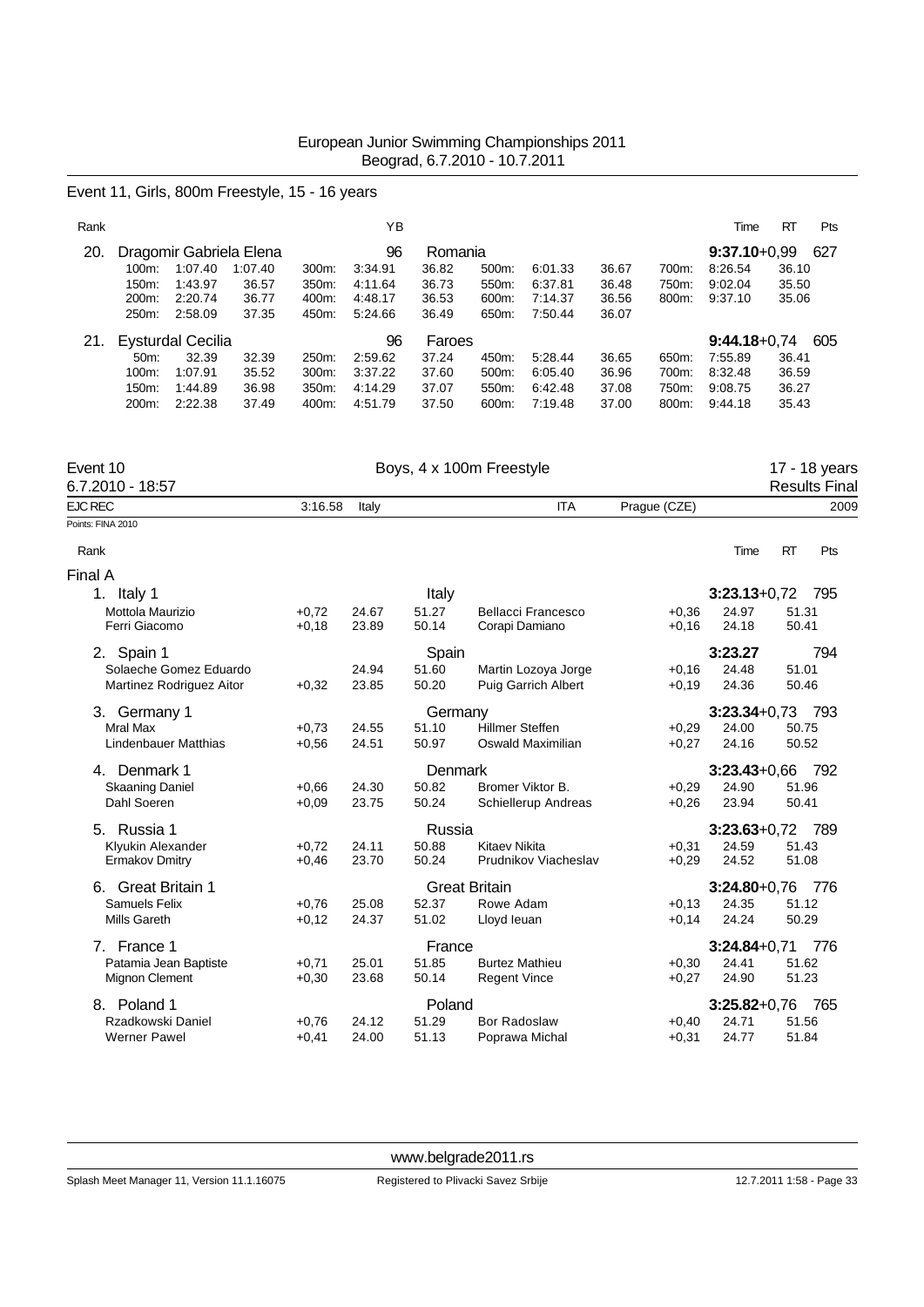# 3 - Day 2 - Prelims 7.7.2011 - 9:00

| Event 12          | 7.7.2011 - 9:00                                       |       |         |                    | Boys, 200m Fly                         |               | 17 - 18 years<br><b>Results Prelim</b> |                                                |      |  |
|-------------------|-------------------------------------------------------|-------|---------|--------------------|----------------------------------------|---------------|----------------------------------------|------------------------------------------------|------|--|
| EJC REC           |                                                       |       | 1:55.82 | <b>Biczo Bence</b> |                                        | <b>HUN</b>    | Helsinki (FIN)                         |                                                | 2010 |  |
| Points: FINA 2010 |                                                       |       |         |                    |                                        |               |                                        |                                                |      |  |
| Rank              |                                                       |       |         | YB                 |                                        |               |                                        | Time<br><b>RT</b><br>Pts                       |      |  |
|                   | 1. Biczo Bence<br>50m:<br>26.18                       | 26.18 | 100m:   | 93<br>55.60        | Hungary<br>29.42<br>150m:              | 1:25.73       | 30.13<br>200m:                         | 1:56.80+0,74 870 Q<br>1:56.80<br>31.07         |      |  |
|                   | 2. Tambovskiy Andrey<br>50m:<br>27.27                 | 27.27 | 100m:   | 94<br>57.30        | Russia<br>30.03<br>150m:               | 1:28.13       | 30.83<br>200m:                         | 811 Q<br>1:59.55<br>1:59.55<br>31.42           |      |  |
|                   | 3. Stjepanovic Velimir<br>50m:<br>26.80               | 26.80 | 100m:   | 93<br>56.75        | Serbia<br>29.95<br>150m:               | 1:28.31       | 31.56<br>200m:                         | 1:59.96+0,68 803 Q<br>1:59.96<br>31.65         |      |  |
|                   | 4. Van de Schootbrugge Samuel<br>50m:<br>27.11        | 27.11 | 100m:   | 93<br>57.79        | <b>Great Britain</b><br>30.68<br>150m: | 1:28.95       | 31.16<br>200m:                         | $2:00.65+0.75$ 789 Q<br>31.70<br>2:00.65       |      |  |
|                   | 5. Kremer Tom<br>50m:<br>27.09                        | 27.09 | 100m:   | 94<br>58.24        | Israel<br>31.15<br>150m:               | 1:29.86       | 200m:<br>31.62                         | 2:01.50+0,69 773 Q<br>31.64<br>2:01.50         |      |  |
|                   | 6. Peralta Gallego Carlos<br>27.81<br>50m:            | 27.81 | 100m:   | 94<br>58.86        | Spain<br>31.05<br>150m:                | 1:30.20       | 31.34<br>200m:                         | 2:01.98<br>763 Q<br>2:01.98<br>31.78           |      |  |
|                   | 7. Carlier Davide<br>27.87<br>50m:                    | 27.87 | 100m:   | 94<br>58.99        | Italy<br>31.12<br>150m:                | 1:30.79       | 31.80<br>200m:                         | 2:02.02+0,71 763 Q<br>2:02.02<br>31.23         |      |  |
|                   | 8. Cohen Avi<br>50m:<br>27.93                         | 27.93 | 100m:   | 93<br>58.91        | <b>Israel</b><br>30.98<br>150m:        | 1:30.09       | 31.18<br>200m:                         | 2:02.07+0,65 762 Q<br>2:02.07<br>31.98         |      |  |
|                   | 9. Poprawa Michal<br>27.67<br>50m:                    | 27.67 | 100m:   | 94<br>59.08        | Poland<br>31.41<br>150m:               | 1:30.75       | 31.67<br>200m:                         | 2:02.45+0,74 755 Q<br>2:02.45<br>31.70         |      |  |
|                   | 10. Chmiel Lukasz<br>27.96<br>50m:                    | 27.96 | 100m:   | 93<br>57.66        | Poland<br>29.70<br>150m:               | 1:29.00       | 31.34<br>200m:                         | 2:02.54+0,76 753 Q<br>2:02.54<br>33.54         |      |  |
|                   | 11. Bromer Viktor B.<br>50m:<br>28.17                 | 28.17 | 100m:   | 93<br>59.40        | Denmark<br>31.23<br>150m:              | 1:30.86       | 200m:<br>31.46                         | 2:02.61+0,69 752 Q<br>2:02.61<br>31.75         |      |  |
|                   | 12. Zajusch Tobias<br>50m:<br>28.15                   | 28.15 | 100m:   | 94<br>59.63        | Germany<br>31.48<br>150m:              | 1:31.49       | 31.86<br>200m:                         | $2:03.00+0.74$ 745 Q<br>2:03.00<br>31.51       |      |  |
|                   | 13. Koptyelov Yevgen<br>50m:<br>27.16                 | 27.16 | 100m:   | 93<br>59.20        | Ukraine<br>32.04<br>150m:              | 1:30.48       | 31.28<br>200m:                         | $2:03.20+0.84$ 741 Q<br>2:03.20<br>32.72       |      |  |
|                   | 14. Kusch Marius<br>27.14<br>50m:                     | 27.14 | 100m:   | 57.53              | 93 Germany<br>30.39                    | 150m: 1:29.75 | 32.22                                  | 2:03.60+0,70 734 Q<br>200m: 2:03.60<br>33.85   |      |  |
|                   | 15. Chalintei-Christopoulos Stefanos<br>50m:<br>27.98 | 27.98 | 100m:   | 93<br>59.14        | Greece<br>150m:<br>31.16               | 1:31.26       | 32.12                                  | 2:03.89+0,74 729 Q<br>200m: 2:03.89<br>32.63   |      |  |
|                   | 16. Diogo Miguel Monteiro<br>50m:<br>27.55            | 27.55 | 100m:   | 93<br>59.27        | Portugal<br>31.72<br>150m:             | 1:32.08       | 32.81                                  | $2:03.97+0.84$ 727 Q<br>200m: 2:03.97<br>31.89 |      |  |
|                   | 17. Tormento Hugo<br>27.69<br>50m:                    | 27.69 | 100m:   | 93<br>58.84        | France<br>31.15<br>150m:               | 1:31.27       | 32.43                                  | 2:04.02+0,84 726 R<br>32.75<br>200m: 2:04.02   |      |  |
|                   | 18. Iskakov Evgeny<br>50m:<br>27.38                   | 27.38 | 100m:   | 93<br>58.59        | Russia<br>31.21                        | 150m: 1:31.27 | 32.68                                  | 2:04.72+0,80 714 R<br>200m: 2:04.72<br>33.45   |      |  |

<www.belgrade2011.rs>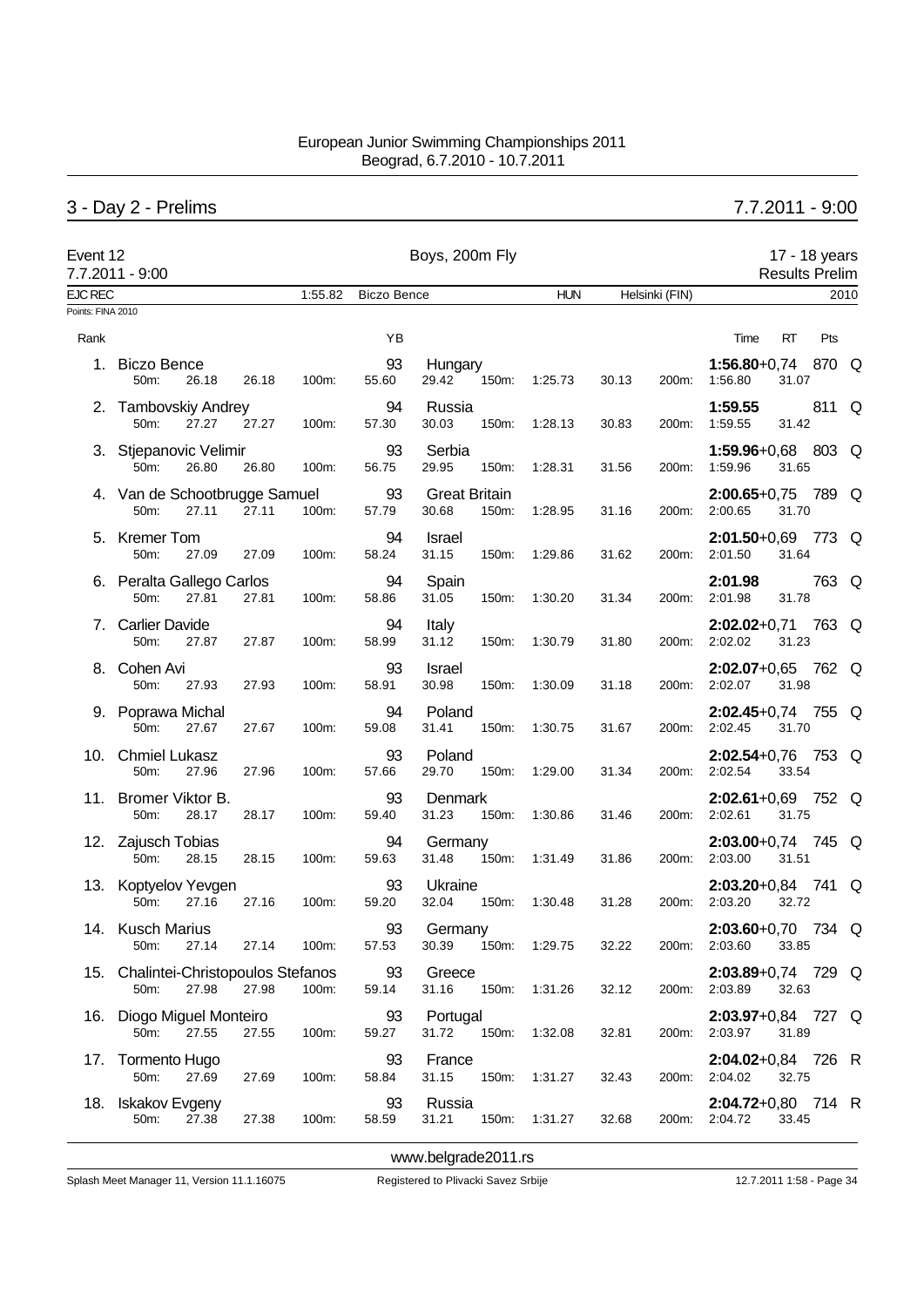# Event 12, Boys, 200m Fly, Prelim, 17 - 18 years

| Rank |                                                   |       |       | YB            |                                 |               |       |             | Time                            | <b>RT</b> | Pts |
|------|---------------------------------------------------|-------|-------|---------------|---------------------------------|---------------|-------|-------------|---------------------------------|-----------|-----|
|      | 19. Berger Jamie<br>28.18<br>50m:                 | 28.18 | 100m: | 93<br>1:00.60 | Germany<br>32.42<br>150m:       | 1:32.22       |       | 31.62 200m: | 2:04.97+0,69 710<br>2:04.97     | 32.75     |     |
|      | 20. Bjoerk Jesper<br>50 <sub>m</sub> :<br>27.90   | 27.90 | 100m: | 93<br>59.57   | Sweden<br>31.67<br>150m:        | 1:31.93       | 32.36 | 200m:       | $2:05.17+0.71$ 707<br>2:05.17   | 33.24     |     |
|      | 21. Seles Luka<br>28.68<br>50m:                   | 28.68 | 100m: | 94<br>59.31   | Croatia<br>30.63<br>150m:       | 1:31.46       | 32.15 | 200m:       | $2:06.34+0.72$ 687<br>2:06.34   | 34.88     |     |
|      | 22. Mollenhauer Nils<br>27.39<br>50m:             | 27.39 | 100m: | 93<br>59.84   | Germany<br>32.45<br>150m:       | 1:32.47       | 32.63 | 200m:       | $2:06.35+0.74$ 687<br>2:06.35   | 33.88     |     |
|      | 23. Lemaev Ilya<br>50m:<br>27.90                  | 27.90 | 100m: | 93<br>1:00.66 | Russia<br>32.76<br>150m:        | 1:33.53       | 32.87 | 200m:       | $2:06.37+0.83$ 687<br>2:06.37   | 32.84     |     |
|      | 24. Jonsson Jesper<br>50m:<br>27.99               | 27.99 | 100m: | 93<br>1:00.65 | Sweden<br>32.66<br>150m:        | 1:33.73       | 33.08 | 200m:       | $2:06.43+0.84$ 686<br>2:06.43   | 32.70     |     |
|      | 25. Zikmund Martin<br>28.18<br>50 <sub>m</sub> :  | 28.18 | 100m: | 93<br>1:01.04 | <b>Czech Republic</b><br>32.86  | 150m: 1:34.59 | 33.55 | 200m:       | $2:07.61+0.79$ 667<br>2:07.61   | 33.02     |     |
|      | 26. Meier Christoph<br>28.74<br>50 <sub>m</sub> : | 28.74 | 100m: | 93<br>1:01.21 | Liechtenstein<br>32.47<br>150m: | 1:34.56       | 33.35 | 200m:       | $2:09.48 + 0.47$ 638<br>2:09.48 | 34.92     |     |
|      | 27. Udicki Bojan<br>50m:<br>28.97                 | 28.97 | 100m: | 93<br>1:01.74 | Serbia<br>32.77<br>150m:        | 1:35.24       | 33.50 | 200m:       | $2:09.84 + 0.84$ 633<br>2:09.84 | 34.60     |     |
| 28.  | <b>CRISTEA Horia Stefan</b><br>50m:<br>28.37      | 28.37 | 100m: | 93<br>1:01.63 | Romania<br>33.26<br>150m:       | 1:34.61       | 32.98 | 200m:       | $2:09.99 + 0.78$ 631<br>2:09.99 | 35.38     |     |
|      | 29. Cepisevski Gorazd<br>29.00<br>$50m$ :         | 29.00 | 100m: | 93<br>1:02.43 | FYRMacedonia<br>33.43<br>150m:  | 1:36.09       | 33.66 | 200m:       | $2:11.95+0.74$ 603<br>2:11.95   | 35.86     |     |
| 30.  | Jefimov Ilja<br>50 <sub>m</sub> :<br>30.00        | 30.00 | 100m: | 93<br>1:04.39 | Estonia<br>34.39<br>150m:       | 1:41.88       | 37.49 | 200m:       | $2:21.25+0.72$ 492<br>2:21.25   | 39.37     |     |
|      | DNS Belahsan Victor                               |       |       | 94            | <b>Israel</b>                   |               |       |             |                                 |           |     |

| Event 13          | 7.7.2011 - 9:13   |                           |       | Girls, 400m Freestyle |             |         |                      |            |                   | 15 - 16 years<br><b>Results Prelim</b> |                  |       |       |      |  |
|-------------------|-------------------|---------------------------|-------|-----------------------|-------------|---------|----------------------|------------|-------------------|----------------------------------------|------------------|-------|-------|------|--|
| EJC REC           |                   |                           |       | 4:10.54               | Grein Heidi |         |                      | <b>GDR</b> | West Berlin (FRG) |                                        |                  |       |       | 1986 |  |
| Points: FINA 2010 |                   |                           |       |                       |             |         |                      |            |                   |                                        |                  |       |       |      |  |
| Rank              |                   |                           |       |                       | ΥB          |         |                      |            |                   |                                        | Time             | RT    | Pts   |      |  |
| 1.                |                   | Mc Mahon Sycerika         |       |                       | 95          | Ireland |                      |            |                   |                                        | $4:16.48 + 0.75$ |       | 810 A |      |  |
|                   | 50 <sub>m</sub> : | 29.89                     | 29.89 | 150m:                 | 1:34.95     | 32.84   | 250m:                | 2:39.83    | 32.46             | 350m:                                  | 3:44.80          | 32.28 |       |      |  |
|                   | 100m:             | 1:02.11                   | 32.22 | 200 <sub>m</sub> :    | 2:07.37     | 32.42   | 300m:                | 3:12.52    | 32.69             | 400m:                                  | 4:16.48          | 31.68 |       |      |  |
|                   |                   | <b>Williamson Rachael</b> |       |                       | 95          |         | <b>Great Britain</b> |            |                   |                                        | $4:16.97+0.82$   |       | 806 A |      |  |
|                   | 50 <sub>m</sub> : | 29.56                     | 29.56 | 150m:                 | 1:34.37     | 32.73   | 250m:                | 2:40.02    | 32.62             | 350m:                                  | 3:44.75          | 31.76 |       |      |  |
|                   | 100m:             | 1:01.64                   | 32.08 | 200 <sub>m</sub> :    | 2:07.40     | 33.03   | 300m:                | 3:12.99    | 32.97             | 400m:                                  | 4.16.97          | 32.22 |       |      |  |
|                   |                   | Vermeulen Esmee           |       |                       | 96          |         | Netherlands          |            |                   |                                        | $4:17.24 + 0.80$ |       | 803 A |      |  |
|                   | 50 <sub>m</sub> : | 29.74                     | 29.74 | 150m:                 | 1:34.64     | 32.68   | 250m:                | 2:39.63    | 32.30             | 350m:                                  | 3.44.98          | 32.13 |       |      |  |
|                   | 100m:             | 1:01.96                   | 32.22 | 200 <sub>m</sub> :    | 2:07.33     | 32.69   | 300m:                | 3.12.85    | 33.22             | 400m:                                  | 4:17.24          | 32.26 |       |      |  |
|                   |                   |                           |       |                       |             |         |                      |            |                   |                                        |                  |       |       |      |  |

<www.belgrade2011.rs>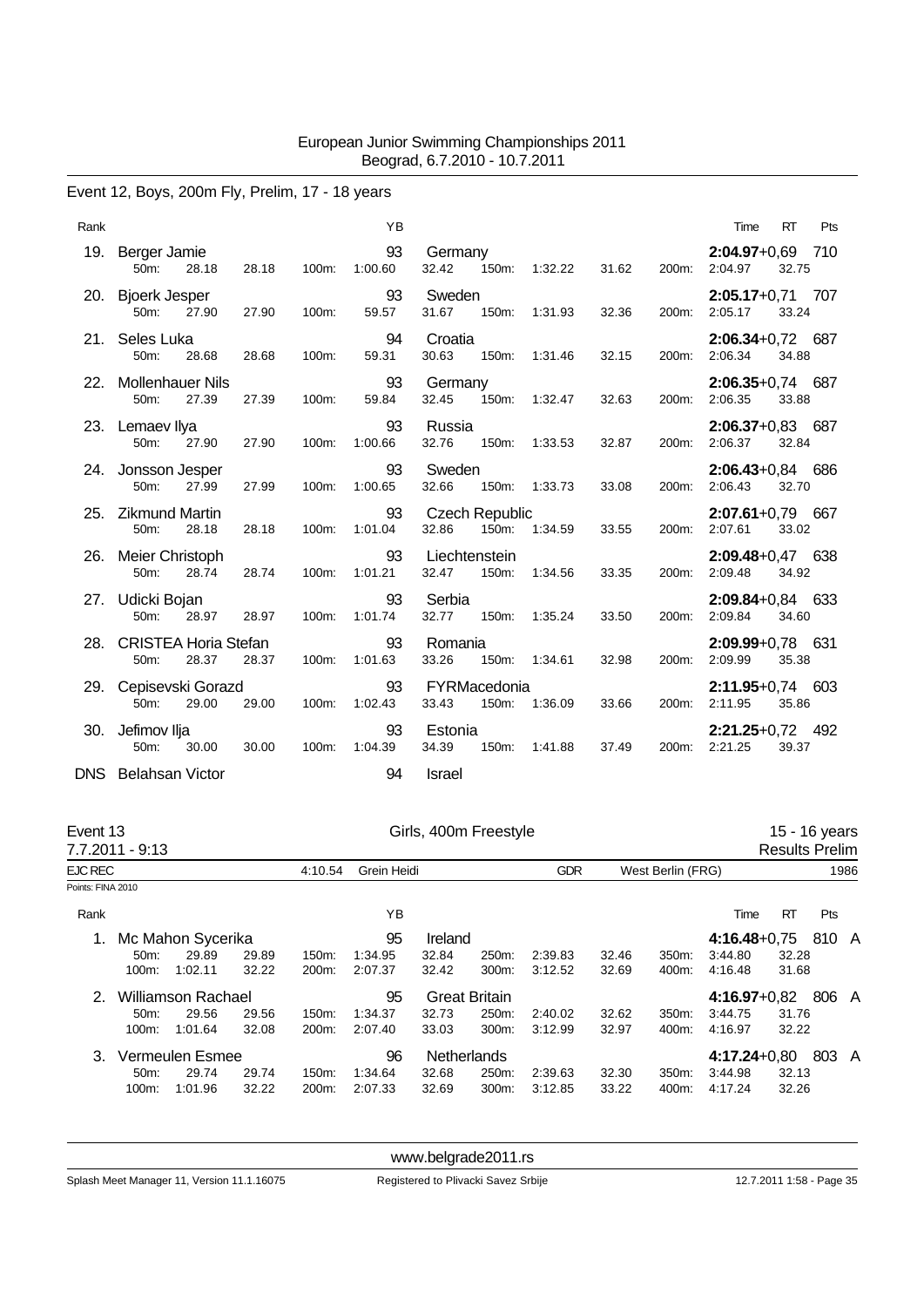# Event 13, Girls, 400m Freestyle, Prelim, 15 - 16 years

| Rank |                                                                  |                                  | ΥB                       |                                        |                |                    |                |                | Time                                     | RT             | Pts   |  |
|------|------------------------------------------------------------------|----------------------------------|--------------------------|----------------------------------------|----------------|--------------------|----------------|----------------|------------------------------------------|----------------|-------|--|
| 4.   | Gabbrielleschi Giulia<br>30.13<br>$50m$ :<br>1:02.59<br>100m:    | 30.13<br>150m:<br>32.46<br>200m: | 96<br>1:35.35<br>2:08.15 | Italy<br>32.76<br>32.80                | 250m:<br>300m: | 2:40.64<br>3:13.51 | 32.49<br>32.87 | 350m:<br>400m: | 4:17.74+0,88 798 A<br>3:45.92<br>4:17.74 | 32.41<br>31.82 |       |  |
| 5.   | Yuskova Ksenia<br>50m:<br>28.89<br>100m:<br>1:00.33              | 28.89<br>150m:<br>31.44<br>200m: | 96<br>1:32.70<br>2:05.56 | Russia<br>32.37<br>32.86               | 250m:<br>300m: | 2:38.66<br>3:11.97 | 33.10<br>33.31 | 350m:<br>400m: | 4:18.77+0,85 789 A<br>3:45.88<br>4:18.77 | 33.91<br>32.89 |       |  |
| 6.   | Carli Diletta<br>30.29<br>50m:<br>100m:<br>1:02.58               | 150m:<br>30.29<br>32.29<br>200m: | 96<br>1:34.94<br>2:07.45 | Italy<br>32.36<br>32.51                | 250m:<br>300m: | 2:40.04<br>3:12.78 | 32.59<br>32.74 | 350m:<br>400m: | 4:18.78+1,08 789 A<br>3:45.92<br>4:18.78 | 33.14<br>32.86 |       |  |
|      | 7. Friedrich Johanna<br>50m:<br>29.53<br>100m:<br>1:01.87        | 29.53<br>150m:<br>32.34<br>200m: | 95<br>1:34.30<br>2:07.15 | Germany<br>32.43<br>32.85              | 250m:<br>300m: | 2:39.77<br>3:13.05 | 32.62<br>33.28 | 350m:<br>400m: | 4:18.89+0,60 788 A<br>3:46.29<br>4:18.89 | 33.24<br>32.60 |       |  |
|      | 8. Sagmeister Mojca<br>50m:<br>30.57<br>1:03.08<br>100m:         | 30.57<br>150m:<br>32.51<br>200m: | 96<br>1.35.90<br>2:08.60 | Slovenia<br>32.82<br>32.70             | 250m:<br>300m: | 2:41.58<br>3:15.10 | 32.98<br>33.52 | 350m:<br>400m: | 4:19.91+0,78 779 A<br>3:48.72<br>4:19.91 | 33.62<br>31.19 |       |  |
| 9.   | Borrella Garcia Maria<br>50m:<br>30.52<br>1:03.15<br>100m:       | 150m:<br>30.52<br>32.63<br>200m: | 95<br>1:36.16<br>2:09.40 | Spain<br>33.01<br>33.24                | 250m:<br>300m: | 2:42.22<br>3:15.42 | 32.82<br>33.20 | 350m:<br>400m: | 4:20.27<br>3:48.16<br>4:20.27            | 32.74<br>32.11 | 775 R |  |
| 10.  | Donnelly Fiona<br>50 <sub>m</sub> :<br>30.18<br>100m:<br>1:02.30 | 30.18<br>150m:<br>200m:<br>32.12 | 95<br>1:35.09<br>2:08.14 | <b>Great Britain</b><br>32.79<br>33.05 | 250m:<br>300m: | 2:40.99<br>3:13.93 | 32.85<br>32.94 | 350m:<br>400m: | 4:20.54+0,76 773 R<br>3:47.50<br>4:20.54 | 33.57<br>33.04 |       |  |
| 11.  | Kilijanska Donata<br>50m:<br>29.60<br>1:02.00<br>100m:           | 29.60<br>150m:<br>32.40<br>200m: | 95<br>1:35.19<br>2:08.11 | Poland<br>33.19<br>32.92               | 250m:<br>300m: | 2:41.28<br>3:14.66 | 33.17<br>33.38 | 350m:<br>400m: | 4:21.00<br>3:48.27<br>4:21.00            | 33.61<br>32.73 | 769   |  |
| 12.  | lele Federica<br>50 <sub>m</sub> :<br>30.46<br>100m:<br>1:02.86  | 30.46<br>150m:<br>32.40<br>200m: | 95<br>1:35.83<br>2:09.18 | Italy<br>32.97<br>33.35                | 250m:<br>300m: | 2:42.55<br>3:16.12 | 33.37<br>33.57 | 350m:<br>400m: | 4:21.98<br>3:49.56<br>4:21.98            | 33.44<br>32.42 | 760   |  |
|      | 13. Kudryashova Alena<br>50m:<br>30.19<br>100m:<br>1:02.76       | 30.19<br>150m:<br>32.57<br>200m: | 95<br>1:36.12<br>2:09.38 | Russia<br>33.36<br>33.26               | 250m:<br>300m: | 2:42.22<br>3:15.81 | 32.84<br>33.59 | 350m.<br>400m: | 4:22.03+0,84 760<br>3:49.24<br>4:22.03   | 33.43<br>32.79 |       |  |
|      | 14. Kasperek Katarzyna<br>50m:<br>30.45<br>100m:<br>1:03.00      | 30.45<br>150m:<br>32.55<br>200m: | 96<br>1:36.26<br>2:09.46 | Poland<br>33.26<br>33.20               | 250m:<br>300m: | 2:42.77<br>3:16.56 | 33.31<br>33.79 | 350m:<br>400m: | 4:22.24+0,79 758<br>3:50.25<br>4:22.24   | 33.69<br>31.99 |       |  |
|      | 15. Arredondo Francesca<br>50m:<br>30.34<br>100m:<br>1:03.19     | 30.34<br>150m:<br>32.85<br>200m: | 96<br>1:36.15<br>2:09.37 | Italy<br>32.96<br>33.22                | 250m:<br>300m: | 2:42.77<br>3:16.40 | 33.40<br>33.63 | 350m:<br>400m: | $4:22.52+0.85$<br>3:49.85<br>4:22.52     | 33.45<br>32.67 | 756   |  |
| 16.  | Nielsen Mie OE.<br>29.64<br>50m:<br>100m:<br>1:02.16             | 29.64<br>150m:<br>32.52<br>200m: | 96<br>1.35.74<br>2:09.16 | Denmark<br>33.58<br>33.42              | 250m:<br>300m: | 2:42.49<br>3:16.45 | 33.33<br>33.96 | 350m:<br>400m: | 4:23.02+0,74 751<br>3:50.12<br>4:23.02   | 33.67<br>32.90 |       |  |
|      | 17. Bohinc Spela<br>50m:<br>30.26<br>100m: 1:02.48               | 30.26<br>150m:<br>32.22<br>200m: | 95<br>1:35.28<br>2:08.75 | Slovenia<br>32.80<br>33.47             | 250m:<br>300m: | 2:42.45<br>3:16.47 | 33.70<br>34.02 | 350m:<br>400m: | 4:23.47+0,89 747<br>3:50.20<br>4:23.47   | 33.73<br>33.27 |       |  |
| 18.  | Ericsson Elsa<br>50m:<br>30.70<br>1:03.99<br>100m:               | 30.70<br>150m:<br>33.29<br>200m: | 95<br>1:37.38<br>2:10.94 | Sweden<br>33.39<br>33.56               | 250m:<br>300m: | 2:44.33<br>3:18.53 | 33.39<br>34.20 | 350m:<br>400m: | 4:25.68+0,80 729<br>3:52.64<br>4:25.68   | 34.11<br>33.04 |       |  |

<www.belgrade2011.rs>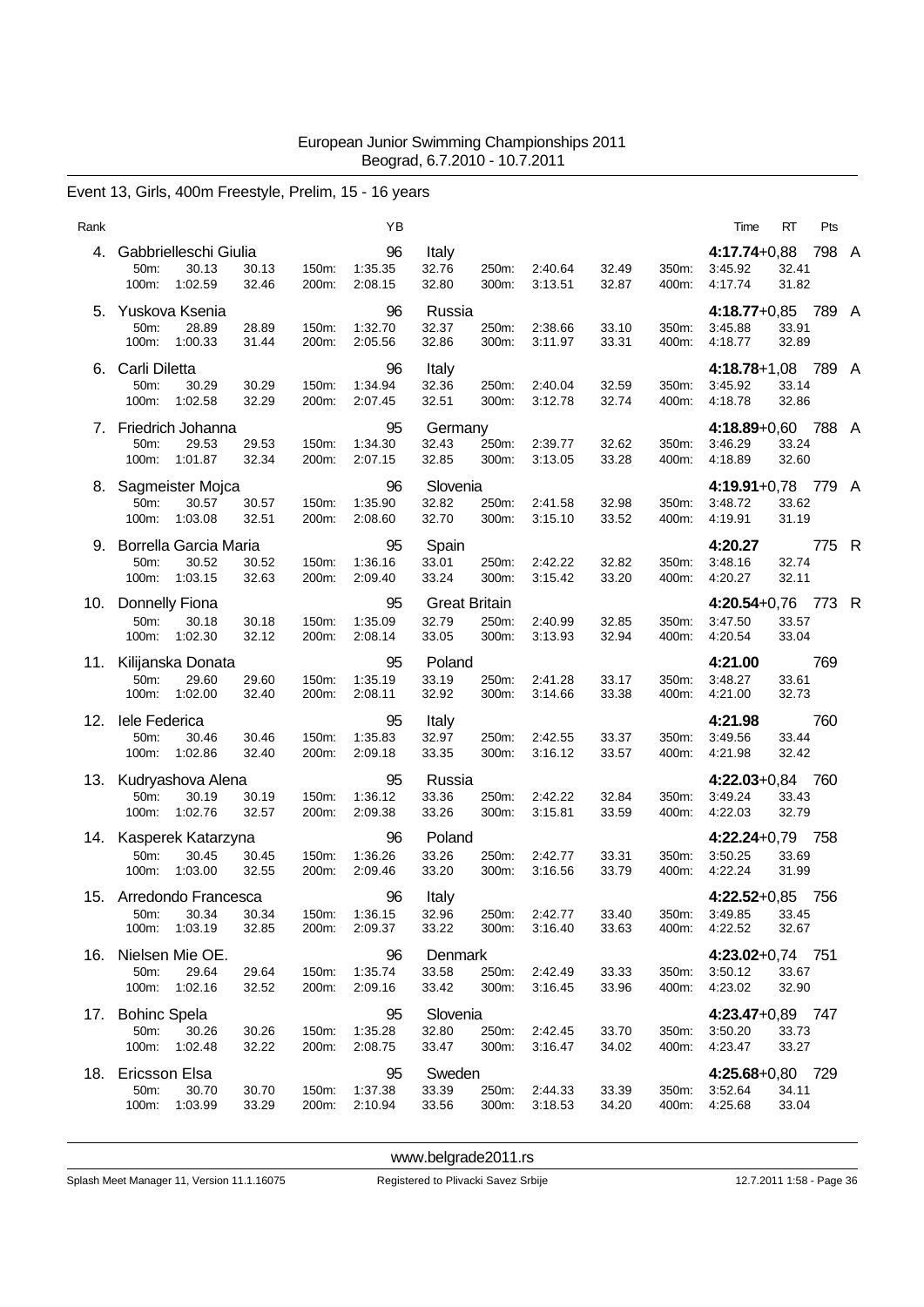# Event 13, Girls, 400m Freestyle, Prelim, 15 - 16 years

| Rank |                                                                |                |                | ΥB                       |                                  |                |                    |                |                | Time                                   | RT             | Pts |
|------|----------------------------------------------------------------|----------------|----------------|--------------------------|----------------------------------|----------------|--------------------|----------------|----------------|----------------------------------------|----------------|-----|
| 19.  | <b>Thiede Clara</b><br>50m:<br>29.77<br>100m:<br>1:01.41       | 29.77<br>31.64 | 150m:<br>200m: | 95<br>1:34.20<br>2:08.04 | Germany<br>32.79<br>33.84        | 250m:<br>300m: | 2:42.70<br>3:17.55 | 34.66<br>34.85 | 350m:<br>400m: | $4:26.74+0.83$<br>3:52.52<br>4:26.74   | 34.97<br>34.22 | 720 |
| 20.  | <b>Marcs Martina</b><br>50m:<br>29.57<br>100m:<br>1:02.38      | 29.57<br>32.81 | 150m:<br>200m: | 95<br>1:36.31<br>2:10.58 | Israel<br>33.93<br>34.27         | 250m:<br>300m: | 2:44.23<br>3:19.37 | 33.65<br>35.14 | 350m:<br>400m: | 4:27.07+0,78 718<br>3:53.29<br>4:27.07 | 33.92<br>33.78 |     |
| 21.  | Demler Kathrin<br>50m:<br>29.91<br>100m:<br>1:02.84            | 29.91<br>32.93 | 150m:<br>200m: | 96<br>1:36.49<br>2:10.59 | Germany<br>33.65<br>34.10        | 250m:<br>300m: | 2:44.67<br>3:19.49 | 34.08<br>34.82 | 350m:<br>400m: | 4:28.53+0,83 706<br>3:54.35<br>4:28.53 | 34.86<br>34.18 |     |
| 22.  | Lauridsen Julie Aglund<br>50m:<br>30.42<br>100m:<br>1:03.37    | 30.42<br>32.95 | 150m:<br>200m: | 96<br>1:36.97<br>2:11.12 | Denmark<br>33.60<br>34.15        | 250m:<br>300m: | 2:45.59<br>3:20.67 | 34.47<br>35.08 | 350m:<br>400m: | 4:30.28+0,83 692<br>3:55.52<br>4:30.28 | 34.85<br>34.76 |     |
| 23.  | Hufnagl Claudia<br>31.21<br>50m:<br>100m:<br>1:04.46           | 31.21<br>33.25 | 150m:<br>200m: | 96<br>1:38.26<br>2:12.65 | Austria<br>33.80<br>34.39        | 250m:<br>300m: | 2:46.84<br>3:21.93 | 34.19<br>35.09 | 350m:<br>400m: | 4:30.97+0,89 687<br>3:56.97<br>4:30.97 | 35.04<br>34.00 |     |
| 24.  | <b>Bonne Yasmine</b><br>50m:<br>31.13<br>100m:<br>1:04.41      | 31.13<br>33.28 | 150m:<br>200m: | 96<br>1:38.73<br>2:12.63 | <b>Belgium</b><br>34.32<br>33.90 | 250m:<br>300m: | 2:47.11<br>3:22.05 | 34.48<br>34.94 | 350m:<br>400m: | 4:30.98<br>3:57.11<br>4:30.98          | 35.06<br>33.87 | 687 |
| 25.  | Djelic Silvija<br>50m:<br>30.59<br>100m:<br>1:03.54            | 30.59<br>32.95 | 150m:<br>200m: | 96<br>1:37.94<br>2:12.43 | Slovenia<br>34.40<br>34.49       | 250m:<br>300m: | 2:47.25<br>3:22.18 | 34.82<br>34.93 | 350m:<br>400m: | 4:31.05<br>3:57.60<br>4:31.05          | 35.42<br>33.45 | 686 |
| 26.  | Zarnoianu Ioana Alexandra<br>50m:<br>31.19<br>100m:<br>1:05.32 | 31.19<br>34.13 | 150m:<br>200m: | 96<br>1:39.96<br>2:14.89 | Romania<br>34.64<br>34.93        | 250m:<br>300m: | 2:50.01<br>3:25.33 | 35.12<br>35.32 | 350m:<br>400m: | 4:34.53<br>3:59.84<br>4:34.53          | 34.51<br>34.69 | 661 |
| 27.  | Erkinaro Aino<br>50m:<br>31.94<br>100m:<br>1:06.08             | 31.94<br>34.14 | 150m:<br>200m: | 95<br>1:40.69<br>2:15.71 | Finland<br>34.61<br>35.02        | 250m:<br>300m: | 2:51.35<br>3:27.47 | 35.64<br>36.12 | 350m:<br>400m: | 4:37.98+0,85 636<br>4:02.76<br>4:37.98 | 35.29<br>35.22 |     |
| 28.  | Vukobrat Tamara<br>31.82<br>50m:<br>1:06.43<br>100m:           | 31.82<br>34.61 | 150m:<br>200m: | 95<br>1:41.29<br>2:16.49 | Serbia<br>34.86<br>35.20         | 250m:<br>300m: | 2:52.04<br>3:28.04 | 35.55<br>36.00 | 350m:<br>400m: | 4:38.56+0,80 632<br>4:03.94<br>4:38.56 | 35.90<br>34.62 |     |
| 29.  | Domorats'ka Yevgeniya<br>50m:<br>31.83<br>100m:<br>1:06.47     | 31.83<br>34.64 | 150m:<br>200m: | 95<br>1:41.10<br>2:16.16 | Ukraine<br>34.63<br>35.06        | 250m:<br>300m: | 2:51.72<br>3:27.64 | 35.56<br>35.92 | 350m:<br>400m: | 4:38.60+0,79 632<br>4:03.40<br>4:38.60 | 35.76<br>35.20 |     |
| 30.  | Bruun Line Joergensen<br>50m:<br>30.61<br>100m:<br>1:04.46     | 30.61<br>33.85 | 150m:<br>200m: | 95<br>1:39.38<br>2:15.58 | Denmark<br>34.92<br>36.20        | 250m:<br>300m: | 2:51.86<br>3:28.43 | 36.28<br>36.57 | 350m:<br>400m: | 4:41.50+0,75<br>4:05.37<br>4:41.50     | 36.94<br>36.13 | 613 |
| 31.  | <b>Eysturdal Cecilia</b><br>32.03<br>50m:<br>100m:<br>1:07.35  | 32.03<br>35.32 | 150m:<br>200m: | 96<br>1:43.15<br>2:20.08 | Faroes<br>35.80<br>36.93         | 250m:<br>300m: | 2:56.36<br>3:32.82 | 36.28<br>36.46 | 350m:<br>400m: | 4:43.20<br>4:08.41<br>4:43.20          | 35.59<br>34.79 | 602 |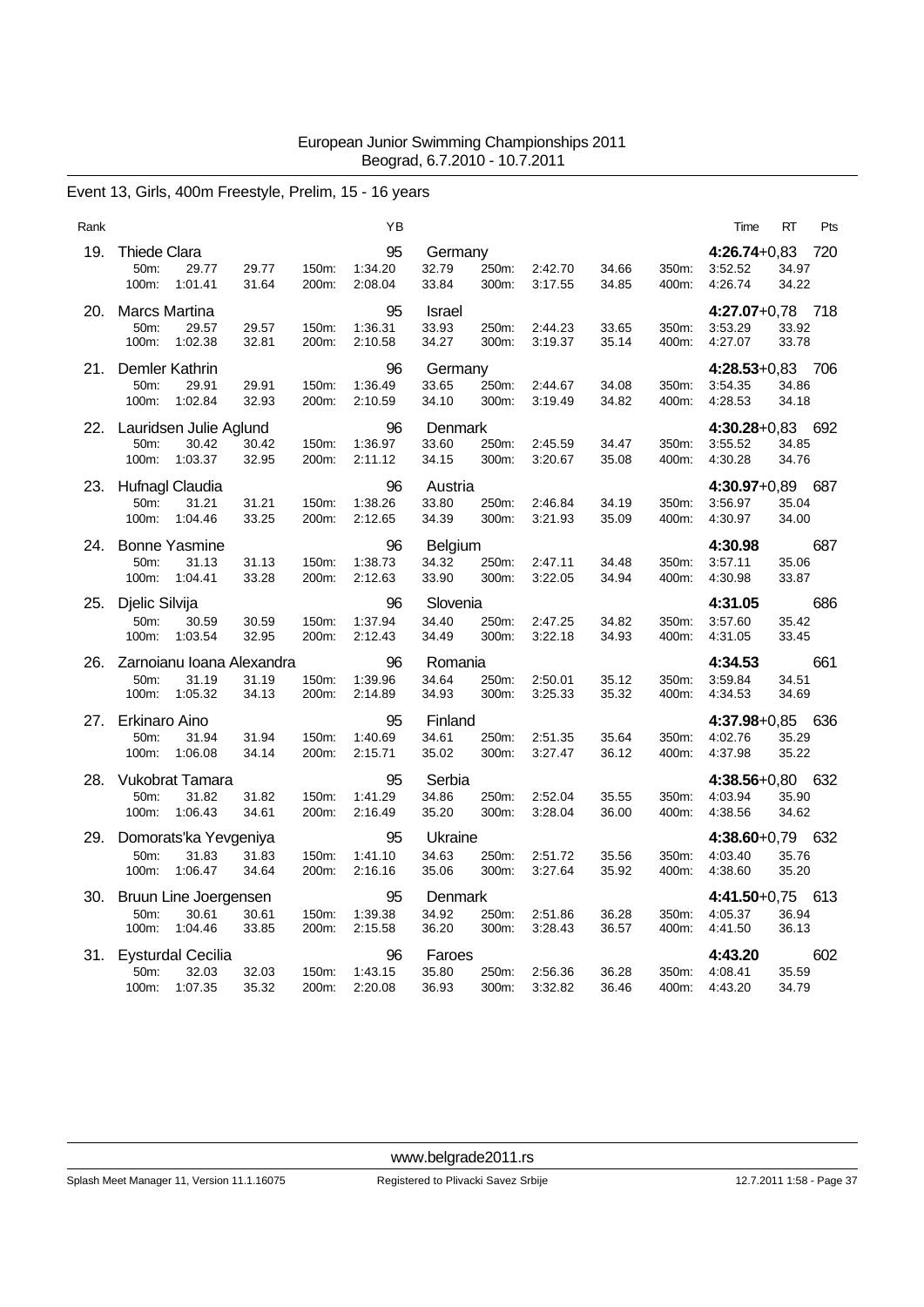|                   | Event 14<br>7.7.2011 - 9:35                  |       |       | Boys, 100m Freestyle |                         |            |              | <b>Results Prelim</b> | 17 - 18 years |      |
|-------------------|----------------------------------------------|-------|-------|----------------------|-------------------------|------------|--------------|-----------------------|---------------|------|
| <b>EJC REC</b>    |                                              |       | 48.48 | Izotov Daniil        |                         | <b>RUS</b> | Prague (CZE) |                       |               | 2009 |
| Points: FINA 2010 |                                              |       |       |                      |                         |            |              |                       |               |      |
| Rank              |                                              |       |       | YB                   |                         |            |              | Time<br>RT            | Pts           |      |
| 1.                | Kukharau Arseni<br>23.97<br>50m:             | 23.97 | 100m: | 93<br>50.06          | <b>Belarus</b><br>26.09 |            |              | $50.06 + 0.80$        | 822 Q         |      |
|                   | 2. Stjepanovic Velimir<br>50m:<br>24.43      | 24.43 | 100m: | 93<br>50.38          | Serbia<br>25.95         |            |              | $50.38 + 0.68$        | 807 Q         |      |
| З.                | <b>Kalnins Uvis</b><br>50m:<br>24.15         | 24.15 | 100m: | 93<br>50.60          | Latvia<br>26.45         |            |              | $50.60 + 0.73$        | 796 Q         |      |
|                   | 4. Martinez Rodriguez Aitor<br>50m:<br>24.43 | 24.43 | 100m: | 93<br>50.68          | Spain<br>26.25          |            |              | $50.68 + 0.73$        | 793 Q         |      |
|                   | 5. Ferri Giacomo<br>50m:<br>25.01            | 25.01 | 100m: | 94<br>50.83          | Italy<br>25.82          |            |              | $50.83 + 0.73$        | 786 Q         |      |
| 6.                | <b>Ermakov Dmitry</b><br>50m:<br>24.45       | 24.45 | 100m: | 93<br>50.84          | Russia<br>26.39         |            |              | $50.84 + 0.73$        | 785 Q         |      |
|                   | 7. Klyukin Alexander<br>50m:<br>24.57        | 24.57 | 100m: | 93<br>50.87          | Russia<br>26.30         |            |              | $50.87 + 0.72$        | 784 Q         |      |
|                   | 8. Mignon Clement<br>50m:<br>24.39           | 24.39 | 100m: | 93<br>50.90          | France<br>26.51         |            |              | $50.90 + 0.80$        | 782 Q         |      |
| 9.                | Mral Max<br>50m:<br>24.56                    | 24.56 | 100m: | 93<br>50.95          | Germany<br>26.39        |            |              | $50.95 + 0.75$        | 780 Q         |      |
| 10.               | Mottola Maurizio<br>50m:<br>24.81            | 24.81 | 100m: | 94<br>51.11          | Italy<br>26.30          |            |              | $51.11+0.72$          | 773 Q         |      |
|                   | 11. Skaaning Daniel<br>50m:<br>24.85         | 24.85 | 100m: | 93<br>51.13          | Denmark<br>26.28        |            |              | $51.13 + 0.65$        | 772 Q         |      |
| 12.               | <b>Hillmer Steffen</b><br>50m:<br>24.97      | 24.97 | 100m: | 93<br>51.29          | Germany<br>26.32        |            |              | $51.29 + 0.69$        | 765 Q         |      |
|                   | 13. Olshtein Almog<br>50m:<br>24.88          | 24.88 | 100m: | 93<br>51.38          | Israel<br>26.50         |            |              | $51.38 + 0.74$        | 761 Q         |      |
|                   | NEGREA Andrei<br>24.81<br>50m:               | 24.81 | 100m: | 93<br>51.38          | Romania<br>26.57        |            |              | 51.38+0,95 761 Q      |               |      |
| 15.               | Degtjarjov Pjotr<br>50m:<br>24.67            | 24.67 | 100m: | 93<br>51.41          | Estonia<br>26.74        |            |              | $51.41 + 0.75$        | 759 Q         |      |
| 16.               | Konovalov Alexi<br>50m:<br>24.88             | 24.88 | 100m: | 94<br>51.45          | Israel<br>26.57         |            |              | $51.45 + 0.75$        | 757 Q         |      |
|                   | 17. Wartner Daniel<br>50m:<br>24.57          | 24.57 | 100m: | 93<br>51.49          | Austria<br>26.92        |            |              | $51.49 + 0.73$        | 756 ? R       |      |
|                   | Corapi Damiano<br>50m:<br>24.98              | 24.98 | 100m: | 94<br>51.49          | Italy<br>26.51          |            |              | $51.49 + 0.71$        | 756 ?         |      |
| 19.               | Koski Matias<br>50m:<br>25.07                | 25.07 | 100m: | 94<br>51.53          | Finland<br>26.46        |            |              | $51.53 + 0.73$        | 754 R         |      |

<www.belgrade2011.rs>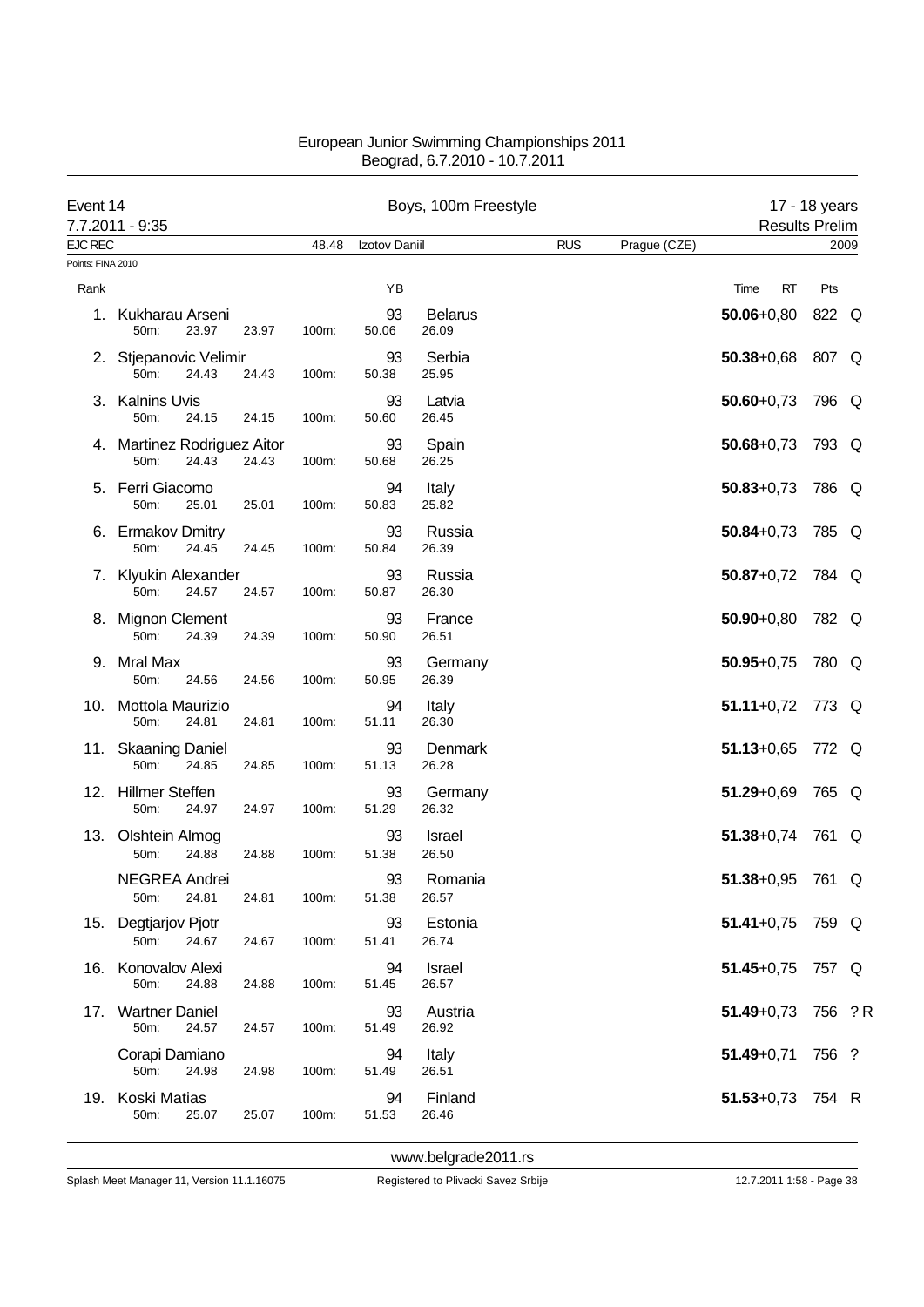# Event 14, Boys, 100m Freestyle, Prelim, 17 - 18 years

| Rank |                                                            |       | ΥB          |                               | Time<br>RT     | Pts |
|------|------------------------------------------------------------|-------|-------------|-------------------------------|----------------|-----|
| 20.  | Rzadkowski Daniel<br>50m:<br>24.54<br>24.54                | 100m: | 94<br>51.54 | Poland<br>27.00               | $51.54 + 0.79$ | 753 |
| 21.  | Dreesens Dion<br>50m:<br>25.16<br>25.16                    | 100m: | 93<br>51.66 | Netherlands<br>26.50          | $51.66 + 0.61$ | 748 |
| 22.  | <b>Bilis Simonas</b><br>50m:<br>24.35<br>24.35             | 100m: | 93<br>51.69 | Lithuania<br>27.34            | $51.69 + 0.82$ | 747 |
| 23.  | <b>Gkolomeev Kristian</b><br>50m:<br>24.65<br>24.65        | 100m: | 93<br>51.76 | Greece<br>27.11               | $51.76 + 0.76$ | 744 |
| 24.  | Kitaev Nikita<br>50m:<br>25.10<br>25.10                    | 100m: | 93<br>51.78 | Russia<br>26.68               | $51.78 + 0.69$ | 743 |
|      | <b>Tavcar Anze</b><br>50m:<br>24.40<br>24.40               | 100m: | 94<br>51.78 | Slovenia<br>27.38             | $51.78 + 0.75$ | 743 |
| 26.  | Duskinas Tadas<br>50m:<br>25.00<br>25.00                   | 100m: | 94<br>51.80 | Lithuania<br>26.80            | $51.80 + 0.82$ | 742 |
|      | Oswald Maximilian<br>25.41<br>50 <sub>m</sub> :<br>25.41   | 100m: | 94<br>51.80 | Germany<br>26.39              | $51.80 + 0.79$ | 742 |
| 28.  | <b>Lindenbauer Matthias</b><br>50m:<br>25.16<br>25.16      | 100m: | 93<br>51.81 | Germany<br>26.65              | $51.81 + 0.75$ | 742 |
|      | 29. Shul'ga Olexandr<br>50m:<br>25.27<br>25.27             | 100m: | 93<br>51.82 | Ukraine<br>26.55              | $51.82 + 0.71$ | 741 |
| 30.  | Rowe Adam<br>50m:<br>25.39<br>25.39                        | 100m: | 93<br>51.87 | <b>Great Britain</b><br>26.48 | $51.87 + 0.73$ | 739 |
|      | 31. Werner Pawel<br>50m:<br>24.73<br>24.73                 | 100m: | 93<br>51.89 | Poland<br>27.16               | $51.89 + 0.84$ | 738 |
|      | 32. Suschyk Volodymyr<br>50m:<br>24.98<br>24.98            | 100m: | 94<br>51.91 | Ukraine<br>26.93              | $51.91 + 0.69$ | 737 |
| 33.  | <b>Mills Gareth</b><br>25.26<br>50 <sub>m</sub> :<br>25.26 | 100m: | 93<br>51.94 | <b>Great Britain</b><br>26.68 | $51.94 + 0.78$ | 736 |
|      | 34. Prudnikov Viacheslav<br>25.08<br>25.08<br>50m:         | 100m: | 93<br>52.03 | Russia<br>26.95               | $52.03 + 0.81$ | 732 |
| 35.  | <b>Ekstroem Oscar</b><br>25.17<br>50m:<br>25.17            | 100m: | 94<br>52.16 | Sweden<br>26.99               | $52.16 + 0.74$ | 727 |
|      | <b>Samuels Felix</b><br>50m:<br>24.77<br>24.77             | 100m: | 93<br>52.16 | <b>Great Britain</b><br>27.39 | $52.16 + 0.76$ | 727 |
| 37.  | <b>Campbell Luke</b><br>50m:<br>25.03<br>25.03             | 100m: | 93<br>52.17 | Ireland<br>27.14              | $52.17+0.80$   | 726 |
| 38.  | Lucatello Martino<br>50m:<br>24.50<br>24.50                | 100m: | 94<br>52.21 | Italy<br>27.71                | $52.21 + 0.80$ | 725 |
| 39.  | Sabatier Or<br>25.04<br>25.04<br>50m:                      | 100m: | 94<br>52.22 | Israel<br>27.18               | $52.22+0.72$   | 724 |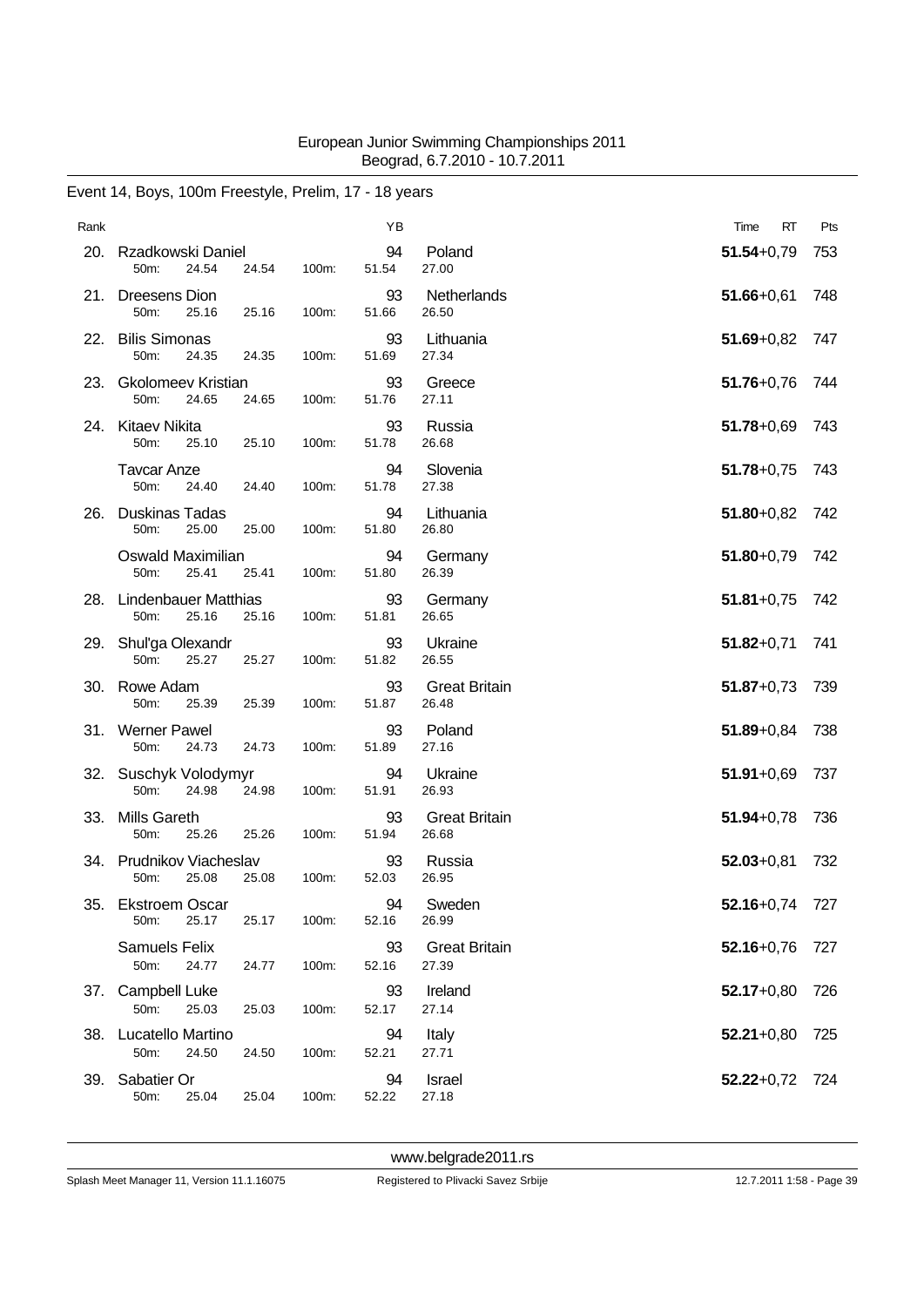| Rank |                                        |       |       | YB          |                                 | RT<br>Time     | Pts |
|------|----------------------------------------|-------|-------|-------------|---------------------------------|----------------|-----|
| 40.  | <b>Bor Radoslaw</b><br>50m:<br>25.28   | 25.28 | 100m: | 93<br>52.32 | Poland<br>27.04                 | $52.32 + 0.81$ | 720 |
| 41.  | <b>Bujoczek Filip</b><br>50m:<br>24.91 | 24.91 | 100m: | 94<br>52.35 | Poland<br>27.44                 | $52.35 + 0.94$ | 719 |
|      | 42. Coskun Bertug<br>50m:<br>25.06     | 25.06 | 100m: | 93<br>52.37 | Turkey<br>27.31                 | $52.37 + 0.84$ | 718 |
| 43.  | Cerkovnik Ziga<br>50m:<br>24.48        | 24.48 | 100m: | 94<br>52.38 | Slovenia<br>27.90               | $52.38 + 0.70$ | 718 |
| 44.  | Posta Ivan<br>50m:<br>25.18            | 25.18 | 100m: | 94<br>52.80 | Croatia<br>27.62                | $52.80 + 0.79$ | 701 |
|      | Bayraktar Deniz Ali<br>50m:<br>25.95   | 25.95 | 100m: | 94<br>52.80 | Turkey<br>26.85                 | $52.80 + 0.83$ | 701 |
|      | <b>Bohus Richard</b><br>50m:<br>25.70  | 25.70 | 100m: | 93<br>52.80 | Hungary<br>27.10                | $52.80 + 0.79$ | 701 |
| 47.  | Marasli Furkan D.<br>50m:<br>25.61     | 25.61 | 100m: | 94<br>53.13 | Turkey<br>27.52                 | $53.13 + 0.84$ | 688 |
|      | 48. Drumov Dmytro<br>50m:<br>25.97     | 25.97 | 100m: | 94<br>53.14 | Ukraine<br>27.17                | $53.14 + 0.84$ | 687 |
| 49.  | <b>Vukobrat Dusan</b><br>50m:<br>25.34 | 25.34 | 100m: | 94<br>53.20 | Serbia<br>27.86                 | $53.20 + 0.85$ | 685 |
| 50.  | Golob Matej<br>50m:<br>25.41           | 25.41 | 100m: | 93<br>53.23 | Slovenia<br>27.82               | $53.23 + 0.78$ | 684 |
| 51.  | Udicki Miroslav<br>50m:<br>25.36       | 25.36 | 100m: | 93<br>53.25 | Serbia<br>27.89                 | $53.25 + 0.76$ | 683 |
| 52.  | Kemer Ozan<br>50m:<br>25.22            | 25.22 | 100m: | 93<br>53.59 | Turkey<br>28.37                 | $53.59 + 0.86$ | 670 |
| 53.  | <b>Karu Fred</b><br>50m:<br>25.38      | 25.38 | 100m: | 93<br>53.75 | Estonia<br>28.37                | $53.75 + 0.74$ | 664 |
| 54.  | Djordjevic Aleksa<br>50m:<br>25.24     | 25.24 | 100m: | 93<br>53.96 | Serbia<br>28.72                 | $53.96 + 0.75$ | 657 |
| 55.  | Olsen Hedin<br>50m:<br>25.65           | 25.65 | 100m: | 94<br>53.98 | Faroes<br>28.33                 | $53.98 + 0.73$ | 656 |
| 56.  | Komadina Pasko<br>50m:<br>25.63        | 25.63 | 100m: | 93<br>54.00 | Croatia<br>28.37                | $54.00 + 0.72$ | 655 |
| 57.  | Tasevski Nenad<br>50m:<br>26.40        | 26.40 | 100m: | 93<br>55.42 | FYRMacedonia<br>29.02           | $55.42 + 0.84$ | 606 |
| 58.  | <b>Hodzic Damir</b><br>50m:<br>26.61   | 26.61 | 100m: | 93<br>55.72 | Bosnia and Hercegovina<br>29.11 | $55.72 + 0.81$ | 596 |
| 59.  | Josic Aleksa<br>50m:<br>26.70          | 26.70 | 100m: | 93<br>56.55 | Bosnia and Hercegovina<br>29.85 | $56.55 + 0.75$ | 570 |

# Event 14, Boys, 100m Freestyle, Prelim, 17 - 18 years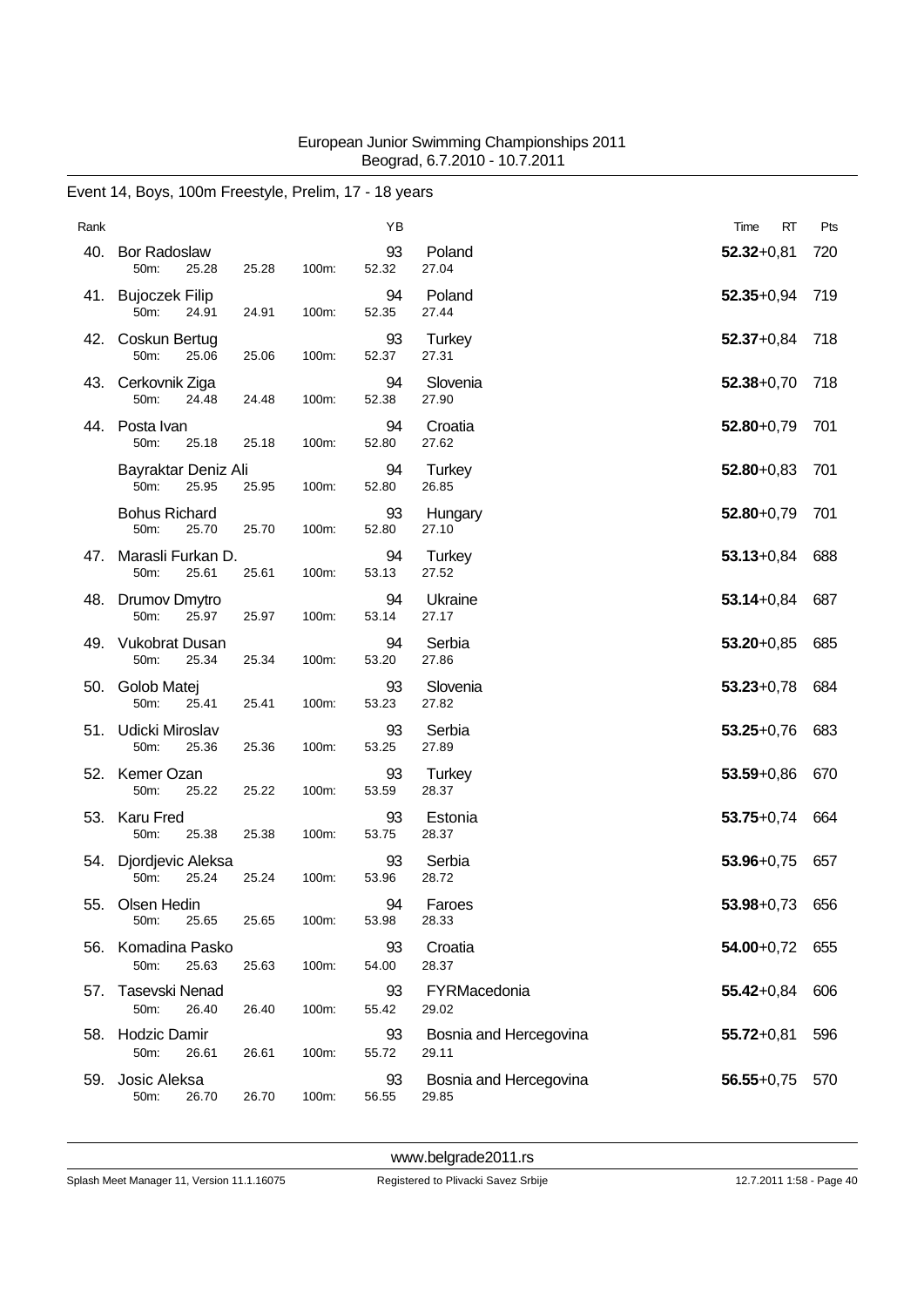|                                     | Event 14, Boys, 100m Freestyle, Prelim, 17 - 18 years    |       |         |                     |                                          |                     |              |       |                                           |           |                                        |
|-------------------------------------|----------------------------------------------------------|-------|---------|---------------------|------------------------------------------|---------------------|--------------|-------|-------------------------------------------|-----------|----------------------------------------|
| Rank                                |                                                          |       |         | ΥB                  |                                          |                     |              |       | Time                                      | <b>RT</b> | Pts                                    |
|                                     | 60. Banduryan Harutyun<br>26.42<br>50m:                  | 26.42 | 100m:   | 94<br>56.96         | Armenia<br>30.54                         |                     |              |       | $56.96 + 0.72$                            |           | 558                                    |
|                                     | 61. Stojanoski Andrej<br>50m:<br>28.42                   | 28.42 | 100m:   | 94<br>58.56         | FYRMacedonia<br>30.14                    |                     |              |       | 58.56                                     |           | 514                                    |
|                                     | DSQ Voboril Matej<br>50m:<br>25.12                       | 25.12 | 100m:   | 93<br>53.85         | <b>Czech Republic</b><br>28.73           |                     |              |       | $53.85 + 0.72$                            |           |                                        |
| Event 15                            | 7.7.2011 - 9:50                                          |       |         |                     | Girls, 200m Breaststroke                 |                     |              |       |                                           |           | 15 - 16 years<br><b>Results Prelim</b> |
| <b>EJC REC</b><br>Points: FINA 2010 |                                                          |       | 2:24.70 | Detenyuk Olga       |                                          | <b>RUS</b>          | Prague (CZE) |       |                                           |           | 2009                                   |
|                                     |                                                          |       |         |                     |                                          |                     |              |       |                                           |           |                                        |
| Rank                                |                                                          |       |         | YB                  |                                          |                     |              |       | Time                                      | RT        | Pts                                    |
| 1.                                  | Temnikova Maria<br>50m:<br>35.03                         | 35.03 | 100m:   | 95<br>1:12.44       | Russia<br>37.41<br>150m:                 | 1:50.11             | 37.67        | 200m: | 2:26.94<br>2:26.94                        | 36.83     | 867 Q                                  |
|                                     | 2. Novikova Irina<br>50m:<br>35.34                       | 35.34 | 100m:   | 95<br>1:12.61       | Russia<br>37.27<br>150m:                 | 1:50.35             | 37.74        | 200m: | $2:27.66+0.77$<br>2:27.66                 | 37.31     | 854 Q                                  |
|                                     | 3. Renshaw Molly<br>34.66<br>50m:                        | 34.66 | 100m:   | 96<br>1:12.43       | <b>Great Britain</b><br>37.77<br>150m:   | 1:50.46             | 38.03        | 200m: | 2:28.83<br>2:28.83                        | 38.37     | 834 Q                                  |
|                                     | 4. Toni Carlotta<br>50m:<br>34.98                        | 34.98 | 100m:   | 95<br>1:13.20       | Italy<br>38.22<br>150m:                  | 1:53.16             | 39.96        | 200m: | $2:30.43+0.81$<br>2:30.43                 | 37.27     | 808 Q                                  |
|                                     | 5. Fangio Francesca<br>50m:<br>35.31                     | 35.31 | 100m:   | 95<br>1:13.76       | Italy<br>38.45<br>150m:                  | 1:52.21             | 38.45        | 200m: | 2:30.89<br>2:30.89                        | 38.68     | 800 Q                                  |
|                                     | 6. Laukkanen Jenna<br>50m:<br>34.66                      | 34.66 | 100m:   | 95<br>1:13.33       | Finland<br>38.67<br>150m:                | 1:51.77             | 38.44        | 200m: | $2:30.92+0.79$ 800 Q<br>2:30.92           | 39.15     |                                        |
| 7.                                  | Nikolaeva Dorida<br>50m:<br>34.54                        | 34.54 | 100m:   | 95<br>1:12.87       | Russia<br>38.33<br>150m:                 | 1:51.82             | 38.95        | 200m: | $2:31.29 + 0.76$<br>2:31.29               | 39.47     | 794                                    |
|                                     | 8. Sztankovics Anna<br>50 <sub>m</sub> :<br>34.75        | 34.75 | 100m:   | 96<br>1:13.23       | Hungary<br>38.48<br>150m:                | 1:52.59             | 39.36        | 200m: | 2:31.97<br>2:31.97                        | 39.38     | 783 Q                                  |
|                                     | 9. Polit Claire<br>50m:<br>34.73   34.73   100m: 1:13.22 |       |         |                     | 95 France<br>38.49  150m: 1:52.69  39.47 |                     |              |       | 2:33.65+0,83 758 Q<br>200m: 2:33.65 40.96 |           |                                        |
|                                     | 10. Bornemann Alina<br>35.29<br>50m:                     | 35.29 | 100m:   | 96<br>1:15.67       | Germany<br>40.38                         | 150m: 1:55.14       | 39.47        |       | $2:34.81+0.76$ 741 Q<br>200m: 2:34.81     | 39.67     |                                        |
|                                     | 11. Marcun Neza<br>50 <sub>m</sub> :<br>35.44            | 35.44 |         | 95<br>100m: 1:14.89 | Slovenia<br>39.45                        | 150m: 1:54.36       | 39.47        |       | 2:35.71+0,92 728 Q<br>200m: 2:35.71       | 41.35     |                                        |
|                                     | 12. Holten Cecilie<br>50m:<br>35.16                      | 35.16 |         | 96<br>100m: 1:15.30 | Denmark<br>40.14 150m: 1:55.70           |                     | 40.40        |       | 2:36.16+0,79 722 Q<br>200m: 2:36.16 40.46 |           |                                        |
|                                     | 13. Kaminskaya Victoria<br>50m:<br>36.47                 | 36.47 | 100m:   | 95<br>1:15.95       | Portugal<br>39.48 150m: 1:56.04          |                     | 40.09        |       | 2:36.29+0,77 720 Q<br>200m: 2:36.29 40.25 |           |                                        |
|                                     | 14. Tovstogan Ol'ga<br>34.76<br>50m:                     | 34.76 |         | 96<br>100m: 1:15.08 | Ukraine<br>40.32                         | 150m: 1:55.67 40.59 |              |       | 2:36.43+0,83 718 Q<br>200m: 2:36.43       | 40.76     |                                        |
|                                     |                                                          |       |         |                     |                                          |                     |              |       |                                           |           |                                        |

<www.belgrade2011.rs>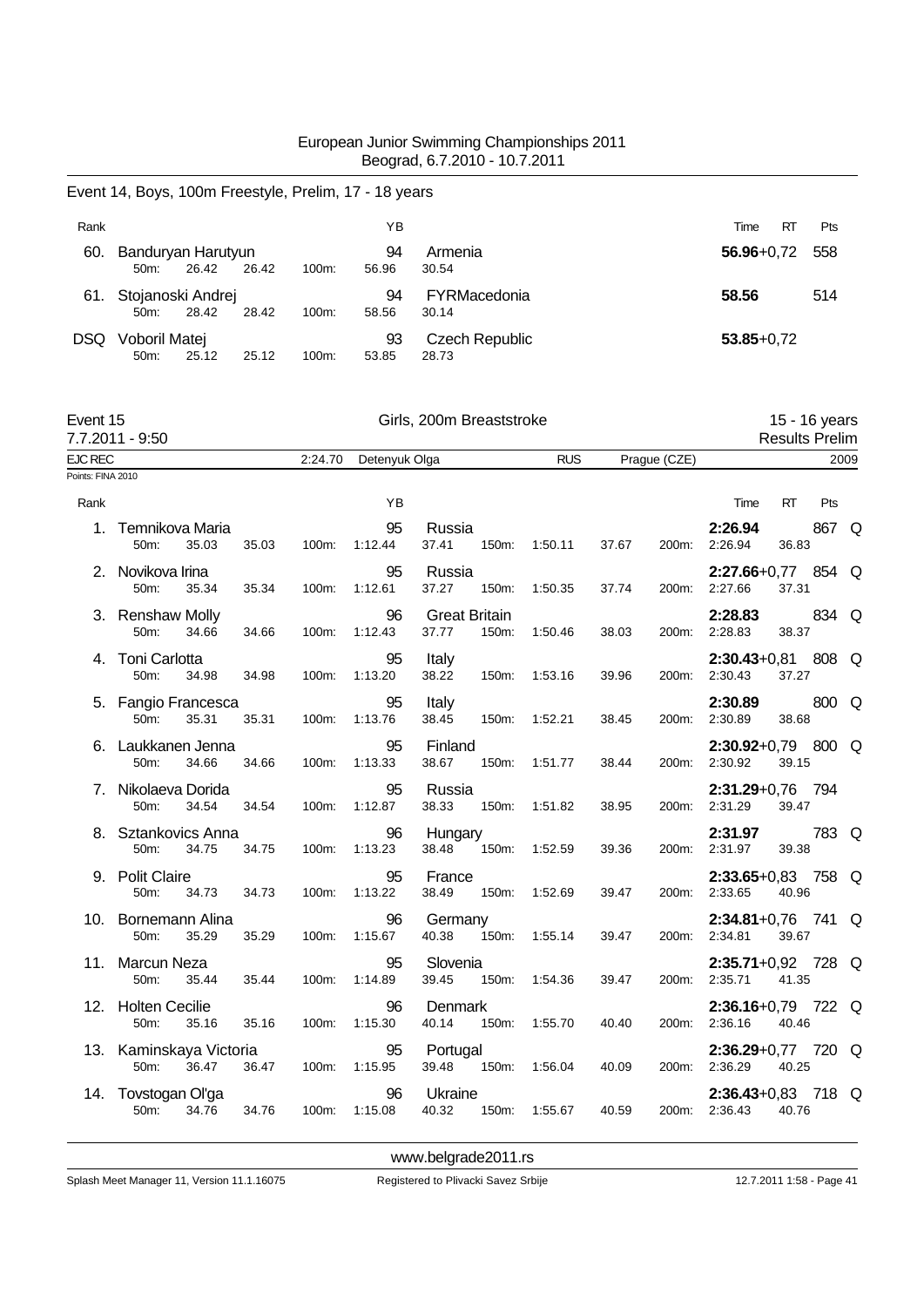# Event 15, Girls, 200m Breaststroke, Prelim, 15 - 16 years

| RT<br>Time | Pts                                                                                                                                                                                                                                                                                                                                                                                                                                                                                                                                                                                                                                                                                                                  |
|------------|----------------------------------------------------------------------------------------------------------------------------------------------------------------------------------------------------------------------------------------------------------------------------------------------------------------------------------------------------------------------------------------------------------------------------------------------------------------------------------------------------------------------------------------------------------------------------------------------------------------------------------------------------------------------------------------------------------------------|
| 39.37      |                                                                                                                                                                                                                                                                                                                                                                                                                                                                                                                                                                                                                                                                                                                      |
| 40.83      |                                                                                                                                                                                                                                                                                                                                                                                                                                                                                                                                                                                                                                                                                                                      |
| 41.81      | 705 Q                                                                                                                                                                                                                                                                                                                                                                                                                                                                                                                                                                                                                                                                                                                |
| 41.25      |                                                                                                                                                                                                                                                                                                                                                                                                                                                                                                                                                                                                                                                                                                                      |
| 39.05      |                                                                                                                                                                                                                                                                                                                                                                                                                                                                                                                                                                                                                                                                                                                      |
| 41.09      |                                                                                                                                                                                                                                                                                                                                                                                                                                                                                                                                                                                                                                                                                                                      |
| 42.01      |                                                                                                                                                                                                                                                                                                                                                                                                                                                                                                                                                                                                                                                                                                                      |
| 41.52      |                                                                                                                                                                                                                                                                                                                                                                                                                                                                                                                                                                                                                                                                                                                      |
| 40.88      | 674                                                                                                                                                                                                                                                                                                                                                                                                                                                                                                                                                                                                                                                                                                                  |
| 40.25      | 671                                                                                                                                                                                                                                                                                                                                                                                                                                                                                                                                                                                                                                                                                                                  |
| 43.78      |                                                                                                                                                                                                                                                                                                                                                                                                                                                                                                                                                                                                                                                                                                                      |
| 41.15      |                                                                                                                                                                                                                                                                                                                                                                                                                                                                                                                                                                                                                                                                                                                      |
| 40.89      |                                                                                                                                                                                                                                                                                                                                                                                                                                                                                                                                                                                                                                                                                                                      |
| 40.75      | 664                                                                                                                                                                                                                                                                                                                                                                                                                                                                                                                                                                                                                                                                                                                  |
| 41.69      | 663                                                                                                                                                                                                                                                                                                                                                                                                                                                                                                                                                                                                                                                                                                                  |
|            | 662                                                                                                                                                                                                                                                                                                                                                                                                                                                                                                                                                                                                                                                                                                                  |
|            |                                                                                                                                                                                                                                                                                                                                                                                                                                                                                                                                                                                                                                                                                                                      |
| 41.03      |                                                                                                                                                                                                                                                                                                                                                                                                                                                                                                                                                                                                                                                                                                                      |
| 43.16      |                                                                                                                                                                                                                                                                                                                                                                                                                                                                                                                                                                                                                                                                                                                      |
| 41.54      |                                                                                                                                                                                                                                                                                                                                                                                                                                                                                                                                                                                                                                                                                                                      |
|            | 2:36.57+0,89 716 Q<br>200m: 2:36.57<br>2:37.18+0,75 708 Q<br>200m: 2:37.18<br>2:37.42<br>2:37.42<br>2:37.45+0,61 704 R<br>200m: 2:37.45<br>2:37.46+0,88 704 R<br>200m: 2:37.46<br>$2:37.71+0.92$ 701<br>200m: 2:37.71<br>2:38.17+0,83 695<br>2:38.17<br>2:38.87+0,85 686<br>200m: 2:38.87<br>2:39.74<br>200m: 2:39.74<br>2:40.04<br>2:40.04<br>2:40.14+0,84 669<br>200m: 2:40.14<br>2:40.16+0,82 669<br>200m: 2:40.16<br>$2:40.43+0.94$ 666<br>2:40.43<br>2:40.61<br>2:40.61<br>$2:40.69 + 0.83$<br>200m: 2:40.69<br>$2:40.72+0.91$<br>200m: 2:40.72 41.34<br>2:40.78+0,79 661<br>200m: 2:40.78 42.72<br>2:40.90+0,89 660<br>200m: 2:40.90<br>2:41.72+0,73 650<br>200m: 2:41.72<br>2:41.96+0,76 647<br>200m: 2:41.96 |

<www.belgrade2011.rs>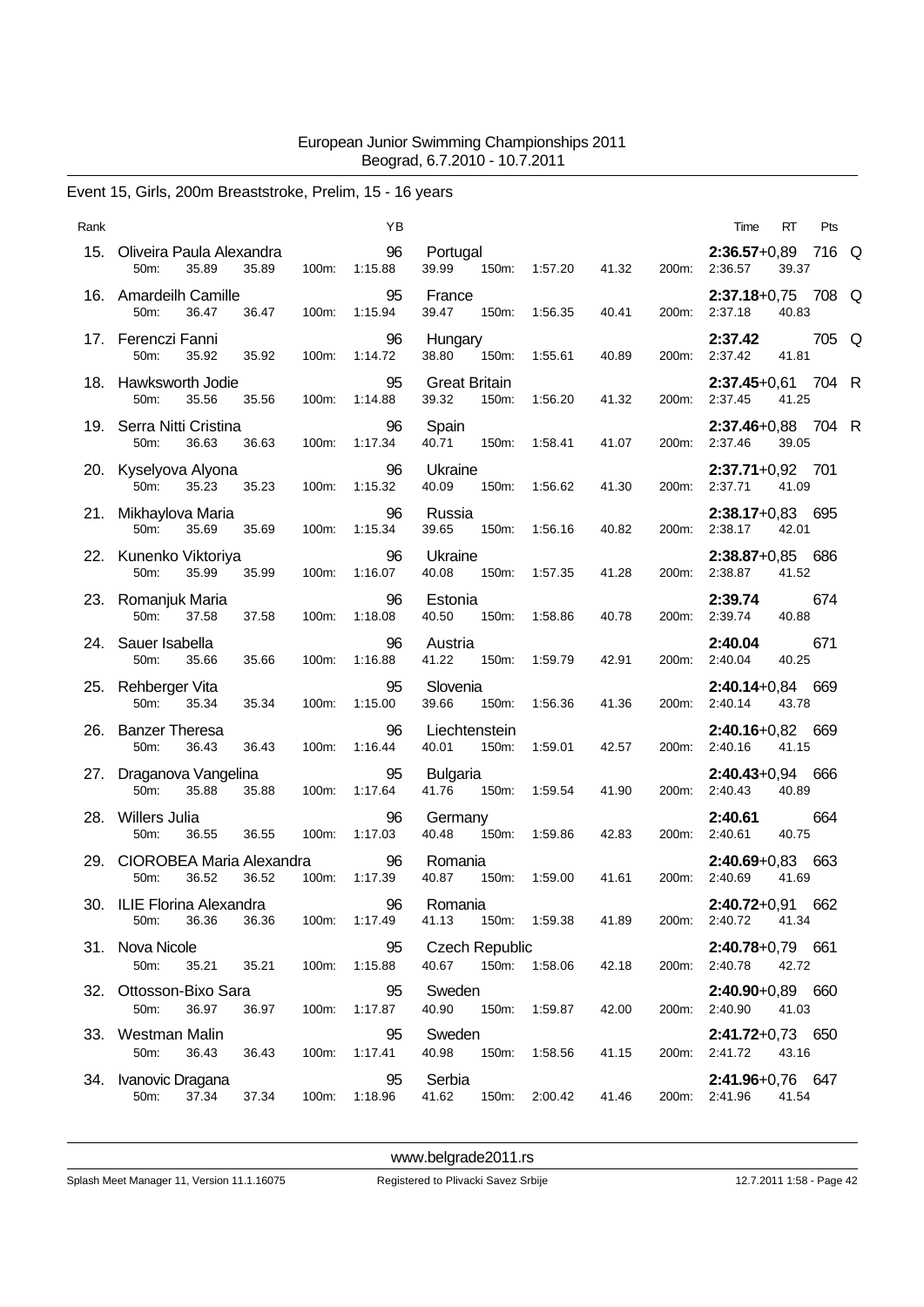# Event 15, Girls, 200m Breaststroke, Prelim, 15 - 16 years

| Rank |                                        |       |       |          | ΥB            |                      |       |         |       |                    | Time                          | RT    | <b>Pts</b> |
|------|----------------------------------------|-------|-------|----------|---------------|----------------------|-------|---------|-------|--------------------|-------------------------------|-------|------------|
| 35.  | Naustvik Ingalill Urrang<br>$50m$ :    | 34.11 | 34.11 | $100m$ : | 95<br>1:13.81 | Norway<br>39.70      | 150m: | 1:57.61 | 43.80 | 200m:              | $2:42.25+0.52$<br>2:42.25     | 44.64 | 644        |
| 36.  | Harutjunjan Maria<br>$50m$ :           | 36.73 | 36.73 | $100m$ : | 95<br>1:17.66 | Estonia<br>40.93     | 150m: | 2:00.23 | 42.57 | 200 <sub>m</sub> : | $2:42.39+0.74$ 642<br>2:42.39 | 42.16 |            |
| 37.  | Bovay Jennifer<br>50 <sub>m</sub> :    | 35.92 | 35.92 | $100m$ : | 96<br>1:16.13 | Switzerland<br>40.21 | 150m: | 1:58.68 | 42.55 | 200m:              | $2:42.76 + 0.85$<br>2:42.76   | 44.08 | 638        |
| 38.  | Liljedahl Katrine<br>$50m$ :           | 36.11 | 36.11 | $100m$ : | 95<br>1:19.06 | Denmark<br>42.95     | 150m: | 2:00.65 | 41.59 | 200 <sub>m</sub> : | $2:43.76+0.75$<br>2:43.76     | 43.11 | 626        |
| 39.  | Kivirinta Veera<br>50 <sub>m</sub> :   | 35.92 | 35.92 | $100m$ : | 95<br>1:17.56 | Finland<br>41.64     | 150m: | 2:00.93 | 43.37 | 200m:              | 2:44.89<br>2:44.89            | 43.96 | 613        |
| 40.  | Miranda Ana Marta<br>50 <sub>m</sub> : | 36.53 | 36.53 | $100m$ : | 96<br>1:17.31 | Portugal<br>40.78    | 150m: | 2:00.66 | 43.35 | 200m:              | $2:45.27+0.92$<br>2:45.27     | 44.61 | 609        |

| Event 16          |                                     |       |       |         |                        | 17 - 18 years                 |       |            |          |       |                                 |                       |       |  |
|-------------------|-------------------------------------|-------|-------|---------|------------------------|-------------------------------|-------|------------|----------|-------|---------------------------------|-----------------------|-------|--|
|                   | 7.7.2011 - 10:08                    |       |       |         |                        |                               |       |            |          |       |                                 | <b>Results Prelim</b> |       |  |
| EJC REC           |                                     |       |       | 2:00.73 | <b>Mohammed Xavier</b> |                               |       | <b>GBR</b> | Belgrade |       |                                 |                       | 2008  |  |
| Points: FINA 2010 |                                     |       |       |         |                        |                               |       |            |          |       |                                 |                       |       |  |
| Rank              |                                     |       |       |         | YB                     |                               |       |            |          |       | Time                            | <b>RT</b>             | Pts   |  |
|                   | 1. Lloyd leuan<br>50 <sub>m</sub> : | 26.58 | 26.58 | 100m:   | 93<br>58.58            | <b>Great Britain</b><br>32.00 | 150m: | 1:34.53    | 35.95    | 200m: | 2:03.02+0,77 797 Q<br>2:03.02   | 28.49                 |       |  |
| 2.                | Wallace Dan<br>50m:                 | 26.70 | 26.70 | 100m:   | 93<br>57.91            | <b>Great Britain</b><br>31.21 | 150m: | 1:32.92    | 35.01    | 200m: | 2:03.48+0,75 788 Q<br>2:03.48   | 30.56                 |       |  |
|                   | 3. Hanani Tal<br>50m:               | 27.60 | 27.60 | 100m:   | 93<br>58.53            | Israel<br>30.93               | 150m: | 1:35.26    | 36.73    | 200m: | 2:04.16+0,65 776 Q<br>2:04.16   | 28.90                 |       |  |
|                   | 4. Forster Phillipp<br>50m:         | 26.48 | 26.48 | 100m:   | 94<br>58.70            | Germany<br>32.22              | 150m: | 1:34.87    | 36.17    | 200m: | 2:04.79+0,71 764 Q<br>2:04.79   | 29.92                 |       |  |
|                   | 5. Vazaios Andreas<br>50m:          | 26.52 | 26.52 | 100m:   | 94<br>58.57            | Greece<br>32.05               | 150m: | 1:34.37    | 35.80    | 200m: | 2:04.92+0,81 762 Q<br>2:04.92   | 30.55                 |       |  |
|                   | 6. Alpatov Vitaliy<br>50m:          | 27.07 | 27.07 | 100m:   | 93<br>58.72            | Ukraine<br>31.65              | 150m: | 1:35.79    | 37.07    | 200m: | 2:05.58+0,74 750 Q<br>2:05.58   | 29.79                 |       |  |
|                   | Solaeche Gomez Eduardo<br>50m:      | 27.05 | 27.05 | 100m:   | 93<br>59.26            | Spain<br>32.21                | 150m: | 1:36.46    | 37.20    | 200m: | 2:05.67<br>2:05.67              | 29.21                 | 748 Q |  |
|                   | 8. Croenen Louis<br>50m:            | 27.08 | 27.08 | 100m:   | 94<br>58.54            | Belgium<br>31.46              | 150m: | 1:36.12    | 37.58    | 200m: | $2:06.01+0.79$ 742 Q<br>2:06.01 | 29.89                 |       |  |
|                   | 9. Kremer Tom<br>50m:               | 26.36 | 26.36 | 100m:   | 94<br>58.70            | <b>Israel</b><br>32.34        | 150m: | 1:37.62    | 38.92    | 200m: | $2:06.20+0.72$ 739 Q<br>2:06.20 | 28.58                 |       |  |
|                   | 10. Ballo Stefano<br>50m:           | 27.51 | 27.51 | 100m:   | 93<br>59.85            | Italy<br>32.34                | 150m: | 1:36.54    | 36.69    | 200m: | 2:06.39+0,76 735 Q<br>2:06.39   | 29.85                 |       |  |
|                   | 11. Puig Garrich Albert<br>50m:     | 26.58 | 26.58 | 100m:   | 94<br>58.85            | Spain<br>32.27                | 150m: | 1:36.14    | 37.29    | 200m: | 2:06.43<br>2:06.43              | 30.29                 | 735 Q |  |
|                   |                                     |       |       |         |                        |                               |       |            |          |       |                                 |                       |       |  |

<www.belgrade2011.rs>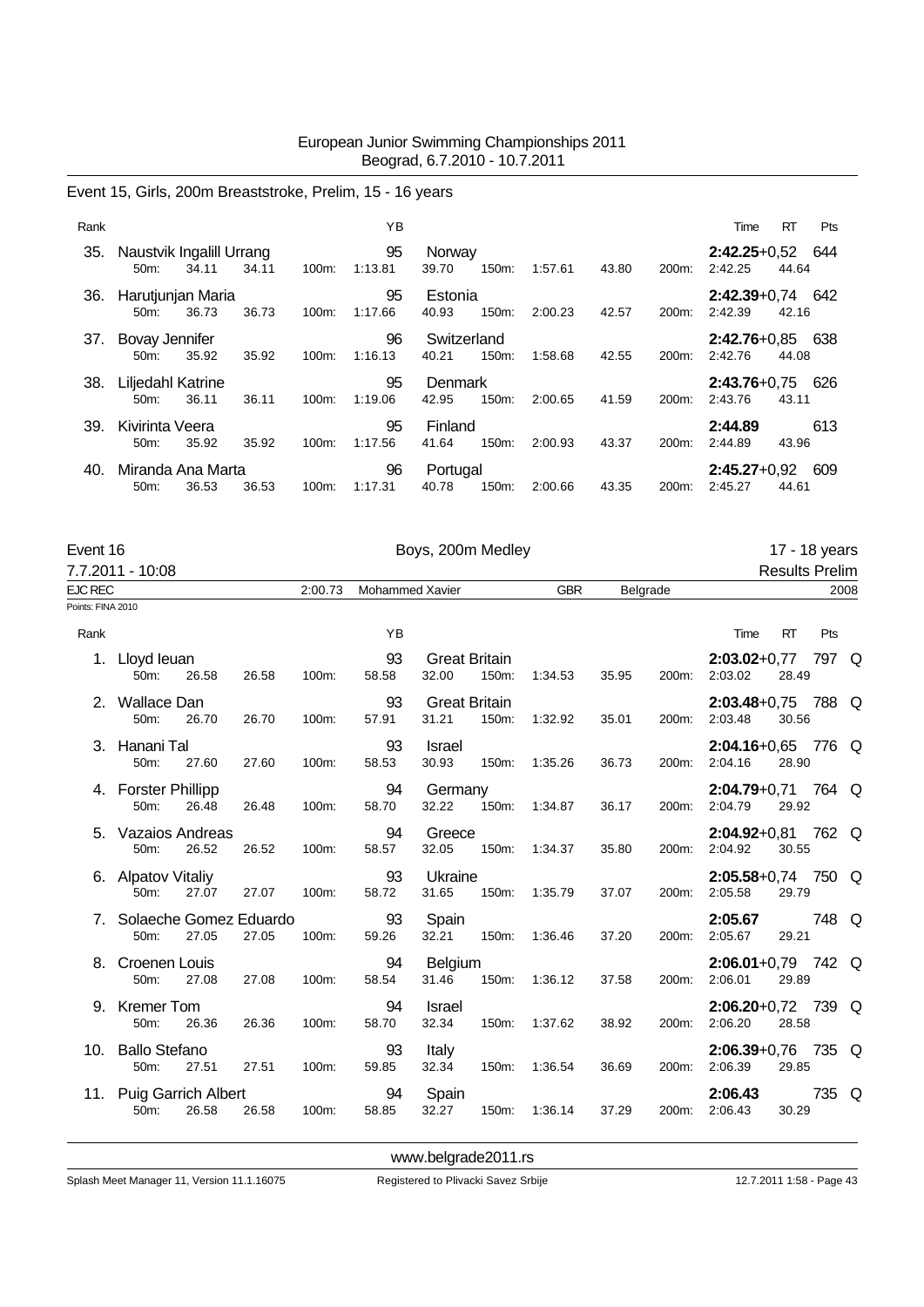# Event 16, Boys, 200m Medley, Prelim, 17 - 18 years

| Rank |                                                 |       |       | YB                  | RT<br>Time                                                                                           | Pts |
|------|-------------------------------------------------|-------|-------|---------------------|------------------------------------------------------------------------------------------------------|-----|
| 12.  | Janecek Pavel<br>50m:<br>27.40                  | 27.40 | 100m: | 94<br>58.69         | Czech Republic<br>2:06.59+0,83 732 Q<br>31.29<br>150m: 1:36.83<br>38.14<br>200m:<br>2:06.59<br>29.76 |     |
|      | 13. Krznaric Fran<br>50m:<br>26.42              | 26.42 | 100m: | 94<br>58.21         | Croatia<br>$2:06.80 + 0.64$ 728 Q<br>31.79<br>150m:<br>1:35.90<br>37.69<br>200m:<br>2:06.80<br>30.90 |     |
|      | 14. Wedel Kevin<br>27.40<br>50m:                | 27.40 | 100m: | 94<br>59.91         | $2:06.81+0.77$ 728 Q<br>Germany<br>29.96<br>32.51<br>150m:<br>36.94<br>200m:<br>2:06.81<br>1:36.85   |     |
|      | 15. Mollenhauer Nils<br>26.52<br>50m:           | 26.52 | 100m: | 93<br>59.96         | $2:07.33+0.77$ 719<br>Germany<br>150m:<br>33.44<br>1:37.73<br>37.77<br>200m:<br>2:07.33<br>29.60     |     |
|      | 16. Persson Erik<br>50m:<br>28.35               | 28.35 | 100m: | 94<br>1:01.33       | Sweden<br>2:07.36+0,78 719 Q<br>32.98<br>35.64<br>200m:<br>2:07.36<br>30.39<br>150m:<br>1:36.97      |     |
|      | <b>Kiraly Bence</b><br>50m:<br>27.55            | 27.55 | 100m: | 93<br>1:00.05       | 2:07.36+0,83 719 Q<br>Hungary<br>32.50<br>150m:<br>37.80<br>200m:<br>2:07.36<br>29.51<br>1:37.85     |     |
|      | 18. Varvaruk Sergiy<br>50m:<br>27.87            | 27.87 | 100m: | 94<br>59.28         | 2:07.63+0,78 714 R<br>Ukraine<br>150m:<br>2:07.63<br>31.41<br>1:37.21<br>37.93<br>200m:<br>30.42     |     |
|      | 19. Bromer Viktor B.<br>50m:<br>26.52           | 26.52 | 100m: | 93<br>58.91         | 2:08.12+0,68 706 R<br>Denmark<br>32.39<br>1:37.04<br>38.13<br>200m:<br>2:08.12<br>31.08<br>150m:     |     |
|      | 20. Desplanches Jeremy<br>50m:<br>28.18         | 28.18 | 100m: | 94<br>1:00.94       | 2:08.85+0,72 694<br>Switzerland<br>32.76<br>150m:<br>37.01<br>2:08.85<br>30.90<br>1:37.95<br>200m:   |     |
|      | 21. Vuorela Teemu<br>27.20<br>50m:              | 27.20 | 100m: | 94<br>1:00.93       | Finland<br>$2:08.91+0.75$ 693<br>2:08.91<br>33.73<br>150m:<br>1:37.77<br>36.84<br>200m:<br>31.14     |     |
|      | 22. Chornyy Yegor<br>50 <sub>m</sub> :<br>27.25 | 27.25 | 100m: | 93<br>58.57         | Ukraine<br>2:09.17+0,83 689<br>31.32<br>1:37.66<br>200m:<br>2:09.17<br>31.51<br>150m:<br>39.09       |     |
|      | 23. Mathiesen Martin<br>50m:<br>27.63           | 27.63 | 100m: | 94<br>1:01.57       | $2:09.27+0.72$ 687<br>Denmark<br>33.94<br>150m:<br>37.19<br>2:09.27<br>30.51<br>1:38.76<br>200m:     |     |
|      | 24. Vasyl'yev Oleksandr<br>26.89<br>50m:        | 26.89 | 100m: | 94<br>58.64         | Ukraine<br>$2:09.63+0.75$ 681<br>31.75<br>150m:<br>1:38.29<br>200m:<br>2:09.63<br>31.34<br>39.65     |     |
|      | 25. Trajkovic Nikola<br>50m:<br>27.32           | 27.32 | 100m: | 94<br>1:00.51       | Serbia<br>$2:10.39 + 0.69$ 670<br>33.19<br>38.37<br>200m:<br>2:10.39<br>31.51<br>150m:<br>1:38.88    |     |
| 26.  | Jaksche Philipp<br>50m:<br>27.45                | 27.45 | 100m: | 93<br>1:00.26       | $2:10.62+0.74$ 666<br>Austria<br>38.29<br>32.81<br>150m:<br>200m:<br>2:10.62<br>32.07<br>1:38.55     |     |
|      | 27. Juerisoo Kristjan<br>50m: 28.23 28.23       |       | 100m: | 93<br>1:01.80       | Estonia<br>$2:11.81+0.73$ 648<br>33.57 150m: 1:40.95<br>200m: 2:11.81 30.86<br>39.15                 |     |
|      | 28. Duffy Philip<br>50m:<br>27.44               | 27.44 |       | 93<br>100m: 1:02.44 | 2:11.89+0,90 647<br>Ireland<br>35.00  150m: 1:40.23<br>200m: 2:11.89 31.66<br>37.79                  |     |
|      | 29. Strieborny Adam<br>50m:<br>27.23            | 27.23 | 100m: | 94<br>1:00.61       | Slovakia<br>2:12.37+0,82 640<br>33.38 150m: 1:40.91<br>200m: 2:12.37<br>31.46<br>40.30               |     |
|      | 30. Quinn Nicholas<br>50m:<br>27.97             | 27.97 | 100m: | 93<br>1:03.05       | Ireland<br>$2:13.57+0.79$ 623<br>35.08 150m: 1:41.20<br>200m: 2:13.57 32.37<br>38.15                 |     |
|      | 31. Tasevski Nenad<br>50m:<br>28.87             | 28.87 |       | 93<br>100m: 1:06.83 | FYRMacedonia<br>$2:18.25+0.82$ 562<br>150m: 1:48.36<br>37.96<br>41.53<br>200m: 2:18.25<br>29.89      |     |
|      |                                                 |       |       |                     |                                                                                                      |     |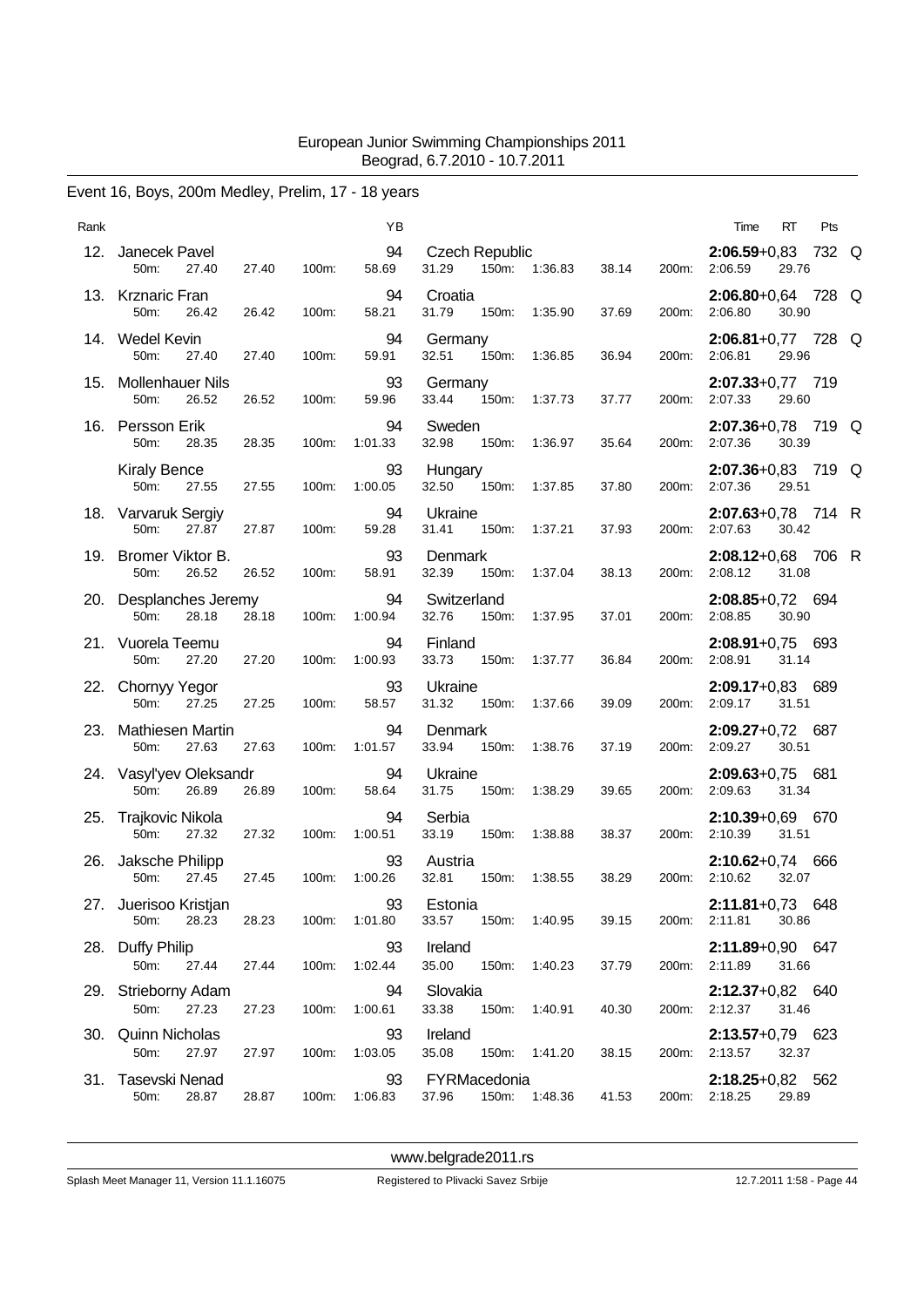|                                     | Event 16, Boys, 200m Medley, Prelim, 17 - 18 years |       |       |         |                |                           |                                        |                                   |       |                    |                             |                       |               |              |
|-------------------------------------|----------------------------------------------------|-------|-------|---------|----------------|---------------------------|----------------------------------------|-----------------------------------|-------|--------------------|-----------------------------|-----------------------|---------------|--------------|
| Rank                                |                                                    |       |       |         | YB             |                           |                                        |                                   |       |                    | Time                        | RT                    | Pts           |              |
| 32.                                 | Simic Andrej<br>50m:                               | 28.43 | 28.43 | 100m:   | 94<br>1:04.68  | 36.25                     | 150m:                                  | Bosnia and Hercegovina<br>1:46.44 | 41.76 | 200m:              | $2:18.62 + 0.87$<br>2:18.62 | 32.18                 | 557           |              |
| DSQ.                                | Andersson Anton<br>50m:                            | 27.54 | 27.54 | 100m:   | 93<br>1:00.88  | Sweden<br>33.34           | 150m:                                  | 1:38.41                           | 37.53 | 200m:              | $2:09.33+0.83$<br>2:09.33   | 30.92                 |               |              |
|                                     | <b>WDR</b> Skaaning Daniel                         |       |       |         | 93             | Denmark                   |                                        |                                   |       |                    |                             |                       |               |              |
| Event 17                            |                                                    |       |       |         |                | Girls, 4 x 100m Freestyle |                                        |                                   |       |                    |                             |                       | 15 - 16 years |              |
|                                     | 7.7.2011 - 10:24                                   |       |       |         |                |                           |                                        |                                   |       |                    |                             | <b>Results Prelim</b> |               |              |
| <b>EJC REC</b><br>Points: FINA 2010 |                                                    |       |       | 3:45.27 | Germany        |                           |                                        | <b>GER</b>                        |       | Prague (CZE)       |                             |                       | 2009          |              |
|                                     |                                                    |       |       |         |                |                           |                                        |                                   |       |                    |                             |                       |               |              |
| Rank                                |                                                    |       |       |         |                |                           |                                        |                                   |       |                    | Time                        | RT                    | Pts           |              |
| 1.                                  | France 1<br>Gheorghiu Camille                      |       |       | $+0,79$ | 27.67          | France<br>56.61           | Laughlin Crystal                       |                                   |       | $+0,43$            | $3:48.09 + 0.79$<br>27.93   | 58.16                 | 799           | A            |
|                                     | Gastaldello Beryl                                  |       |       | $+0,38$ | 27.11          | 56.28                     |                                        | Verger Gourson Margaux            |       | $+0,60$            | 27.50                       | 57.04                 |               |              |
|                                     | 2. Great Britain 1                                 |       |       |         |                | <b>Great Britain</b>      |                                        |                                   |       |                    | $3:48.26 + 0.74$            |                       | 797 A         |              |
|                                     | O'Connor Siobhan-Marie                             |       |       | $+0,74$ | 27.33          | 57.63                     | <b>Tutton Chloe</b>                    |                                   |       | $+0,17$            | 27.02                       | 57.27                 |               |              |
|                                     | Maughan Amelia                                     |       |       | $+0,61$ | 27.44          | 56.96                     | Lloyd Jessica                          |                                   |       | $+0,70$            | 26.98                       | 56.40                 |               |              |
|                                     | 3. Spain 1<br>Munoz Del Campo Lidon                |       |       | $+0,84$ | 27.70          | Spain<br>57.41            |                                        | Rico Fuentes Marina               |       | 0.00               | $3:49.83+0.84$<br>28.07     | 58.36                 | 781           | A            |
|                                     | Galvez Sole Laura                                  |       |       | 0.00    | 27.71          | 57.25                     |                                        | Gonzalez Crivillers Marta         |       | +0,14              | 27.06                       | 56.81                 |               |              |
|                                     | 4. Denmark 1                                       |       |       |         |                | Denmark                   |                                        |                                   |       |                    | 3:50.05                     |                       | 779 A         |              |
|                                     | Hansen Kia                                         |       |       |         | 28.10          | 57.75                     |                                        | Munkholm Christina                |       | +0,21              | 27.65                       | 58.29                 |               |              |
|                                     | Benson Jahnay                                      |       |       | $+0,06$ | 27.57          | 57.89                     | Nielsen Mie OE.                        |                                   |       | $+0,32$            | 26.66                       | 56.12                 |               |              |
|                                     | 5. Italy 1                                         |       |       |         |                | Italy                     |                                        |                                   |       |                    | 3:50.88                     |                       | 771 A         |              |
|                                     | Biava Elisa<br>Sciarrini Ylenia                    |       |       | $+0,49$ | 28.02<br>27.40 | 58.47<br>57.48            | Costa Eleonora<br><b>Trentin Giada</b> |                                   |       | $+0,25$<br>$+0,35$ | 27.12<br>27.79              | 57.17<br>57.76        |               |              |
|                                     | 6. Russia 1                                        |       |       |         |                | Russia                    |                                        |                                   |       |                    |                             |                       |               |              |
|                                     | Sineva Anastasia                                   |       |       | $+0,70$ | 27.68          | 57.81                     |                                        | Bazarova Elizaveta                |       | 0.00               | $3:51.50 + 0.70$<br>27.41   | 58.83                 | 764           | A            |
|                                     | Kolotushkina Valeriya                              |       |       | 0.00    | 27.09          | 56.88                     | Serko Elena                            |                                   |       | 0.00               | 27.89                       | 57.98                 |               |              |
| 7.                                  | Sweden 1                                           |       |       |         |                | Sweden                    |                                        |                                   |       |                    | $3:52.31+0.72$              |                       | 756 A         |              |
|                                     | <b>Bertrand Celine</b>                             |       |       | $+0,72$ | 27.62          | 57.63                     | Eriksen Josefin                        |                                   |       | $+0,31$            | 28.02                       | 59.10                 |               |              |
|                                     | <b>Hansson Louise</b>                              |       |       | $+0,54$ | 27.07          | 57.44                     | Hippi Jaqueline                        |                                   |       | $+0,35$            | 27.67                       | 58.14                 |               |              |
|                                     | 8. Greece 1<br>Karantakou Stavroula                |       |       | $+0,73$ | 27.93          | Greece<br>57.70           | Panti Elissavet                        |                                   |       | +0,44              | $3:52.41+0.73$ 755 A        | 58.19                 |               |              |
|                                     | Samara Savvina                                     |       |       | $+0,41$ |                | 58.12                     |                                        | Vasileiadou Eleni                 |       | $+0,29$            | 27.94                       | 58.40                 |               |              |
|                                     | 9. Ukraine 1                                       |       |       |         |                | Ukraine                   |                                        |                                   |       |                    | 3:52.71                     |                       | 753           | R            |
|                                     | Koba Nadiya                                        |       |       |         | 27.59          | 57.13                     | Glavnyk Iryna                          |                                   |       | +0,68              | 27.98                       | 59.08                 |               |              |
|                                     | Fisenko Kateryna                                   |       |       | 0.00    | 28.61          | 58.60                     | Sheyko Alina                           |                                   |       | +0,49              | 27.60                       | 57.90                 |               |              |
|                                     | 10. Netherlands 1                                  |       |       |         |                | Netherlands               |                                        |                                   |       |                    | 3:53.96                     |                       | 741           | $\mathsf{R}$ |
|                                     | Veerman Rosa<br>Leenstra Femke                     |       |       | $+0,25$ | 28.02<br>28.08 | 59.16<br>59.02            | Koens Jovanna<br>de Wit Maartje        |                                   |       | $+0,33$<br>$+0,46$ | 28.06<br>27.04              | 58.58<br>57.20        |               |              |
|                                     |                                                    |       |       |         |                |                           |                                        |                                   |       |                    | $3:54.62 + 0.77$            |                       | 734           |              |
| 11.                                 | Hungary 1<br>Mor Baranyai Erika                    |       |       | $+0,77$ | 28.04          | Hungary<br>58.44          |                                        | Abay Nemes Anna                   |       | $+0,55$            | 28.64                       | 59.45                 |               |              |
|                                     | Ferenczi Fanni                                     |       |       | $+0,32$ | 27.66          | 58.49                     |                                        | Boszormenyi Borbala               |       | $+0,35$            | 27.41                       | 58.24                 |               |              |
|                                     |                                                    |       |       |         |                |                           |                                        |                                   |       |                    |                             |                       |               |              |

<www.belgrade2011.rs>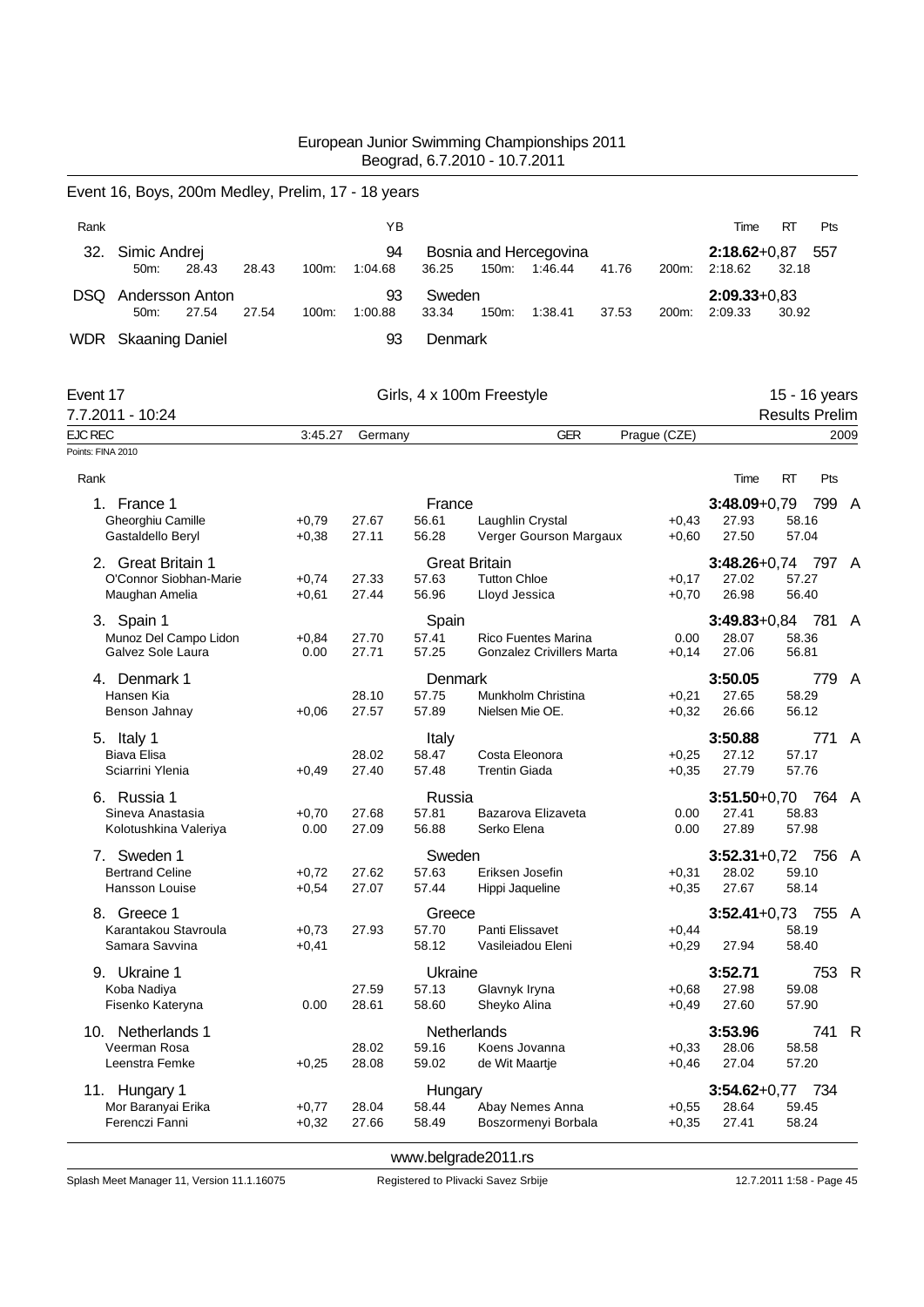# Event 17, Girls, 4 x 100m Freestyle, Prelim, 15 - 16 years

| Rank              |                                                       |                    |                |                              |                                               |                    | Time                      | <b>RT</b>          | Pts |
|-------------------|-------------------------------------------------------|--------------------|----------------|------------------------------|-----------------------------------------------|--------------------|---------------------------|--------------------|-----|
| 12.               | Serbia 1<br>Draganov C Katarina<br>Jovanov Mila       | 0.00               | 28.48<br>28.47 | Serbia<br>1:00.59<br>1:00.03 | Cosic Divna<br>Vukobrat Tamara                | 0.00<br>$+0,48$    | 4:04.10<br>29.03<br>28.98 | 1:02.17<br>1:01.31 | 652 |
| 13.               | Romania 1                                             |                    |                | Romania                      |                                               |                    | $4:04.49 + 0.92$          |                    | 649 |
|                   | Zarnojanu Ioana Alexandra<br>Nicolae Cristina Andreea | $+0.92$<br>$+0,51$ | 29.40<br>30.22 | 1:00.15<br>1:03.64           | Ene Alina Gratiela<br>Dragomir Gabriela Elena | $+0,48$<br>$+0,55$ | 28.09<br>30.24            | 58.73<br>1:01.97   |     |
| 14.               | Estonia 1                                             |                    |                | Estonia                      |                                               |                    | 4:04.99                   |                    | 645 |
|                   | Romanjuk Maria<br>Stepanenko Anita                    | $+0,38$            | 29.47<br>28.89 | 1:01.75<br>1:01.42           | Mihhailova Valeria<br>Harutjunjan Maria       | $+0,48$<br>$+0,46$ | 28.55<br>30.08            | 1:00.24<br>1:01.58 |     |
| 15.               | Turkey 1                                              |                    |                | <b>Turkey</b>                |                                               |                    | $4:05.28 + 0.86$          |                    | 643 |
|                   | Hatipoglu Ceren<br>Kacmaz Esra                        | $+0.86$<br>0.00    | 28.93<br>29.26 | 1:00.07<br>1:01.25           | Konca Idil<br>Ustundag Nida Eliz              | $+0,44$<br>$+0.63$ | 30.48<br>29.34            | 1:02.92<br>1:01.04 |     |
| DSQ               | Germany 1                                             |                    |                | Germany                      |                                               |                    | $3:49.23+0.74$            |                    |     |
|                   | Weber Alina                                           | $+0,74$            | 27.62          | 57.56                        | Kost Nina                                     | $+0,34$            | 27.15                     | 57.11              |     |
| <b>Wegel Sina</b> |                                                       | $+0,33$            | 27.35          | 56.97                        | Friedrich Johanna                             | $-0,14$            | 27.21                     | 57.59              |     |
| DSQ.              | Croatia 1                                             |                    |                | Croatia                      |                                               |                    | 3:56.45                   |                    |     |
|                   | Rados Katarina                                        |                    | 27.64          | 57.73                        | Samardzic Matea                               | $+0,27$            | 27.87                     | 59.92              |     |
| Vrcic Dora        |                                                       | 0.00               | 28.19          | 58.95                        | Grgic Ana                                     | $+0,30$            | 28.38                     | 59.85              |     |

| Event 18<br>7.7.2011 - 10:39 | Boys, 1500m Freestyle        |            |                | 17 - 18 years<br>Results |
|------------------------------|------------------------------|------------|----------------|--------------------------|
| EJC REC                      | 15:06.04 Sawrymowicz Mateusz | <b>POL</b> | Budapest (HUN) | 2005                     |
| Points: FINA 2010            |                              |            |                |                          |

| Rank |                   |                      |       |       | ΥB      |       |       |                 |       | Time              | <b>RT</b> | Pts |
|------|-------------------|----------------------|-------|-------|---------|-------|-------|-----------------|-------|-------------------|-----------|-----|
|      |                   | Paltrinieri Gregorio |       |       | 94      | Italy |       |                 |       | $15:12.16 + 0.87$ |           | 881 |
|      | 50 <sub>m</sub> : | 28.19                | 28.19 | 450m: | 4:31.37 | 30.36 | 850m: | 8:35.50         | 30.69 | 1250m: 12:39.73   | 30.83     |     |
|      | 100m:             | 58.25                | 30.06 | 500m: | 5:01.72 | 30.35 | 900m: | 9:05.82         | 30.32 | 1300m: 13:10.27   | 30.54     |     |
|      | 150m:             | 1:28.37              | 30.12 | 550m: | 5:32.45 | 30.73 | 950m: | 9:36.37         | 30.55 | 1350m: 13:40.97   | 30.70     |     |
|      | 200m:             | 1:58.74              | 30.37 | 600m: | 6:02.97 | 30.52 |       | 1000m: 10:06.67 | 30.30 | 1400m: 14:11.73   | 30.76     |     |
|      | 250m:             | 2:29.15              | 30.41 | 650m: | 6:33.74 | 30.77 |       | 1050m: 10:37.47 | 30.80 | 1450m: 14:42.35   | 30.62     |     |
|      | 300m:             | 2:59.69              | 30.54 | 700m: | 7:04.21 | 30.47 |       | 1100m: 11:07.62 | 30.15 | 1500m: 15:12.16   | 29.81     |     |
|      | 350m:             | 3:30.37              | 30.68 | 750m: | 7:34.47 | 30.26 |       | 1150m: 11:38.36 | 30.74 |                   |           |     |
|      | 400m:             | 4:01.01              | 30.64 | 800m: | 8:04.81 | 30.34 |       | 1200m: 12:08.90 | 30.54 |                   |           |     |
| 2.   | Detti Gabriele    |                      |       |       | 94      | Italy |       |                 |       | $15:16.86 + 0.83$ |           | 867 |
|      | 50 <sub>m</sub> : | 28.56                | 28.56 | 450m: | 4:33.49 | 30.81 | 850m: | 8:38.82         | 30.64 | 1250m: 12:44.03   | 30.75     |     |
|      | 100m:             | 59.09                | 30.53 | 500m: | 5:04.27 | 30.78 | 900m: | 9:09.39         | 30.57 | 1300m: 13:14.80   | 30.77     |     |
|      | 150m:             | 1:29.70              | 30.61 | 550m: | 5:34.87 | 30.60 | 950m: | 9:40.06         | 30.67 | 1350m: 13:45.60   | 30.80     |     |
|      | 200m:             | 2:00.44              | 30.74 | 600m: | 6:05.28 | 30.41 |       | 1000m: 10:10.80 | 30.74 | 1400m: 14:16.24   | 30.64     |     |
|      | 250m:             | 2:30.76              | 30.32 | 650m: | 6:36.09 | 30.81 |       | 1050m: 10:41.38 | 30.58 | 1450m: 14:47.04   | 30.80     |     |
|      | 300m:             | 3:01.46              | 30.70 | 700m: | 7:06.86 | 30.77 |       | 1100m: 11:11.83 | 30.45 | 1500m: 15:16.86   | 29.82     |     |
|      | 350m:             | 3:32.05              | 30.59 | 750m: | 7:37.46 | 30.60 |       | 1150m: 11:42.68 | 30.85 |                   |           |     |
|      | 400m:             | 4:02.68              | 30.63 | 800m: | 8:08.18 | 30.72 |       | 1200m: 12:13.28 | 30.60 |                   |           |     |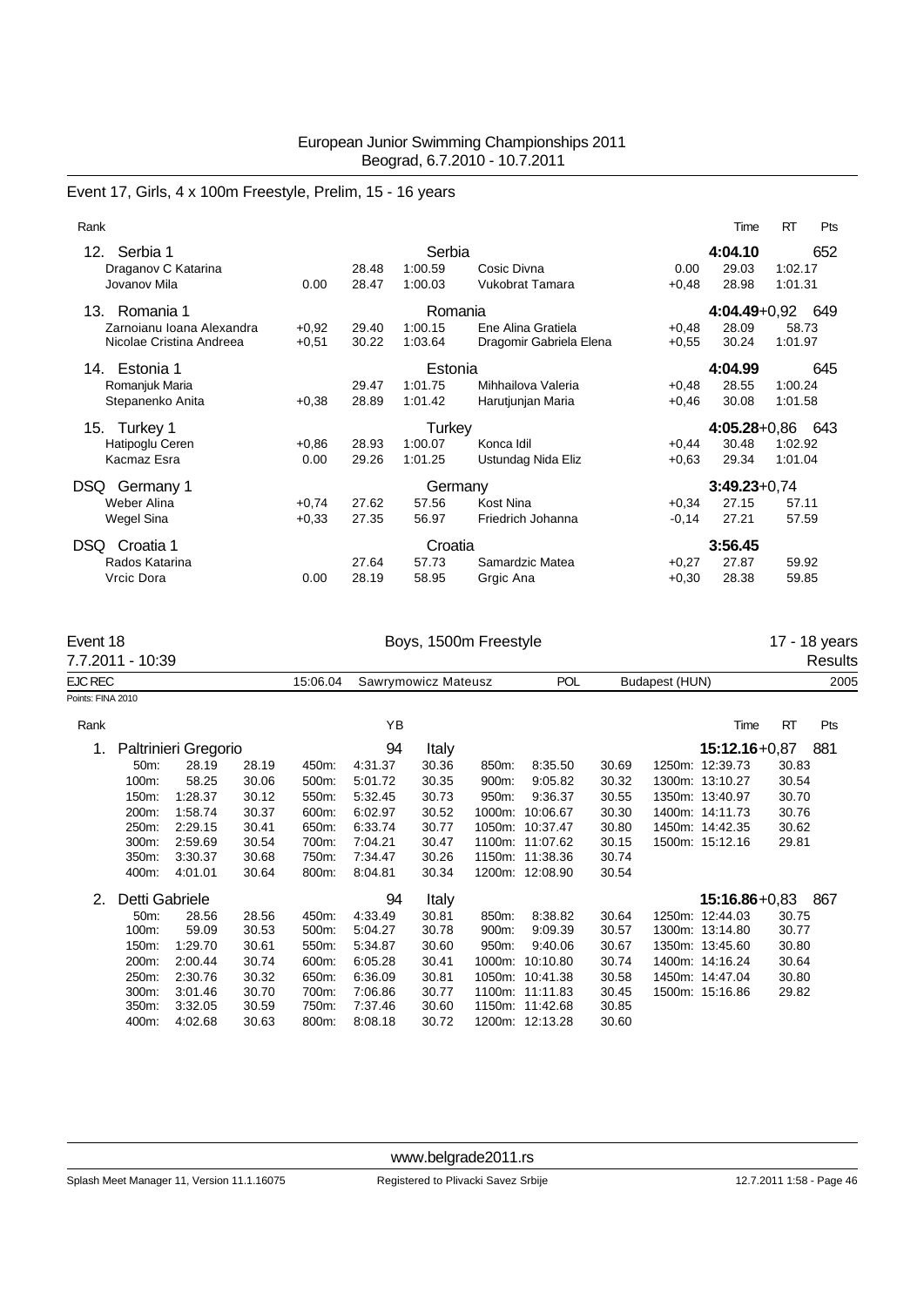# Event 18, Boys, 1500m Freestyle, 17 - 18 years

| Rank |                |                          |                |                | ΥB                 |                |                                    |                | Time                               | RT                | Pts |
|------|----------------|--------------------------|----------------|----------------|--------------------|----------------|------------------------------------|----------------|------------------------------------|-------------------|-----|
| 3.   |                | Yildirimer Ediz          |                |                | 93                 | <b>Turkey</b>  |                                    |                | $15:25.71+0.84$                    | 843               |     |
|      | 50m:           | 28.43                    | 28.43          | 450m:          | 4:32.68            | 30.92          | 850m:<br>8:40.71                   | 30.90          | 1250m: 12:50.01                    | 31.63             |     |
|      | 100m:          | 58.58                    | 30.15          | 500m:          | 5:03.25            | 30.57          | 900m:<br>9:11.39                   | 30.68          | 1300m: 13:21.31                    | 31.30             |     |
|      | 150m:          | 1:28.91                  | 30.33          | 550m:          | 5:34.34            | 31.09          | 9:42.81<br>950m:                   | 31.42          | 1350m: 13:52.48                    | 31.17             |     |
|      | 200m:<br>250m: | 1:59.15<br>2:29.78       | 30.24<br>30.63 | 600m:<br>650m: | 6:05.63<br>6:36.88 | 31.29<br>31.25 | 1000m: 10:13.77<br>1050m: 10:44.79 | 30.96<br>31.02 | 1400m: 14:24.01<br>1450m: 14:55.58 | 31.53<br>31.57    |     |
|      | 300m:          | 3:00.18                  | 30.40          | 700m:          | 7:07.65            | 30.77          | 1100m: 11:15.80                    | 31.01          | 1500m: 15:25.71                    | 30.13             |     |
|      | 350m:          | 3:30.95                  | 30.77          | 750m:          | 7:38.86            | 31.21          | 1150m: 11:46.99                    | 31.19          |                                    |                   |     |
|      | 400m:          | 4:01.76                  | 30.81          | 800m:          | 8:09.81            | 30.95          | 1200m: 12:18.38                    | 31.39          |                                    |                   |     |
|      |                | Scheruebl Christian      |                |                | 94                 | Austria        |                                    |                | $15:26.79 + 0.88$                  | 840               |     |
| 4.   | 50m:           | 28.39                    | 28.39          | 450m:          | 4:31.64            | 30.70          | 850m:<br>8:39.26                   | 31.56          | 1250m: 12:51.42                    | 31.39             |     |
|      | 100m:          | 58.51                    | 30.12          | 500m:          | 5:02.10            | 30.46          | 900m:<br>9:10.38                   | 31.12          | 1300m: 13:23.06                    | 31.64             |     |
|      | 150m:          | 1:29.13                  | 30.62          | 550m:          | 5:32.70            | 30.60          | 950m:<br>9:41.98                   | 31.60          | 1350m: 13:55.08                    | 32.02             |     |
|      | 200m:          | 1:59.28                  | 30.15          | 600m:          | 6:03.53            | 30.83          | 1000m: 10:13.63                    | 31.65          | 1400m: 14:27.75                    | 32.67             |     |
|      | 250m:          | 2:29.62                  | 30.34          | 650m:          | 6:34.39            | 30.86          | 1050m: 10:44.94                    | 31.31          | 1450m: 14:58.79                    | 31.04             |     |
|      | 300m:          | 3:00.03                  | 30.41          | 700m:          | 7:05.44            | 31.05          | 1100m: 11:16.76                    | 31.82          | 1500m: 15:26.79                    | 28.00             |     |
|      | 350m:          | 3:30.61                  | 30.58          | 750m:          | 7:36.43            | 30.99          | 1150m: 11:48.65                    | 31.89          |                                    |                   |     |
|      | 400m:          | 4:00.94                  | 30.33          | 800m:          | 8:07.70            | 31.27          | 1200m: 12:20.03                    | 31.38          |                                    |                   |     |
| 5.   |                | Rozas Lopez Miguel Angel |                |                | 94                 | Spain          |                                    |                | 15:32.53                           | 824               |     |
|      | 50m:           | 28.46                    | 28.46          | 450m:          | 4:32.59            | 30.73          | 850m:<br>8:43.90                   | 31.49          | 1250m: 12:56.40                    | 31.54             |     |
|      | 100m:          | 58.37                    | 29.91          | 500m:          | 5:03.48            | 30.89          | 9:15.59<br>900m:                   | 31.69          | 1300m: 13:28.25                    | 31.85             |     |
|      | 150m:          | 1:28.90                  | 30.53          | 550m:          | 5:34.47            | 30.99          | 950m:<br>9:47.12                   | 31.53          | 1350m: 13:59.54                    | 31.29             |     |
|      | 200m:          | 1:59.08<br>2:29.77       | 30.18<br>30.69 | 600m:          | 6:05.87            | 31.40<br>31.64 | 1000m: 10:18.74                    | 31.62<br>31.34 | 1400m: 14:31.14<br>1450m: 15:02.47 | 31.60<br>31.33    |     |
|      | 250m:<br>300m: | 3:00.04                  | 30.27          | 650m:<br>700m: | 6:37.51<br>7:09.17 | 31.66          | 1050m: 10:50.08<br>1100m: 11:21.68 | 31.60          | 1500m: 15:32.53                    | 30.06             |     |
|      | 350m:          | 3:30.97                  | 30.93          | 750m:          | 7:40.72            | 31.55          | 1150m: 11:53.01                    | 31.33          |                                    |                   |     |
|      | 400m:          | 4:01.86                  | 30.89          | 800m:          | 8:12.41            | 31.69          | 1200m: 12:24.86                    | 31.85          |                                    |                   |     |
| 6.   | Szuba Michal   |                          |                |                | 93                 | Poland         |                                    |                | $15:35.65 + 0.88$                  | 816               |     |
|      | 50m:           | 28.27                    | 28.27          | 450m:          | 4:36.75            | 31.13          | 8:46.98<br>850m:                   | 31.18          | 1250m: 13:01.25                    | 32.02             |     |
|      | 100m:          | 59.12                    | 30.85          | 500m:          | 5:07.92            | 31.17          | 900m:<br>9:18.13                   | 31.15          | 1300m: 13:32.88                    | 31.63             |     |
|      | 150m:          | 1:29.87                  | 30.75          | 550m:          | 5:38.96            | 31.04          | 950m:<br>9:49.87                   | 31.74          | 1350m: 14:04.62                    | 31.74             |     |
|      | 200m:          | 2:01.07                  | 31.20          | 600m:          | 6:09.93            | 30.97          | 1000m: 10:21.65                    | 31.78          | 1400m: 14:36.13                    | 31.51             |     |
|      | 250m:          | 2:32.20                  | 31.13          | 650m:          | 6:41.44            | 31.51          | 1050m: 10:53.41                    | 31.76          | 1450m: 15:07.54                    | 31.41             |     |
|      | 300m:          | 3:03.40                  | 31.20          | 700m:          | 7:12.84            | 31.40          | 1100m: 11:25.35                    | 31.94          | 1500m: 15:35.65                    | 28.11             |     |
|      | 350m:          | 3:34.60                  | 31.20          | 750m:          | 7:44.65            | 31.81          | 1150m: 11:57.31                    | 31.96          |                                    |                   |     |
|      | 400m:          | 4:05.62                  | 31.02          | 800m:          | 8:15.80            | 31.15          | 1200m: 12:29.23                    | 31.92          |                                    |                   |     |
| 7.   | Papp Mark      |                          |                |                | 94                 | Hungary        |                                    |                | $15:35.76 + 0.81$                  | 816               |     |
|      | 50m:           | 28.10                    | 28.10          | 450m:          | 4:35.32            | 31.29          | 850m:<br>8:47.69                   | 31.49          | 1250m: 13:00.76                    | 31.63             |     |
|      | 100m:          | 58.64                    | 30.54          | 500m:          | 5:06.93            | 31.61          | 900m:<br>9:19.19                   | 31.50          | 1300m: 13:32.45                    | 31.69             |     |
|      | 150m:          | 1:28.90                  | 30.26          | 550m:          | 5:38.52            | 31.59          | 950m:<br>9:50.99                   | 31.80          | 1350m: 14:04.23                    | 31.78             |     |
|      | 200m:<br>250m: | 1:59.35<br>2:30.12       | 30.45<br>30.77 | 600m:<br>650m: | 6:09.87<br>6:41.52 | 31.35<br>31.65 | 1000m: 10:22.75<br>1050m: 10:54.07 | 31.76<br>31.32 | 1400m: 14:35.67<br>1450m: 15:07.29 | 31.44<br>31.62    |     |
|      | 300m:          | 3:01.41                  | 31.29          | 700m:          | 7:13.11            | 31.59          | 1100m: 11:25.73                    | 31.66          | 1500m: 15:35.76                    | 28.47             |     |
|      | 350m:          | 3:32.49                  | 31.08          | 750m:          | 7:44.65            | 31.54          | 1150m: 11:57.26                    | 31.53          |                                    |                   |     |
|      | 400m:          | 4:04.03                  | 31.54          | 800m:          | 8:16.20            | 31.55          | 1200m: 12:29.13                    | 31.87          |                                    |                   |     |
| 8.   |                | Zaborowski Filip         |                |                | 94                 | Poland         |                                    |                |                                    | 15:36.50+0,83 814 |     |
|      | 50m:           | 29.52                    | 29.52          | 450m:          | 4:40.75            | 31.41          | 8:51.39<br>850m:                   | 31.54          | 1250m: 13:03.10                    | 31.63             |     |
|      | 100m:          | 1:01.10                  | 31.58          | 500m:          | 5:12.08            | 31.33          | 9:22.60<br>900m:                   | 31.21          | 1300m: 13:34.35                    | 31.25             |     |
|      | 150m:          | 1:32.44                  | 31.34          | 550m:          | 5:43.29            | 31.21          | 9:54.05<br>950m:                   | 31.45          | 1350m: 14:05.94                    | 31.59             |     |
|      | 200m:          | 2:03.92                  | 31.48          | 600m:          | 6:14.34            | 31.05          | 1000m: 10:25.51                    | 31.46          | 1400m: 14:37.40                    | 31.46             |     |
|      | 250m:          | 2:35.27                  | 31.35          | 650m:          | 6:45.59            | 31.25          | 1050m: 10:56.99                    | 31.48          | 1450m: 15:07.67                    | 30.27             |     |
|      | 300m:          | 3:06.53                  | 31.26          | 700m:          | 7:16.96            | 31.37          | 1100m: 11:28.52                    | 31.53          | 1500m: 15:36.50                    | 28.83             |     |
|      | 350m:          | 3:38.07                  | 31.54          | 750m:          | 7:48.59            | 31.63          | 1150m: 11:59.98                    | 31.46          |                                    |                   |     |
|      | 400m:          | 4:09.34                  | 31.27          | 800m:          | 8:19.85            | 31.26          | 1200m: 12:31.47                    | 31.49          |                                    |                   |     |

<www.belgrade2011.rs>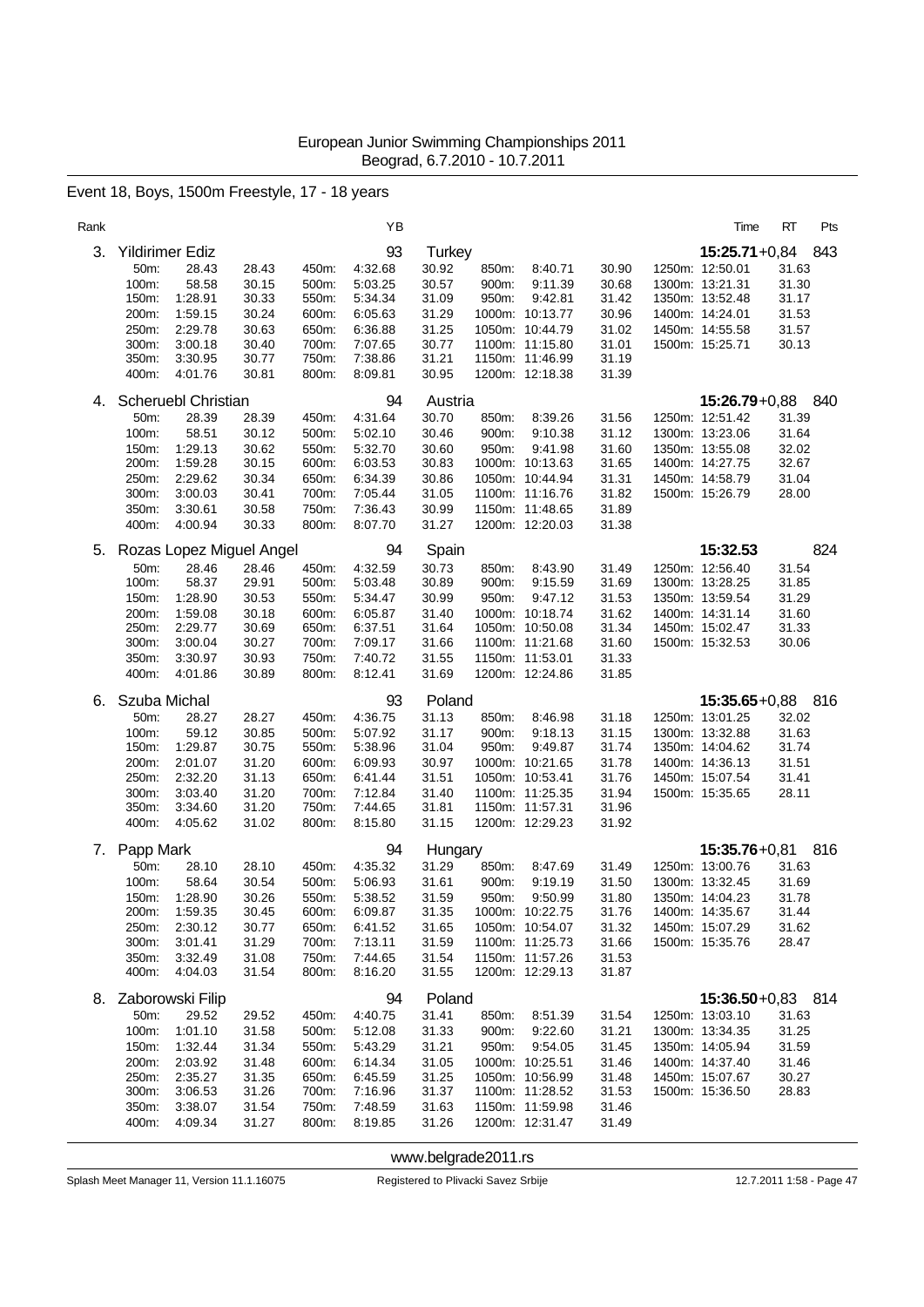# Event 18, Boys, 1500m Freestyle, 17 - 18 years

| Rank |                |                            |                             |                | YB                 |                |                |                                    |                | Time                               | RT             | Pts |
|------|----------------|----------------------------|-----------------------------|----------------|--------------------|----------------|----------------|------------------------------------|----------------|------------------------------------|----------------|-----|
| 9.   | Koski Matias   |                            |                             |                | 94                 | Finland        |                |                                    |                | $15:43.96 + 0.76$                  |                | 795 |
|      | 50m:<br>100m:  | 28.71<br>59.57             | 28.71<br>30.86              | 450m:<br>500m: | 4:39.05<br>5:10.56 | 31.54<br>31.51 | 850m:<br>900m: | 8:50.62<br>9:22.34                 | 31.47          | 1250m: 13:04.67<br>1300m: 13:36.84 | 32.04<br>32.17 |     |
|      | 150m:          | 1:30.78                    | 31.21                       | 550m:          | 5:41.98            | 31.42          | 950m:          | 9:53.98                            | 31.72<br>31.64 | 1350m: 14:08.89                    | 32.05          |     |
|      | 200m:          | 2:01.71                    | 30.93                       | 600m:          | 6:13.09            | 31.11          |                | 1000m: 10:25.47                    | 31.49          | 1400m: 14:41.21                    | 32.32          |     |
|      | 250m:          | 2:33.14                    | 31.43                       | 650m:          | 6:44.63            | 31.54          |                | 1050m: 10:57.27                    | 31.80          | 1450m: 15:12.89                    | 31.68          |     |
|      | 300m:          | 3:04.64                    | 31.50                       | 700m:          | 7:16.06            | 31.43          |                | 1100m: 11:29.00                    | 31.73          | 1500m: 15:43.96                    | 31.07          |     |
|      | 350m:<br>400m: | 3:36.10<br>4:07.51         | 31.46<br>31.41              | 750m:<br>800m: | 7:47.53<br>8:19.15 | 31.47<br>31.62 |                | 1150m: 12:00.96<br>1200m: 12:32.63 | 31.96<br>31.67 |                                    |                |     |
|      |                |                            |                             |                |                    |                |                |                                    |                |                                    |                |     |
| 10.  | Vigorito Lucas |                            |                             |                | 94                 | France         |                |                                    |                | $15:46.86 + 0.70$                  |                | 787 |
|      | 50m:<br>100m:  | 28.19<br>58.64             | 28.19<br>30.45              | 450m:<br>500m: | 4:36.19<br>5:07.43 | 31.32<br>31.24 | 850m:<br>900m: | 8:48.10<br>9:19.89                 | 31.68<br>31.79 | 1250m: 13:04.84<br>1300m: 13:37.61 | 32.67<br>32.77 |     |
|      | 150m:          | 1:29.79                    | 31.15                       | 550m:          | 5:39.01            | 31.58          | 950m:          | 9:51.77                            | 31.88          | 1350m: 14:10.34                    | 32.73          |     |
|      | 200m:          | 2:00.72                    | 30.93                       | 600m:          | 6:10.26            | 31.25          |                | 1000m: 10:23.65                    | 31.88          | 1400m: 14:43.09                    | 32.75          |     |
|      | 250m:          | 2:31.86                    | 31.14                       | 650m:          | 6:41.78            | 31.52          |                | 1050m: 10:55.58                    | 31.93          | 1450m: 15:15.44                    | 32.35          |     |
|      | 300m:          | 3:02.74                    | 30.88                       | 700m:          | 7:13.22            | 31.44          |                | 1100m: 11:27.68                    | 32.10          | 1500m: 15:46.86                    | 31.42          |     |
|      | 350m:<br>400m: | 3:33.92<br>4:04.87         | 31.18<br>30.95              | 750m:<br>800m: | 7:44.75<br>8:16.42 | 31.53<br>31.67 |                | 1150m: 11:59.95<br>1200m: 12:32.17 | 32.27<br>32.22 |                                    |                |     |
|      |                |                            |                             |                |                    |                |                |                                    |                |                                    |                |     |
| 11.  |                | McKee Anton Sveinn         |                             |                | 93                 | Iceland        |                |                                    |                | 15:49.10                           |                | 782 |
|      | 50m:<br>100m:  | 29.05<br>59.88             | 29.05<br>30.83              | 450m:<br>500m: | 4:39.19<br>5:11.29 | 31.58<br>32.10 | 850m:<br>900m: | 8:54.37<br>9:26.30                 | 32.34<br>31.93 | 1250m: 13:10.08<br>1300m: 13:42.15 | 32.34<br>32.07 |     |
|      | 150m:          | 1:30.98                    | 31.10                       | 550m:          | 5:42.79            | 31.50          | 950m:          | 9:58.20                            | 31.90          | 1350m: 14:14.66                    | 32.51          |     |
|      | 200m:          | 2:02.06                    | 31.08                       | 600m:          | 6:14.46            | 31.67          |                | 1000m: 10:30.03                    | 31.83          | 1400m: 14:46.66                    | 32.00          |     |
|      | 250m:          | 2:33.30                    | 31.24                       | 650m:          | 6:46.16            | 31.70          |                | 1050m: 11:02.02                    | 31.99          | 1450m: 15:18.56                    | 31.90          |     |
|      | 300m:<br>350m: | 3:04.90<br>3:36.30         | 31.60<br>31.40              | 700m:<br>750m: | 7:18.04<br>7:50.22 | 31.88<br>32.18 |                | 1100m: 11:33.64<br>1150m: 12:05.90 | 31.62<br>32.26 | 1500m: 15:49.10                    | 30.54          |     |
|      | 400m:          | 4:07.61                    | 31.31                       | 800m:          | 8:22.03            | 31.81          |                | 1200m: 12:37.74                    | 31.84          |                                    |                |     |
| 12.  |                | <b>Manousakis Nikolaos</b> |                             |                | 93                 | Greece         |                |                                    |                | $15:53.06 + 0.74$                  |                | 772 |
|      | 50m:           | 29.24                      | 29.24                       | 450m:          | 4:38.92            | 31.49          | 850m:          | 8:51.98                            | 31.76          | 1250m: 13:11.31                    | 32.76          |     |
|      | 100m:          | 59.80                      | 30.56                       | 500m:          | 5:10.30            | 31.38          | 900m:          | 9:23.73                            | 31.75          | 1300m: 13:43.73                    | 32.42          |     |
|      | 150m:          | 1:30.90                    | 31.10                       | 550m:          | 5:41.84            | 31.54          | 950m:          | 9:55.81                            | 32.08          | 1350m: 14:16.44                    | 32.71          |     |
|      | 200m:          | 2:02.06                    | 31.16                       | 600m:          | 6:13.62            | 31.78          |                | 1000m: 10:27.99                    | 32.18          | 1400m: 14:49.26                    | 32.82          |     |
|      | 250m:<br>300m: | 2:33.40<br>3:04.73         | 31.34<br>31.33              | 650m:<br>700m: | 6:45.18<br>7:16.88 | 31.56<br>31.70 |                | 1050m: 11:00.65<br>1100m: 11:33.41 | 32.66<br>32.76 | 1450m: 15:21.75<br>1500m: 15:53.06 | 32.49<br>31.31 |     |
|      | 350m:          | 3:36.13                    | 31.40                       | 750m:          | 7:48.52            | 31.64          |                | 1150m: 12:05.85                    | 32.44          |                                    |                |     |
|      | 400m:          | 4:07.43                    | 31.30                       | 800m:          | 8:20.22            | 31.70          |                | 1200m: 12:38.55                    | 32.70          |                                    |                |     |
| 13.  |                |                            | Goicoechea Casanueva Victor |                | 94                 | Spain          |                |                                    |                | $15:54.22+0.74$                    |                | 769 |
|      | 50m:           | 28.61                      | 28.61                       | 450m:          | 4:37.38            | 31.86          | 850m:          | 8:53.42                            | 32.55          | 1250m: 13:13.09                    | 32.68          |     |
|      | 100m:          | 58.77                      | 30.16                       | 500m:          | 5:09.09            | 31.71          | 900m:          | 9:25.58                            | 32.16          | 1300m: 13:45.54                    | 32.45          |     |
|      | 150m:          | 1:29.69                    | 30.92                       | 550m:          | 5:41.19            | 32.10          | 950m:          | 9:57.99                            | 32.41          | 1350m: 14:18.22                    | 32.68          |     |
|      | 200m:<br>250m: | 2:00.47<br>2:31.55         | 30.78<br>31.08              | 600m:<br>650m: | 6:12.93<br>6:45.19 | 31.74<br>32.26 |                | 1000m: 10:30.12<br>1050m: 11:02.83 | 32.13<br>32.71 | 1400m: 14:50.58<br>1450m: 15:23.03 | 32.36<br>32.45 |     |
|      | 300m:          | 3:02.63                    | 31.08                       | 700m:          | 7:17.09            | 31.90          |                | 1100m: 11:35.27                    | 32.44          | 1500m: 15:54.22                    | 31.19          |     |
|      | 350m:          | 3:34.22                    | 31.59                       | 750m:          | 7:49.03            | 31.94          |                | 1150m: 12:08.15                    | 32.88          |                                    |                |     |
|      | 400m:          | 4:05.52                    | 31.30                       | 800m:          | 8:20.87            | 31.84          |                | 1200m: 12:40.41                    | 32.26          |                                    |                |     |
| 14.  | Vogel Florian  |                            |                             |                | 94                 | Germany        |                |                                    |                | $15:55.08 + 0.78$ 767              |                |     |
|      | 50m:           | 29.57                      | 29.57                       | 450m:          | 4:46.51            | 31.80          | 850m:          | 9:01.58                            | 31.79          | 1250m: 13:17.70                    | 31.96          |     |
|      | 100m:          | 1:01.60                    | 32.03                       | 500m:          | 5:18.18            | 31.67          | 900m:          | 9:33.65                            | 32.07          | 1300m: 13:50.05                    | 32.35          |     |
|      | 150m:<br>200m: | 1:34.21<br>2:06.80         | 32.61<br>32.59              | 550m:<br>600m: | 5:50.30<br>6:22.34 | 32.12<br>32.04 |                | 950m: 10:05.55<br>1000m: 10:37.67  | 31.90<br>32.12 | 1350m: 14:22.43<br>1400m: 14:54.22 | 32.38<br>31.79 |     |
|      | 250m:          | 2:38.54                    | 31.74                       | 650m:          | 6:53.99            | 31.65          |                | 1050m: 11:09.32                    | 31.65          | 1450m: 15:25.70                    | 31.48          |     |
|      | 300m:          | 3:10.62                    | 32.08                       | 700m:          | 7:26.01            | 32.02          |                | 1100m: 11:41.46                    | 32.14          | 1500m: 15:55.08                    | 29.38          |     |
|      | 350m:          | 3:42.91                    | 32.29                       | 750m:          | 7:57.67            | 31.66          |                | 1150m: 12:13.66                    | 32.20          |                                    |                |     |
|      | 400m:          | 4:14.71                    | 31.80                       | 800m:          | 8:29.79            | 32.12          |                | 1200m: 12:45.74                    | 32.08          |                                    |                |     |

<www.belgrade2011.rs>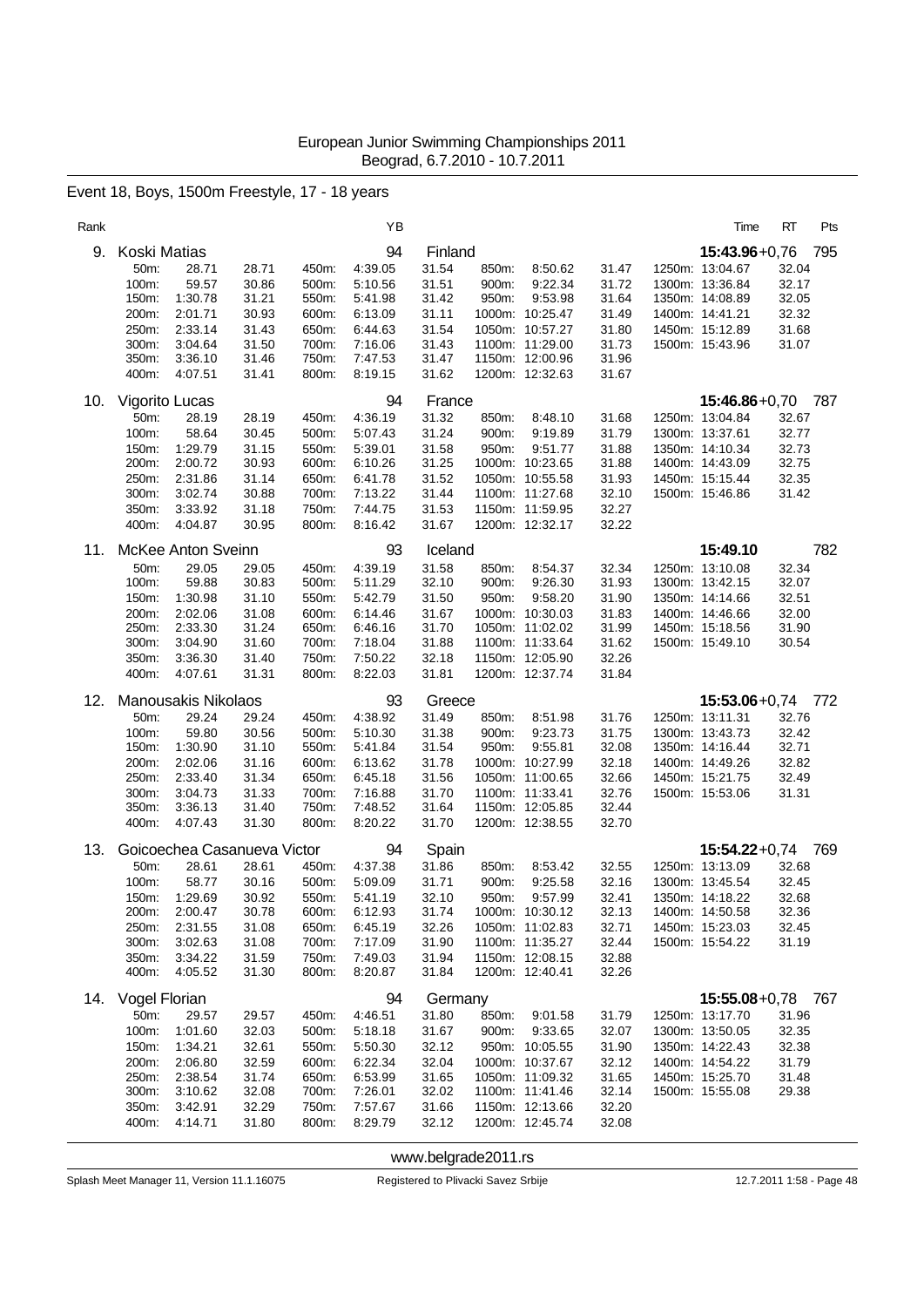# Event 18, Boys, 1500m Freestyle, 17 - 18 years

| Rank |                     |                                       |                |                | ΥB                 |                  |                |                                    |                | Time                               | RT             | Pts |
|------|---------------------|---------------------------------------|----------------|----------------|--------------------|------------------|----------------|------------------------------------|----------------|------------------------------------|----------------|-----|
| 15.  | 50m:                | <b>RAIU Florin Alexandru</b><br>28.49 | 28.49          | 450m:          | 94<br>4:40.84      | Romania<br>32.13 | 850m:          | 8:59.14                            | 32.30          | 15:56.07<br>1250m: 13:18.96        | 32.36          | 765 |
|      | 100m:               | 59.22                                 | 30.73          | 500m:          | 5:13.13            | 32.29            | 900m:          | 9:31.85                            | 32.71          | 1300m: 13:51.40                    | 32.44          |     |
|      | 150m:<br>200m:      | 1:30.30<br>2:01.73                    | 31.08<br>31.43 | 550m:<br>600m: | 5:45.19<br>6:17.57 | 32.06<br>32.38   |                | 950m: 10:04.29<br>1000m: 10:36.94  | 32.44<br>32.65 | 1350m: 14:23.49<br>1400m: 14:55.65 | 32.09<br>32.16 |     |
|      | 250m:               | 2:33.02                               | 31.29          | 650m:          | 6:49.92            | 32.35            |                | 1050m: 11:09.44                    | 32.50          | 1450m: 15:26.62                    | 30.97          |     |
|      | 300m:               | 3:04.88                               | 31.86          | 700m:          | 7:22.44            | 32.52            |                | 1100m: 11:41.99                    | 32.55          | 1500m: 15:56.07                    | 29.45          |     |
|      | 350m:<br>400m:      | 3:36.68<br>4:08.71                    | 31.80<br>32.03 | 750m:<br>800m: | 7:54.57<br>8:26.84 | 32.13<br>32.27   |                | 1150m: 12:14.07<br>1200m: 12:46.60 | 32.08<br>32.53 |                                    |                |     |
|      |                     |                                       |                |                |                    |                  |                |                                    |                |                                    |                |     |
| 16.  | Nagy Richard        |                                       |                |                | 93                 | Slovakia         |                |                                    |                | $15:57.37+0.80$                    |                | 762 |
|      | 50m:<br>100m:       | 28.67<br>59.70                        | 28.67<br>31.03 | 450m:<br>500m: | 4:39.98<br>5.11.67 | 31.62<br>31.69   | 850m:<br>900m: | 8:56.60<br>9:28.74                 | 32.32<br>32.14 | 1250m: 13:16.81<br>1300m: 13:49.52 | 32.62<br>32.71 |     |
|      | 150m:               | 1:31.04                               | 31.34          | 550m:          | 5:43.63            | 31.96            |                | 950m: 10:00.98                     | 32.24          | 1350m: 14:22.16                    | 32.64          |     |
|      | 200m:               | 2:02.26                               | 31.22          | 600m:          | 6:15.51            | 31.88            |                | 1000m: 10:33.41                    | 32.43          | 1400m: 14:54.94                    | 32.78          |     |
|      | 250m:               | 2:33.72                               | 31.46          | 650m:          | 6:47.83            | 32.32            |                | 1050m: 11:05.86                    | 32.45          | 1450m: 15:26.57                    | 31.63          |     |
|      | 300m:<br>350m:      | 3:05.21<br>3:36.78                    | 31.49<br>31.57 | 700m:<br>750m: | 7:19.88<br>7:52.07 | 32.05<br>32.19   |                | 1100m: 11:38.69<br>1150m: 12:11.57 | 32.83<br>32.88 | 1500m: 15:57.37                    | 30.80          |     |
|      | 400m:               | 4:08.36                               | 31.58          | 800m:          | 8:24.28            | 32.21            |                | 1200m: 12:44.19                    | 32.62          |                                    |                |     |
| 17.  | Vial Collet Enzo    |                                       |                |                | 93                 | France           |                |                                    |                | $16:04.67 + 0.78$                  |                | 745 |
|      | 50m:                | 28.49                                 | 28.49          | 450m:          | 4:38.67            | 31.63            | 850m:          | 8:55.52                            | 32.67          | 1250m: 13:20.72                    | 33.33          |     |
|      | 100m:               | 58.72                                 | 30.23          | 500m:          | 5:10.75            | 32.08            | 900m:          | 9:28.21                            | 32.69          | 1300m: 13:53.89                    | 33.17          |     |
|      | 150m:               | 1:29.85                               | 31.13          | 550m:          | 5:42.37            | 31.62            |                | 950m: 10:00.96                     | 32.75          | 1350m: 14:27.08                    | 33.19          |     |
|      | 200m:<br>250m:      | 2:01.12<br>2:32.51                    | 31.27<br>31.39 | 600m:<br>650m: | 6:14.11            | 31.74<br>31.97   |                | 1000m: 10:34.07<br>1050m: 11:07.55 | 33.11          | 1400m: 15:00.20<br>1450m: 15:32.82 | 33.12<br>32.62 |     |
|      | 300m:               | 3:03.97                               | 31.46          | 700m:          | 6:46.08<br>7:18.17 | 32.09            |                | 1100m: 11:40.72                    | 33.48<br>33.17 | 1500m: 16:04.67                    | 31.85          |     |
|      | 350m:               | 3:35.46                               | 31.49          | 750m:          | 7:50.36            | 32.19            |                | 1150m: 12:13.99                    | 33.27          |                                    |                |     |
|      | 400m:               | 4:07.04                               | 31.58          | 800m:          | 8:22.85            | 32.49            |                | 1200m: 12:47.39                    | 33.40          |                                    |                |     |
| 18.  | <b>Turner Conor</b> |                                       |                |                | 94                 | Ireland          |                |                                    |                | 16:05.78                           |                | 742 |
|      | 50m:                | 29.32                                 | 29.32          | 450m:          | 4:45.56            | 32.61            | 850m:          | 9:04.36                            | 32.42          | 1250m: 13:25.09                    | 32.83          |     |
|      | 100m:               | 1:00.79                               | 31.47          | 500m:          | 5:18.08            | 32.52            | 900m:          | 9:37.02                            | 32.66          | 1300m: 13:57.70                    | 32.61          |     |
|      | 150m:<br>200m:      | 1:32.51<br>2:04.39                    | 31.72<br>31.88 | 550m:<br>600m: | 5:50.42<br>6:22.90 | 32.34<br>32.48   |                | 950m: 10:09.37<br>1000m: 10:41.73  | 32.35<br>32.36 | 1350m: 14:30.24<br>1400m: 15:01.63 | 32.54<br>31.39 |     |
|      | 250m:               | 2:36.36                               | 31.97          | 650m:          | 6:55.15            | 32.25            |                | 1050m: 11:14.34                    | 32.61          | 1450m: 15:34.84                    | 33.21          |     |
|      | 300m:               | 3:08.45                               | 32.09          | 700m:          | 7:27.41            | 32.26            |                | 1100m: 11:46.90                    | 32.56          | 1500m: 16:05.78                    | 30.94          |     |
|      | 350m:               | 3:40.84                               | 32.39          | 750m:          | 7:59.74            | 32.33            |                | 1150m: 12:19.54                    | 32.64          |                                    |                |     |
|      | 400m:               | 4:12.95                               | 32.11          | 800m:          | 8:31.94            | 32.20            |                | 1200m: 12:52.26                    | 32.72          |                                    |                |     |
| 19.  | Muffels Rob         |                                       |                |                | 94                 | Germany          |                |                                    |                | $16:06.18 + 0.86$                  |                | 741 |
|      | 50m:                | 28.01                                 | 28.01          | 450m:          | 4:37.66            | 31.72            | 850m:          | 8:55.50                            | 32.65          | 1250m: 13:20.22                    | 33.04          |     |
|      | 100m:<br>150m:      | 58.30<br>1:29.46                      | 30.29<br>31.16 | 500m:<br>550m: | 5:09.51<br>5:41.63 | 31.85<br>32.12   | 900m:          | 9:28.34<br>950m: 10:01.48          | 32.84<br>33.14 | 1300m: 13:53.92<br>1350m: 14:27.47 | 33.70<br>33.55 |     |
|      | 200m:               | 2:00.63                               | 31.17          | 600m:          | 6.13.76            | 32.13            |                | 1000m: 10:34.38                    | 32.90          | 1400m: 15:00.92                    | 33.45          |     |
|      | 250m:               | 2:31.72                               | 31.09          | 650m:          | 6:45.91            | 32.15            |                | 1050m: 11:07.14                    | 32.76          | 1450m: 15:34.27                    | 33.35          |     |
|      | 300m:               | 3:02.97                               | 31.25          | 700m:          | 7:17.94            | 32.03            |                | 1100m: 11:40.66                    | 33.52          | 1500m: 16:06.18                    | 31.91          |     |
|      | 350m:<br>400m:      | 3:34.45<br>4:05.94                    | 31.48<br>31.49 | 750m:<br>800m: | 7:50.37<br>8:22.85 | 32.43<br>32.48   |                | 1150m: 12:13.93<br>1200m: 12:47.18 | 33.27<br>33.25 |                                    |                |     |
|      |                     |                                       |                |                |                    |                  |                |                                    |                |                                    |                |     |
| 20.  | Karap Nezir         |                                       |                |                | 94                 | Turkey           |                |                                    |                | 16:13.19+0,84 725                  |                |     |
|      | 50m:<br>100m:       | 29.25<br>1:00.73                      | 29.25<br>31.48 | 450m:<br>500m: | 4:46.28<br>5:18.24 | 32.13<br>31.96   | 850m:<br>900m: | 9:05.03<br>9:37.71                 | 32.70<br>32.68 | 1250m: 13:31.03<br>1300m: 14:04.04 | 33.61<br>33.01 |     |
|      | 150m:               | 1:33.19                               | 32.46          | 550m:          | 5:50.49            | 32.25            |                | 950m: 10:10.90                     | 33.19          | 1350m: 14:37.61                    | 33.57          |     |
|      | 200m:               | 2:05.09                               | 31.90          | 600m:          | 6:22.52            | 32.03            |                | 1000m: 10:43.89                    | 32.99          | 1400m: 15:10.29                    | 32.68          |     |
|      | 250m:               | 2:37.59                               | 32.50          | 650m:          | 6:54.81            | 32.29            |                | 1050m: 11:17.15                    | 33.26          | 1450m: 15:42.55                    | 32.26          |     |
|      | 300m:               | 3:09.85                               | 32.26          | 700m:          | 7:27.01            | 32.20            |                | 1100m: 11:50.48                    | 33.33          | 1500m: 16:13.19                    | 30.64          |     |
|      | 350m:<br>400m:      | 3:42.12<br>4:14.15                    | 32.27<br>32.03 | 750m:<br>800m: | 7:59.88<br>8:32.33 | 32.87<br>32.45   |                | 1150m: 12:24.17<br>1200m: 12:57.42 | 33.69<br>33.25 |                                    |                |     |
|      |                     |                                       |                |                |                    |                  |                |                                    |                |                                    |                |     |

<www.belgrade2011.rs>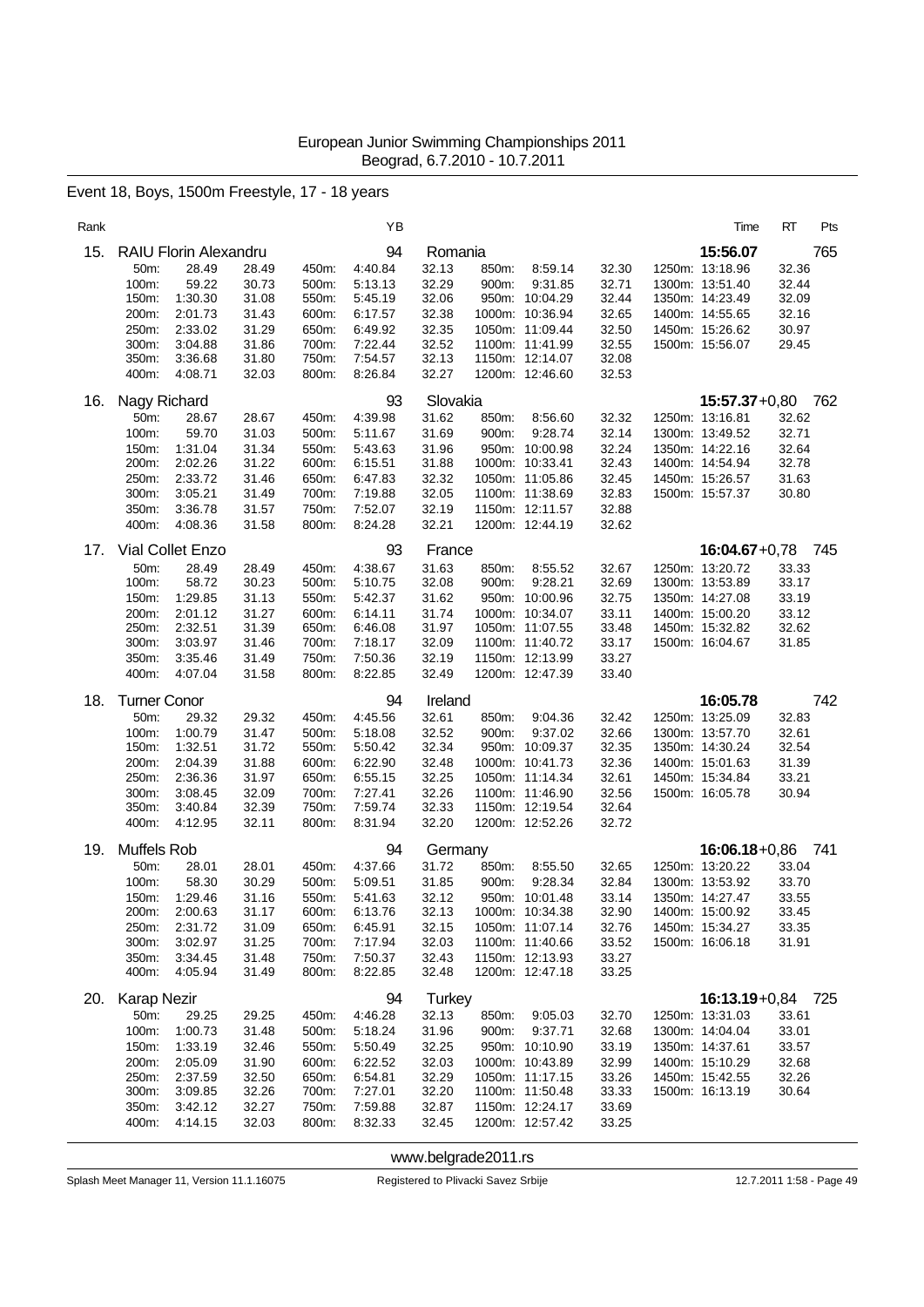# Event 18, Boys, 1500m Freestyle, 17 - 18 years

| Rank |                   |                           |                |                | ΥB                 |                |              |                                    |                | Time                               | RT<br>Pts      |
|------|-------------------|---------------------------|----------------|----------------|--------------------|----------------|--------------|------------------------------------|----------------|------------------------------------|----------------|
| 21.  |                   | Oliveira Tiago Silva      |                |                | 94                 | Portugal       |              |                                    |                | 16:16.71                           | 717            |
|      | 50m:              | 29.16                     | 29.16          | 450m:          | 4:45.86            | 32.54          | 850m:        | 9:06.67                            | 32.88          | 1250m: 13:32.50                    | 33.11          |
|      | 100m:<br>150m:    | 1:00.16<br>1:32.65        | 31.00<br>32.49 | 500m:<br>550m: | 5:18.38<br>5:50.69 | 32.52<br>32.31 | 900m:        | 9:40.07<br>950m: 10:13.29          | 33.40<br>33.22 | 1300m: 14:05.71<br>1350m: 14:38.65 | 33.21<br>32.94 |
|      | 200m:             | 2:04.68                   | 32.03          | 600m:          | 6:23.40            | 32.71          |              | 1000m: 10:46.79                    | 33.50          | 1400m: 15:12.28                    | 33.63          |
|      | 250m:             | 2:36.97                   | 32.29          | 650m:          | 6:55.86            | 32.46          |              | 1050m: 11:19.96                    | 33.17          | 1450m: 15:44.89                    | 32.61          |
|      | 300m:             | 3:08.94                   | 31.97          | 700m:          | 7:28.31            | 32.45          |              | 1100m: 11:52.92                    | 32.96          | 1500m: 16:16.71                    | 31.82          |
|      | 350m:             | 3:40.99                   | 32.05          | 750m:          | 8:01.26            | 32.95          |              | 1150m: 12:26.06                    | 33.14          |                                    |                |
|      | 400m:             | 4:13.32                   | 32.33          | 800m:          | 8:33.79            | 32.53          |              | 1200m: 12:59.39                    | 33.33          |                                    |                |
| 22.  | <b>Slabe Stas</b> |                           |                |                | 93                 | Slovenia       |              |                                    |                | $16:19.81 + 0.90$                  | 711            |
|      | 50m:              | 29.48                     | 29.48          | 450m:          | 4:45.88            | 32.04          | 850m:        | 9:07.44                            | 33.09          | 1250m: 13:34.92                    | 33.35          |
|      | 100m:             | 1:01.54                   | 32.06          | 500m:          | 5:18.43            | 32.55          | 900m:        | 9:40.62                            | 33.18          | 1300m: 14:08.46                    | 33.54          |
|      | 150m:<br>200m:    | 1:33.12<br>2:05.23        | 31.58<br>32.11 | 550m:<br>600m: | 5:50.39<br>6:23.02 | 31.96<br>32.63 |              | 950m: 10:13.75<br>1000m: 10:47.14  | 33.13<br>33.39 | 1350m: 14:42.10<br>1400m: 15:15.54 | 33.64<br>33.44 |
|      | 250m:             | 2:37.16                   | 31.93          | 650m:          | 6:55.48            | 32.46          |              | 1050m: 11:20.74                    | 33.60          | 1450m: 15:47.70                    | 32.16          |
|      | 300m:             | 3:09.41                   | 32.25          | 700m:          | 7:28.31            | 32.83          |              | 1100m: 11:54.20                    | 33.46          | 1500m: 16:19.81                    | 32.11          |
|      | 350m:             | 3:41.19                   | 31.78          | 750m:          | 8:01.26            | 32.95          |              | 1150m: 12:27.86                    | 33.66          |                                    |                |
|      | 400m:             | 4:13.84                   | 32.65          | 800m:          | 8:34.35            | 33.09          |              | 1200m: 13:01.57                    | 33.71          |                                    |                |
| 23.  | Mijatovic Igor    |                           |                |                | 94                 | Serbia         |              |                                    |                | $16:25.88 + 0.77$                  | 698            |
|      | 50m:              | 30.24                     | 30.24          | 450m:          | 4:53.11            | 33.47          | 850m:        | 9:16.89                            | 33.34          | 1250m: 13:43.59                    | 33.36          |
|      | 100m:             | 1:02.47                   | 32.23          | 500m:          | 5:26.12            | 33.01          | 900m:        | 9:50.07                            | 33.18          | 1300m: 14:16.71                    | 33.12          |
|      | 150m:             | 1:35.09                   | 32.62          | 550m:          | 5:58.79            | 32.67          |              | 950m: 10:23.78                     | 33.71          | 1350m: 14:50.18                    | 33.47          |
|      | 200m:             | 2:07.60                   | 32.51          | 600m:          | 6:31.17            | 32.38          |              | 1000m: 10:56.70                    | 32.92          | 1400m: 15:23.28                    | 33.10          |
|      | 250m:<br>300m:    | 2:40.52<br>3:13.44        | 32.92<br>32.92 | 650m:<br>700m: | 7:04.38<br>7:37.25 | 33.21<br>32.87 |              | 1050m: 11:29.98<br>1100m: 12:03.39 | 33.28<br>33.41 | 1450m: 15:56.66<br>1500m: 16:25.88 | 33.38<br>29.22 |
|      | 350m:             | 3:46.68                   | 33.24          | 750m:          | 8:10.65            | 33.40          |              | 1150m: 12:37.05                    | 33.66          |                                    |                |
|      | 400m:             | 4:19.64                   | 32.96          | 800m:          | 8:43.55            | 32.90          |              | 1200m: 13:10.23                    | 33.18          |                                    |                |
| 24.  | <b>Bau Martin</b> |                           |                |                | 94                 | Slovenia       |              |                                    |                | $16:46.89 + 0.82$                  | 655            |
|      | 50m:              | 29.91                     | 29.91          | 450m:          | 4:53.64            | 33.76          | 850m:        | 9:24.98                            | 34.31          | 1250m: 14:00.26                    | 34.35          |
|      | 100m:             | 1:02.60                   | 32.69          | 500m:          | 5:26.91            | 33.27          | 900m:        | 9:59.48                            | 34.50          | 1300m: 14:34.72                    | 34.46          |
|      | 150m:             | 1:35.44                   | 32.84          | 550m:          | 5:59.68            | 32.77          |              | 950m: 10:33.67                     | 34.19          | 1350m: 15:07.65                    | 32.93          |
|      | 200m:             | 2:07.85                   | 32.41          | 600m:          | 6:33.11            | 33.43          |              | 1000m: 11:08.26                    | 34.59          | 1400m: 15:41.82                    | 34.17          |
|      | 250m:             |                           |                |                |                    |                |              |                                    |                |                                    |                |
|      |                   | 2:40.71                   | 32.86          | 650m:          | 7:07.49            | 34.38          |              | 1050m: 11:42.70                    | 34.44          | 1450m: 16:15.68                    | 33.86          |
|      | 300m:             | 3:13.65                   | 32.94          | 700m:          | 7:41.94            | 34.45          |              | 1100m: 12:17.50                    | 34.80          | 1500m: 16:46.89                    | 31.21          |
|      | 350m:             | 3:46.80                   | 33.15          | 750m:          | 8:16.09            | 34.15          |              | 1150m: 12:51.27                    | 33.77          |                                    |                |
|      | 400m:             | 4:19.88                   | 33.08          | 800m:          | 8:50.67            | 34.58          |              | 1200m: 13:25.91                    | 34.64          |                                    |                |
| 25.  |                   | Hadjiconstantinou lacovos |                |                | 94                 | Cyprus         |              |                                    |                | 16:57.12                           | 635            |
|      | 50m:              | 29.25                     | 29.25          | 450m:          | 4:58.48            | 33.95          | 850m:        | 9:31.79                            | 33.87          | 1250m: 14:07.25                    | 34.29          |
|      | 100m:             | 1:02.05                   | 32.80          | 500m:          | 5:32.52            | 34.04          |              | 900m: 10:06.25                     | 34.46          | 1300m: 14:41.98                    | 34.73          |
|      | 150m:<br>200m:    | 1:35.24<br>2:08.96        | 33.19<br>33.72 | 550m:<br>600m: | 6:06.68<br>6:41.19 | 34.16<br>34.51 |              | 950m: 10:40.52<br>1000m: 11:15.11  | 34.27<br>34.59 | 1350m: 15:15.90                    | 33.92<br>34.44 |
|      | 250m:             | 2:42.53                   | 33.57          | 650m:          | 7:15.14            | 33.95          |              | 1050m: 11:49.32                    | 34.21          | 1400m: 15:50.34<br>1450m: 16:23.83 | 33.49          |
|      | 300m:             | 3:16.50                   | 33.97          | 700m:          | 7:49.38            | 34.24          |              | 1100m: 12:23.81                    | 34.49          | 1500m: 16:57.12                    | 33.29          |
|      | 350m:             | 3:50.29                   | 33.79          | 750m:          | 8:23.70            | 34.32          |              | 1150m: 12:58.26                    | 34.45          |                                    |                |
|      | 400m:             | 4:24.53                   | 34.24          | 800m:          | 8:57.92            | 34.22          |              | 1200m: 13:32.96                    | 34.70          |                                    |                |
| 26.  |                   | Stojanoski Andrej         |                |                | 94                 |                | FYRMacedonia |                                    |                | 17:54.83                           | 538            |
|      | 50m:              | 30.82                     | 30.82          | 450m:          | 5:13.71            | 35.66          |              | 850m: 10:02.31                     | 36.52          | 1250m: 14:53.34                    | 36.02          |
|      | 100m:             | 1:05.53                   | 34.71          | 500m:          | 5:49.40            | 35.69          |              | 900m: 10:38.56                     | 36.25          | 1300m: 15:30.21                    | 36.87          |
|      | 150m:<br>200m:    | 1:40.87<br>2:16.18        | 35.34<br>35.31 | 550m:<br>600m: | 6:25.53<br>7:01.39 | 36.13<br>35.86 |              | 950m: 11:15.09<br>1000m: 11:51.48  | 36.53<br>36.39 | 1350m: 16:06.85<br>1400m: 16:43.16 | 36.64<br>36.31 |
|      | 250m:             | 2:51.89                   | 35.71          | 650m:          | 7:37.55            | 36.16          |              | 1050m: 12:28.06                    | 36.58          | 1450m: 17:19.37                    | 36.21          |
|      | 300m:             | 3:27.33                   | 35.44          | 700m:          | 8:13.59            | 36.04          |              | 1100m: 13:04.61                    | 36.55          | 1500m: 17:54.83                    | 35.46          |
|      | 350m:<br>400m:    | 4:02.87<br>4:38.05        | 35.54<br>35.18 | 750m:<br>800m: | 8:49.73<br>9:25.79 | 36.14<br>36.06 |              | 1150m: 13:40.97<br>1200m: 14:17.32 | 36.36<br>36.35 |                                    |                |

<www.belgrade2011.rs>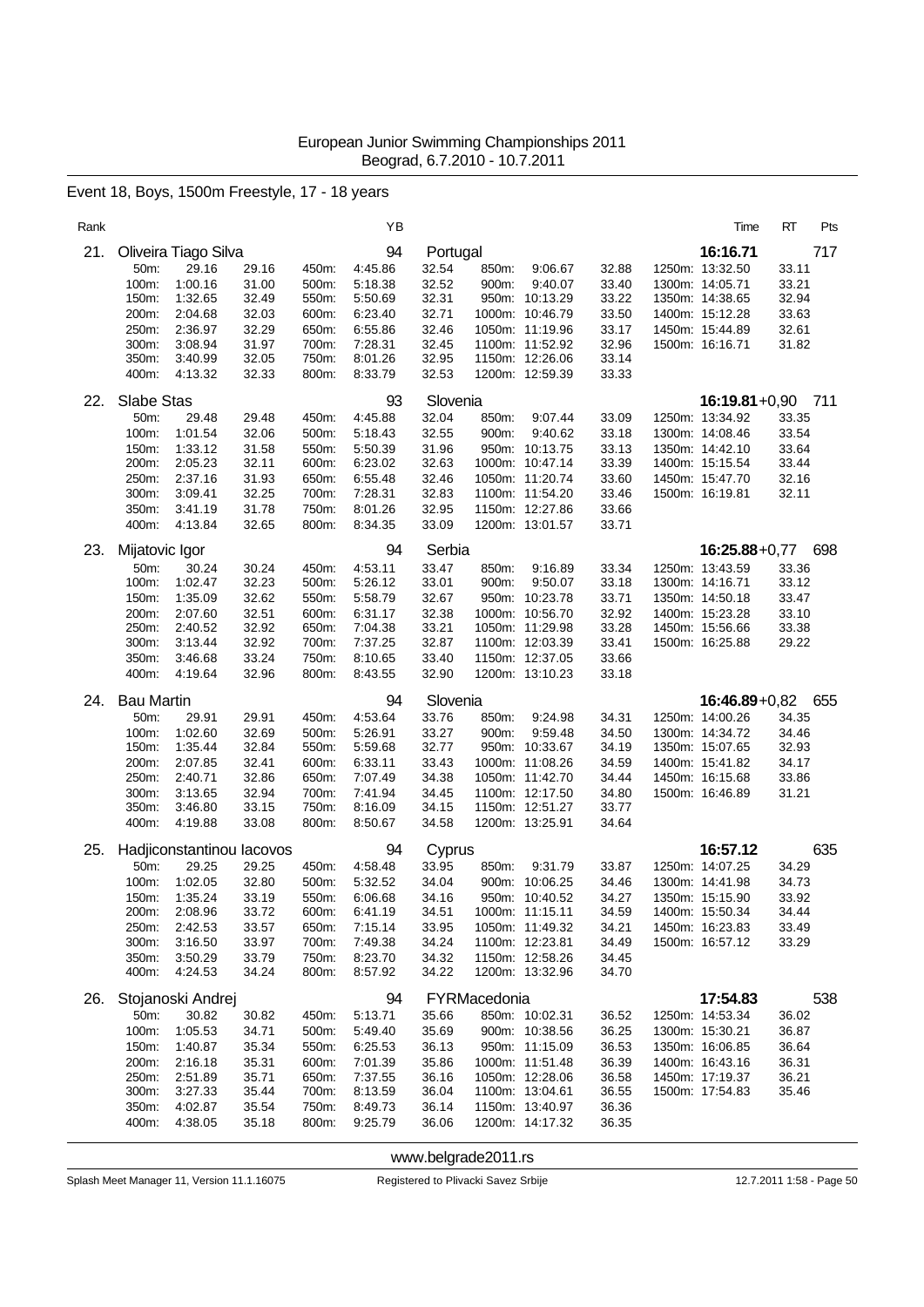# 4 - Day 2 - Semis and Finals 7.7.2011 - 17:00

| Event 6           | 7.7.2011 - 17:00                       |       |       |          |             | Boys, 100m Backstroke  |            |               |                |           | 17 - 18 years<br><b>Results Final</b> |
|-------------------|----------------------------------------|-------|-------|----------|-------------|------------------------|------------|---------------|----------------|-----------|---------------------------------------|
| <b>EJC REC</b>    |                                        |       |       | 55.06    | Cseh Laszlo |                        | <b>HUN</b> | Glasgow (GBR) |                |           | 2003                                  |
| Points: FINA 2010 |                                        |       |       |          |             |                        |            |               |                |           |                                       |
| Rank              |                                        |       |       |          | YB          |                        |            |               | Time           | <b>RT</b> | Pts                                   |
|                   | Diener Christian<br>50m:               | 27.08 | 27.08 | 100m:    | 93<br>55.07 | Germany<br>27.99       |            |               | $55.07 + 0.66$ |           | 838                                   |
|                   | Bonacchi Niccolo'<br>50m:              | 27.16 | 27.16 | 100m:    | 94<br>55.59 | Italy<br>28.43         |            |               | $55.59 + 0.56$ |           | 815                                   |
| 3.                | Laugeni Fabio<br>50m:                  | 26.94 | 26.94 | 100m:    | 94<br>55.69 | Italy<br>28.75         |            |               | $55.69 + 0.57$ |           | 811                                   |
| 4                 | <b>Theocharidis Alexandros</b><br>50m: | 27.34 | 27.34 | 100m:    | 93<br>55.93 | Greece<br>28.59        |            |               | $55.93 + 0.69$ |           | 800                                   |
| 5.                | <b>Gamburg David</b><br>$50m$ :        | 27.14 | 27.14 | 100m:    | 93<br>56.36 | <b>Israel</b><br>29.22 |            |               | $56.36 + 0.55$ |           | 782                                   |
| 6.                | Claussen Max<br>$50m$ :                | 27.73 | 27.73 | $100m$ : | 93<br>57.05 | Germany<br>29.32       |            |               | $57.05 + 0.67$ |           | 754                                   |
| 7.                | Stepanenko Dmitry<br>50m:              | 27.69 | 27.69 | 100m:    | 94<br>57.09 | Russia<br>29.40        |            |               | $57.09 + 0.60$ |           | 753                                   |
| 8.                | Sorokin Igor<br>50m:                   | 27.93 | 27.93 | 100m:    | 94<br>57.46 | Russia<br>29.53        |            |               | $57.46 + 0.62$ |           | 738                                   |

| Event 13          |                                                          |                           |       |         |             |         | Girls, 400m Freestyle |            |       |                   |                    |           | 15 - 16 years        |
|-------------------|----------------------------------------------------------|---------------------------|-------|---------|-------------|---------|-----------------------|------------|-------|-------------------|--------------------|-----------|----------------------|
|                   | 7.7.2011 - 17:04                                         |                           |       |         |             |         |                       |            |       |                   |                    |           | <b>Results Final</b> |
| <b>EJC REC</b>    |                                                          |                           |       | 4:10.54 | Grein Heidi |         |                       | <b>GDR</b> |       | West Berlin (FRG) |                    |           | 1986                 |
| Points: FINA 2010 |                                                          |                           |       |         |             |         |                       |            |       |                   |                    |           |                      |
| Rank              |                                                          |                           |       |         | YB          |         |                       |            |       |                   | Time               | <b>RT</b> | Pts                  |
| Final A           |                                                          |                           |       |         |             |         |                       |            |       |                   |                    |           |                      |
|                   | Mc Mahon Sycerika<br>29.93<br>29.93<br>50 <sub>m</sub> : |                           |       |         | 95          | Ireland |                       |            |       |                   | $4:13.85 + 0.73$   |           | -836                 |
|                   |                                                          |                           |       | 150m:   | 1:34.47     | 32.60   | 250m:                 | 2:38.99    | 32.32 | 350m:             | 3:43.04            | 31.76     |                      |
|                   | 1:01.87<br>100m:<br>31.94                                |                           |       |         | 2:06.67     | 32.20   | 300m:                 | 3:11.28    | 32.29 | 400m:             | 4:13.85            | 30.81     |                      |
| 2.                |                                                          | <b>Williamson Rachael</b> |       |         | 95          |         | <b>Great Britain</b>  |            |       |                   | 4:14.49            |           | 829                  |
|                   | 50m:                                                     | 29.86                     | 29.86 | 150m:   | 1:34.43     | 32.62   | 250m:                 | 2:39.15    | 32.29 | 350m:             | 3:43.53            | 32.03     |                      |
|                   | 100m:                                                    | 1:01.81                   | 31.95 | 200m:   | 2:06.86     | 32.43   | 300m:                 | 3:11.50    | 32.35 | 400m:             | 4:14.49            | 30.96     |                      |
| 3.                |                                                          | Friedrich Johanna         |       |         | 95          | Germany |                       |            |       |                   | $4:14.59 + 0.76$   |           | - 828                |
|                   | 50 <sub>m</sub> :                                        | 29.54                     | 29.54 | 150m:   | 1:34.81     | 32.86   | 250m:                 | 2:39.26    | 31.77 | 350m:             | 3:43.36            | 32.03     |                      |
|                   | 100m:                                                    | 1:01.95                   | 32.41 | 200m:   | 2:07.49     | 32.68   | 300m:                 | 3:11.33    | 32.07 | 400m:             | 4:14.59            | 31.23     |                      |
| 4.                | Gabbrielleschi Giulia                                    |                           |       |         | 96          | Italy   |                       |            |       |                   | $4:15.81+0.88$ 817 |           |                      |
|                   | 50 <sub>m</sub> :                                        | 30.15                     | 30.15 | 150m:   | 1:34.97     | 32.76   | 250m:                 | 2:39.91    | 32.36 | 350m:             | 3:44.48            | 32.41     |                      |
|                   | 100m:                                                    | 1:02.21                   | 32.06 | 200m:   | 2:07.55     | 32.58   | 300m:                 | 3:12.07    | 32.16 | 400m:             | 4:15.81            | 31.33     |                      |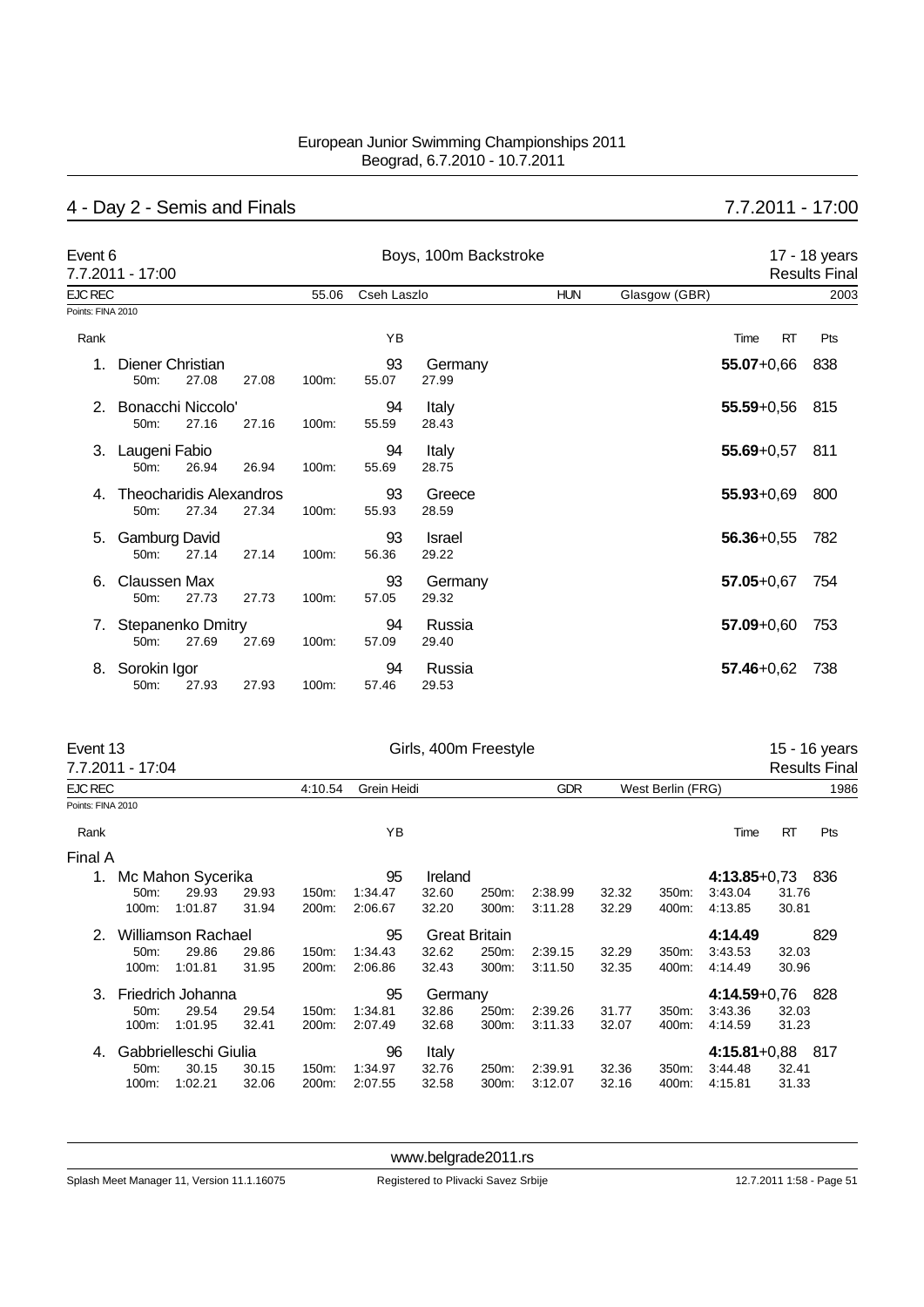# Event 13, Girls, 400m Freestyle, Final, 15 - 16 years

| Rank |                                      |                                      |                |                             | ΥB                       |                               |                |                    |                |                | Time                                   | RT                    | <b>Pts</b> |
|------|--------------------------------------|--------------------------------------|----------------|-----------------------------|--------------------------|-------------------------------|----------------|--------------------|----------------|----------------|----------------------------------------|-----------------------|------------|
| 5.   | 50 <sub>m</sub> :<br>$100m$ :        | Sagmeister Mojca<br>30.15<br>1:01.95 | 30.15<br>31.80 | $150m$ :<br>200m:           | 96<br>1:34.53<br>2:07.14 | Slovenia<br>32.58<br>32.61    | 250m:<br>300m: | 2:39.65<br>3:12.34 | 32.51<br>32.69 | 350m:<br>400m: | $4:16.01+0.81$<br>3:44.81<br>4:16.01   | 32.47<br>31.20        | 815        |
| 6.   | 50m:<br>100m:                        | Vermeulen Esmee<br>30.17<br>1:02.53  | 30.17<br>32.36 | 150m:<br>200 <sub>m</sub> : | 96<br>1:34.83<br>2:07.11 | Netherlands<br>32.30<br>32.28 | 250m:<br>300m: | 2:38.93<br>3:11.60 | 31.82<br>32.67 | 350m:<br>400m: | 4:16.15<br>3:44.04<br>4:16.15          | 813<br>32.44<br>32.11 |            |
|      | Carli Diletta<br>$50m$ :<br>$100m$ : | 30.19<br>1:01.86                     | 30.19<br>31.67 | $150m$ :<br>200m:           | 96<br>1:34.28<br>2:06.78 | Italy<br>32.42<br>32.50       | 250m:<br>300m: | 2:39.47<br>3:12.07 | 32.69<br>32.60 | 350m:<br>400m: | $4:16.37+1.02$<br>3:44.38<br>4:16.37   | 32.31<br>31.99        | - 811      |
| 8.   | 50m:<br>$100m$ :                     | Yuskova Ksenia<br>29.79<br>1:02.19   | 29.79<br>32.40 | 150m:<br>200m:              | 96<br>1:35.05<br>2:07.88 | Russia<br>32.86<br>32.83      | 250m:<br>300m: | 2:40.68<br>3:14.13 | 32.80<br>33.45 | 350m:<br>400m: | $4:20.56 + 0.89$<br>3:47.86<br>4:20.56 | 33.73<br>32.70        | 773        |

| Event 12          |                                                |       |       |       |                     | Boys, 200m Fly                |       |            |       |                |                                   |           | 17 - 18 years            |  |
|-------------------|------------------------------------------------|-------|-------|-------|---------------------|-------------------------------|-------|------------|-------|----------------|-----------------------------------|-----------|--------------------------|--|
|                   | 7.7.2011 - 17:12                               |       |       |       |                     |                               |       |            |       |                |                                   |           | <b>Results Semifinal</b> |  |
| EJC REC           |                                                |       |       |       | 1:55.82 Biczo Bence |                               |       | <b>HUN</b> |       | Helsinki (FIN) |                                   |           | 2010                     |  |
| Points: FINA 2010 |                                                |       |       |       |                     |                               |       |            |       |                |                                   |           |                          |  |
| Rank              |                                                |       |       |       | YB                  |                               |       |            |       |                | Time                              | <b>RT</b> | Pts                      |  |
|                   | 1. Biczo Bence<br>50m:                         | 26.22 | 26.22 | 100m: | 93<br>55.31         | Hungary<br>29.09              | 150m: | 1:25.49    | 30.18 | 200m:          | 1:55.92+0,74 890 Q<br>1:55.92     | 30.43     |                          |  |
|                   | 2. Tambovskiy Andrey<br>50m:                   | 26.76 | 26.76 | 100m: | 94<br>56.75         | Russia<br>29.99               | 150m: | 1:27.17    | 30.42 | 200m:          | 1:58.96+0,64 823 Q<br>1:58.96     | 31.79     |                          |  |
|                   | 3. Stjepanovic Velimir<br>50m:                 | 27.43 | 27.43 | 100m: | 93<br>57.28         | Serbia<br>29.85               | 150m: | 1:28.53    | 31.25 | 200m:          | 1:59.36+0,66 815 Q<br>1:59.36     | 30.83     |                          |  |
|                   | 4. Carlier Davide<br>50m:                      | 27.45 | 27.45 | 100m: | 94<br>58.51         | Italy<br>31.06                | 150m: | 1:28.88    | 30.37 | 200m:          | 2:00.97+0,70 783 Q<br>2:00.97     | 32.09     |                          |  |
|                   | 5. Peralta Gallego Carlos<br>50 <sub>m</sub> : | 27.81 | 27.81 | 100m: | 94<br>58.04         | Spain<br>30.23                | 150m: | 1:29.01    | 30.97 | 200m:          | 2:01.17<br>2:01.17                | 32.16     | 779 Q                    |  |
|                   | 6. Chmiel Lukasz<br>50 <sub>m</sub> :          | 27.44 | 27.44 | 100m: | 93<br>57.90         | Poland<br>30.46               | 150m: | 1:30.12    | 32.22 | 200m:          | 2:01.24+0,73 778 Q<br>2:01.24     | 31.12     |                          |  |
|                   | 7. Kremer Tom<br>50m:                          | 27.10 | 27.10 | 100m: | 94<br>57.76         | Israel<br>30.66               | 150m: | 1:29.35    | 31.59 | 200m:          | 2:01.39+0,70 775 Q<br>2:01.39     | 32.04     |                          |  |
|                   | 8. Poprawa Michal<br>50m:                      | 27.53 | 27.53 | 100m: | 94<br>58.32         | Poland<br>30.79               | 150m: | 1:29.72    | 31.40 | 200m:          | 2:01.62+0,76 770 Q<br>2:01.62     | 31.90     |                          |  |
|                   | 9. Cohen Avi<br>50 <sub>m</sub> :              | 27.92 | 27.92 | 100m: | 93<br>58.61         | Israel<br>30.69               | 150m: | 1:29.75    | 31.14 | 200m:          | 2:01.98+0,67 763 R<br>2:01.98     | 32.23     |                          |  |
|                   | 10. Van de Schootbrugge Samuel<br>50m:         | 27.14 | 27.14 | 100m: | 93<br>57.75         | <b>Great Britain</b><br>30.61 | 150m: | 1:29.31    | 31.56 | 200m:          | $2:02.06 + 0.75$ 762 R<br>2:02.06 | 32.75     |                          |  |
|                   | 11. Zajusch Tobias<br>50m:                     | 27.81 | 27.81 | 100m: | 94<br>58.82         | Germany<br>31.01              | 150m: | 1:30.62    | 31.80 | 200m:          | $2:02.61+0.74$ 752<br>2:02.61     | 31.99     |                          |  |
|                   | 12. Chalintei-Christopoulos Stefanos<br>50m:   | 27.68 | 27.68 | 100m: | 93<br>58.36         | Greece<br>30.68               | 150m: | 1:30.17    | 31.81 | 200m:          | $2:02.70+0.75$ 750<br>2:02.70     | 32.53     |                          |  |
|                   |                                                |       |       |       |                     | www.belgrade2011.rs           |       |            |       |                |                                   |           |                          |  |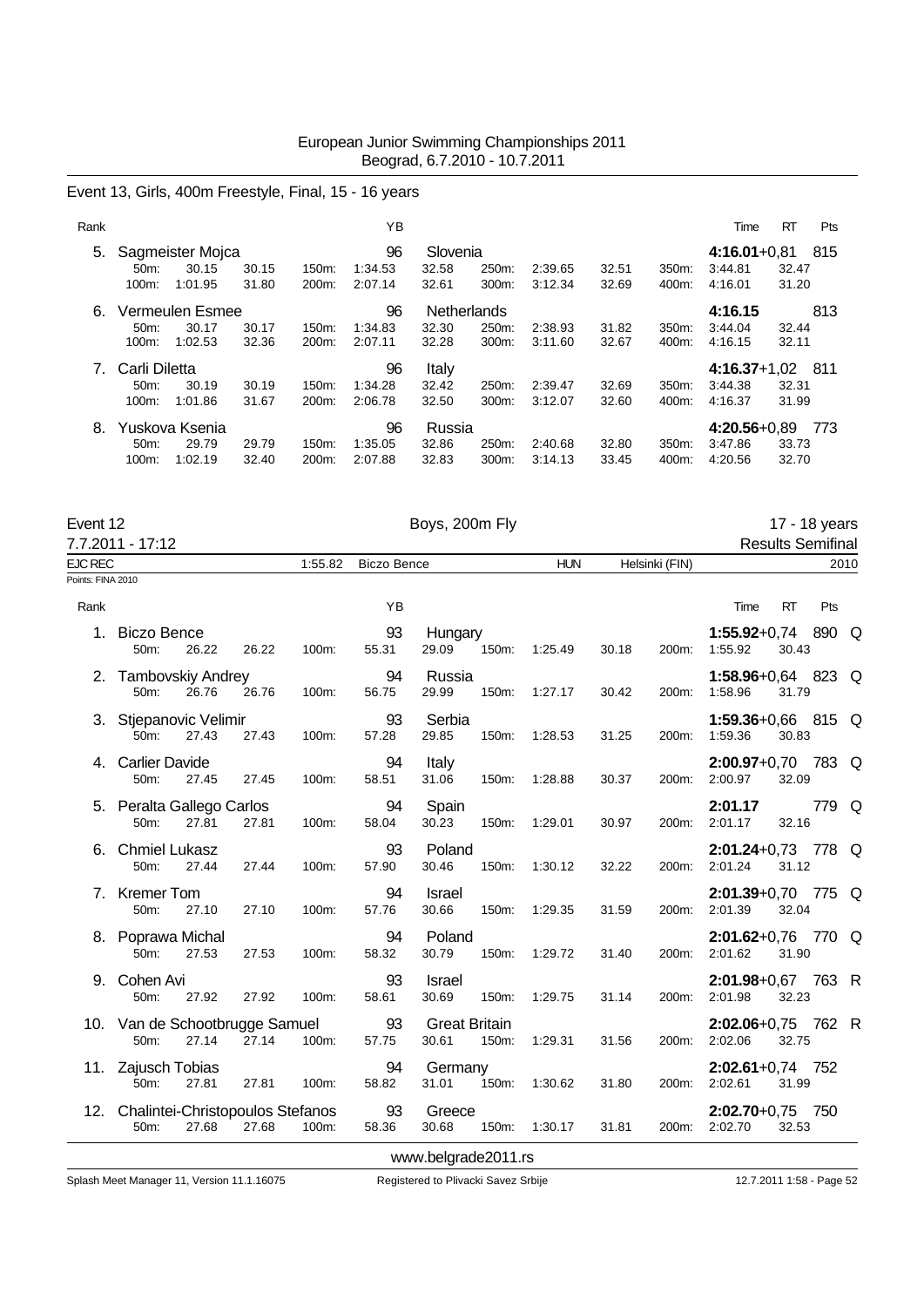# Event 12, Boys, 200m Fly, Semifinal, 17 - 18 years

| Rank |                                          |       |       |          | ΥB            |                   |       |         |       |                    | Time                      | <b>RT</b> | <b>Pts</b> |
|------|------------------------------------------|-------|-------|----------|---------------|-------------------|-------|---------|-------|--------------------|---------------------------|-----------|------------|
| 13.  | Bromer Viktor B.<br>$50m$ :              | 27.67 | 27.67 | $100m$ : | 93<br>58.62   | Denmark<br>30.95  | 150m: | 1:30.07 | 31.45 | 200m:              | $2:03.21+0.69$<br>2:03.21 | 33.14     | -741       |
| 14.  | Diogo Miguel Monteiro<br>$50m$ :         | 27.83 | 27.83 | $100m$ : | 93<br>1:00.01 | Portugal<br>32.18 | 150m: | 1:31.76 | 31.75 | 200m:              | $2:03.51+0.86$<br>2:03.51 | 31.75     | 735        |
| 15.  | Koptyelov Yevgen<br>$50m$ :              | 27.48 | 27.48 | $100m$ : | 93<br>57.76   | Ukraine<br>30.28  | 150m: | 1:30.12 | 32.36 | 200 <sub>m</sub> : | 2:03.96<br>2:03.96        | 33.84     | 727        |
| 16.  | <b>Kusch Marius</b><br>50 <sub>m</sub> : | 28.17 | 28.17 | $100m$ : | 93<br>58.92   | Germany<br>30.75  | 150m: | 1:31.81 | 32.89 | 200 <sub>m</sub> : | $2:04.11+0.68$<br>2:04.11 | 32.30     | 725        |

| Event 5           | 7.7.2011 - 17:27                    |       |       |          |                     | Girls, 200m Fly               |       |            |       |               |                                 |           | 15 - 16 years        |
|-------------------|-------------------------------------|-------|-------|----------|---------------------|-------------------------------|-------|------------|-------|---------------|---------------------------------|-----------|----------------------|
|                   |                                     |       |       |          |                     |                               |       |            |       |               |                                 |           | <b>Results Final</b> |
| EJC REC           |                                     |       |       | 2:08.55  | <b>Kovacs Emese</b> |                               |       | <b>HUN</b> |       | Antwerp (BEL) |                                 |           | 2007                 |
| Points: FINA 2010 |                                     |       |       |          |                     |                               |       |            |       |               |                                 |           |                      |
| Rank              |                                     |       |       |          | YB                  |                               |       |            |       |               | Time                            | <b>RT</b> | Pts                  |
| 1.                | Sheridan Elena<br>50 <sub>m</sub> : | 30.04 | 30.04 | 100m:    | 95<br>1:03.01       | <b>Great Britain</b><br>32.97 | 150m: | 1:37.59    | 34.58 | 200m:         | $2:10.40 + 0.83$ 847<br>2:10.40 | 32.81     |                      |
| 2.                | Szilagyi Liliana<br>50m:            | 29.76 | 29.76 | 100m:    | 96<br>1:03.65       | Hungary<br>33.89              | 150m: | 1:36.69    | 33.04 | 200m:         | 2:10.95<br>2:10.95              | 34.26     | 837                  |
|                   | 3. Barton Georgia<br>50m:           | 30.39 | 30.39 | 100m:    | 95<br>1:04.78       | <b>Great Britain</b><br>34.39 | 150m: | 1:37.72    | 32.94 | 200m:         | $2:12.27+0.83$ 812<br>2:12.27   | 34.55     |                      |
|                   | Czeschner Elena<br>$50m$ :          | 31.28 | 31.28 | $100m$ : | 96<br>1:05.51       | Germany<br>34.23              | 150m: | 1:40.19    | 34.68 | 200m:         | $2:14.19 + 0.73$<br>2:14.19     | 34.00     | 777                  |
|                   | Garcia Mauri Cristina<br>50m:       | 30.03 | 30.03 | 100m:    | 95<br>1:03.74       | Spain<br>33.71                | 150m: | 1:39.06    | 35.32 | 200m:         | $2:15.48+0.71$ 755<br>2:15.48   | 36.42     |                      |
| 6.                | <b>Beyer Paula</b><br>50m:          | 31.27 | 31.27 | 100m:    | 95<br>1:04.96       | Germany<br>33.69              | 150m: | 1:39.91    | 34.95 | 200m:         | 2:15.63<br>2:15.63              | 35.72     | 753                  |
| 7.                | Kyselyova Yuliya<br>$50m$ :         | 32.29 | 32.29 | 100m:    | 95<br>1:06.64       | Ukraine<br>34.35              | 150m: | 1:41.06    | 34.42 | 200m:         | 2:16.52<br>2:16.52              | 35.46     | 738                  |
| DSQ.              | Mc Mahon Sycerika<br>50m:           | 31.88 | 31.88 | 100m:    | 95<br>1:06.75       | Ireland<br>34.87              | 150m: | 1.43.94    | 37.19 |               |                                 | $+0,77$   |                      |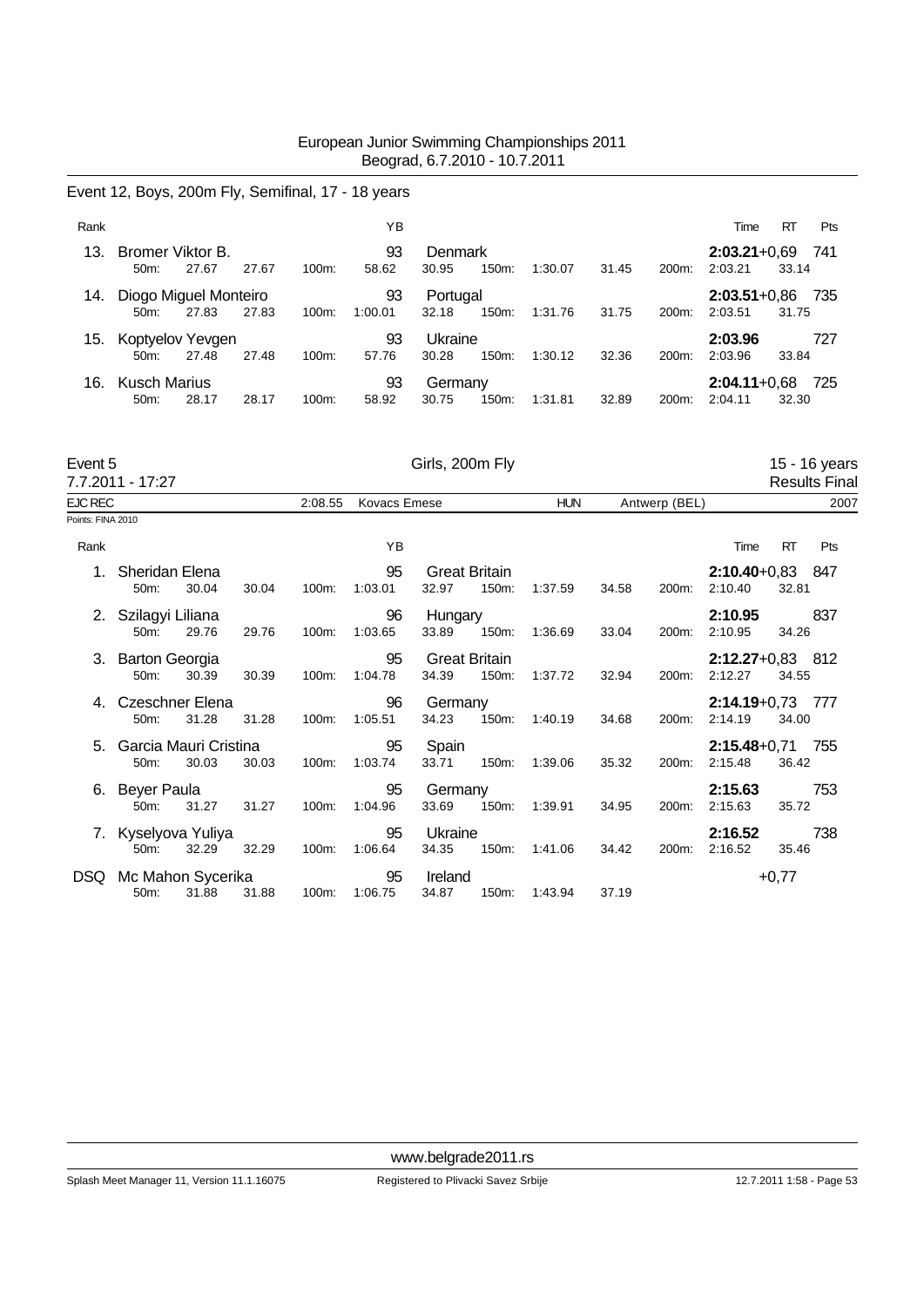| Event 16          | 7.7.2011 - 17:32                  |       |       |         |                        | Boys, 200m Medley             |                                |            |       |          |                                 | 17 - 18 years<br><b>Results Semifinal</b> |       |      |
|-------------------|-----------------------------------|-------|-------|---------|------------------------|-------------------------------|--------------------------------|------------|-------|----------|---------------------------------|-------------------------------------------|-------|------|
| <b>EJC REC</b>    |                                   |       |       | 2:00.73 | <b>Mohammed Xavier</b> |                               |                                | <b>GBR</b> |       | Belgrade |                                 |                                           |       | 2008 |
| Points: FINA 2010 |                                   |       |       |         |                        |                               |                                |            |       |          |                                 |                                           |       |      |
| Rank              |                                   |       |       |         | ΥB                     |                               |                                |            |       |          | Time                            | <b>RT</b>                                 | Pts   |      |
|                   | 1. Wallace Dan<br>50m:            | 26.54 | 26.54 | 100m:   | 93<br>57.40            | <b>Great Britain</b><br>30.86 | 150m:                          | 1:32.21    | 34.81 | 200m:    | $2:01.61+0.76$<br>2:01.61       | 29.40                                     | 825 Q |      |
|                   | 2. Lloyd leuan<br>50m:            | 26.57 | 26.57 | 100m:   | 93<br>57.65            | <b>Great Britain</b><br>31.08 | 150m:                          | 1:32.73    | 35.08 | 200m:    | 2:01.76+0,76 822 Q<br>2:01.76   | 29.03                                     |       |      |
|                   | 3. Hanani Tal<br>50m:             | 27.76 | 27.76 | 100m:   | 93<br>58.61            | Israel<br>30.85               | 150m:                          | 1:34.56    | 35.95 | 200m:    | $2:03.32 + 0.66$<br>2:03.32     | 28.76                                     | 792 Q |      |
|                   | 4. Vazaios Andreas<br>50m:        | 26.65 | 26.65 | 100m:   | 94<br>58.31            | Greece<br>31.66               | 150m:                          | 1:33.93    | 35.62 | 200m:    | $2:03.42 + 0.78$<br>2:03.42     | 29.49                                     | 790 Q |      |
|                   | 5. Forster Phillipp<br>50m:       | 26.85 | 26.85 | 100m:   | 94<br>58.25            | Germany<br>31.40              | 150m:                          | 1:34.71    | 36.46 | 200m:    | <b>2:03.89+</b> 0.61<br>2:03.89 | 29.18                                     | 781 Q |      |
|                   | 6. Puig Garrich Albert<br>50m:    | 26.55 | 26.55 | 100m:   | 94<br>59.02            | Spain<br>32.47                | 150m:                          | 1:34.95    | 35.93 | 200m:    | 2:04.25+0,69 774 Q<br>2:04.25   | 29.30                                     |       |      |
|                   | 7. Croenen Louis<br>50m:          | 26.96 | 26.96 | 100m:   | 94<br>58.45            | <b>Belgium</b><br>31.49       | 150m:                          | 1:35.50    | 37.05 | 200m:    | 2:04.43+0,77 771 Q<br>2:04.43   | 28.93                                     |       |      |
|                   | 8. Janecek Pavel<br>50m:          | 26.99 | 26.99 | 100m:   | 94<br>58.35            | 31.36                         | <b>Czech Republic</b><br>150m: | 1:35.68    | 37.33 | 200m:    | $2:05.30+0.83$ 755 Q<br>2:05.30 | 29.62                                     |       |      |
|                   | 9. Solaeche Gomez Eduardo<br>50m: | 27.00 | 27.00 | 100m:   | 93<br>59.87            | Spain<br>32.87                | 150m:                          | 1:36.39    | 36.52 | 200m:    | $2:05.49 + 0.71$<br>2:05.49     | 29.10                                     | 751 R |      |
|                   | 10. Ballo Stefano<br>50m:         | 27.23 | 27.23 | 100m:   | 93<br>59.77            | Italy<br>32.54                | 150m:                          | 1:36.39    | 36.62 | 200m:    | 2:05.60+0,73 749 R<br>2:05.60   | 29.21                                     |       |      |
|                   | 11. Varvaruk Sergiy<br>50m:       | 27.59 | 27.59 | 100m:   | 94<br>58.71            | Ukraine<br>31.12              | 150m:                          | 1:36.51    | 37.80 | 200m:    | $2:05.72+0.76$ 747<br>2:05.72   | 29.21                                     |       |      |
|                   | 12. Alpatov Vitaliy<br>50m:       | 27.51 | 27.51 | 100m:   | 93<br>58.71            | Ukraine<br>31.20              | 150m:                          | 1:36.27    | 37.56 | 200m:    | 2:05.95<br>2:05.95              | 29.68                                     | 743   |      |
|                   | 13. Krznaric Fran<br>50m:         | 26.83 | 26.83 | 100m:   | 94<br>58.69            | Croatia<br>31.86              | 150m:                          | 1:36.13    | 37.44 | 200m:    | $2:06.02 + 0.66$<br>2:06.02     | 29.89                                     | - 742 |      |
|                   | 14. Wedel Kevin<br>50m:           | 27.84 | 27.84 | 100m:   | 94<br>1:00.91          | Germany<br>33.07              | 150m:                          | 1:37.59    | 36.68 | 200m:    | $2:06.64 + 0.74$ 731<br>2:06.64 | 29.05                                     |       |      |
|                   | 15. Kiraly Bence<br>50m:          | 27.51 | 27.51 | 100m:   | 93<br>59.88            | <b>Hungary</b><br>32.37       | 150m:                          | 1:37.73    | 37.85 | 200m:    | 2:07.40+0,82 718<br>2:07.40     | 29.67                                     |       |      |
| 16.               | Persson Erik<br>50 <sub>m</sub> : | 28.46 | 28.46 | 100m:   | 94<br>1:01.85          | Sweden<br>33.39               | 150m:                          | 1:37.75    | 35.90 | 200m:    | $2:07.72+0.77$ 712<br>2:07.72   | 29.97                                     |       |      |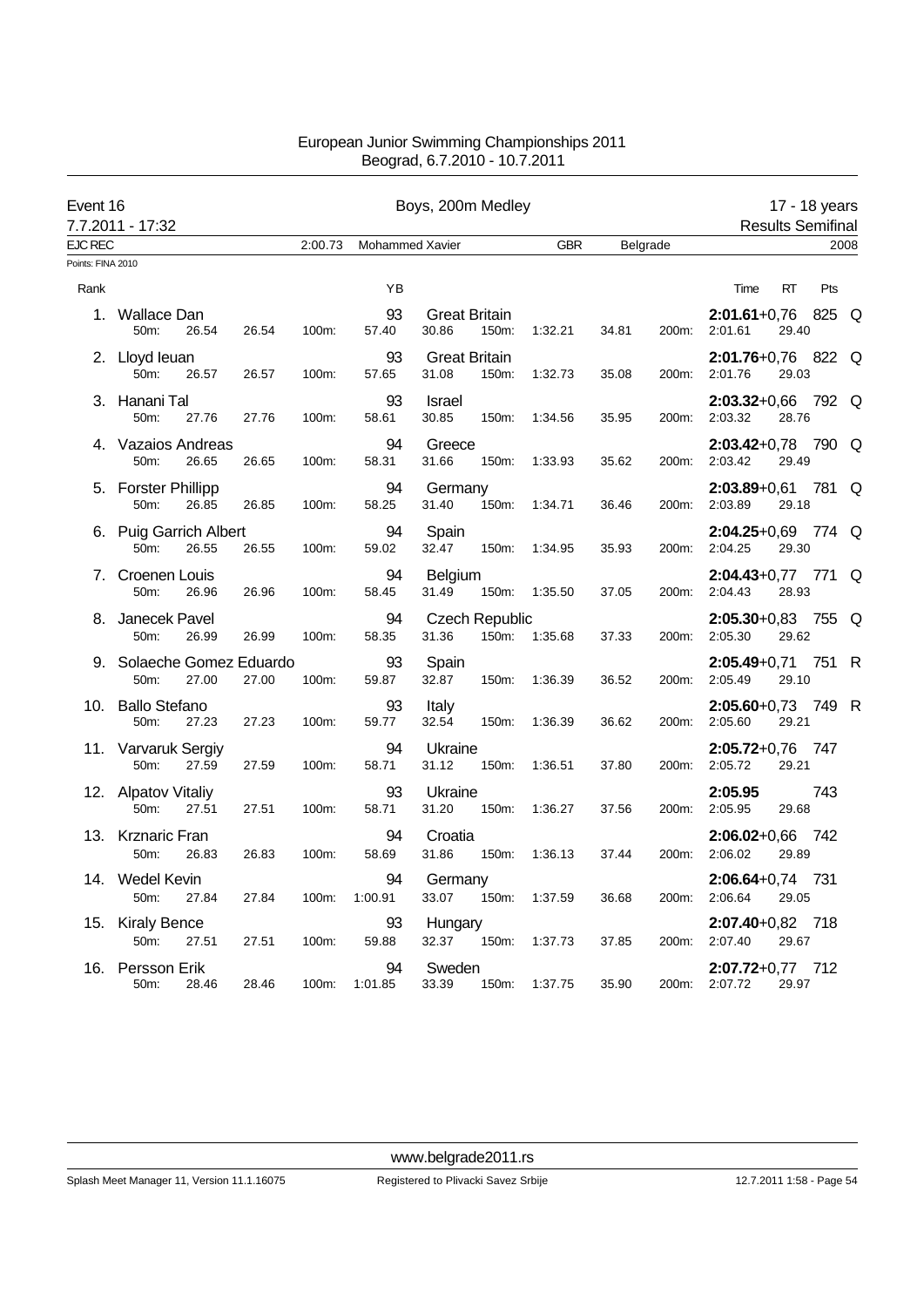| Event 7           | 7.7.2011 - 17:47                             |       |       |       |              | Girls, 100m Freestyle         |            |              |                   | 15 - 16 years<br><b>Results Final</b> |
|-------------------|----------------------------------------------|-------|-------|-------|--------------|-------------------------------|------------|--------------|-------------------|---------------------------------------|
| <b>EJC REC</b>    |                                              |       |       | 55.02 | Lippok Silke |                               | <b>GER</b> | Prague (CZE) |                   | 2009                                  |
| Points: FINA 2010 |                                              |       |       |       |              |                               |            |              |                   |                                       |
| Rank              |                                              |       |       |       | YB           |                               |            |              | <b>RT</b><br>Time | Pts                                   |
|                   | <b>Bonnet Charlotte</b><br>50 <sub>m</sub> : | 27.36 | 27.36 | 100m: | 95<br>55.25  | France<br>27.89               |            |              | $55.25 + 0.69$    | 837                                   |
|                   | Nielsen Mie OE.<br>$50m$ :                   | 27.44 | 27.44 | 100m: | 96<br>56.01  | Denmark<br>28.57              |            |              | 56.01             | 803                                   |
| 3.                | Lloyd Jessica<br>50m:                        | 27.40 | 27.40 | 100m: | 95<br>56.19  | <b>Great Britain</b><br>28.79 |            |              | $56.19 + 0.80$    | 795                                   |
| 4.                | Chavez-Diaz Eva<br>50 <sub>m</sub> :         | 27.48 | 27.48 | 100m: | 95<br>56.48  | Austria<br>29.00              |            |              | $56.48 + 0.72$    | 783                                   |
| 5.                | <b>Touati Assia</b><br>50m:                  | 27.58 | 27.58 | 100m: | 95<br>56.49  | France<br>28.91               |            |              | $56.49 + 0.76$    | 783                                   |
|                   | Wenk Alexandra<br>$50m$ :                    | 27.34 | 27.34 | 100m: | 95<br>56.68  | Germany<br>29.34              |            |              | $56.68 + 0.83$    | 775                                   |
| 7                 | Hansson Louise<br>50 <sub>m</sub> :          | 27.50 | 27.50 | 100m: | 96<br>56.78  | Sweden<br>29.28               |            |              | $56.78 + 0.82$    | 771                                   |
| 8.                | <b>Trentin Giada</b><br>50m:                 | 27.58 | 27.58 | 100m: | 95<br>57.05  | Italy<br>29.47                |            |              | $57.05 + 0.72$    | 760                                   |

| Event 8           | 7.7.2011 - 17:51            |       |       |          |               | Boys, 200m Breaststroke       |       |            |       |               |                               |           | 17 - 18 years<br><b>Results Final</b> |
|-------------------|-----------------------------|-------|-------|----------|---------------|-------------------------------|-------|------------|-------|---------------|-------------------------------|-----------|---------------------------------------|
| <b>EJC REC</b>    |                             |       |       | 2:10.71  | Gyurta Daniel |                               |       | <b>HUN</b> |       | Antwerp (BEL) |                               |           | 2007                                  |
| Points: FINA 2010 |                             |       |       |          |               |                               |       |            |       |               |                               |           |                                       |
| Rank              |                             |       |       |          | YB            |                               |       |            |       |               | Time                          | <b>RT</b> | Pts                                   |
| 1.                | Bizzarri Flavio<br>$50m$ :  | 30.36 | 30.36 | 100m:    | 93<br>1:04.05 | Italy<br>33.69                | 150m: | 1:38.68    | 34.63 | 200m:         | $2:12.43+0.73$ 888<br>2:12.43 | 33.75     |                                       |
| 2.                | Mattsson Matti<br>50m:      | 30.25 | 30.25 | 100m:    | 93<br>1:04.18 | Finland<br>33.93              | 150m: | 1:38.54    | 34.36 | 200m:         | $2:12.65+0.75$ 884<br>2:12.65 | 34.11     |                                       |
| 3.                | Shemberyev Maxym<br>$50m$ : | 31.59 | 31.59 | 100m:    | 93<br>1:04.94 | Ukraine<br>33.35              | 150m: | 1:38.81    | 33.87 | 200m:         | 2:12.84+0,88 880<br>2:12.84   | 34.03     |                                       |
| 4.                | Rozhkov Olexiy<br>50m:      | 31.37 | 31.37 | 100m:    | 93<br>1:05.13 | Ukraine<br>33.76              | 150m: | 1:39.35    | 34.22 | 200m:         | $2:13.20+0.75$ 873<br>2:13.20 | 33.85     |                                       |
| 5.                | Amaltdinov Marat<br>$50m$ : | 31.50 | 31.50 | $100m$ : | 94<br>1:05.71 | Russia<br>34.21               | 150m: | 1:39.30    | 33.59 | 200m:         | $2:14.15+0.91$ 854<br>2:14.15 | 34.85     |                                       |
| 6.                | Vandevelde Raf<br>50m:      | 30.91 | 30.91 | 100m:    | 93<br>1:05.52 | Belgium<br>34.61              | 150m: | 1:40.65    | 35.13 | 200m:         | 2:16.05+0,72 819<br>2:16.05   | 35.40     |                                       |
| 7.                | Parker Joseph<br>50m:       | 32.05 | 32.05 | 100m:    | 93<br>1:05.97 | <b>Great Britain</b><br>33.92 | 150m: | 1:41.61    | 35.64 | 200m:         | $2:17.27+0.74$ 797<br>2:17.27 | 35.66     |                                       |
| 8.                | Tishchenko Anton<br>50m:    | 31.80 | 31.80 | 100m:    | 93<br>1:07.22 | Russia<br>35.42               | 150m: | 1:42.76    | 35.54 | 200m:         | $2:18.70+0.76$<br>2:18.70     | 35.94     | -773                                  |
|                   |                             |       |       |          |               | www.belgrade2011.rs           |       |            |       |               |                               |           |                                       |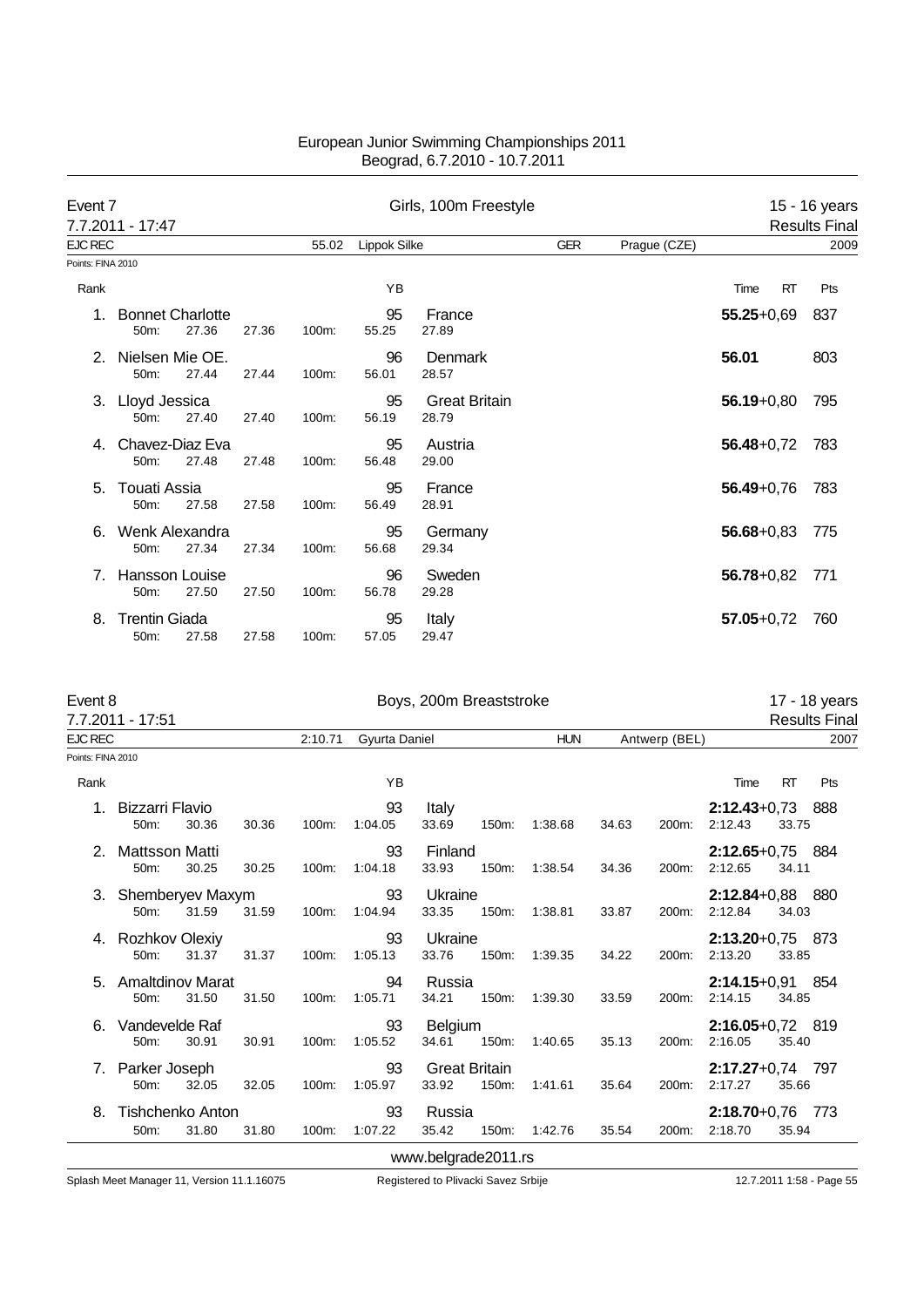| Event 9           |                                    |       |       |         |               | Girls, 200m Backstroke        |       |            |       |              |                             |           | 15 - 16 years        |
|-------------------|------------------------------------|-------|-------|---------|---------------|-------------------------------|-------|------------|-------|--------------|-----------------------------|-----------|----------------------|
|                   | 7.7.2011 - 18:02                   |       |       |         |               |                               |       |            |       |              |                             |           | <b>Results Final</b> |
| <b>EJC REC</b>    |                                    |       |       | 2:10.08 | Zevina Daryna |                               |       | <b>UKR</b> |       | Prague (CZE) |                             |           | 2009                 |
| Points: FINA 2010 |                                    |       |       |         |               |                               |       |            |       |              |                             |           |                      |
| Rank              |                                    |       |       |         | YB            |                               |       |            |       |              | Time                        | <b>RT</b> | Pts                  |
|                   | Meloni Federica<br>50m:            | 31.49 | 31.49 | 100m:   | 95<br>1:04.27 | Italy<br>32.78                | 150m: | 1:38.66    | 34.39 | 200m:        | $2:14.88 + 0.71$<br>2:14.88 | 36.22     | 792                  |
| 2.                | Gustafsdottir Eyglo Osk<br>$50m$ : | 31.55 | 31.55 | 100m:   | 95<br>1:04.88 | Iceland<br>33.33              | 150m: | 1:40.01    | 35.13 | 200m:        | $2:14.95+0.74$<br>2:14.95   | 34.94     | - 791                |
|                   | 3. Lenderyou Phoebe<br>$50m$ :     | 31.48 | 31.48 | 100m:   | 95<br>1:04.69 | <b>Great Britain</b><br>33.21 | 150m: | 1:39.90    | 35.21 | 200m:        | $2:15.53+0.72$<br>2:15.53   | 35.63     | - 780                |
| 4.                | Larina Julia<br>$50m$ :            | 31.86 | 31.86 | 100m:   | 96<br>1:05.50 | Russia<br>33.64               | 150m: | 1:40.93    | 35.43 | 200m:        | $2:16.44 + 0.62$<br>2:16.44 | 35.51     | 765                  |
| 5.                | <b>Worst Annemarie</b><br>50m:     | 32.36 | 32.36 | 100m:   | 95<br>1:06.41 | Netherlands<br>34.05          | 150m: | 1:42.07    | 35.66 | 200m:        | $2:16.54 + 0.64$<br>2:16.54 | 34.47     | - 763                |
| 6.                | Esposito Ambra<br>$50m$ :          | 32.89 | 32.89 | 100m:   | 96<br>1:06.74 | Italy<br>33.85                | 150m: | 1:42.11    | 35.37 | 200m:        | $2:16.55+0.66$<br>2:16.55   | 34.44     | - 763                |
| 7.                | Gumenyuk Nadiya<br>$50m$ :         | 32.24 | 32.24 | 100m:   | 95<br>1:05.76 | Ukraine<br>33.52              | 150m: | 1:41.24    | 35.48 | 200m:        | $2:17.87 + 0.75$<br>2:17.87 | 36.63     | -741                 |
| 8.                | Sarikaya Hazal<br>50m:             | 32.48 | 32.48 | 100m:   | 96<br>1:06.68 | <b>Turkey</b><br>34.20        | 150m: | 1:42.60    | 35.92 | 200m:        | $2:18.15+0.75$<br>2:18.15   | 35.55     | 737                  |

| Event 14          | 7.7.2011 - 18:07                              |       |       |       |                      | Boys, 100m Freestyle    |            |              | <b>Results Semifinal</b> | 17 - 18 years |      |
|-------------------|-----------------------------------------------|-------|-------|-------|----------------------|-------------------------|------------|--------------|--------------------------|---------------|------|
| EJC REC           |                                               |       |       | 48.48 | <b>Izotov Daniil</b> |                         | <b>RUS</b> | Prague (CZE) |                          |               | 2009 |
| Points: FINA 2010 |                                               |       |       |       |                      |                         |            |              |                          |               |      |
| Rank              |                                               |       |       |       | YB                   |                         |            |              | <b>RT</b><br>Time        | Pts           |      |
| 1.                | Kukharau Arseni<br>50 <sub>m</sub> :          | 24.06 | 24.06 | 100m: | 93<br>49.96          | <b>Belarus</b><br>25.90 |            |              | 49.96+0,78               | 827 Q         |      |
| 2.                | Stjepanovic Velimir<br>50 <sub>m</sub> :      | 24.30 | 24.30 | 100m: | 93<br>50.29          | Serbia<br>25.99         |            |              | $50.29 + 0.69$           | 811 Q         |      |
| 3.                | <b>Kalnins Uvis</b><br>50m:                   | 24.24 | 24.24 | 100m: | 93<br>50.31          | Latvia<br>26.07         |            |              | $50.31 + 0.59$           | 810 Q         |      |
| 4.                | Ferri Giacomo<br>50m:                         | 24.50 | 24.50 | 100m: | 94<br>50.42          | Italy<br>25.92          |            |              | $50.42 + 0.76$           | 805 Q         |      |
| 5.                | <b>Skaaning Daniel</b><br>50m:                | 24.39 | 24.39 | 100m: | 93<br>50.54          | Denmark<br>26.15        |            |              | $50.54 + 0.66$           | 799 Q         |      |
| 6.                | <b>Ermakov Dmitry</b><br>50m:                 | 24.36 | 24.36 | 100m: | 93<br>50.64          | Russia<br>26.28         |            |              | $50.64 + 0.74$           | 794 Q         |      |
| 7.                | Martinez Rodriguez Aitor<br>50 <sub>m</sub> : | 24.57 | 24.57 | 100m: | 93<br>50.68          | Spain<br>26.11          |            |              | $50.68 + 0.75$           | 793 Q         |      |
| 8.                | Klyukin Alexander<br>50m:                     | 24.36 | 24.36 | 100m: | 93<br>50.81          | Russia<br>26.45         |            |              | $50.81 + 0.67$           | 786 Q         |      |
|                   |                                               |       |       |       |                      | www.belgrade2011.rs     |            |              |                          |               |      |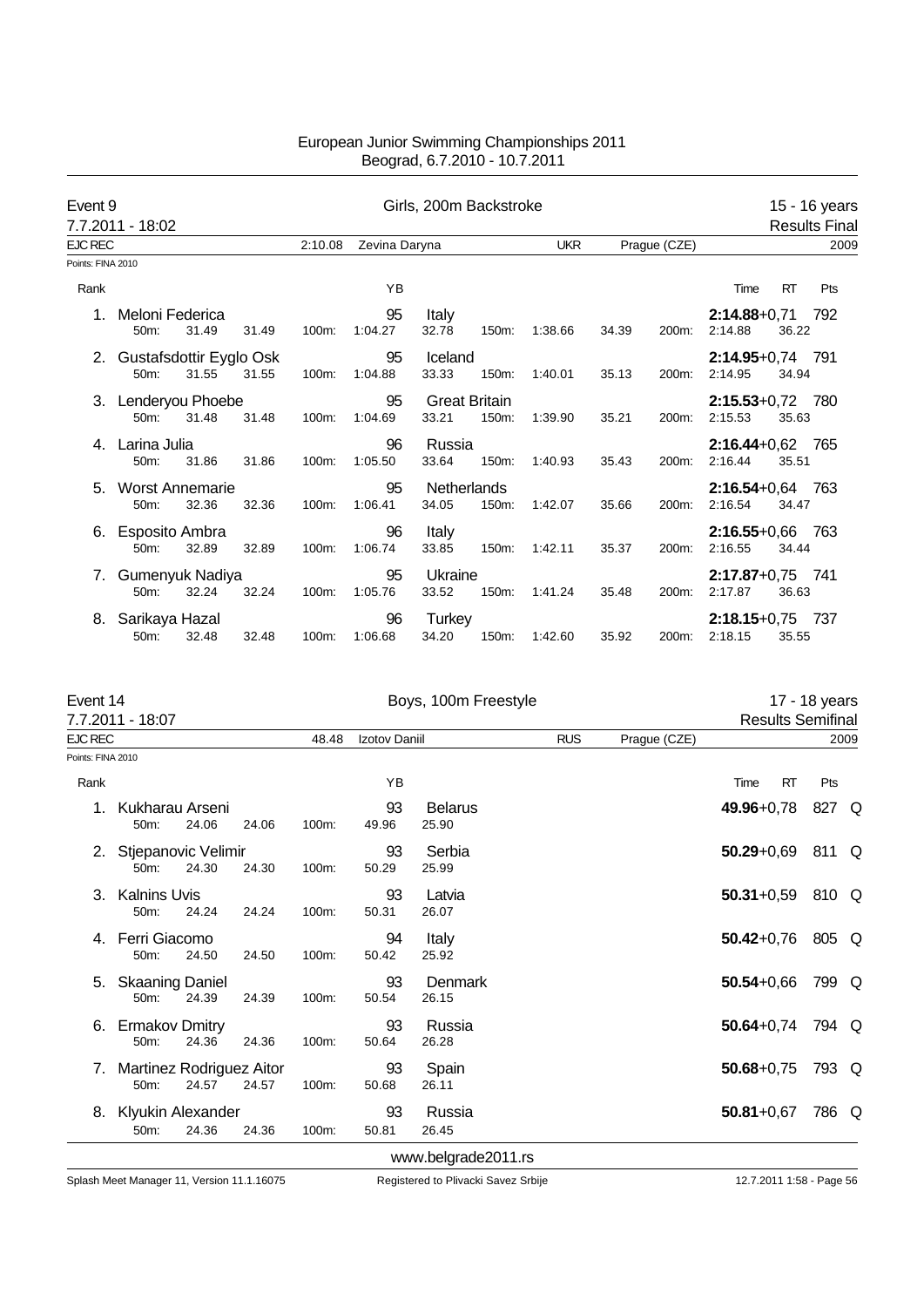# Event 14, Boys, 100m Freestyle, Semifinal, 17 - 18 years Rank Time RT Pts 9. Mral Max 93 Germany **50.86**+0,73 784 R 50m: 24.55 24.55 100m: 50.86 26.31 10. Olshtein Almog 93 Israel **51.20**+0,73 769 R 50m: 24.87 24.87 100m: 51.20 26.33 11. Mottola Maurizio 94 Italy **51.22**+0,76 768 50m: 24.72 24.72 100m: 51.22 26.50 12. NEGREA Andrei 93 Romania **51.31**+0,94 764 50m: 25.02 25.02 100m: 13. Mignon Clement 93 France **51.36**+0,80 761 50m: 24.75 24.75 100m: 51.36 26.61 14. Hillmer Steffen 93 Germany **51.39**+0,70 760 50m: 24.88 24.88 100m: 51.39 26.51 15. Degtjarjov Pjotr 93 Estonia **51.50**+0,76 755 50m: 24.27 24.27 100m: 51.50 27.23 16. Konovalov Alexi 94 Israel **51.58**+0,77 752 50m: 24.91 24.91 100m: 51.58

| Event 15          | 7.7.2011 - 18:20              |       |       |         |               | Girls, 200m Breaststroke      |       |            |       |              |                                 | 15 - 16 years<br><b>Results Semifinal</b> |       |  |
|-------------------|-------------------------------|-------|-------|---------|---------------|-------------------------------|-------|------------|-------|--------------|---------------------------------|-------------------------------------------|-------|--|
| <b>EJC REC</b>    |                               |       |       | 2:24.70 | Detenyuk Olga |                               |       | <b>RUS</b> |       | Prague (CZE) |                                 |                                           | 2009  |  |
| Points: FINA 2010 |                               |       |       |         |               |                               |       |            |       |              |                                 |                                           |       |  |
| Rank              |                               |       |       |         | YB            |                               |       |            |       |              | Time                            | <b>RT</b>                                 | Pts   |  |
|                   | Temnikova Maria<br>50m:       | 35.25 | 35.25 | 100m:   | 95<br>1:12.08 | Russia<br>36.83               | 150m: | 1:49.41    | 37.33 | 200m:        | $2:26.33+0.63$ 878 Q<br>2:26.33 | 36.92                                     |       |  |
| 2.                | Novikova Irina<br>50m:        | 35.30 | 35.30 | 100m:   | 95<br>1:12.22 | Russia<br>36.92               | 150m: | 1:50.01    | 37.79 | 200m:        | 2:27.17+0,83 863 Q<br>2:27.17   | 37.16                                     |       |  |
|                   | 3. Renshaw Molly<br>50m:      | 34.65 | 34.65 | 100m:   | 96<br>1:12.72 | <b>Great Britain</b><br>38.07 | 150m: | 1:49.91    | 37.19 | 200m:        | 2:28.11<br>2:28.11              | 38.20                                     | 846 Q |  |
|                   | Laukkanen Jenna<br>50m:       | 34.76 | 34.76 | 100m:   | 95<br>1:12.59 | Finland<br>37.83              | 150m: | 1:51.12    | 38.53 | 200m:        | $2:29.49+0.77$ 823 Q<br>2:29.49 | 38.37                                     |       |  |
|                   | 5. Fangio Francesca<br>50m:   | 35.24 | 35.24 | 100m:   | 95<br>1:12.65 | Italy<br>37.41                | 150m: | 1:52.21    | 39.56 | 200m:        | 2:29.91<br>2:29.91              | 37.70                                     | 816 Q |  |
| 6.                | <b>Toni Carlotta</b><br>50m:  | 34.37 | 34.37 | 100m:   | 95<br>1:12.49 | Italy<br>38.12                | 150m: | 1:52.26    | 39.77 | 200m:        | $2:30.22+0.78$ 811 Q<br>2:30.22 | 37.96                                     |       |  |
| 7.                | <b>Polit Claire</b><br>50m:   | 34.59 | 34.59 | 100m:   | 95<br>1:12.38 | France<br>37.79               | 150m: | 1:51.57    | 39.19 | 200m:        | 2:31.22+0,80 795 Q<br>2:31.22   | 39.65                                     |       |  |
| 8.                | Sztankovics Anna<br>50m:      | 34.74 | 34.74 | 100m:   | 96<br>1:12.75 | Hungary<br>38.01              | 150m: | 1:52.58    | 39.83 | 200m:        | $2:31.78+0.80$ 786 Q<br>2:31.78 | 39.20                                     |       |  |
| 9.                | <b>Holten Cecilie</b><br>50m: | 34.99 | 34.99 | 100m:   | 96<br>1:14.49 | Denmark<br>39.50              | 150m: | 1:54.29    | 39.80 | 200m:        | $2:33.79+0.81$<br>2:33.79       | 39.50                                     | 756 R |  |

<www.belgrade2011.rs>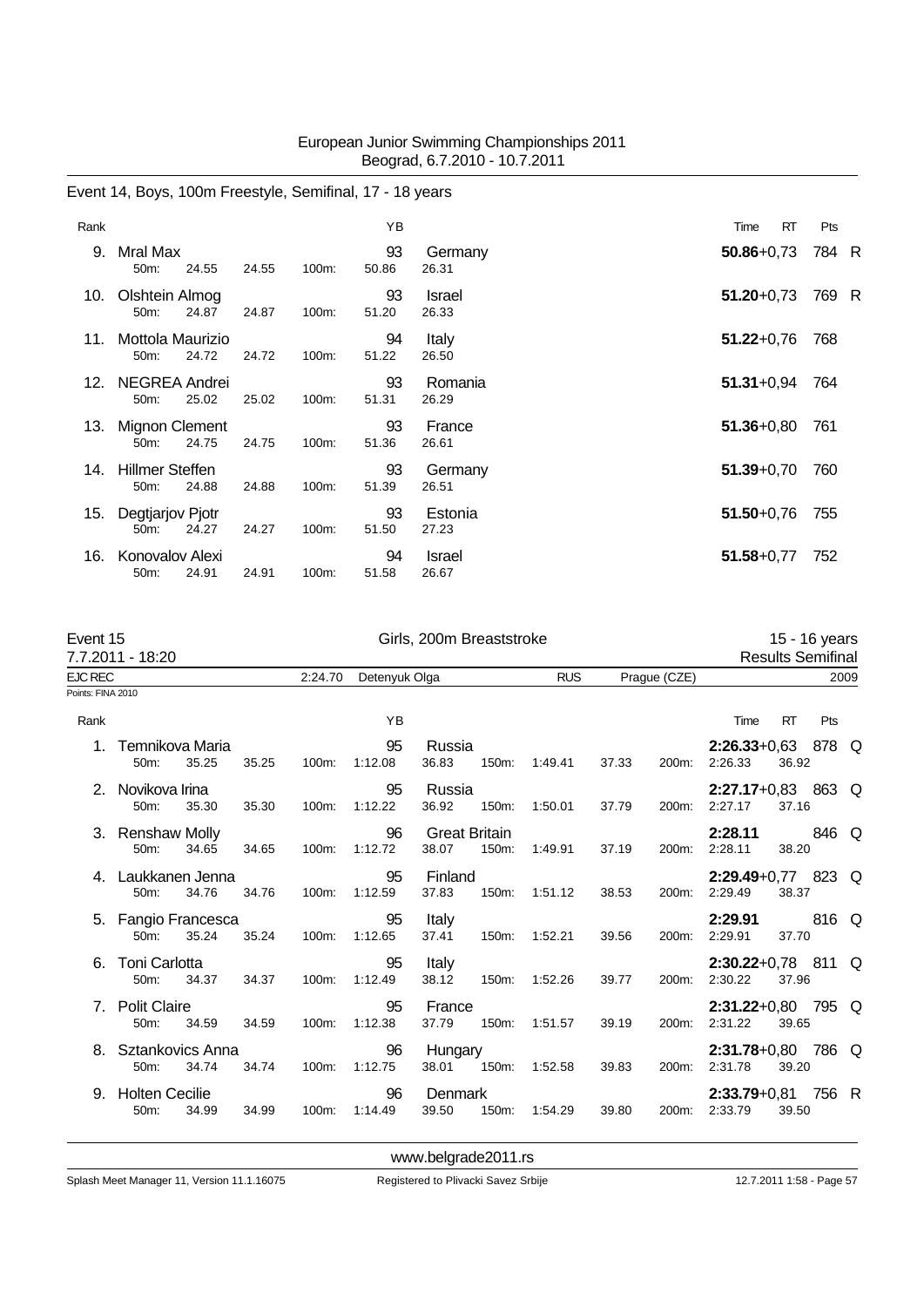# Event 15, Girls, 200m Breaststroke, Semifinal, 15 - 16 years

| Rank |                                          |       |       |          | ΥB            |                   |          |         |       |       | Time                          | RT    | Pts   |  |
|------|------------------------------------------|-------|-------|----------|---------------|-------------------|----------|---------|-------|-------|-------------------------------|-------|-------|--|
| 10.  | Bornemann Alina<br>$50m$ :               | 35.47 | 35.47 | $100m$ : | 96<br>1:15.78 | Germany<br>40.31  | 150m:    | 1:54.80 | 39.02 | 200m: | $2:34.64 + 0.86$<br>2:34.64   | 39.84 | 743 R |  |
|      | 11. Ferenczi Fanni<br>$50m$ :            | 35.63 | 35.63 | $100m$ : | 96<br>1:16.01 | Hungary<br>40.38  | 150m:    | 1:54.82 | 38.81 | 200m: | $2:34.74+0.66$ 742<br>2:34.74 | 39.92 |       |  |
| 12.  | Marcun Neza<br>$50m$ :                   | 35.92 | 35.92 | $100m$ : | 95<br>1:14.75 | Slovenia<br>38.83 | $150m$ : | 1:53.89 | 39.14 | 200m: | $2:35.09 + 0.89$<br>2:35.09   | 41.20 | - 737 |  |
| 13.  | Oliveira Paula Alexandra<br>$50m$ :      | 35.94 | 35.94 | $100m$ : | 96<br>1:16.34 | Portugal<br>40.40 | $150m$ : | 1:56.68 | 40.34 | 200m: | $2:35.84 + 0.89$<br>2:35.84   | 39.16 | - 726 |  |
| 14.  | Tovstogan Ol'ga<br>$50m$ :               | 34.86 | 34.86 | $100m$ : | 96<br>1:15.14 | Ukraine<br>40.28  | 150m:    | 1:56.58 | 41.44 | 200m: | $2:36.68+0.92$ 715<br>2:36.68 | 40.10 |       |  |
| 15.  | Amardeilh Camille<br>$50m$ :             | 36.00 | 36.00 | $100m$ : | 95<br>1:14.90 | France<br>38.90   | $150m$ : | 1:56.56 | 41.66 | 200m: | $2:37.28 + 0.76$<br>2:37.28   | 40.72 | - 707 |  |
| 16.  | Kaminskaya Victoria<br>50 <sub>m</sub> : | 36.05 | 36.05 | $100m$ : | 95<br>1:16.02 | Portugal<br>39.97 | 150m:    | 1:56.76 | 40.74 | 200m: | $2:38.20 + 0.84$<br>2:38.20   | 41.44 | 694   |  |

| Event 18          |                        |                      |       |          |                     |               | Boys, 1500m Freestyle |                 |       |                |                   |           | 17 - 18 years  |
|-------------------|------------------------|----------------------|-------|----------|---------------------|---------------|-----------------------|-----------------|-------|----------------|-------------------|-----------|----------------|
|                   | 7.7.2011 - 18:30       |                      |       |          |                     |               |                       |                 |       |                |                   |           | <b>Results</b> |
| <b>EJC REC</b>    |                        |                      |       | 15:06.04 | Sawrymowicz Mateusz |               |                       | POL             |       | Budapest (HUN) |                   |           | 2005           |
| Points: FINA 2010 |                        |                      |       |          |                     |               |                       |                 |       |                |                   |           |                |
| Rank              |                        |                      |       |          | YB                  |               |                       |                 |       |                | Time              | <b>RT</b> | Pts            |
| 1.                |                        | Paltrinieri Gregorio |       |          | 94                  | Italy         |                       |                 |       |                | $15:12.16 + 0.87$ |           | 881            |
|                   | 50m:                   | 28.19                | 28.19 | 450m:    | 4:31.37             | 30.36         | 850m:                 | 8:35.50         | 30.69 |                | 1250m: 12:39.73   | 30.83     |                |
|                   | 100m:                  | 58.25                | 30.06 | 500m:    | 5:01.72             | 30.35         | 900m:                 | 9:05.82         | 30.32 |                | 1300m: 13:10.27   | 30.54     |                |
|                   | 150m:                  | 1:28.37              | 30.12 | 550m:    | 5:32.45             | 30.73         | 950m:                 | 9:36.37         | 30.55 |                | 1350m: 13:40.97   | 30.70     |                |
|                   | 200m:                  | 1:58.74              | 30.37 | 600m:    | 6:02.97             | 30.52         |                       | 1000m: 10:06.67 | 30.30 |                | 1400m: 14:11.73   | 30.76     |                |
|                   | 250m:                  | 2:29.15              | 30.41 | 650m:    | 6:33.74             | 30.77         |                       | 1050m: 10:37.47 | 30.80 |                | 1450m: 14:42.35   | 30.62     |                |
|                   | 300m:                  | 2:59.69              | 30.54 | 700m:    | 7:04.21             | 30.47         |                       | 1100m: 11:07.62 | 30.15 |                | 1500m: 15:12.16   | 29.81     |                |
|                   | 350m:                  | 3:30.37              | 30.68 | 750m:    | 7:34.47             | 30.26         |                       | 1150m: 11:38.36 | 30.74 |                |                   |           |                |
|                   | 400m:                  | 4:01.01              | 30.64 | 800m:    | 8:04.81             | 30.34         |                       | 1200m: 12:08.90 | 30.54 |                |                   |           |                |
| 2.                | Detti Gabriele         |                      |       |          | 94                  | Italy         |                       |                 |       |                | $15:16.86 + 0.83$ |           | 867            |
|                   | 50m:                   | 28.56                | 28.56 | 450m:    | 4:33.49             | 30.81         | 850m:                 | 8:38.82         | 30.64 |                | 1250m: 12:44.03   | 30.75     |                |
|                   | 100m:                  | 59.09                | 30.53 | 500m:    | 5:04.27             | 30.78         | 900m:                 | 9:09.39         | 30.57 |                | 1300m: 13:14.80   | 30.77     |                |
|                   | 150m:                  | 1:29.70              | 30.61 | 550m:    | 5:34.87             | 30.60         | 950m:                 | 9:40.06         | 30.67 |                | 1350m: 13:45.60   | 30.80     |                |
|                   | 200m:                  | 2:00.44              | 30.74 | 600m:    | 6:05.28             | 30.41         |                       | 1000m: 10:10.80 | 30.74 |                | 1400m: 14:16.24   | 30.64     |                |
|                   | 250m:                  | 2:30.76              | 30.32 | 650m:    | 6:36.09             | 30.81         |                       | 1050m: 10:41.38 | 30.58 |                | 1450m: 14:47.04   | 30.80     |                |
|                   | 300m:                  | 3:01.46              | 30.70 | 700m:    | 7:06.86             | 30.77         |                       | 1100m: 11:11.83 | 30.45 |                | 1500m: 15:16.86   | 29.82     |                |
|                   | 350m:                  | 3:32.05              | 30.59 | 750m:    | 7:37.46             | 30.60         |                       | 1150m: 11:42.68 | 30.85 |                |                   |           |                |
|                   | 400m:                  | 4:02.68              | 30.63 | 800m:    | 8:08.18             | 30.72         |                       | 1200m: 12:13.28 | 30.60 |                |                   |           |                |
| 3.                | <b>Yildirimer Ediz</b> |                      |       |          | 93                  | <b>Turkey</b> |                       |                 |       |                | $15:25.71+0.84$   |           | 843            |
|                   | 50m:                   | 28.43                | 28.43 | 450m:    | 4:32.68             | 30.92         | 850m:                 | 8:40.71         | 30.90 |                | 1250m: 12:50.01   | 31.63     |                |
|                   | 100m:                  | 58.58                | 30.15 | 500m:    | 5:03.25             | 30.57         | 900m:                 | 9:11.39         | 30.68 |                | 1300m: 13:21.31   | 31.30     |                |
|                   | 150m:                  | 1:28.91              | 30.33 | 550m:    | 5:34.34             | 31.09         | 950m:                 | 9:42.81         | 31.42 |                | 1350m: 13:52.48   | 31.17     |                |
|                   | 200m:                  | 1:59.15              | 30.24 | 600m:    | 6:05.63             | 31.29         |                       | 1000m: 10:13.77 | 30.96 |                | 1400m: 14:24.01   | 31.53     |                |
|                   | 250m:                  | 2:29.78              | 30.63 | 650m:    | 6:36.88             | 31.25         |                       | 1050m: 10:44.79 | 31.02 |                | 1450m: 14:55.58   | 31.57     |                |
|                   | 300m:                  | 3:00.18              | 30.40 | 700m:    | 7:07.65             | 30.77         |                       | 1100m: 11:15.80 | 31.01 |                | 1500m: 15:25.71   | 30.13     |                |
|                   | 350m:                  | 3:30.95              | 30.77 | 750m:    | 7:38.86             | 31.21         |                       | 1150m: 11:46.99 | 31.19 |                |                   |           |                |
|                   | 400m:                  | 4:01.76              | 30.81 | 800m:    | 8:09.81             | 30.95         |                       | 1200m: 12:18.38 | 31.39 |                |                   |           |                |

<www.belgrade2011.rs>

Splash Meet Manager 11, Version 11.1.16075 **Registered to Plivacki Savez Srbije** 12.7.2011 1:58 - Page 58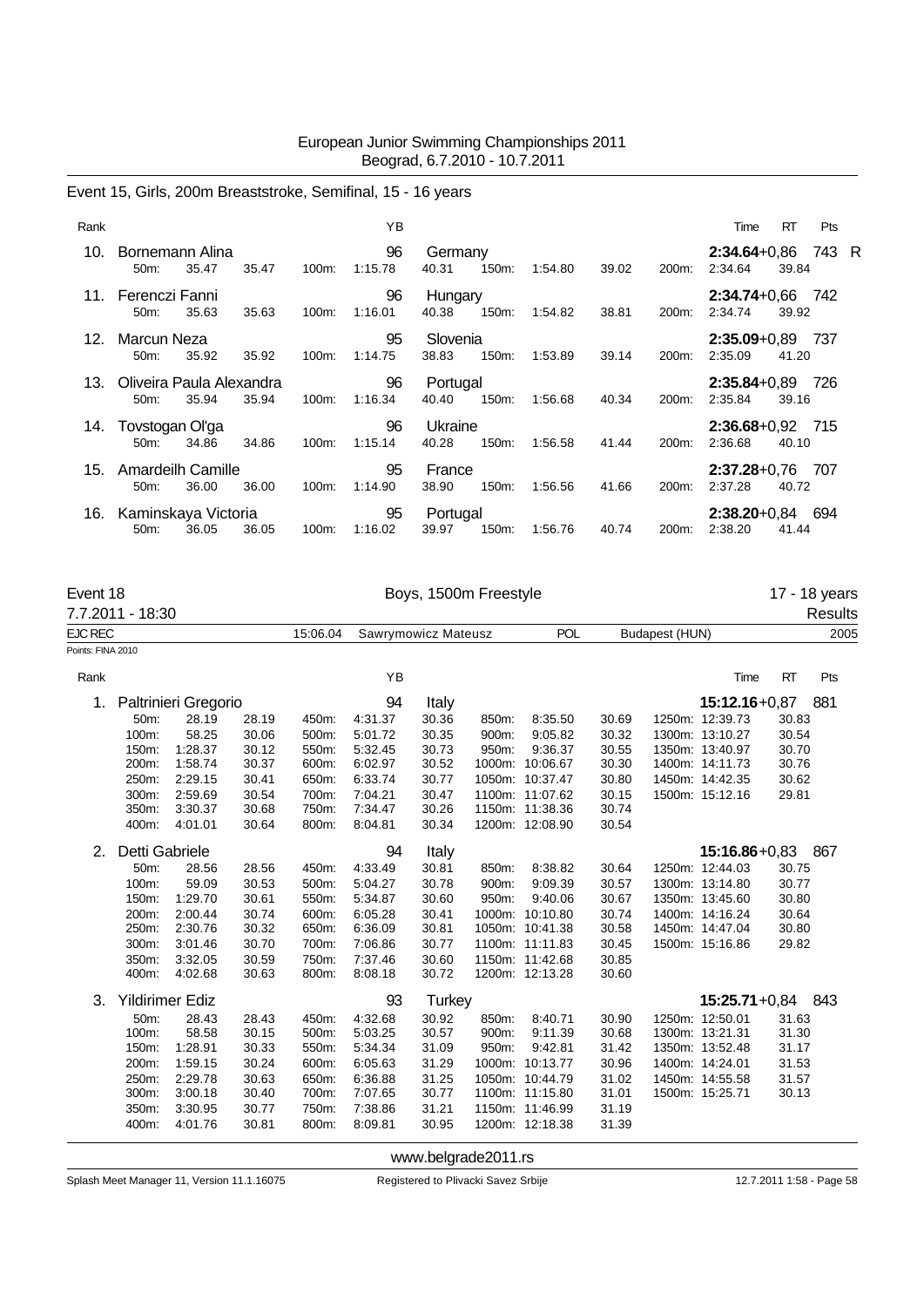# Event 18, Boys, 1500m Freestyle, 17 - 18 years

| Rank |                |                          |                |                | YB                 |                |       |                            |                | Time                               | RT             | Pts |
|------|----------------|--------------------------|----------------|----------------|--------------------|----------------|-------|----------------------------|----------------|------------------------------------|----------------|-----|
| 4.   |                | Scheruebl Christian      |                |                | 94                 | Austria        |       |                            |                | $15:26.79+0.88$                    |                | 840 |
|      | 50m:           | 28.39                    | 28.39          | 450m:          | 4:31.64            | 30.70          | 850m: | 8:39.26                    | 31.56          | 1250m: 12:51.42                    | 31.39          |     |
|      | 100m:<br>150m: | 58.51<br>1:29.13         | 30.12          | 500m:<br>550m: | 5:02.10<br>5:32.70 | 30.46          | 900m: | 9:10.38<br>9:41.98         | 31.12          | 1300m: 13:23.06                    | 31.64<br>32.02 |     |
|      | 200m:          | 1:59.28                  | 30.62<br>30.15 | 600m:          | 6:03.53            | 30.60<br>30.83 | 950m: | 1000m: 10:13.63            | 31.60<br>31.65 | 1350m: 13:55.08<br>1400m: 14:27.75 | 32.67          |     |
|      | 250m:          | 2:29.62                  | 30.34          | 650m:          | 6:34.39            | 30.86          |       | 1050m: 10:44.94            | 31.31          | 1450m: 14:58.79                    | 31.04          |     |
|      | 300m:          | 3:00.03                  | 30.41          | 700m:          | 7:05.44            | 31.05          |       | 1100m: 11:16.76            | 31.82          | 1500m: 15:26.79                    | 28.00          |     |
|      | 350m:          | 3:30.61                  | 30.58          | 750m:          | 7:36.43            | 30.99          |       | 1150m: 11:48.65            | 31.89          |                                    |                |     |
|      | 400m:          | 4:00.94                  | 30.33          | 800m:          | 8:07.70            | 31.27          |       | 1200m: 12:20.03            | 31.38          |                                    |                |     |
| 5.   |                | Rozas Lopez Miguel Angel |                |                | 94                 | Spain          |       |                            |                | 15:32.53                           |                | 824 |
|      | 50m:           | 28.46                    | 28.46          | 450m:          | 4:32.59            | 30.73          | 850m: | 8:43.90                    | 31.49          | 1250m: 12:56.40                    | 31.54          |     |
|      | 100m:          | 58.37                    | 29.91          | 500m:          | 5:03.48            | 30.89          | 900m: | 9:15.59                    | 31.69          | 1300m: 13:28.25                    | 31.85          |     |
|      | 150m:<br>200m: | 1:28.90<br>1:59.08       | 30.53<br>30.18 | 550m:<br>600m: | 5:34.47<br>6:05.87 | 30.99<br>31.40 | 950m: | 9:47.12<br>1000m: 10:18.74 | 31.53<br>31.62 | 1350m: 13:59.54<br>1400m: 14:31.14 | 31.29<br>31.60 |     |
|      | 250m:          | 2:29.77                  | 30.69          | 650m:          | 6:37.51            | 31.64          |       | 1050m: 10:50.08            | 31.34          | 1450m: 15:02.47                    | 31.33          |     |
|      | 300m:          | 3:00.04                  | 30.27          | 700m:          | 7:09.17            | 31.66          |       | 1100m: 11:21.68            | 31.60          | 1500m: 15:32.53                    | 30.06          |     |
|      | 350m:          | 3:30.97                  | 30.93          | 750m:          | 7:40.72            | 31.55          |       | 1150m: 11:53.01            | 31.33          |                                    |                |     |
|      | 400m:          | 4:01.86                  | 30.89          | 800m:          | 8:12.41            | 31.69          |       | 1200m: 12:24.86            | 31.85          |                                    |                |     |
| 6.   | Szuba Michal   |                          |                |                | 93                 | Poland         |       |                            |                | $15:35.65 + 0.88$                  |                | 816 |
|      | 50m:           | 28.27                    | 28.27          | 450m:          | 4:36.75            | 31.13          | 850m: | 8:46.98                    | 31.18          | 1250m: 13:01.25                    | 32.02          |     |
|      | 100m:          | 59.12                    | 30.85          | 500m:          | 5:07.92            | 31.17          | 900m: | 9:18.13                    | 31.15          | 1300m: 13:32.88                    | 31.63          |     |
|      | 150m:<br>200m: | 1:29.87<br>2:01.07       | 30.75<br>31.20 | 550m:<br>600m: | 5:38.96<br>6:09.93 | 31.04<br>30.97 | 950m: | 9:49.87<br>1000m: 10:21.65 | 31.74<br>31.78 | 1350m: 14:04.62<br>1400m: 14:36.13 | 31.74<br>31.51 |     |
|      | 250m:          | 2:32.20                  | 31.13          | 650m:          | 6:41.44            | 31.51          |       | 1050m: 10:53.41            | 31.76          | 1450m: 15:07.54                    | 31.41          |     |
|      | 300m:          | 3:03.40                  | 31.20          | 700m:          | 7:12.84            | 31.40          |       | 1100m: 11:25.35            | 31.94          | 1500m: 15:35.65                    | 28.11          |     |
|      | 350m:          | 3:34.60                  | 31.20          | 750m:          | 7:44.65            | 31.81          |       | 1150m: 11:57.31            | 31.96          |                                    |                |     |
|      | 400m:          | 4:05.62                  | 31.02          | 800m:          | 8:15.80            | 31.15          |       | 1200m: 12:29.23            | 31.92          |                                    |                |     |
| 7.   | Papp Mark      |                          |                |                | 94                 | Hungary        |       |                            |                | $15:35.76 + 0.81$                  |                | 816 |
|      | 50m:           | 28.10                    | 28.10          | 450m:          | 4:35.32            | 31.29          | 850m: | 8:47.69                    | 31.49          | 1250m: 13:00.76                    | 31.63          |     |
|      | 100m:          | 58.64                    | 30.54          | 500m:          | 5:06.93            | 31.61          | 900m: | 9:19.19                    | 31.50          | 1300m: 13:32.45                    | 31.69          |     |
|      | 150m:<br>200m: | 1:28.90<br>1:59.35       | 30.26<br>30.45 | 550m:<br>600m: | 5:38.52<br>6:09.87 | 31.59<br>31.35 | 950m: | 9:50.99<br>1000m: 10:22.75 | 31.80<br>31.76 | 1350m: 14:04.23<br>1400m: 14:35.67 | 31.78<br>31.44 |     |
|      | 250m:          | 2:30.12                  | 30.77          | 650m:          | 6:41.52            | 31.65          |       | 1050m: 10:54.07            | 31.32          | 1450m: 15:07.29                    | 31.62          |     |
|      | 300m:          | 3:01.41                  | 31.29          | 700m:          | 7:13.11            | 31.59          |       | 1100m: 11:25.73            | 31.66          | 1500m: 15:35.76                    | 28.47          |     |
|      | 350m:          | 3:32.49                  | 31.08          | 750m:          | 7:44.65            | 31.54          |       | 1150m: 11:57.26            | 31.53          |                                    |                |     |
|      | 400m:          | 4:04.03                  | 31.54          | 800m:          | 8:16.20            | 31.55          |       | 1200m: 12:29.13            | 31.87          |                                    |                |     |
|      |                | 8. Zaborowski Filip      |                |                | 94                 | Poland         |       |                            |                | $15:36.50 + 0.83$                  |                | 814 |
|      | 50m:           | 29.52                    | 29.52          | 450m:          | 4:40.75            | 31.41          | 850m: | 8:51.39                    | 31.54          | 1250m: 13:03.10                    | 31.63          |     |
|      | 100m:          | 1:01.10                  | 31.58          | 500m:          | 5:12.08            | 31.33          | 900m: | 9:22.60                    | 31.21          | 1300m: 13:34.35                    | 31.25          |     |
|      | 150m:<br>200m: | 1:32.44<br>2:03.92       | 31.34<br>31.48 | 550m:<br>600m: | 5:43.29<br>6:14.34 | 31.21<br>31.05 | 950m: | 9:54.05<br>1000m: 10:25.51 | 31.45<br>31.46 | 1350m: 14:05.94<br>1400m: 14:37.40 | 31.59<br>31.46 |     |
|      | 250m:          | 2:35.27                  | 31.35          | 650m:          | 6:45.59            | 31.25          |       | 1050m: 10:56.99            | 31.48          | 1450m: 15:07.67                    | 30.27          |     |
|      | 300m:          | 3:06.53                  | 31.26          | 700m:          | 7:16.96            | 31.37          |       | 1100m: 11:28.52            | 31.53          | 1500m: 15:36.50                    | 28.83          |     |
|      | 350m:          | 3:38.07                  | 31.54          | 750m:          | 7:48.59            | 31.63          |       | 1150m: 11:59.98            | 31.46          |                                    |                |     |
|      | 400m:          | 4:09.34                  | 31.27          | 800m:          | 8:19.85            | 31.26          |       | 1200m: 12:31.47            | 31.49          |                                    |                |     |
| 9.   | Koski Matias   |                          |                |                | 94                 | Finland        |       |                            |                | 15:43.96+0,76 795                  |                |     |
|      | 50m:           | 28.71                    | 28.71          | 450m:          | 4:39.05            | 31.54          | 850m: | 8:50.62                    | 31.47          | 1250m: 13:04.67                    | 32.04          |     |
|      | 100m:          | 59.57                    | 30.86          | 500m:          | 5:10.56            | 31.51          | 900m: | 9:22.34                    | 31.72          | 1300m: 13:36.84                    | 32.17          |     |
|      | 150m:<br>200m: | 1:30.78<br>2:01.71       | 31.21<br>30.93 | 550m:<br>600m: | 5:41.98<br>6:13.09 | 31.42<br>31.11 | 950m: | 9:53.98<br>1000m: 10:25.47 | 31.64<br>31.49 | 1350m: 14:08.89<br>1400m: 14:41.21 | 32.05<br>32.32 |     |
|      | 250m:          | 2:33.14                  | 31.43          | 650m:          | 6:44.63            | 31.54          |       | 1050m: 10:57.27            | 31.80          | 1450m: 15:12.89                    | 31.68          |     |
|      | 300m:          | 3:04.64                  | 31.50          | 700m:          | 7:16.06            | 31.43          |       | 1100m: 11:29.00            | 31.73          | 1500m: 15:43.96                    | 31.07          |     |
|      | 350m:          | 3:36.10                  | 31.46          | 750m:          | 7:47.53            | 31.47          |       | 1150m: 12:00.96            | 31.96          |                                    |                |     |
|      | 400m:          | 4:07.51                  | 31.41          | 800m:          | 8:19.15            | 31.62          |       | 1200m: 12:32.63            | 31.67          |                                    |                |     |

<www.belgrade2011.rs>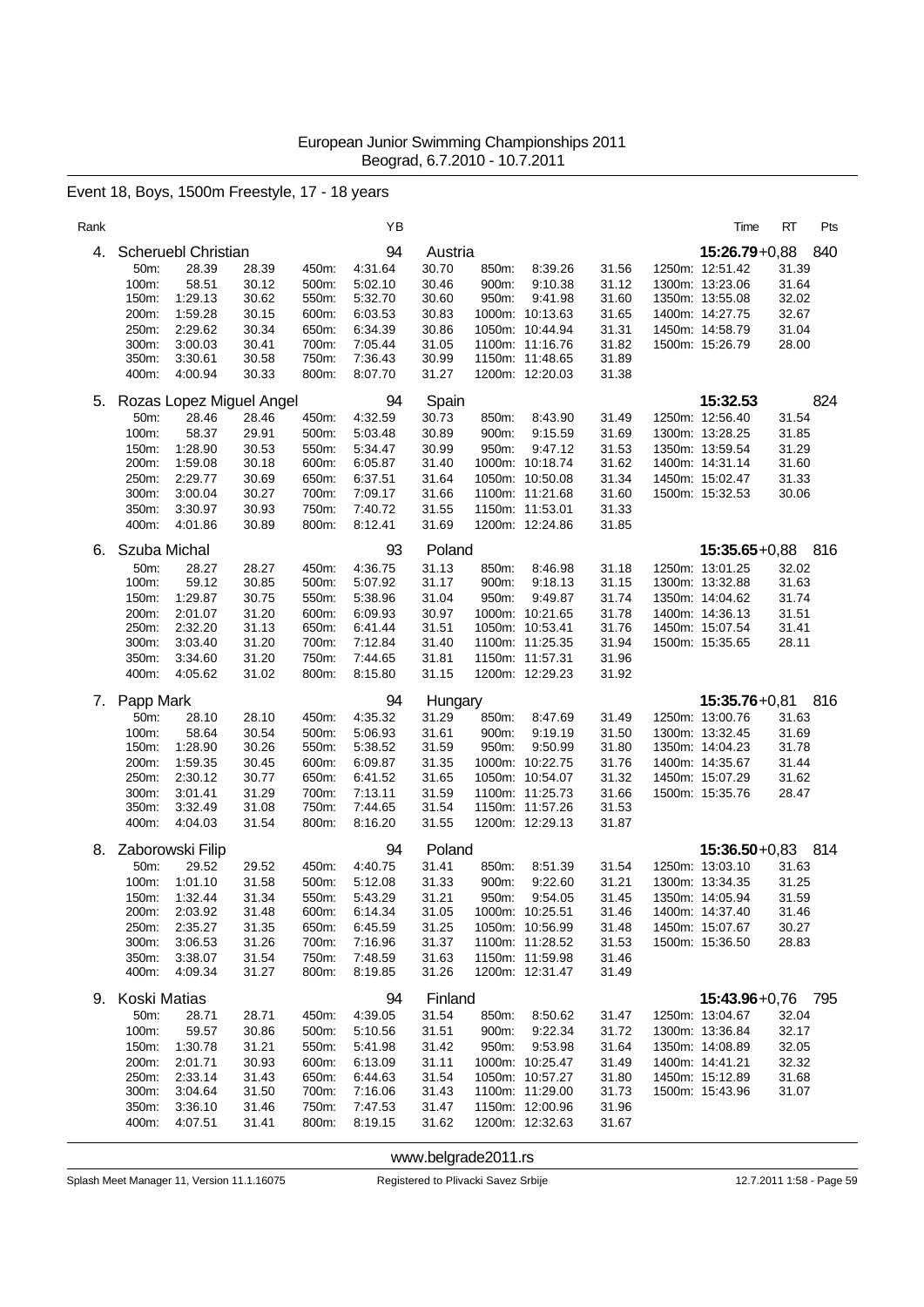# Event 18, Boys, 1500m Freestyle, 17 - 18 years

| Rank |                       |                              |                |                | ΥB                 |                  |                |                                    |                | Time                                 | RT             | Pts |
|------|-----------------------|------------------------------|----------------|----------------|--------------------|------------------|----------------|------------------------------------|----------------|--------------------------------------|----------------|-----|
| 10.  | Vigorito Lucas        |                              |                |                | 94                 | France           |                |                                    |                | $15:46.86 + 0.70$                    |                | 787 |
|      | 50m:                  | 28.19                        | 28.19          | 450m:          | 4:36.19            | 31.32            | 850m:          | 8:48.10                            | 31.68          | 1250m: 13:04.84                      | 32.67          |     |
|      | 100m:<br>150m:        | 58.64<br>1:29.79             | 30.45<br>31.15 | 500m:<br>550m: | 5:07.43<br>5:39.01 | 31.24<br>31.58   | 900m:<br>950m: | 9:19.89<br>9:51.77                 | 31.79<br>31.88 | 1300m: 13:37.61<br>1350m: 14:10.34   | 32.77<br>32.73 |     |
|      | 200m:                 | 2:00.72                      | 30.93          | 600m:          | 6:10.26            | 31.25            |                | 1000m: 10:23.65                    | 31.88          | 1400m: 14:43.09                      | 32.75          |     |
|      | 250m:                 | 2:31.86                      | 31.14          | 650m:          | 6:41.78            | 31.52            |                | 1050m: 10:55.58                    | 31.93          | 1450m: 15:15.44                      | 32.35          |     |
|      | 300m:                 | 3:02.74                      | 30.88          | 700m:          | 7:13.22            | 31.44            |                | 1100m: 11:27.68                    | 32.10          | 1500m: 15:46.86                      | 31.42          |     |
|      | 350m:<br>400m:        | 3:33.92<br>4:04.87           | 31.18<br>30.95 | 750m:<br>800m: | 7:44.75<br>8:16.42 | 31.53<br>31.67   |                | 1150m: 11:59.95<br>1200m: 12:32.17 | 32.27<br>32.22 |                                      |                |     |
|      |                       |                              |                |                |                    |                  |                |                                    |                |                                      |                |     |
| 11.  |                       | <b>McKee Anton Sveinn</b>    |                |                | 93                 | Iceland          |                |                                    |                | 15:49.10                             |                | 782 |
|      | 50m:<br>100m:         | 29.05<br>59.88               | 29.05<br>30.83 | 450m:<br>500m: | 4:39.19<br>5:11.29 | 31.58<br>32.10   | 850m:<br>900m: | 8:54.37<br>9:26.30                 | 32.34<br>31.93 | 1250m: 13:10.08<br>1300m: 13:42.15   | 32.34<br>32.07 |     |
|      | 150m:                 | 1:30.98                      | 31.10          | 550m:          | 5:42.79            | 31.50            | 950m:          | 9:58.20                            | 31.90          | 1350m: 14:14.66                      | 32.51          |     |
|      | 200m:                 | 2:02.06                      | 31.08          | 600m:          | 6:14.46            | 31.67            |                | 1000m: 10:30.03                    | 31.83          | 1400m: 14:46.66                      | 32.00          |     |
|      | 250m:                 | 2:33.30                      | 31.24          | 650m:          | 6:46.16            | 31.70            |                | 1050m: 11:02.02                    | 31.99          | 1450m: 15:18.56                      | 31.90          |     |
|      | 300m:                 | 3:04.90                      | 31.60          | 700m:          | 7:18.04            | 31.88            |                | 1100m: 11:33.64                    | 31.62          | 1500m: 15:49.10                      | 30.54          |     |
|      | 350m:<br>400m:        | 3:36.30<br>4:07.61           | 31.40<br>31.31 | 750m:<br>800m: | 7:50.22<br>8:22.03 | 32.18<br>31.81   |                | 1150m: 12:05.90<br>1200m: 12:37.74 | 32.26<br>31.84 |                                      |                |     |
|      |                       |                              |                |                |                    |                  |                |                                    |                |                                      |                |     |
| 12.  |                       | <b>Manousakis Nikolaos</b>   |                |                | 93                 | Greece           |                |                                    |                | $15:53.06 + 0.74$                    |                | 772 |
|      | 50m:<br>100m:         | 29.24<br>59.80               | 29.24<br>30.56 | 450m:<br>500m: | 4:38.92<br>5:10.30 | 31.49<br>31.38   | 850m:<br>900m: | 8:51.98<br>9:23.73                 | 31.76<br>31.75 | 1250m: 13:11.31<br>1300m: 13:43.73   | 32.76<br>32.42 |     |
|      | 150m:                 | 1:30.90                      | 31.10          | 550m:          | 5:41.84            | 31.54            | 950m:          | 9:55.81                            | 32.08          | 1350m: 14:16.44                      | 32.71          |     |
|      | 200m:                 | 2:02.06                      | 31.16          | 600m:          | 6:13.62            | 31.78            |                | 1000m: 10:27.99                    | 32.18          | 1400m: 14:49.26                      | 32.82          |     |
|      | 250m:                 | 2:33.40                      | 31.34          | 650m:          | 6:45.18            | 31.56            |                | 1050m: 11:00.65                    | 32.66          | 1450m: 15:21.75                      | 32.49          |     |
|      | 300m:                 | 3:04.73                      | 31.33          | 700m:          | 7:16.88<br>7:48.52 | 31.70            |                | 1100m: 11:33.41                    | 32.76          | 1500m: 15:53.06                      | 31.31          |     |
|      | 350m:<br>400m:        | 3:36.13<br>4:07.43           | 31.40<br>31.30 | 750m:<br>800m: | 8:20.22            | 31.64<br>31.70   |                | 1150m: 12:05.85<br>1200m: 12:38.55 | 32.44<br>32.70 |                                      |                |     |
|      |                       |                              |                |                |                    |                  |                |                                    |                |                                      |                |     |
| 13.  |                       | Goicoechea Casanueva Victor  |                |                | 94                 | Spain            |                |                                    |                | $15:54.22+0.74$                      |                | 769 |
|      | 50m:<br>100m:         | 28.61<br>58.77               | 28.61<br>30.16 | 450m:<br>500m: | 4:37.38<br>5:09.09 | 31.86<br>31.71   | 850m:<br>900m: | 8:53.42<br>9:25.58                 | 32.55<br>32.16 | 1250m: 13:13.09<br>1300m: 13:45.54   | 32.68<br>32.45 |     |
|      | 150m:                 | 1:29.69                      | 30.92          | 550m:          | 5:41.19            | 32.10            | 950m:          | 9:57.99                            | 32.41          | 1350m: 14:18.22                      | 32.68          |     |
|      | 200m:                 | 2:00.47                      | 30.78          | 600m:          | 6:12.93            | 31.74            |                | 1000m: 10:30.12                    | 32.13          | 1400m: 14:50.58                      | 32.36          |     |
|      | 250m:                 | 2:31.55                      | 31.08          | 650m:          | 6:45.19            | 32.26            |                | 1050m: 11:02.83                    | 32.71          | 1450m: 15:23.03                      | 32.45          |     |
|      | 300m:<br>350m:        | 3:02.63<br>3:34.22           | 31.08<br>31.59 | 700m:<br>750m: | 7:17.09<br>7:49.03 | 31.90<br>31.94   |                | 1100m: 11:35.27<br>1150m: 12:08.15 | 32.44<br>32.88 | 1500m: 15:54.22                      | 31.19          |     |
|      | 400m:                 | 4:05.52                      | 31.30          | 800m:          | 8:20.87            | 31.84            |                | 1200m: 12:40.41                    | 32.26          |                                      |                |     |
|      |                       |                              |                |                |                    |                  |                |                                    |                |                                      |                |     |
| 14.  | Vogel Florian<br>50m: | 29.57                        | 29.57          | 450m:          | 94<br>4:46.51      | Germany<br>31.80 | 850m:          | 9:01.58                            | 31.79          | $15:55.08 + 0.78$<br>1250m: 13:17.70 | 31.96          | 767 |
|      | 100m:                 | 1:01.60                      | 32.03          | 500m:          | 5:18.18            | 31.67            | 900m:          | 9:33.65                            | 32.07          | 1300m: 13:50.05                      | 32.35          |     |
|      | 150m:                 | 1:34.21                      | 32.61          | 550m:          | 5:50.30            | 32.12            |                | 950m: 10:05.55                     | 31.90          | 1350m: 14:22.43                      | 32.38          |     |
|      | 200m:                 | 2:06.80                      | 32.59          | 600m:          | 6:22.34            | 32.04            |                | 1000m: 10:37.67                    | 32.12          | 1400m: 14:54.22                      | 31.79          |     |
|      | 250m:                 | 2:38.54                      | 31.74          | 650m:          | 6:53.99            | 31.65            |                | 1050m: 11:09.32                    | 31.65          | 1450m: 15:25.70                      | 31.48          |     |
|      | 300m:<br>350m:        | 3:10.62<br>3:42.91           | 32.08<br>32.29 | 700m:<br>750m: | 7:26.01<br>7:57.67 | 32.02<br>31.66   |                | 1100m: 11:41.46<br>1150m: 12:13.66 | 32.14<br>32.20 | 1500m: 15:55.08                      | 29.38          |     |
|      | 400m:                 | 4:14.71                      | 31.80          | 800m:          | 8:29.79            | 32.12            |                | 1200m: 12:45.74                    | 32.08          |                                      |                |     |
| 15.  |                       | <b>RAIU Florin Alexandru</b> |                |                | 94                 | Romania          |                |                                    |                | 15:56.07                             |                | 765 |
|      | 50m:                  | 28.49                        | 28.49          | 450m:          | 4:40.84            | 32.13            | 850m:          | 8:59.14                            | 32.30          | 1250m: 13:18.96                      | 32.36          |     |
|      | 100m:                 | 59.22                        | 30.73          | 500m:          | 5:13.13            | 32.29            | 900m:          | 9:31.85                            | 32.71          | 1300m: 13:51.40                      | 32.44          |     |
|      | 150m:                 | 1:30.30                      | 31.08          | 550m:          | 5:45.19            | 32.06            |                | 950m: 10:04.29                     | 32.44          | 1350m: 14:23.49                      | 32.09          |     |
|      | 200m:                 | 2:01.73                      | 31.43          | 600m:          | 6:17.57            | 32.38            |                | 1000m: 10:36.94                    | 32.65          | 1400m: 14:55.65                      | 32.16          |     |
|      | 250m:<br>300m:        | 2:33.02<br>3:04.88           | 31.29<br>31.86 | 650m:<br>700m: | 6:49.92<br>7:22.44 | 32.35<br>32.52   |                | 1050m: 11:09.44<br>1100m: 11:41.99 | 32.50<br>32.55 | 1450m: 15:26.62<br>1500m: 15:56.07   | 30.97<br>29.45 |     |
|      | 350m:                 | 3:36.68                      | 31.80          | 750m:          | 7:54.57            | 32.13            |                | 1150m: 12:14.07                    | 32.08          |                                      |                |     |
|      | 400m:                 | 4:08.71                      | 32.03          | 800m:          | 8:26.84            | 32.27            |                | 1200m: 12:46.60                    | 32.53          |                                      |                |     |
|      |                       |                              |                |                |                    |                  |                |                                    |                |                                      |                |     |

<www.belgrade2011.rs>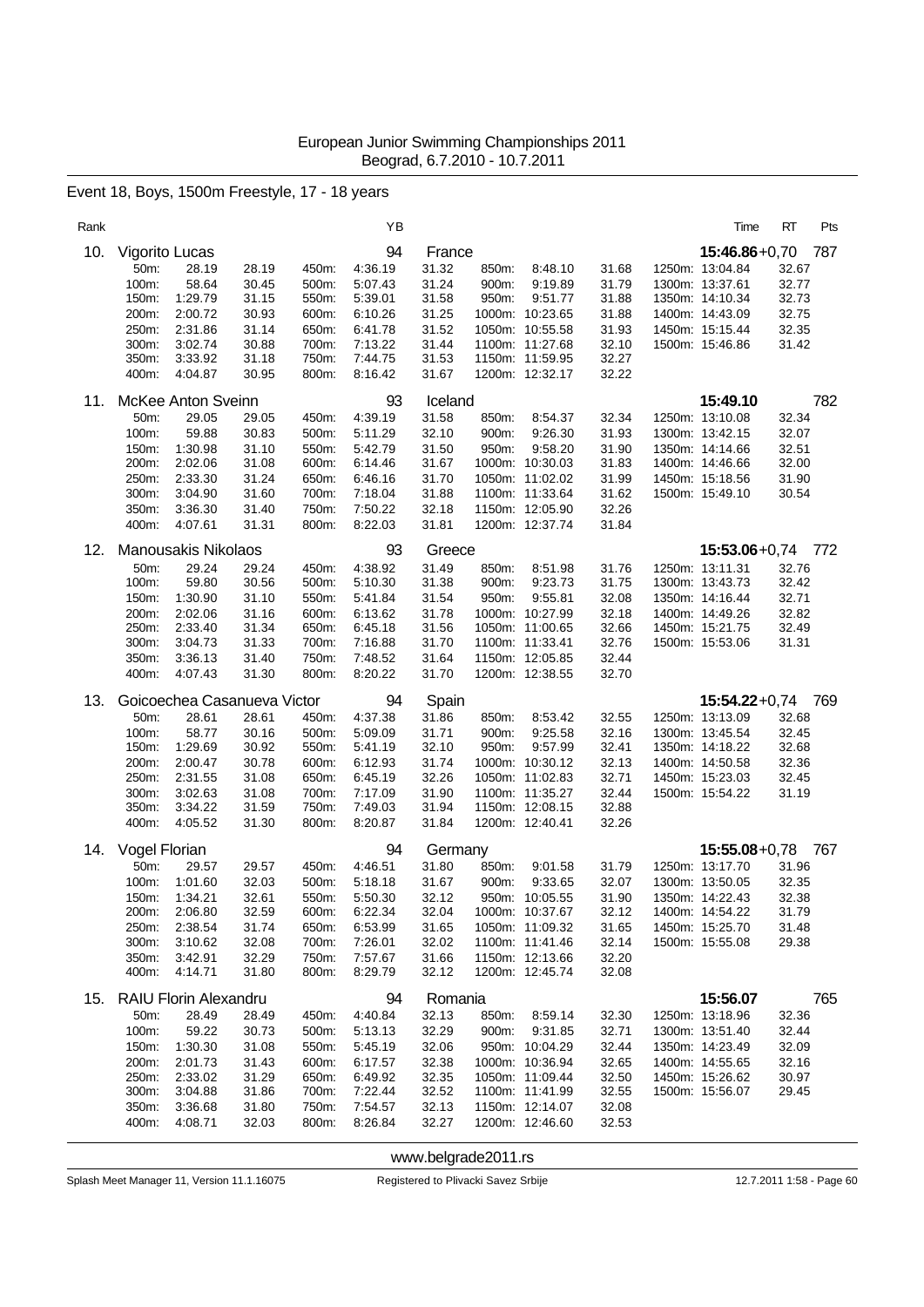# Event 18, Boys, 1500m Freestyle, 17 - 18 years

| Rank |                                                                                                                                                                                   |                                                                      |                                                                      | ΥB                                                                                         |                                                                                       |                                                                                                                                 |                    |                                                                      | Time                                                                                                                                | RT                                                 | Pts |
|------|-----------------------------------------------------------------------------------------------------------------------------------------------------------------------------------|----------------------------------------------------------------------|----------------------------------------------------------------------|--------------------------------------------------------------------------------------------|---------------------------------------------------------------------------------------|---------------------------------------------------------------------------------------------------------------------------------|--------------------|----------------------------------------------------------------------|-------------------------------------------------------------------------------------------------------------------------------------|----------------------------------------------------|-----|
| 16.  | Nagy Richard<br>50m:<br>28.67<br>59.70<br>100m:<br>150m:<br>1:31.04<br>200m:<br>2:02.26<br>2:33.72<br>250m:<br>300m:<br>3:05.21<br>3:36.78<br>350m:<br>400m:<br>4:08.36           | 28.67<br>31.03<br>31.34<br>31.22<br>31.46<br>31.49<br>31.57<br>31.58 | 450m:<br>500m:<br>550m:<br>600m:<br>650m:<br>700m:<br>750m:<br>800m: | 93<br>4:39.98<br>5:11.67<br>5:43.63<br>6:15.51<br>6:47.83<br>7:19.88<br>7:52.07<br>8:24.28 | Slovakia<br>31.62<br>31.69<br>31.96<br>31.88<br>32.32<br>32.05<br>32.19<br>32.21      | 850m:<br>900m:<br>950m: 10:00.98<br>1000m: 10:33.41<br>1050m: 11:05.86<br>1100m: 11:38.69<br>1150m: 12:11.57<br>1200m: 12:44.19 | 8:56.60<br>9:28.74 | 32.32<br>32.14<br>32.24<br>32.43<br>32.45<br>32.83<br>32.88<br>32.62 | $15:57.37+0.80$<br>1250m: 13:16.81<br>1300m: 13:49.52<br>1350m: 14:22.16<br>1400m: 14:54.94<br>1450m: 15:26.57<br>1500m: 15:57.37   | 32.62<br>32.71<br>32.64<br>32.78<br>31.63<br>30.80 | 762 |
| 17.  | Vial Collet Enzo<br>50m:<br>28.49<br>58.72<br>100m:<br>150m:<br>1:29.85<br>200m:<br>2:01.12<br>250m:<br>2:32.51<br>300m:<br>3:03.97<br>350m:<br>3:35.46<br>400m:<br>4:07.04       | 28.49<br>30.23<br>31.13<br>31.27<br>31.39<br>31.46<br>31.49<br>31.58 | 450m:<br>500m:<br>550m:<br>600m:<br>650m:<br>700m:<br>750m:<br>800m: | 93<br>4:38.67<br>5:10.75<br>5:42.37<br>6:14.11<br>6:46.08<br>7:18.17<br>7:50.36<br>8:22.85 | France<br>31.63<br>32.08<br>31.62<br>31.74<br>31.97<br>32.09<br>32.19<br>32.49        | 850m:<br>900m:<br>950m: 10:00.96<br>1000m: 10:34.07<br>1050m: 11:07.55<br>1100m: 11:40.72<br>1150m: 12:13.99<br>1200m: 12:47.39 | 8:55.52<br>9:28.21 | 32.67<br>32.69<br>32.75<br>33.11<br>33.48<br>33.17<br>33.27<br>33.40 | $16:04.67 + 0.78$<br>1250m: 13:20.72<br>1300m: 13:53.89<br>1350m: 14:27.08<br>1400m: 15:00.20<br>1450m: 15:32.82<br>1500m: 16:04.67 | 33.33<br>33.17<br>33.19<br>33.12<br>32.62<br>31.85 | 745 |
| 18.  | <b>Turner Conor</b><br>29.32<br>50m:<br>100m:<br>1:00.79<br>1:32.51<br>150m:<br>2:04.39<br>200m:<br>2:36.36<br>250m:<br>300m:<br>3:08.45<br>350m:<br>3:40.84<br>400m:<br>4:12.95  | 29.32<br>31.47<br>31.72<br>31.88<br>31.97<br>32.09<br>32.39<br>32.11 | 450m:<br>500m:<br>550m:<br>600m:<br>650m:<br>700m:<br>750m:<br>800m: | 94<br>4:45.56<br>5:18.08<br>5:50.42<br>6:22.90<br>6:55.15<br>7:27.41<br>7:59.74<br>8:31.94 | Ireland<br>32.61<br>32.52<br>32.34<br>32.48<br>32.25<br>32.26<br>32.33<br>32.20       | 850m:<br>900m:<br>950m: 10:09.37<br>1000m: 10:41.73<br>1050m: 11:14.34<br>1100m: 11:46.90<br>1150m: 12:19.54<br>1200m: 12:52.26 | 9:04.36<br>9:37.02 | 32.42<br>32.66<br>32.35<br>32.36<br>32.61<br>32.56<br>32.64<br>32.72 | 16:05.78<br>1250m: 13:25.09<br>1300m: 13:57.70<br>1350m: 14:30.24<br>1400m: 15:01.63<br>1450m: 15:34.84<br>1500m: 16:05.78          | 32.83<br>32.61<br>32.54<br>31.39<br>33.21<br>30.94 | 742 |
| 19.  | Muffels Rob<br>50m:<br>28.01<br>100m:<br>58.30<br>150m:<br>1:29.46<br>200m:<br>2:00.63<br>2:31.72<br>250m:<br>3:02.97<br>300m:<br>350m:<br>3:34.45<br>400m:<br>4:05.94            | 28.01<br>30.29<br>31.16<br>31.17<br>31.09<br>31.25<br>31.48<br>31.49 | 450m:<br>500m:<br>550m:<br>600m:<br>650m:<br>700m:<br>750m:<br>800m: | 94<br>4:37.66<br>5:09.51<br>5:41.63<br>6:13.76<br>6:45.91<br>7:17.94<br>7:50.37<br>8:22.85 | Germany<br>31.72<br>31.85<br>32.12<br>32.13<br>32.15<br>32.03<br>32.43<br>32.48       | 850m:<br>900m:<br>950m: 10:01.48<br>1000m: 10:34.38<br>1050m: 11:07.14<br>1100m: 11:40.66<br>1150m: 12:13.93<br>1200m: 12:47.18 | 8:55.50<br>9:28.34 | 32.65<br>32.84<br>33.14<br>32.90<br>32.76<br>33.52<br>33.27<br>33.25 | $16:06.18 + 0.86$<br>1250m: 13:20.22<br>1300m: 13:53.92<br>1350m: 14:27.47<br>1400m: 15:00.92<br>1450m: 15:34.27<br>1500m: 16:06.18 | 33.04<br>33.70<br>33.55<br>33.45<br>33.35<br>31.91 | 741 |
| 20.  | Karap Nezir<br>50m:<br>29.25<br>1:00.73<br>100m:<br>150m:<br>1:33.19<br>200m:<br>2:05.09<br>2:37.59<br>250m:<br>300m:<br>3:09.85<br>350m:<br>3:42.12<br>4:14.15<br>400m:          | 29.25<br>31.48<br>32.46<br>31.90<br>32.50<br>32.26<br>32.27<br>32.03 | 450m:<br>500m:<br>550m:<br>600m:<br>650m:<br>700m:<br>750m:<br>800m: | 94<br>4:46.28<br>5:18.24<br>5:50.49<br>6:22.52<br>6:54.81<br>7:27.01<br>7:59.88<br>8:32.33 | <b>Turkey</b><br>32.13<br>31.96<br>32.25<br>32.03<br>32.29<br>32.20<br>32.87<br>32.45 | 850m:<br>900m:<br>950m: 10:10.90<br>1000m: 10:43.89<br>1050m: 11:17.15<br>1100m: 11:50.48<br>1150m: 12:24.17<br>1200m: 12:57.42 | 9:05.03<br>9:37.71 | 32.70<br>32.68<br>33.19<br>32.99<br>33.26<br>33.33<br>33.69<br>33.25 | $16:13.19 + 0.84$<br>1250m: 13:31.03<br>1300m: 14:04.04<br>1350m: 14:37.61<br>1400m: 15:10.29<br>1450m: 15:42.55<br>1500m: 16:13.19 | 33.61<br>33.01<br>33.57<br>32.68<br>32.26<br>30.64 | 725 |
| 21.  | Oliveira Tiago Silva<br>50m:<br>29.16<br>100m:<br>1:00.16<br>150m:<br>1:32.65<br>200m:<br>2:04.68<br>250m:<br>2:36.97<br>3:08.94<br>300m:<br>350m:<br>3:40.99<br>400m:<br>4:13.32 | 29.16<br>31.00<br>32.49<br>32.03<br>32.29<br>31.97<br>32.05<br>32.33 | 450m:<br>500m:<br>550m:<br>600m:<br>650m:<br>700m:<br>750m:<br>800m: | 94<br>4:45.86<br>5:18.38<br>5:50.69<br>6:23.40<br>6:55.86<br>7:28.31<br>8:01.26<br>8:33.79 | Portugal<br>32.54<br>32.52<br>32.31<br>32.71<br>32.46<br>32.45<br>32.95<br>32.53      | 850m:<br>900m:<br>950m: 10:13.29<br>1000m: 10:46.79<br>1050m: 11:19.96<br>1100m: 11:52.92<br>1150m: 12:26.06<br>1200m: 12:59.39 | 9:06.67<br>9:40.07 | 32.88<br>33.40<br>33.22<br>33.50<br>33.17<br>32.96<br>33.14<br>33.33 | 16:16.71<br>1250m: 13:32.50<br>1300m: 14:05.71<br>1350m: 14:38.65<br>1400m: 15:12.28<br>1450m: 15:44.89<br>1500m: 16:16.71          | 33.11<br>33.21<br>32.94<br>33.63<br>32.61<br>31.82 | 717 |

<www.belgrade2011.rs>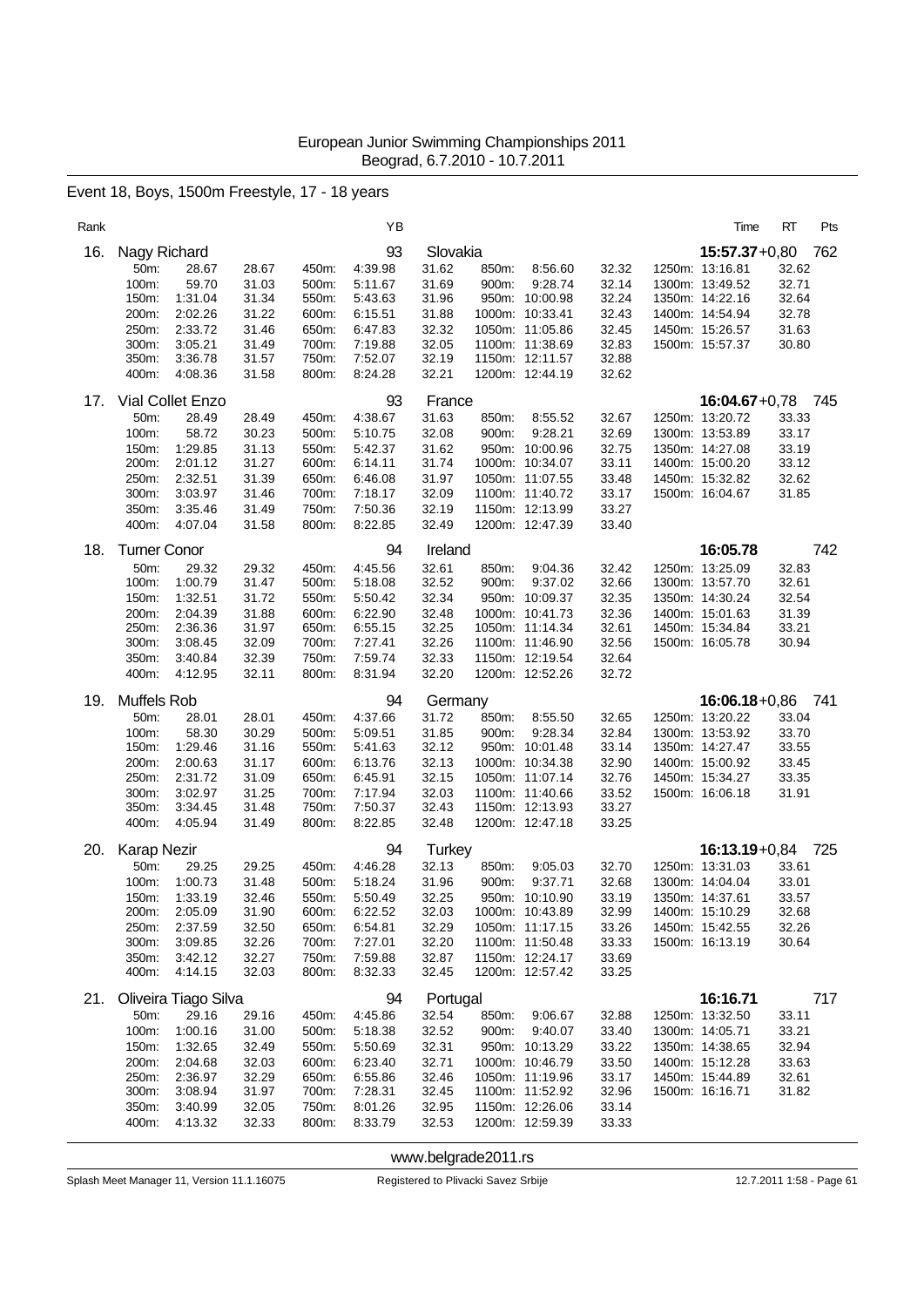# Event 18, Boys, 1500m Freestyle, 17 - 18 years

| Rank |                   |                           |                |                | ΥB                 |                |              |                                    |                | Time                               | RT             | Pts |
|------|-------------------|---------------------------|----------------|----------------|--------------------|----------------|--------------|------------------------------------|----------------|------------------------------------|----------------|-----|
| 22.  | Slabe Stas        |                           |                |                | 93                 | Slovenia       |              |                                    |                | $16:19.81 + 0.90$                  |                | 711 |
|      | 50m:              | 29.48                     | 29.48          | 450m:          | 4:45.88            | 32.04          | 850m:        | 9:07.44                            | 33.09          | 1250m: 13:34.92                    | 33.35          |     |
|      | 100m:             | 1:01.54                   | 32.06          | 500m:          | 5:18.43            | 32.55          | 900m:        | 9:40.62                            | 33.18          | 1300m: 14:08.46                    | 33.54          |     |
|      | 150m:             | 1:33.12                   | 31.58          | 550m:          | 5:50.39            | 31.96          |              | 950m: 10:13.75                     | 33.13          | 1350m: 14:42.10                    | 33.64          |     |
|      | 200m:             | 2:05.23                   | 32.11          | 600m:          | 6:23.02            | 32.63          |              | 1000m: 10:47.14                    | 33.39          | 1400m: 15:15.54                    | 33.44          |     |
|      | 250m:             | 2:37.16                   | 31.93          | 650m:          | 6:55.48            | 32.46          |              | 1050m: 11:20.74                    | 33.60          | 1450m: 15:47.70                    | 32.16          |     |
|      | 300m:             | 3:09.41                   | 32.25          | 700m:          | 7:28.31            | 32.83          |              | 1100m: 11:54.20                    | 33.46          | 1500m: 16:19.81                    | 32.11          |     |
|      | 350m:             | 3:41.19                   | 31.78          | 750m:          | 8:01.26            | 32.95          |              | 1150m: 12:27.86                    | 33.66          |                                    |                |     |
|      | 400m:             | 4:13.84                   | 32.65          | 800m:          | 8:34.35            | 33.09          |              | 1200m: 13:01.57                    | 33.71          |                                    |                |     |
| 23.  | Mijatovic Igor    |                           |                |                | 94                 | Serbia         |              |                                    |                | $16:25.88 + 0.77$                  |                | 698 |
|      | 50m:              | 30.24                     | 30.24          | 450m:          | 4:53.11            | 33.47          | 850m:        | 9:16.89                            | 33.34          | 1250m: 13:43.59                    | 33.36          |     |
|      | 100m:             | 1:02.47                   | 32.23          | 500m:          | 5:26.12            | 33.01          | 900m:        | 9:50.07                            | 33.18          | 1300m: 14:16.71                    | 33.12          |     |
|      | 150m:             | 1:35.09                   | 32.62          | 550m:          | 5:58.79            | 32.67          |              | 950m: 10:23.78                     | 33.71          | 1350m: 14:50.18                    | 33.47          |     |
|      | 200m:             | 2:07.60                   | 32.51          | 600m:          | 6:31.17            | 32.38          |              | 1000m: 10:56.70                    | 32.92          | 1400m: 15:23.28                    | 33.10          |     |
|      | 250m:             | 2:40.52                   | 32.92          | 650m:          | 7:04.38            | 33.21          |              | 1050m: 11:29.98                    | 33.28          | 1450m: 15:56.66                    | 33.38          |     |
|      | 300m:             | 3:13.44                   | 32.92          | 700m:          | 7:37.25            | 32.87          |              | 1100m: 12:03.39                    | 33.41          | 1500m: 16:25.88                    | 29.22          |     |
|      | 350m:             | 3:46.68                   | 33.24          | 750m:          | 8:10.65            | 33.40          |              | 1150m: 12:37.05                    | 33.66          |                                    |                |     |
|      | 400m:             | 4:19.64                   | 32.96          | 800m:          | 8:43.55            | 32.90          |              | 1200m: 13:10.23                    | 33.18          |                                    |                |     |
| 24.  | <b>Bau Martin</b> |                           |                |                | 94                 | Slovenia       |              |                                    |                | $16:46.89 + 0.82$                  |                | 655 |
|      | 50m:              | 29.91                     | 29.91          | 450m:          | 4:53.64            | 33.76          | 850m:        | 9:24.98                            | 34.31          | 1250m: 14:00.26                    | 34.35          |     |
|      | 100m:             | 1:02.60                   | 32.69          | 500m:          | 5:26.91            | 33.27          | 900m:        | 9:59.48                            | 34.50          | 1300m: 14:34.72                    | 34.46          |     |
|      | 150m:             | 1:35.44                   | 32.84          | 550m:          | 5:59.68            | 32.77          |              | 950m: 10:33.67                     | 34.19          | 1350m: 15:07.65                    | 32.93          |     |
|      | 200m:<br>250m:    | 2:07.85<br>2:40.71        | 32.41          | 600m:<br>650m: | 6:33.11<br>7:07.49 | 33.43<br>34.38 |              | 1000m: 11:08.26<br>1050m: 11:42.70 | 34.59<br>34.44 | 1400m: 15:41.82<br>1450m: 16:15.68 | 34.17          |     |
|      | 300m:             | 3:13.65                   | 32.86<br>32.94 | 700m:          | 7:41.94            | 34.45          |              | 1100m: 12:17.50                    | 34.80          | 1500m: 16:46.89                    | 33.86<br>31.21 |     |
|      | 350m:             | 3:46.80                   | 33.15          | 750m:          | 8:16.09            | 34.15          |              | 1150m: 12:51.27                    | 33.77          |                                    |                |     |
|      | 400m:             | 4:19.88                   | 33.08          | 800m:          | 8:50.67            | 34.58          |              | 1200m: 13:25.91                    | 34.64          |                                    |                |     |
|      |                   |                           |                |                |                    |                |              |                                    |                |                                    |                |     |
| 25.  |                   | Hadjiconstantinou lacovos |                |                | 94                 | Cyprus         |              |                                    |                | 16:57.12                           |                | 635 |
|      | 50m:              | 29.25                     | 29.25          | 450m:          | 4:58.48            | 33.95          | 850m:        | 9:31.79                            | 33.87          | 1250m: 14:07.25                    | 34.29          |     |
|      | 100m:             | 1:02.05                   | 32.80          | 500m:          | 5:32.52            | 34.04          |              | 900m: 10:06.25                     | 34.46          | 1300m: 14:41.98                    | 34.73          |     |
|      | 150m:             | 1:35.24                   | 33.19          | 550m:          | 6:06.68            | 34.16          |              | 950m: 10:40.52                     | 34.27          | 1350m: 15:15.90                    | 33.92          |     |
|      | 200m:             | 2:08.96                   | 33.72          | 600m:          | 6:41.19            | 34.51          |              | 1000m: 11:15.11                    | 34.59          | 1400m: 15:50.34                    | 34.44          |     |
|      | 250m:             | 2:42.53                   | 33.57          | 650m:          | 7:15.14            | 33.95          |              | 1050m: 11:49.32                    | 34.21          | 1450m: 16:23.83                    | 33.49          |     |
|      | 300m:             | 3:16.50                   | 33.97          | 700m:          | 7:49.38            | 34.24          |              | 1100m: 12:23.81                    | 34.49          | 1500m: 16:57.12                    | 33.29          |     |
|      | 350m:             | 3:50.29                   | 33.79          | 750m:          | 8:23.70            | 34.32          |              | 1150m: 12:58.26                    | 34.45          |                                    |                |     |
|      | 400m:             | 4:24.53                   | 34.24          | 800m:          | 8:57.92            | 34.22          |              | 1200m: 13:32.96                    | 34.70          |                                    |                |     |
| 26.  |                   | Stojanoski Andrej         |                |                | 94                 |                | FYRMacedonia |                                    |                | 17:54.83                           |                | 538 |
|      | 50m:              | 30.82                     | 30.82          | 450m:          | 5:13.71            | 35.66          |              | 850m: 10:02.31                     | 36.52          | 1250m: 14:53.34                    | 36.02          |     |
|      | 100m:             | 1:05.53                   | 34.71          | 500m:          | 5:49.40            | 35.69          |              | 900m: 10:38.56                     | 36.25          | 1300m: 15:30.21                    | 36.87          |     |
|      | 150m:             | 1:40.87                   | 35.34          | 550m:          | 6:25.53            | 36.13          |              | 950m: 11:15.09                     | 36.53          | 1350m: 16:06.85                    | 36.64          |     |
|      | 200m:             | 2:16.18                   | 35.31          | 600m:          | 7:01.39            | 35.86          |              | 1000m: 11:51.48                    | 36.39          | 1400m: 16:43.16                    | 36.31          |     |
|      | 250m:             | 2:51.89                   | 35.71          | 650m:          | 7:37.55            | 36.16          |              | 1050m: 12:28.06                    | 36.58          | 1450m: 17:19.37                    | 36.21          |     |
|      | 300m:             | 3:27.33                   | 35.44          | 700m:          | 8:13.59            | 36.04          |              | 1100m: 13:04.61                    | 36.55          | 1500m: 17:54.83                    | 35.46          |     |
|      | 350m:             | 4:02.87                   | 35.54          | 750m:          | 8:49.73            | 36.14          |              | 1150m: 13:40.97                    | 36.36          |                                    |                |     |
|      | 400m:             | 4:38.05                   | 35.18          | 800m:          | 9:25.79            | 36.06          |              | 1200m: 14:17.32                    | 36.35          |                                    |                |     |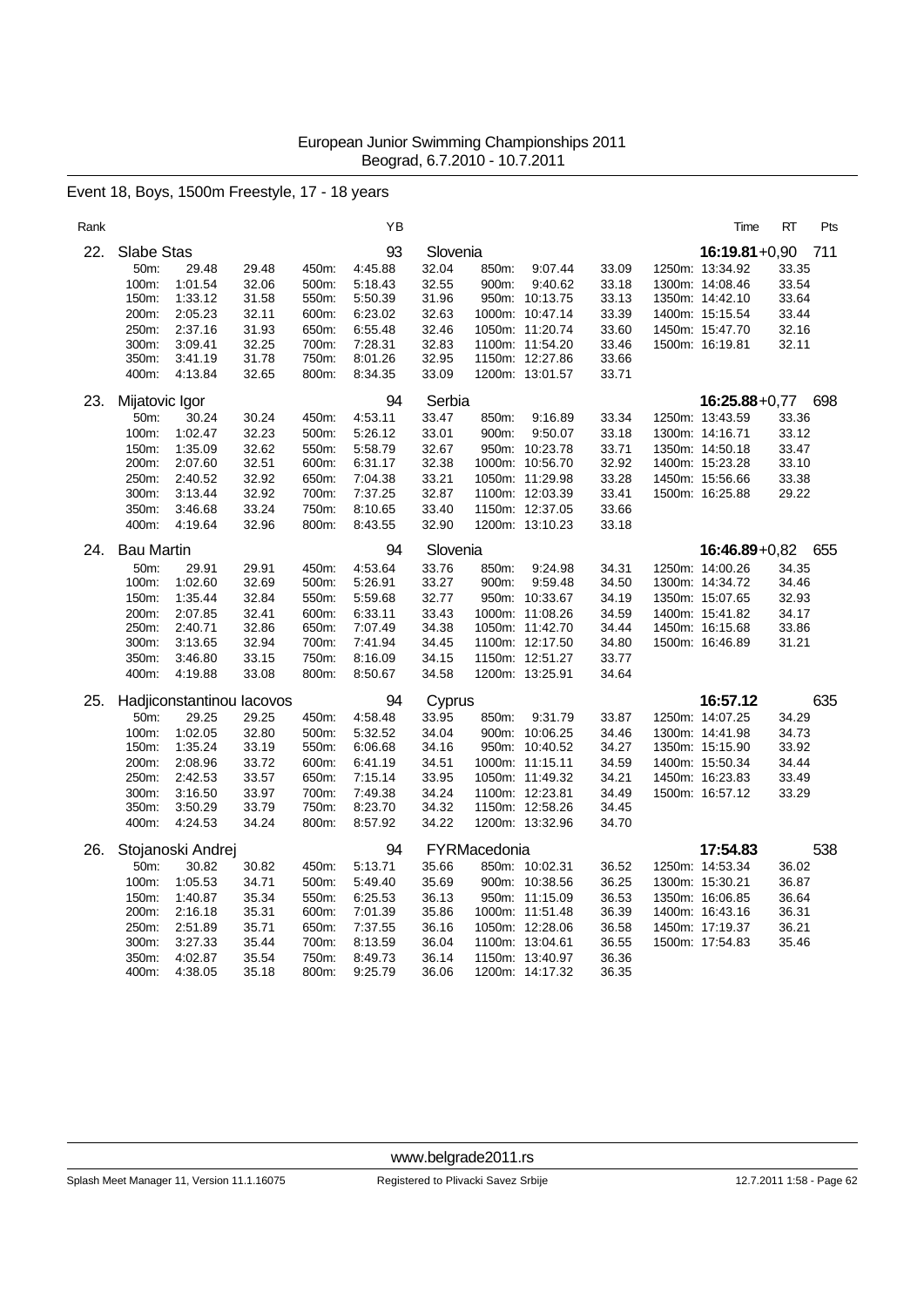| Event 17                   |         |         |         | Girls, 4 x 100m Freestyle        | 15 - 16 years |                  |           |                      |  |
|----------------------------|---------|---------|---------|----------------------------------|---------------|------------------|-----------|----------------------|--|
| 7.7.2011 - 18:58           |         |         |         |                                  |               |                  |           | <b>Results Final</b> |  |
| <b>EJC REC</b>             | 3:45.27 | Germany |         | <b>GER</b>                       | Prague (CZE)  |                  |           | 2009                 |  |
| Points: FINA 2010          |         |         |         |                                  |               |                  |           |                      |  |
| Rank                       |         |         |         |                                  |               | Time             | <b>RT</b> | Pts                  |  |
| Final A                    |         |         |         |                                  |               |                  |           |                      |  |
| 1. France 1<br><b>EJCR</b> |         |         | France  |                                  |               | 3:44.66          |           | 836                  |  |
| Gheorghiu Camille          |         | 27.37   | 56.33   | <b>Touati Assia</b>              | $+0.58$       | 27.06            | 56.52     |                      |  |
| Gastaldello Beryl          | $+0,34$ | 26.89   | 56.22   | <b>Bonnet Charlotte</b>          | $+0,41$       | 26.77            | 55.59     |                      |  |
| 2. Great Britain 1         |         |         |         | <b>Great Britain</b>             |               | $3:46.42+0.74$   |           | -817                 |  |
| O'Connor Siobhan-Marie     | $+0,74$ | 27.51   | 57.11   | <b>Tutton Chloe</b>              | $+0,38$       | 27.42            | 56.76     |                      |  |
| Maughan Amelia             | $+0.54$ | 27.11   | 56.38   | Lloyd Jessica                    | $+0.66$       | 26.99            | 56.17     |                      |  |
| 3. Spain 1                 |         |         | Spain   |                                  |               | $3:47.80 + 0.88$ |           | 802                  |  |
| Munoz Del Campo Lidon      | $+0,88$ | 27.91   | 57.09   | <b>Gonzalez Crivillers Marta</b> | $+0.19$       | 26.80            | 56.61     |                      |  |
| Galvez Sole Laura          | $+0.42$ | 27.48   | 57.00   | <b>Rico Fuentes Marina</b>       | $+0.18$       | 27.52            | 57.10     |                      |  |
| 4. Russia 1                |         |         | Russia  |                                  |               | $3:47.95 + 0.79$ |           | -801                 |  |
| Kolotushkina Valeriya      | $+0.79$ | 27.44   | 56.88   | Serko Elena                      | $+0.57$       | 27.68            | 57.68     |                      |  |
| Sineva Anastasia           | $+0,34$ | 27.23   | 57.24   | Yuskova Ksenia                   | $+0,24$       | 26.82            | 56.15     |                      |  |
| 5. Italy 1                 |         |         | Italy   |                                  |               | $3:48.78 + 0.77$ |           | 792                  |  |
| Costa Eleonora             | $+0,77$ | 27.71   | 57.15   | Sciarrini Ylenia                 | $+0.47$       | 27.30            | 56.92     |                      |  |
| Carli Diletta              | $+0.55$ | 28.27   | 58.14   | <b>Trentin Giada</b>             | $+0.36$       | 27.17            | 56.57     |                      |  |
| 6. Denmark 1               |         |         | Denmark |                                  |               | $3:49.66 + 0.78$ |           | 783                  |  |
| Hansen Kia                 | $+0,78$ | 27.64   | 57.41   | Lauridsen Julie Aglund           | $+0,30$       | 27.78            | 58.28     |                      |  |
| Benson Jahnay              | $+0,30$ | 27.62   | 58.22   | Nielsen Mie OE.                  | $+0.35$       | 26.35            | 55.75     |                      |  |
| Sweden 1<br>7.             |         |         | Sweden  |                                  |               | $3:49.68 + 0.70$ |           | 783                  |  |
| <b>Bertrand Celine</b>     | $+0,70$ | 27.83   | 57.70   | Hansson Louise                   | $+0,21$       | 26.66            | 56.25     |                      |  |
| Hippi Jaqueline            | $+0,42$ | 28.07   | 58.09   | Dollmayer Wanda                  | $+0,22$       | 27.50            | 57.64     |                      |  |
| Greece 1<br>8.             |         |         | Greece  |                                  |               | $3:52.71+0.79$   |           | 753                  |  |
| Karantakou Stavroula       | $+0,79$ | 27.95   | 57.38   | Panti Elissavet                  | $+0,44$       | 27.75            | 58.15     |                      |  |
| Samara Savvina             | $+0,32$ | 28.13   | 58.19   | Vasileiadou Eleni                | $+0.23$       | 27.93            | 58.99     |                      |  |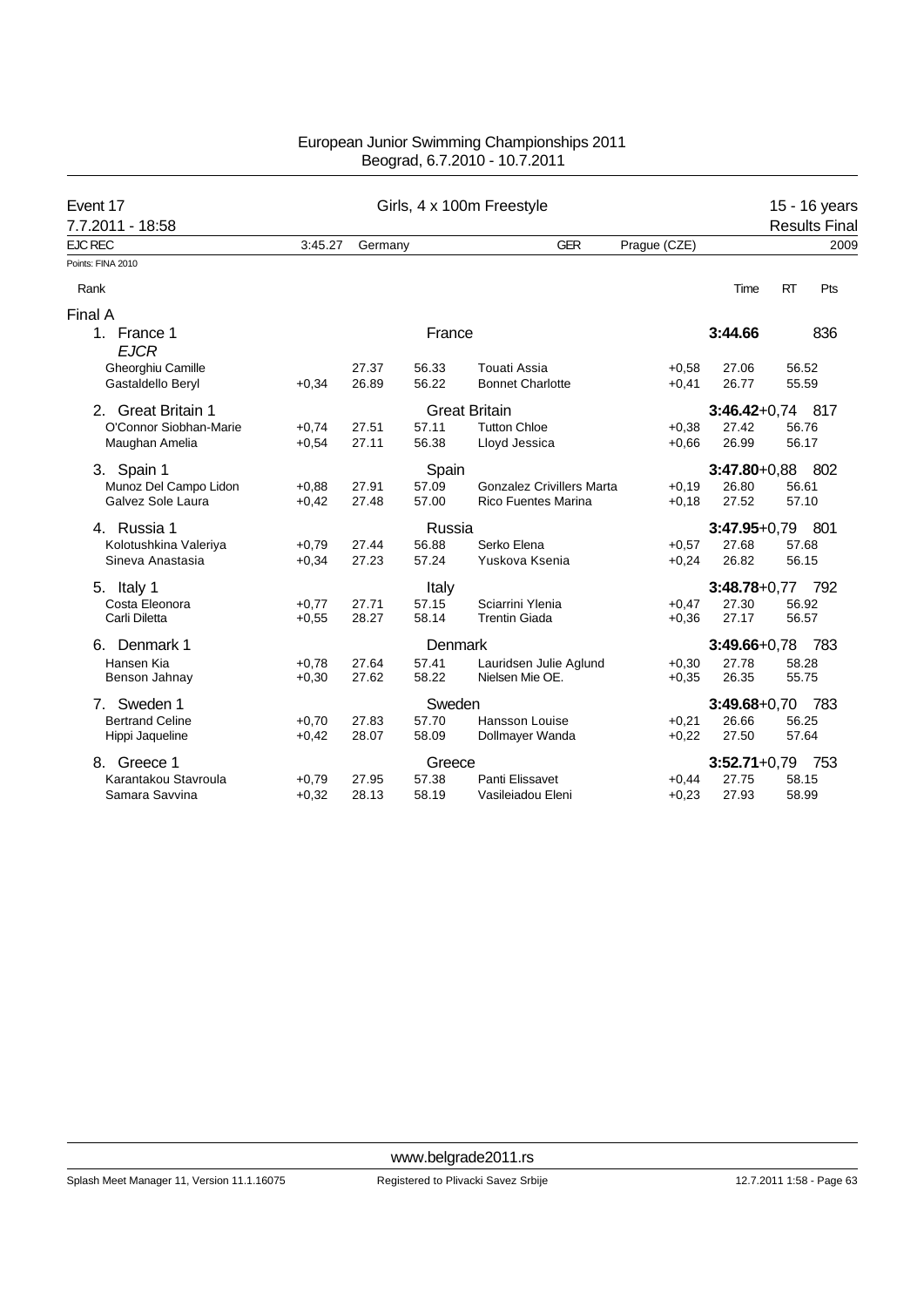# 5 - Day 3 - Prelims 8.7.2011 - 9:00

|                   | Event 19<br>8.7.2011 - 9:00 |       | Girls, 50m Backstroke |                      | 15 - 16 years<br><b>Results Prelim</b> |                |                |           |              |
|-------------------|-----------------------------|-------|-----------------------|----------------------|----------------------------------------|----------------|----------------|-----------|--------------|
| <b>EJC REC</b>    |                             | 29.01 | Saunders Emma         |                      | <b>GBR</b>                             | Helsinki (FIN) |                |           | 2010         |
| Points: FINA 2010 |                             |       |                       |                      |                                        |                |                |           |              |
| Rank              |                             |       | YB                    |                      |                                        |                | Time           | RT<br>Pts |              |
| 1.                | Sarikaya Hazal              |       | 96                    | <b>Turkey</b>        |                                        |                | $29.33 + 0.62$ | 785       | Q            |
| 2.                | <b>Svigir Valery</b>        |       | 95                    | Croatia              |                                        |                | $29.61 + 0.59$ | 763       | Q            |
|                   | 3. Quigley Lauren           |       | 95                    | <b>Great Britain</b> |                                        |                | $29.73 + 0.62$ | 754       | Q            |
|                   | <b>Fullalove Jessica</b>    |       | 96                    | <b>Great Britain</b> |                                        |                | $29.73 + 0.63$ | 754       | Q            |
| 5.                | Nielsen Mie OE.             |       | 96                    | Denmark              |                                        |                | $29.78 + 0.74$ | 750       | Q            |
| 6.                | Gorniak Katarzyna           |       | 95                    | Poland               |                                        |                | $29.84 + 0.61$ | 745       | Q            |
| 7.                | Samardzic Matea             |       | 95                    | Croatia              |                                        |                | $29.93 + 0.70$ | 739       | Q            |
| 8.                | Gheorghiu Camille           |       | 96                    | France               |                                        |                | $29.94 + 0.66$ | 738       | Q            |
| 9.                | Munoz Del Campo Lidon       |       | 95                    | Spain                |                                        |                | $30.03 + 0.69$ | 731       | Q            |
| 10.               | Vinyukova Nadezhda          |       | 96                    | Russia               |                                        |                | $30.07 + 0.66$ | 728       | Q            |
| 11.               | Gastaldello Beryl           |       | 95                    | France               |                                        |                | $30.26 + 0.62$ | 715       | Q            |
| 12.               | Hansson Louise              |       | 96                    | Sweden               |                                        |                | $30.37 + 0.66$ | 707       | Q            |
| 13.               | de Waard Maaike             |       | 96                    | Netherlands          |                                        |                | $30.40 + 0.67$ | 705       | ?Q           |
|                   | Lenderyou Phoebe            |       | 95                    | <b>Great Britain</b> |                                        |                | $30.40 + 0.68$ | 705       | ?            |
| 15.               | Dik Sylvia                  |       | 95                    | Netherlands          |                                        |                | $30.43 + 0.74$ | 703       | Q            |
| 16.               | Gustafsdottir Eyglo Osk     |       | 95                    | Iceland              |                                        |                | $30.56 + 0.75$ | 694       | Q            |
| 17.               | Koba Nadiya                 |       | 95                    | Ukraine              |                                        |                | $30.57 + 0.62$ | 693       | Q            |
| 18.               | Panti Elissavet             |       | 96                    | Greece               |                                        |                | $30.58 + 0.64$ | 692       | $\mathsf{R}$ |
| 19.               | Porzelska Anna              |       | 95                    | Poland               |                                        |                | $30.59 + 0.65$ | 692       | R            |
| 20.               | Voss Joana                  |       | 96                    | Germany              |                                        |                | $30.61 + 0.68$ | 690       |              |
| 21.               | Esposito Ambra              |       | 96                    | Italy                |                                        |                | $30.71 + 0.61$ | 684       |              |
| 22.               | Martinheira Catia Raquel    |       | 95                    | Portugal             |                                        |                | $30.75 + 0.51$ | 681       |              |
| 23.               | Larina Julia                |       | 96                    | Russia               |                                        |                | $30.89 + 0.62$ | 672       |              |
| 24.               | Debes Birita                |       | 95                    | Faroes               |                                        |                | $31.00 + 0.67$ | 665       |              |
| 25.               | Majeric Jera                |       | 95                    | Slovenia             |                                        |                | $31.17 + 0.69$ | 654       |              |
| 26.               | Cosic Divna                 |       | 96                    | Serbia               |                                        |                | $31.19 + 0.63$ | 653       |              |
| 27.               | Gurzhyy Anna                |       | 95                    | Ukraine              |                                        |                | $31.24 + 0.67$ | 649       |              |
| 28.               | Draganov C Katarina         |       | 95                    | Serbia               |                                        |                | $31.28 + 0.63$ | 647       |              |
| 29.               | <b>Buschick Betty</b>       |       | 95                    | Germany              |                                        |                | $31.34 + 0.74$ | 643       |              |
| 30.               | Eriksen Josefin             |       | 95                    | Sweden               |                                        |                | $31.42 + 0.62$ | 638       |              |
|                   | 31. Abay Nemes Anna         |       | 96                    | Hungary              |                                        |                | $31.51 + 0.63$ | 633       |              |
|                   | Perstneva Tatiana           |       | 96                    | Moldova              |                                        |                | $31.51 + 0.72$ | 633       |              |
| 33.               | Roberts Jane                |       | 96                    | Ireland              |                                        |                | $31.53 + 0.75$ | 632       |              |
|                   | Mihhailova Valeria          |       | 95                    | Estonia              |                                        |                | $31.53 + 0.57$ | 632       |              |
| 35.               | Crovetto Adriana            |       | 95                    | Switzerland          |                                        |                | $31.54 + 0.64$ | 631       |              |
| 36.               | Stepanenko Anita            |       | 96                    | Estonia              |                                        |                | $31.63 + 0.71$ | 626       |              |
| 37.               | Nicolae Cristina Andreea    |       | 95                    | Romania              |                                        |                | $31.73 + 0.62$ | 620       |              |
| 38.               | Kous Lucija                 |       | 95                    | Slovenia             |                                        |                | $31.86 + 0.74$ | 612       |              |
| 39.               | Kidrol Tal                  |       | 95                    | Israel               |                                        |                | $31.91 + 0.69$ | 609       |              |
| 40.               | Kuutamo Sini                |       | 95                    | Finland              |                                        |                | $31.95 + 0.71$ | 607       |              |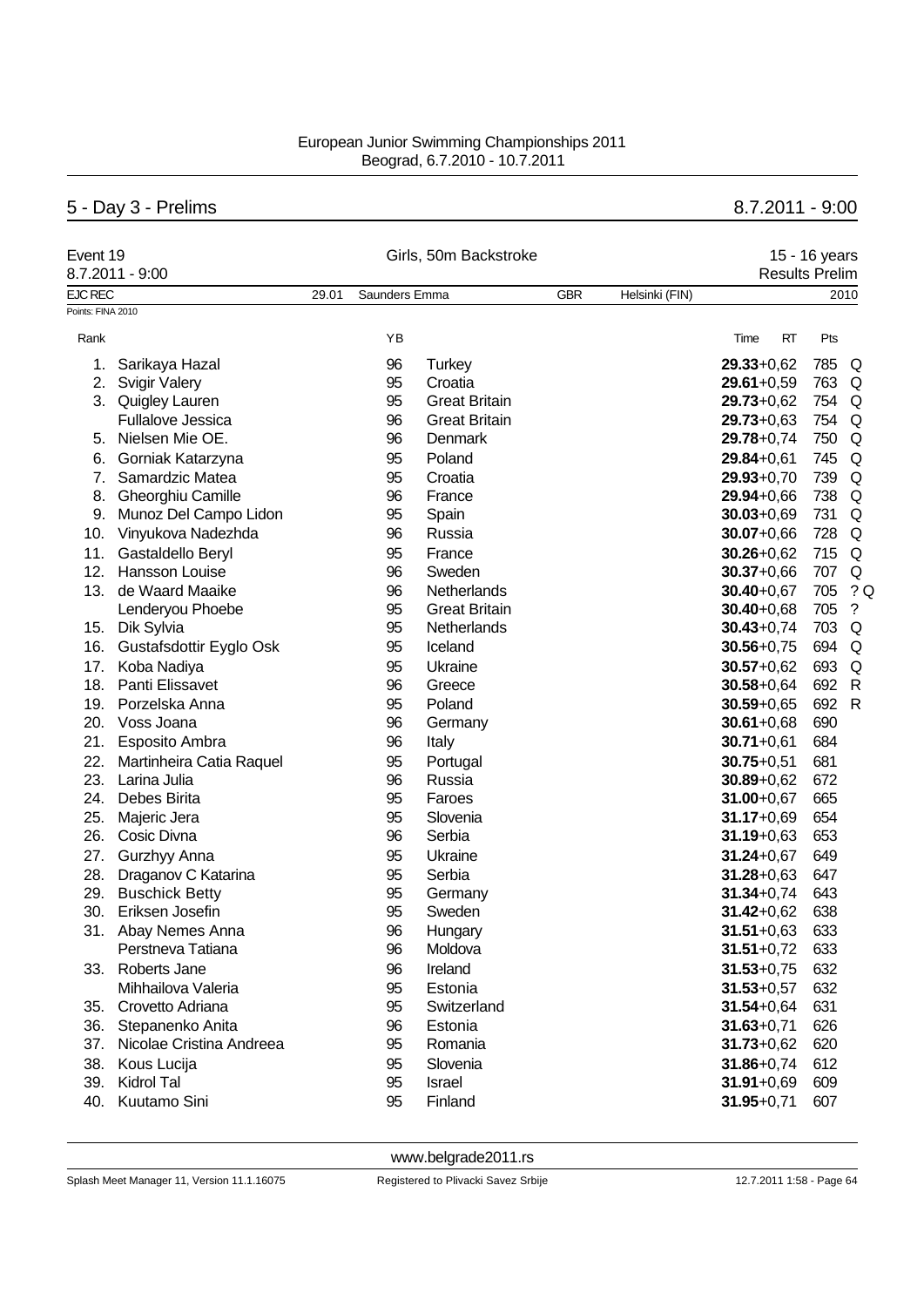# Event 19, Girls, 50m Backstroke, Prelim, 15 - 16 years

| Rank |                            | ΥB |                        | RT<br>Time         | Pts  |
|------|----------------------------|----|------------------------|--------------------|------|
|      | 41. Jaervelae Saara-Maija  | 95 | Finland                | $32.05 + 0.60$     | -601 |
| 42.  | Thiemann Julia             | 95 | Germany                | $32.21 + 0.69$ 592 |      |
|      | 43. Romanjuk Maria         | 96 | Estonia                | $32.63 + 0.68$ 570 |      |
|      | 44. Kajtaz Amina           | 96 | Bosnia and Hercegovina | 32.99+0,76 551     |      |
|      | 45. Manco Laura            | 96 | Liechtenstein          | $34.36 + 0.59$     | 488  |
|      | 46. Jovic Ksenija          | 96 | Montenegro             | $35.51 + 0.64$     | 442  |
|      | <b>WDR</b> Meloni Federica | 95 | Italy                  |                    |      |

# Event 20 **Boys**, 50m Breaststroke **17 - 18 years Event** 20

|                   | 8.7.2011 - 9:09         |       |                          |                       |            |              | <b>Results Prelim</b> |       |      |
|-------------------|-------------------------|-------|--------------------------|-----------------------|------------|--------------|-----------------------|-------|------|
| <b>EJC REC</b>    |                         | 27.34 | <b>Triznov Alexander</b> |                       | <b>RUS</b> | Prague (CZE) |                       |       | 2009 |
| Points: FINA 2010 |                         |       |                          |                       |            |              |                       |       |      |
| Rank              |                         |       | YB                       |                       |            |              | Time<br>RT            | Pts   |      |
| 1.                | Samilidis Panagiotis    |       | 93                       | Greece                |            |              | $28.49 + 0.81$        | 820   | Q    |
| 2.                | Utekhin Oleg            |       | 94                       | Russia                |            |              | 28.56                 | 814 Q |      |
| 3.                | Klemparski Yury         |       | 93                       | <b>Belarus</b>        |            |              | $28.85 + 0.79$        | 790   | Q    |
| 4.                | Benson Craig H          |       | 94                       | <b>Great Britain</b>  |            |              | $28.88 + 0.61$        | 787   | Q    |
| 5.                | Shagalov Yaron          |       | 93                       | Israel                |            |              | $28.90 + 0.76$        | 785   | Q    |
| 6.                | <b>Vollmer Bastian</b>  |       | 93                       | Germany               |            |              | 28.95                 | 781   | Q    |
| 7.                | Sevcik Jakub            |       | 94                       | <b>Czech Republic</b> |            |              | $29.17 + 0.82$        | 764 Q |      |
| 8.                | Parisi Roberto          |       | 93                       | Italy                 |            |              | $29.22 + 0.78$        | 760   | Q    |
| 9.                | <b>Mattsson Matti</b>   |       | 93                       | Finland               |            |              | $29.26 + 0.74$        | 757   | Q    |
| 10.               | Shahaff Yahav           |       | 93                       | Israel                |            |              | $29.27 + 0.72$        | 756 Q |      |
| 11.               | Wiechhusen Paul         |       | 93                       | Germany               |            |              | $29.29 + 0.71$        | 754 Q |      |
| 12.               | Smeenge Roy             |       | 93                       | Netherlands           |            |              | $29.37 + 0.67$        | 748 Q |      |
| 13.               | De La Vega Itay         |       | 93                       | Israel                |            |              | $29.39 + 0.76$        | 747   |      |
| 14.               | van der Werf Gavin      |       | 93                       | Netherlands           |            |              | $29.42 + 0.77$        | 744   | Q    |
| 15.               | Tishchenko Anton        |       | 93                       | Russia                |            |              | $29.48 + 0.74$        | 740   | Q    |
| 16.               | <b>Eser Kemal Erce</b>  |       | 93                       | <b>Turkey</b>         |            |              | $29.57 + 0.66$        | 733   | Q    |
|                   | <b>Pucilo Piotr</b>     |       | 93                       | Poland                |            |              | $29.57 + 0.79$        | 733   | Q    |
| 18.               | Perisic Dejan           |       | 93                       | Serbia                |            |              | $29.68 + 0.71$        | 725   | R    |
| 19.               | <b>Tazans Uldis</b>     |       | 93                       | Latvia                |            |              | $29.70 + 0.81$        | 724 R |      |
| 20.               | <b>Oseledets Dmytro</b> |       | 94                       | Ukraine               |            |              | $29.71 + 0.72$        | 723   |      |
| 21.               | Degtjarjov Pjotr        |       | 93                       | Estonia               |            |              | 29.73                 | 721   |      |
| 22.               | Lekic Lazar             |       | 94                       | Serbia                |            |              | $29.87 + 0.83$        | 711   |      |
| 23.               | <b>Artiomov Danila</b>  |       | 94                       | Moldova               |            |              | $29.92 + 0.82$        | 708   |      |
| 24.               | Kraus Maximilian        |       | 93                       | Germany               |            |              | $29.95 + 0.77$        | 706   |      |
| 25.               | Rozhkov Olexiy          |       | 93                       | Ukraine               |            |              | $30.06 + 0.75$        | 698   |      |
| 26.               | Klepikov Nikolay        |       | 93                       | Russia                |            |              | $30.09 + 0.85$        | 696   |      |
| 27.               | Gamper Jevgenij         |       | 94                       | Lithuania             |            |              | 30.16                 | 691   |      |
|                   | Kaerki Johannes         |       | 93                       | Sweden                |            |              | $30.16 + 0.67$        | 691   |      |
| 29.               | Trajkovic Nikola        |       | 94                       | Serbia                |            |              | $30.20 + 0.68$        | 688   |      |
| 30.               | <b>Amaltdinov Marat</b> |       | 94                       | Russia                |            |              | 30.43                 | 673   |      |
| 31.               | <b>Quinn Nicholas</b>   |       | 93                       | Ireland               |            |              | $30.50 + 0.75$        | 668   |      |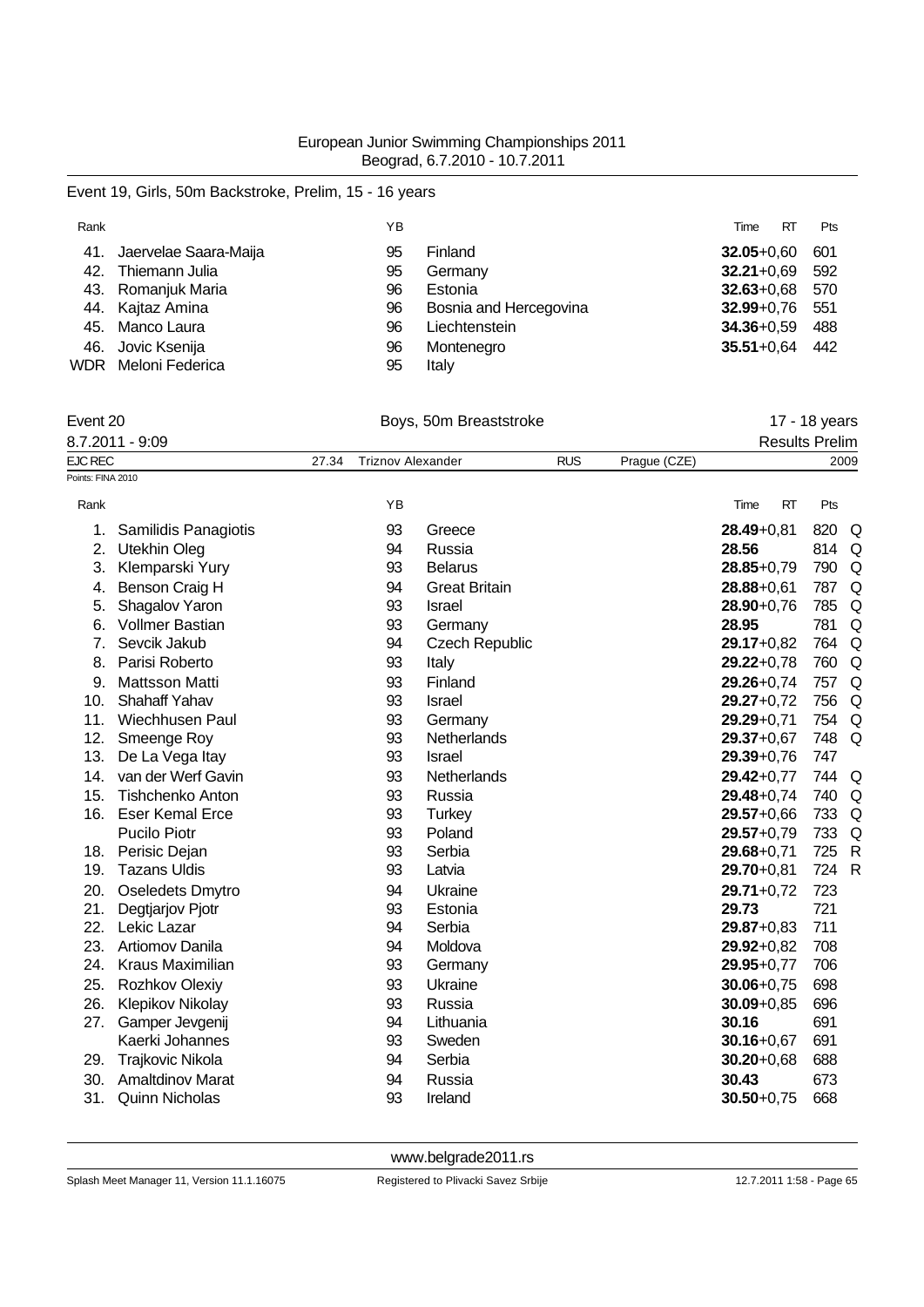# Event 20, Boys, 50m Breaststroke, Prelim, 17 - 18 years

| Rank |                      | ΥB |                        | RT<br>Time     | Pts |
|------|----------------------|----|------------------------|----------------|-----|
| 32.  | Vuorela Teemu        | 94 | Finland                | $30.65 + 0.75$ | 658 |
|      | 33. Parker Joseph    | 93 | <b>Great Britain</b>   | $30.71 + 0.70$ | 654 |
| 34.  | <b>Clarke Peter</b>  | 94 | Ireland                | $30.77 + 0.77$ | 651 |
| 35.  | Mikalauskas Marius   | 94 | Lithuania              | $30.87 + 0.79$ | 644 |
| 36.  | Romagnoli Valerio    | 94 | Switzerland            | $31.02 + 0.67$ | 635 |
| 37.  | Dietrich Johannes    | 93 | Austria                | $31.16 + 0.78$ | 627 |
|      | 38. Sweeney Dan      | 93 | Ireland                | $31.49 + 0.69$ | 607 |
|      | 39. Petrovski Damjan | 93 | FYRMacedonia           | 31.74          | 593 |
| 40.  | <b>Hodzic Damir</b>  | 93 | Bosnia and Hercegovina | $33.08 + 0.81$ | 524 |
|      | WDR Bizzarri Flavio  | 93 | Italy                  |                |     |

| ∵vent ∠ | `<br>$\epsilon$ |
|---------|-----------------|
|---------|-----------------|

| Event 21          | $8.7.2011 - 9:18$             |       |       | Girls, 200m Freestyle |                       |                               |       |            |       | 15 - 16 years<br><b>Results Prelim</b> |                               |           |       |      |
|-------------------|-------------------------------|-------|-------|-----------------------|-----------------------|-------------------------------|-------|------------|-------|----------------------------------------|-------------------------------|-----------|-------|------|
| EJC REC           |                               |       |       |                       | 1:59.19 Radou Camille |                               |       | <b>FRA</b> |       | Prague (CZE)                           |                               |           |       | 2009 |
| Points: FINA 2010 |                               |       |       |                       |                       |                               |       |            |       |                                        |                               |           |       |      |
| Rank              |                               |       |       |                       | YB                    |                               |       |            |       |                                        | Time                          | <b>RT</b> | Pts   |      |
|                   | 1. Yuskova Ksenia<br>50m:     | 28.26 | 28.26 | 100m:                 | 96<br>59.09           | Russia<br>30.83               | 150m: | 1:30.84    | 31.75 | 200m:                                  | 2:02.36<br>2:02.36            | 31.52     | 787 Q |      |
|                   | 2. Vermeulen Esmee<br>50m:    | 29.05 | 29.05 | 100m:                 | 96<br>59.47           | Netherlands<br>30.42          | 150m: | 1:31.02    | 31.55 | 200m:                                  | 2:02.43<br>2:02.43            | 31.41     | 785 Q |      |
|                   | 3. Chavez-Diaz Eva<br>50m:    | 28.57 | 28.57 | 100m:                 | 95<br>59.07           | Austria<br>30.50              | 150m: | 1:30.89    | 31.82 | 200m:                                  | 2:02.46<br>2:02.46            | 31.57     | 785 Q |      |
|                   | 4. Mc Mahon Sycerika<br>50m:  | 28.85 | 28.85 | 100m:                 | 95<br>1:00.00         | Ireland<br>31.15              | 150m: | 1:31.65    | 31.65 | 200m:                                  | 2:02.82+0,75 778 Q<br>2:02.82 | 31.17     |       |      |
|                   | 5. Sagmeister Mojca<br>50m:   | 28.95 | 28.95 | 100m:                 | 96<br>1:00.15         | Slovenia<br>31.20             | 150m: | 1:31.98    | 31.83 | 200m:                                  | 2:03.12<br>2:03.12            | 31.14     | 772 Q |      |
|                   | 6. Friedrich Johanna<br>50m:  | 29.00 | 29.00 | 100m:                 | 95<br>1:00.22         | Germany<br>31.22              | 150m: | 1:31.50    | 31.28 | 200m:                                  | 2:03.19<br>2:03.19            | 31.69     | 771 Q |      |
|                   | 7. Sokolowska Diana<br>50m:   | 28.56 | 28.56 | 100m:                 | 96<br>1:00.09         | Poland<br>31.53               | 150m: | 1:31.98    | 31.89 | 200m:                                  | 2:03.32+0,69 768 Q<br>2:03.32 | 31.34     |       |      |
|                   | 8. Joo Sara<br>50m:           | 29.07 | 29.07 | 100m:                 | 95<br>1:00.40         | Hungary<br>31.33              | 150m: | 1:32.09    | 31.69 | 200m:                                  | 2:03.64<br>2:03.64            | 31.55     | 763 Q |      |
|                   | 9. Maughan Amelia<br>50m:     | 28.17 | 28.17 | 100m:                 | 96<br>59.78           | <b>Great Britain</b><br>31.61 | 150m: | 1:32.63    | 32.85 | 200m:                                  | 2:04.06+0,75 755 Q<br>2:04.06 | 31.43     |       |      |
|                   | 10. Serko Elena<br>50m:       | 29.22 | 29.22 | 100m:                 | 95<br>1:00.50         | Russia<br>31.28               | 150m: | 1:32.02    | 31.52 | 200m:                                  | 2:04.08+0,75 754 Q<br>2:04.08 | 32.06     |       |      |
|                   | 11. Carli Diletta<br>50m:     | 29.14 | 29.14 | 100m:                 | 96<br>1:00.20         | Italy<br>31.06                | 150m: | 1:32.35    | 32.15 | 200m:                                  | 2:04.47<br>2:04.47            | 32.12     | 747 Q |      |
|                   | 12. Andrea Lope Irene<br>50m: | 29.44 | 29.44 | 100m:                 | 96<br>1:01.02         | Spain<br>31.58                | 150m: | 1:33.39    | 32.37 | 200m:                                  | 2:04.56<br>2:04.56            | 31.17     | 746 Q |      |
|                   | 13. Donnelly Fiona<br>50m:    | 29.12 | 29.12 | 100m:                 | 95<br>1:00.11         | <b>Great Britain</b><br>30.99 | 150m: | 1:32.28    | 32.17 | 200m:                                  | 2:04.70<br>2:04.70            | 32.42     | 743 Q |      |

Splash Meet Manager 11, Version 11.1.16075 **Registered to Plivacki Savez Srbije** 12.7.2011 1:58 - Page 66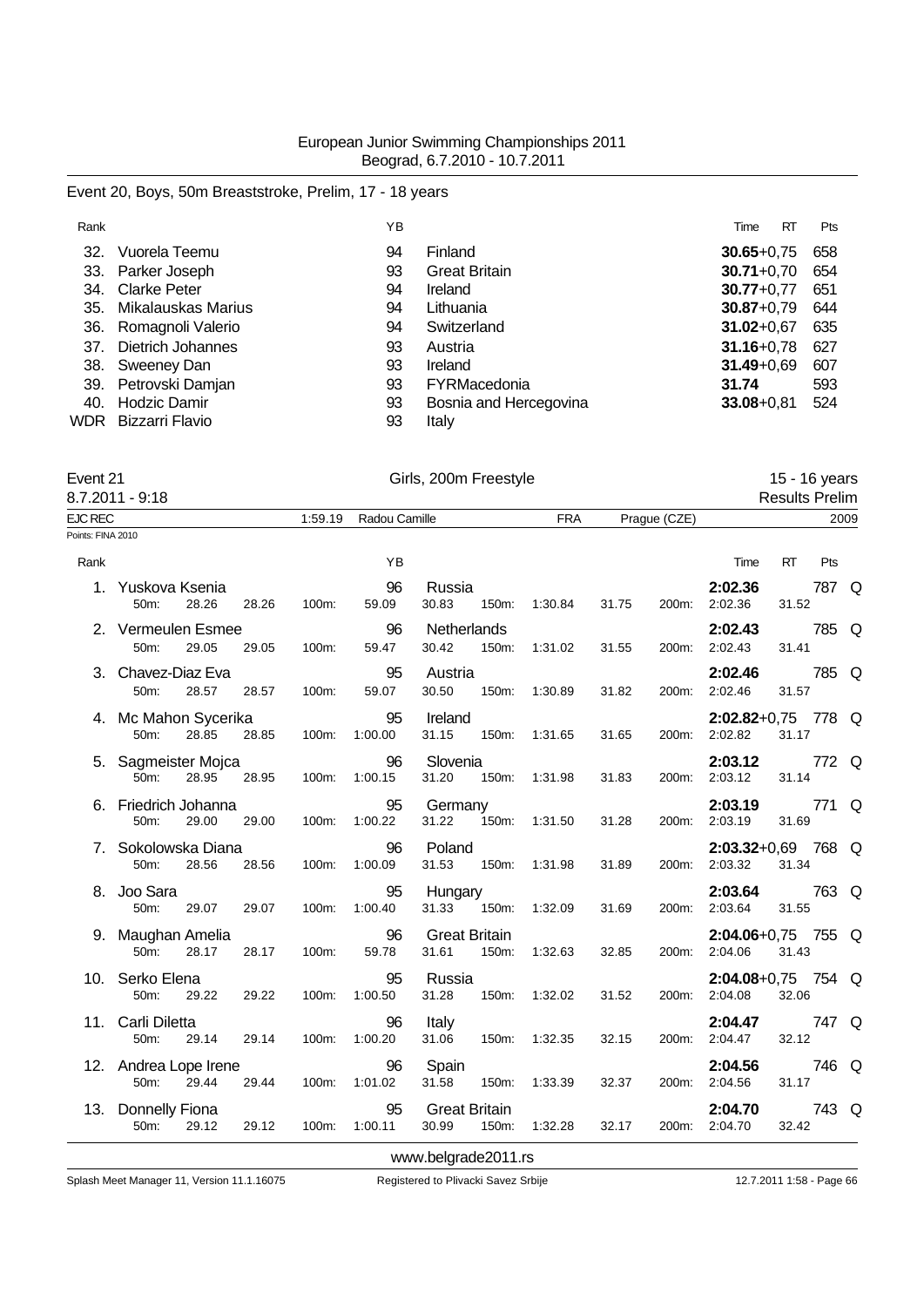# Event 21, Girls, 200m Freestyle, Prelim, 15 - 16 years

| Rank |                                                                |       | YB                         |                                         |         |       |       | RT<br>Pts<br>Time                              |       |
|------|----------------------------------------------------------------|-------|----------------------------|-----------------------------------------|---------|-------|-------|------------------------------------------------|-------|
| 14.  | Marcs Martina<br>50m:<br>29.12<br>29.12                        | 100m: | 95<br>1:00.78              | Israel<br>31.66<br>150m:                | 1:32.99 | 32.21 | 200m: | $2:04.81+0.74$ 741 Q<br>2:04.81<br>31.82       |       |
|      | 15. Kudryashova Alena<br>29.32<br>50m:<br>29.32                | 100m: | 95<br>1:01.06              | Russia<br>31.74<br>150m:                | 1:33.01 | 31.95 | 200m: | 2:05.07+0,84 737<br>2:05.07<br>32.06           |       |
|      | 16. Kasperek Katarzyna<br>50 <sub>m</sub> :<br>29.48<br>29.48  | 100m: | 96<br>1:00.67              | Poland<br>31.19<br>150m:                | 1:33.15 | 32.48 | 200m: | 2:05.17+0,72 735 Q<br>2:05.17<br>32.02         |       |
|      | 17. Ericsson Elsa<br>50m:<br>29.80<br>29.80                    | 100m: | 95<br>1:01.79              | Sweden<br>31.99<br>150m:                | 1:33.82 | 32.03 | 200m: | 2:05.21<br>2:05.21<br>31.39                    | 734 Q |
|      | 18. Rico Fuentes Marina<br>50m:<br>29.39<br>29.39              | 100m: | 95<br>1:01.21              | Spain<br>31.82<br>150m:                 | 1:33.25 | 32.04 | 200m: | 2:05.23+0,79 734 R<br>2:05.23<br>31.98         |       |
|      | 19. Arredondo Francesca<br>50 <sub>m</sub> :<br>29.27<br>29.27 | 100m: | 96<br>1:01.00              | Italy<br>31.73<br>150m:                 | 1:33.22 | 32.22 | 200m: | 2:05.50+0,84 729 R<br>2:05.50<br>32.28         |       |
|      | 20. Stegu Nina<br>50m:<br>28.90<br>28.90                       | 100m: | 96<br>1:00.31              | Slovenia<br>31.41<br>150m:              | 1:32.98 | 32.67 | 200m: | 2:05.74<br>725<br>2:05.74<br>32.76             |       |
|      | 21. Demler Kathrin<br>50m:<br>29.14<br>29.14                   | 100m: | 96<br>1:01.10              | Germany<br>31.96<br>150m:               | 1:33.56 | 32.46 | 200m: | 2:05.90<br>722<br>2:05.90<br>32.34             |       |
|      | 22. Kolotushkina Valeriya<br>50m:<br>28.97<br>28.97            | 100m: | 96<br>1:00.46              | Russia<br>31.49<br>150m:                | 1:33.27 | 32.81 | 200m: | $2:06.01+0.79$ 720<br>32.74<br>2:06.01         |       |
|      | 23. Sheyko Alina<br>50m:<br>29.34<br>29.34                     | 100m: | 95<br>1:01.10              | Ukraine<br>31.76<br>150m:               | 1:33.84 | 32.74 | 200m: | $2:06.02+0.88$ 720<br>2:06.02<br>32.18         |       |
|      | 24. Bukovanova Jana<br>50m:<br>29.47<br>29.47                  | 100m: | 95<br>1:01.46              | <b>Czech Republic</b><br>31.99<br>150m: | 1:33.96 | 32.50 | 200m: | $2:06.05+0,77$ 720<br>2:06.05<br>32.09         |       |
| 25.  | Jones Emily<br>50m:<br>29.42<br>29.42                          | 100m: | 95<br>1:00.83              | <b>Great Britain</b><br>31.41<br>150m:  | 1:33.38 | 32.55 | 200m: | $2:06.11+0.75$ 719<br>2:06.11<br>32.73         |       |
| 26.  | Biava Elisa<br>50m:<br>29.44<br>29.44                          | 100m: | 95<br>1:01.39              | Italy<br>31.95<br>150m:                 | 1:33.80 | 32.41 | 200m: | 2:06.22+0,73 717<br>2:06.22<br>32.42           |       |
|      | 27. Boszormenyi Borbala<br>28.65<br>50m:<br>28.65              | 100m: | 95<br>1:00.08              | Hungary<br>31.43<br>150m:               | 1:33.02 | 32.94 | 200m: | $2:06.33+0.82$ 715<br>2:06.33<br>33.31         |       |
|      | 28. Hippi Jaqueline<br>29.42<br>29.42<br>50m:                  | 100m: | 96<br>1:01.32              | Sweden<br>31.90<br>150m:                | 1:33.94 | 32.62 |       | $2:06.42+0.76$ 713<br>200m: 2:06.42<br>32.48   |       |
|      | 29. Fisenko Kateryna<br>30.28<br>30.28<br>50m:                 | 100m: | 95<br>1:02.59              | Ukraine<br>32.31  150m: 1:35.62         |         | 33.03 |       | 2:06.84<br>706<br>200m: 2:06.84 31.22          |       |
|      | 30. Veerman Rosa<br>50m:<br>29.60<br>29.60                     | 100m: | 96<br>1:01.91              | Netherlands<br>32.31  150m: 1:34.42     |         | 32.51 |       | 2:07.04+0,96 703<br>200m: 2:07.04 32.62        |       |
|      | 31. Thiede Clara<br>50m:<br>29.39<br>29.39                     | 100m: | 95<br>1:00.68              | Germany<br>31.29  150m: 1:33.74         |         | 33.06 |       | 2:07.29+0,79 699<br>200m: 2:07.29<br>33.55     |       |
|      | 32. Gumenyuk Nadiya<br>50m:<br>29.94 29.94                     |       | 95<br>100m: 1:02.41        | Ukraine<br>32.47 150m: 1:35.32          |         | 32.91 |       | $2:07.69 + 0.99$ 692<br>200m: 2:07.69<br>32.37 |       |
|      | 33. Lauridsen Julie Aglund<br>29.77<br>50m:<br>29.77           |       | $\sim$ 96<br>100m: 1:01.84 | Denmark<br>32.07  150m: 1:34.64         |         | 32.80 |       | $2:07.71+0.83$ 692<br>200m: 2:07.71<br>33.07   |       |
|      |                                                                |       |                            |                                         |         |       |       |                                                |       |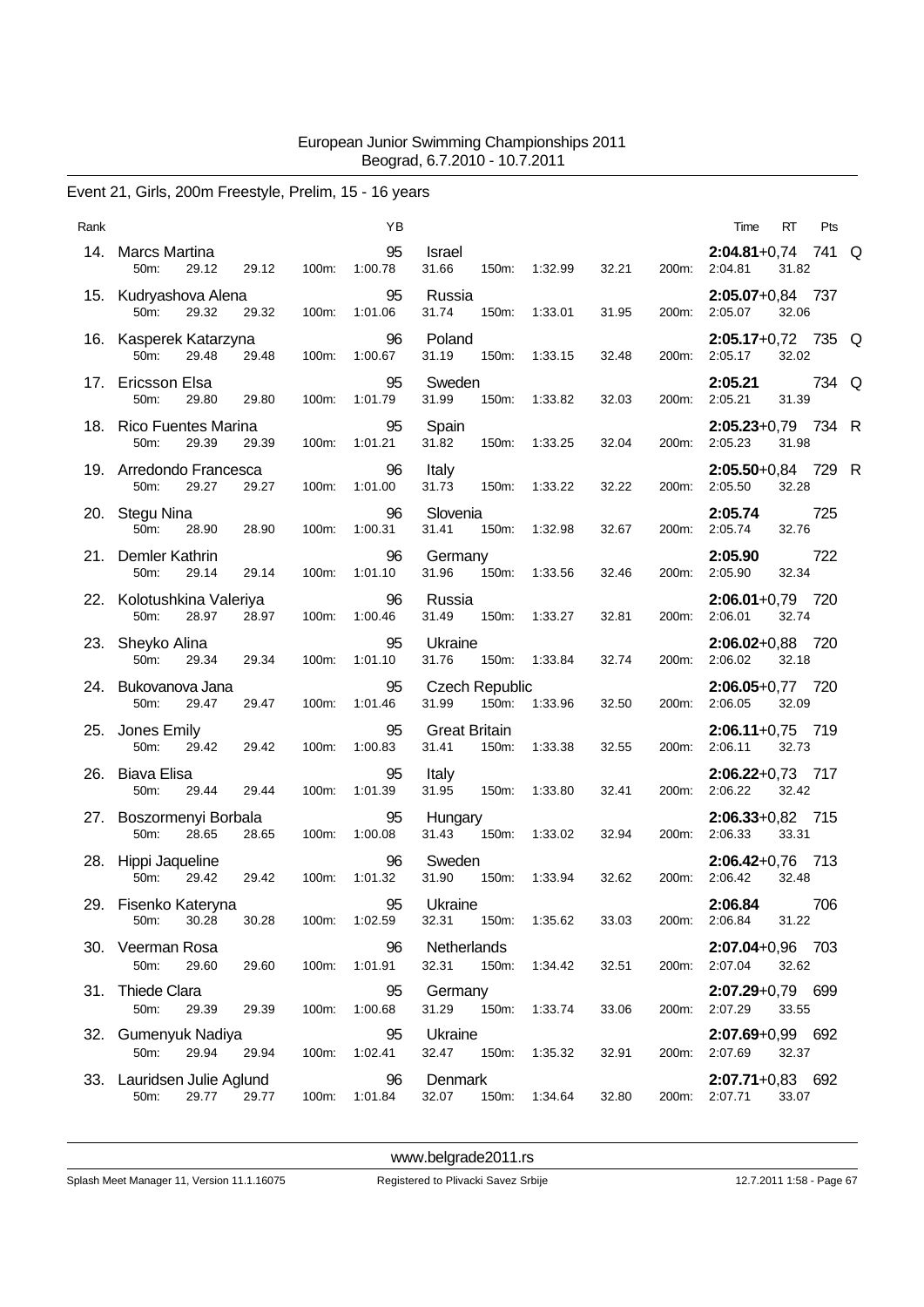# Event 21, Girls, 200m Freestyle, Prelim, 15 - 16 years

| Rank |                                                     |                | YB                  |                                        |               |       |       | Time                           | RT    | Pts |
|------|-----------------------------------------------------|----------------|---------------------|----------------------------------------|---------------|-------|-------|--------------------------------|-------|-----|
| 33.  | Hansen Kia<br>50m:<br>29.82                         | 100m:<br>29.82 | 95<br>1:01.80       | Denmark<br>31.98<br>150m:              | 1:34.59       | 32.79 | 200m: | 2:07.71<br>2:07.71             | 33.12 | 692 |
|      | 35. Kost Nina<br>50m:<br>29.31                      | 29.31<br>100m: | 95<br>1:01.23       | Germany<br>31.92<br>150m:              | 1:34.17       | 32.94 | 200m: | $2:07.75+0.75$ 691<br>2:07.75  | 33.58 |     |
|      | 36. Lloyd Jessica<br>50m:<br>29.11                  | 29.11<br>100m: | 95<br>1:01.37       | <b>Great Britain</b><br>32.26<br>150m: | 1:34.65       | 33.28 | 200m: | 2:08.07+0,81 686<br>2:08.07    | 33.42 |     |
|      | 37. Hufnagl Claudia<br>50m:<br>30.62                | 30.62<br>100m: | 96<br>1:02.97       | Austria<br>32.35<br>150m:              | 1:35.98       | 33.01 | 200m: | $2:08.33+0.90$ 682<br>2:08.33  | 32.35 |     |
|      | 38. Ene Alina Gratiela<br>50m:<br>29.36             | 29.36<br>100m: | 96<br>1:01.69       | Romania<br>32.33<br>150m:              | 1:35.23       | 33.54 | 200m: | 2:08.44+0,96 680<br>2:08.44    | 33.21 |     |
|      | 39. Roberts Jane<br>50m:<br>29.55                   | 29.55<br>100m: | 96<br>1:01.92       | Ireland<br>32.37<br>150m:              | 1:35.37       | 33.45 | 200m: | $2:08.82+0.82$ 674<br>2:08.82  | 33.45 |     |
|      | 40. Vasileiadou Eleni<br>50 <sub>m</sub> :<br>29.15 | 100m:<br>29.15 | 95<br>1:01.14       | Greece<br>31.99<br>150m:               | 1:34.93       | 33.79 | 200m: | 2:09.12<br>2:09.12             | 34.19 | 669 |
|      | 41. Nielsen Maja<br>50m:<br>29.13                   | 29.13<br>100m: | 96<br>1:01.75       | Denmark<br>32.62<br>150m:              | 1:36.39       | 34.64 | 200m: | 2:10.39<br>2:10.39             | 34.00 | 650 |
|      | 42. Djelic Silvija<br>50 <sub>m</sub> :<br>30.43    | 30.43<br>100m: | 96<br>1:03.15       | Slovenia<br>32.72<br>150m:             | 1:37.38       | 34.23 | 200m: | 2:11.12+0,80 639<br>2:11.12    | 33.74 |     |
|      | 43. Grgic Ana<br>50m:<br>31.42                      | 100m:<br>31.42 | 96<br>1:04.31       | Croatia<br>32.89<br>150m:              | 1:37.79       | 33.48 | 200m: | 2:11.15<br>2:11.15             | 33.36 | 639 |
|      | 44. Batliner Maria<br>50m:<br>29.50                 | 100m:<br>29.50 | 96<br>1:01.83       | Austria<br>32.33<br>150m:              | 1:36.17       | 34.34 | 200m: | 2:11.59<br>2:11.59             | 35.42 | 632 |
|      | 45. Bruun Line Joergensen<br>50m:<br>30.25          | 30.25<br>100m: | 95<br>1:02.94       | Denmark<br>32.69<br>150m:              | 1:36.98       | 34.04 | 200m: | 2:11.75<br>2:11.75             | 34.77 | 630 |
| 46.  | Della Bruna Alice<br>50m:<br>30.55                  | 100m:<br>30.55 | 95<br>1:04.24       | Switzerland<br>33.69<br>150m:          | 1:38.93       | 34.69 | 200m: | 2:12.15<br>2:12.15             | 33.22 | 624 |
| 47.  | Basic Milana<br>50m:<br>30.82                       | 30.82<br>100m: | 95<br>1:05.43       | Serbia<br>34.61<br>150m:               | 1:38.61       | 33.18 | 200m: | 2:13.24<br>2:13.24             | 34.63 | 609 |
|      | 48. Dragomir Gabriela Elena<br>50m:<br>30.59        | 30.59<br>100m: | 96<br>1:04.57       | Romania<br>33.98<br>150m:              | 1:39.21       | 34.64 | 200m: | $2:13.50+0.97$ 606<br>2:13.50  | 34.29 |     |
|      | 49. Banky Jacqueline<br>30.79 30.79<br>50m:         | 100m:          | 96<br>1:04.23       | Luxembourg<br>33.44                    | 150m: 1:38.77 | 34.54 |       | 2:13.64<br>200m: 2:13.64 34.87 |       | 604 |
|      | 50. Vukobrat Tamara<br>50m:<br>31.14                | 31.14          | 95<br>100m: 1:04.74 | Serbia<br>33.60<br>150m:               | 1:39.83       | 35.09 | 200m: | 2:14.67+0,86 590<br>2:14.67    | 34.84 |     |
|      | 51. Domorats'ka Yevgeniya                           |                | 95                  | Ukraine                                |               |       |       | 2:14.80                        |       | 588 |
|      | 50m:<br>30.30<br><b>WDR</b> Bertrand Celine         | 30.30<br>100m: | 1:04.51<br>95       | 34.21<br>150m: 1:39.79<br>Sweden       |               | 35.28 | 200m: | 2:14.80                        | 35.01 |     |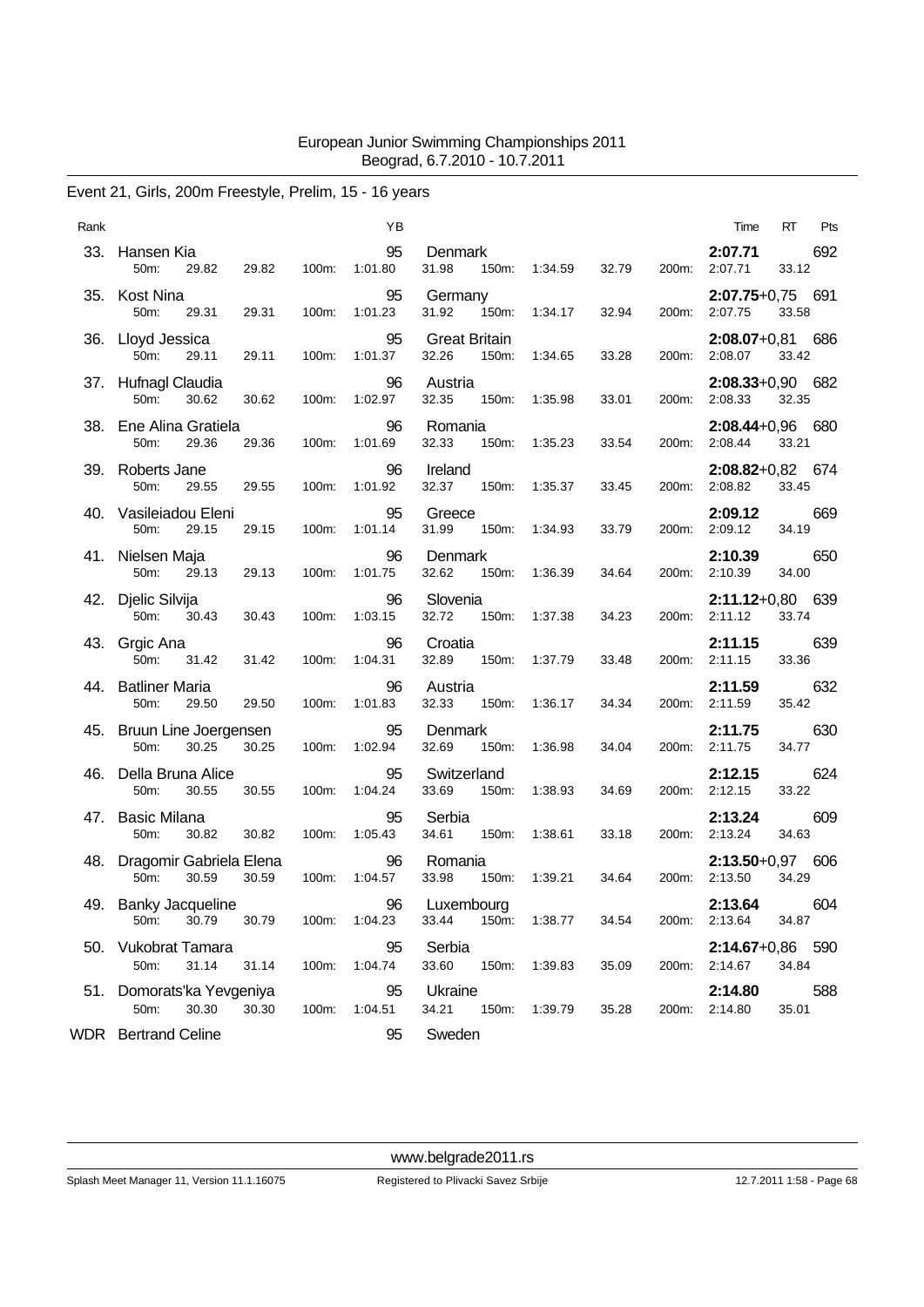| Event 22          |                                                            | Boys, 200m Backstroke |                      |                     |                                |       |               |       | 17 - 18 years<br><b>Results Prelim</b> |                                       |       |     |      |
|-------------------|------------------------------------------------------------|-----------------------|----------------------|---------------------|--------------------------------|-------|---------------|-------|----------------------------------------|---------------------------------------|-------|-----|------|
| <b>EJC REC</b>    | 8.7.2011 - 9:40                                            |                       | 1:56.65              |                     | Kawecki Radoslaw               |       | POL           |       | Prague (CZE)                           |                                       |       |     | 2009 |
| Points: FINA 2010 |                                                            |                       |                      |                     |                                |       |               |       |                                        |                                       |       |     |      |
| Rank              |                                                            |                       |                      | YB                  |                                |       |               |       |                                        | Time                                  | RT    | Pts |      |
| 1.                | Diener Christian<br>50m:<br>28.41                          | 28.41                 | 100m:                | 93<br>59.31         | Germany<br>30.90               | 150m: | 1:31.15       | 31.84 | 200m:                                  | $2:02.80+0.73$ 757 Q<br>2:02.80       | 31.65 |     |      |
|                   | 2. Patching Joseph<br>50m:<br>28.71                        | 28.71                 | 100m:                | 94<br>59.80         | <b>Great Britain</b><br>31.09  | 150m: | 1:31.94       | 32.14 | 200m:                                  | $2:03.19 + 0.64$ 749 Q<br>2:03.19     | 31.25 |     |      |
|                   | 3. Karakaidos Charilaos<br>50m:<br>29.42                   | 29.42                 | 100m:                | 94<br>1:00.80       | Greece<br>31.38                | 150m: | 1:32.51       | 31.71 | 200m:                                  | 2:03.67+0,68 741 Q<br>2:03.67         | 31.16 |     |      |
|                   | 4. Wysoczynski Mateusz<br>50m:<br>29.05                    | 29.05                 | 100m:                | 93<br>1:00.03       | Poland<br>30.98                | 150m: | 1:31.86       | 31.83 | 200m:                                  | 2:03.76+0,64 739 Q<br>2:03.76         | 31.90 |     |      |
|                   | 5. Varvaruk Sergiy<br>50m:<br>29.72                        | 29.72                 | 100m:                | 94<br>1:01.02       | Ukraine<br>31.30               | 150m: | 1:32.80       | 31.78 | 200m:                                  | $2:04.17+0.78$ 732 Q<br>2:04.17       | 31.37 |     |      |
|                   | 6. Kocar Jakub<br>50m:<br>29.33                            | 29.33                 | 100m:                | 94<br>1:00.91       | <b>Czech Republic</b><br>31.58 | 150m: | 1:32.73       | 31.82 | 200m:                                  | 2:04.19+0,66 731 Q<br>2:04.19         | 31.46 |     |      |
|                   | 7. Vasyl'yev Oleksandr<br>50 <sub>m</sub> :<br>29.30       | 29.30                 | 100m:                | 94<br>1:00.83       | Ukraine<br>31.53               | 150m: | 1:32.66       | 31.83 | 200m:                                  | 2:04.22+0,68 731 Q<br>2:04.22         | 31.56 |     |      |
|                   | 8. Verjans Renaud<br>50 <sub>m</sub> :<br>29.83            | 29.83                 | 100m:                | 94<br>1:01.95       | Belgium<br>32.12               | 150m: | 1:33.96       | 32.01 |                                        | $2:04.74+0.67$ 722 Q<br>200m: 2:04.74 | 30.78 |     |      |
|                   | 9. Morawski Krzysztof<br>50 <sub>m</sub> :<br>29.09        | 29.09                 | 100m:                | 94<br>1:01.05       | Poland<br>31.96                | 150m: | 1:33.64       | 32.59 | 200m:                                  | 2:05.10+0,62 716 Q<br>2:05.10         | 31.46 |     |      |
|                   | 10. Stolz Elijah<br>50m:<br>30.25                          | 30.25                 | 100m:                | 93<br>1:02.51       | Switzerland<br>32.26           | 150m: | 1:34.81       | 32.30 | 200m:                                  | 2:05.18+0,79 714 Q<br>2:05.18         | 30.37 |     |      |
|                   | 11. Laugeni Fabio<br>50 <sub>m</sub> :<br>29.08            | 29.08                 | 100m:                | 94<br>1:00.37       | Italy<br>31.29                 | 150m: | 1:33.32       | 32.95 |                                        | 2:05.33+0,60 712 Q<br>200m: 2:05.33   | 32.01 |     |      |
|                   | 12. Mcmanemy Barrera Matthew<br>50 <sub>m</sub> :<br>29.45 | 29.45                 | 100m:                | 93<br>1:01.16       | Spain<br>31.71                 | 150m: | 1:33.38       | 32.22 | 200m:                                  | 2:05.46+0,72 709 Q<br>2:05.46         | 32.08 |     |      |
|                   | 13. Claussen Max<br>29.12<br>50 <sub>m</sub> :             | 29.12                 | 100m:                | 93<br>1:01.57       | Germany<br>32.45               | 150m: | 1:34.14       | 32.57 | 200m:                                  | 2:05.66+0,69 706 Q<br>2:05.66         | 31.52 |     |      |
|                   | 14. Lytvynok Yegor<br>29.45<br>50m:                        |                       | 29.45 100m: 1:00.98  |                     | 93 Ukraine<br>31.53            |       | 150m: 1:33.10 | 32.12 |                                        | $2:05.91+0.67$ 702<br>200m: 2:05.91   | 32.81 |     |      |
|                   | 15. Gamburg David<br>50m:<br>29.85                         | 29.85                 | 100m:                | 93<br>1:01.86       | Israel<br>32.01                |       | 150m: 1:33.38 | 31.52 |                                        | $2:05.98+0.57$ 701 Q<br>200m: 2:05.98 | 32.60 |     |      |
|                   | 16. Chornyy Yegor<br>50m:<br>29.94                         | 29.94                 |                      | 93<br>100m: 1:01.94 | Ukraine<br>32.00               |       | 150m: 1:34.08 | 32.14 |                                        | 2:06.02+0,68 700<br>200m: 2:06.02     | 31.94 |     |      |
|                   | 17. Lukacovsky Tibor<br>29.27<br>50m:                      | 29.27                 |                      | 93<br>100m: 1:00.92 | <b>Czech Republic</b><br>31.65 |       | 150m: 1:33.84 | 32.92 |                                        | $2:06.34+0.65$ 695 Q<br>200m: 2:06.34 | 32.50 |     |      |
|                   | 18. Theocharidis Alexandros<br>50m:<br>28.38               | 28.38                 | 100m:                | 93<br>1:00.56       | Greece<br>32.18                |       | 150m: 1:33.61 | 33.05 |                                        | $2:06.58+0,70$ 691 Q<br>200m: 2:06.58 | 32.97 |     |      |
|                   | 19. Sorokin Igor<br>28.80<br>50m:                          |                       | 28.80  100m: 1:01.44 | 94                  | Russia<br>32.64                |       | 150m: 1:34.23 | 32.79 |                                        | $2:06.83+0.65$ 687 R<br>200m: 2:06.83 | 32.60 |     |      |
|                   |                                                            |                       |                      |                     |                                |       |               |       |                                        |                                       |       |     |      |

<www.belgrade2011.rs>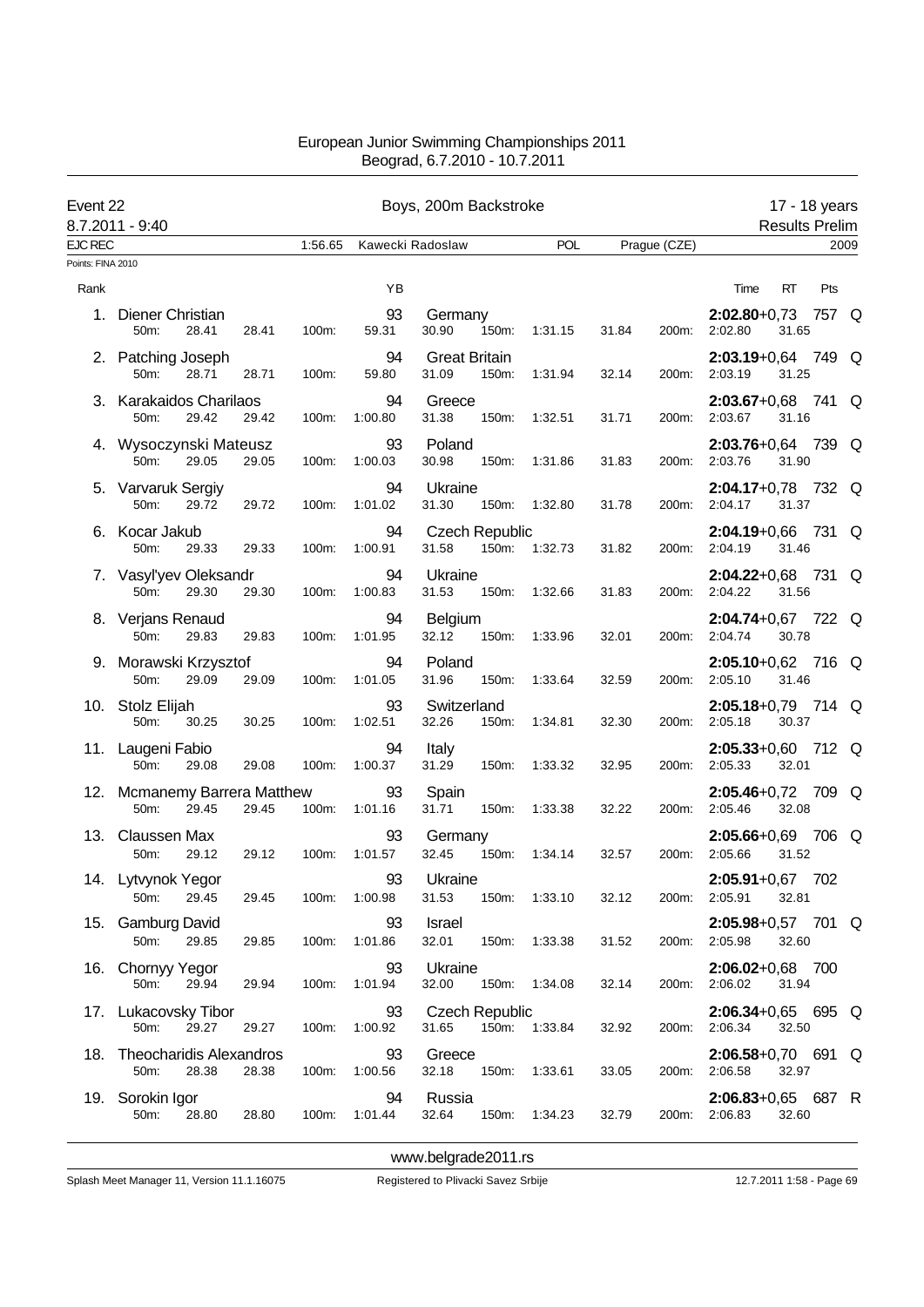# Event 22, Boys, 200m Backstroke, Prelim, 17 - 18 years

| Rank |                                               |       |       | YB            |                                |       |         |       |       | Time                                | RT    | Pts |  |
|------|-----------------------------------------------|-------|-------|---------------|--------------------------------|-------|---------|-------|-------|-------------------------------------|-------|-----|--|
| 20.  | Hendrickx Lander<br>50m:<br>29.63             | 29.63 | 100m: | 94<br>1:01.94 | Belgium<br>32.31               | 150m: | 1:34.33 | 32.39 | 200m: | 2:07.09+0,64 682 R<br>2:07.09       | 32.76 |     |  |
| 21.  | Janecek Pavel<br>50m:<br>29.69                | 29.69 | 100m: | 94<br>1:01.78 | <b>Czech Republic</b><br>32.09 | 150m: | 1:35.05 | 33.27 | 200m: | 2:07.10+0,70 682<br>2:07.10         | 32.05 |     |  |
| 22.  | Udicki Miroslav<br>30.17<br>50 <sub>m</sub> : | 30.17 | 100m: | 93<br>1:02.06 | Serbia<br>31.89                | 150m: | 1:34.52 | 32.46 | 200m: | $2:07.52+0.63$ 676<br>2:07.52       | 33.00 |     |  |
|      | 23. Vorzhev Maxim<br>50m:<br>29.20            | 29.20 | 100m: | 93<br>1:01.81 | Russia<br>32.61                | 150m: | 1:34.66 | 32.85 | 200m: | 2:07.59+0,62 674<br>2:07.59         | 32.93 |     |  |
| 24.  | Martin Lozoya Jorge<br>50m:<br>29.77          | 29.77 | 100m: | 94<br>1:02.02 | Spain<br>32.25                 | 150m: | 1:35.25 | 33.23 | 200m: | 2:08.10+0,66 666<br>2:08.10         | 32.85 |     |  |
|      | 25. Erdogan Atilla Ugur<br>30.04<br>$50m$ :   | 30.04 | 100m: | 93<br>1:02.29 | <b>Turkey</b><br>32.25         | 150m: | 1:35.28 | 32.99 | 200m: | $2:08.23+0.67$ 664<br>2:08.23       | 32.95 |     |  |
| 26.  | Jakupsson Magnus<br>50m:<br>30.23             | 30.23 | 100m: | 94<br>1:02.41 | Faroes<br>32.18                | 150m: | 1:36.36 | 33.95 | 200m: | $2:08.88 + 0.64$ 654<br>2:08.88     | 32.52 |     |  |
| 27.  | Danielewski Aleksander<br>50m:<br>29.66       | 29.66 | 100m: | 94<br>1:01.34 | Poland<br>31.68                | 150m: | 1:34.61 | 33.27 | 200m: | $2:09.01+0.56$ 652<br>2:09.01       | 34.40 |     |  |
|      | 28. Hrafnkelsson Kolbeinn<br>29.89<br>50m:    | 29.89 | 100m: | 94<br>1:01.72 | Iceland<br>31.83               | 150m: | 1:35.66 | 33.94 | 200m: | $2:09.07 + 0.61$ 651<br>2:09.07     | 33.41 |     |  |
|      | 29. Cepisevski Gorazd<br>31.21<br>$50m$ :     | 31.21 | 100m: | 93<br>1:03.87 | FYRMacedonia<br>32.66          | 150m: | 1:37.50 | 33.63 | 200m: | $2:10.84 + 0.57$ 625<br>2:10.84     | 33.34 |     |  |
| 30.  | Kubicky Rostislav<br>50m:<br>29.77            | 29.77 | 100m: | 94<br>1:02.98 | Slovakia<br>33.21              | 150m: | 1:37.16 | 34.18 | 200m: | 2:11.16+0,76 621<br>2:11.16         | 34.00 |     |  |
|      | 31. Vinter Endri<br>50m:<br>29.91             | 29.91 | 100m: | 93<br>1:02.77 | Estonia<br>32.86               | 150m: | 1:37.71 | 34.94 | 200m: | $2:11.79 + 0.68$ 612<br>2:11.79     | 34.08 |     |  |
|      | 32. Zamir Tomer<br>50m:<br>30.00              | 30.00 | 100m: | 94<br>1:03.80 | <b>Israel</b><br>33.80         | 150m: | 1:38.04 | 34.24 | 200m: | 2:11.94+0,67 610<br>2:11.94         | 33.90 |     |  |
|      | 33. Nilsson Martin<br>50m:<br>30.49           | 30.49 | 100m: | 93<br>1:03.32 | Sweden<br>32.83                | 150m: | 1:37.70 | 34.38 |       | $2:12.68+0,71$ 600<br>200m: 2:12.68 | 34.98 |     |  |
|      | <b>DNS</b> Schiellerup Andreas                |       |       |               | Denmark                        |       |         |       |       |                                     |       |     |  |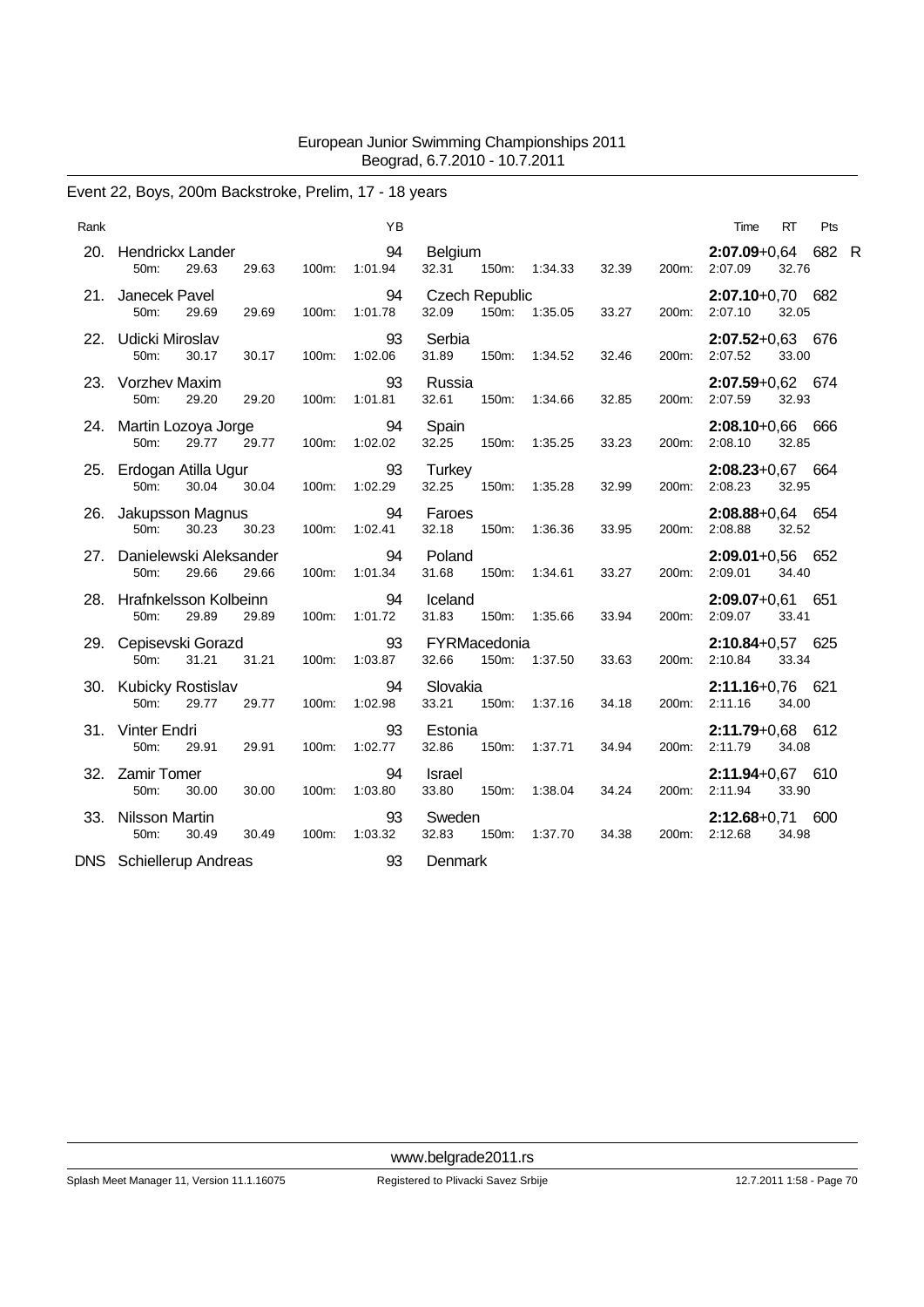| Event 23          | 8.7.2011 - 9:56                                  |       |       |               | Girls, 100m Fly               |            |              |                    |    | 15 - 16 years<br><b>Results Prelim</b> |      |
|-------------------|--------------------------------------------------|-------|-------|---------------|-------------------------------|------------|--------------|--------------------|----|----------------------------------------|------|
| <b>EJC REC</b>    |                                                  |       | 58.76 | Kalla Lena    |                               | <b>GER</b> | Prague (CZE) |                    |    |                                        | 2009 |
| Points: FINA 2010 |                                                  |       |       |               |                               |            |              |                    |    |                                        |      |
| Rank              |                                                  |       |       | ΥB            |                               |            |              | Time               | RT | Pts                                    |      |
| 1.                | Wenk Alexandra<br>50m:<br>28.09                  | 28.09 | 100m: | 95<br>1:00.12 | Germany<br>32.03              |            |              | 1:00.12            |    | 810 Q                                  |      |
|                   | 2. Chimrova Svetlana<br>28.32<br>50m:            | 28.32 | 100m: | 96<br>1:01.12 | Russia<br>32.80               |            |              | $1:01.12+0.91$     |    | 771 Q                                  |      |
|                   | 3. Gimbutyte Vaiva<br>50m:<br>28.67              | 28.67 | 100m: | 95<br>1:01.45 | Lithuania<br>32.78            |            |              | $1:01.45 + 0.84$   |    | 759 Q                                  |      |
|                   | 4. Lowe Danielle<br>28.83<br>50m:                | 28.83 | 100m: | 95<br>1:01.74 | <b>Great Britain</b><br>32.91 |            |              | $1:01.74 + 0.74$   |    | 748 Q                                  |      |
| 5.                | <b>Barton Georgia</b><br>50m:<br>30.03           | 30.03 | 100m: | 95<br>1:01.81 | <b>Great Britain</b><br>31.78 |            |              | $1:01.81 + 0.84$   |    | 746 Q                                  |      |
| 6.                | <b>Bertrand Celine</b><br>50m:<br>28.92          | 28.92 | 100m: | 95<br>1:01.82 | Sweden<br>32.90               |            |              | $1:01.82 + 0.74$   |    | 745 Q                                  |      |
|                   | 7. Czeschner Elena<br>50 <sub>m</sub> :<br>29.68 | 29.68 | 100m: | 96<br>1:01.84 | Germany<br>32.16              |            |              | 1:01.84            |    | 744 Q                                  |      |
| 8.                | <b>Goris Mirthe</b><br>50m:<br>28.63             | 28.63 | 100m: | 96<br>1:01.98 | <b>Belgium</b><br>33.35       |            |              | 1:01.98            |    | 739 Q                                  |      |
|                   | 9. Tcvetkova Daria<br>28.32<br>50m:              | 28.32 | 100m: | 95<br>1:01.99 | Russia<br>33.67               |            |              | 1:01.99            |    | 739 Q                                  |      |
| 10.               | Sheridan Elena<br>50m:<br>29.59                  | 29.59 | 100m: | 95<br>1:02.01 | <b>Great Britain</b><br>32.42 |            |              | $1:02.01+0,80$     |    | 738                                    |      |
|                   | 11. Szilagyi Liliana<br>50m:<br>29.22            | 29.22 | 100m: | 96<br>1:02.13 | Hungary<br>32.91              |            |              | $1:02.13+0.82$     |    | 734 Q                                  |      |
|                   | 12. Beyer Paula<br>50m:<br>29.07                 | 29.07 | 100m: | 95<br>1:02.22 | Germany<br>33.15              |            |              | 1:02.22            |    | 731                                    |      |
| 13.               | Munkholm Christina<br>29.15<br>50m:              | 29.15 | 100m: | 96<br>1:02.43 | Denmark<br>33.28              |            |              | $1:02.43 + 0.78$   |    | 724 Q                                  |      |
|                   | 14. Rados Katarina<br>29.10<br>50m:              | 29.10 | 100m: | 96<br>1:02.88 | Croatia<br>33.78              |            |              | 1:02.88+0,84 708 Q |    |                                        |      |
| 15.               | Ntountounaki Anna<br>50m:<br>29.99               | 29.99 | 100m: | 95<br>1:02.99 | Greece<br>33.00               |            |              | $1:02.99 + 0.89$   |    | 704 Q                                  |      |
|                   | 16. Sanchez Rodriguez Maria<br>50m:<br>30.23     | 30.23 | 100m: | 96<br>1:03.08 | Spain<br>32.85                |            |              | $1:03.08 + 0.75$   |    | 701 Q                                  |      |
| 17.               | Mc Mahon Sycerika<br>50m:<br>30.05               | 30.05 | 100m: | 95<br>1:03.22 | Ireland<br>33.17              |            |              | $1:03.22+0.73$     |    | 697 Q                                  |      |
|                   | 18. Grigonyte Giedre<br>50m:<br>29.07            | 29.07 | 100m: | 95<br>1:03.36 | Lithuania<br>34.29            |            |              | $1:03.36 + 0.78$   |    | 692 Q                                  |      |
| 19.               | <b>Kehlet Sidse</b><br>50m:<br>30.05             | 30.05 | 100m: | 96<br>1:03.38 | Denmark<br>33.33              |            |              | $1:03.38 + 0.73$   |    | 691 R                                  |      |

<www.belgrade2011.rs>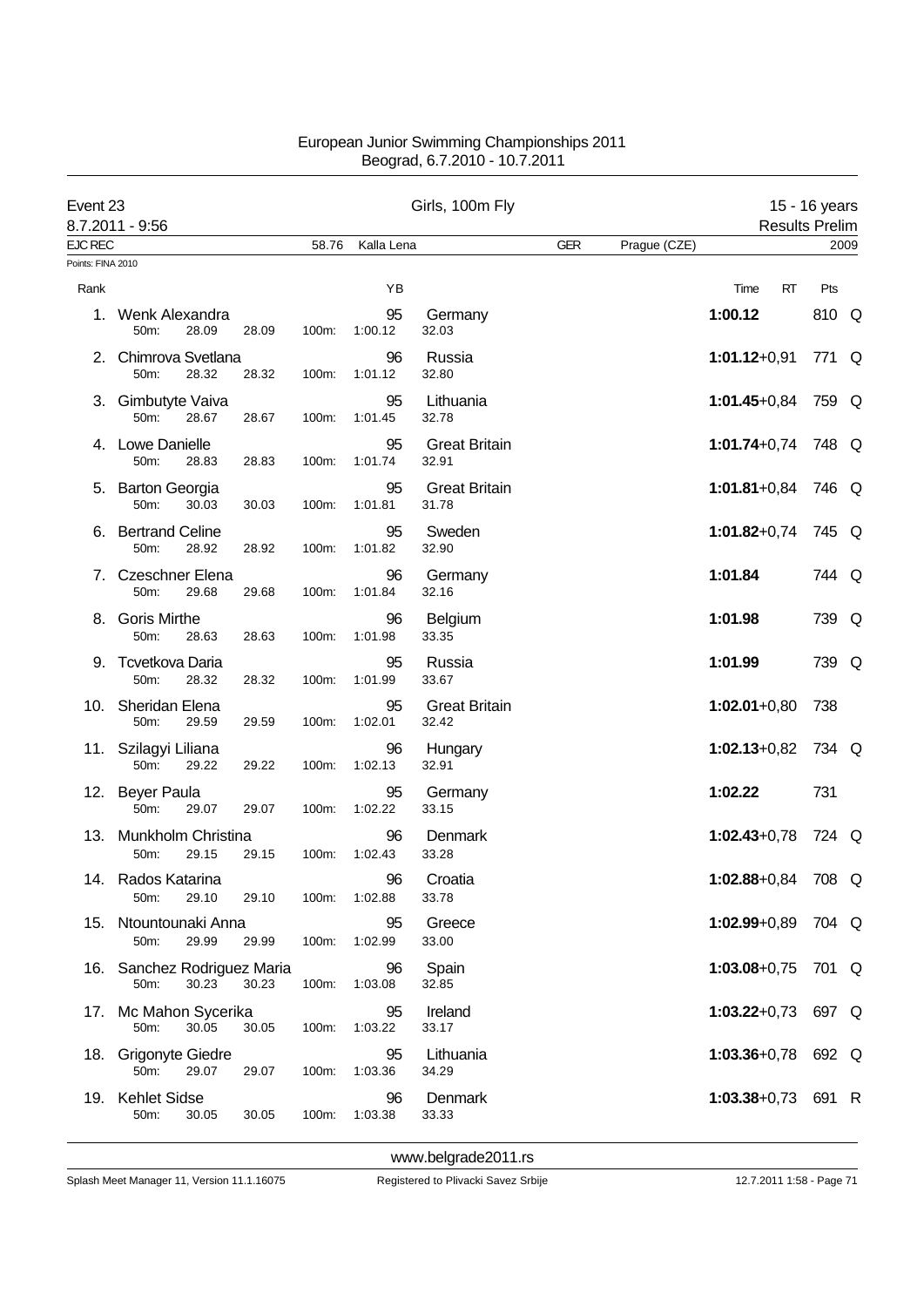### Event 23, Girls, 100m Fly, Prelim, 15 - 16 years

| Rank |                                                    |       |       | ΥB            |                        | RT<br>Time           | Pts   |  |
|------|----------------------------------------------------|-------|-------|---------------|------------------------|----------------------|-------|--|
|      | 20. Gyorgy Reka<br>29.66<br>50m:                   | 29.66 | 100m: | 96<br>1:03.44 | Hungary<br>33.78       | $1:03.44 + 0.80$     | 690 R |  |
|      | 21. Ustundag Nida Eliz<br>50m:<br>29.52            | 29.52 | 100m: | 96<br>1:03.55 | <b>Turkey</b><br>34.03 | 1:03.55              | 686   |  |
|      | 22. Dahlberg Jonna<br>50m:<br>29.72                | 29.72 | 100m: | 95<br>1:03.56 | Sweden<br>33.84        | $1:03.56 + 0.73$     | 686   |  |
|      | 23. Ferenczi Fanni<br>50m:<br>30.71                | 30.71 | 100m: | 96<br>1:03.72 | Hungary<br>33.01       | 1:03.72              | 680   |  |
|      | 24. Kozlowska Anna<br>50m:<br>31.10                | 31.10 | 100m: | 96<br>1:03.88 | Poland<br>32.78        | 1:03.88              | 675   |  |
| 25.  | Martiradonna Jennifer Grazia<br>29.97<br>50m:      | 29.97 | 100m: | 95<br>1:04.11 | Italy<br>34.14         | $1:04.11+0.78$       | 668   |  |
| 26.  | <b>Hansson Louise</b><br>50m:<br>29.75             | 29.75 | 100m: | 96<br>1:04.14 | Sweden<br>34.39        | $1:04.14 + 0.84$     | 667   |  |
|      | 27. Wasserman Shir<br>50m:<br>29.76                | 29.76 | 100m: | 95<br>1:04.16 | <b>Israel</b><br>34.40 | $1:04.16 + 0.78$     | 667   |  |
| 28.  | Jovanov Mila<br>30.20<br>50m:                      | 30.20 | 100m: | 95<br>1:04.23 | Serbia<br>34.03        | $1:04.23 + 0.74$     | 664   |  |
| 29.  | Zarnoianu Ioana Alexandra<br>50m:<br>30.18         | 30.18 | 100m: | 96<br>1:04.54 | Romania<br>34.36       | 1:04.54              | 655   |  |
|      | 30. Kleschuk Sofiya<br>50m:<br>30.93               | 30.93 | 100m: | 95<br>1:04.69 | Ukraine<br>33.76       | $1:04.69 + 0.87$     | 650   |  |
|      | 31. Kyselyova Yuliya<br>50m:<br>30.81              | 30.81 | 100m: | 95<br>1:05.50 | Ukraine<br>34.69       | $1:05.50 + 0.85$     | 626   |  |
|      | 32. Ay Oezge Tugba<br>50m:<br>31.03                | 31.03 | 100m: | 96<br>1:05.58 | Turkey<br>34.55        | $1:05.58 + 0.87$     | 624   |  |
| 33.  | Baron Linda<br>50m:<br>30.75                       | 30.75 | 100m: | 95<br>1:05.61 | Sweden<br>34.86        | 1:05.61              | 623   |  |
|      | 34. Stepanenko Anita<br>31.16<br>50 <sub>m</sub> : | 31.16 | 100m: | 96<br>1:06.02 | Estonia<br>34.86       | $1:06.02 + 0.78$     | 612   |  |
|      | 35. Kuutamo Sini<br>30.12<br>50m:                  | 30.12 | 100m: | 95<br>1:06.67 | Finland<br>36.55       | 1:06.67              | 594   |  |
| 36.  | Ivanova Sandra<br>50m:<br>31.56                    | 31.56 | 100m: | 96<br>1:07.00 | FYRMacedonia<br>35.44  | 1:07.00+0,83 585     |       |  |
|      | 37. Nicolae Cristina Andreea<br>50m:<br>30.95      | 30.95 | 100m: | 95<br>1:07.16 | Romania<br>36.21       | $1:07.16 + 0.92$ 581 |       |  |
|      | 38. Konca Idil<br>50m:<br>31.31                    | 31.31 | 100m: | 95<br>1:07.44 | Turkey<br>36.13        | 1:07.44+0,85 574     |       |  |
|      | 39. Sekulovska Eli<br>31.72<br>50m:                | 31.72 | 100m: | 96<br>1:07.83 | FYRMacedonia<br>36.11  | $1:07.83 + 0.97$     | 564   |  |
|      | DNS Hansen Kia                                     |       |       | 95            | Denmark                |                      |       |  |

<www.belgrade2011.rs>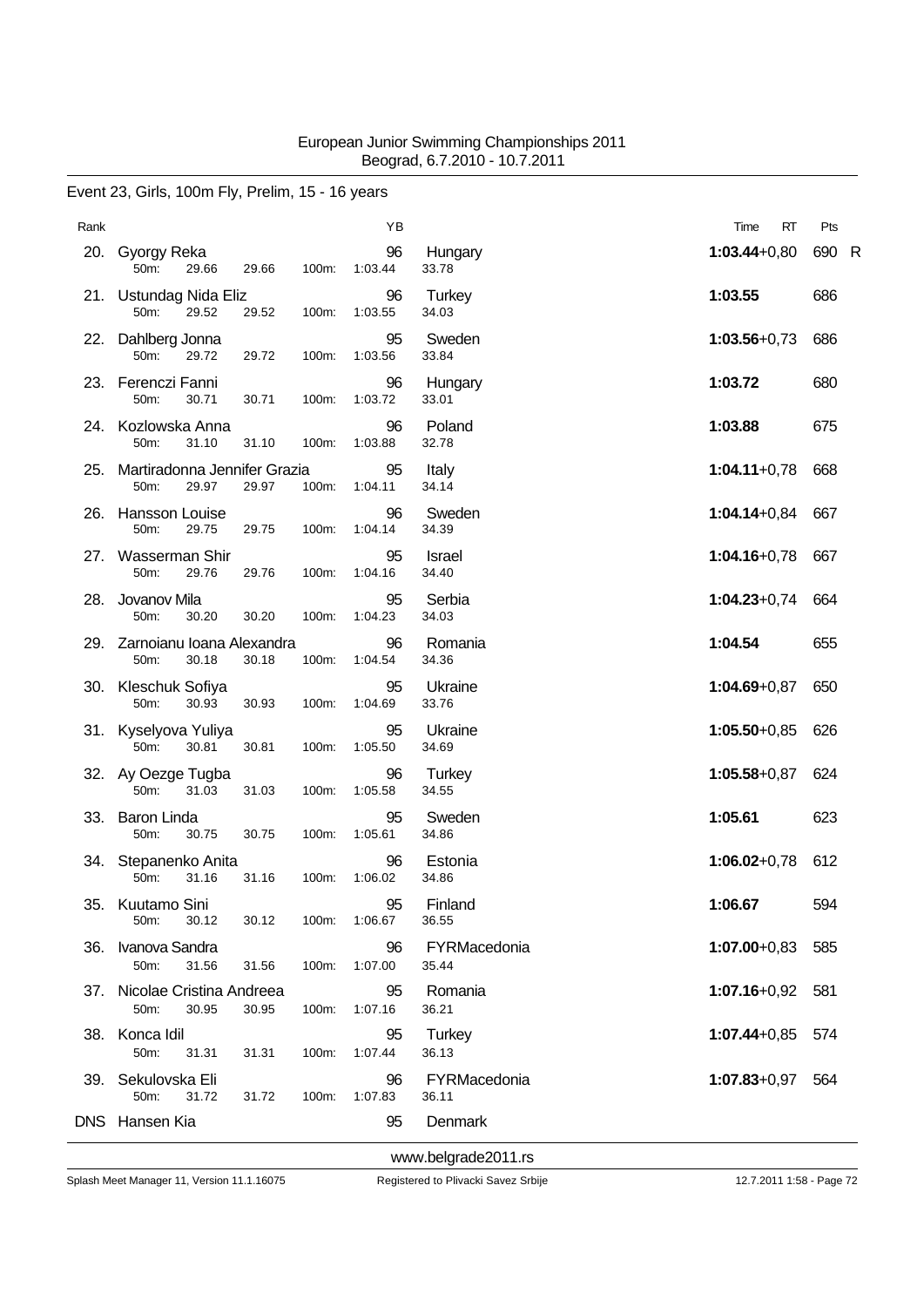| Event 24                            |         | Boys, 4 x 200m Freestyle |         | 17 - 18 years        |            |         |                 |                       |       |      |
|-------------------------------------|---------|--------------------------|---------|----------------------|------------|---------|-----------------|-----------------------|-------|------|
| 8.7.2011 - 10:06                    |         |                          |         |                      |            |         |                 | <b>Results Prelim</b> |       |      |
| <b>EJC REC</b><br>Points: FINA 2010 | 7:19.98 | <b>Great Britain</b>     |         |                      | <b>GBR</b> |         | <b>Belgrade</b> |                       |       | 2008 |
|                                     |         |                          |         |                      |            |         |                 |                       |       |      |
| Rank                                |         |                          |         |                      |            |         |                 | Time<br>RT            | Pts   |      |
| Poland 1<br>1.                      |         |                          | Poland  |                      |            |         |                 | $7:28.53+0.86$        | 812 A |      |
| <b>Werner Pawel</b>                 |         | 93                       | $+0,86$ | 26.58                | 55.16      | 1:24.06 | 1:52.09         | 1:52.09               |       |      |
| Bor Radoslaw                        |         | 93                       | $+0,23$ | 26.05                | 54.39      | 1:24.07 | 1:52.46         | 1:52.46               |       |      |
| <b>Bujoczek Filip</b>               |         | 94                       | $+0,64$ | 26.15                | 54.99      | 1:23.78 | 1:52.24         | 1:52.24               |       |      |
| Poprawa Michal                      |         | 94                       | $+0,28$ | 25.86                | 54.04      | 1:22.85 | 1:51.74         | 1:51.74               |       |      |
| 2. Great Britain 1                  |         |                          |         | <b>Great Britain</b> |            |         |                 | $7:29.43+0.75$        | 807 A |      |
| Moss Thomas                         |         | 94                       | $+0,75$ | 26.78                | 55.27      | 1:24.24 | 1:53.21         | 1:53.21               |       |      |
| <b>Parks Matthew</b>                |         | 93                       | $+0,38$ | 25.78                | 53.98      | 1:22.85 | 1:52.21         | 1:52.21               |       |      |
| Crouch-Anderson Myles               |         | 93                       | $+0,32$ | 26.08                | 54.27      | 1:22.92 | 1:51.44         | 1:51.44               |       |      |
| Mills Gareth                        |         | 93                       | $+0,30$ | 25.55                | 53.57      | 1:23.22 | 1:52.57         | 1:52.57               |       |      |
| 3. Germany 1                        |         |                          | Germany |                      |            |         |                 | $7:29.67+0.77$        | 806 A |      |
| <b>Lindenbauer Matthias</b>         |         | 93                       | $+0,77$ | 26.33                | 55.18      | 1:24.62 | 1:54.15         | 1:54.15               |       |      |
| Mral Max                            |         | 93                       | $+0.23$ | 25.43                | 53.15      | 1:22.01 | 1:51.39         | 1:51.39               |       |      |
| <b>Hillmer Steffen</b>              |         | 93                       | $+0,47$ | 25.40                | 53.99      | 1:23.47 | 1:53.00         | 1:53.00               |       |      |
| <b>Horn Tobias</b>                  |         | 93                       | $+0,43$ | 26.14                | 54.42      | 1:23.11 | 1:51.13         | 1:51.13               |       |      |
| 4. Russia 1                         |         |                          | Russia  |                      |            |         |                 | $7:30.12+0.72$        | 804 A |      |
| Kitaev Nikita                       |         | 93                       | $+0,72$ | 26.70                | 55.48      | 1:24.69 | 1:53.66         | 1:53.66               |       |      |
| Groshev Sergey                      |         | 93                       | $+0,48$ | 25.62                | 53.89      | 1:22.57 | 1:52.07         | 1:52.07               |       |      |
| Prudnikov Viacheslav                |         | 93                       | $+0,29$ | 25.67                | 54.16      | 1:23.77 | 1:53.13         | 1.53.13               |       |      |
| Klyukin Alexander                   |         | 93                       | $+0,32$ | 25.17                | 52.81      | 1:21.83 | 1:51.26         | 1:51.26               |       |      |
| 5. Italy 1                          |         |                          | Italy   |                      |            |         |                 | 7:30.55               | 801 A |      |
| Pancari Luca                        |         | 93                       |         | 26.64                | 55.35      | 1:24.25 | 1:52.71         | 1:52.71               |       |      |
| Della Mea Jacopo                    |         | 93                       | $+0,40$ | 25.86                | 54.22      | 1:23.45 | 1:52.27         | 1:52.27               |       |      |
| Corapi Damiano                      |         | 94                       | $+0,37$ | 25.68                | 54.28      | 1:24.03 | 1:52.81         | 1:52.81               |       |      |
| <b>Ballo Stefano</b>                |         | 93                       | $+0,31$ | 25.91                | 54.69      | 1:23.95 | 1:52.76         | 1:52.76               |       |      |
| 6. Denmark 1                        |         |                          | Denmark |                      |            |         |                 | $7:32.31+0.79$        | 792 A |      |
| Dahl Soeren                         |         | 93                       | $+0.79$ | 26.03                | 54.51      | 1:22.84 | 1:51.94         | 1:51.94               |       |      |
| Mathiesen Martin                    |         | 94                       | $+0,44$ | 26.04                | 54.61      | 1:24.67 | 1:55.31         | 1:55.31               |       |      |
| Johansen Mikkel                     |         | 94                       | $+0,20$ | 26.81                | 55.50      | 1:25.12 | 1:55.02         | 1:55.02               |       |      |
| <b>Skaaning Daniel</b>              |         | 93                       | $+0,15$ | 25.31                | 53.14      | 1:21.71 | 1:50.04         | 1:50.04               |       |      |
| Belgium 1<br>7.                     |         |                          | Belgium |                      |            |         |                 | 7:33.27+0,79          | 787 A |      |
| Croenen Louis                       |         | 94                       | $+0,79$ | 26.32                | 54.57      | 1:23.72 | 1:52.72         | 1:52.72               |       |      |
| Cortens Ken                         |         | 93                       | $+0,29$ | 26.17                | 54.71      | 1:24.04 | 1:52.95         | 1:52.95               |       |      |
| Hendrickx Lander                    |         | 94                       | $+0,15$ | 26.31                | 55.29      | 1:24.99 | 1:54.11         | 1:54.11               |       |      |
| <b>Bauwens Ward</b>                 |         | 93                       | $+0,32$ | 25.45                | 53.62      | 1:23.42 | 1.53.49         | 1:53.49               |       |      |
| Sweden 1                            |         |                          | Sweden  |                      |            |         |                 | $7:33.27+0.83$        | 787 A |      |
| Jonsson Jesper                      |         | 93                       | $+0,83$ | 26.26                | 55.10      | 1:23.97 | 1:53.16         | 1.53.16               |       |      |
| <b>Ekstroem Oscar</b>               |         | 94                       | $+0,45$ | 25.83                | 54.24      | 1:23.46 | 1:53.36         | 1:53.36               |       |      |
| Andersson Anton                     |         | 93                       | $+0,31$ | 25.85                | 54.20      | 1:23.42 | 1:53.52         | 1.53.52               |       |      |
| Westergren Mats                     |         | 94                       | $+0,36$ | 26.17                | 54.46      | 1:23.62 | 1:53.23         | 1:53.23               |       |      |
| 9. France 1                         |         |                          | France  |                      |            |         |                 | $7:38.38+0.74$        | 761 R |      |
| Vigroux Sebastien                   |         | 93                       | $+0,74$ | 26.54                | 55.15      | 1:24.50 | 1:54.06         | 1:54.06               |       |      |
| Vial Collet Enzo                    |         | 93                       | $+0,20$ | 26.20                | 54.90      | 1:24.11 | 1:54.08         | 1.54.08               |       |      |
| <b>Burtez Mathieu</b>               |         | 93                       | $+0,39$ | 26.01                | 55.08      | 1:25.64 | 1:57.04         | 1.57.04               |       |      |
| Mignon Clement                      |         | 93                       | $+0,44$ | 26.14                | 55.12      | 1:23.86 | 1:53.20         | 1:53.20               |       |      |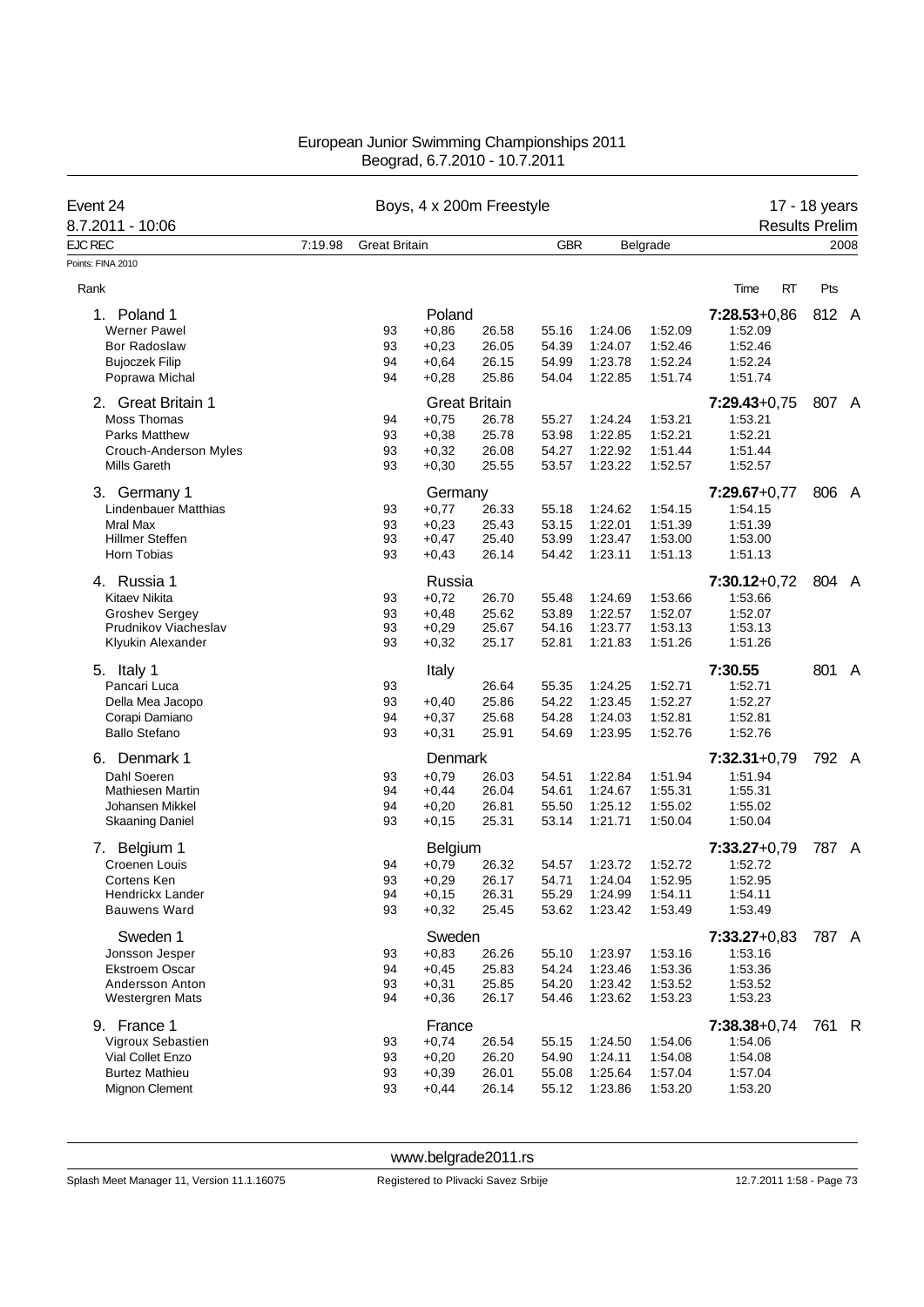# Event 24, Boys, 4 x 200m Freestyle, Prelim, 17 - 18 years

| Rank                                                                                                                           |                      |                                                           |                                                  |                                      |                                          |                                          | <b>RT</b><br>Time                                          | Pts                |
|--------------------------------------------------------------------------------------------------------------------------------|----------------------|-----------------------------------------------------------|--------------------------------------------------|--------------------------------------|------------------------------------------|------------------------------------------|------------------------------------------------------------|--------------------|
| Spain 1<br>10.<br><b>Puig Garrich Albert</b><br>Martin Lozoya Jorge<br>Goicoechea Casanueva Victor<br>Rozas Lopez Miguel Angel | 94<br>94<br>94<br>94 | Spain<br>$+0.68$<br>$+0,24$<br>$+0,53$<br>$+0,31$         | 27.04<br>25.99<br>27.20<br>26.68                 | 55.82<br>54.88<br>56.98<br>55.71     | 1:25.51<br>1:24.67<br>1.27.37<br>1:25.35 | 1:53.45<br>1:53.99<br>1:57.44<br>1:54.27 | $7:39.15+0.68$<br>1:53.45<br>1:53.99<br>1:57.44<br>1:54.27 | 757<br>$\mathsf R$ |
| Turkey 1<br>11.<br><b>Yildirimer Ediz</b><br>Bayraktar Deniz Ali<br><b>Karap Nezir</b><br>Marasli Furkan D.                    | 93<br>94<br>94<br>94 | <b>Turkey</b><br>$+0,76$<br>$+0,32$<br>$+0.33$<br>$+0,40$ | 26.64<br>26.50<br>26.85<br>26.70                 | 55.88<br>55.53<br>56.04<br>56.51     | 1:25.27<br>1:25.51<br>1:25.42<br>1.27.60 | 1:53.13<br>1:55.67<br>1:54.32<br>1:57.02 | $7:40.14+0.76$<br>1:53.13<br>1:55.67<br>1:54.32<br>1:57.02 | 752                |
| Ukraine 1<br>12.<br><b>Alpatov Vitaliy</b><br>Shemberyev Maxym<br>Drumov Dmytro<br>Shul'ga Olexandr                            | 93<br>93<br>94<br>93 | Ukraine<br>$+0,77$<br>$+0,39$<br>$+0.37$<br>$+0.36$       | 26.84<br>28.04<br>25.83                          | 55.86<br>15.03<br>57.12<br>55.49     | 1:25.65<br>1:25.75<br>1:26.93<br>1.25.43 | 1:55.54<br>1:55.70<br>1:56.31<br>1:54.09 | $7:41.64+0.77$<br>1:55.54<br>1:55.70<br>1:56.31<br>1:54.09 | 745                |
| Serbia 1<br>13.<br>Pejovic Ivo<br>Udicki Bojan<br>Mijatovic Igor<br>Trajkovic Nikola                                           | 94<br>93<br>94<br>94 | Serbia<br>$+0,74$<br>$+0,34$<br>$+0,49$<br>$+0,72$        | 27.75<br>27.19                                   | 58.15<br>57.61                       | 1:27.53<br>1:28.43                       | 1:56.63                                  | $7:52.31+0.74$<br>1:56.63                                  | 695                |
| Ireland 1<br>14.<br><b>Turner Conor</b><br>Duffy Philip<br>Quinn Nicholas<br>Campbell Luke                                     | 94<br>93<br>93<br>93 | Ireland<br>$+0.66$<br>$+0.48$<br>$+0,52$                  | 27.55<br>28.06<br>26.94<br>25.50                 | 57.20<br>58.98<br>57.10<br>54.10     | 1:27.12<br>1:30.54<br>1:27.54<br>1:24.85 | 1:56.92<br>2:01.71<br>1:58.28<br>1:57.17 | 7:54.08<br>1:56.92<br>2:01.71<br>1:58.28<br>1:57.17        | 688                |
| FYRMacedonia 1<br>15.<br>Tasevski Nenad<br>Cepisevski Gorazd<br>Stojanoski Andrej<br>Petrovski Damjan                          | 93<br>93<br>94<br>93 | $+0,86$<br>$+0,63$<br>$+0,57$<br>$+0,60$                  | FYRMacedonia<br>27.52<br>28.09<br>29.17<br>28.86 | 58.54<br>59.32<br>1:02.59<br>1:01.31 | 1:31.31<br>1:31.52<br>1:35.41<br>1.34.84 | 2:04.04<br>2:03.48<br>2:07.88<br>2:07.41 | $8:22.81+0.86$<br>2:04.04<br>2:03.48<br>2:07.88<br>2:07.41 | 576                |

| Event 25<br>8.7.2011 - 10:25 |                   |                   |       | Girls, 1500m Freestyle |         |       |       |                 |       |                 | 15 - 16 years<br>Results |     |  |  |
|------------------------------|-------------------|-------------------|-------|------------------------|---------|-------|-------|-----------------|-------|-----------------|--------------------------|-----|--|--|
| Points: FINA 2010            |                   |                   |       |                        |         |       |       |                 |       |                 |                          |     |  |  |
| Rank                         |                   |                   |       |                        | ΥB      |       |       |                 |       | Time            | <b>RT</b>                | Pts |  |  |
| 1.                           |                   | Vilas Vidal Maria |       |                        | 96      | Spain |       |                 |       | 16:32.68        |                          | 855 |  |  |
|                              | 50 <sub>m</sub> : | 30.47             | 30.47 | 450m:                  | 4:54.55 | 33.26 | 850m: | 9:20.36         | 33.04 | 1250m: 13:46.47 | 33.55                    |     |  |  |
|                              | 100m:             | 1:02.60           | 32.13 | 500m:                  | 5:27.54 | 32.99 | 900m: | 9:53.45         | 33.09 | 1300m: 14:20.16 | 33.69                    |     |  |  |
|                              | 150m:             | 1:35.82           | 33.22 | 550m.                  | 6:00.77 | 33.23 |       | 950m: 10:26.38  | 32.93 | 1350m: 14:54.34 | 34.18                    |     |  |  |
|                              | 200m:             | 2:08.76           | 32.94 | 600m:                  | 6:34.04 | 33.27 |       | 1000m: 10:59.53 | 33.15 | 1400m: 15:28.39 | 34.05                    |     |  |  |
|                              | 250m:             | 2:41.95           | 33.19 | 650m:                  | 7:07.55 | 33.51 |       | 1050m: 11:32.53 | 33.00 | 1450m: 16:00.69 | 32.30                    |     |  |  |
|                              | 300m:             | 3:14.96           | 33.01 | 700m:                  | 7:40.92 | 33.37 |       | 1100m: 12:05.87 | 33.34 | 1500m: 16:32.68 | 31.99                    |     |  |  |
|                              | 350m:             | 3:48.26           | 33.30 | 750m:                  | 8:14.29 | 33.37 |       | 1150m: 12:39.26 | 33.39 |                 |                          |     |  |  |
|                              | 400m:             | 4:21.29           | 33.03 | 800m:                  | 8:47.32 | 33.03 |       | 1200m: 13:12.92 | 33.66 |                 |                          |     |  |  |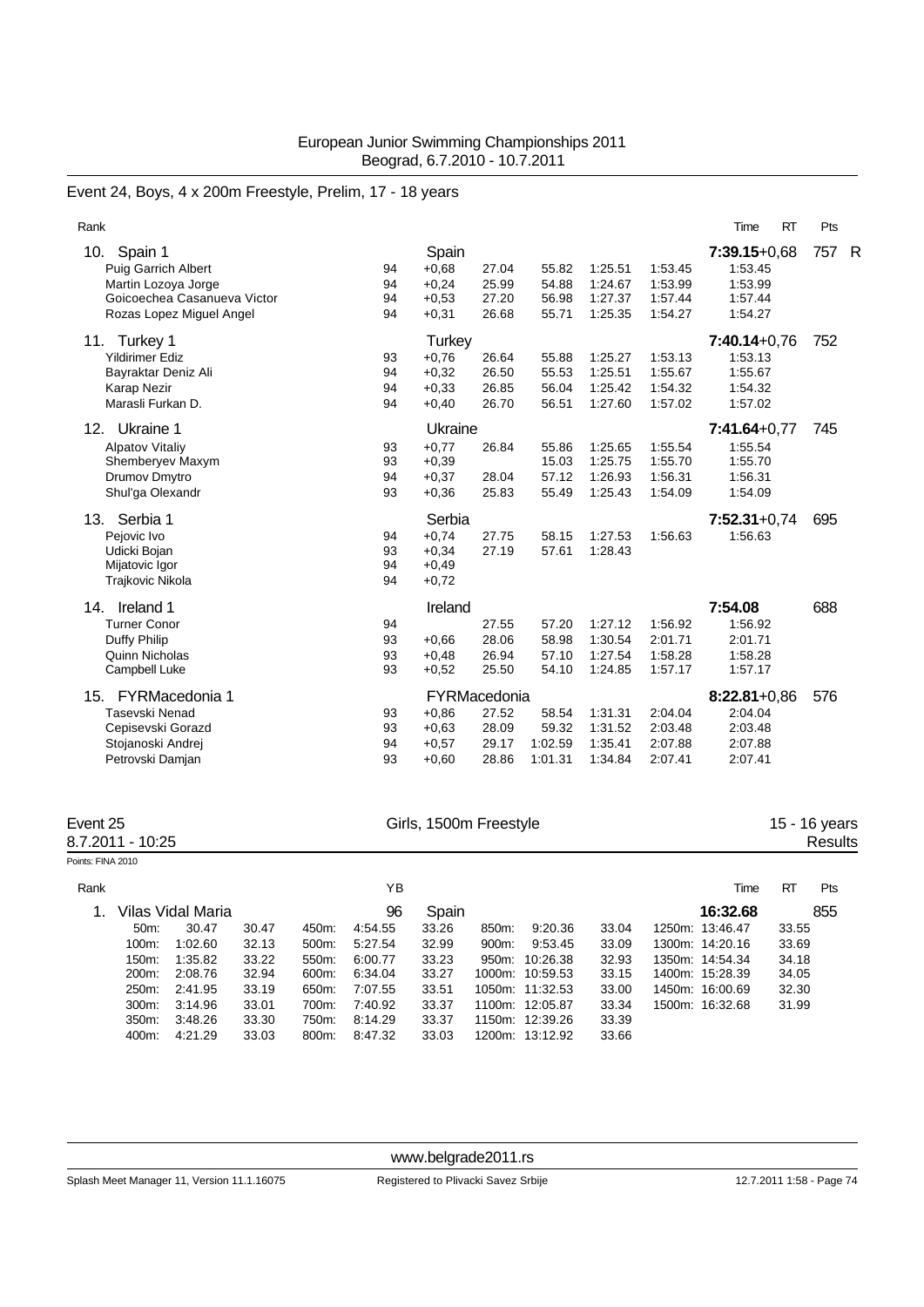### Event 25, Girls, 1500m Freestyle, 15 - 16 years

| Rank |                                                                                                  |                                                                                                              |                                                                      |                                                                      | YB                                                                                         |                                                                                              |                |                                                                                                                                            |                                                                      | Time                                                                                                                                | RT                                                        | Pts |
|------|--------------------------------------------------------------------------------------------------|--------------------------------------------------------------------------------------------------------------|----------------------------------------------------------------------|----------------------------------------------------------------------|--------------------------------------------------------------------------------------------|----------------------------------------------------------------------------------------------|----------------|--------------------------------------------------------------------------------------------------------------------------------------------|----------------------------------------------------------------------|-------------------------------------------------------------------------------------------------------------------------------------|-----------------------------------------------------------|-----|
| 2.   | Gabbrielleschi Giulia<br>50m:<br>100m:<br>150m:<br>200m:<br>250m:<br>300m:<br>350m:<br>400m:     | 31.22<br>1:04.34<br>1:38.72<br>2:12.20<br>2:46.11<br>3:19.62<br>3:52.99<br>4:26.48                           | 31.22<br>33.12<br>34.38<br>33.48<br>33.91<br>33.51<br>33.37<br>33.49 | 450m:<br>500m:<br>550m:<br>600m:<br>650m:<br>700m:<br>750m:<br>800m: | 96<br>4:59.95<br>5:33.47<br>6:07.05<br>6:40.60<br>7:14.10<br>7:47.65<br>8:21.09<br>8:54.51 | Italy<br>33.47<br>33.52<br>33.58<br>33.55<br>33.50<br>33.55<br>33.44<br>33.42                | 850m:          | 9:27.94<br>900m: 10:01.45<br>950m: 10:34.91<br>1000m: 11:08.35<br>1050m: 11:41.29<br>1100m: 12:14.42<br>1150m: 12:47.59<br>1200m: 13:20.73 | 33.43<br>33.51<br>33.46<br>33.44<br>32.94<br>33.13<br>33.17<br>33.14 | $16:37.94 + 0.84$<br>1250m: 13:53.98<br>1300m: 14:27.22<br>1350m: 15:00.35<br>1400m: 15:33.40<br>1450m: 16:06.13<br>1500m: 16:37.94 | 842<br>33.25<br>33.24<br>33.13<br>33.05<br>32.73<br>31.81 |     |
| 3.   | Kilijanska Donata<br>50m:<br>100m:<br>150m:<br>200m:<br>250m:<br>300m:<br>350m:<br>400m:         | 29.98<br>1:02.01<br>1:35.17<br>2:08.59<br>2:41.71<br>3:14.97<br>3:48.12<br>4:21.26                           | 29.98<br>32.03<br>33.16<br>33.42<br>33.12<br>33.26<br>33.15<br>33.14 | 450m:<br>500m:<br>550m:<br>600m:<br>650m:<br>700m:<br>750m:<br>800m: | 95<br>4:54.53<br>5:27.58<br>6:00.82<br>6:34.10<br>7:07.60<br>7:40.89<br>8:14.40<br>8:47.40 | Poland<br>33.27<br>33.05<br>33.24<br>33.28<br>33.50<br>33.29<br>33.51<br>33.00               | 850m:<br>900m: | 9:20.94<br>9:54.29<br>950m: 10:27.91<br>1000m: 11:01.82<br>1050m: 11:35.56<br>1100m: 12:09.44<br>1150m: 12:43.43<br>1200m: 13:17.22        | 33.54<br>33.35<br>33.62<br>33.91<br>33.74<br>33.88<br>33.99<br>33.79 | $16:38.90 + 0.66$<br>1250m: 13:51.31<br>1300m: 14:25.18<br>1350m: 14:59.17<br>1400m: 15:32.77<br>1450m: 16:06.20<br>1500m: 16:38.90 | 840<br>34.09<br>33.87<br>33.99<br>33.60<br>33.43<br>32.70 |     |
| 4.   | lele Federica<br>50m:<br>100m:<br>150m:<br>200m:<br>250m:<br>300m:<br>350m:<br>400m:             | 31.20<br>1:03.84<br>1:37.22<br>2:10.32<br>2:43.72<br>3:17.19<br>3:50.55<br>4:23.78                           | 31.20<br>32.64<br>33.38<br>33.10<br>33.40<br>33.47<br>33.36<br>33.23 | 450m:<br>500m:<br>550m:<br>600m:<br>650m:<br>700m:<br>750m:<br>800m: | 95<br>4:57.30<br>5:30.64<br>6:04.00<br>6:37.64<br>7:11.13<br>7:44.79<br>8:18.44<br>8:52.10 | Italy<br>33.52<br>33.34<br>33.36<br>33.64<br>33.49<br>33.66<br>33.65<br>33.66                | 850m:<br>900m: | 9:25.86<br>9:59.45<br>950m: 10:32.89<br>1000m: 11:06.62<br>1050m: 11:40.22<br>1100m: 12:13.82<br>1150m: 12:47.51<br>1200m: 13:21.15        | 33.76<br>33.59<br>33.44<br>33.73<br>33.60<br>33.60<br>33.69<br>33.64 | 16:42.64<br>1250m: 13:54.98<br>1300m: 14:28.54<br>1350m: 15:02.37<br>1400m: 15:36.30<br>1450m: 16:09.57<br>1500m: 16:42.64          | 33.83<br>33.56<br>33.83<br>33.93<br>33.27<br>33.07        | 830 |
| 5.   | <b>Williamson Rachael</b><br>50m:<br>100m:<br>150m:<br>200m:<br>250m:<br>300m:<br>350m:<br>400m: | 29.72<br>1:02.14<br>1:35.41<br>2:08.64<br>2:41.82<br>3:14.97<br>3:48.33<br>4:21.90                           | 29.72<br>32.42<br>33.27<br>33.23<br>33.18<br>33.15<br>33.36<br>33.57 | 450m:<br>500m:<br>550m:<br>600m:<br>650m:<br>700m:<br>750m:<br>800m: | 95<br>4:55.17<br>5:28.94<br>6:02.44<br>6:36.18<br>7:10.10<br>7:44.15<br>8:17.95<br>8:52.26 | <b>Great Britain</b><br>33.27<br>33.77<br>33.50<br>33.74<br>33.92<br>34.05<br>33.80<br>34.31 | 850m:          | 9:26.43<br>900m: 10:00.38<br>950m: 10:34.57<br>1000m: 11:08.96<br>1050m: 11:43.38<br>1100m: 12:17.92<br>1150m: 12:52.65<br>1200m: 13:27.48 | 34.17<br>33.95<br>34.19<br>34.39<br>34.42<br>34.54<br>34.73<br>34.83 | 16:53.59<br>1250m: 14:01.99<br>1300m: 14:36.75<br>1350m: 15:10.42<br>1400m: 15:44.68<br>1450m: 16:19.74<br>1500m: 16:53.59          | 804<br>34.51<br>34.76<br>33.67<br>34.26<br>35.06<br>33.85 |     |
| 6.   | 50m:<br>100m:<br>150m:<br>200m:<br>250m:<br>300m:<br>350m:<br>400m:                              | Verger Gourson Margaux<br>30.84<br>1:04.20<br>1:38.08<br>2:12.25<br>2:46.53<br>3:21.00<br>3:55.20<br>4:29.59 | 30.84<br>33.36<br>33.88<br>34.17<br>34.28<br>34.47<br>34.20<br>34.39 | 450m:<br>500m:<br>550m:<br>600m:<br>650m:<br>700m:<br>750m:<br>800m: | 95<br>5:03.88<br>5:38.35<br>6:12.16<br>6:46.46<br>7:20.33<br>7:54.28<br>8:27.99<br>9:01.94 | France<br>34.29<br>34.47<br>33.81<br>34.30<br>33.87<br>33.95<br>33.71<br>33.95               | 850m:          | 9:35.94<br>900m: 10:10.05<br>950m: 10:44.16<br>1000m: 11:18.22<br>1050m: 11:52.03<br>1100m: 12:26.12<br>1150m: 13:00.21<br>1200m: 13:34.71 | 34.00<br>34.11<br>34.11<br>34.06<br>33.81<br>34.09<br>34.09<br>34.50 | 16:55.90<br>1250m: 14:08.81<br>1300m: 14:43.06<br>1350m: 15:16.82<br>1400m: 15:51.14<br>1450m: 16:24.55<br>1500m: 16:55.90          | 34.10<br>34.25<br>33.76<br>34.32<br>33.41<br>31.35        | 798 |
| 7.   | <b>Bohinc Spela</b><br>50m:<br>100m:<br>150m:<br>200m:<br>250m:<br>300m:<br>350m:<br>400m:       | 30.73<br>1:03.06<br>1:36.02<br>2:09.24<br>2:42.46<br>3:15.79<br>3:49.32<br>4:23.00                           | 30.73<br>32.33<br>32.96<br>33.22<br>33.22<br>33.33<br>33.53<br>33.68 | 450m:<br>500m:<br>550m:<br>600m:<br>650m:<br>700m:<br>750m:<br>800m: | 95<br>4:56.68<br>5:30.56<br>6:04.80<br>6:39.01<br>7:13.36<br>7:47.62<br>8:22.10<br>8:56.44 | Slovenia<br>33.68<br>33.88<br>34.24<br>34.21<br>34.35<br>34.26<br>34.48<br>34.34             | 850m:          | 9:30.89<br>900m: 10:05.28<br>950m: 10:39.63<br>1000m: 11:14.23<br>1050m: 11:48.56<br>1100m: 12:23.03<br>1150m: 12:57.38<br>1200m: 13:31.80 | 34.45<br>34.39<br>34.35<br>34.60<br>34.33<br>34.47<br>34.35<br>34.42 | $16:58.41+0.90$<br>1250m: 14:06.41<br>1300m: 14:41.00<br>1350m: 15:15.60<br>1400m: 15:50.05<br>1450m: 16:24.24<br>1500m: 16:58.41   | 792<br>34.61<br>34.59<br>34.60<br>34.45<br>34.19<br>34.17 |     |

<www.belgrade2011.rs>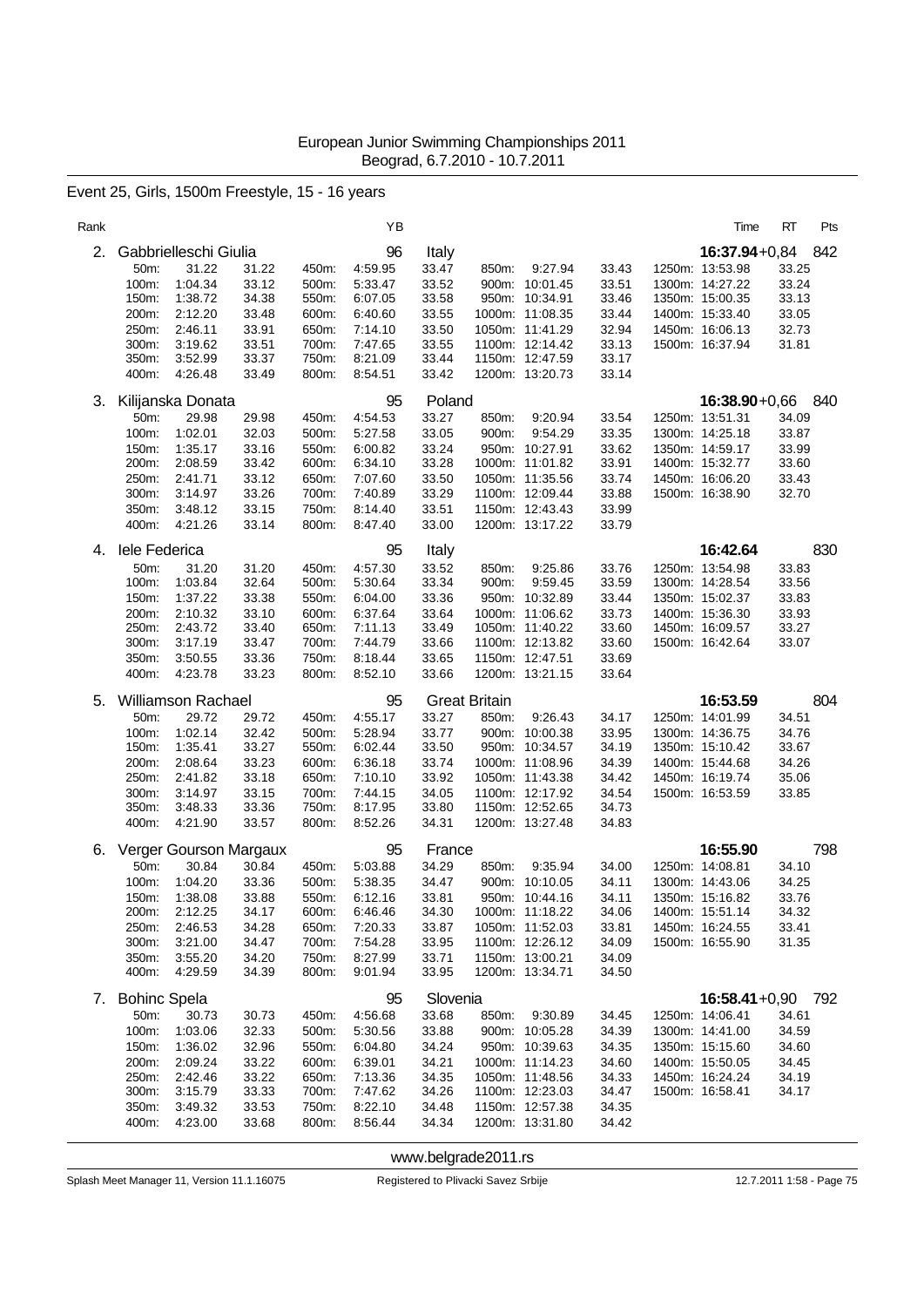Event 25, Girls, 1500m Freestyle, 15 - 16 years

| Rank |                                                                                                                                                                                       |                                                                                                                                              | YB                                                                                         |                                                                                        |                                                                                                                                                     |                                                                      | Time                                                                                                                                | RT<br>Pts                                                 |
|------|---------------------------------------------------------------------------------------------------------------------------------------------------------------------------------------|----------------------------------------------------------------------------------------------------------------------------------------------|--------------------------------------------------------------------------------------------|----------------------------------------------------------------------------------------|-----------------------------------------------------------------------------------------------------------------------------------------------------|----------------------------------------------------------------------|-------------------------------------------------------------------------------------------------------------------------------------|-----------------------------------------------------------|
| 8.   | Perse Spela<br>31.21<br>50 <sub>m</sub> :<br>100m:<br>1:04.11<br>1:38.01<br>150m:<br>200m:<br>2:11.74<br>250m:<br>2:45.62<br>300m:<br>3:19.41<br>350m:<br>3:53.21<br>400m:<br>4:26.92 | 31.21<br>450m:<br>32.90<br>500m:<br>33.90<br>550m:<br>600m:<br>33.73<br>33.88<br>650m:<br>33.79<br>700m:<br>33.80<br>750m:<br>33.71<br>800m: | 96<br>5:00.51<br>5:34.34<br>6:08.42<br>6:42.44<br>7:16.73<br>7:51.24<br>8:25.92<br>9:00.42 | Slovenia<br>33.59<br>33.83<br>34.08<br>34.02<br>34.29<br>34.51<br>34.68<br>34.50       | 850m:<br>9:35.10<br>900m: 10:09.68<br>950m: 10:44.23<br>1000m: 11:18.83<br>1050m: 11:53.53<br>1100m: 12:28.19<br>1150m: 13:03.17<br>1200m: 13:38.20 | 34.68<br>34.58<br>34.55<br>34.60<br>34.70<br>34.66<br>34.98<br>35.03 | $17:05.50 + 0.86$<br>1250m: 14:13.23<br>1300m: 14:48.11<br>1350m: 15:23.02<br>1400m: 15:57.78<br>1450m: 16:32.25<br>1500m: 17:05.50 | 776<br>35.03<br>34.88<br>34.91<br>34.76<br>34.47<br>33.25 |
| 9.   | Szilagyi Nikolett<br>50m:<br>29.73<br>100m:<br>1:02.15<br>1:35.13<br>150m:<br>2:09.01<br>200m:<br>2:42.91<br>250m:<br>300m:<br>3:17.00<br>350m:<br>3:51.20<br>400m:<br>4:25.63        | 29.73<br>450m:<br>32.42<br>500m:<br>32.98<br>550m:<br>33.88<br>600m:<br>33.90<br>650m:<br>34.09<br>700m:<br>34.20<br>750m:<br>34.43<br>800m: | 95<br>5:00.23<br>5:35.23<br>6:09.85<br>6:44.52<br>7:19.66<br>7:54.22<br>8:28.78<br>9:03.35 | Hungary<br>34.60<br>35.00<br>34.62<br>34.67<br>35.14<br>34.56<br>34.56<br>34.57        | 850m:<br>9:38.14<br>900m: 10:12.88<br>950m: 10:48.30<br>1000m: 11:23.50<br>1050m: 11:58.87<br>1100m: 12:34.33<br>1150m: 13:09.91<br>1200m: 13:45.13 | 34.79<br>34.74<br>35.42<br>35.20<br>35.37<br>35.46<br>35.58<br>35.22 | 17:15.07<br>1250m: 14:20.55<br>1300m: 14:56.07<br>1350m: 15:31.26<br>1400m: 16:06.35<br>1450m: 16:41.04<br>1500m: 17:15.07          | 755<br>35.42<br>35.52<br>35.19<br>35.09<br>34.69<br>34.03 |
| 10.  | Midrez Noemie<br>50m:<br>32.04<br>100m:<br>1:05.51<br>1:39.94<br>150m:<br>200m:<br>2:14.40<br>250m:<br>2:48.91<br>300m:<br>3:23.42<br>350m:<br>3:58.07<br>400m:<br>4:32.87            | 32.04<br>450m:<br>33.47<br>500m:<br>34.43<br>550m:<br>34.46<br>600m:<br>34.51<br>650m:<br>34.51<br>700m:<br>34.65<br>750m:<br>34.80<br>800m: | 96<br>5:07.68<br>5:42.54<br>6:17.49<br>6:52.63<br>7:28.05<br>8:03.49<br>8:38.84<br>9:14.29 | Belgium<br>34.81<br>34.86<br>34.95<br>35.14<br>35.42<br>35.44<br>35.35<br>35.45        | 850m:<br>9:49.77<br>900m: 10:25.16<br>950m: 11:00.45<br>1000m: 11:36.04<br>1050m: 12:11.35<br>1100m: 12:47.23<br>1150m: 13:22.71<br>1200m: 13:58.41 | 35.48<br>35.39<br>35.29<br>35.59<br>35.31<br>35.88<br>35.48<br>35.70 | 17:28.78<br>1250m: 14:34.20<br>1300m: 15:10.00<br>1350m: 15:45.25<br>1400m: 16:21.07<br>1450m: 16:56.04<br>1500m: 17:28.78          | 725<br>35.79<br>35.80<br>35.25<br>35.82<br>34.97<br>32.74 |
| 11.  | Demler Kathrin<br>50m:<br>31.07<br>100m:<br>1:04.81<br>150m:<br>1:39.40<br>200m:<br>2:13.87<br>250m:<br>2:48.75<br>3:23.25<br>300m:<br>3:58.37<br>350m:<br>400m:<br>4:33.09           | 31.07<br>450m:<br>500m:<br>33.74<br>34.59<br>550m:<br>34.47<br>600m:<br>34.88<br>650m:<br>34.50<br>700m:<br>35.12<br>750m:<br>34.72<br>800m: | 96<br>5:08.40<br>5:42.96<br>6:18.23<br>6:53.72<br>7:29.20<br>8:04.45<br>8:40.29<br>9:15.91 | Germany<br>35.31<br>34.56<br>35.27<br>35.49<br>35.48<br>35.25<br>35.84<br>35.62        | 850m:<br>9:51.50<br>900m: 10:26.79<br>950m: 11:02.40<br>1000m: 11:38.14<br>1050m: 12:13.89<br>1100m: 12:49.67<br>1150m: 13:25.36<br>1200m: 14:00.99 | 35.59<br>35.29<br>35.61<br>35.74<br>35.75<br>35.78<br>35.69<br>35.63 | $17:31.52 + 0.83$<br>1250m: 14:36.40<br>1300m: 15:11.99<br>1350m: 15:47.40<br>1400m: 16:22.77<br>1450m: 16:57.50<br>1500m: 17:31.52 | 720<br>35.41<br>35.59<br>35.41<br>35.37<br>34.73<br>34.02 |
| 12.  | Grandjean Joan<br>50m:<br>31.38<br>100m:<br>1:05.62<br>150m:<br>1:40.11<br>200m:<br>2:15.01<br>250m:<br>2:49.88<br>300m:<br>3:25.20<br>350m:<br>4:00.46<br>400m:<br>4:36.16           | 31.38<br>450m:<br>34.24<br>500m:<br>34.49<br>550m:<br>34.90<br>600m:<br>34.87<br>650m:<br>35.32<br>700m:<br>35.26<br>750m:<br>35.70<br>800m: | 96<br>5.11.30<br>5:46.74<br>6:21.92<br>6:57.58<br>7:33.07<br>8:09.00<br>8:44.57<br>9:20.31 | <b>Belgium</b><br>35.14<br>35.44<br>35.18<br>35.66<br>35.49<br>35.93<br>35.57<br>35.74 | 850m:<br>9:56.11<br>900m: 10:32.39<br>950m: 11:07.87<br>1000m: 11:44.22<br>1050m: 12:20.46<br>1100m: 12:56.92<br>1150m: 13:32.63<br>1200m: 14:08.71 | 35.80<br>36.28<br>35.48<br>36.35<br>36.24<br>36.46<br>35.71<br>36.08 | 17:43.45<br>1250m: 14:45.15<br>1300m: 15:21.56<br>1350m: 15:56.96<br>1400m: 16:32.68<br>1450m: 17:08.20<br>1500m: 17:43.45          | 696<br>36.44<br>36.41<br>35.40<br>35.72<br>35.52<br>35.25 |
| 13.  | Andersson Madelene<br>50m:<br>31.52<br>100m:<br>1:06.19<br>150m:<br>1:41.28<br>200m:<br>2:16.63<br>250m:<br>2:52.06<br>300m:<br>3:27.95<br>350m:<br>4:03.33<br>400m:<br>4:39.01       | 31.52<br>450m:<br>34.67<br>500m:<br>35.09<br>550m:<br>35.35<br>600m:<br>35.43<br>650m:<br>35.89<br>700m:<br>35.38<br>750m:<br>35.68<br>800m: | 95<br>5:14.40<br>5:50.37<br>6:25.76<br>7:01.44<br>7:37.31<br>8:13.43<br>8:49.03<br>9:24.98 | Sweden<br>35.39<br>35.97<br>35.39<br>35.68<br>35.87<br>36.12<br>35.60<br>35.95         | 850m: 10:00.41<br>900m: 10:36.44<br>950m: 11:11.98<br>1000m: 11:47.85<br>1050m: 12:23.91<br>1100m: 13:00.20<br>1150m: 13:35.85<br>1200m: 14:11.90   | 35.43<br>36.03<br>35.54<br>35.87<br>36.06<br>36.29<br>35.65<br>36.05 | 17:44.52+0,87 694<br>1250m: 14:47.76<br>1300m: 15:23.50<br>1350m: 15:56.30<br>1400m: 16:35.16<br>1450m: 17:08.57<br>1500m: 17:44.52 | 35.86<br>35.74<br>32.80<br>38.86<br>33.41<br>35.95        |

<www.belgrade2011.rs>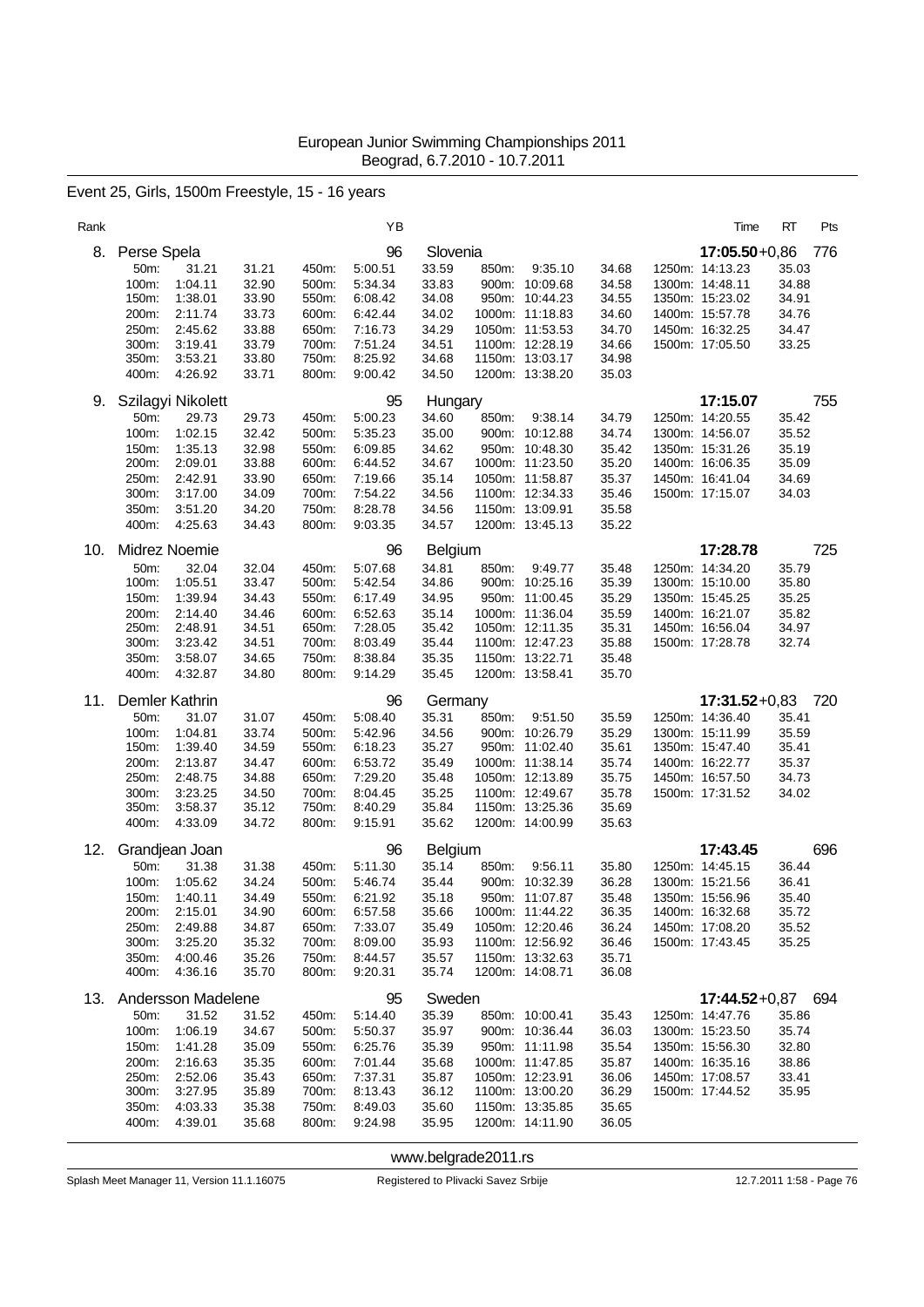Event 25, Girls, 1500m Freestyle, 15 - 16 years

| Rank |               |                         |       |       | YB      |         |       |                 |       | Time              | <b>RT</b> | Pts |
|------|---------------|-------------------------|-------|-------|---------|---------|-------|-----------------|-------|-------------------|-----------|-----|
| 14.  |               | Ene Alina Gratiela      |       |       | 96      | Romania |       |                 |       | $17:55.32 + 0.91$ |           | 673 |
|      | 50m:          | 31.68                   | 31.68 | 450m: | 5:15.65 | 35.76   |       | 850m: 10:03.93  | 36.19 | 1250m: 14:55.39   | 36.49     |     |
|      | $100m$ :      | 1:06.94                 | 35.26 | 500m: | 5:51.49 | 35.84   |       | 900m: 10:40.39  | 36.46 | 1300m: 15:31.82   | 36.43     |     |
|      | 150m:         | 1:42.11                 | 35.17 | 550m: | 6.27.59 | 36.10   | 950m: | 11:16.70        | 36.31 | 1350m: 16:08.23   | 36.41     |     |
|      | 200m:         | 2:17.46                 | 35.35 | 600m: | 7:03.22 | 35.63   |       | 1000m: 11:53.46 | 36.76 | 1400m: 16:44.57   | 36.34     |     |
|      | 250m:         | 2:53.13                 | 35.67 | 650m: | 7:39.19 | 35.97   |       | 1050m: 12:29.54 | 36.08 | 1450m: 17:20.34   | 35.77     |     |
|      | 300m:         | 3:28.59                 | 35.46 | 700m: | 8:15.45 | 36.26   |       | 1100m: 13:06.06 | 36.52 | 1500m: 17:55.32   | 34.98     |     |
|      | 350m:         | 4:04.27                 | 35.68 | 750m: | 8:51.67 | 36.22   |       | 1150m: 13:42.64 | 36.58 |                   |           |     |
|      | 400m:         | 4:39.89                 | 35.62 | 800m: | 9:27.74 | 36.07   |       | 1200m: 14:18.90 | 36.26 |                   |           |     |
| 15.  | Erkinaro Aino |                         |       |       | 95      | Finland |       |                 |       | 18:08.35          |           | 649 |
|      | 50m:          | 32.70                   | 32.70 | 450m: | 5:20.83 | 36.48   |       | 850m: 10:13.84  | 36.37 | 1250m: 15:06.42   | 36.21     |     |
|      | 100m:         | 1:07.95                 | 35.25 | 500m: | 5:57.41 | 36.58   | 900m: | 10:50.60        | 36.76 | 1300m: 15:43.44   | 37.02     |     |
|      | 150m:         | 1:43.66                 | 35.71 | 550m: | 6:33.94 | 36.53   |       | 950m: 11:26.74  | 36.14 | 1350m: 16:19.71   | 36.27     |     |
|      | 200m:         | 2:19.48                 | 35.82 | 600m: | 7:10.45 | 36.51   |       | 1000m: 12:03.60 | 36.86 | 1400m: 16:56.53   | 36.82     |     |
|      | 250m:         | 2:55.48                 | 36.00 | 650m: | 7:47.00 | 36.55   |       | 1050m: 12:39.88 | 36.28 | 1450m: 17:32.55   | 36.02     |     |
|      | 300m:         | 3:31.93                 | 36.45 | 700m: | 8:23.84 | 36.84   |       | 1100m: 13:16.65 | 36.77 | 1500m: 18:08.35   | 35.80     |     |
|      | 350m:         | 4:07.96                 | 36.03 | 750m: | 9:00.47 | 36.63   |       | 1150m: 13:53.23 | 36.58 |                   |           |     |
|      | 400m:         | 4:44.35                 | 36.39 | 800m: | 9:37.47 | 37.00   |       | 1200m: 14:30.21 | 36.98 |                   |           |     |
| 16.  |               | Dragomir Gabriela Elena |       |       | 96      | Romania |       |                 |       | $18:32.35+0.98$   |           | 608 |
|      | 50m:          | 33.37                   | 33.37 | 450m: | 5:32.41 | 37.04   |       | 850m: 10:31.42  | 37.02 | 1250m: 15:29.60   | 36.38     |     |
|      | 100m:         | 1:10.93                 | 37.56 | 500m: | 6:09.70 | 37.29   |       | 900m: 11:09.52  | 38.10 | 1300m: 16:07.16   | 37.56     |     |
|      | 150m:         | 1:48.28                 | 37.35 | 550m: | 6:47.05 | 37.35   |       | 950m: 11:46.78  | 37.26 | 1350m: 16:43.61   | 36.45     |     |
|      | 200m:         | 2:25.77                 | 37.49 | 600m: | 7:24.73 | 37.68   |       | 1000m: 12:24.39 | 37.61 | 1400m: 17:20.48   | 36.87     |     |
|      | 250m:         | 3:02.90                 | 37.13 | 650m: | 8:01.65 | 36.92   |       | 1050m: 13:00.91 | 36.52 | 1450m: 17:56.73   | 36.25     |     |
|      | 300m:         | 3:40.54                 | 37.64 | 700m: | 8:39.47 | 37.82   |       | 1100m: 13:38.34 | 37.43 | 1500m: 18:32.35   | 35.62     |     |
|      | 350m:         | 4:17.25                 | 36.71 | 750m: | 9:17.04 | 37.57   |       | 1150m: 14:15.36 | 37.02 |                   |           |     |
|      | 400m:         | 4:55.37                 | 38.12 | 800m: | 9:54.40 | 37.36   |       | 1200m: 14:53.22 | 37.86 |                   |           |     |

WDR Eysturdal Cecilia **1988 120 Faroes**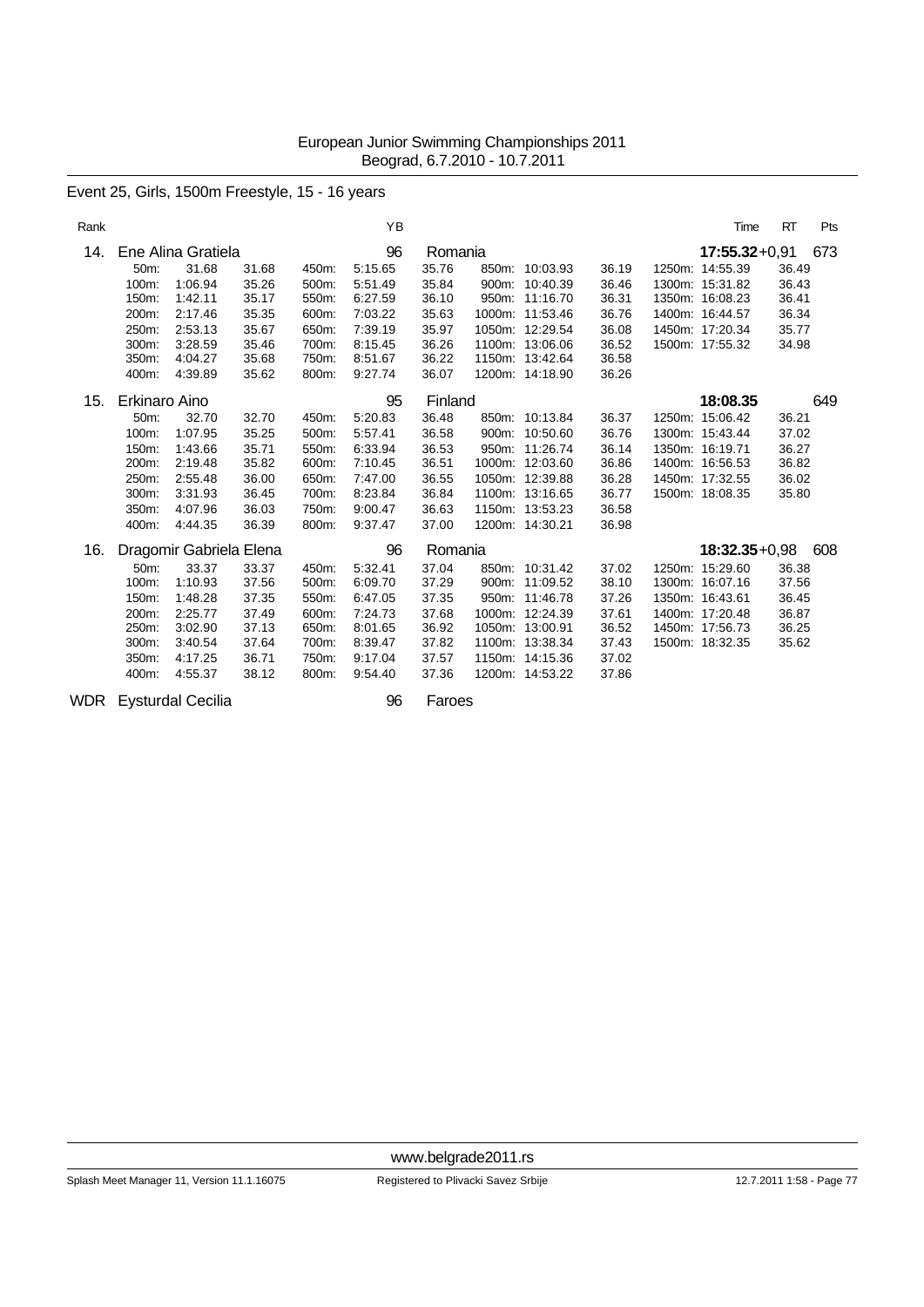# 6 - Day 3 - Semis and Finals 8.7.2011 - 17:00

|                   | Event 20             |       |                          | Boys, 50m Breaststroke |            |              |                |    |                          | 17 - 18 years |  |  |  |  |
|-------------------|----------------------|-------|--------------------------|------------------------|------------|--------------|----------------|----|--------------------------|---------------|--|--|--|--|
|                   | 8.7.2011 - 17:00     |       |                          |                        |            |              |                |    | <b>Results Semifinal</b> |               |  |  |  |  |
| <b>EJC REC</b>    |                      | 27.34 | <b>Triznov Alexander</b> |                        | <b>RUS</b> | Prague (CZE) |                |    |                          | 2009          |  |  |  |  |
| Points: FINA 2010 |                      |       |                          |                        |            |              |                |    |                          |               |  |  |  |  |
| Rank              |                      |       | YB                       |                        |            |              | Time           | RT | Pts                      |               |  |  |  |  |
|                   | Samilidis Panagiotis |       | 93                       | Greece                 |            |              | $28.27 + 0.84$ |    | 839                      | Q             |  |  |  |  |
| 2.                | Shagalov Yaron       |       | 93                       | <b>Israel</b>          |            |              | $28.50 + 0.77$ |    | 819                      | Q             |  |  |  |  |
|                   | Vollmer Bastian      |       | 93                       | Germany                |            |              | $28.50 + 0.73$ |    | 819                      | Q             |  |  |  |  |
| 4.                | Utekhin Oleg         |       | 94                       | Russia                 |            |              | $28.51 + 0.79$ |    | 818 Q                    |               |  |  |  |  |
| 5.                | Klemparski Yury      |       | 93                       | <b>Belarus</b>         |            |              | $28.55 + 0.79$ |    | 815                      | Q             |  |  |  |  |
| 6.                | Shahaff Yahav        |       | 93                       | <b>Israel</b>          |            |              | $28.62 + 0.69$ |    | 809                      | Q             |  |  |  |  |
|                   | Sevcik Jakub         |       | 94                       | <b>Czech Republic</b>  |            |              | $28.62 + 0.78$ |    | 809                      | Q             |  |  |  |  |
| 8.                | Benson Craig H       |       | 94                       | <b>Great Britain</b>   |            |              | $28.80 + 0.75$ |    | 794                      | Q             |  |  |  |  |
| 9.                | van der Werf Gavin   |       | 93                       | <b>Netherlands</b>     |            |              | $28.97 + 0.75$ |    | 780 R                    |               |  |  |  |  |
| 10.               | <b>Pucilo Piotr</b>  |       | 93                       | Poland                 |            |              | $29.05 + 0.81$ |    | 773                      | R             |  |  |  |  |
| 11.               | Parisi Roberto       |       | 93                       | Italy                  |            |              | $29.12 + 0.72$ |    | 768                      |               |  |  |  |  |
| 12.               | Tishchenko Anton     |       | 93                       | Russia                 |            |              | $29.13 + 0.76$ |    | 767                      |               |  |  |  |  |
| 13.               | Wiechhusen Paul      |       | 93                       | Germany                |            |              | $29.15 + 0.68$ |    | 765                      |               |  |  |  |  |
| 14.               | Eser Kemal Erce      |       | 93                       | <b>Turkey</b>          |            |              | $29.28 + 0.76$ |    | 755                      |               |  |  |  |  |
| 15.               | Mattsson Matti       |       | 93                       | Finland                |            |              | $29.30 + 0.78$ |    | 754                      |               |  |  |  |  |
| 16.               | Smeenge Roy          |       | 93                       | Netherlands            |            |              | $29.47 + 0.66$ |    | 741                      |               |  |  |  |  |

| Event 19<br>8.7.2011 - 17:07 |                          |       | Girls, 50m Backstroke |                      | 15 - 16 years<br><b>Results Semifinal</b> |                |                |       |      |
|------------------------------|--------------------------|-------|-----------------------|----------------------|-------------------------------------------|----------------|----------------|-------|------|
|                              |                          |       |                       |                      |                                           |                |                |       |      |
| EJC REC                      |                          | 29.01 | Saunders Emma         |                      | <b>GBR</b>                                | Helsinki (FIN) |                |       | 2010 |
| Points: FINA 2010            |                          |       |                       |                      |                                           |                |                |       |      |
| Rank                         |                          |       | ΥB                    |                      |                                           |                | RT<br>Time     | Pts   |      |
|                              | Quigley Lauren           |       | 95                    | <b>Great Britain</b> |                                           |                | $28.76 + 0.64$ | 832 Q |      |
|                              | <b>EJCR</b>              |       |                       |                      |                                           |                |                |       |      |
| 2.                           | Nielsen Mie OE.          |       | 96                    | Denmark              |                                           |                | $28.82 + 0.71$ | 827 Q |      |
| 3.                           | Gorniak Katarzyna        |       | 95                    | Poland               |                                           |                | $29.13 + 0.59$ | 801 Q |      |
| 4.                           | Sarikaya Hazal           |       | 96                    | Turkey               |                                           |                | $29.22 + 0.63$ | 794 Q |      |
| 5.                           | <b>Svigir Valery</b>     |       | 95                    | Croatia              |                                           |                | $29.41 + 0.55$ | 778 Q |      |
|                              | Fullalove Jessica        |       | 96                    | <b>Great Britain</b> |                                           |                | $29.41 + 0.61$ | 778 Q |      |
|                              | Samardzic Matea          |       | 95                    | Croatia              |                                           |                | $29.45 + 0.67$ | 775 Q |      |
| 8.                           | <b>Gheorghiu Camille</b> |       | 96                    | France               |                                           |                | $29.54 + 0.63$ | 768 Q |      |

| <b>U.</b> Uncorgana Carrillo | ັບ | 11 JUN 1 U  |                         |                                                                                                                                     |
|------------------------------|----|-------------|-------------------------|-------------------------------------------------------------------------------------------------------------------------------------|
| 9. Hansson Louise            | 96 | Sweden      |                         |                                                                                                                                     |
| de Waard Maaike              | 96 |             |                         |                                                                                                                                     |
| 11. Munoz Del Campo Lidon    |    |             |                         |                                                                                                                                     |
| 12. Gastaldello Beryl        | 95 | France      |                         |                                                                                                                                     |
| 13. Dik Sylvia               | 95 | Netherlands |                         |                                                                                                                                     |
|                              |    |             | Netherlands<br>95 Spain | <b>LUITIUIU IUU U</b><br>29.57+0,66 766 ?<br>29.57+0,68 766 ?<br><b>29.60</b> +0,68 764<br>29.65+0.63 760<br><b>29.95</b> +0.71 737 |

14. Panti Elissavet 96 Greece **30.12**+0,65 725 15. Gustafsdottir Eyglo Osk 95 Iceland **30.63**+0,70 689

<www.belgrade2011.rs>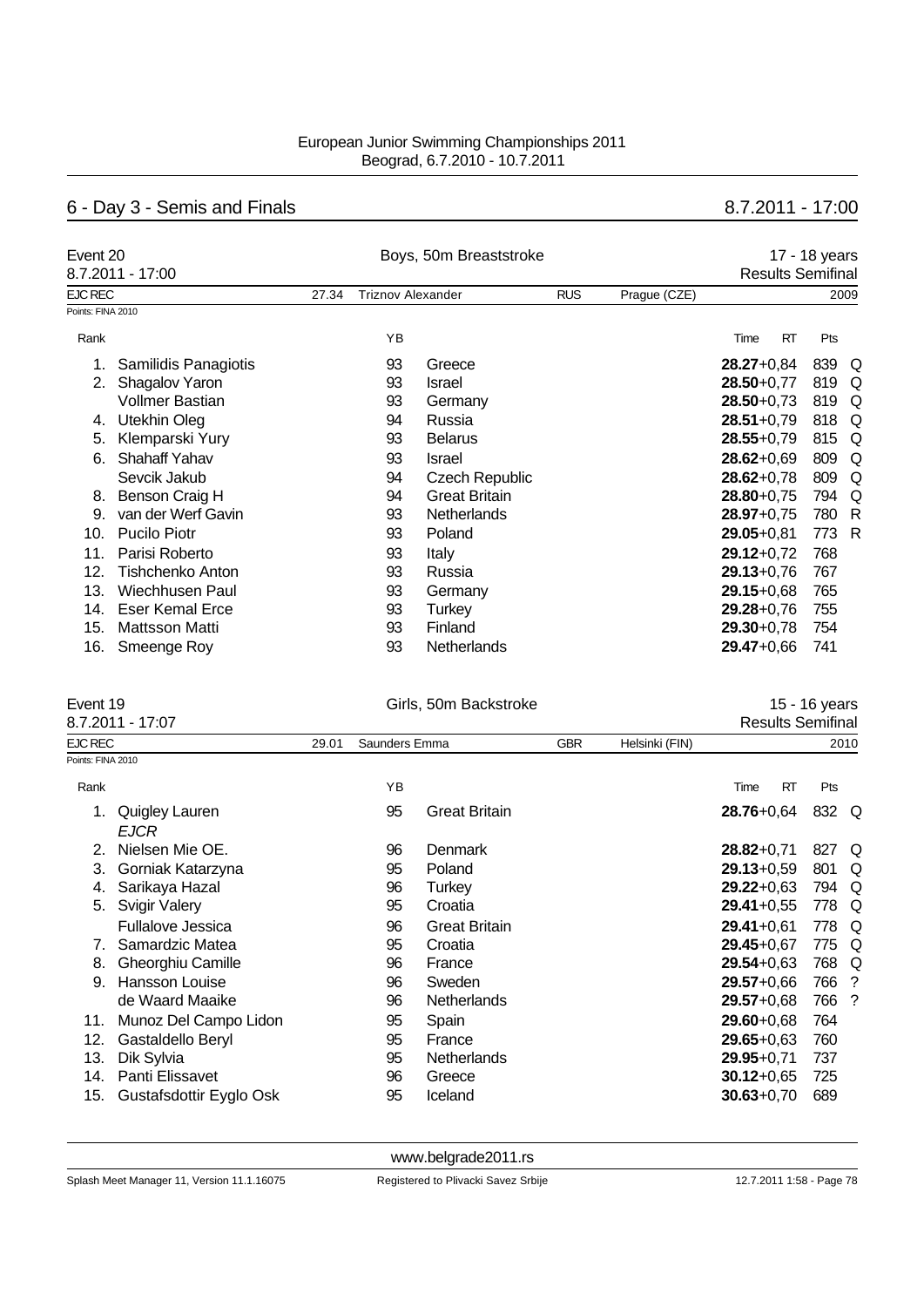| European Junior Swimming Championships 2011 |  |
|---------------------------------------------|--|
| Beograd, 6.7.2010 - 10.7.2011               |  |

|      | Event 19, Girls, 50m Backstroke, Semifinal, 15 - 16 years |    |        |                    |            |
|------|-----------------------------------------------------------|----|--------|--------------------|------------|
| Rank |                                                           | YΒ |        | Time<br>RT         | <b>Pts</b> |
|      | 16. Vinyukova Nadezhda                                    | 96 | Russia | $30.76 + 0.64$ 680 |            |

| Event 12          | 8.7.2011 - 17:14                               |       |       |         |                    | Boys, 200m Fly         |       |            |       |                |                                 |           | 17 - 18 years<br><b>Results Final</b> |
|-------------------|------------------------------------------------|-------|-------|---------|--------------------|------------------------|-------|------------|-------|----------------|---------------------------------|-----------|---------------------------------------|
| <b>EJC REC</b>    |                                                |       |       | 1:55.82 | <b>Biczo Bence</b> |                        |       | <b>HUN</b> |       | Helsinki (FIN) |                                 |           | 2010                                  |
| Points: FINA 2010 |                                                |       |       |         |                    |                        |       |            |       |                |                                 |           |                                       |
| Rank              |                                                |       |       |         | YB                 |                        |       |            |       |                | Time                            | <b>RT</b> | Pts                                   |
|                   | Biczo Bence<br>50m:                            | 25.79 | 25.79 | 100m:   | 93<br>54.67        | Hungary<br>28.88       | 150m: | 1:25.20    | 30.53 | 200m:          | $1:56.25+0.76$ 882<br>1:56.25   | 31.05     |                                       |
|                   | 2. Tambovskiy Andrey<br>50 <sub>m</sub> :      | 26.66 | 26.66 | 100m:   | 94<br>56.21        | Russia<br>29.55        | 150m: | 1:26.88    | 30.67 | 200m:          | 1:58.73+0,62 828<br>1:58.73     | 31.85     |                                       |
| 3.                | <b>Kremer Tom</b><br>50 <sub>m</sub> :         | 27.16 | 27.16 | 100m:   | 94<br>57.70        | <b>Israel</b><br>30.54 | 150m: | 1:28.77    | 31.07 | 200m:          | $2:00.52+0.68$ 792<br>2:00.52   | 31.75     |                                       |
| 4.                | <b>Carlier Davide</b><br>$50m$ :               | 27.31 | 27.31 | 100m:   | 94<br>58.03        | Italy<br>30.72         | 150m: | 1:28.73    | 30.70 | 200m:          | $2:00.70 + 0.73$<br>2:00.70     | 31.97     | - 788                                 |
| 5.                | Cohen Avi<br>50m:                              | 27.86 | 27.86 | 100m:   | 93<br>58.33        | <b>Israel</b><br>30.47 | 150m: | 1:29.49    | 31.16 | 200m:          | $2:00.73+0.70$ 787<br>2:00.73   | 31.24     |                                       |
|                   | 6. Peralta Gallego Carlos<br>50 <sub>m</sub> : | 27.38 | 27.38 | 100m:   | 94<br>57.83        | Spain<br>30.45         | 150m: | 1:29.17    | 31.34 | 200m:          | 2:00.87<br>2:00.87              | 31.70     | 785                                   |
| 7.                | <b>Chmiel Lukasz</b><br>50 <sub>m</sub> :      | 26.93 | 26.93 | 100m:   | 93<br>57.34        | Poland<br>30.41        | 150m: | 1:28.93    | 31.59 | 200m:          | $2:01.08 + 0.73$ 781<br>2:01.08 | 32.15     |                                       |
|                   | Poprawa Michal<br>50m:                         | 27.62 | 27.62 | 100m:   | 94<br>58.48        | Poland<br>30.86        | 150m: | 1:30.82    | 32.34 | 200m:          | $2:02.41+0.80$<br>2:02.41       | 31.59     | 755                                   |

| Event 21          | 8.7.2011 - 17:19                       |       |       |         |               | Girls, 200m Freestyle         |       |            |       |              |                             | 15 - 16 years<br><b>Results Semifinal</b> |       |  |
|-------------------|----------------------------------------|-------|-------|---------|---------------|-------------------------------|-------|------------|-------|--------------|-----------------------------|-------------------------------------------|-------|--|
| EJC REC           |                                        |       |       | 1:59.19 | Radou Camille |                               |       | <b>FRA</b> |       | Prague (CZE) |                             |                                           | 2009  |  |
| Points: FINA 2010 |                                        |       |       |         |               |                               |       |            |       |              |                             |                                           |       |  |
| Rank              |                                        |       |       |         | ΥB            |                               |       |            |       |              | Time                        | RT                                        | Pts   |  |
|                   | Chavez-Diaz Eva<br>50 <sub>m</sub> :   | 28.45 | 28.45 | 100m:   | 95<br>59.09   | Austria<br>30.64              | 150m: | 1:30.39    | 31.30 | 200m:        | 2:01.31<br>2:01.31          | 30.92                                     | 807 Q |  |
| 2.                | Maughan Amelia<br>50 <sub>m</sub> :    | 28.67 | 28.67 | 100m:   | 96<br>59.80   | <b>Great Britain</b><br>31.13 | 150m: | 1:31.76    | 31.96 | 200m:        | $2:02.09 + 0.78$<br>2:02.09 | 30.33                                     | 792 Q |  |
| 3.                | Mc Mahon Sycerika<br>50 <sub>m</sub> : | 29.08 | 29.08 | 100m:   | 95<br>1:00.23 | Ireland<br>31.15              | 150m: | 1:31.51    | 31.28 | 200m:        | $2:02.32+0.72$<br>2:02.32   | 30.81                                     | 787 Q |  |
|                   | Sokolowska Diana<br>50 <sub>m</sub> :  | 28.52 | 28.52 | 100m:   | 96<br>59.22   | Poland<br>30.70               | 150m: | 1:30.73    | 31.51 | 200m:        | $2:02.34 + 0.81$<br>2:02.34 | 31.61                                     | 787 Q |  |
| 5.                | Yuskova Ksenia<br>50 <sub>m</sub> :    | 28.29 | 28.29 | 100m:   | 96<br>58.75   | Russia<br>30.46               | 150m: | 1:30.71    | 31.96 | 200m:        | $2:02.44+0.87$<br>2:02.44   | 31.73                                     | 785 Q |  |

<www.belgrade2011.rs>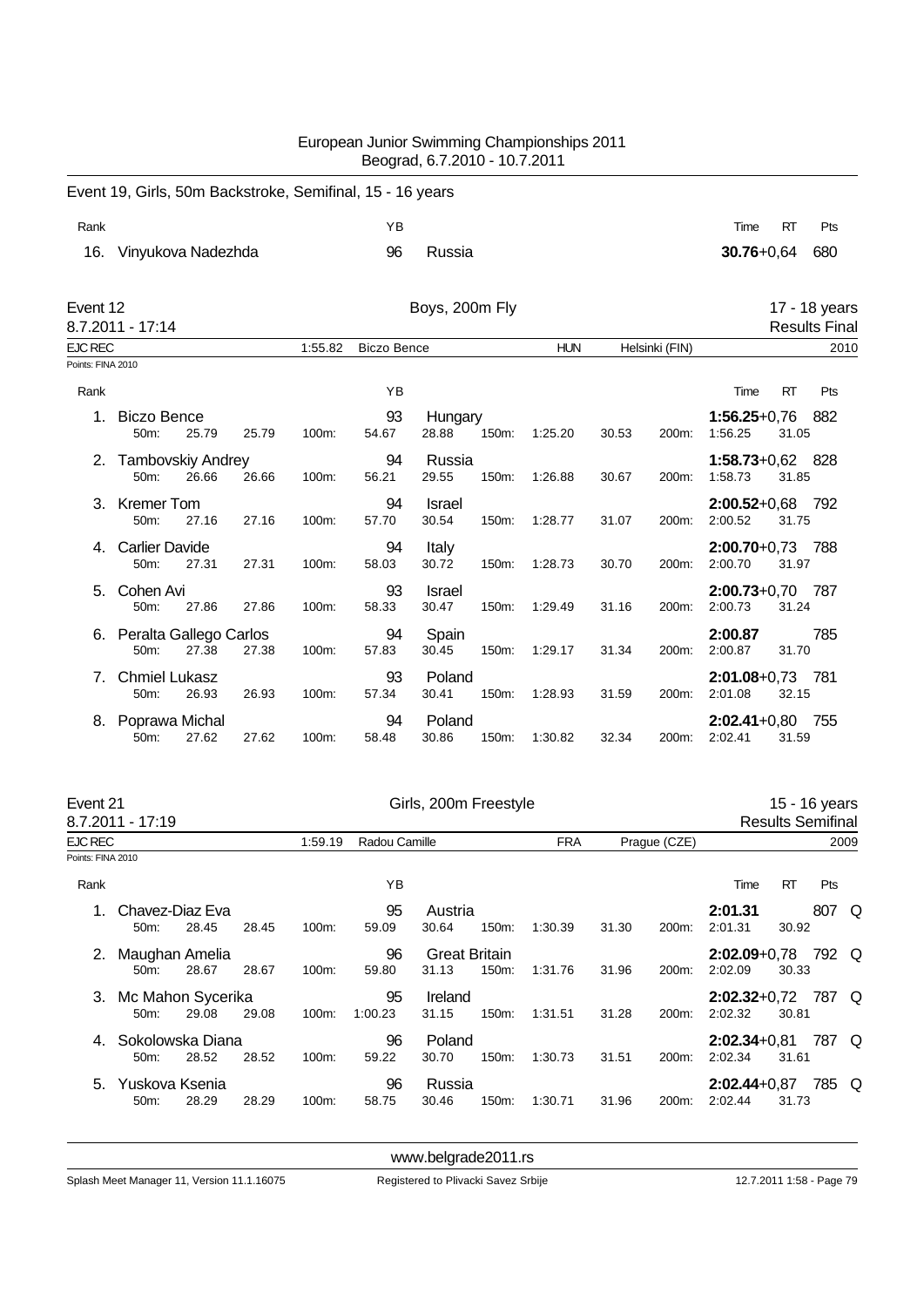### Event 21, Girls, 200m Freestyle, Semifinal, 15 - 16 years

| Rank |                                          |       |       |       | <b>YB</b>     |                               |       |                     |       |       | Time                            | <b>RT</b> | Pts   |  |
|------|------------------------------------------|-------|-------|-------|---------------|-------------------------------|-------|---------------------|-------|-------|---------------------------------|-----------|-------|--|
| 5.   | Friedrich Johanna<br>50m:                | 28.91 | 28.91 | 100m: | 95<br>1:00.31 | Germany<br>31.40              | 150m: | 1:31.52             | 31.21 | 200m: | 2:02.44<br>2:02.44              | 30.92     | 785 Q |  |
| 7.   | Joo Sara<br>50m:                         | 29.26 | 29.26 | 100m: | 95<br>1:00.72 | Hungary                       |       | 31.46 150m: 1:32.17 | 31.45 | 200m: | 2:02.71<br>2:02.71              | 30.54     | 780 Q |  |
|      | 8. Sagmeister Mojca<br>50 <sub>m</sub> : | 28.77 | 28.77 | 100m: | 96<br>59.64   | Slovenia<br>30.87             | 150m: | 1:31.48             | 31.84 | 200m: | 2:02.76<br>2:02.76              | 31.28     | 779 Q |  |
|      | 9. Vermeulen Esmee<br>50m:               | 28.93 | 28.93 | 100m: | 96<br>59.79   | Netherlands<br>30.86          | 150m: | 1:31.49             | 31.70 | 200m: | 2:02.86+0,81 777 R<br>2:02.86   | 31.37     |       |  |
| 10.  | Carli Diletta<br>50 <sub>m</sub> :       | 29.19 | 29.19 | 100m: | 96<br>59.83   | Italy<br>30.64                | 150m: | 1:31.65             | 31.82 | 200m: | $2:02.93+0.94$ 776 R<br>2:02.93 | 31.28     |       |  |
|      | 11. Donnelly Fiona<br>50 <sub>m</sub> :  | 28.96 | 28.96 | 100m: | 95<br>1:00.12 | <b>Great Britain</b><br>31.16 | 150m: | 1:32.13             | 32.01 | 200m: | $2:03.90 + 0.78$ 758<br>2:03.90 | 31.77     |       |  |
|      | 12. Marcs Martina<br>50m:                | 29.10 | 29.10 | 100m: | 95<br>1:00.72 | <b>Israel</b><br>31.62        | 150m: | 1:32.82             | 32.10 | 200m: | 2:04.38+0,74 749<br>2:04.38     | 31.56     |       |  |
|      | 13. Andrea Lope Irene<br>$50m$ :         | 29.78 | 29.78 | 100m: | 96<br>1:01.26 | Spain<br>31.48                | 150m: | 1:33.52             | 32.26 | 200m: | $2:04.57+0.73$ 746<br>2:04.57   | 31.05     |       |  |
|      | 14. Serko Elena<br>50 <sub>m</sub> :     | 29.20 | 29.20 | 100m: | 95<br>1:00.44 | Russia<br>31.24               | 150m: | 1:32.23             | 31.79 | 200m: | $2:04.58+0.77$ 745<br>2:04.58   | 32.35     |       |  |
| 15.  | Kasperek Katarzyna<br>$50m$ :            | 29.53 | 29.53 | 100m: | 96<br>1:01.06 | Poland<br>31.53               | 150m: | 1:33.25             | 32.19 | 200m: | $2:04.74+0.81$ 742<br>2:04.74   | 31.49     |       |  |
| 16.  | Ericsson Elsa<br>50 <sub>m</sub> :       | 29.62 | 29.62 | 100m: | 95<br>1:01.60 | Sweden<br>31.98               |       | 150m: 1:33.44       | 31.84 | 200m: | 2:04.86+0,77 740<br>2:04.86     | 31.42     |       |  |

| Event 22          |                                           |       |       |         |               | Boys, 200m Backstroke |                               |            |       |              |                                 |       | 17 - 18 years            |      |
|-------------------|-------------------------------------------|-------|-------|---------|---------------|-----------------------|-------------------------------|------------|-------|--------------|---------------------------------|-------|--------------------------|------|
|                   | 8.7.2011 - 17:29                          |       |       |         |               |                       |                               |            |       |              |                                 |       | <b>Results Semifinal</b> |      |
| EJC REC           |                                           |       |       | 1:56.65 |               | Kawecki Radoslaw      |                               | <b>POL</b> |       | Prague (CZE) |                                 |       |                          | 2009 |
| Points: FINA 2010 |                                           |       |       |         |               |                       |                               |            |       |              |                                 |       |                          |      |
| Rank              |                                           |       |       |         | YB            |                       |                               |            |       |              | Time                            | RT    | Pts                      |      |
| 1.                | Diener Christian<br>50 <sub>m</sub> :     | 28.11 | 28.11 | 100m:   | 93<br>58.85   | Germany<br>30.74      | 150m:                         | 1:30.19    | 31.34 | 200m:        | $2:01.56 + 0.67$<br>2:01.56     | 31.37 | 780 Q                    |      |
|                   | 2. Laugeni Fabio<br>50m:                  | 28.95 | 28.95 | 100m:   | 94<br>1:00.24 | Italy<br>31.29        | 150m:                         | 1:31.95    | 31.71 | 200m:        | $2:02.35 + 0.59$<br>2:02.35     | 30.40 | 765 Q                    |      |
|                   | 3. Patching Joseph<br>50m:                | 28.79 | 28.79 | 100m:   | 94<br>59.78   | 30.99                 | <b>Great Britain</b><br>150m: | 1:31.68    | 31.90 | 200m:        | $2:02.57+0.65$<br>2:02.57       | 30.89 | 761 Q                    |      |
| 4.                | Wysoczynski Mateusz<br>50 <sub>m</sub> :  | 29.44 | 29.44 | 100m:   | 93<br>1:00.21 | Poland<br>30.77       | 150m:                         | 1:31.90    | 31.69 | 200m:        | $2:02.85+0.67$ 756 Q<br>2:02.85 | 30.95 |                          |      |
| 5.                | Karakaidos Charilaos<br>50 <sub>m</sub> : | 29.11 | 29.11 | 100m:   | 94<br>1:00.43 | Greece<br>31.32       | 150m:                         | 1:32.51    | 32.08 | 200m:        | 2:02.86+0,64 755 Q<br>2:02.86   | 30.35 |                          |      |
| 6.                | Gamburg David<br>50m:                     | 28.64 | 28.64 | 100m:   | 93<br>59.59   | Israel<br>30.95       | 150m:                         | 1:31.50    | 31.91 | 200m:        | $2:03.28 + 0.59$<br>2:03.28     | 31.78 | 748 Q                    |      |

<www.belgrade2011.rs>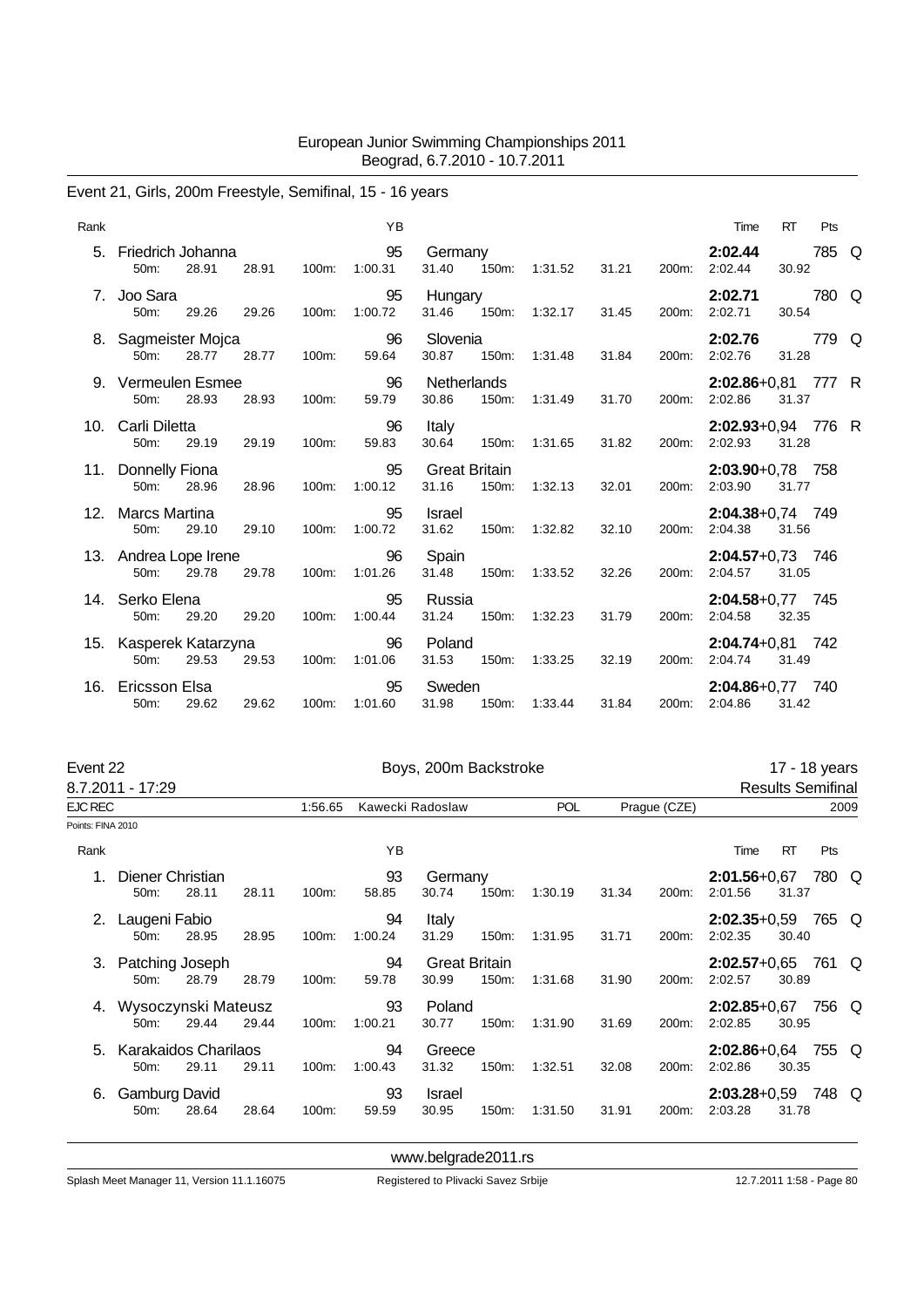# Event 22, Boys, 200m Backstroke, Semifinal, 17 - 18 years

| Rank |                                            |       |       |       | YB            |                                |       |               |       |       | Time                          | <b>RT</b> | Pts |  |
|------|--------------------------------------------|-------|-------|-------|---------------|--------------------------------|-------|---------------|-------|-------|-------------------------------|-----------|-----|--|
|      | 7. Varvaruk Sergiy<br>50 <sub>m</sub> :    | 29.82 | 29.82 | 100m: | 94<br>1:01.24 | Ukraine<br>31.42               | 150m: | 1:32.95       | 31.71 | 200m: | 2:03.36+0,77 746 Q<br>2:03.36 | 30.41     |     |  |
|      | 8. Vasyl'yev Oleksandr<br>50m:             | 29.19 | 29.19 | 100m: | 94<br>1:00.38 | Ukraine<br>31.19               | 150m: | 1:32.38       | 32.00 | 200m: | 2:03.47+0,69 744 Q<br>2:03.47 | 31.09     |     |  |
|      | 9. Morawski Krzysztof<br>50 <sub>m</sub> : | 29.45 | 29.45 | 100m: | 94<br>1:01.69 | Poland<br>32.24                |       | 150m: 1:33.38 | 31.69 | 200m: | 2:03.78+0,63 739 R<br>2:03.78 | 30.40     |     |  |
|      | 10. Claussen Max<br>50m:                   | 28.68 | 28.68 | 100m: | 93<br>59.85   | Germany<br>31.17               | 150m: | 1:32.41       | 32.56 | 200m: | 2:03.79+0,69 739 R<br>2:03.79 | 31.38     |     |  |
|      | 11. Stolz Elijah<br>50m:                   | 29.91 | 29.91 | 100m: | 93<br>1:02.06 | Switzerland<br>32.15           | 150m: | 1:33.71       | 31.65 | 200m: | $2:03.82+0.79$ 738<br>2:03.82 | 30.11     |     |  |
|      | 12. Kocar Jakub<br>50 <sub>m</sub> :       | 29.19 | 29.19 | 100m: | 94<br>1:00.89 | <b>Czech Republic</b><br>31.70 |       | 150m: 1:33.18 | 32.29 | 200m: | $2:04.12+0.67$ 733<br>2:04.12 | 30.94     |     |  |
|      | 13. Verjans Renaud<br>50m:                 | 29.79 | 29.79 | 100m: | 94<br>1:00.99 | Belgium<br>31.20               | 150m: | 1:33.25       | 32.26 | 200m: | $2:04.20+0,70$ 731<br>2:04.20 | 30.95     |     |  |
|      | 14. Mcmanemy Barrera Matthew<br>$50m$ :    | 29.20 | 29.20 | 100m: | 93<br>1:00.76 | Spain<br>31.56                 |       | 150m: 1:32.96 | 32.20 | 200m: | $2:04.67+0.69$ 723<br>2:04.67 | 31.71     |     |  |
|      | 15. Sorokin Igor<br>$50m$ :                | 29.18 | 29.18 | 100m: | 94<br>1:01.61 | Russia<br>32.43                | 150m: | 1:33.88       | 32.27 | 200m: | 2:05.72+0,63 705<br>2:05.72   | 31.84     |     |  |
| 16.  | Lukacovsky Tibor<br>50m:                   | 29.40 | 29.40 | 100m: | 93<br>1:01.92 | <b>Czech Republic</b><br>32.52 |       | 150m: 1:35.77 | 33.85 | 200m: | $2:09.53+0,66$ 645<br>2:09.53 | 33.76     |     |  |

| Event 15          |                                      |       |       |          |               | Girls, 200m Breaststroke      |          |            |       |              |                                 |           | 15 - 16 years        |
|-------------------|--------------------------------------|-------|-------|----------|---------------|-------------------------------|----------|------------|-------|--------------|---------------------------------|-----------|----------------------|
|                   | 8.7.2011 - 17:44                     |       |       |          |               |                               |          |            |       |              |                                 |           | <b>Results Final</b> |
| <b>EJC REC</b>    |                                      |       |       | 2:24.70  | Detenyuk Olga |                               |          | <b>RUS</b> |       | Prague (CZE) |                                 |           | 2009                 |
| Points: FINA 2010 |                                      |       |       |          |               |                               |          |            |       |              |                                 |           |                      |
| Rank              |                                      |       |       |          | YB            |                               |          |            |       |              | Time                            | <b>RT</b> | Pts                  |
|                   | Temnikova Maria<br>50 <sub>m</sub> : | 34.49 | 34.49 | 100m:    | 95<br>1:11.03 | Russia<br>36.54               | 150m:    | 1:48.58    | 37.55 | 200m:        | 2:26.29<br>2:26.29              | 37.71     | 878                  |
| 2.                | Novikova Irina<br>50 <sub>m</sub> :  | 35.19 | 35.19 | 100m:    | 95<br>1:11.43 | Russia<br>36.24               | 150m:    | 1:48.85    | 37.42 | 200m:        | 2:26.46+0,77 875<br>2:26.46     | 37.61     |                      |
|                   | 3. Renshaw Molly<br>$50m$ :          | 34.26 | 34.26 | 100m:    | 96<br>1:11.40 | <b>Great Britain</b><br>37.14 | 150m:    | 1:49.71    | 38.31 | 200m:        | 2:28.68<br>2:28.68              | 38.97     | 837                  |
| 4.                | <b>Toni Carlotta</b><br>50m:         | 35.13 | 35.13 | $100m$ : | 95<br>1:13.90 | Italy<br>38.77                | $150m$ : | 1:51.96    | 38.06 | 200m:        | 2:29.25+0,76 827<br>2:29.25     | 37.29     |                      |
| 5.                | Laukkanen Jenna<br>50 <sub>m</sub> : | 34.63 | 34.63 | $100m$ : | 95<br>1:11.90 | Finland<br>37.27              | 150m:    | 1:50.15    | 38.25 | 200m:        | $2:29.37+0.80$ 825<br>2:29.37   | 39.22     |                      |
| 6.                | Fangio Francesca<br>$50m$ :          | 35.44 | 35.44 | $100m$ : | 95<br>1:12.96 | Italy<br>37.52                | 150m:    | 1:52.18    | 39.22 | 200m:        | $2:30.25+0.80$ 811<br>2:30.25   | 38.07     |                      |
| 7.                | Sztankovics Anna<br>$50m$ :          | 35.04 | 35.04 | 100m:    | 96<br>1:13.61 | Hungary<br>38.57              | 150m:    | 1:52.31    | 38.70 | 200m:        | $2:30.49 + 0.82$ 807<br>2:30.49 | 38.18     |                      |

<www.belgrade2011.rs>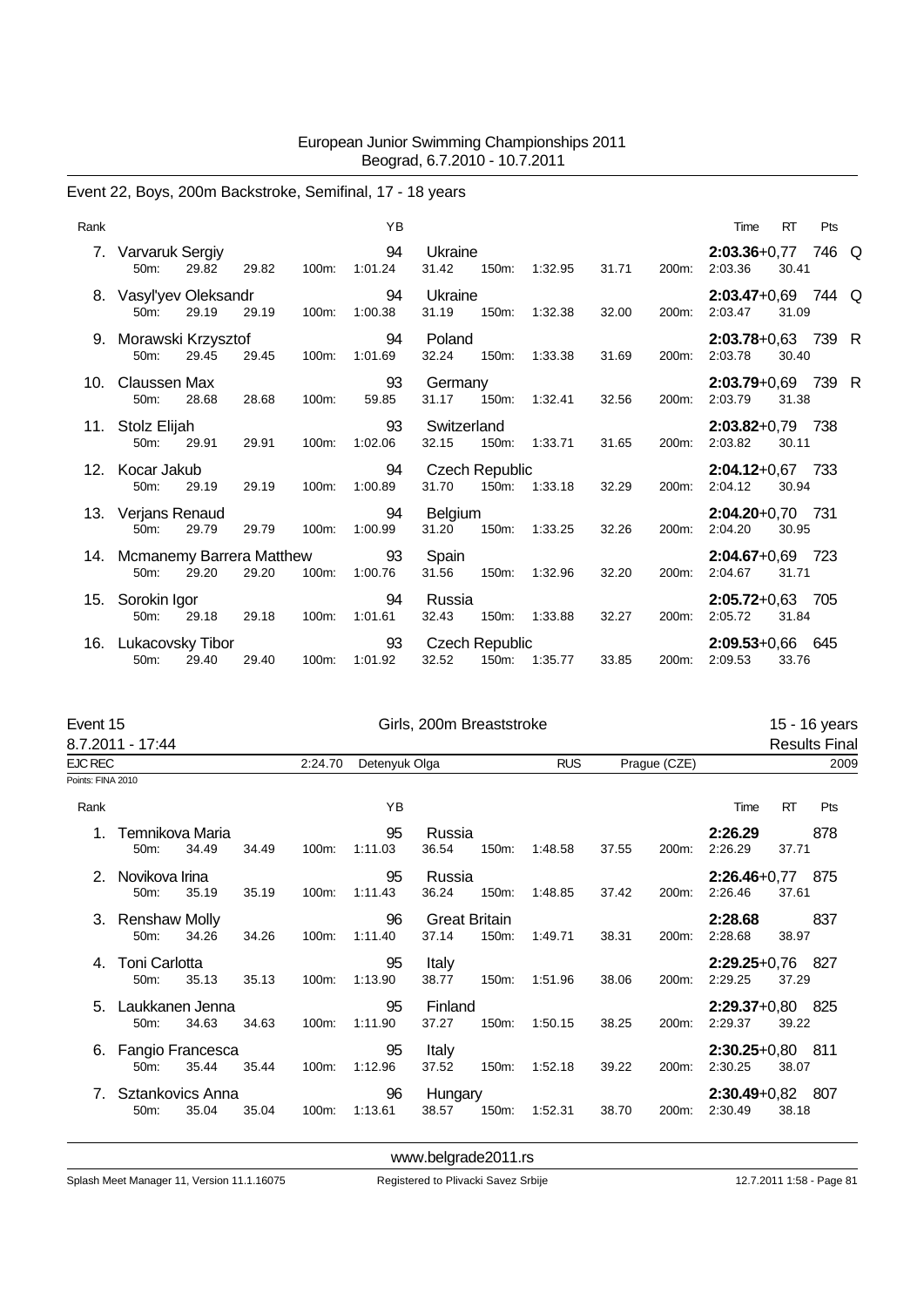|                   |                                                          |       |       |       |               | Beograd, 6.7.2010 - 10.7.2011 |       |            |       |              |                             |           |                                       |
|-------------------|----------------------------------------------------------|-------|-------|-------|---------------|-------------------------------|-------|------------|-------|--------------|-----------------------------|-----------|---------------------------------------|
|                   | Event 15, Girls, 200m Breaststroke, Final, 15 - 16 years |       |       |       |               |                               |       |            |       |              |                             |           |                                       |
| Rank              |                                                          |       |       |       | YB            |                               |       |            |       |              | Time                        | <b>RT</b> | Pts                                   |
| 8.                | <b>Polit Claire</b><br>50m:                              | 34.51 | 34.51 | 100m: | 95<br>1:12.16 | France<br>37.65               | 150m: | 1:51.37    | 39.21 | 200m:        | $2:30.90 + 0.79$<br>2:30.90 | 39.53     | 800                                   |
| Event 14          | 8.7.2011 - 17:49                                         |       |       |       |               | Boys, 100m Freestyle          |       |            |       |              |                             |           | 17 - 18 years<br><b>Results Final</b> |
| EJC REC           |                                                          |       |       | 48.48 | Izotov Daniil |                               |       | <b>RUS</b> |       | Prague (CZE) |                             |           | 2009                                  |
| Points: FINA 2010 |                                                          |       |       |       |               |                               |       |            |       |              |                             |           |                                       |
| Rank              |                                                          |       |       |       | YB            |                               |       |            |       |              | Time                        | <b>RT</b> | Pts                                   |
| 1.                | Stjepanovic Velimir<br>$50m$ :                           | 23.86 | 23.86 | 100m: | 93<br>49.56   | Serbia<br>25.70               |       |            |       |              | 49.56+0,65                  |           | 848                                   |
|                   | Kukharau Arseni<br>50m:                                  | 23.86 | 23.86 | 100m: | 93<br>49.83   | <b>Belarus</b><br>25.97       |       |            |       |              | $49.83 + 0.78$              |           | 834                                   |
| 3.                | <b>Kalnins Uvis</b><br>50m:                              | 24.26 | 24.26 | 100m: | 93<br>50.18   | Latvia<br>25.92               |       |            |       |              | $50.18 + 0.56$              |           | 816                                   |
|                   | 4. Martinez Rodriguez Aitor<br>50m:                      | 23.90 | 23.90 | 100m: | 93<br>50.43   | Spain<br>26.53                |       |            |       |              | $50.43 + 0.72$              |           | 804                                   |
| 5.                | Ferri Giacomo<br>50m:                                    | 24.47 | 24.47 | 100m: | 94<br>50.46   | Italy<br>25.99                |       |            |       |              | $50.46 + 0.71$              |           | 803                                   |
| 6.                | <b>Skaaning Daniel</b><br>50m:                           | 24.46 | 24.46 | 100m: | 93<br>50.60   | Denmark<br>26.14              |       |            |       |              | $50.60 + 0.64$              |           | 796                                   |
| 7.                | <b>Ermakov Dmitry</b><br>50m:                            | 24.44 | 24.44 | 100m: | 93<br>50.66   | Russia<br>26.22               |       |            |       |              | $50.66 + 0.74$              |           | 793                                   |
| 8.                | Klyukin Alexander<br>50m:                                | 24.66 | 24.66 | 100m: | 93<br>50.99   | Russia<br>26.33               |       |            |       |              | $50.99 + 0.69$              |           | 778                                   |

European Junior Swimming Championships 2011

| Event 23          |                                            |                            |       |       |               | Girls, 100m Fly               |            |              |                          | 15 - 16 years |      |
|-------------------|--------------------------------------------|----------------------------|-------|-------|---------------|-------------------------------|------------|--------------|--------------------------|---------------|------|
|                   | 8.7.2011 - 17:53                           |                            |       |       |               |                               |            |              | <b>Results Semifinal</b> |               |      |
| EJC REC           |                                            |                            |       | 58.76 | Kalla Lena    |                               | <b>GER</b> | Prague (CZE) |                          |               | 2009 |
| Points: FINA 2010 |                                            |                            |       |       |               |                               |            |              |                          |               |      |
| Rank              |                                            |                            |       |       | ΥB            |                               |            |              | <b>RT</b><br>Time        | Pts           |      |
|                   | 50m:                                       | Wenk Alexandra<br>29.02    | 29.02 | 100m: | 95<br>1:00.35 | Germany<br>31.33              |            |              | 1:00.35                  | 801 Q         |      |
|                   | Tcvetkova Daria<br>50m:                    | 28.28                      | 28.28 | 100m: | 95<br>1:00.35 | Russia<br>32.07               |            |              | $1:00.35 + 0.75$         | 801 Q         |      |
| 3.                | <b>Barton Georgia</b><br>50 <sub>m</sub> : | 29.41                      | 29.41 | 100m: | 95<br>1:01.01 | <b>Great Britain</b><br>31.60 |            |              | 1:01.01                  | 775 Q         |      |
| 4                 | 50m:                                       | Chimrova Svetlana<br>28.13 | 28.13 | 100m: | 96<br>1:01.03 | Russia<br>32.90               |            |              | $1:01.03 + 0.80$         | 775 Q         |      |
| 5.                | Lowe Danielle<br>50m:                      | 28.40                      | 28.40 | 100m: | 95<br>1:01.29 | <b>Great Britain</b><br>32.89 |            |              | $1:01.29 + 0.72$         | 765 Q         |      |
|                   |                                            |                            |       |       |               | www.belgrade2011.rs           |            |              |                          |               |      |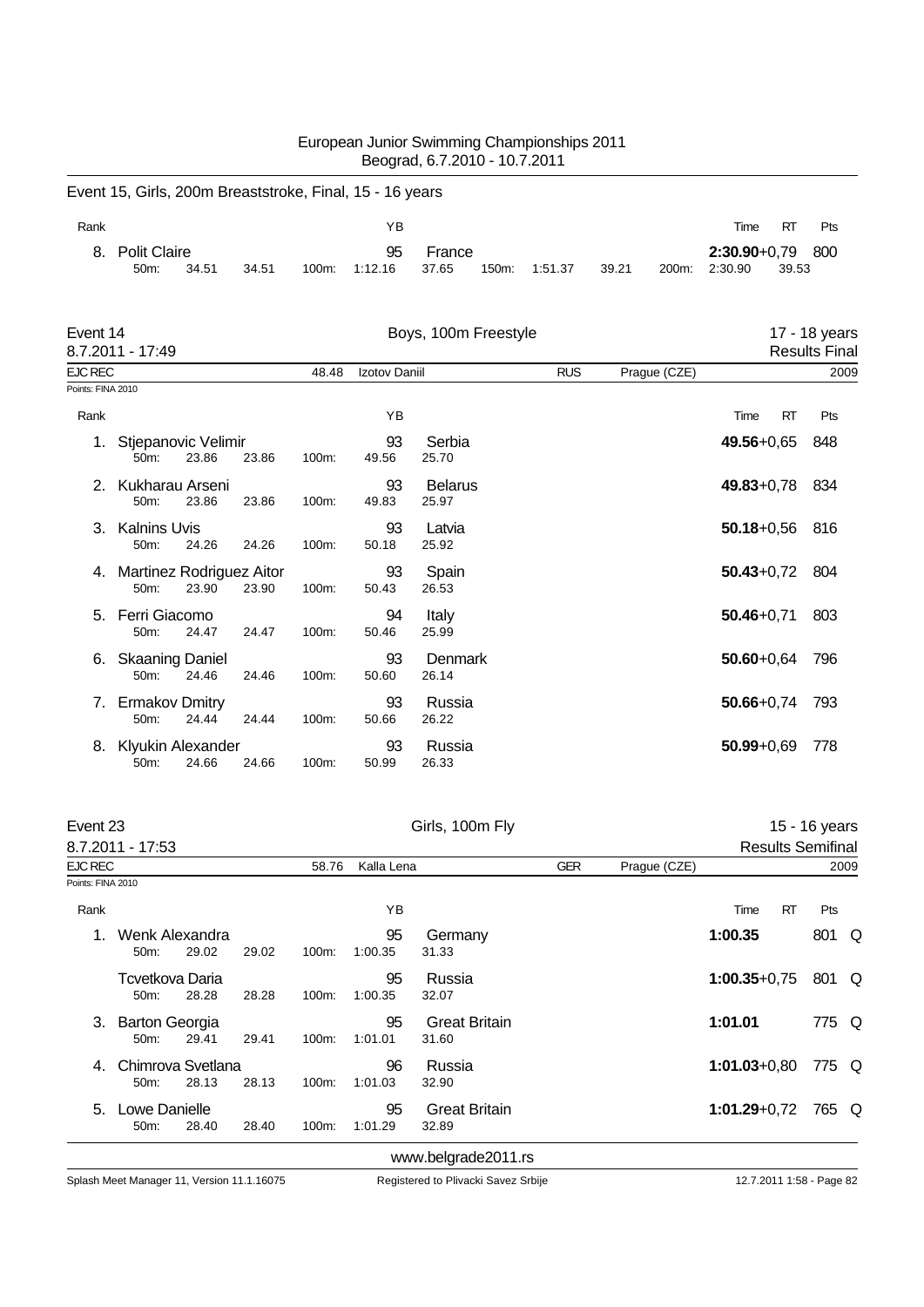### Event 23, Girls, 100m Fly, Semifinal, 15 - 16 years

| Rank |                                          |       |       | YB            |                         | <b>RT</b><br>Time | Pts   |
|------|------------------------------------------|-------|-------|---------------|-------------------------|-------------------|-------|
| 6.   | Szilagyi Liliana<br>$50m$ :<br>28.87     | 28.87 | 100m: | 96<br>1:01.32 | Hungary<br>32.45        | $1:01.32+0.77$    | 764 Q |
|      | 7. Czeschner Elena<br>50m:<br>29.26      | 29.26 | 100m: | 96<br>1:01.39 | Germany<br>32.13        | $1:01.39 + 0.70$  | 761 Q |
| 8.   | <b>Bertrand Celine</b><br>29.28<br>50m:  | 29.28 | 100m: | 95<br>1:01.69 | Sweden<br>32.41         | 1:01.69           | 750 Q |
| 9.   | Munkholm Christina<br>50m:<br>29.76      | 29.76 | 100m: | 96<br>1:01.80 | Denmark<br>32.04        | $1:01.80 + 0.79$  | 746 R |
| 10.  | Gimbutyte Vaiva<br>28.76<br>$50m$ :      | 28.76 | 100m: | 95<br>1:01.81 | Lithuania<br>33.05      | $1:01.81 + 0.86$  | 746 R |
| 11.  | <b>Goris Mirthe</b><br>50m:<br>29.64     | 29.64 | 100m: | 96<br>1:02.48 | <b>Belgium</b><br>32.84 | $1:02.48 + 0.68$  | 722   |
|      | 12. Gyorgy Reka<br>30.32<br>50m:         | 30.32 | 100m: | 96<br>1:02.83 | Hungary<br>32.51        | $1:02.83 + 0.81$  | 710   |
| 13.  | <b>Grigonyte Giedre</b><br>50m:<br>28.80 | 28.80 | 100m: | 95<br>1:02.93 | Lithuania<br>34.13      | $1:02.93+0.79$    | 706   |
|      | Sanchez Rodriguez Maria<br>30.39<br>50m: | 30.39 | 100m: | 96<br>1:02.93 | Spain<br>32.54          | $1:02.93+0.77$    | 706   |
| 15.  | Rados Katarina<br>29.62<br>50m:          | 29.62 | 100m: | 96<br>1:03.05 | Croatia<br>33.43        | $1:03.05 + 0.87$  | 702   |
| 16.  | Ntountounaki Anna<br>50m:<br>28.88       | 28.88 | 100m: | 95<br>1:03.73 | Greece<br>34.85         | $1:03.73+0.92$    | 680   |

Event 16 **Boys, 200m Medley Event 16** 17 - 18 years

|                   | 8.7.2011 - 18:06                             |       |       |         |                        |                               |       |            |       |                    |                                 |           | Results Fina |
|-------------------|----------------------------------------------|-------|-------|---------|------------------------|-------------------------------|-------|------------|-------|--------------------|---------------------------------|-----------|--------------|
| EJC REC           |                                              |       |       | 2:00.73 | <b>Mohammed Xavier</b> |                               |       | <b>GBR</b> |       | <b>Belgrade</b>    |                                 |           | 2008         |
| Points: FINA 2010 |                                              |       |       |         |                        |                               |       |            |       |                    |                                 |           |              |
| Rank              |                                              |       |       |         | YB                     |                               |       |            |       |                    | Time                            | <b>RT</b> | Pts          |
|                   | Lloyd leuan<br>50m:                          | 26.35 | 26.35 | 100m:   | 93<br>56.99            | <b>Great Britain</b><br>30.64 | 150m: | 1:32.32    | 35.33 | 200m:              | $2:01.57 + 0.74$<br>2:01.57     | 29.25     | - 826        |
| 2.                | Wallace Dan<br>50 <sub>m</sub> :             | 26.22 | 26.22 | 100m:   | 93<br>57.04            | <b>Great Britain</b><br>30.82 | 150m: | 1:32.48    | 35.44 | 200m:              | $2:02.41+0.72$ 809<br>2:02.41   | 29.93     |              |
|                   | Vazaios Andreas<br>50 <sub>m</sub> :         | 26.11 | 26.11 | 100m:   | 94<br>56.99            | Greece<br>30.88               | 150m: | 1:32.99    | 36.00 | 200m:              | $2:02.51+0.80$ 807<br>2:02.51   | 29.52     |              |
| 4.                | Hanani Tal<br>50m:                           | 27.32 | 27.32 | 100m:   | 93<br>57.83            | <b>Israel</b><br>30.51        | 150m: | 1:34.15    | 36.32 | 200m:              | $2:03.14 + 0.57$<br>2:03.14     | 28.99     | 795          |
| 5.                | Puig Garrich Albert<br>50m:                  | 26.28 | 26.28 | 100m:   | 94<br>58.76            | Spain<br>32.48                | 150m: | 1:35.14    | 36.38 | 200 <sub>m</sub> : | $2:04.68 + 0.69$<br>2:04.68     | 29.54     | 766          |
| 6.                | <b>Forster Phillipp</b><br>50 <sub>m</sub> : | 26.62 | 26.62 | 100m:   | 94<br>58.75            | Germany<br>32.13              | 150m: | 1:35.29    | 36.54 | 200m:              | $2:04.80 + 0.74$ 764<br>2:04.80 | 29.51     |              |

<www.belgrade2011.rs>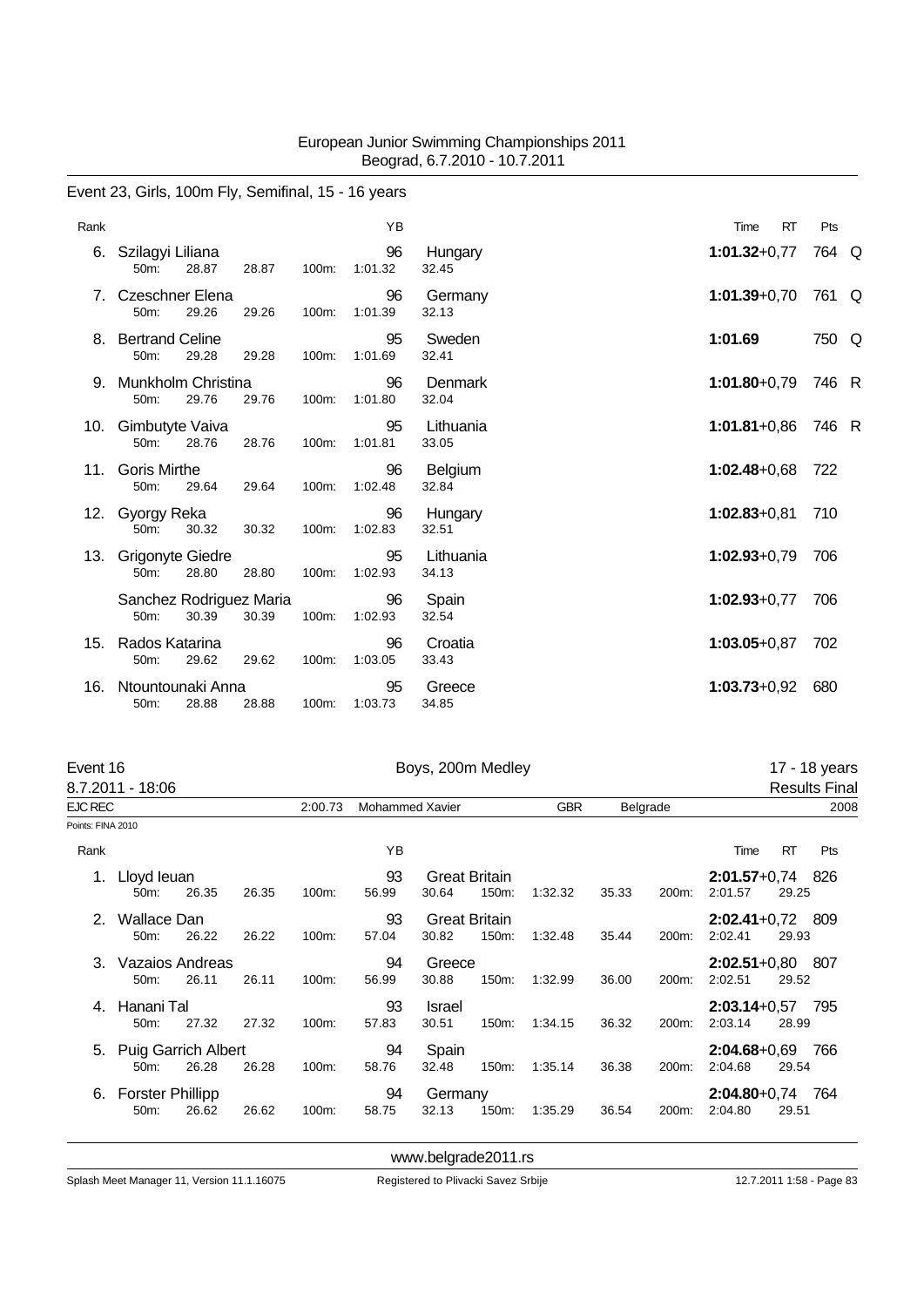### Event 16, Boys, 200m Medley, Final, 17 - 18 years

| Rank |                          |       |       |       | ΥB          |                         |       |         |       |                    | Time                            | <b>RT</b><br>Pts |
|------|--------------------------|-------|-------|-------|-------------|-------------------------|-------|---------|-------|--------------------|---------------------------------|------------------|
|      | Croenen Louis<br>$50m$ : | 26.90 | 26.90 | 100m: | 94<br>58.84 | <b>Belgium</b><br>31.94 | 150m: | 1:36.38 | 37.54 | 200m:              | $2:05.63+0.79$ 749<br>2:05.63   | 29.25            |
|      | Janecek Pavel<br>$50m$ : | 27.13 | 27.13 | 100m: | 94<br>58.98 | Czech Republic<br>31.85 | 150m: | 1:36.99 | 38.01 | 200 <sub>m</sub> : | $2:06.49 + 0.85$ 733<br>2:06.49 | 29.50            |

|                          |                                                                                                     |    |                      | 15 - 16 years<br><b>Results Final</b> |                       |      |           |                                                                                                                                              |      |
|--------------------------|-----------------------------------------------------------------------------------------------------|----|----------------------|---------------------------------------|-----------------------|------|-----------|----------------------------------------------------------------------------------------------------------------------------------------------|------|
|                          | 28.76                                                                                               |    |                      | <b>GBR</b>                            | Beograd               |      |           |                                                                                                                                              |      |
|                          |                                                                                                     |    |                      |                                       |                       |      |           |                                                                                                                                              |      |
|                          |                                                                                                     | ΥB |                      |                                       |                       | Time | <b>RT</b> | Pts                                                                                                                                          |      |
| Nielsen Mie OE.          |                                                                                                     | 96 | Denmark              |                                       |                       |      |           | 828                                                                                                                                          |      |
| Quigley Lauren           |                                                                                                     | 95 | <b>Great Britain</b> |                                       |                       |      |           | 818                                                                                                                                          |      |
|                          |                                                                                                     | 95 | Poland               |                                       |                       |      |           | 793                                                                                                                                          |      |
| Sarikaya Hazal           |                                                                                                     | 96 | Turkey               |                                       |                       |      |           | 792                                                                                                                                          |      |
| <b>Svigir Valery</b>     |                                                                                                     | 95 | Croatia              |                                       |                       |      |           | 789                                                                                                                                          |      |
| <b>Fullalove Jessica</b> |                                                                                                     | 96 | <b>Great Britain</b> |                                       |                       |      |           | 777                                                                                                                                          |      |
| Samardzic Matea          |                                                                                                     | 95 | Croatia              |                                       |                       |      |           | 763                                                                                                                                          |      |
| <b>Gheorghiu Camille</b> |                                                                                                     | 96 | France               |                                       |                       |      |           | 762                                                                                                                                          |      |
|                          | Event 19<br>8.7.2011 - 18:16<br>EJC REC<br>Points: FINA 2010<br>2.<br>Gorniak Katarzyna<br>3.<br>5. |    |                      | Quigley Lauren                        | Girls, 50m Backstroke |      |           | $28.81 + 0.66$<br>$28.93 + 0.59$<br>$29.23 + 0.57$<br>$29.24 + 0.59$<br>$29.28 + 0.53$<br>$29.43 + 0.63$<br>$29.61 + 0.68$<br>$29.62 + 0.67$ | 2011 |

|                   | Event 20             |       | Boys, 50m Breaststroke   |                      |            |              |                |           | 17 - 18 years        |  |  |  |
|-------------------|----------------------|-------|--------------------------|----------------------|------------|--------------|----------------|-----------|----------------------|--|--|--|
|                   | 8.7.2011 - 18:20     |       |                          |                      |            |              |                |           | <b>Results Final</b> |  |  |  |
| EJC REC           |                      | 27.34 | <b>Triznov Alexander</b> |                      | <b>RUS</b> | Prague (CZE) |                |           | 2009                 |  |  |  |
| Points: FINA 2010 |                      |       |                          |                      |            |              |                |           |                      |  |  |  |
| Rank              |                      |       | ΥB                       |                      |            |              | Time           | <b>RT</b> | Pts                  |  |  |  |
| 1.                | Samilidis Panagiotis |       | 93                       | Greece               |            |              | $27.89 + 0.79$ |           | 874                  |  |  |  |
|                   | Vollmer Bastian      |       | 93                       | Germany              |            |              | $28.52 + 0.71$ |           | 817                  |  |  |  |
| 3.                | Utekhin Oleg         |       | 94                       | Russia               |            |              | $28.54 + 0.77$ |           | 816                  |  |  |  |
| 4.                | Benson Craig H       |       | 94                       | <b>Great Britain</b> |            |              | $28.57 + 0.75$ |           | 813                  |  |  |  |
| 5.                | Klemparski Yury      |       | 93                       | <b>Belarus</b>       |            |              | $28.63 + 0.78$ |           | 808                  |  |  |  |
| 6.                | <b>Shahaff Yahav</b> |       | 93                       | <b>Israel</b>        |            |              | $28.73 + 0.68$ |           | 799                  |  |  |  |
|                   | Shagalov Yaron       |       | 93                       | Israel               |            |              | $28.77 + 0.77$ |           | 796                  |  |  |  |
| 8.                | Sevcik Jakub         |       | 94                       | Czech Republic       |            |              | $28.86 + 0.77$ |           | 789                  |  |  |  |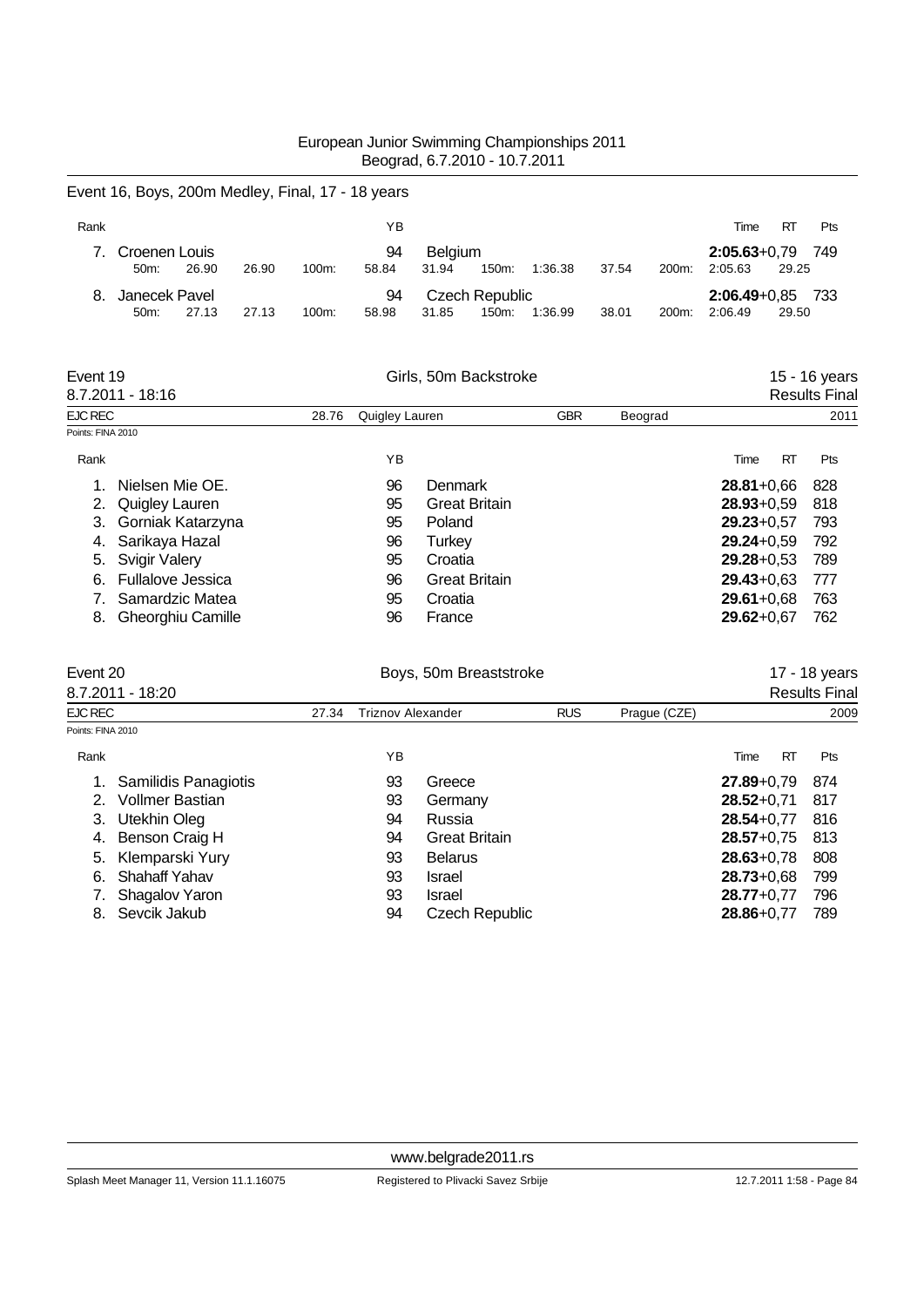| Event 25          | 8.7.2011 - 18:29 |                           |                |                |                    |                | Girls, 1500m Freestyle |                                    |                |                                    |                | 15 - 16 years<br><b>Results</b> |
|-------------------|------------------|---------------------------|----------------|----------------|--------------------|----------------|------------------------|------------------------------------|----------------|------------------------------------|----------------|---------------------------------|
| Points: FINA 2010 |                  |                           |                |                |                    |                |                        |                                    |                |                                    |                |                                 |
| Rank              |                  |                           |                |                | YB                 |                |                        |                                    |                | Time                               | RT             | Pts                             |
| 1.                |                  | Vilas Vidal Maria         |                |                | 96                 | Spain          |                        |                                    |                | 16:32.68                           |                | 855                             |
|                   | 50m:             | 30.47                     | 30.47          | 450m:          | 4:54.55            | 33.26          | 850m:                  | 9:20.36                            | 33.04          | 1250m: 13:46.47                    | 33.55          |                                 |
|                   | 100m:            | 1:02.60                   | 32.13          | 500m:          | 5:27.54            | 32.99          | 900m:                  | 9:53.45                            | 33.09          | 1300m: 14:20.16                    | 33.69          |                                 |
|                   | 150m:            | 1:35.82                   | 33.22          | 550m:          | 6:00.77            | 33.23          |                        | 950m: 10:26.38                     | 32.93          | 1350m: 14:54.34                    | 34.18          |                                 |
|                   | 200m:            | 2:08.76                   | 32.94          | 600m:          | 6:34.04            | 33.27          |                        | 1000m: 10:59.53                    | 33.15          | 1400m: 15:28.39                    | 34.05          |                                 |
|                   | 250m:            | 2:41.95                   | 33.19          | 650m:          | 7:07.55            | 33.51          |                        | 1050m: 11:32.53                    | 33.00          | 1450m: 16:00.69                    | 32.30          |                                 |
|                   | 300m:            | 3:14.96                   | 33.01          | 700m:          | 7:40.92            | 33.37          |                        | 1100m: 12:05.87                    | 33.34          | 1500m: 16:32.68                    | 31.99          |                                 |
|                   | 350m:            | 3:48.26                   | 33.30          | 750m:          | 8:14.29            | 33.37          |                        | 1150m: 12:39.26                    | 33.39          |                                    |                |                                 |
|                   | 400m:            | 4:21.29                   | 33.03          | 800m:          | 8:47.32            | 33.03          |                        | 1200m: 13:12.92                    | 33.66          |                                    |                |                                 |
| 2.                |                  | Gabbrielleschi Giulia     |                |                | 96                 | Italy          |                        |                                    |                | $16:37.94 + 0.84$                  |                | 842                             |
|                   | 50m:             | 31.22                     | 31.22          | 450m:          | 4:59.95            | 33.47          | 850m:                  | 9:27.94                            | 33.43          | 1250m: 13:53.98                    | 33.25          |                                 |
|                   | 100m:            | 1:04.34                   | 33.12          | 500m:          | 5:33.47            | 33.52          |                        | 900m: 10:01.45                     | 33.51          | 1300m: 14:27.22                    | 33.24          |                                 |
|                   | 150m:            | 1:38.72                   | 34.38          | 550m:          | 6:07.05            | 33.58          |                        | 950m: 10:34.91                     | 33.46          | 1350m: 15:00.35                    | 33.13          |                                 |
|                   | 200m:            | 2:12.20                   | 33.48          | 600m:          | 6:40.60            | 33.55          |                        | 1000m: 11:08.35                    | 33.44          | 1400m: 15:33.40                    | 33.05          |                                 |
|                   | 250m:            | 2:46.11                   | 33.91          | 650m:          | 7:14.10            | 33.50          |                        | 1050m: 11:41.29                    | 32.94          | 1450m: 16:06.13                    | 32.73          |                                 |
|                   | 300m:            | 3:19.62                   | 33.51          | 700m:          | 7:47.65            | 33.55          |                        | 1100m: 12:14.42                    | 33.13          | 1500m: 16:37.94                    | 31.81          |                                 |
|                   | 350m:            | 3:52.99                   | 33.37          | 750m:          | 8:21.09            | 33.44          |                        | 1150m: 12:47.59                    | 33.17          |                                    |                |                                 |
|                   | 400m:            | 4:26.48                   | 33.49          | 800m:          | 8:54.51            | 33.42          |                        | 1200m: 13:20.73                    | 33.14          |                                    |                |                                 |
| З.                |                  | Kilijanska Donata         |                |                | 95                 | Poland         |                        |                                    |                | $16:38.90 + 0,66$                  |                | 840                             |
|                   | 50m:             | 29.98                     | 29.98          | 450m:          | 4:54.53            | 33.27          | 850m:                  | 9:20.94                            | 33.54          | 1250m: 13:51.31                    | 34.09          |                                 |
|                   | 100m:            | 1:02.01                   | 32.03          | 500m:          | 5:27.58            | 33.05          | 900m:                  | 9:54.29                            | 33.35          | 1300m: 14:25.18                    | 33.87          |                                 |
|                   | 150m:            | 1:35.17                   | 33.16          | 550m:          | 6:00.82            | 33.24          |                        | 950m: 10:27.91                     | 33.62          | 1350m: 14:59.17                    | 33.99          |                                 |
|                   | 200m:            | 2:08.59                   | 33.42          | 600m:          | 6:34.10            | 33.28          |                        | 1000m: 11:01.82                    | 33.91          | 1400m: 15:32.77                    | 33.60          |                                 |
|                   | 250m:            | 2:41.71                   | 33.12          | 650m:          | 7:07.60            | 33.50          |                        | 1050m: 11:35.56                    | 33.74          | 1450m: 16:06.20                    | 33.43          |                                 |
|                   | 300m:<br>350m:   | 3:14.97<br>3:48.12        | 33.26<br>33.15 | 700m:<br>750m: | 7:40.89<br>8:14.40 | 33.29<br>33.51 |                        | 1100m: 12:09.44<br>1150m: 12:43.43 | 33.88<br>33.99 | 1500m: 16:38.90                    | 32.70          |                                 |
|                   | 400m:            | 4:21.26                   | 33.14          | 800m:          | 8:47.40            | 33.00          |                        | 1200m: 13:17.22                    | 33.79          |                                    |                |                                 |
|                   |                  |                           |                |                |                    |                |                        |                                    |                |                                    |                |                                 |
| 4.                | lele Federica    |                           |                |                | 95                 | Italy          |                        |                                    |                | 16:42.64                           |                | 830                             |
|                   | 50m:             | 31.20                     | 31.20          | 450m:          | 4:57.30            | 33.52          | 850m:                  | 9:25.86                            | 33.76          | 1250m: 13:54.98                    | 33.83          |                                 |
|                   | 100m:            | 1:03.84                   | 32.64          | 500m:          | 5:30.64            | 33.34          | 900m:                  | 9:59.45                            | 33.59          | 1300m: 14:28.54                    | 33.56          |                                 |
|                   | 150m:            | 1:37.22                   | 33.38          | 550m:          | 6:04.00            | 33.36          |                        | 950m: 10:32.89                     | 33.44          | 1350m: 15:02.37                    | 33.83          |                                 |
|                   | 200m:<br>250m:   | 2:10.32<br>2:43.72        | 33.10          | 600m:          | 6:37.64            | 33.64          |                        | 1000m: 11:06.62                    | 33.73          | 1400m: 15:36.30                    | 33.93          |                                 |
|                   | 300m:            | 3:17.19                   | 33.40<br>33.47 | 650m:<br>700m: | 7:11.13<br>7:44.79 | 33.49<br>33.66 |                        | 1050m: 11:40.22<br>1100m: 12:13.82 | 33.60<br>33.60 | 1450m: 16:09.57<br>1500m: 16:42.64 | 33.27<br>33.07 |                                 |
|                   | 350m:            | 3:50.55                   | 33.36          | 750m:          | 8:18.44            | 33.65          |                        | 1150m: 12:47.51                    | 33.69          |                                    |                |                                 |
|                   | 400m:            | 4:23.78                   | 33.23          | 800m:          | 8:52.10            | 33.66          |                        | 1200m: 13:21.15                    | 33.64          |                                    |                |                                 |
|                   |                  |                           |                |                |                    |                |                        |                                    |                |                                    |                |                                 |
| 5.                |                  | <b>Williamson Rachael</b> |                |                | 95                 |                | <b>Great Britain</b>   |                                    |                | 16:53.59                           |                | 804                             |
|                   | 50m:             | 29.72                     | 29.72          | 450m:          | 4:55.17            | 33.27          | 850m:                  | 9:26.43                            | 34.17          | 1250m: 14:01.99                    | 34.51          |                                 |
|                   | 100m:<br>150m:   | 1:02.14<br>1:35.41        | 32.42<br>33.27 | 500m:<br>550m: | 5:28.94<br>6:02.44 | 33.77<br>33.50 |                        | 900m: 10:00.38<br>950m: 10:34.57   | 33.95<br>34.19 | 1300m: 14:36.75<br>1350m: 15:10.42 | 34.76<br>33.67 |                                 |
|                   | 200m:            | 2:08.64                   | 33.23          | 600m:          | 6:36.18            | 33.74          |                        | 1000m: 11:08.96                    | 34.39          | 1400m: 15:44.68                    | 34.26          |                                 |
|                   | 250m:            | 2:41.82                   | 33.18          | 650m:          | 7:10.10            | 33.92          |                        | 1050m: 11:43.38                    | 34.42          | 1450m: 16:19.74                    | 35.06          |                                 |
|                   | 300m:            | 3:14.97                   | 33.15          | 700m:          | 7:44.15            | 34.05          |                        | 1100m: 12:17.92                    | 34.54          | 1500m: 16:53.59                    | 33.85          |                                 |
|                   | 350m:            | 3:48.33                   | 33.36          | 750m:          | 8:17.95            | 33.80          |                        | 1150m: 12:52.65                    | 34.73          |                                    |                |                                 |
|                   | 400m:            | 4:21.90                   | 33.57          | 800m:          | 8:52.26            | 34.31          |                        | 1200m: 13:27.48                    | 34.83          |                                    |                |                                 |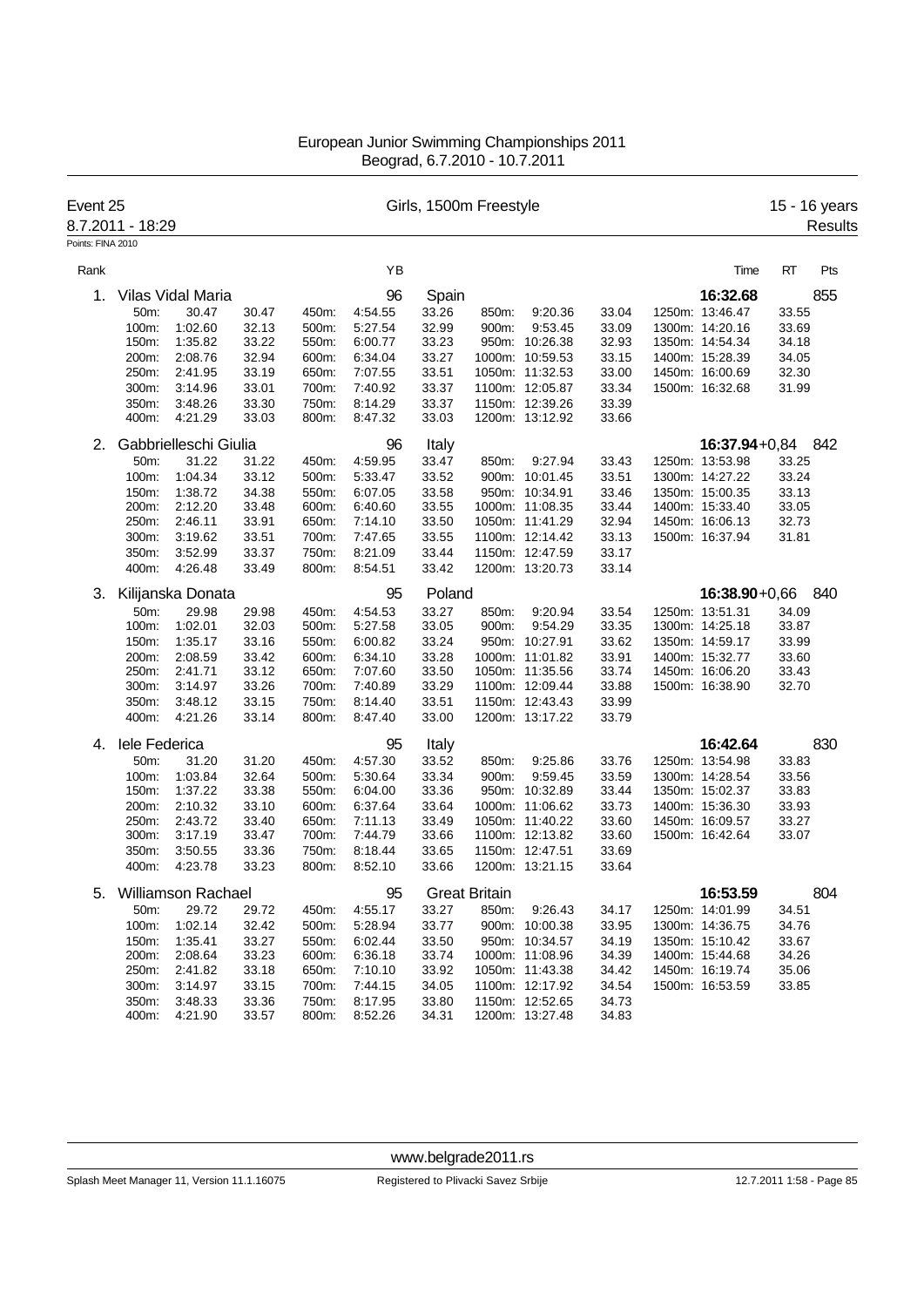### Event 25, Girls, 1500m Freestyle, 15 - 16 years

| Rank |                 |                        |                |                | ΥB                 |                |       |                                   |                | Time                               | RT             | Pts |
|------|-----------------|------------------------|----------------|----------------|--------------------|----------------|-------|-----------------------------------|----------------|------------------------------------|----------------|-----|
| 6.   |                 | Verger Gourson Margaux |                |                | 95                 | France         |       |                                   |                | 16:55.90                           |                | 798 |
|      | 50m:            | 30.84                  | 30.84          | 450m:          | 5:03.88            | 34.29          | 850m: | 9:35.94                           | 34.00          | 1250m: 14:08.81                    | 34.10          |     |
|      | 100m:<br>150m:  | 1:04.20<br>1:38.08     | 33.36<br>33.88 | 500m:<br>550m: | 5:38.35<br>6:12.16 | 34.47<br>33.81 |       | 900m: 10:10.05<br>950m: 10:44.16  | 34.11<br>34.11 | 1300m: 14:43.06<br>1350m: 15:16.82 | 34.25<br>33.76 |     |
|      | 200m:           | 2:12.25                | 34.17          | 600m:          | 6:46.46            | 34.30          |       | 1000m: 11:18.22                   | 34.06          | 1400m: 15:51.14                    | 34.32          |     |
|      | 250m:           | 2:46.53                | 34.28          | 650m:          | 7:20.33            | 33.87          |       | 1050m: 11:52.03                   | 33.81          | 1450m: 16:24.55                    | 33.41          |     |
|      | 300m:           | 3:21.00                | 34.47          | 700m:          | 7:54.28            | 33.95          |       | 1100m: 12:26.12                   | 34.09          | 1500m: 16:55.90                    | 31.35          |     |
|      | 350m:           | 3:55.20                | 34.20          | 750m:          | 8:27.99<br>9:01.94 | 33.71          |       | 1150m: 13:00.21                   | 34.09          |                                    |                |     |
|      | 400m:           | 4:29.59                | 34.39          | 800m:          |                    | 33.95          |       | 1200m: 13:34.71                   | 34.50          |                                    |                |     |
|      | 7. Bohinc Spela |                        |                |                | 95                 | Slovenia       |       |                                   |                | $16:58.41+0.90$                    |                | 792 |
|      | 50m:            | 30.73                  | 30.73          | 450m:          | 4:56.68            | 33.68          | 850m: | 9:30.89                           | 34.45          | 1250m: 14:06.41                    | 34.61          |     |
|      | 100m:<br>150m:  | 1:03.06<br>1:36.02     | 32.33<br>32.96 | 500m:<br>550m: | 5:30.56<br>6:04.80 | 33.88<br>34.24 |       | 900m: 10:05.28<br>950m: 10:39.63  | 34.39<br>34.35 | 1300m: 14:41.00<br>1350m: 15:15.60 | 34.59<br>34.60 |     |
|      | 200m:           | 2:09.24                | 33.22          | 600m:          | 6:39.01            | 34.21          |       | 1000m: 11:14.23                   | 34.60          | 1400m: 15:50.05                    | 34.45          |     |
|      | 250m:           | 2:42.46                | 33.22          | 650m:          | 7:13.36            | 34.35          |       | 1050m: 11:48.56                   | 34.33          | 1450m: 16:24.24                    | 34.19          |     |
|      | 300m:           | 3:15.79                | 33.33          | 700m:          | 7:47.62            | 34.26          |       | 1100m: 12:23.03                   | 34.47          | 1500m: 16:58.41                    | 34.17          |     |
|      | 350m:           | 3:49.32                | 33.53          | 750m:          | 8:22.10            | 34.48          |       | 1150m: 12:57.38                   | 34.35          |                                    |                |     |
|      | 400m:           | 4:23.00                | 33.68          | 800m:          | 8:56.44            | 34.34          |       | 1200m: 13:31.80                   | 34.42          |                                    |                |     |
| 8.   | Perse Spela     |                        |                |                | 96                 | Slovenia       |       |                                   |                | $17:05.50 + 0.86$                  |                | 776 |
|      | 50m:            | 31.21                  | 31.21          | 450m:          | 5:00.51            | 33.59          | 850m: | 9:35.10                           | 34.68          | 1250m: 14:13.23                    | 35.03          |     |
|      | 100m:<br>150m:  | 1:04.11<br>1:38.01     | 32.90<br>33.90 | 500m:<br>550m: | 5.34.34<br>6:08.42 | 33.83<br>34.08 |       | 900m: 10:09.68<br>950m: 10:44.23  | 34.58<br>34.55 | 1300m: 14:48.11<br>1350m: 15:23.02 | 34.88<br>34.91 |     |
|      | 200m:           | 2:11.74                | 33.73          | 600m:          | 6:42.44            | 34.02          |       | 1000m: 11:18.83                   | 34.60          | 1400m: 15:57.78                    | 34.76          |     |
|      | 250m:           | 2:45.62                | 33.88          | 650m:          | 7:16.73            | 34.29          |       | 1050m: 11:53.53                   | 34.70          | 1450m: 16:32.25                    | 34.47          |     |
|      | 300m:           | 3:19.41                | 33.79          | 700m:          | 7:51.24            | 34.51          |       | 1100m: 12:28.19                   | 34.66          | 1500m: 17:05.50                    | 33.25          |     |
|      | 350m:           | 3:53.21                | 33.80          | 750m:          | 8:25.92            | 34.68          |       | 1150m: 13:03.17                   | 34.98          |                                    |                |     |
|      | 400m:           | 4:26.92                | 33.71          | 800m:          | 9:00.42            | 34.50          |       | 1200m: 13:38.20                   | 35.03          |                                    |                |     |
| 9.   |                 | Szilagyi Nikolett      |                |                | 95                 | Hungary        |       |                                   |                | 17:15.07                           |                | 755 |
|      | 50m:            | 29.73                  | 29.73          | 450m:          | 5:00.23            | 34.60          | 850m: | 9:38.14                           | 34.79          | 1250m: 14:20.55                    | 35.42          |     |
|      | 100m:<br>150m:  | 1:02.15<br>1:35.13     | 32.42<br>32.98 | 500m:<br>550m: | 5:35.23<br>6:09.85 | 35.00<br>34.62 |       | 900m: 10:12.88<br>950m: 10:48.30  | 34.74<br>35.42 | 1300m: 14:56.07<br>1350m: 15:31.26 | 35.52<br>35.19 |     |
|      | 200m:           | 2:09.01                | 33.88          | 600m:          | 6:44.52            | 34.67          |       | 1000m: 11:23.50                   | 35.20          | 1400m: 16:06.35                    | 35.09          |     |
|      | 250m:           | 2:42.91                | 33.90          | 650m:          | 7:19.66            | 35.14          |       | 1050m: 11:58.87                   | 35.37          | 1450m: 16:41.04                    | 34.69          |     |
|      | 300m:           | 3:17.00                | 34.09          | 700m:          | 7:54.22            | 34.56          |       | 1100m: 12:34.33                   | 35.46          | 1500m: 17:15.07                    | 34.03          |     |
|      | 350m:           | 3:51.20                | 34.20          | 750m:          | 8:28.78            | 34.56          |       | 1150m: 13:09.91                   | 35.58          |                                    |                |     |
|      | 400m:           | 4:25.63                | 34.43          | 800m:          | 9:03.35            | 34.57          |       | 1200m: 13:45.13                   | 35.22          |                                    |                |     |
| 10.  |                 | Midrez Noemie          |                |                | 96                 | <b>Belgium</b> |       |                                   |                | 17:28.78                           |                | 725 |
|      | 50m:            | 32.04                  | 32.04          | 450m:          | 5:07.68            | 34.81          | 850m: | 9:49.77                           | 35.48          | 1250m: 14:34.20                    | 35.79          |     |
|      | 100m:           | 1:05.51                | 33.47          | 500m:<br>550m: | 5:42.54            | 34.86<br>34.95 |       | 900m: 10:25.16<br>950m: 11:00.45  | 35.39<br>35.29 | 1300m: 15:10.00                    | 35.80          |     |
|      | 150m:<br>200m:  | 1:39.94<br>2:14.40     | 34.43<br>34.46 | 600m:          | 6:17.49<br>6:52.63 | 35.14          |       | 1000m: 11:36.04                   | 35.59          | 1350m: 15:45.25<br>1400m: 16:21.07 | 35.25<br>35.82 |     |
|      | 250m:           | 2:48.91                | 34.51          | 650m:          | 7:28.05            | 35.42          |       | 1050m: 12:11.35                   | 35.31          | 1450m: 16:56.04                    | 34.97          |     |
|      | 300m:           | 3:23.42                | 34.51          | 700m:          | 8:03.49            | 35.44          |       | 1100m: 12:47.23                   | 35.88          | 1500m: 17:28.78                    | 32.74          |     |
|      | 350m:           | 3:58.07                | 34.65          | 750m:          | 8:38.84            | 35.35          |       | 1150m: 13:22.71                   | 35.48          |                                    |                |     |
|      | 400m:           | 4:32.87                | 34.80          | 800m:          | 9:14.29            | 35.45          |       | 1200m: 13:58.41                   | 35.70          |                                    |                |     |
| 11.  |                 | Demler Kathrin         |                |                | 96                 | Germany        |       |                                   |                | 17:31.52+0,83 720                  |                |     |
|      | 50m:            | 31.07                  | 31.07          | 450m:          | 5:08.40            | 35.31          | 850m: | 9:51.50                           | 35.59          | 1250m: 14:36.40                    | 35.41          |     |
|      | 100m:           | 1:04.81                | 33.74          | 500m:          | 5:42.96            | 34.56          |       | 900m: 10:26.79                    | 35.29          | 1300m: 15:11.99                    | 35.59          |     |
|      | 150m:<br>200m:  | 1:39.40<br>2:13.87     | 34.59<br>34.47 | 550m:<br>600m: | 6:18.23<br>6.53.72 | 35.27<br>35.49 |       | 950m: 11:02.40<br>1000m: 11:38.14 | 35.61<br>35.74 | 1350m: 15:47.40<br>1400m: 16:22.77 | 35.41<br>35.37 |     |
|      | 250m:           | 2:48.75                | 34.88          | 650m:          | 7:29.20            | 35.48          |       | 1050m: 12:13.89                   | 35.75          | 1450m: 16:57.50                    | 34.73          |     |
|      | 300m:           | 3:23.25                | 34.50          | 700m:          | 8:04.45            | 35.25          |       | 1100m: 12:49.67                   | 35.78          | 1500m: 17:31.52                    | 34.02          |     |
|      | 350m:           | 3:58.37                | 35.12          | 750m:          | 8:40.29            | 35.84          |       | 1150m: 13:25.36                   | 35.69          |                                    |                |     |
|      | 400m:           | 4:33.09                | 34.72          | 800m:          | 9:15.91            | 35.62          |       | 1200m: 14:00.99                   | 35.63          |                                    |                |     |

<www.belgrade2011.rs>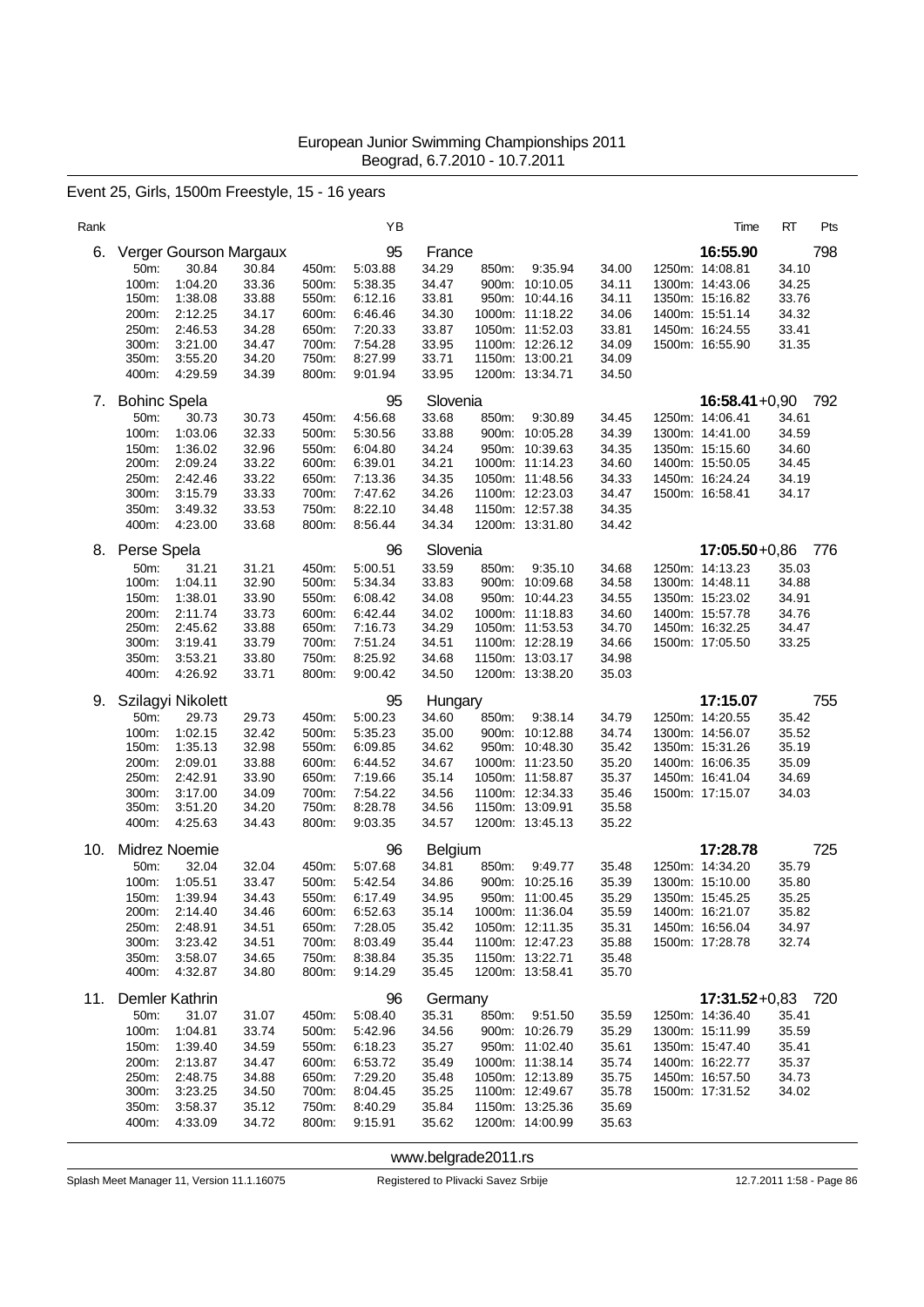Event 25, Girls, 1500m Freestyle, 15 - 16 years

| Rank       |                      |                                  |                |                | YB                 |                  |       |                                    |                | Time                               | RT             | Pts |
|------------|----------------------|----------------------------------|----------------|----------------|--------------------|------------------|-------|------------------------------------|----------------|------------------------------------|----------------|-----|
| 12.        |                      | Grandjean Joan                   |                |                | 96                 | <b>Belgium</b>   |       |                                    |                | 17:43.45                           |                | 696 |
|            | 50m:                 | 31.38                            | 31.38          | 450m:          | 5:11.30            | 35.14            | 850m: | 9:56.11                            | 35.80          | 1250m: 14:45.15                    | 36.44          |     |
|            | 100m:                | 1:05.62                          | 34.24          | 500m:          | 5:46.74            | 35.44            |       | 900m: 10:32.39                     | 36.28          | 1300m: 15:21.56                    | 36.41          |     |
|            | 150m:                | 1:40.11                          | 34.49          | 550m:          | 6:21.92            | 35.18            |       | 950m: 11:07.87                     | 35.48          | 1350m: 15:56.96                    | 35.40          |     |
|            | 200m:                | 2:15.01                          | 34.90          | 600m:          | 6:57.58            | 35.66            |       | 1000m: 11:44.22                    | 36.35          | 1400m: 16:32.68                    | 35.72          |     |
|            | 250m:                | 2:49.88                          | 34.87          | 650m:          | 7:33.07            | 35.49            |       | 1050m: 12:20.46                    | 36.24          | 1450m: 17:08.20                    | 35.52          |     |
|            | 300m:                | 3:25.20                          | 35.32          | 700m:          | 8:09.00            | 35.93            |       | 1100m: 12:56.92                    | 36.46          | 1500m: 17:43.45                    | 35.25          |     |
|            | 350m:                | 4:00.46                          | 35.26          | 750m:          | 8:44.57            | 35.57            |       | 1150m: 13:32.63                    | 35.71          |                                    |                |     |
|            | 400m:                | 4:36.16                          | 35.70          | 800m:          | 9:20.31            | 35.74            |       | 1200m: 14:08.71                    | 36.08          |                                    |                |     |
| 13.        |                      | Andersson Madelene               |                |                | 95                 | Sweden           |       |                                    |                | $17:44.52+0.87$                    |                | 694 |
|            | 50m:                 | 31.52                            | 31.52          | 450m:          | 5:14.40            | 35.39            |       | 850m: 10:00.41                     | 35.43          | 1250m: 14:47.76                    | 35.86          |     |
|            | 100m:                | 1:06.19                          | 34.67          | 500m:          | 5:50.37            | 35.97            |       | 900m: 10:36.44                     | 36.03          | 1300m: 15:23.50                    | 35.74          |     |
|            | 150m:                | 1:41.28                          | 35.09          | 550m:          | 6:25.76            | 35.39            |       | 950m: 11:11.98                     | 35.54          | 1350m: 15:56.30                    | 32.80          |     |
|            | 200m:                | 2:16.63                          | 35.35          | 600m:          | 7:01.44            | 35.68            |       | 1000m: 11:47.85                    | 35.87          | 1400m: 16:35.16                    | 38.86          |     |
|            | 250m:                | 2:52.06                          | 35.43          | 650m:          | 7:37.31            | 35.87            |       | 1050m: 12:23.91                    | 36.06          | 1450m: 17:08.57                    | 33.41          |     |
|            | 300m:                | 3:27.95                          | 35.89          | 700m:          | 8:13.43            | 36.12            |       | 1100m: 13:00.20                    | 36.29          | 1500m: 17:44.52                    | 35.95          |     |
|            | 350m:<br>400m:       | 4:03.33<br>4:39.01               | 35.38<br>35.68 | 750m:<br>800m: | 8:49.03<br>9:24.98 | 35.60<br>35.95   |       | 1150m: 13:35.85                    | 35.65<br>36.05 |                                    |                |     |
|            |                      |                                  |                |                |                    |                  |       | 1200m: 14:11.90                    |                |                                    |                |     |
| 14.        |                      | Ene Alina Gratiela               |                |                | 96                 | Romania          |       |                                    |                | $17:55.32 + 0.91$                  |                | 673 |
|            | 50m:                 | 31.68                            | 31.68          | 450m:          | 5:15.65            | 35.76            |       | 850m: 10:03.93                     | 36.19          | 1250m: 14:55.39                    | 36.49          |     |
|            | 100m:                | 1:06.94                          | 35.26          | 500m:          | 5:51.49            | 35.84            |       | 900m: 10:40.39                     | 36.46          | 1300m: 15:31.82                    | 36.43          |     |
|            | 150m:                | 1:42.11                          | 35.17          | 550m:          | 6:27.59            | 36.10            |       | 950m: 11:16.70                     | 36.31          | 1350m: 16:08.23                    | 36.41          |     |
|            | 200m:<br>250m:       | 2:17.46<br>2:53.13               | 35.35<br>35.67 | 600m:<br>650m: | 7:03.22<br>7:39.19 | 35.63<br>35.97   |       | 1000m: 11:53.46<br>1050m: 12:29.54 | 36.76<br>36.08 | 1400m: 16:44.57<br>1450m: 17:20.34 | 36.34<br>35.77 |     |
|            | 300m:                | 3:28.59                          | 35.46          | 700m:          | 8:15.45            | 36.26            |       | 1100m: 13:06.06                    | 36.52          | 1500m: 17:55.32                    | 34.98          |     |
|            | 350m:                | 4:04.27                          | 35.68          | 750m:          | 8:51.67            | 36.22            |       | 1150m: 13:42.64                    | 36.58          |                                    |                |     |
|            | 400m:                | 4:39.89                          | 35.62          | 800m:          | 9:27.74            | 36.07            |       | 1200m: 14:18.90                    | 36.26          |                                    |                |     |
|            |                      |                                  |                |                |                    |                  |       |                                    |                |                                    |                |     |
| 15.        | <b>Erkinaro Aino</b> |                                  |                |                | 95                 | Finland          |       |                                    |                | 18:08.35                           |                | 649 |
|            | 50m:                 | 32.70                            | 32.70          | 450m:          | 5:20.83            | 36.48            |       | 850m: 10:13.84                     | 36.37          | 1250m: 15:06.42                    | 36.21          |     |
|            | 100m:                | 1:07.95                          | 35.25          | 500m:          | 5:57.41            | 36.58            |       | 900m: 10:50.60                     | 36.76          | 1300m: 15:43.44                    | 37.02          |     |
|            | 150m:                | 1:43.66                          | 35.71          | 550m:          | 6:33.94            | 36.53            |       | 950m: 11:26.74                     | 36.14          | 1350m: 16:19.71                    | 36.27          |     |
|            | 200m:<br>250m:       | 2:19.48<br>2:55.48               | 35.82<br>36.00 | 600m:<br>650m: | 7:10.45<br>7:47.00 | 36.51<br>36.55   |       | 1000m: 12:03.60<br>1050m: 12:39.88 | 36.86<br>36.28 | 1400m: 16:56.53<br>1450m: 17:32.55 | 36.82<br>36.02 |     |
|            | 300m:                | 3:31.93                          | 36.45          | 700m:          | 8:23.84            | 36.84            |       | 1100m: 13:16.65                    | 36.77          | 1500m: 18:08.35                    | 35.80          |     |
|            | 350m:                | 4:07.96                          | 36.03          | 750m:          | 9:00.47            | 36.63            |       | 1150m: 13:53.23                    | 36.58          |                                    |                |     |
|            | 400m:                | 4:44.35                          | 36.39          | 800m:          | 9:37.47            | 37.00            |       | 1200m: 14:30.21                    | 36.98          |                                    |                |     |
|            |                      |                                  |                |                |                    |                  |       |                                    |                | $18:32.35+0.98$                    |                |     |
| 16.        | 50m:                 | Dragomir Gabriela Elena<br>33.37 | 33.37          | 450m:          | 96                 | Romania<br>37.04 |       |                                    | 37.02          | 1250m: 15:29.60                    | 36.38          | 608 |
|            | 100m:                | 1:10.93                          | 37.56          | 500m:          | 5:32.41<br>6:09.70 | 37.29            |       | 850m: 10:31.42<br>900m: 11:09.52   | 38.10          | 1300m: 16:07.16                    | 37.56          |     |
|            | 150m:                | 1:48.28                          | 37.35          | 550m:          | 6:47.05            | 37.35            |       | 950m: 11:46.78                     | 37.26          | 1350m: 16:43.61                    | 36.45          |     |
|            | 200m:                | 2:25.77                          | 37.49          | 600m:          | 7:24.73            | 37.68            |       | 1000m: 12:24.39                    | 37.61          | 1400m: 17:20.48                    | 36.87          |     |
|            | 250m:                | 3:02.90                          | 37.13          | 650m:          | 8:01.65            | 36.92            |       | 1050m: 13:00.91                    | 36.52          | 1450m: 17:56.73                    | 36.25          |     |
|            | 300m:                | 3:40.54                          | 37.64          | 700m:          | 8:39.47            | 37.82            |       | 1100m: 13:38.34                    | 37.43          | 1500m: 18:32.35                    | 35.62          |     |
|            | 350m:                | 4:17.25                          | 36.71          | 750m:          | 9:17.04            | 37.57            |       | 1150m: 14:15.36                    | 37.02          |                                    |                |     |
|            | 400m:                | 4:55.37                          | 38.12          | 800m:          | 9:54.40            | 37.36            |       | 1200m: 14:53.22                    | 37.86          |                                    |                |     |
| <b>WDR</b> |                      | <b>Eysturdal Cecilia</b>         |                |                | 96                 | Faroes           |       |                                    |                |                                    |                |     |

<www.belgrade2011.rs>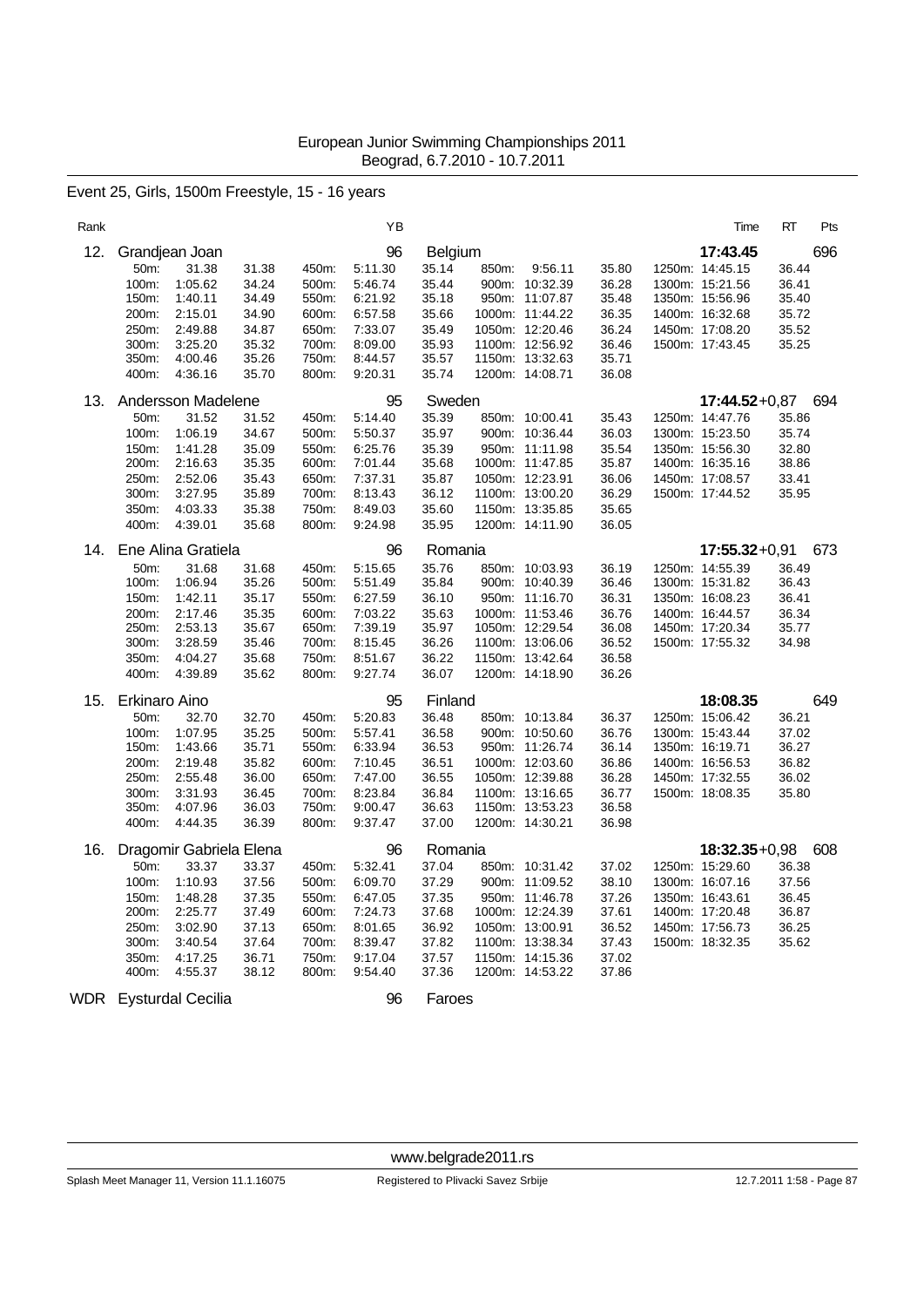| Event 24                     |         | Boys, 4 x 200m Freestyle | 17 - 18 years |                      |            |         |          |                  |                      |
|------------------------------|---------|--------------------------|---------------|----------------------|------------|---------|----------|------------------|----------------------|
| 8.7.2011 - 18:57             |         |                          |               |                      |            |         |          |                  | <b>Results Final</b> |
| <b>EJC REC</b>               | 7:19.98 | <b>Great Britain</b>     |               |                      | <b>GBR</b> |         | Belgrade |                  | 2008                 |
| Points: FINA 2010            |         |                          |               |                      |            |         |          |                  |                      |
| Rank                         |         |                          |               |                      |            |         |          | Time<br>RT       | Pts                  |
| Final A                      |         |                          |               |                      |            |         |          |                  |                      |
| 1.<br><b>Great Britain 1</b> |         |                          |               | <b>Great Britain</b> |            |         |          | 7:23.36          | 841                  |
| Moss Thomas                  |         | 94                       |               | 26.25                | 54.33      | 1:23.42 | 1:52.85  | 1:52.85          |                      |
| <b>Parks Matthew</b>         |         | 93                       | $+0,28$       | 25.57                | 54.34      | 1:23.21 | 1:51.75  | 1:51.75          |                      |
| Crouch-Anderson Myles        |         | 93                       | $+0,24$       | 25.56                | 53.20      | 1:21.63 | 1:49.78  | 1:49.78          |                      |
| Lloyd leuan                  |         | 93                       | $+0,15$       | 25.02                | 52.79      | 1:20.83 | 1:48.98  | 1:48.98          |                      |
| 2. Russia 1                  |         |                          | Russia        |                      |            |         |          | $7:23.77+0.79$   | 839                  |
| Klyukin Alexander            |         | 93                       | $+0,79$       | 26.20                | 54.75      | 1:23.61 | 1:51.61  | 1:51.61          |                      |
| <b>Groshev Sergey</b>        |         | 93                       | $+0,53$       | 25.38                | 53.84      | 1:22.41 | 1:51.47  | 1:51.47          |                      |
| Kitaev Nikita                |         | 93                       | $+0,31$       | 25.57                | 53.65      | 1:22.70 | 1:51.33  | 1.51.33          |                      |
| <b>Ermakov Dmitry</b>        |         | 93                       | $+0,43$       | 25.10                | 52.70      | 1:21.28 | 1:49.36  | 1:49.36          |                      |
| 3. Poland 1                  |         |                          | Poland        |                      |            |         |          | $7:24.07+0.84$   | 837                  |
| <b>Werner Pawel</b>          |         | 93                       | $+0,84$       | 25.83                | 54.45      | 1:23.21 | 1:50.79  | 1:50.79          |                      |
| <b>Bor Radoslaw</b>          |         | 93                       | $+0,39$       | 25.95                | 54.19      | 1:23.20 | 1:51.28  | 1:51.28          |                      |
| <b>Bujoczek Filip</b>        |         | 94                       | $+0,42$       | 25.96                | 54.32      | 1:22.99 | 1:50.68  | 1:50.68          |                      |
| Poprawa Michal               |         | 94                       | $+0,27$       | 25.48                | 53.46      | 1:22.12 | 1:51.32  | 1:51.32          |                      |
| 4. Denmark 1                 |         |                          | Denmark       |                      |            |         |          | $7:25.34+0.79$   | 830                  |
| Dahl Soeren                  |         | 93                       | $+0,79$       | 25.98                | 54.45      | 1:22.95 | 1.51.83  | 1:51.83          |                      |
| Bromer Viktor B.             |         | 93                       | $+0,26$       | 25.92                | 54.31      | 1:23.72 | 1:52.61  | 1:52.61          |                      |
| <b>Skaaning Daniel</b>       |         | 93                       | $+0,20$       | 25.38                | 53.10      | 1:21.22 | 1:49.60  | 1:49.60          |                      |
| Schiellerup Andreas          |         | 93                       | $+0,34$       | 24.79                | 52.39      | 1:21.53 | 1:51.30  | 1:51.30          |                      |
| 5. Germany 1                 |         |                          | Germany       |                      |            |         |          | $7:27.39 + 0.80$ | 818                  |
| <b>Lindenbauer Matthias</b>  |         | 93                       | $+0,80$       | 26.34                | 55.58      | 1:24.57 | 1:53.90  | 1:53.90          |                      |
| Mral Max                     |         | 93                       | $+0,13$       | 25.35                | 53.46      | 1:22.70 | 1:51.62  | 1:51.62          |                      |
| <b>Hillmer Steffen</b>       |         | 93                       | $+0,34$       | 25.29                | 53.98      | 1:22.94 | 1:51.62  | 1:51.62          |                      |
| Horn Tobias                  |         | 93                       | $+0,30$       | 25.35                | 53.09      | 1:21.65 | 1:50.25  | 1:50.25          |                      |
| 6. Belgium 1                 |         |                          | Belgium       |                      |            |         |          | 7:27.97+0,71     | 815                  |
| <b>Bauwens Ward</b>          |         | 93                       | $+0,71$       | 26.59                | 54.79      | 1:23.81 | 1:52.33  | 1:52.33          |                      |
| <b>Hendrickx Lander</b>      |         | 94                       | $+0,31$       | 26.01                | 54.86      | 1:24.22 | 1:53.23  | 1:53.23          |                      |
| Croenen Louis                |         | 94                       | $+0,22$       | 25.56                | 54.03      | 1:22.75 | 1:50.79  | 1:50.79          |                      |
| Cortens Ken                  |         | 93                       | $+0,27$       | 25.64                | 53.97      | 1:23.10 | 1:51.62  | 1:51.62          |                      |
| 7. Italy 1                   |         |                          | Italy         |                      |            |         |          | $7:29.23+0.77$   | 808                  |
| Della Mea Jacopo             |         | 93                       | $+0,77$       | 26.31                | 55.23      | 1:24.71 | 1:54.39  | 1:54.39          |                      |
| Pancari Luca                 |         | 93                       | $+0,27$       | 25.66                | 53.90      | 1:23.36 | 1:52.58  | 1:52.58          |                      |
| Corapi Damiano               |         | 94                       | $+0,05$       | 25.18                | 53.61      | 1:23.38 | 1:52.35  | 1:52.35          |                      |
| Detti Gabriele               |         | 94                       | $+0,38$       | 25.38                | 53.33      | 1:21.81 | 1:49.91  | 1:49.91          |                      |
| 8. Sweden 1                  |         |                          | Sweden        |                      |            |         |          | $7:32.31+0.89$   | 792                  |
| Jonsson Jesper               |         | 93                       | $+0,89$       | 26.00                | 53.91      | 1:22.54 | 1:51.78  | 1:51.78          |                      |
| <b>Ekstroem Oscar</b>        |         | 94                       | $+0,42$       | 25.24                | 53.25      | 1:22.65 | 1:53.65  | 1:53.65          |                      |
| Andersson Anton              |         | 93                       | $+0,32$       | 25.77                | 54.25      | 1:23.44 | 1:53.33  | 1:53.33          |                      |
| Westergren Mats              |         | 94                       | $+0,37$       | 26.08                | 55.06      | 1:24.30 | 1:53.55  | 1:53.55          |                      |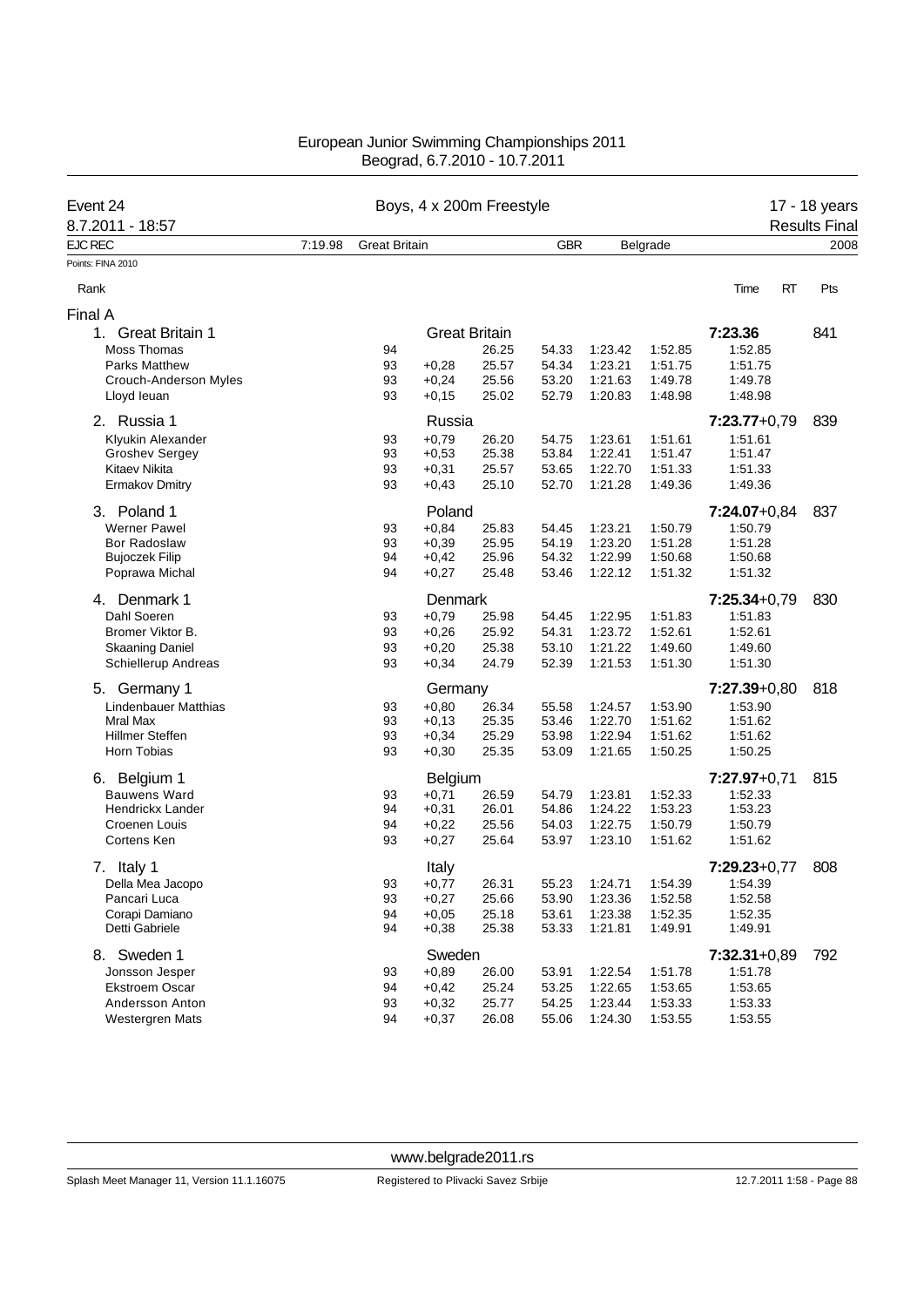# 7 - Day 4 - Prelims 9.7.2011 - 9:00

| Event 26          | $9.7.2011 - 9:00$            |       |                          | Girls, 50m Freestyle  |            | <b>Results Prelim</b>   | 15 - 16 years |                    |
|-------------------|------------------------------|-------|--------------------------|-----------------------|------------|-------------------------|---------------|--------------------|
| <b>EJC REC</b>    |                              | 25.28 | <b>Halsall Francesca</b> |                       | <b>GBR</b> | Palma de Mallorca (ESP) |               | 2006               |
| Points: FINA 2010 |                              |       |                          |                       |            |                         |               |                    |
| Rank              |                              |       | YB                       |                       |            | Time<br>RT              | Pts           |                    |
| 1.                | Koba Nadiya                  |       | 95                       | Ukraine               |            | $25.87 + 0.71$          | 771           | Q                  |
| 2.                | Thiemann Julia               |       | 95                       | Germany               |            | $26.25 + 0.75$          | 738           | Q                  |
| 3.                | Lloyd Jessica                |       | 95                       | <b>Great Britain</b>  |            | $26.31 + 0.80$          | 733           | Q                  |
| 4.                | Sciarrini Ylenia             |       | 95                       | Italy                 |            | $26.37 + 0.74$          | 728           | Q                  |
| 5.                | Karantakou Stavroula         |       | 95                       | Greece                |            | 26.41                   | 725           | Q                  |
| 6.                | <b>Touati Assia</b>          |       | 95                       | France                |            | $26.56 + 0.76$          | 713           | $\Omega$           |
| 7.                | Kolotushkina Valeriya        |       | 96                       | Russia                |            | $26.61 + 0.74$          | 709           | Q                  |
| 8.                | <b>Trentin Giada</b>         |       | 95                       | Italy                 |            | $26.66 + 0.71$          | 705           | Q                  |
|                   | 9. Koens Jovanna             |       | 95                       | Netherlands           |            | $26.67 + 0.73$          | 704           | Q                  |
| 10.               | <b>Hansson Louise</b>        |       | 96                       | Sweden                |            | $26.69 + 0.80$          | 702 Q         |                    |
| 11.               | Samara Savvina               |       | 96                       | Greece                |            | $26.81 + 0.82$          | 693           | Q                  |
| 12.               | de Wit Maartje               |       | 95                       | <b>Netherlands</b>    |            | $26.86 + 0.85$          | 689           | $\Omega$           |
| 13.               | Sokolowska Diana             |       | 96                       | Poland                |            | $26.89 + 0.78$          | 687           | $\Omega$           |
|                   | 14. Bukovanova Jana          |       | 95                       | <b>Czech Republic</b> |            | 26.96                   | 681           | Q                  |
| 15.               | Benson Jahnay                |       | 95                       | Denmark               |            | $26.98 + 0.80$          | 680           | Q                  |
| 16.               | <b>Kost Nina</b>             |       | 95                       | Germany               |            | $26.99 + 0.77$          | 679           | Q                  |
| 17.               | <b>Grigonyte Giedre</b>      |       | 95                       | Lithuania             |            | $27.02 + 0.50$          | 677           | $\mathsf{R}$       |
| 18.               | Costa Eleonora               |       | 95                       | Italy                 |            | $27.07 + 0.76$          | 673           |                    |
| 19.               | Novello Kelly                |       | 96                       | Italy                 |            | $27.15 + 0.76$          | 667           |                    |
|                   | 20. Herrero Ansoleaga Carmen |       | 95                       | Spain                 |            | $27.19 + 0.72$          | 664           | $\cdot$            |
|                   | Mor Baranyai Erika           |       | 95                       | Hungary               |            | $27.19 + 0.66$          | 664           | $\overline{\cdot}$ |
| 22.               | Weber Alina                  |       | 95                       | Germany               |            | $27.27 + 0.72$          | 658           |                    |
| 23.               | Dollmayer Wanda              |       | 96                       | Sweden                |            | 27.36                   | 652           |                    |
| 24.               | Vrcic Dora                   |       | 96                       | Croatia               |            | $27.39 + 0.88$          | 650           |                    |
| 25.               | <b>Batliner Maria</b>        |       | 96                       | Austria               |            | $27.43 + 0.70$          | 647           |                    |
|                   | <b>Tutton Chloe</b>          |       | 96                       | <b>Great Britain</b>  |            | $27.43 + 0.70$          | 647           |                    |
|                   | 27. Nielsen Maja             |       | 96                       | Denmark               |            | 27.47                   | 644           |                    |
|                   | <b>Marcs Martina</b>         |       | 95                       | Israel                |            | $27.47 + 0.75$          | 644           |                    |
| 29.               | Sheyko Alina                 |       | 95                       | Ukraine               |            | $27.49 + 0.81$          | 643           |                    |
| 30.               | Quigley Lauren               |       | 95                       | <b>Great Britain</b>  |            | $27.58 + 0.76$          | 636           |                    |
| 31.               | <b>Wegel Sina</b>            |       | 96                       | Germany               |            | $27.62 + 0.78$          | 634           |                    |
| 32.               | Hippi Jaqueline              |       | 96                       | Sweden                |            | $27.68 + 0.78$          | 630           |                    |
| 33.               | Kuutamo Sini                 |       | 95                       | Finland               |            | $27.81 + 0.79$          | 621           |                    |
| 34.               | Abay Nemes Anna              |       | 96                       | Hungary               |            | $27.84 + 0.72$          | 619           |                    |
| 35.               | Maekinen Anna                |       | 95                       | Finland               |            | 27.85                   | 618           |                    |
| 36.               | Hatipoglu Ceren              |       | 95                       | <b>Turkey</b>         |            | $27.90 + 0.81$          | 615           |                    |
| 37.               | Zarnoianu Ioana Alexandra    |       | 96                       | Romania               |            | $27.94 + 0.75$          | 612           |                    |
| 38.               | <b>Svigir Valery</b>         |       | 95                       | Croatia               |            | $28.02 + 0.80$          | 607           |                    |
| 39.               | Fisenko Kateryna             |       | 95                       | Ukraine               |            | $28.08 + 0.76$          | 603           |                    |
| 40.               | Leenstra Femke               |       | 95                       | Netherlands           |            | 28.13                   | 600           |                    |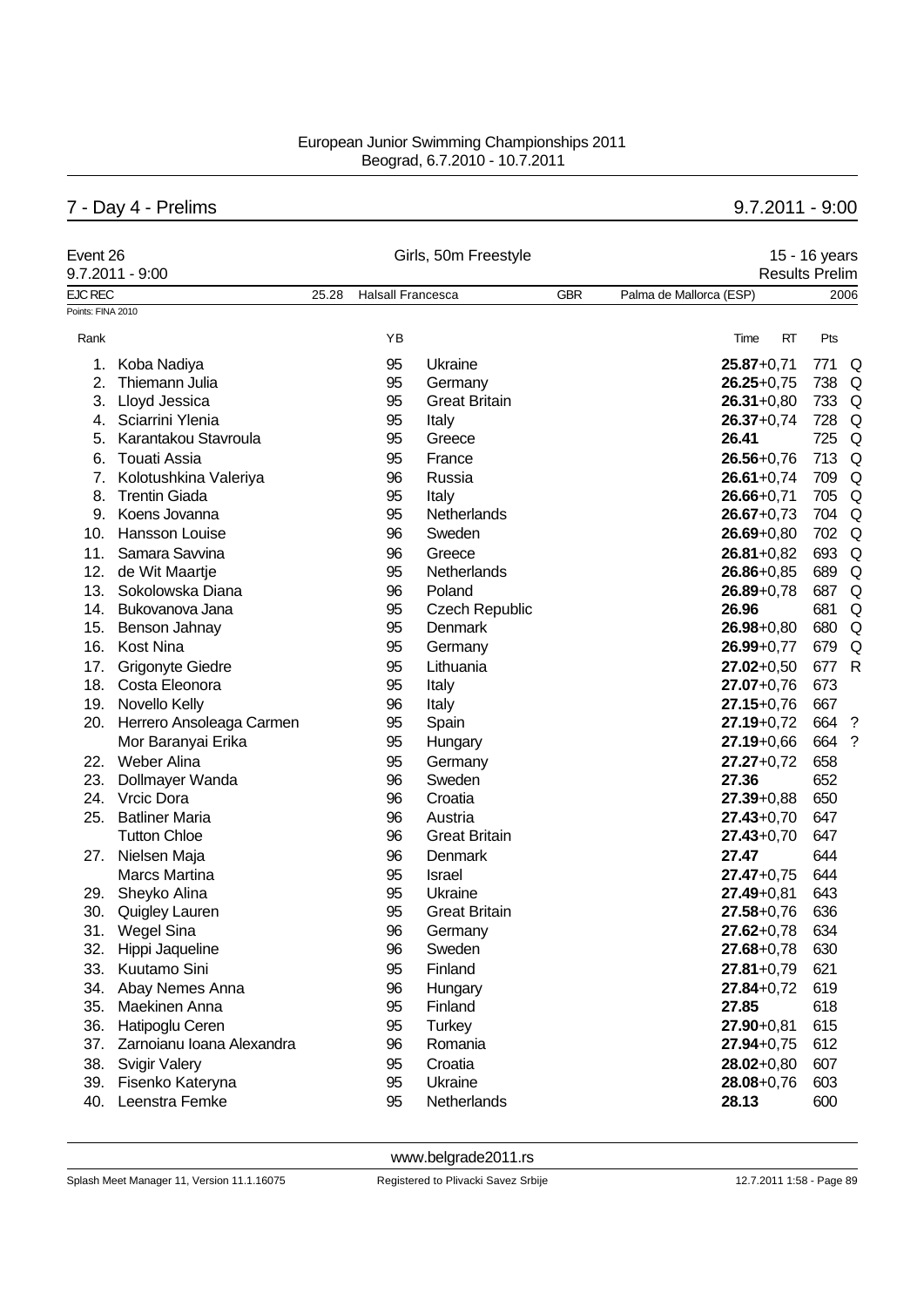# Event 26, Girls, 50m Freestyle, Prelim, 15 - 16 years

| Rank       |                          | YB |                      | Time           | RT      | Pts |
|------------|--------------------------|----|----------------------|----------------|---------|-----|
| 41.        | Della Bruna Alice        | 95 | Switzerland          | $28.26 + 0.81$ |         | 592 |
| 42.        | Manco Laura              | 96 | Liechtenstein        | $28.33 + 0.68$ |         | 587 |
| 43.        | Basic Milana             | 95 | Serbia               | $28.43 + 0.71$ |         | 581 |
| 44.        | Jaervelae Saara-Maija    | 95 | Finland              | $28.47 + 0.76$ |         | 579 |
| 45.        | Ivanova Sandra           | 96 | FYRMacedonia         | 28.67          |         | 567 |
| 46.        | Jovic Ksenija            | 96 | Montenegro           | $28.70 + 0.76$ |         | 565 |
| 47.        | <b>Eysturdal Cecilia</b> | 96 | Faroes               | $29.18 + 0.75$ |         | 537 |
| DSQ.       | Bazarova Elizaveta       | 95 | Russia               |                | $+0.75$ |     |
| DSQ        | Gastaldello Beryl        | 95 | France               |                | $+0,70$ |     |
| <b>DNS</b> | Maughan Amelia           | 96 | <b>Great Britain</b> |                |         |     |

| Event 27<br>$9.7.2011 - 9:10$ |       | Boys, 50m Backstroke |     |              | 17 - 18 years<br><b>Results Prelim</b> |
|-------------------------------|-------|----------------------|-----|--------------|----------------------------------------|
| EJC REC                       | 25.49 | Fanti Rovetta Marco  | ITA | Prague (CZE) | 2009                                   |
| Points: FINA 2010             |       |                      |     |              |                                        |

| Rank |                                | YB |                       | Time           | <b>RT</b> | Pts |   |
|------|--------------------------------|----|-----------------------|----------------|-----------|-----|---|
| 1.   | Diener Christian               | 93 | Germany               | $26.01 + 0.67$ |           | 789 | Q |
| 2.   | Cofrani Manuel Franco          | 93 | Italy                 | $26.06 + 0.58$ |           | 785 | Q |
| 3.   | Bonacchi Niccolo'              | 94 | Italy                 | $26.18 + 0.56$ |           | 774 | Q |
| 4.   | Sabalenka Aliaksandr           | 93 | <b>Belarus</b>        | $26.55 + 0.61$ |           | 742 | Q |
| 5.   | Di Deodato Daniele             | 93 | Italy                 | $26.58 + 0.61$ |           | 739 |   |
| 6.   | Staselovich Viktar             | 94 | <b>Belarus</b>        | $26.59 + 0.61$ |           | 739 | Q |
| 7.   | <b>Bohus Richard</b>           | 93 | Hungary               | $26.63 + 0.58$ |           | 735 | Q |
| 8.   | <b>Theocharidis Alexandros</b> | 93 | Greece                | $26.71 + 0.68$ |           | 729 | Q |
| 9.   | <b>Zamir Tomer</b>             | 94 | <b>Israel</b>         | $26.80 + 0.64$ |           | 721 | Q |
| 10.  | Stepanenko Dmitry              | 94 | Russia                | $26.86 + 0.59$ |           | 716 | Q |
| 11.  | Schiellerup Andreas            | 93 | Denmark               | $26.87 + 0.59$ |           | 716 | Q |
| 12.  | Mcmanemy Barrera Matthew       | 93 | Spain                 | $26.91 + 0.68$ |           | 712 | Q |
| 13.  | <b>Claussen Max</b>            | 93 | Germany               | $26.92 + 0.67$ |           | 712 | Q |
| 14.  | Jakupsson Magnus               | 94 | Faroes                | $27.00 + 0.63$ |           | 705 | Q |
| 15.  | Ayhan Bogac                    | 93 | Turkey                | $27.09 + 0.61$ |           | 698 | Q |
| 16.  | <b>Vorzhev Maxim</b>           | 93 | Russia                | $27.24 + 0.56$ |           | 687 | Q |
| 17.  | <b>Tribuntsov Ralf</b>         | 94 | Estonia               | $27.33 + 0.67$ |           | 680 | ? |
|      | Kocar Jakub                    | 94 | <b>Czech Republic</b> | $27.33 + 0.62$ |           | 680 | ? |
| 19.  | Nilsson Martin                 | 93 | Sweden                | $27.35 + 0.67$ |           | 679 | ? |
|      | <b>Vinter Endri</b>            | 93 | Estonia               | $27.35 + 0.79$ |           | 679 | ? |
| 21.  | Danielewski Aleksander         | 94 | Poland                | $27.48 + 0.57$ |           | 669 |   |
|      | Stolz Elijah                   | 93 | Switzerland           | $27.48 + 0.76$ |           | 669 |   |
| 23.  | <b>Varvaruk Sergiy</b>         | 94 | Ukraine               | $27.61 + 0.71$ |           | 660 |   |
|      | <b>Voitovs Antons</b>          | 94 | Latvia                | $27.61 + 0.64$ |           | 660 |   |
|      | Chornyy Yegor                  | 93 | Ukraine               | $27.61 + 0.69$ |           | 660 |   |
| 26.  | Hrafnkelsson Kolbeinn          | 94 | Iceland               | $27.62 + 0.63$ |           | 659 |   |
| 27.  | Straughan Sam                  | 93 | <b>Great Britain</b>  | $27.70 + 0.73$ |           | 653 |   |
|      |                                |    |                       |                |           |     |   |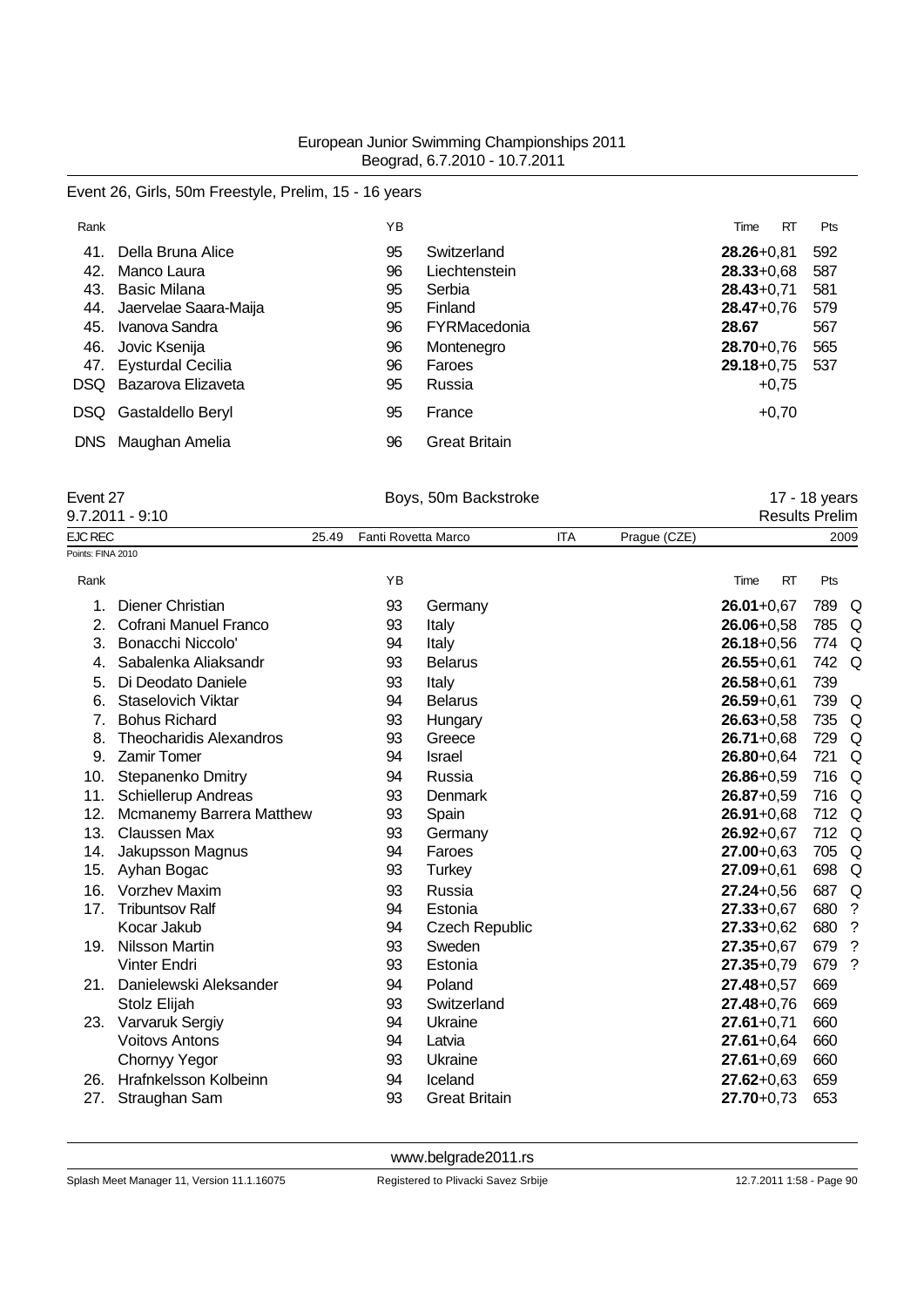# Event 27, Boys, 50m Backstroke, Prelim, 17 - 18 years

| Rank |                             | YB |                        | Time           | RT      | Pts |
|------|-----------------------------|----|------------------------|----------------|---------|-----|
| 28.  | Lukacovsky Tibor            | 93 | <b>Czech Republic</b>  | $27.88 + 0.63$ |         | 641 |
| 29.  | <b>Kubicky Rostislav</b>    | 94 | Slovakia               | $28.07 + 0.75$ |         | 628 |
| 30.  | Lytvynok Yegor              | 93 | Ukraine                | $28.12 + 0.69$ |         | 624 |
| 31.  | Golban Sergey               | 93 | Moldova                | $28.17 + 0.57$ |         | 621 |
| 32.  | <b>Wartner Daniel</b>       | 93 | Austria                | $28.22 + 0.63$ |         | 618 |
| 33.  | Udicki Miroslav             | 93 | Serbia                 | $28.25 + 0.65$ |         | 616 |
| 34.  | Vasyl'yev Oleksandr         | 94 | Ukraine                | $28.46 + 0.71$ |         | 602 |
| 35.  | Erdogan Atilla Ugur         | 93 | Turkey                 | $28.51 + 0.65$ |         | 599 |
| 36.  | Cepisevski Gorazd           | 93 | FYRMacedonia           | $28.98 + 0.53$ |         | 570 |
| 37.  | <b>Karakaidos Charilaos</b> | 94 | Greece                 | $29.84 + 0.65$ |         | 522 |
| 38.  | Simic Andrej                | 94 | Bosnia and Hercegovina | $30.08 + 0.67$ |         | 510 |
| DSQ  | <b>Gamburg David</b>        | 93 | Israel                 |                | $+0,67$ |     |
| DNS. | Patching Joseph             | 94 | <b>Great Britain</b>   |                |         |     |
| DNS  | Laugeni Fabio               | 94 | Italy                  |                |         |     |

| Event 28<br>$9.7.2011 - 9:19$ |                                        |       |       |         | Girls, 100m Backstroke | 15 - 16 years<br><b>Results Prelim</b> |            |                  |                  |       |
|-------------------------------|----------------------------------------|-------|-------|---------|------------------------|----------------------------------------|------------|------------------|------------------|-------|
| <b>EJC REC</b>                |                                        |       |       | 1:01.33 |                        | Simmonds Elizabeth                     | <b>GBR</b> | Antwerp (BEL)    |                  | 2007  |
| Points: FINA 2010             |                                        |       |       |         |                        |                                        |            |                  |                  |       |
| Rank                          |                                        |       |       |         | YB                     |                                        |            | Time             | <b>RT</b><br>Pts |       |
|                               | 1. Fullalove Jessica<br>50m:           | 30.11 | 30.11 | 100m:   | 96<br>1:03.08          | <b>Great Britain</b><br>32.97          |            | $1:03.08 + 0.62$ |                  | 782 Q |
|                               | 2. Sarikaya Hazal<br>50 <sub>m</sub> : | 30.95 | 30.95 | 100m:   | 96<br>1:03.10          | Turkey<br>32.15                        |            | $1:03.10 + 0.60$ |                  | 781 Q |
|                               | 3. Nielsen Mie OE.<br>50m:             | 30.82 | 30.82 | 100m:   | 96<br>1:03.40          | Denmark<br>32.58                       |            | $1:03.40 + 0.67$ |                  | 770 Q |
|                               | 4. Lenderyou Phoebe<br>50m:            | 30.85 | 30.85 | 100m:   | 95<br>1:03.42          | <b>Great Britain</b><br>32.57          |            | $1:03.42 + 0.69$ |                  | 769 Q |
|                               | 5. Meloni Federica<br>50m:             | 31.39 | 31.39 | 100m:   | 95<br>1:03.44          | Italy<br>32.05                         |            | $1:03.44 + 0.69$ |                  | 768 Q |
|                               | 6. Munoz Del Campo Lidon<br>50m:       | 31.00 | 31.00 | 100m:   | 95<br>1:03.47          | Spain<br>32.47                         |            | $1:03.47+0.78$   |                  | 767 Q |
|                               | 7. Gorniak Katarzyna<br>50m:           | 30.68 | 30.68 | 100m:   | 95<br>1:03.72          | Poland<br>33.04                        |            | $1:03.72+0.60$   |                  | 758 Q |
|                               | 8. Worst Annemarie<br>50m:             | 31.58 | 31.58 | 100m:   | 95<br>1:03.81          | Netherlands<br>32.23                   |            | $1:03.81+0.76$   |                  | 755 Q |
|                               | 9. Quigley Lauren<br>50m:              | 31.24 | 31.24 | 100m:   | 95<br>1:03.99          | <b>Great Britain</b><br>32.75          |            | $1:03.99 + 0.67$ | 749              |       |
|                               | 10. Esposito Ambra<br>50m:             | 31.45 | 31.45 | 100m:   | 96<br>1:04.08          | Italy<br>32.63                         |            | $1:04.08 + 0.63$ |                  | 746 Q |
| 11.                           | Rados Katarina<br>50m:                 | 31.39 | 31.39 | 100m:   | 96<br>1:04.13          | Croatia<br>32.74                       |            | $1:04.13+0.71$   |                  | 744 Q |
|                               |                                        |       |       |         |                        | www.belgrade2011.rs                    |            |                  |                  |       |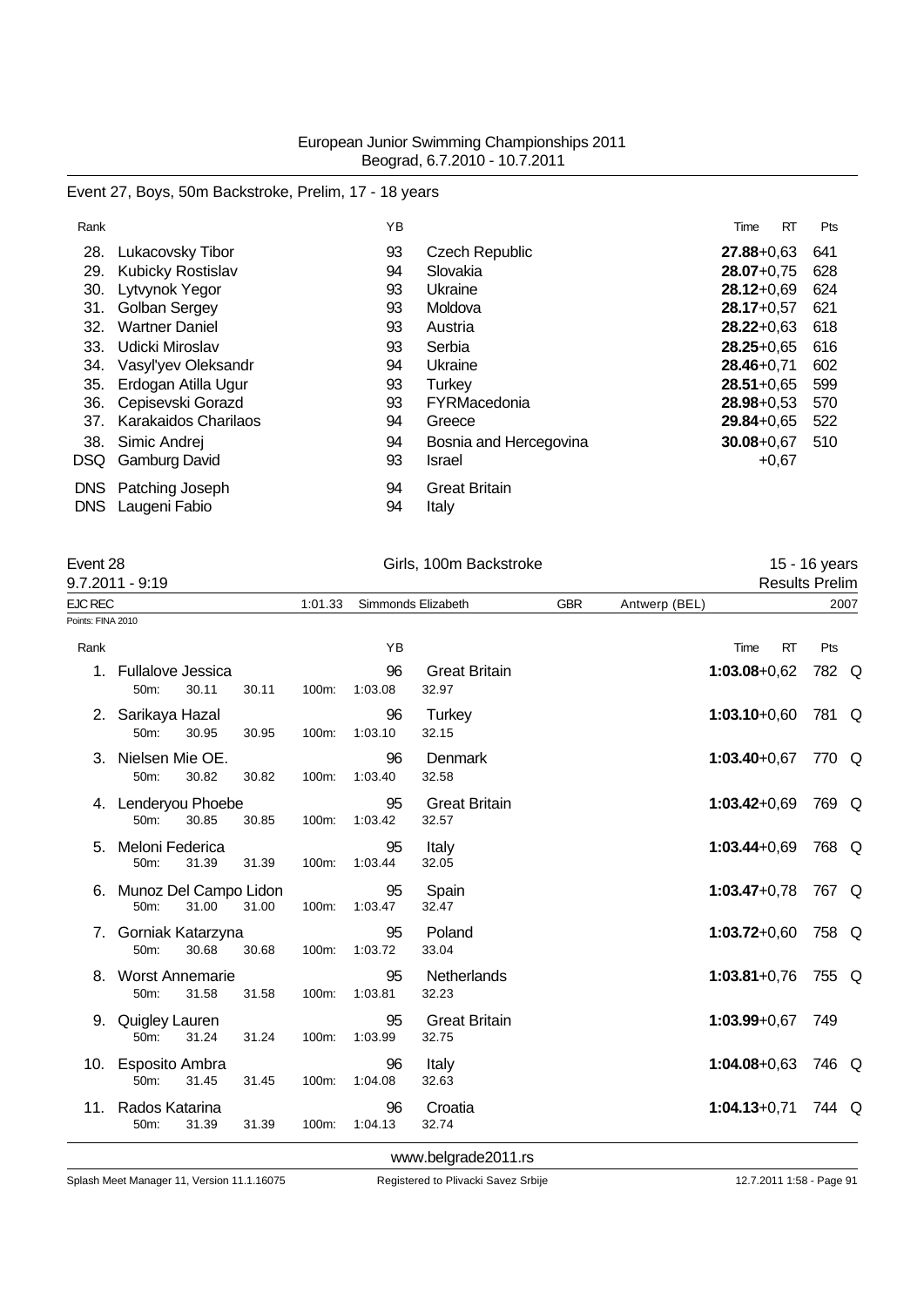### Event 28, Girls, 100m Backstroke, Prelim, 15 - 16 years

| Rank |                                                        |       | YB            |                         | RT<br>Time       | Pts   |  |
|------|--------------------------------------------------------|-------|---------------|-------------------------|------------------|-------|--|
| 12.  | Gheorghiu Camille<br>50m:<br>31.46<br>31.46            | 100m: | 96<br>1:04.21 | France<br>32.75         | $1:04.21+0.66$   | 741 Q |  |
|      | 13. Samardzic Matea<br>50m:<br>31.06<br>31.06          | 100m: | 95<br>1:04.30 | Croatia<br>33.24        | $1:04.30 + 0.75$ | 738 Q |  |
|      | 14. Martinheira Catia Raquel<br>31.24<br>50m:<br>31.24 | 100m: | 95<br>1:04.45 | Portugal<br>33.21       | $1:04.45 + 0.60$ | 733 Q |  |
| 15.  | Porzelska Anna<br>50m:<br>31.19<br>31.19               | 100m: | 95<br>1:04.50 | Poland<br>33.31         | $1:04.50 + 0.64$ | 731 Q |  |
|      | 16. Larina Julia<br>31.33<br>31.33<br>50m:             | 100m: | 96<br>1:04.53 | Russia<br>33.20         | $1:04.53 + 0.65$ | 730 Q |  |
| 17.  | <b>Goris Mirthe</b><br>50m:<br>31.08<br>31.08          | 100m: | 96<br>1:04.70 | Belgium<br>33.62        | $1:04.70 + 0.57$ | 724 Q |  |
|      | 18. Buschick Betty<br>50m:<br>31.92<br>31.92           | 100m: | 95<br>1:05.08 | Germany<br>33.16        | $1:05.08 + 0.68$ | 712 R |  |
|      | 19. Voss Joana<br>31.58<br>31.58<br>50m:               | 100m: | 96<br>1:05.13 | Germany<br>33.55        | $1:05.13+0.70$   | 710 R |  |
| 20.  | Vaskevich Natallia<br>50m:<br>31.69<br>31.69           | 100m: | 95<br>1:05.17 | <b>Belarus</b><br>33.48 | $1:05.17+0.75$   | 709   |  |
|      | Vinyukova Nadezhda<br>50m:<br>31.18<br>31.18           | 100m: | 96<br>1:05.17 | Russia<br>33.99         | $1:05.17+0.66$   | 709   |  |
| 22.  | de Waard Maaike<br>50m:<br>31.73<br>31.73              | 100m: | 96<br>1:05.40 | Netherlands<br>33.67    | $1:05.40 + 0.67$ | 701   |  |
| 23.  | Olari Iulia<br>50m:<br>31.96<br>31.96                  | 100m: | 95<br>1:05.60 | Moldova<br>33.64        | $1:05.60 + 0.68$ | 695   |  |
|      | 24. Grgic Ana<br>50m:<br>31.72<br>31.72                | 100m: | 96<br>1:05.66 | Croatia<br>33.94        | $1:05.66 + 0.75$ | 693   |  |
| 25.  | Perstneva Tatiana<br>50m:<br>31.43<br>31.43            | 100m: | 96<br>1:05.73 | Moldova<br>34.30        | $1:05.73+0.69$   | 691   |  |
| 26.  | Roberts Jane<br>32.11<br>50m:<br>32.11                 | 100m: | 96<br>1:05.74 | Ireland<br>33.63        | $1:05.74 + 0.71$ | 691   |  |
|      | 27. Majeric Jera<br>31.94<br>31.94<br>50m:             | 100m: | 95<br>1:05.88 | Slovenia<br>33.94       | $1:05.88 + 0.67$ | 686   |  |
|      | 28. Makin Lopez Lara Brenda<br>32.27<br>32.27<br>50m:  | 100m: | 96<br>1:05.89 | Spain<br>33.62          | $1:05.89 + 0.67$ | 686   |  |
|      | 29. Gustafsdottir Eyglo Osk<br>50m:<br>31.94<br>31.94  | 100m: | 95<br>1:05.95 | Iceland<br>34.01        | $1:05.95+0.69$   | 684   |  |
|      | 30. Abay Nemes Anna<br>50m:<br>32.22<br>32.22          | 100m: | 96<br>1:06.17 | Hungary<br>33.95        | $1:06.17+0.67$   | 677   |  |
|      | 31. Gurzhyy Anna<br>32.21<br>50m:<br>32.21             | 100m: | 95<br>1:06.23 | Ukraine<br>34.02        | $1:06.23 + 0.68$ | 675   |  |

<www.belgrade2011.rs>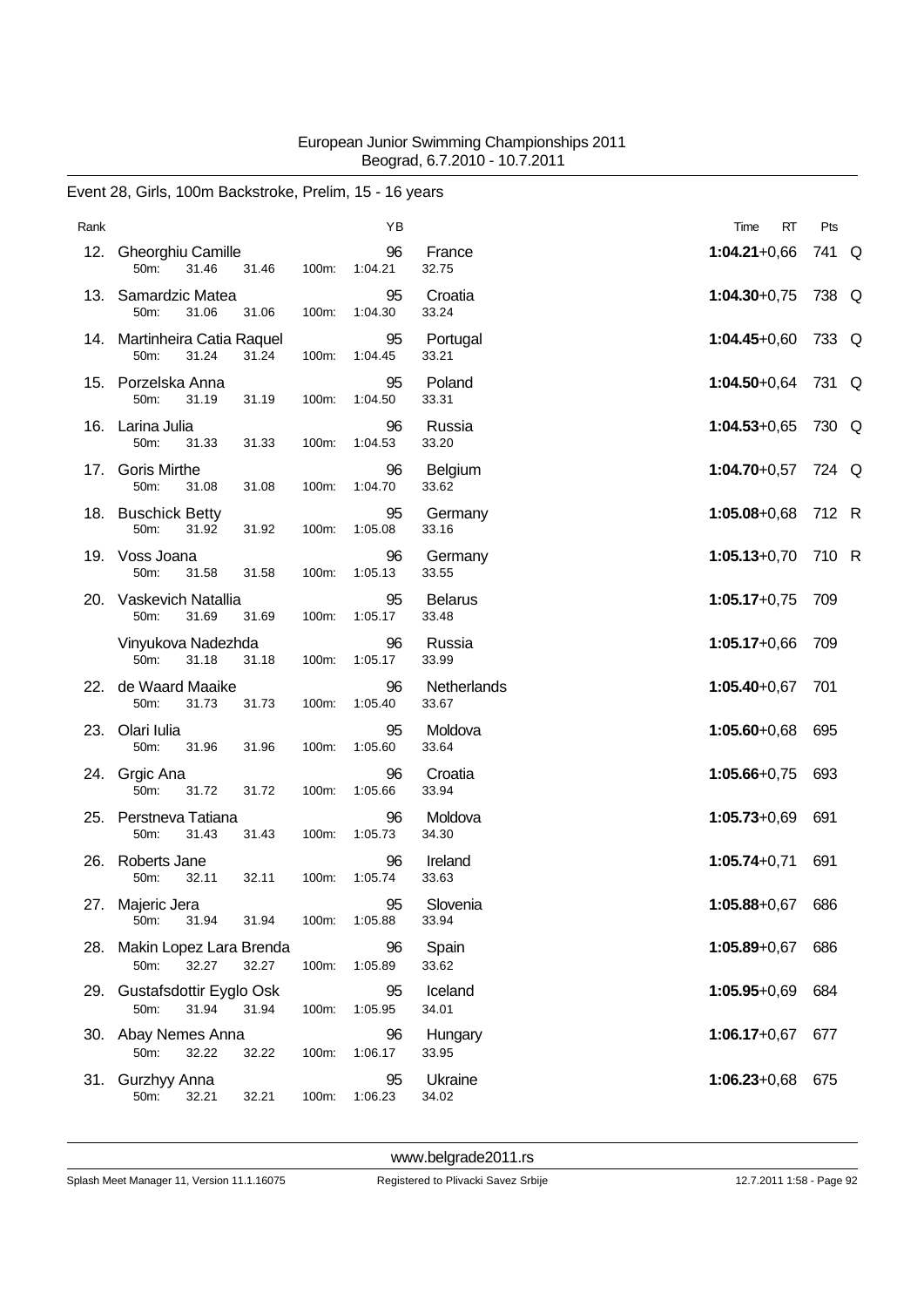### Event 28, Girls, 100m Backstroke, Prelim, 15 - 16 years

| Rank |                                                    |       |       |       | YB            |                      | RT<br>Time       | Pts |
|------|----------------------------------------------------|-------|-------|-------|---------------|----------------------|------------------|-----|
| 32.  | Crovetto Adriana<br>50m:                           | 31.86 | 31.86 | 100m: | 95<br>1:06.36 | Switzerland<br>34.50 | $1:06.36 + 0.66$ | 671 |
| 33.  | Kous Lucija<br>50m:                                | 32.07 | 32.07 | 100m: | 95<br>1:06.42 | Slovenia<br>34.35    | $1:06.42 + 0.76$ | 670 |
|      | 34. Panti Elissavet<br>50m:                        | 31.62 | 31.62 | 100m: | 96<br>1:06.56 | Greece<br>34.94      | $1:06.56 + 0.66$ | 665 |
| 35.  | Cosic Divna<br>50m:                                | 32.12 | 32.12 | 100m: | 96<br>1:06.57 | Serbia<br>34.45      | $1:06.57+0.64$   | 665 |
| 36.  | Nicolae Cristina Andreea<br>50m:                   | 32.13 | 32.13 | 100m: | 95<br>1:06.63 | Romania<br>34.50     | $1:06.63 + 0.60$ | 663 |
| 37.  | <b>Beyer Paula</b><br>50m:                         | 32.47 | 32.47 | 100m: | 95<br>1:06.83 | Germany<br>34.36     | $1:06.83 + 0.67$ | 657 |
| 38.  | Dik Sylvia<br>50m:                                 | 32.15 | 32.15 | 100m: | 95<br>1:07.10 | Netherlands<br>34.95 | $1:07.10+0.75$   | 649 |
| 39.  | Kidrol Tal<br>50m:                                 | 32.88 | 32.88 | 100m: | 95<br>1:07.26 | Israel<br>34.38      | $1:07.26 + 0.71$ | 645 |
| 40.  | Debes Birita<br>50m:                               | 32.23 | 32.23 | 100m: | 95<br>1:07.66 | Faroes<br>35.43      | $1:07.66 + 0.64$ | 633 |
|      | 41. Gumenyuk Nadiya<br>50 <sub>m</sub> :           | 33.08 | 33.08 | 100m: | 95<br>1:07.67 | Ukraine<br>34.59     | $1:07.67 + 0.69$ | 633 |
| 42.  | Draganov C Katarina<br>50m:                        | 32.16 | 32.16 | 100m: | 95<br>1:07.69 | Serbia<br>35.53      | $1:07.69 + 0.63$ | 632 |
| 43.  | Hufnagl Claudia<br>50m:                            | 33.52 | 33.52 | 100m: | 96<br>1:07.91 | Austria<br>34.39     | $1:07.91+0.75$   | 626 |
| 44.  | Mihhailova Valeria<br>50m:                         | 32.30 | 32.30 | 100m: | 95<br>1:07.92 | Estonia<br>35.62     | $1:07.92 + 0.55$ | 626 |
| 45.  | Stepanenko Anita<br>50m:                           | 33.29 | 33.29 | 100m: | 96<br>1:10.50 | Estonia<br>37.21     | $1:10.50 + 0.72$ | 560 |
|      | <b>DNS</b> Eriksen Josefin<br>WDR Szilagyi Liliana |       |       |       | 95<br>96      | Sweden<br>Hungary    |                  |     |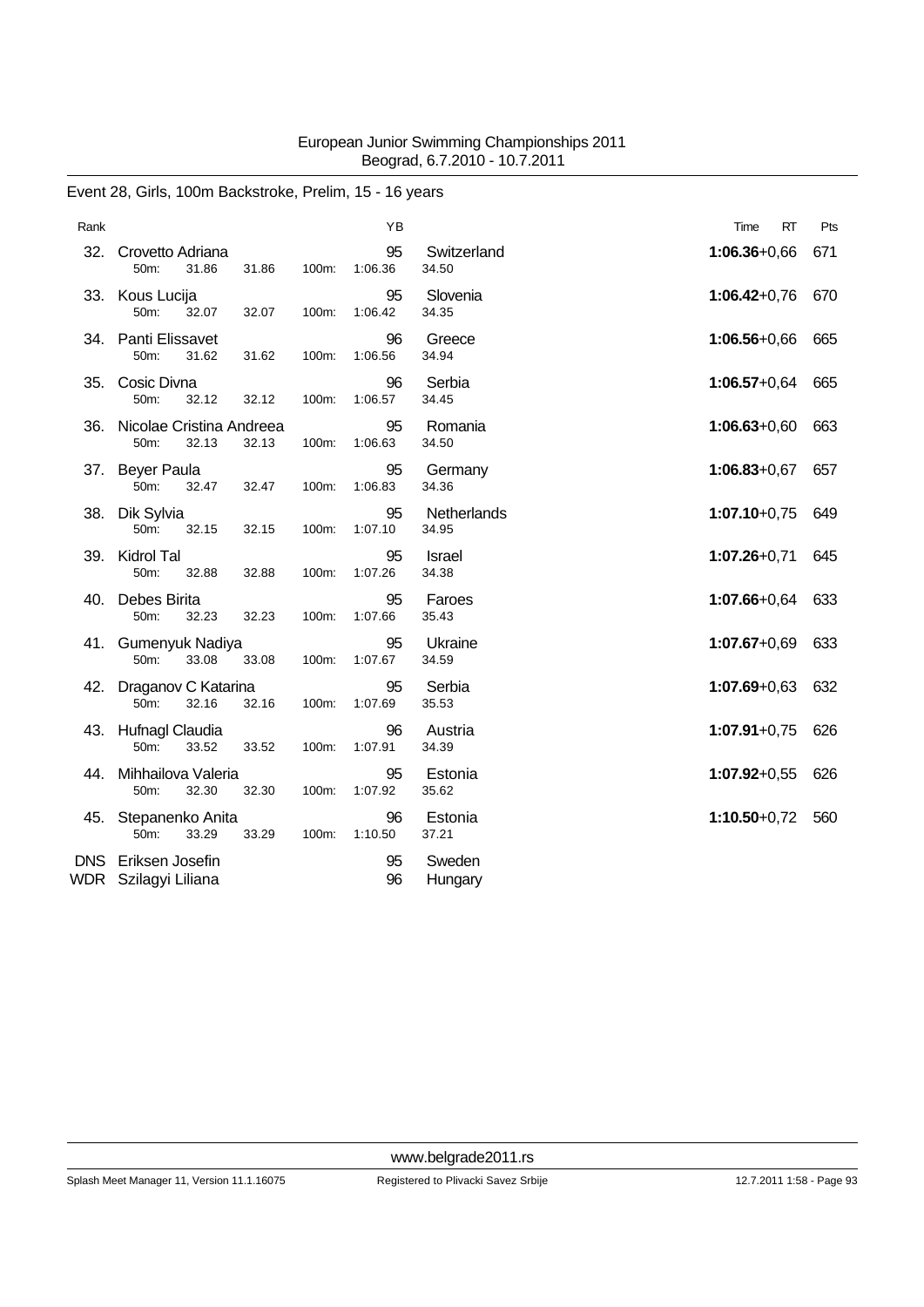| Event 29          | 9.7.2011 - 9:32                |       |       |         |                      | Boys, 200m Freestyle          |       |               |       |                |                                 | 17 - 18 years<br><b>Results Prelim</b> |       |           |
|-------------------|--------------------------------|-------|-------|---------|----------------------|-------------------------------|-------|---------------|-------|----------------|---------------------------------|----------------------------------------|-------|-----------|
| <b>EJC REC</b>    |                                |       |       | 1:46.58 | <b>Agnel Yannick</b> |                               |       | <b>FRA</b>    |       | Helsinki (FIN) |                                 |                                        | 2010  |           |
| Points: FINA 2010 |                                |       |       |         |                      |                               |       |               |       |                |                                 |                                        |       |           |
| Rank              |                                |       |       |         | YB                   |                               |       |               |       |                | Time                            | RT                                     | Pts   |           |
| 1.                | Stjepanovic Velimir            |       |       |         | 93                   | Serbia                        |       |               |       |                | $1:51.02 + 0.68$                |                                        |       | 775 Q WDR |
|                   | 50m:                           | 25.29 | 25.29 | 100m:   | 53.24                | 27.95                         | 150m: | 1:22.17       | 28.93 | 200m:          | 1:51.02                         | 28.85                                  |       |           |
| 2.                | Horn Tobias<br>50m:            | 26.51 | 26.51 | 100m:   | 93<br>54.62          | Germany<br>28.11              | 150m: | 1:23.47       | 28.85 | 200m:          | 1:51.19+0,80 771 Q<br>1:51.19   | 27.72                                  |       |           |
|                   | 3. Koski Matias<br>50m:        | 25.73 | 25.73 | 100m:   | 94<br>53.74          | Finland<br>28.01              | 150m: | 1:22.49       | 28.75 | 200m:          | $1:51.20+0.75$ 771<br>1:51.20   | 28.71                                  |       | Q         |
| 4.                | Scheruebl Christian<br>50m:    | 26.60 | 26.60 | 100m:   | 94<br>54.81          | Austria<br>28.21              | 150m: | 1:24.15       | 29.34 | 200m:          | 1:51.50+0,82 765 Q<br>1:51.50   | 27.35                                  |       |           |
| 5.                | Mral Max<br>50m:               | 26.36 | 26.36 | 100m:   | 93<br>54.43          | Germany<br>28.07              | 150m: | 1:23.11       | 28.68 | 200m:          | 1:51.77+0,73 760 Q<br>1:51.77   | 28.66                                  |       |           |
|                   | Dreesens Dion<br>50m:          | 26.60 | 26.60 | 100m:   | 93<br>54.90          | Netherlands<br>28.30          | 150m: | 1:23.90       | 29.00 | 200m:          | 1:51.77<br>1:51.77              | 27.87                                  | 760 Q |           |
|                   | 7. Skaaning Daniel<br>50m:     | 26.47 | 26.47 | 100m:   | 93<br>55.24          | Denmark<br>28.77              | 150m: | 1:23.45       | 28.21 | 200m:          | 1:51.95+0,65 756 Q<br>1:51.95   | 28.50                                  |       |           |
|                   | <b>Werner Pawel</b><br>50m:    | 26.42 | 26.42 | 100m:   | 93<br>55.06          | Poland<br>28.64               | 150m: | 1:24.33       | 29.27 | 200m:          | 1:52.01+0,86 755 Q<br>1:52.01   | 27.68                                  |       |           |
|                   | 9. Bujoczek Filip<br>50m:      | 26.82 | 26.82 | 100m:   | 94<br>55.56          | Poland<br>28.74               | 150m: | 1:24.50       | 28.94 | 200m:          | 1:52.22+0,91 750 Q<br>1:52.22   | 27.72                                  |       |           |
|                   | 10. Lloyd leuan<br>50m:        | 26.32 | 26.32 | 100m:   | 93<br>55.23          | <b>Great Britain</b><br>28.91 | 150m: | 1:24.03       | 28.80 | 200m:          | 1:52.62+0,79 742 $Q$<br>1:52.62 | 28.59                                  |       |           |
| 11.               | <b>Kalnins Uvis</b><br>50m:    | 26.31 | 26.31 | 100m:   | 93<br>54.88          | Latvia<br>28.57               | 150m: | 1:23.76       | 28.88 | 200m:          | $1:52.64 + 0.61$<br>1:52.64     | 28.88                                  | 742 Q |           |
|                   | 12. Kremer Tom<br>50m:         | 26.80 | 26.80 | 100m:   | 94<br>55.51          | Israel<br>28.71               | 150m: | 1:24.44       | 28.93 | 200m:          | 1:52.70+0,70 741<br>1:52.70     | 28.26                                  |       | Q         |
|                   | 13. Bor Radoslaw<br>50m: 26.60 |       | 26.60 | 100m:   | 93<br>55.21          | Poland<br>28.61               |       | 150m: 1:24.17 | 28.96 | 200m:          | 1:52.78<br>1:52.78              | 28.61                                  | 739   |           |
|                   | 14. Klyukin Alexander<br>50m:  | 26.97 | 26.97 | 100m:   | 93<br>55.79          | Russia<br>28.82               | 150m: | 1:24.70       | 28.91 | 200m:          | 1:52.81+0,73 739 Q<br>1:52.81   | 28.11                                  |       |           |
|                   | 15. Corapi Damiano<br>50m:     | 26.78 | 26.78 | 100m:   | 94<br>55.46          | Italy<br>28.68                |       | 150m: 1:24.43 | 28.97 | 200m:          | 1:52.83+0,71 738 $Q$<br>1:52.83 | 28.40                                  |       |           |
|                   | 16. Croenen Louis<br>50m:      | 26.70 | 26.70 | 100m:   | 94<br>55.32          | <b>Belgium</b><br>28.62       | 150m: | 1:24.36       | 29.04 | 200m:          | 1:52.87+0,78 738 Q<br>1:52.87   | 28.51                                  |       |           |
|                   | 17. Groshev Sergey<br>50m:     | 26.89 | 26.89 | 100m:   | 93<br>55.54          | Russia<br>28.65               | 150m: | 1:24.55       | 29.01 | 200m:          | $1:53.14+0.84$ 732 ?<br>1:53.14 | 28.59                                  |       |           |
|                   | Konovalov Alexi<br>50m:        | 26.07 | 26.07 | 100m:   | 94<br>55.20          | Israel<br>29.13               |       | 150m: 1:24.46 | 29.26 | 200m:          | $1:53.14+0.76$ 732 ?<br>1:53.14 | 28.68                                  |       |           |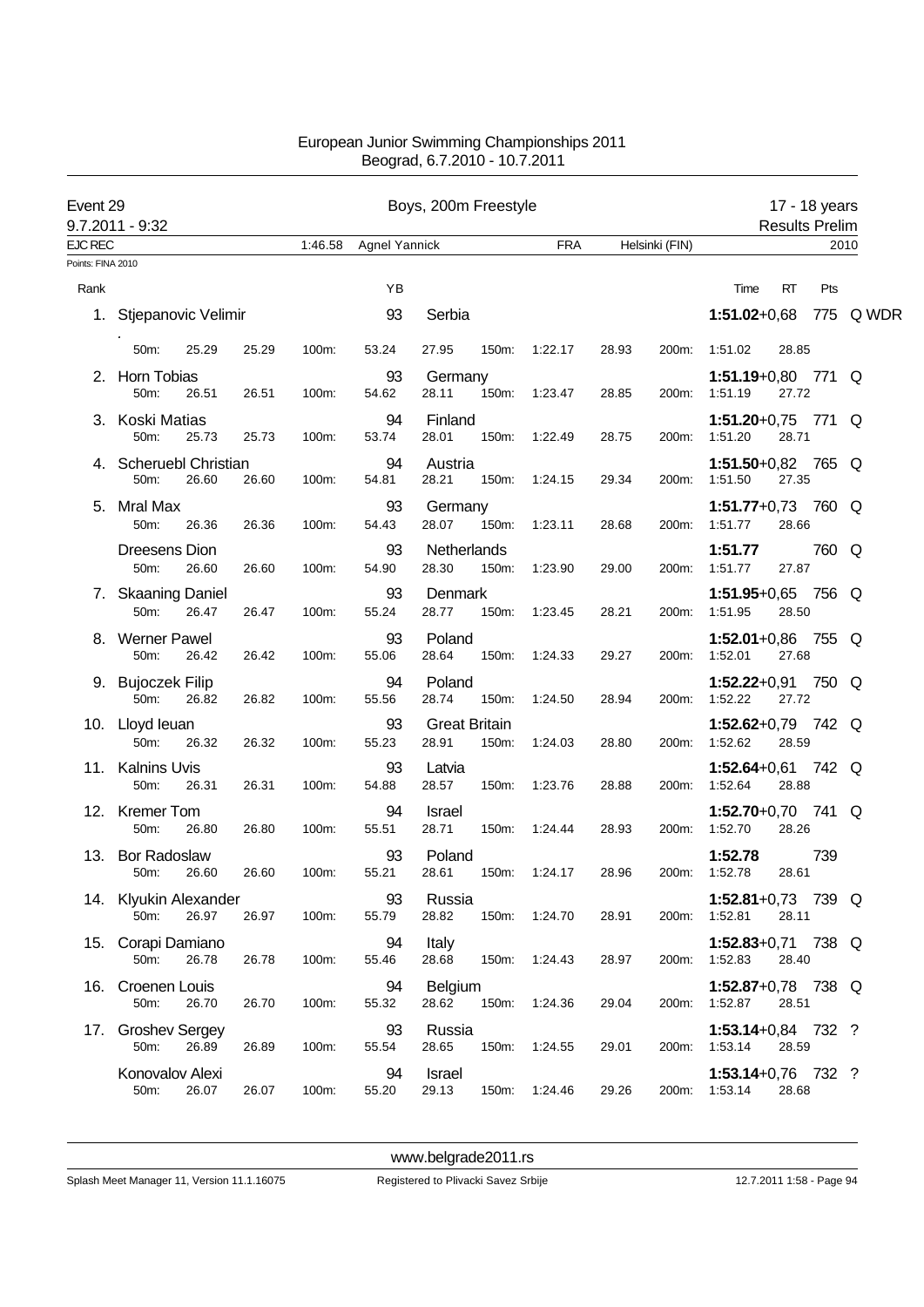# Event 29, Boys, 200m Freestyle, Prelim, 17 - 18 years

| Rank |                                                    |       |       | YB          |                                |               |         |       |       | Time                                | RT    | Pts |  |
|------|----------------------------------------------------|-------|-------|-------------|--------------------------------|---------------|---------|-------|-------|-------------------------------------|-------|-----|--|
| 19.  | Parks Matthew<br>50m:<br>26.42                     | 26.42 | 100m: | 93<br>55.42 | <b>Great Britain</b><br>29.00  | 150m:         | 1:24.54 | 29.12 | 200m: | 1:53.17+0,70 732 R<br>1:53.17       | 28.63 |     |  |
|      | 20. Cortens Ken<br>50m:<br>26.66                   | 26.66 | 100m: | 93<br>55.58 | Belgium<br>28.92               | 150m:         | 1:24.69 | 29.11 | 200m: | $1:53.21+0.72$ 731<br>1:53.21       | 28.52 |     |  |
|      | <b>NEGREA Andrei</b><br>50 <sub>m</sub> :<br>26.39 | 26.39 | 100m: | 93<br>55.03 | Romania<br>28.64               | 150m:         | 1:24.29 | 29.26 |       | 1:53.21+0,92 731<br>200m: 1:53.21   | 28.92 |     |  |
|      | 22. Martin Lozoya Jorge<br>50m:<br>26.47           | 26.47 | 100m: | 94<br>54.99 | Spain<br>28.52                 | 150m:         | 1:24.54 | 29.55 | 200m: | 1:53.22+0,76 731<br>1:53.22         | 28.68 |     |  |
|      | 23. Ermakov Dmitry<br>50m:<br>26.09                | 26.09 | 100m: | 93<br>55.07 | Russia<br>28.98                | 150m:         | 1:24.10 | 29.03 | 200m: | 1:53.27+0,79 730<br>1:53.27         | 29.17 |     |  |
|      | 24. Hillmer Steffen<br>50 <sub>m</sub> :<br>26.26  | 26.26 | 100m: | 93<br>55.35 | Germany<br>29.09               | 150m:         | 1:24.61 | 29.26 |       | 1:53.28+0,73 730<br>200m: 1:53.28   | 28.67 |     |  |
|      | 25. Santa Gustavo Manuel<br>50m:<br>26.43          | 26.43 | 100m: | 93<br>55.50 | Portugal<br>29.07              | 150m:         | 1:24.28 | 28.78 | 200m: | 1:53.39+0,72 727<br>1:53.39         | 29.11 |     |  |
|      | 26. Moss Thomas<br>50m:<br>27.02                   | 27.02 | 100m: | 94<br>55.48 | <b>Great Britain</b><br>28.46  | 150m:         | 1:24.68 | 29.20 | 200m: | 1:53.64+0,74 723<br>1:53.64         | 28.96 |     |  |
|      | 27. Westergren Mats<br>50m:<br>27.12               | 27.12 | 100m: | 94<br>56.53 | Sweden<br>29.41                | 150m:         | 1:25.42 | 28.89 |       | 1:54.07+0,82 714<br>200m: 1:54.07   | 28.65 |     |  |
|      | 28. Posta Ivan<br>50m:<br>26.85                    | 26.85 | 100m: | 94<br>55.39 | Croatia<br>28.54               | 150m:         | 1:24.83 | 29.44 | 200m: | 1:54.28+0,78 711<br>1:54.28         | 29.45 |     |  |
|      | 29. Poprawa Michal<br>50 <sub>m</sub> :<br>26.68   | 26.68 | 100m: | 94<br>55.19 | Poland<br>28.51                | 150m:         | 1:24.50 | 29.31 | 200m: | 1:54.36+0,63 709<br>1:54.36         | 29.86 |     |  |
|      | 30. Golob Matej<br>50m:<br>26.99                   | 26.99 | 100m: | 93<br>56.57 | Slovenia<br>29.58              | 150m:         | 1:26.52 | 29.95 |       | 1:54.76+0,73 702<br>200m: 1:54.76   | 28.24 |     |  |
| 31.  | Lindenbauer Matthias<br>50m:<br>26.66              | 26.66 | 100m: | 93<br>55.25 | Germany<br>28.59               | 150m:         | 1:24.95 | 29.70 | 200m: | 1:54.78+0,70 701<br>1:54.78         | 29.83 |     |  |
|      | 32. Ekstroem Oscar<br>50m:<br>26.93                | 26.93 | 100m: | 94<br>55.77 | Sweden<br>28.84                | 150m:         | 1:25.25 | 29.48 | 200m: | 1:54.83+0,76 700<br>1:54.83         | 29.58 |     |  |
|      | 33. Mathiesen Martin<br>$50m$ :<br>27.69           | 27.69 | 100m: | 94<br>56.58 | Denmark<br>28.89               | 150m:         | 1:25.79 | 29.21 |       | 1:54.93+0,75 699<br>200m: 1:54.93   | 29.14 |     |  |
|      | 34. Dahl Soeren<br>50m: 26.76                      | 26.76 | 100m: | 93<br>55.97 | Denmark<br>29.21 150m: 1:25.95 |               |         | 29.98 |       | $1:54.95+0.75$<br>200m: 1:54.95     | 29.00 | 698 |  |
|      | 35. Kitaev Nikita<br>50m:<br>26.39                 | 26.39 | 100m: | 93<br>55.55 | Russia<br>29.16 150m: 1:25.38  |               |         | 29.83 |       | 1:55.13+0,71 695<br>200m: 1:55.13   | 29.75 |     |  |
|      | 36. CRISTEA Horia Stefan<br>26.78<br>50m:          | 26.78 | 100m: | 93<br>55.48 | Romania<br>28.70               | 150m: 1:25.55 |         | 30.07 | 200m: | 1:55.19+0,76 694<br>1:55.19         | 29.64 |     |  |
|      | 37. Della Mea Jacopo<br>50m:<br>27.02 27.02        |       | 100m: | 93<br>56.35 | Italy<br>29.33                 | 150m: 1:26.25 |         | 29.90 |       | $1:55.35+0.81$ 691<br>200m: 1:55.35 | 29.10 |     |  |
|      | 38. Pancari Luca<br>27.09<br>50m:                  | 27.09 | 100m: | 93<br>56.71 | Italy<br>29.62                 | 150m: 1:26.40 |         | 29.69 |       | 1:55.48+0,76 689<br>200m: 1:55.48   | 29.08 |     |  |
|      |                                                    |       |       |             |                                |               |         |       |       |                                     |       |     |  |

<www.belgrade2011.rs>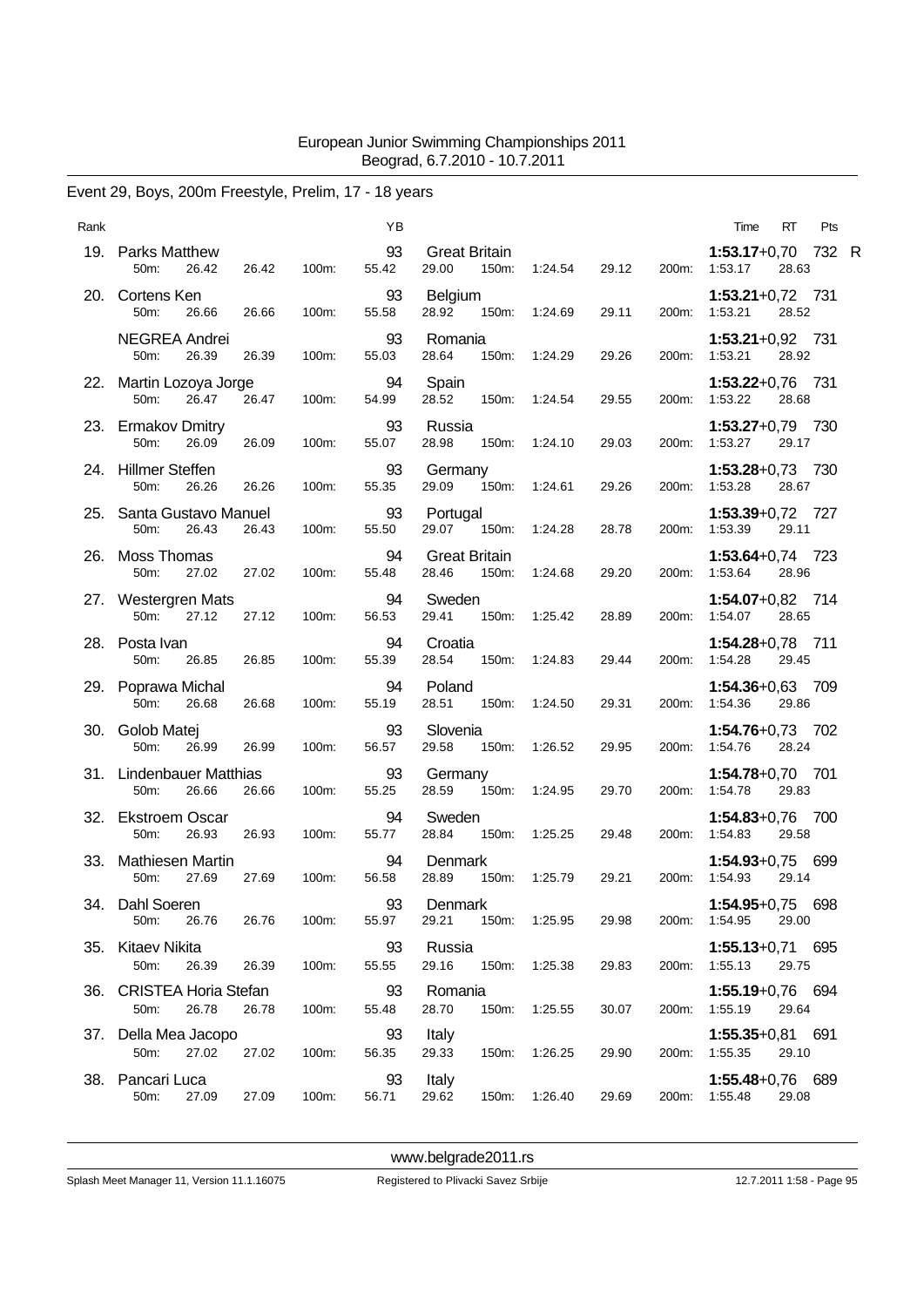# Event 29, Boys, 200m Freestyle, Prelim, 17 - 18 years

| Rank       |                                    |       |       |       | YB            |                                |       |                                   |       |       | Time                          | <b>RT</b> | Pts |
|------------|------------------------------------|-------|-------|-------|---------------|--------------------------------|-------|-----------------------------------|-------|-------|-------------------------------|-----------|-----|
| 39.        | <b>Bilis Simonas</b><br>50m:       | 26.34 | 26.34 | 100m: | 93<br>55.61   | Lithuania<br>29.27             | 150m: | 1:25.89                           | 30.28 | 200m: | $1:56.06 + 0.85$<br>1:56.06   | 30.17     | 678 |
|            | 40. Drumov Dmytro<br>50m:          | 27.64 | 27.64 | 100m: | 94<br>56.86   | Ukraine<br>29.22               | 150m: | 1:26.68                           | 29.82 | 200m: | 1:56.44+0,88 672<br>1:56.44   | 29.76     |     |
|            | 41. Lytvynok Yegor<br>50m:         | 27.44 | 27.44 | 100m: | 93<br>56.50   | Ukraine<br>29.06               | 150m: | 1:26.60                           | 30.10 | 200m: | $1:56.81+0.73$ 665<br>1:56.81 | 30.21     |     |
| 42.        | Komadina Pasko<br>50m:             | 27.09 | 27.09 | 100m: | 93<br>56.73   | Croatia<br>29.64               | 150m: | 1:26.48                           | 29.75 | 200m: | 1:56.96+0,77 663<br>1:56.96   | 30.48     |     |
|            | 43. Coskun Bertug<br>50m:          | 27.18 | 27.18 | 100m: | 93<br>56.10   | <b>Turkey</b><br>28.92         | 150m: | 1:26.11                           | 30.01 | 200m: | $1:57.14+0.93$ 660<br>1:57.14 | 31.03     |     |
|            | 44. Bayraktar Deniz Ali<br>50m:    | 26.94 | 26.94 | 100m: | 94<br>56.16   | <b>Turkey</b><br>29.22         | 150m: | 1:26.96                           | 30.80 | 200m: | 1:57.68+0,81 651<br>1:57.68   | 30.72     |     |
| 45.        | Marasli Furkan D.<br>50m:          | 27.61 | 27.61 | 100m: | 94<br>57.11   | <b>Turkey</b><br>29.50         | 150m: | 1:28.14                           | 31.03 | 200m: | 1:57.83+0,84 648<br>1:57.83   | 29.69     |     |
| 46.        | Olsen Hedin<br>50m:                | 28.12 | 28.12 | 100m: | 94<br>59.44   | Faroes<br>31.32                | 150m: | 1:31.33                           | 31.89 | 200m: | $2:01.00+0.78$ 599<br>2:01.00 | 29.67     |     |
| 47.        | <b>Hodzic Damir</b><br>50m:        | 28.29 | 28.29 | 100m: | 93<br>58.29   | 30.00                          | 150m: | Bosnia and Hercegovina<br>1:29.24 | 30.95 | 200m: | 2:02.10+0,82 582<br>2:02.10   | 32.86     |     |
| 48.        | Tasevski Nenad<br>50m:             | 27.98 | 27.98 | 100m: | 93<br>58.87   | FYRMacedonia<br>30.89          | 150m: | 1:31.22                           | 32.35 | 200m: | $2:03.63+0.88$ 561<br>2:03.63 | 32.41     |     |
|            | 49. Voboril Matej<br>50m:          | 26.68 | 26.68 | 100m: | 93<br>57.87   | <b>Czech Republic</b><br>31.19 | 150m: | 1:31.64                           | 33.77 | 200m: | $2:05.77+0.74$ 533<br>2:05.77 | 34.13     |     |
| 50.        | Stojanoski Andrej<br>50m:          | 28.89 | 28.89 | 100m: | 94<br>1:00.84 | FYRMacedonia<br>31.95          | 150m: | 1:33.70                           | 32.86 | 200m: | 2:06.28<br>2:06.28            | 32.58     | 526 |
|            | 51. Suschyk Volodymyr<br>50m:      | 31.15 | 31.15 | 100m: | 94<br>1:04.94 | Ukraine<br>33.79               | 150m: | 1:39.63                           | 34.69 | 200m: | 2:09.66+0,69 486<br>2:09.66   | 30.03     |     |
| <b>DNS</b> | Johansen Mikkel<br>DNS Pejovic Ivo |       |       |       | 94<br>94      | Denmark<br>Serbia              |       |                                   |       |       |                               |           |     |

| Event 30          | 9.7.2011 - 9:52                             |       |       |          |                       | Girls, 200m Medley            |          |         |       |              |                             | <b>Results Prelim</b> | 15 - 16 years |  |
|-------------------|---------------------------------------------|-------|-------|----------|-----------------------|-------------------------------|----------|---------|-------|--------------|-----------------------------|-----------------------|---------------|--|
| <b>EJC REC</b>    |                                             |       |       | 2:14.15  | <b>Murphy Grainne</b> |                               |          | IRL     |       | Praque (CZE) |                             |                       | 2009          |  |
| Points: FINA 2010 |                                             |       |       |          |                       |                               |          |         |       |              |                             |                       |               |  |
| Rank              |                                             |       |       |          | ΥB                    |                               |          |         |       |              | Time                        | RT                    | Pts           |  |
|                   | O'Connor Siobhan-Marie<br>50 <sub>m</sub> : | 29.10 | 29.10 | 100m:    | 95<br>1:02.99         | <b>Great Britain</b><br>33.89 | $150m$ : | 1:43.59 | 40.60 | 200m:        | $2:17.05 + 0.78$<br>2:17.05 | 33.46                 | 779 Q         |  |
| 2.                | Garcia Mauri Cristina<br>$50m$ :            | 29.85 | 29.85 | $100m$ : | 95<br>1:04.29         | Spain<br>34.44                | 150m:    | 1:45.20 | 40.91 | 200m:        | $2:17.77+0.71$<br>2:17.77   | 32.57                 | 767 Q         |  |
| 3.                | <b>Tutton Chloe</b><br>50 <sub>m</sub> :    | 29.58 | 29.58 | $100m$ : | 96<br>1:04.81         | <b>Great Britain</b><br>35.23 | 150m:    | 1:46.70 | 41.89 | 200m:        | 2:18.65<br>2:18.65          | 31.95                 | 753 Q         |  |

<www.belgrade2011.rs>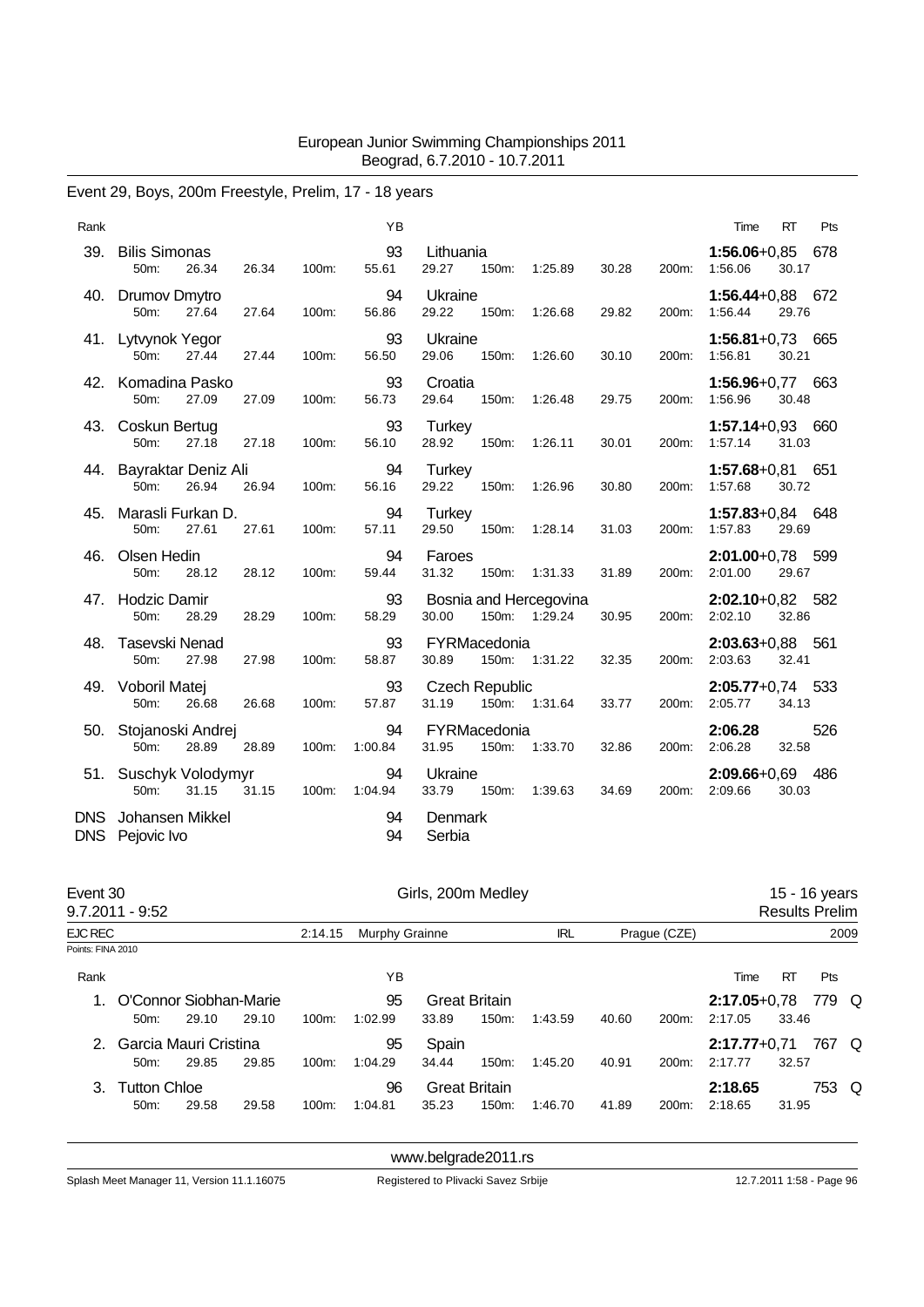### Event 30, Girls, 200m Medley, Prelim, 15 - 16 years

| Rank |                                                        |       | ΥB                  |                                        |               |       |       | RT<br>Pts<br>Time                            |  |
|------|--------------------------------------------------------|-------|---------------------|----------------------------------------|---------------|-------|-------|----------------------------------------------|--|
|      | 4. Barton Georgia<br>29.41<br>29.41<br>50m:            | 100m: | 95<br>1:04.09       | <b>Great Britain</b><br>34.68<br>150m: | 1:47.59       | 43.50 | 200m: | 2:19.21<br>744<br>2:19.21<br>31.62           |  |
|      | 5. Sineva Anastasia<br>29.62<br>50m:<br>29.62          | 100m: | 95<br>1:06.26       | Russia<br>150m:<br>36.64               | 1:47.28       | 41.02 | 200m: | 2:19.28+0,88 743 Q<br>2:19.28<br>32.00       |  |
|      | 6. Toni Carlotta<br>50m:<br>30.17<br>30.17             | 100m: | 95<br>1:06.86       | Italy<br>36.69<br>150m:                | 1:45.99       | 39.13 | 200m: | 2:19.30+0,76 742 Q<br>2:19.30<br>33.31       |  |
|      | 7. Lauridsen Julie Aglund<br>50m:<br>30.06<br>30.06    | 100m: | 96<br>1:05.52       | Denmark<br>35.46                       | 150m: 1:46.97 | 41.45 |       | 2:19.42+0,79 740 Q<br>200m: 2:19.42<br>32.45 |  |
|      | 8. Joo Sara<br>30.33<br>30.33<br>50m:                  | 100m: | 95<br>1:05.83       | Hungary<br>35.50                       | 150m: 1:47.51 | 41.68 |       | 2:19.55<br>738 Q<br>200m: 2:19.55<br>32.04   |  |
|      | 9. Corro Lorente Catalina<br>50m:<br>30.71<br>30.71    | 100m: | 95<br>1:06.01       | Spain<br>35.30<br>150m:                | 1:47.27       | 41.26 | 200m: | 2:19.66<br>736 Q<br>2:19.66<br>32.39         |  |
|      | 10. Lago Arobes Judith<br>50m:<br>30.39<br>30.39       | 100m: | 95<br>1:07.05       | Spain<br>36.66<br>150m:                | 1:47.44       | 40.39 | 200m: | 2:19.80+0,73 734<br>32.36<br>2:19.80         |  |
|      | 11. Glavnyk Iryna<br>50m:<br>31.10<br>31.10            | 100m: | 96<br>1:06.36       | Ukraine<br>35.26<br>150m:              | 1:48.19       | 41.83 |       | 2:20.10<br>730 Q<br>200m: 2:20.10<br>31.91   |  |
|      | 12. Gyorgy Reka<br>50 <sub>m</sub> :<br>29.80<br>29.80 | 100m: | 96<br>1:05.01       | Hungary<br>35.21<br>150m:              | 1:47.83       | 42.82 | 200m: | 2:20.15<br>729 Q<br>2:20.15<br>32.32         |  |
|      | 13. Jones Emily<br>50m:<br>30.83<br>30.83              | 100m: | 95<br>1:07.67       | <b>Great Britain</b><br>36.84<br>150m: | 1:47.76       | 40.09 | 200m: | 2:20.53<br>723<br>2:20.53<br>32.77           |  |
|      | 14. Wenk Alexandra<br>28.66<br>50m:<br>28.66           | 100m: | 95<br>1:04.13       | Germany<br>35.47<br>150m:              | 1:47.38       | 43.25 | 200m: | 2:20.67<br>721 Q<br>2:20.67<br>33.29         |  |
|      | Polushina Anna<br>50 <sub>m</sub> :<br>29.62<br>29.62  | 100m: | 95<br>1:05.65       | Russia<br>36.03<br>150m:               | 1:47.68       | 42.03 | 200m: | 2:20.67+0,87 721 Q<br>2:20.67<br>32.99       |  |
| 16.  | Demler Kathrin<br>50m:<br>30.40<br>30.40               | 100m: | 96<br>1:05.77       | Germany<br>35.37<br>150m:              | 1:48.24       | 42.47 | 200m: | 711 Q<br>2:21.30<br>2:21.30<br>33.06         |  |
|      | 17. Amardeilh Camille<br>31.04<br>50m:<br>31.04        | 100m: | 95<br>1:07.72       | France<br>36.68<br>150m:               | 1:48.50       | 40.78 |       | 2:21.34+0,76 710 Q<br>32.84<br>200m: 2:21.34 |  |
|      | 18. Serra Nitti Cristina<br>50m:<br>30.77<br>30.77     | 100m: | 96<br>1:08.49       | Spain<br>37.72<br>150m:                | 1:49.07       | 40.58 | 200m: | 707<br>2:21.56<br>2:21.56<br>32.49           |  |
|      | 19. Krasyukova Kristina<br>30.12<br>30.12<br>50m:      |       | 95<br>100m: 1:05.22 | Russia<br>35.10                        | 150m: 1:47.13 | 41.91 |       | 2:21.95+0,90 701<br>200m: 2:21.95<br>34.82   |  |
|      | 20. Kozlowska Anna<br>50m:<br>31.21<br>31.21           | 100m: | 96<br>1:05.68       | Poland<br>34.47<br>150m: 1:48.88       |               | 43.20 |       | 2:22.26+0,79 697 Q<br>200m: 2:22.26<br>33.38 |  |
|      | 21. Romanjuk Maria<br>50m:<br>31.60<br>31.60           | 100m: | 96<br>1:07.84       | Estonia<br>36.24                       | 150m: 1:49.36 | 41.52 | 200m: | 2:22.45 694 Q<br>33.09<br>2:22.45            |  |
|      | 22. Chwadeczko Zuzanna<br>50m:<br>30.02<br>30.02       | 100m: | 95<br>1:06.41       | Poland<br>36.39                        | 150m: 1:49.48 | 43.07 |       | 2:22.48+0,86 694 R<br>200m: 2:22.48<br>33.00 |  |
|      | 23. Dahlberg Jonna<br>30.11<br>30.11<br>50m:           | 100m: | 95<br>1:07.74       | Sweden<br>37.63                        | 150m: 1:48.98 | 41.24 |       | 2:22.62<br>692 R<br>200m: 2:22.62<br>33.64   |  |
|      |                                                        |       |                     |                                        |               |       |       |                                              |  |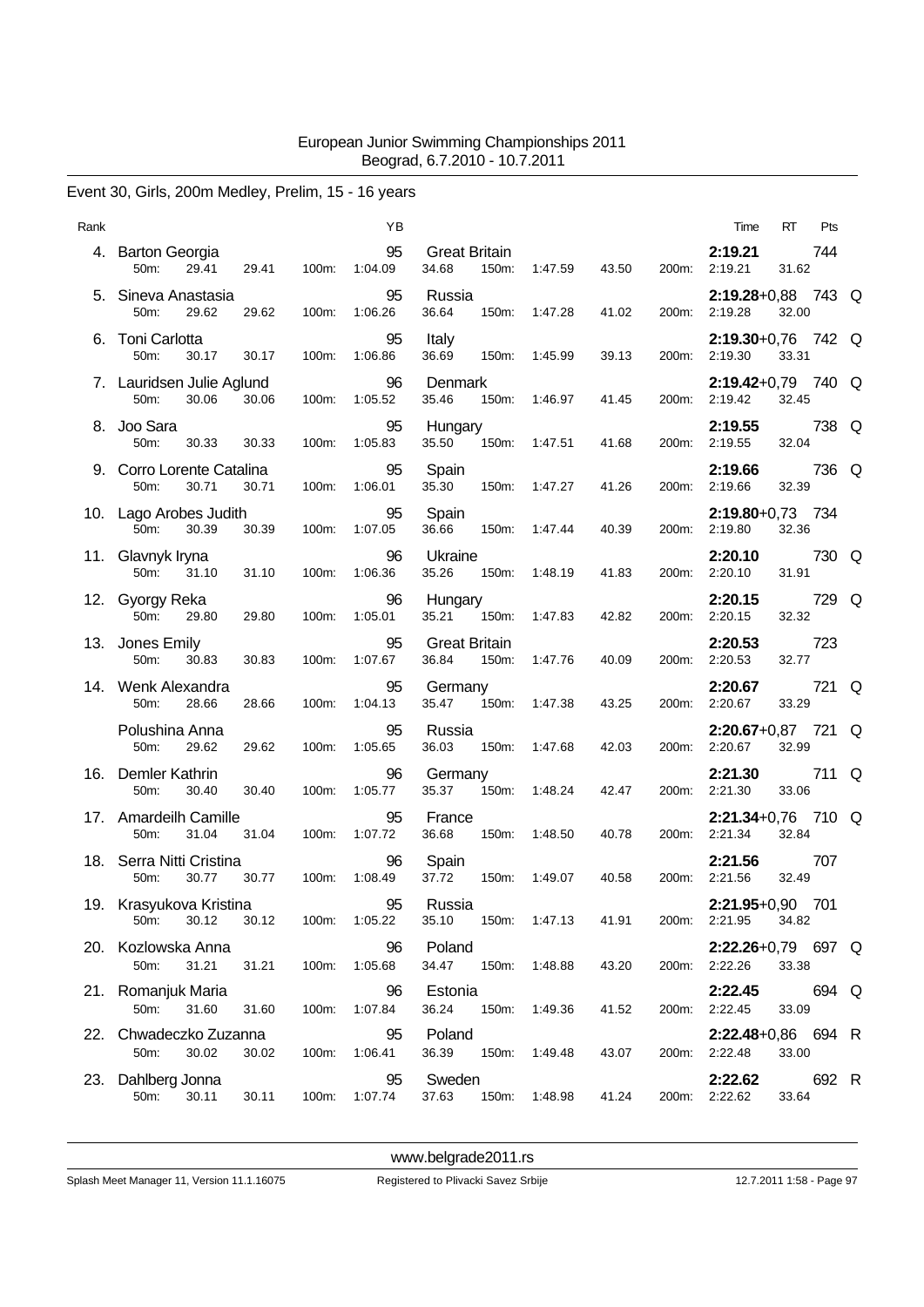### Event 30, Girls, 200m Medley, Prelim, 15 - 16 years

| Rank                                                 |                                                                                                                                           |                | ΥB                               |                                                           |       |         |       |       | Time                          | RT    | Pts |
|------------------------------------------------------|-------------------------------------------------------------------------------------------------------------------------------------------|----------------|----------------------------------|-----------------------------------------------------------|-------|---------|-------|-------|-------------------------------|-------|-----|
|                                                      | 24. Kaminskaya Victoria<br>50m:<br>31.18                                                                                                  | 31.18<br>100m: | 95<br>1:08.26                    | Portugal<br>37.08                                         | 150m: | 1:48.78 | 40.52 | 200m: | 2:22.68+0,87 691<br>2:22.68   | 33.90 |     |
| 25.                                                  | <b>Traven Sara</b><br>50m:<br>31.89                                                                                                       | 31.89<br>100m: | 95<br>1:09.87                    | Slovenia<br>37.98                                         | 150m: | 1:51.08 | 41.21 | 200m: | 2:23.97+0,87 672<br>2:23.97   | 32.89 |     |
| 26.                                                  | Ene Alina Gratiela<br>50m:<br>29.79                                                                                                       | 29.79<br>100m: | 96<br>1:07.01                    | Romania<br>37.22                                          | 150m: | 1:51.00 | 43.99 | 200m: | $2:24.36+0.85$ 667<br>2:24.36 | 33.36 |     |
| 27.                                                  | Miranda Ana Marta<br>31.25<br>50m:                                                                                                        | 31.25<br>100m: | 96<br>1:07.41                    | Portugal<br>36.16                                         | 150m: | 1:50.48 | 43.07 | 200m: | 2:24.46+0,92 665<br>2:24.46   | 33.98 |     |
|                                                      | 28. Gustafsdottir Eyglo Osk<br>50m:<br>31.81                                                                                              | 31.81<br>100m: | 95<br>1:08.65                    | Iceland<br>36.84                                          | 150m: | 1:51.96 | 43.31 | 200m: | 2:25.17+0,78 656<br>2:25.17   | 33.21 |     |
|                                                      | 29. Ivanovic Dragana<br>32.44<br>50m:                                                                                                     | 32.44<br>100m: | 95<br>1:11.23                    | Serbia<br>38.79                                           | 150m: | 1:51.33 | 40.10 | 200m: | 2:25.29<br>2:25.29            | 33.96 | 654 |
|                                                      | 30. Duraes Diana Margarida<br>31.29<br>50 <sub>m</sub> :                                                                                  | 31.29<br>100m: | 96<br>1:08.92                    | Portugal<br>37.63                                         | 150m: | 1:52.95 | 44.03 | 200m: | 2:25.95<br>2:25.95            | 33.00 | 645 |
|                                                      | 31. Gimbutyte Vaiva<br>50m:<br>29.36                                                                                                      | 29.36<br>100m: | 95<br>1:08.43                    | Lithuania<br>39.07                                        | 150m: | 1:53.41 | 44.98 | 200m: | 2:26.04+0,87 644<br>2:26.04   | 32.63 |     |
|                                                      | 32. Kyselyova Alyona<br>50m:<br>31.23                                                                                                     | 31.23<br>100m: | 96<br>1:10.67                    | Ukraine<br>39.44                                          | 150m: | 1:51.84 | 41.17 | 200m: | 2:26.22+0,89 642<br>2:26.22   | 34.38 |     |
| 33.                                                  | Juliusdottir Johanna Julia<br>50m:<br>31.49                                                                                               | 31.49<br>100m: | 96<br>1:09.86                    | Iceland<br>38.37                                          | 150m: | 1:52.54 | 42.68 | 200m: | 2:26.82+0,84 634<br>2:26.82   | 34.28 |     |
|                                                      | 34. Kacmaz Esra<br>50m:<br>31.97                                                                                                          | 31.97<br>100m: | 96<br>1:09.07                    | Turkey<br>37.10                                           | 150m: | 1:55.96 | 46.89 | 200m: | $2:30.11+0.86$ 593<br>2:30.11 | 34.15 |     |
| 35.                                                  | Konca Idil<br>50m:<br>32.57                                                                                                               | 100m:<br>32.57 | 95<br>1:12.33                    | <b>Turkey</b><br>39.76                                    | 150m: | 1:56.56 | 44.23 | 200m: | 2:30.62+0,86 587<br>2:30.62   | 34.06 |     |
| 36.                                                  | Jonsdottir Salome<br>50 <sub>m</sub> :<br>32.13                                                                                           | 32.13<br>100m: | 95<br>1:11.26                    | Iceland<br>39.13                                          | 150m: | 1:57.91 | 46.65 | 200m: | $2:32.35+0.81$ 567<br>2:32.35 | 34.44 |     |
| <b>DNS</b><br><b>DNS</b><br><b>DNS</b><br><b>DNS</b> | DNS Jaervelae Saara-Maija<br>Kehlet Sidse<br><b>Bertrand Celine</b><br>Gabbrielleschi Giulia<br>Fangio Francesca<br>DNS Mc Mahon Sycerika |                | 95<br>96<br>95<br>96<br>95<br>95 | Finland<br>Denmark<br>Sweden<br>Italy<br>Italy<br>Ireland |       |         |       |       |                               |       |     |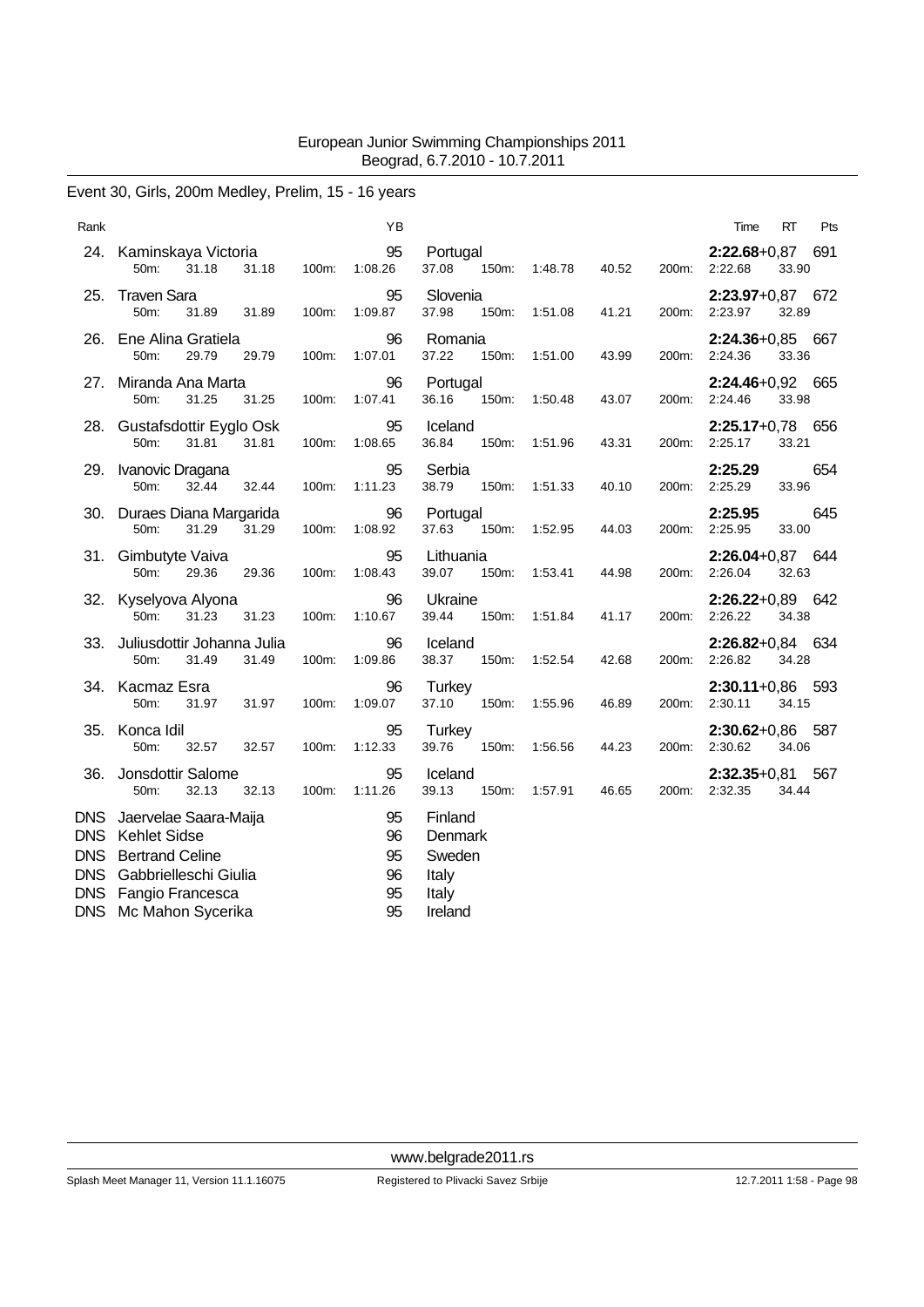| Event 27<br>9.7.2011                |                                                                                |       |       |                      | Boys, 50m Backstroke                                  |            |              | <b>Results Swim Off Prelim</b>                                       | 17 - 18 years            |      |
|-------------------------------------|--------------------------------------------------------------------------------|-------|-------|----------------------|-------------------------------------------------------|------------|--------------|----------------------------------------------------------------------|--------------------------|------|
| <b>EJC REC</b>                      |                                                                                |       | 25.49 |                      | Fanti Rovetta Marco                                   | <b>ITA</b> | Prague (CZE) |                                                                      |                          | 2009 |
| Points: FINA 2010                   |                                                                                |       |       |                      |                                                       |            |              |                                                                      |                          |      |
| Rank                                |                                                                                |       |       | YB                   |                                                       |            |              | Time<br>RT                                                           | Pts                      |      |
| 1.<br>2.<br>3.<br>4.                | <b>Tribuntsov Ralf</b><br>Vinter Endri<br><b>Nilsson Martin</b><br>Kocar Jakub |       |       | 94<br>93<br>93<br>94 | Estonia<br>Estonia<br>Sweden<br><b>Czech Republic</b> |            |              | $26.95 + 0.68$<br>$27.04 + 0.71$<br>$27.31 + 0.65$<br>$27.48 + 0.65$ | 709<br>702<br>682<br>669 |      |
| Event 31                            | 9.7.2011 - 10:13                                                               |       |       |                      | Boys, 100m Fly                                        |            |              | <b>Results Prelim</b>                                                | 17 - 18 years            |      |
| <b>EJC REC</b><br>Points: FINA 2010 |                                                                                |       | 52.53 | Lendjar Ivan         |                                                       | <b>SRB</b> | Belgrade     |                                                                      |                          | 2008 |
|                                     |                                                                                |       |       |                      |                                                       |            |              |                                                                      |                          |      |
| Rank<br>1.                          | <b>Biczo Bence</b><br>50m:<br>25.80                                            | 25.80 | 100m: | YB<br>93<br>54.30    | Hungary<br>28.50                                      |            |              | <b>RT</b><br>Time<br>$54.30 + 0.73$                                  | Pts<br>772 Q             |      |
|                                     | 2. Verjans Renaud<br>50m:<br>25.57                                             | 25.57 | 100m: | 94<br>54.31          | Belgium<br>28.74                                      |            |              | $54.31 + 0.73$                                                       | 771 Q                    |      |
| 3.                                  | Stjepanovic Velimir<br>50m:<br>25.67                                           | 25.67 | 100m: | 93<br>54.45          | Serbia<br>28.78                                       |            |              | $54.45 + 0.67$                                                       | 765 Q                    |      |
|                                     | 4. Koptyelov Yevgen<br>26.23<br>50m:                                           | 26.23 | 100m: | 93<br>54.47          | Ukraine<br>28.24                                      |            |              | $54.47 + 0.83$                                                       | 765 Q                    |      |
| 5.                                  | <b>Tambovskiy Andrey</b><br>50m:<br>25.63                                      | 25.63 | 100m: | 94<br>54.54          | Russia<br>28.91                                       |            |              | $54.54 + 0.63$                                                       | 762 Q                    |      |
| 6.                                  | Dodaleu Yahor<br>50m:<br>25.23                                                 | 25.23 | 100m: | 93<br>54.55          | <b>Belarus</b><br>29.32                               |            |              | $54.55 + 0.81$                                                       | 761 Q                    |      |
|                                     | 7. Andrzejczak Mateusz<br>25.54<br>50m:                                        | 25.54 | 100m: | 94<br>54.59          | Poland<br>29.05                                       |            |              | $54.59 + 0.67$                                                       | 760 Q                    |      |
| 8.                                  | Vazaios Andreas<br>25.93<br>50m:                                               | 25.93 | 100m: | 94<br>54.82          | Greece<br>28.89                                       |            |              | 54.82                                                                | 750 Q                    |      |
|                                     | 9. Kusch Marius<br>50m:<br>25.75                                               | 25.75 | 100m: | 93<br>54.90          | Germany<br>29.15                                      |            |              | 54.90+0,67 747 Q                                                     |                          |      |
|                                     | 10. Lucatello Martino<br>50m:<br>25.65                                         | 25.65 | 100m: | 94<br>55.06          | Italy<br>29.41                                        |            |              | $55.06 + 0.76$                                                       | 740 Q                    |      |
|                                     | 11. Shul'ga Olexandr<br>50m:<br>26.39                                          | 26.39 | 100m: | 93<br>55.14          | Ukraine<br>28.75                                      |            |              | $55.14 + 0.73$                                                       | 737 Q                    |      |
|                                     | 12. Bellance Matthias<br>50m:<br>26.02                                         | 26.02 | 100m: | 93<br>55.20          | France<br>29.18                                       |            |              | $55.20 + 0.66$                                                       | 735 Q                    |      |
|                                     | 13. Kuleshov Dmitry<br>25.15<br>50m:                                           | 25.15 | 100m: | 93<br>55.28          | Russia<br>30.13                                       |            |              | $55.28 + 0.72$                                                       | 731 Q                    |      |
|                                     | 14. Popkov Alexander<br>25.58<br>50m:                                          | 25.58 | 100m: | 94<br>55.30          | Russia<br>29.72                                       |            |              | $55.30 + 0.75$                                                       | 731                      |      |

<www.belgrade2011.rs>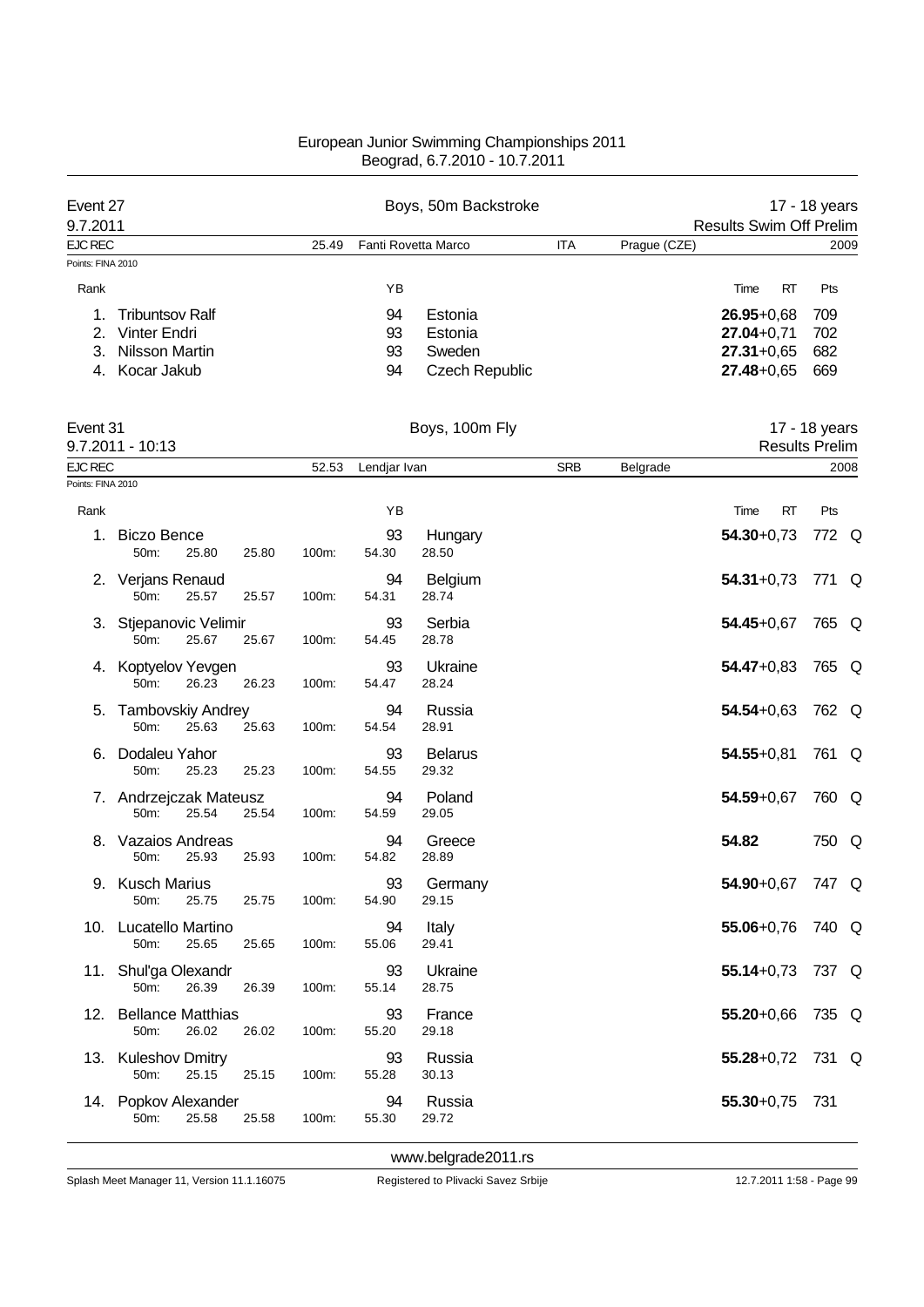### Event 31, Boys, 100m Fly, Prelim, 17 - 18 years

| Rank |                                                 |       |       | YB          |                               | <b>RT</b><br>Time | Pts   |
|------|-------------------------------------------------|-------|-------|-------------|-------------------------------|-------------------|-------|
|      | 15. Puig Garrich Albert<br>50m:<br>26.09        | 26.09 | 100m: | 94<br>55.31 | Spain<br>29.22                | $55.31 + 0.72$    | 730 Q |
|      | 16. Zajusch Tobias<br>50m:<br>26.04             | 26.04 | 100m: | 94<br>55.60 | Germany<br>29.56              | 55.60+0,70 719 Q  |       |
|      | 17. Zhukov Denis<br>50m:<br>26.71               | 26.71 | 100m: | 94<br>55.65 | Russia<br>28.94               | $55.65 + 0.80$    | 717   |
| 18.  | <b>Mollenhauer Nils</b><br>50m:<br>26.06        | 26.06 | 100m: | 93<br>55.67 | Germany<br>29.61              | $55.67 + 0.72$    | 716   |
|      | 19. Vukic Mihael<br>50m:<br>24.94               | 24.94 | 100m: | 94<br>55.69 | Croatia<br>30.75              | $55.69 + 0.75$    | 715 Q |
|      | 20. Carlier Davide<br>50m:<br>26.41             | 26.41 | 100m: | 94<br>55.77 | Italy<br>29.36                | $55.77+0.73$      | 712 R |
| 21.  | Duskinas Tadas<br>50m:<br>25.63                 | 25.63 | 100m: | 94<br>55.78 | Lithuania<br>30.15            | 55.78+0,82 712 R  |       |
|      | 22. Van de Schootbrugge Samuel<br>26.10<br>50m: | 26.10 | 100m: | 93<br>55.92 | <b>Great Britain</b><br>29.82 | $55.92 + 0.71$    | 707   |
|      | 23. Jonsson Jesper<br>26.22<br>50m:             | 26.22 | 100m: | 93<br>56.14 | Sweden<br>29.92               | $56.14 + 0.86$    | 698   |
|      | 24. Jakupsson Magnus<br>50m:<br>27.49           | 27.49 | 100m: | 94<br>56.20 | Faroes<br>28.71               | $56.20 + 0.69$    | 696   |
|      | 25. Ljevar Lovro<br>50m:<br>26.22               | 26.22 | 100m: | 93<br>56.30 | Croatia<br>30.08              | $56.30 + 0.70$    | 692   |
| 26.  | Cohen Avi<br>26.67<br>50m:                      | 26.67 | 100m: | 93<br>56.32 | Israel<br>29.65               | $56.32 + 0.67$    | 692   |
|      | 27. Ayhan Bogac<br>50m:<br>26.40                | 26.40 | 100m: | 93<br>56.35 | Turkey<br>29.95               | $56.35 + 0.71$    | 691   |
|      | <b>Chmiel Lukasz</b><br>26.21<br>50m:           | 26.21 | 100m: | 93<br>56.35 | Poland<br>30.14               | $56.35 + 0.74$    | 691   |
|      | 29. Duffy Philip<br>50m:<br>27.47               | 27.47 | 100m: | 93<br>56.43 | Ireland<br>28.96              | $56.43 + 0.85$    | 688   |
|      | 30. Seles Luka<br>26.34<br>50m:                 | 26.34 | 100m: | 94<br>56.52 | Croatia<br>30.18              | 56.52+0,69 684    |       |
|      | 31. Belahsan Victor<br>27.25<br>50m:            | 27.25 | 100m: | 94<br>56.60 | Israel<br>29.35               | $56.60 + 0.59$    | 681   |
|      | 32. Juerisoo Kristjan<br>50m:<br>26.51          | 26.51 | 100m: | 93<br>56.62 | Estonia<br>30.11              | 56.62             | 681   |
|      | 33. Bromer Viktor B.<br>50m:<br>26.84           | 26.84 | 100m: | 93<br>56.63 | Denmark<br>29.79              | $56.63 + 0.70$    | 680   |
| 34.  | <b>Dittrich Nikolaus</b><br>26.89<br>50m:       | 26.89 | 100m: | 93<br>56.67 | Austria<br>29.78              | $56.67 + 0.77$    | 679   |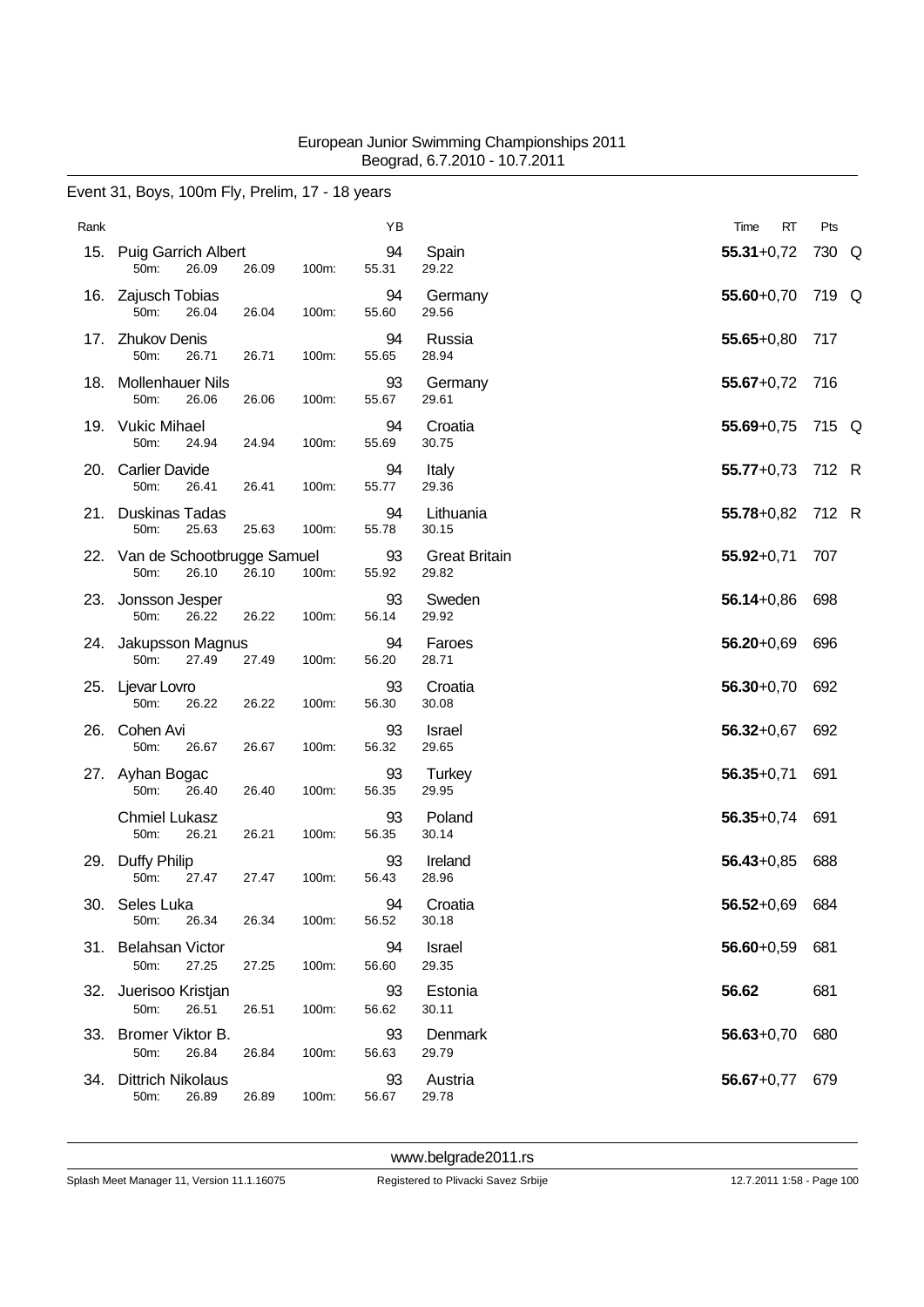### Event 31, Boys, 100m Fly, Prelim, 17 - 18 years

| Rank |                                                                  |       |       | ΥB            |                                 | Time<br>RT       | Pts |
|------|------------------------------------------------------------------|-------|-------|---------------|---------------------------------|------------------|-----|
| 35.  | Przyborowski Piotr<br>50m:<br>25.94                              | 25.94 | 100m: | 93<br>56.72   | Poland<br>30.78                 | $56.72 + 0.73$   | 677 |
| 36.  | Straughan Sam<br>50m:<br>26.34                                   | 26.34 | 100m: | 93<br>56.94   | <b>Great Britain</b><br>30.60   | $56.94 + 0.73$   | 669 |
| 37.  | <b>Zikmund Martin</b><br>26.72<br>50m:                           | 26.72 | 100m: | 93<br>57.12   | <b>Czech Republic</b><br>30.40  | $57.12 + 0.79$   | 663 |
|      | 38. Udicki Bojan<br>50m:<br>26.23                                | 26.23 | 100m: | 93<br>57.13   | Serbia<br>30.90                 | $57.13 + 0.80$   | 663 |
| 39.  | <b>Bjoerk Jesper</b><br>50m:<br>26.87                            | 26.87 | 100m: | 93<br>57.32   | Sweden<br>30.45                 | $57.32 + 0.67$   | 656 |
| 40.  | Cerkovnik Ziga<br>25.84<br>50m:                                  | 25.84 | 100m: | 94<br>57.56   | Slovenia<br>31.72               | $57.56 + 0.74$   | 648 |
| 41.  | Strieborny Adam<br>50m:<br>26.61                                 | 26.61 | 100m: | 94<br>57.89   | Slovakia<br>31.28               | $57.89 + 0.82$   | 637 |
|      | 42. Wysoczynski Mateusz<br>50 <sub>m</sub> :<br>26.91            | 26.91 | 100m: | 93<br>58.01   | Poland<br>31.10                 | $58.01 + 0.68$   | 633 |
| 43.  | <b>Paelling Daniel</b><br>50m:<br>26.62                          | 26.62 | 100m: | 94<br>58.23   | Estonia<br>31.61                | $58.23 + 0.69$   | 626 |
|      | 44. Jaksche Philipp<br>50m:<br>27.47                             | 27.47 | 100m: | 93<br>58.55   | Austria<br>31.08                | $58.55 + 0.76$   | 616 |
| 45.  | Meier Christoph<br>50m:<br>27.59                                 | 27.59 | 100m: | 93<br>59.65   | Liechtenstein<br>32.06          | $59.65 + 0.76$   | 582 |
| 46.  | Simic Andrej<br>50m:<br>28.13                                    | 28.13 | 100m: | 94<br>59.98   | Bosnia and Hercegovina<br>31.85 | $59.98 + 0.90$   | 573 |
| 47.  | <b>Vukobrat Dusan</b><br>50m:<br>27.70                           | 27.70 | 100m: | 94<br>1:00.39 | Serbia<br>32.69                 | $1:00.39 + 0.86$ | 561 |
| 48.  | Cepisevski Gorazd<br>50m:<br>27.97                               | 27.97 | 100m: | 93<br>1:00.83 | FYRMacedonia<br>32.86           | 1:00.83          | 549 |
| 49.  | <b>Tasevski Nenad</b><br>50m:<br>28.81                           | 28.81 | 100m: | 93<br>1:02.13 | FYRMacedonia<br>33.32           | $1:02.13+0.88$   | 515 |
|      | <b>DNS</b> Cofrani Manuel Franco<br><b>WDR</b> Bonacchi Niccolo' |       |       | 93<br>94      | Italy<br>Italy                  |                  |     |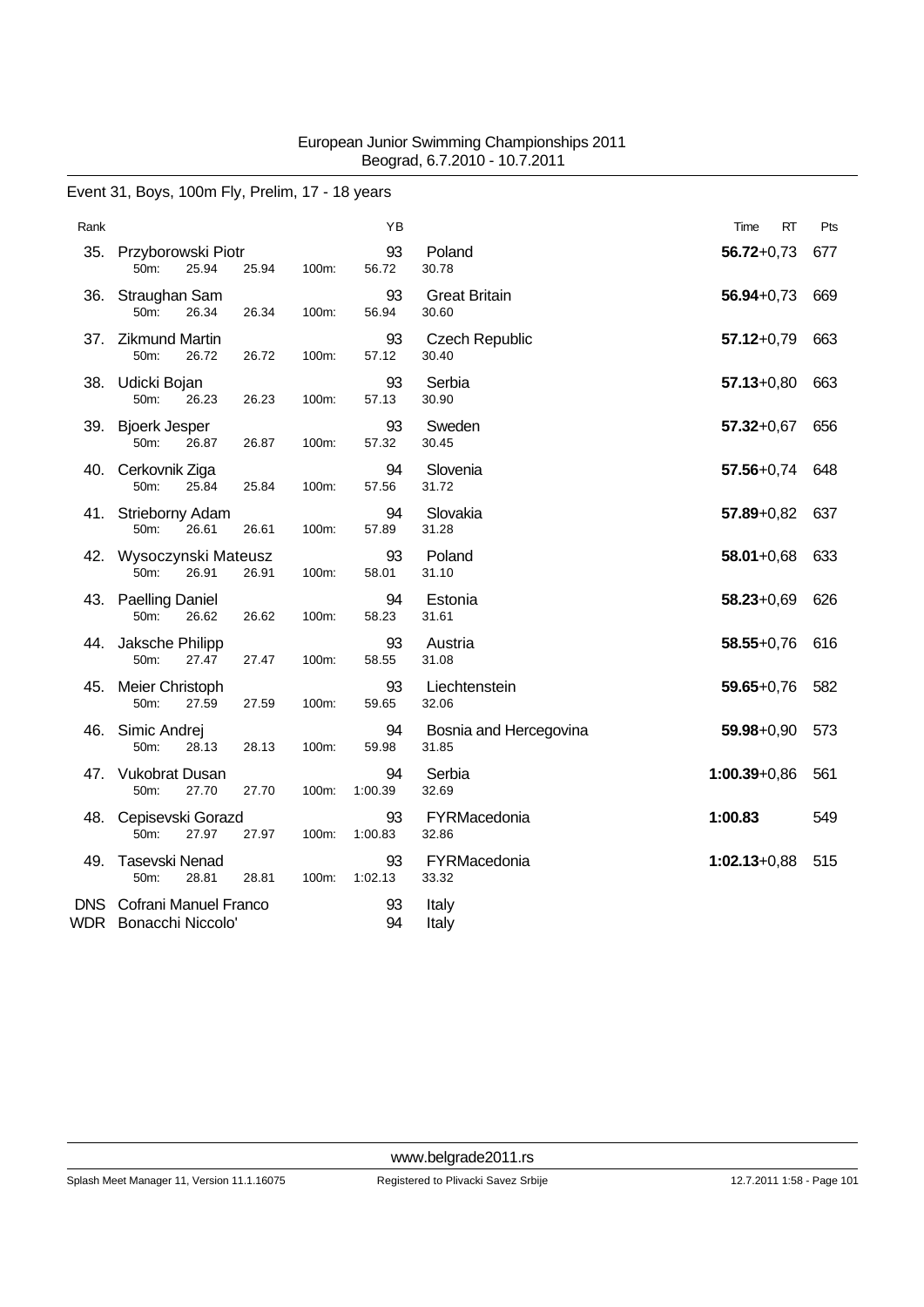| Event 32          | 9.7.2011 - 10:26                                          |       |         |                  | Girls, 100m Breaststroke      |            |              | <b>Results Prelim</b> | 15 - 16 years |      |
|-------------------|-----------------------------------------------------------|-------|---------|------------------|-------------------------------|------------|--------------|-----------------------|---------------|------|
| EJC REC           |                                                           |       | 1:07.49 | Scarcella llaria |                               | <b>ITA</b> | Prague (CZE) |                       |               | 2009 |
| Points: FINA 2010 |                                                           |       |         |                  |                               |            |              |                       |               |      |
| Rank              |                                                           |       |         | ΥB               |                               |            |              | Time<br>RT            | Pts           |      |
| 1.                | Novikova Irina<br>50m:<br>33.50                           | 33.50 | 100m:   | 95<br>1:09.76    | Russia<br>36.26               |            |              | $1:09.76 + 0.77$      | 788 Q         |      |
|                   | 2. Laukkanen Jenna<br>50m:<br>33.53                       | 33.53 | 100m:   | 95<br>1:10.59    | Finland<br>37.06              |            |              | $1:10.59 + 0.77$      | 761 Q         |      |
|                   | 3. Sztankovics Anna<br>50m:<br>33.33                      | 33.33 | 100m:   | 96<br>1:10.94    | Hungary<br>37.61              |            |              | $1:10.94 + 0.79$      | 749 Q         |      |
|                   | 4. Toni Carlotta<br>50m:<br>34.06                         | 34.06 | 100m:   | 95<br>1:11.11    | Italy<br>37.05                |            |              | $1:11.11+0.77$        | 744 Q         |      |
|                   | 5. Polit Claire<br>50m:<br>34.51                          | 34.51 | 100m:   | 95<br>1:11.42    | France<br>36.91               |            |              | 1:11.42               | 734 Q         |      |
|                   | 6. Antonelli Elisa<br>50m:<br>33.46                       | 33.46 | 100m:   | 95<br>1:11.51    | Italy<br>38.05                |            |              | $1:11.51+0.71$        | 732 Q         |      |
|                   | 7. Willers Julia<br>50m:<br>33.61                         | 33.61 | 100m:   | 96<br>1:11.97    | Germany<br>38.36              |            |              | 1:11.97               | 718 Q         |      |
|                   | 8. Hawksworth Jodie<br>33.89<br>50m:                      | 33.89 | 100m:   | 95<br>1:11.98    | <b>Great Britain</b><br>38.09 |            |              | 1:11.98               | 717 Q         |      |
|                   | 9. Naustvik Ingalill Urrang<br>50 <sub>m</sub> :<br>33.76 | 33.76 | 100m:   | 95<br>1:12.02    | Norway<br>38.26               |            |              | 1:12.02               | 716 Q         |      |
|                   | 10. Lowe Danielle<br>50m:<br>34.04                        | 34.04 | 100m:   | 95<br>1:12.03    | <b>Great Britain</b><br>37.99 |            |              | $1:12.03 + 0.73$      | 716 Q         |      |
|                   | 11. Fangio Francesca<br>50m:<br>34.51                     | 34.51 | 100m:   | 95<br>1:12.05    | Italy<br>37.54                |            |              | $1:12.05 + 0.81$      | 715           |      |
| 12.               | Nikolaeva Dorida<br>50m:<br>34.10                         | 34.10 | 100m:   | 95<br>1:12.19    | Russia<br>38.09               |            |              | $1:12.19 + 0.76$      | 711 Q         |      |
|                   | 13. Ferenczi Fanni<br>34.17<br>50m:                       | 34.17 | 100m:   | 96<br>1:12.23    | Hungary<br>38.06              |            |              | $1:12.23+0.67$        | 710 Q         |      |
|                   | 14. Zhigunova Sofya<br>33.91<br>50m:                      | 33.91 | 100m:   | 95<br>1:12.50    | Russia<br>38.59               |            |              | 1:12.50+0,89 702      |               |      |
| 15.               | Tovstogan Ol'ga<br>50m:<br>34.16                          | 34.16 | 100m:   | 96<br>1:12.79    | Ukraine<br>38.63              |            |              | $1:12.79 + 0.91$      | 694 Q         |      |
|                   | 16. Renshaw Molly<br>50m:<br>35.02                        | 35.02 | 100m:   | 96<br>1:12.86    | <b>Great Britain</b><br>37.84 |            |              | $1:12.86 + 0.85$      | 692           |      |
|                   | 17. Sauer Isabella<br>50m:<br>34.00                       | 34.00 | 100m:   | 96<br>1:12.97    | Austria<br>38.97              |            |              | 1:12.97               | 689 Q         |      |
|                   | 18. Holten Cecilie<br>50m:<br>34.24                       | 34.24 | 100m:   | 96<br>1:12.98    | Denmark<br>38.74              |            |              | $1:12.98 + 0.79$      | 688 Q         |      |
|                   | 19. Bornemann Alina<br>34.16<br>50m:                      | 34.16 | 100m:   | 96<br>1:13.03    | Germany<br>38.87              |            |              | 1:13.03               | 687 Q         |      |

<www.belgrade2011.rs>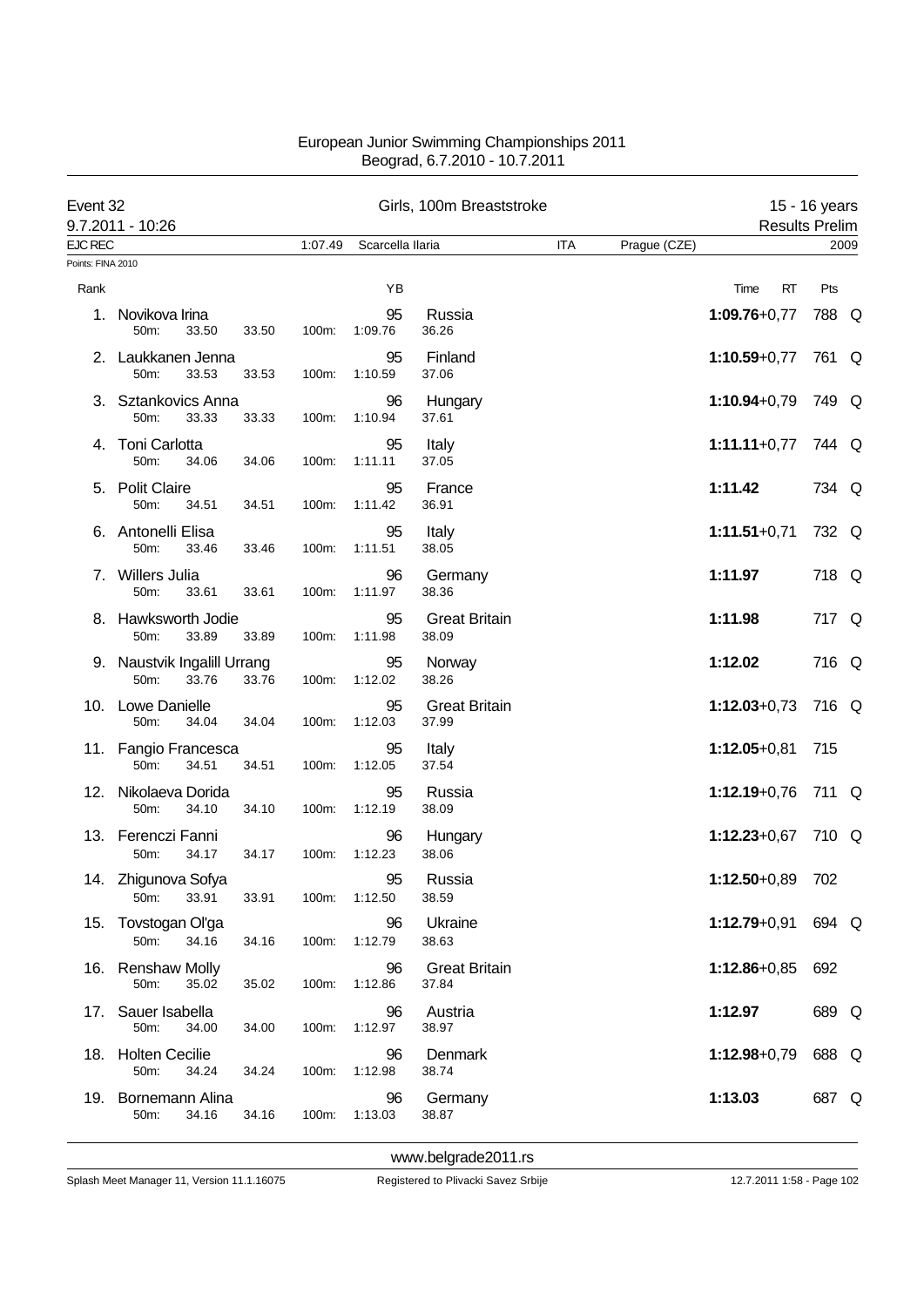### Event 32, Girls, 100m Breaststroke, Prelim, 15 - 16 years

| Rank |                                                      |       | YB            |                                | RT<br>Time       | Pts   |
|------|------------------------------------------------------|-------|---------------|--------------------------------|------------------|-------|
| 20.  | Kunenko Viktoriya<br>50m:<br>33.78<br>33.78          | 100m: | 96<br>1:13.04 | Ukraine<br>39.26               | $1:13.04 + 0.84$ | 687 R |
|      | 21. Heinemann Anna<br>50m:<br>33.89<br>33.89         | 100m: | 96<br>1:13.10 | Germany<br>39.21               | $1:13.10+0.79$   | 685   |
|      | 22. ILIE Florina Alexandra<br>50m:<br>35.14<br>35.14 | 100m: | 96<br>1:13.20 | Romania<br>38.06               | $1:13.20 + 0.91$ | 682 R |
| 23.  | Marrero Munoz Paloma<br>50m:<br>34.68<br>34.68       | 100m: | 96<br>1:13.21 | Spain<br>38.53                 | $1:13.21+0.79$   | 682   |
|      | 24. Marcun Neza<br>50m:<br>35.36<br>35.36            | 100m: | 95<br>1:13.38 | Slovenia<br>38.02              | $1:13.38 + 0.85$ | 677   |
| 25.  | Vaisse Sarah<br>50m:<br>34.49<br>34.49               | 100m: | 95<br>1:13.44 | France<br>38.95                | 1:13.44          | 675   |
| 26.  | Westman Malin<br>50m:<br>34.57<br>34.57              | 100m: | 95<br>1:13.63 | Sweden<br>39.06                | $1:13.63 + 0.76$ | 670   |
| 27.  | Oliveira Paula Alexandra<br>50m:<br>35.58<br>35.58   | 100m: | 96<br>1:13.72 | Portugal<br>38.14              | $1:13.72+0.94$   | 668   |
|      | 28. Liljedahl Katrine<br>50m:<br>34.51<br>34.51      | 100m: | 95<br>1:13.93 | Denmark<br>39.42               | $1:13.93 + 0.78$ | 662   |
|      | 29. Draganova Vangelina<br>50m:<br>34.87<br>34.87    | 100m: | 95<br>1:14.01 | <b>Bulgaria</b><br>39.14       | $1:14.01+0.86$   | 660   |
|      | 30. Nova Nicole<br>50m:<br>35.70<br>35.70            | 100m: | 95<br>1:14.09 | <b>Czech Republic</b><br>38.39 | $1:14.09 + 0.82$ | 658   |
|      | 31. Altintop Dilara<br>50m:<br>35.72<br>35.72        | 100m: | 95<br>1:14.32 | Turkey<br>38.60                | 1:14.32          | 652   |
| 32.  | Chisca Tatiana<br>50m:<br>35.70<br>35.70             | 100m: | 95<br>1:14.37 | Moldova<br>38.67               | 1:14.37          | 650   |
|      | 33. Pawlisz Agata<br>50m:<br>34.56<br>34.56          | 100m: | 95<br>1:14.39 | Poland<br>39.83                | $1:14.39 + 0.75$ | 650   |
| 34.  | <b>Kuce Banu</b><br>50m:<br>34.45<br>34.45           | 100m: | 95<br>1:14.48 | Turkey<br>40.03                | $1:14.48 + 0.73$ | 647   |
| 35.  | Kivirinta Veera<br>34.28<br>50m:<br>34.28            | 100m: | 95<br>1:14.57 | Finland<br>40.29               | 1:14.57          | 645   |
|      | 36. Harutjunjan Maria<br>35.59<br>50m:<br>35.59      | 100m: | 95<br>1:14.61 | Estonia<br>39.02               | 1:14.61+0,72 644 |       |
|      | 37. Boszormenyi Borbala<br>50m:<br>36.04<br>36.04    | 100m: | 95<br>1:14.79 | Hungary<br>38.75               | 1:14.79+0,84 639 |       |
| 38.  | Mikhaylova Maria<br>50m:<br>34.45<br>34.45           | 100m: | 96<br>1:14.82 | Russia<br>40.37                | 1:14.82+0,86 639 |       |
| 39.  | <b>Bovay Jennifer</b><br>50m:<br>35.51<br>35.51      | 100m: | 96<br>1:14.99 | Switzerland<br>39.48           | 1:14.99+0,85 634 |       |
|      |                                                      |       |               |                                |                  |       |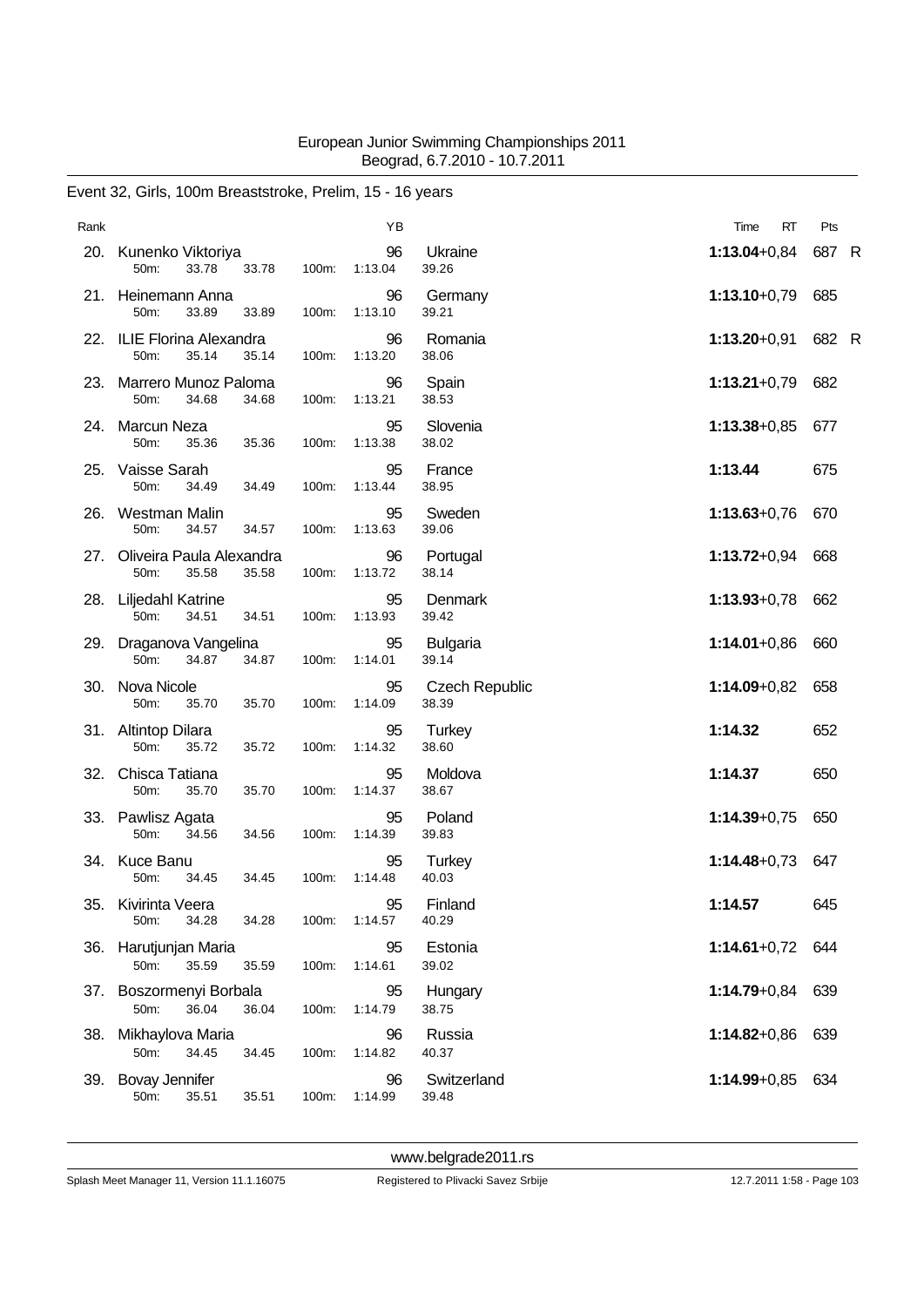| Rank               |                                           |       |       | YB            |                                 | <b>RT</b><br>Time | Pts |
|--------------------|-------------------------------------------|-------|-------|---------------|---------------------------------|-------------------|-----|
| 40.                | CIOROBEA Maria Alexandra<br>35.58<br>50m: | 35.58 | 100m: | 96<br>1:15.18 | Romania<br>39.60                | $1:15.18 + 0.85$  | 630 |
| 41.                | Rehberger Vita<br>35.08<br>50m:           | 35.08 | 100m: | 95<br>1:15.20 | Slovenia<br>40.12               | $1:15.20 + 0.81$  | 629 |
| 42.                | Ivanovic Dragana<br>50m:<br>35.76         | 35.76 | 100m: | 95<br>1:15.35 | Serbia<br>39.59                 | 1:15.35           | 625 |
|                    | Maekinen Anna<br>34.97<br>50m:            | 34.97 | 100m: | 95<br>1:15.35 | Finland<br>40.38                | $1:15.35 + 0.83$  | 625 |
| 44.                | Huber Silvana<br>50m:<br>35.52            | 35.52 | 100m: | 95<br>1:15.36 | Switzerland<br>39.84            | $1:15.36 + 0.87$  | 625 |
| 45.                | <b>Banzer Theresa</b><br>36.05<br>50m:    | 36.05 | 100m: | 96<br>1:15.46 | Liechtenstein<br>39.41          | $1:15.46 + 0.81$  | 623 |
| 46.                | Kyselyova Alyona<br>35.36<br>50m:         | 35.36 | 100m: | 96<br>1:15.75 | Ukraine<br>40.39                | $1:15.75+0.86$    | 615 |
| 47.                | Ninkovic Ivana<br>33.88<br>50m:           | 33.88 | 100m: | 95<br>1:15.77 | Bosnia and Hercegovina<br>41.89 | 1:15.77           | 615 |
| 48.                | De Coster Julie<br>35.46<br>50m:          | 35.46 | 100m: | 95<br>1:15.80 | <b>Belgium</b><br>40.34         | $1:15.80 + 0.66$  | 614 |
| DNS.<br><b>DNS</b> | Dahlberg Jonna<br>Mc Mahon Sycerika       |       |       | 95<br>95      | Sweden<br>Ireland               |                   |     |

### Event 32, Girls, 100m Breaststroke, Prelim, 15 - 16 years

| Event 33          |                                              |         |                | Boys, 100m Breaststroke |               |                               |  |  | 17 - 18 years<br><b>Results Prelim</b> |           |       |  |
|-------------------|----------------------------------------------|---------|----------------|-------------------------|---------------|-------------------------------|--|--|----------------------------------------|-----------|-------|--|
|                   | 9.7.2011 - 10:42                             |         |                |                         |               |                               |  |  |                                        |           |       |  |
| EJC REC           |                                              | 1:00.97 | Toniato Andrea |                         | ITA           | Prague (CZE)                  |  |  |                                        | 2009      |       |  |
| Points: FINA 2010 |                                              |         |                |                         |               |                               |  |  |                                        |           |       |  |
| Rank              |                                              |         |                |                         | YB            |                               |  |  | Time                                   | <b>RT</b> | Pts   |  |
|                   | Samilidis Panagiotis<br>50 <sub>m</sub> :    | 30.11   | 30.11          | 100m:                   | 93<br>1:02.55 | Greece<br>32.44               |  |  | $1:02.55+0.81$                         |           | 821 Q |  |
| 2.                | Benson Craig H<br>50 <sub>m</sub> :          | 30.02   | 30.02          | 100m:                   | 94<br>1:02.98 | <b>Great Britain</b><br>32.96 |  |  | $1:02.98 + 0.48$                       |           | 804 Q |  |
| З.                | Rozhkov Olexiy<br>50 <sub>m</sub> :          | 29.95   | 29.95          | 100m:                   | 93<br>1:03.05 | Ukraine<br>33.10              |  |  | $1:03.05 + 0.75$                       |           | 802 Q |  |
|                   | Mattsson Matti<br>50 <sub>m</sub> :          | 29.55   | 29.55          | 100m:                   | 93<br>1:03.36 | Finland<br>33.81              |  |  | $1:03.36 + 0.78$                       |           | 790 Q |  |
| 5.                | Klemparski Yury<br>50 <sub>m</sub> :         | 30.05   | 30.05          | 100m:                   | 93<br>1:03.48 | <b>Belarus</b><br>33.43       |  |  | $1:03.48 + 0.79$                       |           | 785 Q |  |
| 6.                | <b>Amaltdinov Marat</b><br>50 <sub>m</sub> : | 30.68   | 30.68          | 100m:                   | 94<br>1:03.60 | Russia<br>32.92               |  |  | $1:03.60 + 0.89$                       |           | 781 Q |  |
|                   | Shagalov Yaron<br>50m:                       | 30.15   | 30.15          | 100m:                   | 93<br>1:03.91 | <b>Israel</b><br>33.76        |  |  | $1:03.91 + 0.81$                       |           | 770 Q |  |
|                   |                                              |         |                |                         |               |                               |  |  |                                        |           |       |  |

<www.belgrade2011.rs>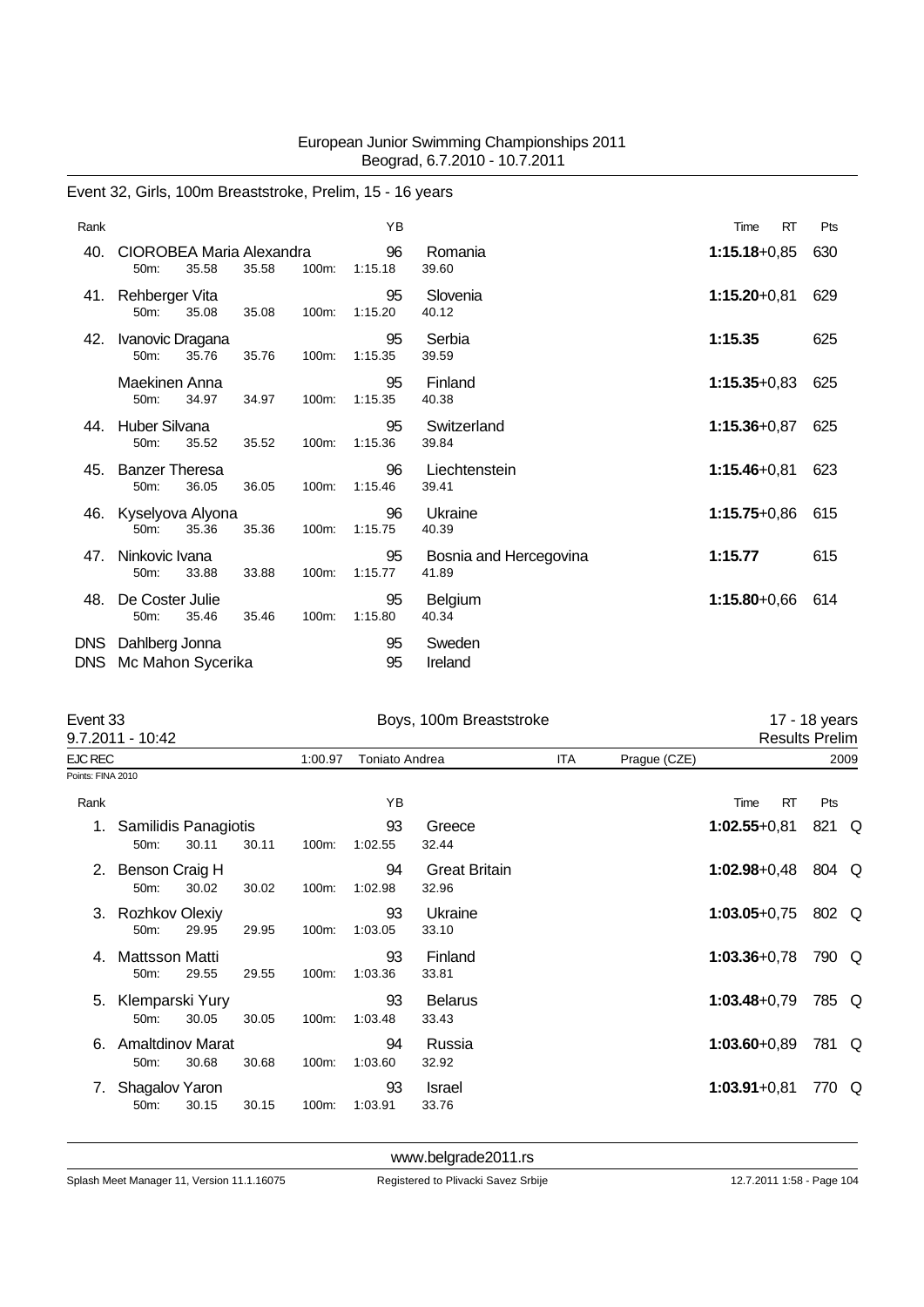| Rank |                                             |       |       | ΥB            |                                | RT<br>Time         | Pts   |  |
|------|---------------------------------------------|-------|-------|---------------|--------------------------------|--------------------|-------|--|
|      | 8. Klepikov Nikolay<br>30.72<br>50m:        | 30.72 | 100m: | 93<br>1:03.92 | Russia<br>33.20                | $1:03.92 + 0.85$   | 769 Q |  |
| 9.   | <b>Tishchenko Anton</b><br>50m:<br>30.37    | 30.37 | 100m: | 93<br>1:04.08 | Russia<br>33.71                | $1:04.08 + 0.70$   | 763   |  |
| 10.  | Wiechhusen Paul<br>50m:<br>30.45            | 30.45 | 100m: | 93<br>1:04.10 | Germany<br>33.65               | $1:04.10+0.71$     | 763 Q |  |
|      | 11. Artiomov Danila<br>50m:<br>29.93        | 29.93 | 100m: | 94<br>1:04.12 | Moldova<br>34.19               | $1:04.12+0.81$     | 762 Q |  |
|      | 12. Vollmer Bastian<br>50m:<br>30.40        | 30.40 | 100m: | 93<br>1:04.17 | Germany<br>33.77               | $1:04.17+0.73$     | 760 Q |  |
|      | 13. De La Vega Itay<br>50m:<br>30.40        | 30.40 | 100m: | 93<br>1:04.19 | Israel<br>33.79                | $1:04.19 + 0.73$   | 760 Q |  |
|      | 14. Pucilo Piotr<br>50m:<br>30.38           | 30.38 | 100m: | 93<br>1:04.31 | Poland<br>33.93                | $1:04.31+0.78$     | 755 Q |  |
| 15.  | Utekhin Oleg<br>50m:<br>29.89               | 29.89 | 100m: | 94<br>1:04.44 | Russia<br>34.55                | $1:04.44+0.79$     | 751   |  |
| 16.  | Trajkovic Nikola<br>50m:<br>30.75           | 30.75 | 100m: | 94<br>1:04.64 | Serbia<br>33.89                | $1:04.64 + 0.66$   | 744 Q |  |
| 17.  | <b>Quinn Nicholas</b><br>50m:<br>30.74      | 30.74 | 100m: | 93<br>1:04.80 | Ireland<br>34.06               | $1:04.80 + 0.79$   | 738 Q |  |
|      | 18. van der Werf Gavin<br>50m:<br>30.13     | 30.13 | 100m: | 93<br>1:04.84 | Netherlands<br>34.71           | 1:04.84            | 737 Q |  |
|      | 19. Parker Joseph<br>50m:<br>30.66          | 30.66 | 100m: | 93<br>1:04.85 | <b>Great Britain</b><br>34.19  | $1:04.85 + 0.73$   | 737 R |  |
| 20.  | Vandevelde Raf<br>50m:<br>30.38             | 30.38 | 100m: | 93<br>1:05.05 | Belgium<br>34.67               | $1:05.05+0.71$     | 730 R |  |
| 21.  | Kraus Maximilian<br>50m:<br>30.09           | 30.09 | 100m: | 93<br>1:05.09 | Germany<br>35.00               | $1:05.09 + 0.82$   | 728   |  |
| 22.  | Shahaff Yahav<br>50 <sub>m</sub> :<br>30.66 | 30.66 | 100m: | 93<br>1:05.11 | <b>Israel</b><br>34.45         | $1:05.11+0.69$     | 728   |  |
| 23.  | Sevcik Jakub<br>50m:<br>29.82               | 29.82 | 100m: | 94<br>1:05.12 | <b>Czech Republic</b><br>35.30 | 1:05.12+0,80 727   |       |  |
|      | 24. Oseledets Dmytro<br>50m:<br>30.18       | 30.18 | 100m: | 94<br>1:05.17 | Ukraine<br>34.99               | $1:05.17+0.72$ 726 |       |  |
|      | 25. Perisic Dejan<br>50m:<br>30.71          | 30.71 | 100m: | 93<br>1:05.31 | Serbia<br>34.60                | $1:05.31+0.68$     | 721   |  |
| 26.  | Desplanches Jeremy<br>31.02<br>50m:         | 31.02 | 100m: | 94<br>1:05.48 | Switzerland<br>34.46           | 1:05.48            | 716   |  |
| 27.  | <b>Eser Kemal Erce</b><br>50m:<br>30.28     | 30.28 | 100m: | 93<br>1:05.64 | Turkey<br>35.36                | $1:05.64 + 0.67$   | 710   |  |

# Event 33, Boys, 100m Breaststroke, Prelim, 17 - 18 years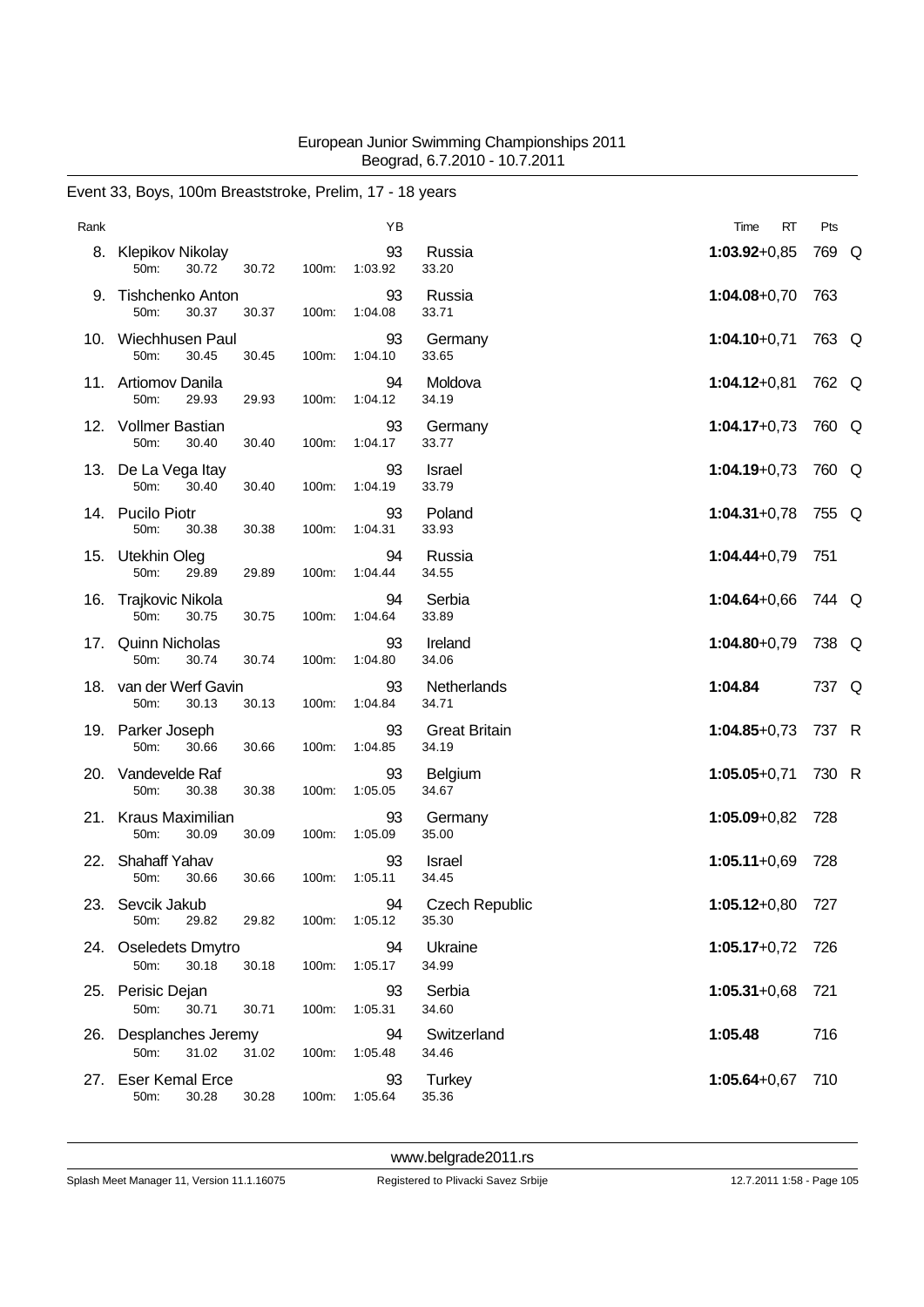| Rank                             |                                                         |       |       | YB             |                               | <b>RT</b><br>Time | Pts |
|----------------------------------|---------------------------------------------------------|-------|-------|----------------|-------------------------------|-------------------|-----|
| 28.                              | Vuorela Teemu<br>30.67<br>50m:                          | 30.67 | 100m: | 94<br>1:05.78  | Finland<br>35.11              | $1:05.78 + 0.73$  | 706 |
| 29.                              | <b>Tazans Uldis</b><br>50m:<br>30.22                    | 30.22 | 100m: | 93<br>1:05.86  | Latvia<br>35.64               | $1:05.86 + 0.81$  | 703 |
| 30.                              | Lekic Lazar<br>50m:<br>30.48                            | 30.48 | 100m: | 94<br>1:06.13  | Serbia<br>35.65               | $1:06.13 + 0.86$  | 695 |
| 31.                              | Gamper Jevgenij<br>50m:<br>30.37                        | 30.37 | 100m: | 94<br>1:06.18  | Lithuania<br>35.81            | $1:06.18 + 0.84$  | 693 |
| 32.                              | Kaerki Johannes<br>50m:<br>31.80                        | 31.80 | 100m: | 93<br>1:06.60  | Sweden<br>34.80               | $1:06.60 + 0.71$  | 680 |
| 33.                              | <b>Clarke Peter</b><br>50m:<br>31.46                    | 31.46 | 100m: | 94<br>1:06.62  | Ireland<br>35.16              | $1:06.62+0.77$    | 679 |
| 34.                              | Romagnoli Valerio<br>50m:<br>31.88                      | 31.88 | 100m: | 94<br>1:06.73  | Switzerland<br>34.85          | $1:06.73+0.71$    | 676 |
|                                  | Sweeney Dan<br>31.66<br>50m:                            | 31.66 | 100m: | 93<br>1:06.73  | Ireland<br>35.07              | $1:06.73+0.72$    | 676 |
| 36.                              | <b>Dietrich Johannes</b><br>50m:<br>32.08               | 32.08 | 100m: | 93<br>1:06.91  | Austria<br>34.83              | $1:06.91+0.80$    | 671 |
| 37.                              | <b>Mikalauskas Marius</b><br>30.51<br>50m:              | 30.51 | 100m: | 94<br>1:07.09  | Lithuania<br>36.58            | $1:07.09 + 0.79$  | 665 |
| 38.                              | Duffy Philip<br>32.72<br>50m:                           | 32.72 | 100m: | 93<br>1:08.70  | Ireland<br>35.98              | $1:08.70 + 0.82$  | 619 |
| 39.                              | Petrovski Damjan<br>50m:<br>32.08                       | 32.08 | 100m: | 93<br>1:10.24  | FYRMacedonia<br>38.16         | 1:10.24           | 580 |
| DNS.<br><b>DNS</b><br><b>DNS</b> | Parisi Roberto<br>Smeenge Roy<br><b>Bizzarri Flavio</b> |       |       | 93<br>93<br>93 | Italy<br>Netherlands<br>Italy |                   |     |

# Event 33, Boys, 100m Breaststroke, Prelim, 17 - 18 years

| Event 34<br>$9.7.2011 - 10:55$ |                                                                 |         | Girls, 4 x 100m Medley |                       | 15 - 16 years<br><b>Results Prelim</b> |                |           |          |      |  |
|--------------------------------|-----------------------------------------------------------------|---------|------------------------|-----------------------|----------------------------------------|----------------|-----------|----------|------|--|
| <b>EJC REC</b>                 | 4:05.59                                                         | Germany |                        | <b>GER</b>            | Prague (CZE)                           |                |           |          | 2009 |  |
| Points: FINA 2010              |                                                                 |         |                        |                       |                                        |                |           |          |      |  |
| Rank                           |                                                                 |         |                        |                       |                                        | Time           | <b>RT</b> | Pts      |      |  |
| <b>Great Britain 1</b>         |                                                                 |         | <b>Great Britain</b>   |                       | $4:13.06 + 0.67$                       |                | 772 A     |          |      |  |
| Lenderyou Phoebe               | $+0.67$                                                         | 31.01   | 1:03.68                | <b>Barton Georgia</b> | $+0,60$                                | 28.52          | 1:01.41   |          |      |  |
| O'Connor Siobhan-Marie         | $+0.66$                                                         | 32.67   | 1:10.66                | Lloyd Jessica         | $+0.53$                                | 27.59<br>57.31 |           |          |      |  |
| Russia 1<br>2 <sup>1</sup>     |                                                                 |         | Russia                 |                       |                                        | $4:13.43+0.65$ |           | 769<br>A |      |  |
| Vinyukova Nadezhda             | $+0.65$                                                         | 31.01   | 1:04.98                | Chimrova Svetlana     | $+0.57$                                | 27.95          | 1:01.34   |          |      |  |
| Temnikova Maria                | Kolotushkina Valeriya<br>32.78<br>1:09.82<br>$+0,40$<br>$+0,50$ |         |                        |                       |                                        |                | 57.29     |          |      |  |
| Denmark 1<br>3.                |                                                                 |         | Denmark                |                       |                                        | $4:14.77+0.67$ |           | 756      | A    |  |
| Nielsen Mie OE.                | $+0.67$                                                         | 30.37   | 1:02.43                | Munkholm Christina    | $+0.05$                                | 29.01          | 1:02.47   |          |      |  |
| <b>Holten Cecilie</b>          | $+0.58$                                                         | 33.70   | 1:12.06                | Hansen Kia            | $+0,29$                                | 27.64          | 57.81     |          |      |  |
|                                |                                                                 |         |                        | www.belgrade2011.rs   |                                        |                |           |          |      |  |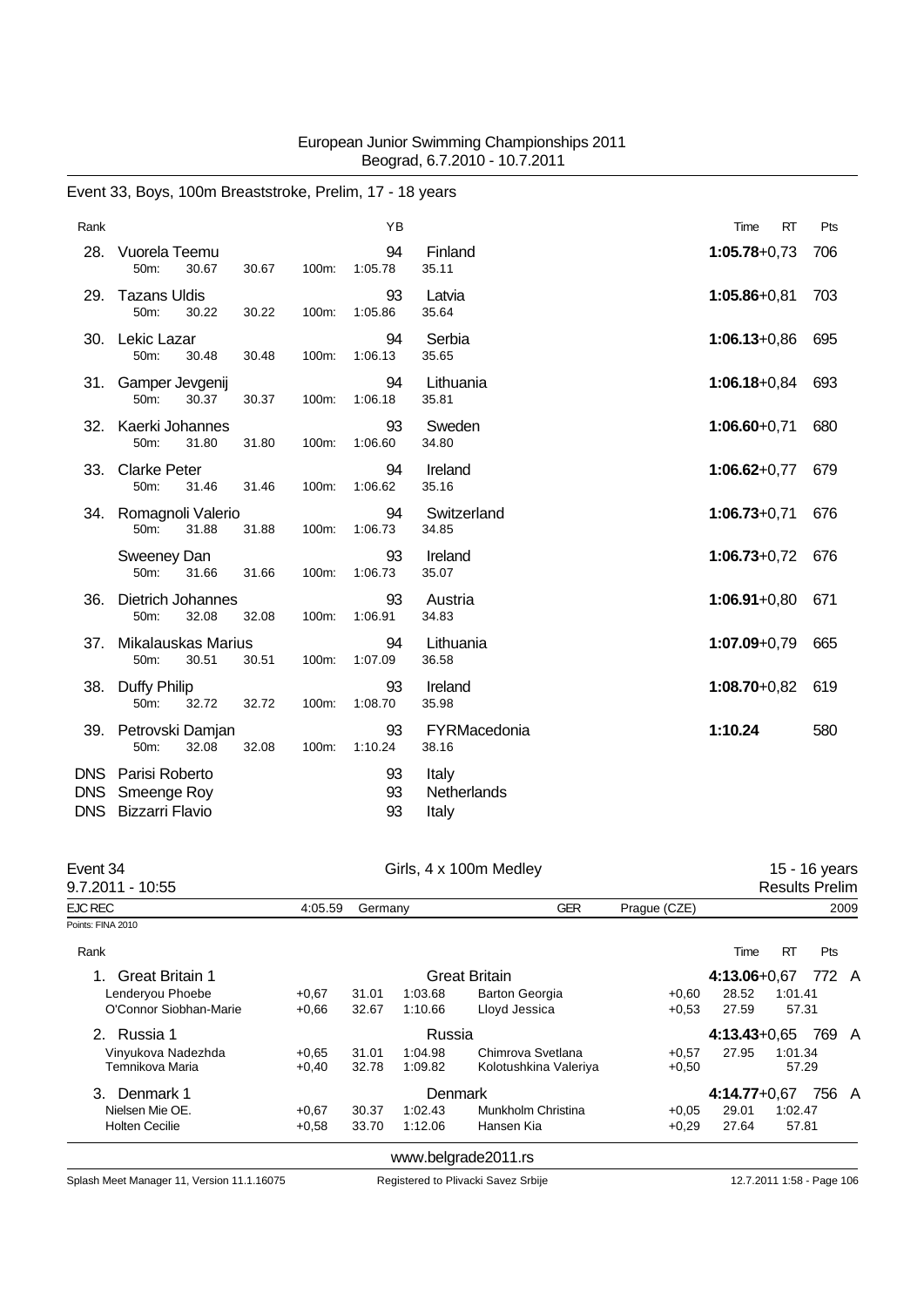### Event 34, Girls, 4 x 100m Medley, Prelim, 15 - 16 years

| Rank                                                                       |                    |                |                                     |                                                             |                    | Time                                        | <b>RT</b>          | Pts   |                |
|----------------------------------------------------------------------------|--------------------|----------------|-------------------------------------|-------------------------------------------------------------|--------------------|---------------------------------------------|--------------------|-------|----------------|
| 4. Spain 1<br>Munoz Del Campo Lidon<br>Lago Arobes Judith                  | $+0,80$<br>$+0,42$ | 31.33<br>34.54 | Spain<br>1:03.54<br>1:12.60         | Sanchez Rodriguez Maria<br><b>Gonzalez Crivillers Marta</b> | $+0,38$<br>$+0,08$ | $4:16.12+0.80$<br>29.71<br>26.98            | 1:03.09<br>56.89   | 745   | A              |
| 5. Italy 1<br>Esposito Ambra<br>Fangio Francesca                           | $+0.62$<br>0.00    | 31.50<br>34.32 | Italy<br>1:04.42<br>1:11.78         | Martiradonna Jennifer Grazia<br><b>Trentin Giada</b>        | 0.00<br>$+0,21$    | $4:16.45 + 0.62$<br>29.35<br>27.49          | 1:03.04<br>57.21   | 742   | $\overline{A}$ |
| 6. Sweden 1<br>Hansson Louise<br>Dahlberg Jonna                            | $+0,69$<br>$+0,09$ | 30.99<br>33.10 | Sweden<br>1:04.72<br>1:12.34        | <b>Bertrand Celine</b><br>Dollmayer Wanda                   | $+0,30$<br>$+0,33$ | $4:16.84 + 0.69$<br>28.42<br>27.63          | 1:01.71<br>58.07   | 738   | A              |
| 7. Germany 1<br>Beyer Paula<br><b>Willers Julia</b>                        | $+0,63$<br>$+0,52$ | 31.65<br>34.65 | Germany<br>1:05.01<br>1:13.08       | <b>Czeschner Elena</b><br>Wegel Sina                        | $+0,33$<br>$+0,50$ | 4:17.66+0,63<br>28.53                       |                    | 731 A |                |
| 8. France 1<br>Gheorghiu Camille<br>Vaisse Sarah                           | $+0,62$<br>0.00    | 32.38<br>34.36 | France<br>1:05.58<br>1:13.53        | Alfani Jennifer<br>Verger Gourson Margaux                   | $+0,37$<br>$+0,31$ | 4:19.93+0,62 712 A<br>28.95<br>27.80        | 1:03.10<br>57.72   |       |                |
| 9. Ukraine 1<br>Gumenyuk Nadiya<br>Tovstogan Ol'ga                         | $+0,71$<br>0.00    | 32.45<br>33.91 | Ukraine<br>1:05.78                  | Kyselyova Yuliya<br>Sheyko Alina                            | 0.00<br>+0,47      | $4:20.65+0.71$<br>27.55                     | 57.29              | 706   | - R            |
| 10. Turkey 1<br>Sarikaya Hazal<br>Kuce Banu                                | $+0,66$<br>0.00    | 32.21<br>35.22 | <b>Turkey</b><br>1:04.10<br>1:14.96 | Ustundag Nida Eliz<br>Hatipoglu Ceren                       | +0,45<br>$+0,69$   | $4:21.93+0.66$<br>29.80                     |                    | 696   | R              |
| 11. Hungary 1<br>Joo Sara<br>Sztankovics Anna                              | $+0.57$<br>0.00    | 32.77          | Hungary<br>1:07.73<br>11.61         | Ferenczi Fanni<br>Boszormenyi Borbala                       | 0.00<br>0.00       | $4:24.51+0.57$<br>1:31.96<br>27.85          | 2:06.65<br>58.52   | 676   |                |
| 12. Moldova 1<br>Olari Iulia<br>Chisca Tatiana                             | $+0,68$<br>0.00    | 31.80<br>33.77 | Moldova<br>1:05.70<br>1:11.08       | Perstneva Tatiana<br>Semiruncic Ana                         | $+0,52$<br>$+0,61$ | $4:25.78+0.68$<br>29.25<br>29.19            | 1:07.41<br>1:01.59 | 666   |                |
| 13. Finland 1<br>Laukkanen Jenna<br>Kivirinta Veera                        | $+0.63$<br>$+0,17$ | 32.30<br>33.84 | Finland<br>1:05.45<br>1:14.29       | Kuutamo Sini<br>Jaervelae Saara-Maija                       | $+0,08$<br>$+0,16$ | $4:26.10+0.63$<br>29.44<br>28.75            | 1:05.87<br>1:00.49 | 664   |                |
| 14. Romania 1<br>Nicolae Cristina Andreea<br><b>ILIE Florina Alexandra</b> | $+0,64$<br>0.00    | 32.70<br>34.77 | Romania<br>1:06.88<br>1:16.35       | Zarnoianu Ioana Alexandra<br>Ene Alina Gratiela             | 0.00<br>$+0,52$    | $4:26.14+0.64$<br>29.88<br>27.86            | 1:04.74<br>58.17   | 664   |                |
| 15. Serbia 1<br>Cosic Divna<br>Ivanovic Dragana                            | $+0,69$<br>0.00    | 32.03<br>36.71 | Serbia<br>1:07.04<br>1:16.08        | Jovanov Mila<br>Draganov C Katarina                         | $+0,64$<br>$+0,74$ | $4:28.26 + 0.69$<br>30.17  1:04.39<br>28.95 | 1:00.75            | 648   |                |
| 16. Portugal 1<br>Martinheira Catia Raquel<br>Oliveira Paula Alexandra     | $+0,55$<br>$+0,58$ | 32.20<br>35.59 | Portugal<br>1:07.08<br>1:16.53      | Miranda Ana Marta<br>Duraes Diana Margarida                 | +0,43<br>$+0,05$   | 4:29.30+0,55 640<br>29.73<br>28.69          | 1:05.47<br>1:00.22 |       |                |
| 17. Estonia 1<br>Mihhailova Valeria<br>Harutjunjan Maria                   | $+0,57$<br>0.00    | 32.32<br>36.67 | Estonia<br>1:07.36<br>1:15.60       | Stepanenko Anita<br>Romanjuk Maria                          | 0.00<br>0.00       | $4:30.57+0.57$<br>31.32<br>29.44            | 1:06.47<br>1:01.14 | 631   |                |
| DNS Poland 1<br>Slovenia 1<br>DNS.                                         |                    |                | Poland<br>Slovenia                  |                                                             |                    |                                             |                    |       |                |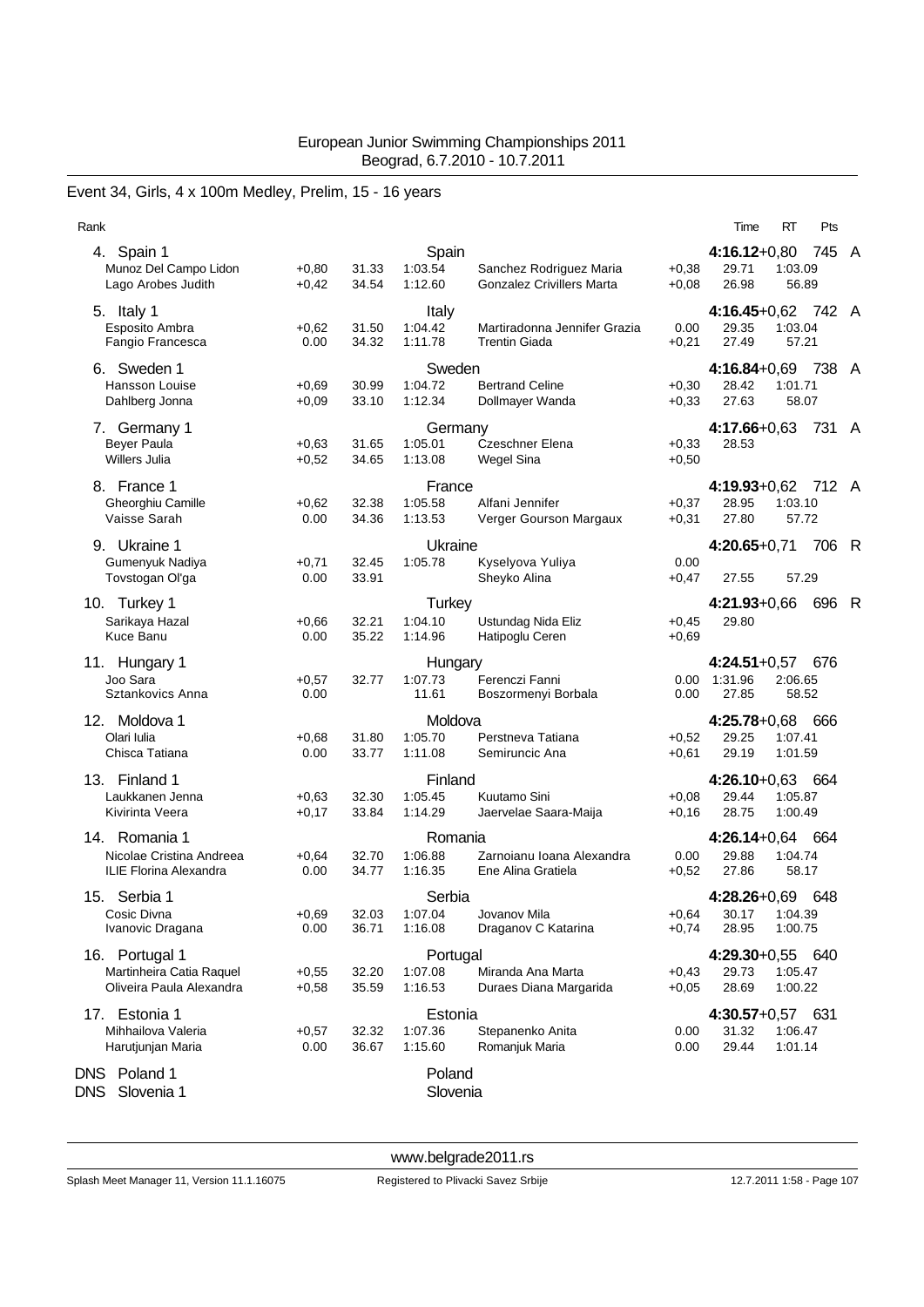|                   |                  |                             |       |       | Event 34, Girls, 4 x 100m Medley, Prelim, 15 - 16 years |                      |       |         |       |       |                  |           |               |
|-------------------|------------------|-----------------------------|-------|-------|---------------------------------------------------------|----------------------|-------|---------|-------|-------|------------------|-----------|---------------|
| Rank              |                  |                             |       |       |                                                         |                      |       |         |       |       | Time             | <b>RT</b> | Pts           |
|                   |                  |                             |       |       |                                                         | Switzerland          |       |         |       |       |                  |           |               |
| <b>DNS</b>        | Switzerland 1    |                             |       |       |                                                         |                      |       |         |       |       |                  |           |               |
| Event 35          |                  |                             |       |       |                                                         | Boys, 800m Freestyle |       |         |       |       |                  |           | 17 - 18 years |
|                   | 9.7.2011 - 11:11 |                             |       |       |                                                         |                      |       |         |       |       |                  |           | Results       |
| Points: FINA 2010 |                  |                             |       |       |                                                         |                      |       |         |       |       |                  |           |               |
| Rank              |                  |                             |       |       | YB                                                      |                      |       |         |       |       | Time             | <b>RT</b> | Pts           |
| 1.                |                  | Yildirimer Ediz             |       |       | 93                                                      | <b>Turkey</b>        |       |         |       |       | $8:00.82 + 0.78$ |           | 831           |
|                   | 50m:             | 28.08                       | 28.08 | 250m: | 2:29.39                                                 | 30.41                | 450m: | 4:31.30 | 30.51 | 650m: | 6:33.46          | 30.48     |               |
|                   | 100m:            | 58.21                       | 30.13 | 300m: | 2:59.61                                                 | 30.22                | 500m: | 5:01.79 | 30.49 | 700m: | 7:03.66          | 30.20     |               |
|                   | 150m:            | 1:28.58                     | 30.37 | 350m: | 3:30.24                                                 | 30.63                | 550m: | 5:32.46 | 30.67 | 750m: | 7:33.50          | 29.84     |               |
|                   | 200m:            | 1:58.98                     | 30.40 | 400m: | 4:00.79                                                 | 30.55                | 600m: | 6:02.98 | 30.52 | 800m: | 8:00.82          | 27.32     |               |
| 2.                | Detti Gabriele   |                             |       |       | 94                                                      | Italy                |       |         |       |       | $8:00.95 + 0.84$ |           | 830           |
|                   | 50m:             | 28.31                       | 28.31 | 250m: | 2:30.59                                                 | 30.62                | 450m: | 4:31.89 | 30.21 | 650m: | 6:33.58          | 30.11     |               |
|                   | 100m:            | 59.02                       | 30.71 | 300m: | 3:00.67                                                 | 30.08                | 500m: | 5:02.58 | 30.69 | 700m: | 7:03.67          | 30.09     |               |
|                   | 150m:            | 1:29.65                     | 30.63 | 350m: | 3:31.07                                                 | 30.40                | 550m: | 5:32.99 | 30.41 | 750m: | 7:32.98          | 29.31     |               |
|                   | 200m:            | 1:59.97                     | 30.32 | 400m: | 4:01.68                                                 | 30.61                | 600m: | 6:03.47 | 30.48 | 800m: | 8:00.95          | 27.97     |               |
| 3.                |                  | Paltrinieri Gregorio        |       |       | 94                                                      | Italy                |       |         |       |       | $8:01.31+0.87$   |           | 828           |
|                   | 50m:             | 28.30                       | 28.30 | 250m: | 2:29.65                                                 | 30.28                | 450m: | 4:31.11 | 30.34 | 650m: | 6:32.30          | 29.32     |               |
|                   | 100m:            | 58.67                       | 30.37 | 300m: | 2:59.84                                                 | 30.19                | 500m: | 5:01.79 | 30.68 | 700m: | 7:03.55          | 31.25     |               |
|                   | 150m:            | 1:28.84                     | 30.17 | 350m: | 3:30.30                                                 | 30.46                | 550m: | 5:32.50 | 30.71 | 800m: | 8:01.31          | 57.76     |               |
|                   | 200m:            | 1:59.37                     | 30.53 | 400m: | 4:00.77                                                 | 30.47                | 600m: | 6:02.98 | 30.48 |       |                  |           |               |
| 4.                | Szuba Michal     |                             |       |       | 93                                                      | Poland               |       |         |       |       | $8:01.71+0.86$   |           | 826           |
|                   | 50m:             | 28.18                       | 28.18 | 250m: | 2:30.88                                                 | 30.65                | 450m: | 4:32.55 | 30.11 | 650m: | 6:34.41          | 30.37     |               |
|                   | 100m:            | 59.03                       | 30.85 | 300m: | 3:01.31                                                 | 30.43                | 500m: | 5:02.88 | 30.33 | 700m: | 7:04.32          | 29.91     |               |
|                   | 150m:            | 1:29.57                     | 30.54 | 350m: | 3:31.93                                                 | 30.62                | 550m: | 5:33.59 | 30.71 | 750m: | 7:34.17          | 29.85     |               |
|                   | 200m:            | 2:00.23                     | 30.66 | 400m: | 4:02.44                                                 | 30.51                | 600m: | 6:04.04 | 30.45 | 800m: | 8:01.71          | 27.54     |               |
| 5.                |                  | Zaborowski Filip            |       |       | 94                                                      | Poland               |       |         |       |       | $8:05.84 + 0.78$ |           | - 805         |
|                   | 50m:             | 28.52                       | 28.52 | 250m: | 2:31.09                                                 | 30.81                | 450m: | 4:34.60 | 30.54 | 650m: | 6:36.14          | 30.28     |               |
|                   | 100m:            | 58.87                       | 30.35 | 300m: | 3:02.10                                                 | 31.01                | 500m: | 5:05.15 | 30.55 | 700m: | 7:06.52          | 30.38     |               |
|                   | 150m:            | 1:29.57                     | 30.70 | 350m: | 3:33.17                                                 | 31.07                | 550m: | 5:35.51 | 30.36 | 750m: | 7:36.52          | 30.00     |               |
|                   | 200m:            | 2:00.28                     | 30.71 | 400m: | 4:04.06                                                 | 30.89                | 600m: | 6:05.86 | 30.35 | 800m: | 8:05.84          | 29.32     |               |
| 6.                | Vigorito Lucas   |                             |       |       | 94                                                      | France               |       |         |       |       | $8:10.49 + 0.71$ |           | 783           |
|                   |                  | 50m: 28.43                  | 28.43 | 250m: | 2:31.28                                                 | 30.78                | 450m: | 4:34.88 | 31.07 | 650m: | 6:39.18          | 31.05     |               |
|                   | 100m:            | 59.02                       | 30.59 | 300m: | 3:02.34                                                 | 31.06                | 500m: | 5:06.08 | 31.20 | 700m: | 7:10.31          | 31.13     |               |
|                   | 150m:            | 1:29.66                     | 30.64 | 350m: | 3:31.94                                                 | 29.60                | 550m: | 5:37.26 | 31.18 | 750m: | 7:40.88          | 30.57     |               |
|                   | 200m:            | 2:00.50                     | 30.84 | 400m: | 4:03.81                                                 | 31.87                | 600m: | 6:08.13 | 30.87 | 800m: | 8:10.49          | 29.61     |               |
|                   |                  | 7. Vial Collet Enzo         |       |       | 93                                                      | France               |       |         |       |       | 8:13.16+0,80 770 |           |               |
|                   | 50m:             | 28.58                       | 28.58 | 250m: | 2:33.32                                                 | 31.14                | 450m: | 4:38.82 | 31.13 | 650m: | 6:42.73          | 30.72     |               |
|                   | 100m:            | 59.57                       | 30.99 | 300m: | 3:05.29                                                 | 31.97                | 500m: | 5:09.95 | 31.13 | 700m: | 7:13.54          | 30.81     |               |
|                   | 150m:            | 1:30.85                     | 31.28 | 350m: | 3:36.54                                                 | 31.25                | 550m: | 5:40.76 | 30.81 | 750m: | 7:43.94          | 30.40     |               |
|                   | 200m:            | 2:02.18                     | 31.33 | 400m: | 4:07.69                                                 | 31.15                | 600m: | 6:12.01 | 31.25 | 800m: | 8:13.16          | 29.22     |               |
| 8.                |                  | Goicoechea Casanueva Victor |       |       | 94                                                      | Spain                |       |         |       |       | 8:13.18+0,75 770 |           |               |
|                   | 50m:             | 27.99                       | 27.99 | 250m: | 2:30.28                                                 | 30.91                | 450m: | 4:35.50 | 31.39 | 650m: | 6:41.61          | 31.38     |               |
|                   | 100m:            | 58.07                       | 30.08 | 300m: | 3:01.27                                                 | 30.99                | 500m: | 5:06.95 | 31.45 | 700m: | 7:13.46          | 31.85     |               |
|                   | 150m:            | 1:28.73                     | 30.66 | 350m: | 3:32.77                                                 | 31.50                | 550m: | 5:38.58 | 31.63 | 750m: | 7:44.67          | 31.21     |               |
|                   | 200m:            | 1:59.37                     | 30.64 | 400m: | 4:04.11                                                 | 31.34                | 600m: | 6:10.23 | 31.65 | 800m: | 8:13.18          | 28.51     |               |
|                   |                  |                             |       |       |                                                         |                      |       |         |       |       |                  |           |               |

Splash Meet Manager 11, Version 11.1.16075 Registered to Plivacki Savez Srbije 12.7.2011 1:58 - Page 108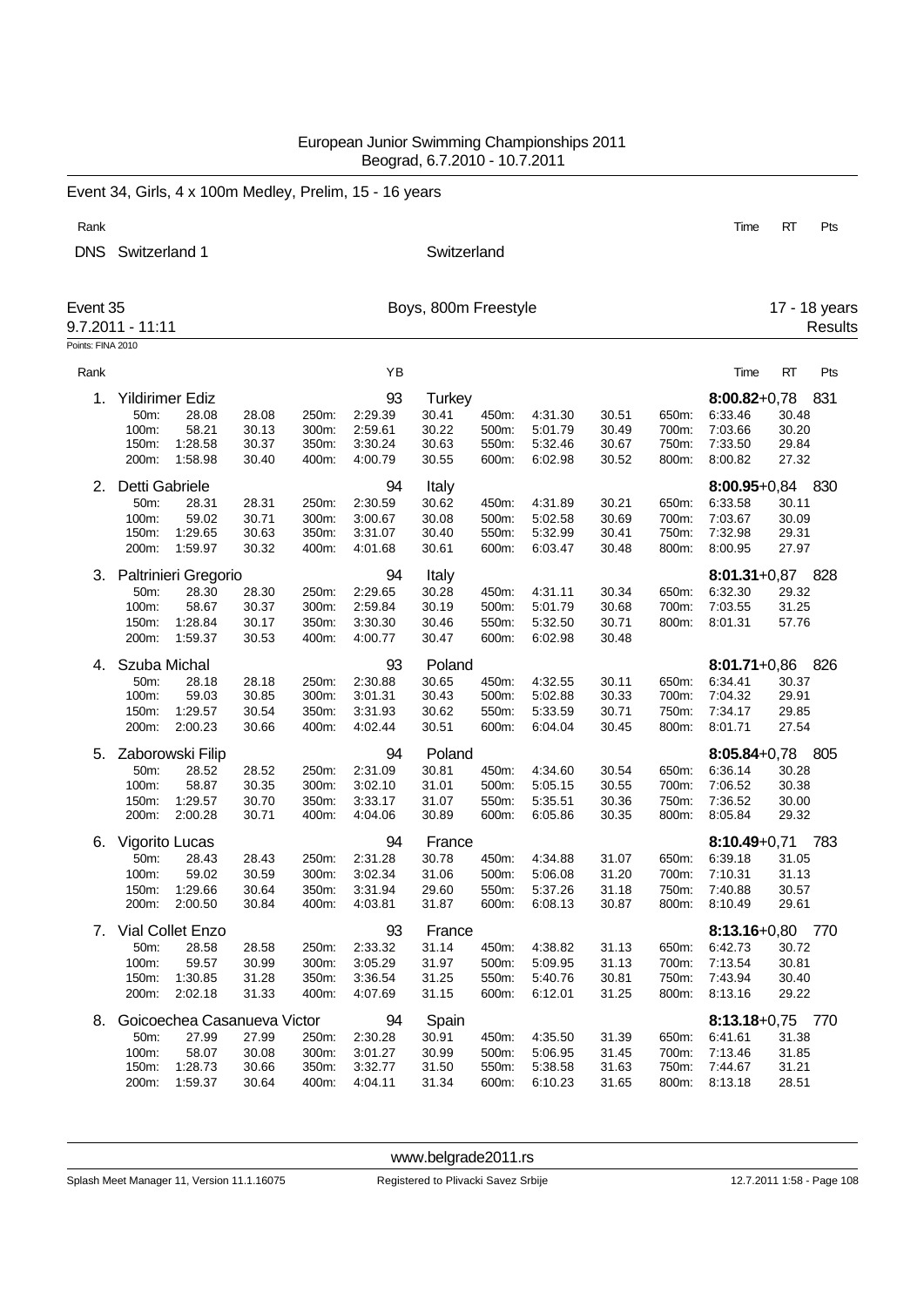### Event 35, Boys, 800m Freestyle, 17 - 18 years

| Rank |                                                                                                         |                                  |                                  | ΥB                                                   |                                                          |                                  |                                          |                                  |                                  | Time                                                         | RT<br>Pts                                              |
|------|---------------------------------------------------------------------------------------------------------|----------------------------------|----------------------------------|------------------------------------------------------|----------------------------------------------------------|----------------------------------|------------------------------------------|----------------------------------|----------------------------------|--------------------------------------------------------------|--------------------------------------------------------|
| 9.   | <b>Kiraly Bence</b><br>50m:<br>28.00<br>58.21<br>100m:<br>1:29.20<br>150m:<br>200m:<br>1:59.85          | 28.00<br>30.21<br>30.99<br>30.65 | 250m:<br>300m:<br>350m:<br>400m: | 93<br>2:30.82<br>3:01.84<br>3:32.98<br>4:04.21       | Hungary<br>30.97<br>31.02<br>31.14<br>31.23              | 450m:<br>500m:<br>550m:<br>600m: | 4:35.25<br>5:06.30<br>5:37.70<br>6:09.08 | 31.04<br>31.05<br>31.40<br>31.38 | 650m:<br>700m:<br>750m:<br>800m: | $8:13.72+0.79$<br>6:40.96<br>7:12.55<br>7:44.19<br>8:13.72   | 767<br>31.88<br>31.59<br>31.64<br>29.53                |
| 10.  | Muffels Rob<br>50m:<br>27.87<br>100m:<br>58.04<br>1:28.95<br>150m:<br>200m:<br>1:59.54                  | 27.87<br>30.17<br>30.91<br>30.59 | 250m:<br>300m:<br>350m:<br>400m: | 94<br>2:30.55<br>3:01.53<br>3:33.11<br>4:04.59       | Germany<br>31.01<br>30.98<br>31.58<br>31.48              | 450m:<br>500m:<br>550m:<br>600m: | 4:35.89<br>5:07.31<br>5:38.77<br>6:10.41 | 31.30<br>31.42<br>31.46<br>31.64 | 650m:<br>700m:<br>750m:<br>800m: | $8:14.25 + 0.86$<br>6:41.72<br>7:13.71<br>7:44.98<br>8:14.25 | - 765<br>31.31<br>31.99<br>31.27<br>29.27              |
| 11.  | Papp Mark<br>50m:<br>27.30<br>57.36<br>100m:<br>1:27.24<br>150m:<br>200m:<br>1:58.26                    | 27.30<br>30.06<br>29.88<br>31.02 | 250m:<br>300m:<br>350m:<br>400m: | 94<br>2:28.71<br>2:59.74<br>3:30.37<br>4:01.60       | Hungary<br>30.45<br>31.03<br>30.63<br>31.23              | 450m:<br>500m:<br>550m:<br>600m: | 4:32.86<br>5:04.83<br>5:36.29<br>6:08.34 | 31.26<br>31.97<br>31.46<br>32.05 | 650m:<br>700m:<br>750m:<br>800m: | $8:14.32 + 0.85$<br>6:40.36<br>7:12.60<br>7:44.78<br>8:14.32 | 765<br>32.02<br>32.24<br>32.18<br>29.54                |
| 12.  | Nagy Richard<br>28.40<br>50m:<br>100m:<br>59.12<br>150m:<br>1:30.36<br>200m:<br>2:01.30                 | 28.40<br>30.72<br>31.24<br>30.94 | 250m:<br>300m:<br>350m:<br>400m: | 93<br>2:32.21<br>3:03.06<br>3:34.39<br>4:05.55       | Slovakia<br>30.91<br>30.85<br>31.33<br>31.16             | 450m:<br>500m:<br>550m:<br>600m: | 4:36.92<br>5:08.34<br>5:39.93<br>6:11.48 | 31.37<br>31.42<br>31.59<br>31.55 | 650m:<br>700m:<br>750m:<br>800m: | 6:42.86<br>7:13.91<br>7:44.96<br>8:14.36                     | 8:14.36+0,77 764<br>31.38<br>31.05<br>31.05<br>29.40   |
| 13.  | McKee Anton Sveinn<br>50m:<br>28.32<br>100m:<br>59.19<br>1:30.22<br>150m:<br>200m:<br>2:00.96           | 28.32<br>30.87<br>31.03<br>30.74 | 250m:<br>300m:<br>350m:<br>400m: | 93<br>2:31.88<br>3:02.80<br>3:33.89<br>4:05.18       | Iceland<br>30.92<br>30.92<br>31.09<br>31.29              | 450m:<br>500m:<br>550m:<br>600m: | 4:36.79<br>5:08.20<br>5:39.80<br>6:11.26 | 31.61<br>31.41<br>31.60<br>31.46 | 650m:<br>700m:<br>750m:<br>800m: | $8:15.66 + 0.76$<br>6:42.88<br>7:14.13<br>7:45.78<br>8:15.66 | 758<br>31.62<br>31.25<br>31.65<br>29.88                |
| 14.  | Rozas Lopez Miguel Angel<br>28.51<br>50m:<br>100m:<br>58.24<br>150m:<br>1:28.76<br>200m:<br>1:59.43     | 28.51<br>29.73<br>30.52<br>30.67 | 250m:<br>300m:<br>350m:<br>400m: | 94<br>2:30.47<br>3:01.32<br>3:32.72<br>4:04.36       | Spain<br>31.04<br>30.85<br>31.40<br>31.64                | 450m:<br>500m:<br>550m:<br>600m: | 4:35.88<br>5:07.88<br>5.39.97<br>6:12.04 | 31.52<br>32.00<br>32.09<br>32.07 | 650m:<br>700m:<br>750m:<br>800m: | $8:17.81 + 0.68$<br>6:43.79<br>7:15.72<br>7:47.52<br>8:17.81 | 749<br>31.75<br>31.93<br>31.80<br>30.29                |
| 15.  | Crouch-Anderson Myles<br>50m:<br>28.36<br>100m:<br>58.84<br>150m:<br>1:29.79<br>200m:<br>2:00.27        | 28.36<br>30.48<br>30.95<br>30.48 | 250m:<br>300m:<br>350m:<br>400m: | 93<br>2:31.10<br>3:01.65<br>3:32.38<br>4:03.62       | <b>Great Britain</b><br>30.83<br>30.55<br>30.73<br>31.24 | 450m:<br>500m:<br>550m:<br>600m: | 4:35.06<br>5:07.03<br>5:39.35<br>6:11.48 | 31.44<br>31.97<br>32.32<br>32.13 | 650m:<br>700m:<br>750m:<br>800m: | $8:19.65 + 0.82$<br>6:43.94<br>7:16.27<br>7:48.36<br>8:19.65 | 740<br>32.46<br>32.33<br>32.09<br>31.29                |
| 16.  | <b>RAIU Florin Alexandru</b><br>50m:<br>28.53<br>59.85<br>100m:<br>1:30.78<br>150m:<br>200m:<br>2:01.96 | 28.53<br>31.32<br>30.93<br>31.18 | 250m:<br>350m:<br>400m:          | 94<br>2:33.42<br>300m: 3:05.10<br>3:36.95<br>4:08.91 | Romania<br>31.46<br>31.68<br>31.85<br>31.96              | 450m:<br>500m:<br>550m:<br>600m: | 4:40.80<br>5:12.83<br>5:44.84<br>6:16.77 | 31.89<br>32.03<br>32.01<br>31.93 | 650m:<br>700m:<br>750m:<br>800m: | 8:22.30<br>6:48.84<br>7:20.77<br>7:52.08<br>8:22.30          | 729<br>32.07<br>31.93<br>31.31<br>30.22                |
| 17.  | <b>Manousakis Nikolaos</b><br>50m:<br>28.27<br>100m:<br>58.36<br>1:28.89<br>150m:<br>200m:<br>1:59.49   | 28.27<br>30.09<br>30.53<br>30.60 | 250m:<br>300m:<br>350m:<br>400m: | 93<br>2:30.41<br>3:01.94<br>3:33.53<br>4:05.14       | Greece<br>30.92<br>31.53<br>31.59<br>31.61               | 450m:<br>500m:<br>550m:<br>600m: | 4:37.55<br>5:09.53<br>5:41.76<br>6:13.83 | 32.41<br>31.98<br>32.23<br>32.07 | 650m:<br>700m:<br>750m:<br>800m: | 6:46.48<br>7:19.18<br>7:51.47<br>8:22.59                     | 8:22.59+0,76 727<br>32.65<br>32.70<br>32.29<br>31.12   |
|      | 18. Vogel Florian<br>28.70<br>50m:<br>59.84<br>100m:<br>150m:<br>1:31.65<br>200m:<br>2:03.43            | 28.70<br>31.14<br>31.81<br>31.78 | 250m:<br>300m:<br>350m:<br>400m: | 94<br>2:34.67<br>3:06.18<br>3.37.80<br>4:09.45       | Germany<br>31.24<br>31.51<br>31.62<br>31.65              | 450m:<br>500m:<br>550m:<br>600m: | 4:40.91<br>5:13.27<br>5:44.95<br>6:17.31 | 31.46<br>32.36<br>31.68<br>32.36 | 650m:<br>700m:<br>750m:<br>800m: | 6:49.76<br>7:22.05<br>7:54.24<br>8:25.31                     | $8:25.31+0.78$ 716<br>32.45<br>32.29<br>32.19<br>31.07 |

<www.belgrade2011.rs>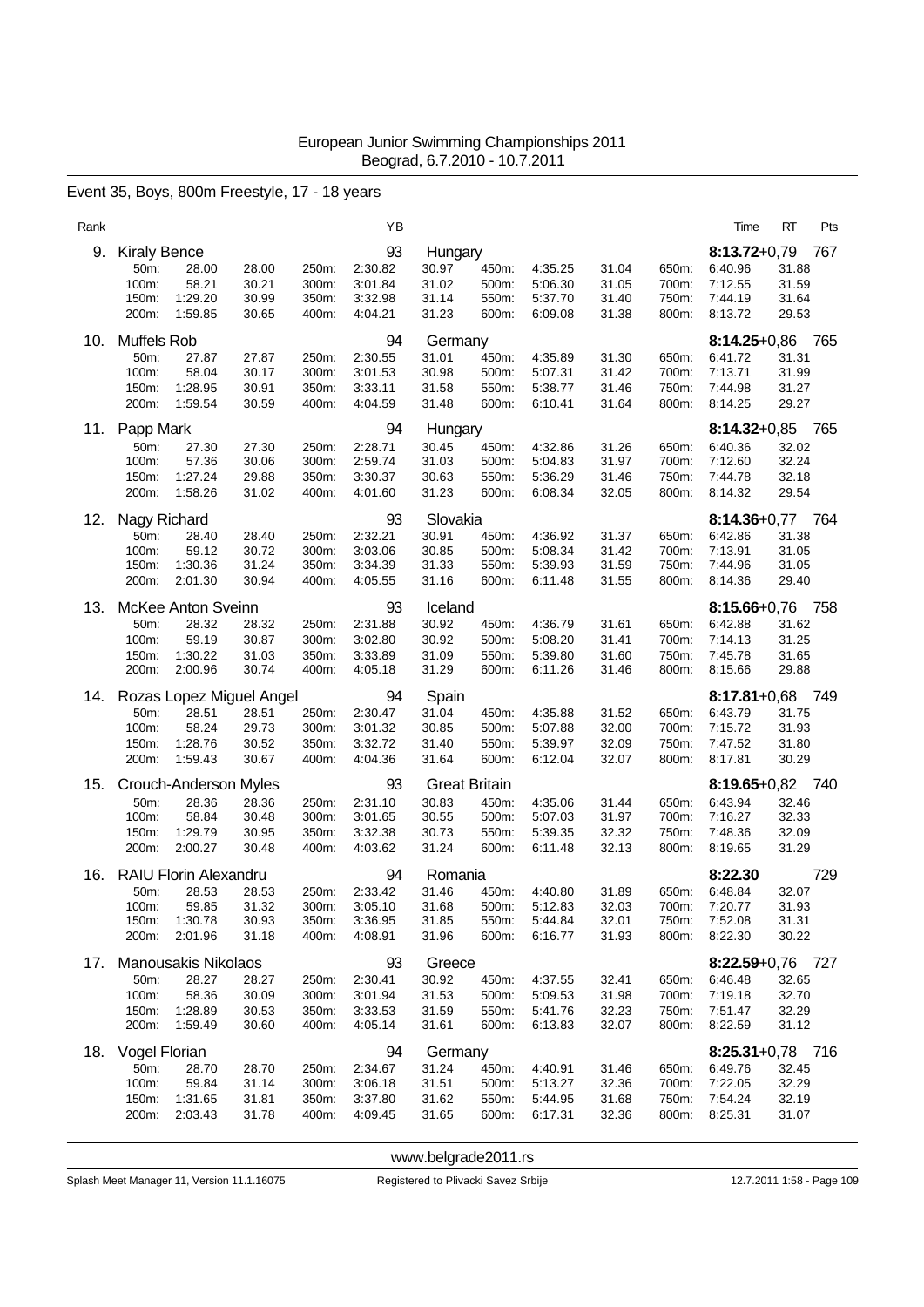### Event 35, Boys, 800m Freestyle, 17 - 18 years

| Rank |                                                                                                        |                                  |                                  | ΥB                                             |                                              |                                                  |                                                |                                  |                                  | Time                                                                | RT<br>Pts                                              |
|------|--------------------------------------------------------------------------------------------------------|----------------------------------|----------------------------------|------------------------------------------------|----------------------------------------------|--------------------------------------------------|------------------------------------------------|----------------------------------|----------------------------------|---------------------------------------------------------------------|--------------------------------------------------------|
| 19.  | <b>Turner Conor</b><br>50m:<br>28.74<br>1:00.09<br>100m:<br>1:32.31<br>150m:<br>200m:<br>2:04.32       | 28.74<br>31.35<br>32.22<br>32.01 | 250m:<br>300m:<br>350m:<br>400m: | 94<br>2:36.59<br>3:08.84<br>3:41.27<br>4:13.68 | Ireland<br>32.27<br>32.25<br>32.43<br>32.41  | 450m:<br>500m:<br>550m:<br>600m:                 | 4:45.70<br>5:17.73<br>5:49.61<br>6:21.49       | 32.02<br>32.03<br>31.88<br>31.88 | 650m:<br>700m:<br>750m:<br>800m: | 8:27.03<br>6.53.20<br>7:25.06<br>7:56.51<br>8:27.03                 | 709<br>31.71<br>31.86<br>31.45<br>30.52                |
| 20.  | Slabe Stas<br>50m:<br>28.89<br>100m:<br>1:00.51<br>150m:<br>1:31.82<br>2:03.74<br>200m:                | 28.89<br>31.62<br>31.31<br>31.92 | 250m:<br>300m:<br>350m:<br>400m: | 93<br>2:35.49<br>3:07.61<br>3:39.12<br>4:11.28 | Slovenia<br>31.75<br>32.12<br>31.51<br>32.16 | 450m:<br>500m:<br>550m:<br>600m:                 | 4:43.19<br>5:15.88<br>5:48.45<br>6:21.40       | 31.91<br>32.69<br>32.57<br>32.95 | 650m:<br>700m:<br>750m:<br>800m: | 6:53.79<br>7:26.46<br>7:58.60<br>8:27.21                            | 8:27.21+0,80 708<br>32.39<br>32.67<br>32.14<br>28.61   |
| 21.  | Oliveira Tiago Silva<br>50m:<br>28.35<br>100m:<br>59.10<br>150m:<br>1:30.94<br>200m:<br>2:03.08        | 28.35<br>30.75<br>31.84<br>32.14 | 250m:<br>300m:<br>350m:<br>400m: | 94<br>2:35.07<br>3:07.58<br>3:39.69<br>4:12.16 | Portugal<br>31.99<br>32.51<br>32.11<br>32.47 | 450m:<br>500m:<br>550m:<br>600m:                 | 4:44.00<br>5:16.46<br>5:48.68<br>6:21.50       | 31.84<br>32.46<br>32.22<br>32.82 | 650m:<br>700m:<br>750m:<br>800m: | $8:27.40 + 0.66$<br>6.53.57<br>7:26.19<br>7:58.30<br>8:27.40        | 707<br>32.07<br>32.62<br>32.11<br>29.10                |
| 22.  | Santa Gustavo Manuel<br>50m:<br>28.40<br>58.80<br>100m:<br>150m:<br>1:29.87<br>200m:<br>2:01.45        | 28.40<br>30.40<br>31.07<br>31.58 | 250m:<br>300m:<br>350m:<br>400m: | 93<br>2:33.07<br>3:05.01<br>3:37.44<br>4:09.72 | Portugal<br>31.62<br>31.94<br>32.43<br>32.28 | 450m:<br>500m:<br>550m:<br>600m:                 | 4:41.78<br>5:14.20<br>5:46.56<br>6:19.39       | 32.06<br>32.42<br>32.36<br>32.83 | 650m:<br>700m:<br>750m:<br>800m: | 6:51.49<br>7:24.14<br>7:56.79<br>8:27.85                            | 8:27.85+0,87 705<br>32.10<br>32.65<br>32.65<br>31.06   |
| 23.  | <b>Bau Martin</b><br>50m:<br>30.00<br>100m:<br>1:02.90<br>1:35.41<br>150m:<br>200m:<br>2:07.39         | 30.00<br>32.90<br>32.51<br>31.98 | 250m:<br>300m:<br>350m:<br>400m: | 94<br>2:39.62<br>3:12.42<br>3:45.06<br>4:17.05 | Slovenia<br>32.23<br>32.80<br>32.64<br>31.99 | 450m:<br>500m:<br>550m:<br>600m:                 | 4:48.97<br>5:20.96<br>5:52.76<br>6:24.96       | 31.92<br>31.99<br>31.80<br>32.20 | 650m:<br>700m:<br>750m:<br>800m: | 8:30.62<br>6:57.21<br>7:29.58<br>8:01.15<br>8:30.62                 | 694<br>32.25<br>32.37<br>31.57<br>29.47                |
| 24.  | Johansen Mikkel<br>50m:<br>29.48<br>100m:<br>1:00.91<br>150m:<br>1:32.53<br>200m:<br>2:04.06           | 29.48<br>31.43<br>31.62<br>31.53 | 250m:<br>300m:<br>350m:<br>400m: | 94<br>2:35.85<br>3:07.78<br>3:40.22<br>4:12.65 | Denmark<br>31.79<br>31.93<br>32.44<br>32.43  | 450m:<br>500m:<br>550m:<br>600m:                 | 4:45.45<br>5:18.13<br>5:51.30<br>6:24.32       | 32.80<br>32.68<br>33.17<br>33.02 | 650m:<br>700m:<br>750m:<br>800m: | 6:57.55<br>7:30.48<br>8:03.35<br>8:35.53                            | $8:35.53+0.74$ 674<br>33.23<br>32.93<br>32.87<br>32.18 |
| 25.  | Hadjiconstantinou lacovos<br>50m:<br>28.78<br>100m:<br>1:00.49<br>150m:<br>1:32.94<br>200m:<br>2:05.56 | 28.78<br>31.71<br>32.45<br>32.62 | 250m:<br>300m:<br>350m:<br>400m: | 94<br>2:38.56<br>3:11.34<br>3:44.39<br>4:17.36 | Cyprus<br>33.00<br>32.78<br>33.05<br>32.97   | 450m:<br>500m:<br>550m:<br>600m:                 | 4:50.62<br>5:24.13<br>5:57.60<br>6:30.60       | 33.26<br>33.51<br>33.47<br>33.00 | 650m:<br>700m:<br>750m:<br>800m: | 8:39.60<br>7:03.01<br>7:35.30<br>8:07.24<br>8:39.60                 | 658<br>32.41<br>32.29<br>31.94<br>32.36                |
| 26.  | Mijatovic Igor<br>29.24<br>50m:<br>100m: 1:00.91<br>1:32.90<br>150m:<br>200m:<br>2:05.06               | 29.24<br>31.67<br>31.99<br>32.16 | 250m:<br>350m:<br>400m:<br>450m: | 94<br>2:30.46<br>2:37.42<br>3:10.03<br>3:42.82 | Serbia<br>25.40<br>6.96<br>32.61<br>32.79    | 500m:<br>600m:<br>650m:                          | 4:15.85<br>550m: 4:48.85<br>5:21.57<br>5:52.66 | 33.03<br>33.00<br>32.72<br>31.09 | 700m:                            | $8:44.17+0.75$<br>6.29.34<br>750m: 8:03.61 1:34.27<br>800m: 8:44.17 | 641<br>36.68<br>40.56                                  |
| 27.  | <b>Karap Nezir</b><br>50m:<br>29.09<br>1:00.34<br>100m:<br>1:32.39<br>150m:<br>200m:<br>2:04.44        | 29.09<br>31.25<br>32.05<br>32.05 | 250m:<br>300m:<br>350m:<br>400m: | 94<br>2:36.61<br>3:09.15<br>3:42.06<br>4:15.18 | Turkey<br>32.17<br>32.54<br>32.91<br>33.12   | 450m:<br>500m:<br>550m:<br>600m:                 | 4:48.56<br>5:22.60<br>5:57.28<br>6:31.73       | 33.38<br>34.04<br>34.68<br>34.45 | 650m:<br>700m:<br>750m:<br>800m: | 7:06.52<br>7:41.35<br>8:16.26<br>8:49.90                            | 8:49.90+0,82 621<br>34.79<br>34.83<br>34.91<br>33.64   |
| 28.  | Stojanoski Andrej<br>50m:<br>30.08<br>1:03.98<br>100m:<br>150m:<br>1:38.95<br>200m:<br>2:14.28         | 30.08<br>33.90<br>34.97<br>35.33 | 250m:<br>300m:<br>350m:<br>400m: | 94<br>2:50.28<br>3:26.58<br>4:02.88<br>4:38.55 | 36.00<br>36.30<br>36.30<br>35.67             | FYRMacedonia<br>450m:<br>500m:<br>550m:<br>600m: | 5:14.24<br>5:50.41<br>6:26.58<br>7:02.76       | 35.69<br>36.17<br>36.17<br>36.18 | 650m:<br>700m:<br>750m:<br>800m: | 7:38.77<br>8:14.38<br>8:49.98<br>9:24.52                            | $9:24.52+0.97$ 513<br>36.01<br>35.61<br>35.60<br>34.54 |

<www.belgrade2011.rs>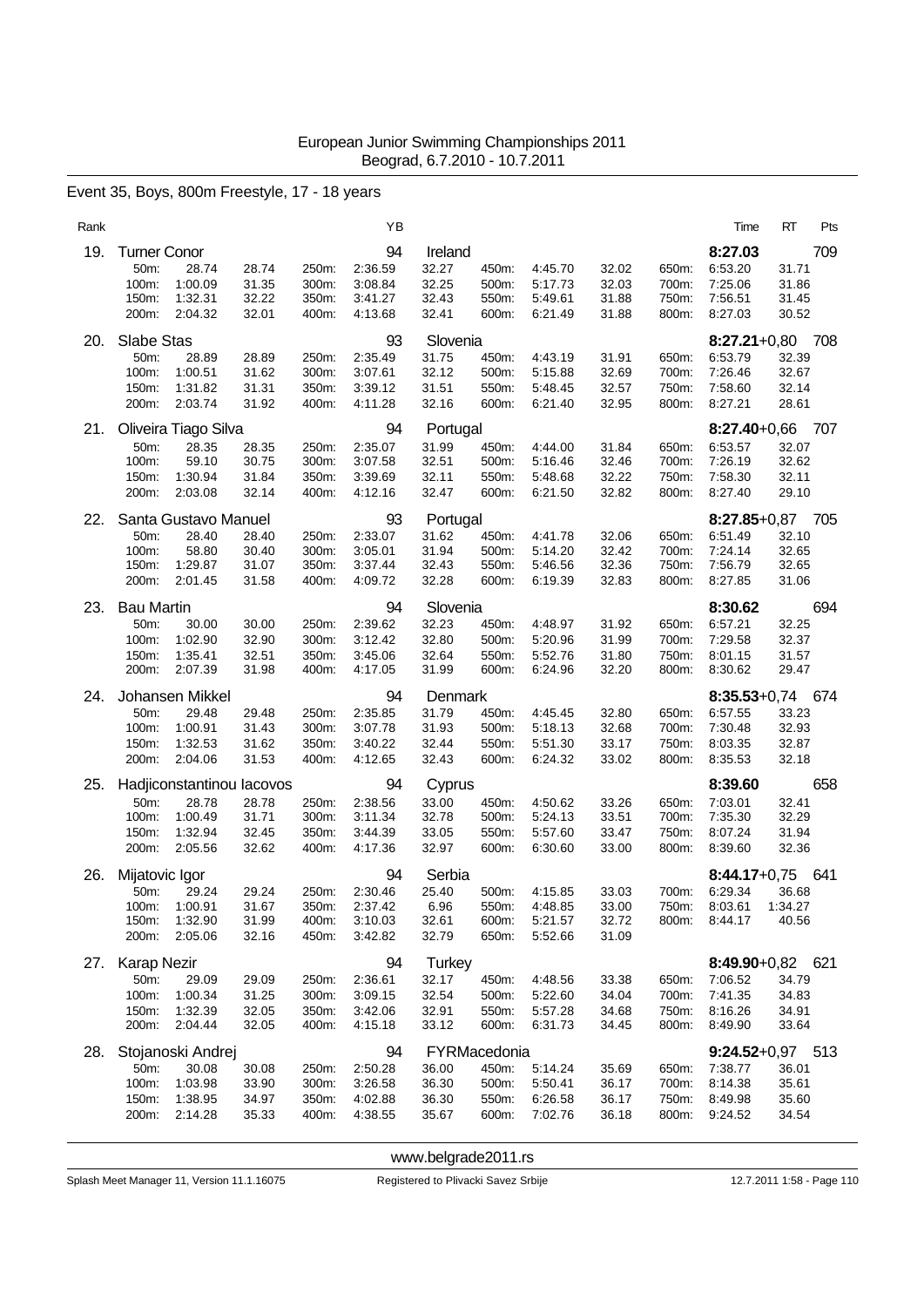|      | Event 35, Boys, 800m Freestyle, 17 - 18 years |    |         |      |    |     |
|------|-----------------------------------------------|----|---------|------|----|-----|
| Rank |                                               | ΥB |         | Time | RT | Pts |
|      | DNS Koski Matias                              | 94 | Finland |      |    |     |

# 8 - Day 4 - Semis and Finals 9.7.2011 - 17:00

| Event 26          | $9.7.2011 - 17:00$       |       |                          | Girls, 50m Freestyle  | 15 - 16 years<br><b>Results Semifinal</b> |                         |       |          |  |  |
|-------------------|--------------------------|-------|--------------------------|-----------------------|-------------------------------------------|-------------------------|-------|----------|--|--|
| <b>EJC REC</b>    |                          | 25.28 | <b>Halsall Francesca</b> |                       | <b>GBR</b>                                | Palma de Mallorca (ESP) |       | 2006     |  |  |
| Points: FINA 2010 |                          |       |                          |                       |                                           |                         |       |          |  |  |
| Rank              |                          |       | YB                       |                       |                                           | <b>RT</b><br>Time       | Pts   |          |  |  |
| 1.                | Koba Nadiya              |       | 95                       | Ukraine               |                                           | $25.73 + 0.71$          | 784   | Q        |  |  |
| 2.                | Thiemann Julia           |       | 95                       | Germany               |                                           | $26.04 + 0.77$          | 756   | Q        |  |  |
| 3.                | Sciarrini Ylenia         |       | 95                       | Italy                 |                                           | $26.11+0.78$            | 750   | Q        |  |  |
| 4.                | Touati Assia             |       | 95                       | France                |                                           | $26.23 + 0.82$          | 740   | Q        |  |  |
| 5.                | <b>Hansson Louise</b>    |       | 96                       | Sweden                |                                           | 26.24                   | 739   | Q        |  |  |
| 6.                | Koens Jovanna            |       | 95                       | Netherlands           |                                           | 26.25                   | 738 Q |          |  |  |
| 7.                | Karantakou Stavroula     |       | 95                       | Greece                |                                           | $26.37 + 0.75$          | 728   | Q        |  |  |
| 8.                | Kolotushkina Valeriya    |       | 96                       | Russia                |                                           | 26.45                   | 722   | $\Omega$ |  |  |
| 9.                | Samara Savvina           |       | 96                       | Greece                |                                           | 26.55                   | 714 R |          |  |  |
| 10.               | Lloyd Jessica            |       | 95                       | <b>Great Britain</b>  |                                           | $26.57 + 0.78$          | 712 R |          |  |  |
| 11.               | Bukovanova Jana          |       | 95                       | <b>Czech Republic</b> |                                           | $26.64 + 0.76$          | 706   |          |  |  |
| 12.               | Grigonyte Giedre         |       | 95                       | Lithuania             |                                           | $26.74 + 0.72$          | 698   |          |  |  |
| 13.               | Kost Nina                |       | 95                       | Germany               |                                           | 26.81                   | 693   |          |  |  |
| 14.               | de Wit Maartje           |       | 95                       | <b>Netherlands</b>    |                                           | $26.83 + 0.80$          | 691   |          |  |  |
| 15.               | Herrero Ansoleaga Carmen |       | 95                       | Spain                 |                                           | $26.90 + 0.75$          | 686   |          |  |  |
| 16.               | Benson Jahnay            |       | 95                       | Denmark               |                                           | $27.11+0.74$            | 670   |          |  |  |

| Event 27          |                                |       |                     | Boys, 50m Backstroke | 17 - 18 years            |  |                |           |       |  |
|-------------------|--------------------------------|-------|---------------------|----------------------|--------------------------|--|----------------|-----------|-------|--|
|                   | 9.7.2011 - 17:07               |       |                     |                      | <b>Results Semifinal</b> |  |                |           |       |  |
| EJC REC           |                                | 25.49 | Fanti Rovetta Marco |                      | Prague (CZE)             |  |                | 2009      |       |  |
| Points: FINA 2010 |                                |       |                     |                      |                          |  |                |           |       |  |
| Rank              |                                |       | ΥB                  |                      |                          |  | Time           | <b>RT</b> | Pts   |  |
|                   | <b>Bohus Richard</b>           |       | 93                  | Hungary              |                          |  | $25.70 + 0.59$ |           | 818 Q |  |
| $2_{1}$           | Bonacchi Niccolo'              |       | 94                  | Italy                |                          |  | $25.85 + 0.56$ |           | 804 Q |  |
| 3.                | Cofrani Manuel Franco          |       | 93                  | Italy                |                          |  | $26.12 + 0.55$ |           | 779 Q |  |
| 4.                | <b>Zamir Tomer</b>             |       | 94                  | Israel               |                          |  | $26.25 + 0.63$ |           | 768 Q |  |
| 5.                | Sabalenka Aliaksandr           |       | 93                  | <b>Belarus</b>       |                          |  | $26.31 + 0.61$ |           | 762 Q |  |
| 6.                | Diener Christian               |       | 93                  | Germany              |                          |  | $26.32 + 0.72$ |           | 761 Q |  |
|                   | <b>Schiellerup Andreas</b>     |       | 93                  | Denmark              |                          |  | $26.36 + 0.60$ |           | 758 Q |  |
| 8.                | <b>Theocharidis Alexandros</b> |       | 93                  | Greece               |                          |  | $26.45 + 0.64$ |           | 750 Q |  |
| 9.                | Staselovich Viktar             |       | 94                  | <b>Belarus</b>       |                          |  | $26.56 + 0.59$ |           | 741 R |  |
| 10.               | Jakupsson Magnus               |       | 94                  | Faroes               |                          |  | $26.76 + 0.64$ |           | 725 R |  |
| 11.               | Stepanenko Dmitry              |       | 94                  | Russia               |                          |  | $26.78 + 0.59$ |           | 723   |  |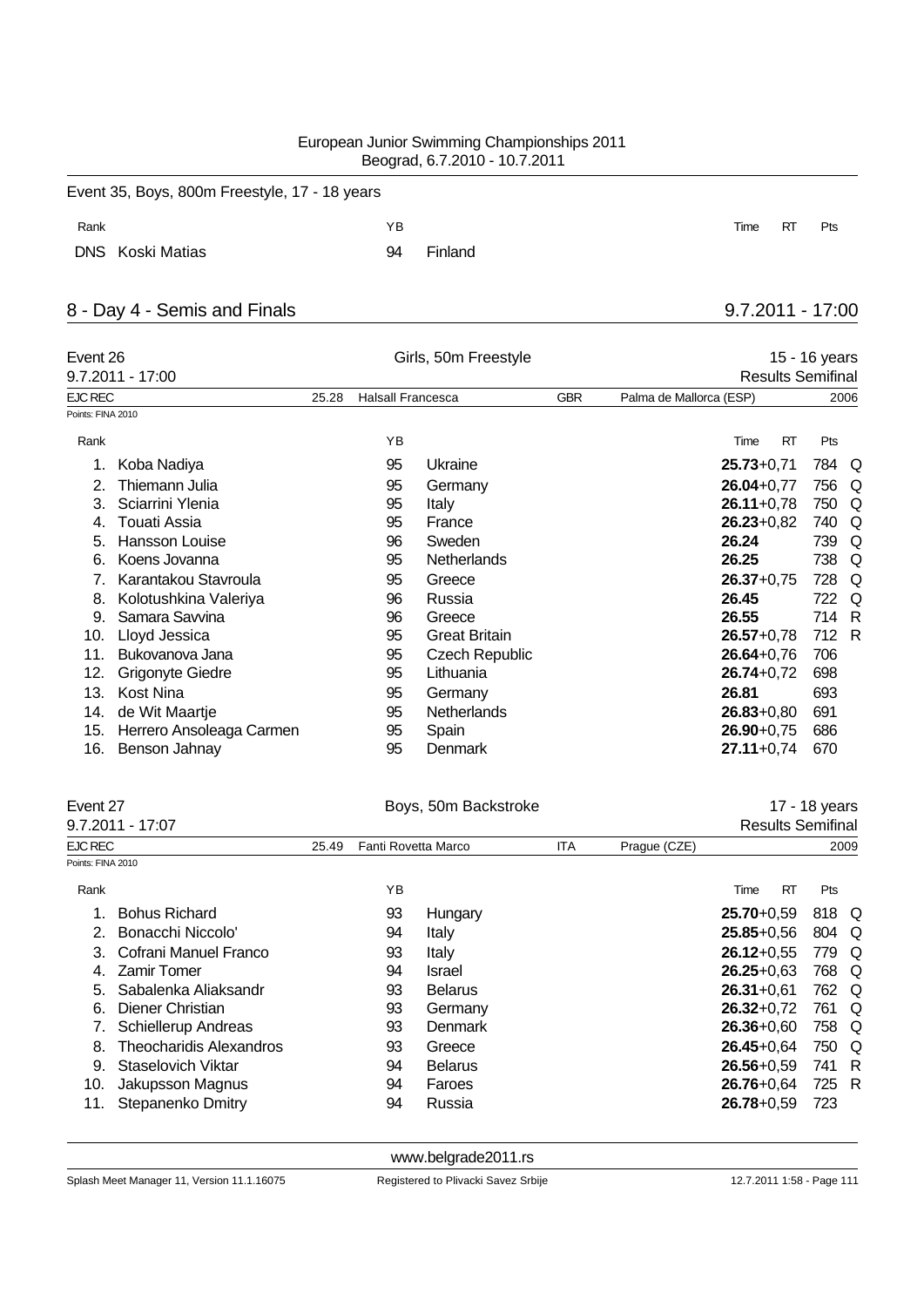# Event 27, Boys, 50m Backstroke, Semifinal, 17 - 18 years

| Rank            |                              | YΒ |         | Time<br>RT         | Pts   |
|-----------------|------------------------------|----|---------|--------------------|-------|
| 12 <sup>1</sup> | Claussen Max                 | 93 | Germany | $26.81 + 0.65$ 720 |       |
|                 | 13. Mcmanemy Barrera Matthew | 93 | Spain   | $26.87 + 0.72$ 716 |       |
|                 | 14. Ayhan Bogac              | 93 | Turkey  | $26.96 + 0.61$     | - 708 |
|                 | 15. Vorzhev Maxim            | 93 | Russia  | $27.08 + 0.59$     | - 699 |
|                 | 16. Tribuntsov Ralf          | 94 | Estonia | 27.10+0.70         | 698   |

| Event 28<br>$9.7.2011 - 17:14$      |                                         |       |       |         | Girls, 100m Backstroke | 15 - 16 years<br><b>Results Semifinal</b> |            |               |                  |           |       |      |
|-------------------------------------|-----------------------------------------|-------|-------|---------|------------------------|-------------------------------------------|------------|---------------|------------------|-----------|-------|------|
|                                     |                                         |       |       |         |                        |                                           |            |               |                  |           |       |      |
| <b>EJC REC</b><br>Points: FINA 2010 |                                         |       |       | 1:01.33 |                        | Simmonds Elizabeth                        | <b>GBR</b> | Antwerp (BEL) |                  |           |       | 2007 |
| Rank                                |                                         |       |       |         | YB                     |                                           |            |               | Time             | <b>RT</b> | Pts   |      |
| 1.                                  | Nielsen Mie OE.<br>50m:                 | 30.37 | 30.37 | 100m:   | 96<br>1:02.75          | <b>Denmark</b><br>32.38                   |            |               | $1:02.75+0,66$   |           | 794 Q |      |
|                                     | Sarikaya Hazal<br>50m:                  | 30.76 | 30.76 | 100m:   | 96<br>1:02.75          | <b>Turkey</b><br>31.99                    |            |               | $1:02.75+0.59$   |           | 794 Q |      |
|                                     | 3. Esposito Ambra<br>50m:               | 31.17 | 31.17 | 100m:   | 96<br>1:02.82          | Italy<br>31.65                            |            |               | $1:02.82+0.63$   |           | 791 Q |      |
|                                     | 4. Meloni Federica<br>50m:              | 31.35 | 31.35 | 100m:   | 95<br>1:03.02          | Italy<br>31.67                            |            |               | $1:03.02 + 0.71$ |           | 784 Q |      |
| 5.                                  | <b>Fullalove Jessica</b><br>50m:        | 30.53 | 30.53 | 100m:   | 96<br>1:03.15          | <b>Great Britain</b><br>32.62             |            |               | $1:03.15+0.61$   |           | 779 Q |      |
|                                     | 6. Worst Annemarie<br>50m:              | 31.48 | 31.48 | 100m:   | 95<br>1:03.32          | Netherlands<br>31.84                      |            |               | $1:03.32+0.62$   |           | 773 Q |      |
|                                     | 7. Munoz Del Campo Lidon<br>50m:        | 31.08 | 31.08 | 100m:   | 95<br>1:03.33          | Spain<br>32.25                            |            |               | $1:03.33+0.77$   |           | 772 Q |      |
|                                     | 8. Lenderyou Phoebe<br>50m:             | 31.13 | 31.13 | 100m:   | 95<br>1:03.54          | <b>Great Britain</b><br>32.41             |            |               | $1:03.54 + 0.68$ |           | 765 Q |      |
|                                     | 9. Gorniak Katarzyna<br>50m:            | 30.67 | 30.67 | 100m:   | 95<br>1:03.56          | Poland<br>32.89                           |            |               | $1:03.56 + 0.59$ |           | 764 R |      |
|                                     | 10. Porzelska Anna<br>50m:              | 30.94 | 30.94 | 100m:   | 95<br>1:03.81          | Poland<br>32.87                           |            |               | $1:03.81+0.64$   |           | 755 R |      |
|                                     | 11. Rados Katarina<br>50m:              | 31.38 | 31.38 | 100m:   | 96<br>1:04.31          | Croatia<br>32.93                          |            |               | $1:04.31+0.68$   |           | 738   |      |
|                                     | 12. Larina Julia<br>50m:                | 31.24 | 31.24 | 100m:   | 96<br>1:04.36          | Russia<br>33.12                           |            |               | $1:04.36 + 0.68$ |           | 736   |      |
|                                     | 13. Martinheira Catia Raquel<br>$50m$ : | 31.10 | 31.10 | 100m:   | 95<br>1:04.73          | Portugal<br>33.63                         |            |               | $1:04.73+0.54$   |           | 723   |      |
|                                     | 14. Samardzic Matea<br>50m:             | 31.30 | 31.30 | 100m:   | 95<br>1:04.80          | Croatia<br>33.50                          |            |               | $1:04.80 + 0.69$ |           | 721   |      |
| 15.                                 | <b>Goris Mirthe</b><br>50m:             | 31.33 | 31.33 | 100m:   | 96<br>1:04.91          | Belgium<br>33.58                          |            |               | $1:04.91+0.55$   |           | 717   |      |
|                                     |                                         |       |       |         |                        |                                           |            |               |                  |           |       |      |

<www.belgrade2011.rs>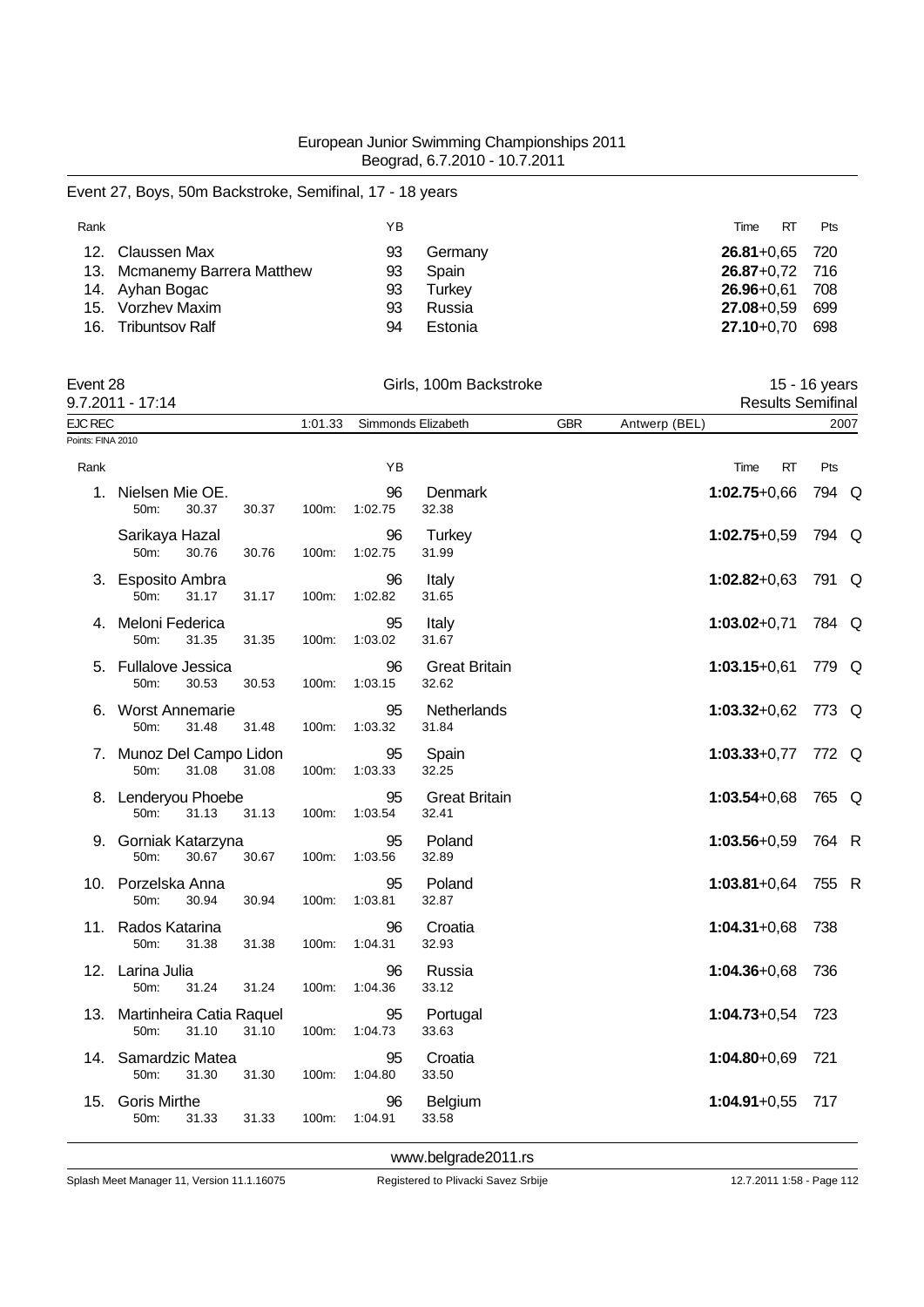|                                     |                                                            |       |               | Beograd, 6.7.2010 - 10.7.2011 |            |          |                          |               |
|-------------------------------------|------------------------------------------------------------|-------|---------------|-------------------------------|------------|----------|--------------------------|---------------|
|                                     | Event 28, Girls, 100m Backstroke, Semifinal, 15 - 16 years |       |               |                               |            |          |                          |               |
| Rank                                |                                                            |       | ΥB            |                               |            |          | Time<br>RT               | Pts           |
| 16.                                 | Gheorghiu Camille<br>50m:<br>31.73<br>31.73                | 100m: | 96<br>1:05.34 | France<br>33.61               |            |          | $1:05.34 + 0.66$         | 703           |
| Event 31                            | 9.7.2011 - 17:22                                           |       |               | Boys, 100m Fly                |            |          | <b>Results Semifinal</b> | 17 - 18 years |
| <b>EJC REC</b><br>Points: FINA 2010 |                                                            | 52.53 | Lendjar Ivan  |                               | <b>SRB</b> | Belgrade |                          | 2008          |
| Rank                                |                                                            |       | YB            |                               |            |          | Time<br>RT               | Pts           |
| 1.                                  | <b>Biczo Bence</b><br>50m:<br>25.26<br>25.26               | 100m: | 93<br>53.87   | Hungary<br>28.61              |            |          | $53.87 + 0.71$           | 790 Q         |
|                                     | 2. Koptyelov Yevgen<br>50m:<br>25.69<br>25.69              | 100m: | 93<br>53.98   | Ukraine<br>28.29              |            |          | $53.98 + 0.62$           | 786 Q         |
|                                     | 3. Lucatello Martino<br>50m:<br>25.38<br>25.38             | 100m: | 94<br>54.00   | Italy<br>28.62                |            |          | $54.00 + 0.76$           | 785 Q         |
| 4.                                  | Dodaleu Yahor<br>50m:<br>25.63<br>25.63                    | 100m: | 93<br>54.06   | <b>Belarus</b><br>28.43       |            |          | $54.06 + 0.80$           | 782 Q         |
| 5.                                  | Stjepanovic Velimir<br>50m:<br>25.47<br>25.47              | 100m: | 93<br>54.12   | Serbia<br>28.65               |            |          | 54.12+0,66               | 780 Q         |
|                                     | 6. Tambovskiy Andrey<br>50m:<br>25.35<br>25.35             | 100m: | 94<br>54.24   | Russia<br>28.89               |            |          | $54.24 + 0.77$           | 774 Q         |
|                                     | 7. Verjans Renaud<br>50m:<br>25.67<br>25.67                | 100m: | 94<br>54.30   | Belgium<br>28.63              |            |          | $54.30 + 0.76$           | 772 Q         |
| 8.                                  | Vazaios Andreas<br>50m:<br>25.85<br>25.85                  | 100m: | 94<br>54.31   | Greece<br>28.46               |            |          | $54.31 + 0.80$           | 771 Q         |
|                                     | 9. Kusch Marius<br>50 <sub>m</sub> :<br>25.99<br>25.99     | 100m: | 93<br>54.42   | Germany<br>28.43              |            |          | 54.42+0,66               | 767 R         |
| 10.                                 | <b>Vukic Mihael</b><br>24.95<br>50m:<br>24.95              | 100m: | 94<br>54.46   | Croatia<br>29.51              |            |          | $54.46 + 0.76$           | 765 R         |
| 11.                                 | <b>Bellance Matthias</b><br>25.32<br>25.32<br>50m:         | 100m: | 93<br>54.94   | France<br>29.62               |            |          | $54.94 + 0.63$           | 745           |
|                                     | 12. Puig Garrich Albert<br>50m:<br>25.53<br>25.53          | 100m: | 94<br>55.04   | Spain<br>29.51                |            |          | $55.04 + 0.67$           | 741           |
|                                     | Andrzejczak Mateusz<br>25.41<br>25.41<br>50m:              | 100m: | 94<br>55.04   | Poland<br>29.63               |            |          | $55.04 + 0.69$           | 741           |
|                                     | 14. Kuleshov Dmitry<br>25.28<br>50m:<br>25.28              | 100m: | 93<br>55.17   | Russia<br>29.89               |            |          | $55.17 + 0.69$           | 736           |
|                                     | 15. Shul'ga Olexandr<br>50m:<br>26.10<br>26.10             | 100m: | 93<br>55.18   | Ukraine<br>29.08              |            |          | $55.18 + 0.69$           | 735           |
| 16.                                 | Zajusch Tobias<br>50m:<br>26.27<br>26.27                   | 100m: | 94<br>56.40   | Germany<br>30.13              |            |          | $56.40 + 0.73$           | 689           |

European Junior Swimming Championships 2011

Splash Meet Manager 11, Version 11.1.16075 Registered to Plivacki Savez Srbije 12.7.2011 1:58 - Page 113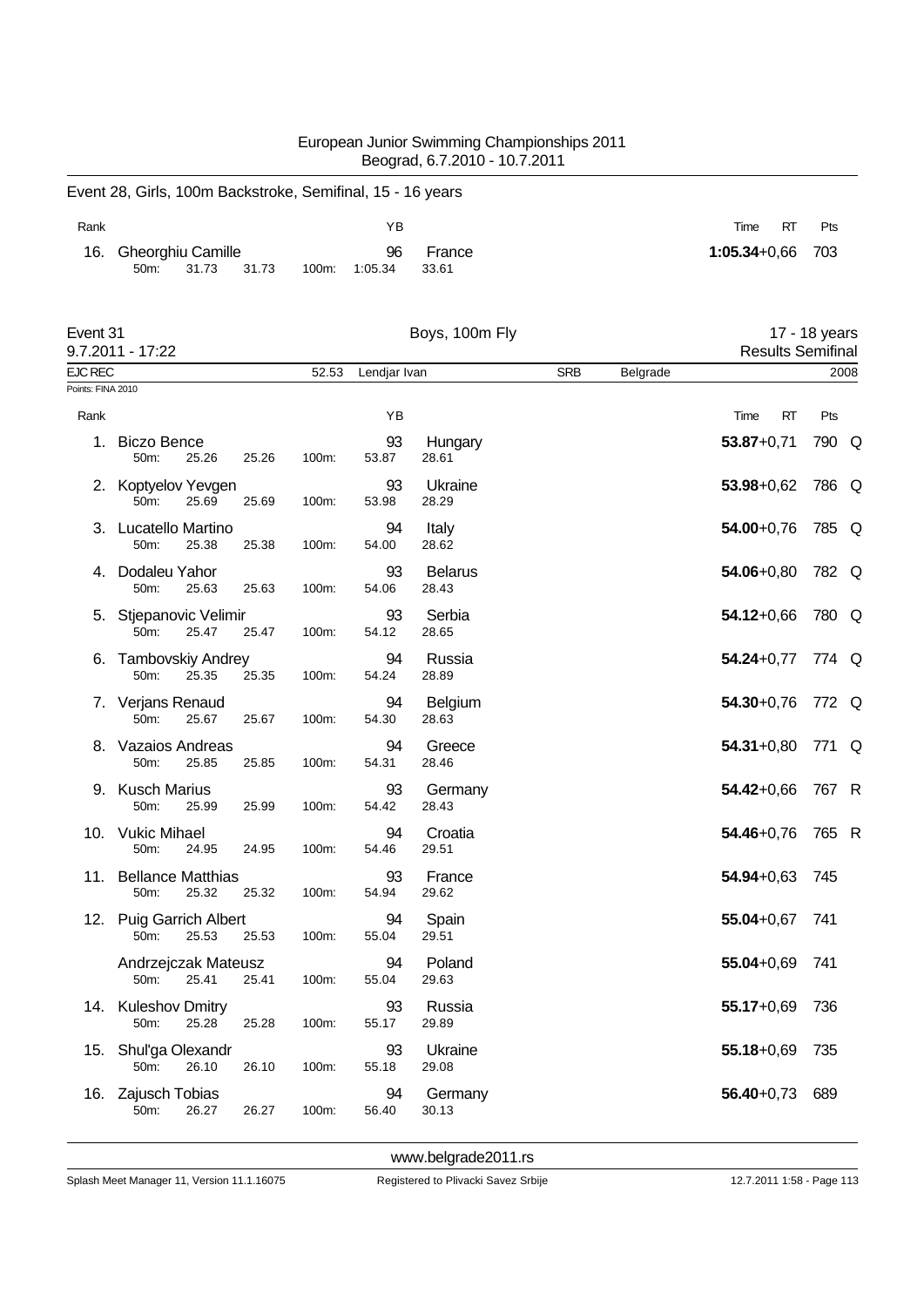| Event 30                            |                                                 |                | Girls, 200m Medley |                                        | 15 - 16 years |                |                                               |  |
|-------------------------------------|-------------------------------------------------|----------------|--------------------|----------------------------------------|---------------|----------------|-----------------------------------------------|--|
|                                     | 9.7.2011 - 17:30                                |                |                    |                                        |               |                | <b>Results Semifinal</b>                      |  |
| <b>EJC REC</b><br>Points: FINA 2010 |                                                 | 2:14.15        | Murphy Grainne     |                                        | <b>IRL</b>    | Prague (CZE)   | 2009                                          |  |
|                                     |                                                 |                |                    |                                        |               |                |                                               |  |
| Rank                                |                                                 |                | YB                 |                                        |               |                | Time<br><b>RT</b><br>Pts                      |  |
|                                     | 1. O'Connor Siobhan-Marie<br>50m:<br>28.93      | 28.93<br>100m: | 95<br>1:02.26      | <b>Great Britain</b><br>33.33<br>150m: | 1:42.48       | 40.22<br>200m: | $2:15.41+0.75$<br>808 Q<br>32.93<br>2:15.41   |  |
|                                     | 2. Joo Sara<br>50m:<br>29.97                    | 29.97<br>100m: | 95<br>1:04.98      | Hungary<br>35.01<br>150m:              | 1:46.00       | 41.02<br>200m: | 2:17.64<br>769 Q<br>31.64<br>2:17.64          |  |
|                                     | 3. Sineva Anastasia<br>50m:<br>29.69            | 29.69<br>100m: | 95<br>1:05.59      | Russia<br>35.90<br>150m:               | 1:45.63       | 40.04<br>200m: | $2:17.67 + 0.91$<br>769 Q<br>32.04<br>2:17.67 |  |
|                                     | 4. Tutton Chloe<br>50m:<br>29.85                | 29.85<br>100m: | 96<br>1:05.20      | <b>Great Britain</b><br>35.35<br>150m: | 1:45.77       | 40.57<br>200m: | 2:17.95<br>764 Q<br>2:17.95<br>32.18          |  |
|                                     | 5. Garcia Mauri Cristina<br>50m:<br>29.61       | 29.61<br>100m: | 95<br>1:04.38      | Spain<br>34.77<br>150m:                | 1:45.04       | 40.66<br>200m: | $2:17.98 + 0.75$<br>764 Q<br>32.94<br>2:17.98 |  |
|                                     | 6. Gyorgy Reka<br>50m:<br>30.04                 | 30.04<br>100m: | 96<br>1:05.25      | Hungary<br>35.21<br>150m:              | 1:47.69       | 42.44<br>200m: | $2:18.18+0.80$<br>760 Q<br>30.49<br>2:18.18   |  |
|                                     | 7. Toni Carlotta<br>50m:<br>30.05               | 30.05<br>100m: | 95<br>1:06.06      | Italy<br>36.01<br>150m:                | 1:45.57       | 39.51<br>200m: | 752 Q<br>$2:18.72+0.79$<br>2:18.72<br>33.15   |  |
|                                     | 8. Corro Lorente Catalina<br>30.70<br>50m:      | 30.70<br>100m: | 95<br>1:05.62      | Spain<br>34.92<br>150m:                | 1:46.86       | 41.24<br>200m: | $2:18.88 + 0.76$<br>749 Q<br>32.02<br>2:18.88 |  |
|                                     | 9. Glavnyk Iryna<br>30.71<br>50m:               | 30.71<br>100m: | 96<br>1:04.90      | Ukraine<br>34.19<br>150m:              | 1:47.99       | 43.09<br>200m: | 2:19.25+0,93 743 R<br>2:19.25<br>31.26        |  |
|                                     | 10. Wenk Alexandra<br>50m:<br>29.66             | 29.66<br>100m: | 95<br>1:05.24      | Germany<br>35.58<br>150m:              | 1:47.63       | 42.39<br>200m: | 2:19.36+0,83 741 R<br>2:19.36<br>31.73        |  |
|                                     | 11. Lauridsen Julie Aglund<br>50m:<br>30.07     | 30.07<br>100m: | 96<br>1:05.39      | Denmark<br>35.32<br>150m:              | 1:47.03       | 41.64<br>200m: | $2:19.52+0.77$ 739<br>2:19.52<br>32.49        |  |
|                                     | 12. Polushina Anna<br>50m:<br>29.33             | 29.33<br>100m: | 95<br>1:05.00      | Russia<br>35.67<br>150m:               | 1:45.79       | 40.79<br>200m: | $2:19.79 + 0.86$<br>- 734<br>2:19.79<br>34.00 |  |
|                                     | 13. Kozlowska Anna<br>31.67<br>50m:             | 31.67<br>100m: | 96<br>1:06.27      | Poland<br>34.60<br>150m:               | 1:48.57       | 42.30<br>200m: | $2:20.88 + 0.82$<br>- 717<br>2:20.88<br>32.31 |  |
|                                     | 14. Demler Kathrin<br>50m:<br>30.53             | 30.53<br>100m: | 96<br>1:06.23      | Germany<br>35.70<br>150m:              | 1:49.00       | 42.77<br>200m: | 697<br>2:22.26<br>33.26<br>2:22.26            |  |
|                                     | 15. Romanjuk Maria<br>50m:<br>30.73             | 30.73<br>100m: | 96<br>1:07.26      | Estonia<br>36.53<br>150m:              | 1:49.51       | 42.25<br>200m: | $2:23.63+0,90$ 677<br>2:23.63<br>34.12        |  |
| 16.                                 | Amardeilh Camille<br>31.77<br>50 <sub>m</sub> : | 31.77<br>100m: | 95<br>1:08.74      | France<br>36.97<br>150m:               | 1:51.18       | 42.44<br>200m: | <b>2:24.11+</b> 0,77 670<br>2:24.11<br>32.93  |  |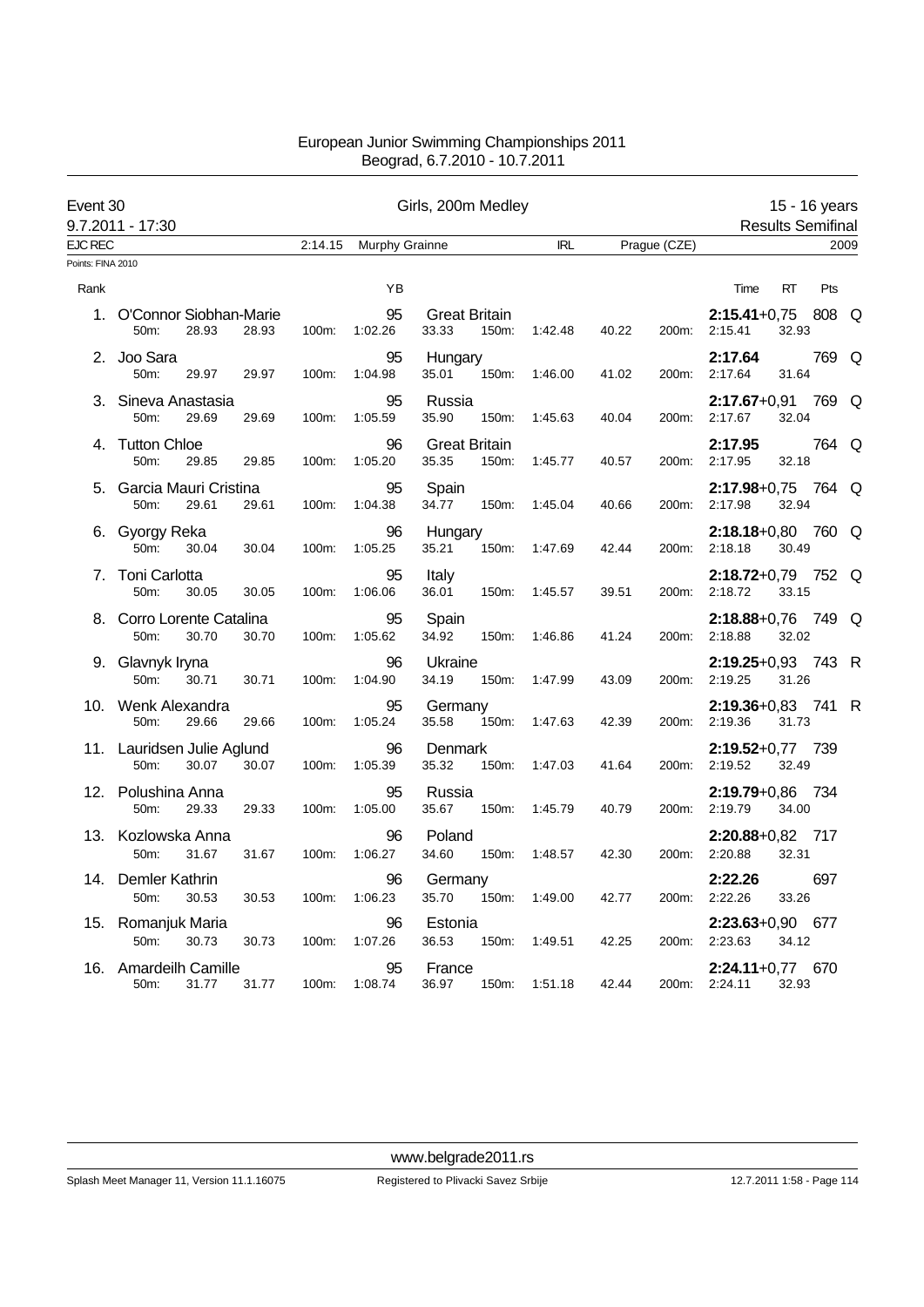| Event 29                            |                                                      |       |         | 17 - 18 years |                               |       |            |       |                |                                       |                          |       |      |
|-------------------------------------|------------------------------------------------------|-------|---------|---------------|-------------------------------|-------|------------|-------|----------------|---------------------------------------|--------------------------|-------|------|
|                                     | 9.7.2011 - 17:40                                     |       |         |               |                               |       |            |       |                |                                       | <b>Results Semifinal</b> |       |      |
| <b>EJC REC</b><br>Points: FINA 2010 |                                                      |       | 1:46.58 | Agnel Yannick |                               |       | <b>FRA</b> |       | Helsinki (FIN) |                                       |                          |       | 2010 |
|                                     |                                                      |       |         |               |                               |       |            |       |                |                                       |                          |       |      |
| Rank                                |                                                      |       |         | YB            |                               |       |            |       |                | Time                                  | <b>RT</b>                | Pts   |      |
|                                     | 1. Scheruebl Christian<br>50 <sub>m</sub> :<br>26.16 | 26.16 | 100m:   | 94<br>54.25   | Austria<br>28.09              | 150m: | 1:22.29    | 28.04 | 200m:          | $1:50.09 + 0.84$<br>1:50.09           | 27.80                    | 795 Q |      |
|                                     | 2. Lloyd leuan<br>50m:<br>25.93                      | 25.93 | 100m:   | 93<br>54.25   | <b>Great Britain</b><br>28.32 | 150m: | 1:22.40    | 28.15 | 200m:          | $1:50.33+0.77$<br>1:50.33             | 27.93                    | 790 Q |      |
|                                     | 3. Dreesens Dion<br>50m:<br>26.13                    | 26.13 | 100m:   | 93<br>53.98   | Netherlands<br>27.85          | 150m: | 1:22.45    | 28.47 | 200m:          | 1:50.40<br>1:50.40                    | 27.95                    | 788 Q |      |
|                                     | 4. Koski Matias<br>50m:<br>25.78                     | 25.78 | 100m:   | 94<br>54.00   | Finland<br>28.22              | 150m: | 1:22.89    | 28.89 | 200m:          | 1:51.00+0,72 775 Q<br>1:51.00         | 28.11                    |       |      |
|                                     | 5. Kalnins Uvis<br>50m:<br>25.89                     | 25.89 | 100m:   | 93<br>54.06   | Latvia<br>28.17               | 150m: | 1:22.85    | 28.79 | 200m:          | 1:51.05+0,73 774 Q<br>1:51.05         | 28.20                    |       |      |
|                                     | 6. Horn Tobias<br>50m:<br>26.44                      | 26.44 | 100m:   | 93<br>54.41   | Germany<br>27.97              | 150m: | 1:23.40    | 28.99 | 200m:          | 1:51.13+0,82 773 Q<br>1:51.13         | 27.73                    |       |      |
|                                     | 7. Skaaning Daniel<br>50m:<br>26.00                  | 26.00 | 100m:   | 93<br>54.01   | Denmark<br>28.01              | 150m: | 1:22.65    | 28.64 | 200m:          | 1:51.37+0,67 768 Q<br>1:51.37         | 28.72                    |       |      |
|                                     | 8. Werner Pawel<br>50m:<br>25.70                     | 25.70 | 100m:   | 93<br>54.31   | Poland<br>28.61               | 150m: | 1:23.06    | 28.75 | 200m:          | 1:51.53+0,85 764 Q<br>1:51.53         | 28.47                    |       |      |
|                                     | 9. Croenen Louis<br>50m:<br>26.25                    | 26.25 | 100m:   | 94<br>54.88   | Belgium<br>28.63              | 150m: | 1:23.45    | 28.57 | 200m:          | $1:51.79 + 0.80$<br>1:51.79           | 28.34                    | 759 R |      |
|                                     | 10. Bujoczek Filip<br>50m:<br>26.57                  | 26.57 | 100m:   | 94<br>55.22   | Poland<br>28.65               | 150m: | 1:23.81    | 28.59 | 200m:          | $1:51.94+0.90$ 756 ?<br>1:51.94       | 28.13                    |       |      |
|                                     | <b>Kremer Tom</b><br>50m:<br>25.93                   | 25.93 | 100m:   | 94<br>54.23   | Israel<br>28.30               | 150m: | 1:23.12    | 28.89 | 200m:          | <b>1:51.94</b> +0,69 756 ?<br>1:51.94 | 28.82                    |       |      |
| 12.                                 | Mral Max<br>50m:<br>26.38                            | 26.38 | 100m:   | 93<br>54.65   | Germany<br>28.27              | 150m: | 1:23.64    | 28.99 | 200m:          | $1:52.20+0.74$ 751<br>1:52.20         | 28.56                    |       |      |
|                                     | 13. Groshev Sergey<br>50m:<br>26.21                  | 26.21 | 100m:   | 93<br>54.66   | Russia<br>28.45               | 150m: | 1:23.45    | 28.79 | 200m:          | <b>1:52.36</b> +0,87 748<br>1:52.36   | 28.91                    |       |      |
|                                     | 14. Corapi Damiano<br>26.10<br>50m:                  | 26.10 | 100m:   | 94<br>54.64   | Italy<br>28.54                | 150m: | 1:23.65    | 29.01 | 200m:          | $1:52.55+0.73$ 744<br>1:52.55         | 28.90                    |       |      |
| 15.                                 | Konovalov Alexi<br>25.92<br>50m:                     | 25.92 | 100m:   | 94<br>54.89   | Israel<br>28.97               | 150m: | 1:24.53    | 29.64 | 200m:          | 1:52.92+0,76 737<br>1:52.92           | 28.39                    |       |      |
| 16.                                 | Klyukin Alexander<br>50m:<br>26.06                   | 26.06 | 100m:   | 93<br>54.86   | Russia<br>28.80               | 150m: | 1:24.14    | 29.28 | 200m:          | <b>1:53.66+</b> 0,69<br>1:53.66       | 29.52                    | - 722 |      |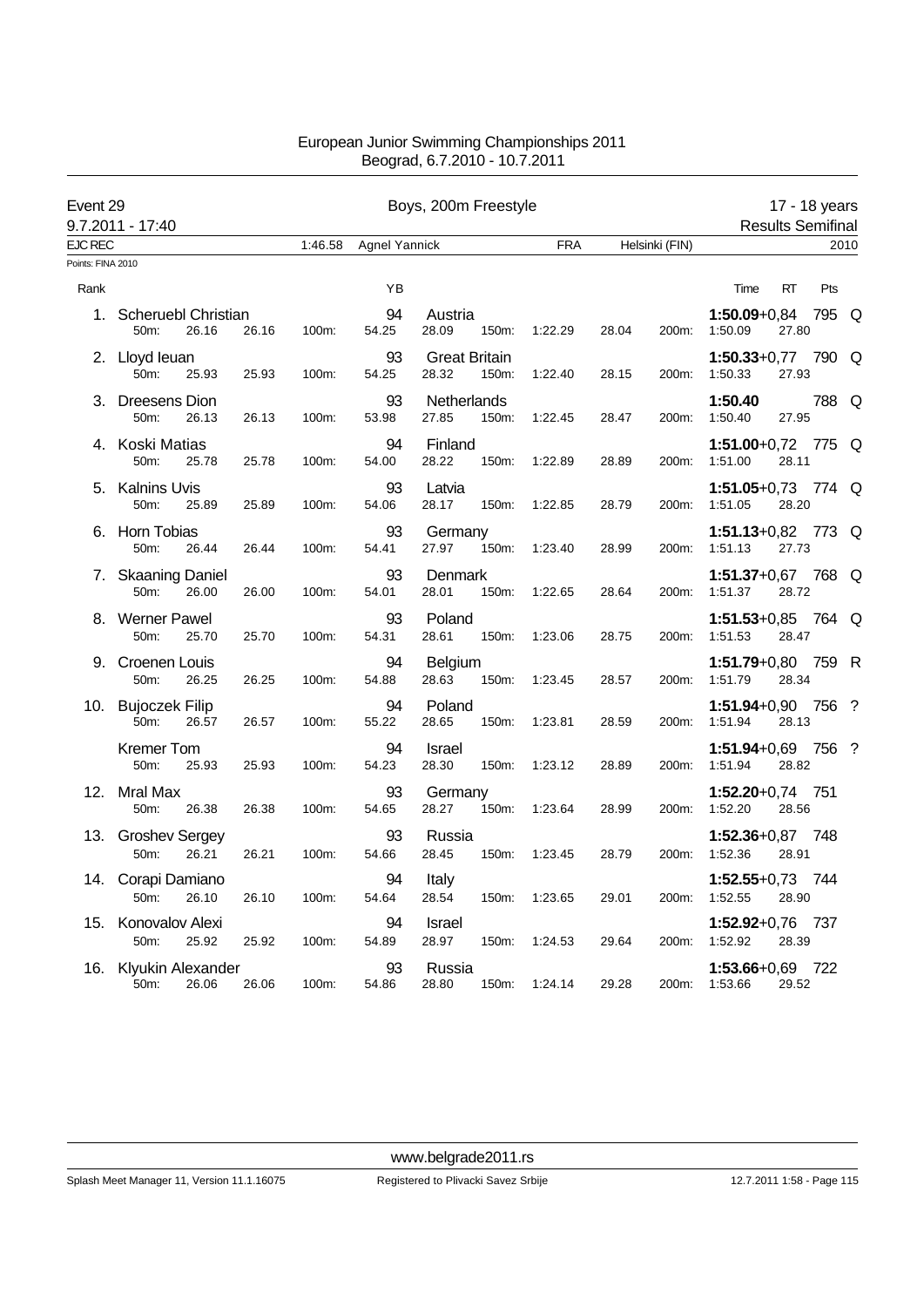| Event 32          |                                               |       |         |                  | Girls, 100m Breaststroke      |            |              |                          | 15 - 16 years |      |
|-------------------|-----------------------------------------------|-------|---------|------------------|-------------------------------|------------|--------------|--------------------------|---------------|------|
|                   | 9.7.2011 - 17:50                              |       |         |                  |                               |            |              | <b>Results Semifinal</b> |               |      |
| <b>EJC REC</b>    |                                               |       | 1:07.49 | Scarcella llaria |                               | <b>ITA</b> | Prague (CZE) |                          |               | 2009 |
| Points: FINA 2010 |                                               |       |         |                  |                               |            |              |                          |               |      |
| Rank              |                                               |       |         | YB               |                               |            |              | <b>RT</b><br>Time        | Pts           |      |
|                   | 1. Novikova Irina<br>50m:<br>33.84            | 33.84 | 100m:   | 95<br>1:09.61    | Russia<br>35.77               |            |              | $1:09.61+0.76$           | 793 Q         |      |
|                   | 2. Sztankovics Anna<br>50m:<br>33.21          | 33.21 | 100m:   | 96<br>1:09.98    | Hungary<br>36.77              |            |              | $1:09.98 + 0.76$         | 781 Q         |      |
|                   | 3. Laukkanen Jenna<br>50m:<br>33.72           | 33.72 | 100m:   | 95<br>1:10.40    | Finland<br>36.68              |            |              | $1:10.40 + 0.78$         | 767 Q         |      |
|                   | 4. Polit Claire<br>50m:<br>33.31              | 33.31 | 100m:   | 95<br>1:10.41    | France<br>37.10               |            |              | 1:10.41                  | 766 Q         |      |
|                   | 5. Toni Carlotta<br>50m:<br>33.71             | 33.71 | 100m:   | 95<br>1:10.42    | Italy<br>36.71                |            |              | $1:10.42 + 0.74$         | 766 Q         |      |
|                   | 6. Antonelli Elisa<br>50m:<br>33.55           | 33.55 | 100m:   | 95<br>1:10.53    | Italy<br>36.98                |            |              | $1:10.53 + 0.71$         | 763 Q         |      |
|                   | 7. Lowe Danielle<br>50m:<br>33.58             | 33.58 | 100m:   | 95<br>1:11.12    | <b>Great Britain</b><br>37.54 |            |              | $1:11.12+0.73$           | 744 Q         |      |
|                   | Hawksworth Jodie<br>50m:<br>33.94             | 33.94 | 100m:   | 95<br>1:11.12    | <b>Great Britain</b><br>37.18 |            |              | $1:11.12+0.73$           | 744 Q         |      |
|                   | 9. Ferenczi Fanni<br>50m:<br>33.99            | 33.99 | 100m:   | 96<br>1:11.39    | Hungary<br>37.40              |            |              | $1:11.39 + 0.67$         | 735 R         |      |
| 10.               | Nikolaeva Dorida<br>50m:<br>34.31             | 34.31 | 100m:   | 95<br>1:11.52    | Russia<br>37.21               |            |              | $1:11.52+0.76$           | 731 R         |      |
|                   | 11. Holten Cecilie<br>50m:<br>34.72           | 34.72 | 100m:   | 96<br>1:11.87    | Denmark<br>37.15              |            |              | $1:11.87 + 0.79$         | 721           |      |
|                   | 12. Willers Julia<br>50m:<br>33.66            | 33.66 | 100m:   | 96<br>1:12.04    | Germany<br>38.38              |            |              | $1:12.04 + 0.70$         | 716           |      |
|                   | 13. Sauer Isabella<br>50m:<br>33.64           | 33.64 | 100m:   | 96<br>1:12.54    | Austria<br>38.90              |            |              | 1:12.54                  | 701           |      |
|                   | 14. Tovstogan Ol'ga<br>33.83<br>50m:          | 33.83 | 100m:   | 96<br>1:12.74    | Ukraine<br>38.91              |            |              | $1:12.74+0.90$           | 695           |      |
|                   | 15. Naustvik Ingalill Urrang<br>34.10<br>50m: | 34.10 | 100m:   | 95<br>1:12.85    | Norway<br>38.75               |            |              | $1:12.85 + 0.89$         | 692           |      |
| 16.               | Bornemann Alina<br>50m:<br>34.32              | 34.32 | 100m:   | 96<br>1:12.95    | Germany<br>38.63              |            |              | $1:12.95 + 0.81$         | 689           |      |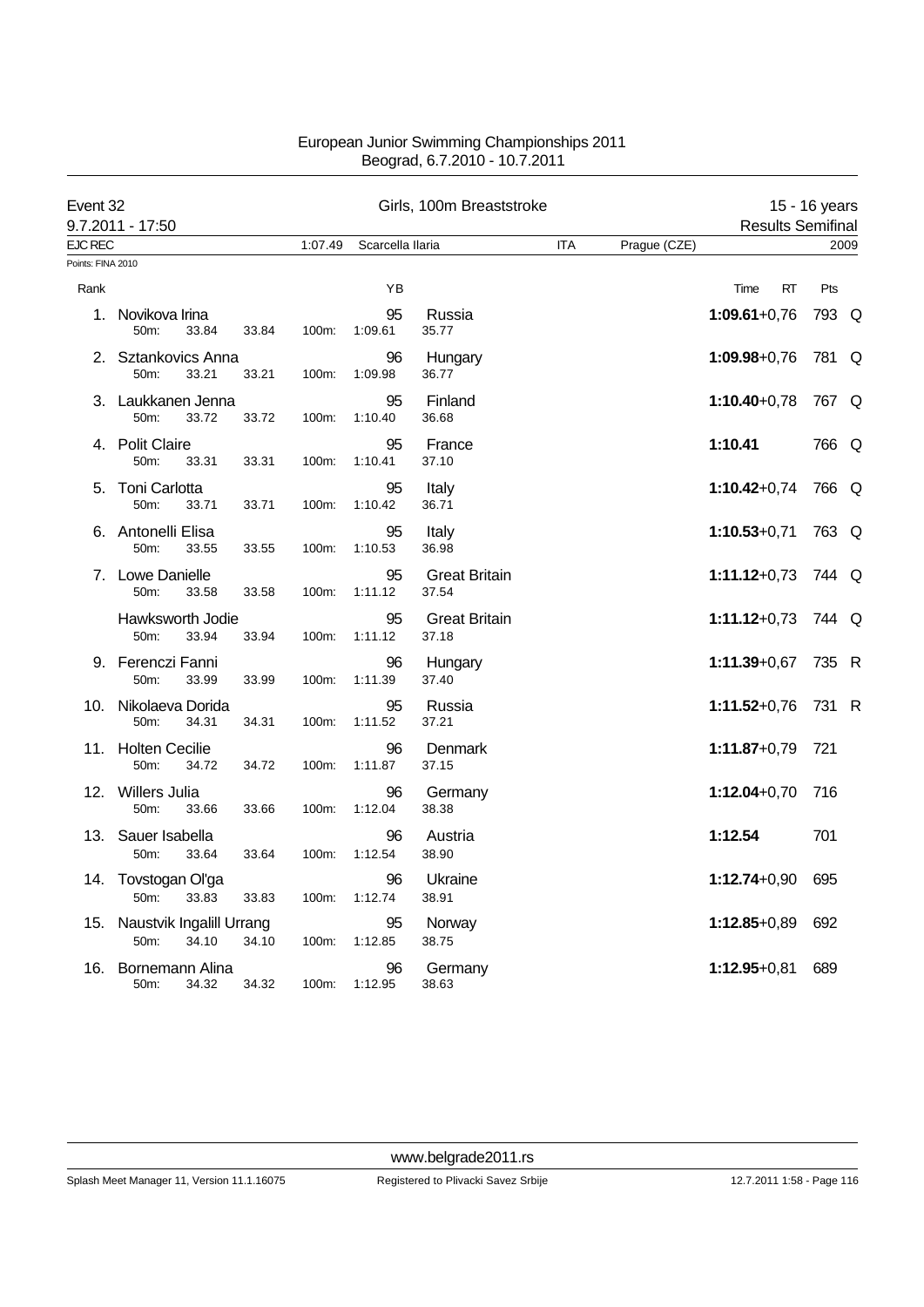| Event 22          | 9.7.2011 - 17:58                |       |       |         | Boys, 200m Backstroke |                               |          |         |       |              |                             |           | 17 - 18 years<br><b>Results Final</b> |
|-------------------|---------------------------------|-------|-------|---------|-----------------------|-------------------------------|----------|---------|-------|--------------|-----------------------------|-----------|---------------------------------------|
| <b>EJC REC</b>    |                                 |       |       | 1:56.65 |                       | Kawecki Radoslaw              |          | POL     |       | Prague (CZE) |                             |           | 2009                                  |
| Points: FINA 2010 |                                 |       |       |         |                       |                               |          |         |       |              |                             |           |                                       |
| Rank              |                                 |       |       |         | YB                    |                               |          |         |       |              | Time                        | <b>RT</b> | Pts                                   |
|                   | Diener Christian<br>50m:        | 28.25 | 28.25 | 100m:   | 93<br>59.04           | Germany<br>30.79              | 150m:    | 1:30.18 | 31.14 | 200m:        | 1:59.94+0,72 812<br>1:59.94 | 29.76     |                                       |
| 2.                | Wysoczynski Mateusz<br>$50m$ :  | 28.54 | 28.54 | 100m:   | 93<br>59.43           | Poland<br>30.89               | 150m:    | 1:30.71 | 31.28 | 200m:        | $2:01.18 + 0.65$<br>2:01.18 | 30.47     | -787                                  |
|                   | 3. Laugeni Fabio<br>$50m$ :     | 28.70 | 28.70 | 100m:   | 94<br>59.58           | Italy<br>30.88                | $150m$ : | 1:31.30 | 31.72 | 200m:        | $2:01.59 + 0.56$<br>2:01.59 | 30.29     | - 779                                 |
| 4.                | Patching Joseph<br>50m:         | 28.45 | 28.45 | 100m:   | 94<br>59.21           | <b>Great Britain</b><br>30.76 | 150m:    | 1:30.78 | 31.57 | 200m:        | $2:02.06 + 0.63$<br>2:02.06 | 31.28     | 770                                   |
| 5.                | Vasyl'yev Oleksandr<br>50m:     | 28.75 | 28.75 | 100m:   | 94<br>59.57           | Ukraine<br>30.82              | 150m:    | 1:31.80 | 32.23 | 200m:        | $2:03.07 + 0.71$<br>2:03.07 | 31.27     | 752                                   |
|                   | Karakaidos Charilaos<br>$50m$ : | 28.97 | 28.97 | 100m:   | 94<br>1:00.19         | Greece<br>31.22               | 150m:    | 1:31.60 | 31.41 | 200m:        | $2:03.50 + 0.61$<br>2:03.50 | 31.90     | -744                                  |
| 7.                | Varvaruk Sergiy<br>50m:         | 29.66 | 29.66 | 100m:   | 94<br>1:00.88         | Ukraine<br>31.22              | 150m:    | 1:32.62 | 31.74 | 200m:        | $2:04.50 + 0.76$<br>2:04.50 | 31.88     | 726                                   |
| 8.                | Gamburg David<br>50m:           | 28.72 | 28.72 | 100m:   | 93<br>59.42           | <b>Israel</b><br>30.70        | 150m:    | 1:31.57 | 32.15 | 200m:        | $2:04.84 + 0.59$<br>2:04.84 | 33.27     | 720                                   |

| Event 21          | 9.7.2011 - 18:03             |       |       |         |               | Girls, 200m Freestyle         |       |            |       |                    |                                 |           | 15 - 16 years<br><b>Results Final</b> |
|-------------------|------------------------------|-------|-------|---------|---------------|-------------------------------|-------|------------|-------|--------------------|---------------------------------|-----------|---------------------------------------|
| <b>EJC REC</b>    |                              |       |       | 1:59.19 | Radou Camille |                               |       | <b>FRA</b> |       | Praque (CZE)       |                                 |           | 2009                                  |
| Points: FINA 2010 |                              |       |       |         |               |                               |       |            |       |                    |                                 |           |                                       |
| Rank              |                              |       |       |         | YB            |                               |       |            |       |                    | Time                            | <b>RT</b> | Pts                                   |
|                   | Yuskova Ksenia<br>50m:       | 28.35 | 28.35 | 100m:   | 96<br>58.81   | Russia<br>30.46               | 150m: | 1:29.92    | 31.11 | 200m:              | $2:00.50 + 0.89$<br>2:00.50     | 30.58     | 824                                   |
| 2.                | Mc Mahon Sycerika<br>$50m$ : | 28.35 | 28.35 | 100m:   | 95<br>58.86   | Ireland<br>30.51              | 150m: | 1:30.34    | 31.48 | 200m:              | 2:00.61<br>2:00.61              | 30.27     | 821                                   |
| 3.                | Vermeulen Esmee<br>$50m$ :   | 29.05 | 29.05 | 100m:   | 96<br>59.89   | Netherlands<br>30.84          | 150m: | 1:30.74    | 30.85 | 200m:              | $2:01.22+0.87$ 809<br>2:01.22   | 30.48     |                                       |
|                   | Chavez-Diaz Eva<br>50m:      | 27.99 | 27.99 | 100m:   | 95<br>57.96   | Austria<br>29.97              | 150m: | 1:29.52    | 31.56 | 200m:              | $2:01.54 + 0.75$ 803<br>2:01.54 | 32.02     |                                       |
|                   | Friedrich Johanna<br>50m:    | 28.68 | 28.68 | 100m:   | 95<br>59.43   | Germany<br>30.75              | 150m: | 1:30.51    | 31.08 | 200m:              | $2:01.54+0.76$ 803<br>2:01.54   | 31.03     |                                       |
| 6.                | Maughan Amelia<br>50m:       | 28.14 | 28.14 | 100m:   | 96<br>58.76   | <b>Great Britain</b><br>30.62 | 150m: | 1:30.80    | 32.04 | 200m:              | $2:02.90 + 0.76$<br>2:02.90     | 32.10     | -776                                  |
| 7.                | Sagmeister Mojca<br>50m:     | 28.90 | 28.90 | 100m:   | 96<br>59.61   | Slovenia<br>30.71             | 150m: | 1:31.43    | 31.82 | 200m:              | $2:03.63+0.80$<br>2:03.63       | 32.20     | - 763                                 |
| 8.                | Sokolowska Diana<br>50m:     | 28.45 | 28.45 | 100m:   | 96<br>59.22   | Poland<br>30.77               | 150m: | 1:31.13    | 31.91 | 200 <sub>m</sub> : | $2:04.08 + 0.78$ 754<br>2:04.08 | 32.95     |                                       |
|                   |                              |       |       |         |               | www.belgrade2011.rs           |       |            |       |                    |                                 |           |                                       |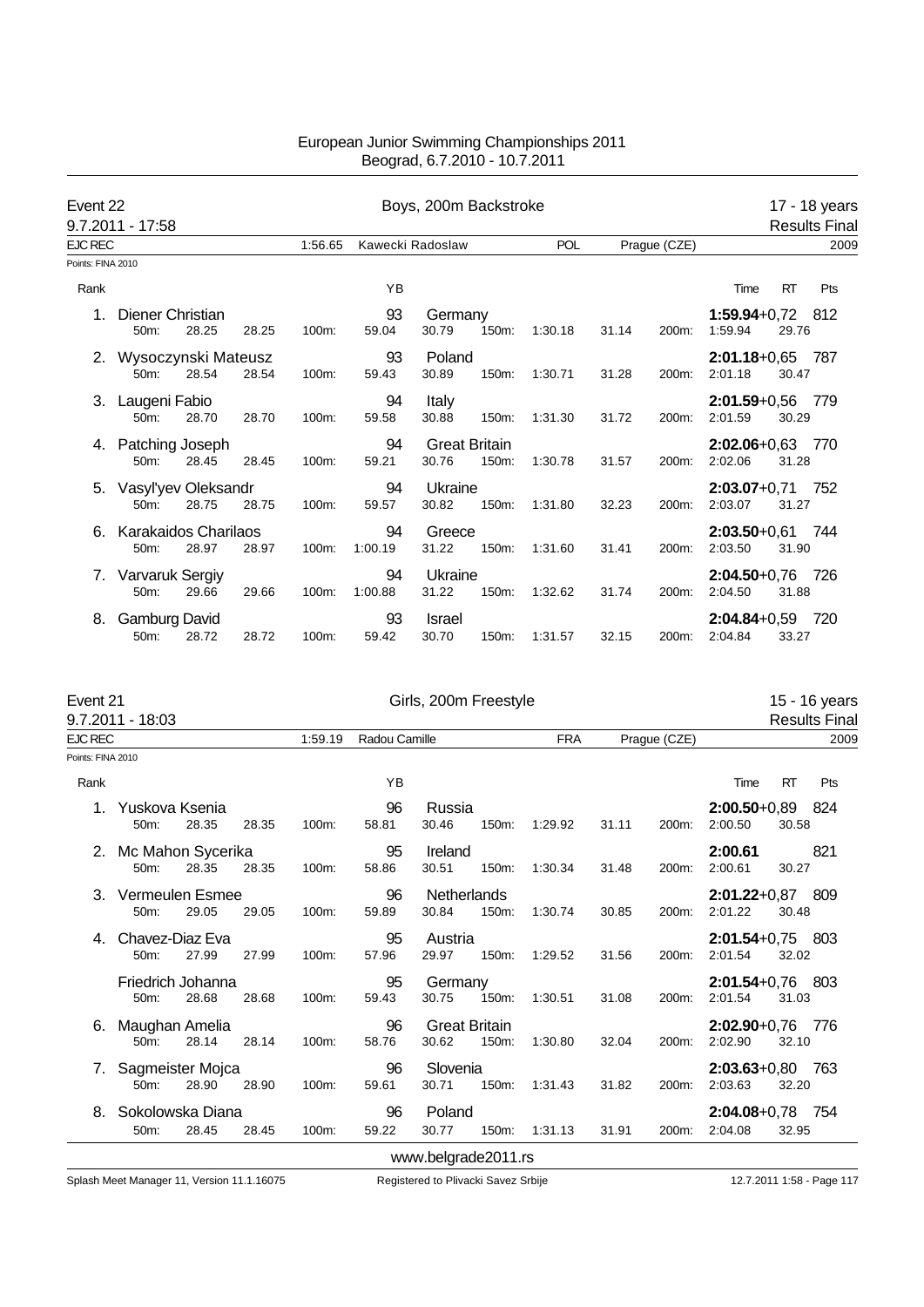| Event 33          |                                          |       |         |                | Boys, 100m Breaststroke       |            |              |                          | 17 - 18 years |      |
|-------------------|------------------------------------------|-------|---------|----------------|-------------------------------|------------|--------------|--------------------------|---------------|------|
|                   | 9.7.2011 - 18:08                         |       |         |                |                               |            |              | <b>Results Semifinal</b> |               |      |
| <b>EJC REC</b>    |                                          |       | 1:00.97 | Toniato Andrea |                               | <b>ITA</b> | Prague (CZE) |                          |               | 2009 |
| Points: FINA 2010 |                                          |       |         |                |                               |            |              |                          |               |      |
| Rank              |                                          |       |         | ΥB             |                               |            |              | Time<br>RT               | Pts           |      |
| 1.                | Benson Craig H<br>50m:<br>29.44          | 29.44 | 100m:   | 94<br>1:02.18  | <b>Great Britain</b><br>32.74 |            |              | $1:02.18+0.58$           | 836 Q         |      |
|                   | 2. Samilidis Panagiotis<br>50m:<br>29.69 | 29.69 | 100m:   | 93<br>1:02.72  | Greece<br>33.03               |            |              | $1:02.72+0.80$           | 814 Q         |      |
|                   | 3. Klemparski Yury<br>50m:<br>29.58      | 29.58 | 100m:   | 93<br>1:02.76  | <b>Belarus</b><br>33.18       |            |              | $1:02.76 + 0.79$         | 813 Q         |      |
|                   | 4. Rozhkov Olexiy<br>50m:<br>30.37       | 30.37 | 100m:   | 93<br>1:02.81  | Ukraine<br>32.44              |            |              | $1:02.81+0.72$           | 811 Q         |      |
|                   | 5. Shagalov Yaron<br>50m:<br>30.28       | 30.28 | 100m:   | 93<br>1:03.01  | Israel<br>32.73               |            |              | $1:03.01+0.77$           | 803 Q         |      |
| 6.                | Mattsson Matti<br>50m:<br>29.50          | 29.50 | 100m:   | 93<br>1:03.03  | Finland<br>33.53              |            |              | $1:03.03 + 0.72$         | 802 Q         |      |
|                   | 7. Wiechhusen Paul<br>50m:<br>30.09      | 30.09 | 100m:   | 93<br>1:03.46  | Germany<br>33.37              |            |              | $1:03.46 + 0.72$         | 786 Q         |      |
|                   | 8. Klepikov Nikolay<br>50m:<br>30.56     | 30.56 | 100m:   | 93<br>1:03.62  | Russia<br>33.06               |            |              | $1:03.62 + 0.83$         | 780 Q         |      |
|                   | 9. Amaltdinov Marat<br>50m:<br>30.76     | 30.76 | 100m:   | 94<br>1:03.66  | Russia<br>32.90               |            |              | $1:03.66 + 0.83$         | 779 R         |      |
|                   | 10. Artiomov Danila<br>50m:<br>30.10     | 30.10 | 100m:   | 94<br>1:03.78  | Moldova<br>33.68              |            |              | $1:03.78 + 0.83$         | 774 R         |      |
|                   | 11. Vollmer Bastian<br>50m:<br>29.00     | 29.00 | 100m:   | 93<br>1:03.97  | Germany<br>34.97              |            |              | $1:03.97+0.71$           | 767           |      |
|                   | 12. Pucilo Piotr<br>50m:<br>30.14        | 30.14 | 100m:   | 93<br>1:03.99  | Poland<br>33.85               |            |              | $1:03.99 + 0.78$         | 767           |      |
|                   | 13. De La Vega Itay<br>50m:<br>30.67     | 30.67 | 100m:   | 93<br>1:04.29  | <b>Israel</b><br>33.62        |            |              | $1:04.29 + 0.69$         | 756           |      |
|                   | 14. Trajkovic Nikola<br>50m:<br>30.58    | 30.58 | 100m:   | 94<br>1:04.31  | Serbia<br>33.73               |            |              | $1:04.31+0.66$           | 755           |      |
| 15.               | van der Werf Gavin<br>50m:<br>30.21      | 30.21 | 100m:   | 93<br>1:04.36  | Netherlands<br>34.15          |            |              | $1:04.36 + 0.77$         | 754           |      |
| 16.               | <b>Quinn Nicholas</b><br>50m:<br>30.58   | 30.58 | 100m:   | 93<br>1:05.11  | Ireland<br>34.53              |            |              | $1:05.11+0.76$           | 728           |      |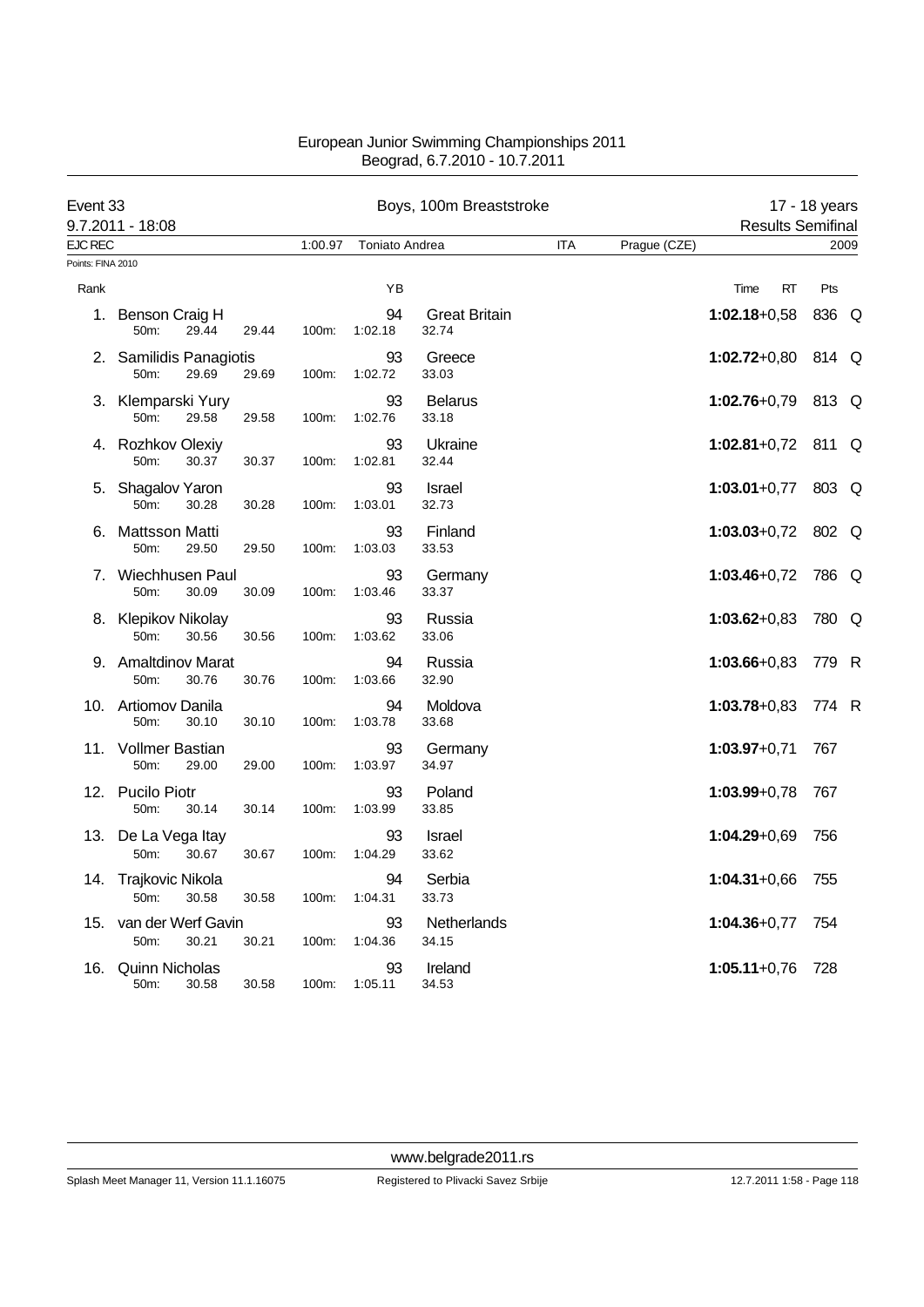| Event 23          | 9.7.2011 - 18:21                  |       |       |          |               | Girls, 100m Fly               |            |              |                  |           | 15 - 16 years<br><b>Results Final</b> |
|-------------------|-----------------------------------|-------|-------|----------|---------------|-------------------------------|------------|--------------|------------------|-----------|---------------------------------------|
| <b>EJC REC</b>    |                                   |       |       | 58.76    | Kalla Lena    |                               | <b>GER</b> | Prague (CZE) |                  |           | 2009                                  |
| Points: FINA 2010 |                                   |       |       |          |               |                               |            |              |                  |           |                                       |
| Rank              |                                   |       |       |          | YB            |                               |            |              | Time             | <b>RT</b> | Pts                                   |
|                   | Wenk Alexandra<br>$50m$ :         | 28.95 | 28.95 | 100m:    | 95<br>59.85   | Germany<br>30.90              |            |              | 59.85            |           | 821                                   |
| 2.                | Tcvetkova Daria<br>50m:           | 27.52 | 27.52 | $100m$ : | 95<br>1:00.14 | Russia<br>32.62               |            |              | 1:00.14          |           | 809                                   |
| 3.                | <b>Barton Georgia</b><br>$50m$ :  | 29.27 | 29.27 | $100m$ : | 95<br>1:00.53 | <b>Great Britain</b><br>31.26 |            |              | 1:00.53          |           | 794                                   |
| 4.                | Szilagyi Liliana<br>50m:          | 28.76 | 28.76 | 100m:    | 96<br>1:00.65 | Hungary<br>31.89              |            |              | $1:00.65 + 0.81$ |           | 789                                   |
| 5.                | Chimrova Svetlana<br>50m:         | 28.33 | 28.33 | 100m:    | 96<br>1:00.75 | Russia<br>32.42               |            |              | $1:00.75+0.84$   |           | 785                                   |
| 6.                | Czeschner Elena<br>$50m$ :        | 29.13 | 29.13 | $100m$ : | 96<br>1:01.95 | Germany<br>32.82              |            |              | $1:01.95 + 0.71$ |           | 741                                   |
|                   | Lowe Danielle<br>50m:             | 28.88 | 28.88 | 100m:    | 95<br>1:01.95 | <b>Great Britain</b><br>33.07 |            |              | $1:01.95 + 0.74$ |           | 741                                   |
| 8.                | <b>Bertrand Celine</b><br>$50m$ : | 28.99 | 28.99 | $100m$ : | 95<br>1:02.37 | Sweden<br>33.38               |            |              | $1:02.37+0.71$   |           | 726                                   |

|                   | Event 35<br>Boys, 800m Freestyle<br>9.7.2011 - 18:30 |                      |       |       |         |        |       |         |       |       |                  | 17 - 18 years<br>Results |      |
|-------------------|------------------------------------------------------|----------------------|-------|-------|---------|--------|-------|---------|-------|-------|------------------|--------------------------|------|
| Points: FINA 2010 |                                                      |                      |       |       |         |        |       |         |       |       |                  |                          |      |
| Rank              |                                                      |                      |       |       | YB      |        |       |         |       |       | Time             | RT                       | Pts  |
| 1.                |                                                      | Yildirimer Ediz      |       |       | 93      | Turkey |       |         |       |       | $8:00.82 + 0.78$ |                          | -831 |
|                   | 50m:                                                 | 28.08                | 28.08 | 250m: | 2:29.39 | 30.41  | 450m: | 4:31.30 | 30.51 | 650m: | 6:33.46          | 30.48                    |      |
|                   | 100m:                                                | 58.21                | 30.13 | 300m: | 2:59.61 | 30.22  | 500m: | 5:01.79 | 30.49 | 700m: | 7:03.66          | 30.20                    |      |
|                   | 150m:                                                | 1:28.58              | 30.37 | 350m: | 3:30.24 | 30.63  | 550m: | 5:32.46 | 30.67 | 750m: | 7:33.50          | 29.84                    |      |
|                   | 200m:                                                | 1:58.98              | 30.40 | 400m: | 4:00.79 | 30.55  | 600m: | 6:02.98 | 30.52 | 800m: | 8:00.82          | 27.32                    |      |
| 2.                | Detti Gabriele                                       |                      |       |       | 94      | Italy  |       |         |       |       | 8:00.95+0,84 830 |                          |      |
|                   | 50m:                                                 | 28.31                | 28.31 | 250m: | 2:30.59 | 30.62  | 450m: | 4:31.89 | 30.21 | 650m: | 6:33.58          | 30.11                    |      |
|                   | 100m:                                                | 59.02                | 30.71 | 300m: | 3:00.67 | 30.08  | 500m: | 5:02.58 | 30.69 | 700m: | 7:03.67          | 30.09                    |      |
|                   | 150m:                                                | 1:29.65              | 30.63 | 350m: | 3:31.07 | 30.40  | 550m: | 5:32.99 | 30.41 | 750m: | 7:32.98          | 29.31                    |      |
|                   | 200m:                                                | 1:59.97              | 30.32 | 400m: | 4:01.68 | 30.61  | 600m: | 6:03.47 | 30.48 | 800m: | 8:00.95          | 27.97                    |      |
| 3.                |                                                      | Paltrinieri Gregorio |       |       | 94      | Italy  |       |         |       |       | $8:01.31+0.87$   |                          | 828  |
|                   | 50m:                                                 | 28.30                | 28.30 | 250m: | 2:29.65 | 30.28  | 450m: | 4:31.11 | 30.34 | 650m: | 6:32.30          | 29.32                    |      |
|                   | 100m:                                                | 58.67                | 30.37 | 300m: | 2:59.84 | 30.19  | 500m: | 5:01.79 | 30.68 | 700m: | 7:03.55          | 31.25                    |      |
|                   | 150m:                                                | 1:28.84              | 30.17 | 350m: | 3:30.30 | 30.46  | 550m: | 5:32.50 | 30.71 | 800m: | 8:01.31          | 57.76                    |      |
|                   | 200m:                                                | 1:59.37              | 30.53 | 400m: | 4:00.77 | 30.47  | 600m: | 6:02.98 | 30.48 |       |                  |                          |      |
| 4.                | Szuba Michal                                         |                      |       |       | 93      | Poland |       |         |       |       | $8:01.71+0.86$   |                          | 826  |
|                   | 50m:                                                 | 28.18                | 28.18 | 250m: | 2.30.88 | 30.65  | 450m: | 4:32.55 | 30.11 | 650m: | 6:34.41          | 30.37                    |      |
|                   | 100m:                                                | 59.03                | 30.85 | 300m: | 3:01.31 | 30.43  | 500m: | 5:02.88 | 30.33 | 700m: | 7:04.32          | 29.91                    |      |
|                   | 150m:                                                | 1:29.57              | 30.54 | 350m: | 3:31.93 | 30.62  | 550m: | 5:33.59 | 30.71 | 750m: | 7:34.17          | 29.85                    |      |
|                   | 200m:                                                | 2:00.23              | 30.66 | 400m: | 4:02.44 | 30.51  | 600m: | 6.04.04 | 30.45 | 800m: | 8:01.71          | 27.54                    |      |
|                   |                                                      |                      |       |       |         |        |       |         |       |       |                  |                          |      |

<www.belgrade2011.rs>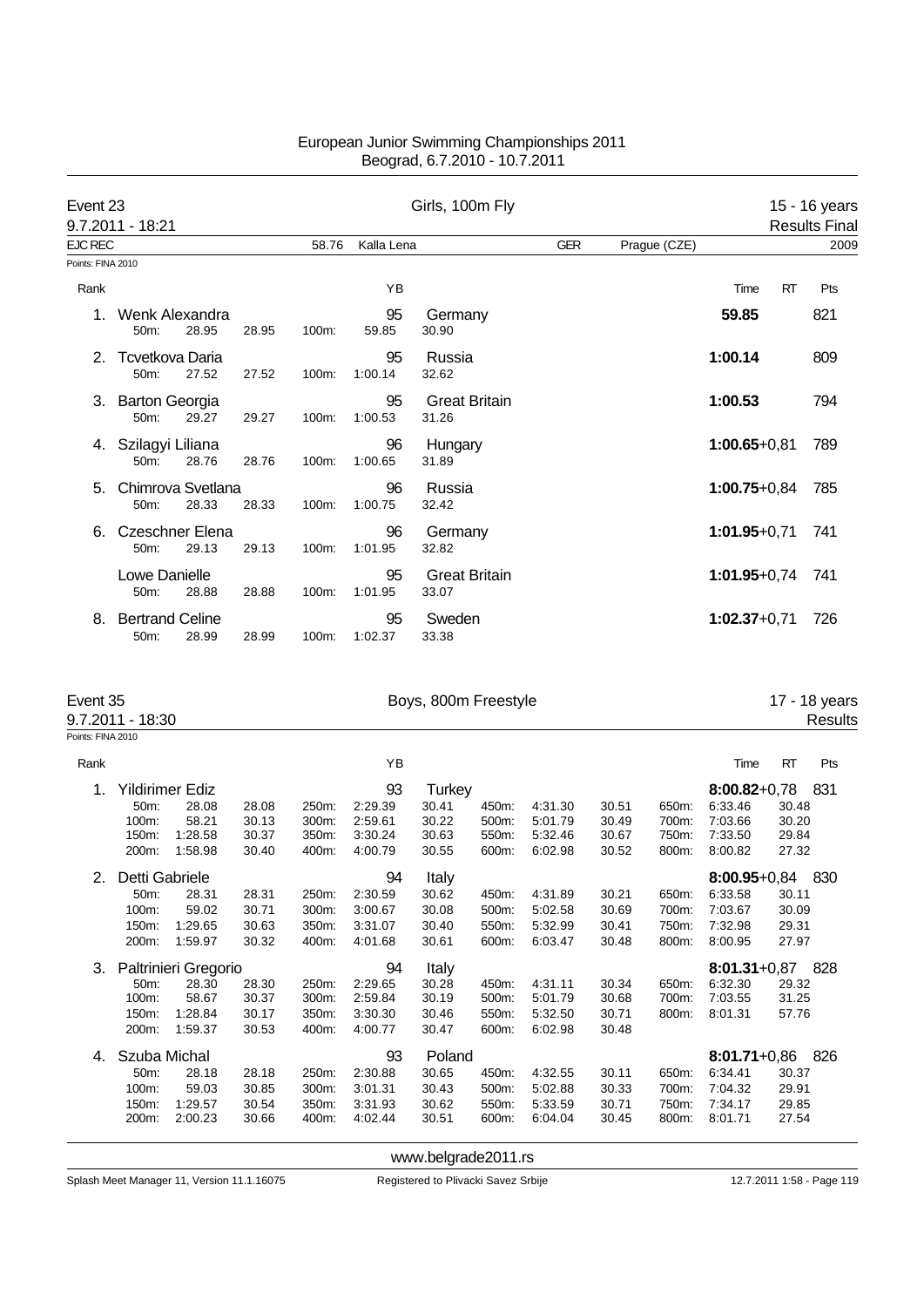Event 35, Boys, 800m Freestyle, 17 - 18 years

| Rank |                                                                                                        |                                  |                                  | ΥB                                             |                                              |                                  |                                                |                                  |                                  | Time                                                         | RT<br>Pts                                            |
|------|--------------------------------------------------------------------------------------------------------|----------------------------------|----------------------------------|------------------------------------------------|----------------------------------------------|----------------------------------|------------------------------------------------|----------------------------------|----------------------------------|--------------------------------------------------------------|------------------------------------------------------|
| 5.   | Zaborowski Filip<br>50m:<br>28.52<br>100m:<br>58.87<br>150m:<br>1:29.57<br>200m:<br>2:00.28            | 28.52<br>30.35<br>30.70<br>30.71 | 250m:<br>300m:<br>350m:<br>400m: | 94<br>2:31.09<br>3:02.10<br>3:33.17<br>4:04.06 | Poland<br>30.81<br>31.01<br>31.07<br>30.89   | 450m:<br>500m:<br>550m:<br>600m: | 4:34.60<br>5:05.15<br>5:35.51<br>6:05.86       | 30.54<br>30.55<br>30.36<br>30.35 | 650m:<br>700m:<br>750m:<br>800m: | $8:05.84 + 0.78$<br>6:36.14<br>7:06.52<br>7:36.52<br>8:05.84 | 805<br>30.28<br>30.38<br>30.00<br>29.32              |
| 6.   | Vigorito Lucas<br>28.43<br>50m:<br>100m:<br>59.02<br>150m:<br>1:29.66<br>200m:<br>2:00.50              | 28.43<br>30.59<br>30.64<br>30.84 | 250m:<br>300m:<br>350m:<br>400m: | 94<br>2:31.28<br>3:02.34<br>3:31.94<br>4:03.81 | France<br>30.78<br>31.06<br>29.60<br>31.87   | 450m:<br>500m:<br>550m:<br>600m: | 4:34.88<br>5:06.08<br>5:37.26<br>6:08.13       | 31.07<br>31.20<br>31.18<br>30.87 | 650m:<br>700m:<br>750m:<br>800m: | 6:39.18<br>7:10.31<br>7:40.88<br>8:10.49                     | 8:10.49+0,71 783<br>31.05<br>31.13<br>30.57<br>29.61 |
| 7.   | Vial Collet Enzo<br>50m:<br>28.58<br>59.57<br>100m:<br>150m:<br>1:30.85<br>200m:<br>2:02.18            | 28.58<br>30.99<br>31.28<br>31.33 | 250m:<br>300m:<br>350m:<br>400m: | 93<br>2:33.32<br>3:05.29<br>3:36.54<br>4:07.69 | France<br>31.14<br>31.97<br>31.25<br>31.15   | 450m:<br>500m:<br>550m:<br>600m: | 4:38.82<br>5:09.95<br>5:40.76<br>6:12.01       | 31.13<br>31.13<br>30.81<br>31.25 | 650m:<br>700m:<br>750m:<br>800m: | $8:13.16 + 0.80$<br>6:42.73<br>7:13.54<br>7:43.94<br>8:13.16 | 770<br>30.72<br>30.81<br>30.40<br>29.22              |
| 8.   | Goicoechea Casanueva Victor<br>27.99<br>50m:<br>100m:<br>58.07<br>150m:<br>1:28.73<br>200m:<br>1:59.37 | 27.99<br>30.08<br>30.66<br>30.64 | 250m:<br>300m:<br>350m:<br>400m: | 94<br>2:30.28<br>3:01.27<br>3:32.77<br>4:04.11 | Spain<br>30.91<br>30.99<br>31.50<br>31.34    | 450m:<br>500m:<br>550m:<br>600m: | 4:35.50<br>5:06.95<br>5:38.58<br>6:10.23       | 31.39<br>31.45<br>31.63<br>31.65 | 650m:<br>700m:<br>750m:<br>800m: | $8:13.18 + 0.75$<br>6:41.61<br>7:13.46<br>7:44.67<br>8:13.18 | 770<br>31.38<br>31.85<br>31.21<br>28.51              |
| 9.   | <b>Kiraly Bence</b><br>50m:<br>28.00<br>100m:<br>58.21<br>150m:<br>1:29.20<br>200m:<br>1:59.85         | 28.00<br>30.21<br>30.99<br>30.65 | 250m:<br>300m:<br>350m:<br>400m: | 93<br>2:30.82<br>3:01.84<br>3:32.98<br>4:04.21 | Hungary<br>30.97<br>31.02<br>31.14<br>31.23  | 450m:<br>500m:<br>550m:<br>600m: | 4:35.25<br>5:06.30<br>5:37.70<br>6:09.08       | 31.04<br>31.05<br>31.40<br>31.38 | 650m:<br>700m:<br>750m:<br>800m: | $8:13.72+0.79$<br>6:40.96<br>7:12.55<br>7:44.19<br>8:13.72   | 767<br>31.88<br>31.59<br>31.64<br>29.53              |
| 10.  | Muffels Rob<br>50m:<br>27.87<br>58.04<br>100m:<br>150m:<br>1:28.95<br>200m:<br>1:59.54                 | 27.87<br>30.17<br>30.91<br>30.59 | 250m:<br>300m:<br>350m:<br>400m: | 94<br>2:30.55<br>3:01.53<br>3:33.11<br>4:04.59 | Germany<br>31.01<br>30.98<br>31.58<br>31.48  | 450m:<br>500m:<br>550m:<br>600m: | 4:35.89<br>5:07.31<br>5:38.77<br>6:10.41       | 31.30<br>31.42<br>31.46<br>31.64 | 650m:<br>700m:<br>750m:<br>800m: | $8:14.25 + 0.86$<br>6:41.72<br>7:13.71<br>7:44.98<br>8:14.25 | 765<br>31.31<br>31.99<br>31.27<br>29.27              |
| 11.  | Papp Mark<br>50m:<br>27.30<br>100m:<br>57.36<br>1:27.24<br>150m:<br>200m:<br>1:58.26                   | 27.30<br>30.06<br>29.88<br>31.02 | 250m:<br>300m:<br>350m:<br>400m: | 94<br>2:28.71<br>2:59.74<br>3:30.37<br>4:01.60 | Hungary<br>30.45<br>31.03<br>30.63<br>31.23  | 450m:<br>500m:<br>550m:<br>600m: | 4:32.86<br>5:04.83<br>5:36.29<br>6:08.34       | 31.26<br>31.97<br>31.46<br>32.05 | 650m:<br>700m:<br>750m:<br>800m: | $8:14.32+0.85$<br>6:40.36<br>7:12.60<br>7:44.78<br>8:14.32   | 765<br>32.02<br>32.24<br>32.18<br>29.54              |
| 12.  | Nagy Richard<br>28.40<br>50m:<br>59.12<br>100m:<br>1:30.36<br>150m:<br>200m:<br>2:01.30                | 28.40<br>30.72<br>31.24<br>30.94 | 250m:<br>300m:<br>350m:<br>400m: | 93<br>2:32.21<br>3:03.06<br>3:34.39<br>4:05.55 | Slovakia<br>30.91<br>30.85<br>31.33<br>31.16 | 450m:<br>550m:<br>600m:          | 4:36.92<br>500m: 5:08.34<br>5:39.93<br>6:11.48 | 31.37<br>31.42<br>31.59<br>31.55 | 650m:<br>800m:                   | 6:42.86<br>700m: 7:13.91<br>750m: 7:44.96<br>8:14.36         | 8:14.36+0,77 764<br>31.38<br>31.05<br>31.05<br>29.40 |
| 13.  | McKee Anton Sveinn<br>50m:<br>28.32<br>100m:<br>59.19<br>150m:<br>1:30.22<br>200m: 2:00.96             | 28.32<br>30.87<br>31.03<br>30.74 | 250m:<br>300m:<br>350m:<br>400m: | 93<br>2:31.88<br>3:02.80<br>3:33.89<br>4:05.18 | Iceland<br>30.92<br>30.92<br>31.09<br>31.29  | 450m:<br>500m:<br>550m:<br>600m: | 4:36.79<br>5:08.20<br>5:39.80<br>6:11.26       | 31.61<br>31.41<br>31.60<br>31.46 | 650m:<br>700m:<br>750m:<br>800m: | 6:42.88<br>7:14.13<br>7:45.78<br>8:15.66                     | 8:15.66+0.76 758<br>31.62<br>31.25<br>31.65<br>29.88 |
| 14.  | Rozas Lopez Miguel Angel<br>50m:<br>28.51<br>58.24<br>100m:<br>150m:<br>1:28.76<br>200m:<br>1:59.43    | 28.51<br>29.73<br>30.52<br>30.67 | 250m:<br>300m:<br>350m:<br>400m: | 94<br>2:30.47<br>3:01.32<br>3:32.72<br>4:04.36 | Spain<br>31.04<br>30.85<br>31.40<br>31.64    | 450m:<br>500m:<br>550m:<br>600m: | 4:35.88<br>5:07.88<br>5:39.97<br>6:12.04       | 31.52<br>32.00<br>32.09<br>32.07 | 650m:<br>700m:<br>750m:<br>800m: | 6:43.79<br>7:15.72<br>7:47.52<br>8:17.81                     | 8:17.81+0,68 749<br>31.75<br>31.93<br>31.80<br>30.29 |

<www.belgrade2011.rs>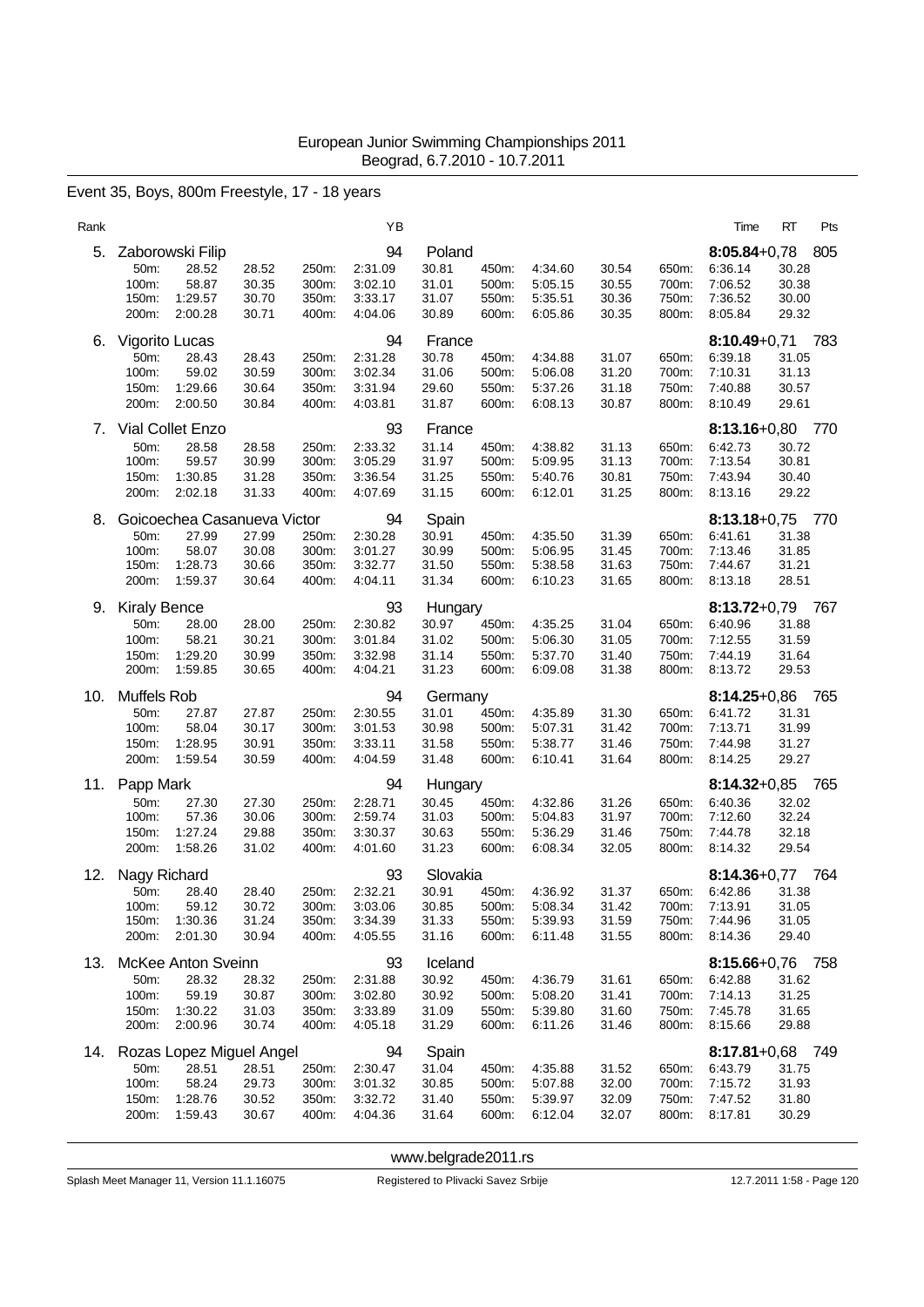Event 35, Boys, 800m Freestyle, 17 - 18 years

| Rank |                                                                                                             |                                                                      | ΥB                                             |                                                          |                                  |                                          |                                  |                                  | Time                                                                   | RT<br>Pts                                              |
|------|-------------------------------------------------------------------------------------------------------------|----------------------------------------------------------------------|------------------------------------------------|----------------------------------------------------------|----------------------------------|------------------------------------------|----------------------------------|----------------------------------|------------------------------------------------------------------------|--------------------------------------------------------|
| 15.  | Crouch-Anderson Myles<br>28.36<br>50m:<br>58.84<br>100m:<br>1:29.79<br>150m:<br>200m:<br>2:00.27            | 28.36<br>250m:<br>30.48<br>300m:<br>30.95<br>350m:<br>400m:<br>30.48 | 93<br>2:31.10<br>3.01.65<br>3:32.38<br>4:03.62 | <b>Great Britain</b><br>30.83<br>30.55<br>30.73<br>31.24 | 450m:<br>500m:<br>550m:<br>600m: | 4:35.06<br>5:07.03<br>5:39.35<br>6:11.48 | 31.44<br>31.97<br>32.32<br>32.13 | 650m:<br>700m:<br>750m:<br>800m: | $8:19.65 + 0.82$<br>6:43.94<br>7:16.27<br>7:48.36<br>8:19.65           | 740<br>32.46<br>32.33<br>32.09<br>31.29                |
| 16.  | <b>RAIU Florin Alexandru</b><br>50m:<br>28.53<br>100m:<br>59.85<br>1:30.78<br>150m:<br>200m:<br>2:01.96     | 28.53<br>250m:<br>31.32<br>300m:<br>30.93<br>350m:<br>31.18<br>400m: | 94<br>2:33.42<br>3:05.10<br>3:36.95<br>4:08.91 | Romania<br>31.46<br>31.68<br>31.85<br>31.96              | 450m:<br>500m:<br>550m:<br>600m: | 4:40.80<br>5:12.83<br>5:44.84<br>6:16.77 | 31.89<br>32.03<br>32.01<br>31.93 | 650m:<br>700m:<br>750m:<br>800m: | 8:22.30<br>6:48.84<br>7:20.77<br>7:52.08<br>8:22.30                    | 729<br>32.07<br>31.93<br>31.31<br>30.22                |
| 17.  | Manousakis Nikolaos<br>28.27<br>50m:<br>58.36<br>100m:<br>150m:<br>1:28.89<br>200m:<br>1:59.49              | 28.27<br>250m:<br>30.09<br>300m:<br>30.53<br>350m:<br>30.60<br>400m: | 93<br>2:30.41<br>3:01.94<br>3:33.53<br>4.05.14 | Greece<br>30.92<br>31.53<br>31.59<br>31.61               | 450m:<br>500m:<br>550m:<br>600m: | 4:37.55<br>5:09.53<br>5:41.76<br>6:13.83 | 32.41<br>31.98<br>32.23<br>32.07 | 650m:<br>700m:<br>750m:<br>800m: | $8:22.59 + 0.76$<br>6:46.48<br>7:19.18<br>7:51.47<br>8:22.59           | 727<br>32.65<br>32.70<br>32.29<br>31.12                |
| 18.  | Vogel Florian<br>50 <sub>m</sub> :<br>28.70<br>100m:<br>59.84<br>150m:<br>1:31.65<br>200m:<br>2:03.43       | 28.70<br>250m:<br>31.14<br>300m:<br>31.81<br>350m:<br>31.78<br>400m: | 94<br>2.34.67<br>3:06.18<br>3:37.80<br>4:09.45 | Germany<br>31.24<br>31.51<br>31.62<br>31.65              | 450m:<br>500m:<br>550m:<br>600m: | 4:40.91<br>5:13.27<br>5:44.95<br>6:17.31 | 31.46<br>32.36<br>31.68<br>32.36 | 650m:<br>700m:<br>750m:<br>800m: | 6:49.76<br>7:22.05<br>7:54.24<br>8:25.31                               | $8:25.31+0.78$ 716<br>32.45<br>32.29<br>32.19<br>31.07 |
| 19.  | <b>Turner Conor</b><br>28.74<br>50m:<br>100m:<br>1:00.09<br>150m:<br>1:32.31<br>200m:<br>2:04.32            | 28.74<br>250m:<br>31.35<br>300m:<br>32.22<br>350m:<br>32.01<br>400m: | 94<br>2:36.59<br>3:08.84<br>3:41.27<br>4:13.68 | Ireland<br>32.27<br>32.25<br>32.43<br>32.41              | 450m:<br>500m:<br>550m:<br>600m: | 4:45.70<br>5:17.73<br>5:49.61<br>6:21.49 | 32.02<br>32.03<br>31.88<br>31.88 | 650m:<br>700m:<br>750m:<br>800m: | 8:27.03<br>6:53.20<br>7:25.06<br>7:56.51<br>8:27.03                    | 709<br>31.71<br>31.86<br>31.45<br>30.52                |
| 20.  | <b>Slabe Stas</b><br>50 <sub>m</sub> :<br>28.89<br>100m:<br>1:00.51<br>150m:<br>1:31.82<br>200m:<br>2:03.74 | 28.89<br>250m:<br>31.62<br>300m:<br>31.31<br>350m:<br>31.92<br>400m: | 93<br>2:35.49<br>3:07.61<br>3:39.12<br>4:11.28 | Slovenia<br>31.75<br>32.12<br>31.51<br>32.16             | 450m:<br>500m:<br>550m:<br>600m: | 4:43.19<br>5:15.88<br>5:48.45<br>6:21.40 | 31.91<br>32.69<br>32.57<br>32.95 | 650m:<br>700m:<br>750m:<br>800m: | $8:27.21+0.80$<br>6:53.79<br>7:26.46<br>7:58.60<br>8:27.21             | 708<br>32.39<br>32.67<br>32.14<br>28.61                |
| 21.  | Oliveira Tiago Silva<br>50m:<br>28.35<br>100m:<br>59.10<br>1:30.94<br>150m:<br>200m:<br>2:03.08             | 28.35<br>250m:<br>30.75<br>300m:<br>31.84<br>350m:<br>32.14<br>400m: | 94<br>2:35.07<br>3:07.58<br>3:39.69<br>4:12.16 | Portugal<br>31.99<br>32.51<br>32.11<br>32.47             | 450m:<br>500m:<br>550m:<br>600m: | 4:44.00<br>5:16.46<br>5:48.68<br>6:21.50 | 31.84<br>32.46<br>32.22<br>32.82 | 650m:<br>700m:<br>750m:<br>800m: | $8:27.40 + 0.66$<br>6:53.57<br>7:26.19<br>7:58.30<br>8:27.40           | 707<br>32.07<br>32.62<br>32.11<br>29.10                |
| 22.  | Santa Gustavo Manuel<br>$50m$ :<br>28.40<br>58.80<br>100m:<br>150m: 1:29.87<br>200m: 2:01.45                | 28.40<br>250m:<br>30.40<br>300m:<br>31.07<br>350m:<br>31.58<br>400m: | 93<br>2:33.07<br>3:05.01<br>3:37.44<br>4:09.72 | Portugal<br>31.62<br>31.94<br>32.43<br>32.28             | 450m:<br>500m:<br>550m:<br>600m: | 4:41.78<br>5:14.20<br>5:46.56<br>6:19.39 | 32.06<br>32.42<br>32.36<br>32.83 | 650m:<br>800m:                   | $8:27.85+0.87$<br>6:51.49<br>700m: 7:24.14<br>750m: 7:56.79<br>8:27.85 | 705<br>32.10<br>32.65<br>32.65<br>31.06                |
|      | 23. Bau Martin<br>50m:<br>30.00<br>100m:<br>1:02.90<br>150m:<br>1:35.41<br>200m:<br>2:07.39                 | 30.00<br>250m:<br>32.90<br>300m:<br>32.51<br>350m:<br>31.98<br>400m: | 94<br>2:39.62<br>3:12.42<br>3:45.06<br>4:17.05 | Slovenia<br>32.23<br>32.80<br>32.64<br>31.99             | 450m:<br>500m:<br>550m:<br>600m: | 4:48.97<br>5:20.96<br>5:52.76<br>6:24.96 | 31.92<br>31.99<br>31.80<br>32.20 | 650m:<br>700m:<br>750m:<br>800m: | 8:30.62<br>6:57.21<br>7:29.58<br>8:01.15<br>8:30.62                    | 694<br>32.25<br>32.37<br>31.57<br>29.47                |
| 24.  | Johansen Mikkel<br>50m:<br>29.48<br>100m: 1:00.91<br>150m:<br>1:32.53<br>200m:<br>2:04.06                   | 29.48<br>250m:<br>31.43<br>300m:<br>31.62<br>350m:<br>31.53<br>400m: | 94<br>2:35.85<br>3:07.78<br>3:40.22<br>4:12.65 | Denmark<br>31.79<br>31.93<br>32.44<br>32.43              | 450m:<br>500m:<br>550m:<br>600m: | 4:45.45<br>5:18.13<br>5:51.30<br>6:24.32 | 32.80<br>32.68<br>33.17<br>33.02 | 650m:<br>700m:<br>750m:<br>800m: | 6:57.55<br>7:30.48<br>8:03.35<br>8:35.53                               | $8:35.53+0.74$ 674<br>33.23<br>32.93<br>32.87<br>32.18 |

<www.belgrade2011.rs>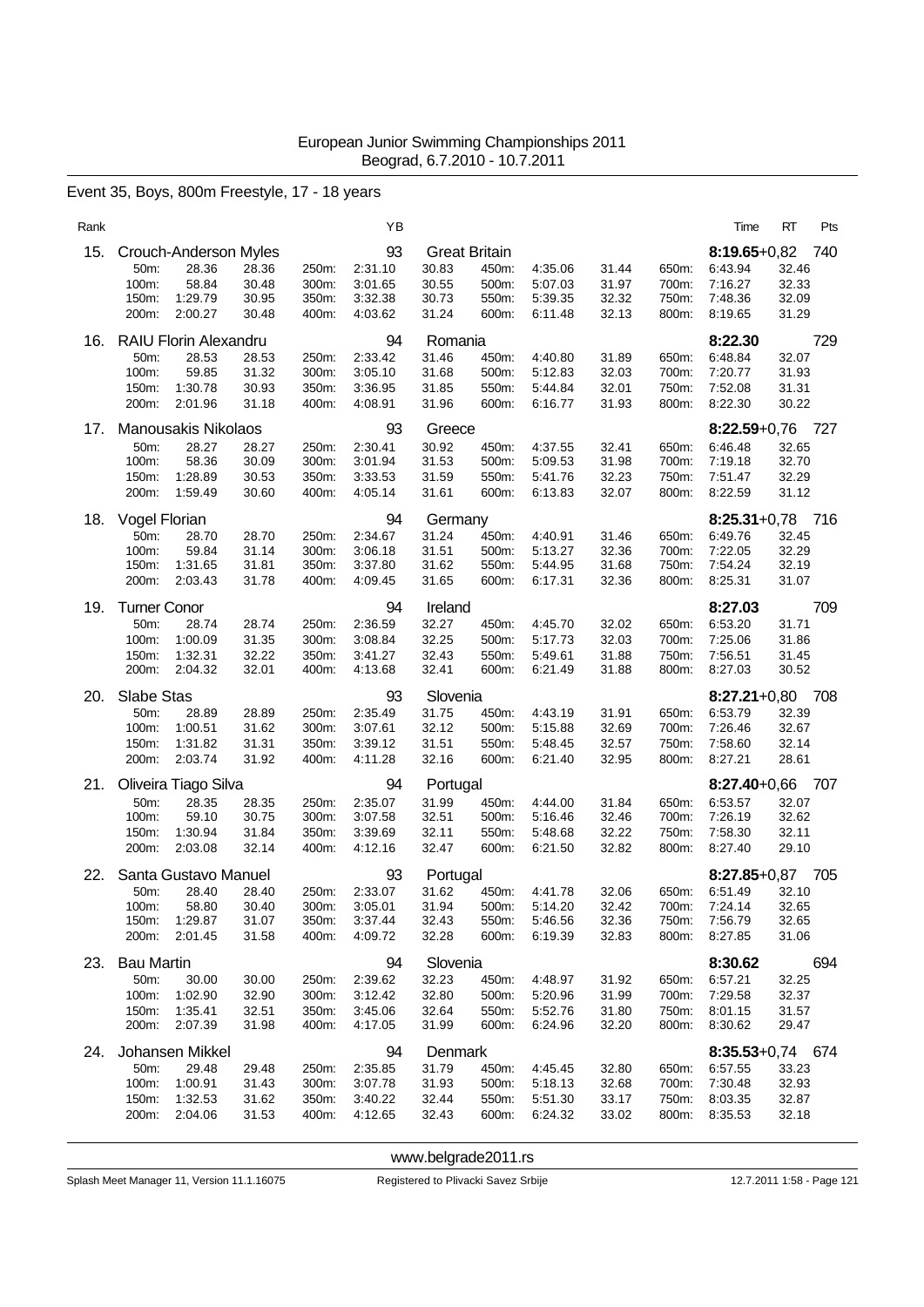### Event 35, Boys, 800m Freestyle, 17 - 18 years

| Rank |                    |                           |       |       | ΥB      |               |              |         |       |       | Time           | <b>RT</b> | Pts |
|------|--------------------|---------------------------|-------|-------|---------|---------------|--------------|---------|-------|-------|----------------|-----------|-----|
| 25.  |                    | Hadjiconstantinou lacovos |       |       | 94      | Cyprus        |              |         |       |       | 8:39.60        |           | 658 |
|      | 50 <sub>m</sub> :  | 28.78                     | 28.78 | 250m: | 2.38.56 | 33.00         | 450m:        | 4:50.62 | 33.26 | 650m: | 7:03.01        | 32.41     |     |
|      | 100m:              | 1:00.49                   | 31.71 | 300m: | 3:11.34 | 32.78         | 500m:        | 5:24.13 | 33.51 | 700m: | 7:35.30        | 32.29     |     |
|      | 150m:              | 1:32.94                   | 32.45 | 350m: | 3:44.39 | 33.05         | 550m:        | 5:57.60 | 33.47 | 750m: | 8:07.24        | 31.94     |     |
|      | 200m:              | 2:05.56                   | 32.62 | 400m: | 4:17.36 | 32.97         | 600m:        | 6:30.60 | 33.00 | 800m: | 8:39.60        | 32.36     |     |
| 26.  | Mijatovic Igor     |                           |       |       | 94      | Serbia        |              |         |       |       | $8:44.17+0.75$ |           | 641 |
|      | 50m:               | 29.24                     | 29.24 | 250m: | 2:30.46 | 25.40         | 500m:        | 4:15.85 | 33.03 | 700m: | 6:29.34        | 36.68     |     |
|      | 100m:              | 1:00.91                   | 31.67 | 350m: | 2:37.42 | 6.96          | 550m:        | 4:48.85 | 33.00 | 750m: | 8:03.61        | 1:34.27   |     |
|      | 150m:              | 1:32.90                   | 31.99 | 400m: | 3:10.03 | 32.61         | 600m:        | 5:21.57 | 32.72 | 800m: | 8:44.17        | 40.56     |     |
|      | 200m:              | 2:05.06                   | 32.16 | 450m: | 3:42.82 | 32.79         | 650m:        | 5:52.66 | 31.09 |       |                |           |     |
| 27.  | <b>Karap Nezir</b> |                           |       |       | 94      | <b>Turkey</b> |              |         |       |       | 8:49.90+0,82   |           | 621 |
|      | 50m:               | 29.09                     | 29.09 | 250m: | 2:36.61 | 32.17         | 450m:        | 4:48.56 | 33.38 | 650m: | 7:06.52        | 34.79     |     |
|      | 100m:              | 1:00.34                   | 31.25 | 300m: | 3:09.15 | 32.54         | 500m:        | 5:22.60 | 34.04 | 700m: | 7:41.35        | 34.83     |     |
|      | 150m:              | 1:32.39                   | 32.05 | 350m: | 3:42.06 | 32.91         | 550m:        | 5:57.28 | 34.68 | 750m: | 8:16.26        | 34.91     |     |
|      | 200m:              | 2:04.44                   | 32.05 | 400m: | 4:15.18 | 33.12         | 600m:        | 6:31.73 | 34.45 | 800m: | 8:49.90        | 33.64     |     |
| 28.  |                    | Stojanoski Andrej         |       |       | 94      |               | FYRMacedonia |         |       |       | $9:24.52+0.97$ |           | 513 |
|      | 50 <sub>m</sub> :  | 30.08                     | 30.08 | 250m: | 2:50.28 | 36.00         | 450m:        | 5:14.24 | 35.69 | 650m: | 7:38.77        | 36.01     |     |
|      | 100m:              | 1:03.98                   | 33.90 | 300m: | 3:26.58 | 36.30         | 500m:        | 5:50.41 | 36.17 | 700m: | 8:14.38        | 35.61     |     |
|      | 150m:              | 1:38.95                   | 34.97 | 350m: | 4:02.88 | 36.30         | 550m:        | 6:26.58 | 36.17 | 750m: | 8:49.98        | 35.60     |     |
|      | 200m:              | 2:14.28                   | 35.33 | 400m: | 4:38.55 | 35.67         | 600m:        | 7:02.76 | 36.18 | 800m: | 9:24.52        | 34.54     |     |
| DNS. | Koski Matias       |                           |       |       | 94      | Finland       |              |         |       |       |                |           |     |

Event 26 Girls, 50m Freestyle 15 - 16 years

|  |  | 15 - 16 year: |  |
|--|--|---------------|--|
|  |  |               |  |

|                   | 9.7.2011 - 18:46      |       |                          |                    |            |                         | <b>Results Final</b> |
|-------------------|-----------------------|-------|--------------------------|--------------------|------------|-------------------------|----------------------|
| EJC REC           |                       | 25.28 | <b>Halsall Francesca</b> |                    | <b>GBR</b> | Palma de Mallorca (ESP) | 2006                 |
| Points: FINA 2010 |                       |       |                          |                    |            |                         |                      |
| Rank              |                       |       | ΥB                       |                    |            | <b>RT</b><br>Time       | Pts                  |
|                   | Koba Nadiya           |       | 95                       | Ukraine            |            | $25.76 + 0.70$          | 781                  |
|                   | Hansson Louise        |       | 96                       | Sweden             |            | 25.94                   | 765                  |
|                   | Sciarrini Ylenia      |       | 95                       | Italy              |            | $25.99 + 0.82$          | 761                  |
| 4.                | Kolotushkina Valeriya |       | 96                       | Russia             |            | $26.07 + 0.76$          | 754                  |
| 5.                | Thiemann Julia        |       | 95                       | Germany            |            | $26.08 + 0.76$          | 753                  |
| 6.                | Karantakou Stavroula  |       | 95                       | Greece             |            | $26.18 + 0.74$          | 744                  |
|                   | Touati Assia          |       | 95                       | France             |            | 26.22                   | 741                  |
| 8.                | Koens Jovanna         |       | 95                       | <b>Netherlands</b> |            | $26.25 + 0.78$          | 738                  |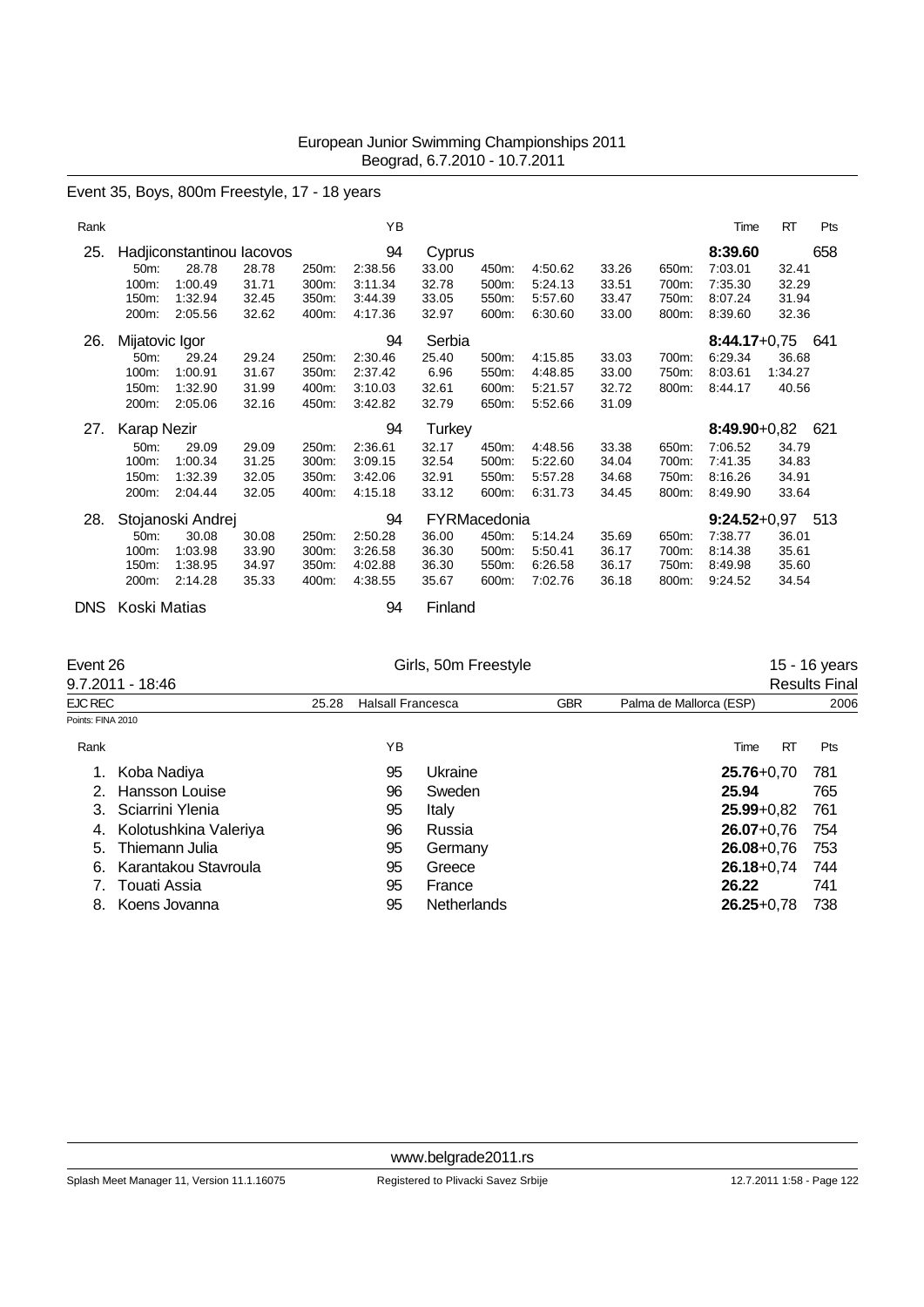| Event 27                                              |         |         |          |                      | Boys, 50m Backstroke             |              |                         |         | 17 - 18 years        |
|-------------------------------------------------------|---------|---------|----------|----------------------|----------------------------------|--------------|-------------------------|---------|----------------------|
| 9.7.2011 - 18:50                                      |         |         |          |                      |                                  |              |                         |         | <b>Results Final</b> |
| <b>EJC REC</b><br>Points: FINA 2010                   | 25.49   |         |          | Fanti Rovetta Marco  | <b>ITA</b>                       | Prague (CZE) |                         |         | 2009                 |
|                                                       |         |         |          |                      |                                  |              |                         |         |                      |
| Rank                                                  |         |         | YB       |                      |                                  |              | Time                    | RT      | Pts                  |
| Diener Christian<br>1.<br><b>EJCR</b>                 |         |         | 93       | Germany              |                                  |              | $25.40 + 0.69$          |         | 847                  |
| Bonacchi Niccolo'<br>2.<br>3.<br><b>Bohus Richard</b> |         |         | 94<br>93 | Italy<br>Hungary     |                                  |              | $25.56 + 0.58$<br>25.70 |         | 831<br>818           |
| Cofrani Manuel Franco<br>4.                           |         |         | 93       | Italy                |                                  |              | $26.00 + 0.55$          |         | 790                  |
| <b>Zamir Tomer</b><br>5.                              |         |         | 94       | Israel               |                                  |              | $26.24 + 0.63$          |         | 768                  |
| Sabalenka Aliaksandr<br>6.                            |         |         | 93       | <b>Belarus</b>       |                                  |              | $26.31 + 0.57$          |         | 762                  |
| Schiellerup Andreas<br>7.                             |         |         | 93       | Denmark              |                                  |              | $26.50 + 0.59$          |         | 746                  |
| 8.<br><b>Theocharidis Alexandros</b>                  |         |         | 93       | Greece               |                                  |              | $26.55 + 0.71$          |         | 742                  |
| Event 34                                              |         |         |          |                      | Girls, 4 x 100m Medley           |              |                         |         | 15 - 16 years        |
| 9.7.2011 - 18:59                                      |         |         |          |                      |                                  |              |                         |         | <b>Results Final</b> |
| <b>EJC REC</b>                                        | 4:05.59 | Germany |          |                      | <b>GER</b>                       | Prague (CZE) |                         |         | 2009                 |
| Points: FINA 2010                                     |         |         |          |                      |                                  |              |                         |         |                      |
| Rank                                                  |         |         |          |                      |                                  |              | Time                    | RT      | Pts                  |
| Final A                                               |         |         |          |                      |                                  |              |                         |         |                      |
| 1.<br><b>Great Britain 1</b>                          |         |         |          | <b>Great Britain</b> |                                  |              | $4:09.34 + 0.59$        |         | -807                 |
| <b>Fullalove Jessica</b>                              | $+0,59$ | 30.38   |          | 1:03.37              | <b>Barton Georgia</b>            | $+0.65$      | 28.16                   | 1:00.08 |                      |
| O'Connor Siobhan-Marie                                | 0.00    | 32.59   | 1:10.04  |                      | Lloyd Jessica                    | $+0,67$      | 26.98                   | 55.85   |                      |
| 2. Russia 1                                           |         |         |          | Russia               |                                  |              | $4:10.38 + 0.66$        |         | 797                  |
| Larina Julia                                          | $+0,66$ | 30.75   | 1:04.15  |                      | Tcvetkova Daria                  | 0.00         | 27.67                   | 1:00.55 |                      |
| Novikova Irina                                        | 0.00    | 33.00   | 1:09.20  |                      | Yuskova Ksenia                   | $+0,36$      | 27.14                   | 56.48   |                      |
| 3. Denmark 1                                          |         |         |          | Denmark              |                                  |              | $4:11.27+0.64$          |         | 789                  |
| Nielsen Mie OE.                                       | $+0,64$ | 30.39   | 1:02.89  |                      | Munkholm Christina               | $+0,30$      | 28.64                   | 1:01.06 |                      |
| <b>Holten Cecilie</b>                                 | $+0,61$ | 33.82   |          | 1:10.97              | Hansen Kia                       | $+0,19$      | 26.73                   | 56.35   |                      |
| 4. France 1                                           |         |         |          | France               |                                  |              | $4:13.82 + 0.67$        |         | 765                  |
| Gheorghiu Camille                                     | $+0,67$ | 32.07   | 1:04.96  |                      | Alfani Jennifer                  | $+0,54$      | 28.75                   | 1:01.80 |                      |
| Polit Claire                                          | $+0,25$ | 33.08   | 1:10.57  |                      | Touati Assia                     | $+0,67$      | 27.20                   | 56.49   |                      |
| 5. Italy 1                                            |         |         |          | Italy                |                                  |              | $4:14.38 + 0.66$        |         | 760                  |
| Meloni Federica                                       | $+0,66$ | 30.90   | 1:03.48  |                      | Martiradonna Jennifer Grazia     | $+0,55$      | 29.21                   | 1:03.05 |                      |
| Fangio Francesca                                      | $+0,35$ |         | 1:11.62  |                      | <b>Trentin Giada</b>             | $+0,16$      | 26.68                   | 56.23   |                      |
| 6. Germany 1                                          |         |         |          | Germany              |                                  |              | $4:15.50 + 0.63$        |         | 750                  |
| <b>Bever Paula</b>                                    | $+0,63$ | 31.48   | 1:05.15  |                      | Wenk Alexandra                   | $+0,26$      | 28.28                   | 1:00.04 |                      |
| <b>Willers Julia</b>                                  | $+0,48$ | 34.30   | 1:12.09  |                      | Wegel Sina                       | $+0,16$      | 27.37                   | 58.22   |                      |
| 7. Sweden 1                                           |         |         |          | Sweden               |                                  |              | $4:17.25 + 0.66$        |         | 735                  |
| Hansson Louise                                        | $+0,66$ | 30.80   | 1:04.66  |                      | <b>Bertrand Celine</b>           | $+0,30$      | 28.31                   | 1:02.30 |                      |
| Dahlberg Jonna                                        | $+0,24$ | 33.26   | 1:12.16  |                      | Dollmayer Wanda                  | $+0,17$      | 27.47                   | 58.13   |                      |
| DSQ Spain 1                                           |         |         |          | Spain                |                                  |              |                         | $+0,70$ |                      |
| Munoz Del Campo Lidon                                 | $+0,70$ | 30.65   | 1:03.09  |                      | Garcia Mauri Cristina            | $+0,15$      | 28.45                   | 1:01.65 |                      |
| Lago Arobes Judith                                    | +0,37   | 33.52   | 1:11.94  |                      | <b>Gonzalez Crivillers Marta</b> | $-0,16$      | 26.87                   |         |                      |
|                                                       |         |         |          |                      |                                  |              |                         |         |                      |

<www.belgrade2011.rs>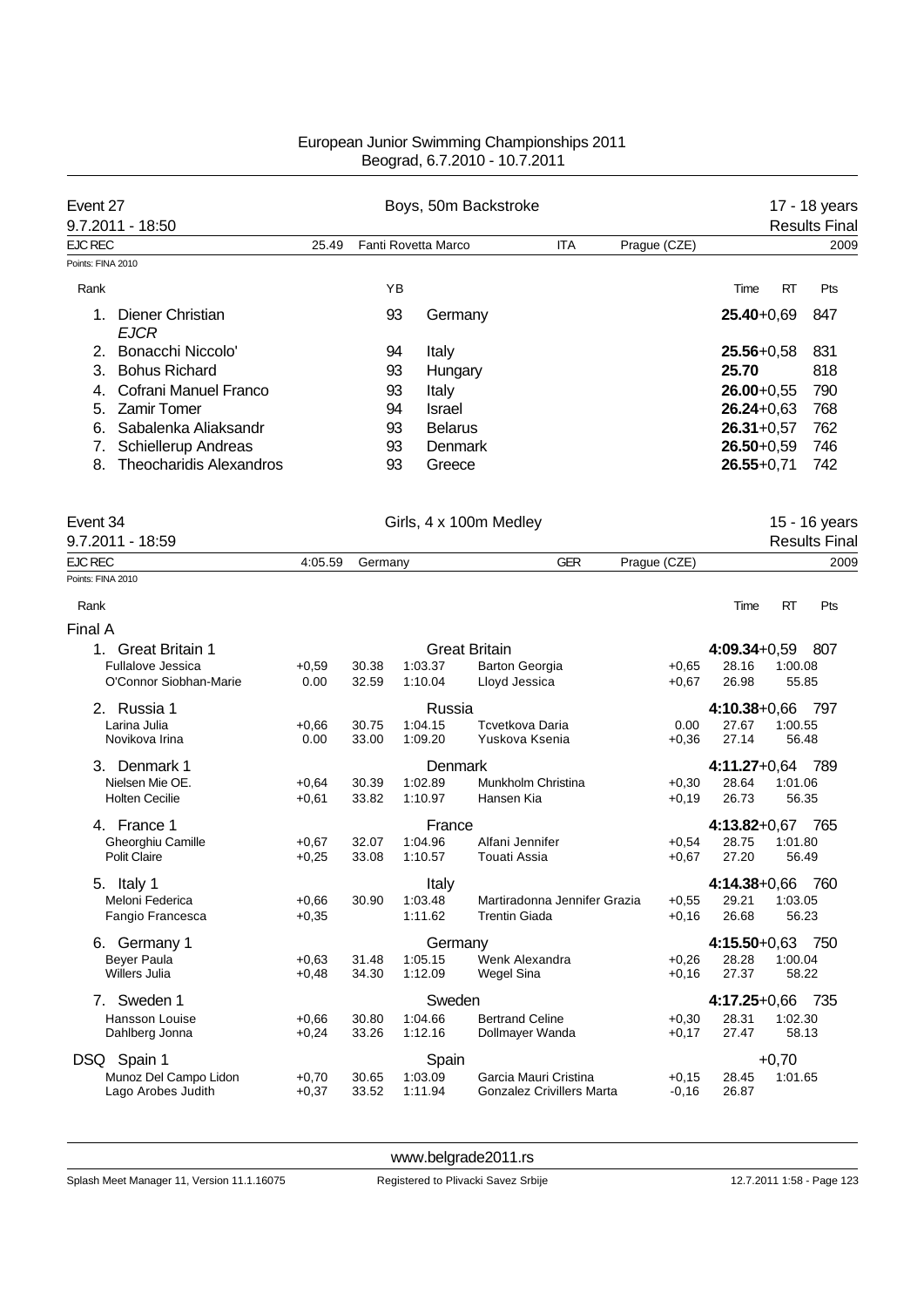# 9 - Day 5 - Prelims 10.7.2011 - 9:00

| Event 36          | 10.7.2011 - 9:00          |       |                 | Boys, 50m Freestyle  |            | 17 - 18 years<br><b>Results Prelim</b> |                |     |                    |  |
|-------------------|---------------------------|-------|-----------------|----------------------|------------|----------------------------------------|----------------|-----|--------------------|--|
| EJC REC           |                           | 22.26 | Deibler Steffen |                      | <b>GER</b> | Budapest (HUN)                         |                |     | 2005               |  |
| Points: FINA 2010 |                           |       |                 |                      |            |                                        |                |     |                    |  |
| Rank              |                           |       | YB              |                      |            |                                        | Time<br>RT     | Pts |                    |  |
| 1.                | Martinez Rodriguez Aitor  |       | 93              | Spain                |            |                                        | $22.97 + 0.71$ | 757 | Q                  |  |
| 2.                | <b>Mignon Clement</b>     |       | 93              | France               |            |                                        | $23.10 + 0.77$ | 744 | Q                  |  |
| 3.                | <b>Gkolomeev Kristian</b> |       | 93              | Greece               |            |                                        | $23.15 + 0.72$ | 740 | Q                  |  |
|                   | Suschyk Volodymyr         |       | 94              | Ukraine              |            |                                        | $23.15 + 0.68$ | 740 | Q                  |  |
| 5.                | <b>Kalnins Uvis</b>       |       | 93              | Latvia               |            |                                        | $23.29 + 0.68$ |     | 726 Q              |  |
| 6.                | Degtjarjov Pjotr          |       | 93              | Estonia              |            |                                        | $23.39 + 0.72$ | 717 | Q                  |  |
| 7 <sub>1</sub>    | <b>Oswald Maximilian</b>  |       | 94              | Germany              |            |                                        | $23.44 + 0.74$ |     | 712 Q              |  |
| 8.                | Smajli Alan               |       | 94              | Croatia              |            |                                        | $23.45 + 0.68$ |     | 712 Q              |  |
| 9.                | <b>Shahaff Yahav</b>      |       | 93              | Israel               |            |                                        | $23.50 + 0.66$ |     | 707 Q              |  |
| 10.               | <b>Tavcar Anze</b>        |       | 94              | Slovenia             |            |                                        | $23.51 + 0.79$ |     | 706 Q              |  |
|                   | Stjepanovic Velimir       |       | 93              | Serbia               |            |                                        | $23.51 + 0.67$ |     | 706 Q              |  |
|                   | 12. Przyborowski Piotr    |       | 93              | Poland               |            |                                        | $23.56 + 0.73$ |     | 702 Q              |  |
| 13.               | <b>Olshtein Almog</b>     |       | 93              | Israel               |            |                                        | $23.60 + 0.57$ |     | 698 Q              |  |
|                   | 14. Amosov Alexey         |       | 94              | Russia               |            |                                        | $23.62 + 0.75$ | 696 | Q                  |  |
| 15.               | <b>Vukic Mihael</b>       |       | 94              | Croatia              |            |                                        | $23.63 + 0.76$ |     | 695 Q              |  |
| 16.               | Ferri Giacomo             |       | 94              | Italy                |            |                                        | $23.66 + 0.72$ | 693 | $\cdot$            |  |
|                   | Rzadkowski Daniel         |       | 94              | Poland               |            |                                        | $23.66 + 0.78$ | 693 | $\overline{\cdot}$ |  |
| 18.               | <b>Bellacci Francesco</b> |       | 93              | Italy                |            |                                        | $23.72 + 0.68$ | 687 | $\mathsf{R}$       |  |
| 19.               | Kukharau Arseni           |       | 93              | <b>Belarus</b>       |            |                                        | $23.77 + 0.81$ | 683 |                    |  |
|                   | Sabatier Or               |       | 94              | Israel               |            |                                        | $23.77 + 0.70$ | 683 |                    |  |
| 21.               | <b>Bilis Simonas</b>      |       | 93              | Lithuania            |            |                                        | $23.81 + 0.84$ | 680 |                    |  |
| 22.               | <b>Wartner Daniel</b>     |       | 93              | Austria              |            |                                        | $23.82 + 0.75$ | 679 |                    |  |
| 23.               | Mral Max                  |       | 93              | Germany              |            |                                        | $23.83 + 0.71$ | 678 |                    |  |
| 24.               | Shul'ga Olexandr          |       | 93              | Ukraine              |            |                                        | $23.86 + 0.70$ | 675 |                    |  |
| 25.               | Djordjevic Aleksa         |       | 93              | Serbia               |            |                                        | $23.88 + 0.78$ | 674 |                    |  |
| 26.               | Jakupsson Magnus          |       | 94              | Faroes               |            |                                        | $23.90 + 0.67$ | 672 |                    |  |
| 27.               | <b>Hillmer Steffen</b>    |       | 93              | Germany              |            |                                        | $23.93 + 0.68$ | 670 |                    |  |
| 28.               | <b>NEGREA Andrei</b>      |       | 93              | Romania              |            |                                        | $23.94 + 0.91$ | 669 |                    |  |
| 29.               | <b>Belahsan Victor</b>    |       | 94              | <b>Israel</b>        |            |                                        | 23.96          | 667 |                    |  |
| 30.               | Prudnikov Viacheslav      |       | 93              | Russia               |            |                                        | $23.98 + 0.74$ | 665 |                    |  |
| 31.               | <b>Bohus Richard</b>      |       | 93              | Hungary              |            |                                        | $24.00 + 0.76$ | 664 |                    |  |
| 32.               | Mottola Maurizio          |       | 94              | Italy                |            |                                        | 24.03          | 661 |                    |  |
| 33.               | <b>Golban Sergey</b>      |       | 93              | Moldova              |            |                                        | 24.04          | 660 |                    |  |
| 34.               | <b>Samuels Felix</b>      |       | 93              | <b>Great Britain</b> |            |                                        | $24.14 + 0.65$ | 652 |                    |  |
| 35.               | Zajusch Tobias            |       | 94              | Germany              |            |                                        | $24.15 + 0.76$ | 651 |                    |  |
| 36.               | Cerkovnik Ziga            |       | 94              | Slovenia             |            |                                        | $24.22 + 0.71$ | 646 |                    |  |
|                   | Kemer Ozan                |       | 93              | <b>Turkey</b>        |            |                                        | $24.22 + 0.81$ | 646 |                    |  |
| 38.               | <b>Werner Pawel</b>       |       | 93              | Poland               |            |                                        | $24.23 + 0.77$ | 645 |                    |  |
|                   | 39. Vukobrat Dusan        |       | 94              | Serbia               |            |                                        | $24.35 + 0.90$ | 635 |                    |  |
|                   | <b>Bujoczek Filip</b>     |       | 94              | Poland               |            |                                        | 24.35          | 635 |                    |  |
|                   |                           |       |                 |                      |            |                                        |                |     |                    |  |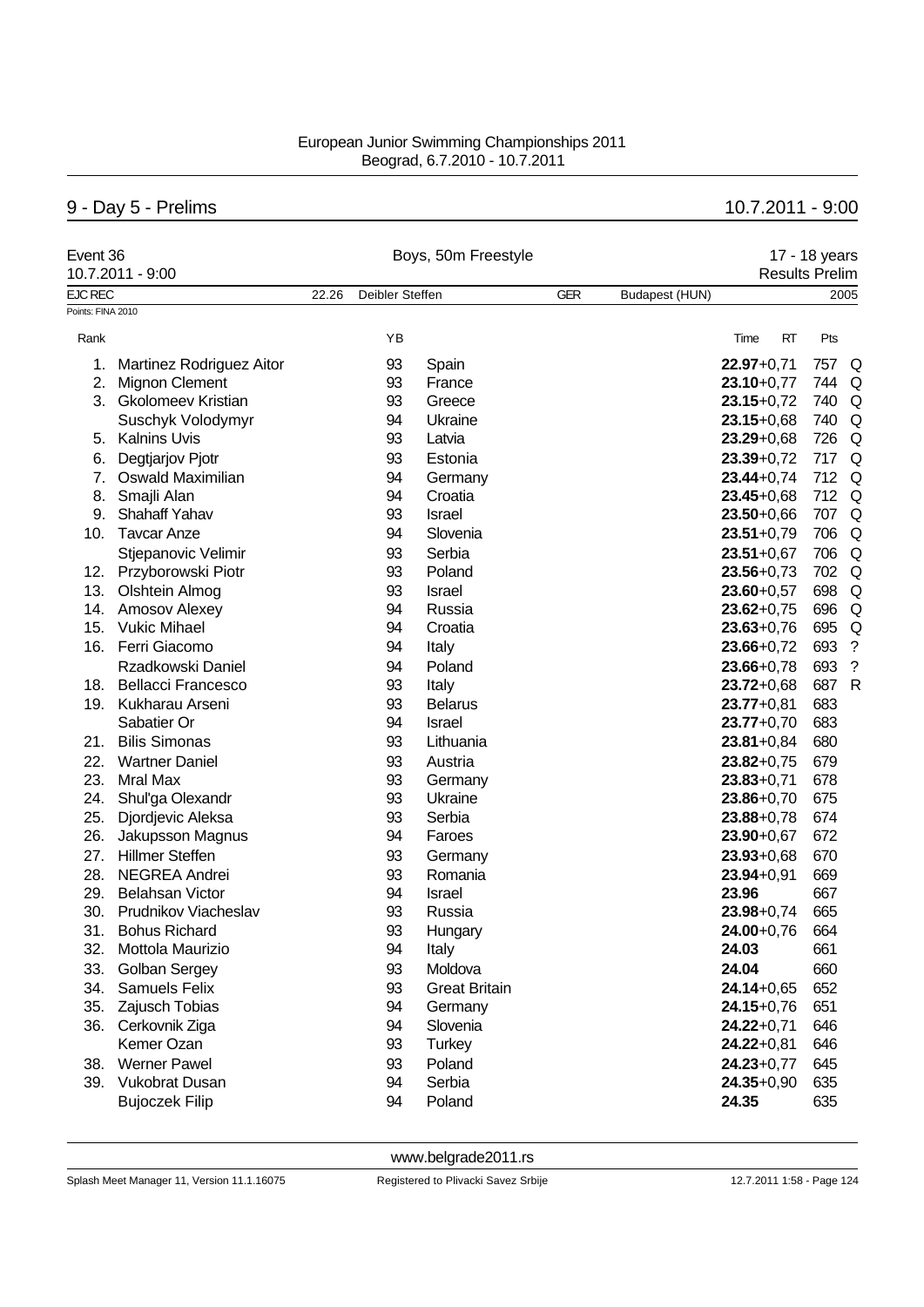### Event 36, Boys, 50m Freestyle, Prelim, 17 - 18 years

| Rank |                        | ΥB |                        | <b>RT</b><br>Time | Pts |
|------|------------------------|----|------------------------|-------------------|-----|
| 41.  | Juerisoo Kristjan      | 93 | Estonia                | $24.36 + 0.71$    | 635 |
| 42.  | Karu Fred              | 93 | Estonia                | $24.42 + 0.71$    | 630 |
| 43.  | Tribuntsov Ralf        | 94 | Estonia                | $24.56 + 0.75$    | 619 |
| 44.  | Vuorela Teemu          | 94 | Finland                | $24.69 + 0.58$    | 610 |
| 45.  | Voboril Matej          | 93 | <b>Czech Republic</b>  | 24.70+0,79        | 609 |
| 46.  | Coskun Bertug          | 93 | <b>Turkey</b>          | $24.72 + 0.91$    | 607 |
| 47.  | Olsen Hedin            | 94 | Faroes                 | $24.73 + 0.75$    | 607 |
| 48.  | Ljevar Lovro           | 93 | Croatia                | 24.86             | 597 |
| 49.  | Josic Aleksa           | 93 | Bosnia and Hercegovina | $24.87 + 0.71$    | 596 |
| 50.  | Campbell Luke          | 93 | Ireland                | $24.88 + 0.70$    | 596 |
| 51.  | Bayraktar Deniz Ali    | 94 | Turkey                 | $24.96 + 0.81$    | 590 |
| 52.  | Lekic Lazar            | 94 | Serbia                 | $25.03 + 0.79$    | 585 |
| 53.  | Banduryan Harutyun     | 94 | Armenia                | $25.44 + 0.74$    | 557 |
| DNS  | <b>Skaaning Daniel</b> | 93 | Denmark                |                   |     |
| DNS. | Koski Matias           | 94 | Finland                |                   |     |

| Event 37          |                        |       | Girls, 50m Fly   |                      | 15 - 16 years |              |                       |     |      |
|-------------------|------------------------|-------|------------------|----------------------|---------------|--------------|-----------------------|-----|------|
|                   | 10.7.2011 - 9:10       |       |                  |                      |               |              | <b>Results Prelim</b> |     |      |
| <b>EJC REC</b>    |                        | 26.33 | Di Pietro Silvia |                      | <b>ITA</b>    | Prague (CZE) |                       |     | 2009 |
| Points: FINA 2010 |                        |       |                  |                      |               |              |                       |     |      |
| Rank              |                        |       | YB               |                      |               |              | Time<br><b>RT</b>     | Pts |      |
| 1.                | Tcvetkova Daria        |       | 95               | Russia               |               |              | $27.23 + 0.71$        | 780 | Q    |
| 2.                | Chimrova Svetlana      |       | 96               | Russia               |               |              | $27.70 + 0.83$        | 741 | Q    |
| 3.                | Koba Nadiya            |       | 95               | Ukraine              |               |              | 27.76+0,69            | 736 | Q    |
| 4.                | Hansson Louise         |       | 96               | Sweden               |               |              | $28.03 + 0.79$        | 715 | Q    |
| 5.                | Chavez-Diaz Eva        |       | 95               | Austria              |               |              | $28.08 + 0.74$        | 711 | Q    |
| 6.                | <b>Bertrand Celine</b> |       | 95               | Sweden               |               |              | $28.19 + 0.72$        | 703 | Q    |
| 7.                | Ntountounaki Anna      |       | 95               | Greece               |               |              | $28.21 + 0.80$        | 701 | Q    |
| 8.                | Czeschner Elena        |       | 96               | Germany              |               |              | 28.23                 | 700 | Q    |
| 9.                | Yuskova Ksenia         |       | 96               | Russia               |               |              | $28.39 + 0.83$        | 688 | ?    |
|                   | Alfani Jennifer        |       | 95               | France               |               |              | $28.39 + 0.76$        | 688 | -?   |
| 11.               | Grigonyte Giedre       |       | 95               | Lithuania            |               |              | $28.42 + 0.46$        | 686 | Q    |
| 12.               | <b>Svigir Valery</b>   |       | 95               | Croatia              |               |              | $28.55 + 0.80$        | 677 | Q    |
| 13.               | Lowe Danielle          |       | 95               | <b>Great Britain</b> |               |              | $28.56 + 0.73$        | 676 | Q    |
| 14.               | Kolotushkina Valeriya  |       | 96               | Russia               |               |              | 28.64                 | 670 |      |
| 15.               | <b>Goris Mirthe</b>    |       | 96               | <b>Belgium</b>       |               |              | 28.67                 | 668 | Q    |
| 16.               | <b>Remmits Femke</b>   |       | 96               | Netherlands          |               |              | $28.68 + 0.75$        | 667 | Q    |
| 17.               | Beyer Paula            |       | 95               | Germany              |               |              | $28.80 + 0.85$        | 659 | Q    |
| 18.               | Munkholm Christina     |       | 96               | Denmark              |               |              | $28.82 + 0.75$        | 658 | Q    |
| 19.               | de Waard Maaike        |       | 96               | Netherlands          |               |              | $28.86 + 0.84$        | 655 | ?    |
|                   | Szilagyi Liliana       |       | 96               | Hungary              |               |              | 28.86                 | 655 | ?    |
| 21.               | Gimbutyte Vaiva        |       | 95               | Lithuania            |               |              | $29.00 + 0.87$        | 646 |      |
| 22.               | Mor Baranyai Erika     |       | 95               | Hungary              |               |              | $29.07 + 0.75$        | 641 |      |

23. Crovetto Adriana 95 Switzerland **29.08**+0,74 640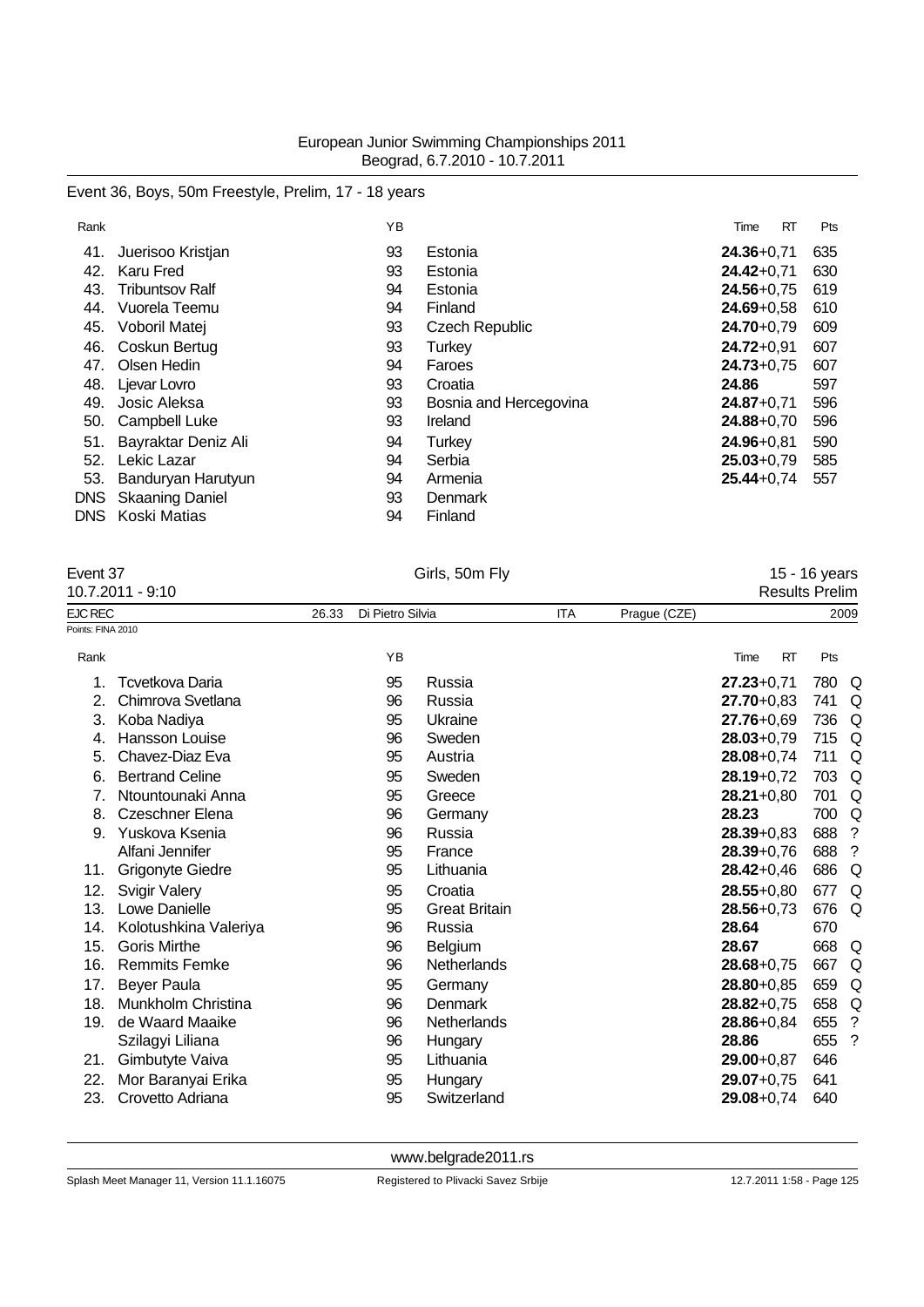### Event 37, Girls, 50m Fly, Prelim, 15 - 16 years

| Rank |                              | YB |                        | RT<br>Time     | Pts |
|------|------------------------------|----|------------------------|----------------|-----|
| 24.  | Kuutamo Sini                 | 95 | Finland                | $29.10 + 0.76$ | 639 |
| 25.  | de Wit Maartje               | 95 | Netherlands            | $29.11+0.80$   | 638 |
| 26.  | Dahlberg Jonna               | 95 | Sweden                 | $29.18 + 0.75$ | 634 |
| 27.  | Panti Elissavet              | 96 | Greece                 | $29.22 + 0.71$ | 631 |
|      | <b>Tutton Chloe</b>          | 96 | <b>Great Britain</b>   | $29.22 + 0.74$ | 631 |
| 29.  | Wasserman Shir               | 95 | Israel                 | $29.33 + 0.78$ | 624 |
| 30.  | Sheridan Elena               | 95 | <b>Great Britain</b>   | $29.34 + 0.80$ | 623 |
| 31.  | <b>Kehlet Sidse</b>          | 96 | Denmark                | $29.41 + 0.73$ | 619 |
| 32.  | Konca Idil                   | 95 | Turkey                 | $29.51 + 0.84$ | 613 |
| 33.  | Martiradonna Jennifer Grazia | 95 | Italy                  | $29.53 + 0.77$ | 611 |
| 34.  | Stepanenko Anita             | 96 | Estonia                | $29.55 + 0.73$ | 610 |
| 35.  | Perstneva Tatiana            | 96 | Moldova                | $29.56 + 0.84$ | 610 |
| 36.  | Jovanov Mila                 | 95 | Serbia                 | 29.59          | 608 |
| 37.  | Kozlowska Anna               | 96 | Poland                 | 29.65          | 604 |
| 38.  | Ustundag Nida Eliz           | 96 | <b>Turkey</b>          | 29.76+0,90     | 597 |
| 39.  | Kacmaz Esra                  | 96 | <b>Turkey</b>          | $29.88 + 0.90$ | 590 |
| 40.  | Dollmayer Wanda              | 96 | Sweden                 | $29.92 + 0.77$ | 588 |
| 41.  | Kleschuk Sofiya              | 95 | Ukraine                | $29.95 + 0.83$ | 586 |
| 42.  | Zarnoianu Ioana Alexandra    | 96 | Romania                | $30.05 + 0.89$ | 580 |
| 43.  | Ay Oezge Tugba               | 96 | Turkey                 | $30.20 + 0.86$ | 572 |
| 44.  | Djelic Silvija               | 96 | Slovenia               | $30.26 + 0.80$ | 568 |
| 45.  | Hufnagl Claudia              | 96 | Austria                | 30.29          | 566 |
| 46.  | Debes Birita                 | 95 | Faroes                 | $30.46 + 0.85$ | 557 |
| 47.  | Marcun Neza                  | 95 | Slovenia               | $30.47 + 0.93$ | 556 |
| 48.  | Romanjuk Maria               | 96 | Estonia                | $30.58 + 0.84$ | 550 |
| 49.  | Nicolae Cristina Andreea     | 95 | Romania                | $30.68 + 0.83$ | 545 |
| 50.  | Kajtaz Amina                 | 96 | Bosnia and Hercegovina | $30.82 + 0.79$ | 538 |
| 51.  | Manco Laura                  | 96 | Liechtenstein          | $30.83 + 0.69$ | 537 |
| 52.  | Ivanova Sandra               | 96 | FYRMacedonia           | 30.86          | 536 |

Event 38 **Boys, 400m Medley Boys, 400m Medley** 17 - 18 years 10.7.2011 - 9:20 Results Prelim EJC REC 4:16.82 Kis Gergo HUN Palma de Mallorca (ESP) 2006 Points: FINA 2010 Rank Time RT Pts 1. Wallace Dan 93 Great Britain **4:24.05**+0,75 787 A 50m: 27.72 27.72 150m: 1:33.33 34.12 250m: 2:44.97 37.24 350m: 3:53.17 31.66 100m: 59.21 31.49 200m: 2:07.73 34.40 300m: 3:21.51 36.54 400m: 4:24.05 30.88 2. Bauwens Ward 93 Belgium **4:25.50**+0,57 774 A 50m: 27.49 27.49 150m: 1:32.15 32.39 250m: 2:42.74 38.41 350m: 3:54.36 31.17 100m: 59.76 32.27 200m: 2:04.33 32.18 300m: 3:23.19 40.45 400m: 4:25.50 31.14 3. Shemberyev Maxym 93 Ukraine **4:25.66** 773 A 50m: 28.44 28.44 150m: 1:37.18 35.65 250m: 2:48.02 36.57 350m: 3:56.06 32.14 100m: 1:01.53 33.09 200m: 2:11.45 34.27 300m: 3:23.92 35.90 400m: 4:25.66 29.60

<www.belgrade2011.rs>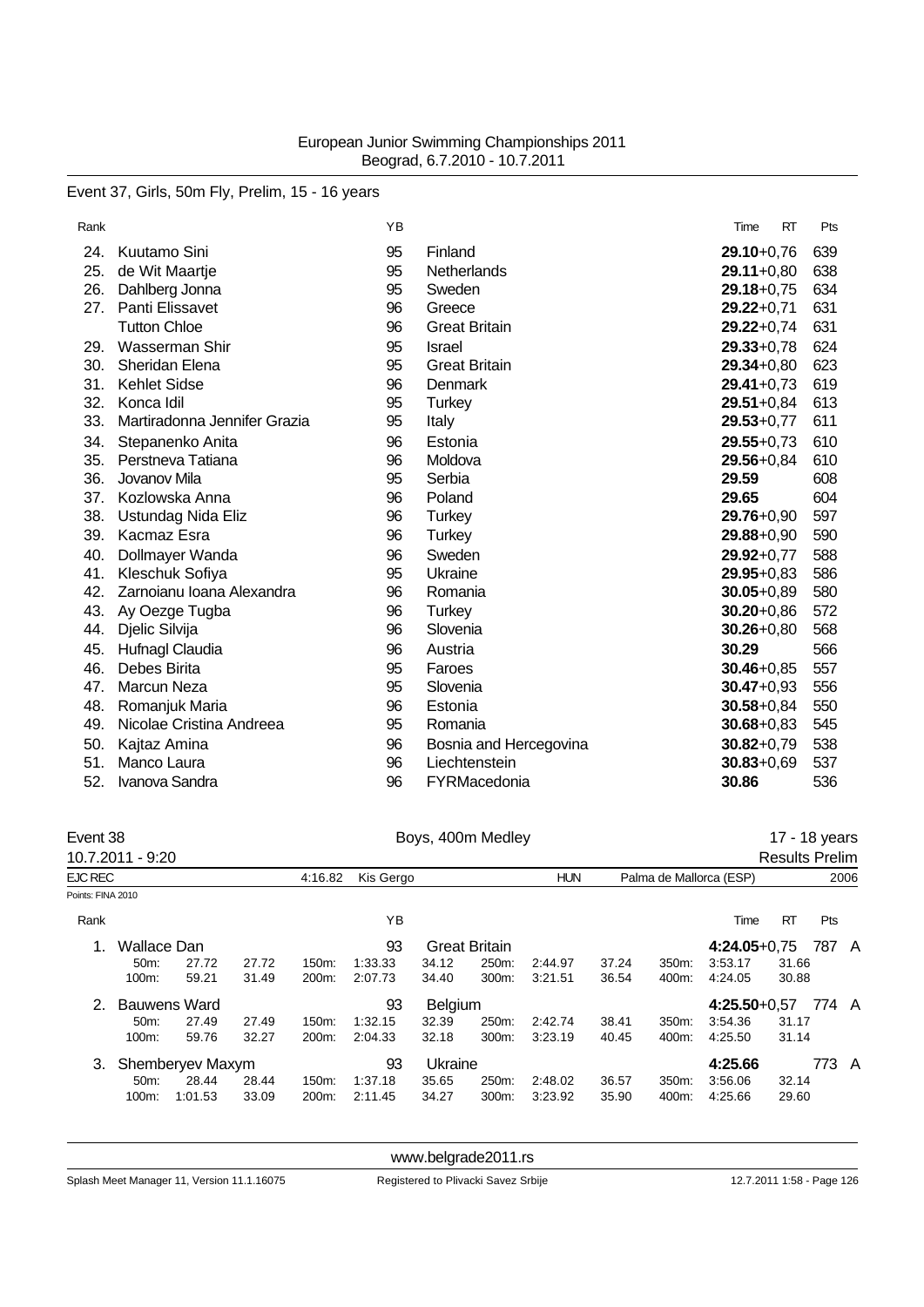# Event 38, Boys, 400m Medley, Prelim, 17 - 18 years

| Rank |                                                                     |                |                | ΥB                       |                                 |                                         |                    |                |                | Time                                     | RT             | Pts   |  |
|------|---------------------------------------------------------------------|----------------|----------------|--------------------------|---------------------------------|-----------------------------------------|--------------------|----------------|----------------|------------------------------------------|----------------|-------|--|
| 4.   | Hanani Tal<br>50m:<br>28.20<br>1:00.41<br>100m:                     | 28.20<br>32.21 | 150m:<br>200m: | 93<br>1:34.06<br>2:08.25 | <b>Israel</b><br>33.65<br>34.19 | 250m:<br>300m:                          | 2:45.27<br>3:24.00 | 37.02<br>38.73 | 350m:<br>400m: | 4:25.94<br>3:55.22<br>4:25.94            | 31.22<br>30.72 | 770 A |  |
| 5.   | Solaeche Gomez Eduardo<br>50m:<br>27.22<br>100m:<br>59.67           | 27.22<br>32.45 | 150m:<br>200m: | 93<br>1:33.99<br>2:07.93 | Spain<br>34.32<br>33.94         | 250m:<br>300m:                          | 2:45.02<br>3:23.73 | 37.09<br>38.71 | 350m:<br>400m: | 4:26.02+0,83 770 A<br>3:55.33<br>4:26.02 | 31.60<br>30.69 |       |  |
| 6.   | Berger Jamie<br>50m:<br>28.89<br>100m:<br>1:00.44                   | 28.89<br>31.55 | 150m:<br>200m: | 93<br>1:36.06<br>2:10.98 | Germany<br>35.62<br>34.92       | 250m:<br>300m:                          | 2:48.73<br>3:26.82 | 37.75<br>38.09 | 350m:<br>400m: | 4:28.51+0,69 748 A<br>3:58.00<br>4:28.51 | 31.18<br>30.51 |       |  |
|      | 7. Forster Phillipp<br>50m:<br>28.19<br>1:01.18<br>100m:            | 28.19<br>32.99 | 150m:<br>200m: | 94<br>1:35.78<br>2:09.77 | Germany<br>34.60<br>33.99       | 250m:<br>300m:                          | 2:47.72<br>3:26.29 | 37.95<br>38.57 | 350m:<br>400m: | 4:28.54+0,76 748 A<br>3:58.04<br>4:28.54 | 31.75<br>30.50 |       |  |
|      | 8. Ballo Stefano<br>50m:<br>28.31<br>100m:<br>1:01.07               | 28.31<br>32.76 | 150m:<br>200m: | 93<br>1:36.53<br>2:11.96 | Italy<br>35.46<br>35.43         | 250m:<br>300m:                          | 2:49.09<br>3:27.85 | 37.13<br>38.76 | 350m:<br>400m: | 4:28.57+0,81 748 A<br>3:59.35<br>4:28.57 | 31.50<br>29.22 |       |  |
|      | 9. Wedel Kevin<br>50m:<br>27.69<br>100m:<br>59.75                   | 27.69<br>32.06 | 150m:<br>200m: | 94<br>1:34.84<br>2:09.92 | Germany<br>35.09<br>35.08       | 250m:<br>300m:                          | 2:48.68<br>3:26.30 | 38.76<br>37.62 | 350m:<br>400m: | 4:28.84<br>3:58.93<br>4:28.84            | 32.63<br>29.91 | 746   |  |
| 10.  | Chalintei-Christopoulos Stefanos<br>50m:<br>28.00<br>59.09<br>100m: | 28.00<br>31.09 | 150m:<br>200m: | 93<br>1:34.72<br>2:08.41 | Greece<br>35.63<br>33.69        | 250m:<br>300m:                          | 2:47.95<br>3:28.02 | 39.54<br>40.07 | 350m:<br>400m: | 4:29.25+0,75 742 R<br>3:58.97<br>4:29.25 | 30.95<br>30.28 |       |  |
| 11.  | <b>Kiraly Bence</b><br>50m:<br>28.12<br>100m:<br>59.85              | 28.12<br>31.73 | 150m:<br>200m: | 93<br>1:35.62<br>2:10.34 | Hungary<br>35.77<br>34.72       | 250m:<br>300m:                          | 2:49.33<br>3:29.11 | 38.99<br>39.78 | 350m:<br>400m: | 4:29.34+0,84 742 R<br>3:59.91<br>4:29.34 | 30.80<br>29.43 |       |  |
| 12.  | Janecek Pavel<br>27.56<br>50m:<br>59.76<br>100m:                    | 27.56<br>32.20 | 150m:<br>200m: | 94<br>1:35.08<br>2:08.61 | 35.32<br>33.53                  | <b>Czech Republic</b><br>250m:<br>300m: | 2:47.49<br>3:27.55 | 38.88<br>40.06 | 350m:<br>400m: | $4:29.41+1,00$ 741<br>3:59.19<br>4:29.41 | 31.64<br>30.22 |       |  |
| 13.  | McKee Anton Sveinn<br>50m:<br>28.02<br>100m:<br>1:00.82             | 28.02<br>32.80 | 150m:<br>200m: | 93<br>1:37.88<br>2:13.87 | Iceland<br>37.06<br>35.99       | 250m:<br>300m:                          | 2:51.22<br>3:28.92 | 37.35<br>37.70 | 350m:<br>400m: | 4:30.15+0,77 735<br>4:00.26<br>4:30.15   | 31.34<br>29.89 |       |  |
| 14.  | Persson Erik<br>50m:<br>29.08<br>1:01.60<br>100m:                   | 29.08<br>32.52 | 150m:<br>200m: | 94<br>1:37.38<br>2:12.88 | Sweden<br>35.78<br>35.50        | 250m:<br>300m:                          | 2:49.81<br>3:28.88 | 36.93<br>39.07 | 350m:<br>400m: | 4:31.82+0,80 721<br>4:00.56<br>4:31.82   | 31.68<br>31.26 |       |  |
|      | 15. Bromer Viktor B.<br>28.32<br>50m:<br>100m:<br>1:00.30           | 28.32<br>31.98 | 150m:<br>200m: | 93<br>1:34.91<br>2:09.44 | Denmark<br>34.61<br>34.53       | 250m:<br>300m:                          | 2:48.76<br>3:29.08 | 39.32<br>40.32 | 350m:<br>400m: | $4:33.01+0.67$<br>4:01.61<br>4:33.01     | 32.53<br>31.40 | 712   |  |
| 16.  | Desplanches Jeremy<br>50m:<br>28.78<br>100m:<br>1:01.59             | 28.78<br>32.81 | 150m:<br>200m: | 94<br>1:37.10<br>2:13.83 | Switzerland<br>35.51<br>36.73   | 250m:<br>300m:                          | 2:51.00<br>3:29.90 | 37.17<br>38.90 | 350m:<br>400m: | 4:34.40+0,72 701<br>4:02.65<br>4:34.40   | 32.75<br>31.75 |       |  |
| 17.  | <b>Alpatov Vitaliy</b><br>50m:<br>27.79<br>100m:<br>1:01.25         | 27.79<br>33.46 | 150m:<br>200m: | 93<br>1:35.89<br>2:10.72 | Ukraine<br>34.64<br>34.83       | 250m:<br>300m:                          | 2:50.63<br>3:31.27 | 39.91<br>40.64 | 350m:<br>400m: | 4:34.60+0,73 700<br>4:02.74<br>4:34.60   | 31.47<br>31.86 |       |  |
| 18.  | <b>RAIU Florin Alexandru</b><br>50m:<br>29.14<br>1:01.15<br>100m:   | 29.14<br>32.01 | 150m:<br>200m: | 94<br>1:35.54<br>2:10.47 | Romania<br>34.39<br>34.93       | 250m:<br>300m:                          | 2:50.65<br>3:32.03 | 40.18<br>41.38 | 350m:<br>400m: | 4:34.97+0,78 697<br>4:03.73<br>4:34.97   | 31.70<br>31.24 |       |  |

<www.belgrade2011.rs>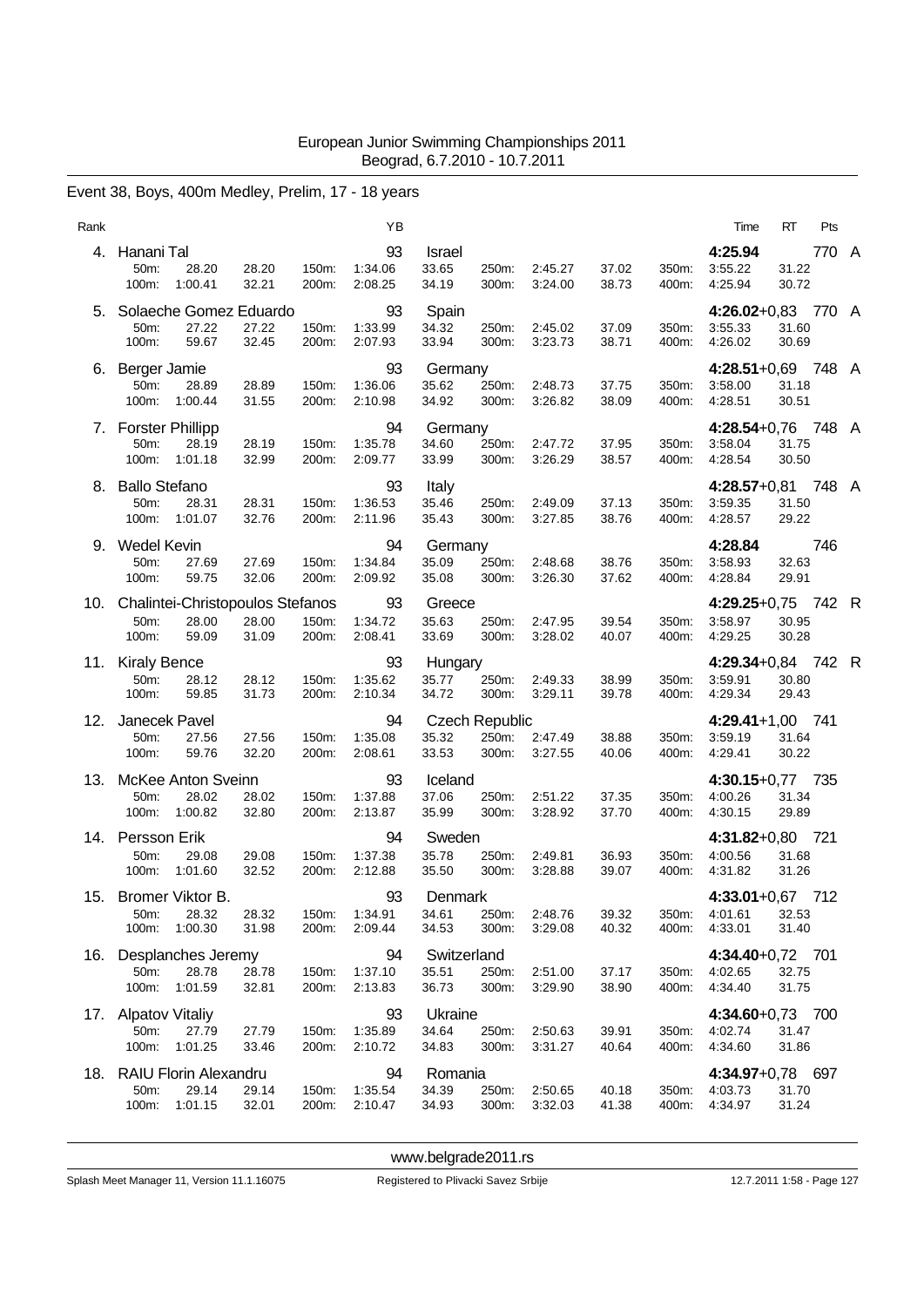# Event 38, Boys, 400m Medley, Prelim, 17 - 18 years

| Rank                     |                                                            |                |                | YB                       |                               |                                 |                        |                |                | Time                                   | <b>RT</b>      | Pts |
|--------------------------|------------------------------------------------------------|----------------|----------------|--------------------------|-------------------------------|---------------------------------|------------------------|----------------|----------------|----------------------------------------|----------------|-----|
| 19.                      | <b>Krznaric Fran</b><br>50m:<br>27.57<br>59.90<br>100m:    | 27.57<br>32.33 | 150m:<br>200m: | 94<br>1:36.07<br>2:11.76 | Croatia<br>36.17<br>35.69     | 250m:<br>300m:                  | 2:51.59<br>3:32.30     | 39.83<br>40.71 | 350m:<br>400m: | $4:35.52+0.67$<br>4:05.84<br>4:35.52   | 33.54<br>29.68 | 693 |
| 20.                      | Meier Christoph<br>28.25<br>50m:<br>100m:<br>1:01.32       | 28.25<br>33.07 | 150m:<br>200m: | 93<br>1:38.73<br>2:15.98 | 37.41<br>37.25                | Liechtenstein<br>250m:<br>300m: | 2:53.92<br>3:32.75     | 37.94<br>38.83 | 350m:<br>400m: | 4:36.78+0,80 683<br>4:04.74<br>4:36.78 | 31.99<br>32.04 |     |
| 21.                      | Diogo Miguel Monteiro<br>27.82<br>50m:<br>1:01.03<br>100m: | 27.82<br>33.21 | 150m:<br>200m: | 93<br>1:37.23<br>2:13.80 | Portugal<br>36.20<br>36.57    | 250m:<br>300m:                  | 2:53.46<br>3:35.40     | 39.66<br>41.94 | 350m:<br>400m: | 4:37.75+0,87 676<br>4:06.73<br>4:37.75 | 31.33<br>31.02 |     |
| 22.                      | Mathiesen Martin<br>28.95<br>50m:<br>100m:<br>1:02.51      | 28.95<br>33.56 | 150m:<br>200m: | 94<br>1:38.83<br>2:13.93 | Denmark<br>36.32<br>35.10     | 250m:<br>300m:                  | 2:53.76<br>3:34.20     | 39.83<br>40.44 | 350m:<br>400m: | 4:38.89+0,78 668<br>4:07.14<br>4:38.89 | 32.94<br>31.75 |     |
| 23.                      | Jaksche Philipp<br>50m:<br>28.62<br>100m:<br>1:01.66       | 28.62<br>33.04 | 150m:<br>200m: | 93<br>1:36.67<br>2:12.20 | Austria<br>35.01<br>35.53     | 250m:<br>300m:                  | 2:52.57<br>3:33.37     | 40.37<br>40.80 | 350m:<br>400m: | 4:39.06+0,84 667<br>4:06.43<br>4:39.06 | 33.06<br>32.63 |     |
| 24.                      | Terzic Igor<br>50m:<br>30.49<br>100m:<br>1:04.93           | 30.49<br>34.44 | 150m:<br>200m: | 94<br>1:43.15<br>2:21.87 | Serbia<br>38.22<br>38.72      | 250m:<br>300m:                  | 2:58.54<br>3:35.31     | 36.67<br>36.77 | 350m:<br>400m: | 4:40.81+0,84 654<br>4:08.94<br>4:40.81 | 33.63<br>31.87 |     |
| 25.                      | Jefimov Ilja<br>50m:<br>29.26<br>1:03.32<br>100m:          | 29.26<br>34.06 | 150m:<br>200m: | 93<br>1:41.43<br>2:18.74 | Estonia<br>38.11<br>37.31     | 250m:<br>300m:                  | 2:57.92<br>3:37.81     | 39.18<br>39.89 | 350m:<br>400m: | 4:45.02+0,71 626<br>4:12.04<br>4:45.02 | 34.23<br>32.98 |     |
| 26.                      | <b>Quinn Nicholas</b><br>28.90<br>50m:<br>100m:<br>1:01.59 | 28.90<br>32.69 | 150m:<br>200m: | 93<br>1:39.50<br>2:17.77 | Ireland<br>37.91<br>38.27     | 250m:<br>300m:                  | 2:56.86<br>3:37.97     | 39.09<br>41.11 | 350m:<br>400m: | 4:45.29+0,80 624<br>4:11.69<br>4:45.29 | 33.72<br>33.60 |     |
| 27.                      | Duffy Philip<br>50m:<br>29.41<br>1:01.78<br>100m:          | 29.41<br>32.37 | 150m:<br>200m: | 93<br>1:39.51<br>2:16.71 | Ireland<br>37.73<br>37.20     | 250m:<br>300m:                  | 2:56.77<br>3:36.78     | 40.06<br>40.01 | 350m:<br>400m: | 4:46.16+0,90 618<br>4:11.70<br>4:46.16 | 34.92<br>34.46 |     |
| 28.                      | Romagnoli Valerio<br>50m:<br>30.06<br>1:04.99<br>100m:     | 30.06<br>34.93 | 150m:<br>200m: | 94<br>1:44.54<br>2:24.78 | Switzerland<br>39.55<br>40.24 | 250m:<br>300m:                  | 3:04.02<br>3:43.89     | 39.24<br>39.87 | 350m:<br>400m: | 4:53.16+0,71 575<br>4:18.66<br>4:53.16 | 34.77<br>34.50 |     |
| <b>DNS</b><br><b>DNF</b> | Paltrinieri Gregorio<br>Simic Andrej                       |                |                | 94<br>94                 | Italy                         |                                 | Bosnia and Hercegovina |                |                |                                        |                |     |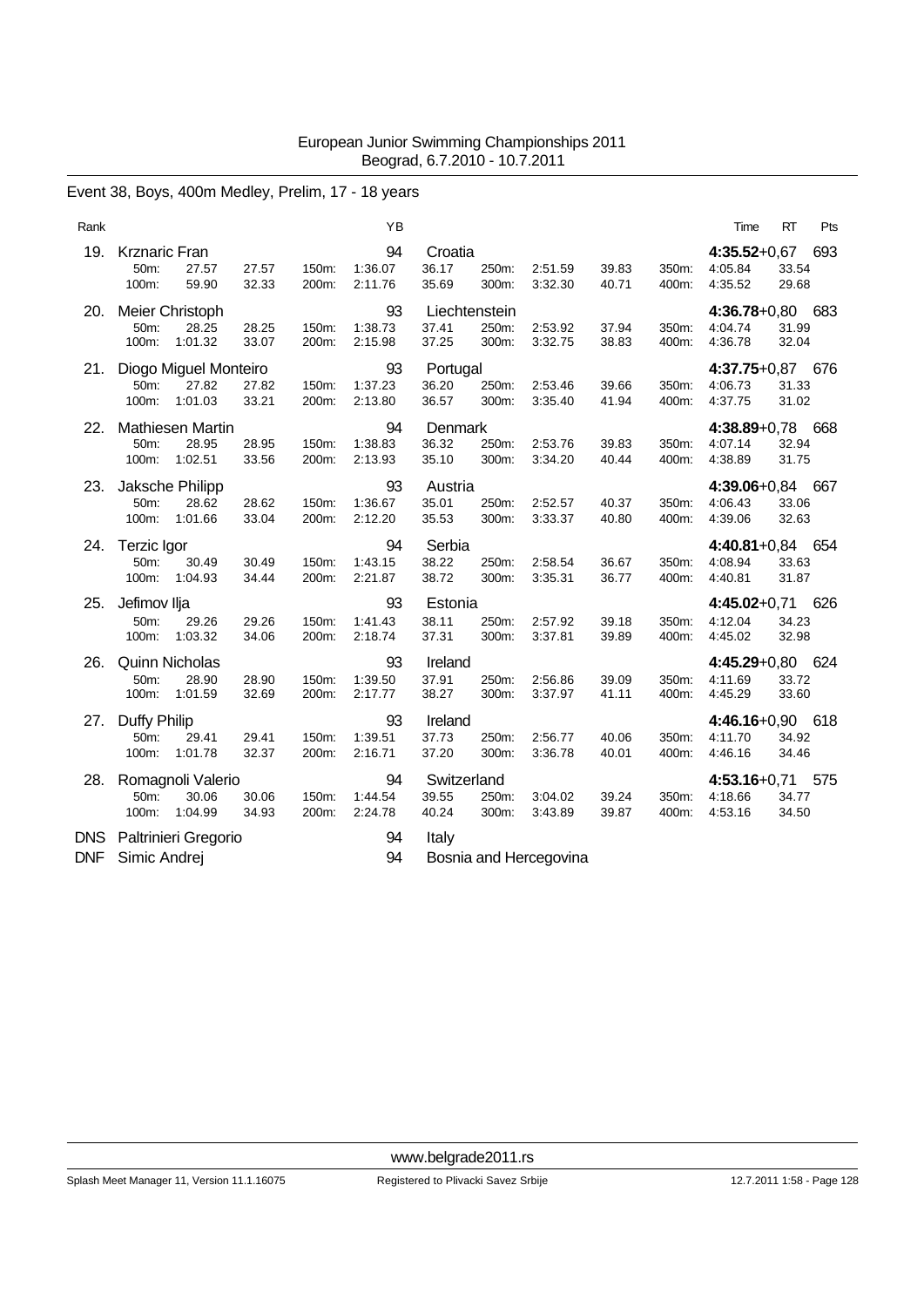| Event 39                           |         |          |                    | Girls, 4 x 200m Freestyle |                    |                    |                    |                       | 15 - 16 years |      |
|------------------------------------|---------|----------|--------------------|---------------------------|--------------------|--------------------|--------------------|-----------------------|---------------|------|
| 10.7.2011 - 9:43                   |         |          |                    |                           |                    |                    |                    | <b>Results Prelim</b> |               |      |
| <b>EJC REC</b>                     | 8:06.78 | Germany  |                    |                           | <b>GER</b>         |                    | Helsinki (FIN)     |                       |               | 2010 |
| Points: FINA 2010                  |         |          |                    |                           |                    |                    |                    |                       |               |      |
| Rank                               |         |          |                    |                           |                    |                    |                    | Time<br>RT            | Pts           |      |
| <b>Great Britain 1</b><br>1.       |         |          |                    | <b>Great Britain</b>      |                    |                    |                    | $8:16.78 + 0.77$      | 804 A         |      |
| Maughan Amelia                     |         | 96       | $+0,77$            | 29.11                     | 1:01.21            | 1:32.46            | 2:02.97            | 2:02.97               |               |      |
| Donnelly Fiona                     |         | 95       | $+0,65$            | 28.78                     | 59.85              | 1:31.83            | 2:03.85            | 2:03.85               |               |      |
| Lloyd Jessica                      |         | 95       | $+0,69$            | 28.74                     | 1:00.41            | 1:33.32            | 2:06.28            | 2:06.28               |               |      |
| <b>Williamson Rachael</b>          |         | 95       | $+0,16$            | 28.28                     | 59.67              | 1:31.99            | 2:03.68            | 2:03.68               |               |      |
| 2. Russia 1                        |         |          | Russia             |                           |                    |                    |                    | $8:17.13+0.74$        | 803 A         |      |
| Serko Elena                        |         | 95       | $+0,74$            | 29.90                     | 1:01.07            | 1:32.39            | 2:03.85            | 2:03.85               |               |      |
| Kudryashova Alena                  |         | 95       | 0.00               | 29.64                     | 1:01.32            | 1:32.89            | 2:04.84            | 2:04.84               |               |      |
| Kolotushkina Valeriya              |         | 96       | $+0,46$            | 29.14                     | 1:01.35            | 1:32.93            | 2:05.27            | 2:05.27               |               |      |
| Yuskova Ksenia                     |         | 96       | $+0,63$            | 28.89                     | 59.95              | 1:31.82            | 2:03.17            | 2:03.17               |               |      |
| 3. France 1                        |         |          | France             |                           |                    |                    |                    | $8:19.22+0.80$        | 793 A         |      |
| <b>Touati Assia</b>                |         | 95       | $+0,80$            | 29.18                     | 1:00.14            | 1:31.41            | 2:02.79            | 2:02.79               |               |      |
| Van Andringa Charlotte             |         | 95       | $+0,61$            | 29.52                     | 1:01.45            | 1:33.85            | 2:05.80            | 2:05.80               |               |      |
| Laughlin Crystal                   |         | 95       | $+0,53$            | 28.49                     | 59.76              | 1:32.63            | 2:05.85            | 2:05.85               |               |      |
| Verger Gourson Margaux             |         | 95       | $+0,58$            | 28.79                     | 1:00.41            | 1:33.06            | 2:04.78            | 2:04.78               |               |      |
| 4. Spain 1                         |         |          | Spain              |                           |                    |                    |                    | $8:19.93 + 0.73$      | 789 A         |      |
| Andrea Lope Irene                  |         | 96       | $+0,73$            | 29.51                     | 1:00.98            | 1:33.66            | 2:05.42            | 2:05.42               |               |      |
| <b>Rico Fuentes Marina</b>         |         | 95       | $+0,29$            | 28.81                     | 1:00.05            | 1:31.89            | 2:04.07            | 2:04.07               |               |      |
| Vilas Vidal Maria                  |         | 96       | $+0,62$            | 29.50                     | 1:01.69            | 1:34.60            | 2:06.49            | 2:06.49               |               |      |
| Corro Lorente Catalina             |         | 95       | $+0,49$            | 29.10                     | 1:00.31            | 1:32.19            | 2:03.95            | 2:03.95               |               |      |
| 5. Italy 1                         |         |          | Italy              |                           |                    |                    |                    | $8:21.71+0.86$        | 781 A         |      |
| Arredondo Francesca                |         | 96       | $+0,86$            | 29.35                     | 1:00.76            | 1:32.79            | 2:05.01            | 2:05.01               |               |      |
| lele Federica                      |         | 95       | 0.00               | 29.62                     | 1:01.47            | 1:33.94            | 2:05.35            | 2:05.35               |               |      |
| Biava Elisa                        |         | 95       | 0.00               | 28.78                     | 1:00.44            | 1:32.23            | 2:03.71            | 2:03.71               |               |      |
| Gabbrielleschi Giulia              |         | 96       | $+0,37$            | 29.99                     | 1:02.22            | 1:35.38            | 2:07.64            | 2:07.64               |               |      |
| 6. Germany 1                       |         |          | Germany            |                           |                    |                    |                    | 8:24.00               | 770 A         |      |
| <b>Czeschner Elena</b>             |         | 96       |                    | 29.64                     | 1:01.77            | 1:34.40            | 2:06.58            | 2:06.58               |               |      |
| Weber Alina                        |         | 95       | $+0,53$            | 28.61                     | 1:00.42            | 1:32.96            | 2:05.81            | 2:05.81               |               |      |
| Wenk Alexandra                     |         | 95       | $+0,36$            | 28.26                     | 1:00.04            | 1:33.66            | 2:07.05            | 2:07.05<br>2:04.56    |               |      |
| Friedrich Johanna                  |         | 95       | $+0,37$            | 28.34                     | 1:00.11            | 1:32.04            | 2:04.56            |                       |               |      |
| Slovenia 1<br>7.                   |         |          | Slovenia           |                           |                    |                    |                    | 8:24.09               | 770 A         |      |
| Stegu Nina                         |         | 96       |                    | 29.49                     | 1:01.67            | 1:34.71            | 2:07.00            | 2:07.00               |               |      |
| Sagmeister Mojca                   |         | 96       | 0.00               | 29.38                     | 1:00.48            | 1:32.30            | 2:03.47            | 2:03.47               |               |      |
| <b>Bohinc Spela</b><br>Perse Spela |         | 95<br>96 | 0.00<br>0.00       | 29.74<br>30.20            | 1:01.61<br>1:02.09 | 1:34.22<br>1:34.83 | 2:06.61<br>2:07.01 | 2:06.61<br>2:07.01    |               |      |
|                                    |         |          |                    |                           |                    |                    |                    |                       |               |      |
| 8. Ukraine 1                       |         |          | Ukraine            |                           |                    |                    |                    | 8:24.54               | 768 A         |      |
| Fisenko Kateryna                   |         | 95       |                    | 29.85                     | 1:02.46            | 1:35.13            | 2:06.99            | 2:06.99               |               |      |
| Gumenyuk Nadiya                    |         | 95       | 0.00               | 29.28                     | 1:01.79            | 1:34.45            | 2:07.10            | 2:07.10               |               |      |
| Glavnyk Iryna<br>Sheyko Alina      |         | 96<br>95 | 0.00<br>$+0,32$    | 28.98<br>27.94            | 1:00.48<br>59.26   | 1:32.94<br>1:32.22 | 2:05.65<br>2:04.80 | 2:05.65<br>2:04.80    |               |      |
|                                    |         |          |                    |                           |                    |                    |                    |                       |               |      |
| 9. Sweden 1                        |         |          | Sweden             |                           |                    |                    |                    | 8:25.67               | 763 R         |      |
| Hippi Jaqueline<br>Ericsson Elsa   |         | 96       |                    | 29.61                     | 1:01.20            | 1:33.73            | 2:06.53            | 2:06.53               |               |      |
| Eriksen Josefin                    |         | 95<br>95 | $+0,52$<br>$+0,22$ | 29.52                     | 1:01.26<br>59.99   | 1:33.10<br>1:33.61 | 2:04.94<br>2:08.37 | 2:04.94<br>2:08.37    |               |      |
| <b>Bertrand Celine</b>             |         | 95       | $+0,33$            | 28.57                     | 59.93              | 1:32.85            | 2:05.83            | 2:05.83               |               |      |
|                                    |         |          |                    |                           |                    |                    |                    |                       |               |      |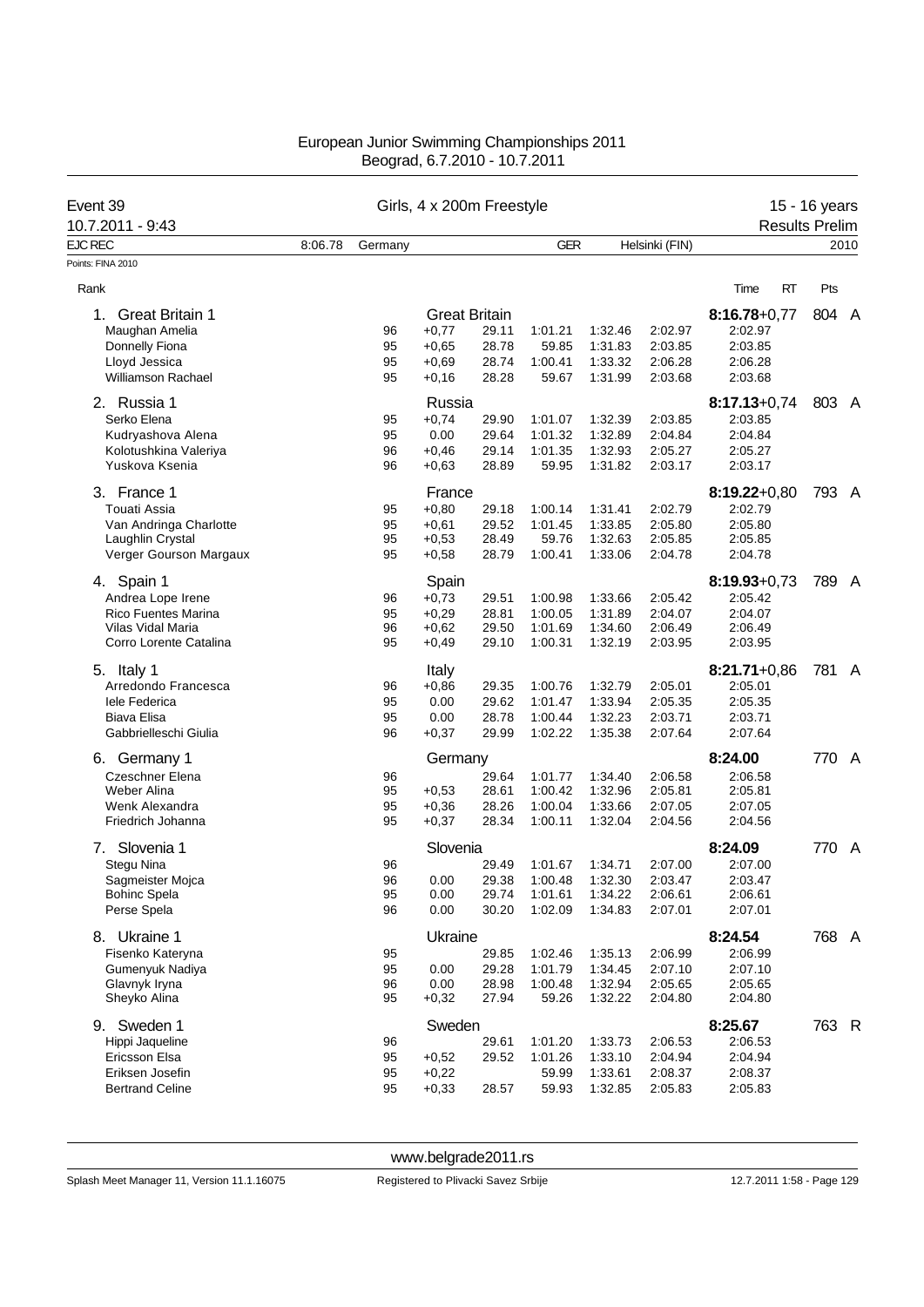# Event 39, Girls, 4 x 200m Freestyle, Prelim, 15 - 16 years

| Rank                      |    |                |       |         |         |         | <b>RT</b><br>Time | Pts |     |
|---------------------------|----|----------------|-------|---------|---------|---------|-------------------|-----|-----|
| 10.<br>Denmark 1          |    | <b>Denmark</b> |       |         |         |         | $8:27.89 + 0.76$  | 753 | - R |
| Nielsen Maja              | 96 | $+0.76$        | 30.25 | 1:02.96 | 1:36.28 | 2:09.57 | 2:09.57           |     |     |
| Nielsen Mie OE.           | 96 | $+0.31$        | 27.71 | 59.08   | 1:31.63 | 2:05.05 | 2:05.05           |     |     |
| Lauridsen Julie Aglund    | 96 | $+0,26$        | 28.74 | 1:00.78 | 1:33.74 | 2:06.48 | 2:06.48           |     |     |
| Hansen Kia                | 95 | $+0.38$        | 28.73 | 1:00.25 | 1:32.88 | 2:06.79 | 2:06.79           |     |     |
| 11. Hungary 1             |    | Hungary        |       |         |         |         | 8:31.18           | 738 |     |
| Ferenczi Fanni            | 96 |                | 29.49 | 1:01.49 | 1:33.94 | 2:06.81 | 2:06.81           |     |     |
| Abay Nemes Anna           | 96 | $+0.66$        | 29.30 | 1:01.87 | 1:35.62 | 2:09.35 | 2:09.35           |     |     |
| Boszormenyi Borbala       | 95 | $+0.61$        | 28.61 | 1:00.31 | 1:33.00 | 2:06.41 | 2:06.41           |     |     |
| Mor Baranyai Erika        | 95 | $+0,60$        | 29.32 | 1:01.77 | 1:35.05 | 2:08.61 | 2:08.61           |     |     |
| Romania 1<br>12.          |    | Romania        |       |         |         |         | $8:45.19+0.95$    | 681 |     |
| Ene Alina Gratiela        | 96 | $+0.95$        | 29.21 | 1:01.77 | 1:35.07 | 2:07.71 | 2:07.71           |     |     |
| Dragomir Gabriela Elena   | 96 | 0.00           | 30.83 | 1:04.10 | 1:38.72 | 2:13.09 | 2:13.09           |     |     |
| Zarnojanu Ioana Alexandra | 96 | $+0.48$        | 30.54 | 1:03.40 | 1:37.37 | 2:10.86 | 2:10.86           |     |     |
| CIOROBEA Maria Alexandra  | 96 | $+0,65$        | 31.32 | 1:05.42 | 1:39.82 | 2:13.53 | 2:13.53           |     |     |
| Serbia 1<br>13.           |    | Serbia         |       |         |         |         | $8:56.82+0.81$    | 637 |     |
| <b>Vukobrat Tamara</b>    | 95 | $+0.81$        | 29.74 | 1:03.33 | 1:38.43 | 2:13.32 | 2:13.32           |     |     |
| Draganov C Katarina       | 95 | 0.00           | 30.37 | 1:04.73 | 1:40.79 | 2:16.35 | 2:16.35           |     |     |
| <b>Basic Milana</b>       | 95 | $+0.64$        | 30.23 | 1:04.82 | 1:39.24 | 2:13.71 | 2:13.71           |     |     |
| Jovanov Mila              | 95 | $+0.19$        | 29.16 | 1:02.51 | 1:37.05 | 2:13.44 | 2:13.44           |     |     |
| Turkey 1<br>14.           |    | Turkey         |       |         |         |         | 9:08.10           | 599 |     |
| Ustundag Nida Eliz        | 96 |                | 30.68 | 1:05.83 | 1:40.92 |         |                   |     |     |
| Ay Oezge Tugba            | 96 | 0.00           |       |         |         |         |                   |     |     |
| Kacmaz Esra               | 96 | $+0.64$        | 30.94 | 1:05.68 | 1:42.31 | 2:17.24 | 2:17.24           |     |     |
| Hatipoglu Ceren           | 95 | $+0,59$        | 30.79 | 1:05.96 | 1:40.31 | 2:14.20 | 2:14.20           |     |     |
|                           |    |                |       |         |         |         |                   |     |     |

| Event 40<br>10.7.2011 - 10:03         |         | Boys, 4 x 100m Medley | 17 - 18 years<br><b>Results Prelim</b> |                            |              |                  |           |     |                |
|---------------------------------------|---------|-----------------------|----------------------------------------|----------------------------|--------------|------------------|-----------|-----|----------------|
| <b>EJC REC</b>                        | 3:38.28 | Italy                 |                                        | <b>ITA</b>                 | Prague (CZE) |                  |           |     | 2009           |
| Points: FINA 2010                     |         |                       |                                        |                            |              |                  |           |     |                |
| Rank                                  |         |                       |                                        |                            |              | Time             | <b>RT</b> | Pts |                |
| Russia 1                              |         |                       | Russia                                 |                            |              | $3:45.43+0.61$   |           | 777 | A              |
| Sorokin Igor                          | $+0,61$ | 27.46                 | 57.16                                  | <b>Kuleshov Dmitry</b>     | $+0,18$      | 24.78            | 54.59     |     |                |
| <b>Amaltdinov Marat</b>               | $+0,51$ | 29.75                 | 1:03.51                                | Klyukin Alexander          | $+0,40$      | 23.90            | 50.17     |     |                |
| 2. Italy 1                            |         |                       | Italy                                  |                            |              | $3:45.97+0.60$   |           | 771 | $\overline{A}$ |
| Laugeni Fabio                         | $+0.60$ | 27.40                 | 55.93                                  | <b>Carlier Davide</b>      | $+0,40$      | 25.90            | 55.73     |     |                |
| Parisi Roberto                        | $+0,12$ | 29.66                 | 1:03.37                                | Mottola Maurizio           | $+0,49$      | 24.53            | 50.94     |     |                |
| Israel 1<br>3.                        |         |                       | Israel                                 |                            |              | $3:46.84 + 0.59$ |           | 762 | - A            |
| Gamburg David                         | $+0,59$ | 27.73                 | 56.89                                  | <b>Kremer Tom</b>          | $+0,40$      | 25.44            | 54.30     |     |                |
| De La Vega Itay                       | $+0,27$ | 29.85                 | 1:04.33                                | Konovalov Alexi            | $+0,37$      | 24.44            | 51.32     |     |                |
| Spain 1<br>4.                         |         |                       | Spain                                  |                            |              | $3:46.95+0.57$   |           | 761 | $\overline{A}$ |
| Segura Gutierrez Juan Francisco +0,57 |         | 28.38                 |                                        | <b>Puig Garrich Albert</b> | $+0.33$      | 25.84            | 54.93     |     |                |
| Solaeche Gomez Eduardo                | $+0.36$ |                       |                                        | Martinez Rodriguez Aitor   | $+0,28$      | 24.57            | 50.90     |     |                |
| <b>Belarus 1</b><br>5.                |         |                       | <b>Belarus</b>                         |                            |              | $3:47.08 + 0.58$ |           | 760 | A              |
| Staselovich Viktar                    | $+0,58$ | 27.78                 | 58.31                                  | Dodaleu Yahor              | $+0,30$      | 24.86            | 55.02     |     |                |
| Klemparski Yury                       | $+0,28$ | 28.97                 | 1:02.89                                | Kukharau Arseni            | $+0,64$      | 24.13            | 50.86     |     |                |
|                                       |         |                       |                                        |                            |              |                  |           |     |                |

<www.belgrade2011.rs>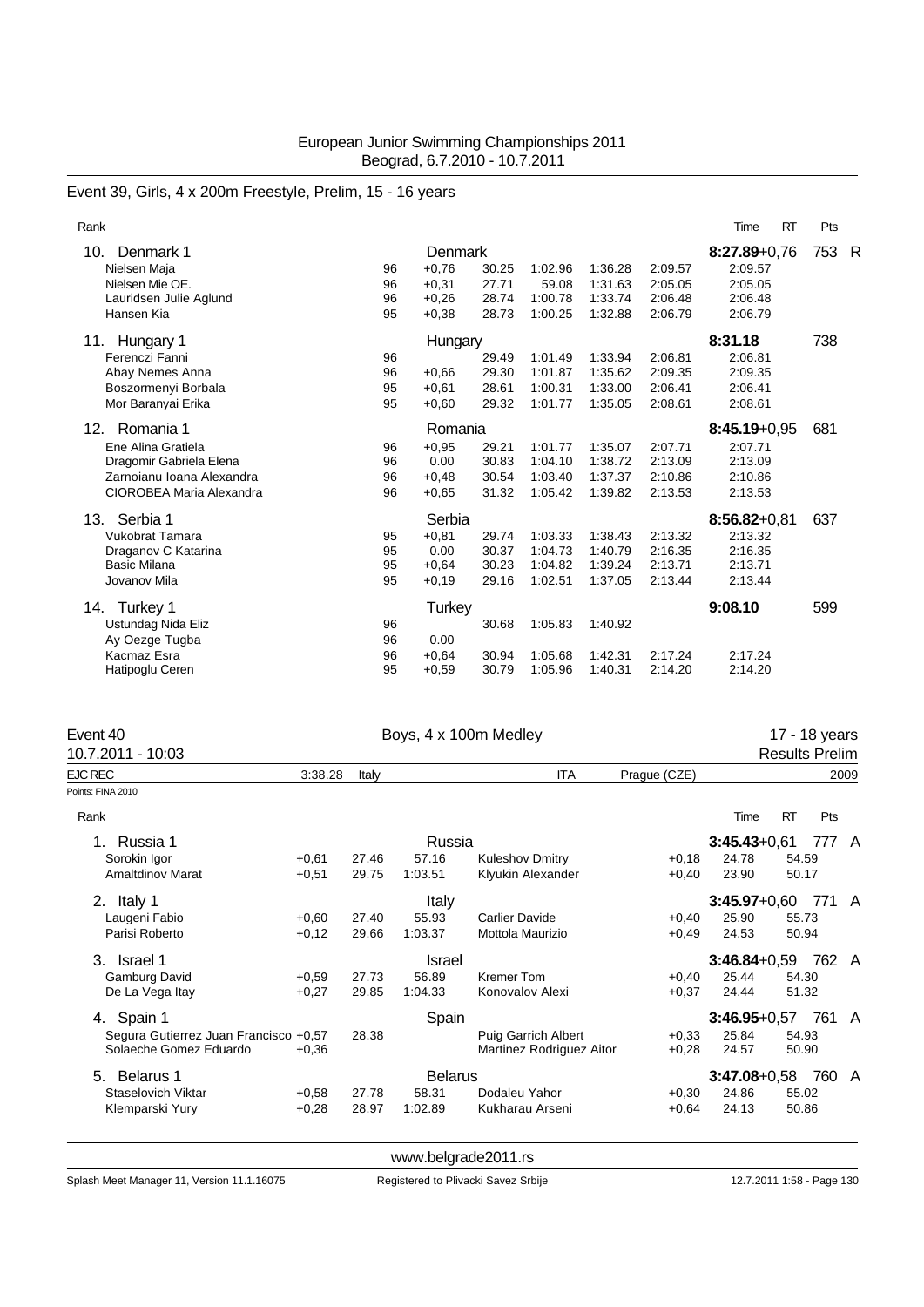# Event 40, Boys, 4 x 100m Medley, Prelim, 17 - 18 years

| Rank                                            |                    |                |                    |                                              |                    | Time                              | RT               | Pts   |                |
|-------------------------------------------------|--------------------|----------------|--------------------|----------------------------------------------|--------------------|-----------------------------------|------------------|-------|----------------|
| 6.<br>Germany 1<br>Claussen Max                 | $+0,68$            | 28.01          | Germany<br>57.79   | <b>Kusch Marius</b>                          | $+0,46$            | $3:47.38 + 0.68$<br>25.54         | 55.18            | 757 A |                |
| <b>Vollmer Bastian</b>                          | 0.00               | 29.62          | 1:02.87            | Oswald Maximilian                            | $+0,28$            | 24.87                             | 51.54            |       |                |
| 7. Great Britain 1                              |                    |                |                    | <b>Great Britain</b>                         |                    | $3:47.90 + 0.63$                  |                  | 752   | A              |
| Patching Joseph<br>Parker Joseph                | $+0.63$<br>$+0,40$ | 27.98<br>30.94 | 57.18<br>1:04.53   | Van de Schootbrugge Samuel<br>Rowe Adam      | $+0,29$<br>$+0,34$ | 25.35<br>24.66                    | 54.78<br>51.41   |       |                |
| 8. Belgium 1                                    |                    |                | Belgium            |                                              |                    | $3:48.08 + 0.65$                  |                  | 750   | $\overline{A}$ |
| Hendrickx Lander                                | $+0,65$            | 29.07          | 59.68              | Verjans Renaud                               | $+0,35$            | 25.10                             | 53.98            |       |                |
| Vandevelde Raf                                  | $+0,26$            | 29.81          | 1:03.81            | Croenen Louis                                | $+0,18$            | 24.11                             | 50.61            |       |                |
| 9. Ukraine 1                                    |                    |                | Ukraine            |                                              |                    | $3:48.68 + 0.67$                  |                  | 744   | R              |
| Vasyl'yev Oleksandr<br>Oseledets Dmytro         | $+0,67$<br>$+0,47$ | 28.15<br>29.50 | 57.75<br>1:04.01   | Shul'ga Olexandr<br>Drumov Dmytro            | $+0,51$<br>$+0,51$ | 25.75<br>25.38                    | 54.47<br>52.45   |       |                |
|                                                 |                    |                |                    |                                              |                    |                                   |                  |       |                |
| 10. Poland 1<br>Morawski Krzysztof              | $+0,61$            | 27.91          | Poland<br>57.80    | Andrzejczak Mateusz                          |                    | $3:48.77+0.61$<br>$+0,50$ 1:18.25 | 1:48.47          | 743   | R              |
| <b>Pucilo Piotr</b>                             | 0.00               |                | 10.62              | Wysoczynski Mateusz                          | $+0,39$            | 24.75                             | 51.88            |       |                |
| Sweden 1<br>11.                                 |                    |                | Sweden             |                                              |                    | $3:51.14 + 0.66$                  |                  | 721   |                |
| Nilsson Martin                                  | $+0,66$            | 28.60          | 58.70              | Jonsson Jesper                               | $+0,51$            | 25.58                             | 54.80            |       |                |
| Kaerki Johannes                                 | $+0,16$            | 30.14          | 1:06.23            | <b>Ekstroem Oscar</b>                        | $+0,16$            | 24.40                             | 51.41            |       |                |
| 12. Czech Republic 1                            |                    |                |                    | <b>Czech Republic</b>                        |                    | $3:51.61 + 0.67$                  |                  | 716   |                |
| Kocar Jakub                                     | $+0,67$            | 28.13          | 58.18              | <b>Zikmund Martin</b>                        | $+0,32$            | 26.39                             | 56.52            |       |                |
| Sevcik Jakub                                    | $+0,20$            | 29.72          | 1:03.96            | Voboril Matej                                | $+0,30$            | 24.30                             | 52.95            |       |                |
| 13. Turkey 1                                    |                    |                | <b>Turkey</b>      |                                              |                    | $3:52.27+0.62$                    |                  | 710   |                |
| Erdogan Atilla Ugur<br><b>Eser Kemal Erce</b>   | $+0.62$<br>$+0,39$ | 28.80<br>29.86 | 59.43<br>1:04.93   | Ayhan Bogac<br>Coskun Bertug                 | $+0,32$<br>$+0,40$ | 26.07<br>24.40                    | 56.31<br>51.60   |       |                |
|                                                 |                    |                |                    |                                              |                    |                                   |                  |       |                |
| 14. Denmark 1                                   |                    |                | Denmark<br>56.64   | Dahl Soeren                                  |                    | $3:54.49 + 0.59$                  |                  | 690   |                |
| Schiellerup Andreas<br><b>Mathiesen Martin</b>  | $+0,59$<br>$+0,28$ | 27.47<br>31.59 | 1:08.29            | Johansen Mikkel                              | $+0,28$<br>$+0,09$ | 25.01<br>25.67                    | 55.94<br>53.62   |       |                |
|                                                 |                    |                |                    |                                              |                    |                                   |                  |       |                |
| 15. Estonia 1<br><b>Tribuntsov Ralf</b>         | $+0,67$            | 28.19          | Estonia<br>58.65   | Juerisoo Kristjan                            | $+0,37$            | $3:54.71+0.67$<br>25.91           | 56.93            | 688   |                |
| Degtjarjov Pjotr                                | $+0,60$            | 30.62          | 1:06.78            | Karu Fred                                    | $+0,15$            | 25.03                             | 52.35            |       |                |
| Serbia 1<br>16.                                 |                    |                | Serbia             |                                              |                    | $3:55.37+0.61$                    |                  | 682   |                |
| Udicki Miroslav                                 | $+0,61$            | 28.74          | 59.63              | Udicki Bojan                                 | $+0,43$            | 26.10                             | 57.06            |       |                |
| <b>Trajkovic Nikola</b>                         | $+0,55$            | 30.55          | 1:06.02            | Djordjevic Aleksa                            | $+0,57$            |                                   | 52.66            |       |                |
| 17. Ireland 1                                   |                    |                | Ireland            |                                              |                    | $4:01.63 + 0.67$                  |                  | 631   |                |
| Campbell Luke                                   | $+0,67$            | 29.44          | 1:01.55            | Duffy Philip                                 | 0.00               | 27.00 56.82                       |                  |       |                |
| Quinn Nicholas                                  | 0.00               | 31.21          | 1:06.46            | <b>Turner Conor</b>                          | $+0,50$            | 27.92                             | 56.80            |       |                |
| 18. FYRMacedonia 1                              |                    |                |                    | FYRMacedonia                                 |                    | $4:08.27+0.56$ 581                |                  |       |                |
| Cepisevski Gorazd<br>Petrovski Damjan           | $+0,56$            | 29.59          | 1:00.77<br>1:08.75 | Tasevski Nenad<br>Stojanoski Andrej          | $+0,60$            | 28.22<br>27.21                    | 1:01.31<br>57.44 |       |                |
|                                                 | $+0,51$            | 31.92          |                    |                                              | $+0,27$            |                                   |                  |       |                |
| DSQ Greece 1                                    |                    |                | Greece             |                                              |                    |                                   | $+0,70$          |       |                |
| Theocharidis Alexandros<br>Samilidis Panagiotis | $+0,70$<br>$+0,52$ | 27.68<br>29.91 | 57.07<br>1:03.01   | Vazaios Andreas<br><b>Gkolomeev Kristian</b> | $+0,38$<br>$-0,06$ | 25.29                             |                  |       |                |
|                                                 |                    |                |                    |                                              |                    |                                   |                  |       |                |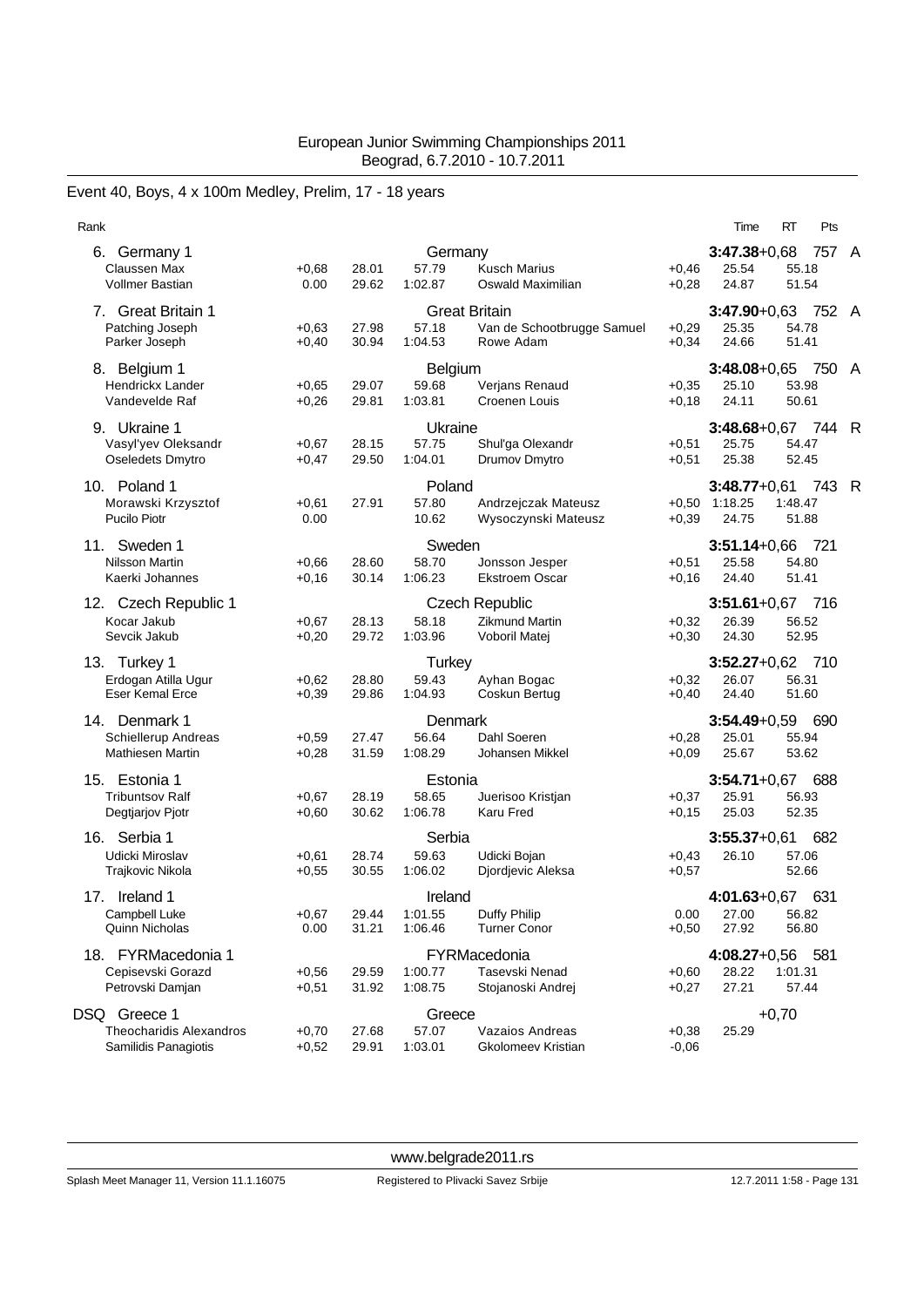| Event 37           |       |                  | Girls, 50m Fly | 15 - 16 years |              |                                |    |      |  |  |
|--------------------|-------|------------------|----------------|---------------|--------------|--------------------------------|----|------|--|--|
| 10.7.2011          |       |                  |                |               |              | <b>Results Swim Off Prelim</b> |    |      |  |  |
| <b>EJC REC</b>     | 26.33 | Di Pietro Silvia |                | <b>ITA</b>    | Prague (CZE) |                                |    | 2009 |  |  |
| Points: FINA 2010  |       |                  |                |               |              |                                |    |      |  |  |
| Rank               |       | ΥB               |                |               |              | Time                           | RT | Pts  |  |  |
| Szilagyi Liliana   |       | 96               | Hungary        |               |              | $27.97 + 0.77$                 |    | 720  |  |  |
| 2. de Waard Maaike |       | 96               | Netherlands    |               |              | $28.18 + 0.76$                 |    | 704  |  |  |

# 10 - Day 5 - Finals 10.7.2011 - 17:00

| Event 36          |                           |       |                 | Boys, 50m Freestyle |            | 17 - 18 years  |                |    |                          |              |  |
|-------------------|---------------------------|-------|-----------------|---------------------|------------|----------------|----------------|----|--------------------------|--------------|--|
|                   | 10.7.2011 - 17:00         |       |                 |                     |            |                |                |    | <b>Results Semifinal</b> |              |  |
| <b>EJC REC</b>    |                           | 22.26 | Deibler Steffen |                     | <b>GER</b> | Budapest (HUN) |                |    |                          | 2005         |  |
| Points: FINA 2010 |                           |       |                 |                     |            |                |                |    |                          |              |  |
| Rank              |                           |       | YB              |                     |            |                | Time           | RT | Pts                      |              |  |
| 1.                | Suschyk Volodymyr         |       | 94              | Ukraine             |            |                | $22.84 + 0.68$ |    | 770                      | Q            |  |
| 2.                | Martinez Rodriguez Aitor  |       | 93              | Spain               |            |                | $22.90 + 0.71$ |    | 764                      | Q            |  |
| 3.                | Mignon Clement            |       | 93              | France              |            |                | $22.92 + 0.75$ |    | 762                      | Q            |  |
| 4.                | <b>Vukic Mihael</b>       |       | 94              | Croatia             |            |                | $23.02 + 0.74$ |    | 752                      | Q            |  |
| 5.                | <b>Shahaff Yahav</b>      |       | 93              | Israel              |            |                | $23.11 + 0.62$ |    | 743                      | Q            |  |
| 6.                | <b>Gkolomeev Kristian</b> |       | 93              | Greece              |            |                | $23.16 + 0.75$ |    | 739                      | Q            |  |
|                   | Oswald Maximilian         |       | 94              | Germany             |            |                | $23.16 + 0.79$ |    | 739                      | Q            |  |
| 8.                | Degtjarjov Pjotr          |       | 93              | Estonia             |            |                | $23.23 + 0.69$ |    | 732                      | Q            |  |
| 9.                | Smajli Alan               |       | 94              | Croatia             |            |                | $23.27 + 0.71$ |    | 728 R                    |              |  |
| 10.               | Ferri Giacomo             |       | 94              | Italy               |            |                | $23.30 + 0.74$ |    | 725                      | $\mathsf{R}$ |  |
| 11.               | Amosov Alexey             |       | 94              | Russia              |            |                | $23.33 + 0.79$ |    | 723                      |              |  |
| 12.               | Rzadkowski Daniel         |       | 94              | Poland              |            |                | $23.37 + 0.77$ |    | 719                      |              |  |
| 13.               | Olshtein Almog            |       | 93              | Israel              |            |                | $23.39 + 0.69$ |    | 717                      |              |  |
| 14.               | Tavcar Anze               |       | 94              | Slovenia            |            |                | $23.49 + 0.76$ |    | 708                      |              |  |
| 15.               | <b>Bellacci Francesco</b> |       | 93              | Italy               |            |                | $23.50 + 0.72$ |    | 707                      |              |  |
| 16.               | Przyborowski Piotr        |       | 93              | Poland              |            |                | $23.74 + 0.71$ |    | 686                      |              |  |

| Event 37          | 10.7.2011 - 17:07      |       |                  | Girls, 50m Fly | 15 - 16 years<br><b>Results Semifinal</b> |              |                |           |            |      |
|-------------------|------------------------|-------|------------------|----------------|-------------------------------------------|--------------|----------------|-----------|------------|------|
| EJC REC           |                        | 26.33 | Di Pietro Silvia |                | <b>ITA</b>                                | Prague (CZE) |                |           |            | 2009 |
| Points: FINA 2010 |                        |       |                  |                |                                           |              |                |           |            |      |
| Rank              |                        |       | ΥB               |                |                                           |              | Time           | <b>RT</b> | <b>Pts</b> |      |
|                   | Tcvetkova Daria        |       | 95               | Russia         |                                           |              | $27.25 + 0.71$ |           | 778 Q      |      |
| 2.                | Ntountounaki Anna      |       | 95               | Greece         |                                           |              | $27.50 + 0.77$ |           | 757 Q      |      |
|                   | Hansson Louise         |       | 96               | Sweden         |                                           |              | $27.51 + 0.83$ |           | 756 Q      |      |
| 4.                | Chimrova Svetlana      |       | 96               | Russia         |                                           |              | $27.56 + 0.77$ |           | 752 Q      |      |
| 5.                | <b>Bertrand Celine</b> |       | 95               | Sweden         |                                           |              | $27.80 + 0.73$ |           | 733 Q      |      |
| 6.                | Alfani Jennifer        |       | 95               | France         |                                           |              | 27.89          |           | 726 Q      |      |
|                   | Chavez-Diaz Eva        |       | 95               | Austria        |                                           |              | $27.91 + 0.81$ |           | 724 Q      |      |
|                   |                        |       |                  |                |                                           |              |                |           |            |      |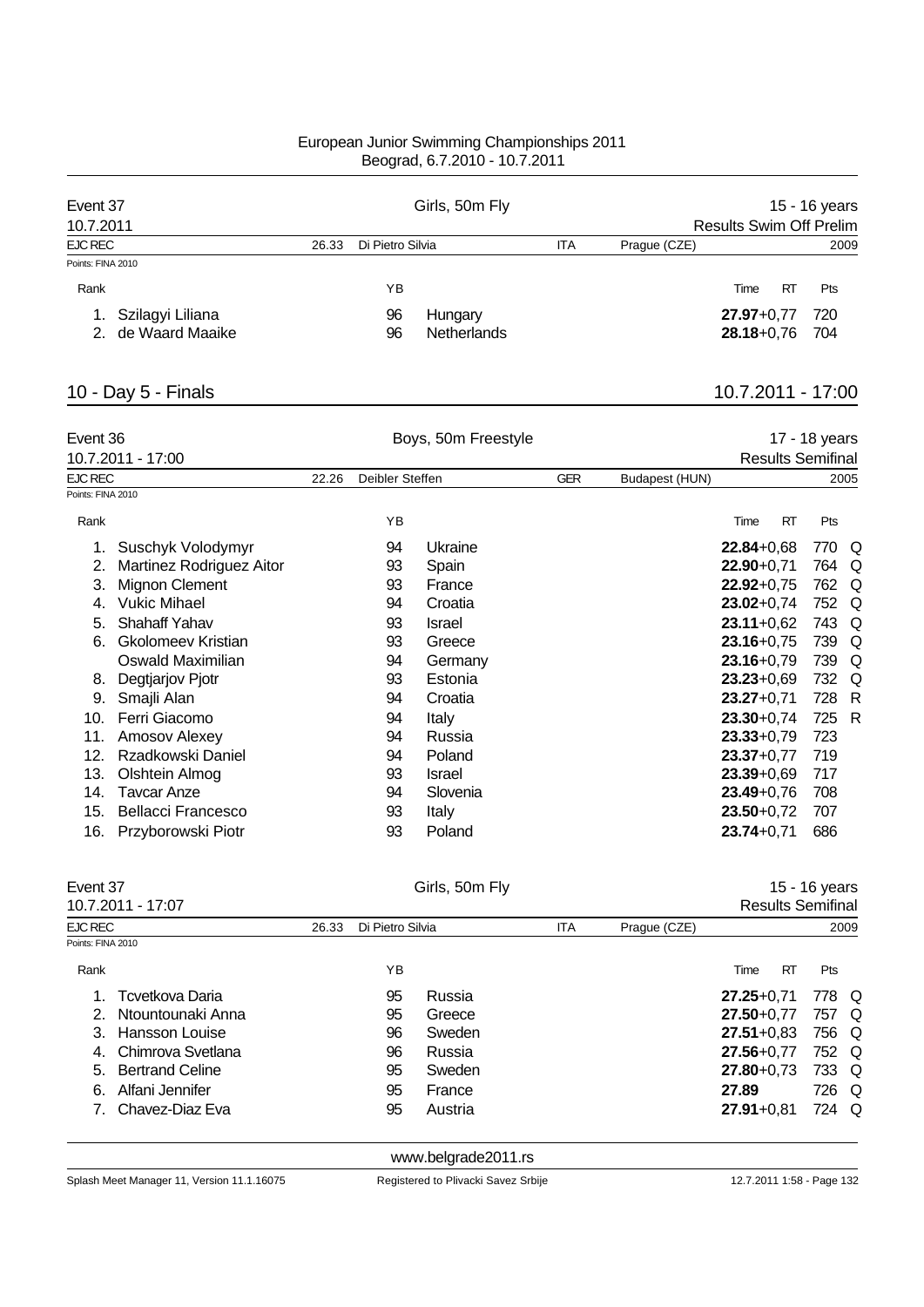### Event 37, Girls, 50m Fly, Semifinal, 15 - 16 years

| Rank |                        | ΥB |                      | Time             | <b>RT</b> | <b>Pts</b> |  |
|------|------------------------|----|----------------------|------------------|-----------|------------|--|
| 8.   | Svigir Valery          | 95 | Croatia              | $27.97 + 0.75$   |           | 720 Q      |  |
|      | 9. Czeschner Elena     | 96 | Germany              | 28.01            |           | 717 R      |  |
| 10.  | Remmits Femke          | 96 | Netherlands          | 28.07+0.73 712 R |           |            |  |
|      | 11. Grigonyte Giedre   | 95 | Lithuania            | $28.21 + 0.69$   |           | 701        |  |
|      | 12. Beyer Paula        | 95 | Germany              | $28.28 + 0.83$   |           | 696        |  |
| 13.  | Lowe Danielle          | 95 | <b>Great Britain</b> | $28.29 + 0.73$   |           | 695        |  |
|      | 14. Szilagyi Liliana   | 96 | Hungary              | $28.41 + 0.81$   |           | 687        |  |
|      | 15. Munkholm Christina | 96 | Denmark              | $28.42 + 0.79$   |           | 686        |  |
| 16.  | Goris Mirthe           | 96 | <b>Belgium</b>       | 28.98+0,67       |           | 647        |  |

| Event 38          |  |
|-------------------|--|
| 10.7.2011 - 17:14 |  |

| Event 38          | 10.7.2011 - 17:14    |                         |                |                |                    | Boys, 400m Medley    |                |                    |                |                         |                    |                | 17 - 18 years<br><b>Results Final</b> |
|-------------------|----------------------|-------------------------|----------------|----------------|--------------------|----------------------|----------------|--------------------|----------------|-------------------------|--------------------|----------------|---------------------------------------|
| <b>EJC REC</b>    |                      |                         |                | 4:16.82        | Kis Gergo          |                      |                | <b>HUN</b>         |                | Palma de Mallorca (ESP) |                    |                | 2006                                  |
| Points: FINA 2010 |                      |                         |                |                |                    |                      |                |                    |                |                         |                    |                |                                       |
| Rank              |                      |                         |                |                | YB                 |                      |                |                    |                |                         | Time               | <b>RT</b>      | Pts                                   |
| Final A           |                      |                         |                |                |                    |                      |                |                    |                |                         |                    |                |                                       |
| 1.                |                      | Shemberyev Maxym        |                |                | 93                 | Ukraine              |                |                    |                |                         | 4:16.94            |                | 854                                   |
|                   | 50m:<br>100m:        | 28.29<br>59.59          | 28.29<br>31.30 | 150m:<br>200m: | 1:33.97<br>2:07.24 | 34.38<br>33.27       | 250m:<br>300m: | 2:42.00<br>3:17.13 | 34.76<br>35.13 | 350m:<br>400m:          | 3:47.67<br>4:16.94 | 30.54<br>29.27 |                                       |
|                   |                      | Solaeche Gomez Eduardo  |                |                | 93                 | Spain                |                |                    |                |                         | $4:20.36 + 0.76$   |                | 821                                   |
|                   | 50m:                 | 28.70                   | 28.70          | 150m:          | 1:34.62            | 33.59                | 250m:          | 2:44.10            | 36.08          | 350m:                   | 3:51.29            | 30.52          |                                       |
|                   | 100m:                | 1:01.03                 | 32.33          | 200m:          | 2:08.02            | 33.40                | 300m:          | 3:20.77            | 36.67          | 400m:                   | 4:20.36            | 29.07          |                                       |
| 3.                | Wallace Dan          |                         |                |                | 93                 | <b>Great Britain</b> |                |                    |                |                         | $4:20.60 + 0.77$   |                | -819                                  |
|                   | 50m:                 | 27.66                   | 27.66          | 150m:          | 1:31.94            | 33.04                | 250m:          | 2:41.88            | 36.96          | 350m:                   | 3:50.35            | 31.69          |                                       |
|                   | 100m:                | 58.90                   | 31.24          | 200m:          | 2:04.92            | 32.98                | 300m:          | 3:18.66            | 36.78          | 400m:                   | 4:20.60            | 30.25          |                                       |
| 4.                |                      | <b>Bauwens Ward</b>     |                |                | 93                 | <b>Belgium</b>       |                |                    |                |                         | 4:21.45+0,59 811   |                |                                       |
|                   | 50m:                 | 28.21                   | 28.21          | 150m:          | 1:32.20            | 32.50                | 250m:          | 2:43.23            | 38.96          | 350m:                   | 3:51.64            | 29.66          |                                       |
|                   | 100m:                | 59.70                   | 31.49          | 200m:          | 2:04.27            | 32.07                | 300m:          | 3:21.98            | 38.75          | 400m:                   | 4:21.45            | 29.81          |                                       |
| 5.                | <b>Ballo Stefano</b> |                         |                |                | 93                 | Italy                |                |                    |                |                         | $4:26.12+0.77$     |                | 769                                   |
|                   | 50m:                 | 28.05                   | 28.05          | 150m:          | 1:34.84            | 34.60                | 250m:          | 2:46.51            | 37.30          | 350m:                   | 3:56.08            | 31.47          |                                       |
|                   | 100m:                | 1:00.24                 | 32.19          | 200m:          | 2:09.21            | 34.37                | 300m:          | 3:24.61            | 38.10          | 400m:                   | 4:26.12            | 30.04          |                                       |
| 6.                | Berger Jamie         |                         |                |                | 93                 | Germany              |                |                    |                |                         | $4:29.17+0.68$     |                | -743                                  |
|                   | 50m:                 | 28.30                   | 28.30          | 150m:          | 1:37.31            | 35.34                | 250m:          | 2:50.70            | 37.88          | 350m:                   | 3:59.76            | 30.56          |                                       |
|                   | 100m:                | 1:01.97                 | 33.67          | 200m:          | 2:12.82            | 35.51                | 300m:          | 3:29.20            | 38.50          | 400m:                   | 4:29.17            | 29.41          |                                       |
| 7.                |                      | <b>Forster Phillipp</b> |                |                | 94                 | Germany              |                |                    |                |                         | 4:29.50+0,77 740   |                |                                       |
|                   | 50m:                 | 28.46                   | 28.46          | 150m:          | 1:36.34            | 34.52                | 250m:          | 2:49.30            | 38.24          | 350m:                   | 3:59.59            | 31.65          |                                       |
|                   | 100m:                | 1:01.82                 | 33.36          | 200m:          | 2:11.06            | 34.72                | 300m:          | 3:27.94            | 38.64          | 400m:                   | 4:29.50            | 29.91          |                                       |
| 8.                | Hanani Tal           |                         |                |                | 93                 | <b>Israel</b>        |                |                    |                |                         | $4:31.93 + 0.65$   |                | 721                                   |
|                   | 50m:                 | 29.27                   | 29.27          | 150m:          | 1:36.67            | 35.42                | 250m:          | 2:49.31            | 38.07          | 350m:                   | 4:00.47            | 32.35          |                                       |
|                   | 100m:                | 1:01.25                 | 31.98          | 200m:          | 2:11.24            | 34.57                | 300m:          | 3:28.12            | 38.81          | 400m:                   | 4:31.93            | 31.46          |                                       |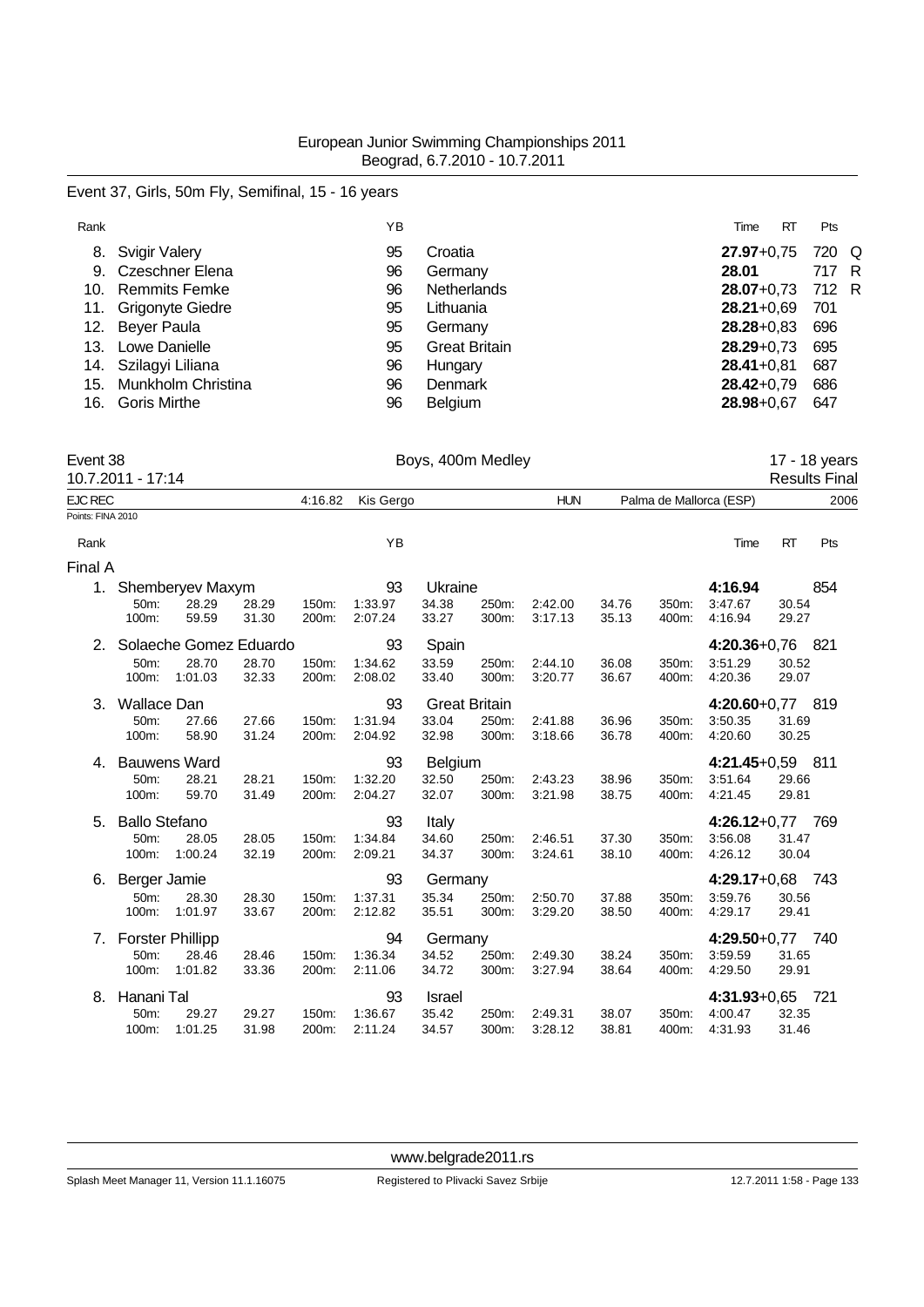| Event 28          |                                     |       |       |          |               | Girls, 100m Backstroke        |            |                  |           | 15 - 16 years        |
|-------------------|-------------------------------------|-------|-------|----------|---------------|-------------------------------|------------|------------------|-----------|----------------------|
|                   | 10.7.2011 - 17:22                   |       |       |          |               |                               |            |                  |           | <b>Results Final</b> |
| <b>EJC REC</b>    |                                     |       |       | 1:01.33  |               | Simmonds Elizabeth            | <b>GBR</b> | Antwerp (BEL)    |           | 2007                 |
| Points: FINA 2010 |                                     |       |       |          |               |                               |            |                  |           |                      |
| Rank              |                                     |       |       |          | YB            |                               |            | Time             | <b>RT</b> | Pts                  |
|                   | Nielsen Mie OE.<br>50m:             | 30.77 | 30.77 | $100m$ : | 96<br>1:02.50 | <b>Denmark</b><br>31.73       |            | $1:02.50 + 0.66$ |           | 804                  |
|                   | <b>Fullalove Jessica</b><br>$50m$ : | 30.59 | 30.59 | $100m$ : | 96<br>1:02.75 | <b>Great Britain</b><br>32.16 |            | $1:02.75+0.60$   |           | 794                  |
| 3.                | Munoz Del Campo Lidon<br>$50m$ :    | 30.69 | 30.69 | $100m$ : | 95<br>1:03.15 | Spain<br>32.46                |            | $1:03.15+0.68$   |           | 779                  |
| 4.                | Lenderyou Phoebe<br>$50m$ :         | 30.49 | 30.49 | $100m$ : | 95<br>1:03.20 | <b>Great Britain</b><br>32.71 |            | $1:03.20 + 0.67$ |           | 777                  |
| 5.                | Esposito Ambra<br>50m:              | 31.49 | 31.49 | $100m$ : | 96<br>1:03.32 | Italy<br>31.83                |            | $1:03.32+0.65$   |           | 773                  |
| 6.                | Meloni Federica<br>$50m$ :          | 30.86 | 30.86 | 100m:    | 95<br>1:03.34 | Italy<br>32.48                |            | $1:03.34 + 0.63$ |           | 772                  |
| 7.                | Sarikaya Hazal<br>50m:              | 30.66 | 30.66 | 100m:    | 96<br>1:03.50 | <b>Turkey</b><br>32.84        |            | $1:03.50 + 0.60$ |           | 766                  |
| 8.                | <b>Worst Annemarie</b><br>50m:      | 33.22 | 33.22 | $100m$ : | 95<br>1:06.35 | <b>Netherlands</b><br>33.13   |            | $1:06.35 + 0.68$ |           | 672                  |

| Event 33          | 10.7.2011 - 17:26               |       |       |         | Boys, 100m Breaststroke | 17 - 18 years<br><b>Results Final</b> |            |              |                   |      |
|-------------------|---------------------------------|-------|-------|---------|-------------------------|---------------------------------------|------------|--------------|-------------------|------|
| <b>EJC REC</b>    |                                 |       |       | 1:00.97 | <b>Toniato Andrea</b>   |                                       | <b>ITA</b> | Prague (CZE) |                   | 2009 |
| Points: FINA 2010 |                                 |       |       |         |                         |                                       |            |              |                   |      |
| Rank              |                                 |       |       |         | YB                      |                                       |            |              | <b>RT</b><br>Time | Pts  |
| 1.                | Samilidis Panagiotis<br>50m:    | 29.22 | 29.22 | 100m:   | 93<br>1:01.13           | Greece<br>31.91                       |            |              | $1:01.13 + 0.81$  | 880  |
| 2.                | Benson Craig H<br>50m:          | 29.77 | 29.77 | 100m:   | 94<br>1:02.17           | <b>Great Britain</b><br>32.40         |            |              | $1:02.17+0.66$    | 836  |
| З.                | Rozhkov Olexiy<br>50m:          | 29.85 | 29.85 | 100m:   | 93<br>1:02.27           | Ukraine<br>32.42                      |            |              | $1:02.27+0.75$    | 832  |
| 4.                | Klemparski Yury<br>50m:         | 29.60 | 29.60 | 100m:   | 93<br>1:02.95           | <b>Belarus</b><br>33.35               |            |              | 1:02.95           | 805  |
| 5.                | Shagalov Yaron<br>50m:          | 30.45 | 30.45 | 100m:   | 93<br>1:03.06           | <b>Israel</b><br>32.61                |            |              | $1:03.06 + 0.76$  | 801  |
| 6.                | Wiechhusen Paul<br>50m:         | 29.86 | 29.86 | 100m:   | 93<br>1:03.27           | Germany<br>33.41                      |            |              | $1:03.27+0.71$    | 793  |
|                   | Mattsson Matti<br>50m:          | 29.70 | 29.70 | 100m:   | 93<br>1:03.28           | Finland<br>33.58                      |            |              | $1:03.28 + 0.74$  | 793  |
| 8.                | <b>Klepikov Nikolay</b><br>50m: | 30.24 | 30.24 | 100m:   | 93<br>1:04.16           | Russia<br>33.92                       |            |              | $1:04.16 + 0.82$  | 761  |
|                   |                                 |       |       |         |                         | www.belgrade2011.rs                   |            |              |                   |      |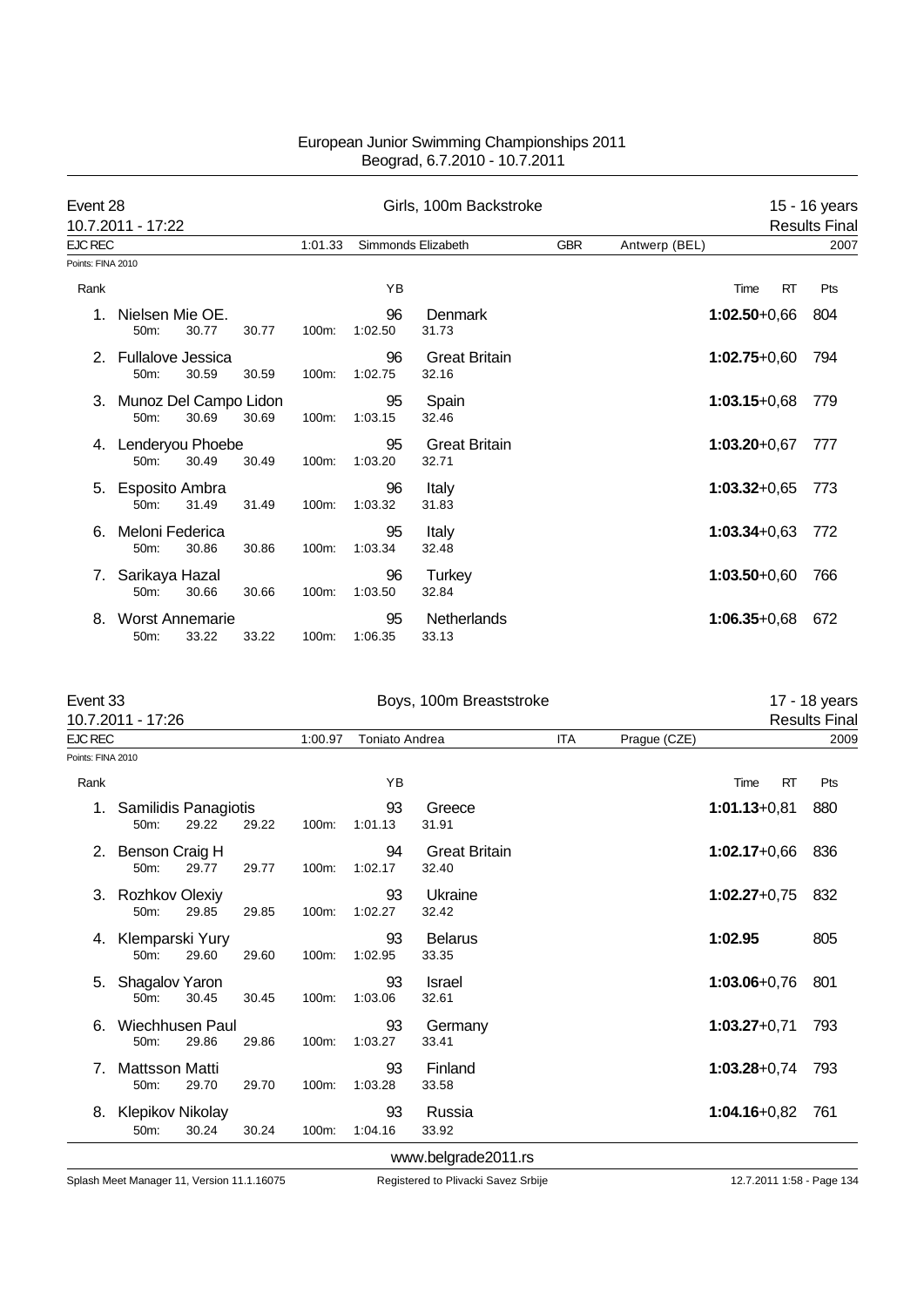|                   | Event 32                                  |       |       |          | Girls, 100m Breaststroke |                               |            |              | 15 - 16 years    |           |                      |
|-------------------|-------------------------------------------|-------|-------|----------|--------------------------|-------------------------------|------------|--------------|------------------|-----------|----------------------|
|                   | 10.7.2011 - 17:35                         |       |       |          |                          |                               |            |              |                  |           | <b>Results Final</b> |
| <b>EJC REC</b>    |                                           |       |       | 1:07.49  | Scarcella llaria         |                               | <b>ITA</b> | Prague (CZE) |                  |           | 2009                 |
| Points: FINA 2010 |                                           |       |       |          |                          |                               |            |              |                  |           |                      |
| Rank              |                                           |       |       |          | YB                       |                               |            |              | Time             | <b>RT</b> | Pts                  |
|                   | Sztankovics Anna<br>50 <sub>m</sub> :     | 32.76 | 32.76 | $100m$ : | 96<br>1:09.31            | Hungary<br>36.55              |            |              | $1:09.31+0.76$   |           | 804                  |
|                   | Laukkanen Jenna<br>50 <sub>m</sub> :      | 33.58 | 33.58 | 100m:    | 95<br>1:09.48            | Finland<br>35.90              |            |              | $1:09.48 + 0.78$ |           | 798                  |
| 3.                | Novikova Irina<br>50m:                    | 33.23 | 33.23 | $100m$ : | 95<br>1:09.62            | Russia<br>36.39               |            |              | $1:09.62 + 0.80$ |           | 793                  |
| 4                 | <b>Polit Claire</b><br>$50m$ :            | 33.07 | 33.07 | $100m$ : | 95<br>1:10.14            | France<br>37.07               |            |              | $1:10.14 + 0.74$ |           | 775                  |
| 5.                | <b>Toni Carlotta</b><br>50 <sub>m</sub> : | 34.60 | 34.60 | $100m$ : | 95<br>1:10.16            | Italy<br>35.56                |            |              | $1:10.16 + 0.80$ |           | 775                  |
|                   | Antonelli Elisa<br>50m:                   | 33.29 | 33.29 | 100m:    | 95<br>1:10.57            | Italy<br>37.28                |            |              | $1:10.57+0.71$   |           | 761                  |
| 7                 | Hawksworth Jodie<br>50 <sub>m</sub> :     | 33.65 | 33.65 | $100m$ : | 95<br>1:10.94            | <b>Great Britain</b><br>37.29 |            |              | $1:10.94 + 0.74$ |           | 749                  |
| 8.                | Lowe Danielle<br>$50m$ :                  | 34.35 | 34.35 | 100m:    | 95<br>1:11.81            | <b>Great Britain</b><br>37.46 |            |              | $1:11.81 + 0.72$ |           | 722                  |

| Event 29          | 10.7.2011 - 17:44              |       |       |         |                      | Boys, 200m Freestyle          |       |            |       |                |                                 |           | 17 - 18 years<br><b>Results Final</b> |
|-------------------|--------------------------------|-------|-------|---------|----------------------|-------------------------------|-------|------------|-------|----------------|---------------------------------|-----------|---------------------------------------|
| EJC REC           |                                |       |       | 1:46.58 | <b>Agnel Yannick</b> |                               |       | <b>FRA</b> |       | Helsinki (FIN) |                                 |           | 2010                                  |
| Points: FINA 2010 |                                |       |       |         |                      |                               |       |            |       |                |                                 |           |                                       |
| Rank              |                                |       |       |         | YB                   |                               |       |            |       |                | Time                            | <b>RT</b> | Pts                                   |
| 1.                | Scheruebl Christian<br>50m:    | 26.29 | 26.29 | 100m:   | 94<br>53.83          | Austria<br>27.54              | 150m: | 1:21.91    | 28.08 | 200m:          | $1:49.51+0,80$<br>1:49.51       | 27.60     | 808                                   |
| 2.                | <b>Skaaning Daniel</b><br>50m: | 25.45 | 25.45 | 100m:   | 93<br>52.76          | Denmark<br>27.31              | 150m: | 1:21.18    | 28.42 | 200m:          | 1:49.56+0,66 806<br>1:49.56     | 28.38     |                                       |
|                   | <b>Werner Pawel</b><br>50m:    | 25.80 | 25.80 | 100m:   | 93<br>53.55          | Poland<br>27.75               | 150m: | 1:21.68    | 28.13 | 200m:          | $1:49.93+0.84$<br>1:49.93       | 28.25     | 798                                   |
| 4.                | Lloyd leuan<br>50m:            | 25.95 | 25.95 | 100m:   | 93<br>53.80          | <b>Great Britain</b><br>27.85 | 150m: | 1:21.88    | 28.08 | 200m:          | $1:49.96 + 0.78$<br>1:49.96     | 28.08     | 798                                   |
| 5.                | Dreesens Dion<br>50m:          | 25.82 | 25.82 | 100m:   | 93<br>53.30          | Netherlands<br>27.48          | 150m: | 1:21.91    | 28.61 | 200m:          | 1:50.42<br>1:50.42              | 28.51     | 788                                   |
| 6.                | Koski Matias<br>50m:           | 26.01 | 26.01 | 100m:   | 94<br>54.16          | Finland<br>28.15              | 150m: | 1:22.69    | 28.53 | 200m:          | $1:50.56 + 0.70$<br>1:50.56     | 27.87     | - 785                                 |
|                   | <b>Kalnins Uvis</b><br>50m:    | 25.81 | 25.81 | 100m:   | 93<br>53.63          | Latvia<br>27.82               | 150m: | 1:22.41    | 28.78 | 200m:          | $1:51.03 + 0.74$ 775<br>1:51.03 | 28.62     |                                       |
| 8.                | Horn Tobias<br>50m:            | 26.65 | 26.65 | 100m:   | 93<br>55.09          | Germany<br>28.44              | 150m: | 1:24.20    | 29.11 | 200m:          | $1:52.95+0.83$<br>1:52.95       | 28.75     | - 736                                 |
|                   |                                |       |       |         |                      | www.belgrade2011.rs           |       |            |       |                |                                 |           |                                       |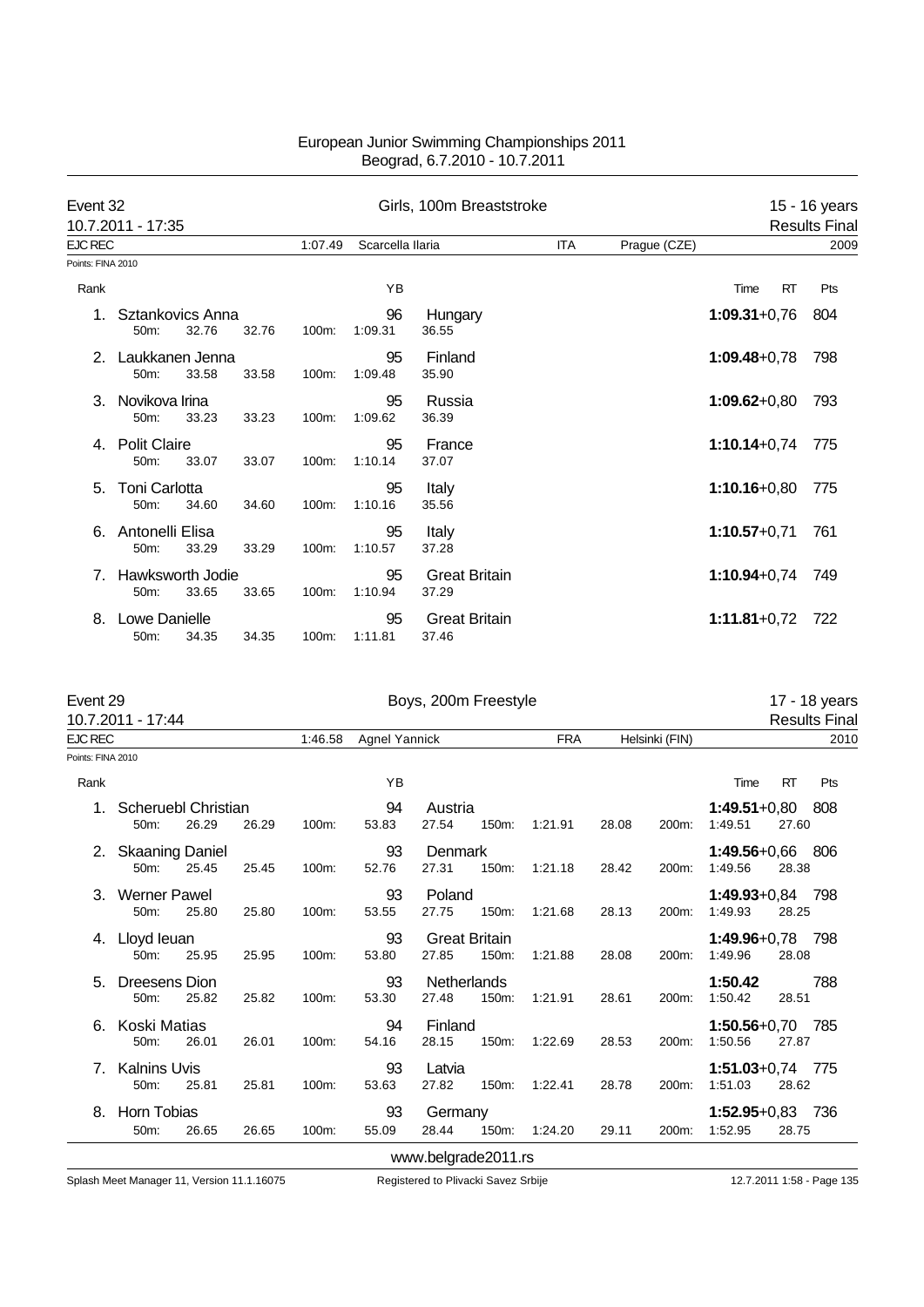| Event 30          |                                |       |       |         |                | Girls, 200m Medley            |       |            |       |              |                               |           | 15 - 16 years        |
|-------------------|--------------------------------|-------|-------|---------|----------------|-------------------------------|-------|------------|-------|--------------|-------------------------------|-----------|----------------------|
|                   | 10.7.2011 - 17:54              |       |       |         |                |                               |       |            |       |              |                               |           | <b>Results Final</b> |
| <b>EJC REC</b>    |                                |       |       | 2:14.15 | Murphy Grainne |                               |       | <b>IRL</b> |       | Prague (CZE) |                               |           | 2009                 |
| Points: FINA 2010 |                                |       |       |         |                |                               |       |            |       |              |                               |           |                      |
| Rank              |                                |       |       |         | YB             |                               |       |            |       |              | Time                          | <b>RT</b> | Pts                  |
|                   | O'Connor Siobhan-Marie<br>50m: | 28.65 | 28.65 | 100m:   | 95<br>1:02.03  | <b>Great Britain</b><br>33.38 | 150m: | 1:42.01    | 39.98 | 200m:        | $2:14.71+0.77$ 821<br>2:14.71 | 32.70     |                      |
| 2.                | Joo Sara<br>50m:               | 29.64 | 29.64 | 100m:   | 95<br>1:03.82  | Hungary<br>34.18              | 150m: | 1:44.22    | 40.40 | 200m:        | 2:16.34<br>2:16.34            | 32.12     | 792                  |
| 3.                | Sineva Anastasia<br>50m:       | 30.33 | 30.33 | 100m:   | 95<br>1:03.54  | Russia<br>33.21               | 150m: | 1:43.88    | 40.34 | 200m:        | $2:16.44 + 0.88$<br>2:16.44   | 32.56     | - 790                |
|                   | 4. Gyorgy Reka<br>$50m$ :      | 30.10 | 30.10 | 100m:   | 96<br>1:05.15  | Hungary<br>35.05              | 150m: | 1:47.03    | 41.88 | 200m:        | $2:18.85+0.79$ 749<br>2:18.85 | 31.82     |                      |
| 5.                | Garcia Mauri Cristina<br>50m:  | 29.87 | 29.87 | 100m:   | 95<br>1:04.71  | Spain<br>34.84                | 150m: | 1:46.42    | 41.71 | 200m:        | $2:18.88+0,70$ 749<br>2:18.88 | 32.46     |                      |
| 6.                | <b>Tutton Chloe</b><br>50m:    | 29.70 | 29.70 | 100m:   | 96<br>1:05.13  | <b>Great Britain</b><br>35.43 | 150m: | 1:46.47    | 41.34 | 200m:        | 2:19.03<br>2:19.03            | 32.56     | 747                  |
|                   | Corro Lorente Catalina<br>50m: | 30.70 | 30.70 | 100m:   | 95<br>1:06.04  | Spain<br>35.34                | 150m: | 1:47.64    | 41.60 | 200m:        | $2:19.64 + 0.75$<br>2:19.64   | 32.00     | -737                 |
| 8.                | <b>Toni Carlotta</b><br>50m:   | 30.78 | 30.78 | 100m:   | 95<br>1:08.13  | Italy<br>37.35                | 150m: | 1:47.09    | 38.96 | 200m:        | $2:21.42+0.73$<br>2:21.42     | 34.33     | 709                  |

| Event 31<br>10.7.2011 - 18:04 |                                  |       |       |       |              | Boys, 100m Fly          |            |          |                   | 17 - 18 years<br><b>Results Final</b> |
|-------------------------------|----------------------------------|-------|-------|-------|--------------|-------------------------|------------|----------|-------------------|---------------------------------------|
| EJC REC                       |                                  |       |       | 52.53 | Lendjar Ivan |                         | <b>SRB</b> | Belgrade |                   | 2008                                  |
| Points: FINA 2010             |                                  |       |       |       |              |                         |            |          |                   |                                       |
| Rank                          |                                  |       |       |       | YB           |                         |            |          | Time<br><b>RT</b> | Pts                                   |
| 1.                            | Stjepanovic Velimir<br>50m:      | 25.71 | 25.71 | 100m: | 93<br>53.79  | Serbia<br>28.08         |            |          | $53.79 + 0.65$    | 794                                   |
| 2.                            | Koptyelov Yevgen<br>50m:         | 25.92 | 25.92 | 100m: | 93<br>53.94  | Ukraine<br>28.02        |            |          | $53.94 + 0.49$    | 787                                   |
| 3.                            | Lucatello Martino<br>50m:        | 25.10 | 25.10 | 100m: | 94<br>53.96  | Italy<br>28.86          |            |          | 53.96             | 787                                   |
| 4.                            | Dodaleu Yahor<br>50m:            | 25.14 | 25.14 | 100m: | 93<br>53.98  | <b>Belarus</b><br>28.84 |            |          | $53.98 + 0.79$    | 786                                   |
| 5.                            | <b>Biczo Bence</b><br>50m:       | 25.53 | 25.53 | 100m: | 93<br>54.11  | Hungary<br>28.58        |            |          | $54.11+0.72$      | 780                                   |
| 6.                            | <b>Tambovskiy Andrey</b><br>50m: | 25.49 | 25.49 | 100m: | 94<br>54.33  | Russia<br>28.84         |            |          | $54.33 + 0.74$    | 771                                   |
| 7.                            | Vazaios Andreas<br>50m:          | 25.74 | 25.74 | 100m: | 94<br>54.39  | Greece<br>28.65         |            |          | $54.39 + 0.79$    | 768                                   |
| 8.                            | Verjans Renaud<br>50m:           | 25.31 | 25.31 | 100m: | 94<br>54.54  | Belgium<br>29.23        |            |          | $54.54 + 0.73$    | 762                                   |
|                               |                                  |       |       |       |              | www.belgrade2011.rs     |            |          |                   |                                       |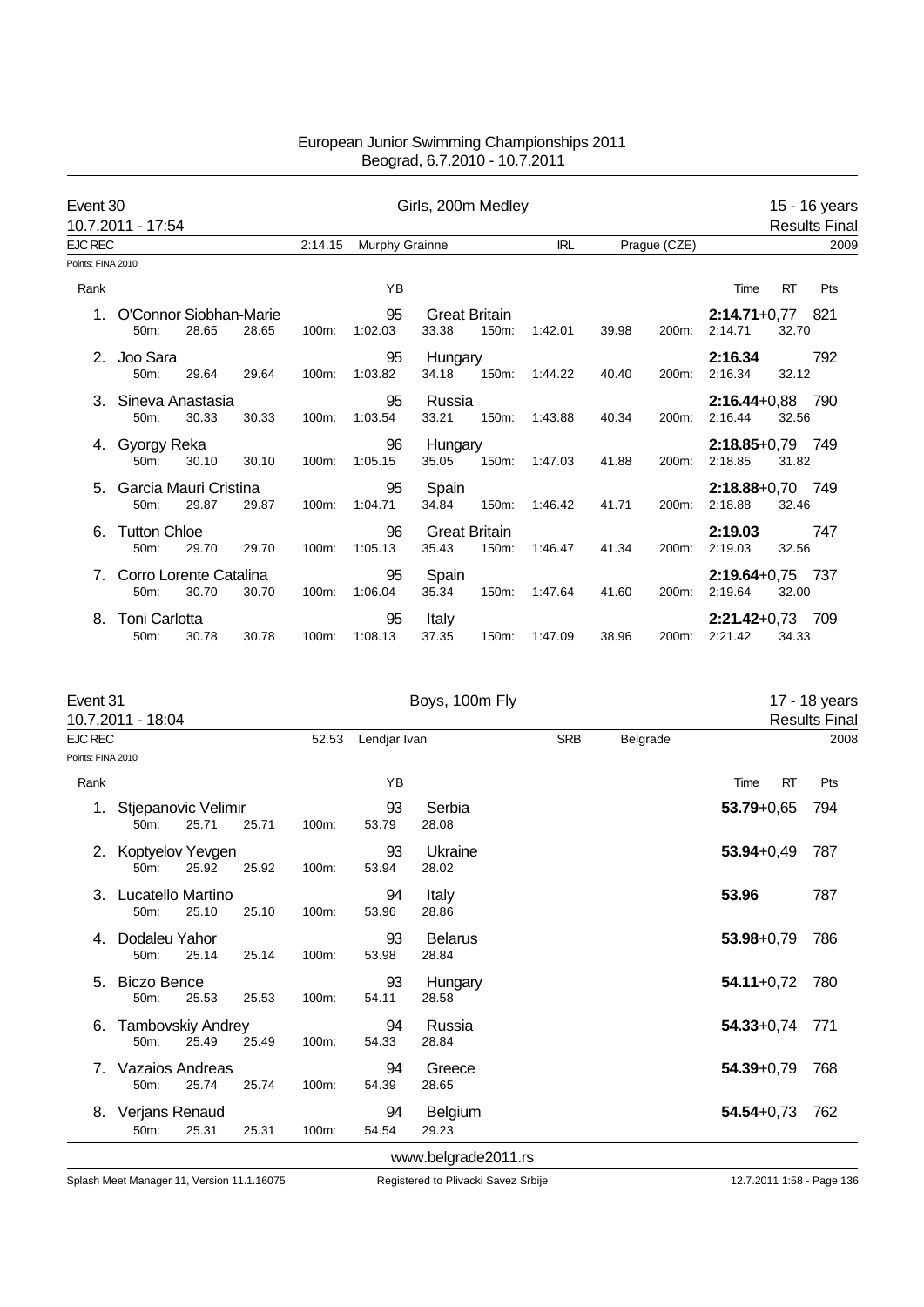| Event 37                                      |         | Girls, 50m Fly   |                           | 15 - 16 years  |                |                    |                    |                                       |           |                      |
|-----------------------------------------------|---------|------------------|---------------------------|----------------|----------------|--------------------|--------------------|---------------------------------------|-----------|----------------------|
| 10.7.2011 - 18:13                             |         |                  |                           |                |                |                    |                    |                                       |           | <b>Results Final</b> |
| <b>EJC REC</b>                                | 26.33   | Di Pietro Silvia |                           |                | ITA            |                    | Prague (CZE)       |                                       |           | 2009                 |
| Points: FINA 2010                             |         |                  |                           |                |                |                    |                    |                                       |           |                      |
| Rank                                          |         | ΥB               |                           |                |                |                    |                    | Time                                  | RT        | Pts                  |
| Hansson Louise<br>1.                          |         | 96               | Sweden                    |                |                |                    |                    | $27.04 + 0.80$                        |           | 796                  |
| 2.<br>Tcvetkova Daria                         |         | 95               | Russia                    |                |                |                    |                    | 27.06                                 |           | 795                  |
| Chimrova Svetlana<br>3.                       |         | 96               | Russia                    |                |                |                    |                    | 27.22                                 |           | 781                  |
| Ntountounaki Anna<br>4.                       |         | 95               | Greece                    |                |                |                    |                    | $27.56 + 0.79$                        |           | 752                  |
| <b>Bertrand Celine</b><br>5.                  |         | 95               | Sweden                    |                |                |                    |                    | $27.63 + 0.56$                        |           | 746                  |
| <b>Svigir Valery</b><br>6.                    |         | 95               | Croatia                   |                |                |                    |                    | $27.68 + 0.78$                        |           | 742                  |
| Alfani Jennifer<br>7.                         |         | 95               | France                    |                |                |                    |                    | $28.01 + 0.82$                        |           | 717                  |
| Chavez-Diaz Eva<br>8.                         |         | 95               | Austria                   |                |                |                    |                    | $28.05 + 0.73$                        |           | 713                  |
|                                               |         |                  |                           |                |                |                    |                    |                                       |           |                      |
| Event 36<br>10.7.2011 - 18:22                 |         |                  | Boys, 50m Freestyle       |                |                |                    |                    | 17 - 18 years<br><b>Results Final</b> |           |                      |
|                                               |         |                  |                           |                |                |                    |                    |                                       |           |                      |
| <b>EJC REC</b><br>Points: FINA 2010           | 22.26   | Deibler Steffen  |                           |                | <b>GER</b>     |                    | Budapest (HUN)     |                                       |           | 2005                 |
|                                               |         |                  |                           |                |                |                    |                    |                                       |           |                      |
| Rank                                          |         | ΥB               |                           |                |                |                    |                    | Time                                  | RT        | Pts                  |
| Martinez Rodriguez Aitor<br>1.                |         | 93               | Spain                     |                |                |                    |                    | $22.64 + 0.68$                        |           | 791                  |
| <b>Vukic Mihael</b><br>2.                     |         | 94               | Croatia                   |                |                |                    |                    | $22.86 + 0.69$                        |           | 768                  |
| <b>Gkolomeev Kristian</b>                     |         | 93               | Greece                    |                |                |                    |                    | $22.86 + 0.77$                        |           | 768                  |
| 4. Mignon Clement                             |         | 93               | France                    |                |                |                    |                    | $22.89 + 0.81$                        |           | 765                  |
| Suschyk Volodymyr<br>5.                       |         | 94               | Ukraine                   |                |                |                    |                    | $22.93 + 0.71$                        |           | 761                  |
| Degtjarjov Pjotr<br>6.                        |         | 93               | Estonia                   |                |                |                    |                    | $23.13 + 0.73$                        |           | 741                  |
| Oswald Maximilian<br>7.                       |         | 94               | Germany                   |                |                |                    |                    | $23.25 + 0.81$                        |           | 730                  |
| <b>Shahaff Yahav</b><br>8.                    |         | 93               | <b>Israel</b>             |                |                |                    |                    | $23.26 + 0.71$                        |           | 729                  |
| Event 39                                      |         |                  | Girls, 4 x 200m Freestyle |                |                |                    |                    |                                       |           | 15 - 16 years        |
| 10.7.2011 - 18:31                             |         |                  |                           |                |                |                    |                    |                                       |           | <b>Results Final</b> |
| <b>EJC REC</b>                                | 8:06.78 | Germany          |                           |                | <b>GER</b>     |                    | Helsinki (FIN)     |                                       |           | 2010                 |
| Points: FINA 2010                             |         |                  |                           |                |                |                    |                    |                                       |           |                      |
| Rank                                          |         |                  |                           |                |                |                    |                    | Time                                  | <b>RT</b> | Pts                  |
| Final A                                       |         |                  |                           |                |                |                    |                    |                                       |           |                      |
| 1. France 1                                   |         |                  | France                    |                |                |                    |                    | 8:07.63                               |           | 850                  |
| Gheorghiu Camille                             |         | 96               |                           | 29.04          | 59.48          | 1:30.50            | 2:01.17            | 2:01.17                               |           |                      |
| <b>Touati Assia</b><br>Van Andringa Charlotte |         | 95<br>95         | 0.00<br>0.00              | 27.97<br>28.97 | 58.58<br>59.76 | 1:30.21<br>1:31.77 | 2:02.45<br>2:03.07 | 2:02.45<br>2:03.07                    |           |                      |
| Verger Gourson Margaux                        |         | 95               | $+0,48$                   | 28.65          | 59.28          | 1:30.57            | 2:00.94            | 2:00.94                               |           |                      |
| 2. Russia 1                                   |         |                  | Russia                    |                |                |                    |                    | 8:09.51                               |           | 841                  |
| Serko Elena                                   |         | 95               |                           | 29.92          | 1:00.59        | 1:31.42            | 2:02.53            | 2:02.53                               |           |                      |
| Kudryashova Alena                             |         | 95               | 0.00                      | 29.00          | 1:00.35        | 1:31.54            | 2:03.01            | 2:03.01                               |           |                      |
| Kolotushkina Valeriya                         |         | 96               | 0.00                      | 28.88          | 1:00.65        | 1:31.62            | 2:03.14            | 2:03.14                               |           |                      |
| Yuskova Ksenia                                |         | 96               | $+0,45$                   | 27.64          | 58.01          | 1:29.05            | 2:00.83            | 2:00.83                               |           |                      |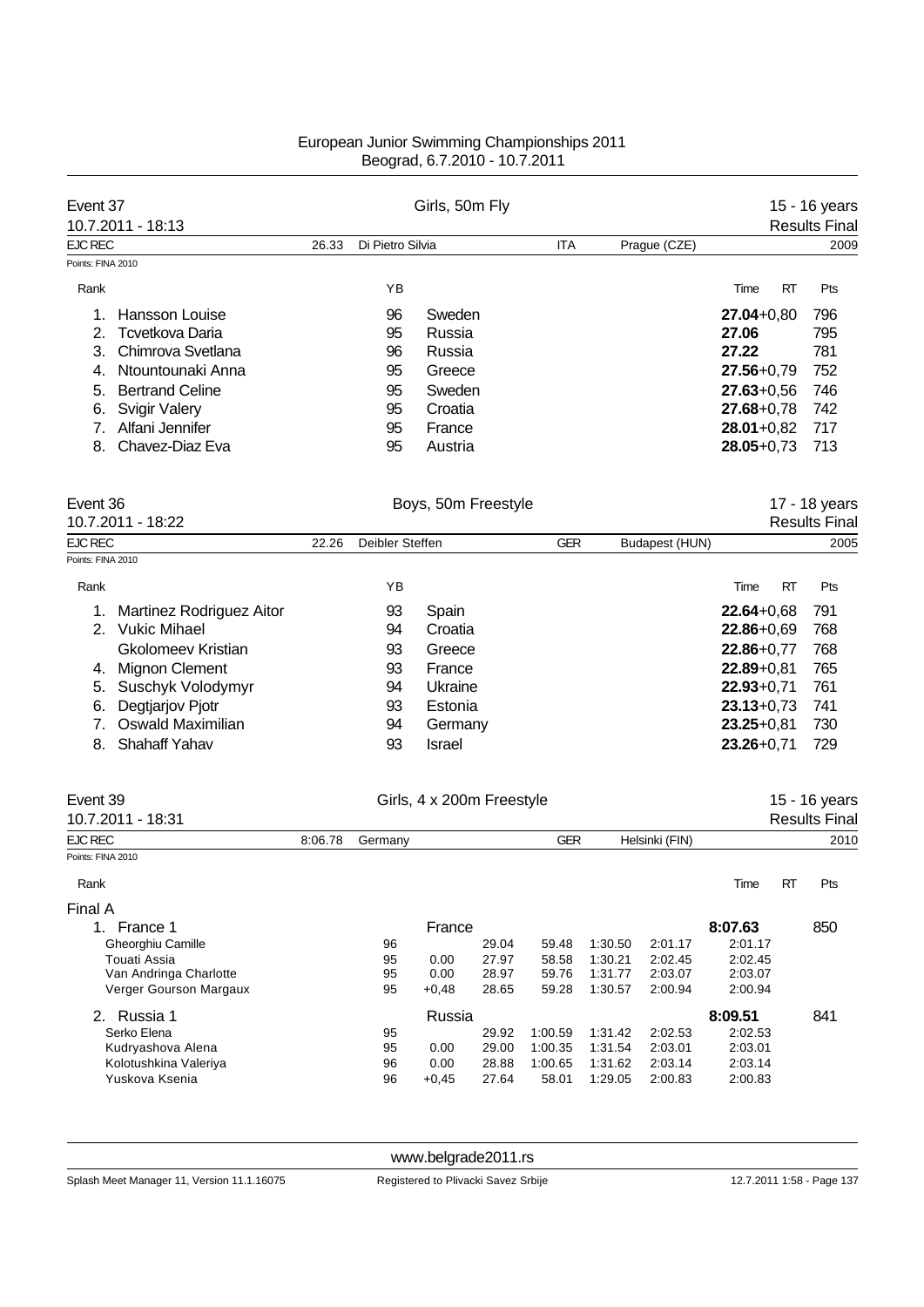# Event 39, Girls, 4 x 200m Freestyle, Final, 15 - 16 years

| Rank                                                                                                                    |                      |                                                            |                                  |                                          |                                          |                                          | <b>RT</b><br>Time                                            | Pts |
|-------------------------------------------------------------------------------------------------------------------------|----------------------|------------------------------------------------------------|----------------------------------|------------------------------------------|------------------------------------------|------------------------------------------|--------------------------------------------------------------|-----|
| Spain 1<br>3.<br>Munoz Del Campo Lidon<br><b>Rico Fuentes Marina</b><br>Andrea Lope Irene<br>Corro Lorente Catalina     | 95<br>95<br>96<br>95 | Spain<br>$+0.86$<br>$+0,31$<br>$+0,46$<br>$+0,50$          | 29.27<br>28.82<br>29.11<br>28.76 | 1:00.54<br>59.94<br>1:00.72<br>59.69     | 1:32.18<br>1:31.55<br>1:32.28<br>1:31.10 | 2:03.46<br>2:03.07<br>2:03.22<br>2:02.48 | $8:12.23 + 0.86$<br>2:03.46<br>2:03.07<br>2:03.22<br>2:02.48 | 827 |
| <b>Great Britain 1</b><br>4.<br>Maughan Amelia<br>Donnelly Fiona<br>O'Connor Siobhan-Marie<br><b>Williamson Rachael</b> | 96<br>95<br>95<br>95 | <b>Great Britain</b><br>$+0.76$<br>0.00<br>0.00<br>$+0,56$ | 29.31<br>28.47<br>28.97<br>28.29 | 1:00.65<br>59.24<br>1:00.48<br>59.35     | 1:32.60<br>1:31.37<br>1:32.49<br>1:31.48 | 2:04.31<br>2:03.72<br>2:03.62<br>2:03.23 | $8:14.88 + 0.76$<br>2:04.31<br>2:03.72<br>2:03.62<br>2:03.23 | 814 |
| ltaly 1<br>5.<br>Carli Diletta<br><b>Biava Elisa</b><br>Arredondo Francesca<br>Gabbrielleschi Giulia                    | 96<br>95<br>96<br>96 | Italy<br>$+1,01$<br>$+0,38$<br>$+0,51$<br>$+0.64$          | 29.31<br>28.86<br>29.02<br>29.69 | 1:00.28<br>1:00.60<br>1:00.59<br>1:01.65 | 1:32.06<br>1:32.46<br>1:32.70<br>1:33.84 | 2:03.21<br>2:03.50<br>2:04.21<br>2:05.23 | $8:16.15+1,01$<br>2:03.21<br>2:03.50<br>2:04.21<br>2:05.23   | 807 |
| Germany 1<br>6.<br>Friedrich Johanna<br><b>Thiede Clara</b><br>Weber Alina<br>Demler Kathrin                            | 95<br>95<br>95<br>96 | Germany<br>$+0,78$<br>$+0.57$<br>$+0,59$<br>$+0,51$        | 29.30<br>29.71<br>28.62<br>28.64 | 1:00.96<br>1:01.76<br>1:00.28<br>1:00.22 | 1:31.96<br>1:33.58<br>1:32.21<br>1:32.70 | 2:02.56<br>2:05.87<br>2:04.12<br>2:05.25 | $8:17.80 + 0.78$<br>2:02.56<br>2:05.87<br>2:04.12<br>2:05.25 | 799 |
| Slovenia 1<br>7 <sub>1</sub><br>Sagmeister Mojca<br>Stegu Nina<br><b>Bohinc Spela</b><br>Perse Spela                    | 96<br>96<br>95<br>96 | Slovenia<br>$+0,81$<br>0.00<br>0.00<br>$+0,60$             | 29.39<br>28.86<br>29.30<br>30.64 | 1:00.21<br>1:00.81<br>1:00.82<br>1:03.39 | 1:31.87<br>1:33.43<br>1:33.38<br>1:36.95 | 2:02.89<br>2:05.70<br>2:05.81<br>2:09.69 | $8:24.09 + 0.81$<br>2:02.89<br>2:05.70<br>2:05.81<br>2:09.69 | 770 |
| Ukraine 1<br>8.<br>Sheyko Alina<br>Glavnyk Iryna<br>Gumenyuk Nadiya<br>Fisenko Kateryna                                 | 95<br>96<br>95<br>95 | Ukraine<br>$+0,87$<br>$+0,55$<br>$+0,46$<br>$+0.66$        | 29.13<br>29.10<br>29.61<br>30.01 | 1:01.09<br>1:00.37<br>1:01.85<br>1:02.53 | 1:33.54<br>1:32.51<br>1:34.83<br>1:36.33 | 2:05.84<br>2:04.19<br>2:07.55<br>2:08.42 | $8:26.00+0.87$<br>2:05.84<br>2:04.19<br>2:07.55<br>2:08.42   | 761 |

| Event 40<br>10.7.2011 - 18:52 |       |         | Boys, 4 x 100m Medley |              |                    |           | 17 - 18 years<br><b>Results Final</b> |
|-------------------------------|-------|---------|-----------------------|--------------|--------------------|-----------|---------------------------------------|
| <b>EJC REC</b><br>3:38.28     | Italy |         | <b>ITA</b>            | Prague (CZE) |                    |           | 2009                                  |
| Points: FINA 2010             |       |         |                       |              |                    |           |                                       |
| Rank                          |       |         |                       |              | Time               | <b>RT</b> | Pts                                   |
| Final A                       |       |         |                       |              |                    |           |                                       |
| Italy 1<br>1.                 |       | Italy   |                       |              | $3:42.01+0.57$     |           | 813                                   |
| Bonacchi Niccolo'<br>$+0.57$  | 27.15 | 56.39   | Lucatello Martino     | $+0,36$      | 24.48              | 53.53     |                                       |
| Parisi Roberto<br>0.00        | 29.52 | 1:02.36 | Ferri Giacomo         | $+0,27$      | 23.88              | 49.73     |                                       |
| Germany 1<br>2.               |       | Germany |                       |              | $3:42.57+0.72$ 807 |           |                                       |
| Diener Christian<br>$+0,72$   | 27.45 | 55.81   | Kusch Marius          | $+0,60$      | 25.46              | 54.27     |                                       |
| Wiechhusen Paul<br>$+0,47$    | 29.12 | 1:02.41 | Mral Max              | $+0.33$      | 23.69              | 50.08     |                                       |
| Russia 1<br>3.                |       | Russia  |                       |              | $3:42.82+0.61$     |           | 805                                   |
| Stepanenko Dmitry<br>$+0.61$  | 27.40 | 57.03   | Tambovskiy Andrey     | $+0,30$      | 24.87              | 53.45     |                                       |
| Klepikov Nikolay<br>$+0,40$   | 29.87 | 1:02.81 | Ermakov Dmitry        | $+0,32$      | 23.69              | 49.53     |                                       |

<www.belgrade2011.rs>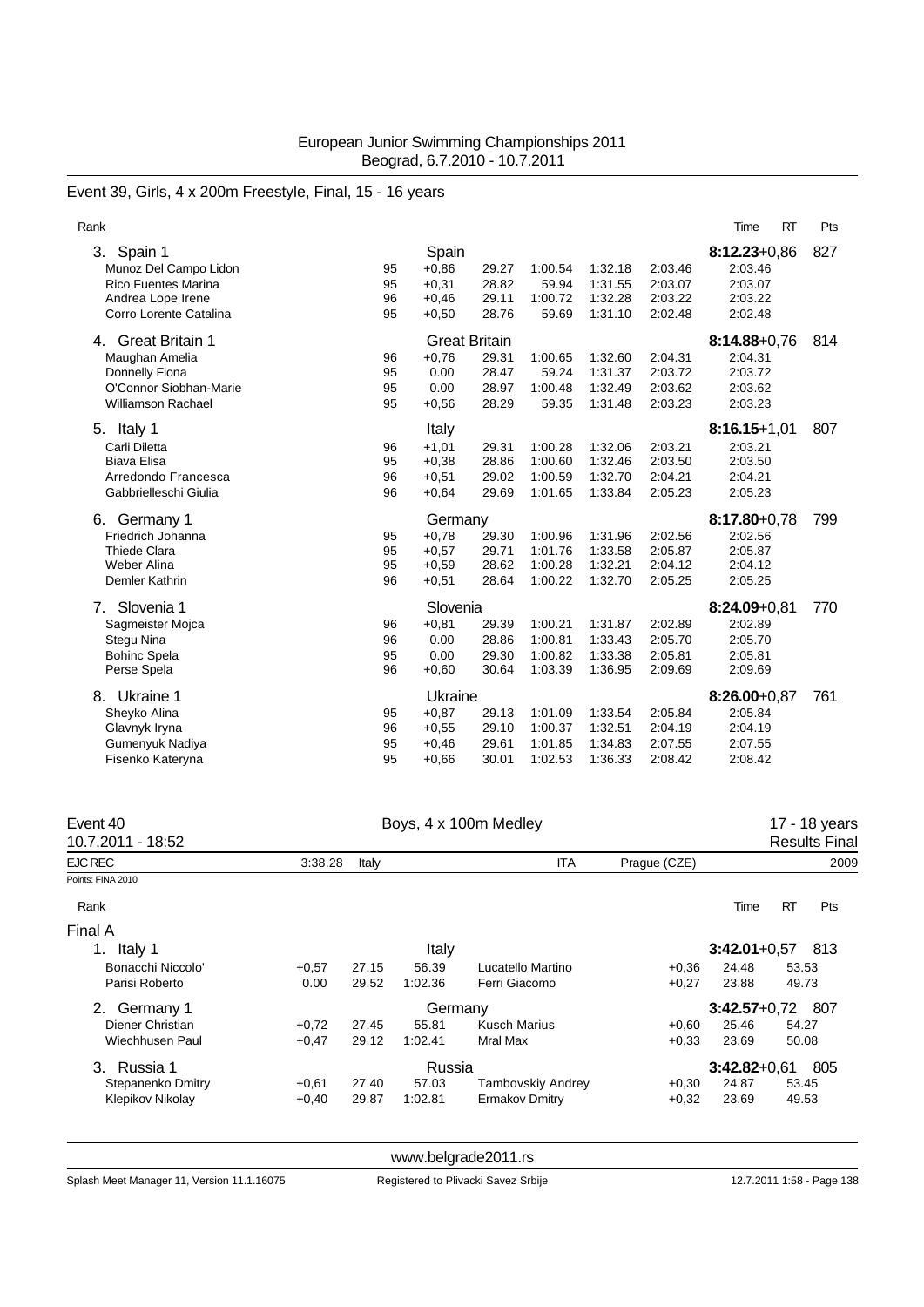# Event 40, Boys, 4 x 100m Medley, Final, 17 - 18 years

| Rank                                  |         |       |                      |                            |                  | Time             | <b>RT</b> | Pts |
|---------------------------------------|---------|-------|----------------------|----------------------------|------------------|------------------|-----------|-----|
| <b>Great Britain 1</b><br>4.          |         |       | <b>Great Britain</b> |                            | $3:43.46 + 0.66$ |                  | 798       |     |
| Patching Joseph                       | $+0.66$ | 27.46 | 56.39                | Van de Schootbrugge Samuel | $+0.36$          | 25.45            | 54.88     |     |
| Benson Craig H                        | $+0.45$ | 29.93 | 1:01.69              | Lloyd leuan                | $+0,31$          | 24.37            | 50.50     |     |
| Ukraine<br>5.                         |         |       | Ukraine              |                            |                  | $3:44.39 + 0.68$ |           | 788 |
| Vasyl'yev Oleksandr                   | $+0.68$ | 27.92 | 57.33                | Koptyelov Yevgen           | $+0,47$          | 25.74            | 53.78     |     |
| Rozhkov Olexiy                        | $+0.64$ | 29.43 | 1:02.70              | Shul'ga Olexandr           | $+0,41$          | 24.21            | 50.58     |     |
| Israel 1<br>6.                        |         |       | Israel               |                            |                  | $3:45.29 + 0.63$ |           | 778 |
| Gamburg David                         | $+0.63$ | 28.15 | 57.39                | Kremer Tom                 | $+0,41$          | 25.08            |           |     |
| Shagalov Yaron                        | 0.00    | 30.20 | 1:03.24              | Olshtein Almog             | $+0,46$          |                  |           |     |
| Spain 1<br>7.                         |         |       | Spain                |                            |                  | $3:46.28 + 0.57$ |           | 768 |
| Segura Gutierrez Juan Francisco +0,57 |         | 28.26 | 57.15                | <b>Puig Garrich Albert</b> | $+0,18$          | 25.34            | 54.83     |     |
| Solaeche Gomez Eduardo                | $+0.45$ | 30.44 | 1:03.62              | Martinez Rodriguez Aitor   | $+0,12$          | 23.51            | 50.68     |     |
| Belgium 1<br>8.                       |         |       | Belgium              |                            |                  | $3:47.27+0.63$   |           | 758 |
| <b>Hendrickx Lander</b>               | $+0.63$ | 28.58 | 58.64                | Verjans Renaud             | $+0.19$          | 25.51            | 54.20     |     |
| Vandevelde Raf                        | $+0.37$ | 29.93 | 1:03.72              | Croenen Louis              | $+0,10$          | 23.89            | 50.71     |     |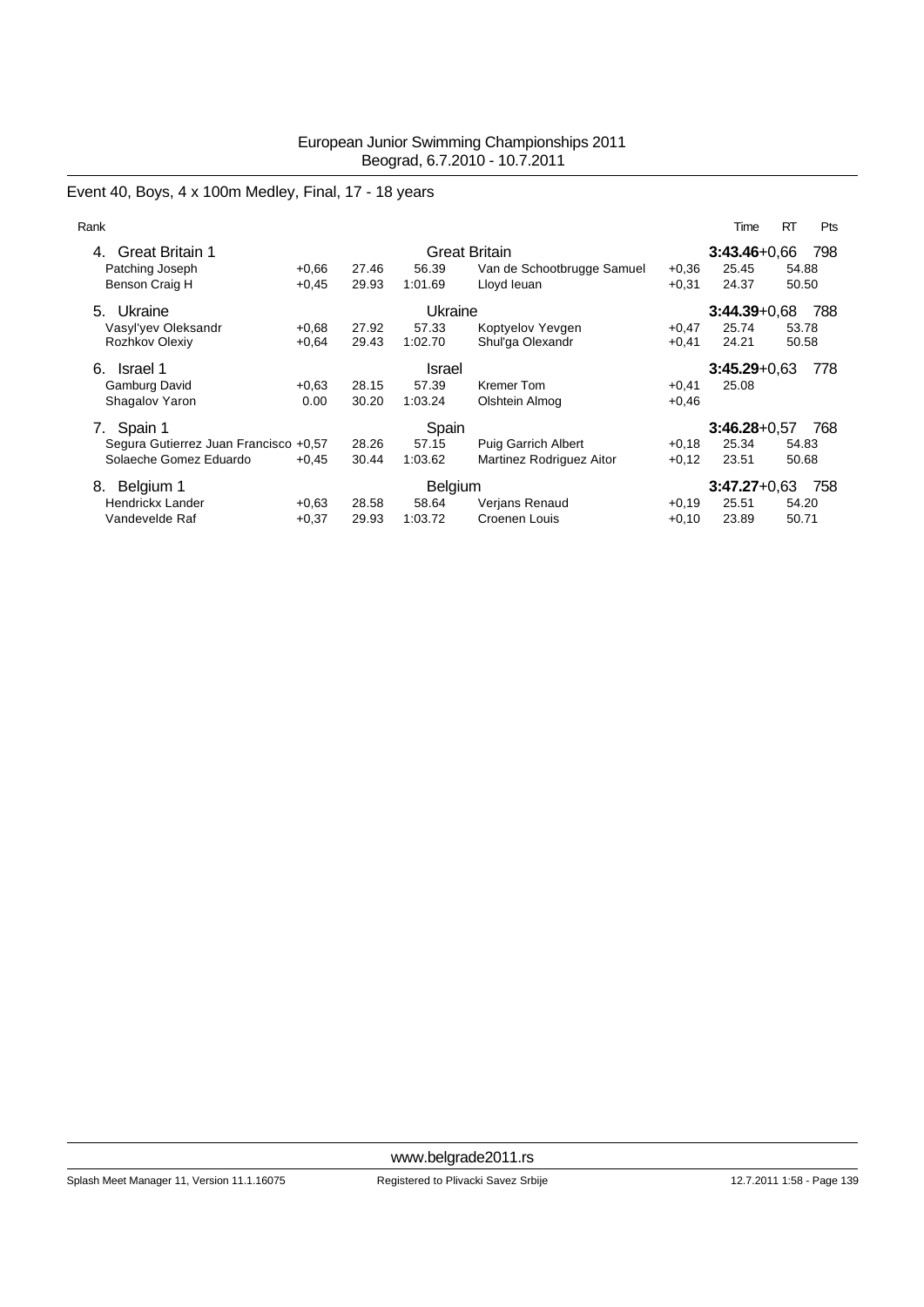# Medal Statistics **All Events** All Events

|                  |            |            |                              | Men            |                |                | Women  |                |                |        | All           |                |
|------------------|------------|------------|------------------------------|----------------|----------------|----------------|--------|----------------|----------------|--------|---------------|----------------|
|                  |            |            | Gold                         | Silver         | <b>Bronze</b>  | Gold           | Silver | <b>Bronze</b>  | Gold           | Silver | <b>Bronze</b> | Total          |
| 1. Great Britain | <b>GBR</b> | <b>GBR</b> | 2                            | 2              |                | 4              | 4      | 6              | 6              | 6      | 7             | 19             |
| 2. Italy         | ITA        | <b>ITA</b> | 4                            | 5              | 4              | 1              | 1      |                | 5              | 6      | 5             | 16             |
| 3. Germany       | <b>GER</b> | <b>GER</b> | 3                            | 2              |                |                |        |                | 4              | 2      | 2             | 8              |
| 4. France        | <b>FRA</b> | <b>FRA</b> | $\qquad \qquad \blacksquare$ |                |                | 3              |        |                | 3              |        |               | 4              |
| 5. Russia        | <b>RUS</b> | <b>RUS</b> | $\overline{a}$               | $\overline{2}$ | $\overline{2}$ | $\overline{2}$ | 5      | 3              | $\overline{2}$ | 7      | 5             | 14             |
| 6. Hungary       | <b>HUN</b> | <b>HUN</b> | 1                            |                |                |                | 4      |                | 2              | 4      | 2             | 8              |
| 7. Spain         | <b>ESP</b> | <b>ESP</b> | 1                            | 2              |                |                | ٠      | 3              | 2              | 2      | 3             | 7              |
| 8. Ukraine       | <b>UKR</b> | <b>UKR</b> | 1                            | $\overline{2}$ | $\overline{2}$ |                |        |                | 2              | 2      | 2             | 6              |
| 9. Denmark       | <b>DEN</b> | <b>DEN</b> | ä,                           |                |                | $\overline{c}$ |        | 1              | 2              | 2      |               | 5              |
| 10. Greece       | <b>GRE</b> | <b>GRE</b> | 2                            | 1              |                |                |        |                | 2              | 1      |               | 4              |
| 11. Ireland      | <b>IRL</b> | <b>IRL</b> | $\overline{a}$               |                |                | 2              |        |                | $\overline{c}$ | 1      | ٠             | 3              |
| 12. Serbia       | <b>SRB</b> | <b>SRB</b> | 2                            |                |                |                |        |                | 2              |        |               | 2              |
| Austria          | <b>AUT</b> | <b>AUT</b> | 2                            |                |                |                |        |                | $\overline{2}$ |        |               | $\overline{c}$ |
| 14. Poland       | POL        | POL        |                              |                | 3              |                |        | $\overline{c}$ |                |        | 5             |                |
| 15. Croatia      | <b>CRO</b> | <b>CRO</b> | 1                            | 1              |                |                |        |                |                |        | ۰             | 2              |
| Sweden           | <b>SWE</b> | <b>SWE</b> |                              |                |                | 1              |        |                |                |        |               | 2              |
| 17. Turkey       | TUR        | TUR        | 1                            |                |                |                |        |                |                |        |               | 2              |
| 18. Finland      | <b>FIN</b> | <b>FIN</b> | ÷                            | 1              |                |                |        |                |                | 2      |               | 3              |
| 19. Netherlands  | <b>NED</b> | <b>NED</b> |                              |                |                |                |        |                |                |        |               | $\overline{c}$ |
| 20. Iceland      | <b>ISL</b> | <b>ISL</b> |                              |                |                |                |        |                |                |        |               |                |
| <b>Belarus</b>   | <b>BLR</b> | <b>BLR</b> | $\overline{\phantom{0}}$     | 1              |                |                |        |                |                |        |               |                |
| 22. Israel       | <b>ISR</b> | <b>ISR</b> |                              |                |                |                |        |                |                |        |               |                |
| Latvia           | LAT        | LAT        | -                            | ٠              |                |                |        |                |                |        |               |                |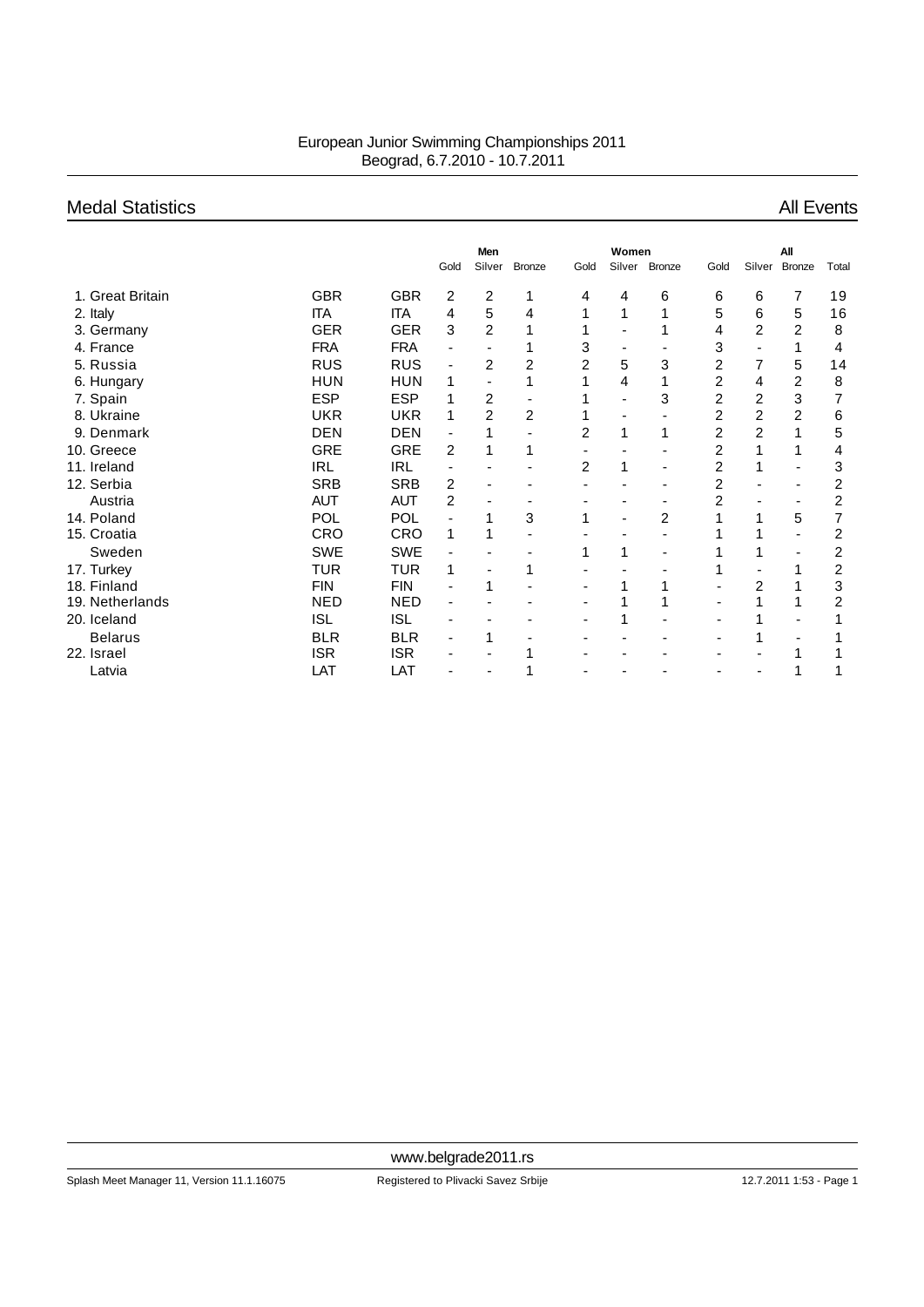| Medalists by event         |    |            |               |                          |    |            | <b>All Events</b> |
|----------------------------|----|------------|---------------|--------------------------|----|------------|-------------------|
| Girls, 50m Breaststroke    |    |            | 15 - 16 years | Boys, 50m Fly            |    |            | 17 - 18 years     |
| 1. Mc Mahon Sycerika       | 95 | <b>IRL</b> | 32.00         | 1. Vukic Mihael          | 94 | <b>CRO</b> | 23.90             |
| 2. Sztankovics Anna        | 96 | <b>HUN</b> | 32.02         | 2. Koptyelov Yevgen      | 93 | <b>UKR</b> | 24.50             |
| 3. Laukkanen Jenna         | 95 | <b>FIN</b> | 32.11         | 3. Bellance Matthias     | 93 | <b>FRA</b> | 24.56             |
| Girls, 400m Medley         |    |            | 15 - 16 years | Boys, 400m Freestyle     |    |            | 17 - 18 years     |
| 1. O'Connor Siobhan-Marie  | 95 | <b>GBR</b> | 4:46.61       | 1. Scheruebl Christian   | 94 | <b>AUT</b> | 3:51.75           |
| 2. Joo Sara                | 95 | <b>HUN</b> | 4:48.25       | 2. Detti Gabriele        | 94 | <b>ITA</b> | 3:52.05           |
| 3. Gyorgy Reka             | 96 | <b>HUN</b> | 4:49.80       | 3. Szuba Michal          | 93 | POL        | 3:52.77           |
| Girls, 200m Fly            |    |            | 15 - 16 years | Boys, 100m Backstroke    |    |            | 17 - 18 years     |
| 1. Sheridan Elena          | 95 | <b>GBR</b> | 2:10.40       | 1. Diener Christian      | 93 | <b>GER</b> | 55.07             |
| 2. Szilagyi Liliana        | 96 | <b>HUN</b> | 2:10.95       | 2. Bonacchi Niccolo'     | 94 | <b>ITA</b> | 55.59             |
| 3. Barton Georgia          | 95 | <b>GBR</b> | 2:12.27       | 3. Laugeni Fabio         | 94 | <b>ITA</b> | 55.69             |
| Girls, 100m Freestyle      |    |            | 15 - 16 years | Boys, 200m Breaststroke  |    |            | 17 - 18 years     |
| 1. Bonnet Charlotte        | 95 | <b>FRA</b> | 55.25         | 1. Bizzarri Flavio       | 93 | <b>ITA</b> | 2:12.43           |
| 2. Nielsen Mie OE.         | 96 | <b>DEN</b> | 56.01         | 2. Mattsson Matti        | 93 | <b>FIN</b> | 2:12.65           |
| 3. Lloyd Jessica           | 95 | <b>GBR</b> | 56.19         | 3. Shemberyev Maxym      | 93 | <b>UKR</b> | 2:12.84           |
| Girls, 200m Backstroke     |    |            | 15 - 16 years | Boys, 4 x 100m Freestyle |    |            | 17 - 18 years     |
| 1. Meloni Federica         | 95 | <b>ITA</b> | 2:14.88       | 1. Italy 1               |    | ITA.       | 3:23.13           |
| 2. Gustafsdottir Eyglo Osk | 95 | <b>ISL</b> | 2:14.95       | 2. Spain 1               |    | <b>ESP</b> | 3:23.27           |
| 3. Lenderyou Phoebe        | 95 | <b>GBR</b> | 2:15.53       | 3. Germany 1             |    | <b>GER</b> | 3:23.34           |
| Girls, 800m Freestyle      |    |            | 15 - 16 years | Boys, 200m Fly           |    |            | 17 - 18 years     |
| 1. Kilijanska Donata       | 95 | POL        | 8:40.48       | 1. Biczo Bence           | 93 | <b>HUN</b> | 1:56.25           |
| 2. Vermeulen Esmee         | 96 | <b>NED</b> | 8:43.56       | 2. Tambovskiy Andrey     | 94 | <b>RUS</b> | 1:58.73           |
| 3. Williamson Rachael      | 95 | <b>GBR</b> | 8:44.10       | 3. Kremer Tom            | 94 | <b>ISR</b> | 2:00.52           |
| Girls, 400m Freestyle      |    |            | 15 - 16 years | Boys, 100m Freestyle     |    |            | 17 - 18 years     |
| 1. Mc Mahon Sycerika       | 95 | <b>IRL</b> | 4:13.85       | 1. Stjepanovic Velimir   |    | 93 SRB     | 49.56             |
| 2. Williamson Rachael      | 95 | GBR        | 4:14.49       | 2. Kukharau Arseni       |    | 93 BLR     | 49.83             |
| 3. Friedrich Johanna       | 95 | <b>GER</b> | 4:14.59       | 3. Kalnins Uvis          |    | 93 LAT     | 50.18             |
| Girls, 200m Breaststroke   |    |            | 15 - 16 years | Boys, 200m Medley        |    |            | 17 - 18 years     |
| 1. Temnikova Maria         | 95 | <b>RUS</b> | 2:26.29       | 1. Lloyd leuan           | 93 | <b>GBR</b> | 2:01.57           |
| 2. Novikova Irina          | 95 | <b>RUS</b> | 2:26.46       | 2. Wallace Dan           | 93 | <b>GBR</b> | 2:02.41           |
| 3. Renshaw Molly           | 96 | <b>GBR</b> | 2:28.68       | 3. Vazaios Andreas       | 94 | <b>GRE</b> | 2:02.51           |
| Girls, 4 x 100m Freestyle  |    |            | 15 - 16 years | Boys, 1500m Freestyle    |    |            | 17 - 18 years     |
| 1. France 1                |    | <b>FRA</b> | 3:44.66       | 1. Paltrinieri Gregorio  | 94 | <b>ITA</b> | 15:12.16          |
| 2. Great Britain 1         |    | <b>GBR</b> | 3:46.42       | 2. Detti Gabriele        | 94 | ITA        | 15:16.86          |
| 3. Spain 1                 |    | <b>ESP</b> | 3:47.80       | 3. Yildirimer Ediz       | 93 | <b>TUR</b> | 15:25.71          |

<www.belgrade2011.rs>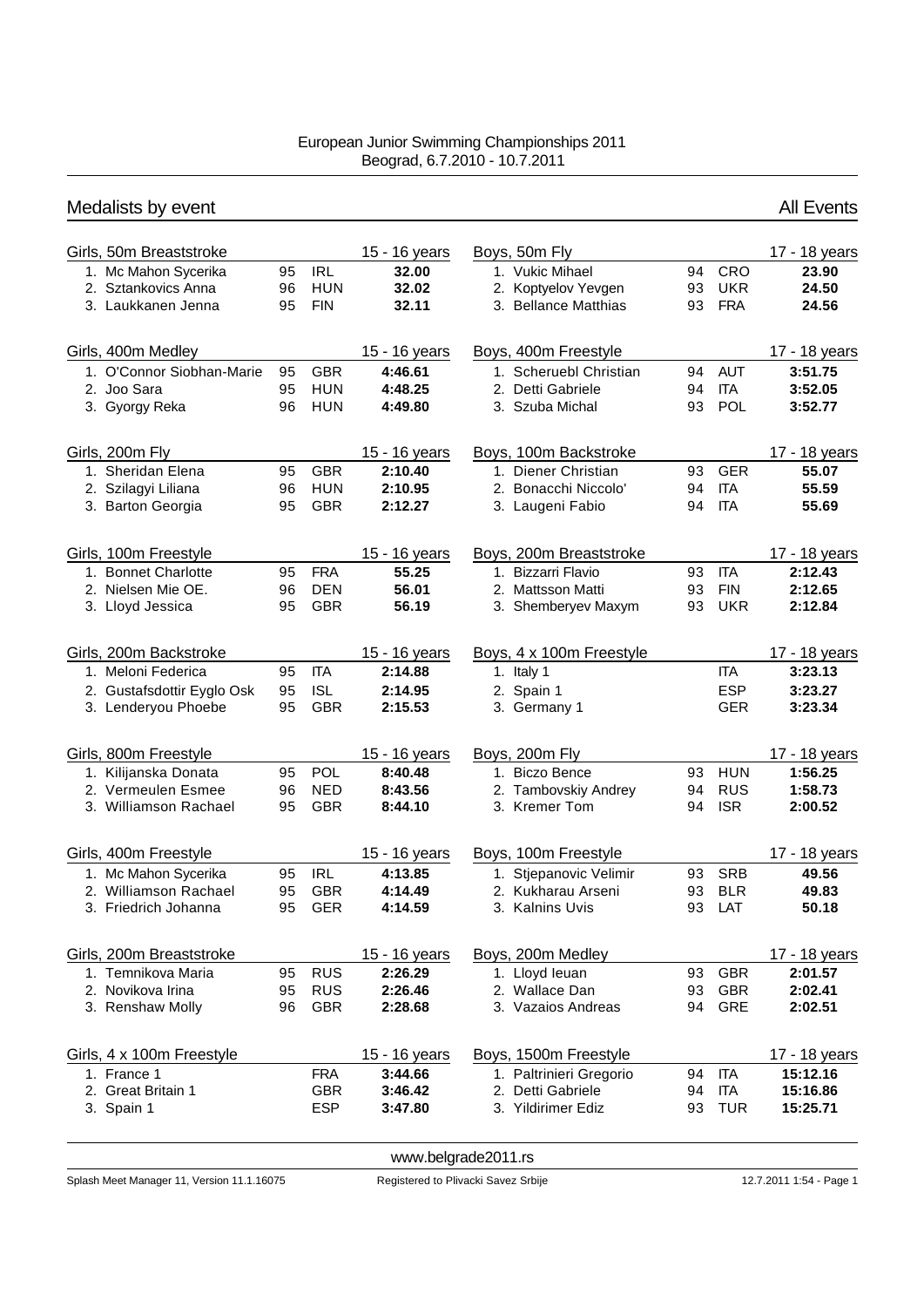| Girls, 50m Backstroke    |    |            | 15 - 16 years | Boys, 50m Breaststroke      |    |            | 17 - 18 years |
|--------------------------|----|------------|---------------|-----------------------------|----|------------|---------------|
| 1. Nielsen Mie OE.       | 96 | <b>DEN</b> | 28.81         | 1. Samilidis Panagiotis     | 93 | <b>GRE</b> | 27.89         |
| 2. Quigley Lauren        | 95 | <b>GBR</b> | 28.93         | 2. Vollmer Bastian          | 93 | <b>GER</b> | 28.52         |
| 3. Gorniak Katarzyna     | 95 | POL        | 29.23         | 3. Utekhin Oleg             | 94 | <b>RUS</b> | 28.54         |
| Girls, 200m Freestyle    |    |            | 15 - 16 years | Boys, 200m Backstroke       |    |            | 17 - 18 years |
| 1. Yuskova Ksenia        | 96 | <b>RUS</b> | 2:00.50       | 1. Diener Christian         | 93 | <b>GER</b> | 1:59.94       |
| 2. Mc Mahon Sycerika     | 95 | <b>IRL</b> | 2:00.61       | 2. Wysoczynski Mateusz      | 93 | POL        | 2:01.18       |
| 3. Vermeulen Esmee       | 96 | <b>NED</b> | 2:01.22       | 3. Laugeni Fabio            | 94 | <b>ITA</b> | 2:01.59       |
| Girls, 100m Fly          |    |            | 15 - 16 years | Boys, 4 x 200m Freestyle    |    |            | 17 - 18 years |
| 1. Wenk Alexandra        | 95 | <b>GER</b> | 59.85         | 1. Great Britain 1          |    | <b>GBR</b> | 7:23.36       |
| 2. Tcvetkova Daria       | 95 | <b>RUS</b> | 1:00.14       | 2. Russia 1                 |    | <b>RUS</b> | 7:23.77       |
| 3. Barton Georgia        | 95 | <b>GBR</b> | 1:00.53       | 3. Poland 1                 |    | <b>POL</b> | 7:24.07       |
| Girls, 1500m Freestyle   |    |            | 15 - 16 years | Girls, 50m Freestyle        |    |            | 15 - 16 years |
| 1. Vilas Vidal Maria     | 96 | <b>ESP</b> | 16:32.68      | 1. Koba Nadiya              | 95 | <b>UKR</b> | 25.76         |
| 2. Gabbrielleschi Giulia | 96 | <b>ITA</b> | 16:37.94      | 2. Hansson Louise           | 96 | <b>SWE</b> | 25.94         |
| 3. Kilijanska Donata     | 95 | POL        | 16:38.90      | 3. Sciarrini Ylenia         | 95 | <b>ITA</b> | 25.99         |
| Boys, 50m Backstroke     |    |            | 17 - 18 years | Girls, 100m Backstroke      |    |            | 15 - 16 years |
| 1. Diener Christian      | 93 | <b>GER</b> | 25.40         | 1. Nielsen Mie OE.          | 96 | <b>DEN</b> | 1:02.50       |
| 2. Bonacchi Niccolo'     | 94 | <b>ITA</b> | 25.56         | 2. Fullalove Jessica        | 96 | <b>GBR</b> | 1:02.75       |
| 3. Bohus Richard         | 93 | <b>HUN</b> | 25.70         | 3. Munoz Del Campo Lidon    | 95 | <b>ESP</b> | 1:03.15       |
| Boys, 200m Freestyle     |    |            | 17 - 18 years | Girls, 200m Medley          |    |            | 15 - 16 years |
| 1. Scheruebl Christian   | 94 | <b>AUT</b> | 1:49.51       | 1. O'Connor Siobhan-Marie   | 95 | <b>GBR</b> | 2:14.71       |
| 2. Skaaning Daniel       | 93 | <b>DEN</b> | 1:49.56       | 2. Joo Sara                 | 95 | <b>HUN</b> | 2:16.34       |
| 3. Werner Pawel          | 93 | POL        | 1:49.93       | 3. Sineva Anastasia         | 95 | <b>RUS</b> | 2:16.44       |
| Boys, 100m Fly           |    |            | 17 - 18 years | Girls, 100m Breaststroke    |    |            | 15 - 16 years |
| 1. Stjepanovic Velimir   | 93 | <b>SRB</b> | 53.79         | 1. Sztankovics Anna         | 96 | <b>HUN</b> | 1:09.31       |
| 2. Koptyelov Yevgen      | 93 | <b>UKR</b> | 53.94         | 2. Laukkanen Jenna          | 95 | <b>FIN</b> | 1:09.48       |
| 3. Lucatello Martino     | 94 | IТA        | 53.96         | 3. Novikova Irina           | 95 | <b>RUS</b> | 1:09.62       |
| Boys, 100m Breaststroke  |    |            | 17 - 18 years | Girls, 4 x 100m Medley      |    |            | 15 - 16 years |
| 1. Samilidis Panagiotis  | 93 | GRE        | 1:01.13       | 1. Great Britain 1          |    | <b>GBR</b> | 4:09.34       |
| 2. Benson Craig H        | 94 | <b>GBR</b> | 1:02.17       | 2. Russia 1                 |    | <b>RUS</b> | 4:10.38       |
| 3. Rozhkov Olexiy        | 93 | <b>UKR</b> | 1:02.27       | 3. Denmark 1                |    | <b>DEN</b> | 4:11.27       |
| Boys, 800m Freestyle     |    |            | 17 - 18 years | Boys, 50m Freestyle         |    |            | 17 - 18 years |
| 1. Yildirimer Ediz       | 93 | <b>TUR</b> | 8:00.82       | 1. Martinez Rodriguez Aitor | 93 | <b>ESP</b> | 22.64         |
| 2. Detti Gabriele        | 94 | <b>ITA</b> | 8:00.95       | 2. Vukic Mihael             | 94 | <b>CRO</b> | 22.86         |
| 3. Paltrinieri Gregorio  | 94 | <b>ITA</b> | 8:01.31       | 2. Gkolomeev Kristian       | 93 | GRE        | 22.86         |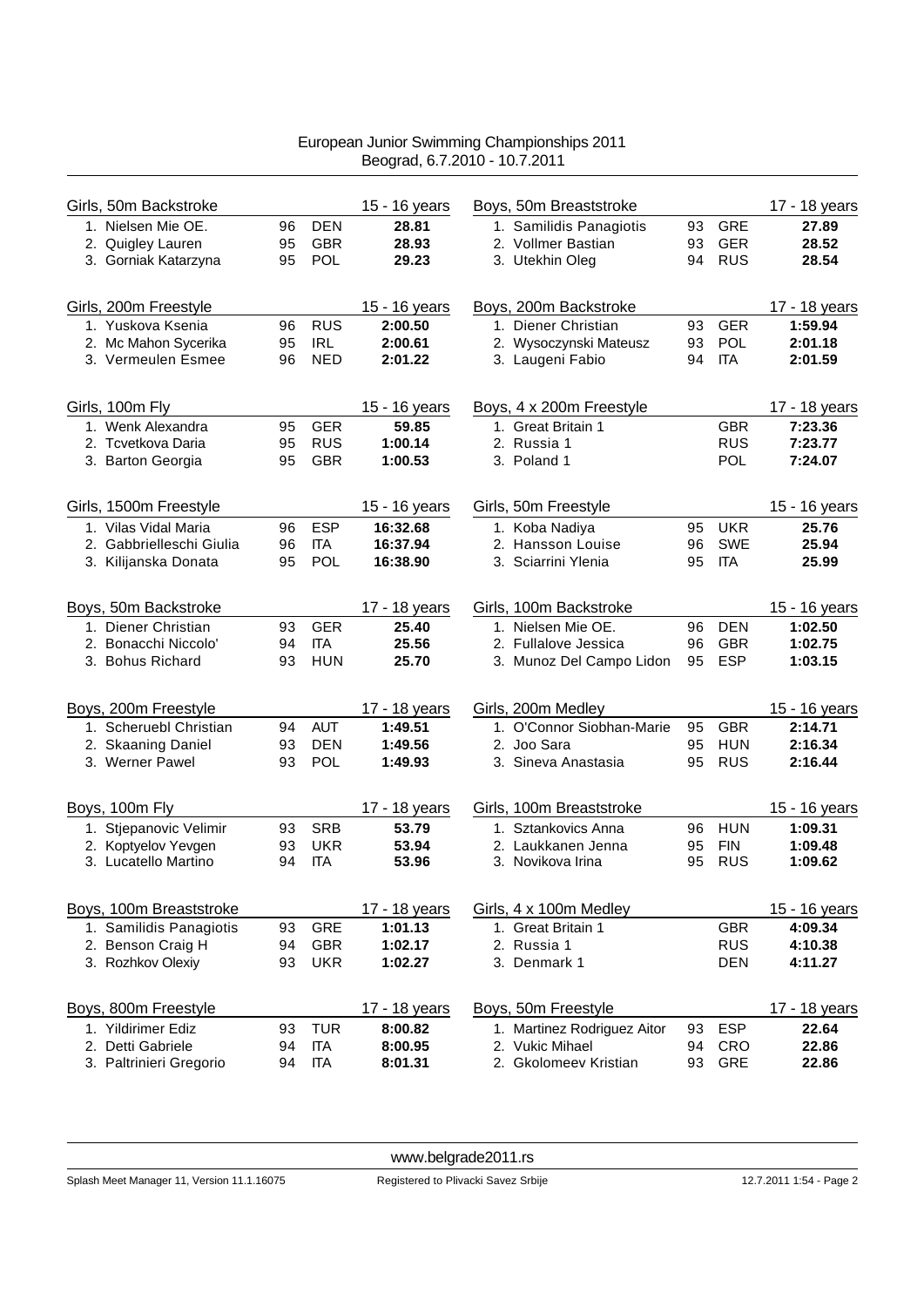|                           | $1000$ $1000$ $1000$ $1000$ $1000$ $1000$ |            |               |                                     |               |  |  |  |
|---------------------------|-------------------------------------------|------------|---------------|-------------------------------------|---------------|--|--|--|
| Girls, 50m Fly            |                                           |            | 15 - 16 years | Boys, 400m Medley                   | 17 - 18 years |  |  |  |
| 1. Hansson Louise         | 96                                        | <b>SWE</b> | 27.04         | 1. Shemberyev Maxym<br>UKR<br>93    | 4:16.94       |  |  |  |
| 2. Tcvetkova Daria        | 95                                        | <b>RUS</b> | 27.06         | 2. Solaeche Gomez Eduardo 93<br>ESP | 4:20.36       |  |  |  |
| 3. Chimrova Svetlana      | 96                                        | <b>RUS</b> | 27.22         | 3. Wallace Dan<br><b>GBR</b><br>93  | 4:20.60       |  |  |  |
| Girls, 4 x 200m Freestyle |                                           |            | 15 - 16 years | Boys, 4 x 100m Medley               | 17 - 18 years |  |  |  |
| 1. France 1               |                                           | <b>FRA</b> | 8:07.63       | 1. Italy 1<br>IТA                   | 3:42.01       |  |  |  |
| 2. Russia 1               |                                           | <b>RUS</b> | 8:09.51       | <b>GER</b><br>2. Germany 1          | 3:42.57       |  |  |  |
| 3. Spain 1                |                                           | <b>ESP</b> | 8:12.23       | 3. Russia 1<br><b>RUS</b>           | 3:42.82       |  |  |  |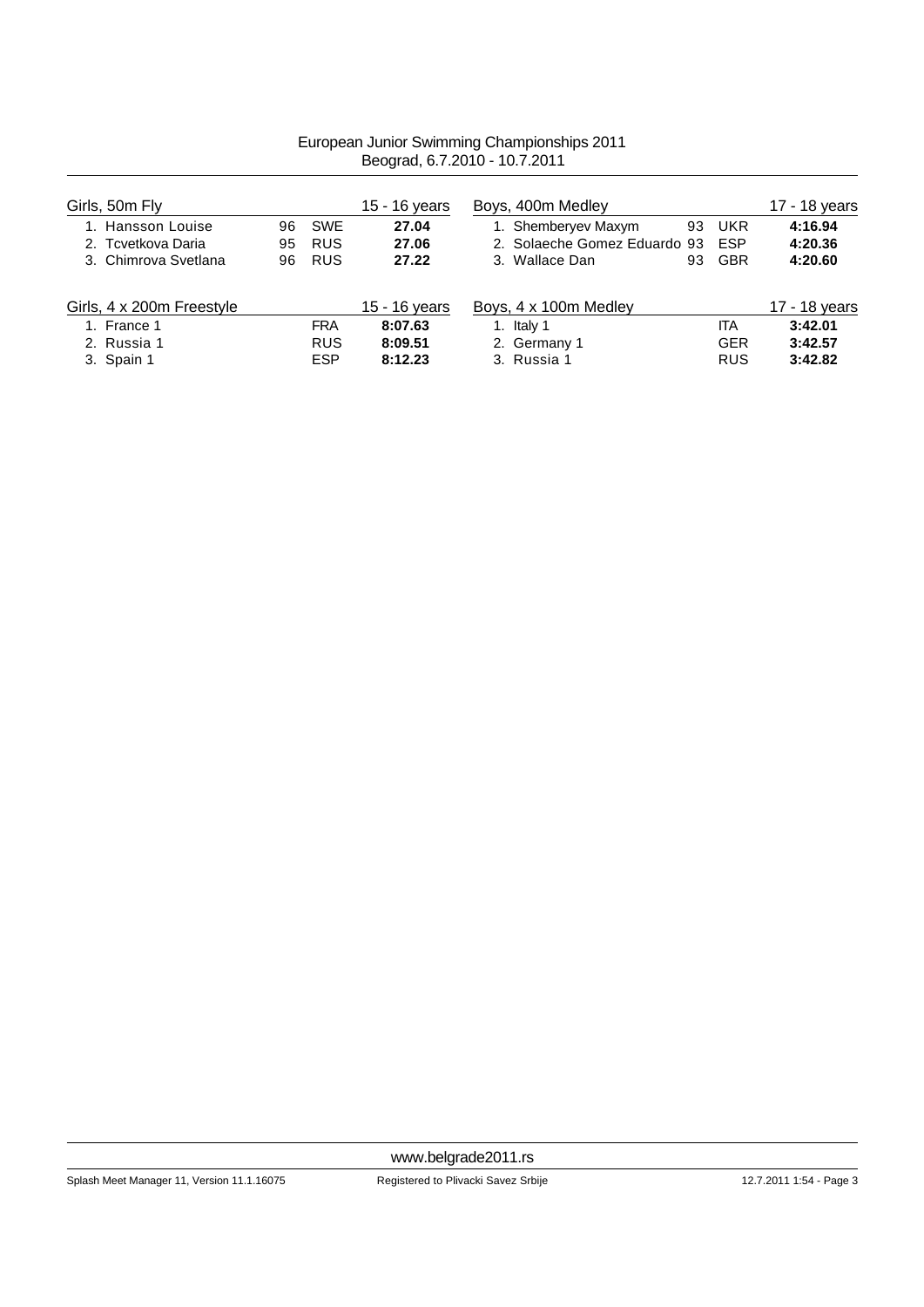|                      | <b>Medalists by Club</b>                                                                  |                                                                  |                                                                            |                      | <b>All Events</b>                  |
|----------------------|-------------------------------------------------------------------------------------------|------------------------------------------------------------------|----------------------------------------------------------------------------|----------------------|------------------------------------|
| Medal                | Event                                                                                     | Agegroup                                                         | Name                                                                       | ΥB                   | Swimtime                           |
| Austria              |                                                                                           |                                                                  |                                                                            |                      |                                    |
| Gold                 | Boys, 200m Freestyle<br>Boys, 400m Freestyle                                              | 17 - 18 years<br>17 - 18 years                                   | Scheruebl Christian<br>Scheruebl Christian                                 | 94<br>94             | 1:49.51<br>3:51.75                 |
| <b>Belarus</b>       |                                                                                           |                                                                  |                                                                            |                      |                                    |
| Silver               | Boys, 100m Freestyle                                                                      | 17 - 18 years                                                    | Kukharau Arseni                                                            | 93                   | 49.83                              |
| Croatia              |                                                                                           |                                                                  |                                                                            |                      |                                    |
| Gold<br>Silver       | Boys, 50m Fly<br>Boys, 50m Freestyle                                                      | 17 - 18 years<br>17 - 18 years                                   | <b>Vukic Mihael</b><br><b>Vukic Mihael</b>                                 | 94<br>94             | 23.90<br>22.86                     |
| Denmark              |                                                                                           |                                                                  |                                                                            |                      |                                    |
| Gold                 | Girls, 50m Backstroke                                                                     | 15 - 16 years                                                    | Nielsen Mie OE.                                                            | 96                   | 28.81                              |
| Silver               | Girls, 100m Backstroke<br>Boys, 200m Freestyle<br>Girls, 100m Freestyle                   | 15 - 16 years<br>17 - 18 years<br>15 - 16 years                  | Nielsen Mie OE.<br><b>Skaaning Daniel</b><br>Nielsen Mie OE.               | 96<br>93<br>96       | 1:02.50<br>1:49.56<br>56.01        |
| <b>Bronze</b>        | Girls, 4 x 100m Medley                                                                    | 15 - 16 years                                                    | Denmark 1                                                                  |                      | 4:11.27                            |
| Finland              |                                                                                           |                                                                  |                                                                            |                      |                                    |
| Silver               | Boys, 200m Breaststroke                                                                   | 17 - 18 years                                                    | <b>Mattsson Matti</b>                                                      | 93                   | 2:12.65                            |
| <b>Bronze</b>        | Girls, 100m Breaststroke<br>Girls, 50m Breaststroke                                       | 15 - 16 years<br>15 - 16 years                                   | Laukkanen Jenna<br>Laukkanen Jenna                                         | 95<br>95             | 1:09.48<br>32.11                   |
| France               |                                                                                           |                                                                  |                                                                            |                      |                                    |
| Gold                 | Girls, 100m Freestyle<br>Girls, 4 x 100m Freestyle<br>Girls, 4 x 200m Freestyle           | 15 - 16 years<br>15 - 16 years<br>15 - 16 years                  | <b>Bonnet Charlotte</b><br>France 1<br>France 1                            | 95                   | 55.25<br>3:44.66<br>8:07.63        |
| <b>Bronze</b>        | Boys, 50m Fly                                                                             | 17 - 18 years                                                    | <b>Bellance Matthias</b>                                                   | 93                   | 24.56                              |
| Germany              |                                                                                           |                                                                  |                                                                            |                      |                                    |
| Gold                 | Boys, 50m Backstroke<br>Boys, 100m Backstroke<br>Boys, 200m Backstroke<br>Girls, 100m Fly | 17 - 18 years<br>17 - 18 years<br>17 - 18 years<br>15 - 16 years | Diener Christian<br>Diener Christian<br>Diener Christian<br>Wenk Alexandra | 93<br>93<br>93<br>95 | 25.40<br>55.07<br>1:59.94<br>59.85 |
| Silver               | Boys, 50m Breaststroke<br>Boys, 4 x 100m Medley                                           | 17 - 18 years                                                    | Vollmer Bastian                                                            | 93                   | 28.52                              |
| Bronze               | Boys, 4 x 100m Freestyle<br>Girls, 400m Freestyle                                         | 17 - 18 years<br>17 - 18 years<br>15 - 16 years                  | Germany 1<br>Germany 1<br>Friedrich Johanna                                | 95                   | 3:42.57<br>3:23.34<br>4:14.59      |
| <b>Great Britain</b> |                                                                                           |                                                                  |                                                                            |                      |                                    |
| Gold                 | Boys, 200m Medley<br>Boys, 4 x 200m Freestyle                                             | 17 - 18 years<br>17 - 18 years                                   | Lloyd leuan<br><b>Great Britain 1</b>                                      | 93                   | 2:01.57<br>7:23.36                 |
|                      | Girls, 200m Fly                                                                           | 15 - 16 years                                                    | Sheridan Elena<br>O'Connor Siobhan-Marie                                   | 95                   | 2:10.40                            |
|                      | Girls, 200m Medley<br>Girls, 400m Medley<br>Girls, 4 x 100m Medley                        | 15 - 16 years<br>15 - 16 years<br>15 - 16 years                  | O'Connor Siobhan-Marie<br>Great Britain 1                                  | 95<br>95             | 2:14.71<br>4:46.61<br>4:09.34      |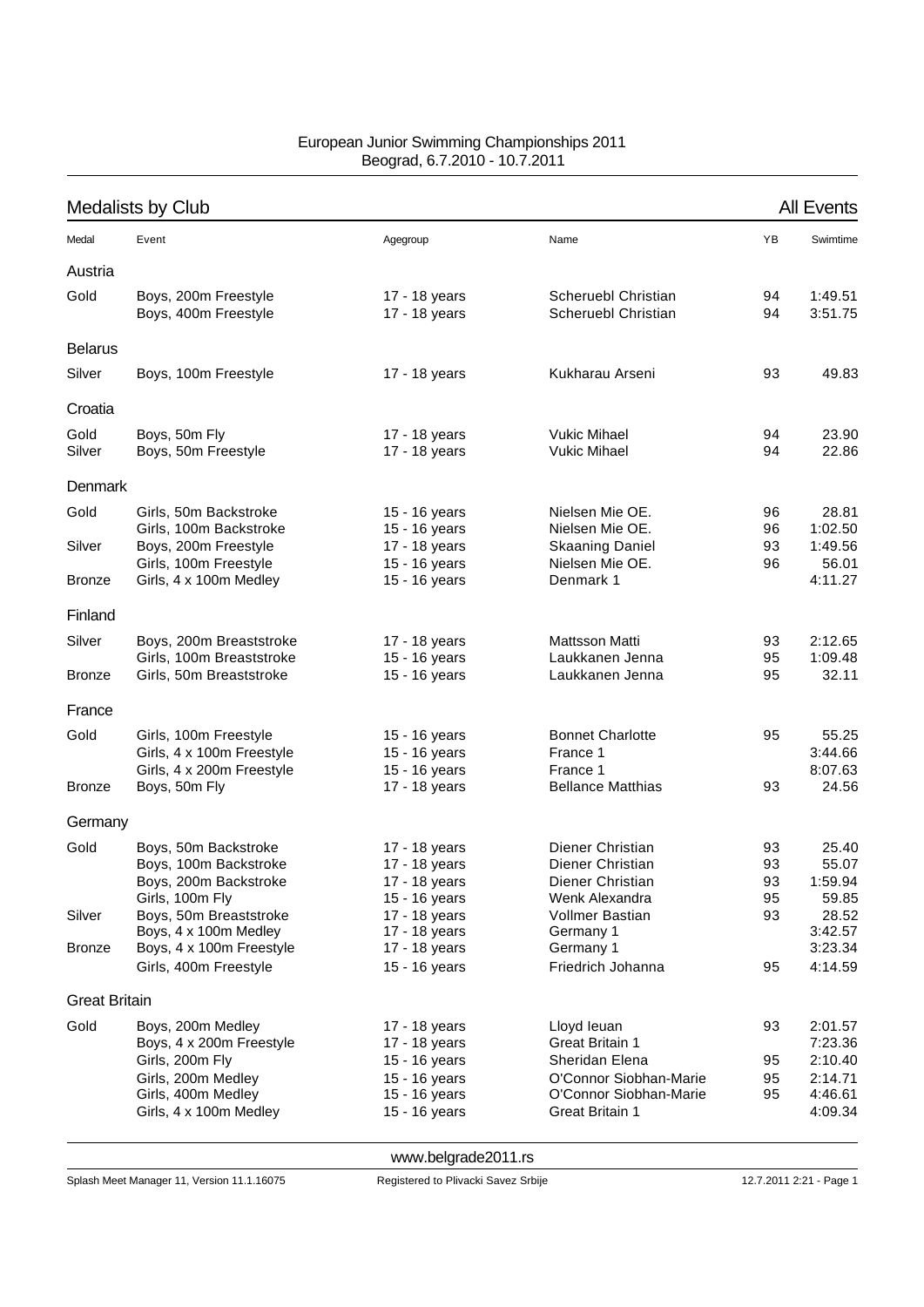| Silver        | Boys, 100m Breaststroke                          | 17 - 18 years                  | Benson Craig H                         | 94       | 1:02.17          |
|---------------|--------------------------------------------------|--------------------------------|----------------------------------------|----------|------------------|
|               | Boys, 200m Medley                                | 17 - 18 years                  | <b>Wallace Dan</b>                     | 93       | 2:02.41          |
|               | Girls, 400m Freestyle                            | 15 - 16 years                  | Williamson Rachael                     | 95       | 4:14.49          |
|               | Girls, 50m Backstroke                            | 15 - 16 years                  | Quigley Lauren                         | 95       | 28.93            |
|               | Girls, 100m Backstroke                           | 15 - 16 years                  | <b>Fullalove Jessica</b>               | 96       | 1:02.75          |
|               | Girls, 4 x 100m Freestyle                        | 15 - 16 years                  | <b>Great Britain 1</b>                 |          | 3:46.42          |
| <b>Bronze</b> | Boys, 400m Medley                                | 17 - 18 years                  | <b>Wallace Dan</b>                     | 93       | 4:20.60          |
|               | Girls, 100m Freestyle                            | 15 - 16 years                  | Lloyd Jessica                          | 95       | 56.19            |
|               | Girls, 800m Freestyle                            | 15 - 16 years                  | <b>Williamson Rachael</b>              | 95       | 8:44.10          |
|               | Girls, 200m Backstroke                           | 15 - 16 years                  | Lenderyou Phoebe                       | 95       | 2:15.53          |
|               | Girls, 200m Breaststroke                         | 15 - 16 years                  | Renshaw Molly                          | 96       | 2:28.68          |
|               | Girls, 100m Fly                                  | 15 - 16 years                  | <b>Barton Georgia</b>                  | 95       | 1:00.53          |
|               | Girls, 200m Fly                                  | 15 - 16 years                  | <b>Barton Georgia</b>                  | 95       | 2:12.27          |
| Greece        |                                                  |                                |                                        |          |                  |
| Gold          | Boys, 50m Breaststroke                           | 17 - 18 years                  | Samilidis Panagiotis                   | 93       | 27.89            |
|               | Boys, 100m Breaststroke                          | 17 - 18 years                  | Samilidis Panagiotis                   | 93       | 1:01.13          |
| Silver        | Boys, 50m Freestyle                              | 17 - 18 years                  | Gkolomeev Kristian                     | 93       | 22.86            |
| <b>Bronze</b> | Boys, 200m Medley                                | 17 - 18 years                  | Vazaios Andreas                        | 94       | 2:02.51          |
| Hungary       |                                                  |                                |                                        |          |                  |
| Gold          |                                                  | 17 - 18 years                  | <b>Biczo Bence</b>                     |          | 1:56.25          |
|               | Boys, 200m Fly<br>Girls, 100m Breaststroke       |                                | Sztankovics Anna                       | 93<br>96 | 1:09.31          |
| Silver        | Girls, 50m Breaststroke                          | 15 - 16 years<br>15 - 16 years | Sztankovics Anna                       | 96       | 32.02            |
|               | Girls, 200m Fly                                  | 15 - 16 years                  | Szilagyi Liliana                       | 96       | 2:10.95          |
|               | Girls, 200m Medley                               | 15 - 16 years                  | Joo Sara                               | 95       | 2:16.34          |
|               | Girls, 400m Medley                               | 15 - 16 years                  | Joo Sara                               | 95       | 4:48.25          |
| <b>Bronze</b> | Boys, 50m Backstroke                             | 17 - 18 years                  | <b>Bohus Richard</b>                   | 93       | 25.70            |
|               | Girls, 400m Medley                               | 15 - 16 years                  | Gyorgy Reka                            | 96       | 4:49.80          |
|               |                                                  |                                |                                        |          |                  |
| Iceland       |                                                  |                                |                                        |          |                  |
| Silver        | Girls, 200m Backstroke                           | 15 - 16 years                  | Gustafsdottir Eyglo Osk                | 95       | 2:14.95          |
| Ireland       |                                                  |                                |                                        |          |                  |
|               |                                                  |                                |                                        |          |                  |
| Gold          | Girls, 400m Freestyle<br>Girls, 50m Breaststroke | 15 - 16 years                  | Mc Mahon Sycerika<br>Mc Mahon Sycerika | 95<br>95 | 4:13.85<br>32.00 |
| Silver        |                                                  | 15 - 16 years                  | Mc Mahon Sycerika                      | 95       | 2:00.61          |
|               | Girls, 200m Freestyle                            | 15 - 16 years                  |                                        |          |                  |
| Israel        |                                                  |                                |                                        |          |                  |
| <b>Bronze</b> | Boys, 200m Fly                                   | 17 - 18 years                  | <b>Kremer Tom</b>                      | 94       | 2:00.52          |
| Italy         |                                                  |                                |                                        |          |                  |
| Gold          | Boys, 1500m Freestyle                            | 17 - 18 years                  | Paltrinieri Gregorio                   | 94       | 15:12.16         |
|               | Boys, 200m Breaststroke                          | 17 - 18 years                  | Bizzarri Flavio                        | 93       | 2:12.43          |
|               | Boys, 4 x 100m Freestyle                         | 17 - 18 years                  | Italy 1                                |          | 3:23.13          |
|               | Boys, 4 x 100m Medley                            | 17 - 18 years                  | Italy 1                                |          | 3:42.01          |
|               | Girls, 200m Backstroke                           | 15 - 16 years                  | Meloni Federica                        | 95       | 2:14.88          |
| Silver        | Boys, 400m Freestyle                             | 17 - 18 years                  | Detti Gabriele                         | 94       | 3:52.05          |
|               | Boys, 800m Freestyle                             | 17 - 18 years                  | Detti Gabriele                         | 94       | 8:00.95          |
|               | Boys, 1500m Freestyle                            | 17 - 18 years                  | Detti Gabriele                         | 94       | 15:16.86         |
|               | Boys, 50m Backstroke                             | 17 - 18 years                  | Bonacchi Niccolo'                      | 94       | 25.56            |
|               |                                                  |                                |                                        |          |                  |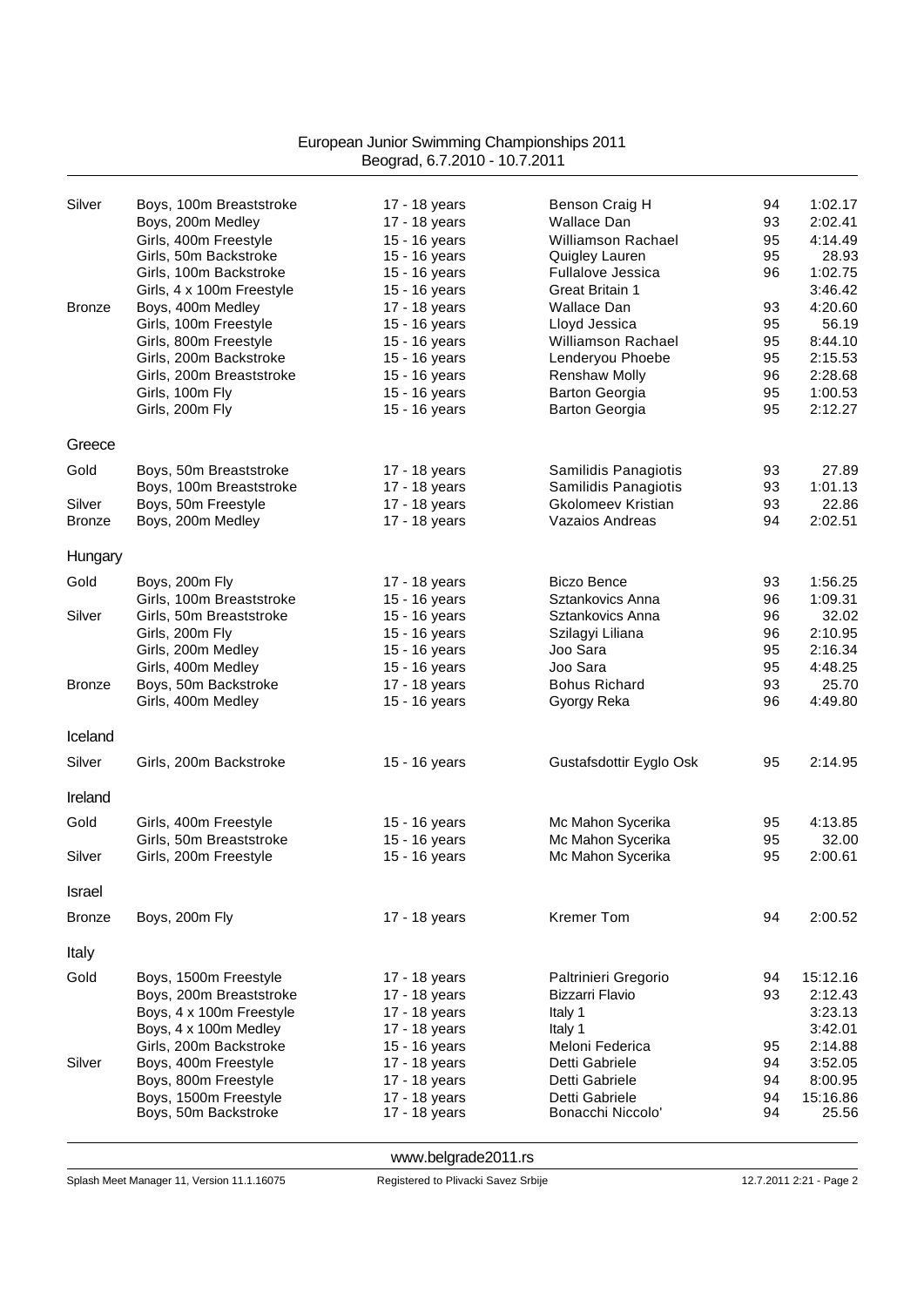|               | Boys, 100m Backstroke                               | 17 - 18 years                  | Bonacchi Niccolo'                     | 94       | 55.59              |
|---------------|-----------------------------------------------------|--------------------------------|---------------------------------------|----------|--------------------|
|               | Girls, 1500m Freestyle                              | 15 - 16 years                  | Gabbrielleschi Giulia                 | 96       | 16:37.94           |
| <b>Bronze</b> | Boys, 800m Freestyle                                | 17 - 18 years                  | Paltrinieri Gregorio                  | 94       | 8:01.31            |
|               | Boys, 100m Backstroke                               | 17 - 18 years                  | Laugeni Fabio                         | 94       | 55.69              |
|               | Boys, 200m Backstroke                               | 17 - 18 years                  | Laugeni Fabio                         | 94       | 2:01.59<br>53.96   |
|               | Boys, 100m Fly<br>Girls, 50m Freestyle              | 17 - 18 years<br>15 - 16 years | Lucatello Martino<br>Sciarrini Ylenia | 94<br>95 | 25.99              |
|               |                                                     |                                |                                       |          |                    |
| Latvia        |                                                     |                                |                                       |          |                    |
| <b>Bronze</b> | Boys, 100m Freestyle                                | 17 - 18 years                  | <b>Kalnins Uvis</b>                   | 93       | 50.18              |
|               |                                                     |                                |                                       |          |                    |
| Netherlands   |                                                     |                                |                                       |          |                    |
| Silver        | Girls, 800m Freestyle                               | 15 - 16 years                  | Vermeulen Esmee                       | 96       | 8:43.56            |
| <b>Bronze</b> | Girls, 200m Freestyle                               | 15 - 16 years                  | Vermeulen Esmee                       | 96       | 2:01.22            |
| Poland        |                                                     |                                |                                       |          |                    |
| Gold          | Girls, 800m Freestyle                               | 15 - 16 years                  | Kilijanska Donata                     | 95       | 8:40.48            |
| Silver        | Boys, 200m Backstroke                               | 17 - 18 years                  | Wysoczynski Mateusz                   | 93       | 2:01.18            |
| <b>Bronze</b> | Boys, 200m Freestyle                                | 17 - 18 years                  | <b>Werner Pawel</b>                   | 93       | 1:49.93            |
|               | Boys, 400m Freestyle                                | 17 - 18 years                  | Szuba Michal                          | 93       | 3:52.77            |
|               | Boys, 4 x 200m Freestyle                            | 17 - 18 years                  | Poland 1                              |          | 7:24.07            |
|               | Girls, 1500m Freestyle                              | 15 - 16 years                  | Kilijanska Donata                     | 95       | 16:38.90           |
|               | Girls, 50m Backstroke                               | 15 - 16 years                  | Gorniak Katarzyna                     | 95       | 29.23              |
| Russia        |                                                     |                                |                                       |          |                    |
|               |                                                     |                                |                                       |          |                    |
| Gold          | Girls, 200m Freestyle                               | 15 - 16 years                  | Yuskova Ksenia<br>Temnikova Maria     | 96       | 2:00.50<br>2:26.29 |
| Silver        | Girls, 200m Breaststroke<br>Boys, 200m Fly          | 15 - 16 years<br>17 - 18 years | Tambovskiy Andrey                     | 95<br>94 | 1:58.73            |
|               | Boys, 4 x 200m Freestyle                            | 17 - 18 years                  | Russia 1                              |          | 7:23.77            |
|               | Girls, 200m Breaststroke                            | 15 - 16 years                  | Novikova Irina                        | 95       | 2:26.46            |
|               | Girls, 50m Fly                                      | 15 - 16 years                  | Tcvetkova Daria                       | 95       | 27.06              |
|               | Girls, 100m Fly                                     | 15 - 16 years                  | Tcvetkova Daria                       | 95       | 1:00.14            |
|               | Girls, 4 x 200m Freestyle                           | 15 - 16 years                  | Russia 1                              |          | 8:09.51            |
|               | Girls, 4 x 100m Medley                              | 15 - 16 years                  | Russia 1                              |          | 4:10.38            |
| <b>Bronze</b> | Boys, 50m Breaststroke                              | 17 - 18 years                  | Utekhin Oleg                          | 94       | 28.54              |
|               | Boys, 4 x 100m Medley                               | 17 - 18 years                  | Russia 1                              |          | 3:42.82            |
|               | Girls, 100m Breaststroke                            | 15 - 16 years                  | Novikova Irina                        | 95       | 1:09.62            |
|               | Girls, 50m Fly                                      | 15 - 16 years                  | Chimrova Svetlana                     | 96       | 27.22              |
|               | Girls, 200m Medley                                  | 15 - 16 years                  | Sineva Anastasia                      | 95       | 2:16.44            |
| Serbia        |                                                     |                                |                                       |          |                    |
| Gold          | Boys, 100m Freestyle                                | 17 - 18 years                  | Stjepanovic Velimir                   | 93       | 49.56              |
|               | Boys, 100m Fly                                      | 17 - 18 years                  | Stjepanovic Velimir                   | 93       | 53.79              |
|               |                                                     |                                |                                       |          |                    |
| Spain         |                                                     |                                |                                       |          |                    |
| Gold          | Boys, 50m Freestyle                                 | 17 - 18 years                  | Martinez Rodriguez Aitor              | 93       | 22.64              |
|               | Girls, 1500m Freestyle                              | 15 - 16 years                  | Vilas Vidal Maria                     | 96       | 16:32.68           |
| Silver        | Boys, 400m Medley                                   | 17 - 18 years                  | Solaeche Gomez Eduardo                | 93       | 4:20.36            |
|               | Boys, 4 x 100m Freestyle                            | 17 - 18 years                  | Spain 1                               |          | 3:23.27            |
| <b>Bronze</b> | Girls, 100m Backstroke<br>Girls, 4 x 100m Freestyle | 15 - 16 years<br>15 - 16 years | Munoz Del Campo Lidon<br>Spain 1      | 95       | 1:03.15<br>3:47.80 |
|               |                                                     |                                |                                       |          |                    |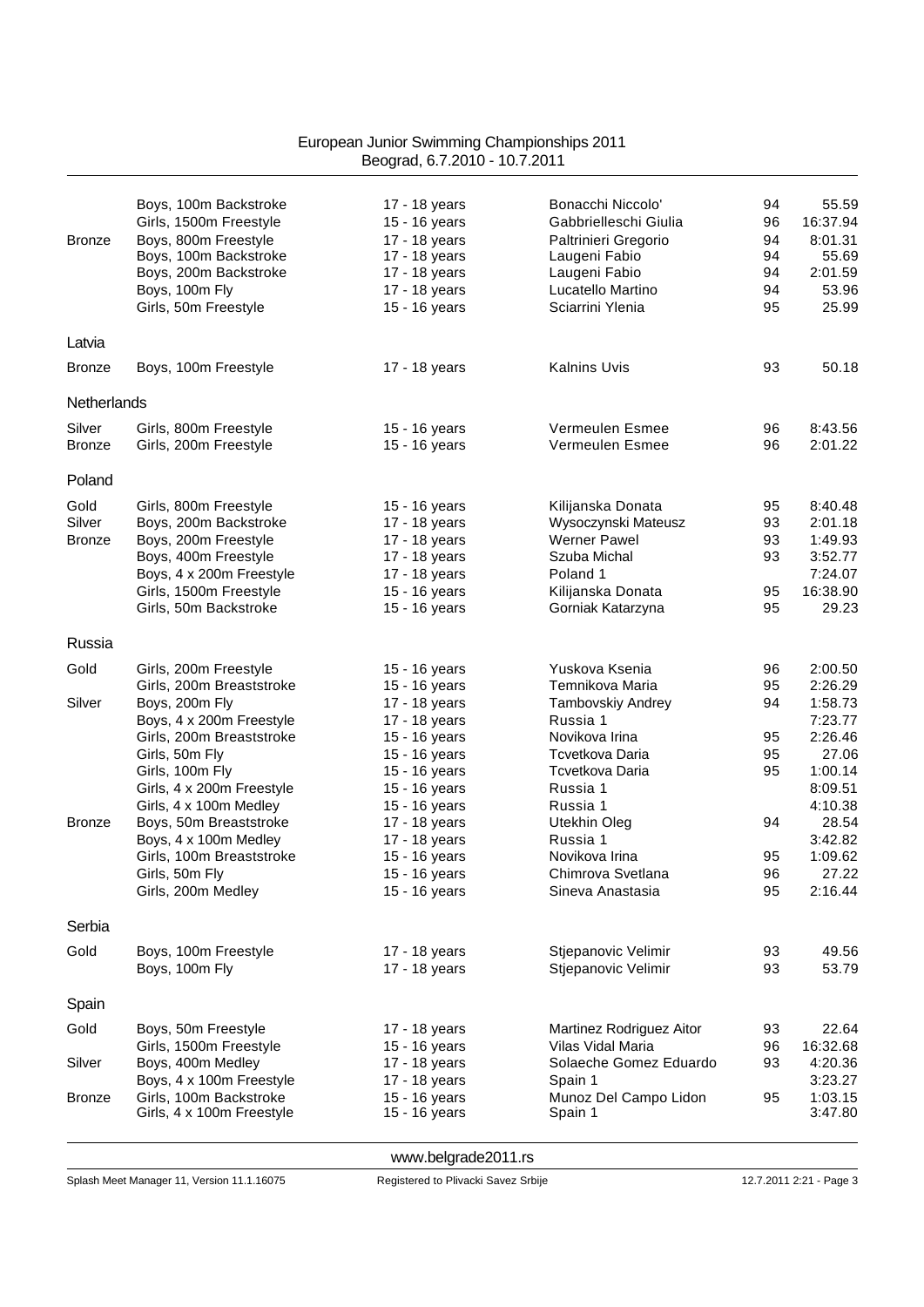|               |                           | <u>Beograu, 0.7.2010 - 10.7.2011</u> |                        |    |          |
|---------------|---------------------------|--------------------------------------|------------------------|----|----------|
|               | Girls, 4 x 200m Freestyle | 15 - 16 years                        | Spain 1                |    | 8:12.23  |
| Sweden        |                           |                                      |                        |    |          |
| Gold          | Girls, 50m Fly            | 15 - 16 years                        | Hansson Louise         | 96 | 27.04    |
| Silver        | Girls, 50m Freestyle      | 15 - 16 years                        | Hansson Louise         | 96 | 25.94    |
| <b>Turkey</b> |                           |                                      |                        |    |          |
| Gold          | Boys, 800m Freestyle      | 17 - 18 years                        | <b>Yildirimer Ediz</b> | 93 | 8:00.82  |
| <b>Bronze</b> | Boys, 1500m Freestyle     | 17 - 18 years                        | Yildirimer Ediz        | 93 | 15:25.71 |
| Ukraine       |                           |                                      |                        |    |          |
| Gold          | Boys, 400m Medley         | 17 - 18 years                        | Shemberyev Maxym       | 93 | 4:16.94  |
|               | Girls, 50m Freestyle      | 15 - 16 years                        | Koba Nadiya            | 95 | 25.76    |
| Silver        | Boys, 50m Fly             | 17 - 18 years                        | Koptyelov Yevgen       | 93 | 24.50    |
|               | Boys, 100m Fly            | 17 - 18 years                        | Koptyelov Yevgen       | 93 | 53.94    |
| <b>Bronze</b> | Boys, 100m Breaststroke   | 17 - 18 years                        | Rozhkov Olexiy         | 93 | 1:02.27  |
|               | Boys, 200m Breaststroke   | 17 - 18 years                        | Shemberyev Maxym       | 93 | 2:12.84  |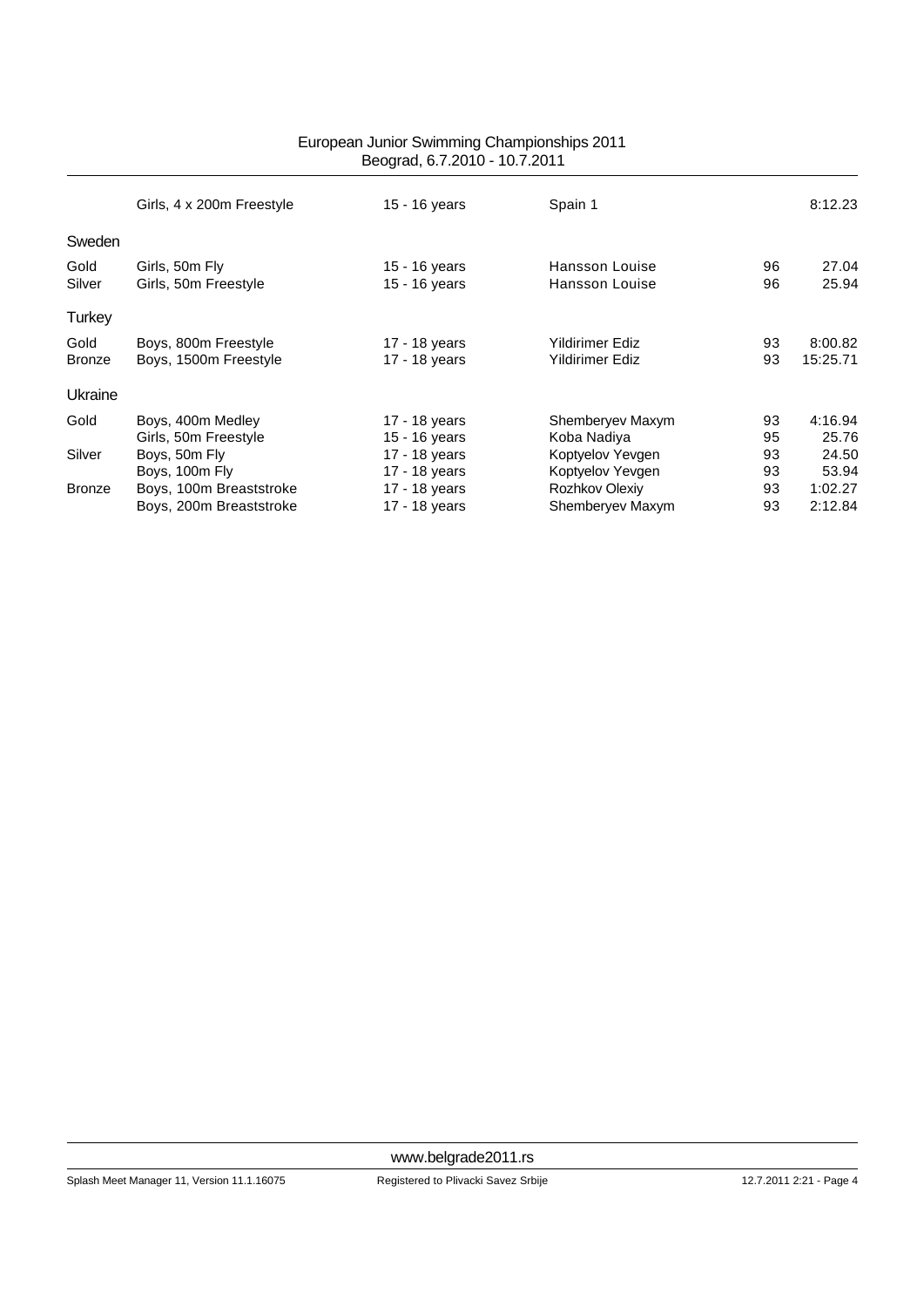|                 | Records broken by event   |                                                                                |     |            |         |                | <b>All Events</b> |
|-----------------|---------------------------|--------------------------------------------------------------------------------|-----|------------|---------|----------------|-------------------|
|                 | Men, 50m Backstroke       |                                                                                |     |            |         |                |                   |
|                 | 27. Final                 | Diener Christian                                                               | 93. | GER        |         | 25.40 EJC REC  | Open              |
|                 | Women, 50m Backstroke     |                                                                                |     |            |         |                |                   |
|                 |                           | 19. Semifinal 1 Quigley Lauren                                                 | 95  | <b>GBR</b> |         | 28.76 EJC REC  | Open              |
|                 | Women, 4 x 100m Freestyle |                                                                                |     |            |         |                |                   |
| 17 <sub>1</sub> | Final A                   | France<br>Gheorghiu Camille, Gastaldello Beryl, Touati Assia, Bonnet Charlotte |     | <b>FRA</b> | 3:44.66 | <b>EJC REC</b> | Open              |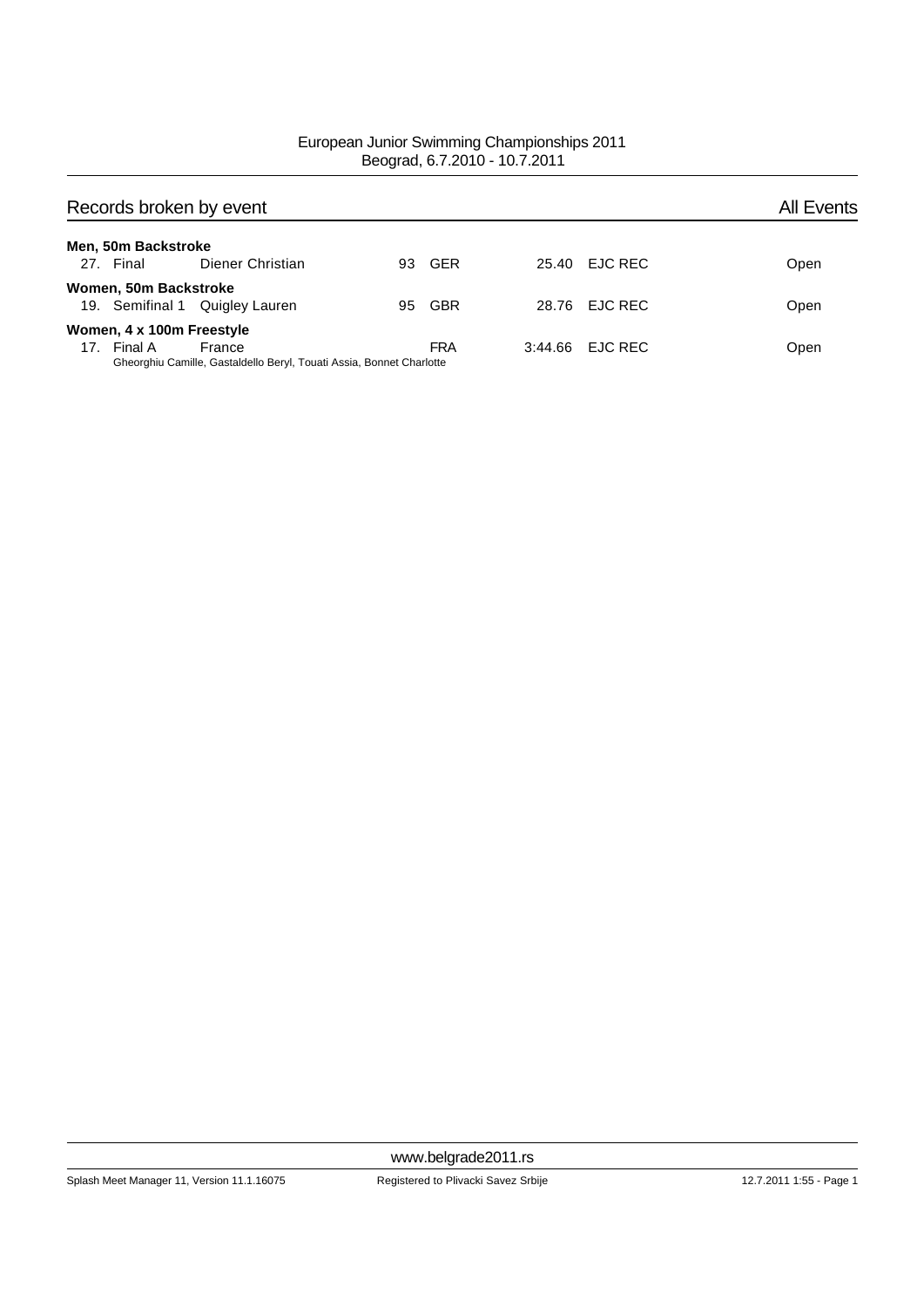| Records broken by event |                                         |                                                                           |          |                          |                |                                                    | <b>All Events</b> |
|-------------------------|-----------------------------------------|---------------------------------------------------------------------------|----------|--------------------------|----------------|----------------------------------------------------|-------------------|
|                         | Men, 100m Freestyle                     |                                                                           |          |                          |                |                                                    |                   |
|                         | 14. Final                               | Stjepanovic Velimir                                                       | 93       | SRB                      | 49.56          | <b>National Records-SRB</b>                        | $17 - 18$         |
|                         | Men, 200m Freestyle                     |                                                                           |          |                          |                |                                                    |                   |
|                         | 29. Final                               | Scheruebl Christian                                                       |          | 94 AUT                   | 1:49.51        | <b>National Records-AUT</b>                        | $-18$             |
|                         | Men, 400m Freestyle                     |                                                                           |          |                          |                |                                                    |                   |
|                         | 4. Final A                              | Scheruebl Christian                                                       | 94       | AUT                      | 3:51.75        | <b>National Records-AUT</b>                        | - 18              |
|                         | Men, 50m Backstroke                     |                                                                           |          |                          |                |                                                    |                   |
|                         | 27. Final                               | Diener Christian                                                          | 93       | <b>GER</b>               | 25.40          | <b>Deutsche Records</b>                            | 18                |
|                         | Men, 100m Backstroke                    |                                                                           |          |                          |                |                                                    |                   |
|                         | 6. Final                                | 6. Semifinal 2 Diener Christian<br>Diener Christian                       | 93<br>93 | <b>GER</b><br><b>GER</b> | 55.11<br>55.07 | <b>Deutsche Records</b><br><b>Deutsche Records</b> | 18<br>18          |
|                         |                                         |                                                                           |          |                          |                |                                                    |                   |
|                         | Men, 200m Backstroke<br>22. Final       | Diener Christian                                                          | 93       | <b>GER</b>               | 1:59.94        | Deutsche Records                                   | 18                |
|                         |                                         |                                                                           |          |                          |                |                                                    |                   |
|                         | Men, 200m Breaststroke<br>8. Heat 4     | Terzic Igor                                                               | 94       | SRB                      | 2:19.84        | <b>National Records-SRB</b>                        | $17 - 18$         |
|                         | 8. Semifinal 1                          | Terzic Igor                                                               | 94       | <b>SRB</b>               | 2:18.81        | <b>National Records-SRB</b>                        | $17 - 18$         |
|                         | Men, 200m Fly                           |                                                                           |          |                          |                |                                                    |                   |
|                         | 12. Semifinal 2                         | Stjepanovic Velimir                                                       | 93       | SRB                      | 1:59.36        | <b>National Records-SRB</b>                        | Open              |
|                         | 12. Semifinal 2                         | Stjepanovic Velimir                                                       | 93       | <b>SRB</b>               | 1:59.36        | <b>National Records-SRB</b>                        | $17 - 18$         |
|                         | Men, 200m Medley                        |                                                                           |          |                          |                |                                                    |                   |
|                         | 16. Heat 2                              | Trajkovic Nikola                                                          | 94       | <b>SRB</b>               | 2:10.39        | <b>National Records-SRB</b>                        | $17 - 18$         |
|                         | Men, 4 x 100m Freestyle                 |                                                                           |          |                          |                |                                                    |                   |
|                         | 10. Heat 2                              | Serbia                                                                    |          | <b>SRB</b>               | 3:32.13        | <b>National Records-SRB</b>                        | $17 - 18$         |
|                         |                                         | Djordjevic Aleksa, Vukobrat Dusan, Udicki Bojan, Udicki Miroslav          |          |                          |                |                                                    |                   |
|                         | Men, 4 x 200m Freestyle                 |                                                                           |          |                          |                |                                                    |                   |
|                         | 24. Heat 2                              | Serbia<br>Pejovic Ivo, Udicki Bojan, Mijatovic Igor, Trajkovic Nikola     |          | <b>SRB</b>               | 7:52.31        | <b>National Records-SRB</b>                        | Open              |
|                         | 24. Heat 2                              | Serbia                                                                    |          | <b>SRB</b>               | 7:52.31        | <b>National Records-SRB</b>                        | $17 - 18$         |
|                         |                                         | Pejovic Ivo, Udicki Bojan, Mijatovic Igor, Trajkovic Nikola               |          |                          |                |                                                    |                   |
|                         | Men, 4 x 100m Medley                    |                                                                           |          |                          |                |                                                    |                   |
|                         | 40. Heat 1                              | Serbia                                                                    |          | <b>SRB</b>               | 3:55.37        | <b>National Records-SRB</b>                        | 17 - 18           |
|                         |                                         | Udicki Miroslav, Trajkovic Nikola, Udicki Bojan, Djordjevic Aleksa        |          |                          |                |                                                    |                   |
|                         | Women, 200m Freestyle                   |                                                                           |          |                          |                |                                                    |                   |
|                         | 21. Heat 5                              | Chavez-Diaz Eva                                                           | 95       | AUT                      | 2:02.46        | <b>National Records-AUT</b>                        | $-16$             |
|                         | 21. Semifinal 2                         | Chavez-Diaz Eva                                                           | 95       | AUT                      | 2:01.31        | <b>National Records-AUT</b>                        | - 16              |
|                         | Women, 4 x 100m Freestyle               |                                                                           |          |                          |                |                                                    |                   |
|                         | 17. Heat 3                              | Serbia<br>Draganov C Katarina, Jovanov Mila, Cosic Divna, Vukobrat Tamara |          | <b>SRB</b>               | 4:04.10        | <b>National Records-SRB</b>                        | $15 - 16$         |
|                         |                                         |                                                                           |          |                          |                |                                                    |                   |
|                         | Women, 4 x 200m Freestyle<br>39. Heat 1 | Serbia                                                                    |          | <b>SRB</b>               | 8:56.82        | <b>National Records-SRB</b>                        | $15 - 16$         |
|                         |                                         | Vukobrat Tamara, Draganov C Katarina, Basic Milana, Jovanov Mila          |          |                          |                |                                                    |                   |
|                         | Women, 4 x 100m Medley                  |                                                                           |          |                          |                |                                                    |                   |
|                         | 34. Heat 3                              | Serbia                                                                    |          | SRB                      | 4:28.26        | <b>National Records-SRB</b>                        | Open              |
|                         |                                         | Cosic Divna, Ivanovic Dragana, Jovanov Mila, Draganov C Katarina          |          |                          |                |                                                    |                   |